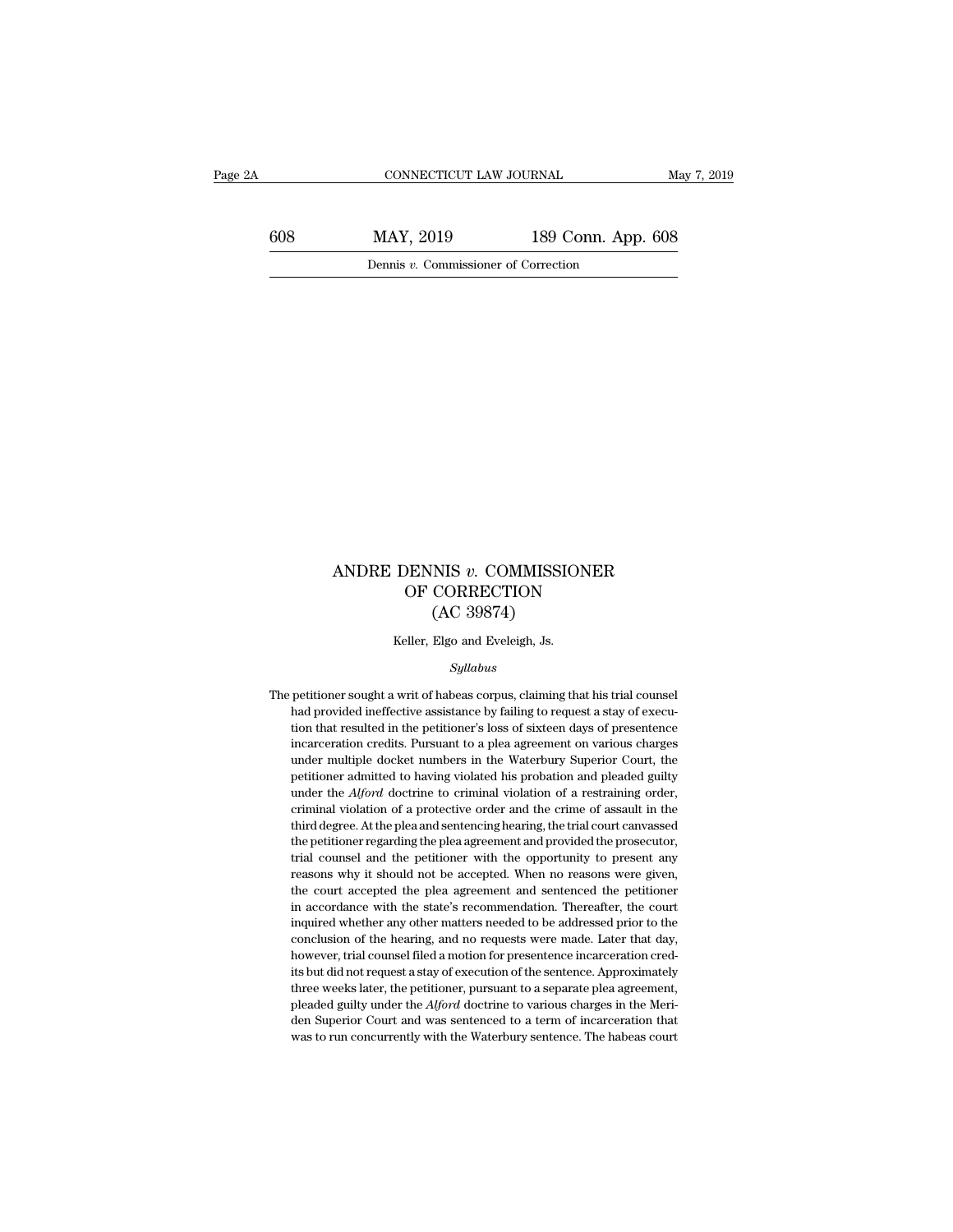# 189 CONNECTICUT LAW JOURNAL Page 3A<br>
189 Conn. App. 608 MAY, 2019 609<br>
Dennis v. Commissioner of Correction

CONNECTICUT LAW JOURNAL<br>DP. 608 MAY, 2019<br>Dennis *v*. Commissioner of Correction<br>gment denying the habeas petition, concluding th of Conn. App. 608 MAY, 2019 609<br>
Dennis v. Commissioner of Correction<br>
Fendered judgment denying the habeas petition, concluding that the<br>
petitioner failed to establish that trial counsel had rendered ineffective of Conneign Conneign Commissioner of Correction<br>
Dennis v. Commissioner of Correction<br>
Fendered judgment denying the habeas petition, concluding that the<br>
petitioner failed to establish that trial counsel had rendered inef **assumptuate 19 CONNET CONS**<br> **assumptuates** Dennis v. Commissioner of Correction<br> **Exerce 19 CONNET ASSES** relation, concluding that the petitioner failed to establish that trial counsel had rendered ineffective<br>
assista **Example 12** Dennis *v*. Commissioner of Correction<br>
rendered judgment denying the habeas petition, concluding that the<br>
petitioner failed to establish that trial counsel had rendered ineffective<br>
assistance. Thereafter, t rendered judgment denying the habeas petition, concluding that the petitioner failed to establish that trial counsel had rendered ineffective assistance. Thereafter, the habeas court denied the petition for certification t

- petitioner failed to establish that trial counsel had rendered ineffective<br>assistance. Thereafter, the habeas court denied the petition for certifica-<br>tion to appeal, and the petitioner appealed to this court. Held:<br>ontrar assistance. Thereafter, the habeas court denied the petition for certification to appeal, and the petitioner appealed to this court. *Held*: ontrary to the claim of the respondent, the Commissioner of Correction, the petit tion to appeal, and the petitioner appealed to this court. *Held*:<br>ontrary to the claim of the respondent, the Commissioner of Correction,<br>the petitioner's appeal was not moot, as practical relief remained avail-<br>able to t ontrary to the claim of the respondent, the Commissioner of Correction,<br>the petitioner's appeal was not moot, as practical relief remained available to the petitioner despite that fact that he was no longer incarcerated;<br>i the petitioner's appeal was not moot, as practical relief remained available to the petitioner despite that fact that he was no longer incarcerated; if this court reversed the habeas court's judgment, the benefit to the pe able to the petitioner despite that fact that he was no long<br>if this court reversed the habeas court's judgment, the<br>petitioner would be the retroactive modification of his d<br>so as to incorporate the sixteen days of presen if this court reversed the habeas court's judgment, the benefit to the petitioner would be the retroactive modification of his definite sentence so as to incorporate the sixteen days of presentence incarceration credits, t petitioner would be the retroactive modification of his definite sentence<br>so as to incorporate the sixteen days of presentence incarceration cred-<br>its, thereby advancing his effective release date and reducing the amount<br>o
- so as to incorporate the sixteen days of presentence incarceration credits, thereby advancing his effective release date and reducing the amount of time he is required to spend on special parole.<br>he habeas court abused its its, thereby advancing his effective release date and reducing the amount<br>of time he is required to spend on special parole.<br>he habeas court abused its discretion in denying the petition for certifica-<br>tion to appeal; the of time he is required to spend on special parole.<br>he habeas court abused its discretion in denying the petition for certifica-<br>tion to appeal; the resolution of the petitioner's underlying claim that<br>trial counsel rendere the habeas court abuse<br>tion to appeal; the re<br>trial counsel rendered<br>debatable among juris<br>in a different manner<br>proceed further.<br>he habeas court impro tion to appeal; the resolution of the petitioner's underlying claim that<br>trial counsel rendered ineffective assistance involved issues that were<br>debatable among jurists of reason, could have been resolved by a court<br>in a d trial counsel rendered ineffective assistance involved issues that were<br>debatable among jurists of reason, could have been resolved by a court<br>in a different manner and were adequate to deserve encouragement to<br>proceed fur
- debatable among jurists of reason, could have been resolved by a court<br>in a different manner and were adequate to deserve encouragement to<br>proceed further.<br>he habeas court improperly concluded that the petitioner failed to in a different manner and were adequate to deserve encouragement to<br>proceed further.<br>he habeas court improperly concluded that the petitioner failed to estab-<br>lish that trial counsel rendered ineffective assistance by fail proceed further.<br>he habeas court improperly concluded that the petitioner failed to estab-<br>lish that trial counsel rendered ineffective assistance by failing to request<br>a stay of execution of the Waterbury sentence, as the he habeas court improperly concluded that the petitioner failed to establish that trial counsel rendered ineffective assistance by failing to request a stay of execution of the Waterbury sentence, as there was no reasonabl lish that trial counsel rendered ineffective assistance by failing to request<br>a stay of execution of the Waterbury sentence, as there was no reason-<br>able strategic reason for trial counsel not to request a stay of executio a stay of execution of the Waterbury sentence, as there was no reason-<br>able strategic reason for trial counsel not to request a stay of execution<br>after the sentence had been imposed: although this court deferred to<br>the hab able strategic reason for trial counsel not to request a stay of execution<br>after the sentence had been imposed: although this court deferred to<br>the habeas court's determination that trial counsel credibly testified that<br>hi after the sentence had been imposed: although this court deferred to<br>the habeas court's determination that trial counsel credibly testified that<br>his failure to request a stay of execution was the result of a strategic<br>deci the habeas court's determination that trial counsel credibly testified that<br>his failure to request a stay of execution was the result of a strategic<br>decision to move through the sentencing hearing without incident in<br>order his failure to request a stay of execution was the result of a strategic<br>decision to move through the sentencing hearing without incident in<br>order to not jeopardize the trial court's acceptance of the plea agreement,<br>this decision to move through the sentencing hearing without incident in order to not jeopardize the trial court's acceptance of the plea agreement, this court, as a matter of law, concluded that trial counsel's decision was no order to not jeopardize the trial court's acceptance of the plea agreement,<br>this court, as a matter of law, concluded that trial counsel's decision<br>was not the product of reasonable professional judgment, as it was not<br>rea this court, as a matter of law, concluded that trial counsel's decision<br>was not the product of reasonable professional judgment, as it was not<br>reasonable for him to believe that once the court accepted the plea<br>agreement, was not the product of reasonable professional judgment, as it was not<br>reasonable for him to believe that once the court accepted the plea<br>agreement, the petitioner would have been able to withdraw it because<br>he likely wou reasonable for him to believe that once the court accepted the plea<br>agreement, the petitioner would have been able to withdraw it because<br>he likely would have been barred from doing so pursuant to the relevant<br>rule of prac agreement, the petitioner would have been able to withdraw it because<br>he likely would have been barred from doing so pursuant to the relevant<br>rule of practice (§ 39-27), and there was no reasonable basis for trial<br>counsel *the likely would have been barred from doing so pursuant to the relevant rule of practice (§ 39-27), and there was no reasonable basis for trial counsel to believe that the court could have modified the petitioner's sente* rule of practice (§ 39-27), and there was no reasonable basis for trial<br>counsel to believe that the court could have modified the petitioner's<br>sentence, once imposed, in a way that would have jeopardized the plea<br>agreemen counsel to believe that the court could have modified the petitioner's<br>sentence, once imposed, in a way that would have jeopardized the plea<br>agreement; moreover, in light of *Gonzalez* v. *Commissioner of Correc-<br>tion* (30 sentence, once imposed, in a way that would have jeopardized the plea<br>agreement; moreover, in light of *Gonzalez v. Commissioner of Correc-*<br>*tion* (308 Conn. 463), which held that in the absence of a strategic just-<br>ifica agreement; moreover, in light of *Gonzalez* v. *Commissioner of Correction* (308 Conn. 463), which held that in the absence of a strategic justification, the failure to request a bond increase that would have allowed the p *tion* (308 Conn. 463), which held that in the abseinction, the failure to request a bond increase the petitioner to earn credit for a period of presconstituted deficient performance, the failure of request a stay of execu ification, the failure to request a bond increase that would have allowed<br>the petitioner to earn credit for a period of presentence incarceration<br>constituted deficient performance, the failure of trial counsel here to<br>requ the petitioner to earn credit for a period of presentence incarceration<br>constituted deficient performance, the failure of trial counsel here to<br>request a stay of execution of the Waterbury sentence once it had been<br>imposed constituted deficient performance, the failure of trial counsel here to request a stay of execution of the Waterbury sentence once it had been imposed constituted deficient performance.<br>4. The petitioner's claim that he wa
-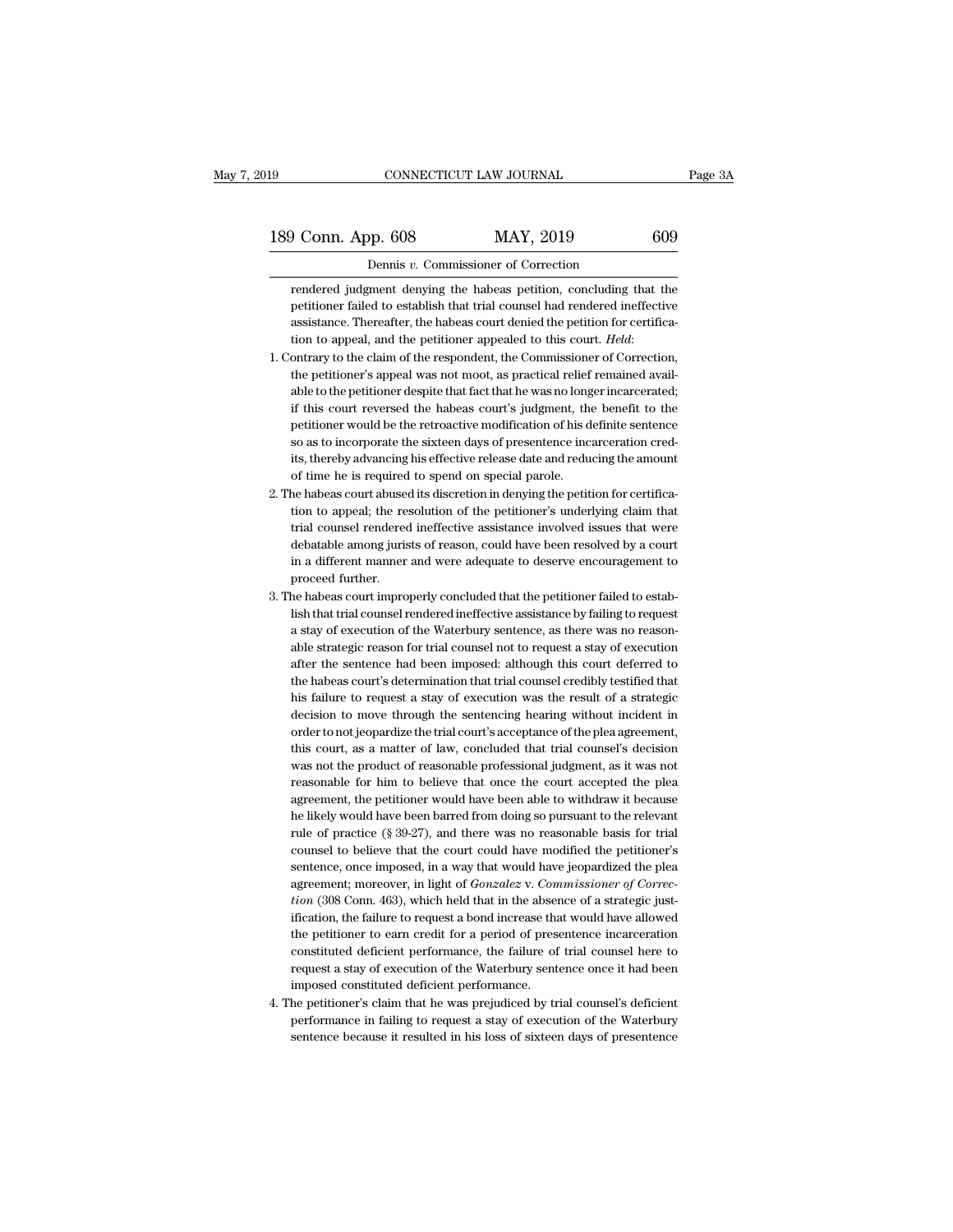## CONNECTICUT LAW JOURNAL May 7, 2019<br>610 MAY, 2019 189 Conn. App. 608<br>Dennis v. Commissioner of Correction CONNECTICUT LAW JOURNAL<br>MAY, 2019 189 Conn. App<br>Dennis *v*. Commissioner of Correction<br>credits was supported by the record; the undisput

MAY, 2019 189 Conn. App. 608<br>
Dennis v. Commissioner of Correction<br>
incarceration credits was supported by the record; the undisputed evi-<br>
dence in the record indicated that the petitioner would have been able MAY, 2019 189 Conn. App. 608<br>Dennis v. Commissioner of Correction<br>incarceration credits was supported by the record; the undisputed evi-<br>dence in the record indicated that the petitioner would have been able<br>to apply sixte MAY, 2019 189 Conn. App. 608<br>Dennis v. Commissioner of Correction<br>incarceration credits was supported by the record; the undisputed evi-<br>dence in the record indicated that the petitioner would have been able<br>to apply sixte his definite sentence had a stay of execution incarceration credits was supported by the record; the undisputed evidence in the record indicated that the petitioner would have been able to apply sixteen additional days of Dennis  $v$ . Commissioner of Correction<br>incarceration credits was supported by the record; the undisputed evi-<br>dence in the record indicated that the petitioner would have been able<br>to apply sixteen additional days of pres incarceration credits was supported by the record; the und<br>dence in the record indicated that the petitioner would hav<br>to apply sixteen additional days of presentence incarceratio<br>his definite sentence had a stay of execut ice in the record indicated that the petitioner would have been able<br>apply sixteen additional days of presentence incarceration credits to<br>definite sentence had a stay of execution been requested and<br>epted, and, therefore, read a stay of execution been<br> *Procedural History*<br> *Procedural History*<br> **Procedural History**<br> **Procedural History** to apply sixteen additional days or presentence incarceration credits to<br>his definite sentence had a stay of execution been requested and<br>accepted, and, therefore, the habeas court abused its discretion in deny-<br>ing the a

accepted, and, therefore, the habeas court abused its discretion in denying the amended petition for a writ of habeas corpus.<br>Argued September 25, 2018—officially released May 7, 2019<br>*Procedural History*<br>Amended petition ing the amended petition for a writ of habeas corpus.<br>Argued September 25, 2018—officially released May 7, 2019<br>*Procedural History*<br>Amended petition for a writ of habeas corpus,<br>brought to the Superior Court in the judici Argued September 25, 2018—officially released May 7, 2019<br> *Procedural History*<br> **Amended petition for a writ of habeas corpus,**<br>
brought to the Superior Court in the judicial district<br>
of Tolland and tried to the court, *Procedural History*<br>Amended petition for a writ of habeas corpus,<br>brought to the Superior Court in the judicial district<br>of Tolland and tried to the court, *Fuger*, *J*.; judgment<br>denying the petition; thereafter, the cou Froceaura History<br>brought to the Superior Court in the judicial district<br>of Tolland and tried to the court, *Fuger*, *J.*; judgment<br>denying the petition; thereafter, the court denied the<br>petition for certification to appea *Temmy Ann Miller,* assigned counsel, for the appel-<br>appel-band and tried to the court, *Fuger*, *J*.; judgment<br>denying the petition; thereafter, the court denied the<br>petition for certification to appeal, and the petitione or ronal and tried denying the petition;<br>petition for certification;<br>appealed to this cournappealed to this cournappealed to this cournappealed to this courn<br>many Ann Miller, land (petitioner).<br>Lisa A. Riggione, s

*Lisa A. Riggione, senior assistant state's attorney and Rehecta A. Riggione, senior assistant state's attorney, th whom was mmy Ann Miller, assigned counsel, for the appel-<br><i>Lisa A. Riggione, senior assistant state's atto* 

appealed to this court. *Reversed*; *judgment directed.*<br> *Nicholas Marolda*, assigned counsel, with whom was<br> *Temmy Ann Miller*, assigned counsel, for the appel-<br>
lant (petitioner).<br> *Lisa A. Riggione*, senior assistant Nicholas Marolda, assigned counsel, with whom was<br>Temmy Ann Miller, assigned counsel, for the appel-<br>lant (petitioner).<br>Lisa A. Riggione, senior assistant state's attorney,<br>with whom, on the brief, were Maureen Platt, stat *Nicholas marolad,* assigned counsel, *Temmy Ann Miller*, assigned counsel,<br>*Lisa A. Riggione*, senior assistant st<br>with whom, on the brief, were *Maureen*<br>attorney, and *Rebecca A. Barry*, assistan<br>ney, for the appellee ( Lisa A. Riggione, senior assistant state's attorney,<br>th whom, on the brief, were Maureen Platt, state's<br>torney, and Rebecca A. Barry, assistant state's attor-<br>y, for the appellee (respondent).<br> $o_{pinion}$ <br>EVELEIGH, J. The peti

### *Opinion*

with whom, on the brief, were *Maureen Platt*, state's<br>attorney, and *Rebecca A. Barry*, assistant state's attor-<br>ney, for the appellee (respondent).<br>*Opinion*<br>EVELEIGH, J. The petitioner, Andre Dennis, appeals<br>following t attorney, and *Rebecca A. Barry*, assistant state's attor-<br>ney, for the appellee (respondent).<br> $opinion$ <br>EVELEIGH, J. The petitioner, Andre Dennis, appeals<br>following the denial of his petition for certification to<br>appeal from t https://web/solution.com/solution/induction:<br>
https://web/solution.com/solution/induction/induction/induction/induction/induction/induction/induction/induction/induction/induction/induction/induction/induction/induction/in  $o$ <sup>*opinion*<br>
EVELEIGH, J. The petitioner, Andre Dennis, appeals<br>
following the denial of his petition for certification to<br>
appeal from the judgment of the habeas court denying<br>
his amended petition for a writ of habeas</sup> EVELEIGH, J. The petitioner, Andre Dennis, appeals following the denial of his petition for certification to appeal from the judgment of the habeas court denying his amended petition for a writ of habeas corpus. On appeal EVELEIGH, J. The petitioner, Andre Dennis, appeals<br>following the denial of his petition for certification to<br>appeal from the judgment of the habeas court denying<br>his amended petition for a writ of habeas corpus. On<br>appeal, following the denial of his petition for certification to<br>appeal from the judgment of the habeas court denying<br>his amended petition for a writ of habeas corpus. On<br>appeal, the petitioner claims that the habeas court (1)<br>ab appeal from the judgment of the habeas court denying<br>his amended petition for a writ of habeas corpus. On<br>appeal, the petitioner claims that the habeas court (1)<br>abused its discretion in denying his petition for certificahis amended petition for a writ of habeas corpus. On<br>appeal, the petitioner claims that the habeas court (1)<br>abused its discretion in denying his petition for certifica-<br>tion to appeal and (2) incorrectly concluded that he appeal, the petitioner claims that the habeas court (1)<br>abused its discretion in denying his petition for certifica-<br>tion to appeal and (2) incorrectly concluded that he<br>failed to establish that his trial counsel rendered abused its discretion in denying his petition for certification to appeal and (2) incorrectly concluded that he failed to establish that his trial counsel rendered ineffective assistance when trial counsel failed to reques tion to appeal and (2) incorrectly concluded that he<br>failed to establish that his trial counsel rendered ineffec-<br>tive assistance when trial counsel failed to request a<br>stay of execution that resulted in the loss of sixtee failed to establish that his trial counsel rendered ineffective assistance when trial counsel failed to request a stay of execution that resulted in the loss of sixteen days of presentence incarceration credits. We agree w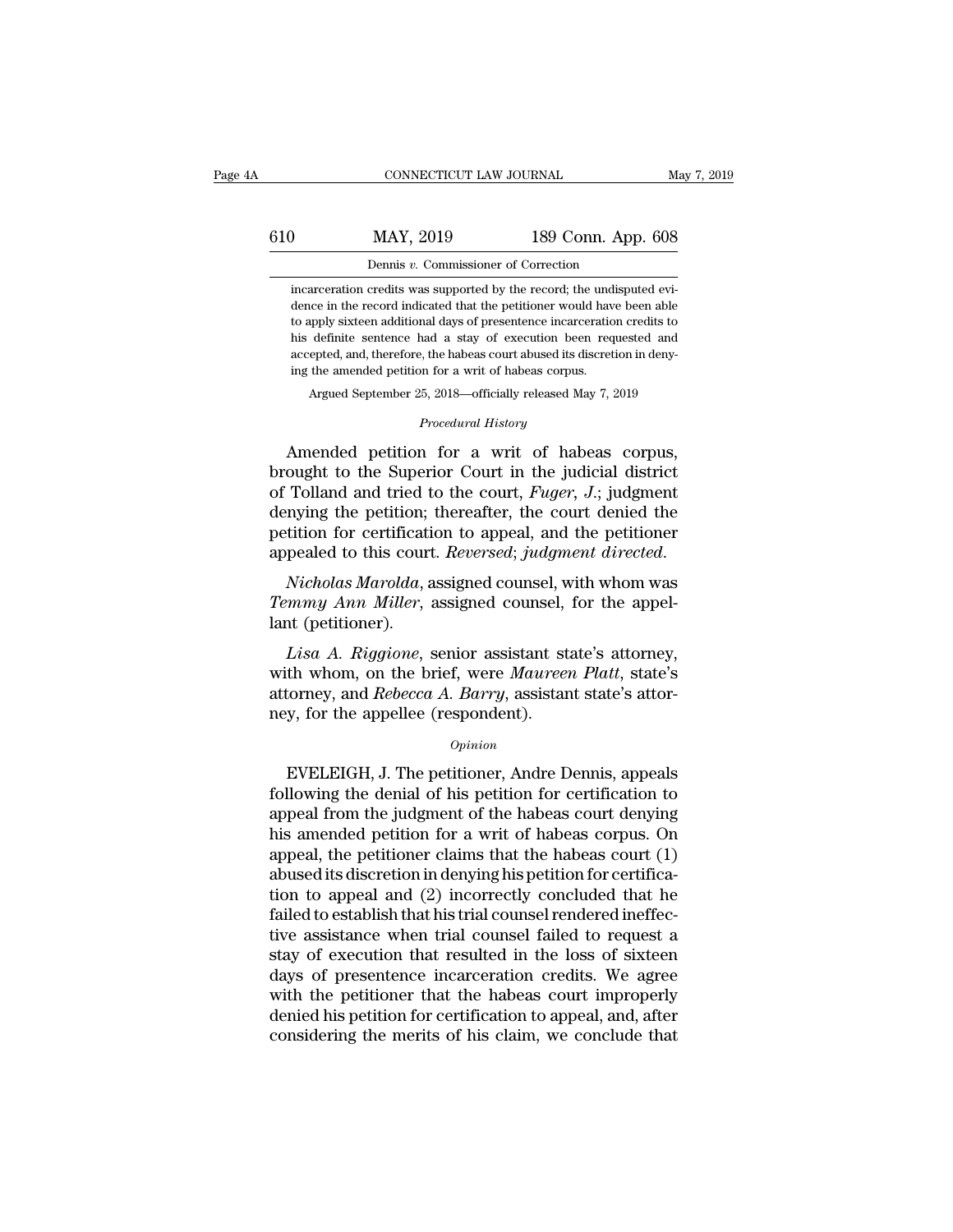| 19                 | CONNECTICUT LAW JOURNAL                                  | Page 5A |
|--------------------|----------------------------------------------------------|---------|
| 189 Conn. App. 608 | MAY, 2019<br>611                                         |         |
|                    | Dennis v. Commissioner of Correction                     |         |
|                    | the habeas court incorrectly determined that trial coun- |         |

the connective connective trial course.<br>
189 Conn. App. 608 MAY, 2019 611<br>
189 Conn. App. 608 MAY, 2019 611<br>
19 Dennis v. Commissioner of Correction<br>
19 Dennis v. Commissioner of Correction<br>
19 Dennis v. Commissioner of Co 189 Conn. App. 608 MAY, 2019 611<br>
Dennis v. Commissioner of Correction<br>
the habeas court incorrectly determined that trial counsel did not render deficient performance when he failed<br>
to request a stay of execution of the 189 Conn. App. 608 MAY, 2019 611<br>Dennis v. Commissioner of Correction<br>the habeas court incorrectly determined that trial counsel did not render deficient performance when he failed<br>to request a stay of execution of the pe  $\begin{tabular}{ c c c} 189 \text{ Conn. App. } 608 & \text{MAX, } 2019 & \text{611} \\ \hline \text{Dennis } v. \text{ Commissioner of Correction} \\ \hline \text{the habeas court incorrectly determined that trial coun-} \\ \text{sel did not render deficient performance when he failed} \\ \text{to request a stay of execution of the performance's prior} \\ \text{sentence. We, therefore, reverse the judgment of the} \\ \text{habeas court.} \end{tabular}$ Dennis<br>
the habeas court in<br>
sel did not render d<br>
to request a stay of<br>
sentence. We, then<br>
habeas court.<br>
The record disc e habeas court incorrectly determined that trial coun-<br>
I did not render deficient performance when he failed<br>
request a stay of execution of the petitioner's prior<br>
ntence. We, therefore, reverse the judgment of the<br>
beas the habeas court incorrectly determined that that counsel<br>sel did not render deficient performance when he failed<br>to request a stay of execution of the petitioner's prior<br>sentence. We, therefore, reverse the judgment of th

sei und not render dencient performance when he raned<br>to request a stay of execution of the petitioner's prior<br>sentence. We, therefore, reverse the judgment of the<br>habeas court.<br>The record discloses the following facts and to request a stay of execution of the petitioner's prior<br>sentence. We, therefore, reverse the judgment of the<br>habeas court.<br>The record discloses the following facts and pro-<br>cedural history. On July 30, 2015, the petitione sentence. we, therefore, reverse the judgment of the<br>habeas court.<br>The record discloses the following facts and pro-<br>cedural history. On July 30, 2015, the petitioner, who<br>at the time was represented by Attorney Michael Ri The record discloses the following facts and procedural history. On July 30, 2015, the petitioner, who at the time was represented by Attorney Michael Richards (trial counsel), entered into a plea agreement at the Superio The record discloses the following facts and pro-<br>cedural history. On July 30, 2015, the petitioner, who<br>at the time was represented by Attorney Michael Rich-<br>ards (trial counsel), entered into a plea agreement at<br>the Supe cedural history. On July 30, 2015, the petitioner, who<br>at the time was represented by Attorney Michael Rich-<br>ards (trial counsel), entered into a plea agreement at<br>the Superior Court in Waterbury on a series of charges<br>res at the time was represented by Attorney Michael Richards (trial counsel), entered into a plea agreement at<br>the Superior Court in Waterbury on a series of charges<br>resulting in a total effective sentence of three years<br>incar ards (trial counsel), entered into a plea agreement at<br>the Superior Court in Waterbury on a series of charges<br>resulting in a total effective sentence of three years<br>incarceration, followed by five years of special parole.<sup></sup> the Superior Court in Waterbury on a series of charges<br>resulting in a total effective sentence of three years<br>incarceration, followed by five years of special parole.<sup>1</sup><br>As part of the Waterbury plea agreement, the petitio resulting in a total effective sentence of three years<br>incarceration, followed by five years of special parole.<sup>1</sup><br>As part of the Waterbury plea agreement, the petitioner<br>pleaded to the following: Admission of two counts incarceration, followed by five years of special parole.<sup>1</sup><br>As part of the Waterbury plea agreement, the petitioner<br>pleaded to the following: Admission of two counts of<br>violation of probation in Docket Nos. CR-12-0410035-As part of the Waterbury plea agreement, the petitioner<br>pleaded to the following: Admission of two counts of<br>violation of probation in Docket Nos. CR-12-0410035-S<br>and CR-12-0412661-S, and guilty under the *Alford*<br>doctrin pleaded to the following: Admission of two counts of<br>violation of probation in Docket Nos. CR-12-0410035-S<br>and CR-12-0412661-S, and guilty under the *Alford*<br>doctrine<sup>2</sup> to criminal violation of a restraining order in<br>vio violation of probation in Docket Nos. CR-12-0410035-S<br>and CR-12-0412661-S, and guilty under the *Alford*<br>doctrine<sup>2</sup> to criminal violation of a restraining order in<br>violation of General Statutes § 53a-223b in Docket<br>No. C and CR-12-0412661-S, and guilty under the *Alford*<br>doctrine<sup>2</sup> to criminal violation of a restraining order in<br>violation of General Statutes § 53a-223b in Docket<br>No. CR-14-0423367-S, criminal violation of a protective<br>ord doctrine<sup>2</sup> to criminal violation of a restraining order in violation of General Statutes  $\S$  53a-223b in Docket No. CR-14-0423367-S, criminal violation of a protective order in violation of General Statutes  $\S$  53a-223 a violation of General Statutes  $\S$  53a-223b in Docket<br>No. CR-14-0423367-S, criminal violation of a protective<br>order in violation of General Statutes  $\S$  53a-223 and<br>the crime of assault in the third degree in violation of<br> 9. UR-14-0425507-5, Critical violation of a protective<br>der in violation of General Statutes § 53a-223 and<br>e crime of assault in the third degree in violation of<br>eneral Statutes § 53a-61 in Docket No. CR-14-0424236-<br>and cr petitioner in violation of General Statutes  $\frac{1}{3}$  33a-223 and<br>the crime of assault in the third degree in violation of<br>General Statutes  $\frac{5}{3}$  53a-61 in Docket No. CR-14-0424236-<br>S, and criminal violation of a prot

on of § 53a-223 in Docket No. CR-15-0432507-S.<br>Prior to accepting the pleas, the court canvassed the etitioner with respect to the plea agreement and found<br> $\frac{1}{100}$  July 30, 2015, prior to entering into the plea agreem

Frior to accepting the pleas, the court canvassed the petitioner with respect to the plea agreement and found  $\frac{1}{100}$  July 30, 2015, prior to entering into the plea agreement, the petitioner was in court for a violati Prior to accepting the pleas, the court canvassed the petitioner with respect to the plea agreement and found  $\frac{1}{10}$  July 30, 2015, prior to entering into the plea agreement, the petitioner was in court for a violatio petitioner with respect to the plea agreement and found<br> $\frac{1}{100}$  July 30, 2015, prior to entering into the plea agreement, the petitioner<br>was in court for a violation of probation hearing where he faced a possible<br>ten petricular with respect to the piea agreement, the petrioner<br>  $\frac{1}{1}$  on July 30, 2015, prior to entering into the plea agreement, the petitioner<br>
was in court for a violation of probation hearing where he faced a possi <sup>1</sup> On July 30, 2015, prior to entering into the plea agreement, the petitioner was in court for a violation of probation hearing where he faced a possible ten year period of incarceration. During the hearing, the petitio was in court for a violation of probation hearing then year period of incarceration. During the hearing ten bear that he wanted to take a prior ple offered by the state in the pending Waterbury cz was referred to the cour The version of incarceration. During the hearing, the petitioner notified a counsel that he wanted to take a prior plea agreement that had been ered by the state in the pending Waterbury cases. Thereafter, the hearing is r <sup>2</sup> Calculary of the wanted to take a prior plea agreement that had been offered by the state in the pending Waterbury cases. Thereafter, the hearing was referred to the court, *Fasano*, *J.*, for resolution of both the p

offered by the state in the pending Waterbury cases. Thereafter, the hearing was referred to the court, *Fasano*, *J*., for resolution of both the plea agreement and the violation of probation.<br><sup>2</sup> "Under *North Carolina* was referred to the court, *Fasano*, *J.*, for resolution of both the plea<br>agreement and the violation of probation.<br><sup>2</sup> "Under *North Carolina* v. *Alford*, 400 U.S. 25, 91 S. Ct. 160, 27 L. Ed.<br>2d 162 (1970), [a]n indiv agreement and the violation of problion.<br><sup>2</sup> "Under *North Carolina* v. *Alford*, 400 U.S. 25, 91 S. Ct. 160, 27 L. Ed.<br>2d 162 (1970), [a]n individual accused of [a] crime may voluntarily, know-<br>ingly, and understandingly <sup>2</sup> "Under *North Carolina* v. *Alford*, 400 U.S. 25, 91 S. Ct. 160, 27 L. 2d 162 (1970), [a]n individual accused of [a] crime may voluntarily, kniggly, and understandingly consent to the imposition of a prison sente even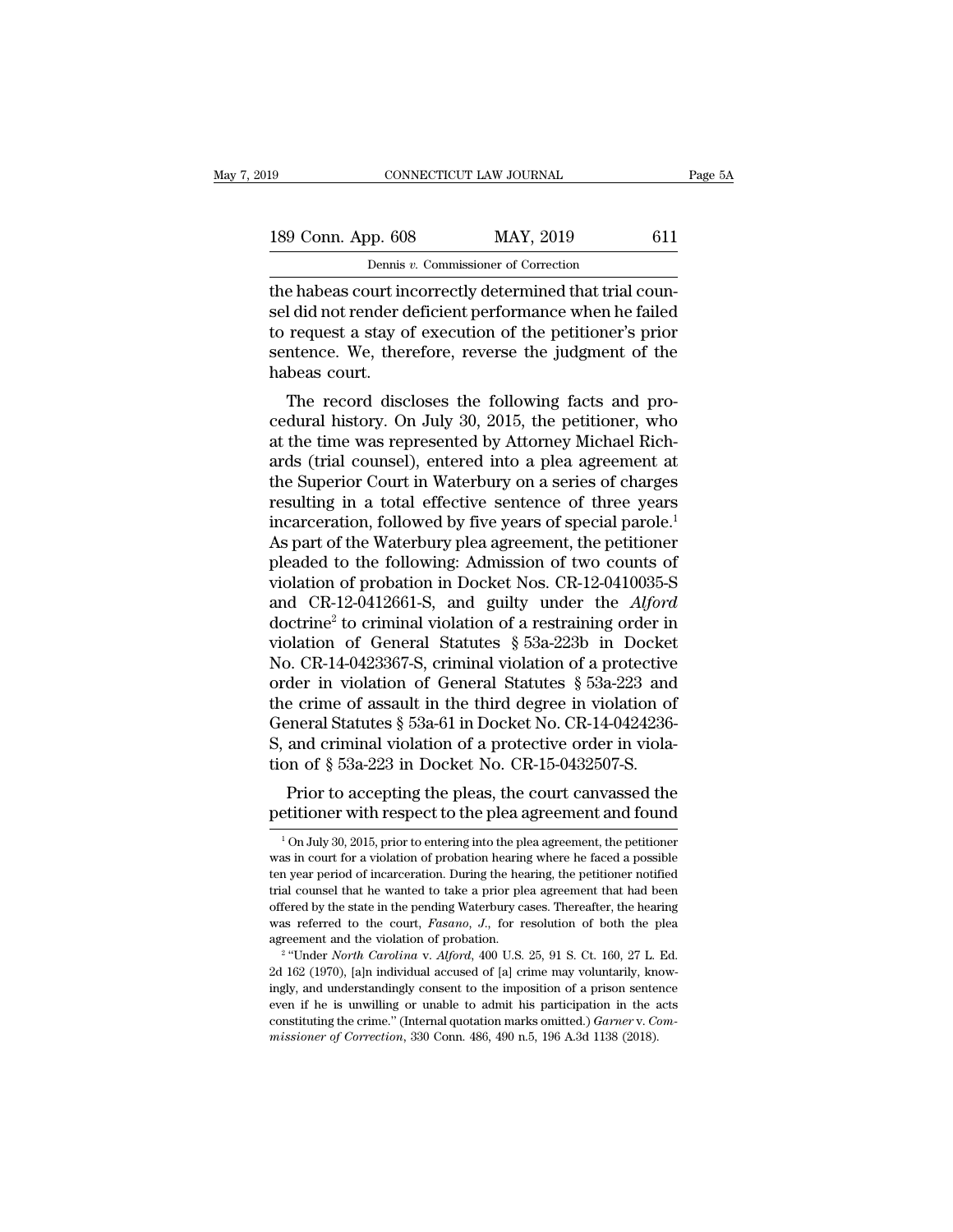# CONNECTICUT LAW JOURNAL May 7, 2019<br>612 MAY, 2019 189 Conn. App. 608<br>Dennis v. Commissioner of Correction

CONNECTICUT LAW JOURNAL<br> **EXECUTE A MAY, 2019** 189 Conn. App. 608<br>
Dennis *v*. Commissioner of Correction<br>
that it was entered into voluntarily and with the assis-<br>
tance of competent counsel. After accepting the pleas,<br>
b MAY, 2019 189 Conn. App. 608<br>
Dennis v. Commissioner of Correction<br>
that it was entered into voluntarily and with the assis-<br>
tance of competent counsel. After accepting the pleas,<br>
but prior to imposing sentence, the cour  $\begin{array}{r} \n 612 \quad \text{MAX, } 2019 \quad \text{189 Conn. App. 608} \\
 \frac{\text{Density } v. \text{ Commissioner of Correction}}{\text{that it was entered into voluntary and with the assistance of competent, After accepting the please, but prior to imposing sentence, the court asked the performance if he would like to address the court. The notification of that he "just wanted! to make sure.}\n \end{array}$  $\frac{612}{P}$  MAY, 2019 189 Conn. App. 608<br>
Dennis v. Commissioner of Correction<br>
that it was entered into voluntarily and with the assis-<br>
tance of competent counsel. After accepting the pleas,<br>
but prior to imposing sente period of the '''''' is a contract that it was entered into voluntarily and with the assistance of competent counsel. After accepting the pleas, but prior to imposing sentence, the court asked the petitioner if he would li benns v. Commissioner of Correction<br>
that it was entered into voluntarily and with the assis-<br>
tance of competent counsel. After accepting the pleas,<br>
but prior to imposing sentence, the court asked the<br>
petitioner if he w that it was entered into voluntarily and with the assistance of competent counsel. After accepting the pleas,<br>but prior to imposing sentence, the court asked the<br>petitioner if he would like to address the court. The<br>petiti tance of competent counsel. After accepting the pleas,<br>but prior to imposing sentence, the court asked the<br>petitioner if he would like to address the court. The<br>petitioner stated that he "just want[ed] to make sure<br>all [h but prior to imposing sentence, the court asked the petitioner if he would like to address the court. The petitioner stated that he "just want[ed] to make sure all [his] jail credit [would be] applied to all [his] dockets, petitioner if he would like to address the court. The<br>petitioner stated that he "just want[ed] to make sure<br>all [his] jail credit [would be] applied to all [his] dock-<br>ets, even for . . . [the] Meriden cases." The court<br>re petitioner stated that he "just want[ed] to make sure<br>all [his] jail credit [would be] applied to all [his] dock-<br>ets, even for  $\dots$  [the] Meriden cases." The court<br>responded that because the petitioner's other cases<br>were all [his] jail credit [would be] applied to all [his] dock-<br>ets, even for . . . [the] Meriden cases." The court<br>responded that because the petitioner's other cases<br>were pending in a different jurisdiction, it had no con-<br>t ets, even for  $\ldots$  [the] Meriden cases." The court responded that because the petitioner's other cases were pending in a different jurisdiction, it had no control over them, but stated: "What I can do is give you credit responded that because the petitioner's other cases<br>were pending in a different jurisdiction, it had no con-<br>trol over them, but stated: "What I can do is give you<br>credit for any time you were incarcerated during the<br>pende were pending in a different jurisdiction, it had no control over them, but stated: "What I can do is give you credit for any time you were incarcerated during the pendency of these cases that are in this jurisdiction."<sup>3</sup><br> trol over them, but stated: "What I can do is give you<br>credit for any time you were incarcerated during the<br>pendency of these cases that are in this jurisdiction."<sup>3</sup><br>The court then sentenced the petitioner to a total effe credit for any time you were incarcerated during the<br>pendency of these cases that are in this jurisdiction."<sup>3</sup><br>The court then sentenced the petitioner to a total effec-<br>tive sentence of three years incarceration, followed pendency of these cases that are in this jurisdiction."<sup>3</sup><br>The court then sentenced the petitioner to a total effec-<br>tive sentence of three years incarceration, followed<br>by five years of special parole in accordance with t The court then sentenced the petitioner to a total effective sentence of three years incarceration, followed<br>by five years of special parole in accordance with the<br>state's recommendation. Prior to the conclusion of the<br>pro tive sentence of three years incarceration, followed<br>by five years of special parole in accordance with the<br>state's recommendation. Prior to the conclusion of the<br>proceeding, the court again asked whether anything<br>else nee by five years of special parole in accordance with the state's recommendation. Prior to the conclusion of the proceeding, the court again asked whether anything else needed to be addressed before the conclusion of the proc state's recommendation. Prior to the conclusion of the<br>proceeding, the court again asked whether anything<br>else needed to be addressed before the conclusion of<br>the proceeding. Trial counsel thanked the prosecutor<br>and the co proceeding, the court again asked whether anything<br>else needed to be addressed before the conclusion of<br>the proceeding. Trial counsel thanked the prosecutor<br>and the court but made no further requests. Later that<br>day, trial else needed to be addressed before the conclusi<br>the proceeding. Trial counsel thanked the prose<br>and the court but made no further requests. Late:<br>day, trial counsel filed a motion for presentence i<br>ceration credits with th d the court but made no further requests. Later that y, trial counsel filed a motion for presentence incarration credits with the court but did not request a ay of execution of the sentence. On the following day, ly 31, 20 and the Court sut made no further requests. Eater that<br>day, trial counsel filed a motion for presentence incar-<br>ceration credits with the court but did not request a<br>stay of execution of the sentence. On the following day,

day, and comiser field a motion for presentence mean<br>ceration credits with the court but did not request a<br>stay of execution of the sentence. On the following day,<br>July 31, 2015, the court granted the motion.<br>Approximately stay of execution of the sentence. On the following day,<br>stay of execution of the sentence. On the following day,<br>July 31, 2015, the court granted the motion.<br>Approximately three weeks later, on August 20, 2015,<br>at the Sup July 31, 2015, the court granted the motion.<br>Approximately three weeks later, on August 20, 2015,<br>at the Superior Court in Meriden, as part of a separate<br>plea agreement that stemmed from separate charges,<br>the petitioner w Approximately three weeks later, on August 20, 2015,<br>at the Superior Court in Meriden, as part of a separate<br>plea agreement that stemmed from separate charges,<br>the petitioner was sentenced to a total effective sen-<br>tence Approximately three weeks later, on August 20, 2015,<br>at the Superior Court in Meriden, as part of a separate<br>plea agreement that stemmed from separate charges,<br>the petitioner was sentenced to a total effective sen-<br>tence ie petitioner was sentenced to a total effective sen-<br>nce of two years of incarceration, which was to run<br>oncurrently with the Waterbury sentence.<sup>4</sup> As part of<br>ie Meriden plea agreement, the petitioner entered<br><sup>3</sup> After h tence of two years of incarceration, which was to run<br>concurrently with the Waterbury sentence.<sup>4</sup> As part of<br>the Meriden plea agreement, the petitioner entered<br><sup>3</sup> After having accepted the plea agreement, but prior to im

concurrently with the Waterbury sentence.<sup>4</sup> As part of the Meriden plea agreement, the petitioner entered  $\frac{3}{4}$  After having accepted the plea agreement, but prior to imposing the sentence, the court addressed trial

<sup>&</sup>lt;sup>3</sup> After having accepted the plea agreement, but prior to imposing the sentence, the court addressed trial counsel, stating: "Hold it, I haven't imposed [the] sentence."<br><sup>4</sup> The petitioner was represented by different cou <sup>3</sup> After having accepted the plea agreement, but prior to imposing the sentence, the court addressed trial counsel, stating: "Hold it, I haven't imposed [the] sentence."<br>
<sup>4</sup> The petitioner was represented by different c sentence, the court addressed trial counsel, stating: "Hold it, I haven't imposed [the] sentence."<br>
"The petitioner was represented by different counsel at the Meriden hearing. In this appeal, there is no claim that Meride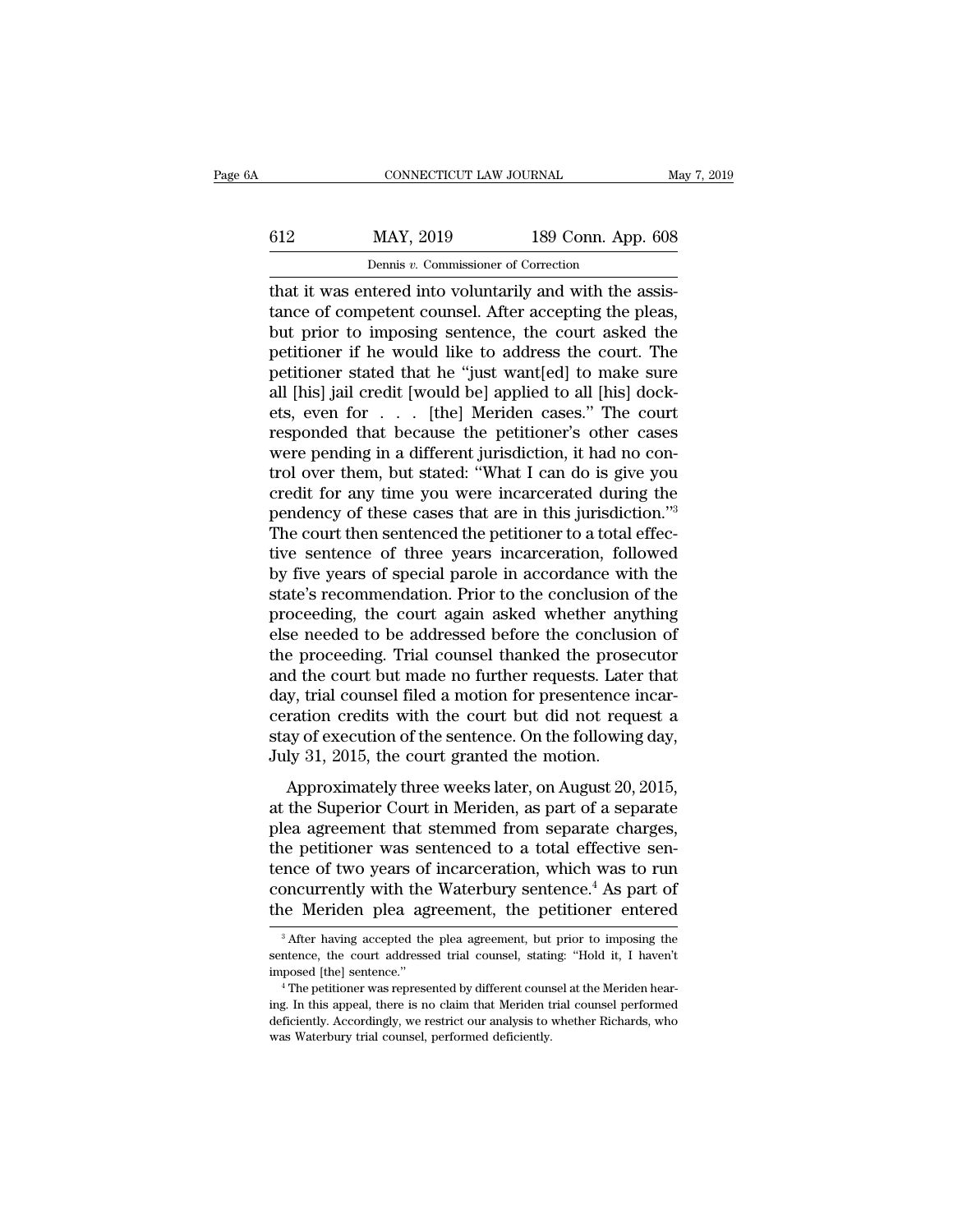| 19                 | CONNECTICUT LAW JOURNAL                                    | Page 7A |
|--------------------|------------------------------------------------------------|---------|
| 189 Conn. App. 608 | MAY, 2019                                                  | 613     |
|                    | Dennis v. Commissioner of Correction                       |         |
|                    | <i>Alford</i> pleas to the following charges. One count of |         |

Fage 71<br> **Also Conn. App. 608** MAY, 2019 613<br> **Alford pleas to the following charges: One count of<br>** *Alford* **pleas to the following charges: One count of<br>
criminal violation of a protective order in violation of<br>
8.539.223** 189 Conn. App. 608 MAY, 2019 613<br>
Dennis v. Commissioner of Correction<br>
Alford pleas to the following charges: One count of<br>
criminal violation of a protective order in violation of<br>
§ 53a-223 in Docket No. CR-14-0277421-S **EXECUTE:** 189 Conn. App. 608 MAY, 2019 613<br>
Dennis v. Commissioner of Correction<br> *Alford* pleas to the following charges: One count of<br>
criminal violation of a protective order in violation of<br>
§ 53a-223 in Docket No. C 189 Conn. App. 608 MAY, 2019 613<br>
Dennis v. Commissioner of Correction<br>
Alford pleas to the following charges: One count of<br>
criminal violation of a protective order in violation of<br>
§ 53a-223 in Docket No. CR-14-0277421-Dennis v. Commissioner of Correction<br>Alford pleas to the following charges: One count of<br>criminal violation of a protective order in violation of<br>§ 53a-223 in Docket No. CR-14-0277421-S and one count<br>each of the crimes of Dennis v. Commissioner of Correction<br>Alford pleas to the following charges: One count of<br>criminal violation of a protective order in violation of<br>§ 53a-223 in Docket No. CR-14-0277421-S and one count<br>each of the crimes of Alford pleas to the following charges: One c<br>criminal violation of a protective order in viol.<br>§ 53a-223 in Docket No. CR-14-0277421-S and or<br>each of the crimes of assault in the third de<br>violation of General Statutes § 5 miniar violation of a protective order in violation of<br>53a-223 in Docket No. CR-14-0277421-S and one count<br>ch of the crimes of assault in the third degree in<br>blation of General Statutes  $\S$  53a-61 and failing to<br>pear in t  $\frac{1}{2}$  s 33a-223 in Docket No. CR-14-0277421-3 and one count<br>each of the crimes of assault in the third degree in<br>violation of General Statutes  $\S$  53a-61 and failing to<br>appear in the first degree in violation of Gener

each of the chines of assault in the third degree in<br>violation of General Statutes § 53a-61 and failing to<br>appear in the first degree in violation of General Statutes<br>§ 53a-172 in Docket No. CR-13-0275489-S.<br>On February 2 violation of General statutes y 55a-01 and failing to<br>appear in the first degree in violation of General Statutes<br>§ 53a-172 in Docket No. CR-13-0275489-S.<br>On February 25, 2016, the self-represented petitioner<br>filed a petit appear in the first degree in violation of defieral statutes<br>
§ 53a-172 in Docket No. CR-13-0275489-S.<br>
On February 25, 2016, the self-represented petitioner<br>
filed a petition for a writ of habeas corpus alleging<br>
that tri s 55a-172 in Docket No. CR-15-0275485-5.<br>
On February 25, 2016, the self-represented petitioner<br>
filed a petition for a writ of habeas corpus alleging<br>
that trial counsel had rendered ineffective assistance<br>
in several res On February 25, 2016, the self-represented petitioner<br>filed a petition for a writ of habeas corpus alleging<br>that trial counsel had rendered ineffective assistance<br>in several respects relating to the application of presen-<br> filed a petition for a writ of habeas corpus alleging<br>that trial counsel had rendered ineffective assistance<br>in several respects relating to the application of presen-<br>tence incarceration credits. On August 3, 2016, the pe that trial counsel had rendered ineffective assistance<br>in several respects relating to the application of presen-<br>tence incarceration credits. On August 3, 2016, the peti-<br>tioner, now represented by assigned counsel, filed in several respects relating to the application of presentence incarceration credits. On August 3, 2016, the petitioner, now represented by assigned counsel, filed the operative amended petition, claiming that trial counse tence incarceration credits. On August 3, 2016, the petitioner, now represented by assigned counsel, filed the operative amended petition, claiming that trial counsel had rendered ineffective assistance by failing to adeq tioner, now represented by assigned counsel, filed the<br>operative amended petition, claiming that trial counsel<br>had rendered ineffective assistance by failing to ade-<br>quately preserve the petitioner's incarceration credits<br> operative amended petition, claiming that trial counsel<br>had rendered ineffective assistance by failing to ade-<br>quately preserve the petitioner's incarceration credits<br>for time already served and that but for trial counsel' parole. The petitioner's finds are increased in the petitioner's final counsel's<br>ficient performance, there was a reasonable probability<br>that the petitioner would have a more favorable<br>trade in the form of a reduced period of spe for thie aneady served and that but for that counsers<br>deficient performance, there was a reasonable probabil-<br>ity that the petitioner would have a more favorable<br>outcome in the form of a reduced period of special<br>parole.<br>T

deficient performance, there was a reasonable probability that the petitioner would have a more favorable outcome in the form of a reduced period of special parole.<br>The petitioner's habeas trial was held on November 9, 201 senting the petitioner would have a niote favorable<br>outcome in the form of a reduced period of special<br>parole.<br>The petitioner's habeas trial was held on November 9,<br>2016, before the court, *Fuger*, *J*. During the evidenti Following in the form of a reduced period of special parole.<br>
The petitioner's habeas trial was held on November 9,<br>
2016, before the court, *Fuger*, *J*. During the evidentiary<br>
hearing, trial counsel testified that, whi The petitioner's habeas trial was held on November 9, 2016, before the court, *Fuger*, *J*. During the evidentiary hearing, trial counsel testified that, while he was representing the petitioner at a violation of probatio The petitioner's habeas trial was held on November 9,<br>2016, before the court, *Fuger*, *J*. During the evidentiary<br>hearing, trial counsel testified that, while he was repre-<br>senting the petitioner at a violation of probat 2016, before the court, *Fuger*, *J*. During the evidentiary<br>hearing, trial counsel testified that, while he was repre-<br>senting the petitioner at a violation of probation hearing<br>in which the petitioner faced ten years inc hearing, trial counsel testified that, while he was representing the petitioner at a violation of probation hearing<br>in which the petitioner faced ten years incarceration,<br>the petitioner informed him that he wanted to take<br> senting the petitioner at a violation of probation hearing<br>in which the petitioner faced ten years incarceration,<br>the petitioner informed him that he wanted to take<br>the plea agreement that trial counsel had previously<br>nego in which the petitioner faced ten years incarceration,<br>the petitioner informed him that he wanted to take<br>the plea agreement that trial counsel had previously<br>negotiated with the Waterbury prosecutor. Later in the<br>hearing, the petitioner informed him that he wanted to take<br>the plea agreement that trial counsel had previously<br>negotiated with the Waterbury prosecutor. Later in the<br>hearing, when asked why he didn't ask for a stay of<br>execution, the plea agreement that trial counsel had previously<br>negotiated with the Waterbury prosecutor. Later in the<br>hearing, when asked why he didn't ask for a stay of<br>execution, trial counsel testified that the petitioner had<br>bee negotiated with the Waterbury prosecutor. Later in the hearing, when asked why he didn't ask for a stay of execution, trial counsel testified that the petitioner had been a difficult client who had tried to fire both of hi hearing, when asked why he didn't ask for a stay of<br>execution, trial counsel testified that the petitioner had<br>been a difficult client who had tried to fire both of his<br>previous attorneys and was unwilling to negotiate wit execution, trial counsel testified that the petitioner had<br>been a difficult client who had tried to fire both of his<br>previous attorneys and was unwilling to negotiate with<br>the prosecutor. He further testified that "[the pe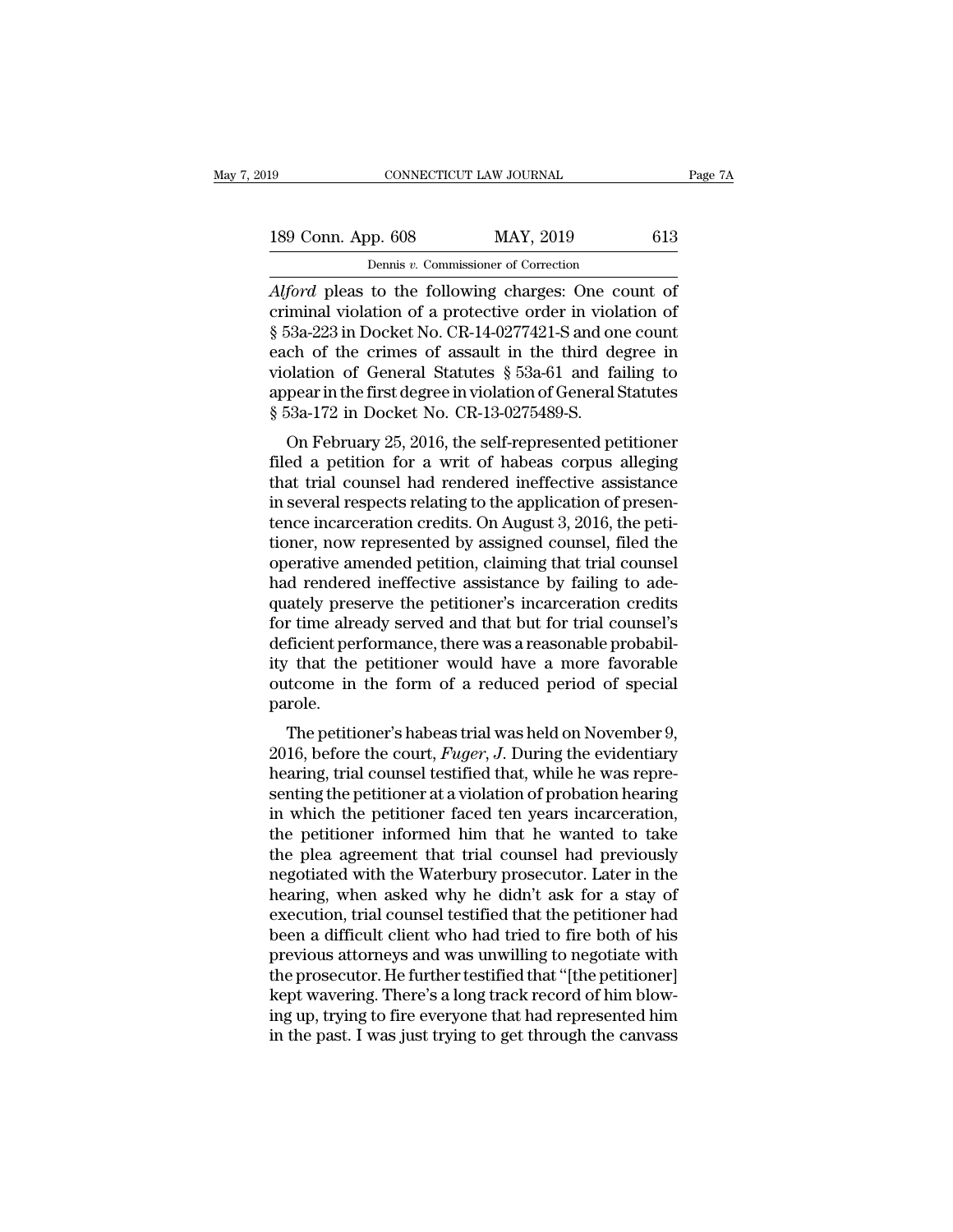|        | CONNECTICUT LAW JOURNAL                    |                    | May 7, 2019 |
|--------|--------------------------------------------|--------------------|-------------|
|        |                                            |                    |             |
| 614    | MAY, 2019                                  | 189 Conn. App. 608 |             |
|        | Dennis v. Commissioner of Correction       |                    |             |
| really | We were kind of in the middle of a confus- |                    |             |

CONNECTICUT LAW JOURNAL<br>
614 MAY, 2019 189 Conn. App. 608<br>
Dennis v. Commissioner of Correction<br>
Feally. . . . [W]e were kind of in the middle of a confus-<br>
ing moment there with the plea. I probably should have 614 MAY, 2019 189 Conn. App. 608<br>
Dennis v. Commissioner of Correction<br>
really.... [W]e were kind of in the middle of a confus-<br>
ing moment there with the plea. I probably should have<br>
[requested the stay]. I'm not sure w  $\frac{\text{MAX, 2019}}{\text{Dennis } v. \text{ Commissioner of Correction}}$ <br>
Teally.... [W]e were kind of in the middle of a confus-<br>
I'm not sure what the result was<br>
that we didn't do it, but again, I thought that his jail<br>
crodit was a moss in Moridon anyway." 614 MAY, 2019 189 Conn. App. 608<br>
Dennis v. Commissioner of Correction<br>
really.... [W]e were kind of in the middle of a confus-<br>
ing moment there with the plea. I probably should have<br>
[requested the stay]. I'm not sure w really.  $\ldots$  [W]e were kind of in the middle of a confusing moment there with the plea. I probably should have [requested the stay]. I'm not sure what the result was that we didn't do it, but again, I thought that his ja ally. . . . [W]e were kind of in the middle of a confus-<br>g moment there with the plea. I probably should have<br>equested the stay]. I'm not sure what the result was<br>at we didn't do it, but again, I thought that his jail<br>edi really.  $\ldots$  [ $w$ ]c were kind of in the middle of a comas-<br>ing moment there with the plea. I probably should have<br>[requested the stay]. I'm not sure what the result was<br>that we didn't do it, but again, I thought that his

Institute with the pear. I prostarly should have<br>
[requested the stay]. I'm not sure what the result was<br>
that we didn't do it, but again, I thought that his jail<br>
credit was a mess in Meriden anyway."<br>
The court also hear prequested are stay]. The not sure what the result was<br>that we didn't do it, but again, I thought that his jail<br>credit was a mess in Meriden anyway."<br>The court also heard from the Meriden trial counsel,<br>who testified that fract we didn't do it, but again, I along the this jail<br>credit was a mess in Meriden anyway."<br>The court also heard from the Meriden trial counsel,<br>who testified that he also did not ask for jail credits at<br>the subsequent s The court also heard from the Meriden trial counsel,<br>who testified that he also did not ask for jail credits at<br>the subsequent sentencing, but stated: "[I]t's something<br>I should've done. I don't really have an explanation<br> The court also heard from the Meriden trial counsel,<br>who testified that he also did not ask for jail credits at<br>the subsequent sentencing, but stated: "[I]t's something<br>I should've done. I don't really have an explanation<br> who testified that he also did not ask for jail credits at<br>the subsequent sentencing, but stated: "[I]t's something<br>I should've done. I don't really have an explanation<br>for [not doing] it." Furthermore, the petitioner's ex the subsequent sentencing, but stated: "[I]t's something<br>I should've done. I don't really have an explanation<br>for [not doing] it." Furthermore, the petitioner's expert<br>witness testified that defense attorneys in Connecticu I should've done. I don't really have an explanation<br>for [not doing] it." Furthermore, the petitioner's expert<br>witness testified that defense attorneys in Connecticut<br>have been aware of the issues surrounding jail credit<br>f for [not doing] it." Furthermore, the petitioner's expert<br>witness testified that defense attorneys in Connecticut<br>have been aware of the issues surrounding jail credit<br>for some time now and have learned through experience<br> witness testified that defense attorneys in Connecticut<br>have been aware of the issues surrounding jail credit<br>for some time now and have learned through experience<br>that it is necessary to take steps to protect whatever<br>cre have been aware of the issues surrounding jail credit<br>for some time now and have learned through experience<br>that it is necessary to take steps to protect whatever<br>credit there may be. The expert further testified that<br>havi for some time now and have learned through experience<br>that it is necessary to take steps to protect whatever<br>credit there may be. The expert further testified that<br>having a strained relationship with a client and an urge<br>t that it is necessary to take steps to protect whatever<br>credit there may be. The expert further testified that<br>having a strained relationship with a client and an urge<br>to proceed through a hearing quickly does not justify<br>f credit there may be. The expert further testified that<br>having a strained relationship with a client and an urge<br>to proceed through a hearing quickly does not justify<br>failing to ask for a stay of execution and that one shou having a strained relationship with a client and an urge<br>to proceed through a hearing quickly does not justify<br>failing to ask for a stay of execution and that one should<br>always ask, except when it is counter to the client' to proceed through a hearing quickly does not failing to ask for a stay of execution and that one s<br>always ask, except when it is counter to the c<br>express wishes. After the conclusion of evidence<br>habeas court denied the pe mag to district distay of excedition and that one should<br>ways ask, except when it is counter to the client's<br>press wishes. After the conclusion of evidence, the<br>beas court denied the petition by oral decision, con-<br>uding t abused is, sheep which it is solarce to the chemics<br>express wishes. After the conclusion of evidence, the<br>habeas court denied the petition by oral decision, con-<br>cluding that there was no deficient performance on the<br>part

reflects wishes. Their are conclusion of evidence, are habeas court denied the petition by oral decision, concluding that there was no deficient performance on the part of trial counsel. This appeal followed.<br>On appeal, th raiseas court deficed are perfacintly ortal decision, concluding that there was no deficient performance on the part of trial counsel. This appeal followed.<br>On appeal, the petitioner claims that the habeas court abused it part of trial counsel. This appeal followed.<br>
On appeal, the petitioner claims that the habeas court<br>
abused its discretion when it found that he failed to<br>
prove that trial counsel's failure to request a stay of<br>
executio part of that counsel. This appear of that counsel. This appear on appeal, the petitioner clabused its discretion when involved his execution, which deprived his sentence incarceration credifiests assistance of counsel.<sup>5</sup>  $\alpha$  and its discretion when it found that he failed to<br>ove that trial counsel's failure to request a stay of<br>ecution, which deprived him of sixteen days of pre-<br>ntence incarceration credits, constituted ineffective<br>sista respondent trial counsel's failure to request a stay of<br>prove that trial counsel's failure to request a stay of<br>execution, which deprived him of sixteen days of pre-<br>sentence incarceration credits, constituted ineffective<br>

prove and and coalisers rande to request a say of<br>execution, which deprived him of sixteen days of pre-<br>sentence incarceration credits, constituted ineffective<br>assistance of counsel.<sup>5</sup><br>As a preliminary matter, we address calculation, which depited that of statect days of presentence incarceration credits, constituted ineffective assistance of counsel.<sup>5</sup><br>As a preliminary matter, we address the claim of the respondent, the Commissioner of As a preliminary matter, we address the claim of the spondent, the Commissioner of Correction, that the etitioner's appeal should be dismissed as moot. This aim is predicated on the fact that the petitioner is no  $\frac{5 \text{$ respondent, the Commissioner of Correction, that the petitioner's appeal should be dismissed as moot. This claim is predicated on the fact that the petitioner is no  $\frac{1}{\pi}$  The number of presentence incarceration credi

petitioner's appeal should be disculaim is predicated on the fact the  $\frac{5}{10}$  The number of presentence incarceration would be entitled to, sixteen days, had the couse on his Waterbury sentence, is not in dispute.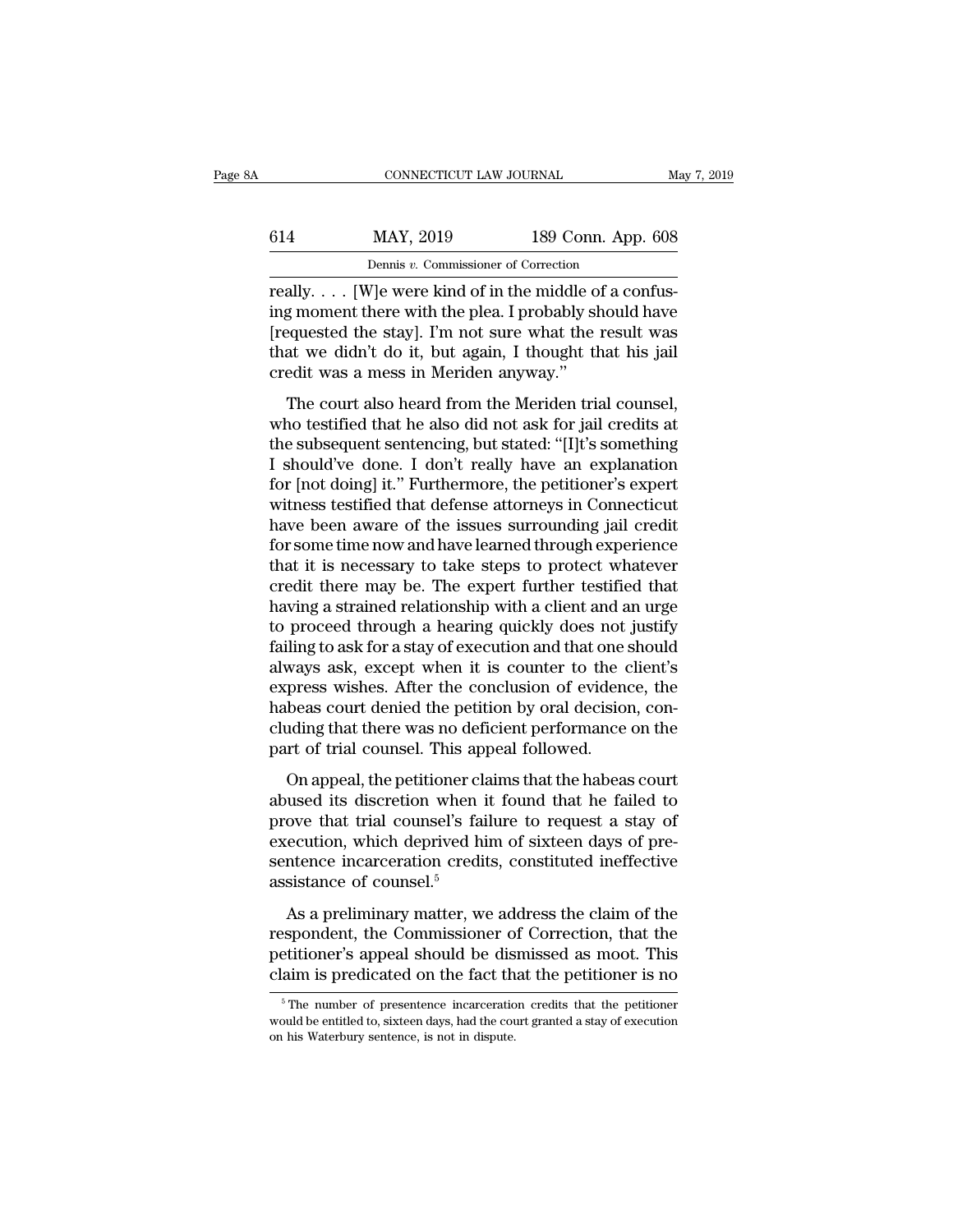| l9                 | CONNECTICUT LAW JOURNAL                                                 | Page 9A |
|--------------------|-------------------------------------------------------------------------|---------|
| 189 Conn. App. 608 | MAY, 2019                                                               | 615     |
|                    | Dennis v. Commissioner of Correction                                    |         |
|                    | $\lambda$ or $\alpha$ incarcerated $^6$ The respondent argues therefore |         |

connectricut LAW JOURNAL Page<br>
189 Conn. App. 608 MAY, 2019 615<br>
Dennis v. Commissioner of Correction<br>
longer incarcerated.<sup>6</sup> The respondent argues, therefore,<br>
that this court can afford the petitioner no practical<br>
reli 189 Conn. App. 608 MAY, 2019 615<br>
Dennis v. Commissioner of Correction<br>
longer incarcerated.<sup>6</sup> The respondent argues, therefore,<br>
that this court can afford the petitioner no practical<br>
relief. Although the petitioner is 189 Conn. App. 608 MAY, 2019 615<br>
Dennis v. Commissioner of Correction<br>
longer incarcerated.<sup>6</sup> The respondent argues, therefore,<br>
that this court can afford the petitioner no practical<br>
relief. Although the petitioner is 189 Conn. App. 608 MAY, 2019 615<br>
Dennis v. Commissioner of Correction<br>
longer incarcerated.<sup>6</sup> The respondent argues, therefore,<br>
that this court can afford the petitioner no practical<br>
relief. Although the petitioner is Dennis v. Commissioner of Correction<br>
longer incarcerated.<sup>6</sup> The respondent argues, therefore,<br>
that this court can afford the petitioner no practical<br>
relief. Although the petitioner is no longer incarcerated,<br>
the peti Dentis *v*. Commissioner of Correction<br>longer incarcerated.<sup>6</sup> The respondent argues, therefore,<br>that this court can afford the petitioner no practical<br>relief. Although the petitioner is no longer incarcerated,<br>the petitio longer incarcerated.<sup>6</sup> The respondent argues, therefore,<br>that this court can afford the petitioner no practical<br>relief. Although the petitioner is no longer incarcerated,<br>the petitioner argues that practical relief still that this court can afford the petitioner no practical<br>relief. Although the petitioner is no longer incarcerated,<br>the petitioner argues that practical relief still remains<br>available because an order modifying the original relief. Although the petitioner is no longer incarcerated,<br>the petitioner argues that practical relief still remains<br>available because an order modifying the original sen-<br>tence to include the sixteen days of presentence i the petitioner argues that practical relief still remains<br>available because an order modifying the original sen-<br>tence to include the sixteen days of presentence incar-<br>ceration credit would likely lead to the advancement<br> available because an ord<br>tence to include the sixte<br>ceration credit would lil<br>of his release from specia<br>same amount of time. V<br>remains available to the<br>appeal is not moot.<br>Our Supreme Court ade ration credit would likely lead to the advancement<br>his release from special parole by approximately that<br>me amount of time. We agree that practical relief<br>mains available to the petitioner, and, therefore, this<br>peal is not of his release from special parole by approximately that<br>same amount of time. We agree that practical relief<br>remains available to the petitioner, and, therefore, this<br>appeal is not moot.<br>Our Supreme Court addressed a simil

same amount of time. We agree that practical relief<br>remains available to the petitioner, and, therefore, this<br>appeal is not moot.<br>Our Supreme Court addressed a similar issue in *Mur-<br>ray* v. *Lopes*, 205 Conn. 27, 529 A.2d remains available to the petitioner, and, therefore, this<br>appeal is not moot.<br>Our Supreme Court addressed a similar issue in  $Mur-  
ray v. Lopes, 205 Conn. 27, 529 A.2d 1302 (1987). In Mur-  
ray, the pertinent was sentenced to a two year period  
of confinement, followed by a period of the production. Id.,  
29. During the pendercy of his appeal from the denial  
of his$ appeal is not moot.<br>
Our Supreme Court addressed a similar issue in *Murray v. Lopes*, 205 Conn. 27, 529 A.2d 1302 (1987). In *Murray*, the petitioner was sentenced to a two year period of confinement, followed by a perio Our Supreme Court addressed a similar issue in *Murray v. Lopes*, 205 Conn. 27, 529 A.2d 1302 (1987). In *Murray*, the petitioner was sentenced to a two year period of confinement, followed by a period of probation. Id., Our Supreme Court addressed a similar issue in *Murray* v. *Lopes*, 205 Conn. 27, 529 A.2d 1302 (1987). In *Murray*, the petitioner was sentenced to a two year period of confinement, followed by a period of probation. Id. *ray* v. *Lopes*, 205 Conn. 27, 529 A.2d 1302 (1987). In *Murray*, the petitioner was sentenced to a two year period of confinement, followed by a period of probation. Id., 29. During the pendency of his appeal from the d ray, the petitioner was sentenced to a two year period<br>of confinement, followed by a period of probation. Id.,<br>29. During the pendency of his appeal from the denial<br>of his petition for a writ of habeas corpus, the petition of confinement, followed by a period of probation. Id.,<br>29. During the pendency of his appeal from the denial<br>of his petition for a writ of habeas corpus, the petitioner<br>was released from confinement and began serving the<br> 29. During the pendency of his appeal from the denial<br>of his petition for a writ of habeas corpus, the petitioner<br>was released from confinement and began serving the<br>period of probation. Id., 29–30. In addressing a simila of his petition for a writ of habeas corpus, the petitioner<br>was released from confinement and began serving the<br>period of probation. Id., 29–30. In addressing a similar<br>mootness argument, our Supreme Court concluded that<br>t was released from confinement and began serving the<br>period of probation. Id., 29–30. In addressing a similar<br>mootness argument, our Supreme Court concluded that<br>the petitioner's appeal was not moot, despite his release<br>fro period of probation. Id., 29–30. In addressing a similar<br>mootness argument, our Supreme Court concluded that<br>the petitioner's appeal was not moot, despite his release<br>from confinement, because, although no longer "con-<br>fin mootness argument, our Supreme Court concluded that<br>the petitioner's appeal was not moot, despite his release<br>from confinement, because, although no longer "con-<br>fined," he was still serving the probationary portion of<br>his the petitioner's appeal was not moot, despite his release<br>from confinement, because, although no longer "con-<br>fined," he was still serving the probationary portion of<br>his sentence. Id., 31. The court further concluded that from confinement, because, although no longer "confined," he was still serving the probationary portion of his sentence. Id., 31. The court further concluded that it could afford the petitioner practical relief, because a it could afford the petitioner practical relief, because<br>an order directing the commissioner to recalculate the<br>petitioner's sentence with the credit sought under Gen-<br>eral Statues § 18-98d would affect the period of proan order directing the commissioner to recalculate the<br>petitioner's sentence with the credit sought under Gen-<br>eral Statues § 18-98d, would affect the period of pro-<br><sup>6</sup> Specifically, the respondent claims that because the

petitioner's sentence with the credit sought under General Statues § 18-98d would affect the period of pro-<br><sup>®</sup> Specifically, the respondent claims that because the petitioner has completed his term of incarceration, Gener eral Statues § 18-98d would affect the period of pro-<br>
<sup>6</sup> Specifically, the respondent claims that because the petitioner has completed his term of incarceration, General Statutes § 18-98d, which governs the application o The respondent further claims that because the period of pro-<br>
In Specifically, the respondent claims that because the petitioner has completed his term of incarceration, General Statutes § 18-98d, which governs<br>
the appli  $\degree$  Specifically, the respondent claims that because the petitioner has completed his term of incarceration, General Statutes  $\S$  18-98d, which governs the application of presentence confinement credits, does not apply b beted his term of incarceration, General Statutes § 18-98d, which governs the application of presentence confinement credits, does not apply because it applies only to definite sentences and not to periods of special parol Free application of presentence confinement credits, does not apply because it applies only to definite sentences and not to periods of special parole. The respondent further claims that to allow unused jail credit to appl it applies only to definite sentences and not to periods of special parole.<br>The respondent further claims that to allow unused jail credit to apply<br>to special parole would essentially encourage bad behavior by allowing<br>def The respondent further claims that to allow unused jail credit to apply<br>to special parole would essentially encourage bad behavior by allowing<br>defendants to collect credits that would offset punishment for future criminal<br>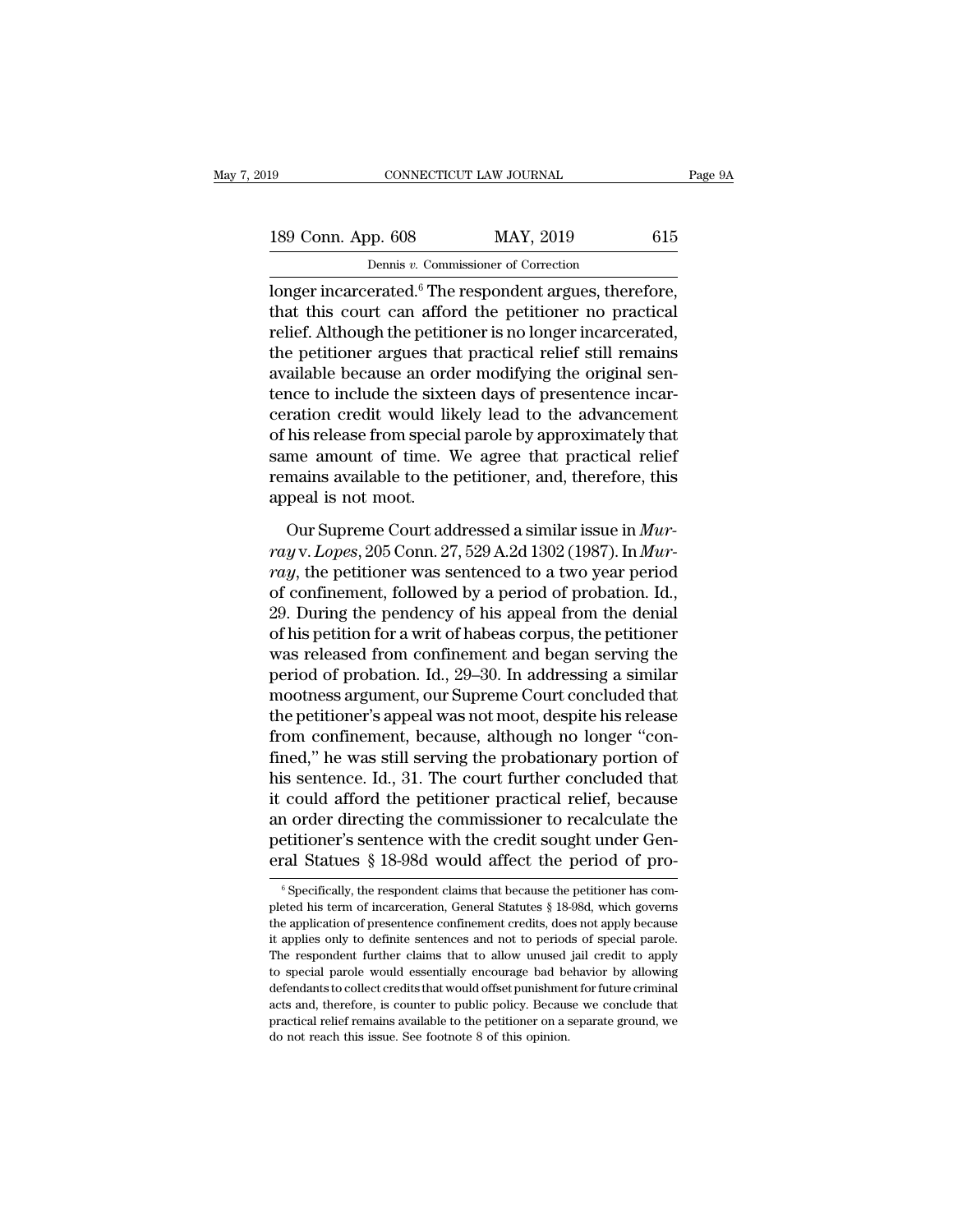| ۱A  | CONNECTICUT LAW JOURNAL                                   |                    | May 7, 2019 |
|-----|-----------------------------------------------------------|--------------------|-------------|
| 616 | MAY, 2019                                                 | 189 Conn. App. 608 |             |
|     | Dennis v. Commissioner of Correction                      |                    |             |
|     | hation and result in the petitioner completing his proba- |                    |             |

CONNECTICUT LAW JOURNAL<br>
Bation and result in the petitioner completing his proba-<br>
bation and result in the petitioner completing his proba-<br>
bationary period three months sooner by advancing his<br>
release date Id. 30, 31, MAY, 2019 189 Conn. App. 608<br>
Dennis v. Commissioner of Correction<br>
bation and result in the petitioner completing his proba-<br>
tionary period three months sooner by advancing his<br>
release date. Id., 30–31; see id., 31 ("[t For  $\frac{\text{MAX}}{\text{Density } v. \text{ Commissioner of Correction}}$ <br>
Dennis v. Commissioner of Correction<br>
bation and result in the petitioner completing his proba-<br>
tionary period three months sooner by advancing his<br>
release date. Id., 30–31; see id., 31 ("[ 616 MAY, 2019 189 Conn. App. 608<br>
Dennis v. Commissioner of Correction<br>
bation and result in the petitioner completing his proba-<br>
tionary period three months sooner by advancing his<br>
release date. Id., 30–31; see id., 31 Dennis v. Commissioner of Correction<br>bation and result in the petitioner completing his proba-<br>tionary period three months sooner by advancing his<br>release date. Id., 30–31; see id., 31 ("[t]herefore, since<br>our resolution o  $\frac{p_{\text{ennis }i}}{\text{bation and result in}}$ <br>
bation and result in<br>
tionary period thre<br>
release date. Id., 30<br>
our resolution of th<br>
affect [the petitione<br>
is not moot").<br>
In the present ca From and result in the pethodical completing ins proba-<br>
In the pethodic completing is probably<br>
In the issue presented in this appeal will<br>
fect [the petitioner's] period of probation, the appeal<br>
not moot").<br>
In the pres toliary period three months sooner by advancing his<br>release date. Id., 30–31; see id., 31 ("[t]herefore, since<br>our resolution of the issue presented in this appeal will<br>affect [the petitioner's] period of probation, the ap

release date. 1d., 50–51, see 1d., 51 (Finercrore, since<br>our resolution of the issue presented in this appeal will<br>affect [the petitioner's] period of probation, the appeal<br>is not moot").<br>In the present case, although the our resolution of the issue presented in this appear winduffect [the petitioner's] period of probation, the appeal<br>is not moot").<br>In the present case, although the respondent argues<br>that no relief exists, we note that if t ancet [the petholict s] period of probation, the appear<br>is not moot").<br>In the present case, although the respondent argues<br>that no relief exists, we note that if the petitioner suc-<br>cessfully prevails on his claim and we w Is not moot *j*.<br>In the present case, although the respondent argues<br>that no relief exists, we note that if the petitioner suc-<br>cessfully prevails on his claim and we were to reverse<br>the judgment of the habeas court, the b In the present case, although the respondent argues<br>that no relief exists, we note that if the petitioner suc-<br>cessfully prevails on his claim and we were to reverse<br>the judgment of the habeas court, the benefit to the<br>pet that no relief exists, we note that if the petitioner successfully prevails on his claim and we were to reverse<br>the judgment of the habeas court, the benefit to the<br>petitioner would be the retroactive modification of his<br>d cessfully prevails on his claim and we were to reverse<br>the judgment of the habeas court, the benefit to the<br>petitioner would be the retroactive modification of his<br>definite sentence so as to incorporate the sixteen days<br>of the judgment of the habeas court, the benefit to the petitioner would be the retroactive modification of his definite sentence so as to incorporate the sixteen days of presentence confinement credits, thereby advancing his petitioner would be the retroactive modification of his<br>definite sentence so as to incorporate the sixteen days<br>of presentence confinement credits, thereby advancing<br>his effective release date from prison and reducing the<br> definite sentence so as to incorporate the sixteen days<br>of presentence confinement credits, thereby advancing<br>his effective release date from prison and reducing the<br>amount of time he is required to spend on special parole of presentence confinement credits, thereby advancing<br>his effective release date from prison and reducing the<br>amount of time he is required to spend on special parole.<br>See id; see also *Gonzalez* v. *Commissioner of Correc* his effective release date from prison and reducing the<br>amount of time he is required to spend on special parole.<br>See id; see also *Gonzalez* v. *Commissioner of Correc-<br>tion*, 308 Conn. 463, 484, 68 A.3d 624 (2013), cert. amount of time he is required to spend on special parole.<br>See id; see also *Gonzalez* v. *Commissioner of Correction*, 308 Conn. 463, 484, 68 A.3d 624 (2013), cert. denied<br>sub nom. *Dzurenda* v. *Gonzalez*, 571 U.S. 1045, See id; see also *Gonzalez* v. *Commissioner of Correction*, 308 Conn. 463, 484, 68 A.3d 624 (2013), cert. denied<br>sub nom. *Dzurenda* v. *Gonzalez*, 571 U.S. 1045, 134 S.<br>Ct. 639, 187 L. Ed. 2d 445 (2013); *Ebron* v. *Comm tion*, 308 Conn. 463, 484, 68 A.3d 624 (2013), cert. denied<br>sub nom. *Dzurenda* v. *Gonzalez*, 571 U.S. 1045, 134 S.<br>Ct. 639, 187 L. Ed. 2d 445 (2013); *Ebron* v. *Commisioner*<br>of *Correction*, 307 Conn. 342, 356, 53 A.3 sub nom. *Dzurenda v. Gonzalez*, 571 U.S. 1045, 134 S.<br>Ct. 639, 187 L. Ed. 2d 445 (2013); *Ebron v. Commisioner*<br>of Correction, 307 Conn. 342, 356, 53 A.3d 983 (2012),<br>cert. denied sub nom. *Arnone v. Ebron*, 569 U.S. 913, Ct. 639, 187 L. Ed. 2d 445 (2013); *Ebron v. Commisioner*<br>of Correction, 307 Conn. 342, 356, 53 A.3d 983 (2012),<br>cert. denied sub nom. *Arnone v. Ebron*, 569 U.S. 913,<br>133 S. Ct. 1726, 185 L. Ed. 2d 802 (2013).<sup>7</sup> Althoug of Correction, 307 Conn. 342, 356, 53 A.3d 983 (2012), cert. denied sub nom. *Arnone v. Ebron*, 569 U.S. 913, 133 S. Ct. 1726, 185 L. Ed. 2d 802 (2013).<sup>7</sup> Although, under this scenario, the calculation with respect to the cert. denied sub nom. *Arnone* v. *Ebron*, 569 U.S. 913, 133 S. Ct. 1726, 185 L. Ed. 2d 802 (2013).<sup>7</sup> Although, under this scenario, the calculation with respect to the petitioner's period of special parole would be admi petitioner's period of special parole would be administered by the Department of Correction and not by the court, the modification of the petitioner's definite sentence would, nonetheless, result in the advancement  $\frac{1}{\$ tered by the Department of Correction and not by the court, the modification of the petitioner's definite sentence would, nonetheless, result in the advancement<br><sup>7</sup> "[T]he United States Supreme Court in *Lafler* [v. *Coope* 

<sup>&</sup>lt;sup>7</sup> "[T]he United States Supreme Court in *Lafler* [v. *Cooper*, 566 U.S. 156, court, the modification of the petitioner's definite sen-<br>tence would, nonetheless, result in the advancement<br> $\frac{7}{4}$ [T]he United States Supreme Court in *Lafler* [v. Cooper, 566 U.S. 156,<br>132 S. Ct. 1376, 182 L. Ed. 2d tence would, nonetheless, result in the advancement<br>
<sup>7</sup> "[T]he United States Supreme Court in *Lafler* [v. *Cooper*, 566 U.S. 156,<br>
132 S. Ct. 1376, 182 L. Ed. 2d 398 (2012)] and [*Missouri v. Frge*, 566 U.S.<br>
134, 132 S <sup>7</sup> "[T]he United States Supreme Court in *Lafter* [v. *Cooper*, 566 U.S. 156, 132 S. Ct. 1376, 182 L. Ed. 2d 398 (2012)] and [*Missouri v. Frye*, 566 U.S. 134, 132 S. Ct. 1399, 182 L. Ed. 2d 379 (2012)] did not expressly <sup>7</sup> "[T]he United States Supreme Court in *Lafler* [v. *Cooper*, 566 U.S. 156, 132 S. Ct. 1376, 182 L. Ed. 2d 398 (2012)] and [*Missouri v. Frye*, 566 U.S. 134, 132 S. Ct. 1399, 182 L. Ed. 2d 379 (2012)] did not expressly 132 S. Ct. 1376, 182 L. Ed. 2d 398 (2012)] and [*Missouri* v. *Frye*, 566 U.S. 134, 132 S. Ct. 1399, 182 L. Ed. 2d 379 (2012)] did not expressly indicate what should happen under these circumstances, it appears to us that <sup>134</sup>, 132 S. Ct. 1399, 182 L. Ed. 2d 379 (2012)] did not expressly indicate what should happen under these circumstances, it appears to us that the court intended that, if the court finds a . . . violation, the court shou what should happen under these circumstances, it appears to us that the court intended that, if the court finds a  $\dots$  violation, the court should attempt to place the habeas petitioner, as nearly as possible, in the posi court intended that, if the court finds a  $\dots$  violation, the court should attempt to place the habeas petitioner, as nearly as possible, in the position that he would have been in if there had been no violation." *Ebron* attempt to place the habeas petitioner, as nearly as possible, in the position that he would have been in if there had been no violation." Ebron v. Commis-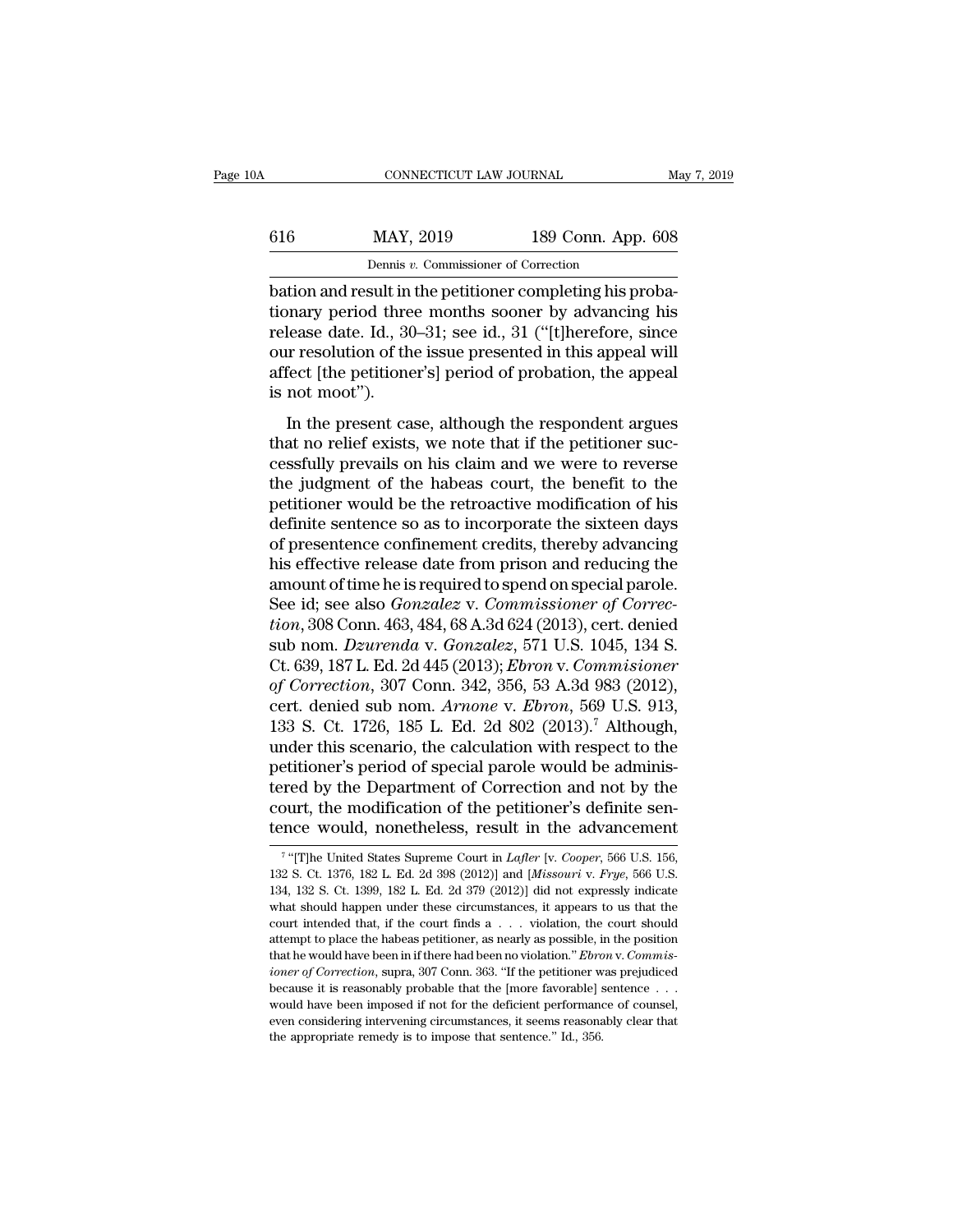189 CONNECTICUT LAW JOURNAL Page 11A<br>
189 Conn. App. 608 MAY, 2019 617<br>
Dennis v. Commissioner of Correction CONNECTICUT LAW JOURNAL<br>Dennis *v.* Commissioner of Correction<br>Vertelease date from prison and a re

CONNECTICUT LAW JOURNAL<br>
189 Conn. App. 608 MAY, 2019 617<br>
Dennis v. Commissioner of Correction<br>
of his effective release date from prison and a reduc-<br>
tion in the time he will be required to spend on special<br>
parale. See 189 Conn. App. 608 MAY, 2019 617<br>
Dennis v. Commissioner of Correction<br>
of his effective release date from prison and a reduc-<br>
tion in the time he will be required to spend on special<br>
parole. See *Gonzalez* v. *Commissi* 189 Conn. App. 608 MAY, 2019 617<br>
Dennis *v*. Commissioner of Correction<br>
of his effective release date from prison and a reduc-<br>
tion in the time he will be required to spend on special<br>
parole. See *Gonzalez* v. *Commiss* Dennis *v*. Commissioner of Correction<br>
of his effective release date from prison and a reduc-<br>
tion in the time he will be required to spend on special<br>
parole. See *Gonzalez* v. *Commissioner of Correction*,<br>
supra, 490 behins v. Commissioner of Correction<br>of his effective release date from prison and a reduc-<br>tion in the time he will be required to spend on special<br>parole. See *Gonzalez* v. *Commissioner of Correction*,<br>supra, 490–91 (" of his effective release date from prison and a reduction in the time he will be required to spend on special<br>parole. See *Gonzalez* v. *Commissioner of Correction*,<br>supra, 490–91 ("The respondent asserts that the peti-<br>ti tion in the time he will be required to spend on special<br>parole. See *Gonzalez* v. *Commissioner of Correction*,<br>supra, 490–91 ("The respondent asserts that the peti-<br>tioner has failed to demonstrate prejudice because preparole. See *Gonzalez* v. *Commissioner of Correction*, supra, 490–91 ("The respondent asserts that the petitioner has failed to demonstrate prejudice because presentence confinement credit is an administrative task that t supra, 490–91 ("The respondent asserts that the petitioner has failed to demonstrate prejudice because presentence confinement credit is an administrative task that takes place after sentencing. This claim is unavailing be tioner has failed to demonstrate prejudice because presentence confinement credit is an administrative task<br>that takes place after sentencing. This claim is unavail-<br>ing because the issue herein does not concern whether<br>th sentence confinement credit is an administrative task<br>that takes place after sentencing. This claim is unavail-<br>ing because the issue herein does not concern whether<br>the respondent properly calculated the petitioner's prethat takes place after sentencing. This claim is unavail-<br>ing because the issue herein does not concern whether<br>the respondent properly calculated the petitioner's pre-<br>sentence confinement credit but, rather, involves the ing because the issue herein does not concern whether<br>the respondent properly calculated the petitioner's pre-<br>sentence confinement credit but, rather, involves the<br>failure of the petitioner's counsel to take the necessary the respondent properly calculated the petitioner's pre-<br>sentence confinement credit but, rather, involves the<br>failure of the petitioner's counsel to take the necessary<br>and available steps during critical stages of the pro sentence confinement credit but, rather, involves the failure of the petitioner's counsel to take the necessary and available steps during critical stages of the proceedings to protect his client's statutory right to recei failure of the petitic<br>and available steps<br>ings to protect his of<br>full presentence con<br>conclude that practioner and, therefor<br>is not moot.<sup>8</sup> If presentence confinement credit."). Accordingly, we<br>nclude that practical relief is available to the peti-<br>pher and, therefore, conclude that the present appeal<br>not moot.<sup>8</sup><br>I<br>We now address the petitioner's first claim

### I

conclude that practical relief is available to the peti-<br>tioner and, therefore, conclude that the present appeal<br>is not moot.<sup>8</sup><br>I<br>We now address the petitioner's first claim that the<br>habeas court abused its discretion in tioner and, therefore, conclude that the present appeal<br>is not moot.<sup>8</sup><br>I<br>We now address the petitioner's first claim that the<br>habeas court abused its discretion in denying his peti-<br>tion for certification to appeal from t IS not moot."<br>I<br>We now address the petitioner's first claim that the<br>habeas court abused its discretion in denying his peti-<br>tion for certification to appeal from the denial of his<br>amended petition for a writ of habeas cor I<br>I<br>We now address the petitioner's first claim that the<br>habeas court abused its discretion in denying his peti-<br>tion for certification to appeal from the denial of his<br>amended petition for a writ of habeas corpus. The fol We now address the petitioner's first claim that the<br>habeas court abused its discretion in denying his peti-<br>tion for certification to appeal from the denial of his<br>amended petition for a writ of habeas corpus. The fol-<br>lo We now address the petitioner's first claim that the<br>habeas court abused its discretion in denying his peti-<br>tion for certification to appeal from the denial of his<br>amended petition for a writ of habeas corpus. The fol-<br>lo habeas court abused its discretion in denying his petition for certification to appeal from the denial of his<br>amended petition for a writ of habeas corpus. The fol-<br>lowing standard of review governs our disposition of<br>this tion for certification to appeal from the denial of his<br>amended petition for a writ of habeas corpus. The fol-<br>lowing standard of review governs our disposition of<br>this claim. "Faced with a habeas court's denial of a peti amended petition for a writ of habeas corpus. The fol-<br>lowing standard of review governs our disposition of<br>this claim. "Faced with a habeas court's denial of a peti-<br>tion for certification to appeal, a petitioner can obta this claim. "Faced with a habeas court's denial of a petition for certification to appeal, a petitioner can obtain appellate review of the dismissal of his petition for habeas corpus only by satisfying the two-pronged test tion for certification to appeal, a petitioner can obtain<br>appellate review of the dismissal of his petition for<br>habeas corpus only by satisfying the two-pronged test<br>enunciated by our Supreme Court in Simms v. Warden,<br>229 appellate review of the dismissal of his petition for<br>habeas corpus only by satisfying the two-pronged test<br>enunciated by our Supreme Court in *Simms v. Warden*,<br>229 Conn. 178, 640 A.2d 601 (1994), and adopted in<br>*Simms v* habeas corpus only by satisfying the two-pronged test<br>enunciated by our Supreme Court in *Simms* v. *Warden*,<br>229 Conn. 178, 640 A.2d 601 (1994), and adopted in<br>*Simms* v. *Warden*, 230 Conn. 608, 612, 646 A.2d 126<br>(1994) mms v. waraen, 230 Conn. 608, 612, 646 A.2d 126<br>994). First, [the petitioner] must demonstrate that the<br>enial of his petition for certification constituted an<br>ouse of discretion. . . . Second, if the petitioner can<br> $\frac{1}{$ (1994). First, [the petitioner] must demonstrate that the denial of his petition for certification constituted an abuse of discretion. . . . Second, if the petitioner can  ${}^8$ Because practical relief remains available to

denial of his petition for certification const<br>abuse of discretion. . . . . Second, if the petit<br><sup>8</sup>Because practical relief remains available to the petitione<br>reach the issue of whether § 18-98d impliedly excludes the a<br>p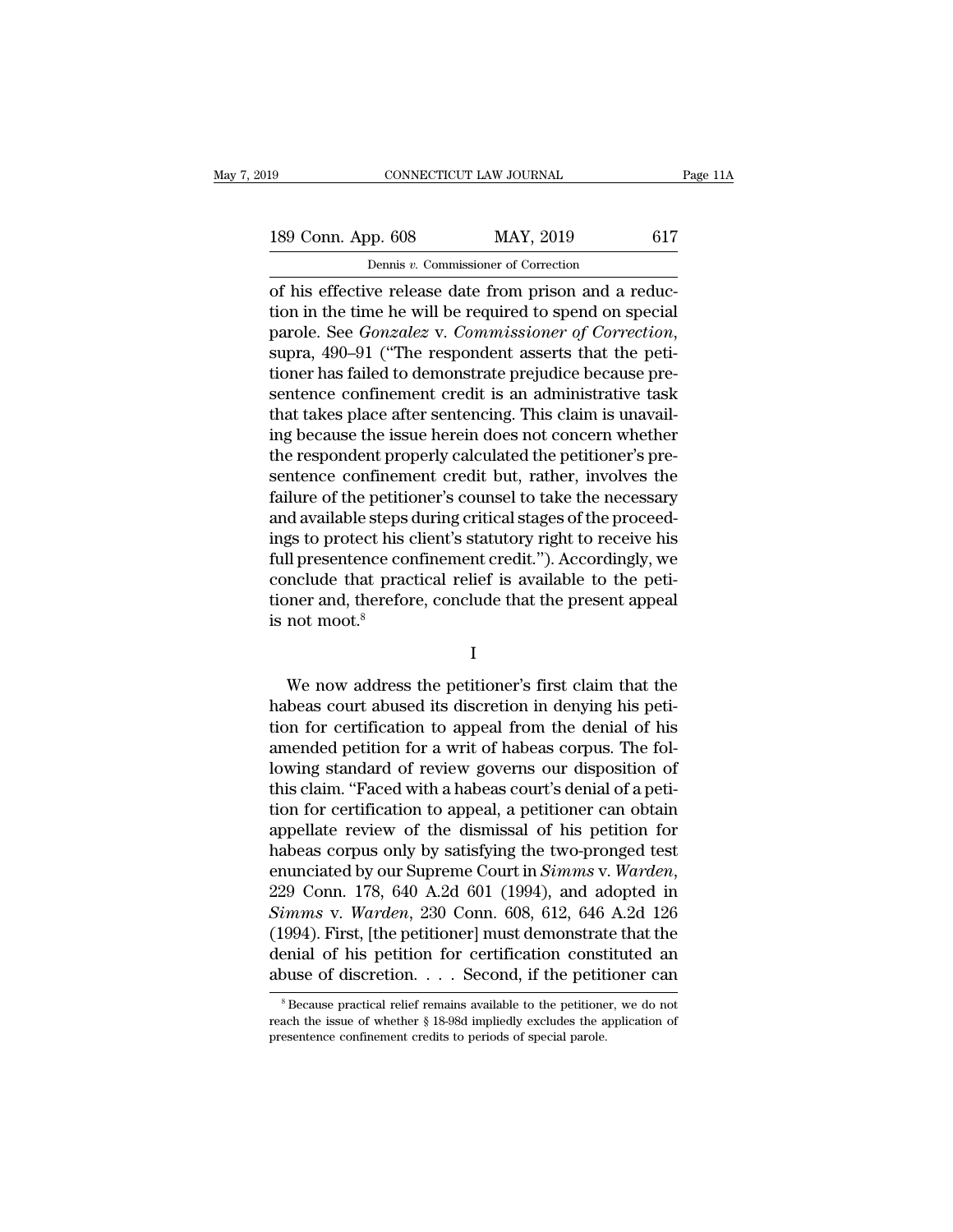| 2A  | CONNECTICUT LAW JOURNAL                             |                    | May 7, 2019 |
|-----|-----------------------------------------------------|--------------------|-------------|
| 618 | MAY, 2019                                           | 189 Conn. App. 608 |             |
|     | Dennis v. Commissioner of Correction                |                    |             |
|     | show an abuse of discretion he must then prove that |                    |             |

 $\begin{array}{ll}\n & \text{COMRECTICUT LAW JOURNAL} & \text{May 7, 2019} \\
 & \text{MAX, 2019} & \text{189 Conn. App. 608} \\
 & \text{Dennis } v. \text{ Commissioner of Correction} \\
 \text{show an abuse of discretion, he must then prove that} \\
 & \text{the decision of the habeas court should be reversed on} \\
 & \text{The energy that the density of his partition}\n \end{array}$ MAY, 2019 189 Conn. App. 608<br>
Dennis v. Commissioner of Correction<br>
show an abuse of discretion, he must then prove that<br>
the decision of the habeas court should be reversed on<br>
the merits.... To prove that the denial of h 618 MAY, 2019 189 Conn. App. 608<br>
Dennis v. Commissioner of Correction<br>
show an abuse of discretion, he must then prove that<br>
the decision of the habeas court should be reversed on<br>
the merits. . . . To prove that the den 618 MAY, 2019 189 Conn. App. 608<br>
Dennis v. Commissioner of Correction<br>
show an abuse of discretion, he must then prove that<br>
the decision of the habeas court should be reversed on<br>
the merits.... To prove that the denial Dennis  $v$ . Commissioner of Correction<br>
show an abuse of discretion, he must then prove that<br>
the decision of the habeas court should be reversed on<br>
the merits. . . . To prove that the denial of his petition<br>
for certifi being *v*. commissioner of conceduration<br>show an abuse of discretion, he must then prove that<br>the decision of the habeas court should be reversed on<br>the merits. . . . To prove that the denial of his petition<br>for certifica show an abuse of discretion, he must then prove that<br>the decision of the habeas court should be reversed on<br>the merits. . . . To prove that the denial of his petition<br>for certification to appeal constituted an abuse of di the decision of the habeas court should be reversed on<br>the merits. . . . To prove that the denial of his petition<br>for certification to appeal constituted an abuse of dis-<br>cretion, the petitioner must demonstrate that the [ the merits. . . . To prove that the denial of his petition<br>for certification to appeal constituted an abuse of dis-<br>cretion, the petitioner must demonstrate that the [reso-<br>lution of the underlying claim involves issues t for certification to appeal<br>cretion, the petitioner must<br>lution of the underlying cla<br>debatable among jurists of<br>resolve the issues [in a di<br>questions are adequate to<br>proceed further. . . . .<br>"In determining whether tion of the underlying claim involves issues that] are batable among jurists of reason; that a court could solve the issues [in a different manner]; or that the estions are adequate to deserve encouragement to oceed furth debatable among jurists of reason; that a court could<br>resolve the issues [in a different manner]; or that the<br>questions are adequate to deserve encouragement to<br>proceed further....<br>"In determining whether the habeas court

resolve the issues [in a different manner]; or that the<br>questions are adequate to deserve encouragement to<br>proceed further.  $\dots$ .<br>"In determining whether the habeas court abused its<br>discretion in denying the petitioner's questions are adequate to deserve encouragement to<br>proceed further. . . .<br>"In determining whether the habeas court abused its<br>discretion in denying the petitioner's request for cer-<br>tification, we necessarily must consider proceed further.  $\ldots$ <br>
"In determining whether the habeas court abused its<br>
discretion in denying the petitioner's request for cer-<br>
tification, we necessarily must consider the merits of<br>
the petitioner's underlying cla "In determining whether the habeas court abused its<br>discretion in denying the petitioner's request for cer-<br>tification, we necessarily must consider the merits of<br>the petitioner's underlying claims to determine whether<br>the "In determining whether the habeas court abused its<br>discretion in denying the petitioner's request for cer-<br>tification, we necessarily must consider the merits of<br>the petitioner's underlying claims to determine whether<br>the discretion in denying the petitioner's request for certification, we necessarily must consider the merits of the petitioner's underlying claims to determine whether the habeas court reasonably determined that the petitione tification, we necessarily must consider the merits of<br>the petitioner's underlying claims to determine whether<br>the habeas court reasonably determined that the peti-<br>tioner's appeal was frivolous. In other words, we review<br> the petitioner's underlying claims to determine whether<br>the habeas court reasonably determined that the peti-<br>tioner's appeal was frivolous. In other words, we review<br>the petitioner's substantive claims for the purpose of<br> the habeas court reasonably determined that the petitioner's appeal was frivolous. In other words, we review<br>the petitioner's substantive claims for the purpose of<br>ascertaining whether those claims satisfy one or more<br>of tioner's appeal was frivolous. In other words, we review<br>the petitioner's substantive claims for the purpose of<br>ascertaining whether those claims satisfy one or more<br>of the three criteria . . . . adopted by [our Supreme<br>Co the petitioner's substantive claims for the purpose of<br>ascertaining whether those claims satisfy one or more<br>of the three criteria . . . adopted by [our Supreme<br>Court] for determining the propriety of the habeas<br>court's de ascertaning whether those claims satisfy one or more<br>of the three criteria . . . adopted by [our Supreme<br>Court] for determining the propriety of the habeas<br>court's denial of the petition for certification." (Cita-<br>tions om of the three criteria . .<br>Court] for determining t<br>court's denial of the peti<br>tions omitted; internal quoders v. Commissioner of Co<br>821–22, 153 A.3d 8 (2016)<br>156 A.3d 536 (2017).<br>As we discuss more fu urt's denial of the petition for certification." (Cita-<br>ons omitted; internal quotation marks omitted.) Sand-<br>s v. Commissioner of Correction, 169 Conn. App. 813,<br>1–22, 153 A.3d 8 (2016), cert. denied, 325 Conn. 904,<br>6 A.3 tions omitted; internal quotation marks omitted.) Sand-<br>ers v. Commissioner of Correction, 169 Conn. App. 813,<br>821–22, 153 A.3d 8 (2016), cert. denied, 325 Conn. 904,<br>156 A.3d 536 (2017).<br>As we discuss more fully in part I

ers v. Commissioner of Correction, 169 Conn. App. 813,<br>821–22, 153 A.3d 8 (2016), cert. denied, 325 Conn. 904,<br>156 A.3d 536 (2017).<br>As we discuss more fully in part II of this opinion,<br>because the resolution of the petitio 821–22, 153 A.3d 8 (2016), cert. denied, 325 Conn. 904, 156 A.3d 536 (2017).<br>
As we discuss more fully in part II of this opinion, because the resolution of the petitioner's underlying claim that trial counsel rendered ine 156 A.3d 536 (2017).<br>As we discuss more fully in part II of this opinion,<br>because the resolution of the petitioner's underlying<br>claim that trial counsel rendered ineffective assistance<br>involves issues that are debatable am As we discuss more fully in part II of this opinion,<br>because the resolution of the petitioner's underlying<br>claim that trial counsel rendered ineffective assistance<br>involves issues that are debatable among jurists of rea-<br>s As we discuss more fully in part II of this opinion,<br>because the resolution of the petitioner's underlying<br>claim that trial counsel rendered ineffective assistance<br>involves issues that are debatable among jurists of rea-<br>s because the resolution of the petitioner's underlying<br>claim that trial counsel rendered ineffective assistance<br>involves issues that are debatable among jurists of rea-<br>son, could have been resolved by a court in a differen claim that trial counsel rendered ineffective assistance<br>involves issues that are debatable among jurists of rea-<br>son, could have been resolved by a court in a different<br>manner, and are adequate to deserve encouragement<br>to mvolves issues that are deba<br>son, could have been resolve<br>manner, and are adequate t<br>to proceed further, we conc<br>abused its discretion in deny<br>cation to appeal from the den<br>for a writ of habeas corpus.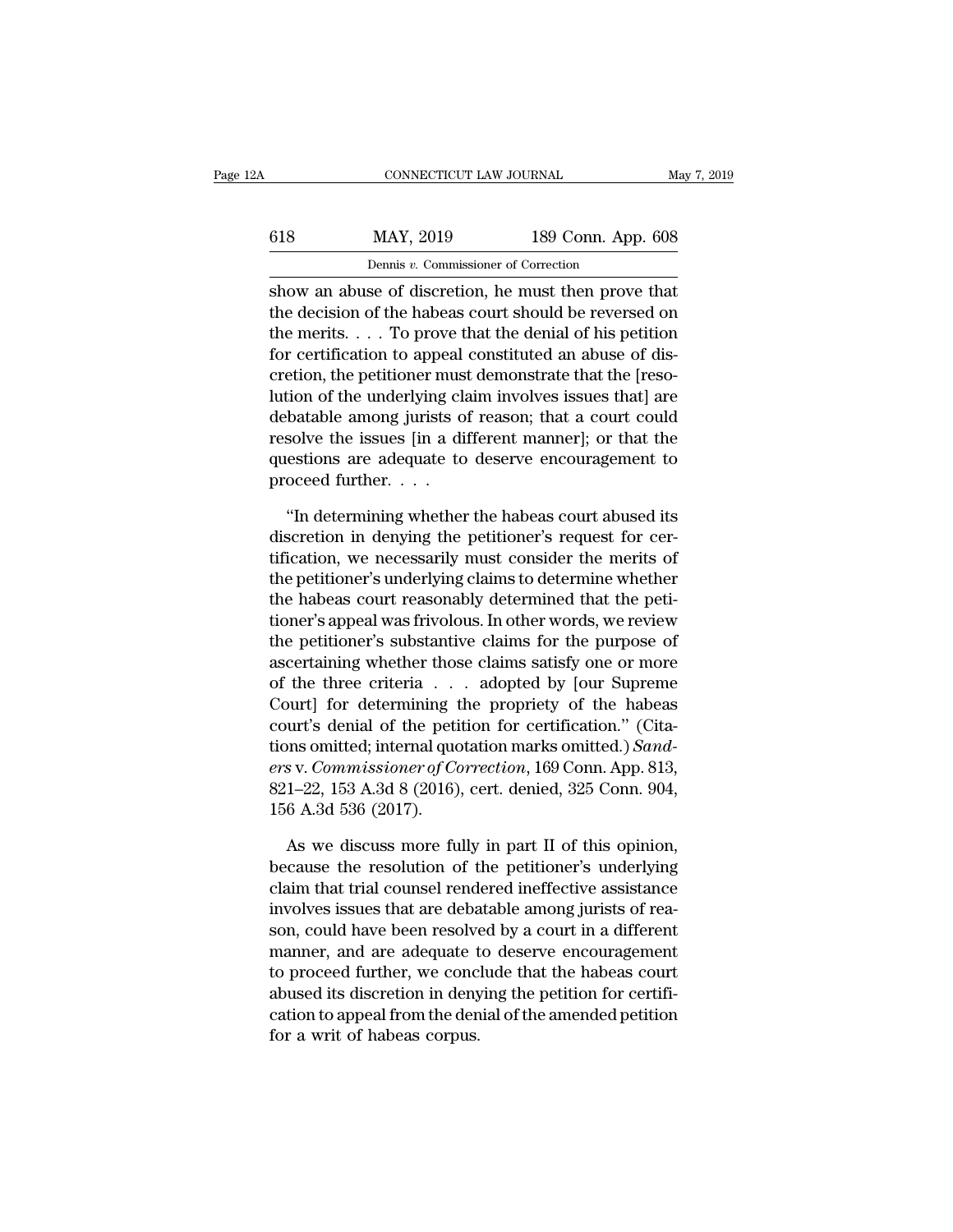| 019 |                    | CONNECTICUT LAW JOURNAL              | Page 13A |
|-----|--------------------|--------------------------------------|----------|
|     | 189 Conn. App. 608 | MAY, 2019                            | 619      |
|     |                    | Dennis v. Commissioner of Correction |          |
|     |                    |                                      |          |

### II

 $\begin{array}{r} \text{9 Conn. App. 608} \begin{array}{r} \text{MAY, 2019} \end{array} \begin{array}{r} \text{619} \ \text{Dennis } v. \text{ Commissioner of Correction} \end{array} \ \text{II} \ \end{array}$ <br>
The petitioner's only substantive claim on appeal is<br>
at the habeas court incorrectly concluded that he<br>
loo to establish th 189 Conn. App. 608 MAY, 2019 619<br>
Dennis v. Commissioner of Correction<br>
II<br>
The petitioner's only substantive claim on appeal is<br>
that the habeas court incorrectly concluded that he<br>
failed to establish that his trial cou Failed to establish that his trial counsel failed to request as<br>that the habeas court incorrectly concluded that he<br>failed to establish that his trial counsel rendered ineffec-<br>tive assistance when trial counsel failed to Dennis  $v$ . Commissioner of Correction<br>  $II$ <br>
The petitioner's only substantive claim on appeal is<br>
that the habeas court incorrectly concluded that he<br>
failed to establish that his trial counsel rendered ineffec-<br>
tive as II<br>In The petitioner's only substantive claim on appeal is<br>that the habeas court incorrectly concluded that he<br>failed to establish that his trial counsel rendered ineffec-<br>tive assistance when trial counsel failed to reque The petitioner's only substantive claim on appeal is<br>that the habeas court incorrectly concluded that he<br>failed to establish that his trial counsel rendered ineffec-<br>tive assistance when trial counsel failed to request a<br>s The petitioner's only substantive claim on appeal is<br>that the habeas court incorrectly concluded that he<br>failed to establish that his trial counsel rendered ineffec-<br>tive assistance when trial counsel failed to request a<br>s that the habeas court incorrectly concluded that he failed to establish that his trial counsel rendered ineffective assistance when trial counsel failed to request a stay of execution of the Waterbury sentence. Specificall failed to establish that his trial counsel rendered ineffective assistance when trial counsel failed to request a<br>stay of execution of the Waterbury sentence. Specifi-<br>cally, the petitioner claims that trial counsel render tive assistance when trial counsel failed to request a<br>stay of execution of the Waterbury sentence. Specifi-<br>cally, the petitioner claims that trial counsel rendered<br>ineffective assistance because there was no reasonable<br>s stay of execution of the Waterbury sentence. Specifically, the petitioner claims that trial counsel rendered ineffective assistance because there was no reasonable strategic reason not to request a stay after the sentence cally, the petitioner claims that trial counsel rendered<br>ineffective assistance because there was no reasonable<br>strategic reason not to request a stay after the sentence<br>had been imposed. In response, the respondent argues ineffective assistance because there was no reasonable<br>strategic reason not to request a stay after the sentence<br>had been imposed. In response, the respondent argues<br>that the habeas court correctly determined that trial<br>co strategic reason not to request a stay after the sentence<br>had been imposed. In response, the respondent argues<br>that the habeas court correctly determined that trial<br>counsel's choice to forgo a motion to stay the execution<br> had been imposed. In response, the respondent argues<br>that the habeas court correctly determined that trial<br>counsel's choice to forgo a motion to stay the execution<br>of the Waterbury sentence was based on a strategic<br>decisio and the mascal controllor determined that the<br>unsel's choice to forgo a motion to stay the execution<br>the Waterbury sentence was based on a strategic<br>cision to move through the sentencing without inci-<br>nt in order not to je bested to provide to provide the stage of the Waterbury sentence was based on a strategic<br>decision to move through the sentencing without inci-<br>dent in order not to jeopardize the court's acceptance<br>of the plea agreement.

are materially scheme was saled on a strategie<br>decision to move through the sentencing without inci-<br>dent in order not to jeopardize the court's acceptance<br>of the plea agreement. We agree with the petitioner.<br>The following dent in order not to jeopardize the court's acceptance<br>of the plea agreement. We agree with the petitioner.<br>The following standard of review and the legal princi-<br>ples govern our resolution of the petitioner's ineffective<br> and the plea agreement. We agree with the petitioner.<br>The following standard of review and the legal princi-<br>ples govern our resolution of the petitioner's ineffective<br>assistance of counsel claim. "The habeas court is<br>affo The following standard of review and the legal princi-<br>ples govern our resolution of the petitioner's ineffective<br>assistance of counsel claim. "The habeas court is<br>afforded broad discretion in making its factual findings, The following standard of review and the legal princi-<br>ples govern our resolution of the petitioner's ineffective<br>assistance of counsel claim. "The habeas court is<br>afforded broad discretion in making its factual findings,<br> ples govern our resolution of the petitioner's ineffective<br>assistance of counsel claim. "The habeas court is<br>afforded broad discretion in making its factual findings,<br>and those findings will not be disturbed unless they ar assistance of counsel claim. "The habeas court is<br>afforded broad discretion in making its factual findings,<br>and those findings will not be disturbed unless they are<br>clearly erroneous. . . . Historical facts constitute a<br>re afforded broad discretion in making its factual findings,<br>and those findings will not be disturbed unless they are<br>clearly erroneous. . . . Historical facts constitute a<br>recital of external events and the credibility of th and those findings will not be disturbed unless they are clearly erroneous. . . . Historical facts constitute a recital of external events and the credibility of their narrators. . . . Accordingly, [t]he habeas judge, as t clearly erroneous. . . . Historical facts constitute a<br>recital of external events and the credibility of their<br>narrators. . . . Accordingly, [t]he habeas judge, as the<br>trier of facts, is the sole arbiter of the credibility recital of external events and the credibility of their<br>narrators.... Accordingly, [t]he habeas judge, as the<br>trier of facts, is the sole arbiter of the credibility of<br>witnesses and the weight to be given to their testimo narrators. . . . According<br>trier of facts, is the sole<br>witnesses and the weight t<br>. . . The application of th<br>ings to the pertinent legal<br>a mixed question of law :<br>plenary review. . . . .<br>"[I]t is well established thesses and the weight to be given to their testimony.<br>
The application of the habeas court's factual find-<br>
gs to the pertinent legal standard, however, presents<br>
mixed question of law and fact, which is subject to<br>
enary is constitutionally entitled to adequate and effective<br>assistance of the habeas court's factual find-<br>ings to the pertinent legal standard, however, presents<br>a mixed question of law and fact, which is subject to<br>plenary r

ings to the pertinent legal standard, however, presents<br>a mixed question of law and fact, which is subject to<br>plenary review....<br>"[I]t is well established that [a] criminal defendant<br>is constitutionally entitled to adequa a mixed question of law and fact, which is subject to<br>plenary review. . . .<br>"[I]t is well established that [a] criminal defendant<br>is constitutionally entitled to adequate and effective<br>assistance of counsel at all critical d mated question of law did flact, which is subject to<br>plenary review....<br>"[I]t is well established that [a] criminal defendant<br>is constitutionally entitled to adequate and effective<br>assistance of counsel at all critical s "[I]t is well established that [a] criminal defendant<br>is constitutionally entitled to adequate and effective<br>assistance of counsel at all critical stages of criminal<br>proceedings. *Strickland* v. *Washington*, [466 U.S. 66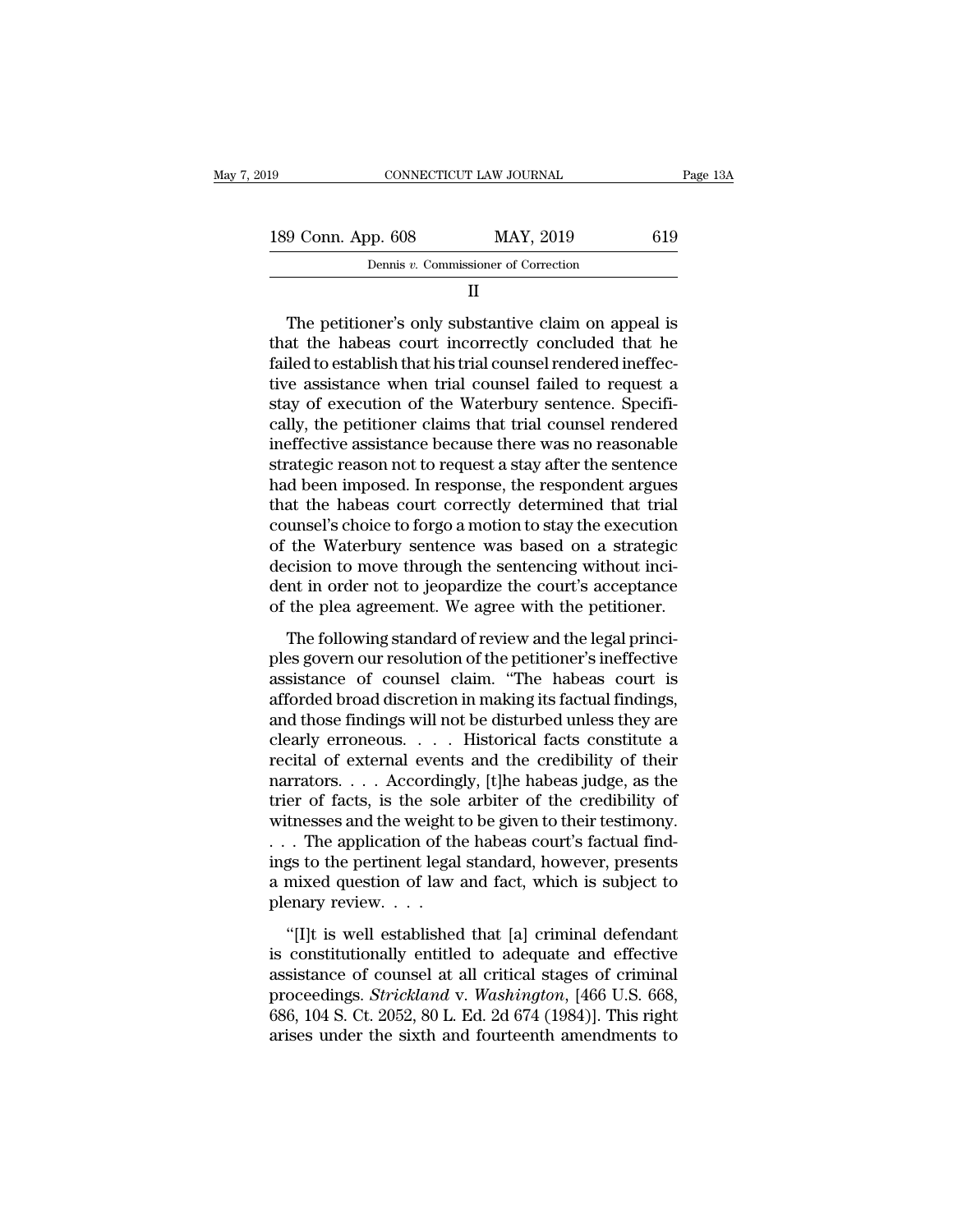| 4Α  | CONNECTICUT LAW JOURNAL                                     |                    | May 7, 2019 |
|-----|-------------------------------------------------------------|--------------------|-------------|
| 620 | MAY, 2019                                                   | 189 Conn. App. 608 |             |
|     | Dennis v. Commissioner of Correction                        |                    |             |
|     | the United States constitution and article first 8.8 of the |                    |             |

CONNECTICUT LAW JOURNAL May 7, 2019<br>
620 MAY, 2019 189 Conn. App. 608<br>
Dennis v. Commissioner of Correction<br>
the United States constitution and article first, § 8, of the<br>
Connecticut constitution." (Internal quotation mar G20 MAY, 2019 189 Conn. App. 608<br>
Dennis v. Commissioner of Correction<br>
the United States constitution and article first, § 8, of the<br>
Connecticut constitution.'' (Internal quotation marks<br>
omitted.) Thomas v. Commissioner 620 MAY, 2019 189 Conn. App. 608<br>
Dennis v. Commissioner of Correction<br>
the United States constitution and article first, § 8, of the<br>
Connecticut constitution." (Internal quotation marks<br>
omitted.) *Thomas* v. *Commission* MAY, 2019 189 Conn. App. 608<br>
Dennis v. Commissioner of Correction<br>
the United States constitution and article first, § 8, of the<br>
Connecticut constitution." (Internal quotation marks<br>
omitted.) Thomas v. Commissioner of C Dennis v. Commissioner of Connecticut Connecticut constitution." (Internal connecticut constitution." (Internal connecticut constitution." (Internal connecticut constitution." (Internal connection. App. 465, 470–71, 62 A.3 e United States constitution and article first, § 8, of the<br>
innecticut constitution." (Internal quotation marks<br>
inited.) *Thomas v. Commissioner of Correction*, 141<br>
Inn. App. 465, 470–71, 62 A.3d 534, cert. denied, 308<br> connecticut constitution." (Internal quotation marks<br>
omitted.) Thomas v. Commissioner of Correction, 141<br>
Conn. App. 465, 470–71, 62 A.3d 534, cert. denied, 308<br>
Conn. 939, 66 A.3d 881 (2013).<br>
"As enunciated in *Strickl* 

omitted.) Thomas v. Commissioner of Correction, 141<br>Conn. App. 465, 470–71, 62 A.3d 534, cert. denied, 308<br>Conn. 939, 66 A.3d 881 (2013).<br>"As enunciated in *Strickland* v. Washington, supra,<br>466 U.S. 687, this court has s Conn. App. 465, 470–71, 62 A.3d 534, cert. denied, 308<br>Conn. 939, 66 A.3d 881 (2013).<br>
"As enunciated in *Strickland* v. *Washington*, supra,<br>
466 U.S. 687, this court has stated: It is axiomatic that<br>
the right to counse Conn. 1<sub>4Pp</sub>. 169, 110 11, 62 1.8d 691, ecl. denied, 566<br>Conn. 939, 66 A.3d 881 (2013).<br>"As enunciated in *Strickland* v. *Washington*, supra,<br>466 U.S. 687, this court has stated: It is axiomatic that<br>the right to counsel "As enunciated in *Strickland* v. *Washington*, supra, 466 U.S. 687, this court has stated: It is axiomatic that the right to counsel is the right to the effective assistance of counsel.... A claim of ineffective assistan "As enunciated in *Strickland* v. *Washington*, supra, 466 U.S. 687, this court has stated: It is axiomatic that the right to counsel is the right to the effective assistance of counsel . . . . A claim of ineffective assi 466 U.S. 687, this court has stated: It is axiomatic that<br>the right to counsel is the right to the effective assistance<br>tance of counsel . . . . A claim of ineffective assistance<br>of counsel consists of two components: [1] the right to counsel is the right to the effective assistance<br>tance of counsel.... A claim of ineffective assistance<br>of counsel consists of two components: [1] a perfor-<br>mance prong and [2] a prejudice prong. To satisfy t tance of counsel. . . . A claim of ineffective assistance<br>of counsel consists of two components: [1] a perfor-<br>mance prong and [2] a prejudice prong. To satisfy the<br>performance prong . . . the petitioner must demon-<br>strat of counsel consists of two components: [1] a performance prong and [2] a prejudice prong. To satisfy the performance prong  $\ldots$  the petitioner must demonstrate that his attorney's representation was not reasonably compet mance prong and [2] a prejudice prong. To satisfy the performance prong  $\ldots$  the petitioner must demonstrate that his attorney's representation was not reasonably competent or within the range of competence displayed by performance prong . . . the petitioner must demonstrate that his attorney's representation was not reasonably competent or within the range of competence displayed by lawyers with ordinary training and skill in the crimina strate that his attorney's representation was not reasonably competent or within the range of competence displayed by lawyers with ordinary training and skill in the criminal law. . . . To satisfy the prejudice prong, [the ably competent or within the range of competence<br>displayed by lawyers with ordinary training and skill<br>in the criminal law.... To satisfy the prejudice prong,<br>[the petitioner] must demonstrate that there is a reason-<br>able displayed by lawyers with ordinary training and skill<br>in the criminal law. . . . To satisfy the prejudice prong,<br>[the petitioner] must demonstrate that there is a reason-<br>able probability that, but for counsel's unprofess in the criminal law. . . . To satisfy the prejudice prong,<br>
[the petitioner] must demonstrate that there is a reason-<br>
able probability that, but for counsel's unprofessional<br>
errors, the result of the proceeding would ha [the petitioner] must demonstrate that there is a reasonable probability that, but for counsel's unprofessional<br>errors, the result of the proceeding would have been<br>different.... The [petitioner's] claim will succeed<br>only able probability that, but for counsel's unprofessional<br>errors, the result of the proceeding would have been<br>different.... The [petitioner's] claim will succeed<br>only if both prongs are satisfied.... The court, how-<br>ever, errors, the result of the proceeding would have been<br>different.... The [petitioner's] claim will succeed<br>only if both prongs are satisfied.... The court, how-<br>ever, can find against a petitioner ... on either the<br>performan different. . . . . The [petitioner's] claim will succe<br>only if both prongs are satisfied. . . . The court, ho<br>ever, can find against a petitioner . . . on either performance prong or the prejudice prong, whiche<br>is easier. rformance prong or the prejudice prong, whichever<br>easier." (Citation omitted; internal quotation marks<br>aitted.) Salmon v. Commissioner of Correction, 178<br>pnn. App. 695, 703–704, 177 A.3d 566 (2017).<br>A<br>With the foregoing le

### A

is easier." (Citation omitted; internal quotation marks<br>
omitted.) Salmon v. Commissioner of Correction, 178<br>
Conn. App. 695, 703–704, 177 A.3d 566 (2017).<br>
A<br>
With the foregoing legal framework in mind, we<br>
address the p omitted.) Salmon v. Commissioner of Correction, 178<br>Conn. App. 695, 703–704, 177 A.3d 566 (2017).<br>A<br>With the foregoing legal framework in mind, we<br>address the petitioner's claim that the habeas court<br>incorrectly concluded Conn. App. 695, 703–704, 177 A.3d 566 (2017).<br>
A<br>
With the foregoing legal framework in mind, we<br>
address the petitioner's claim that the habeas court<br>
incorrectly concluded that he failed to establish that<br>
his trial coun A<br>
With the foregoing legal framework in mind, we<br>
address the petitioner's claim that the habeas court<br>
incorrectly concluded that he failed to establish that<br>
his trial counsel rendered ineffective assistance by fail-<br>
i With the foregoing legal framework in mind, we<br>address the petitioner's claim that the habeas court<br>incorrectly concluded that he failed to establish that<br>his trial counsel rendered ineffective assistance by fail-<br>ing to r With the foregoing legal framework in mind, we<br>address the petitioner's claim that the habeas court<br>incorrectly concluded that he failed to establish that<br>his trial counsel rendered ineffective assistance by fail-<br>ing to r address the petitioner's claim that the habeas court<br>incorrectly concluded that he failed to establish that<br>his trial counsel rendered ineffective assistance by fail-<br>ing to request a stay of execution of the Waterbury<br>sen incorrectly concluded that he failed to establish that<br>his trial counsel rendered ineffective assistance by fail-<br>ing to request a stay of execution of the Waterbury<br>sentence pending imposition of the Meriden sentence.<br>Spe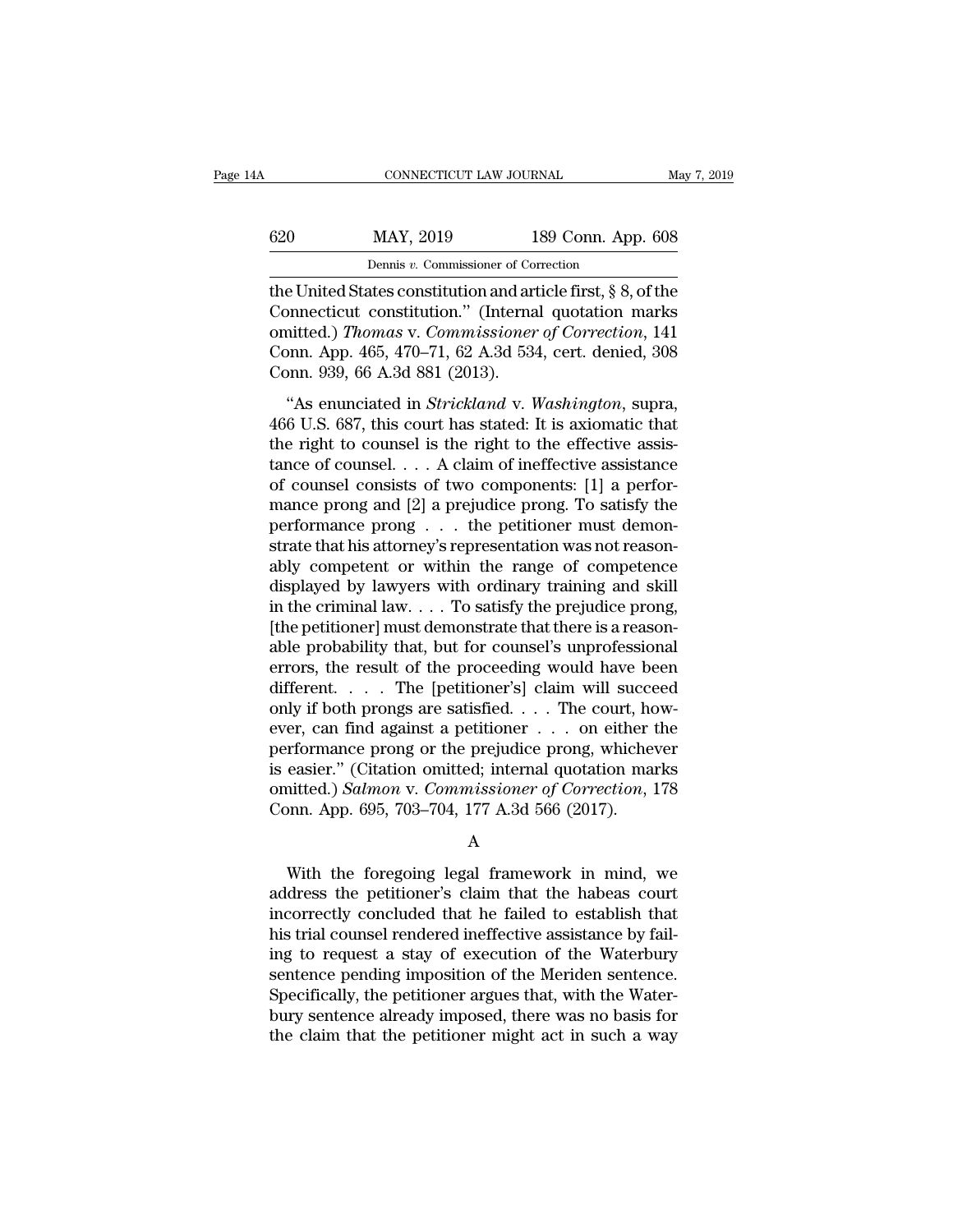## 189 CONNECTICUT LAW JOURNAL Page 15A<br>
189 Conn. App. 608 MAY, 2019 621<br>
Dennis v. Commissioner of Correction CONNECTICUT LAW JOURNAL<br>
189 Conn. App. 608 MAY, 2019 621<br>
Dennis *v*. Commissioner of Correction<br>
that would cause the prosecutor to withdraw the plea

The CONNECTICUT LAW JOURNAL Page 15A<br>
189 Conn. App. 608 MAY, 2019 621<br>
Dennis v. Commissioner of Correction<br>
that would cause the prosecutor to withdraw the plea<br>
agreement or cause the court to alter the sentence. The 189 Conn. App. 608 MAY, 2019 621<br>
Dennis v. Commissioner of Correction<br>
that would cause the prosecutor to withdraw the plea<br>
agreement or cause the court to alter the sentence. The<br>
petitioner further argues that the und 189 Conn. App. 608 MAY, 2019 621<br>
Dennis v. Commissioner of Correction<br>
that would cause the prosecutor to withdraw the plea<br>
agreement or cause the court to alter the sentence. The<br>
petitioner further argues that the und **189 Conn. App. 608** MAY, 2019 621<br>
Dennis v. Commissioner of Correction<br>
that would cause the prosecutor to withdraw the plea<br>
agreement or cause the court to alter the sentence. The<br>
petitioner further argues that the un **Example 1999 Contains and the United States of Correction**<br> **mass v. Commissioner of Correction**<br> **agreement or cause the court to alter the sentence. The**<br> **petitioner further argues that the underlying premise**<br> **of our** Dennis v. Commissioner of Correction<br>that would cause the prosecutor to withdraw the plea<br>agreement or cause the court to alter the sentence. The<br>petitioner further argues that the underlying premise<br>of our Supreme Court' that would cause the prosecutor to withdraw the plea<br>agreement or cause the court to alter the sentence. The<br>petitioner further argues that the underlying premise<br>of our Supreme Court's decision in *Gonzalez* v. *Com-<br>miss* agreement or cause the court to alter the sentence. The<br>petitioner further argues that the underlying premise<br>of our Supreme Court's decision in *Gonzalez* v. *Com-<br>missioner of Correction*, supra, 308 Conn. 463, applies<br>t petitioner further argues that the underlying premise<br>of our Supreme Court's decision in *Gonzalez* v. *Com-<br>missioner of Correction*, supra, 308 Conn. 463, applies<br>to the present case, and, therefore, the petitioner is<br>en of our Supreme Court's decision in *Gonzalez* v. *Commissioner of Correction*, supra, 308 Conn. 463, applies<br>to the present case, and, therefore, the petitioner is<br>entitled to the effective assistance of counsel with<br>respe missioner of Correction, supra, 308 Conn. 463, applies<br>to the present case, and, therefore, the petitioner is<br>entitled to the effective assistance of counsel with<br>respect to ensuring that he receives all available presen-<br> to the present case, and, therefore, the petitioner is<br>entitled to the effective assistance of counsel with<br>respect to ensuring that he receives all available presen-<br>tence confinement credit. In response, the respondent<br>a entitled to the effective assistance of counsel with<br>respect to ensuring that he receives all available presen-<br>tence confinement credit. In response, the respondent<br>argues that it was a reasonable strategic decision to<br>fo respect to ensuring that he receives all available presentence confinement credit. In response, the respondent<br>argues that it was a reasonable strategic decision to<br>forgo a motion to stay the sentence because the peti-<br>tio tence confinement credit. In response, the respondent argues that it was a reasonable strategic decision to forgo a motion to stay the sentence because the petitioner could have disrupted the plea process prior to the conc argues that it was a reasonable strategic decision to<br>forgo a motion to stay the sentence because the peti-<br>tioner could have disrupted the plea process prior to<br>the conclusion of the sentencing hearing, given his ten-<br>den forgo a motion to stay the sentence because the petitioner could have disrupted the plea process prior to the conclusion of the sentencing hearing, given his tendency toward disruptive behavior and changing his mind. Speci tioner could have disrupted the plea process prior to<br>the conclusion of the sentencing hearing, given his ten-<br>dency toward disruptive behavior and changing his<br>mind. Specifically, the respondent argues that the deci-<br>sion the conclusion of the sentencing hearing, given his ten-<br>dency toward disruptive behavior and changing his<br>mind. Specifically, the respondent argues that the deci-<br>sion by trial counsel was reasonable given the circum-<br>sta dency toward disruptive behavior and changing his<br>mind. Specifically, the respondent argues that the deci-<br>sion by trial counsel was reasonable given the circum-<br>stances because the court could have rejected the plea<br>agree mind. Specifically, the respondent argues that the decision by trial counsel was reasonable given the circumstances because the court could have rejected the pleadagreement at any point up to the conclusion of the hearing sion by trial counsel was reasonable given the circum-<br>stances because the court could have rejected the plea<br>agreement at any point up to the conclusion of the<br>hearing had the petitioner wanted to withdraw the plea<br>agreem stances because the court could have rejected the plea<br>agreement at any point up to the conclusion of the<br>hearing had the petitioner wanted to withdraw the plea<br>agreement or lost his composure. The respondent fur-<br>ther arg agreement at any point up to the conclusion of the<br>hearing had the petitioner wanted to withdraw the plea<br>agreement or lost his composure. The respondent fur-<br>ther argues that the petitioner's reliance on *Gonzalez*<br>is mis hearing had the petitioner wanted to withdraw the plea<br>agreement or lost his composure. The respondent fur-<br>ther argues that the petitioner's reliance on *Gonzalez*<br>is misplaced because that case dealt with an omission<br>tha agreement or lost<br>ther argues that the<br>is misplaced becau<br>that had no strate<br>bond hearing cons<br>proceeding and, th<br>present case.<br>In considering t In considerate that case dealt with an omission<br>at had no strategic value and addressed whether a<br>and hearing constituted a critical stage in a criminal<br>oceeding and, therefore, is distinguishable from the<br>esent case.<br>In c no misplaced because and case dealt what an omission<br>that had no strategic value and addressed whether a<br>bond hearing constituted a critical stage in a criminal<br>proceeding and, therefore, is distinguishable from the<br>presen

and had no strategie value and addressed whencer a<br>bond hearing constituted a critical stage in a criminal<br>proceeding and, therefore, is distinguishable from the<br>present case.<br>In considering the petitioner's claim that the proceeding and, therefore, is distinguishable from the<br>present case.<br>In considering the petitioner's claim that there was<br>no reasonable strategic basis for not requesting a stay<br>of execution, we first address the issue of proceeding and, alternate, is disaligated from the<br>present case.<br>In considering the petitioner's claim that there was<br>no reasonable strategic basis for not requesting a stay<br>of execution, we first address the issue of whet In considering the petitioner's claim that there was<br>no reasonable strategic basis for not requesting a stay<br>of execution, we first address the issue of whether the<br>petitioner could have withdrawn his plea after it was<br>acc In considering the petitioner's claim that there was<br>no reasonable strategic basis for not requesting a stay<br>of execution, we first address the issue of whether the<br>petitioner could have withdrawn his plea after it was<br>acc no reasonable strategic basis for not requesting a stay<br>of execution, we first address the issue of whether the<br>petitioner could have withdrawn his plea after it was<br>accepted by the court. The following legal principles<br>as of execution, we first address the issue of whether the<br>petitioner could have withdrawn his plea after it was<br>accepted by the court. The following legal principles<br>assist in our resolution of this issue. "[S]trategic choic petitioner could have withdrawn his plea after it was<br>accepted by the court. The following legal principles<br>assist in our resolution of this issue. "[S]trategic choices<br>made after thorough investigation of law and facts re accepted by the court. The following legal principles<br>assist in our resolution of this issue. "[S]trategic choices<br>made after thorough investigation of law and facts rele-<br>vant to plausible options are virtually unchalleng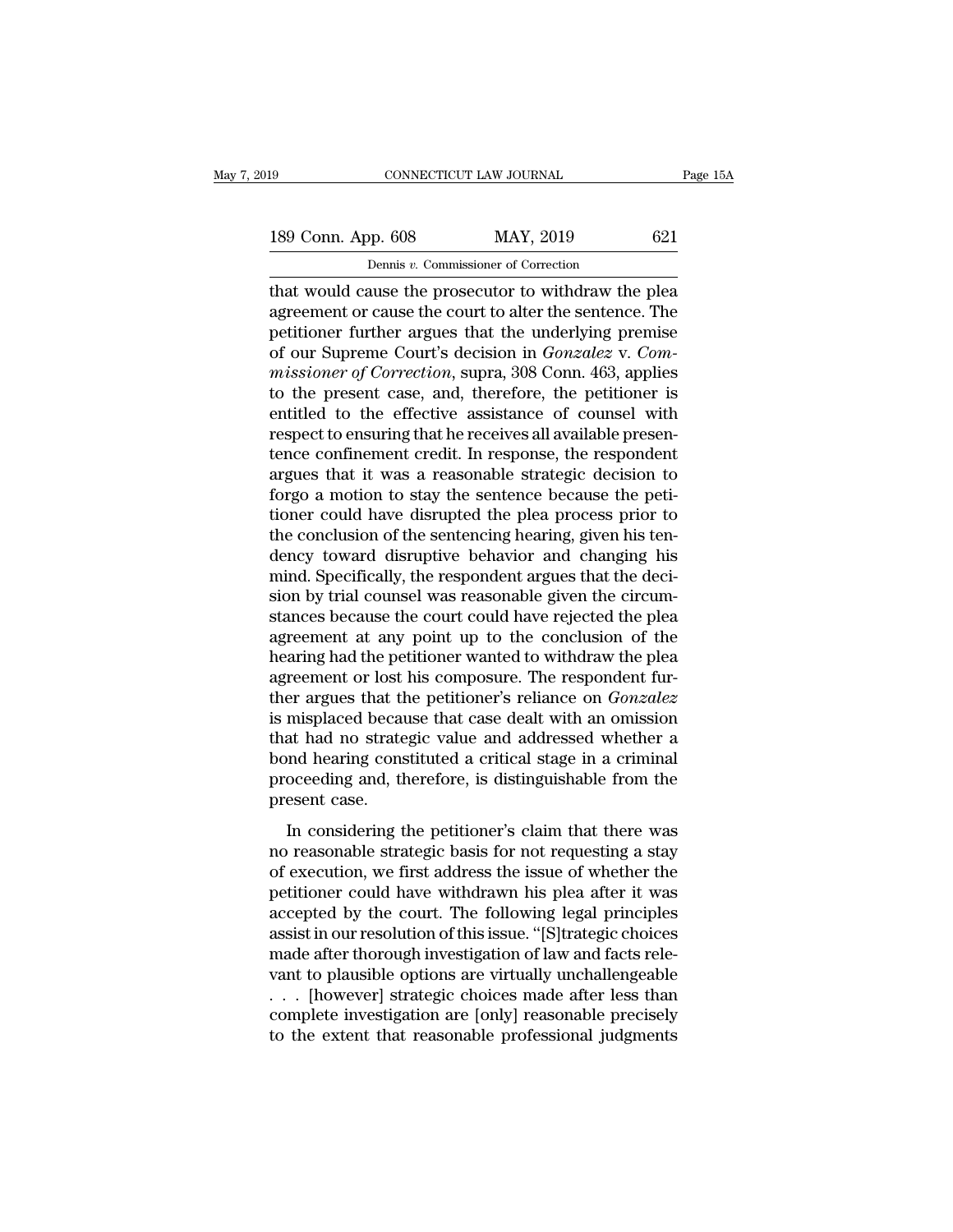|     | CONNECTICUT LAW JOURNAL                                  |                    | May 7, 2019 |
|-----|----------------------------------------------------------|--------------------|-------------|
|     |                                                          |                    |             |
| 622 | MAY, 2019                                                | 189 Conn. App. 608 |             |
|     | Dennis v. Commissioner of Correction                     |                    |             |
|     | support the limitations on investigation. In other words |                    |             |

CONNECTICUT LAW JOURNAL May 7, 2<br>
Support the limitations on investigation. In other words,<br>
support the limitations on investigation. In other words,<br>
counsel has a duty to make reasonable investigations<br>
or to make a rea 622 MAY, 2019 189 Conn. App. 608<br>
Dennis v. Commissioner of Correction<br>
support the limitations on investigation. In other words,<br>
counsel has a duty to make reasonable investigations<br>
or to make a reasonable decision that 622 MAY, 2019 189 Conn. App. 608<br>
Dennis v. Commissioner of Correction<br>
support the limitations on investigation. In other words,<br>
counsel has a duty to make reasonable investigations<br>
or to make a reasonable decision tha **interty** *MAY*, 2019 189 Conn. App. 608<br> **Example 189 Conn.** App. 608<br> **Example 189 Conn.** App. 608<br> **Example 189 Conn.** App. 608<br> **Example 189 Conn.** App. 608<br> **Example: Example: Example: Example: Example: Exam EXECUTE: DENSITY OF SURFACTS CONTROVERTY**<br> **EXECUTE:** Support the limitations on investigation. In other words,<br>
counsel has a duty to make reasonable investigations<br>
or to make a reasonable decision that makes particular support the limitations on investigation. In other words,<br>counsel has a duty to make reasonable investigations<br>or to make a reasonable decision that makes particular<br>investigations unnecessary." *Strickland* v. *Washington* counsel has a duty to make reasonable investigations<br>or to make a reasonable decision that makes particular<br>investigations unnecessary." *Strickland* v. *Washington*,<br>supra, 466 U.S. 690–91. Furthermore, "Practice Book<br>§ 3 or to make a reasonable decision that makes particular<br>investigations unnecessary." *Strickland* v. Washington,<br>supra, 466 U.S. 690–91. Furthermore, "Practice Book<br>§ 39-26 . . . provides: A defendant may withdraw his<br>or h investigations unnecessary." *Strickland* v. *Washington*,<br>supra, 466 U.S. 690–91. Furthermore, "Practice Book<br>§ 39-26 . . . provides: A defendant may withdraw his<br>or her plea of guilty or nolo contendere as a matter of<br>ri supra, 466 U.S. 690–91. Furthermore, "Practice Book  $\S 39-26$  . . . provides: A defendant may withdraw his or her plea of guilty or nolo contendere as a matter of right until the plea has been accepted. After acceptance, § 39-26 . . . provides: A defendant may withdraw his<br>or her plea of guilty or nolo contendere as a matter of<br>right until the plea has been accepted. After acceptance,<br>[however] the judicial authority shall allow the defen or her plea of guilty or nolo contendere as a matter of<br>right until the plea has been accepted. After acceptance,<br>[however] the judicial authority shall allow the defen-<br>dant to withdraw his or her plea [only] upon proof right until the plea has been accepted. After acceptance,<br>[however] the judicial authority shall allow the defen-<br>dant to withdraw his or her plea [only] upon proof of<br>one of the grounds in [§] 39-27. A defendant may not<br>w [however] the judicial authority shall<br>dant to withdraw his or her plea [on<br>one of the grounds in [§] 39-27. A de<br>withdraw his or her plea after the c<br>proceeding at which the sentence was<br>nal quotation marks omitted.) *St* In to withdraw his or her plea [only] upon proof of<br>the of the grounds in [§] 39-27. A defendant may not<br>thdraw his or her plea after the conclusion of the<br>oceeding at which the sentence was imposed." (Inter-<br>I quotation one of the grounds in [8] 39-27. A defendant may not<br>withdraw his or her plea after the conclusion of the<br>proceeding at which the sentence was imposed." (Inter-<br>nal quotation marks omitted.) *State* v. Ramos, 306 Conn.<br>12

withdraw his or her plea after the conclusion of the<br>proceeding at which the sentence was imposed." (Inter-<br>nal quotation marks omitted.) State v. Ramos, 306 Conn.<br>125, 133–34, 49 A.3d 197 (2012).<br>Practice Book § 39-27 pr proceeding at which the sentence was imposed. (Inter-<br>nal quotation marks omitted.) *State* v. Ramos, 306 Conn.<br>125, 133–34, 49 A.3d 197 (2012).<br>Practice Book § 39-27 provides in relevant part: "The<br>grounds for allowing t marquotation marks omitted.) *State v. Ramos*, 500 Cofin.<br>125, 133–34, 49 A.3d 197 (2012).<br>Practice Book § 39-27 provides in relevant part: "The<br>grounds for allowing the defendant to withdraw his or<br>her plea of guilty aft 125, 135–34, 49 A.5d 197 (2012).<br>
Practice Book § 39-27 provides in relevant part: "The<br>
grounds for allowing the defendant to withdraw his or<br>
her plea of guilty after acceptance are as follows: (1)<br>
The plea was accepte Practice Book § 39-27 provides in relevant part: "The<br>grounds for allowing the defendant to withdraw his or<br>her plea of guilty after acceptance are as follows:  $(1)$ <br>The plea was accepted without substantial compliance<br>wi grounds for allowing the defendant to withdraw his or<br>her plea of guilty after acceptance are as follows: (1)<br>The plea was accepted without substantial compliance<br>with Section 39-19;<sup>9</sup> (2) The plea was involuntary, or it her plea of guilty after acceptance are as follows: (1)<br>The plea was accepted without substantial compliance<br>with Section 39-19;<sup>9</sup> (2) The plea was involuntary, or it<br>was entered without knowledge of the nature of the<br>cha The plea was accepted without substantial compliance<br>with Section 39-19;<sup>9</sup> (2) The plea was involuntary, or it<br>was entered without knowledge of the nature of the<br>charge or without knowledge that the sentence actually<br>imp narge or without knowledge that the sentence actually<br>apposed could be imposed; (3) The sentence exceeds<br>aat specified in a plea agreement which had been pre-<br>ously accepted, or in a plea agreement on which the<br><sup>9</sup>Practice imposed could be imposed; (3) The sentence exceeds<br>that specified in a plea agreement which had been pre-<br>viously accepted, or in a plea agreement on which the<br> $\frac{9}{2}$ Practice Book § 39-19 provides: "The judicial author

that specified in a plea agreement which had been previously accepted, or in a plea agreement on which the <sup>9</sup> Practice Book § 39-19 provides: "The judicial authority shall not accept the plea without first addressing the viously accepted, or in a plea agreement on which the<br>
<sup>9</sup> Practice Book § 39-19 provides: "The judicial authority shall not accept<br>
the plea without first addressing the defendant personally and determining<br>
that he or s Practice Book § 39-19 provides: "The judicial authority shall not accept<br>  $\theta$  Practice Book § 39-19 provides: "The judicial authority shall not accept<br>
the plea without first addressing the defendant personally and deter <sup>9</sup> Practice Book § 39-19 provides: "The judicial authority shall not accept the plea without first addressing the defendant personally and determining that he or she fully understands: (1) The nature of the charge to whi the plea without first addressing the defendant personally and determining that he or she fully understands: (1) The nature of the charge to which the plea is offered; (2) The mandatory minimum sentence, if any; (3) The fa that he or she fully understands: (1) The nature of the charge to which the plea is offered; (2) The mandatory minimum sentence, if any; (3) The fact that the statute for the particular offense does not permit the sentence plea is offered; (2) The mandatory minimum sentence, if any; (3) The fact that the statute for the particular offense does not permit the sentence to be suspended; (4) The maximum possible sentence on the charge, including Fractional that the statute for the particular offense does not permit the sentence to be suspended; (4) The maximum possible sentence on the charge, including, if there are several charges, the maximum sentence possible in that subsequently the maximum possible sentence on the charge, including, the suspended; (4) The maximum possible sentence on the charge, including, if there are several charges, the maximum sentence possible from conse if there are several charges, the maximum sentence possible from consecutive sentences and including, when applicable, the fact that a different or additional punishment may be authorized by reason of a previous conviction the right to the assistance of counsel, the right to the complete process and including, when applicable, the fact that a different or additional punishment may be authorized by reason of a previous conviction; and (5) The and ditional punishment may be authorized by reason of a previous conviction;<br>and (5) The fact that he or she has the right to plead not guilty or to persist<br>in that plea if it has already been made, and the fact that he o and (5) The fact that he or she has the right to plead not guilty or to persist<br>in that plea if it has already been made, and the fact that he or she has the<br>right to be tried by a jury or a judge and that at that trial t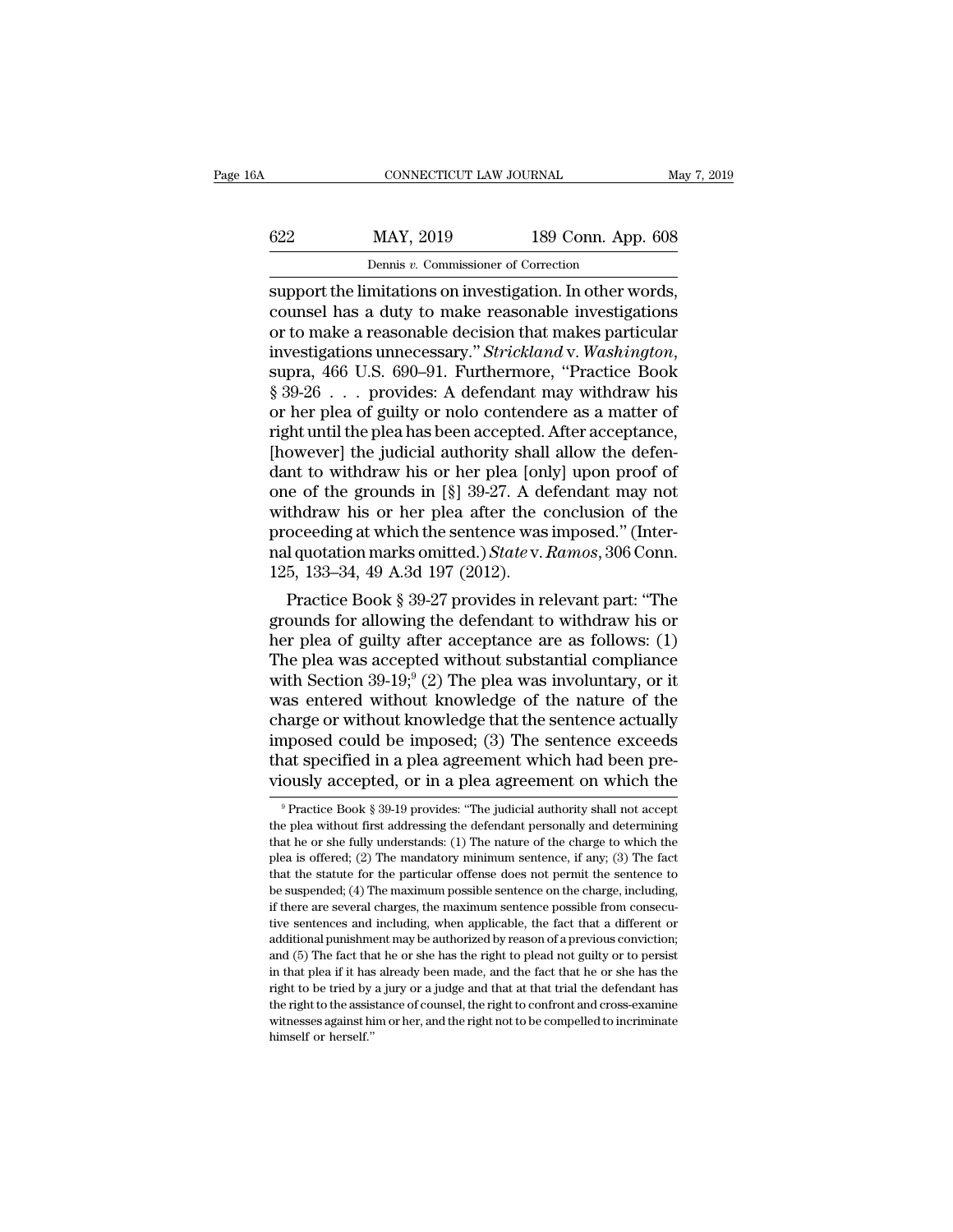189 CONNECTICUT LAW JOURNAL Page 17A<br>
189 Conn. App. 608 MAY, 2019 623<br>
Dennis v. Commissioner of Correction CONNECTICUT LAW JOURNAL<br>Dennis *v.* Commissioner of Correction<br>Dennis *v.* Commissioner of Correction<br>Drifty had deferred its decision to acce

Fage 17A<br>189 Conn. App. 608 MAY, 2019 623<br>Dennis v. Commissioner of Correction<br>judicial authority had deferred its decision to accept or<br>reject the agreement at the time the plea of guilty was<br>entered: (4) The plea resulte 189 Conn. App. 608 MAY, 2019 623<br>
Dennis v. Commissioner of Correction<br>
judicial authority had deferred its decision to accept or<br>
reject the agreement at the time the plea of guilty was<br>
entered; (4) The plea resulted fro 189 Conn. App. 608 MAY, 2019 623<br>
Dennis v. Commissioner of Correction<br>
judicial authority had deferred its decision to accept or<br>
reject the agreement at the time the plea of guilty was<br>
entered; (4) The plea resulted fr 189 Conn. App. 608 MAY, 2019 623<br>
Dennis v. Commissioner of Correction<br>
judicial authority had deferred its decision to accept or<br>
reject the agreement at the time the plea of guilty was<br>
entered; (4) The plea resulted fr bennis v. Commissioner of Correction<br>
judicial authority had deferred its decision to accept or<br>
reject the agreement at the time the plea of guilty was<br>
entered; (4) The plea resulted from the denial of effec-<br>
tive assi Dennis v. Commissioner of Correction<br>
judicial authority had deferred its decision to accept or<br>
reject the agreement at the time the plea of guilty was<br>
entered; (4) The plea resulted from the denial of effec-<br>
tive assi judicial authority had deferred its decision to accept or<br>reject the agreement at the time the plea of guilty was<br>entered; (4) The plea resulted from the denial of effec-<br>tive assistance of counsel; [or] (5) There was no f reject the agreement at the time the plea of guilty was<br>entered; (4) The plea resulted from the denial of effec-<br>tive assistance of counsel; [or] (5) There was no factual<br>basis for the plea . . . . " (Footnote added.) Fur entered; (4) The plea resulted from the denial of effective assistance of counsel; [or] (5) There was no factual<br>basis for the plea . . . . ." (Footnote added.) Furthermore, "[t]he burden is always on the defendant to sho tive assistance of counsel; [or] (5) There was no factual<br>basis for the plea . . . . ." (Footnote added.) Further-<br>more, "[t]he burden is always on the defendant to show<br>a plausible reason for the withdrawal of a plea of basis for the plea  $\ldots$ ." (Footnote added.) Furthermore, "[t]he burden is always on the defendant to show<br>a plausible reason for the withdrawal of a plea of guilty.<br> $\ldots$  To warrant consideration, the defendant must<br>alle more, "[t]he burden is always on the defendant to show<br>a plausible reason for the withdrawal of a plea of guilty.<br>. . . . To warrant consideration, the defendant must<br>allege and provide facts which justify permitting him<br>t a plausible reason for the withdrawal of a<br>
. . . To warrant consideration, the de-<br>
allege and provide facts which justify po<br>
to withdraw his plea under [Practice Bo<br>
(Internal quotation marks omitted.) *Stat*<br>
D., 151 C At the Wateralion, the defendant must<br>ege and provide facts which justify permitting him<br>withdraw his plea under [Practice Book § 39–27]."<br>ternal quotation marks omitted.) State v. Anthony<br>151 Conn. App. 109, 114, 94 A.3d anege and provide racts which justify permitting film<br>to withdraw his plea under [Practice Book § 39–27]."<br>(Internal quotation marks omitted.) *State v. Anthony*<br>D., 151 Conn. App. 109, 114, 94 A.3d 669 (2014), aff'd,<br>320

to withdaw his piea under [Fractice Book  $s$  33–27].<br>(Internal quotation marks omitted.) *State v. Anthony*<br>*D.*, 151 Conn. App. 109, 114, 94 A.3d 669 (2014), aff'd,<br>320 Conn. 842, 134 A.3d 219 (2016).<br>At the Waterbury se D., 151 Conn. App. 109, 114, 94 A.3d 669 (2014), aff'd, 320 Conn. 842, 134 A.3d 219 (2016).<br>At the Waterbury sentencing hearing, the court pre-<br>sented the petitioner with the various charges against<br>him and inquired wheth  $B$ , 151 Colli. App. 109, 114, 94 A.3d 009 (2014), and,<br>320 Conn. 842, 134 A.3d 219 (2016).<br>At the Waterbury sentencing hearing, the court pre-<br>sented the petitioner with the various charges against<br>him and inquired wheth  $520$  Collit.  $642$ ,  $154$  A.5d  $219$  ( $2010$ ).<br>At the Waterbury sentencing hearing, the court presented the petitioner with the various charges against<br>him and inquired whether he had sufficient time to<br>discuss the plea At the Waterbury sentencing hearing, the court pre-<br>sented the petitioner with the various charges against<br>him and inquired whether he had sufficient time to<br>discuss the plea agreement with trial counsel. The court<br>also as sented the petitioner with the various charges against<br>him and inquired whether he had sufficient time to<br>discuss the plea agreement with trial counsel. The court<br>also asked whether the petitioner was satisfied with<br>trial him and inquired whether he had sufficient time to<br>discuss the plea agreement with trial counsel. The court<br>also asked whether the petitioner was satisfied with<br>trial counsel's advice. The petitioner answered in the<br>affirm discuss the plea agreement with trial counsel. The court<br>also asked whether the petitioner was satisfied with<br>trial counsel's advice. The petitioner answered in the<br>affirmative to both inquires. The court proceeded to<br>canv also asked whether the petitioner was satisfied with<br>trial counsel's advice. The petitioner answered in the<br>affirmative to both inquires. The court proceeded to<br>canvass the petitioner in accordance with Practice<br>Book §§ 39 trial counsel's advice. The petitioner ans<br>affirmative to both inquires. The court p<br>canvass the petitioner in accordance v<br>Book §§ 39-19 through 39-22. The court<br>whether trial counsel or the prosecutor<br>reason why the plea miniarive to both inquires. The court proceeded to<br>nvass the petitioner in accordance with Practice<br>ook §§ 39-19 through 39-22. The court then asked<br>nether trial counsel or the prosecutor knew of any<br>ason why the plea shou Examples are perticular in accordance with tractice<br>Book §§ 39-19 through 39-22. The court then asked<br>whether trial counsel or the prosecutor knew of any<br>reason why the plea should not be accepted. No reasons<br>were given by

book 88.33-13 through 33-22. The court then asked<br>whether trial counsel or the prosecutor knew of any<br>reason why the plea should not be accepted. No reasons<br>were given by either representative.<br>The court made a finding tha whether that courser of the prosection kilew of any<br>reason why the plea should not be accepted. No reasons<br>were given by either representative.<br>The court made a finding that the plea agreement was<br>made voluntarily and with reason why the plea should not be accepted. No reasons<br>were given by either representative.<br>The court made a finding that the plea agreement was<br>made voluntarily and with the assistance of competent<br>counsel, and accepted i Were given by either representative.<br>The court made a finding that the plea agreement was<br>made voluntarily and with the assistance of competent<br>counsel, and accepted it. After the plea agreement had<br>been accepted, but befo The court made a finding that the plea agreement was<br>made voluntarily and with the assistance of competent<br>counsel, and accepted it. After the plea agreement had<br>been accepted, but before the sentence was pro-<br>nounced, the made voluntarily and with the assistance of competent<br>counsel, and accepted it. After the plea agreement had<br>been accepted, but before the sentence was pro-<br>nounced, the court asked whether the state or the peti-<br>tioner wa counsel, and accepted it. After the plea agreement had<br>been accepted, but before the sentence was pro-<br>nounced, the court asked whether the state or the peti-<br>tioner wanted to be heard on anything further. The<br>petitioner s been accepted, but before the sentence was pro-<br>nounced, the court asked whether the state or the peti-<br>tioner wanted to be heard on anything further. The<br>petitioner stated that he "just want[ed] to make sure<br>all [his] jai nounced, the court asked whether the state or the petitioner wanted to be heard on anything further. The petitioner stated that he "just want[ed] to make sure all [his] jail credit [would be] applied to all [his] dockets, tioner wanted to be heard on anything further. The<br>petitioner stated that he "just want[ed] to make sure<br>all [his] jail credit [would be] applied to all [his] dockets,<br>even for . . . [the] Meriden cases." The court<br>explain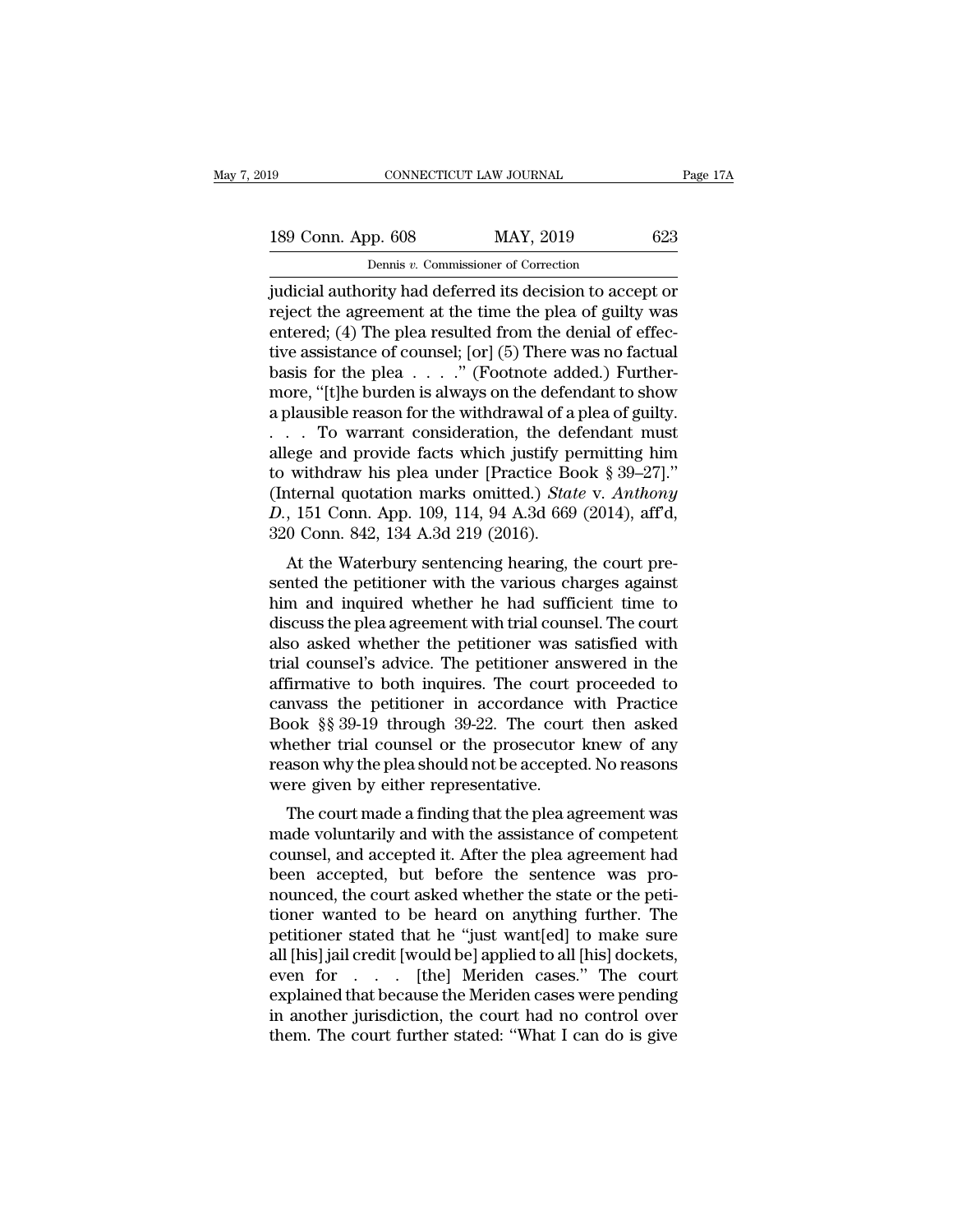| 8Α  | CONNECTICUT LAW JOURNAL                              |                    | May 7, 2019 |
|-----|------------------------------------------------------|--------------------|-------------|
| 624 | MAY, 2019                                            | 189 Conn. App. 608 |             |
|     | Dennis v. Commissioner of Correction                 |                    |             |
|     | vou credit for any time you were incarcerated during |                    |             |

CONNECTICUT LAW JOURNAL May 7, 2019<br>
624 MAY, 2019 189 Conn. App. 608<br>
Dennis v. Commissioner of Correction<br>
you credit for any time you were incarcerated during<br>
the pendency of these cases that are in this jurisdic- $\begin{array}{r} \n 624 \quad \text{MAT, } 2019 \quad \text{189 Conn. App. 608} \\
 \text{Dennis } v. \text{ Commissioner of Correction} \\
 \text{you credit for any time you were increased during the pendency of these cases that are in this jurisdiction.} \\
 \n The court then asked if there was anything else. The\n notification is proved, a second time, and the other hand, the second time, and the second time, respectively. \n The cost of the second time, and the second time, respectively. \n The cost of the second time, respectively, the cost of the second time, respectively, the cost of the second time, respectively, the cost of the second time, respectively, the cost of the second time, respectively, the cost of the second time, respectively, the cost of the second time, respectively, the cost of the second time, respectively, the$  $\frac{624}{\text{Dennis } v. \text{ Commissioner of Correction}}$ <br>Dennis v. Commissioner of Correction<br>you credit for any time you were incarcerated during<br>the pendency of these cases that are in this jurisdic-<br>tion." The court then asked if there was anything  $\frac{\text{MAX, 2019}}{\text{Dennis } v. \text{ Commissioner of Correction}}$ <br>you credit for any time you were incarcerated during<br>the pendency of these cases that are in this jurisdic-<br>tion." The court then asked if there was anything else.<br>The petitioner asked to b Dennis v. Commissioner of Correction<br>you credit for any time you were incarcerated during<br>the pendency of these cases that are in this jurisdic-<br>tion." The court then asked if there was anything else.<br>The petitioner asked bentus  $v$ . Commissioner of Correction<br>you credit for any time you were incarcerated during<br>the pendency of these cases that are in this jurisdic-<br>tion." The court then asked if there was anything else.<br>The petitioner ask you credit for any time you were incarcerated during<br>the pendency of these cases that are in this jurisdic-<br>tion." The court then asked if there was anything else.<br>The petitioner asked to be heard a second time and<br>proceed the pendency of these cases that are<br>tion." The court then asked if there was<br>The petitioner asked to be heard a s<br>proceeded to apologize to the court i<br>outburst and for any inconvenience th<br>caused to the court, the state, In the petitioner asked to be heard a second time and<br>occeded to apologize to the court for his previous<br>tiburst and for any inconvenience that he may have<br>used to the court, the state, and the victims. The<br>urt then pronou proceeded to apologize to the court for his previous<br>outburst and for any inconvenience that he may have<br>caused to the court, the state, and the victims. The<br>court then pronounced sentence.<br>In the present case, the sentenc

outburst and for any inconvenience that he may have<br>caused to the court, the state, and the victims. The<br>court then pronounced sentence.<br>In the present case, the sentencing court canvassed<br>the petitioner in conformity with caused to the court, the state, and the victims. The<br>court then pronounced sentence.<br>In the present case, the sentencing court canvassed<br>the petitioner in conformity with the relevant rules of<br>practice and provided the pro court then pronounced sentence.<br>
In the present case, the sentencing court canvassed<br>
the petitioner in conformity with the relevant rules of<br>
practice and provided the prosecutor, trial counsel, and<br>
the petitioner suffic In the present case, the sentencing court canvassed<br>the petitioner in conformity with the relevant rules of<br>practice and provided the prosecutor, trial counsel, and<br>the petitioner sufficient opportunity to present any rea In the present case, the sentencing court canvassed<br>the petitioner in conformity with the relevant rules of<br>practice and provided the prosecutor, trial counsel, and<br>the petitioner sufficient opportunity to present any rea the petitioner in conformity with the relevant rules of<br>practice and provided the prosecutor, trial counsel, and<br>the petitioner sufficient opportunity to present any rea-<br>sons why the plea agreement should not be accepted practice and provided the prosecutor, trial counsel, and<br>the petitioner sufficient opportunity to present any rea-<br>sons why the plea agreement should not be accepted.<br>Our review of the record fails to disclose any findings the petitioner sufficient opportunity to present any reasons why the plea agreement should not be accepted.<br>Our review of the record fails to disclose any findings<br>or circumstances that would lead us to conclude that<br>the sons why the plea agreement should not be accepted.<br>Our review of the record fails to disclose any findings<br>or circumstances that would lead us to conclude that<br>the requirements set forth in § 39-27 had been violated.<sup>10</sup> Our review of the record fails to disclose any findings<br>or circumstances that would lead us to conclude that<br>the requirements set forth in § 39-27 had been violated.<sup>10</sup><br>Although we defer to the habeas court's determinati or circumstances that would lead us to conclude that<br>the requirements set forth in § 39-27 had been violated.<sup>10</sup><br>Although we defer to the habeas court's determination<br>that trial counsel credibly testified that his failur the requirements set forth in § 39-27 had been violated.<sup>10</sup><br>Although we defer to the habeas court's determination<br>that trial counsel credibly testified that his failure to<br>request a stay of execution was the result of a s Although we defer to the habeas court's determination<br>that trial counsel credibly testified that his failure to<br>request a stay of execution was the result of a strategic<br>decision, as a matter of law, we conclude that trial that trial counsel credibly testified that his failure to<br>request a stay of execution was the result of a strategic<br>decision, as a matter of law, we conclude that trial<br>counsel's failure to request a stay was not the produ request a stay of execution was the result of a strategic<br>decision, as a matter of law, we conclude that trial<br>counsel's failure to request a stay was not the product<br>of reasonable professional judgment. See *Strickland*<br>v decision, as a matter of law, we conclude that trial<br>counsel's failure to request a stay was not the product<br>of reasonable professional judgment. See *Strickland*<br>v. Washington, supra, 466 U.S. 690–91. Trial counsel's<br>conc counsel's failure to request a stay was not the product<br>of reasonable professional judgment. See *Strickland*<br>v. Washington, supra, 466 U.S. 690–91. Trial counsel's<br>concern that the petitioner could withdraw his plea,<br>even of reasonable professional judgment. See *Strickland*<br>v. *Washington*, supra, 466 U.S. 690–91. Trial counsel's<br>concern that the petitioner could withdraw his plea,<br>even after it had been accepted by the court, was not<br>rea even after it had been accepted by the court, was not reasonable given that had the court accepted the plea agreement and had the petitioner subsequently sought to withdraw it, he likely would have been barred by  $\frac{10 \text{$ reasonable given that had the court accepted the plea<br>agreement and had the petitioner subsequently sought<br>to withdraw it, he likely would have been barred by<br> $\frac{10 \text{ See } State \text{ v. } Anthony \text{ D.}}{151 \text{ { Com. App. 118–19 (holding that}}$ <br>vague allega

agreement and had the petitioner subsequently sought<br>to withdraw it, he likely would have been barred by<br> $\frac{10 \text{ GeV}}{10 \text{ GeV}}$   $\frac{100 \text{ GeV}}{100 \text{ GeV}}$   $\frac{100 \text{ GeV}}{100 \text{ GeV}}$  and  $\frac{100 \text{ GeV}}{100 \text{ GeV}}$  and  $\frac{100 \text{$ to withdraw it, he likely would have been barred by<br>
<sup>10</sup> See *State* v. *Anthony D.*, supra, 151 Conn. App. 118-19 (holding that vague allegations without factual predicates about quality of representation is not suffici <sup>10</sup> See *State* v. *Anthony D.*, supra, 151 Conn. App. 118-19 (holding that vague allegations without factual predicates about quality of representation is not sufficient ground to permit defendant to withdraw guilty ple <sup>10</sup> See *State* v. *Anthony D.*, supra, 151 Conn. App. 118–19 (holding that vague allegations without factual predicates about quality of representation is not sufficient ground to permit defendant to withdraw guilty ple wague allegations without factual predicates about quality of representation is not sufficient ground to permit defendant to withdraw guilty plea once accepted by court) ("Here, there was a vague allegation that the defen region of sufficient ground to permit defendant to withdraw guilty plea once accepted by court) ("Here, there was a vague allegation that the defendant had concerns about his attorney's representation but no specific facts accepted by court) ("Here, there was a vague allegation that the defendant had concerns about his attorney's representation but no specific facts, and, when the defendant was asked if he wanted to say anything before sente had concerns about his attorney's representation but no specific facts, and, when the defendant was asked if he wanted to say anything before sentence was pronounced, he specifically declined the opportunity. Neither the d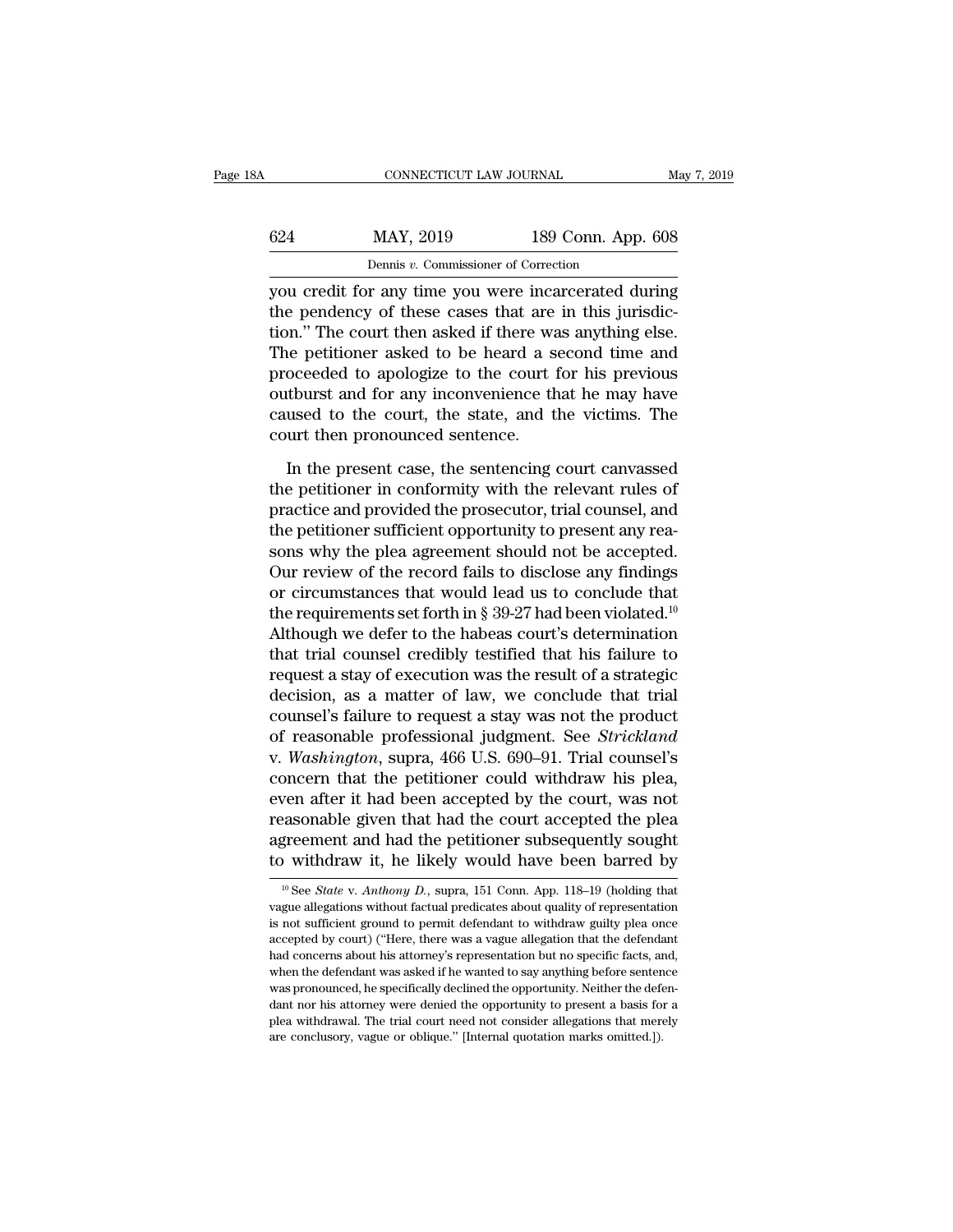| l9                 | CONNECTICUT LAW JOURNAL                              | Page 19A |
|--------------------|------------------------------------------------------|----------|
| 189 Conn. App. 608 | MAY, 2019                                            | 625      |
|                    | Dennis v. Commissioner of Correction                 |          |
|                    | 8.39-27 Accordingly we conclude that it was not rea- |          |

FORTE AN OVENAL<br>
SIGN CONNECTICUT LAW JOURNAL<br>
SIGN CONNECTICUT LAW JOURNAL<br>
SIGN CONNECTICUT LAW 2019<br>
SIGN CONNECTION CONNECTION<br>
SIGN-27. Accordingly, we conclude that it was not rea-<br>
sonable for trial counsel to belie 189 Conn. App. 608 MAY, 2019 625<br>Dennis v. Commissioner of Correction<br>§ 39-27. Accordingly, we conclude that it was not reasonable for trial counsel to believe that once the court<br>accepted the plea agreement, the petitione 189 Conn. App. 608 MAY, 2019 625<br>
Dennis v. Commissioner of Correction<br>
§ 39-27. Accordingly, we conclude that it was not reasonable for trial counsel to believe that once the court<br>
accepted the plea agreement, the petit  $\begin{tabular}{ c c c} 189 Conn. App. 608 & \multicolumn{1}{c}{\textbf{Dennis }v. \textbf{ Commissione}} \\ \hline \hline & \multicolumn{1}{c}{\textbf{Dennis }v. \textbf{ Commissione}} \\ \hline \hline \S 39-27. \textbf{ Accordingly, we concl} \\ \textbf{sonable for trial \textbf{counds to bel} \\ accepted the plea agreement, the been able to withdraw it. \\ We next address whether the \end{tabular}$ Dennis v. Commissioner of Correction<br>
29-27. Accordingly, we conclude that it was not rea-<br>
nable for trial counsel to believe that once the court<br>
cepted the plea agreement, the petitioner would have<br>
en able to withdraw  $\frac{1}{8}$  39-27. Accordingly, we conclude that it was not reasonable for trial counsel to believe that once the court<br>accepted the plea agreement, the petitioner would have<br>been able to withdraw it.<br>We next address whethe

s 55-21. Accordingly, we conclude that it was not reasonable for trial counsel to believe that once the court<br>accepted the plea agreement, the petitioner would have<br>been able to withdraw it.<br>We next address whether the cou sonable for that courser to beneve that once the court<br>accepted the plea agreement, the petitioner would have<br>been able to withdraw it.<br>We next address whether the court could have modi-<br>fied the petitioner's sentence on t Mean alle to withdraw it.<br>
We next address whether the court could have modi-<br>
fied the petitioner's sentence on the basis of the peti-<br>
tioner's behavior after the sentence was imposed, but<br>
prior to the conclusion of the We next address whether the court could have modified the petitioner's sentence on the basis of the petitioner's behavior after the sentence was imposed, but prior to the conclusion of the sentencing proceeding. To begin, We next address whether the court could have modified the petitioner's sentence on the basis of the petitioner's behavior after the sentence was imposed, but prior to the conclusion of the sentencing proceeding.<br>To begin, fied the petitioner's sentence on the basis of the petitioner's behavior after the sentence was imposed, but<br>prior to the conclusion of the sentencing proceeding.<br>To begin, we acknowledge the common-law principle<br>that a se tioner's behavior after the sentence was imposed, but<br>prior to the conclusion of the sentencing proceeding.<br>To begin, we acknowledge the common-law principle<br>that a sentencing court retains jurisdiction over the<br>proceeding To begin, we acknowledge the common-law principle<br>that a sentencing court retains jurisdiction over the<br>proceeding and, thus, the authority to modify the sen-<br>tence, until custody passes to the respondent, unless<br>otherwise that a sentencing court retains jurisdiction over the<br>proceeding and, thus, the authority to modify the sen-<br>tence, until custody passes to the respondent, unless<br>otherwise permitted by statute. See *State* v. Ramos,<br>supra proceeding and, thus, the authority to modify the sentence, until custody passes to the respondent, unless<br>otherwise permitted by statute. See *State* v. Ramos,<br>supra, 306 Conn. 133–34. Moreover, this court has held<br>that tence, until custody passes to the respondent, unless<br>otherwise permitted by statute. See *State* v. Ramos,<br>supra, 306 Conn. 133–34. Moreover, this court has held<br>that a sentencing court can impose a greater sentence<br>than otherwise permitted by statute. See *State* v. *Ramos*,<br>supra, 306 Conn. 133–34. Moreover, this court has held<br>that a sentencing court can impose a greater sentence<br>than what was originally provided for in a plea, even<br>aft supra, 306 Conn. 133–34. Moreover, this court has held<br>that a sentencing court can impose a greater sentence<br>than what was originally provided for in a plea, even<br>after a plea has been accepted by the court, upon the<br>prese that a sentencing court can impose a greater sentence<br>than what was originally provided for in a plea, even<br>after a plea has been accepted by the court, upon the<br>presentation of new information. See Practice Book<br>§ 39-27 ( than what was originally provided for in a plea, even<br>after a plea has been accepted by the court, upon the<br>presentation of new information. See Practice Book<br>§ 39-27 (3);<sup>11</sup> *Ebron* v. *Commissioner of Correction*, 120<br> after a plea has been accepted by the court, upon the<br>presentation of new information. See Practice Book<br> $\S 39-27 (3)$ ;<sup>11</sup>*Ebron v. Commissioner of Correction*, 120<br>Conn. App. 560, 564–65, 992 A.2d 1200 (2010) (following<br> presentation of new information. See Practice Book<br>§ 39-27 (3);<sup>11</sup> *Ebron* v. *Commissioner of Correction*, 120<br>Conn. App. 560, 564–65, 992 A.2d 1200 (2010) (following<br>petitioner's rejection of state's plea agreement with § 39-27 (3);<sup>11</sup> *Ebron* v. *Commissioner of Correction*, 120<br>Conn. App. 560, 564–65, 992 A.2d 1200 (2010) (following<br>petitioner's rejection of state's plea agreement with<br>specified sentencing recommendation, court accept Conn. App. 560, 564–65, 992 A.2d 1200 (2010) (following<br>petitioner's rejection of state's plea agreement with<br>specified sentencing recommendation, court accepted<br>open plea and sentenced petitioner to greater period<br>of inc petitioner's rejection of state's plea agreement with<br>specified sentencing recommendation, court accepted<br>open plea and sentenced petitioner to greater period<br>of incarceration than state's recommendation after it<br>reviewed specified sentencing recommendation, court accepted<br>open plea and sentenced petitioner to greater period<br>of incarceration than state's recommendation after it<br>reviewed new information in unfavorable presentence<br>investigati open plea and sentenced petiof incarceration than state's a<br>reviewed new information in investigation report), rev'd in<br>307 Conn. 342, 53 A.3d 983 (<br>nom. Arnone v. Ebron, 569 U<br>185 L. Ed. 2d 802 (2013).<br>"The critical quest The critical question in unfavorable presentence<br>
vestigation report), rev'd in part on other grounds,<br>
7 Conn. 342, 53 A.3d 983 (2012), cert. denied sub<br>
m. Arnone v. Ebron, 569 U.S. 913, 133 S. Ct. 1726,<br>
5 L. Ed. 2d 802 may take action and the material presentation and the single investigation report), rev'd in part on other grounds, 307 Conn. 342, 53 A.3d 983 (2012), cert. denied sub nom. *Arnone v. Ebron*, 569 U.S. 913, 133 S. Ct. 1726, investigation report), rev a in part on other grounds,<br>307 Conn. 342, 53 A.3d 983 (2012), cert. denied sub<br>nom. Arnone v. Ebron, 569 U.S. 913, 133 S. Ct. 1726,<br>185 L. Ed. 2d 802 (2013).<br>"The critical question in determini

"The critical question in determining whether a court<br>ay take action affecting a defendant's sentence follow-<br>g its imposition [then] is whether the requested action<br> $\frac{11}{2}$  Practice Book § 39-27 (3) provides in releva "The critical question in determining whether a court<br>may take action affecting a defendant's sentence following its imposition [then] is whether the requested action<br> $\frac{1}{1}$  Practice Book § 39-27 (3) provides in releva

may take action affecting a defendant's sentence following its imposition [then] is whether the requested action<br> $\frac{1}{12}$  Practice Book § 39-27 (3) provides in relevant part that a defendant can<br>withdraw a plea once acc ing its imposition [then] is whether the requested action<br>
<sup>11</sup> Practice Book § 39-27 (3) provides in relevant part that a defendant can<br>
withdraw a plea once accepted if "[t]he sentence exceeds that specified in<br>
a plea <sup>11</sup> Practice Book § 39-27 (3) provides in relevant part that a defendant can withdraw a plea once accepted if "[t]he sentence exceeds that specified in a plea agreement which had been previously accepted, or in a plea ag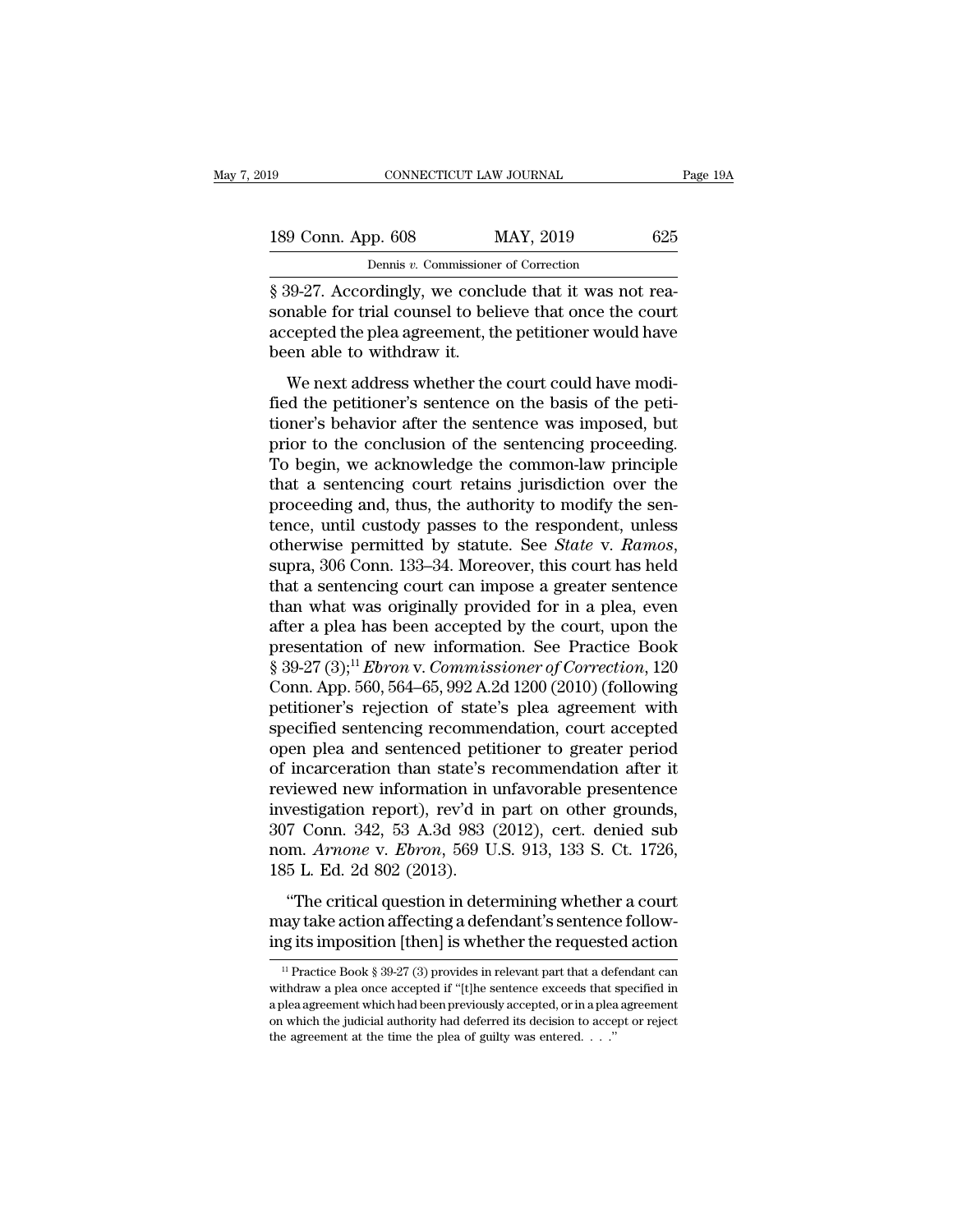| 0A  | CONNECTICUT LAW JOURNAL                                    |                    | May 7, 2019 |
|-----|------------------------------------------------------------|--------------------|-------------|
| 626 | MAY, 2019                                                  | 189 Conn. App. 608 |             |
|     | Dennis v. Commissioner of Correction                       |                    |             |
|     | is punitive in nature If the requested action is not puni- |                    |             |

CONNECTICUT LAW JOURNAL<br> **is punitive in nature.** If the requested action is not puni-<br>
is punitive in nature. If the requested action is not puni-<br>
itive in nature, then a defendant's sentence is not<br>
affected and the tri the mature, then a defendant's sentence is not punitive in nature. If the requested action is not punitive in nature, then a defendant's sentence is not affected, and the trial court has jurisdiction to take that action. I 626 MAY, 2019 189 Conn. App. 608<br>Dennis v. Commissioner of Correction<br>is punitive in nature. If the requested action is not puni-<br>tive in nature, then a defendant's sentence is not<br>affected, and the trial court has jurisd  $\frac{626}{P_{\text{ennis } v. \text{ Commissioner of Correction}}}$ <br>Is punitive in nature. If the requested action is not punitive in nature, then a defendant's sentence is not affected, and the trial court has jurisdiction to take that action. If it is puniti Dennis v. Commissioner of Correction<br>is punitive in nature. If the requested action is not puni-<br>tive in nature, then a defendant's sentence is not<br>affected, and the trial court has jurisdiction to take that<br>action. If it Dennis v. Commissioner of Correction<br>
is punitive in nature. If the requested action is not puni-<br>
tive in nature, then a defendant's sentence is not<br>
affected, and the trial court has jurisdiction to take that<br>
action. I is punitive in nature. If the requested action is not punitive in nature, then a defendant's sentence is not affected, and the trial court has jurisdiction to take that action. If it is punitive, [however] then a defendant tive in nature, then a defendant's sentence is not affected, and the trial court has jurisdiction to take that action. If it is punitive, [however] then a defendant's sentence is affected, and the trial court lacks jurisdi affected, and the trial court has jurisdiction to take that<br>action. If it is punitive, [however] then a defendant's<br>sentence is affected, and the trial court lacks jurisdic-<br>tion to take that action." (Emphasis omitted; in action. If it is punitive, [however] then a defendant's<br>sentence is affected, and the trial court lacks jurisdic-<br>tion to take that action." (Emphasis omitted; internal<br>quotation marks omitted.) *State* v. *Banks*, 321 Con sentence is affected, and the trial co<br>tion to take that action." (Emphasis<br>quotation marks omitted.) *State* v. 1<br>821, 831, 146 A.3d 1 (2016) (consideri<br>lative enactment subsequent to imp<br>dant's sentence that altered aspe In to take that action. (Emphasis omitted, international otation marks omitted.) *State* v. *Banks*, 321 Conn.<br>1, 831, 146 A.3d 1 (2016) (considering effects of legistive enactment subsequent to imposition of defen-<br>nt's s quotation marks omitted.) *State v. Banks*, 321 Comi.<br>821, 831, 146 A.3d 1 (2016) (considering effects of legis-<br>lative enactment subsequent to imposition of defen-<br>dant's sentence that altered aspect of defendant's sex<br>of

sion, 140 A.5d 1 (2010) (considering effects of legis-<br>lative enactment subsequent to imposition of defen-<br>dant's sentence that altered aspect of defendant's sex<br>offender reporting obligations).<br>In the present case, even t rative enactment subsequent to imposition of defendant's sex<br>dant's sentence that altered aspect of defendant's sex<br>offender reporting obligations).<br>In the present case, even though the sentencing court<br>retained jurisdicti dant s sentence that altered aspect of defendant s sex<br>offender reporting obligations).<br>In the present case, even though the sentencing court<br>retained jurisdiction over the matter prior to the conclu-<br>sion of the petitione In the present case, even though the sentencing court<br>retained jurisdiction over the matter prior to the conclu-<br>sion of the petitioner's sentencing hearing, any subse-<br>quent modification of the sentence after imposition<br>w In the present case, even though the sentencing court<br>retained jurisdiction over the matter prior to the conclu-<br>sion of the petitioner's sentencing hearing, any subse-<br>quent modification of the sentence after imposition<br>w retained jurisdiction over the matter prior to the conclusion of the petitioner's sentencing hearing, any subsequent modification of the sentence after imposition would be prohibited if construed as punitive. Had the sente sion of the petitioner's sentencing hearing, any subsequent modification of the sentence after imposition<br>would be prohibited if construed as punitive. Had the<br>sentencing court modified the sentence, for example,<br>by withdr quent modification of the sentence after imposition<br>would be prohibited if construed as punitive. Had the<br>sentencing court modified the sentence, for example,<br>by withdrawing its acceptance of the plea agreement<br>on the basi would be prohibited if construed as punitive. Had the sentencing court modified the sentence, for example, by withdrawing its acceptance of the plea agreement on the basis of the petitioner's behavior, it would be difficul sentencing court modified the sentence, for example,<br>by withdrawing its acceptance of the plea agreement<br>on the basis of the petitioner's behavior, it would be<br>difficult to see that decision as anything but punitive.<br>We co by withdrawing its acceptance of the plea agreement<br>on the basis of the petitioner's behavior, it would be<br>difficult to see that decision as anything but punitive.<br>We conclude, therefore, that there was no reasonable<br>basis ment. He conclude, therefore, that there was no reasonable<br>sis for trial counsel to believe that the court could<br>we modified the petitioner's sentence, once imposed,<br>a way that would have jeopardized the plea agree-<br>ent.<br>Next, t *sioner of Correction*, superalized the periodic believe that the court could have modified the petitioner's sentence, once imposed, in a way that would have jeopardized the plea agreement.<br>Next, the petitioner argues that

basis for trial coulser to beneve that the court could<br>have modified the petitioner's sentence, once imposed,<br>in a way that would have jeopardized the plea agree-<br>ment.<br>Next, the petitioner argues that *Gonzalez* v. *Commi* raive modified the petricoler's sentence, once imposed,<br>in a way that would have jeopardized the plea agree-<br>ment.<br>Next, the petitioner argues that *Gonzalez* v. *Commis-<br>sioner of Correction*, supra, 308 Conn. 463, suppor In a way that would have jeopatuzed the piea agreement.<br>
Next, the petitioner argues that *Gonzalez* v. *Commissioner of Correction*, supra, 308 Conn. 463, supports<br>
his claim and should apply with equal force in the pre-<br> Next, the petitioner argues that *Gonzalez* v. *Commissioner of Correction*, supra, 308 Conn. 463, supports<br>his claim and should apply with equal force in the pre-<br>sent case. In *Gonzalez*, our Supreme Court affirmed<br>this Next, the petitioner argues that *Gonzalez* v. *Commissioner of Correction*, supra, 308 Conn. 463, supports his claim and should apply with equal force in the present case. In *Gonzalez*, our Supreme Court affirmed this co sioner of Correction, supra, 308 Conn. 463, supports<br>his claim and should apply with equal force in the pre-<br>sent case. In *Gonzalez*, our Supreme Court affirmed<br>this court's determination that a failure to request a<br>bond his claim and should apply with equal force in the present case. In *Gonzalez*, our Supreme Court affirmed<br>this court's determination that a failure to request a<br>bond increase, which, if granted, would have allowed<br>the pet sent case. In *Gonzalez*, our Supreme Court affirmed<br>this court's determination that a failure to request a<br>bond increase, which, if granted, would have allowed<br>the petitioner to earn credit for a period of presentence<br>inc this court's determination that a failure to request a<br>bond increase, which, if granted, would have allowed<br>the petitioner to earn credit for a period of presentence<br>incarceration, was deficient performance because,<br>despit bond increase, which, if granted, would have allowed<br>the petitioner to earn credit for a period of presentence<br>incarceration, was deficient performance because,<br>despite the fact that the ultimate decision of whether<br>to gra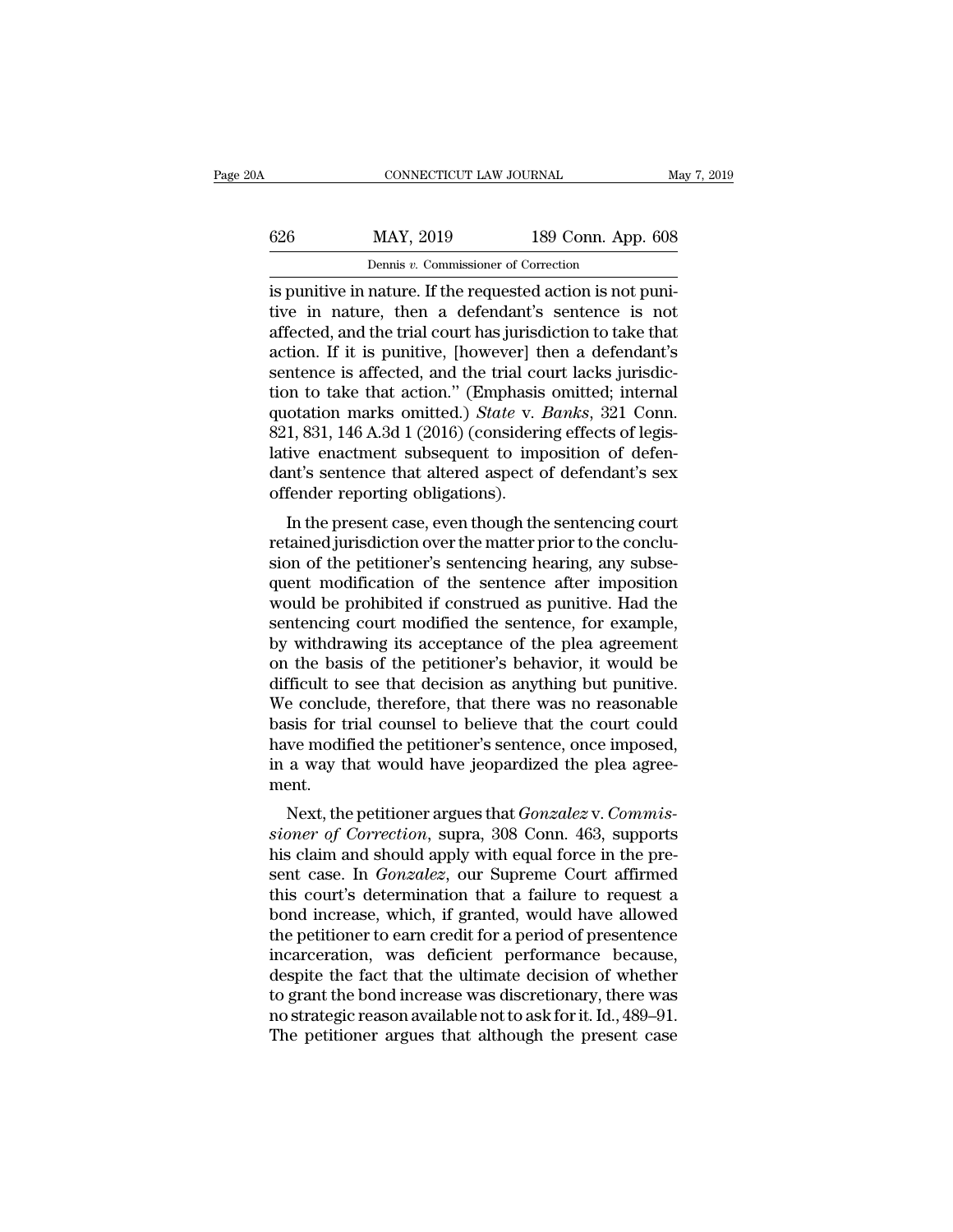| 19                                                        | CONNECTICUT LAW JOURNAL              | Page 21A |
|-----------------------------------------------------------|--------------------------------------|----------|
| 189 Conn. App. 608                                        | MAY, 2019                            | 627      |
|                                                           | Dennis v. Commissioner of Correction |          |
| deals with facts concerning a different stage of a crimi- |                                      |          |

connectricut LAW JOURNAL<br>
189 Conn. App. 608 MAY, 2019 627<br>
Dennis v. Commissioner of Correction<br>
deals with facts concerning a different stage of a crimi-<br>
nal proceeding, the essential thrust is the same: absent a<br>
strat 189 Conn. App. 608 MAY, 2019 627<br>
Dennis v. Commissioner of Correction<br>
deals with facts concerning a different stage of a crimi-<br>
nal proceeding, the essential thrust is the same: absent a<br>
strategic justification, failu 189 Conn. App. 608 MAY, 2019 627<br>
Dennis v. Commissioner of Correction<br>
deals with facts concerning a different stage of a crimi-<br>
nal proceeding, the essential thrust is the same: absent a<br>
strategic justification, failu 189 Conn. App. 608 MAY, 2019 627<br>
Dennis v. Commissioner of Correction<br>
deals with facts concerning a different stage of a crimi-<br>
nal proceeding, the essential thrust is the same: absent a<br>
strategic justification, failur Dennis v. Commissioner of Correction<br>deals with facts concerning a different stage of a crimi-<br>nal proceeding, the essential thrust is the same: absent a<br>strategic justification, failure to maximize presentence<br>confinement petitioner. all proceeding, the essential thrust is the same: absent a<br>ategic justification, failure to maximize presentence<br>nfinement credits constitutes deficient performance.<br>nder the facts of the present case, we agree with the<br>ti ran proceeding, the essentraturest is the same, absent a<br>strategic justification, failure to maximize presentence<br>confinement credits constitutes deficient performance.<br>Under the facts of the present case, we agree with th

strategic justincation, failure to flaximize presentence<br>confinement credits constitutes deficient performance.<br>Under the facts of the present case, we agree with the<br>petitioner.<br>Although a stay of execution can be a negot Under the facts of the present case, we agree with the petitioner.<br>
Although a stay of execution can be a negotiable term<br>
in the plea process that may involve strategic considera-<br>
tions and, therefore, is dissimilar to t bettioner.<br>
Although a stay of execution can be a negotiable term<br>
in the plea process that may involve strategic considera-<br>
tions and, therefore, is dissimilar to the routine bond<br>
increase addressed in *Gonzalez*, the i Although a stay of execution can be a negotiable term<br>in the plea process that may involve strategic considera-<br>tions and, therefore, is dissimilar to the routine bond<br>increase addressed in *Gonzalez*, the issue here is no Although a stay of execution can be a negotiable term<br>in the plea process that may involve strategic considera-<br>tions and, therefore, is dissimilar to the routine bond<br>increase addressed in *Gonzalez*, the issue here is no in the plea process that may involve strategic considerations and, therefore, is dissimilar to the routine bond<br>increase addressed in *Gonzalez*, the issue here is not<br>whether requesting a stay is strategic in nature or pa tions and, therefore, is dissimilar to the routine bond<br>increase addressed in *Gonzalez*, the issue here is not<br>whether requesting a stay is strategic in nature or part<br>of some strategic process, but whether trial counsel<br> increase addressed in *Gonzal*<br>whether requesting a stay is st<br>of some strategic process, be<br>took the necessary and availa<br>stages of the proceedings to<br>statutory right to receive his f<br>ment credit. See id., 490.<br>In the pre In the present case, but whether trial counsel<br>ok the necessary and available steps during critical<br>ages of the proceedings to protect the petitioner's<br>atutory right to receive his full presentence confine-<br>ent credit. See From the mechanism and available steps during critical<br>stages of the proceedings to protect the petitioner's<br>statutory right to receive his full presentence confine-<br>ment credit. See id., 490.<br>In the present case, given th

respondent to receive his full present<br>ence confinement credit. See id., 490.<br>In the present case, given that we can ascertain no<br>reasonable basis from the record that supports the<br>respondent's claim that trial counsel's f stages of the proceedings to protect the pethoder s<br>statutory right to receive his full presentence confine-<br>ment credit. See id., 490.<br>In the present case, given that we can ascertain no<br>reasonable basis from the record t statutory right to receive ins fun presentence comme-<br>ment credit. See id., 490.<br>In the present case, given that we can ascertain no<br>reasonable basis from the record that supports the<br>respondent's claim that trial counsel' In the present case, given that we can ascertain no<br>reasonable basis from the record that supports the<br>respondent's claim that trial counsel's failure to request<br>a stay of execution was the product of a reasonable<br>strateg In the present case, given that we can ascertain no<br>reasonable basis from the record that supports the<br>respondent's claim that trial counsel's failure to request<br>a stay of execution was the product of a reasonable<br>strategi reasonable basis from the record that supports the<br>respondent's claim that trial counsel's failure to request<br>a stay of execution was the product of a reasonable<br>strategic decision, the distinction that the respondent<br>draw respondent's claim that trial counsel's failure to request<br>a stay of execution was the product of a reasonable<br>strategic decision, the distinction that the respondent<br>draws between requesting a bond increase and request-<br>i a stay of execution was the product of a reasonable<br>strategic decision, the distinction that the respondent<br>draws between requesting a bond increase and request-<br>ing a stay of execution is not persuasive in respect to<br>the strategic decision, the distinction that the respondent<br>draws between requesting a bond increase and request-<br>ing a stay of execution is not persuasive in respect to<br>the issue presented in this appeal. Accordingly, we con-E issue presented in this appeal. Accordingly, we con-<br>
ide, on the basis of *Gonzalez*, that trial consel's failure<br>
request a stay of execution once the sentence had<br>
en imposed constituted deficient performance. Id.<br>
B<br>

B

clude, on the basis of *Gonzalez*, that trial consel's failure<br>to request a stay of execution once the sentence had<br>been imposed constituted deficient performance. Id.<br>B<br>Lastly, we address the prejudice prong of *Stricklan* to request a stay of execution once the sentence had<br>been imposed constituted deficient performance. Id.<br>B<br>Lastly, we address the prejudice prong of *Strickland*.<br>The petitioner claims that he was prejudiced by trial<br>couns been imposed constituted deficient performance. Id.<br>B<br>Lastly, we address the prejudice prong of *Strickland*.<br>The petitioner claims that he was prejudiced by trial<br>counsel's failure to request a stay of execution for the<br>W B<br>
Lastly, we address the prejudice prong of *Strickland*.<br>
The petitioner claims that he was prejudiced by trial<br>
counsel's failure to request a stay of execution for the<br>
Waterbury sentence because he was unable to apply his controlling sentence in Meriden that the Waterbury sentence because he was prejudiced by trial counsel's failure to request a stay of execution for the Waterbury sentence because he was unable to apply six-<br>teen days o Lastly, we address the prejudice prong of *Strickland*.<br>The petitioner claims that he was prejudiced by trial<br>counsel's failure to request a stay of execution for the<br>Waterbury sentence because he was unable to apply six-<br> The petitioner claims that he was prejudiced by trial counsel's failure to request a stay of execution for the Waterbury sentence because he was unable to apply six-<br>teen days of presentence incarceration credits toward<br>hi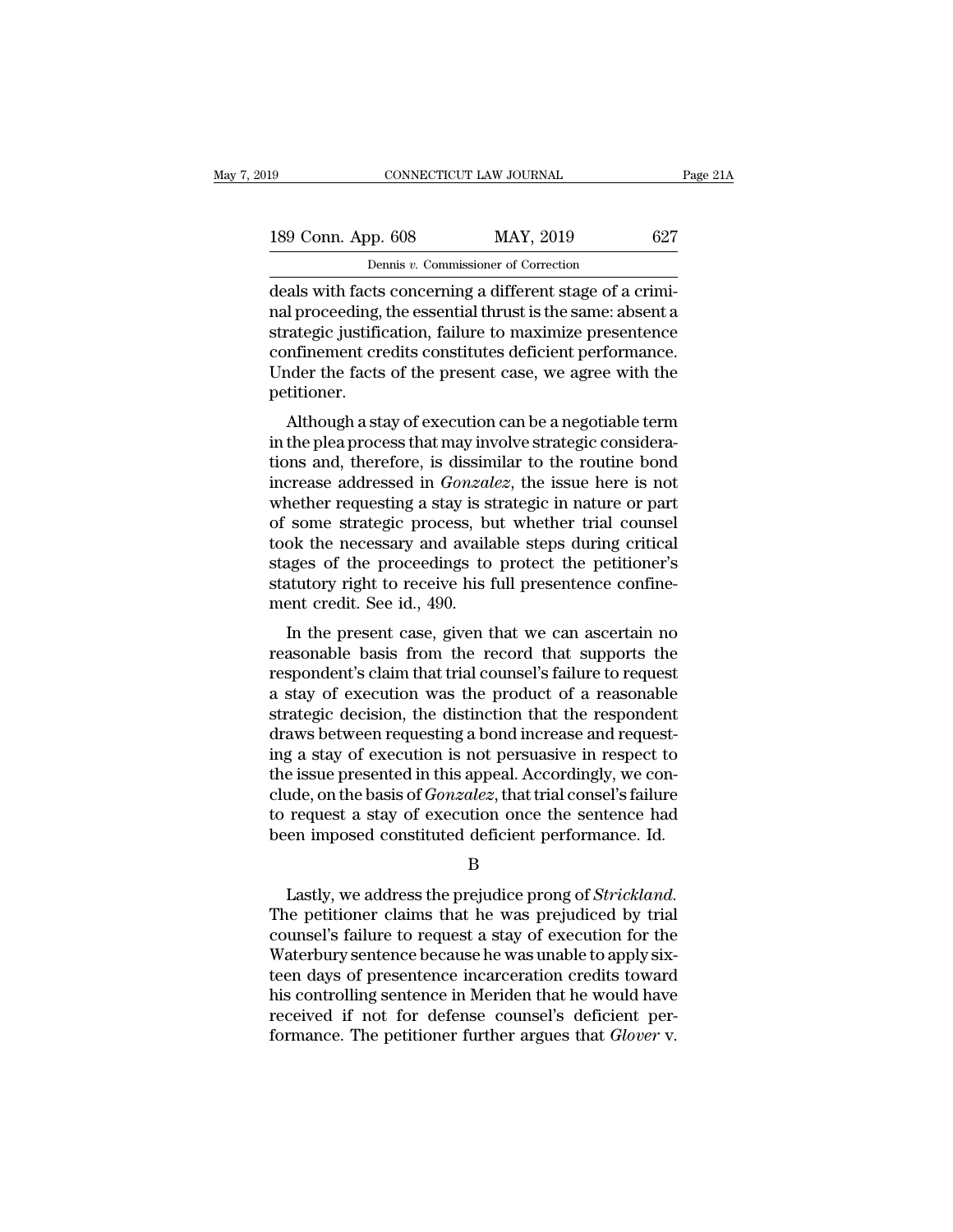|     | CONNECTICUT LAW JOURNAL                                       |                    | May 7, 2019 |
|-----|---------------------------------------------------------------|--------------------|-------------|
| 628 | MAY, 2019                                                     | 189 Conn. App. 608 |             |
|     | Dennis v. Commissioner of Correction                          |                    |             |
|     | <i>I Inited States</i> 531 U.S. 198 121 S. Ct. 696 148 L. Ed. |                    |             |

*UNITED CONNECTICUT LAW JOURNAL* May 7, 2019<br> *United States*, 531 U.S. 198, 121 S. Ct. 696, 148 L. Ed.<br> *United States*, 531 U.S. 198, 121 S. Ct. 696, 148 L. Ed.<br>
2d 604 (2001), and *Ebron v. Commissioner of Correction* s 628 MAY, 2019 189 Conn. App. 608<br>
Dennis v. Commissioner of Correction<br>
United States, 531 U.S. 198, 121 S. Ct. 696, 148 L. Ed.<br>
2d 604 (2001), and *Ebron* v. *Commissioner of Correc-*<br>
tion, supra, 120 Conn. App. 560, sup *tion*, support a finding the mass of the mass of the mass of the United States, 531 U.S. 198, 121 S. Ct. 696, 148 L. Ed.<br> *Limited States*, 531 U.S. 198, 121 S. Ct. 696, 148 L. Ed.<br>
2d 604 (2001), and *Ebron v. Commission* 628 MAY, 2019 189 Conn. App. 608<br>
Dennis v. Commissioner of Correction<br>
United States, 531 U.S. 198, 121 S. Ct. 696, 148 L. Ed.<br>
2d 604 (2001), and Ebron v. Commissioner of Correction, supra, 120 Conn. App. 560, support a Dennis v. Commissioner of Correction<br>United States, 531 U.S. 198, 121 S. Ct. 696, 148 L. Ed.<br>2d 604 (2001), and Ebron v. Commissioner of Correction, supra, 120 Conn. App. 560, support a finding of<br>prejudice because being Dennis v. Commissioner of Correction<br>United States, 531 U.S. 198, 121 S. Ct. 696, 148 L. Ed.<br>2d 604 (2001), and Ebron v. Commissioner of Correc-<br>tion, supra, 120 Conn. App. 560, support a finding of<br>prejudice because being United States, 531 U.S. 198, 121 S. Ct. 696, 148 L. Ed.<br>2d 604 (2001), and *Ebron v. Commissioner of Correction*, supra, 120 Conn. App. 560, support a finding of<br>prejudice because being incarcerated for even more<br>than one 2d 604 (2001), and *Ebron v. Commissioner of Correction*, supra, 120 Conn. App. 560, support a finding of prejudice because being incarcerated for even more than one additional day is prejudicial. In response, the responde *tion*, supra, 120 Conn. App. 560, support a finding of prejudice because being incarcerated for even more than one additional day is prejudicial. In response, the respondent argues that the habeas court's decision was ba prejudice because being incarcerated for even more<br>than one additional day is prejudicial. In response, the<br>respondent argues that the habeas court's decision<br>was based solely on the deficient performance prong<br>of *Strickl* than one additional day<br>respondent argues tha<br>was based solely on the of *Strickland* and fail<br>respect to the issue of<br>petitioner's analysis of<br>present appeal.<sup>12</sup><br>The following legal p as based solely on the deficient performance prong<br>strickland and failed to make any findings with<br>spect to the issue of prejudice, and, as a result, the<br>titioner's analysis of prejudice is irrelevant to the<br>esent appeal. was based solely on the defilered performance prong<br>of *Strickland* and failed to make any findings with<br>respect to the issue of prejudice, and, as a result, the<br>petitioner's analysis of prejudice is irrelevant to the<br>pres

effective assistance of prejudice, and, as a result, the petitioner's analysis of prejudice is irrelevant to the present appeal.<sup>12</sup><br>The following legal principles govern our analysis of the petitioner's claim. "The Sixth respect to the issue of prejudice, and, as a result, the<br>present appeal.<sup>12</sup><br>The following legal principles govern our analysis of<br>the petitioner's claim. "The Sixth Amendment requires<br>effective assistance of counsel at cr prediction is analysis of prejudice is increvant to the<br>present appeal.<sup>12</sup><br>The following legal principles govern our analysis of<br>the petitioner's claim. "The Sixth Amendment requires<br>effective assistance of counsel at cri The following legal principles govern our analysis of<br>the petitioner's claim. "The Sixth Amendment requires<br>effective assistance of counsel at critical stages of a<br>criminal proceeding. Its protections are not designed<br>simp The following legal principles govern our analysis of<br>the petitioner's claim. "The Sixth Amendment requires<br>effective assistance of counsel at critical stages of a<br>criminal proceeding. Its protections are not designed<br>simp the petitioner's claim. "The Sixth Amendment requires<br>effective assistance of counsel at critical stages of a<br>criminal proceeding. Its protections are not designed<br>simply to protect the trial, even though counsel's<br>absence effective assistance of counsel at critical stages of a<br>criminal proceeding. Its protections are not designed<br>simply to protect the trial, even though counsel's<br>absence [in these stages] may derogate from the<br>accused's rig criminal proceeding. Its protections are not designed<br>simply to protect the trial, even though counsel's<br>absence [in these stages] may derogate from the<br>accused's right to a fair trial. . . . The constitutional<br>guarantee a simply to protect the trial, even though counsel's<br>absence [in these stages] may derogate from the<br>accused's right to a fair trial. . . . The constitutional<br>guarantee applies to pretrial critical stages that are part<br>of th absence [in these stages] may derogate from the<br>accused's right to a fair trial. . . . The constitutional<br>guarantee applies to pretrial critical stages that are part<br>of the whole course of a criminal proceeding, a proceed accused's right to a fair trial. . . . The constitutional<br>guarantee applies to pretrial critical stages that are part<br>of the whole course of a criminal proceeding, a proceed-<br>ing in which defendants cannot be presumed to m guarantee applies to pretrial critical stages that are part<br>of the whole course of a criminal proceeding, a proceed-<br>ing in which defendants cannot be presumed to make<br>critical decisions without counsel's advice. This is c of the whole course of a criminal proceeding, a proceeding in which defendants cannot be presumed to make<br>critical decisions without counsel's advice. This is consistent, too, with the rule that defendants have a right<br>to ing in which defendants cannot be presumed to make<br>critical decisions without counsel's advice. This is con-<br>sistent, too, with the rule that defendants have a right<br>to effective assistance of counsel on appeal, even<br>thoug sistent, too, with the rule that defendants have a right<br>to effective assistance of counsel on appeal, even<br>though that cannot in any way be characterized as part<br>of the trial. . . . The precedents also establish that<br>the to effective assistance of counsel on appeal, even<br>though that cannot in any way be characterized as part<br>of the trial. . . . The precedents also establish that<br>there exists a right to counsel during *sentencing* . . . .<br> though that cannot in any way be characterized as part<br>of the trial. . . . The precedents also establish that<br>there exists a right to counsel during *sentencing* . . . .<br>[See *Glover v. United States*, supra, 531 U.S. 203– Executive CHOVET V. United States, supra, 531 U.S. 203–204].<br>
Ven though sentencing does not concern the defen-<br>
ant's guilt or innocence, ineffective assistance of coun-<br>
Electrication articulation before<br>
a motion for ar Even though sentencing does not concern the defendant's guilt or innocence, ineffective assistance of counsel during a sentencing hearing can result in *Strickland*<sup>12</sup> Although the petitioner did not file a motion for ar

dant's guilt or innocence, ineffective assistance of counsel during a sentencing hearing can result in *Strickland*<br><sup>12</sup> Although the petitioner did not file a motion for articulation before filing the present appeal, thi sel during a sentencing hearing can result in *Strickland*<br><sup>12</sup> Although the petitioner did not file a motion for articulation before filing the present appeal, this court retains the authority under Practice Book § 60-2 <sup>12</sup> Although the petitioner did not file a motion for articulation before filing the present appeal, this court retains the authority under Practice Book § 60-2 (1) to require the trial court to complete the trial record <sup>12</sup> Although the petitioner did not file a motion for articulation before filing the present appeal, this court retains the authority under Practice Book  $\S 60-2$  (1) to require the trial court to complete the trial reco filing the present appeal, this court retains the authority under Practice Book  $\S$  60-2 (1) to require the trial court to complete the trial record in order to aid in the resolution of a case before this court. Judge Fug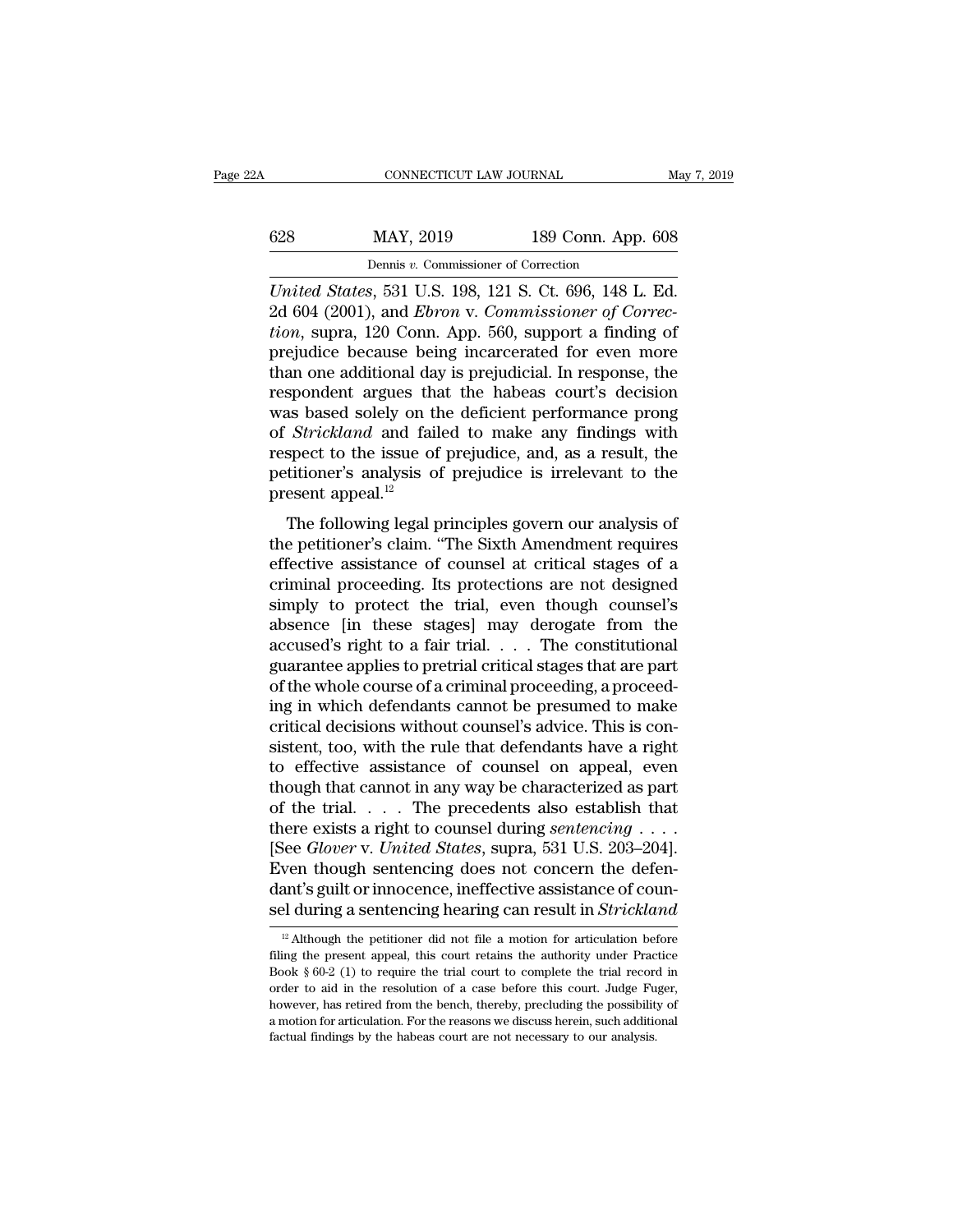189 CONNECTICUT LAW JOURNAL Page 23A<br>
189 Conn. App. 608 MAY, 2019 629<br>
Dennis v. Commissioner of Correction CONNECTICUT LAW JOURNAL<br>Dennis *v.* Commissioner of Correction<br>Pause any amount of [additional] iail

Fage 23A<br>
189 Conn. App. 608 MAY, 2019 629<br>
Dennis v. Commissioner of Correction<br>
prejudice because any amount of [additional] jail time<br>
has Sixth Amendment significance. [Id., 203]." (Cita-189 Conn. App. 608 MAY, 2019 629<br>
Dennis v. Commissioner of Correction<br>
prejudice because any amount of [additional] jail time<br>
has Sixth Amendment significance. [Id., 203]." (Cita-<br>
tions omitted; emphasis added; interna 189 Conn. App. 608 MAY, 2019 629<br>
Dennis v. Commissioner of Correction<br>
prejudice because any amount of [additional] jail time<br>
has Sixth Amendment significance. [Id., 203]." (Cita-<br>
tions omitted; emphasis added; interna 189 Conn. App. 608 MAY, 2019 629<br>
Dennis v. Commissioner of Correction<br>
prejudice because any amount of [additional] jail time<br>
has Sixth Amendment significance. [Id., 203]." (Cita-<br>
tions omitted; emphasis added; internal Dennis v. Commissioner of Correction<br>
prejudice because any amount of [additional] jail time<br>
has Sixth Amendment significance. [Id., 203]." (Cita-<br>
tions omitted; emphasis added; internal quotation<br>
marks omitted.) *Lafle Commissioner of Correction*<br> *Commissioner of Correction*<br> *Consecutions* Sixth Amendment significance. [Id., 203]." (Cita-<br>
tions omitted; emphasis added; internal quotation<br>
marks omitted.) *Lafler* v. *Cooper*, 566 U.S prejudice because any amount of [additional] jail time<br>has Sixth Amendment significance. [Id., 203]." (Cita-<br>tions omitted; emphasis added; internal quotation<br>marks omitted.) *Lafler* v. *Cooper*, 566 U.S. 156, 165, 132<br>S. has Sixth Amendment significance. [Id., 203]." (Cita-<br>tions omitted; emphasis added; internal quotation<br>marks omitted.) *Lafler* v. *Cooper*, 566 U.S. 156, 165, 132<br>S. Ct. 1376, 182 L. Ed. 2d 398 (2012); see also *Ebron* v tions omitted; emphasis added; internal quotation<br>marks omitted.) *Lafler* v. *Cooper*, 566 U.S. 156, 165, 132<br>S. Ct. 1376, 182 L. Ed. 2d 398 (2012); see also *Ebron* v.<br>*Commissioner of Correction*, supra, 120 Conn. App. marks omitted.) *Lafter* v. *Cooper*, 566 U.S. 156, 165, 132<br>
S. Ct. 1376, 182 L. Ed. 2d 398 (2012); see also *Ebron* v.<br> *Commissioner of Correction*, supra, 120 Conn. App.<br>
581–82 (habeas court properly determined that p S. Ct. 1376, 182 L. Ed. 2d 398 (2012); see also *Ebron v.*<br> *Commissioner of Correction*, supra, 120 Conn. App.<br>
581–82 (habeas court properly determined that peti-<br>
tioner suffered prejudice when trial counsel's deficien Commissioner of Correction, supra, 120 Conn. App.<br>581–82 (habeas court properly determined that peti-<br>tioner suffered prejudice when trial counsel's deficient<br>performance resulted in additional incarceration); see<br>id., 58 581–82 (habeas court properly determined that peti-<br>tioner suffered prejudice when trial counsel's deficient<br>performance resulted in additional incarceration); see<br>id., 582 ("The petitioner suffered the prejudice of  $\dots$ <br> tioner suffered prejudice when trial counsel's deficient<br>performance resulted in additional incarceration); see<br>id., 582 ("The petitioner suffered the prejudice of  $\dots$ <br>[additional] incarceration as a direct result of [tr performance resulted in additional incarceration); see<br>id., 582 ("The petitioner suffered the prejudice of . . .<br>[additional] incarceration as a direct result of [trial<br>counsel's] deficient performance. . . . . Further, t ted. $]$ ).<sup>13</sup> umsel's] deficient performance. . . . . Further, the<br>ttcome of the proceedings was affected directly by<br>e petitioner's counsel . . . and [resulted in] the loss<br>a lesser sentence." [Internal quotation marks omit-<br>d.]).<sup>13</sup> outcome of the proceedings was affected directly by<br>the petitioner's counsel . . . and [resulted in] the loss<br>of a lesser sentence." [Internal quotation marks omit-<br>ted.]).<sup>13</sup><br>At the habeas trial, during the petitioner's

the petitioner's counsel . . . and [resulted in] the loss<br>of a lesser sentence." [Internal quotation marks omit-<br>ted.]).<sup>13</sup><br>At the habeas trial, during the petitioner's closing<br>remarks, the habeas court asked the followi % of a lesser sentence." [Internal quotation marks omitted.]).<sup>13</sup><br>At the habeas trial, during the petitioner's closing<br>remarks, the habeas court asked the following: "[E]ven<br>assuming for the sake of argument that it was ted.]).<sup>13</sup><br>At the habeas trial, during the petitioner's closing<br>remarks, the habeas court asked the following: "[E]ven<br>assuming for the sake of argument that it was deficient<br>performance not to ask for the stay of executi At the habeas trial, during the petitioner's closing<br>remarks, the habeas court asked the following: "[E]ven<br>assuming for the sake of argument that it was deficient<br>performance not to ask for the stay of execution  $\dots$ <br>wha At the habeas trial, during the petitioner's closing<br>remarks, the habeas court asked the following: "[E]ven<br>assuming for the sake of argument that it was deficient<br>performance not to ask for the stay of execution . . .<br>wha remarks, the habeas court asked the following: "[E]ven<br>assuming for the sake of argument that it was deficient<br>performance not to ask for the stay of execution  $\ldots$ <br>what evidence, if any, have you presented to this court assuming for the sake of argument that it was deficient<br>performance not to ask for the stay of execution  $\dots$ <br>what evidence, if any, have you presented to this court<br>that such request would have been granted?" The peti-<br>t performance not to ask for the stay of execution . . .<br>what evidence, if any, have you presented to this court<br>that such request would have been granted?" The peti-<br>tioner answered that, at sentencing, the fact that he<br>req what evidence, if any, have you presented to this court<br>that such request would have been granted?" The peti-<br>tioner answered that, at sentencing, the fact that he<br>requested credits for the time already served and that<br>the that such request would have been granted?" The petitioner answered that, at sentencing, the fact that he requested credits for the time already served and that the court indicated it would give him the maximum amount it c tioner answered that, at sentencing, the fact that he<br>requested credits for the time already served and that<br>the court indicated it would give him the maximum<br>amount it could, indicates that the court was amenable<br>to provi requested credits for the time already served and that<br>the court indicated it would give him the maximum<br>amount it could, indicates that the court was amenable<br>to providing the petitioner with whatever credits it<br>could. Th the court indicated it would give him the maximum<br>amount it could, indicates that the court was amenable<br>to providing the petitioner with whatever credits it<br>could. The petitioner also pointed to the fact that when<br>trial c amount it could, indicates that the court was amenable<br>to providing the petitioner with whatever credits it<br>could. The petitioner also pointed to the fact that when<br>trial counsel filed a motion for presentence incarcera-<br>t to providing the petitioner with whatever credits it<br>could. The petitioner also pointed to the fact that when<br>trial counsel filed a motion for presentence incarcera-<br>tion credits, the trial court granted the request, in to could. The petitioner also pointed to the fact that when<br>trial counsel filed a motion for presentence incarcera-<br>tion credits, the trial court granted the request, in toto,<br>the next day. Although the habeas court made no m the next day. Although the habeas court made no mention of prejudice or whether a more favorable outcome would have been likely had defense counsel acted differently, it acknowledged in its oral decision that "[t]his <sup>13</sup> would have been likely had defense counsel acted dif-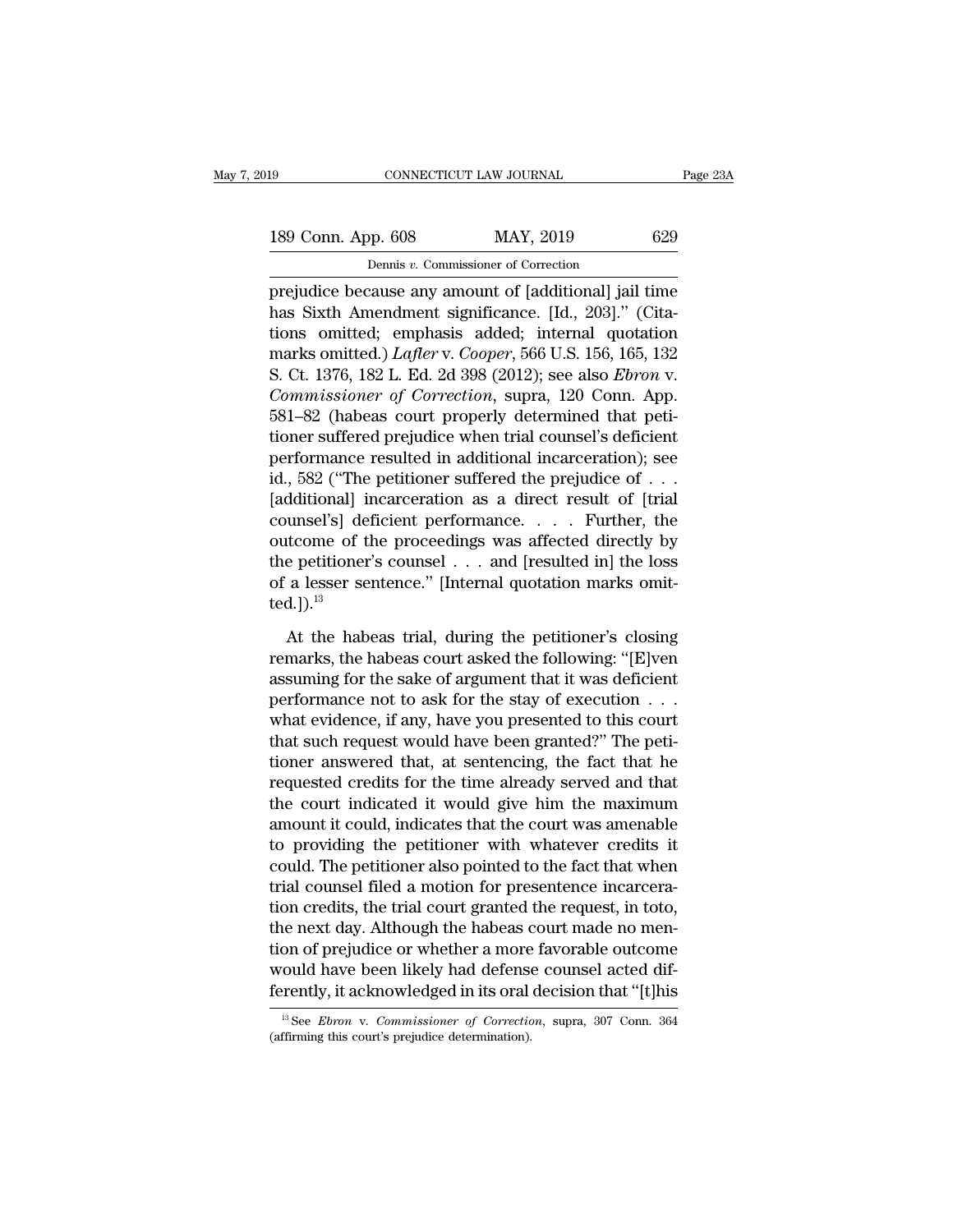| ŀΑ            | CONNECTICUT LAW JOURNAL                                  |                    | May 7, 2019 |
|---------------|----------------------------------------------------------|--------------------|-------------|
| 630           | MAY, 2019                                                | 189 Conn. App. 608 |             |
|               | Dennis v. Commissioner of Correction                     |                    |             |
| ing. $\ldots$ | area of jail credits in Connecticut is extremely confus- |                    |             |

MAY, 2019 189 Conn. App. 608<br>
Dennis v. Commissioner of Correction<br>
ea of jail credits in Connecticut is extremely confus-<br>
g. . . .<br>
"I will comment that while what is at issue here is<br>
nether [the petitioner] is entitled WAY, 2019 189 Conn. App. 608<br>
Dennis v. Commissioner of Correction<br>
area of jail credits in Connecticut is extremely confus-<br>
ing....<br>
"I will comment that while what is at issue here is<br>
whether [the petitioner] is entit Dennis  $v$ . Commissioner of Correction<br>
area of jail credits in Connecticut is extremely confus-<br>
ing.  $\cdots$ <br>
"I will comment that while what is at issue here is<br>
whether [the petitioner] is entitled to receive sixteen<br>
d area of jail credits in Connecticut is extremely confus-<br>ing.  $\ldots$ <br>"I will comment that while what is at issue here is<br>whether [the petitioner] is entitled to receive sixteen<br>days of jail credit and thereby be released s the spendale of yard creats in connecticut is extremely conta-<br>ing....<br>"I will comment that while what is at issue here is<br>whether [the petitioner] is entitled to receive sixteen<br>days of jail credit and thereby be released "I will comment that while what is at issue here is<br>whether [the petitioner] is entitled to receive sixteen<br>days of jail credit and thereby be released slightly over<br>two weeks earlier, that's not insignificant. To [the pe "I will comment that while what is at issue here is<br>whether [the petitioner] is entitled to receive sixteen<br>days of jail credit and thereby be released slightly over<br>two weeks earlier, that's not insignificant. To [the pet whether [the petitioner] is entitled to<br>days of jail credit and thereby be releas<br>two weeks earlier, that's not insignifica<br>tioner] those are two weeks of his life<br>spends it in jail, he can never get back<br>this is a signifi '''(A) It is axiomatic that this court cannot<br>
"''' (a) weeks earlier, that's not insignificant. To [the peti-<br>
"'' (a) It is a significant issue, whether it be sixteen days,<br>
"''(A) It hough it is axiomatic that this cour make factual findings, factual conclusions may be drawn on appeal if the spends it in jail, he can never get back. So, I do think<br>this is a significant issue, whether it be sixteen days,<br>sixteen months or sixteen hours."<br>"

spends it in jail, he can never get back. So, I do think<br>this is a significant issue, whether it be sixteen days,<br>sixteen months or sixteen hours."<br>"[A]lthough it is axiomatic that this court cannot<br>make factual findings, this is a significant issue, whether it be sixteen days,<br>sixteen months or sixteen hours."<br>"[A]lthough it is axiomatic that this court cannot<br>make factual findings, factual conclusions may be<br>drawn on appeal if the subord matter of a significant issue, whence it is estated target,<br>sixteen months or sixteen hours."<br>"[A]lthough it is axiomatic that this court cannot<br>make factual findings, factual conclusions may be<br>drawn on appeal if the sub "[A]lthough it is axiomatic that this court cannot<br>make factual findings, factual conclusions may be<br>drawn on appeal if the subordinate facts found [by<br>the trial court] make such a conclusion inevitable as a<br>matter of law "[A]<br/>lthough it is axiomatic that this court cannot make factual findings, factual conclusions may be drawn on appeal if the subordinate facts found [by the trial court] make such a conclusion inevitable as a matter o make factual findings, factual conclusions may be<br>drawn on appeal if the subordinate facts found [by<br>the trial court] make such a conclusion inevitable as a<br>matter of law  $\ldots$  or where the undisputed facts or<br>uncontrover drawn on appeal if the subordinate facts found [by<br>the trial court] make such a conclusion inevitable as a<br>matter of law . . . or where the undisputed facts or<br>uncontroverted evidence and testimony in the record<br>make the f matter of law . . . or where the undisputed facts or<br>uncontroverted evidence and testimony in the record<br>make the factual conclusion so obvious as to be inher-<br>ent in the trial court's decision." (Internal quotation<br>marks uncontroverted evidence and testimony in the record<br>make the factual conclusion so obvious as to be inher-<br>ent in the trial court's decision." (Internal quotation<br>marks omitted.) *Washington Mutual Bank* v. *Coughlin*,<br>168 make the factual conclusion so obvious as to be inherent in the trial court's decision." (Internal quotation marks omitted.) *Washington Mutual Bank v. Coughlin*, 168 Conn. App. 278, 289, 145 A.3d 408, cert. denied, 323 Co ent in the trial court's decision." (Internal quotation<br>marks omitted.) Washington Mutual Bank v. Coughlin,<br>168 Conn. App. 278, 289, 145 A.3d 408, cert. denied,<br>323 Conn. 939, 151 A.3d 387 (2016); see also *Hickey* v.<br>Com 23 Conn. 939, 151 A.3d 387 (2016); see also *Hickey* v.<br>ommissioner of Correction, 329 Conn. 605, 618–19,<br>88 A.3d 715 (2018).<sup>14</sup> In light of the undisputed evidence<br>the record that the petitioner would have been able<br><sup>14</sup> *Commissioner of Correction*, 329 Conn. 605, 618–19, 188 A.3d 715 (2018).<sup>14</sup> In light of the undisputed evidence in the record that the petitioner would have been able  $\frac{14 \text{ In} \text{Hickey}}{1 \text{ In} \text{Hickey}}$ , our Supreme Court

<sup>188</sup> A.3d 715 (2018).<sup>14</sup> In light of the undisputed evidence in the record that the petitioner would have been able  $\frac{14 \text{ In} \text{Hickey, our Supreme Court noted: "[Alfter concluding that the habeas court improperly analyzed prejudice, the Appellate Court should have engaged in a plenary review of the evidence in the record to resolve the commissioner's claim that the petitioner failed to satisfy his burden of$ in the record that the petitioner would have been able<br>
<sup>14</sup> In *Hickey*, our Supreme Court noted: "[A]fter concluding that the habeas<br>
court improperly analyzed prejudice, the Appellate Court should have<br>
engaged in a pl <sup>14</sup> In *Hickey*, our Supreme Court noted: "[A]fter concluding that the habeas court improperly analyzed prejudice, the Appellate Court should have engaged in a plenary review of the evidence in the record to resolve the <sup>14</sup> In *Hickey*, our Supreme Court noted: "[A]fter concluding that the habeas court improperly analyzed prejudice, the Appellate Court should have engaged in a plenary review of the evidence in the record to resolve the criminal trial and its own, undisputed historical factual factual factors our improperly analyzed prejudice, the Appellate Court should have engaged in a plenary review of the evidence in the record to resolve the commissi engaged in a plenary review of the evidence in the record to resolve the commissioner's claim that the petitioner failed to satisfy his burden of proving prejudice as a matter of law, rather than remanding the case for a commissioner's claim that the petitioner failed to satisfy his burden of proving prejudice as a matter of law, rather than remanding the case for a new habeas trial. . . . Given that the habeas court relied on facts from proving prejudice as a matter of law, rather than remanding the case for a new habeas trial. . . . Given that the habeas court relied on facts from the criminal trial and its own, undisputed historical factual findings, th see also *Taylor* v. *Civen* that the habeas court relied on facts from the criminal trial and its own, undisputed historical factual findings, the Appellate Court had no reason to remand the case to the habeas court to co criminal trial and its own, undisputed historical factual findings, the Appel-<br>are Court had no reason to remand the case to the habeas court to conduct<br>a proper prejudice analysis that the Appellate Court itself could hav Fracture what is necessary to determine the case to the habeas court to conduct<br>a proper prejudice analysis that the Appellate Court itself could have per-<br>formed." *Hickey v. Commissioner of Correction*, supra, 329 Conn. a proper prejudice analysis that the Appellate Court itself could have performed." *Hickey v. Commissioner of Correction*, supra, 329 Conn. 618–19; see also *Taylor v. Commissioner of Correction*, 324 Conn. 631, 637, 153<br> review'').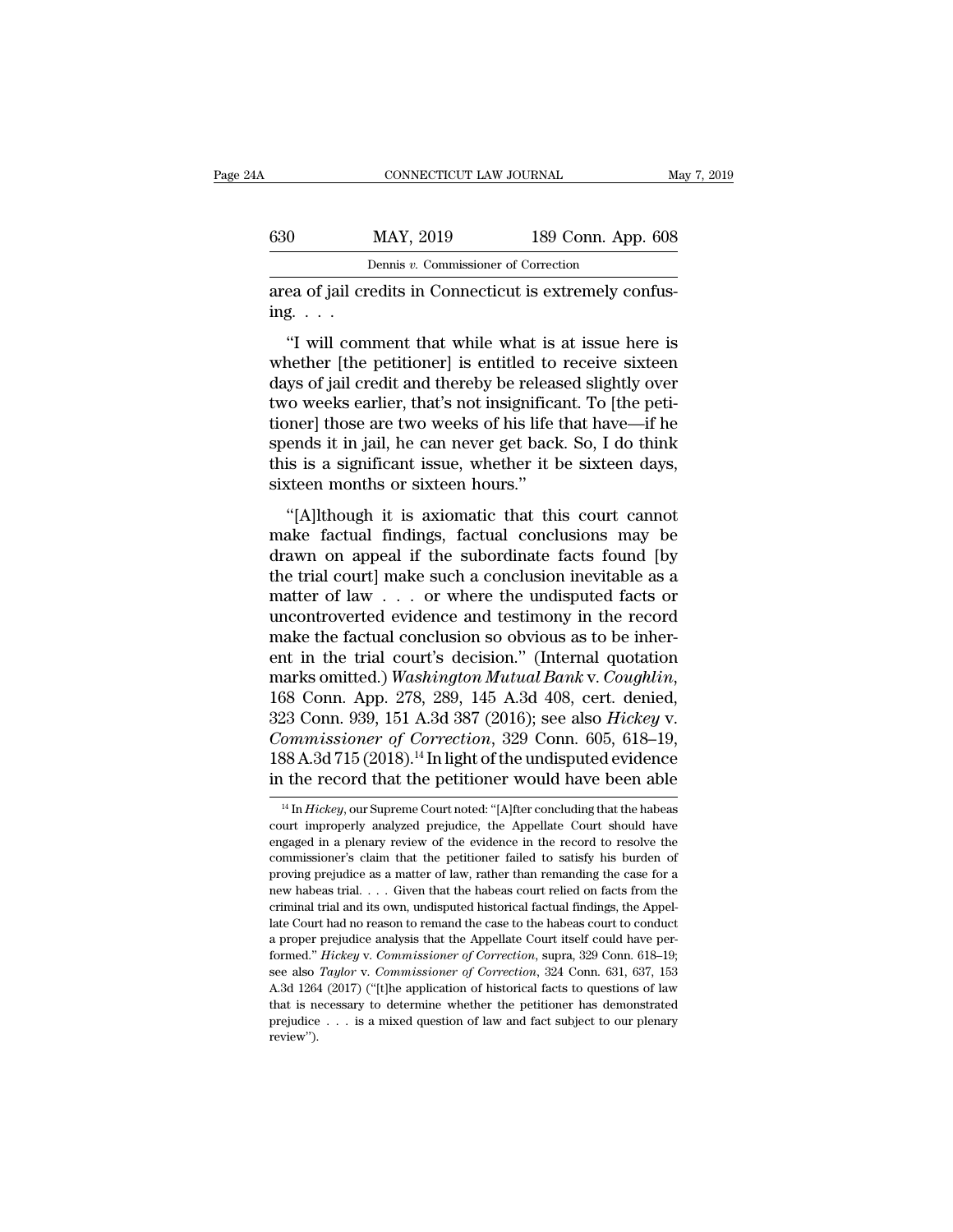| l9                 | CONNECTICUT LAW JOURNAL |     | Page 25A |
|--------------------|-------------------------|-----|----------|
|                    |                         |     |          |
| 189 Conn. App. 631 | MAY, 2019               | 631 |          |
|                    | Sutera v. Natiello      |     |          |

to apply sixteen additional days of presentence incar-<br>
apply sixteen additional days of presentence incar-<br>
days of presentence incar-<br>
dependent of presentence had a stay of present and a stay of<br>
dependent of a stay of 189 Conn. App. 631 MAY, 2019 631<br>
Sutera v. Natiello<br>
to apply sixteen additional days of presentence incarceration credits to his definite sentence had a stay of<br>
execution been requested and accepted, we conclude<br>
that 189 Conn. App. 631 MAY, 2019 631<br>
Sutera v. Natiello<br>
to apply sixteen additional days of presentence incar-<br>
ceration credits to his definite sentence had a stay of<br>
execution been requested and accepted, we conclude<br>
th 189 Conn. App. 631 MAY, 2019 631<br>
Sutera v. Natiello<br>
to apply sixteen additional days of presentence incar-<br>
ceration credits to his definite sentence had a stay of<br>
execution been requested and accepted, we conclude<br>
th Sutera *v*. Natiello<br>
to apply sixteen additional days of presentence incar-<br>
ceration credits to his definite sentence had a stay of<br>
execution been requested and accepted, we conclude<br>
that the record clearly supports t Sutera v. National<br>
to apply sixteen additional days of presentence incar-<br>
ceration credits to his definite sentence had a stay of<br>
execution been requested and accepted, we conclude<br>
that the record clearly supports the to apply sixteen additional days of presentence incarceration credits to his definite sentence had a stay of execution been requested and accepted, we conclude that the record clearly supports the petitioner's argument tha ceration credits to his definite sentence had a stay<br>execution been requested and accepted, we conclu<br>that the record clearly supports the petitioner's arguent that he was prejudiced as a result of trial counse<br>deficient p ecution been requested and accepted, we concrude<br>at the record clearly supports the petitioner's argu-<br>ent that he was prejudiced as a result of trial counsel's<br>ficient performance. Accordingly, we conclude that<br>e habeas c that the record clearly supports the pethroner's argument that he was prejudiced as a result of trial counsel's<br>deficient performance. Accordingly, we conclude that<br>the habeas court abused its discretion in denying the<br>ame

ment that he was prejudiced as a result of that coulser's<br>deficient performance. Accordingly, we conclude that<br>the habeas court abused its discretion in denying the<br>amended petition for a writ of habeas corpus.<br>The judgmen reflectent performance. Accordingly, we conclude that<br>the habeas court abused its discretion in denying the<br>amended petition for a writ of habeas corpus.<br>The judgment is reversed and the case is remanded to<br>the habeas cour the habeas court abused its uscretion in derlying the<br>amended petition for a writ of habeas corpus.<br>The judgment is reversed and the case is remanded to<br>the habeas court with direction to grant the petitioner's<br>amended pet The judgment is reversed and the case is remanded to<br>the habeas court with direction to grant the petitioner's<br>amended petition for a writ of habeas corpus and to<br>remand the case to the trial court with direction to<br>modify The judgment is reversed and the case is remanded to<br>the habeas court with direction to grant the petitioner's<br>amended petition for a writ of habeas corpus and to<br>remand the case to the trial court with direction to<br>modify the habeas court with direction to grant the petitione<br>amended petition for a writ of habeas corpus and<br>remand the case to the trial court with direction<br>modify the petitioner's sentence in accordance wi<br>this opinion, so t In this opinion to a wint of habeas corpus and<br>mand the case to the trial court with direction<br>odify the petitioner's sentence in accordance v<br>is opinion, so that it reflects the sixteen days of p<br>metapore confinement cred The sentence confinement credits that otherwise would<br>have been applied to the petitioner's sentence.<br>In this opinion the other judges concurred.<br>NATHANIEL SUTERA *v*. DEBORAH NATIELLO ET AL.<br>(AC 40749)

### the petitioner's send<br>the petitioner's send<br>other judges concuments<br> $v$ . DEBORAH NAT<br>(AC 40749)<br>sight and Pellegrino, Js. NATHANIEL SUTERA  $v$ . DEBORAH NATIELLO ET AL.<br>(AC 40749)<br>Lavine, Bright and Pellegrino, Js.

### *Syllabus*

The plaintiff sought to recover damages from the defendants, N and T, for<br>negligence in connection with personal injuries he suffered when, while Lavine, Bright and Pellegrino, Js.<br> *Syllabus*<br>
plaintiff sought to recover damages from the defendants, N and T, for<br>
negligence in connection with personal injuries he suffered when, while<br>
conducting repairs on a buildi Lavine, Bright and Pellegrino, Js.<br>
Syllabus<br>
plaintiff sought to recover damages from the defendants, N and T, for<br>
negligence in connection with personal injuries he suffered when, while<br>
conducting repairs on a building  $Syllabus$ <br>plaintiff sought to recover damages from the defendants, N and T, for<br>negligence in connection with personal injuries he suffered when, while<br>conducting repairs on a building owned by N, he fell from scaffolding<br>ere *Syllabus*<br>plaintiff sought to recover damages from the defendants, N and T, for<br>negligence in connection with personal injuries he suffered when, while<br>conducting repairs on a building owned by N, he fell from scaffolding plaintiff sought to recover damages from the defendants, N and T, for<br>negligence in connection with personal injuries he suffered when, while<br>conducting repairs on a building owned by N, he fell from scaffolding<br>erected on regligence in connection with personal injuries he suffered when, while conducting repairs on a building owned by N, he fell from scaffolding erected on the side of the building. The plaintiff filed a four count complaint conducting repairs on a building owned by N, he fell from scaffolding<br>erected on the side of the building. The plaintiff filed a four count<br>complaint wherein he alleged two counts of common-law negligence<br>and separately pl erected on the side of the building. The plaintiff filed a four count complaint wherein he alleged two counts of common-law negligence and separately pleaded two counts pursuant to the doctrine of res ipsa loquitur. In the complaint wherein he alleged two counts of common-law negligence and separately pleaded two counts pursuant to the doctrine of res ipsa loquitur. In their answers, the defendants denied that they were negligent and, as a s and separately pleaded two counts pursuant to the doctrine of res ipsa<br>loquitur. In their answers, the defendants denied that they were negligent<br>and, as a special defense, alleged that the plaintiff's own negligence was<br>t Loughton Internatively provided that the plaintiff's own negligent and, as a special defense, alleged that the plaintiff's own negligence was the proximate cause of his injuries. At trial, the plaintiff requested that the interrogatories that did not request separate verdicts as to each count charge and, as a special defense, alleged that the plaintiff's own negligence was the proximate cause of his injuries. At trial, the plaintiff request the proximate cause of his injuries. At trial, the plaintiff requested that the court charge the jury on the theory of res ipsa loquitur, and, over the defendants' objection, the court instructed the jury on that theory. the court charge the jury on the theory of res ipsa loquitur, and, over the defendants' objection, the court instructed the jury on that theory. The court also submitted to the jury a single verdict form and a set of inter the defendants' objection, the court instructed the jury on that theory.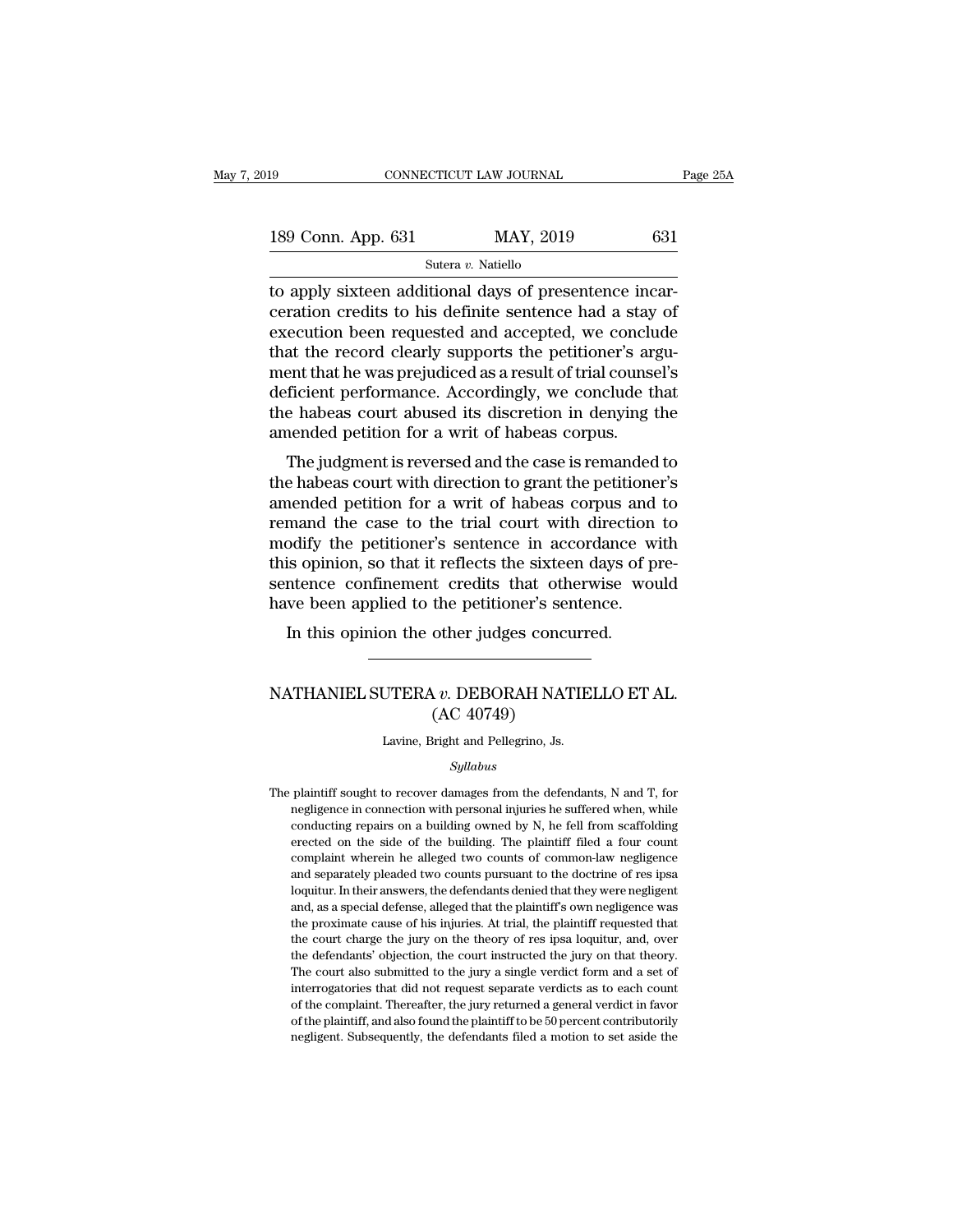### CONNECTICUT LAW JOURNAL May 7, 2019<br>632 MAY, 2019 189 Conn. App. 631<br>Sutera v. Natiello Sutera *v.* Natiello

Verdict or for remittitur, arguing that the res ipsa loquitur charge was improper and that the jury's verdict had been improperly swayed by its **improper and that the jury's verdict had been improperly swayed by its sympathy for the plaintiff. The trial court denied the defendants' motion** MAY,  $2019$  189 Conn. App. 631<br>
Sutera v. Natiello<br>
verdict or for remittitur, arguing that the res ipsa loquitur charge was<br>
improper and that the jury's verdict had been improperly swayed by its<br>
sympathy for the plaint Sutera  $v$ . Natiello<br>
verdict or for remittitur, arguing that the res ipsa loquitur charge was<br>
improper and that the jury's verdict had been improperly swayed by its<br>
sympathy for the plaintiff. The trial court denied th Sutera *v*. Natiello<br>verdict or for remittitur, arguing that the res ipsa loquitur charge was<br>improper and that the jury's verdict had been improperly swayed by its<br>sympathy for the plaintiff. The trial court denied the de terate of the childrent, arguing that the test spot loquidat entige was<br>improper and that the jury's verdict had been improperly swayed by its<br>sympathy for the plaintiff. The trial court denied the defendants' motion<br>to se

- doctrine of results and the predict rate of remittive, and the defendants' motion to set aside the verdict or for remittitur, and the defendants' motion to set aside the verdict or for remittitur, and the defendants' claim sympanty for all plantin. The trial court defied are detendants inodor<br>to set aside the verdict or for remittitur, and the defendants' claim that<br>the general verdict rule precluded review of the defendants' claim that<br>the to this court. *Held*:<br>he general verdict rule precluded review of the defendants' claim that<br>the trial court committed harmful error by instructing the jury on the<br>doctrine of res ipsa loquitur; the defendants' claim that for the general verdict rule. The precluded review of the defendants' claim that the general verdict rule promitted harmful error by instructing the jury on the doctrine of res ipsa loquitur; the defendants' claim that the the trial court committed harmful error by instructing the jury on the doctrine of res ipsa loquitur; the defendants' claim that the general verdict rule should not apply because interrogatories were submitted to the jury insulated application of the defendants' claim that the general verdict rule should not apply because interrogatories were submitted to the jury was unavailing, as the defendants failed to provide interrogatories to the ju the separate of the should not apply because interrogatories were submitted to the jury was unavailing, as the defendants failed to provide interrogatories to the jury that disclosed the grounds for its decision and, thus, is to the jury was unavailing, as the defendants failed to provide interrogatories to the jury that disclosed the grounds for its decision and, thus, the fact that interrogatories were submitted to the jury, by itself, was counts in the jury that disclosed the grounds for its decision and, thus, the fact that interrogatories were submitted to the jury, by itself, was insufficient to preclude application of the rule, and given that the plaint plant that interrogatories were submitted to the jury, by itself, was insufficient to preclude application of the rule, and given that the plaintiff's complaint alleged separate counts under premises liability and res ipsa the must find the possible application of the rule, and given that the plaintiff's complaint alleged separate counts under premises liability and res ipsa loquitur, that the defendants subsequently denied each of those cou tiff's complaint alleged separate coun<br>tiff's complaint alleged separate coun<br>psa loquitur, that the defendants su<br>counts in their answer, that the jury<br>plaintiff, and that the error claimed<br>the possible routes the jury co 2. The trial court did not abuse its discretion in denying the defendants' divide counts in their answer, that the jury returned a general verdict for the plaintiff, and that the error claimed on appeal implicated only one motion to set aside the verdiction in denying the verdiction to the plaintiff, and that the error claimed on appeal implicated only one of the possible routes the jury could have taken in reaching its verdict, the general
- between the record of the possible routed at the record of the possible routes the jury could have taken in reaching its verdict, the general verdict rule applied.<br>The trial court did not abuse its discretion in denying th plantan, and that the trior claimed on appear inpineated only one of<br>the possible routes the jury could have taken in reaching its verdict,<br>the general verdict rule applied.<br>he trial court did not abuse its discretion in d result of the general verdict rule applied.<br>The general verdict rule applied.<br>The trial court did not abuse its discretion in denying the defendants'<br>motion to set aside the verdict or for remittitur; the defendants failed In the trial court did not abuse its discretion in denying the defendants' motion to set aside the verdict or for remittitur; the defendants failed to identify anything in the record to support their claim that the jury wa she was in the above and the above in the term of the defendants failed to identify anything in the record to support their claim that the jury was influenced by sympathy for the plaintiff, who is a paraplegic as a result fy anything in the record to support their claim that the juenced by sympathy for the plaintiff, who is a paraplegic as the injuries he sustained, and the fact that the jury found to partially responsible for his injuries *Pauly* for the plantinity, who is a sustained, and the fact that the size suggested that it did not return a compy 8–officially released May 7, 2 *Procedural History* damages for personal i was influenced by sympathy for the plaintiff, who is a paraplegic as a<br>result of the injuries he sustained, and the fact that the jury found the<br>plaintiff partially responsible for his injuries suggested that it was not<br>sw

result of the injuries he sustained, and the fact that the jury found the<br>plaintiff partially responsible for his injuries suggested that it was not<br>swayed by sympathy and that it did not return a compromise verdict.<br>Argue plantif partially responsible for his injuries suggested that it was not<br>swayed by sympathy and that it did not return a compromise verdict.<br>Argued January 8-officially released May 7, 2019<br>*Procedural History*<br>Action to r swayca by sympany and diatrict of New London and Technology<br>Argued January 8-officially released May 7, 2019<br>Procedural History<br>Action to recover damages for personal injuries sus-<br>tained as a result of the defendants' all *Procedural History*<br>*Procedural History*<br>Action to recover damages for personal injuries sus-<br>tained as a result of the defendants' alleged negligence,<br>and for other relief, brought to the Superior Court in<br>the judicial d *Procedural History*<br>Action to recover damages for personal injuries sus-<br>tained as a result of the defendants' alleged negligence,<br>and for other relief, brought to the Superior Court in<br>the judicial district of New London Action to recover damages for personal injuries sus-<br>tained as a result of the defendants' alleged negligence,<br>and for other relief, brought to the Superior Court in<br>the judicial district of New London and tried to a jury<br> tained as a result of the defendants' alleged negligence,<br>and for other relief, brought to the Superior Court in<br>the judicial district of New London and tried to a jury<br>before *Bates*, *J*.; verdict for the plaintiff; ther the judicial district of New London and tried to a jury<br>before *Bates*, *J*.; verdict for the plaintiff; thereafter, the<br>court denied the defendants' motion to set aside the<br>verdict or for remittitur and rendered judgment *David Bates, J.*; verdict for the plaintiff; thereafter, the court denied the defendants' motion to set aside the verdict or for remittitur and rendered judgment for the plaintiff, from which the defendants appealed to th *Dana M. Hrelic, with whom, on the brief, was*<br>*Dana M. Heritarian, formeword and the aintiff, from which the defendants appealed to this urt. Affirmed.*<br>*Cassie N. Jameson, with whom, on the brief, was wid S. Williams, fo* 

*estantiff, from which the defendants appealed to this* court. *Affirmed.*<br> *Cassie N. Jameson, with whom, on the brief, was David S. Williams, for the appellants (defendants).*<br> *Dana M. Hrelic, with whom were Brendon P.* Francin, Hommark<br>
court. *Affirmed.*<br>
Cassie N. James<br>
David S. Williams,<br>
Dana M. Hrelic,<br>
esque and, on the b<br>
appellee (plaintiff).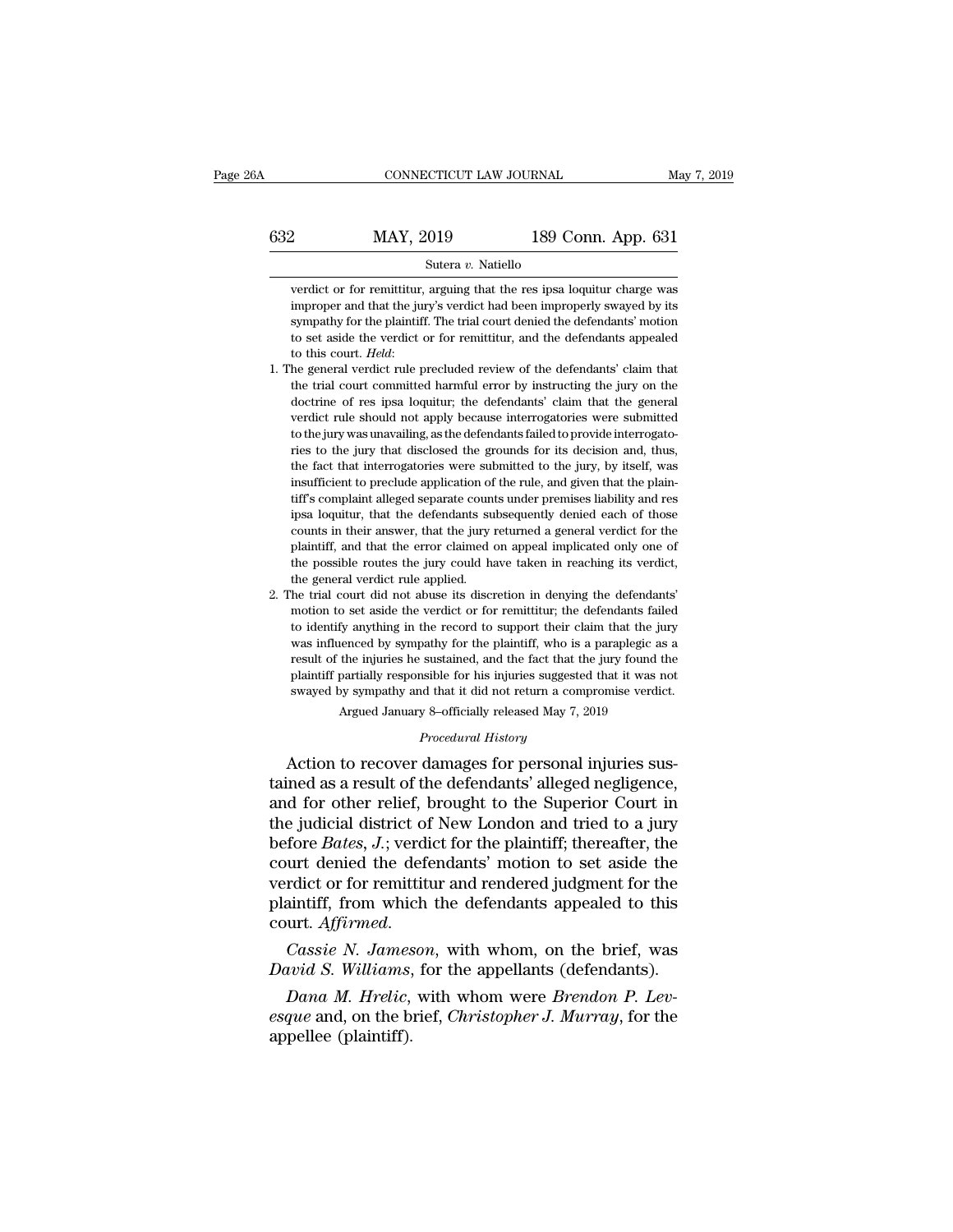Sutera *v.* Natiello

### *Opinion*

9 Conn. App. 631 MAY, 2019 633<br>
Sutera v. Natiello<br>
Opinion<br>
PELLEGRINO, J. This appeal arises from a substan-<br>
I monetary judgment in favor of the plaintiff, Nathan-<br>
Sutera who sustained serious injuries when he fell 189 Conn. App. 631 MAY, 2019 633<br>
Sutera v. Natiello<br>
Opinion<br>
PELLEGRINO, J. This appeal arises from a substantial monetary judgment in favor of the plaintiff, Nathan-<br>
ial Sutera, who sustained serious injuries when he 189 Conn. App. 631 MAY, 2019 633<br>
Sutera v. Natiello<br> *Opinion*<br>
PELLEGRINO, J. This appeal arises from a substantial monetary judgment in favor of the plaintiff, Nathanial Sutera, who sustained serious injuries when he f Sutera v. Natiello<br>
opinion<br>
PELLEGRINO, J. This appeal arises from a substantial monetary judgment in favor of the plaintiff, Nathan-<br>
ial Sutera, who sustained serious injuries when he fell<br>
from scaffolding erected on  $\frac{1}{\text{9} \cdot \text{6}}$ <br>
Dellegal and a substantial monetary judgment in favor of the plaintiff, Nathanial Sutera, who sustained serious injuries when he fell<br>
from scaffolding erected on the side of a three story<br>
building o  $o<sub>pinion</sub>$ <br>PELLEGRINO, J. This appeal arises from a substantial monetary judgment in favor of the plaintiff, Nathanial Sutera, who sustained serious injuries when he fell from scaffolding erected on the side of a three s PELLEGRINO, J. This appeal arises from a substantial monetary judgment in favor of the plaintiff, Nathanial Sutera, who sustained serious injuries when he fell from scaffolding erected on the side of a three story building tial monetary judgment in favor of the plaintiff, Nathanial Sutera, who sustained serious injuries when he fell<br>from scaffolding erected on the side of a three story<br>building owned by the defendant Deborah Natiello. The<br>de ial Sutera, who sustained serious injuries when he fell<br>from scaffolding erected on the side of a three story<br>building owned by the defendant Deborah Natiello. The<br>defendants, Natiello and Timothy Sutera (Timothy S.),<sup>1</sup><br> from scaffolding erected on the side of a three story<br>building owned by the defendant Deborah Natiello. The<br>defendants, Natiello and Timothy Sutera (Timothy S.),<sup>1</sup><br>appeal following the trial court's denial of their motio building owned by the defendant Deborah Natiello. The<br>defendants, Natiello and Timothy Sutera (Timothy S.),<sup>1</sup><br>appeal following the trial court's denial of their motion<br>to set aside the verdict or for remittitur. On appeal defendants, Natiello and Timothy Sutera (Timothy S.),<sup>1</sup><br>appeal following the trial court's denial of their motion<br>to set aside the verdict or for remittitur. On appeal,<br>the defendants claim that (1) the trial court commi appeal following the trial court's denial of their motion<br>to set aside the verdict or for remittitur. On appeal,<br>the defendants claim that (1) the trial court committed<br>harmful error by giving a jury instruction on the doc to set aside the verdict or for remittitur. On appeal,<br>the defendants claim that (1) the trial court committed<br>harmful error by giving a jury instruction on the doctrine<br>of res ipsa loquitur, and (2) the jury verdict was i the defendants claim that (1)<br>harmful error by giving a jury<br>of res ipsa loquitur, and (2) the<br>rly influenced by sympathy<br>clude that the first claim is un<br>claim is without merit. We,<br>ment of the trial court.<br>The jury reaso rmful error by giving a jury instruction on the doctrine<br>res ipsa loquitur, and (2) the jury verdict was improp-<br>ly influenced by sympathy for the plaintiff. We con-<br>ide that the first claim is unreviewable and the second<br> of res ipsa loquitur, and (2) the jury verdict was improperly influenced by sympathy for the plaintiff. We conclude that the first claim is unreviewable and the second claim is without merit. We, therefore, affirm the judg

erly influenced by sympathy for the plaintiff. We conclude that the first claim is unreviewable and the second<br>claim is without merit. We, therefore, affirm the judg-<br>ment of the trial court.<br>The jury reasonably could have clude that the first claim is unreviewable and the second<br>claim is without merit. We, therefore, affirm the judg-<br>ment of the trial court.<br>The jury reasonably could have found the follow-<br>ing facts. In the summer of 2012, claim is without merit. We, therefore, affirm the judgment of the trial court.<br>The jury reasonably could have found the following facts. In the summer of 2012, the plaintiff agreed<br>to assist Timothy S. in repairing the sof ment of the trial court.<br>The jury reasonably could have found the following facts. In the summer of 2012, the plaintiff agreed<br>to assist Timothy S. in repairing the soffit on the build-<br>ing. Timothy S. supplied the majorit The jury reasonably could have found the following facts. In the summer of 2012, the plaintiff agreed to assist Timothy S. in repairing the soffit on the building. Timothy S. supplied the majority of the equipment, includi ing facts. In the summer of 2012, the plaintiff agreed<br>to assist Timothy S. in repairing the soffit on the build-<br>ing. Timothy S. supplied the majority of the equipment,<br>including the scaffolding and ladders, needed to mak to assist Timothy S. in repairing the soffit on the building. Timothy S. supplied the majority of the equipment, including the scaffolding and ladders, needed to make the repairs. Timothy S. repaired the soffit while stand ing. Timothy S. supplied the majority of the equipment,<br>including the scaffolding and ladders, needed to make<br>the repairs. Timothy S. repaired the soffit while standing<br>on the scaffolding using materials that the plaintiff including the scaffolding and ladders, needed to make<br>the repairs. Timothy S. repaired the soffit while standing<br>on the scaffolding using materials that the plaintiff had<br>prepared at ground level. At the time of the accide the repairs. Timothy S. repaired the soffit while standing<br>on the scaffolding using materials that the plaintiff had<br>prepared at ground level. At the time of the accident,<br>Timothy S. and the plaintiff had been working on t on the scaffolding using materials that the plaintiff had<br>prepared at ground level. At the time of the accident,<br>Timothy S. and the plaintiff had been working on the<br>project for approximately three weeks. The day before<br>th prepared at ground level. At the<br>Timothy S. and the plaintiff had<br>project for approximately three v<br>the accident, they moved the sc<br>to the opposite side of the buildin<br>ness of the hour, they decided<br>continue the following mothy S. and the plaintiff had been working on the<br>oject for approximately three weeks. The day before<br>e accident, they moved the scaffolding and ladders<br>the opposite side of the building, but due to the late-<br>ss of the ho project for approximately three weeks. The day before<br>the accident, they moved the scaffolding and ladders<br>to the opposite side of the building, but due to the late-<br>ness of the hour, they decided to stop working and<br>conti

the accident, they moved the scaffolding and ladders<br>to the opposite side of the building, but due to the late-<br>ness of the hour, they decided to stop working and<br>continue the following day.<br>Timothy S. and the plaintiff a to the opposite side of the building, but due to the lateness of the hour, they decided to stop working and<br>continue the following day.<br>Timothy S. and the plaintiff agreed to begin work<br>at approximately 12 p.m. on Septembe ness of the hour, they decided to stop working and<br>continue the following day.<br>Timothy S. and the plaintiff agreed to begin work<br>at approximately 12 p.m. on September 24, 2012, the<br>day of the accident. The plaintiff arrive continue the following day.<br>
Timothy S. and the plaintiff agreed to begin work<br>
at approximately 12 p.m. on September 24, 2012, the<br>
day of the accident. The plaintiff arrived at the property<br>
at the agreed upon time, but Timothy S. and the plaintiff agreed to begin work<br>at approximately 12 p.m. on September 24, 2012, the<br>day of the accident. The plaintiff arrived at the property<br>at the agreed upon time, but Timothy S. was delayed.<br>At appr at the agreed upon time, but Timothy S. was delayed.<br>At approximately 2 p.m., the plaintiff went to lunch because Timothy S. still had not arrived. During his lunch break, the plaintiff consumed one twenty-four Timothy S.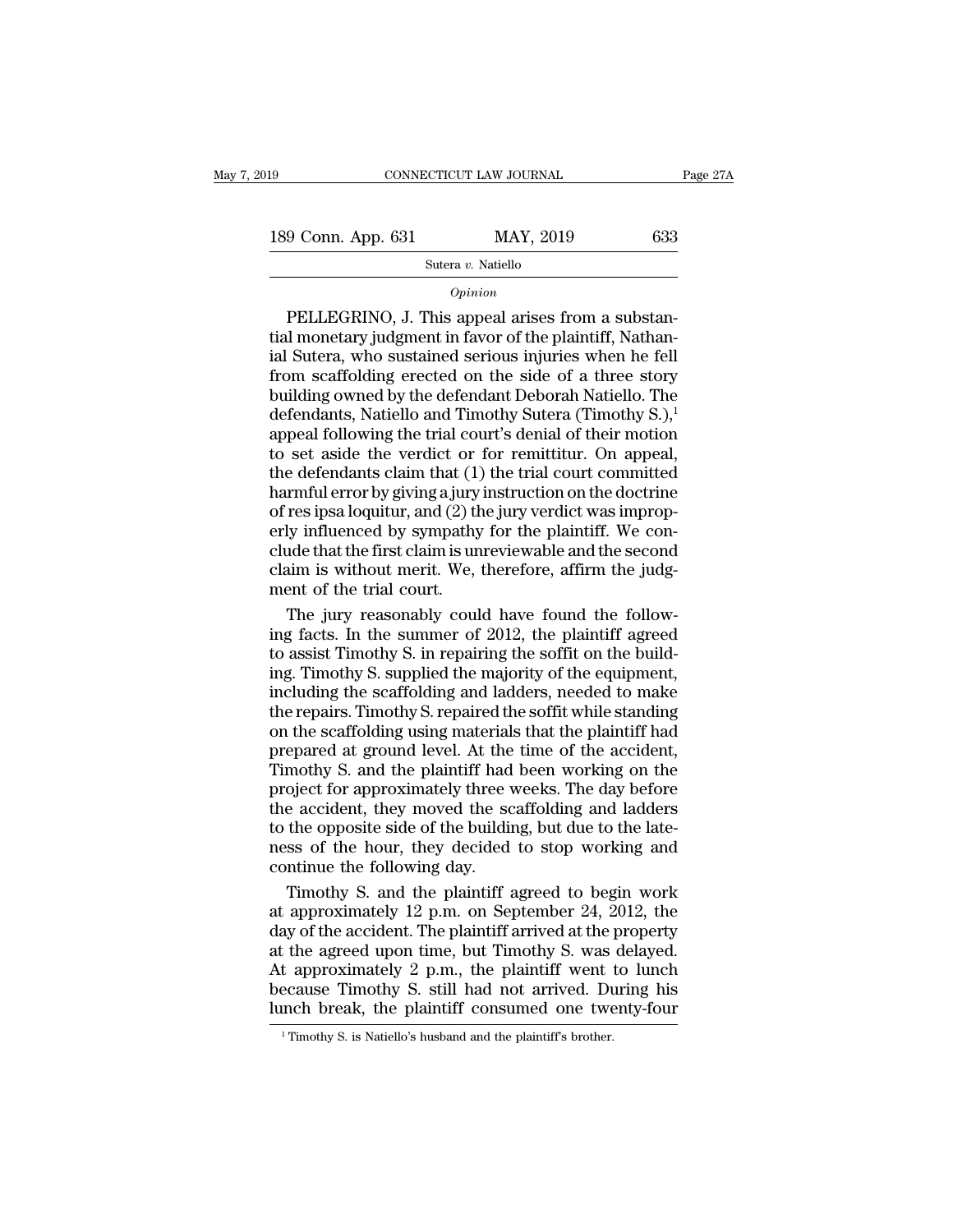| 3A  | CONNECTICUT LAW JOURNAL |                    | May 7, 2019 |
|-----|-------------------------|--------------------|-------------|
| 634 | MAY, 2019               | 189 Conn. App. 631 |             |
|     | Sutera v. Natiello      |                    |             |

 $\begin{tabular}{ll} \multicolumn{1}{l}{{\small \textbf{COMRECTICUT LAW JOURNAL}}}{\small \multicolumn{1}{l}{\small \textbf{May 7, 2}}}\\ \hline \multicolumn{1}{l}{\small \textbf{SAY, 2019}} & \multicolumn{1}{l}{\small \textbf{189 Conn. App. 631}}\\ \hline \multicolumn{1}{l}{\small \textbf{Sutera $v$. National} }\\ \hline \multicolumn{1}{l}{\small \textbf{Outer with his meal. When he finished his meal,} }\\ \hline \multicolumn{1}{l}{\small \textbf{A11} } \textbf{New} & \multicolumn{1}{l}{\small \$  $h = \frac{189 \text{ Com. App. } 631}{\text{Sutera } v. \text{ Native}}$ <br>
NAY, 2019 189 Conn. App. 631<br>
ounce beer with his meal. When he finished his meal,<br>
he returned to the property and observed that Timothy<br>
S. still was not present. The plaintiff ele  $\frac{\text{MAX, 2019}}{\text{Sutera } v. \text{ National } 631}$ <br>
Sutera v. Natiello<br>
Sutera v. Natiello<br>
Ounce beer with his meal. When he finished his meal,<br>
he returned to the property and observed that Timothy<br>
S. still was not present. The plaint 634 MAY, 2019 189 Conn. App. 631<br>
Sutera v. Natiello<br>
ounce beer with his meal. When he finished his meal,<br>
he returned to the property and observed that Timothy<br>
S. still was not present. The plaintiff elected to climb<br> Soft that they would be repairing next. Tapp. 551<br>Sutera v. Natiello<br>Sutera v. Natiello<br>Ahe returned to the property and observed that Timothy<br>S. still was not present. The plaintiff elected to climb<br>the ladder to access Sutera v. Natiello<br>
ounce beer with his meal. When he finished his meal,<br>
he returned to the property and observed that Timothy<br>
S. still was not present. The plaintiff elected to climb<br>
the ladder to access the scaffoldi ounce beer with his meal. When he finished his meal,<br>he returned to the property and observed that Timothy<br>S. still was not present. The plaintiff elected to climb<br>the ladder to access the scaffolding and examine the<br>soffi he returned to the property and observed that Timothy<br>S. still was not present. The plaintiff elected to climb<br>the ladder to access the scaffolding and examine the<br>soffit that they would be repairing next. While the plain-S. still was not present. The plaintiff elected to climb<br>the ladder to access the scaffolding and examine the<br>soffit that they would be repairing next. While the plain-<br>tiff was on the scaffolding, it gave way, and he and the ladder to access the scaffolding and examine the<br>soffit that they would be repairing next. While the plain-<br>tiff was on the scaffolding, it gave way, and he and the<br>scaffolding fell to the ground. A tenant who heard th soffit that they would be repairing next. While the plain-<br>tiff was on the scaffolding, it gave way, and he and the<br>scaffolding fell to the ground. A tenant who heard the<br>crash found the plaintiff lying on the ground. He w tiff was on the scaffolding, it gave way, and he and the scaffolding fell to the ground. A tenant who heard the crash found the plaintiff lying on the ground. He was taken to the hospital where he was treated for his injur scaffolding fell to the ground. A<br>crash found the plaintiff lying on<br>taken to the hospital where he wa<br>ies. A blood test taken at the h<br>his blood alcohol content was b<br>percent. As a result of the fall and<br>the plaintiff is ash found the plaintiff lying on the ground. He was<br>ken to the hospital where he was treated for his injur-<br>s. A blood test taken at the hospital revealed that<br>s blood alcohol content was between 0.07 and 0.10<br>rcent. As a taken to the hospital where he was treated for his injur-<br>ies. A blood test taken at the hospital revealed that<br>his blood alcohol content was between 0.07 and 0.10<br>percent. As a result of the fall and injuries he sustained

ies. A blood test taken at the hospital revealed that<br>his blood alcohol content was between 0.07 and 0.10<br>percent. As a result of the fall and injuries he sustained,<br>the plaintiff is a paraplegic.<br>On October 14, 2014, the his blood alcohol content was between 0.07 and 0.10<br>percent. As a result of the fall and injuries he sustained,<br>the plaintiff is a paraplegic.<br>On October 14, 2014, the plaintiff served a four count<br>complaint on the defenda percent. As a result of the fall and injuries he sustained,<br>the plaintiff is a paraplegic.<br>On October 14, 2014, the plaintiff served a four count<br>complaint on the defendants. The first two counts set<br>forth specific allegat the plaintiff is a paraplegic.<br>
On October 14, 2014, the plaintiff served a four count<br>
complaint on the defendants. The first two counts set<br>
forth specific allegations of negligence, as to each<br>
defendant, regarding how On October 14, 2014, the plaintiff served a four count<br>complaint on the defendants. The first two counts set<br>forth specific allegations of negligence, as to each<br>defendant, regarding how the scaffolding was erected<br>and sec complaint on the defendants. The first two counts set<br>forth specific allegations of negligence, as to each<br>defendant, regarding how the scaffolding was erected<br>and secured on the premises, and how the defend-<br>ants failed t forth specific allegations of negligence, as to each<br>defendant, regarding how the scaffolding was erected<br>and secured on the premises, and how the defend-<br>ants failed to train, warn, and supervise the plaintiff<br>regarding u defendant, regarding how the scaffolding was erected<br>and secured on the premises, and how the defend-<br>ants failed to train, warn, and supervise the plaintiff<br>regarding use of the scaffolding. The third and fourth<br>counts al and secured on the premises, and how the defendants failed to train, warn, and supervise the plaintiff<br>regarding use of the scaffolding. The third and fourth<br>counts alleged negligence, again as to each defendant,<br>under the ants failed to train, warn, and supervise the plaintiff<br>regarding use of the scaffolding. The third and fourth<br>counts alleged negligence, again as to each defendant,<br>under the doctrine of res ipsa loquitur. The defendants<br> regarding use of the scaffolding. The third and fourth<br>counts alleged negligence, again as to each defendant,<br>under the doctrine of res ipsa loquitur. The defendants<br>pleaded a number of special defenses alleging, inter<br>ali counts alleged negligence, again as to each defendant,<br>under the doctrine of res ipsa loquitur. The defendants<br>pleaded a number of special defenses alleging, inter<br>alia, that the plaintiff's own actions were the proximate<br> under the doctrine of res ipsa loquitur. The defendants<br>pleaded a number of special defenses alleging, inter<br>alia, that the plaintiff's own actions were the proximate<br>cause of his injuries and that he failed to exercise pr pleaded a number of special defenses alleging, inter<br>alia, that the plaintiff's own actions were the proximate<br>cause of his injuries and that he failed to exercise proper<br>care when using the scaffolding. During a six day j alia, that the plaintiff's own actions were the proximate<br>cause of his injuries and that he failed to exercise proper<br>care when using the scaffolding. During a six day jury<br>trial, the plaintiff and Timothy S. testified tha cause of his injuries and that he failed to exercise proper<br>care when using the scaffolding. During a six day jury<br>trial, the plaintiff and Timothy S. testified that they<br>were uncertain whether the scaffolding was attached care when using the scaffolding. During a six day jury<br>trial, the plaintiff and Timothy S. testified that they<br>were uncertain whether the scaffolding was attached<br>securely to the building on the day of the accident. The<br>pl trial, the plaintiff and Timothy S. testified that they<br>were uncertain whether the scaffolding was attached<br>securely to the building on the day of the accident. The<br>plaintiff's expert witness, however, testified that, on t laintiff's expert witness, however, testified that, on the<br>asis of a reasonable degree of professional certainty,<br>the scaffolding was not secured at the time of the acci-<br>ent.<sup>2</sup> The expert further testified that he did no **basis of a reasonable deg**<br>the scaffolding was not seement.<sup>2</sup> The expert further the<br> $\frac{1}{2}$  The following exchange occur<br>the plaintiff's expert witness:<br>"[The Plaintiff's Counsel]: [B]ase

the scaffolding was not secured at the time of the accident.<sup>2</sup> The expert further testified that he did not "know  $\overline{P}$ " The following exchange occurred between the plaintiff's counsel and the plaintiff's expert witne dent.<sup>2</sup> The expert further testified that he did not "know  $\frac{1}{2}$  The following exchange occurred between the plaintiff's counsel and the plaintiff's expert witness: "[The Plaintiff's Counsel]: [B]ased on your involve case, based on a reasonable degree of professional certainty, do you have an opinion as to why the scaffolding fell over?<br>
a reason of the materials in this case, your experience as a safety consultant, and your review of <sup>2</sup> The following exchange occurred between<br>the plaintiff's expert witness:<br>"[The Plaintiff's Counsel]: [B]ased on your in<br>experience as a safety consultant, and your rev<br>case, based on a reasonable degree of professi<br>an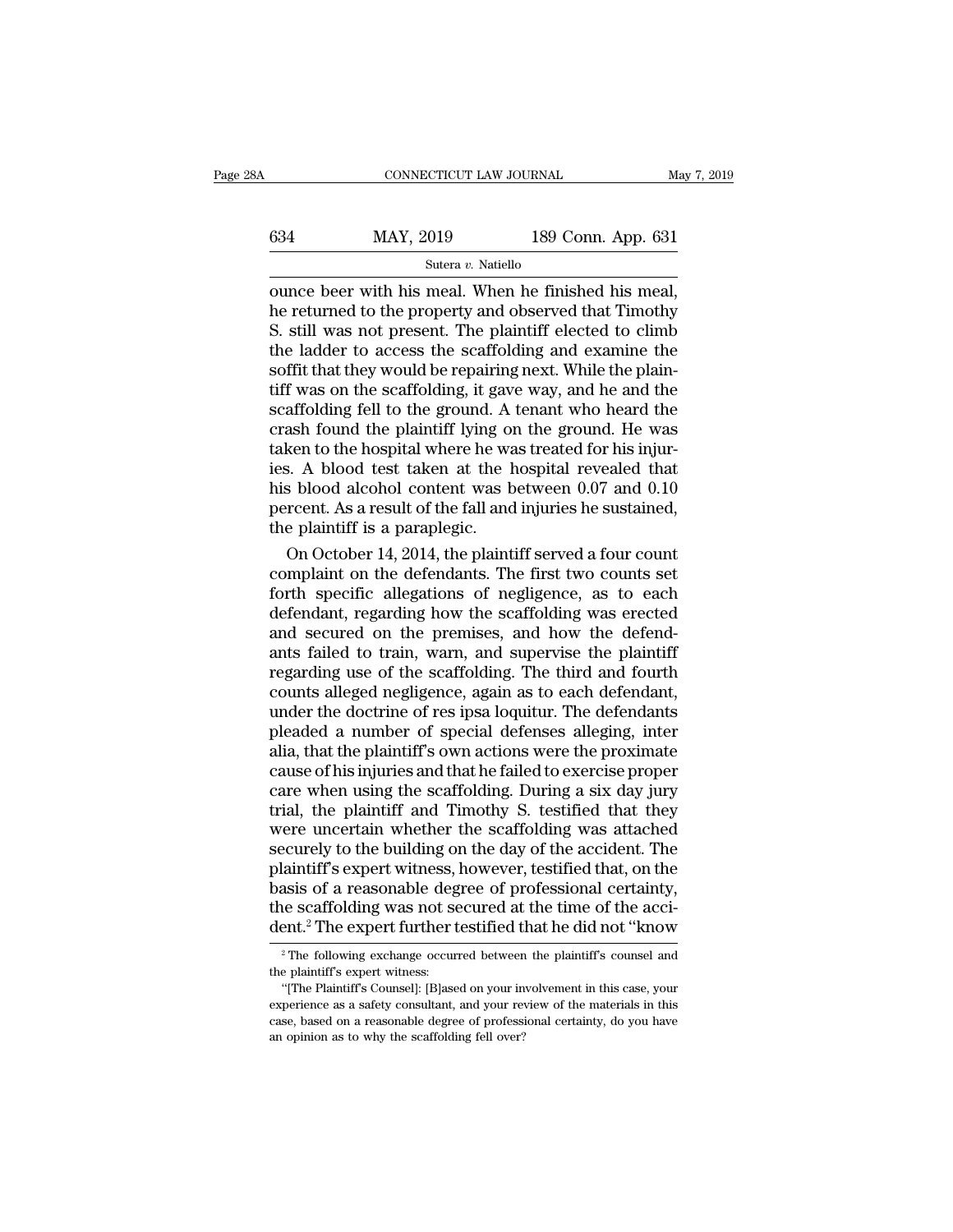| 19                 | CONNECTICUT LAW JOURNAL |           | Page 29A |  |
|--------------------|-------------------------|-----------|----------|--|
| 189 Conn. App. 631 |                         | MAY, 2019 | 635      |  |
|                    | Sutera v. Natiello      |           |          |  |

EVERT ISSN ENGTH OF SONE CONNECTICUT LAW JOURNAL<br>
Sutera v. Natiello<br>
Every single component, exactly at what point [the scaf-<br>
folding] started to tilt or started to fail, but . . . . one<br>
way or the other started to fail 189 Conn. App. 631 MAY, 2019 635<br>
Sutera v. Natiello<br>
every single component, exactly at what point [the scaffolding] started to tilt or started to fail, but . . . one<br>
way or the other . . . [the scaffolding] was not ere 189 Conn. App. 631 MAY, 2019 635<br>
Sutera v. Natiello<br>
every single component, exactly at what point [the scaffolding] started to tilt or started to fail, but . . . one<br>
way or the other . . . [the scaffolding] was not ere 189 Conn. App. 631 MAY, 2019<br>
Sutera v. Natiello<br>
every single component, exactly at what point [th<br>
folding] started to tilt or started to fail, but . . .<br>
way or the other . . . [the scaffolding] was not e<br>
properly or Sutera v. Natiello<br>
ery single component, exactly at what point [the scaf-<br>
Iding] started to tilt or started to fail, but . . . one<br>
ay or the other . . . [the scaffolding] was not erected<br>
operly or we [would not] be he every single component, exactly at what point [the scaffolding] started to tilt or started to fail, but  $\dots$  one way or the other  $\dots$  [the scaffolding] was not erected properly or we [would not] be here today."<br>Before th

every single component, exactly at what point [the scar-<br>folding] started to tilt or started to fail, but  $\dots$  one<br>way or the other  $\dots$  [the scaffolding] was not erected<br>properly or we [would not] be here today."<br>Before liability, stating: ''[T]here's testimony from the defendant that he settimony is related to the plaintiff's counsel requested that the court charge the jury on the theory of res ipsa loquitur in addition to premises liab way or the other  $\ldots$  [the scaffolding] was not erected<br>properly or we [would not] be here today."<br>Before the conclusion of evidence, the plaintiff's<br>counsel requested that the court charge the jury on<br>the theory of res property or we [would not] be nere today.<br>
Before the conclusion of evidence, the plaintiff's<br>
counsel requested that the court charge the jury on<br>
the theory of res ipsa loquitur in addition to premises<br>
liability, statin Before the conclusion of evidence, the plaintiff's<br>counsel requested that the court charge the jury on<br>the theory of res ipsa loquitur in addition to premises<br>liability, stating: "[T]here's testimony from the defen-<br>dant t counsel requested that the court charge the jury on<br>the theory of res ipsa loquitur in addition to premises<br>liability, stating: "[T]here's testimony from the defen-<br>dant that he set up the scaffolding and [the plaintiff's the theory of res ipsa loquitur in addition to premises<br>liability, stating: "[T]here's testimony from the defen-<br>dant that he set up the scaffolding and [the plaintiff's]<br>involvement in the setup was relatively minor in th liability, stating: "[T]here's testimony from the defen-<br>dant that he set up the scaffolding and [the plaintiff's]<br>involvement in the setup was relatively minor in that<br>he only brought over pieces of the components and<br>[ro dant that he set up the scaffolding and [the plaintiff's]<br>involvement in the setup was relatively minor in that<br>he only brought over pieces of the components and<br>[roped] them up to the defendant, who after receiving<br>the co involvement in the setup was relatively minor in that<br>he only brought over pieces of the components and<br>[roped] them up to the defendant, who after receiving<br>the components, put it together.  $\dots$  [R]egardless of<br>[the plai he only brought over pieces of the components and<br>[roped] them up to the defendant, who after receiving<br>the components, put it together.  $\dots$  [R]<br>egardless of<br>[the plaintiff's] use of the scaffolding, that's not the<br>cause [roped] them up to<br>the components, pu<br>[the plaintiff's] use<br>cause of why it colla<br>was because it was<br>is sufficient evidenc<br>go to the jury."<br>The defendants of Example 1 at the scaffolding, that's not the use of why it collapsed. The reason why it collapsed as because it was not secured to the house, so there sufficient evidence for a res ipsa [loquitur] charge to to the jury."<br> [the plaintiffs] use of the scatfolding, that's not the<br>cause of why it collapsed. The reason why it collapsed<br>was because it was not secured to the house, so there<br>is sufficient evidence for a res ipsa [loquitur] charge t

cause of why it collapsed. The reason why it collapsed<br>was because it was not secured to the house, so there<br>is sufficient evidence for a res ipsa [loquitur] charge to<br>go to the jury."<br>The defendants objected to this charg was because it was not secured to the house, so there<br>is sufficient evidence for a res ipsa [loquitur] charge to<br>go to the jury."<br>The defendants objected to this charge, arguing that<br>an instruction on res ipsa loquitur was is sufficient evidence for a res ipsa [loquitur] charge to<br>go to the jury."<br>The defendants objected to this charge, arguing that<br>an instruction on res ipsa loquitur was inappropriate<br>given the evidence presented at trial. go to the jury."<br>The defendants objected to this charge, arguing that<br>an instruction on res ipsa loquitur was inappropriate<br>given the evidence presented at trial. Specifically, they<br>contended that because the plaintiff's e The defendants objected to this charge, arguing that<br>an instruction on res ipsa loquitur was inappropriate<br>given the evidence presented at trial. Specifically, they<br>contended that because the plaintiff's expert testified<br>w an instruction on res ipsa loquitur was inappropriate<br>given the evidence presented at trial. Specifically, they<br>contended that because the plaintiff's expert testified<br>with respect to the cause of the collapse, there was<br>d given the evidence presented at trial. Specifically, they<br>contended that because the plaintiff's expert testified<br>with respect to the cause of the collapse, there was<br>direct evidence of the defendants' negligence presented contended that because the plaintiff's expert testified<br>with respect to the cause of the collapse, there was<br>direct evidence of the defendants' negligence presented<br>to the jury sufficient to preclude an instruction on res<br> with respect to the cause of the collapse, there was<br>direct evidence of the defendants' negligence presented<br>to the jury sufficient to preclude an instruction on res<br>ipsa loquitur. Despite the defendants' objection, the<br>co direct evidence of the defendants' negligence presented<br>to the jury sufficient to preclude an instruction on res<br>ipsa loquitur. Despite the defendants' objection, the<br>court included an instruction on the doctrine of res<br>ip to the jury sufficient to preclude an instruction on res<br>ipsa loquitur. Despite the defendants' objection, the<br>court included an instruction on the doctrine of res<br>ipsa loquitur, which provided: "[I]n certain circum-<br>stanc ipsa loquitur. Despite the defendants' objection, the<br>court included an instruction on the doctrine of res<br>ipsa loquitur, which provided: "[I]n certain circum-<br>stances, the very happening of an accident may be an<br>indicatio court included an instruction on the doctrine of res<br>ipsa loquitur, which provided: "[I]n certain circum-<br>stances, the very happening of an accident may be an<br>indication of negligence. We have the doctrine called<br>res ipsa dication of negliges<br>'nsa loquitur whior<br>'n itself. It is a door<br>'e very nature of the Witness of the Witness of the Witness of The Plaintiff's Counsel] So ipsa loquitur which, in Latin, means the thing<br>
or itself. It is a doctrine that infers negligence<br>
e very nature of the injury in the absence of<br>
"[The Witness]: Yes.<br>
"[The Plaintiff's Counsel]: And what is your opini It is a doctrine that infers negligence from<br>
it is a doctrine that infers negligence from<br>
it if the Witness]: Yes.<br>
"The Witness]: Starting with the fact it wasn't secured, so it's not a matter<br>
"The Witness]: Starting w

the very nature of the injury in the absence of direct<br>
"[The Witness]: Yes.<br>
"[The Plaintiff's Counsel]: And what is your opinion?<br>
"[The Witness]: Starting with the fact it wasn't secured, so it's not a matter<br>
of was it The Witness]: Yes.<br>
"The Witness]: Yes.<br>
"The Plaintiff's Counsel]: And what<br>
"The Witness]: Starting with the fact<br>
of was it secured at the wrong level<br>
secured to the building, number one."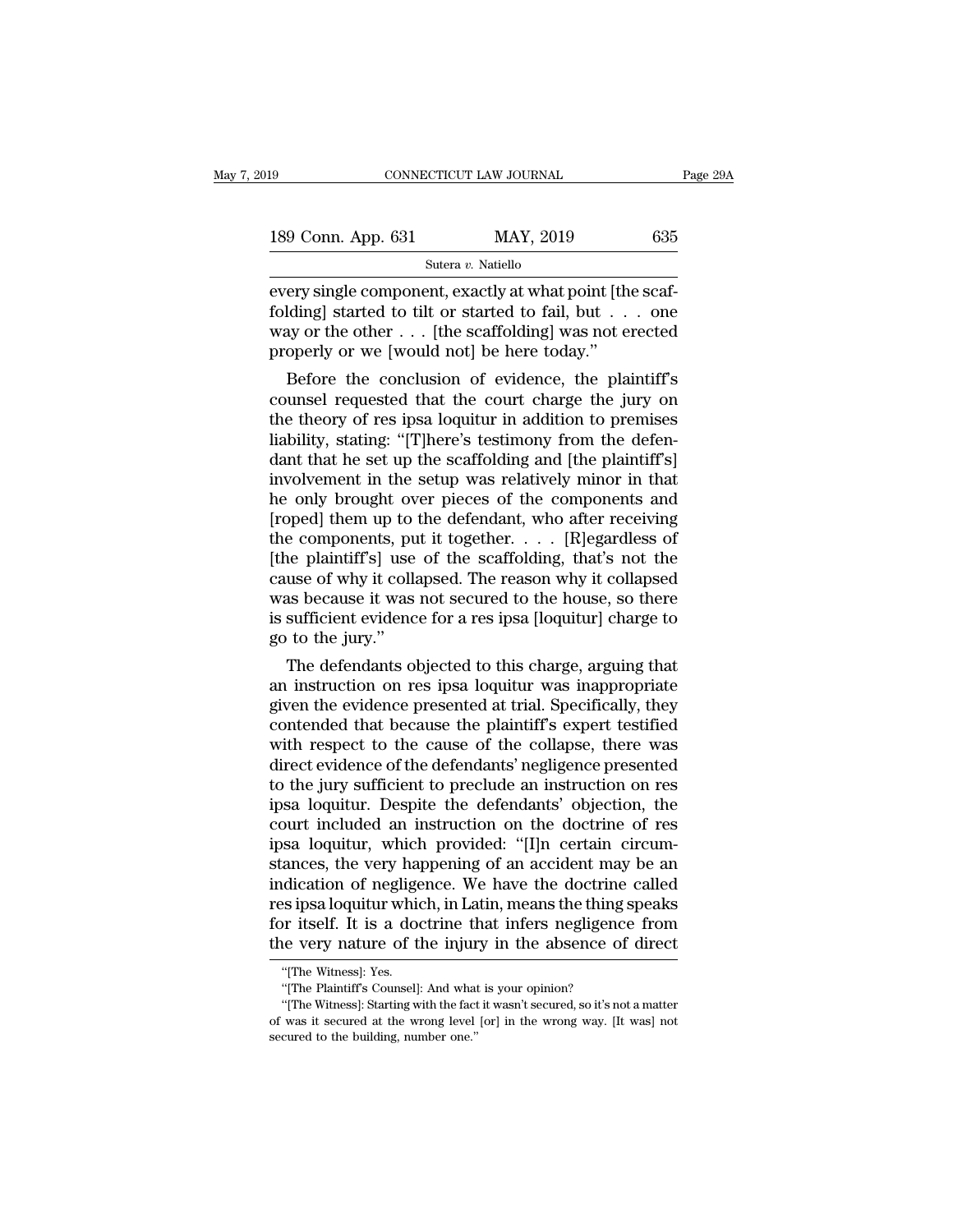| )A  | CONNECTICUT LAW JOURNAL |                    | May 7, 2019 |
|-----|-------------------------|--------------------|-------------|
| 636 | MAY, 2019               | 189 Conn. App. 631 |             |
|     | Sutera v. Natiello      |                    |             |

EVIDENTICUT LAW JOURNAL May 7, 2019<br>
EVIDENTICUT LAW JOURNAL May 7, 2019<br>
Sutera v. Natiello<br>
EVIDENCE in how the defendants behaved. . . . . [The]<br>
EVIDENCE in how the defendants behaved. . . . . [The]<br>
EVIDENCE in the su [*p*]<br> *p MAY*, 2019 189 Conn. App. 631<br> **b** *sutera v. Natiello*<br> **p**]<br> **p**]*laintiff's voluntary act or neglect contributing to<br>
the occurrence, [however], prevents the inference from<br>
being drawn "<sup>3</sup> (Emphasis adde the occurrence,* [*however]*, *prevents the inference from the inference,* [*however]*, *prevents the inference from the occurrence,* [*however]*, *prevents the inference from being drawn.*"<sup>3</sup> (Emphasis added.) Af **being drawn** and a set of interrordines that did not request<br>form and a set of intervals and a set of intervals and a set of intervals and a set of interrormetery and a set of interrormeteries that did not request Subsequence in how the defendants behaved. . . . . [The]<br>
[p]laintiff's voluntary act or neglect contributing to<br>
the occurrence, [however], prevents the inference from<br>
being drawn."<sup>3</sup> (Emphasis added.) After the court<br> Sutera v. Natiello<br>
evidence in how the defendants behaved. . . . . [The]<br>
[p]laintiff's voluntary act or neglect contributing to<br>
the occurrence, [however], prevents the inference from<br>
being drawn."<sup>3</sup> (Emphasis added.) evidence in how the defendants behaved. . . . . [The]<br>[p]laintiff's voluntary act or neglect contributing to<br>the occurrence, [however], prevents the inference from<br>being drawn."<sup>3</sup> (Emphasis added.) After the court<br>instru [p]laintiff's voluntary act or neglect contributing to<br>the occurrence, [however], prevents the inference from<br>being drawn."<sup>3</sup> (Emphasis added.) After the court<br>instructed the jury, the jury was given a single verdict<br>for *the occurrence, [however], prevents the inference from*<br>being drawn."<sup>3</sup> (Emphasis added.) After the court<br>instructed the jury, the jury was given a single verdict<br>form and a set of interrogatories that did not request<br>s being drawn."<sup>3</sup> (Emphasis added.) After the court<br>instructed the jury, the jury was given a single verdict<br>form and a set of interrogatories that did not request<br>separate verdicts as to each count.<sup>4</sup> The jury returned<br>t instructed the jury, the jury was given a single verdict<br>form and a set of interrogatories that did not request<br>separate verdicts as to each count.<sup>4</sup> The jury returned<br>the following verdict: "[T]he jury finds the issues f form and a set of interrogatories that did not request<br>separate verdicts as to each count.<sup>4</sup> The jury returned<br>the following verdict: "[T]he jury finds the issues for the<br>plaintiff, Nathaniel Sutera, as against the defen separate verdicts as to each count.<sup>4</sup> T<br>the following verdict: "[T]he jury finds<br>plaintiff, Nathaniel Sutera, as agains<br>Deborah Natiello and Timothy [S.] . .<br>*fault*. . . . The plaintiff, Nathaniel St<br>the defendants, Deb e following verdict: "[T]he jury finds the issues for the<br>aintiff, Nathaniel Sutera, as against the defendants,<br>bborah Natiello and Timothy [S.] . . . . *Comparative<br>ult.* . . . The plaintiff, Nathaniel Sutera, 50 percent plaintiff, Nathaniel Sutera, as against the defendants,<br>Deborah Natiello and Timothy [S.] . . . . *Comparative*<br>fault. . . . The plaintiff, Nathaniel Sutera, 50 percent;<br>the defendants, Deborah Natiello and Timothy [S.],

Deborah Natiello and Timothy  $[S.] \ldots$ . Comparative<br>fault.... The plaintiff, Nathaniel Sutera, 50 percent;<br>the defendants, Deborah Natiello and Timothy  $[S.]$ , 50<br>percent."<sup>5</sup> (Emphasis added.)<br>After the jury returned the v fault. . . . The plaintiff, Nathaniel Sutera, 50 percent;<br>the defendants, Deborah Natiello and Timothy [S.], 50<br>percent."<sup>5</sup> (Emphasis added.)<br>After the jury returned the verdict, the defendants<br>filed a motion to set asid the defendants, Deborah Natiello and Timothy [S.], 50<br>percent."<sup>5</sup> (Emphasis added.)<br>After the jury returned the verdict, the defendants<br>filed a motion to set aside the verdict or for remittitur,<br>claiming that the res ipsa percent."<sup>3</sup> (Emphasis added.)<br>After the jury returned the verdict, the defendants<br>filed a motion to set aside the verdict or for remittitur,<br>claiming that the res ipsa loquitur charge was improper<br>because, among other thi After the jury returned the verdict, the defendants<br>filed a motion to set aside the verdict or for remittitur,<br>claiming that the res ipsa loquitur charge was improper<br>because, among other things, direct evidence of the<br>def filed a motion to set aside the verdict or for remittitur,<br>claiming that the res ipsa loquitur charge was improper<br>because, among other things, direct evidence of the<br>defendants' negligence had been presented at trial. The claiming that the res ipsa loquitur charge was improper<br>because, among other things, direct evidence of the<br>defendants' negligence had been presented at trial. The<br>defendants further argued that the verdict was improp-<br>erl because, among other things, direct evidence of<br>defendants' negligence had been presented at trial. <sup>7</sup><br>defendants further argued that the verdict was impr<br>erly swayed by sympathy for the plaintiff, resulting<br>a compromise rendants rattice argued that the vertact was improp-<br>ly swayed by sympathy for the plaintiff, resulting in<br>compromise verdict. The court denied the defendants'<br>otion. This appeal followed. Additional facts and pro-<br>dural h

I

of the jury is say to the plantari, resulting in<br>a compromise verdict. The court denied the defendants'<br>motion. This appeal followed. Additional facts and pro-<br>cedural history will be set forth as necessary.<br>I<br>On appeal, t the different constraints and procedural history will be set forth as necessary.<br>
I<br>
On appeal, the defendants first claim that the giving<br>
of the jury instruction on the doctrine of res ipsa loqui-<br>
tur constitutes harmfu The state of the set forth as necessary.<br>
The only appeal, the defendants first claim that the giving<br>
of the jury instruction on the doctrine of res ipsa loqui-<br>
tur constitutes harmful error. Specifically, they argue<br>
th On appeal, the defendants first claim that the giving<br>if the jury instruction on the doctrine of res ipsa loqui-<br>ir constitutes harmful error. Specifically, they argue<br>aat, among other things, because there was direct eviof the jury instruction on the doctrine of res ipsa loquitur constitutes harmful error. Specifically, they argue that, among other things, because there was direct evi<sup>3</sup> as we discuss more fully in footnote 10 of this op

tur constitutes harmful error. Specifically, they argue that, among other things, because there was direct evi<sup>3</sup> As we discuss more fully in footnote 10 of this opinion, the court's res ipsa loquitur charge did not confor

That, altiong other things, because there was direct evi-<br>
<sup>3</sup> As we discuss more fully in footnote 10 of this opinion, the court's res<br>
ipsa loquitur charge did not conform to the law set forth by our Supreme<br>
Court in <sup>3</sup> As we discuss more fully in footnote 10 of this opinion, the court's res<br>ipsa loquitur charge did not conform to the law set forth by our Supreme<br>Court in *Giles v. New Haven*, 228 Conn. 441, 455, 636 A.2d 1335 (1994) <sup>3</sup> As we discuss more fully in footnote 10 of this opinion, the court's res ipsa loquitur charge did not conform to the law set forth by our Supreme Court in *Giles v. New Haven*, 228 Conn. 441, 455, 636 A.2d 1335 (1994) plaint?''  $^4$  The first interrogatory listed on the verdict form, which in relevant part mirrored the proposed verdict form submitted by the defendant, provided the following: "Did the plaintiff prove by a preponderance of the evi mirrored the proposed verdict form submitted by the defendant, provided the following: "Did the plaintiff prove by a preponderance of the evidence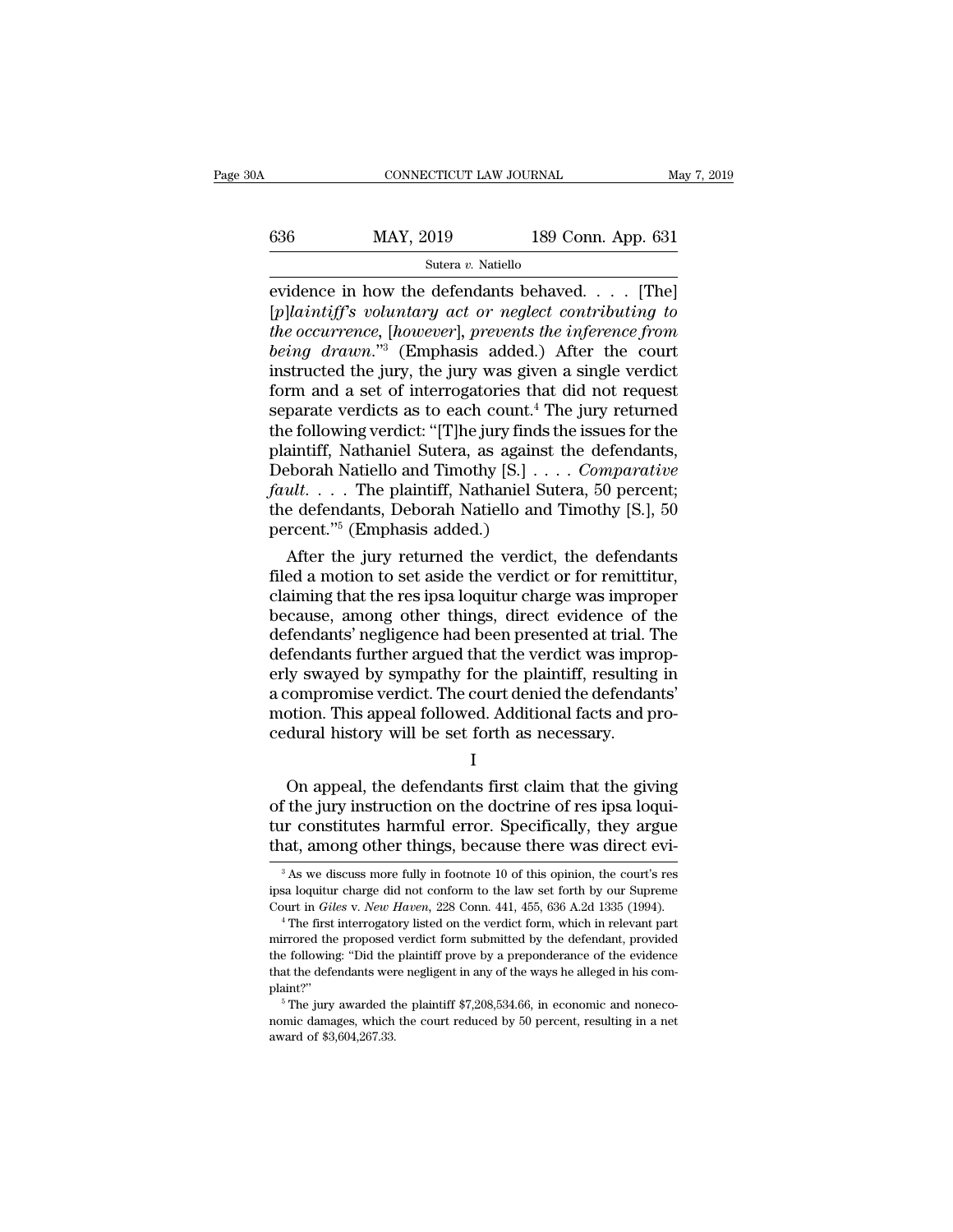189 CONNECTICUT LAW JOURNAL Page 31A<br>189 Conn. App. 631 MAY, 2019 637<br>Sutera v. Natiello

Sutera *v.* Natiello

 $\begin{array}{lll}\n\text{189 Conn. App. 631} & \text{MAX, } 2019 & \text{637} \\
\hline\n\text{Sutera } v. \text{ Native} & \text{MAY, } 2019 & \text{637} \\
\hline\n\end{array}$ <br>
dence of the defendants' negligence presented at trial,<br>
the court erred in concluding that the doctrine applied.<sup>6</sup><br>
Moreo 189 Conn. App. 631 MAY, 2019 637<br>
Sutera v. Natiello<br>
dence of the defendants' negligence presented at trial,<br>
the court erred in concluding that the doctrine applied.<sup>6</sup><br>
Moreover, the defendants argue that the instructi 189 Conn. App. 631 MAY, 2019 637<br>
Sutera v. Natiello<br>
dence of the defendants' negligence presented at trial,<br>
the court erred in concluding that the doctrine applied.<sup>6</sup><br>
Moreover, the defendants argue that the instructi 189 Conn. App. 631 MAY, 2019 637<br>
Sutera *v*. Natiello<br>
dence of the defendants' negligence presented at trial,<br>
the court erred in concluding that the doctrine applied.<sup>6</sup><br>
Moreover, the defendants argue that the instruc Sutera v. Natiello<br>
dence of the defendants' negligence presented at trial,<br>
the court erred in concluding that the doctrine applied.<sup>6</sup><br>
Moreover, the defendants argue that the instruction on<br>
the doctrine of res ipsa lo sutera v. Natiello<br>dence of the defendants' negligence presented at trial,<br>the court erred in concluding that the doctrine applied.<sup>6</sup><br>Moreover, the defendants argue that the instruction on<br>the doctrine of res ipsa loquit dence of the defendants' negligence presented at trial,<br>the court erred in concluding that the doctrine applied.<sup>6</sup><br>Moreover, the defendants argue that the instruction on<br>the doctrine of res ipsa loquitur was harmful beca the court erred in concluding that the doctrine applied.<sup>6</sup><br>Moreover, the defendants argue that the instruction on<br>the doctrine of res ipsa loquitur was harmful because<br>it likely misled the jury as to the burden of proof a Moreover, the defendants argue that the instruction on<br>the doctrine of res ipsa loquitur was harmful because<br>it likely misled the jury as to the burden of proof and, at<br>a minimum, must have confused the jury.<sup>7</sup> In respons the doctrine of res ipsa loquitur was harmful because<br>it likely misled the jury as to the burden of proof and, at<br>a minimum, must have confused the jury.<sup>7</sup> In response,<br>the plaintiff argues that review of the defendants' it likely misled the jury as to the burden of proof and, at<br>a minimum, must have confused the jury.<sup>7</sup> In response,<br>the plaintiff argues that review of the defendants' claim<br>is barred by the general verdict rule. Specifica a minimum, must have confused the jury.<sup>7</sup> In response,<br>the plaintiff argues that review of the defendants' claim<br>is barred by the general verdict rule. Specifically, the<br>plaintiff claims that, because the defendants assen the plaintiff argues that review of the defendants' claim<br>is barred by the general verdict rule. Specifically, the<br>plaintiff claims that, because the defendants assented<br>to a general verdict form and did not request specif is barred by the general verdict rule. Specifically, the plaintiff claims that, because the defendants assented to a general verdict form and did not request specific interrogatories with respect to each count, the general plaintiff claims that, because the defendants assented<br>to a general verdict form and did not request specific<br>interrogatories with respect to each count, the general<br>verdict rule applies. Under the unique facts of this cas to a general verdict form and did not request specific<br>interrogatories with respect to each count, the general<br>verdict rule applies. Under the unique facts of this case,<br>where res ipsa loquitur was pleaded as a separate ca interrogatories with respect to each count, the general verdict rule applies. Under the unique facts of this case, where res ipsa loquitur was pleaded as a separate cause of action, without objection from the defendants, a verdict rule applies. Under the unique facts of this case,<br>where res ipsa loquitur was pleaded as a separate cause<br>of action, without objection from the defendants, and<br>separate jury interrogatories asking the jury to set where res ipsa loquitur was pleaded as a s<br>of action, without objection from the de<br>separate jury interrogatories asking the ju<br>the basis of its verdict were not provide<br>we conclude that the general verdict rul<br>therefore, action, without objection from the defendants, and<br>parate jury interrogatories asking the jury to set forth<br>e basis of its verdict were not provided to the jury,<br>e conclude that the general verdict rule applies and,<br>erefor separate jury interrogatories asking the jury to set forth<br>the basis of its verdict were not provided to the jury,<br>we conclude that the general verdict rule applies and,<br>therefore, the defendants' claim of instructional er

the basis of its verdict were not provided to the jury,<br>we conclude that the general verdict rule applies and,<br>therefore, the defendants' claim of instructional error<br>is unpreserved and not reviewable.<br>The following facts we conclude that the general verdict rule applies and,<br>therefore, the defendants' claim of instructional error<br>is unpreserved and not reviewable.<br>The following facts and procedural history are rele-<br>vant to our resolution therefore, the defendants claim of instructional error<br>is unpreserved and not reviewable.<br>The following facts and procedural history are rele-<br>vant to our resolution of the claim. In opposing the<br>defendants' motion to set is unpreserved and not reviewable.<br>The following facts and procedural history are relevant to our resolution of the claim. In opposing the<br>defendants' motion to set aside the verdict or for remitti-<br>tur, the plaintiff argu efendants' motion to set aside the verdict or for remitti-<br>ur, the plaintiff argued that the res ipsa loquitur instruc-<br>on was proper given the underlying facts of the case<br>and, additionally, that review of the defendants' tur, the plaintiff argued that the res ipsa loquitur instruction was proper given the underlying facts of the case and, additionally, that review of the defendants' claim  $\frac{1}{\pi}$  The defendants further argue that, becau tion was proper given the underlying facts of the case<br>and, additionally, that review of the defendants' claim<br> $\frac{1}{\pi}$  The defendants further argue that, because they did not have direct<br>control of the scaffolding at t

and, additionally, that review of the defendants' claim<br>  $\overline{\phantom{a}}$   $\overline{\phantom{a}}$  The defendants further argue that, because they did not have direct<br>
control of the scaffolding at the time of the accident, the res ipsa lo  $^\circ$  The defendants further argue that, because they did not have direct control of the scaffolding at the time of the accident, the res ipsa loquitur instruction was improper. The defendants suggest that the court's res control of the scaffolding at the time of the accident, the res ipsa loquitur<br>instruction was improper.<br><sup>7</sup> The defendants suggest that the court's res ipsa loquitur instruction<br>resulted in an improperly framed premises li motion was improper.<br>
<sup>7</sup> The defendants suggest that the court's res ipsa loquitur instruction<br>
resulted in an improperly framed premises liability instruction, which com-<br>
pounded the harm created by the improper res ips The defendants suggest that the court's res ipsa loquitur instruction resulted in an improperly framed premises liability instruction, which compounded the harm created by the improper res ipsa loquitur charge. As the cou resulted in an improperly framed premises liability instruction, which compounded the harm created by the improper res ipsa loquitur charge. As the court identified in its memorandum of decision addressing the defendants' pounded the harm created by the improper res ipsa loquitur charge. As the court identified in its memorandum of decision addressing the defendants' motion to set aside the verdict or for remittitur, the defendants were not Fourt identified in its memoralum of decision adressing the defendants' motion to set aside the verdict or for remittitur, the defendants were not challenging the legal sufficiency of the premises liability instruction. Mo motion to set aside the verdict or for remittiur, the defendants were not challenging the legal sufficiency of the premises liability instruction. Moreover, our review of the record does not reveal any timely challenge to challenging the legal sufficiency of the premises liability instruction. Moreover, our review of the record does not reveal any timely challenge to the court's premises liability charge. Because the defendants attempt to r over, our review of the record does not reveal any timely challenge to the court's premises liability charge. Because the defendants attempt to raise the issue for the first time on appeal as a predicate to their claim th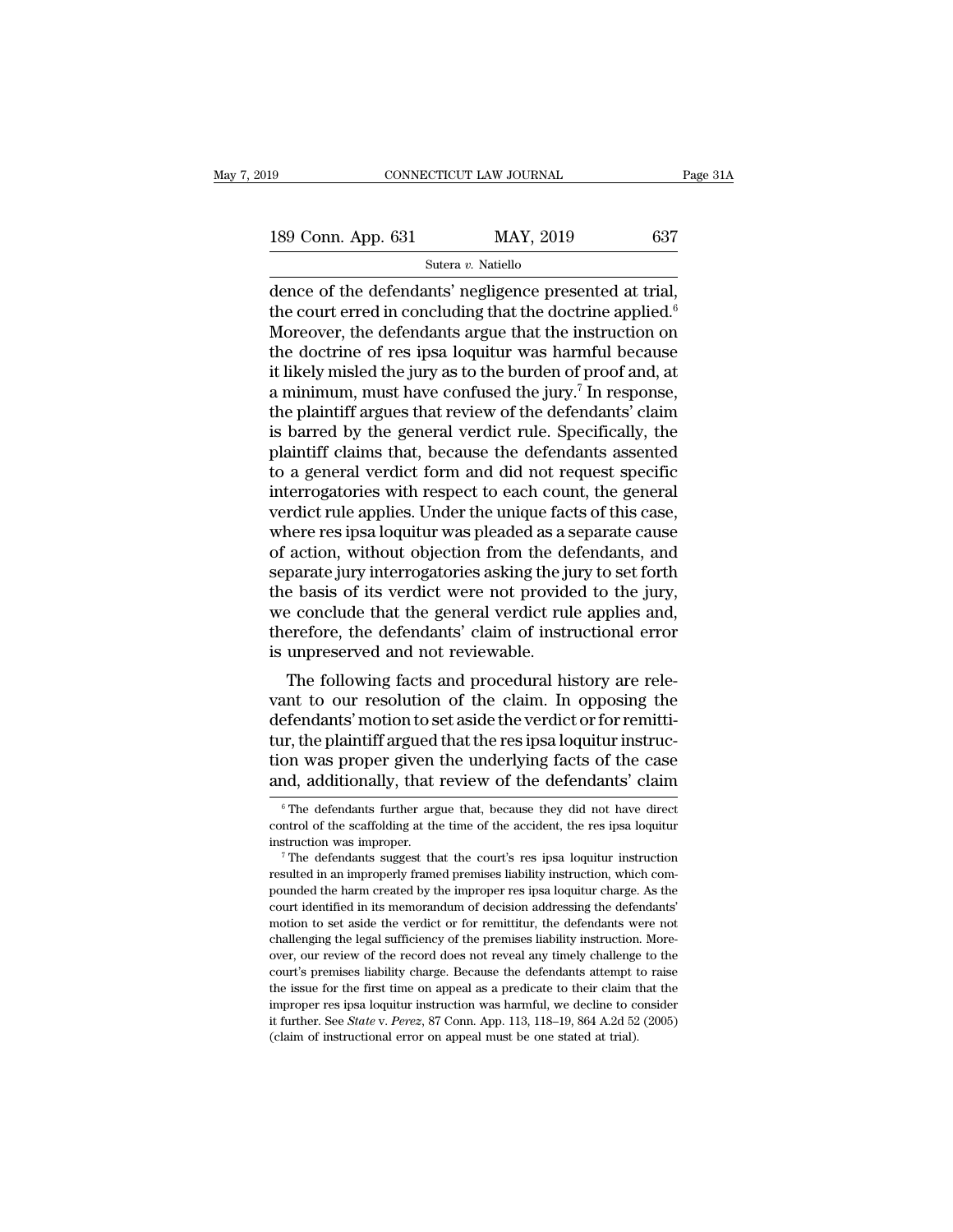| 2A  | CONNECTICUT LAW JOURNAL |                    | May 7, 2019 |
|-----|-------------------------|--------------------|-------------|
| 638 | MAY, 2019               | 189 Conn. App. 631 |             |
|     | Sutera v. Natiello      |                    |             |

CONNECTICUT LAW JOURNAL<br>
SURFACE REGISTER ON THE GAS BATTED WAS barred by the general verdict rule. In its memoran-<br>
dum of decision, the court agreed with the plaintiff and<br>
explained that the gase law in which the applic  $\begin{array}{c|l} \hline \text{638} & \text{MAX, 2019} & \text{189 Conn. App. 631} \\ \hline \text{Sutera } v. \text{ Nationaled form of the general.} \\ \hline \text{Was barred by the general verdict rule. In its memorandum of decision, the court agreed with the plaintiff and explained that the case law in which the application of the doctrine was deemed improved in a standard program.} \end{array}$ 638 MAY, 2019 189 Conn. App. 631<br>
Sutera v. Natiello<br>
Was barred by the general verdict rule. In its memoran-<br>
dum of decision, the court agreed with the plaintiff and<br>
explained that the case law in which the application  $\frac{\text{MAX}}{\text{Sulera } v. \text{ Native}}$  189 Conn. App. 631<br>  $\frac{\text{Sulera } v. \text{ Native}}{\text{Was barred by the general verdict rule. In its memorandum of decision, the court agreed with the plaintiff and explained that the case law in which the application of the doctrine was deemed improper addressed circum-  
stances where the factual basis for negligibleence was clear, whereas in the present case, there was no independent$ Sutera v. Natiello<br>
was barred by the general verdict rule. In its memoran-<br>
dum of decision, the court agreed with the plaintiff and<br>
explained that the case law in which the application of<br>
the doctrine was deemed impro sutera  $v$ . National Muslim was barred by the general verdict rule. In its memorandum of decision, the court agreed with the plaintiff and explained that the case law in which the application of the doctrine was deemed im was barred by the general verdict rule. In its memorandum of decision, the court agreed with the plaintiff and explained that the case law in which the application of the doctrine was deemed improper addressed circumstance dum of decision, the court agreed with the plaintiff and<br>explained that the case law in which the application of<br>the doctrine was deemed improper addressed circum-<br>stances where the factual basis for negligence was clear,<br> explained that the case law in which the application of<br>the doctrine was deemed improper addressed circum-<br>stances where the factual basis for negligence was clear,<br>whereas, in the present case, there were no independent<br>w the doctrine was deemed improper addressed circum-<br>stances where the factual basis for negligence was clear,<br>whereas, in the present case, there were no independent<br>witnesses and the plaintiff had little memory of the<br>even stances where the factual basis for negligence was clear,<br>whereas, in the present case, there were no independent<br>witnesses and the plaintiff had little memory of the<br>event. The court also agreed that, despite any error wi whereas, in the present case, there were no independent<br>
witnesses and the plaintiff had little memory of the<br>
event. The court also agreed that, despite any error with<br>
respect to the res ipsa loquitur charge, the jury's witnesses and the plaintiff had little memory of the<br>event. The court also agreed that, despite any error with<br>respect to the res ipsa loquitur charge, the jury's verdict<br>could be upheld under the proper and unchallenged<br>p event. The court also agreed that, despite any error with<br>respect to the res ipsa loquitur charge, the jury's verdict<br>could be upheld under the proper and unchallenged<br>premises liability theory of recovery. The court state respect to the res ipsa loquitur charge, the jury's verdict<br>could be upheld under the proper and unchallenged<br>premises liability theory of recovery. The court stated:<br>"The defendants do not challenge the propriety of the<br>[ could be upheld under the proper and unchappenises liability theory of recovery. The cour<br>"The defendants do not challenge the propriet<br>[verdict on the] negligence counts, just the [loquitur] counts. Even if the res ipsa [ The defendants do not challenge the propriety of the<br>
erdict on the] negligence counts, just the res ipsa<br>
oquitur] counts. Even if the res ipsa [loquitur] counts<br>
ould have been [stricken] . . . the verdict should be<br>
sta Frie determinis do not entantify are propriety of are<br>
[verdict on the] negligence counts, just the res ipsa<br>
[loquitur] counts. Even if the res ipsa [loquitur] counts<br>
should have been [stricken]  $\ldots$ , the verdict shoul

[loquitur] counts. Even if the res ipsa [loquitur] counts should have been [stricken]  $\ldots$  the verdict should be sustained under the general verdict rule."<br>"The general verdict rule operates to prevent an appellate court should have been [stricken]  $\ldots$  the verdict should be<br>sustained under the general verdict rule."<br>"The general verdict rule operates to prevent an<br>appellate court from disturbing a verdict that may have<br>been reached unde sustained under the general verdict rule."<br>
"The general verdict rule operates to prevent an<br>
appellate court from disturbing a verdict that may have<br>
been reached under a cloud of error, but is nonetheless<br>
valid because "The general verdict rule operates to prevent an appellate court from disturbing a verdict that may have been reached under a cloud of error, but is nonetheless valid because the jury may have taken an untainted route in r "The general verdict rule operates to prevent an appellate court from disturbing a verdict that may have been reached under a cloud of error, but is nonetheless valid because the jury may have taken an untainted route in appellate court from disturbing a verdict that may have<br>been reached under a cloud of error, but is nonetheless<br>valid because the jury may have taken an untainted<br>route in reaching its verdict." (Internal quotation marks<br>o been reached under a cloud of error, but is nonetheless<br>valid because the jury may have taken an untainted<br>route in reaching its verdict." (Internal quotation marks<br>omitted.) *Green v. H.N.S. Management Co.*, 91 Conn.<br>App. valid because the jury may have taken an untainted<br>route in reaching its verdict." (Internal quotation marks<br>omitted.) *Green* v. *H.N.S. Management Co.*, 91 Conn.<br>App. 751, 754, 881 A.2d 1072 (2005), cert. denied, 277<br>Con route in reaching its verdict." (Internal quotation marks<br>omitted.) *Green v. H.N.S. Management Co.*, 91 Conn.<br>App. 751, 754, 881 A.2d 1072 (2005), cert. denied, 277<br>Conn. 909, 894 A.2d 990 (2006). "[A]pplication of the<br>ru omitted.) *Green v. H.N.S. Management Co.*, 91 Conn.<br>App. 751, 754, 881 A.2d 1072 (2005), cert. denied, 277<br>Conn. 909, 894 A.2d 990 (2006). "[A]pplication of the<br>rule [is limited] to the following scenarios: (1) *denial*<br>o App. 751, 754, 881 A.2d 1072 (2005), cert. denied, 277<br>Conn. 909, 894 A.2d 990 (2006). "[A]pplication of the<br>rule [is limited] to the following scenarios: (1) *denial*<br>of separate counts of a complaint; (2) denial of sepa Conn. 909, 894 A.2d 990 (2006). "[A]pplication of the<br>rule [is limited] to the following scenarios: (1) *denial*<br>of separate counts of a complaint; (2) denial of separate<br>defenses pleaded as such; (3) denial of separate l rule [is limited] to the following scenarios: (1) *denial*<br>of separate counts of a complaint; (2) denial of separate<br>defenses pleaded as such; (3) denial of separate legal<br>theories of recovery or defense pleaded in one co of separate counts of a complaint; (2) denial of separate<br>defenses pleaded as such; (3) denial of separate legal<br>theories of recovery or defense pleaded in one count<br>or defense, as the case may be; (4) denial of a complai defenses pleaded as such; (3) denial of separate legal<br>theories of recovery or defense pleaded in one count<br>or defense, as the case may be; (4) denial of a complaint<br>and pleading of a special defense; and (5) denial of a<br>s theories of recovery or defense pleaded in one count<br>or defense, as the case may be; (4) denial of a complaint<br>and pleading of a special defense; and (5) denial of a<br>specific defense, raised under a general denial, that ha or defense, as the case may be; (4) denial of a complaint<br>and pleading of a special defense; and (5) denial of a<br>specific defense, raised under a general denial, that had<br>been asserted as the case was tried but that shoul and pleading of a special defense; and (5) denial of a specific defense, raised under a general denial, that had been asserted as the case was tried but that should have been specially pleaded." (Emphasis added.) *Curry* specific defense, raised under a general denial, that had<br>been asserted as the case was tried but that should<br>have been specially pleaded." (Emphasis added.) *Curry*<br>v. *Burns*, 225 Conn. 782, 801, 626 A.2d 719 (1993). "A<br>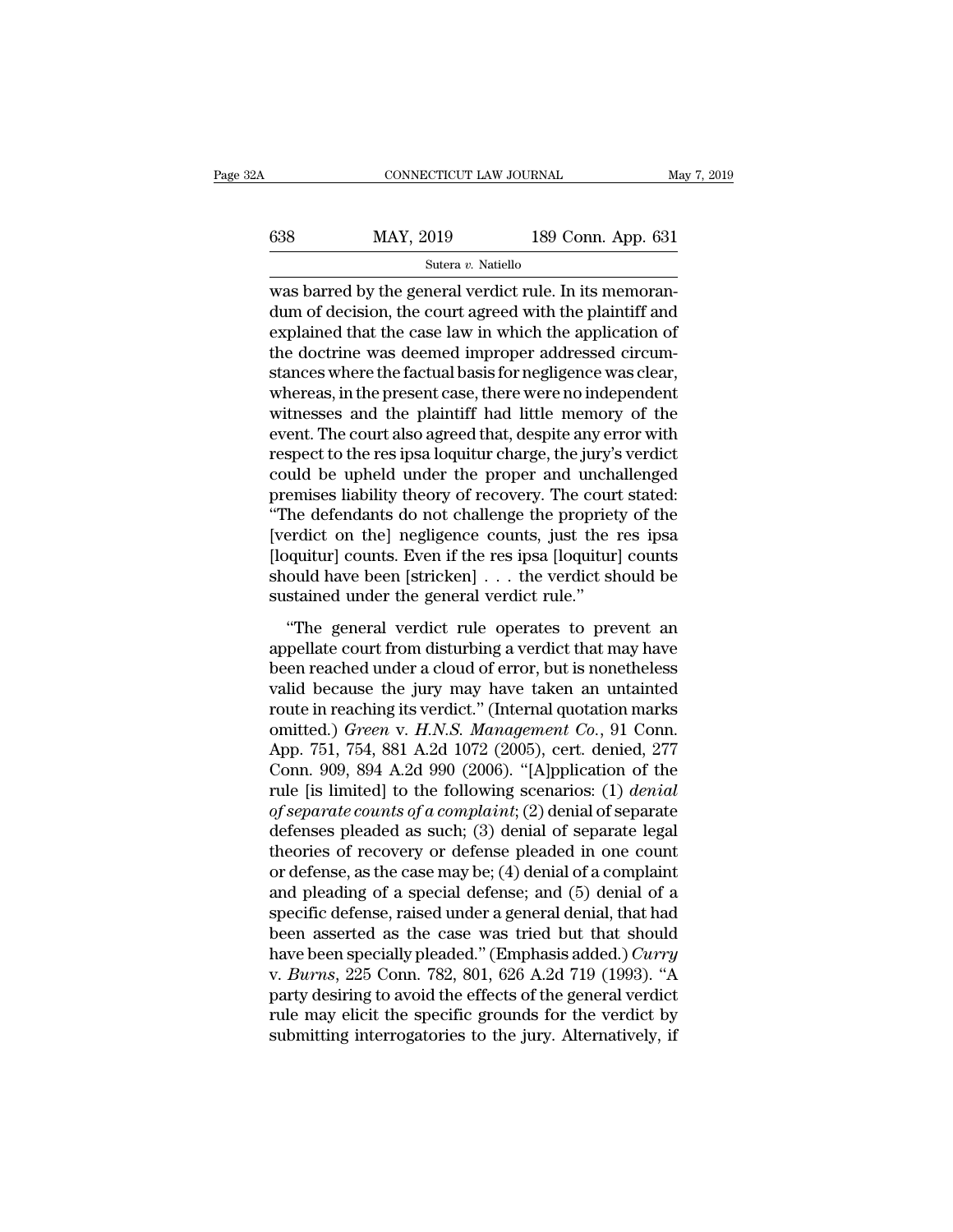| 19                 | CONNECTICUT LAW JOURNAL                                                                                     | Page 33A |
|--------------------|-------------------------------------------------------------------------------------------------------------|----------|
| 189 Conn. App. 631 | MAY, 2019                                                                                                   | 639      |
|                    | Sutera v. Natiello                                                                                          |          |
|                    | the action is in separate counts, a party may seek sepa-<br>rate verdicts on each of the counts." Id., 786. |          |
|                    | In response to the plaintiff's claim that the general                                                       |          |

9 Conn. App. 631 MAY, 2019 639<br>
Sutera v. Natiello<br>
e action is in separate counts, a party may seek separate verdicts on each of the counts." Id., 786.<br>
In response to the plaintiff's claim that the general<br>
rdict rule b 189 Conn. App. 631 MAY, 2019 639<br>
Sutera *v*. Natiello<br>
the action is in separate counts, a party may seek separate verdicts on each of the counts." Id., 786.<br>
In response to the plaintiff's claim that the general<br>
verdic Sutera v. Natiello<br>the action is in separate counts, a party may seek separate verdicts on each of the counts." Id., 786.<br>In response to the plaintiff's claim that the general<br>verdict rule bars review of their claim on ap the action is in separate counts, a party may seek separate verdicts on each of the counts." Id., 786.<br>In response to the plaintiff's claim that the general<br>verdict rule bars review of their claim on appeal, the<br>defendants the action is in separate counts, a party may seek separate verdicts on each of the counts." Id., 786.<br>
In response to the plaintiff's claim that the general<br>
verdict rule bars review of their claim on appeal, the<br>
defend rate verticts on each of the counts. Td., 780.<br>In response to the plaintiff's claim that the general<br>verdict rule bars review of their claim on appeal, the<br>defendants essentially argue that the general verdict<br>rule should In response to the plaintiff's claim that the general<br>verdict rule bars review of their claim on appeal, the<br>defendants essentially argue that the general verdict<br>rule should not apply because interrogatories were, in<br>fact verdict rule bars review of their claim on appeal, the<br>defendants essentially argue that the general verdict<br>rule should not apply because interrogatories were, in<br>fact, submitted to the jury, which precludes application<br>o defendants essentially argue that the general verdict<br>rule should not apply because interrogatories were, in<br>fact, submitted to the jury, which precludes application<br>of the rule. As this court noted in *Perez* v. *Cumba*, rule should not apply because interrogatories were, in<br>fact, submitted to the jury, which precludes application<br>of the rule. As this court noted in *Perez* v. *Cumba*, 138<br>Conn. App. 351, 363, 51 A.3d 1156, cert. denied, 3 fact, submitted to the jury, which precludes application<br>of the rule. As this court noted in *Perez* v. *Cumba*, 138<br>Conn. App. 351, 363, 51 A.3d 1156, cert. denied, 307<br>Conn. 935, 56 A.3d 712 (2012), however, "[i]t is no of the rule. As this court noted in *Perez* v. *Cumba*, 138<br>Conn. App. 351, 363, 51 A.3d 1156, cert. denied, 307<br>Conn. 935, 56 A.3d 712 (2012), however, "[i]t is not the<br>mere submission of interrogatories that enables us Conn. App. 351, 363, 51 A.3d 1156, cert. denied, 307<br>Conn. 935, 56 A.3d 712 (2012), however, "[i]t is not the<br>mere submission of interrogatories that enables us to<br>make that determination; rather, it is the submission<br>of Conn. 935, 56 A.3d 712 (2012), however, "[i]t is not the<br>mere submission of interrogatories that enables us to<br>make that determination; rather, it is the submission<br>of properly framed interrogatories that discloses the<br>gr mere submission of interrogatories that enables us to<br>make that determination; rather, it is the submission<br>of properly framed interrogatories that discloses the<br>grounds for the jury's decision. . . . [T]he efficacy of<br>th make that determination; rather, it is the submission<br>of properly framed interrogatories that discloses the<br>grounds for the jury's decision.... [T]he efficacy of<br>the interrogatories and the preclusion of the general<br>verdi of properly framed interrogatories that discloses the<br>grounds for the jury's decision. . . . [T]he efficacy of<br>the interrogatories and the preclusion of the general<br>verdict rule [therefore] depends on their being framed<br>i grounds for the jury's decision. . . . . [T]he efficacy of<br>the interrogatories and the preclusion of the general<br>verdict rule [therefore] depends on their being framed<br>in such a way that this court is able to determine the the interrogatories and the preclusion of the general<br>
verdict rule [therefore] depends on their being framed<br>
in such a way that this court is able to determine the<br>
grounds for the jury's decision." (Emphasis omitted;<br>
i verdict rule [therefore] depends on their being framed<br>in such a way that this court is able to determine the<br>grounds for the jury's decision." (Emphasis omitted;<br>internal quotation marks omitted.) Id., quoting *Fabrizio*<br> in such a way that this court is able to determine the<br>grounds for the jury's decision." (Emphasis omitted;<br>internal quotation marks omitted.) Id., quoting *Fabrizio*<br>v. *Glaser*, 38 Conn. App. 458, 463, 661 A.2d 126 (1995 grounds for the jury's decision." (Emphasis omitted;<br>internal quotation marks omitted.) Id., quoting *Fabrizio*<br>v. *Glaser*, 38 Conn. App. 458, 463, 661 A.2d 126 (1995),<br>aff'd, 237 Conn. 25, 675 A.2d 844 (1996). Despite th internal quotation marks omitted.) Id., quoting *Fabrizio*<br>v. *Glaser*, 38 Conn. App. 458, 463, 661 A.2d 126 (1995),<br>aff'd, 237 Conn. 25, 675 A.2d 844 (1996). Despite the<br>defendants' claim that application of the rule is i v. *Glaser*, 38 Conn. App. 458, 463, 661 A.2d 126 (1995),<br>aff'd, 237 Conn. 25, 675 A.2d 844 (1996). Despite the<br>defendants' claim that application of the rule is inap-<br>propriate under the present circumstances, it is not i aff'd, 237 Conn. 25, 675 A.2d 844 (1996). Despite the<br>defendants' claim that application of the rule is inap-<br>propriate under the present circumstances, it is not in<br>dispute that the defendants failed to provide interrogadefendants' claim that applicati<br>propriate under the present circ<br>dispute that the defendants faile<br>tories to the jury that disclosed tl<br>sion.<sup>8</sup> Accordingly, the fact tha<br>submitted to the jury, by itself, is i<br>the applica opriate under the present circumstances, it is not in<br>spute that the defendants failed to provide interroga-<br>ries to the jury that disclosed the grounds for its deci-<br>on.<sup>8</sup> Accordingly, the fact that interrogatories were<br> dispute that the defendants failed to provide interrogatories to the jury that disclosed the grounds for its decision.<sup>8</sup> Accordingly, the fact that interrogatories were submitted to the jury, by itself, is insufficient to

tories to the jury that disclosed the grounds for its decision.<sup>8</sup> Accordingly, the fact that interrogatories were<br>submitted to the jury, by itself, is insufficient to preclude<br>the application of the rule.<br>Next, the defend sion. Accordingly, the fact that interrogatories were<br>submitted to the jury, by itself, is insufficient to preclude<br>the application of the rule.<br>Next, the defendants claim that, because the doctrine<br>of res ipsa loquitur i submitted to the jury, by itself, is insufficient to precide<br>the application of the rule.<br>Next, the defendants claim that, because the doctrine<br>of res ipsa loquitur is not a separate cause of action,<br>the general verdict ru the application of the rule.<br>
Next, the defendants claim that, because the doctrine<br>
of res ipsa loquitur is not a separate cause of action,<br>
the<br>
the fact that the plaintiff pleaded it in separate counts. The<br>
following l Next, the defendants claim that, because the doctrine<br>of res ipsa loquitur is not a separate cause of action,<br>the<br>general verdict rule should not apply, despite the<br>fact that the plaintiff pleaded it in separate counts. T of res ipsa loquitur is not a separate cause of action,<br>the<br>general verdict rule should not apply, despite the<br>fact that the plaintiff pleaded it in separate counts. The<br>following legal principles are relevant to the reso following legal principles are relevant to the resolution of the defendants' claim. In *Curry* v. *Burns*, our Supreme Court "reconsidered the applicability of the general verdict rule in an endeavor to make it more  $s_{\text$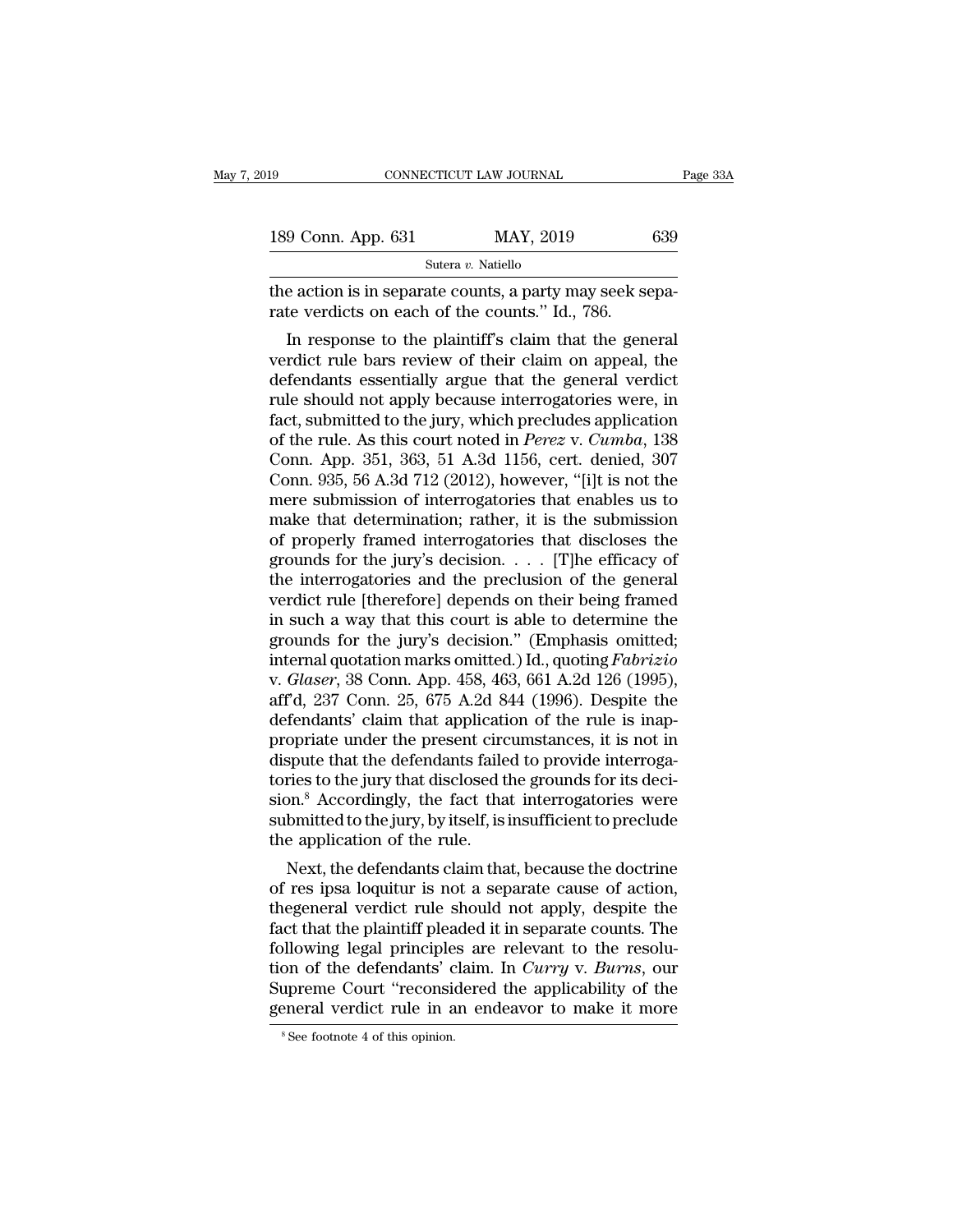# CONNECTICUT LAW JOURNAL May 7, 2019<br>640 MAY, 2019 189 Conn. App. 631<br>Sutera v. Natiello

Sutera *v.* Natiello

CONNECTICUT LAW JOURNAL May 7, 2<br>
640 MAY, 2019 189 Conn. App. 631<br>
Sutera v. Natiello<br>
Certain 'as to when it applies and when it does not.' "<br>
Suarez v. Dickmont Plastics Corp., 242 Conn. 255, 275<br>
r. 16, 698, A 2d, 838, *Suarez* v. *Dickmont Plastics Corp.*, 242 Conn. 255, 275<br> *Suarez* v. *Dickmont Plastics Corp.*, 242 Conn. 255, 275<br> *Suarez* v. *Dickmont Plastics Corp.*, 242 Conn. 255, 275<br> *n.16, 698 A.2d 838 (1997), quoting Curry v.* n. 1640 MAY, 2019 189 Conn. App. 631<br>
Sutera v. Natiello<br>
Certain 'as to when it applies and when it does not.'"<br>
Suarez v. *Dickmont Plastics Corp.*, 242 Conn. 255, 275<br>
n.16, 698 A.2d 838 (1997), quoting *Curry* v. *Burn* 640 MAY, 2019 189 Conn. App. 631<br>
Sutera v. Natiello<br>
certain 'as to when it applies and when it does not.'"<br>
Suarez v. Dickmont Plastics Corp., 242 Conn. 255, 275<br>
n.16, 698 A.2d 838 (1997), quoting Curry v. Burns,<br>
supr Since the rule of a completed to the research of a complete of a complete formulation of a complete of a complete  $\frac{1}{2}$  and  $\frac{1}{2}$  and  $\frac{1}{2}$  Conn. 255, 275 n.16, 698 A.2d 838 (1997), quoting *Curry v. Burns*, s Sutera *v*. Natiello<br>
certain 'as to when it applies and when it does not.'"<br>
Suarez v. Dickmont Plastics Corp., 242 Conn. 255, 275<br>
n.16, 698 A.2d 838 (1997), quoting Curry v. Burns,<br>
supra, 225 Conn. 800. In doing so, th certain 'as to when it applies and when it does not.'"<br>*Suarez* v. *Dickmont Plastics Corp.*, 242 Conn. 255, 275<br>n.16, 698 A.2d 838 (1997), quoting *Curry* v. *Burns*,<br>supra, 225 Conn. 800. In doing so, the court articulat Suarez v. Dickmont Plastics Corp., 242 Conn. 255, 275<br>n.16, 698 A.2d 838 (1997), quoting Curry v. Burns,<br>supra, 225 Conn. 800. In doing so, the court articulated<br>five distinct scenarios wherein the rule would apply.<br>The f n.16, 698 A.2d 838 (1997), quoting *Curry* v. *Burns*, supra, 225 Conn. 800. In doing so, the court articulated five distinct scenarios wherein the rule would apply. The first of those five scenarios is *the denial of sep* supra, 225 Conn. 800. In doing so, the court articulated<br>five distinct scenarios wherein the rule would apply.<br>The first of those five scenarios is *the denial of separate*<br>*counts of a complaint*. In the present case, it five distinct scenarios wherein the rule would apply.<br>The first of those five scenarios is *the denial of separate*<br>counts of a complaint. In the present case, it is undis-<br>puted that the plaintiff's complaint alleged sep The first of those five scenarios is *the denial of separate*<br>counts of a complaint. In the present case, it is undis-<br>puted that the plaintiff's complaint alleged separate<br>counts under premises liability and res ipsa loq *counts of a complaint*. In the present case, it is undis-<br>puted that the plaintiff's complaint alleged separate<br>counts under premises liability and res ipsa loquitur,<br>and that the defendants subsequently denied each of<br>t puted that the plaintiff's complaint alleged separate<br>counts under premises liability and res ipsa loquitur,<br>and that the defendants subsequently denied each of<br>those counts in their answer. The defendants' claim,<br>therefor counts under premises liability and res ipsa loquitur,<br>and that the defendants subsequently denied each of<br>those counts in their answer. The defendants' claim,<br>therefore, falls squarely within the first scenario con-<br>templ and that the defendants subsequently denied each of<br>those counts in their answer. The defendants' claim,<br>therefore, falls squarely within the first scenario con-<br>templated by *Curry*.<sup>9</sup> Given that the jury returned a<br>gene those counts in their answer. The defendants' claim,<br>therefore, falls squarely within the first scenario con-<br>templated by *Curry*.<sup>9</sup> Given that the jury returned a<br>general verdict for the plaintiff and the error claimed therefore, falls squarely within the first scenario con-<br>templated by *Curry*.<sup>9</sup> Given that the jury returned a<br>general verdict for the plaintiff and the error claimed<br>on appeal implicates only one of the possible routes templated by *Curry*.<sup>9</sup> Given that the jury re<br>general verdict for the plaintiff and the error<br>on appeal implicates only one of the possib.<br>the jury could have taken in reaching its ve-<br>conclude, for the aforementioned r e jury could have taken in reaching its verdict, we onclude, for the aforementioned reasons, that the gen-<br>cal verdict rule applies here and, thus, prevents us om reviewing the defendants' claim.<sup>10</sup><br><sup>9</sup> Moreover, had the conclude, for the aforementioned reasons, that the general verdict rule applies here and, thus, prevents us<br>from reviewing the defendants' claim.<sup>10</sup><br><sup>9</sup>Moreover, had the defendants wanted to avoid any possible ambiguity<br>i

eral verdict rule applies here and, thus, prevents us<br>from reviewing the defendants' claim.<sup>10</sup><br><sup>9</sup>Moreover, had the defendants wanted to avoid any possible ambiguity<br>in the verdict, nothing prevented them from moving to s From reviewing the defendants' claim.<sup>10</sup><br><sup>9</sup>Moreover, had the defendants wanted to avoid any possible ambiguity<br>in the verdict, nothing prevented them from moving to strike the third and<br>fourth count for failure to plead THOIT TEVIEWING LITE dETENDANTS CLAIM.<br>
<sup>9</sup> Moreover, had the defendants wanted to avoid any possible ambiguity<br>
in the verdict, nothing prevented them from moving to strike the third and<br>
fourth count for failure to plea <sup>9</sup> Moreover, had the defendants wanted to avoid any possible ambiguity<br>in the verdict, nothing prevented them from moving to strike the third and<br>fourth count for failure to plead a separate cause of action. They also co in the verdict, nothing prevented them from moving to strike the third and fourth count for failure to plead a separate cause of action. They also could have requested separate verdicts for each count or interrogatories a

The requested separate verdicts for each count or interrogatories asking the jury to explain the grounds for its verdict, as our Supreme Court advised in *Curry*. See *Curry* v. *Burns*, supra, 225 Conn. 786.<br>
<sup>10</sup> Althou the jury to explain the grounds for its verdict, as our Supreme Court advised<br>in *Curry*. See *Curry* v. *Burns*, supra, 225 Conn. 786.<br><sup>10</sup> Although we decline to review the defendants' claim of instructional<br>error, clar the *Curry*. See *Curry* v. *Burns*, supra, 225 Conn. 786.<br>
<sup>10</sup> Although we decline to review the defendants' claim of instructional<br>
error, clarification is needed as to the court's res ipsa loquitur instruction.<br>
"T]he <sup>th</sup> Although we decline to review the defendants' claim of instructional error, clarification is needed as to the court's res ipsa loquitur instruction. "[T]he doctrine of res ipsa loquitur . . . when properly invoked, a error, clarification is needed as to the court's res ipsa loquitur instruction.<br>"[T]he doctrine of res ipsa loquitur . . . when properly invoked, allows the<br>jury to infer negligence based on the circumstances of the incid <sup>ca</sup>ll ("[T]he doctrine of res ipsa loquitur . . . when properly invoked, allows the jury to infer negligence based on the circumstances of the incident even though no direct evidence [of negligence] has been introduced. *on the doctrine of res ipsa loquitur*. . . . [A] res ipsa loquitur instruction is not approach to dividend though no direct evidence [of negligence] has been introduced. . . . Where there is evidence of specific negligence on the part of the defendant which would support a finding by the jury that s there is evidence of specific negligence on the part of the defendant which would support a finding by the jury that such negligence was a proximate cause of the plaintiff's injury, [however], *the jury should not be inst* would support a finding by the jury that such negligence was a proximate cause of the plaintiff's injury, [however], *the jury should not be instructed* on the doctrine of res ipsa loquitur. . . . [A] res ipsa loquitur in cause of the plaintiff's injury, [however], the jury should not be instructed on the doctrine of res ipsa loquitur. . . . [A] res ipsa loquitur instruction is not appropriate where the plaintiff is not relying solely on c on the doctrine of res insa loquitur.  $\ldots$  [A] res ipsa loquitur instruction is not appropriate where the plaintiff is not relying solely on circumstantial evidence, but instead alleges and introduces into evidence speci is not appropriate where the p<br>evidence, but instead alleges  $\epsilon$ <br>negligence by the defendant."<br>omitted; internal quotation ma<br>Conn. App. 248, 257–58, 695  $\mu$ <br>422, 713 A.2d 825 (1998).<br>Moreover, Connecticut is a r evidence, but instead alleges and introduces into evidence specific acts of negligence by the defendant." (Citations omitted, emphasis added; footnote omitted; internal quotation marks omitted.)  $Pineau$  v.  $Home$   $Depot$ ,  $Inc$ , 45 negligence by the defendant." (Citations omitted; emphasis added; footnote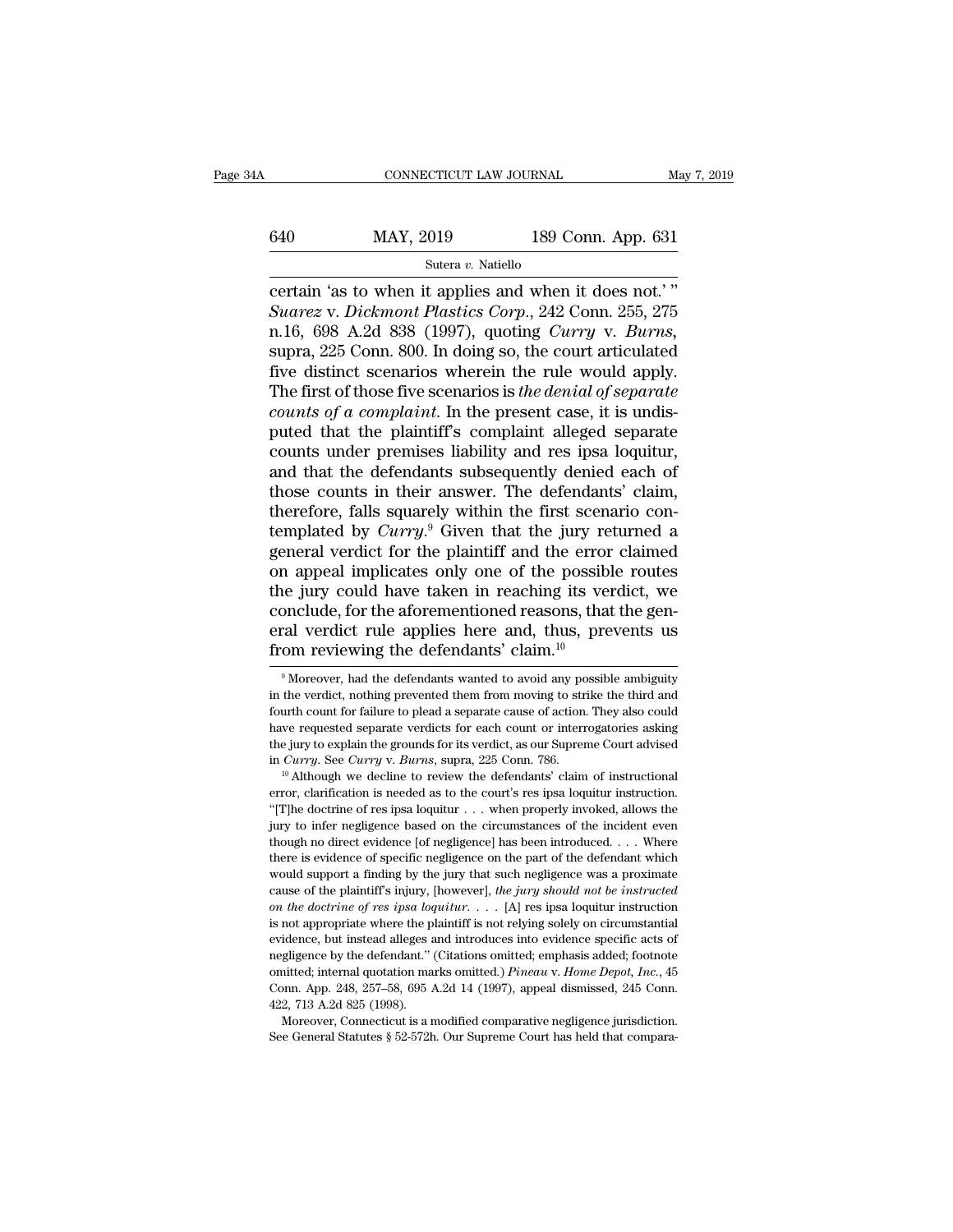| 019                                                                                                                                                                                                                                 | CONNECTICUT LAW JOURNAL | Page 35A |
|-------------------------------------------------------------------------------------------------------------------------------------------------------------------------------------------------------------------------------------|-------------------------|----------|
|                                                                                                                                                                                                                                     |                         |          |
| 189 Conn. App. 631                                                                                                                                                                                                                  | MAY, 2019               | 641      |
|                                                                                                                                                                                                                                     | Sutera v. Natiello      |          |
|                                                                                                                                                                                                                                     | Н                       |          |
| The defendant next claims that the jury improperly<br>was influenced by sympathy for the plaintiff given the<br>nature of his injury, as evidenced by its verdict and the<br>reculting event Coosificelly the defendants event that |                         |          |

189 Conn. App. 631 MAY, 2019 641<br>
Sutera v. Natiello<br>
II<br>
The defendant next claims that the jury improperly<br>
was influenced by sympathy for the plaintiff given the<br>
nature of his injury, as evidenced by its verdict and t Sutera v. Natiello<br>
II<br>
The defendant next claims that the jury improperly<br>
was influenced by sympathy for the plaintiff given the<br>
nature of his injury, as evidenced by its verdict and the<br>
resulting award. Specifically, II<br>The defendant next claims that the jury improperly<br>was influenced by sympathy for the plaintiff given the<br>nature of his injury, as evidenced by its verdict and the<br>resulting award. Specifically, the defendants argue tha The defendant next claims that the jury is<br>was influenced by sympathy for the plaintif<br>nature of his injury, as evidenced by its verd<br>resulting award. Specifically, the defendants<br>the jury's finding of comparative negligen The decendary here eachs and are jury improperty<br>
as influenced by sympathy for the plaintiff given the<br>
ture of his injury, as evidenced by its verdict and the<br>
sulting award. Specifically, the defendants argue that<br>
e ju mature of his injury, as evidenced by its verdict and the<br>resulting award. Specifically, the defendants argue that<br>the jury's finding of comparative negligence is indicative<br>of a compromise verdict. We disagree.<br>"When rev

resulting award. Specifically, the defendants argue that<br>the jury's finding of comparative negligence is indicative<br>of a compromise verdict. We disagree.<br>"When reviewing both a motion to set aside the ver-<br>dict and a moti resulting award. Specifically, the determinant argue that<br>the jury's finding of comparative negligence is indicative<br>of a compromise verdict. We disagree.<br>"When reviewing both a motion to set aside the ver-<br>dict and a moti *LLCC*, 163 Connelling the original connection of a compromise verdict. We disagree.<br> **LLCCCC** and a motion for remittitur, the trial judge must<br>
review the evidence from the viewpoint of sustaining<br>
the verdict." *Levine* "When reviewing both a motion to set aside the verdict and a motion for remittitur, the trial judge must<br>review the evidence from the viewpoint of sustaining<br>the verdict." Levine v. 418 Meadow Street Associates,<br>LLC, 163 "When reviewing both a motion to set aside the verdict and a motion for remittitur, the trial judge must<br>review the evidence from the viewpoint of sustaining<br>the verdict." Levine v. 418 Meadow Street Associates,<br>LLC, 163 dict and a motion for remittitur, the trial judge must<br>review the evidence from the viewpoint of sustaining<br>the verdict." *Levine* v. 418 *Meadow Street Associates*,<br>*LLC*, 163 Conn. App. 701, 712, 137 A.3d 88 (2016). "In review the evidence from the viewpoint of sustaining<br>the verdict." Levine v. 418 Meadow Street Associates,<br>LLC, 163 Conn. App. 701, 712, 137 A.3d 88 (2016). "In<br>determining whether to order remittitur, the trial court<br>is the verdict." Levine v. 418 Meadow Street Associates,<br>LLC, 163 Conn. App. 701, 712, 137 A.3d 88 (2016). "In<br>determining whether to order remittitur, the trial court<br>is required to review the evidence in the light most<br>fav LLC, 163 Conn. App. 701, 712, 137 A.3d 88 (2016). "In<br>determining whether to order remittitur, the trial court<br>is required to review the evidence in the light most<br>favorable to sustaining the verdict.... Upon complet-<br>ing determining whether to order remittitur, the trial court<br>is required to review the evidence in the light most<br>favorable to sustaining the verdict.... Upon complet-<br>ing that review, the court should not interfere with the<br>j is required to review the evidence in the light most<br>favorable to sustaining the verdict. . . . Upon complet-<br>ing that review, the court should not interfere with the<br>jury's determination except when the verdict is plainl favorable to sustaining the verdict. . . . Upon complet-<br>ing that review, the court should not interfere with the<br>jury's determination except when the verdict is plainly<br>excessive or exorbitant. . . . The ultimate test wh ing that review, the court should not interfere with the<br>jury's determination except when the verdict is plainly<br>excessive or exorbitant.... The ultimate test which<br>must be applied ... is whether ... the verdict so<br>shocks jury's determination except when the verdict is plainly<br>excessive or exorbitant. . . . The ultimate test which<br>must be applied . . . is whether . . . the verdict so<br>shocks the sense of justice as to compel the conclusion<br>t excessive or exorbitant. . . . The ultimate test which<br>must be applied . . . is whether . . . the verdict so<br>shocks the sense of justice as to compel the conclusion<br>that the jury [was] influenced by partiality, prejudice, must be applied . . . is whether . . . the verdict so<br>shocks the sense of justice as to compel the conclusion<br>that the jury [was] influenced by partiality, prejudice,<br>mistake or corruption." (Internal quotation marks omit shocks the sense of justice as to compel the conclusion<br>that the jury [was] influenced by partiality, prejudice,<br>mistake or corruption." (Internal quotation marks omit-<br>ted.) Munn v. Hotchkiss School, 326 Conn. 540, 575–76 that the jury [was] influence mistake or corruption." (Internation of the d.) *Munn v. Hotchkiss Sch* 165 A.3d 1167 (2017). We rever to grant or deny a motion excessive as a matter of law tion standard. Id., 574. 165 A.3d 1167 (2017). We review a trial court's decision<br>to grant or deny a motion to set aside a verdict as<br>excessive as a matter of law under an abuse of discre-<br>tion standard. Id., 574.<br>tive negligence does not preclude to grant or deny a motion to set aside a verdict as<br>excessive as a matter of law under an abuse of discre-<br>tion standard. Id., 574.<br>"Whenever a court can reasonably find that the event is one that ordinarily<br>would not have

excessive as a matter of law under an abuse of discretion standard. Id., 574.<br>
it is negligence does not preclude the application of res ipsa loquitur.<br>
"[W]henever a court can reasonably find that the event is one that or tion standard. Id., 574.<br>tive negligence does not preclude the application of res ipsa loquitur.<br>"(W) henever a court can reasonably find that the event is one that ordinarily<br>would not have occurred in the absence of some tion standard. 1d., 074.<br>
itive negligence does not preclude the application of res ipsa loquitur.<br>
"[W]henever a court can reasonably find that the event is one that ordinarily<br>
would not have occurred in the absence of s ive negligence does not preclude the application of res ipsa loquitur. "[W]henever a court can reasonably find that the event is one that ordinarily would not have occurred in the absence of someone's negligence, and that "(W) henever a court can reasonably find that the event is one that ordinarily would not have occurred in the absence of someone's negligence, and that the defendant's inferred negligence was more probably than not a caus In the defendant of the absence of someone's negligence, and that the defendant's inferred negligence was more probably than not a cause of the injury, the doctrine of res ipsa loquitur applies even though the plaintiff's the defendant's inferred negligence was more probably than not a cause of the injury, the doctrine of res ipsa loquitur applies even though the plaintiff's negligence may also have contributed to the injury. If a trial co consistent with the consistent with the comparative negligence statute injury, the doctrine of res ipsa loquitur applies even though the plaintiff's megligence may also have contributed to the injury. If a trial court dete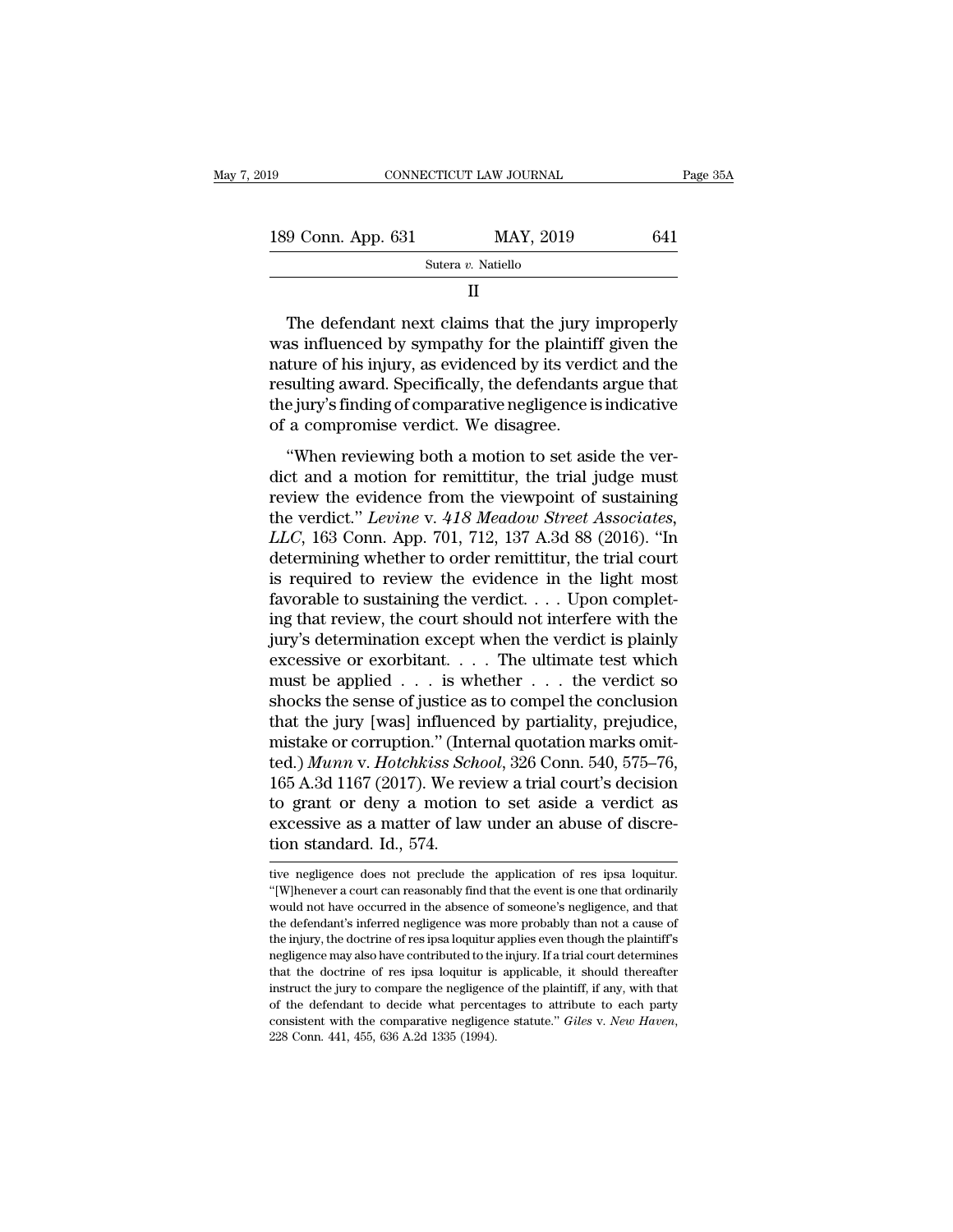| 6A  | CONNECTICUT LAW JOURNAL |                    | May 7, 2019 |
|-----|-------------------------|--------------------|-------------|
| 642 | MAY, 2019               | 189 Conn. App. 631 |             |
|     | Sutera v. Natiello      |                    |             |

CONNECTICUT LAW JOURNAL May 7, 2019<br>
2 MAY, 2019 189 Conn. App. 631<br>
Sutera v. Natiello<br>
In the defendants' motion to set aside the verdict or<br>
remittitur, they claimed that the jury "clearly found<br>
a plaintiff to be respo  $f(42)$  MAY, 2019 189 Conn. App. 631<br>Sutera v. Natiello<br>In the defendants' motion to set aside the verdict or<br>for remittitur, they claimed that the jury "clearly found<br>the plaintiff to be responsible for his accident, but MAY, 2019 189 Conn. App. 631<br>
Sutera v. Natiello<br>
In the defendants' motion to set aside the verdict or<br>
for remittitur, they claimed that the jury "clearly found<br>
the plaintiff to be responsible for his accident, but<br>
in 642 MAY, 2019 189 Conn. App. 631<br>
Sutera v. Natiello<br>
In the defendants' motion to set aside the verdict or<br>
for remittitur, they claimed that the jury "clearly found<br>
the plaintiff to be responsible for his accident, but Similarly 2019<br>
Sutera v. Natiello<br>
In the defendants' motion to set aside the verdict or<br>
for remittitur, they claimed that the jury "clearly found<br>
the plaintiff to be responsible for his accident, but<br>
instead of turni Sutera v. Natiello<br>
In the defendants' motion to set aside the verdict or<br>
for remittitur, they claimed that the jury "clearly found<br>
the plaintiff to be responsible for his accident, but<br>
instead of turning him away [the In the defendants' motion to set aside the verdict or<br>for remittitur, they claimed that the jury "clearly found<br>the plaintiff to be responsible for his accident, but<br>instead of turning him away [they] made an award of<br>vir for remittitur, they claimed that the jury "clearly found<br>the plaintiff to be responsible for his accident, but<br>instead of turning him away [they] made an award of<br>virtually the full amount . . . argued by his attorney<br>. the plaintiff to be responsity<br>instead of turning him away<br>virtually the full amount . . . . . . The jury was unable to<br>ous that the jury chose the<br>endeavored to award . . . and<br>support for that award."<br>On appeal, the def stead of turning nim away [they] made an award of<br>tually the full amount . . . argued by his attorney<br>. . The jury was unable to do this. . . . [I]t is obvi-<br>is that the jury chose the amount of damages it<br>deavored to awar virtually the full amount  $\ldots$  argued by his attorney<br>  $\ldots$ . The jury was unable to do this.  $\ldots$  [I]t is obvi-<br>
ous that the jury chose the amount of damages it<br>
endeavored to award  $\ldots$  and only then sought to find<br>

Fig. 1. The jury was unable to do this. The jury chose<br>ous that the jury chose the amount of damages it<br>endeavored to award . . . and only then sought to find<br>support for that award."<br>On appeal, the defendants do not dire ous that the jury chose the amount of damages it<br>endeavored to award . . . and only then sought to find<br>support for that award."<br>On appeal, the defendants do not direct our attention<br>to any part of the record that support endeavored to award . . . and only then sought to find<br>support for that award."<br>On appeal, the defendants do not direct our attention<br>to any part of the record that supports their claim that<br>the jury was influenced by sym support for that award.<br>
On appeal, the defendants do not direct our attention<br>
to any part of the record that supports their claim that<br>
the jury was influenced by sympathy for the plaintiff<br>
or that its verdict constitu On appeal, the defendants do not direct our attention<br>to any part of the record that supports their claim that<br>the jury was influenced by sympathy for the plaintiff<br>or that its verdict constitutes a compromise verdict,<br>oth to any part of the record that supports their claim that<br>the jury was influenced by sympathy for the plaintiff<br>or that its verdict constitutes a compromise verdict,<br>other than to note that the jury found the plaintiff comthe jury was influenced by sympathy for the plaintiff<br>or that its verdict constitutes a compromise verdict,<br>other than to note that the jury found the plaintiff com-<br>paratively negligent.<sup>11</sup> The defendants, however, do<br>di or that its verdict constitutes a compromise verdict,<br>other than to note that the jury found the plaintiff com-<br>paratively negligent.<sup>11</sup> The defendants, however, do<br>direct our attention to this court's decision in *Niles* other than to note that the jury found the plaintiff comparatively negligent.<sup>11</sup> The defendants, however, do direct our attention to this court's decision in *Niles* v. *Evitts*, 16 Conn. App. 696, 548 A.2d 1352 (1988), i paratively negligent.<sup>11</sup> The defendants, however, do<br>direct our attention to this court's decision in *Niles* v.<br>*Evitts*, 16 Conn. App. 696, 548 A.2d 1352 (1988), in<br>support of their claim. In *Niles*, this court address direct our attention to this court's decision in *Niles* v.<br> *Evitts*, 16 Conn. App. 696, 548 A.2d 1352 (1988), in<br>
support of their claim. In *Niles*, this court addressed<br>
the nature of the remand in a case where "liabil Evitts, 16 Conn. App. 696, 548 A.2d 1352 (1988), in<br>support of their claim. In *Niles*, this court addressed<br>the nature of the remand in a case where "liability and<br>damages [were] 'inextricably interwoven'"; id., 700; a<br>le support of their claim. In *Niles*, this court addressed<br>the nature of the remand in a case where "liability and<br>damages [were] 'inextricably interwoven'"; id., 700; a<br>legal issue materially distinct from the defendants'<br>c the nature of the remand in a case where "liability and<br>damages [were] 'inextricably interwoven' "; id., 700; a<br>legal issue materially distinct from the defendants'<br>claim now presented on appeal. In the court's discus-<br>sio damages [were] 'inextricably interwoven' "; id., 700; a<br>legal issue materially distinct from the defendants'<br>claim now presented on appeal. In the court's discus-<br>sion of the issue, however, it made the following rele-<br>van legal issue materially distinct from the defendants'<br>claim now presented on appeal. In the court's discus-<br>sion of the issue, however, it made the following rele-<br>vant observation: "[T]here is little fear that the jury was relaim now presented on appeal. In the court's discussion of the issue, however, it made the following relevant observation: "[T]here is little fear that the jury was motivated by sympathy for one party *since it found* bo sion of the issue, however, it made the following rele-<br>vant observation: "[T]here is little fear that the jury was<br>motivated by sympathy for one party *since it found*<br>both parties had been negligent." (Emphasis added.)<br>I vant observation: "[T]here is little fear that the jury was<br>motivated by sympathy for one party *since it found*<br>both parties had been negligent." (Emphasis added.)<br>Id. In spite of the defendants' general assertion that<br>*N* motivated by sympathy for one party *since it found*<br>both parties had been negligent." (Emphasis added.)<br>Id. In spite of the defendants' general assertion that<br>*Niles* supports their claim that the verdict was affected<br>by both parties had been negligent." (Emphasis added.)<br>Id. In spite of the defendants' general assertion that<br>*Niles* supports their claim that the verdict was affected<br>by improper considerations, *Niles* supports the proposi Id. In spite of the defendants' general assertion that *Niles* supports their claim that the verdict was affected by improper considerations, *Niles* supports the proposition that when a jury finds a plaintiff comparativel Niles supports their claim that the verdict was affected<br>by improper considerations, Niles supports the proposi-<br>tion that when a jury finds a plaintiff comparatively<br>negligent, it also can weigh against any suggestion tha by improper considerations, *Niles* supports the proposition that when a jury finds a plaintiff comparatively negligent, it also can weigh against any suggestion that the jury was influenced by sympathy. We agree with the 11 Iury was influenced by sympathy. We agree with<br>the court's reasoning in *Niles* and conclude that the<br>tect that the jury found the plaintiff partially responsible<br>or his injuries suggests that the jury was *not* swayed the court's reasoning in *Niles* and conclude that the fact that the jury found the plaintiff partially responsible for his injuries suggests that the jury was *not* swayed  $\frac{11}{10}$  Connecticut is a modified comparativ fact that the jury found the plaintiff partially responsible<br>for his injuries suggests that the jury was *not* swayed<br> $\frac{11}{10}$ Connecticut is a modified comparative negligence jurisdiction. See foot<br>note 10 of this opin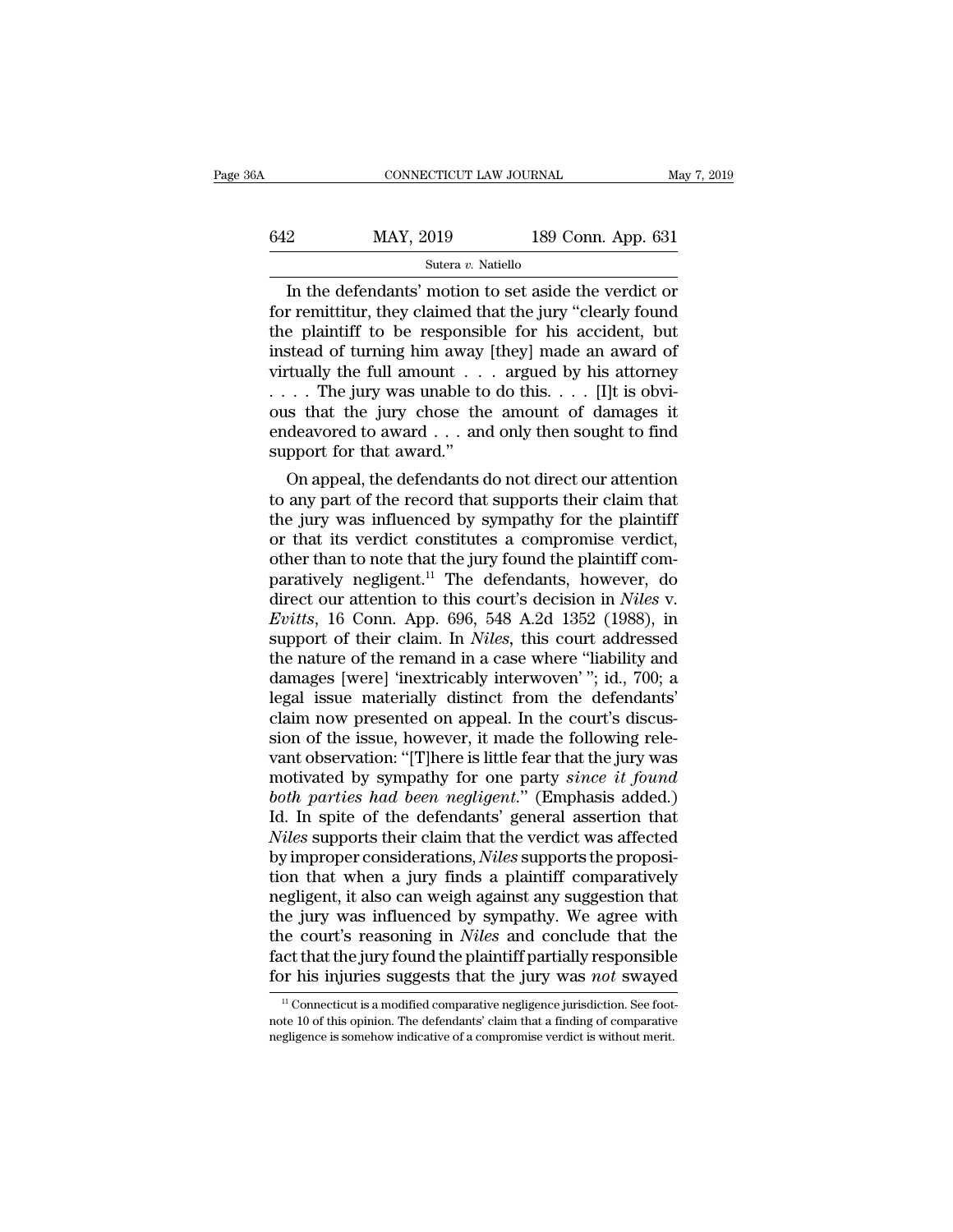## 189 CONNECTICUT LAW JOURNAL Page 37A<br>
189 Conn. App. 643 MAY, 2019 643<br>
Cohen v. Statewide Grievance Committee Cohen *v.* Statewide Grievance Committee

Fage 37A<br>
189 Conn. App. 643 MAY, 2019 643<br>
Cohen v. Statewide Grievance Committee<br>
by sympathy and that it did not return a compromise<br>
verdict. Consequently, we conclude that the court did<br>
not shuse its discretion when 189 Conn. App. 643 MAY, 2019 643<br>
Cohen v. Statewide Grievance Committee<br>
by sympathy and that it did not return a compromise<br>
verdict. Consequently, we conclude that the court did<br>
not abuse its discretion when it denied 189 Conn. App. 643 MAY, 2019 643<br>
Cohen v. Statewide Grievance Committee<br>
by sympathy and that it did not return a compromise<br>
verdict. Consequently, we conclude that the court did<br>
not abuse its discretion when it denied 189 Conn. App. 643 MAY, 2019 643<br>
Cohen *v*. Statewide Grievance Committee<br>
by sympathy and that it did not return a compromise<br>
verdict. Consequently, we conclude that the court did<br>
not abuse its discretion when it deni Cohen  $v$ . Statewide Grievance<br>
Sympathy and that it did not in<br>
Trdict. Consequently, we conclu<br>
ot abuse its discretion when it do<br>
otion to set aside the verdict on<br>
The judgment is affirmed.<br>
In this opinion the other In this opinion that it due not return a comprom<br>Indict. Consequently, we conclude that the court<br>t abuse its discretion when it denied the defenda<br>otion to set aside the verdict or for remittitur.<br>The judgment is affirmed

### France Communication<br>
Set aside the verdict of for fematities.<br>
pinion the other judges concurred.<br>
DEBRA COHEN *v*. STATEWIDE<br>
GRIEVANCE COMMITTEE ent is affirmed.<br>
ion the other judges concurred.<br>
CBRA COHEN v. STATEWIDE<br>
GRIEVANCE COMMITTEE<br>
(AC 40887) other judges concu<br>
HEN v. STATEWI<br>
NCE COMMITTEE<br>
(AC 40887)<br>
Sheldon and Bear, Js. DEBRA COHEN  $v$ . STATEWIDE<br>GRIEVANCE COMMITTEE<br>(AC 40887)<br>Alvord, Sheldon and Bear, Js.

### *Syllabus*

 $(AC 40887)$ <br>Alvord, Sheldon and Bear, Js.<br> $Syllabus$ <br>The plaintiff attorney appealed to the trial court from the decision of the reviewing committee of the defendant, the Statewide Grievance Commit-Alvord, Sheldon and Bear, Js.<br>
Syllabus<br>
plaintiff attorney appealed to the trial court from the decision of the<br>
reviewing committee of the defendant, the Statewide Grievance Commit-<br>
tee, reprimanding the plaintiff and i Alvord, sheldon and Bear, Js.<br>
Syllabus<br>
plaintiff attorney appealed to the trial court from the decision of the<br>
reviewing committee of the defendant, the Statewide Grievance Commit-<br>
tee, reprimanding the plaintiff and i *Syllabus*<br>plaintiff attorney appealed to the trial court from the decision of the<br>reviewing committee of the defendant, the Statewide Grievance Commit-<br>tee, reprimanding the plaintiff and imposing sanctions on her for vio Between hired as a staff attorney appealed to the trial court from the decision of the reviewing committee, reprimanding the plaintiff and imposing sanctions on her for violating rules 3.3 (a) (1) and 8.4 (3) of the Rules plaintiff attorney appealed to the trial court from the decision of the reviewing committee of the defendant, the Statewide Grievance Committee, reprimanding the plaintiff and imposing sanctions on her for violating rules reviewing committee of the defendant, the Statewide Grievance Committee, reprimanding the plaintiff and imposing sanctions on her for violating rules 3.3 (a) (1) and 8.4 (3) of the Rules of Professional Conduct. The plaint tee, reprimanding the plaintiff and imposing sanctions on her for violating rules 3.3 (a) (1) and 8.4 (3) of the Rules of Professional Conduct.<br>The plaintiff had been hired as a staff attorney for the Office of the Probat lating rules 3.3 (a) (1) and 8.4 (3) of the Rules of Professional Conduct.<br>The plaintiff had been hired as a staff attorney for the Office of the<br>Probate Court Administrator, while at the same time serving as a court-<br>app The plaintiff had been hired as a staff attorney for the Office of the Probate Court Administrator, while at the same time serving as a court-<br>appointed trustee for the sole beneficiary of an estate. After filing a<br>motion Probate Court Administrator, while at the same time serving as a court-<br>appointed trustee for the sole beneficiary of an estate. After filing a<br>motion to resign as the fiduciary of the estate, a hearing was held before<br>the appointed trustee for the sole beneficiary of an estate. After filing a motion to resign as the fiduciary of the estate, a hearing was held before the Probate Court, which ordered, inter alia, that the plaintiff file a fin motion to resign as the fiduciary of the estate, a hearing was held before the Probate Court, which ordered, inter alia, that the plaintiff file a final accounting upon the resolution of any interest and penalties due in c the Probate Court, which ordered, inter alia, that the plaintiff file a final accounting upon the resolution of any interest and penalties due in connection with state and federal tax filings. Subsequently, the plaintiff f accounting upon the resolution of any interest and penalties due in connection with state and federal tax filings. Subsequently, the plaintiff filed several final accountings with the Probate Court, some of which included connection with state and federal tax filings. Subsequently, the plaintiff filed several final accountings with the Probate Court, some of which included fiduciary fees during the time period when she was employed by the O filed several final accountings with the Probate Court, some of which included fiduciary fees during the time period when she was employed by the Office of the Probate Court Administrator. Thereafter, the plaintiff filed included fiduciary fees during the time period when she was employed<br>by the Office of the Probate Court Administrator. Thereafter, the plaintiff<br>filed a final accounting without fiduciary fees, which was accepted<br>by the Pr by the Office of the Probate Court Administrator. Thereafter, the plaintiff filed a final accounting without fiduciary fees, which was accepted by the Probate Court. Subsequently, chief disciplinary counsel filed a grievan filed a final accounting without fiduciary fees, which was accepted<br>by the Probate Court. Subsequently, chief disciplinary counsel filed a<br>grievance complaint against the plaintiff. The reviewing committee for<br>the defendan by the Probate Court. Subsequently, chief disciplinary counsel filed a grievance complaint against the plaintiff. The reviewing committee for the defendant found, by clear and convincing evidence, that the plaintiff violat grievance complaint against the plaintiff. The reviewing committee for<br>the defendant found, by clear and convincing evidence, that the plaintiff<br>violated rule 3.3 (a) (1) of the Rules of Professional Conduct by making<br>a kn the defendant found, by clear and convincing evidence, that the plaintiff violated rule 3.3 (a) (1) of the Rules of Professional Conduct by making a knowingly false statement in her final accounting to the Probate Court re violated rule 3.3 (a) (1) of the Rules of Professional Conduct by making a knowingly false statement in her final accounting to the Probate Court regarding fiduciary fees, as well as rule 8.4 (3) of the Rules of Professio a knowingly false statement in her final accounting to the Probate Court<br>regarding fiduciary fees, as well as rule 8.4 (3) of the Rules of Professional<br>Conduct by making a dishonest statement to the Probate Court in her<br>fi regarding fiduciary fees, as well as rule  $8.4(3)$  of the Rules of Professional Conduct by making a dishonest statement to the Probate Court in her final accounting regarding fiduciary fees owed. Thereafter, the defendant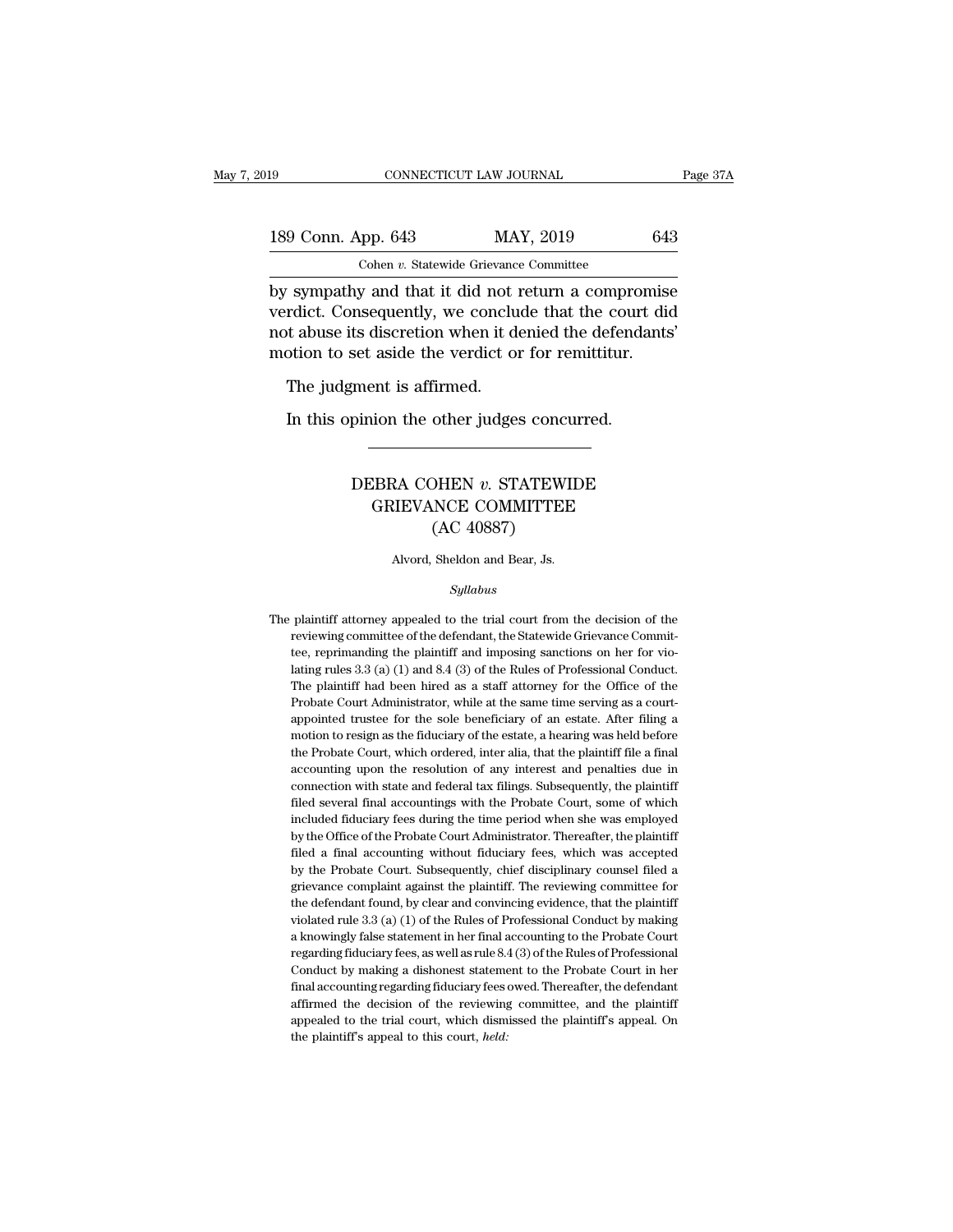# CONNECTICUT LAW JOURNAL May 7, 2019<br>644 MAY, 2019 189 Conn. App. 643<br>Cohen v. Statewide Grievance Committee CONNECTICUT LAW JOURNAL<br>MAY, 2019 189 Conn. App.<br>Cohen *v.* Statewide Grievance Committee<br>Clined to review the plaintiff's claims that the discip

- $\begin{array}{r} \text{1.1.} \quad \text{1.1.} \quad \text{1.1.} \quad \text{1.1.} \quad \text{1.1.} \quad \text{1.1.} \quad \text{1.1.} \quad \text{1.1.} \quad \text{1.1.} \quad \text{1.1.} \quad \text{1.1.} \quad \text{1.1.} \quad \text{1.1.} \quad \text{1.1.} \quad \text{1.1.} \quad \text{1.1.} \quad \text{1.1.} \quad \text{1.1.} \quad \text{1.1.} \quad \text{1.1.} \quad \text{1.1.} \quad \text{$ MAY, 2019 189 Conn. App. 643<br>
Cohen v. Statewide Grievance Committee<br>
his court declined to review the plaintiff's claims that the disciplinary<br>
counsel violated her due process rights by refusing to conduct an investi-<br>
g 189 Conn. App. 643<br>Cohen v. Statewide Grievance Committee<br>his court declined to review the plaintiff's claims that the disciplinary<br>counsel violated her due process rights by refusing to conduct an investi-<br>gation into the produce any witnesses other than the plaintiff's claims that the disciplinary<br>counsel violated her due process rights by refusing to conduct an investigation into the allegations of misconduct against her, and by failing t Cohen v. Statewide Grievance Committee<br>his court declined to review the plaintiff's claims that the disciplinary<br>counsel violated her due process rights by refusing to conduct an investi-<br>gation into the allegations of mis his court declined to review the plaintiff's claims that the disciplinary counsel violated her due process rights by refusing to conduct an investigation into the allegations of misconduct against her, and by failing to pr the failure to investigate deprived her disciplinary counsel violated her due process rights by refusing to conduct an investigation into the allegations of misconduct against her, and by failing to produce any witnesses o between the allegations of misconduct against by conduct an investigation into the allegations of misconduct against her, and by failing to produce any witnesses other than the plaintiff at her hearing before the reviewing gation mo the angulous of misconduct against her, and by family to<br>produce any witnesses other than the plaintiff at her hearing before the<br>reviewing committee; the plaintiff raised those claims for the first time<br>on appea product any whitesses once than the plaintin at her healing octot the<br>reviewing committee; the plaintiff raised those claims for the first time<br>on appeal, she provided no analysis or citation to case law as to why<br>the fail For example conducted rules and space that is conducted as a space of the rules and on appeal, she provided no analysis or citation to case law as to why the failure to investigate deprived her of her constitutional rights on appear, she provided to analysis of elation to case faw as to why<br>the failure to investigate deprived her of her constitutional rights, or as<br>to why disciplinary counsel's reliance on the plaintiff's testimony and<br>docu to why disciplinary counsel's reliance on the plaintiff's testimony and<br>documents submitted in support of the additional allegations of miscon-<br>duct could not constitute clear and convincing evidence that the plain-<br>tiff's be with discussive standard of the additional allegations of misconduct could not constitute clear and convincing evidence that the plaintiff's conduct violated rules 3.3 (a) (1) and 8.4 (3) of the Rules of Professional Co documents submitted in support of the additional anegations of inisconduct could not constitute clear and convincing evidence that the plaintiff's conduct violated rules 3.3 (a) (1) and 8.4 (3) of the Rules of Professiona date collid not constant clear and convincing evidence that the plaintiff's conduct violated rules 3.3 (a) (1) and 8.4 (3) of the Rules of Professional Conduct, and even if the plaintiff did set forth a constitutional clai
- In a conduct violated rules  $3.5$  (a) (1) and  $3.4$  (3) of the rules of Professional Conduct, and even if the plaintiff did set forth a constitutional claim, her claims failed under *State* v. *Golding* (213 Conn. 233) be rotessional conduct, and even if the plaintiff ud set form a consulational claim, her claims failed under *State* v. *Golding* (213 Conn. 233) because she did not demonstrate that a constitutional violation existed. He pl context of its discussion of rule 1.7 (a) (2) of the Rules of Professional context relationship between the plaintiff and the Probate Court was moot; the reviewing committee's finding that an attorney-client relationship because she und not demonstrate that a constitutional violation existed.<br>he plaintiff's claim that the trial court improperly inferred an attorney-<br>client relationship between the plaintiff and the Probate Court was moot;<br> not plaintiff violated that rule, the plaintiff and the Probat<br>the reviewing committee's finding that an attorney-<br>existed between the plaintiff and the Probate Court<br>context of its discussion of rule 1.7 (a) (2) of the Ru 2. The trial court properly applied rule 3.3 of the Rules of Professional<br>3. The trial court properly applied rules of Professional<br>3. The trial court properly applied rule 3.3 of the Rules of Professional<br>3. The trial cou the reviewing committee's intuity that an attorney-cheft relationship<br>existed between the plaintiff and the Probate Court was made in the<br>context of its discussion of rule 1.7 (a) (2) of the Rules of Professional<br>Conduct,
- calistical between the plantant and the Trobate Court was made in the context of its discussion of rule 1.7 (a) (2) of the Rules of Professional Conduct, and because the reviewing committee did not find that the plaintiff Context of its usedession of the ET (a) (2) of the tutes of Trofessional Conduct, and because the reviewing committee did not find that the plaintiff violated that rule, the claim was moot.<br>The trial court properly applie Functioning in a fiduciary role, the text of the rule, which does not conduct to the plaintiff violated that rule, the claim was moot.<br>The trial court properly applied rule 3.3 of the Rules of Professional Conduct to the p plantin violated that rule, the claim was moot.<br>The trial court properly applied rule 3.3 of the Rules of Professional<br>Conduct to the plaintiff cited the commentary of the Rules of Professional Conduct<br>to support her conte The and coal property applied rule 3.3 of all rades of Frotessional Conduct to the plaintiff attorney functioning in a fiduciary role: although the plaintiff cited the commentary of the Rules of Professional Conduct to sup conduct to the plantian attorney-introducing in a nuturity force attitude the plaintiff cited the commentary of the Rules of Professional Conduct to support her contention that rule 3.3 does not apply to attorneys function the plantant cited are continentally of the rates of Floressional contact<br>to support her contention that rule 3.3 does not apply to attorneys<br>functioning in a fiduciary role, the text of the rule, which does not<br>contain la court did not improperly expand the scope of the rule by applying it to contain language limiting its application to attorneys acting in the course of an attorney-client relationship, was authoritative, and this court woul Functioning in a fiduciary role, the exact of the rule, which does no<br>contain language limiting its application to attorneys acting in the cours<br>of an attorney-client relationship, was authoritative, and this court wou<br>not Fold and accounting the subset of an attorney-client relationship, was authoritative, and this court would<br>not import language into the rule to restrict its application to attorney-<br>clients relationships as proposed by the or an adorney-chemi-relationship, was additionately and this count would<br>not import language into the rule to restrict its application to attorney-<br>clients relationships as proposed by the plaintiff; accordingly, the trial
- the migration anguage into the rue to restrict its application to attorney-<br>clients relationships as proposed by the plaintiff; accordingly, the trial<br>court did not improperly expand the scope of the rule by applying it to chents relationships as proposed by the plantint, accordingly, the trial court did not improperly expand the scope of the rule by applying it to statements made by an attorney functioning in a fiduciary role.<br>he trial cour court did not improperly expand the scope of the rule by applying it to statements made by an attorney functioning in a fiduciary role.<br>he trial court properly upheld the reviewing committee's determination<br>that an entry i statements made by an attorney functioning in a nutclary fole.<br>he trial court properly upheld the reviewing committee's determination<br>that an entry in the amended final account filed by the plaintiff consti-<br>tuted a knowin the that court property uphetd the Fevrewing commutee's determination<br>that an entry in the amended final account filed by the plaintiff consti-<br>tuted a knowingly false statement to the Probate Court in violation of<br>rule 3 that an entry in the antentied rinal account fied by the plaintiff construted a knowingly false statement to the Probate Court in violation of rule 3.3 (a) (1) of the Rules of Professional Conduct and was dishonest in vio tuted a knowingly false statement to the Probate Court in violation of rule 3.3 (a) (1) of the Rules of Professional Conduct and was dishonest in violation of rule 8.4 (3) of the Rules of Professional Conduct; the findings in violation of rule 8.4 (3) of the Rules of Professional Conduct; the findings of the reviewing committee, as affirmed by the defendant and the Superior Court, were supported by clear and convincing evidence that the pla findings of the reviewing committee, as affirmed by the defendant and<br>the Superior Court, were supported by clear and convincing evidence<br>that the plaintiff violated rules  $3.3$  (a) (1) and  $8.4$  (3), and were legally<br>and

Argued February 6—officially released May 7, 2019<br>*Procedural History*<br>Appeal from the reprimand issued by the defendant's the Superior Court, were supported by clear and convincing evidence<br>that the plaintiff violated rules 3.3 (a) (1) and 8.4 (3), and were legally<br>and logically correct and not clearly erroneous.<br>Argued February 6—officially that the plaintiff violated rules 3.3 (a) (1) and 8.4 (3), and were legally<br>and logically correct and not clearly erroneous.<br>Argued February 6—officially released May 7, 2019<br>*Procedural History*<br>Appeal from the reprimand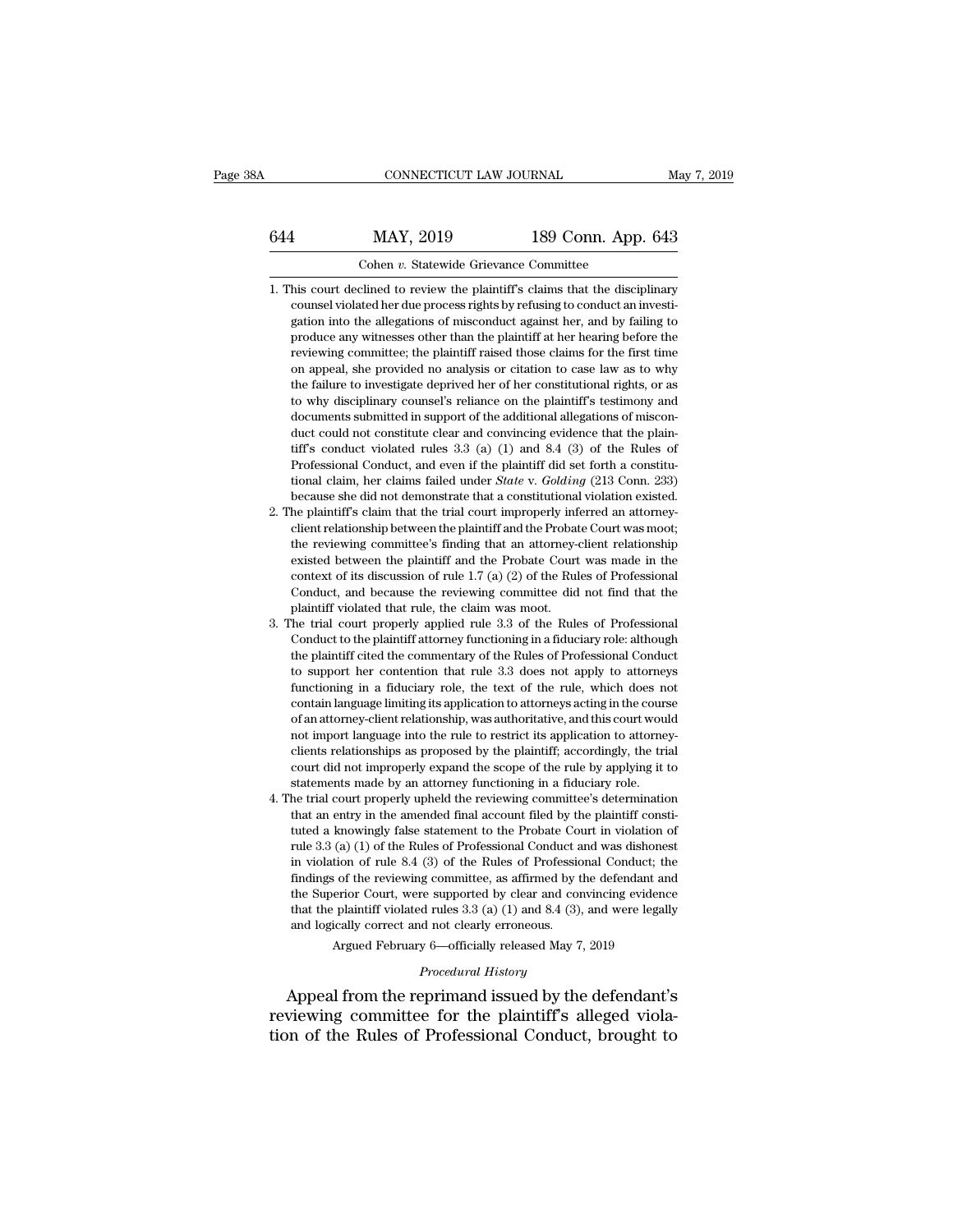| l9 |                    | CONNECTICUT LAW JOURNAL                                 | Page 39A |
|----|--------------------|---------------------------------------------------------|----------|
|    | 189 Conn. App. 643 | MAY, 2019                                               | 645      |
|    |                    | Cohen v. Statewide Grievance Committee                  |          |
|    |                    | the Superior Court in the indicial district of Hartford |          |

The Superior Court in the judicial district of Hartford<br>
189 Conn. App. 643 MAY, 2019 645<br>
189 Cohen v. Statewide Grievance Committee<br>
19 Cohen v. Statewide Grievance Committee<br>
19 Cohen v. Statewide Grievance Committee<br>
1 189 Conn. App. 643 MAY, 2019 645<br>
Cohen v. Statewide Grievance Committee<br>
the Superior Court in the judicial district of Hartford<br>
and tried to the court, *Robaina*, *J*.; judgment dismissing<br>
the appeal, from which the pl 189 Conn. App. 643 MAY, 2019 645<br>
Cohen v. Statewide Grievance Committee<br>
the Superior Court in the judicial district of Hartford<br>
and tried to the court, *Robaina*, *J*.; judgment dismissing<br>
the appeal, from which the p Cohen *v*. Statewide Grievance Committee<br>the Superior Court in the judicial district of Hartford<br>and tried to the court, *Robaina*, *J*.; judgment dismissing<br>the appeal, from which the plaintiff appealed to this<br>court. *Af Brian B. Staines, A.*; judgment dismissing<br>
e appeal, from which the plaintiff appealed to this<br>
urt. *Affirmed.*<br> *Bebra Cohen*, self-represented, the appellant (plain-<br>
f).<br> *Brian B. Staines*, chief disciplinary counse the appeal, from which the<br>
court. *Affirmed.*<br> *Debra Cohen*, self-represtiff).<br> *Brian B. Staines*, chief<br>
appellee (defendant).<br> *Op* 

tiff).

## *Opinion*

Debra Cohen, self-represented, the appellant (plain-<br>f).<br>Brian B. Staines, chief disciplinary counsel, for the<br>pellee (defendant).<br> $opinion$ <br>ALVORD, J. The plaintiff, Debra Cohen, an attorney,<br>peals from the judgment of the tri turt).<br> *Brian B. Staines*, chief disciplinary counsel, for the<br>
appellee (defendant).<br> *Opinion*<br>
ALVORD, J. The plaintiff, Debra Cohen, an attorney,<br>
appeals from the judgment of the trial court dismiss-<br>
ing her appeal *Brian B. Staines,* chief disciplinary counsel, for the appellee (defendant).<br>  $\omega_{pinion}$ <br>
ALVORD, J. The plaintiff, Debra Cohen, an attorney, appeals from the judgment of the trial court dismissing her appeal from the repr appellee (defendant).<br>
opinion<br>
ALVORD, J. The plaintiff, Debra Cohen, an attorney,<br>
appeals from the judgment of the trial court dismiss-<br>
ing her appeal from the reprimand imposed by the<br>
defendant, the Statewide Grievan *Opinion*<br>ALVORD, J. The plaintiff, Debra Cohen, an attorney,<br>appeals from the judgment of the trial court dismiss-<br>ing her appeal from the reprimand imposed by the<br>defendant, the Statewide Grievance Committee, for her<br>vi Example B. The plaintiff, Debra Cohen, an attorney,<br>appeals from the judgment of the trial court dismiss-<br>ing her appeal from the reprimand imposed by the<br>defendant, the Statewide Grievance Committee, for her<br>violation of ALVORD, J. The plaintiff, Debra Cohen, an attorney,<br>appeals from the judgment of the trial court dismiss-<br>ing her appeal from the reprimand imposed by the<br>defendant, the Statewide Grievance Committee, for her<br>violation of appeals from the judgment of the trial court dismissing her appeal from the reprimand imposed by the defendant, the Statewide Grievance Committee, for her violation of rules 3.3 (a) (1) and 8.4 (3) of the Rules of Professi ing her appeal from the reprimand imposed by the<br>defendant, the Statewide Grievance Committee, for her<br>violation of rules  $3.3$  (a) (1) and  $8.4$  (3) of the Rules of<br>Professional Conduct.<sup>1</sup> On appeal, the plaintiff claim defendant, the Statewide Grievance Committee, for her<br>violation of rules 3.3 (a) (1) and 8.4 (3) of the Rules of<br>Professional Conduct.<sup>1</sup> On appeal, the plaintiff claims<br>that (1) disciplinary counsel violated her due proce violation of rules 3.3 (a) (1) and 8.4 (3) of the Rules of<br>Professional Conduct.<sup>1</sup> On appeal, the plaintiff claims<br>that (1) disciplinary counsel violated her due process<br>rights by refusing to conduct an investigation int Professional Conduct.<sup>1</sup> On appeal, the plaintiff claims<br>that (1) disciplinary counsel violated her due process<br>rights by refusing to conduct an investigation into the<br>allegations of misconduct against her, (2) disciplinar that (1) disciplinary counsel violated her due process<br>rights by refusing to conduct an investigation into the<br>allegations of misconduct against her, (2) disciplinary<br>counsel violated her due process rights by failing to<br> rights by refusing to conduct an investigation into the allegations of misconduct against her,  $(2)$  disciplinary counsel violated her due process rights by failing to produce any witnesses other than the plaintiff at her allegations of misconduct against her,  $(2)$  disciplinary<br>counsel violated her due process rights by failing to<br>produce any witnesses other than the plaintiff at her<br>hearing before the reviewing committee,  $(3)$  the court counsel violated her due process rights by failing to<br>produce any witnesses other than the plaintiff at her<br>hearing before the reviewing committee, (3) the court<br>improperly inferred the existence of an attorney-client<br>rela produce any witnesses other than the plaintiff at her<br>hearing before the reviewing committee,  $(3)$  the court<br>improperly inferred the existence of an attorney-client<br>relationship between the plaintiff and the Probate<br>Cour hearing before the reviewing committee, (3) the court<br>improperly inferred the existence of an attorney-client<br>relationship between the plaintiff and the Probate<br>Court, (4) the court improperly expanded the applica-<br>tion of improperly inferred the existence of an attorney-client<br>relationship between the plaintiff and the Probate<br>Court, (4) the court improperly expanded the applica-<br>tion of rule 3.3 to an attorney functioning in a fiduciary<br>r relationship between the plaintiff and the Probate Court,  $(4)$  the court improperly expanded the application of rule 3.3 to an attorney functioning in a fiduciary role, and  $(5)$  the court improperly upheld the reviewing Court, (4) the court improperly expanded the application of rule 3.3 to an attorney functioning in a fiduciary role, and (5) the court improperly upheld the reviewing committee's determination that an entry in the amended by multitimeter's determination that an entry in the amended<br>nal account filed by the plaintiff on June 24, 2013,<br>onstituted a knowingly false statement to the Probate<br>ourt in violation of rule 3.3 (a) (1) and was dishone final account filed by the plaintiff on June 24, 2013,<br>constituted a knowingly false statement to the Probate<br>Court in violation of rule 3.3 (a) (1) and was dishonest<br> $\frac{1}{1}$ Rule 3.3 (a) of the Rules of Professional Con

constituted a knowingly false statement to the Probate<br>
Court in violation of rule 3.3 (a) (1) and was dishonest<br>
<sup>1</sup>Rule 3.3 (a) of the Rules of Professional Conduct provides in relevant<br>
part: "A lawyer shall not knowin **Court in violation of rule 3.3 (a) (1) and was dishonest**<br>
<sup>1</sup> Rule 3.3 (a) of the Rules of Professional Conduct provides in relevant<br>
part: "A lawyer shall not knowingly . . . (1) [m]ake a false statement of<br>
fact or la <sup>1</sup> Rule 3.3 (a) of the Rules of Professional Conduct provides in relevant part: "A lawyer shall not knowingly . . . . (1) [m]ake a false statement of fact or law to a tribunal or fail to correct a false statement of mate <sup>1</sup> Rule 3.3 (a) of the Rules of Professional Conduct provides in relevant part: "A lawyer shall not knowingly . . . . (1) [m]ake a false statement of fact or law to a tribunal or fail to correct a false statement of mate part: "A lawyer shall not knowingly . . . (1) [m]ake a false state or law to a tribunal or fail to correct a false statement of m or law previously made to the tribunal by the lawyer . . . ."<br>Rule 8.4 of the Rules of Prof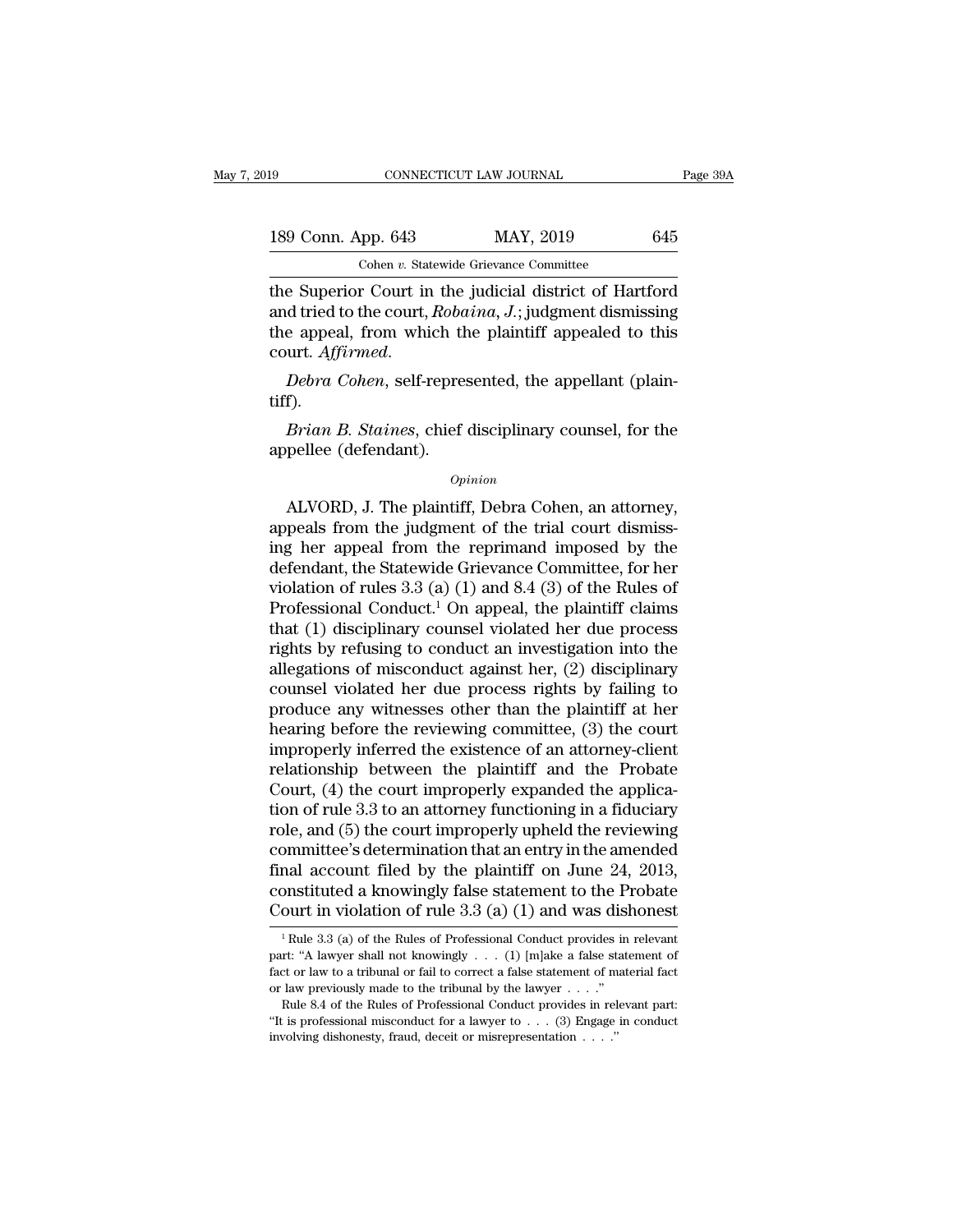| ۱A               | CONNECTICUT LAW JOURNAL                                            |                    | May 7, 2019 |
|------------------|--------------------------------------------------------------------|--------------------|-------------|
| 646              | MAY, 2019                                                          | 189 Conn. App. 643 |             |
|                  | Cohen v. Statewide Grievance Committee                             |                    |             |
| the trial court. | in violation of rule $8.4 \text{ (3)}$ . We affirm the judgment of |                    |             |
|                  | The following facts and procedural history are rele-               |                    |             |

 $\frac{\text{MAY, 2019}}{\text{Cohen } v. \text{ Statewide Grievance Committee}}$ <br>violation of rule 8.4 (3). We affirm the judgment of<br>e trial court.<br>The following facts and procedural history are rele-<br>nt to our resolution of the plaintiff's claims. The plain-<br>f was  $X_1$  and  $X_2$  and  $Y_3$  and  $Y_4$  and  $Y_5$  cohen  $v$ . Statewide Grievance Committee<br>
in violation of rule 8.4 (3). We affirm the judgment of<br>
the trial court.<br>
The following facts and procedural history are rele-<br>
vant Cohen v. Statewide Grievance Committee<br>
in violation of rule 8.4 (3). We affirm the judgment of<br>
the trial court.<br>
The following facts and procedural history are rele-<br>
vant to our resolution of the plaintiff's claims. Th From the judgment of<br>in violation of rule 8.4 (3). We affirm the judgment of<br>the trial court.<br>The following facts and procedural history are rele-<br>vant to our resolution of the plaintiff's claims. The plain-<br>tiff was hired in violation of rule 8.4 (3). We affirm the judgment of<br>the trial court.<br>The following facts and procedural history are rele-<br>vant to our resolution of the plaintiff's claims. The plain-<br>tiff was hired as a staff attorney the trial court.<br>The following facts and procedural history are rele-<br>vant to our resolution of the plaintiff's claims. The plain-<br>tiff was hired as a staff attorney for the Office of the<br>Probate Court Administrator on Nov The following facts and procedural history are relevant to our resolution of the plaintiff's claims. The plaintiff was hired as a staff attorney for the Office of the Probate Court Administrator on November 14, 2005.<br>As an vant to our resolution of the plaintiff's claims. The plaintiff was hired as a staff attorney for the Office of the Probate Court Administrator on November 14, 2005.<br>As an employee, her duties included court visits and ass tiff was hired as a staff attorney for the Office of the Probate Court Administrator on November 14, 2005.<br>As an employee, her duties included court visits and assessments of the probate courts, including audits<br>of random Probate Court Administrator on November 14, 2005.<br>As an employee, her duties included court visits and<br>assessments of the probate courts, including audits<br>of random files, to determine whether the required<br>accountings were As an employee, her duties included court visits and<br>assessments of the probate courts, including audits<br>of random files, to determine whether the required<br>accountings were timely filed and in compliance with<br>applicable la assessments of the<br>of random files, to<br>accountings were tin<br>applicable law and p<br>vided support and le<br>judges and their sta<br>required filings.<br>At the time the plai random files, to determine whether the required<br>countings were timely filed and in compliance with<br>plicable law and procedures. The plaintiff also pro-<br>led support and legal advice to the Probate Court<br>dges and their staff accountings were timely filed and in compliance with<br>applicable law and procedures. The plaintiff also pro-<br>vided support and legal advice to the Probate Court<br>judges and their staff regarding probate matters and<br>required

applicable law and procedures. The plaintiff also provided support and legal advice to the Probate Court<br>judges and their staff regarding probate matters and<br>required filings.<br>At the time the plaintiff was hired by the Of vided support and legal advice to the Probate Court<br>judges and their staff regarding probate matters and<br>required filings.<br>At the time the plaintiff was hired by the Office of the<br>Probate Court Administrator in 2005, she w judges and their staff regarding probate matters and<br>required filings.<br>At the time the plaintiff was hired by the Office of the<br>Probate Court Administrator in 2005, she was serving<br>as a court-appointed trustee for the sole required filings.<br>At the time the plaintiff was hired by the Office of the<br>Probate Court Administrator in 2005, she was serving<br>as a court-appointed trustee for the sole beneficiary of<br>the estate of John DeRosa in the Nort At the time the plaintiff was hired by the Office of the<br>Probate Court Administrator in 2005, she was serving<br>as a court-appointed trustee for the sole beneficiary of<br>the estate of John DeRosa in the North Central Probate<br> Probate Court Administrator in 2005, she was serving<br>as a court-appointed trustee for the sole beneficiary of<br>the estate of John DeRosa in the North Central Probate<br>Court (Probate Court).<sup>2</sup> On April 25, 2012, the plaintif as a court-appointed trustee for the sole beneficiary of<br>the estate of John DeRosa in the North Central Probate<br>Court (Probate Court).<sup>2</sup> On April 25, 2012, the plaintiff<br>filed a proposed periodic accounting and an affidav the estate of John DeRosa in the North Central Probate<br>Court (Probate Court).<sup>2</sup> On April 25, 2012, the plaintiff<br>filed a proposed periodic accounting and an affidavit<br>of fees in the DeRosa matter. On May 1, 2012, the chie Court (Probate Court).<sup>2</sup> On April 25, 2012, the plaintiff<br>filed a proposed periodic accounting and an affidavit<br>of fees in the DeRosa matter. On May 1, 2012, the chief<br>clerk of the Probate Court sent an e-mail to Attorney filed a proposed periodic accounting and an affidavit<br>of fees in the DeRosa matter. On May 1, 2012, the chief<br>clerk of the Probate Court sent an e-mail to Attorney<br>Thomas E. Gaffey, chief counsel for the Office of the<br>Prob of fees in the DeRosa matter. On May 1, 2012, the chief<br>clerk of the Probate Court sent an e-mail to Attorney<br>Thomas E. Gaffey, chief counsel for the Office of the<br>Probate Court Administrator, inquiring whether an<br>employe clerk of the Probate Court sent an e-mail to Attorney<br>Thomas E. Gaffey, chief counsel for the Office of the<br>Probate Court Administrator, inquiring whether an<br>employee of his office was precluded from serving as<br>a fiduciary Thomas E. Gaffey, chief counsel for the Office of the<br>Probate Court Administrator, inquiring whether an<br>employee of his office was precluded from serving as<br>a fiduciary for an estate or a trust. Attorney Gaffey<br>responded t Probate Court Administrator, inquiring whether an employee of his office was precluded from serving as a fiduciary for an estate or a trust. Attorney Gaffey responded that there was no specific policy or regulation prohibi employee of his office was precluded from serving as<br>a fiduciary for an estate or a trust. Attorney Gaffey<br>responded that there was no specific policy or regula-<br>tion prohibiting employees from serving in a fiduciary<br>capa on prohibiting employees from serving in a fiduciary<br>apacity.<sup>3</sup> On May 18, 2012, the plaintiff filed a motion<br>resign as the fiduciary in the DeRosa estate with the<br>robate Court. Following a hearing before the Probate<br> $\frac{$ capacity.<sup>3</sup> On May 18, 2012, the plaintiff filed a motion<br>to resign as the fiduciary in the DeRosa estate with the<br>Probate Court. Following a hearing before the Probate<br> $\frac{1}{2}$  In the DeRosa estate, the heir, his daugh

Explacity. On May 10, 2012, the plaintiff hed a modion<br>to resign as the fiduciary in the DeRosa estate with the<br>Probate Court. Following a hearing before the Probate<br> $\frac{1}{\pi}$  in the DeRosa estate, the heir, his daughter for the purpose of receiving a hearing before the Probate Probate Court. Following a hearing before the Probate  $\frac{1}{2}$  In the DeRosa estate, the heir, his daughter, could not be located. The principal asset of the esta ficiary. <sup>2</sup> In the DeRosa estate, the heir, his daughter, could not be located. The incipal asset of the estate was a mortgage on which monthly payments rere made. The plaintiff had been appointed trustee for the trust created th <sup>2</sup> In the DeRosa estate, the heir, his daughter, could not be located. The principal asset of the estate was a mortgage on which monthly payments were made. The plaintiff had been appointed trustee for the trust created

principal asset of the estate was a mortgage on which monthly payments<br>were made. The plaintiff had been appointed trustee for the trust created<br>for the purpose of receiving and holding these payments for the missing benefor the purpose of receiving and holding these payments for the missing bene-<br>ficiary.<br><sup>3</sup> On January 1, 2015, the Office of the Probate Court Administrator adopted<br>a formal policy that prohibited its employees from servin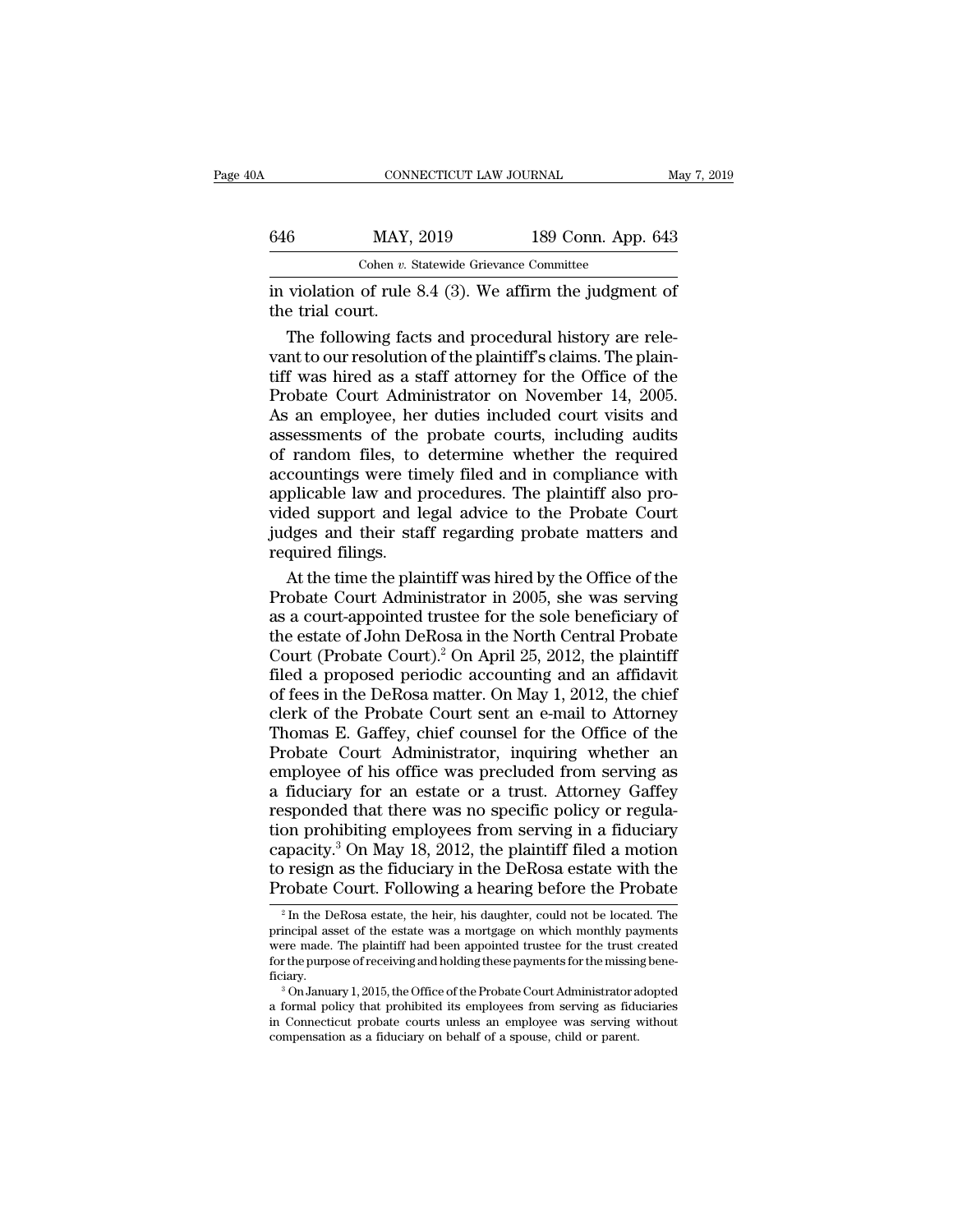CONNECTICUT LAW JOURNAL<br>
189 Conn. App. 643 MAY, 2019 647<br>
Cohen v. Statewide Grievance Committee<br>
Court on May 23, 2012, the Probate Court judge, Timo-<br>
thy R.E. Keeney, issued an order requiring, inter alia,<br>
the filing 189 Conn. App. 643 MAY, 2019 647<br>
Cohen v. Statewide Grievance Committee<br>
Court on May 23, 2012, the Probate Court judge, Timo-<br>
thy R.E. Keeney, issued an order requiring, inter alia,<br>
the filing of a final account<sup>4</sup> up 189 Conn. App. 643 MAY, 2019 647<br>
Cohen v. Statewide Grievance Committee<br>
Court on May 23, 2012, the Probate Court judge, Timo-<br>
thy R.E. Keeney, issued an order requiring, inter alia,<br>
the filing of a final account<sup>4</sup> up 189 Conn. App. 643 MAY, 2019 647<br>
Cohen v. Statewide Grievance Committee<br>
Court on May 23, 2012, the Probate Court judge, Timo-<br>
thy R.E. Keeney, issued an order requiring, inter alia,<br>
the filing of a final account<sup>4</sup> up For Solar Fig. 643 Fig. 2019 Fig. 2019<br>Cohen v. Statewide Grievance Committee<br>Court on May 23, 2012, the Probate Court judge, Timo-<br>thy R.E. Keeney, issued an order requiring, inter alia,<br>the filing of a final account<sup>4</sup> Columnum Cohen v. Statewide Grievance Committee<br>Court on May 23, 2012, the Probate Court judge, Timo-<br>thy R.E. Keeney, issued an order requiring, inter alia,<br>the filing of a final account<sup>4</sup> upon the resolution of any<br>int Court on May 23, 2012, the Probate Court j<br>thy R.E. Keeney, issued an order requiring<br>the filing of a final account<sup>4</sup> upon the resol<br>interest and penalties due in connection wi<br>federal tax filings. Judge Keeney further n y R.E. Keeney, issued an order requiring, inter alia,<br>e filing of a final account<sup>4</sup> upon the resolution of any<br>terest and penalties due in connection with state and<br>deral tax filings. Judge Keeney further noted that he<br>pu the filing of a final account" upon the resolution of any<br>interest and penalties due in connection with state and<br>federal tax filings. Judge Keeney further noted that he<br>would consider the plaintiff's motion to resign at t

interest and penalties due in connection with state and<br>federal tax filings. Judge Keeney further noted that he<br>would consider the plaintiff's motion to resign at the<br>time that the final account was filed.<br>On April 15, 201 federal tax filings. Judge Keeney further noted that he<br>would consider the plaintiff's motion to resign at the<br>time that the final account was filed.<br>On April 15, 2013, the plaintiff retained Attorney Tim-<br>othy Daley to re would consider the plaintiff's motion to resign at the<br>time that the final account was filed.<br>On April 15, 2013, the plaintiff retained Attorney Tim-<br>othy Daley to represent her in the Probate Court pro-<br>ceedings. By lette time that the final account was filed.<br>
On April 15, 2013, the plaintiff retained Attorney Tim-<br>
othy Daley to represent her in the Probate Court pro-<br>
ceedings. By letter dated April 15, 2013, Attorney Daley<br>
submitted a On April 15, 2013, the plaintiff retained Attorney Tim-<br>othy Daley to represent her in the Probate Court pro-<br>ceedings. By letter dated April 15, 2013, Attorney Daley<br>submitted a proposed final accounting for the DeRosa<br>ma othy Daley to represent her in the Probate Court proceedings. By letter dated April 15, 2013, Attorney Daley submitted a proposed final accounting for the DeRosa matter, which included proposed fiduciary fees for the plain ceedings. By letter dated April 15, 2013, Attorney Daley<br>submitted a proposed final accounting for the DeRosa<br>matter, which included proposed fiduciary fees for the<br>plaintiff's services. Additionally, Attorney Daley noted<br> submitted a proposed final accounting for the DeRosa<br>matter, which included proposed fiduciary fees for the<br>plaintiff's services. Additionally, Attorney Daley noted<br>the fact that the plaintiff had mistakenly failed to file matter, which included proposed fiduciary fees for the plaintiff's services. Additionally, Attorney Daley noted the fact that the plaintiff had mistakenly failed to file income tax returns for the trust, which caused the t plaintiff's services. Additionally, Attorney Daley noted<br>the fact that the plaintiff had mistakenly failed to file<br>income tax returns for the trust, which caused the trust<br>to incur tax penalties in the amount of \$5531.84. the fact that the plaintiff had mistakenly failed to file<br>income tax returns for the trust, which caused the trust<br>to incur tax penalties in the amount of \$5531.84. He<br>stated that the plaintiff acknowledged that she had<br>fa in the trust, which caused the trust<br>to incur tax penalties in the amount of \$5531.84. He<br>stated that the plaintiff acknowledged that she had<br>failed to file the returns on behalf of the trust in a timely<br>manner, but that " incur tax penalties in the amount of \$5531.84. He<br>ated that the plaintiff acknowledged that she had<br>iled to file the returns on behalf of the trust in a timely<br>anner, but that "the [f]iduciary has credit[ed] and paid<br>ck t stated that the plaintiff acknowledged that she had<br>failed to file the returns on behalf of the trust in a timely<br>manner, but that "the [f]iduciary has credit[ed] and paid<br>back the penalties incurred by the [t]rust as set

failed to file the returns on behalf of the trust in a timely<br>manner, but that "the [f]iduciary has credit[ed] and paid<br>back the penalties incurred by the [t]rust as set forth<br>in the [d]ebit section of the [f]inal [a]ccoun manner, but that "the [f]iduciary has credit[ed] and paid<br>back the penalties incurred by the [t]rust as set forth<br>in the [d]ebit section of the [f]inal [a]ccounting."<br>A hearing on the final account was held before the<br>Pro back the penalties incurred by the [t]rust as set forth<br>in the [d]ebit section of the [f]inal [a]ccounting."<br>A hearing on the final account was held before the<br>Probate Court on May 15, 2013. At that hearing, the<br>plaintiff in the [d]ebit section of the [f]inal [a]ccounting."<br>A hearing on the final account was held before the<br>Probate Court on May 15, 2013. At that hearing, the<br>plaintiff filed an amended final account that showed a<br>reimburseme A hearing on the final account was held before the<br>Probate Court on May 15, 2013. At that hearing, the<br>plaintiff filed an amended final account that showed a<br>reimbursement to the estate of \$5531.84 for the income<br>tax inter Probate Court on May 15, 2013. At that hearing, the plaintiff filed an amended final account that showed a reimbursement to the estate of \$5531.84 for the income tax interest and penalties, and a request for fiduciary fees plaintiff filed an amended final account that showed a<br>reimbursement to the estate of \$5531.84 for the income<br>tax interest and penalties, and a request for fiduciary<br>fees in the amount of \$5980 for the period of January 1, reimbursement to the estate of \$5531.84 for the income<br>tax interest and penalties, and a request for fiduciary<br>fees in the amount of \$5980 for the period of January 1,<br>2012, to April 22, 2013. Following the hearing, Attorn tax interest and penalties, and a request for fiduciary<br>fees in the amount of \$5980 for the period of January 1,<br>2012, to April 22, 2013. Following the hearing, Attorney<br>Gaffey instructed the plaintiff that she was not to<br> Gaffey instructed the plaintiff that she was not to request or charge fiduciary fees in any Probate Court matter for the time period that she had been employed by the Office of Probate Court Administrator.<sup>5</sup> Accord<sup>4</sup> Th request or charge fiduciary fees in any Probate Court<br>matter for the time period that she had been employed<br>by the Office of Probate Court Administrator.<sup>5</sup> Accord-<br><sup>4</sup>The terms account and accounting, as used in "final ac

by the Office of Probate Court Administrator.<sup>5</sup> Accord<sup>4</sup><br><sup>4</sup>The terms account and accounting, as used in "final account" and "final accounting," are used interchangeably by the parties and this court.<br><sup>5</sup> Although the e by the Office of Probate Court Administrator.<sup>5</sup> Accord-<br><sup>4</sup>The terms account and accounting, as used in "final account" and "final<br>accounting," are used interchangeably by the parties and this court.<br><sup>5</sup> Although the exac <sup>4</sup> The terms account and accounting, as used in "final account" and "final accounting," are used interchangeably by the parties and this court.<br><sup>5</sup> Although the exact date is in dispute, at some point in time, no later t than May 16, 2013, Attorney Gaffey instructed the plaintiff to divest herself of all of her fiduciary roles in the probate courts. There is evidence in the record that the plaintiff had served as a conservator and as a lim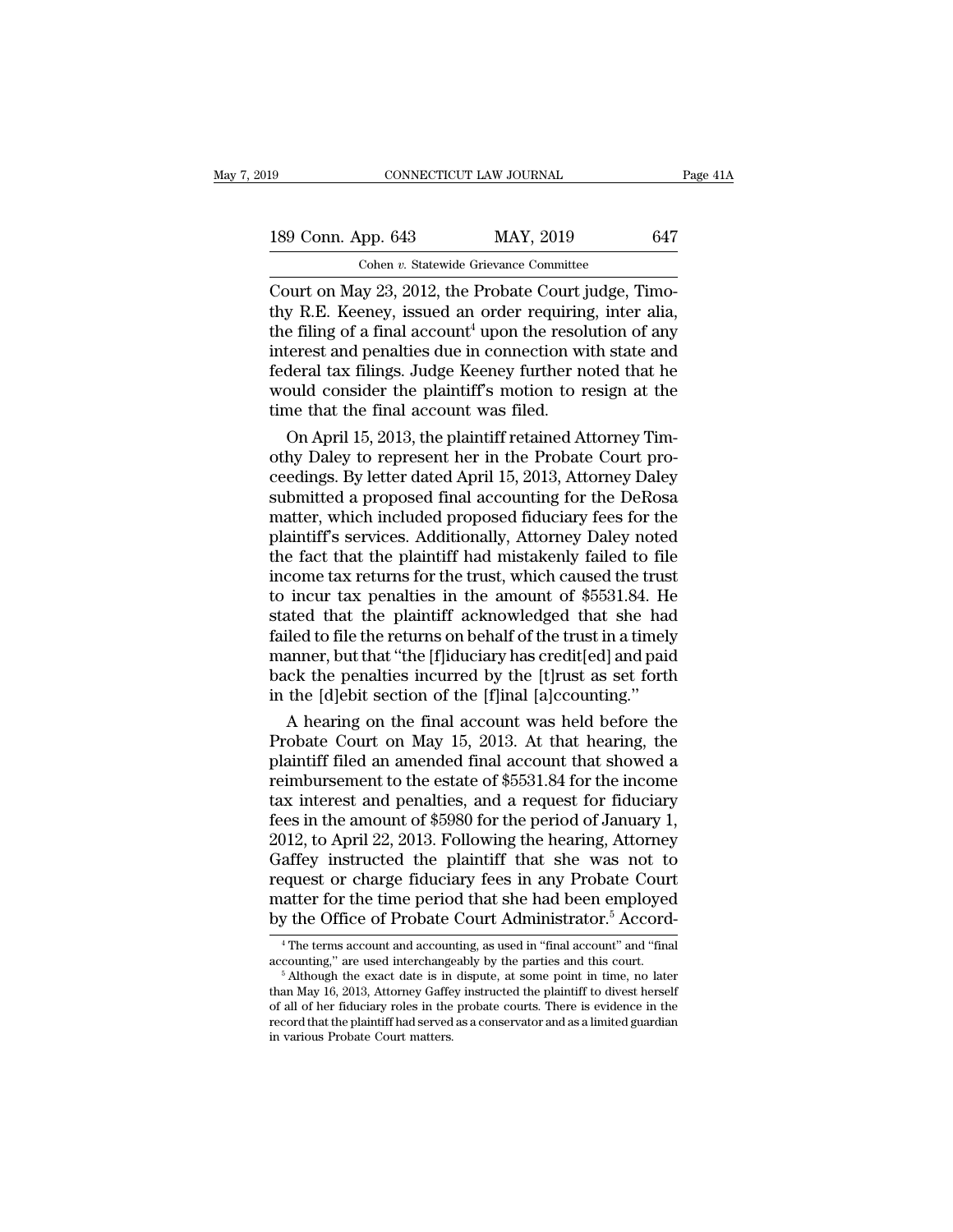| łА  | CONNECTICUT LAW JOURNAL                                           |                    | May 7, 2019 |
|-----|-------------------------------------------------------------------|--------------------|-------------|
| 648 | MAY, 2019                                                         | 189 Conn. App. 643 |             |
|     | Cohen v. Statewide Grievance Committee                            |                    |             |
|     | ingly on $\text{Mav } 24$ 2013 the plaintiff e-mailed the follow- |                    |             |

CONNECTICUT LAW JOURNAL<br> **in May 2019** 189 Conn. App. 643<br>
Cohen v. Statewide Grievance Committee<br>
ingly, on May 24, 2013, the plaintiff e-mailed the follow-<br>
ing message to the chief clerk of the Probate Court: "I  $\begin{array}{r} \text{MAY, 2019} \\ \text{Cohen } v. \text{ Statewide Grievance Committee} \\ \text{ingly, on May 24, 2013, the plaintiff e-mailed the following message to the chief clerk of the Probate Court: "I am informing the Probate Court that I intend to file an amount to the final account. Use the Court.} \end{array}$ 648 MAY, 2019 189 Conn. App. 643<br>
Cohen v. Statewide Grievance Committee<br>
ingly, on May 24, 2013, the plaintiff e-mailed the follow-<br>
ing message to the chief clerk of the Probate Court: "I<br>
am informing the Probate Court 648 MAY, 2019 189 Conn. App. 643<br>
Cohen v. Statewide Grievance Committee<br>
ingly, on May 24, 2013, the plaintiff e-mailed the follow-<br>
ing message to the chief clerk of the Probate Court: "I<br>
am informing the Probate Court Cohen v. Statewide Grievance Committee<br>ingly, on May 24, 2013, the plaintiff e-mailed the follow-<br>ing message to the chief clerk of the Probate Court: "I<br>am informing the Probate Court that I intend to file an<br>amendment t Cohen v. Statewide Grievance Committee<br>ingly, on May 24, 2013, the plaintiff e-mailed the follow-<br>ing message to the chief clerk of the Probate Court: "I<br>am informing the Probate Court that I intend to file an<br>amendment t ingly, on May 24, 2013, the plaintiff e-mailed the following message to the chief clerk of the Probate Court: "I<br>am informing the Probate Court that I intend to file an<br>amendment to the final account. I ask . . . the Court ing message to the chief clerk of the Probate Court: "I<br>am informing the Probate Court that I intend to file an<br>amendment to the final account. I ask . . . the Court<br>not to make a ruling on the account until the amendment<br> am informing the Probate Court that I intend to file an amendment to the final account. I ask  $\dots$  the Court not to make a ruling on the account until the amendment is received. The amendment will make no entry for the pa amendment to the<br>not to make a ruling<br>is received. The an<br>payment of fees for<br>reserve for the pa<br>taxes and the cost<br>returns. . . ."<br>On June 1, 2013 received. The amendment will make no entry for the<br>yment of fees for the fiduciary and will set aside a<br>serve for the payment of state and federal income<br>xes and the cost for preparing the final income tax<br>turns. . . ."<br>O as received. The amendment will make no entry for the<br>payment of fees for the fiduciary and will set aside a<br>reserve for the payment of state and federal income<br>taxes and the cost for preparing the final income tax<br>return

payment of rees for the huddary and will set aside a<br>reserve for the payment of state and federal income<br>taxes and the cost for preparing the final income tax<br>returns...."<br>On June 1, 2013, the plaintiff filed an amended f taxes and the cost for preparing the final income tax<br>
returns. . . ."<br>
On June 1, 2013, the plaintiff filed an amended final<br>
account for the period of January 1, 2012, to May 31,<br>
2013. The June 1, 2013 amended final ac cases and the cost for preparing the final income tax<br>returns...."<br>On June 1, 2013, the plaintiff filed an amended final<br>account for the period of January 1, 2012, to May 31,<br>2013. The June 1, 2013 amended final account d Feturis.  $\ldots$ <br>On June 1, 2013, the plaintiff filed an amended final<br>account for the period of January 1, 2012, to May 31,<br>2013. The June 1, 2013 amended final account decreased<br>the fiduciary's contribution to reimburse t On June 1, 2013, the plaintiff filed an amended final<br>account for the period of January 1, 2012, to May 31,<br>2013. The June 1, 2013 amended final account decreased<br>the fiduciary's contribution to reimburse the estate for<br>i account for the period of January 1, 2012, to May 31,<br>2013. The June 1, 2013 amended final account decreased<br>the fiduciary's contribution to reimburse the estate for<br>income tax interest and penalties to \$4283.74, and<br>expla 2013. The June 1, 2013 amended final account decreased<br>the fiduciary's contribution to reimburse the estate for<br>income tax interest and penalties to \$4283.74, and<br>explained the reduction in footnotes 1 and 2 of the<br>accoun the fiduciary's contribution to reimburse the estate for<br>income tax interest and penalties to \$4283.74, and<br>explained the reduction in footnotes 1 and 2 of the<br>accounting. The plaintiff noted that the Connecticut<br>Departmen income tax interest and penalties to \$4283.74, and<br>explained the reduction in footnotes 1 and 2 of the<br>accounting. The plaintiff noted that the Connecticut<br>Department of Revenue Services had "granted amnesty<br>to [the] [e]s explained the reduction in footnotes 1 and 2 of the<br>accounting. The plaintiff noted that the Connecticut<br>Department of Revenue Services had "granted amnesty<br>to [the] [e]state for the 2000–2007 tax years [and] the<br>value of accounting. The plaintiff noted that the Conne<br>Department of Revenue Services had "granted an<br>to [the] [e]state for the 2000–2007 tax years [an<br>value of the tax pardoned . . . is \$1248.10." As<br>sented in her May 24, 2013 epartment of nevertie services had granted antiesty<br>
[the] [e]state for the 2000–2007 tax years [and] the<br>
lue of the tax pardoned  $\ldots$  is \$1248.10." As repre-<br>
inted in her May 24, 2013 e-mail to the Probate Court,<br>
e pl to [the] [e]state for the 2000–2007 tax years [and] the<br>value of the tax pardoned  $\ldots$  is \$1248.10." As repre-<br>sented in her May 24, 2013 e-mail to the Probate Court,<br>the plaintiff did not include an entry for fiduciary

value of the tax particled  $\ldots$  is \$4246.10. As represented in her May 24, 2013 e-mail to the Probate Court, the plaintiff did not include an entry for fiduciary fees in the June 1, 2013 amended final account.<br>By letter sented in her may 24, 2015 e-mail to the r robate Court,<br>the plaintiff did not include an entry for fiduciary fees<br>in the June 1, 2013 amended final account.<br>By letter dated June 5, 2013, Judge Keeney returned<br>the plaintif in the June 1, 2013 amended final account.<br>By letter dated June 5, 2013, Judge Keeney returned<br>the plaintiff's June 1, 2013 amended final account. He<br>explained in a letter that there were "several outstand-<br>ing concerns," In the Julie 1, 2013 amended mial account.<br>By letter dated June 5, 2013, Judge Keeney returned<br>the plaintiff's June 1, 2013 amended final account. He<br>explained in a letter that there were "several outstand-<br>ing concerns," By letter dated June 5, 2013, Judge Keeney returned<br>the plaintiff's June 1, 2013 amended final account. He<br>explained in a letter that there were "several outstand-<br>ing concerns," the primary concern being the reduction<br>of the plaintiff's June 1, 2013 amended final account. He explained in a letter that there were "several outstanding concerns," the primary concern being the reduction of the fiduciary's credit to the estate from \$5531.84 to explained in a letter that there were "several outstand-<br>ing concerns," the primary concern being the reduction<br>of the fiduciary's credit to the estate from \$5531.84 to<br>\$4283.74. Judge Keeney stated: "From what has been<br>su ing concerns," the primary concern being the reduction<br>of the fiduciary's credit to the estate from \$5531.84 to<br>\$4283.74. Judge Keeney stated: "From what has been<br>submitted, it appears that the [Connecticut Department<br>of R of the fiduciary's credit to the estate from \$5531.84 to<br>\$4283.74. Judge Keeney stated: "From what has been<br>submitted, it appears that the [Connecticut Department<br>of Revenue Services] action is a reduction of tax obliga-<br>t \$4283.74. Judge Keeney stated: "From what has been<br>submitted, it appears that the [Connecticut Department<br>of Revenue Services] action is a reduction of tax obliga-<br>tion. Why does the accounting ask for the interest and<br>pen submitted, it appears that the [Connecticut Department<br>of Revenue Services] action is a reduction of tax obliga-<br>tion. Why does the accounting ask for the interest and<br>penalties to be reduced by \$1248.10 for the [s]tate fo of Revenue Services] action is a reduction of tax obligation. Why does the accounting ask for the interest and penalties to be reduced by \$1248.10 for the [s]tate for tax years 2000–2007 if there was no tax due for these y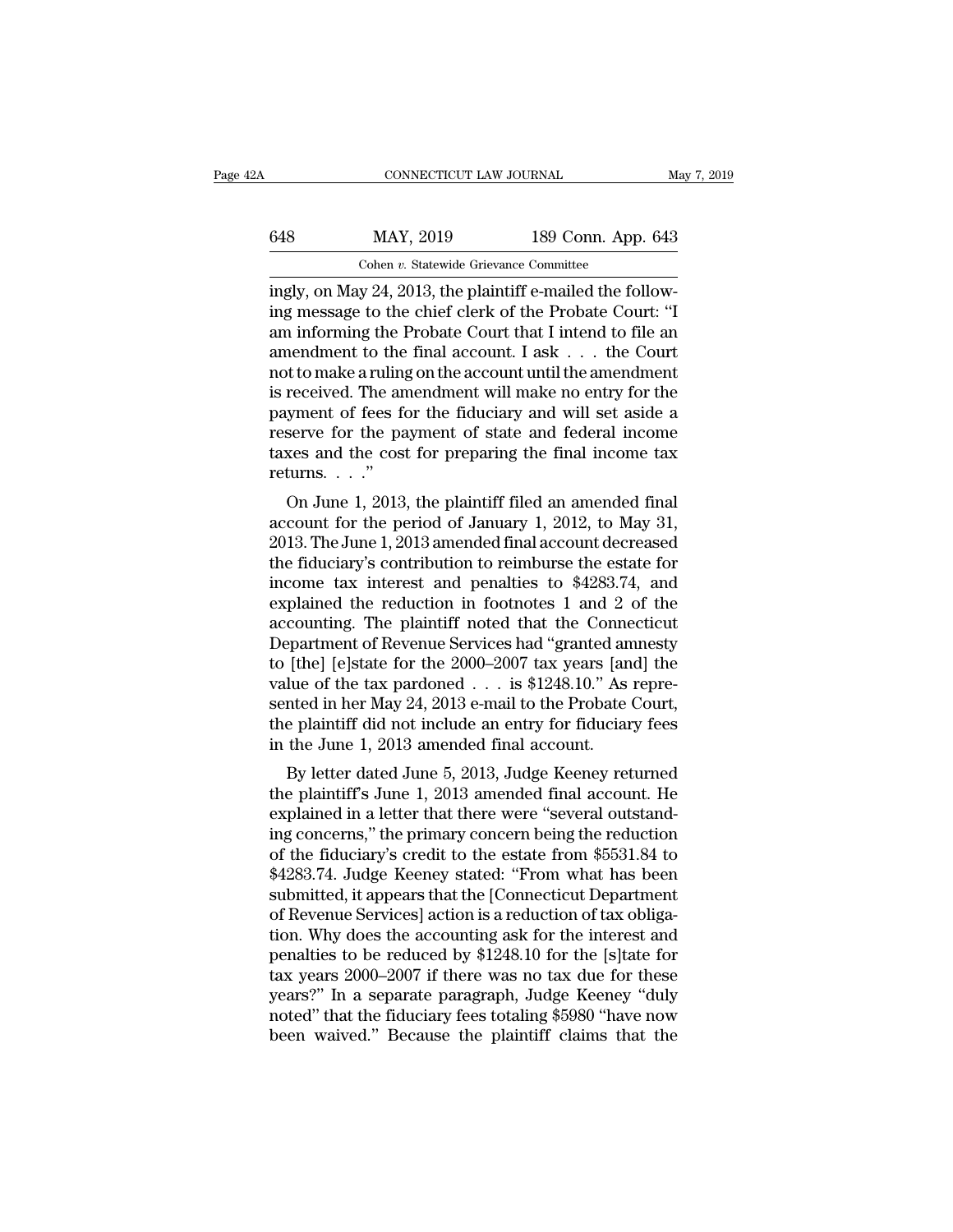| l9                 | CONNECTICUT LAW JOURNAL                                | Page 43A |
|--------------------|--------------------------------------------------------|----------|
| 189 Conn. App. 643 | MAY, 2019                                              | 649      |
|                    | Cohen v. Statewide Grievance Committee                 |          |
|                    | court's letter was not clear and that she was confused |          |

connectricut LAW JOURNAL Page 43A<br>
189 Conn. App. 643 MAY, 2019 649<br>
Cohen v. Statewide Grievance Committee<br>
court's letter was not clear and that she was confused<br>
as to the reason for the return of the June 1, 2013<br>
amen 189 Conn. App. 643 MAY, 2019 649<br>
Cohen v. Statewide Grievance Committee<br>
court's letter was not clear and that she was confused<br>
as to the reason for the return of the June 1, 2013<br>
amended final account, the entire cont 189 Conn. App. 643 MAY, 2019 649<br>
Cohen v. Statewide Grievance Committee<br>
court's letter was not clear and that she was confused<br>
as to the reason for the return of the June 1, 2013<br>
amended final account, the entire cont 189 Conn. App. 643 MAY, 2019 649<br>
Cohen v. Statewide Grievance Committee<br>
court's letter was not clear and that she was confused<br>
as to the reason for the return of the June 1, 2013<br>
amended final account, the entire cont Cohen v. Statewide Grievance Committee<br>
court's letter was not clear and that she was confused<br>
as to the reason for the return of the June 1, 2013<br>
amended final account, the entire contents of Judge<br>
Keeney's June 5, 20 Court's letter was not clear and that she was confused<br>as to the reason for the return of the June 1, 2013<br>amended final account, the entire contents of Judge<br>Keeney's June 5, 2013 letter to the plaintiff is repro-<br>duced Fraction Indian account, the entire contents of Judge<br>eeney's June 5, 2013 letter to the plaintiff is repro-<br>uced in footnote 6 of this opinion.<sup>6</sup> On the same day,<br>me 5, 2013, Judge Keeney ordered and decreed: "Said<br> $\frac{$ eeney's June 5, 2013 1<br>uced in footnote 6 of tl<br>me 5, 2013, Judge Keen<br><sup>6</sup>The letter from Judge Keeney t<br>"Re: John DeRosa Trust"<br>"Dear Attorney Cohen: uced in footnote 6 of<br>
ime 5, 2013, Judge Ke<br>
<sup>6</sup> The letter from Judge Keene<br>
<sup>6</sup> The letter from Judge Keene<br>
<sup>6</sup> The Court has received you<br>
"The court has received you

The court of this opinion. On the same day,<br>
ine 5, 2013, Judge Keeney ordered and decreed: "Said<br>
"The letter from Judge Keeney to the plaintiff dated June 5, 2013, provides:<br>
"Re: John DeRosa Trust<br>
"Dear Attorney Cohen: June 5, 2013, Judge Keeney ordered and decreed: "Said<br>  $\degree$ The letter from Judge Keeney to the plaintiff dated June 5, 2013, provides:<br>
"Re: John DeRosa Trust<br>
"Dear Attorney Cohen:<br>
"The court has received your final acc <sup>6</sup> The letter from Judge Keeney to the plaintiff dated June 5, 2013, provides:<br>
"Re: John DeRosa Trust<br>
"Dear Attorney Cohen:<br>
"The court has received your final account dated June 1, 2013. To save<br>
time and expenses, th <sup>6</sup> The letter from Judge Keeney to the plaint<br>
"Re: John DeRosa Trust<br>
"Dear Attorney Cohen:<br>
"The court has received your final accou<br>
time and expenses, this matter should be<br>
However, with your most recent submission<br> "Ne: John DeRosa Trust<br>"Dear Attorney Cohen:<br>"The court has received your final account dated June 1, 2013. To save<br>ne and expenses, this matter should be set for a streamlined hearing.<br>owever, with your most recent submis "Dear Attorney Cohen:<br>
"The court has received your final account dated June 1, 2013. To save<br>
time and expenses, this matter should be set for a streamlined hearing.<br>
However, with your most recent submission, there are

"The court has received your final account dated June 1, 2013. To save<br>time and expenses, this matter should be set for a streamlined hearing.<br>However, with your most recent submission, there are several outstanding<br>conce time and expenses, this matter should be set for a streamlined hearing.<br>However, with your most recent submission, there are several outstanding<br>concerns that first must be addressed.<br>"In the previous two final accounts su However, with your most recent submission, there are several outstanding<br>concerns that first must be addressed.<br>"In the previous two final accounts submitted to the court dated May 15,<br>2013 and April 12, 2013, footnote [1] concerns that first must be addressed.<br>
"In the previous two final accounts submitted to the court dated May 15,<br>
2013 and April 12, 2013, footnote [1] of each accounting states there was a<br>
Connecticut Department of Reven "In the previous two final accounts submitted to the court dated May 15, 2013 and April 12, 2013, footnote [1] of each accounting states there was a Connecticut Department of Revenue Services (CT DRS) tax abatement grante 2013 and April 12, 2013, footnote [1] of each accounting states there was a Connecticut Department of Revenue Services (CT DRS) tax abatement granted for [the] 2000–2007 tax years equal to \$1248.10. On the amended final ac Connecticut Department of Revenue Services (CT DRS) tax abatement<br>granted for [the] 2000–2007 tax years equal to \$1248.10. On the amended<br>final account dated June 1, 2013, footnote 2 states CT DRS granted amnesty<br>to [the] granted for [the] 2000–2007 tax years equal to \$1248.10. On the amended<br>final account dated June 1, 2013, footnote 2 states CT DRS granted amnesty<br>to [the] estate for 2000–2007 tax years and the amount pardoned is \$1248.10 final account dated June 1, 2013, footnote 2 states CT DRS granted amnesty<br>to [the] estate for 2000–2007 tax years and the amount pardoned is \$1248.10.<br>Was the action taken by CT DRS a reduction of tax obligation for the<br> to [the] estate for 2000–2007 ta<br>Was the action taken by CT<br>estate or was it a forgiveness<br>submitted, it appears that the why does the accounting ask<br>by \$1248.10 for the [s]tate for<br>due for these years?<br>"During the March 7 as the action taken by CT DRS a reduction of tax obligation for the tate or was it a forgiveness of penalty and interest? From what has been bmitted, it appears that the CT DRS action is a reduction of tax obligation.<br>hy d estate or was it a forgiveness of penalty and interest? From what has been<br>submitted, it appears that the CT DRS action is a reduction of tax obligation.<br>Why does the accounting ask for the interest and penalties to be red

submitted, it appears that the CT DRS action is a reduction of tax obligation.<br>Why does the accounting ask for the interest and penalties to be reduced<br>by \$1248.10 for the [s]tate for [the] tax years 2000–2007 if there was Why does the accounting ask for the interest and penalties to be reduced<br>by \$1248.10 for the [s]tate for [the] tax years  $2000-2007$  if there was no tax<br>due for these years?<br>"During the March 7, 2013 hearing on the [i]nte due for these years?<br>
"During the March 7, 2013 hearing on the [i]nterim [a]nnual [a]ccounting,<br>
it was agreed that the fiduciary would make a contribution to the estate for<br>
any penalties and interest due because of deli due for these years?<br>
"During the March 7, 2013 hearing on the [i]nterim [a]nnual [a]ccounting,<br>
it was agreed that the fiduciary would make a contribution to the estate for<br>
any penalties and interest due because of delin "During the March 7, 2013 hearing on the [i]nterim [a]nnual [a]ccounting,<br>it was agreed that the fiduciary would make a contribution to the estate for<br>any penalties and interest due because of delinquent income tax paymen it was agreed that the fiduciary would make a contribution to the estate for any penalties and interest due because of delinquent income tax payments. In the previous two accountings filed it states that the amount paid t any penalties and interest due because of delinquent income tax payments.<br>In the previous two accountings filed it states that the amount paid to the<br>[s]tate of [Connecticut] for interest and penalties for  $2008-2011$  was In the previous two accountings filed it states that the amount paid to the [s]tate of [Connecticut] for interest and penalties for  $2008-2011$  was \$202.35, but then a refund was received for \$44.55. It also states the am [s]tate of [Connecticut] for intere<br>but then a refund was received<br>for [f]ederal interest and penaltie<br>received for \$576.62. It appears t<br>penalties for both state and fed<br>which would make the end tota<br>and federal to be \$55 the May 15, 2013 hearing issues related to the [f]iduciary's fees discussed for \$576.62. It appears that the actual amount paid for interest and naities for both state and federal was \$6153.01 and a refund of \$621.17 high for [f]ederal interest and penalties for 2000–2010 was \$5950.66 and a refund<br>received for \$576.62. It appears that the actual amount paid for interest and<br>penalties for both state and federal was \$6153.01 and a refund of

received for \$576.62. It appears that the actual amount paid for interest and<br>penalties for both state and federal was \$6153.01 and a refund of \$621.17<br>which would make the end total for interest and penalties for both sta penalties for both state and federal was \$6153.01 and a refund of \$621.17<br>which would make the end total for interest and penalties for both state<br>and federal to be \$5531.84.<br>"During the May 15, 2013 hearing, issues relate which would make the end t<br>and federal to be \$5531.84.<br>"During the May 15, 2013 ł<br>were discussed. It is duly not<br>the January 1, 2012 to April<br>\$5980 have now been waived<br>1, 2012 to May 31, 2013.<br>"From all accounts and info d federal to be \$5531.84.<br>
"During the May 15, 2013 hearing, issues related to the [f]iduciary's fees<br>
ree discussed. It is duly noted that the [f]iduciary fees per [e]xhibit A of<br>
e January 1, 2012 to April 22, 2013 [a]me "During the May 15, 2013 hearing, issues related to the [f]iduciary's fees<br>were discussed. It is duly noted that the [f]iduciary fees per [e]xhibit A of<br>the January 1, 2012 to April 22, 2013 [a]mended [f]inal [a]ccount to

were discussed. It is duly noted that the [f]iduciary fees per [e]xhibit A of<br>the January 1, 2012 to April 22, 2013 [a]mended [f]inal [a]ccount totaling<br>\$5980 have now been waived in the [a]mended [f]inal [a]ccount of Janu the January 1, 2012 to April 22, 2013 [a]mended [f]inal [a]ccount totaling \$5980 have now been waived in the [a]mended [f]inal [a]ccount of January 1, 2012 to May 31, 2013.<br>
"From all accounts and information supplied to 2012 to May 31, 2013.<br>
"From all accounts and information"<br>
it the contribution amount to tlead<br>
531.84. It is for all of the above<br>
me 1, 2013, is being returned for<br>
"Sincerely,<br>
"Timothy R.E. Keeney<br>
"Judge"

''Sincerely,

''Judge''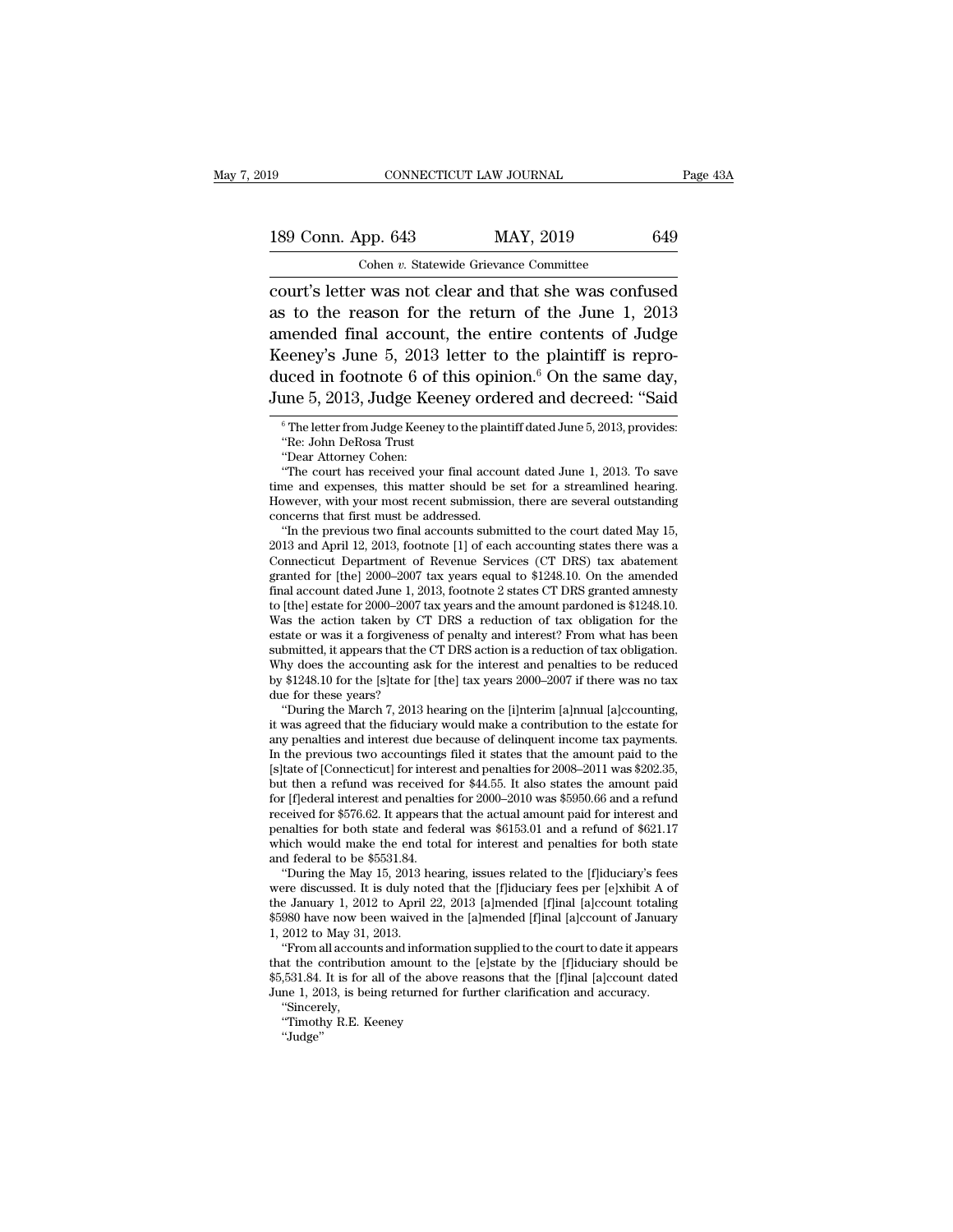| 1A  | CONNECTICUT LAW JOURNAL                           |                    | May 7, 2019 |
|-----|---------------------------------------------------|--------------------|-------------|
| 650 | MAY, 2019                                         | 189 Conn. App. 643 |             |
|     | Cohen v. Statewide Grievance Committee            |                    |             |
|     | accountings cannot be approved as submitted It is |                    |             |

 $\begin{array}{r} \text{COMRECTICUT LAW JOURNAL} \qquad \text{May 7, 2} \ \end{array}$ <br>  $\begin{array}{r} \text{AAY, 2019} \\ \text{Cohen } v. \text{ Statewide Grievance Committee} \ \end{array}$ <br>  $\begin{array}{r} \text{ACP, 2019} \\ \text{accountings cannot be approved as submitted. It is, \end{array}$ <br>  $\begin{array}{r} \text{therefore, ORDERED that this hearing be adjou, \end{array}$  $HAY, 2019$  189 Conn. App. 643<br>
Cohen v. Statewide Grievance Committee<br>
accountings cannot be approved as submitted. It is,<br>
therefore, ORDERED that this hearing be adjourned<br>
until further order of the Court, AND that the  $\begin{tabular}{ll} \hline 650 & \text{MAX, } 2019 & \text{189 Conn. App. 643} \\ \hline \multicolumn{2}{l}{\text{Cohen } v. Statewide Grievance Committee} \\ \hline \multicolumn{2}{l}{\text{accountings cannot be approved as submitted. It is,} \\ \hline \multicolumn{2}{l}{\text{therefore, ORDERED that this hearing be adjournal} \\ \hline \multicolumn{2}{l}{\text{until further order of the Court, AND that the fiduciary} \\ \hline \end{tabular}$  $f(650)$  MAY, 2019 189 Conn. App. 643<br>
Cohen *v*. Statewide Grievance Committee<br>
accountings cannot be approved as submitted. It is,<br>
therefore, ORDERED that this hearing be adjourned<br>
until further order of the Court, AN Cohen *v*. Statewide Grievance Committee<br>
accountings cannot be approved as submitted. It is,<br>
therefore, ORDERED that this hearing be adjourned<br>
until further order of the Court, AND that the fiduciary<br>
file an amended a countings cannot be approved as submitted. It is,<br>erefore, ORDERED that this hearing be adjourned<br>til further order of the Court, AND that the fiduciary<br>e an amended account **forthwith** correcting the<br>rors and/or deficienc therefore, ORDERED that this hearing be adjourned<br>until further order of the Court, AND that the fiduciary<br>file an amended account **forthwith** correcting the<br>errors and/or deficiencies." (Emphasis in original.)<br>On June 24

until further order of the Court, AND that the fiduciary<br>file an amended account **forthwith** correcting the<br>errors and/or deficiencies." (Emphasis in original.)<br>On June 24, 2013, the plaintiff filed an amended final<br>accoun file an amended account **forthwith** correcting the<br>errors and/or deficiencies." (Emphasis in original.)<br>On June 24, 2013, the plaintiff filed an amended final<br>account for the period of January 1, 2012, to June 24,<br>2013. T errors and/or deficiencies." (Emphasis in original.)<br>
On June 24, 2013, the plaintiff filed an amended final<br>
account for the period of January 1, 2012, to June 24,<br>
2013. This latest accounting reflected a contribution by On June 24, 2013, the plaintiff filed an amended final account for the period of January 1, 2012, to June 24, 2013. This latest accounting reflected a contribution by the fiduciary to the estate in the amount of \$5531.84 On June 24, 2013, the plaintiff filed an amended final<br>account for the period of January 1, 2012, to June 24,<br>2013. This latest accounting reflected a contribution by<br>the fiduciary to the estate in the amount of \$5531.84<br> account for the period of January 1, 2012, to June 24,<br>2013. This latest accounting reflected a contribution by<br>the fiduciary to the estate in the amount of \$5531.84<br>for the income tax interest and penalties. The June 24,<br> 2013. This latest accounting reflected a contribution by<br>the fiduciary to the estate in the amount of \$5531.84<br>for the income tax interest and penalties. The June 24,<br>2013 amended final account also included, however,<br>an the fiduciary to the estate in the amount of \$5531.84<br>for the income tax interest and penalties. The June 24,<br>2013 amended final account also included, however,<br>an entry for fiduciary fees in a corresponding amount<br>of \$553 for the income tax interest and penalties. The June 24,<br>2013 amended final account also included, however,<br>an entry for fiduciary fees in a corresponding amount<br>of \$5531.84.<sup>7</sup> On July 19, 2013, the chief clerk of the<br>Prob 2013 amended final account also included, however,<br>an entry for fiduciary fees in a corresponding amount<br>of \$5531.84.<sup>7</sup> On July 19, 2013, the chief clerk of the<br>Probate Court sent an e-mail to the plaintiff advising<br>her t an entry for fiduciary fees in a corresponding amount<br>of \$5531.84.<sup>7</sup> On July 19, 2013, the chief clerk of the<br>Probate Court sent an e-mail to the plaintiff advising<br>her that the court had not yet set a hearing on the June of \$5531.84.<sup>7</sup> On July 19, 2013, the chief clerk of the<br>Probate Court sent an e-mail to the plaintiff advising<br>her that the court had not yet set a hearing on the June<br>24, 2013 amended final account because "the Judge sti Probate Court sent an e-mail to the<br>her that the court had not yet set a h<br>24, 2013 amended final account beca<br>has some questions/concerns." Ther<br>revised the accounting to remove the<br>fees, and the Probate Court approve<br>acc , 2013 amended final account because "the Judge still<br>s some questions/concerns." Thereafter, the plaintiff<br>vised the accounting to remove the entry for fiduciary<br>es, and the Probate Court approved the estate's final<br>count has some questions/concerns." Thereafter, the plaintiff<br>revised the accounting to remove the entry for fiduciary<br>fees, and the Probate Court approved the estate's final<br>account on September 5, 2013.<br>On October 31, 2013, th

revised the accounting to remove the entry for fiduciary<br>fees, and the Probate Court approved the estate's final<br>account on September 5, 2013.<br>On October 31, 2013, the Office of the Probate Court<br>Administrator placed the p fees, and the Probate Court approved the estate's final<br>account on September 5, 2013.<br>On October 31, 2013, the Office of the Probate Court<br>Administrator placed the plaintiff on administrative<br>leave without pay pending a di account on September 5, 2013.<br>
On October 31, 2013, the Office of the Probate Court<br>
Administrator placed the plaintiff on administrative<br>
leave without pay pending a disciplinary hearing before<br>
a three judge board to det On October 31, 2013, the Office of the Probate Court<br>Administrator placed the plaintiff on administrative<br>leave without pay pending a disciplinary hearing before<br>a three judge board to determine whether the recom-<br>mendatio On October 31, 2013, the Office of the Probate Court<br>Administrator placed the plaintiff on administrative<br>leave without pay pending a disciplinary hearing before<br>a three judge board to determine whether the recom-<br>mendatio Administrator placed the plaintiff on administrative<br>leave without pay pending a disciplinary hearing before<br>a three judge board to determine whether the recom-<br>mendation of the Probate Court Administrator to termi-<br>nate t leave without pay pending a disciplinary hearing before<br>a three judge board to determine whether the recom-<br>mendation of the Probate Court Administrator to termi-<br>nate the plaintiff's employment should be adopted.<br>Followin a three judge board to determine whether the recom-<br>mendation of the Probate Court Administrator to termi-<br>nate the plaintiff's employment should be adopted.<br>Following a hearing, the board issued its ruling on Octo-<br>ber 6, mendation of the Probate Court Administrator to termi-<br>nate the plaintiff's employment should be adopted.<br>Following a hearing, the board issued its ruling on Octo-<br>ber 6, 2014, in which it found by clear and convincing<br>evi tion. evidence that the plaintiff's actions warranted serious<br>discipline, and the board agreed that the plaintiff's ter-<br>mination from employment was an appropriate sanc-<br>tion.<br> $\frac{1}{\sqrt{W}}$  we note that the April, 2013 final ac discipline, and the board agreed that the plaintiff's ter-<br>mination from employment was an appropriate sanc-<br>tion.<br><sup>7</sup>We note that the April, 2013 final account and all of the subsequent<br>amended final accounts submitted by

mination from employment was an appropriate sanction.<br> $\frac{1}{\sqrt{N}}$  we note that the April, 2013 final account and all of the subsequent<br>amended final accounts submitted by the plaintiff to the Probate Court<br>included the f <sup>7</sup> We note that the April, 2013 final account and all of the subsequent amended final accounts submitted by the plaintiff to the Probate Court included the following representation: "The [r]epresentations contained herei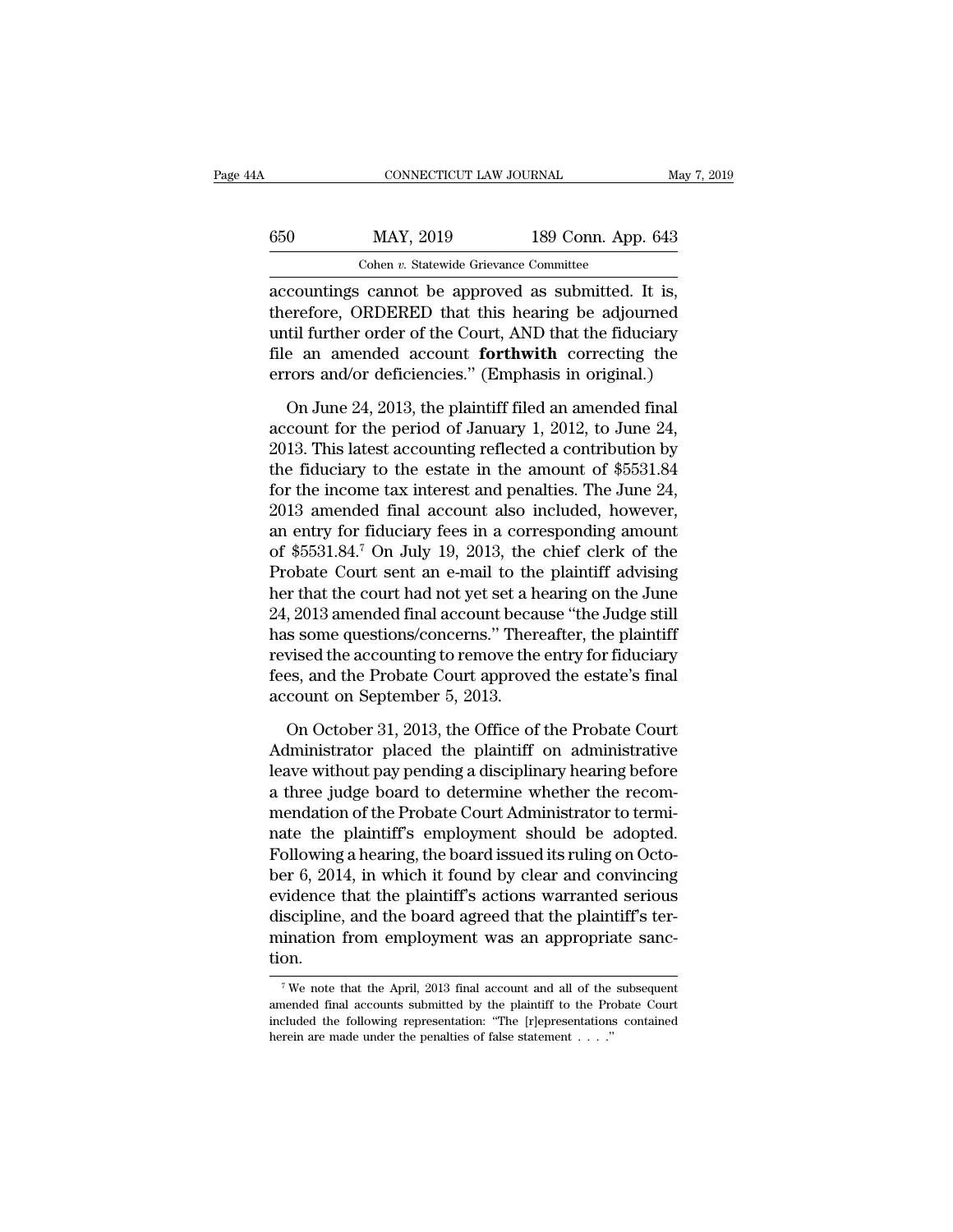CONNECTICUT LAW JOURNAL Page 45<br>
9 Conn. App. 643 MAY, 2019 651<br>
Cohen v. Statewide Grievance Committee<br>
On January 2, 2015, Patricia A. King, who was chief<br>
sciplinary counsel at the time, filed a grievance com-189 Conn. App. 643 MAY, 2019 651<br>
Cohen v. Statewide Grievance Committee<br>
On January 2, 2015, Patricia A. King, who was chief<br>
disciplinary counsel at the time, filed a grievance com-<br>
plaint against the plaintiff with the 189 Conn. App. 643 MAY, 2019 651<br>
Cohen v. Statewide Grievance Committee<br>
On January 2, 2015, Patricia A. King, who was chief<br>
disciplinary counsel at the time, filed a grievance com-<br>
plaint against the plaintiff with th 189 Conn. App. 643 MAY, 2019 651<br>
Cohen v. Statewide Grievance Committee<br>
On January 2, 2015, Patricia A. King, who was chief<br>
disciplinary counsel at the time, filed a grievance com-<br>
plaint against the plaintiff with th Cohen v. Statewide Grievance Committee<br>
On January 2, 2015, Patricia A. King, who was chief<br>
disciplinary counsel at the time, filed a grievance com-<br>
plaint against the plaintiff with the defendant. The com-<br>
plaint was Conen *t*. statewide chevalice conductive<br>On January 2, 2015, Patricia A. King, who was chief<br>disciplinary counsel at the time, filed a grievance com-<br>plaint against the plaintiff with the defendant. The com-<br>plaint was r On January 2, 2015, Patricia A. King, who was chief<br>disciplinary counsel at the time, filed a grievance com-<br>plaint against the plaintiff with the defendant. The com-<br>plaint was referred to a grievance panel for the Hartf disciplinary counsel at the time, filed a grievance com-<br>plaint against the plaintiff with the defendant. The com-<br>plaint was referred to a grievance panel for the Hartford<br>and New Britain judicial districts, which found p plaint against the plaintiff with the defendant. The com-<br>plaint was referred to a grievance panel for the Hartford<br>and New Britain judicial districts, which found probable<br>cause that the plaintiff had violated rule 1.7 (a plaint was referred to a grievance panel for the Hartford<br>and New Britain judicial districts, which found probable<br>cause that the plaintiff had violated rule 1.7 (a) (2)<br>of the Rules of Professional Conduct.<sup>8</sup> A hearing w and New Britain judicial districts, which found probable<br>
cause that the plaintiff had violated rule 1.7 (a) (2)<br>
of the Rules of Professional Conduct.<sup>8</sup> A hearing was<br>
scheduled before a three person reviewing committee cause that the plaintiff had violated rule 1.7 (a) (2)<br>of the Rules of Professional Conduct.<sup>8</sup> A hearing was<br>scheduled before a three person reviewing committee<br>on July 9, 2015. On June 25, 2015, the Office of Disciplinof the Rules of Professional Conduct.<sup>8</sup> A hearing was<br>scheduled before a three person reviewing committee<br>on July 9, 2015. On June 25, 2015, the Office of Disciplin-<br>ary Counsel filed "Additional Allegations of Miscon-<br>d scheduled before a three person reviewing committee<br>on July 9, 2015. On June 25, 2015, the Office of Disciplin-<br>ary Counsel filed "Additional Allegations of Miscon-<br>duct"<sup>9</sup> pursuant to Practice Book § 2-35 (d).<sup>10</sup> The<br>ad on July 9, 2015. On June 25, 2015, the Office of Disciplinary<br>counsel filed "Additional Allegations of Miscon-<br>duct"<sup>9</sup> pursuant to Practice Book § 2-35 (d).<sup>10</sup> The<br>additional allegations all were directed to the plaintif ary Counsel filed "Additional Allegations of Miscon-<br>duct"<sup>9</sup> pursuant to Practice Book § 2-35 (d).<sup>10</sup> The<br>additional allegations all were directed to the plaintiff's<br>conduct in the DeRosa matter. Disciplinary counsel<br>all duct"<sup>3</sup> pursuant to Practice Book § 2-35 (d).<sup>10</sup> The<br>additional allegations all were directed to the plaintiff's<br>conduct in the DeRosa matter. Disciplinary counsel<br>alleged that the plaintiff had "committed professional<br> additional allegations all were directed to the plaintiff's<br>conduct in the DeRosa matter. Disciplinary counsel<br>alleged that the plaintiff had "committed professional<br>misconduct in violation of [r]ules 3.3 and 8.4 (3) [of t conduct in the DeRosa matter.<br>alleged that the plaintiff had "cor<br>misconduct in violation of [r]ules ;<br>Rules of Professional Conduct] by<br>to Probate Court requests and or<br>case," and attached seventeen do<br>of the additional a is<br>conduct in violation of [r]ules 3.3 and 8.4 (3) [of the<br>lles of Professional Conduct] by her refusal to adhere<br>Probate Court requests and orders in the [DeRosa]<br>se," and attached seventeen documents in support<br>the addi Rules of Professional Conduct] by her refusal to adhere<br>to Probate Court requests and orders in the [DeRosa]<br>case," and attached seventeen documents in support<br>of the additional allegations.<br>Practice Book § 2-35 (f) provid

to Probate Court requests and orders in the [DeRosa]<br>case," and attached seventeen documents in support<br>of the additional allegations.<br>Practice Book § 2-35 (f) provides that a respondent<br>to a grievance complaint is "entitl case," and attached seventeen documents in support<br>of the additional allegations.<br>Practice Book § 2-35 (f) provides that a respondent<br>to a grievance complaint is "entitled to a period of not<br>less than thirty days before b Practice Book § 2-35 (f) provides that a respondent<br>to a grievance complaint is "entitled to a period of not<br>less than thirty days before being required to appear<br>at a hearing to defend against any additional charges of<br>to a grievance complaint is "entitled to a period of not<br>less than thirty days before being required to appear<br>at a hearing to defend against any additional charges of<br> $Rule 1.7 (a)$  of the Rules of Professional Conduct prov

less than thirty days before being required to appear<br>at a hearing to defend against any additional charges of<br> $Rule 1.7 (a)$  of the Rules of Professional Conduct provides in relevant<br>part: "[A] lawyer shall not represent a . . . (2) there is a significant risk that the representation of one or more <sup>8</sup> Rule 1.7 (a) of the Rules of Professional Conduct provides in relevant part: "[A] lawyer shall not represent a client if the representation involves a concurrent conflict of interest. A concurrent conflict of interest <sup>8</sup> Rule 1.7 (a) of the Rules of Professional Conduct provides in relevant part: "[A] lawyer shall not represent a client if the representation involves a concurrent conflict of interest. A concurrent conflict of interest part: "[A] lawyer shall not represent a client if the representation involves a concurrent conflict of interest. A concurrent conflict of interest exists if . . . . (2) there is a significant risk that the representation 29, 2015, to correct ''a typo in paragraph 2.'' 10 Practice Book § 2-35 (d) provides in relevant part: ''Disciplinary counsel'  $\frac{1}{10}$  Practice Book § 2-35 (d) provides in relevant part: ''Disciplinary counsel may add

client, a former client or a third person or by a personal interest of the lawyer. . . ."<br>
<sup>9</sup> An "Amended Additional Allegations of Misconduct" was filed on June 29, 2015, to correct "a typo in paragraph 2."<br>
<sup>10</sup> Practi mination that probable cause exists in the following circumstances: (1) Parameters:  $\cdot$  and "Amended Additional Allegations of Misconduct" was filed on June 29, 2015, to correct "a typo in paragraph 2."<br>
<sup>10</sup> Practice Bo <sup>9</sup> An "Amended Additional Allegations of Misconduct" was filed on June 29, 2015, to correct "a typo in paragraph 2."<br><sup>10</sup> Practice Book § 2-35 (d) provides in relevant part: "Disciplinary counsel may add additional alleg 29, 2015, to correct "a typo in paragraph 2."<br>
<sup>10</sup> Practice Book § 2-35 (d) provides in relevant part: "Disciplinary counsel<br>
may add additional allegations of misconduct to the grievance panel's deter-<br>
mination that pr <sup>10</sup> Practice Book § 2-35 (d) provides in relevant part: "Disciplinary counsel may add additional allegations of misconduct to the grievance panel's determination that probable cause exists in the following circumstances: may add additional all<br>mination that probabl<br>to the hearing before<br>committee, disciplina<br>duct arising from the<br>of the complaint...."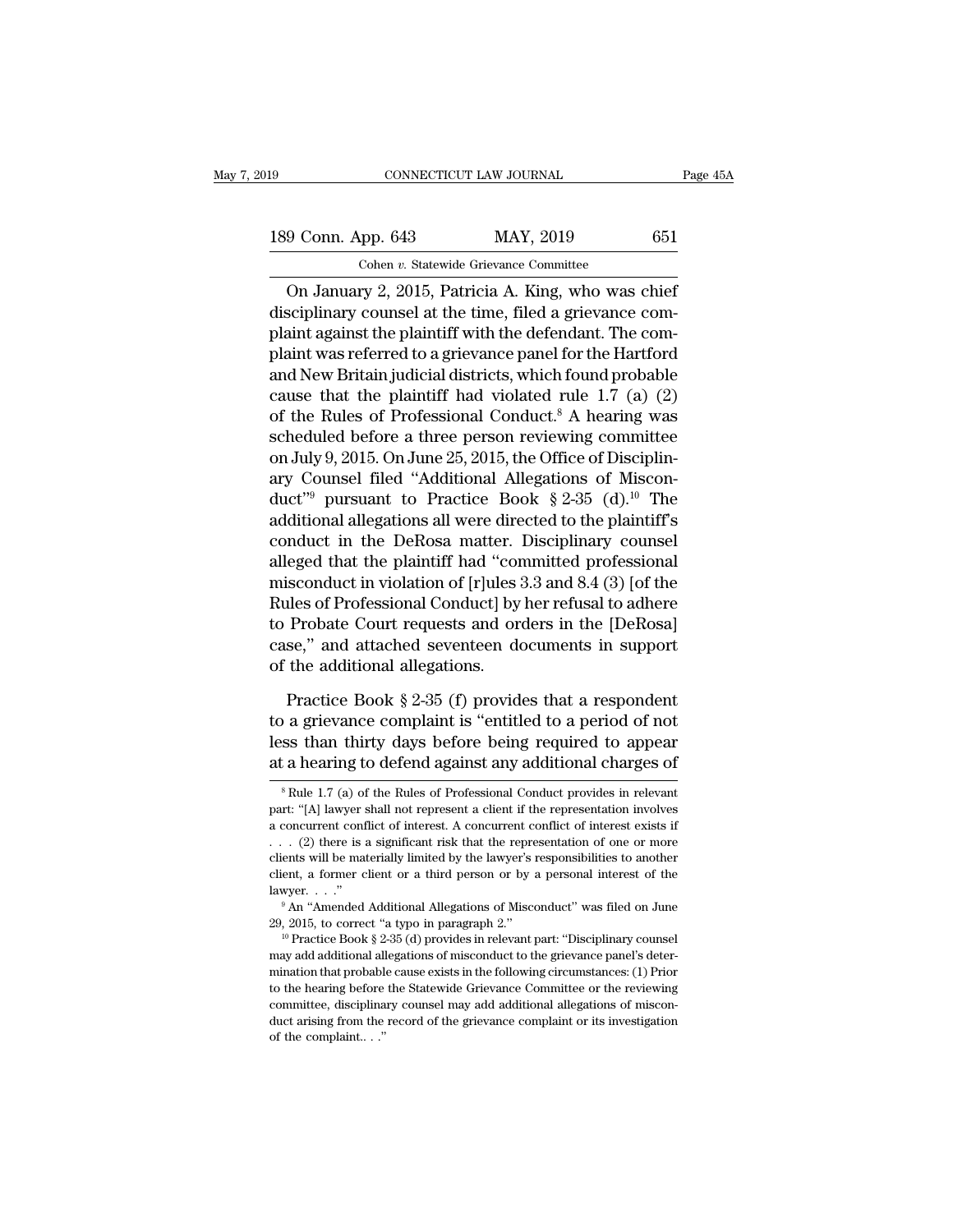| 6A  | CONNECTICUT LAW JOURNAL                                 |                    | May 7, 2019 |
|-----|---------------------------------------------------------|--------------------|-------------|
| 652 | MAY, 2019                                               | 189 Conn. App. 643 |             |
|     | Cohen v. Statewide Grievance Committee                  |                    |             |
|     | misconduct " Accordingly the plaintiff's hearing hefore |                    |             |

CONNECTICUT LAW JOURNAL May 7, 2019<br>
MAY, 2019 189 Conn. App. 643<br>
Cohen v. Statewide Grievance Committee<br>
misconduct.'' Accordingly, the plaintiff's hearing before<br>
the reviewing committee was continued from July 9,<br>
2015  $MAY$ , 2019 189 Conn. App. 643<br>
Cohen v. Statewide Grievance Committee<br>
misconduct." Accordingly, the plaintiff's hearing before<br>
the reviewing committee was continued from July 9,<br>
2015, to September 10, 2015. The reviewi 2015, to September 10, 2015. The reviewing committee 652 MAY, 2019 189 Conn. App. 643<br>
Cohen *v*. Statewide Grievance Committee<br>
misconduct." Accordingly, the plaintiff's hearing before<br>
the reviewing committee was continued from July 9,<br>
2015, to September 10, 2015. The re Cohen *v.* Statewide Grievance Committee<br>
misconduct." Accordingly, the plaintiff's hearing<br>
the reviewing committee was continued from<br>
2015, to September 10, 2015. The reviewing com<br>
conducted the hearing on September 10 is conduct." Accordingly, the plaintiff's hearing before<br>e reviewing committee was continued from July 9,<br>15, to September 10, 2015. The reviewing committee<br>nducted the hearing on September 10, 2015, and<br>sued its decision following committee was continued from July 9,<br>2015, to September 10, 2015. The reviewing committee<br>conducted the hearing on September 10, 2015, and<br>issued its decision on November 13, 2015.<br>In its decision, the reviewing

2015, to September 10, 2015. The reviewing committee<br>conducted the hearing on September 10, 2015, and<br>issued its decision on November 13, 2015.<br>In its decision, the reviewing committee found the<br>following facts by clear an for the file a final accounting in the DeRosa matter upon the resolution with the following facts by clear and convincing evidence: (1)<br>On May 23, 2012, Judge Keeney ordered the plaintiff to file a final accounting in the issued its decision on November 13, 2015.<br>
In its decision, the reviewing committee found the<br>
following facts by clear and convincing evidence: (1)<br>
On May 23, 2012, Judge Keeney ordered the plaintiff to<br>
file a final ac In its decision of Foveniser 15, 2015.<br>
In its decision, the reviewing committee found the<br>
following facts by clear and convincing evidence: (1)<br>
On May 23, 2012, Judge Keeney ordered the plaintiff to<br>
file a final accou In its decision, the reviewing committee found the<br>following facts by clear and convincing evidence: (1)<br>On May 23, 2012, Judge Keeney ordered the plaintiff to<br>file a final accounting in the DeRosa matter upon the<br>resoluti following facts by clear and convincing evidence:  $(1)$ <br>On May 23, 2012, Judge Keeney ordered the plaintiff to<br>file a final accounting in the DeRosa matter upon the<br>resolution of the interest and penalties owed in connec-On May 23, 2012, Judge Keeney ordered the plaintiff to file a final accounting in the DeRosa matter upon the resolution of the interest and penalties owed in connection with the federal and state tax filings; (2) at a hea file a final accounting in the DeRosa matter upon the<br>resolution of the interest and penalties owed in connec-<br>tion with the federal and state tax filings; (2) at a hearing<br>before the Probate Court on March 7, 2013, "it w resolution of the interest and penalties owed in connection with the federal and state tax filings; (2) at a hearing<br>before the Probate Court on March 7, 2013, "it was<br>agreed that the [plaintiff] would reimburse the estate tion with the federal and state tax filings; (2) at a hearing<br>before the Probate Court on March 7, 2013, "it was<br>agreed that the [plaintiff] would reimburse the estate<br>for the interest and penalties assessed due to the [pl before the Probate Court on March 7, 2013, "it was<br>agreed that the [plaintiff] would reimburse the estate<br>for the interest and penalties assessed due to the [plain-<br>tiff's] failure to file state and federal income taxes fo agreed that the [plaintiff] would reimburse the estate<br>for the interest and penalties assessed due to the [plain-<br>tiff's] failure to file state and federal income taxes for<br>the years 2000 to 2010"; (3) Attorney Daley, on b for the interest and penalties assessed due to the [plain-<br>tiff's] failure to file state and federal income taxes for<br>the years 2000 to 2010"; (3) Attorney Daley, on behalf<br>of the plaintiff, filed a final account on April tiff's] failure to file state and federal income taxes for<br>the years 2000 to 2010"; (3) Attorney Daley, on behalf<br>of the plaintiff, filed a final account on April 15, 2013,<br>requesting approval of the plaintiff's fiduciary the years 2000 to 2010"; (3) Attorney Daley, on behalf<br>of the plaintiff, filed a final account on April 15, 2013,<br>requesting approval of the plaintiff's fiduciary fees and,<br>in an accompanying letter, acknowledged that the of the plaintiff, filed a final account on April 15, 2013,<br>requesting approval of the plaintiff's fiduciary fees and,<br>in an accompanying letter, acknowledged that the plain-<br>tiff's failure to timely file tax returns caused requesting approval of the plaintiff's fiduciary fees and,<br>in an accompanying letter, acknowledged that the plain-<br>tiff's failure to timely file tax returns caused the estate<br>to incur interest and penalties in the amount o in an accompanying letter, acknowledged that the plain-<br>tiff's failure to timely file tax returns caused the estate<br>to incur interest and penalties in the amount of \$5531.84;<br>(4) the April 15, 2013 final account filed by A tiff's failure to timely file tax returns caused the estate<br>to incur interest and penalties in the amount of \$5531.84;<br>(4) the April 15, 2013 final account filed by Attorney<br>Daley showed a \$5531.84 reimbursement to the est to incur interest and penalties in the amount of \$5531.84;<br>
(4) the April 15, 2013 final account filed by Attorney<br>
Daley showed a \$5531.84 reimbursement to the estate<br>
by the plaintiff; (5) at a hearing held before the P (4) the April 15, 2013 final account filed by Attorney<br>Daley showed a \$5531.84 reimbursement to the estate<br>by the plaintiff; (5) at a hearing held before the Probate<br>Court on May 15, 2013, the plaintiff filed an amended<br>f Daley showed a \$5531.84 reimbursement to the estate<br>by the plaintiff; (5) at a hearing held before the Probate<br>Court on May 15, 2013, the plaintiff filed an amended<br>final account, showing a reimbursement to the estate<br>in t by the plaintiff; (5) at a hearing held before the Probate<br>Court on May 15, 2013, the plaintiff filed an amended<br>final account, showing a reimbursement to the estate<br>in the amount of \$5531.84 for the interest and penalties Court on May 15, 2013, the plaintiff filed an amended<br>final account, showing a reimbursement to the estate<br>in the amount of \$5531.84 for the interest and penalties<br>due to the late tax filings and a charge to the estate in final account, showing a reimbursement to the estate<br>in the amount of \$5531.84 for the interest and penalties<br>due to the late tax filings and a charge to the estate in<br>the amount of \$5980 for fiduciary fees; (6) following in the amount of \$5531.84 for the interest and penalties<br>due to the late tax filings and a charge to the estate in<br>the amount of \$5980 for fiduciary fees; (6) following<br>the hearing on May 15, 2013, Attorney Gaffey directed due to the late tax filings and a charge to the estate in<br>the amount of \$5980 for fiduciary fees; (6) following<br>the hearing on May 15, 2013, Attorney Gaffey directed<br>the plaintiff not to request or charge any fiduciary fee the amount of \$5980 for fiduciary fees; (6) following<br>the hearing on May 15, 2013, Attorney Gaffey directed<br>the plaintiff not to request or charge any fiduciary fees<br>for the time that she was employed by the Office of<br>Pro the hearing on May 15, 2013, Attorney Gaffey directed<br>the plaintiff not to request or charge any fiduciary fees<br>for the time that she was employed by the Office of<br>Probate Court Administrator; (7) on May 24, 2013, the<br>plai the plaintiff not to request or charge any fiduciary fees<br>for the time that she was employed by the Office of<br>Probate Court Administrator; (7) on May 24, 2013, the<br>plaintiff sent an e-mail to the chief clerk of the Probate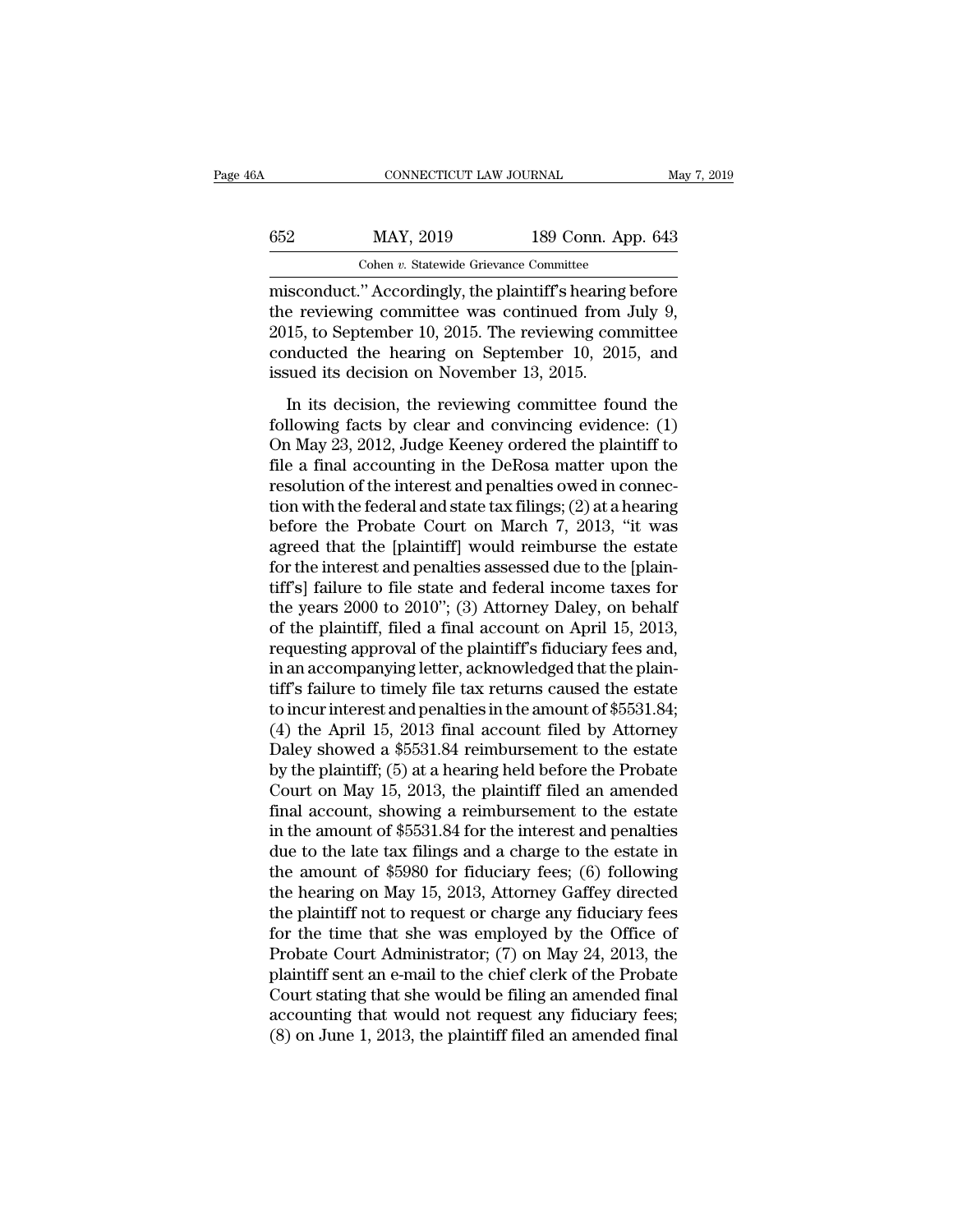189 CONNECTICUT LAW JOURNAL Page 47A<br>
189 Conn. App. 643 MAY, 2019 653<br>
Cohen v. Statewide Grievance Committee

Cohen *v.* Statewide Grievance Committee connectricut LAW JOURNAL Page 47A<br>
189 Conn. App. 643 MAY, 2019 653<br>
Cohen v. Statewide Grievance Committee<br>
account that reduced the plaintiff's contribution to the<br>
estate for income tax interest and penalties to \$4283.7 189 Conn. App. 643 MAY, 2019 653<br>
Cohen v. Statewide Grievance Committee<br>
account that reduced the plaintiff's contribution to the<br>
estate for income tax interest and penalties to \$4283.74;<br>
(9) as represented in her May 189 Conn. App. 643 MAY, 2019 653<br>
Cohen v. Statewide Grievance Committee<br>
account that reduced the plaintiff's contribution to the<br>
estate for income tax interest and penalties to \$4283.74;<br>
(9) as represented in her May 189 Conn. App. 643 MAY, 2019 653<br>
Cohen *v*. Statewide Grievance Committee<br>
account that reduced the plaintiff's contribution to the<br>
estate for income tax interest and penalties to \$4283.74;<br>
(9) as represented in her Ma Cohen v. Statewide Grievance Committee<br>account that reduced the plaintiff's contribution to the<br>estate for income tax interest and penalties to \$4283.74;<br>(9) as represented in her May 24, 2013 e-mail to the<br>Probate Court, Cohen v. Statewide Grievance Committee<br>account that reduced the plaintiff's contribution to the<br>estate for income tax interest and penalties to \$4283.74;<br>(9) as represented in her May 24, 2013 e-mail to the<br>Probate Court, account that reduced the plaintiff's contribution to the<br>estate for income tax interest and penalties to \$4283.74;<br>(9) as represented in her May 24, 2013 e-mail to the<br>Probate Court, the June 1, 2013 amended final account<br> estate for income tax interest and penalties to \$4283.74;<br>(9) as represented in her May 24, 2013 e-mail to the<br>Probate Court, the June 1, 2013 amended final account<br>did not claim any fiduciary fees; (10) Judge Keeney<br>retu (9) as represented in her May 24, 2013 e-mail to the<br>Probate Court, the June 1, 2013 amended final account<br>did not claim any fiduciary fees; (10) Judge Keeney<br>returned the June 1, 2013 amended final account to the<br>plainti Probate Court, the June 1, 2013 amended final account<br>did not claim any fiduciary fees; (10) Judge Keeney<br>returned the June 1, 2013 amended final account to the<br>plaintiff by letter dated June 5, 2013, instructing her to<br>am did not claim any fiduciary fees;  $(10)$  Judge Keeney<br>returned the June 1, 2013 amended final account to the<br>plaintiff by letter dated June 5, 2013, instructing her to<br>amend the accounting to reflect a \$5531.84 contributi returned the June 1, 2013 amended final account to the plaintiff by letter dated June 5, 2013, instructing her to amend the accounting to reflect a \$5531.84 contribution by her to the estate for the income tax interest and plaintiff by letter dated June 5, 2013, instructing her to<br>amend the accounting to reflect a \$5531.84 contribution<br>by her to the estate for the income tax interest and<br>penalties; (11) in Judge Keeney's June 5, 2013 letter<br> amend the accounting to reflect a \$5531.84 contribution<br>by her to the estate for the income tax interest and<br>penalties; (11) in Judge Keeney's June 5, 2013 letter<br>to the plaintiff, he noted that the plaintiff had waived<br>fi by her to the estate for the income tax interest and<br>penalties; (11) in Judge Keeney's June 5, 2013 letter<br>to the plaintiff, he noted that the plaintiff had waived<br>fiduciary fees in the June 1, 2013 amended final account; penalties; (11) in Judge Keeney's June 5, 2013 letter<br>to the plaintiff, he noted that the plaintiff had waived<br>fiduciary fees in the June 1, 2013 amended final account;<br>(12) on June 24, 2013, the plaintiff filed an amended to the plaintiff, he noted that the plaintiff had waived<br>fiduciary fees in the June 1, 2013 amended final account;<br>(12) on June 24, 2013, the plaintiff filed an amended<br>final account that reflected a contribution of \$5531 fiduciary fees in the June 1, 2013 amended final account;<br>(12) on June 24, 2013, the plaintiff filed an amended<br>final account that reflected a contribution of \$5531.84<br>by her to the estate as directed by the court, but wh (12) on June 24, 2013, the plaintiff filed an amended<br>final account that reflected a contribution of \$5531.84<br>by her to the estate as directed by the court, but which<br>included claimed fiduciary fees in a corresponding<br>amo final account that reflected a contribution of \$5531.84<br>by her to the estate as directed by the court, but which<br>included claimed fiduciary fees in a corresponding<br>amount of \$5531.84; (13) on July 19, 2013, the chief<br>cler by her to the estate as directed by the court, but which<br>included claimed fiduciary fees in a corresponding<br>amount of \$5531.84; (13) on July 19, 2013, the chief<br>clerk of the Probate Court advised the plaintiff that the<br>Jun included claimed fiduciary fees in a corresponding<br>amount of \$5531.84; (13) on July 19, 2013, the chief<br>clerk of the Probate Court advised the plaintiff that the<br>June 24, 2013 accounting had not been scheduled for<br>a heari amount of \$5531.84; (13) on July 19, 2013, the chief<br>clerk of the Probate Court advised the plaintiff that the<br>June 24, 2013 accounting had not been scheduled for<br>a hearing because the judge had some questions and<br>concerns clerk of the Probate Court advised the plaintiff that the<br>June 24, 2013 accounting had not been scheduled for<br>a hearing because the judge had some questions and<br>concerns; (14) the plaintiff thereafter revised the final<br>acc June 24, 2013 accounting had not been scheduled for<br>a hearing because the judge had some questions and<br>concerns; (14) the plaintiff thereafter revised the final<br>accounting to remove the claim for fiduciary fees, which<br>the a hearing because the judge had some questions and<br>concerns; (14) the plaintiff thereafter revised the final<br>accounting to remove the claim for fiduciary fees, which<br>the Probate Court approved on September 5, 2013; and<br>(15 concerns;  $(14)$  the plaintiff thereafter revised the final accounting to remove the claim for fiduciary fees, which the Probate Court approved on September 5, 2013; and  $(15)$  on October 6, 2014, the plaintiff was termin counting to remove the claim for inductary rees, which<br>e Probate Court approved on September 5, 2013; and<br>5) on October 6, 2014, the plaintiff was terminated<br>om her position as staff attorney with the Office of<br>obate Court the Frobate Court approved on September 5, 2015, and<br>
(15) on October 6, 2014, the plaintiff was terminated<br>
from her position as staff attorney with the Office of<br>
Probate Court Administrator following a disciplinary<br>
he

(15) on October 0, 2014, the plantint was terminated<br>from her position as staff attorney with the Office of<br>Probate Court Administrator following a disciplinary<br>hearing before a three judge board.<br>The reviewing committee from the position as start attorney with the Office of<br>Probate Court Administrator following a disciplinary<br>hearing before a three judge board.<br>The reviewing committee further noted in its decision<br>that the plaintiff "main Frobate Court Administrator following a disciplinary<br>hearing before a three judge board.<br>The reviewing committee further noted in its decision<br>that the plaintiff "maintained that she was confused and<br>made a mistake when sh The reviewing committee further noted in its decision<br>that the plaintiff "maintained that she was confused and<br>made a mistake when she included a reimbursement<br>for fiduciary fees in the June 24, 2013 [a]mended [f]inal<br>[a]c The reviewing committee further noted in its decision<br>that the plaintiff "maintained that she was confused and<br>made a mistake when she included a reimbursement<br>for fiduciary fees in the June 24, 2013 [a]mended [f]inal<br>[a]c that the plaintiff "maintair<br>made a mistake when sh<br>for fiduciary fees in the Ju<br>[a]ccount. The [plaintiff] c<br>ings that she filed were p<br>to Probate Court approva<br>deemed misleading."<br>On the basis of the re ade a nustake when she included a remnomeshement<br>r fiduciary fees in the June 24, 2013 [a]mended [f]inal<br>|ccount. The [plaintiff] contended that all the account-<br>gs that she filed were proposed accountings subject<br>Probate for nuderary rees in the suite 24, 2015 [a]Intended [1]Interfact [1]Interfact [2]<br>[a]Crount. The [plaintiff] contended that all the account-<br>ings that she filed were proposed accountings subject<br>to Probate Court approval a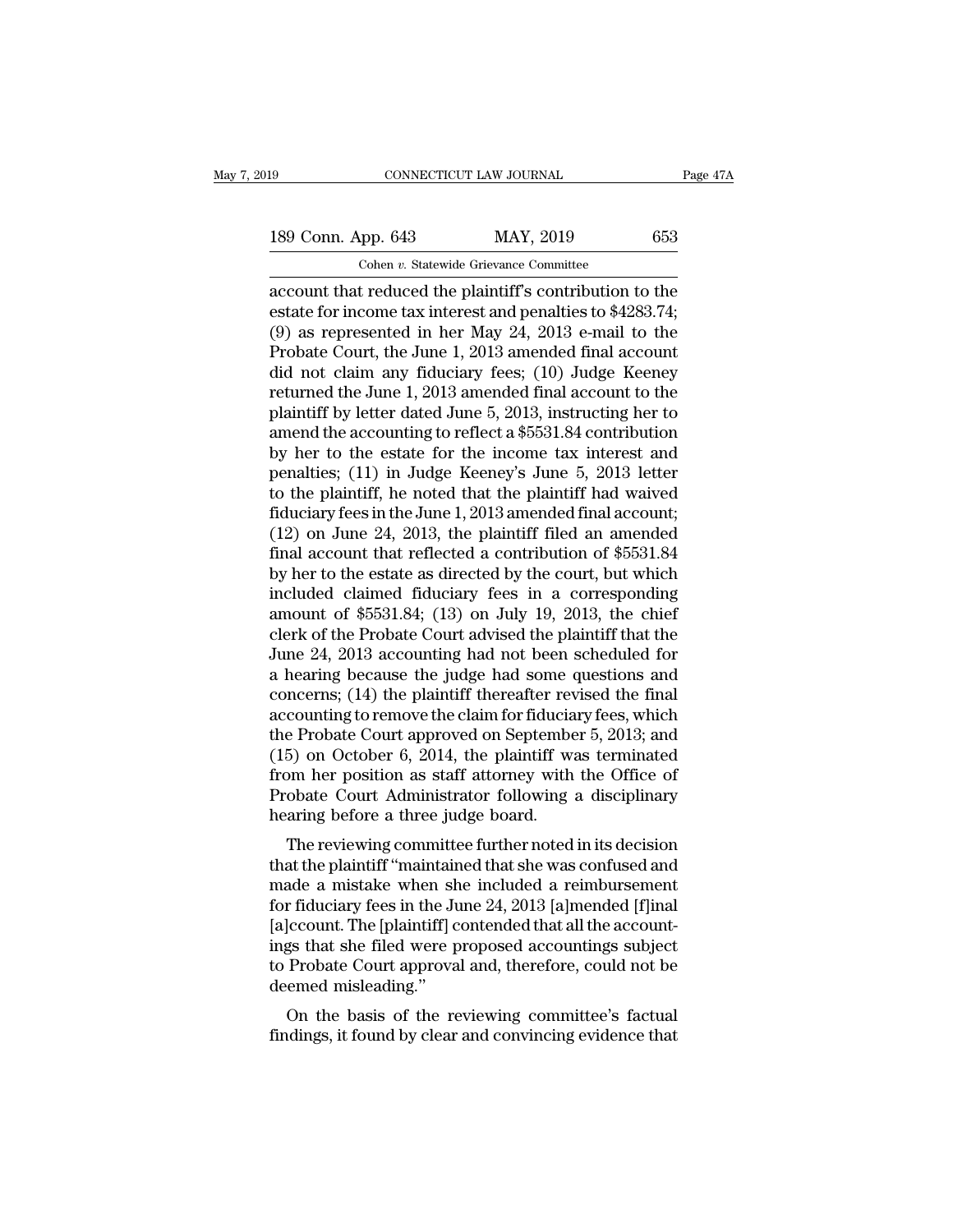# CONNECTICUT LAW JOURNAL May 7, 2019<br>654 MAY, 2019 189 Conn. App. 643<br>Cohen v. Statewide Grievance Committee CONNECTICUT LAW JOURNAL<br>MAY, 2019 189 Conn. App.<br>Cohen *v.* Statewide Grievance Committee<br>had "engaged in unethical conduct"

CONNECTICUT LAW JOURNAL May 7, 2019<br>
654 MAY, 2019 189 Conn. App. 643<br>
Cohen v. Statewide Grievance Committee<br>
the plaintiff had "engaged in unethical conduct." The<br>
reviewing committee concluded: "It is clear to this<br>
rev  $\begin{array}{r} \text{MAY, 2019} \\ \text{Cohen } v. \text{ Statewide Grievance Committee} \\ \text{the plaintiff had "engaged in unethical conduct." The reviewing committee concluded: "It is clear to this reviewing committee that the [plaintiff] was attempting to offset the amount she owed to the estate for the object.} \end{array}$  $\frac{189 \text{ Conn. App. } 643}{\text{Chen } v. \text{ Statewide Griewance Committee}}$ <br>
the plaintiff had "engaged in unethical conduct." The<br>
reviewing committee concluded: "It is clear to this<br>
reviewing committee that the [plaintiff] was attempting<br>
to off-set the 654 MAY, 2019 189 Conn. App. 643<br>
Cohen *v*. Statewide Grievance Committee<br>
the plaintiff had "engaged in unethical conduct." The<br>
reviewing committee concluded: "It is clear to this<br>
reviewing committee that the [plainti Cohen v. Statewide Grievance Committee<br>the plaintiff had "engaged in unethical conduct." The<br>reviewing committee concluded: "It is clear to this<br>reviewing committee that the [plaintiff] was attempting<br>to off-set the amoun Cohen v. Statewide Grievance Committee<br>the plaintiff had "engaged in unethical conduct." The<br>reviewing committee concluded: "It is clear to this<br>reviewing committee that the [plaintiff] was attempting<br>to off-set the amount the plaintiff had "engaged in unethical conduct." The<br>reviewing committee concluded: "It is clear to this<br>reviewing committee that the [plaintiff] was attempting<br>to off-set the amount she owed to the estate for the<br>income reviewing committee concluded: "It is clear to this<br>reviewing committee that the [plaintiff] was attempting<br>to off-set the amount she owed to the estate for the<br>income tax interest and penalties with her fiduciary<br>fees. Th reviewing committee that the [plaintiff] was attempting<br>to off-set the amount she owed to the estate for the<br>income tax interest and penalties with her fiduciary<br>fees. The [plaintiff] maintained that the request for fidu-<br> to off-set the amount she owed to the estate for the income tax interest and penalties with her fiduciary fees. The [plaintiff] maintained that the request for fiduciary fees was a mistake. This reviewing committee does no income tax interest and penalties with her fiduciary<br>fees. The [plaintiff] maintained that the request for fidu-<br>ciary fees was a mistake. This reviewing committee<br>does not find the [plaintiff's] statement credible, con-<br>s fees. The [plaintiff] maintained that the request for fiduciary fees was a mistake. This reviewing committee does not find the [plaintiff's] statement credible, considering the fact that the amount of the fiduciary fees re ciary fees was a mistake. This reviewing committee<br>does not find the [plaintiff's] statement credible, con-<br>sidering the fact that the amount of the fiduciary fees<br>requested equaled the amount of interest and penal-<br>ties o does not find the [plaintiff's] statement credible, considering the fact that the amount of the fiduciary fees<br>requested equaled the amount of interest and penal-<br>ties owed to the estate by the [plaintiff]. Furthermore,<br>t sidering the fact that the amount of the fiduciary fees<br>requested equaled the amount of interest and penal-<br>ties owed to the estate by the [plaintiff]. Furthermore,<br>the [plaintiff] is an experienced Probate Court attorney<br> requested equaled the amount of interest and penalties owed to the estate by the [plaintiff]. Furthermore, the [plaintiff] is an experienced Probate Court attorney who clearly understood the directives of Judge Keeney. We ties owed to the estate by the [plaintiff]. Furthermore,<br>the [plaintiff] is an experienced Probate Court attorney<br>who clearly understood the directives of Judge Keeney.<br>We find the [plaintiff's] actions were knowing, delib the [plaintiff] is an experienced Probate Court attorney<br>who clearly understood the directives of Judge Keeney.<br>We find the [plaintiff's] actions were knowing, deliber-<br>ate and contrary to her representation to the court i who clearly understood the directives of Judge Keeney.<br>We find the [plaintiff's] actions were knowing, deliber-<br>ate and contrary to her representation to the court in<br>her May 24, 2013 e-mail and June 1, 2013 accounting.<br>Ac We find the [plaintiff's] actions were knowing, deliberate and contrary to her representation to the court in<br>her May 24, 2013 e-mail and June 1, 2013 accounting.<br>Accordingly, we conclude that the [a]mended [f]inal<br>[a]cco ate and contrary to her representation to the court in<br>her May 24, 2013 e-mail and June 1, 2013 accounting.<br>Accordingly, we conclude that the [a]mended [f]inal<br>[a]ccount filed by the [plaintiff] on June 24, 2013, consti-<br>t her May 24, 2013 e-mail and June 1, 2013 accounting.<br>Accordingly, we conclude that the [a]mended [f]inal<br>[a]ccount filed by the [plaintiff] on June 24, 2013, consti-<br>tuted a knowingly false statement to the Probate Court, Accordingly, we conclude that the [a]mended [f]inal<br>[a]ccount filed by the [plaintiff] on June 24, 2013, constituted a knowingly false statement to the Probate Court,<br>in violation of [r]ule 3.3 (a) (1) of the Rules of Pro [a]ccount filed by the [plaintiff] on June 24, 2013, constituted a knowingly false statement to the Probate Court,<br>in violation of [r]ule 3.3 (a) (1) of the Rules of Professional Conduct and was dishonest, in violation of tuted a knowingly false statement to the P<br>in violation of [r]ule 3.3 (a) (1) of the Ru<br>sional Conduct and was dishonest, in viola<br>8.4 (3) of the Rules of Professional Con<br>concluding that the plaintiff had violated<br>(1) and violation of  $[r]$ ule 3.3 (a) (1) of the Rules of Profes-<br>
anal Conduct and was dishonest, in violation of  $[r]$ ule<br>
4 (3) of the Rules of Professional Conduct."<sup>11</sup> After<br>
ncluding that the plaintiff had violated rules 3.3 sional Conduct and was dishonest, in violation of  $[r]$ ule 8.4 (3) of the Rules of Professional Conduct."<sup>11</sup> After concluding that the plaintiff had violated rules 3.3 (a) (1) and 8.4 (3), the reviewing committee repriman

8.4 (3) of the Rules of Professional Conduct."<sup>11</sup> After<br>concluding that the plaintiff had violated rules 3.3 (a)<br>(1) and 8.4 (3), the reviewing committee reprimanded<br>the plaintiff and imposed sanctions.<br>Upon the plaintif concluding that the plaintiff had violated rules 3.3 (a)<br>
(1) and 8.4 (3), the reviewing committee reprimanded<br>
the plaintiff and imposed sanctions.<br>
Upon the plaintiff's request for review pursuant to<br>
Practice Book § 2-(1) and 8.4 (3), the reviewing committee reprimanded<br>the plaintiff and imposed sanctions.<br>Upon the plaintiff's request for review pursuant to<br>Practice Book § 2-35 (k),<sup>12</sup> the defendant affirmed the<br>decision of the review the plaintiff and imposed sanctions.<br>Upon the plaintiff's request for review pursuant to<br>Practice Book § 2-35 (k),<sup>12</sup> the defendant affirmed the<br>decision of the reviewing committee at a meeting held<br>on January 21, 2016. Upon the plaintiff's request for review pursuant to<br>Practice Book § 2-35 (k),<sup>12</sup> the defendant affirmed the<br>decision of the reviewing committee at a meeting held<br>on January 21, 2016. After addressing the plaintiff's<br>argu In January 21, 2016. After addressing the plaintiff's equinents set forth in her request to review, the defen-<br>ant concluded that "the reviewing committee's find-<br>gs that the [plaintiff] violated [r]ules 3.3 (a) (1) and<br>arguments set forth in her request to review, the defendant concluded that "the reviewing committee's findings that the [plaintiff] violated [r]ules 3.3 (a) (1) and  $\frac{1}{1}$  The reviewing committee concluded that it was

dant concluded that "the reviewing committee's findings that the [plaintiff] violated [r]ules 3.3 (a) (1) and  $\frac{1}{\pi}$  The reviewing committee concluded that it was not proven by clear and convincing evidence that the p

of the issuance to the parties of the final decision by the reviewing committee, <sup>11</sup> The reviewing committee concluded that it was not proven by clear and convincing evidence that the plaintiff engaged in a conflict of interest in violation of rule 1.7 (a) (2) of the Rules of Professional Conduct. <sup>1</sup> and convincing evidence that the<br>in violation of rule 1.7 (a) (2) of<br><sup>12</sup> Practice Book § 2-35 (k) pro<br>of the issuance to the parties of the<br>the respondent may submit to the<br>for review of the decision. . . ."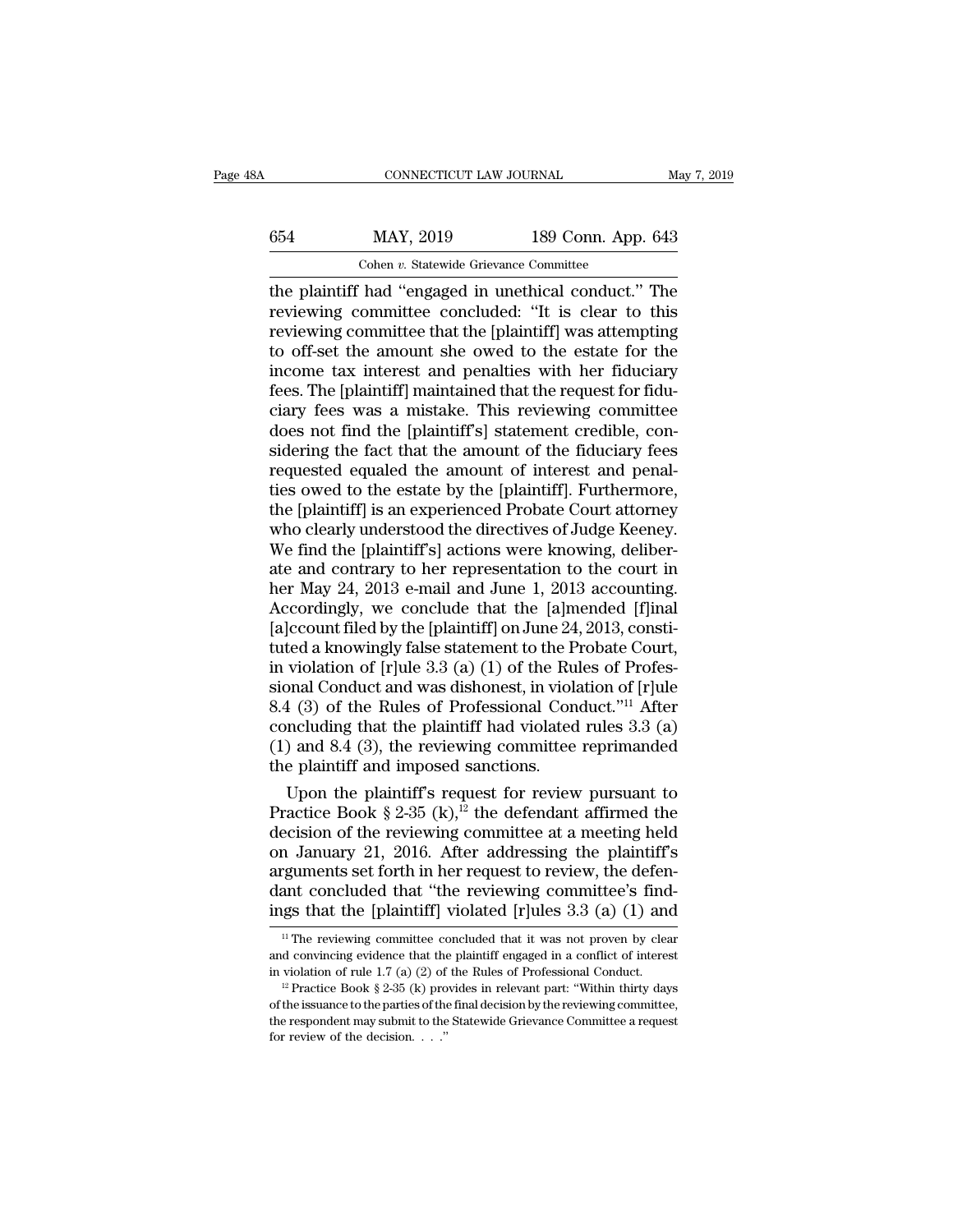| l9                 | CONNECTICUT LAW JOURNAL                               | Page 49A |
|--------------------|-------------------------------------------------------|----------|
| 189 Conn. App. 643 | MAY, 2019                                             | 655      |
|                    | Cohen v. Statewide Grievance Committee                |          |
|                    | 8.4 (3) of the Rules of Professional Conduct are sup- |          |

8.4 (3) of the Rules of these killed warrents a reminded to the Rules of Professional Conduct are supported by clear and convincing evidence and . . . the conductivity of these killed warrents a reminded by clear and convi 189 Conn. App. 643 MAY, 2019 655<br>
Cohen v. Statewide Grievance Committee<br>
8.4 (3) of the Rules of Professional Conduct are sup-<br>
ported by clear and convincing evidence and . . . the<br>
[plaintiff's] violation of these [r]ul 189 Conn. App. 643 MAY, 2019 655<br>
Cohen v. Statewide Grievance Committee<br>
8.4 (3) of the Rules of Professional Conduct are sup-<br>
ported by clear and convincing evidence and . . . the<br>
[plaintiff's] violation of these [r]u 189 Conn. App. 643 MAY, 2019 655<br>
Cohen v. Statewide Grievance Committee<br>
8.4 (3) of the Rules of Professional Conduct are supported by clear and convincing evidence and . . . the<br>
[plaintiff's] violation of these [r]ules Cohen v. Statewide Grievance Committee<br>
8.4 (3) of the Rules of Professional Conduct a<br>
ported by clear and convincing evidence and .<br>
[plaintiff's] violation of these [r]ules warrants :<br>
mand and an order that the [plain 1 (3) of the Rules of Professional Conduct are sup-<br>priced by clear and convincing evidence and . . . the<br>laintiff's] violation of these [r]ules warrants a repri-<br>and and an order that the [plaintiff] attend a continu-<br>g ported by clear and convincing evidence and  $\ldots$  the [plaintiff's] violation of these [r]ules warrants a repri-<br>mand and an order that the [plaintiff] attend a continu-<br>ing legal education course in legal ethics."<br>Pursua

[plaintiff's] violation of these [r]ules warrants a repri-<br>mand and an order that the [plaintiff] attend a continu-<br>ing legal education course in legal ethics."<br>Pursuant to Practice Book  $\S 2{\text -}38,{}^{13}$  the plaintiff fi frame and an order that the [plaintiff] attend a continuing legal education course in legal ethics."<br>
Pursuant to Practice Book § 2-38,<sup>13</sup> the plaintiff filed<br>
an appeal with the Superior Court. In its September<br>
7, 2017 make and an order due to the prainting letters."<br>
Dursuant to Practice Book § 2-38,<sup>13</sup> the plaintiff filed<br>
an appeal with the Superior Court. In its September<br>
7, 2017 memorandum of decision, the court made the<br>
followi Pursuant to Practice Book § 2-38,<sup>13</sup> the plaintiff filed<br>an appeal with the Superior Court. In its September<br>7, 2017 memorandum of decision, the court made the<br>following determination: "The court does not find the<br>decisi Pursuant to Practice Book § 2-38,<sup>13</sup> the plaintiff filed<br>an appeal with the Superior Court. In its September<br>7, 2017 memorandum of decision, the court made the<br>following determination: "The court does not find the<br>decisi an appeal with the Superior Court. In its September<br>7, 2017 memorandum of decision, the court made the<br>following determination: "The court does not find the<br>decisions of the reviewing committee or the Statewide<br>Grievance C 7, 2017 memorandum of decision, the court made the<br>following determination: "The court does not find the<br>decisions of the reviewing committee or the Statewide<br>Grievance Committee to be clearly erroneous. There is<br>ample sup following determination: "The court does not find the<br>decisions of the reviewing committee or the Statewide<br>Grievance Committee to be clearly erroneous. There is<br>ample support in the record to justify the findings of<br>the [ decisions of the reviewing committee or the Statewide<br>Grievance Committee to be clearly erroneous. There is<br>ample support in the record to justify the findings of<br>the [reviewing] committee that the submission of the<br>accoun Grievance Committee to be clearly erroneous. There is<br>ample support in the record to justify the findings of<br>the [reviewing] committee that the submission of the<br>accountings constituted a false statement to a tribunal.<br>The ample support in the record to justify the findings of<br>the [reviewing] committee that the submission of the<br>accountings constituted a false statement to a tribunal.<br>The [reviewing] committee was within its power to<br>reject the [reviewing] committee that the submission of the<br>accountings constituted a false statement to a tribunal.<br>The [reviewing] committee was within its power to<br>reject [the plaintiff's] assertion that the filing of the<br>acc accountings constituted a false statement to a tribunal.<br>The [reviewing] committee was within its power to<br>reject [the plaintiff's] assertion that the filing of the<br>accountings was a mistake. Not coincidentally, the<br>same a The [reviewing] committee was within its power to<br>reject [the plaintiff's] assertion that the filing of the<br>accountings was a mistake. Not coincidentally, the<br>same assertion was made and rejected . . . in the pro-<br>ceeding reject [the plaintiff's] assertion that the filing of the<br>accountings was a mistake. Not coincidentally, the<br>same assertion was made and rejected . . . in the pro-<br>ceeding before the . . . three judge panel of Superior<br>Co accountings was a mistake. Not coincidentally, the<br>same assertion was made and rejected . . . in the pro-<br>ceeding before the . . . three judge panel of Superior<br>Court judges. . . . The court also finds that the finding<br>of same assertion was made and rejected . . . in the proceeding before the . . . three judge panel of Superior Court judges. . . . The court also finds that the finding of a violation of rule 8.4 [of the Rules of Professiona ceeding before the . . . three judge panel of Superior<br>Court judges. . . . The court also finds that the finding<br>of a violation of rule 8.4 [of the Rules of Professional<br>Conduct] is justified by the record, and is not clea Court judges. . . . The court also finds that the finding<br>of a violation of rule 8.4 [of the Rules of Professional<br>Conduct] is justified by the record, and is not clearly<br>erroneous." (Internal quotation marks omitted.) The of a violation of rule 8.4 [of the Rules of Professional Conduct] is justified by the record, and is not clearly erroneous." (Internal quotation marks omitted.) The court then reviewed the reprimand imposed and found that court. Fraction reviewed the reprimand imposed and found<br>at "the reprimand falls within proper guidelines."<br>coordingly, the court dismissed the plaintiff's appeal.<br>om that judgment, the plaintiff now appeals to this<br>urt.<br>Before c that "the reprimand falls within proper guidelines."<br>Accordingly, the court dismissed the plaintiff's appeal.<br>From that judgment, the plaintiff now appeals to this<br>court.<br>Before considering the plaintiff's claims, we firs

burt.<br>
13 Practice Book § 2-38 (a) provides in relevant part: "A respondent may<br>
13 Practice Book § 2-38 (a) provides in relevant part: "A respondent may<br>
peal to the Superior Court a decision by the Statewide Grievance Co Before considering the plaintiff's claims, we first<br>address the standard of review applicable to grievance<br> $\frac{1}{3}$  Practice Book § 2-38 (a) provides in relevant part: "A respondent may<br>appeal to the Superior Court a dec Before considering the plaintiff's claims, we first address the standard of review applicable to grievance  $\frac{13}{12}$  Practice Book § 2-38 (a) provides in relevant part: "A respondent may appeal to the Superior Court a d address the standard of review applicable to grievance<br>
<sup>13</sup> Practice Book § 2-38 (a) provides in relevant part: "A respondent may<br>
appeal to the Superior Court a decision by the Statewide Grievance Commit-<br>
tee or a revi <sup>13</sup> Practice Book § 2-38 (a) provides in relevant part: "A respondent may appeal to the Superior Court a decision by the Statewide Grievance Committee or a reviewing committee imposing sanctions or conditions against the <sup>13</sup> Practice Book § 2-38 (a) provides in relevant part: "A respondent may appeal to the Superior Court a decision by the Statewide Grievance Committee or a reviewing committee imposing sanctions or conditions against the appeal to the Superior Court a decision by the Statewide Grievance Committee or a reviewing committee imposing sanctions or conditions against the respondent . . . . A respondent may not appeal a decision by a reviewing c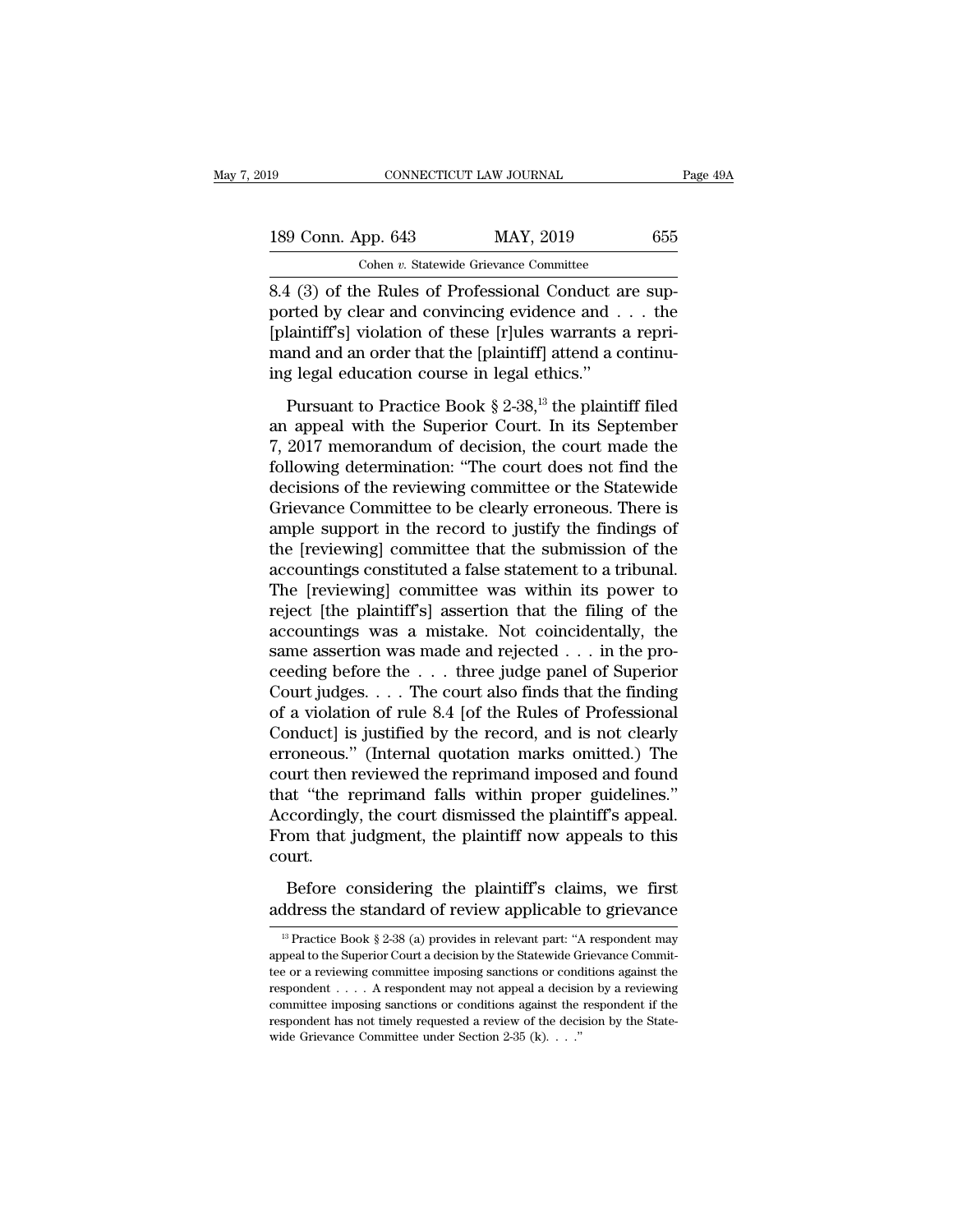| A   | CONNECTICUT LAW JOURNAL                 |                    | May 7, 2019 |
|-----|-----------------------------------------|--------------------|-------------|
| 656 | MAY, 2019                               | 189 Conn. App. 643 |             |
|     | Cohen v. Statewide Grievance Committee  |                    |             |
|     | appeals "The clearly erroneous standard |                    | is the      |

CONNECTICUT LAW JOURNAL May 7, 2019<br>
656 MAY, 2019 189 Conn. App. 643<br>
Cohen v. Statewide Grievance Committee<br>
appeals. "[T]he clearly erroneous standard . . . is the<br>
preferable standard of review in attorney grievance<br>
a MAY, 2019 189 Conn. App. 643<br>
Cohen v. Statewide Grievance Committee<br>
appeals. "[T]he clearly erroneous standard . . . is the<br>
preferable standard of review in attorney grievance<br>
appeals. . . . The clearly erroneous stand  $\begin{array}{c|c} \text{656} & \text{MAX, } 2019 & \text{189 Conn. App. 643} \\ \hline \text{Cohen } v. \text{ Statewide Grievance Committee} \\ \text{appeals. "[T]he clearly erroneous standard . . . is the preferable standard of review in attorney grievance} \\ \text{appeals. . . . The clearly erroneous standard of review provides that [a] court's determination is clearly erroneous only in cases in which the record contains no.} \end{array}$  $\frac{656}{\text{Cohen } v. \text{ Statewide Grievance Committee}}$ <br>  $\frac{\text{Cohen } v. \text{ Statewide Grievance Committee}}{\text{appeals.} \cdot \text{[T]he clearly erroneous standard . . . is the preferable standard of review in attorney grievance} \text{appeals. . . . The clearly erroneous standard of review provides that [a] court's determination is clearly erroneous only in cases in which the record contains no evidence to support it. or in cases in which there is$ Cohen v. Statewide Grievance Committee<br>
appeals. "[T]he clearly erroneous standard . . . is the<br>
preferable standard of review in attorney grievance<br>
appeals. . . . The clearly erroneous standard of review<br>
provides that Cohen v. Statewide Grievance Committee<br>appeals. "[T]he clearly erroneous standard  $\ldots$  is the<br>preferable standard of review in attorney grievance<br>appeals.  $\ldots$  The clearly erroneous standard of review<br>provides that [a] appeals. "[T]he clearly erroneous standard  $\ldots$  is the preferable standard of review in attorney grievance appeals.  $\ldots$ . The clearly erroneous standard of review provides that [a] court's determination is clearly erron preferable standard of review in attorney grievance<br>appeals.... The clearly erroneous standard of review<br>provides that [a] court's determination is clearly errone-<br>ous only in cases in which the record contains no evi-<br>den peais. . . . . The clearly erroneous standard of review<br>ovides that [a] court's determination is clearly errone-<br>is only in cases in which the record contains no evi-<br>nce to support it, or in cases in which there is<br>idence provides that [a] court s determination is clearly errone-<br>ous only in cases in which the record contains no evi-<br>dence to support it, or in cases in which there is<br>evidence, but the reviewing court is left with the defini

ous only in cases in which the record contains no evidence to support it, or in cases in which there is evidence, but the reviewing court is left with the definite and firm conviction that a mistake has been made....<br>"Addi dence to support it, or in cases in which there is<br>evidence, but the reviewing court is left with the definite<br>and firm conviction that a mistake has been made....<br>"Additionally, because the applicable standard of<br>proof fo evidence, but the reviewing court is left with the definite<br>and firm conviction that a mistake has been made....<br>"Additionally, because the applicable standard of<br>proof for determining whether an attorney has violated<br>the and firm conviction that a mistake has been made....<br>
"Additionally, because the applicable standard of<br>
proof for determining whether an attorney has violated<br>
the Rules of Professional Conduct is clear and convinci-<br>
in "Additionally, because the applicable standard of<br>proof for determining whether an attorney has violated<br>the Rules of Professional Conduct is clear and convinc-<br>ing evidence  $\dots$  we must consider whether the [fact<br>finder' proof for determining whether an attorney has violated<br>the Rules of Professional Conduct is clear and convinc-<br>ing evidence  $\ldots$  we must consider whether the [fact<br>finder's] decision was based on clear and convincing<br>evi the Rules of Professional Conduct is clear and convincing evidence  $\ldots$  we must consider whether the [fact finder's] decision was based on clear and convincing evidence.  $\ldots$  [C]lear and convincing proof denotes a degre ing evidence  $\ldots$  we must consider whether the [fact finder's] decision was based on clear and convincing evidence.  $\ldots$  [C]lear and convincing proof denotes a degree of belief that lies between the belief that is requi finder's] decision was based on clear and convincing<br>evidence. . . . [C]lear and convincing proof denotes a<br>degree of belief that lies between the belief that is<br>required to find the truth or existence of the [fact in<br>iss evidence. . . . [C]<br>lear and convincing proof denotes a degree of belief that lies between the belief that is<br>required to find the truth or existence of the [fact in<br>issue] in an ordinary civil action and the belief that degree of belief that lies between the belief that is<br>required to find the truth or existence of the [fact in<br>issue] in an ordinary civil action and the belief that is<br>required to find guilt in a criminal prosecution. . . required to find the truth or existence of the [fact in issue] in an ordinary civil action and the belief that is required to find guilt in a criminal prosecution.  $\dots$  [The burden] is sustained if evidence induces in the issue] in an ordinary civil action and the belief that is<br>required to find guilt in a criminal prosecution. . . .<br>The burden] is sustained if evidence induces in the<br>mind of the trier a reasonable belief that the facts<br>as (Citations omitted; internal quotation marks omitted.) [The burden] is sustained if evidence induces in the<br>mind of the trier a reasonable belief that the facts<br>asserted are highly probably true, that the probability<br>that they are true or exist is substantially greater than<br>th mind of the trier a reasonable belief that the facts<br>asserted are highly probably true, that the probability<br>that they are true or exist is substantially greater than<br>the probability that they are false or do not exist."<br>( asserted are highly probably true, that the probability<br>that they are true or exist is substantially greater than<br>the probability that they are false or do not exist."<br>(Citations omitted; internal quotation marks omitted.) that they are true or exist is substantially greater than<br>the probability that they are false or do not exist."<br>(Citations omitted; internal quotation marks omitted.)<br>*Chief Disciplinary Counsel* v. *Zelotes*, 152 Conn. Ap the probability that they are false or do not exist."<br>(Citations omitted; internal quotation marks omitted.)<br>*Chief Disciplinary Counsel* v. *Zelotes*, 152 Conn. App.<br>380, 386, 98 A.3d 852, cert. denied, 314 Conn. 944, 102 (Citations omitted; internal quotation marks omitted.)<br> *Chief Disciplinary Counsel* v. *Zelotes*, 152 Conn. App.<br>
380, 386, 98 A.3d 852, cert. denied, 314 Conn. 944, 102<br>
A.3d 1116 (2014). "The burden is on the statewide *Chief Disciplinary Counsel v. Zelotes*, 152 Conn. App. 380, 386, 98 A.3d 852, cert. denied, 314 Conn. 944, 102 A.3d 1116 (2014). "The burden is on the statewide grievance committee to establish the occurrence of an ethics 380, 386, 98 A.3d 852, cert. denied, 314 Conn. 944, 102<br>A.3d 1116 (2014). "The burden is on the statewide griev-<br>ance committee to establish the occurrence of an ethics<br>violation by clear and convincing proof." (Internal q (2006). The plaintiff's first claim is that disciplinary counsel planetistics.<br>The plaintiff's first claim is that disciplinary counsel<br>Diated her due process rights by refusing to conduct<br>investigation into the allegations of mis ance Committee, 277 Conn. 218, 226, 890 A.2d 509, cert.<br>denied, 549 U.S. 823, 127 S. Ct. 157, 166 L. Ed. 2d 39<br>(2006).<br>I<br>The plaintiff's first claim is that disciplinary counsel<br>violated her due process rights by refusing

I

denied, 549 U.S. 823, 127 S. Ct. 157, 166 L. Ed. 2d 39 (2006).<br>  $I$ <br>
The plaintiff's first claim is that disciplinary counsel violated her due process rights by refusing to conduct an investigation into the allegations of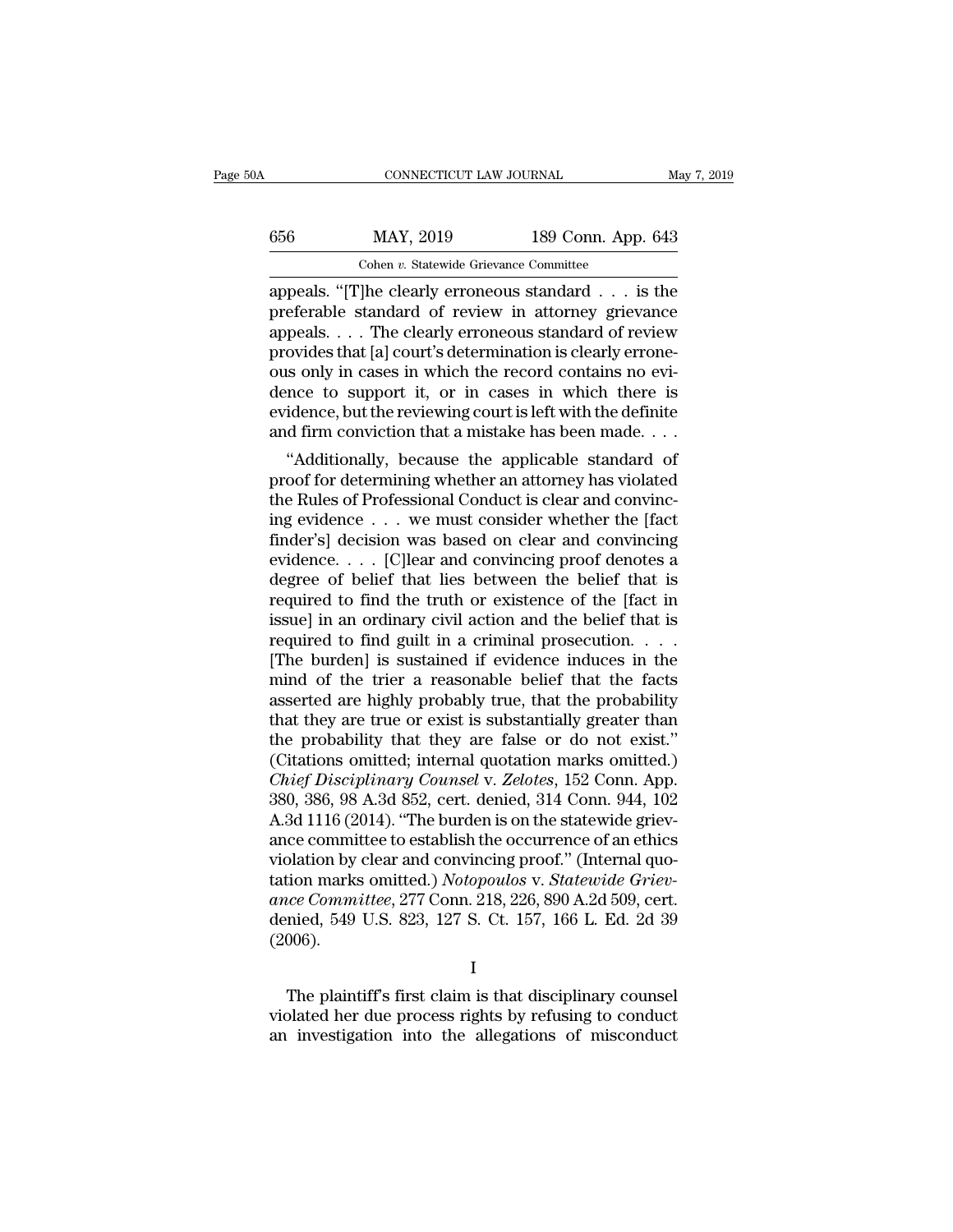189 CONNECTICUT LAW JOURNAL Page 51A<br>
189 Conn. App. 643 MAY, 2019 657<br>
Cohen v. Statewide Grievance Committee Cohen *v.* Statewide Grievance Committee

connectricut LAW JOURNAL Page!<br>
189 Conn. App. 643 MAY, 2019 657<br>
Cohen v. Statewide Grievance Committee<br>
against her. Specifically, the plaintiff claims that King,<br>
the former chief disciplinary counsel, filed the grievan 189 Conn. App. 643 MAY, 2019 657<br>
Cohen v. Statewide Grievance Committee<br>
against her. Specifically, the plaintiff claims that King,<br>
the former chief disciplinary counsel, filed the grievance<br>
complaint against her withou 189 Conn. App. 643 MAY, 2019 657<br>
Cohen v. Statewide Grievance Committee<br>
against her. Specifically, the plaintiff claims that King,<br>
the former chief disciplinary counsel, filed the grievance<br>
complaint against her witho 189 Conn. App. 643 MAY, 2019 657<br>
Cohen *v*. Statewide Grievance Committee<br>
against her. Specifically, the plaintiff claims that King,<br>
the former chief disciplinary counsel, filed the grievance<br>
complaint against her wit Colen v. Statewide Grievance Committee<br>
against her. Specifically, the plaintiff claims that King,<br>
the former chief disciplinary counsel, filed the grievance<br>
complaint against her without conducting an inves-<br>
tigation Cohen *v*. Statewide Grievance Committee<br>against her. Specifically, the plaintiff claims that King,<br>the former chief disciplinary counsel, filed the grievance<br>complaint against her without conducting an inves-<br>tigation be against her. Specifically, the plaintiff claims that King,<br>the former chief disciplinary counsel, filed the grievance<br>complaint against her without conducting an inves-<br>tigation because King enjoyed a "cordial relationship the former chief disciplinary counsel, filed the grievance<br>complaint against her without conducting an inves-<br>tigation because King enjoyed a "cordial relationship"<br>with the Probate Court Administrator and therefore<br>decide complaint against her without conducting an investigation because King enjoyed a "cordial relationship"<br>with the Probate Court Administrator and therefore<br>decided to wait until the investigation by the Office of<br>Probate Co tigation because King enjoyed a "cordial relationship"<br>with the Probate Court Administrator and therefore<br>decided to wait until the investigation by the Office of<br>Probate Court Administrator had been completed to<br>avoid dup with the Probate Court Administrator and therefore<br>decided to wait until the investigation by the Office of<br>Probate Court Administrator had been completed to<br>avoid duplication of efforts. The plaintiff argues that<br>by faili decided to wait until the investigation by the Office of<br>Probate Court Administrator had been completed to<br>avoid duplication of efforts. The plaintiff argues that<br>by failing to speak to Judge Keeney, any Probate Court<br>staf Probate Court Administrator had been completed to<br>avoid duplication of efforts. The plaintiff argues that<br>by failing to speak to Judge Keeney, any Probate Court<br>staff member, or the interested parties, and by neglect-<br>ing avoid duplication of efforts. The plaintiff argues that<br>by failing to speak to Judge Keeney, any Probate Court<br>staff member, or the interested parties, and by neglect-<br>ing to visit the Probate Court or to review that court by failing to speak to Judge Keeney, any Probate Court<br>staff member, or the interested parties, and by neglect-<br>ing to visit the Probate Court or to review that court's<br>records, "[t]he only information in the disciplinary<br> staff member, or the interested parties, and by neglect-<br>ing to visit the Probate Court or to review that court's<br>records, "[t]he only information in the disciplinary<br>counsel's file is information cherry-picked and filtere ing to visit the Probate Court or to review that court's records, "[t]he only information in the disciplinary counsel's file is information cherry-picked and filtered by the [c]omplainant and/or his designees." Further, t records, "[t]he only in<br>counsel's file is informa<br>by the [c]omplainant a<br>the plaintiff claims tha<br>misconduct were "mer<br>King's claim, previousl<br>ance panel . . . ."<br>This claim was not ra unset's file is information cherry-picked and filtered<br>  $\alpha$  the [c]omplainant and/or his designees." Further,<br>  $\alpha$  plaintiff claims that the additional allegations of<br>
isconduct were "merely a repackaging of Attorney<br> by the [c]omplamant and/or his designees." Further,<br>the plaintiff claims that the additional allegations of<br>misconduct were "merely a repackaging of Attorney<br>King's claim, previously dismissed by the local griev-<br>ance pane

the plaintiff claims that the additional allegations of<br>misconduct were "merely a repackaging of Attorney<br>King's claim, previously dismissed by the local griev-<br>ance panel . . . ."<br>This claim was not raised before the revi misconduct were "merely a repackaging of Attorney<br>King's claim, previously dismissed by the local griev-<br>ance panel  $\ldots$ ."<br>This claim was not raised before the reviewing com-<br>mittee or in the plaintiff's request to revie King's claim, previously dismissed by the local grievance panel  $\ldots$ ."<br>This claim was not raised before the reviewing committee or in the plaintiff's request to review the reviewing committee's decision filed with the de ance panel  $\ldots$ .<br>
This claim was not raised before the reviewing committee or in the plaintiff's request to review the reviewing committee's decision filed with the defendant.<br>
Further, the plaintiff failed to raise this This claim was not raised before the reviewing committee or in the plaintiff's request to review the reviewing committee's decision filed with the defendant.<br>Further, the plaintiff failed to raise this claim in her appeal mittee or in the plaintiff's request to review the reviewing committee's decision filed with the defendant.<br>Further, the plaintiff failed to raise this claim in her appeal to the Superior Court or in her brief filed with<br>t ing committee's decision filed with the defendant.<br>Further, the plaintiff failed to raise this claim in her<br>appeal to the Superior Court or in her brief filed with<br>the Superior Court in support of her appeal. At the<br>hearin Further, the plaintiff failed to raise this claim in her<br>appeal to the Superior Court or in her brief filed with<br>the Superior Court in support of her appeal. At the<br>hearing held on July 11, 2017, before the Superior Court, appeal to the Superior Court or in her brief filed with<br>the Superior Court in support of her appeal. At the<br>hearing held on July 11, 2017, before the Superior Court,<br>the plaintiff argued that the Office of Disciplinary Cou the Superior Court in support of her appeal. At<br>hearing held on July 11, 2017, before the Superior Co<br>the plaintiff argued that the Office of Disciplinary C<br>sel abused its discretion in filing additional allegat<br>of miscond aring neid on July 11, 2017, before the superior Court,<br>e plaintiff argued that the Office of Disciplinary Coun-<br>l abused its discretion in filing additional allegations<br>misconduct, but she did not argue that her constituthe plaintiff argued that the Office of Disciplinary Counsel abused its discretion in filing additional allegations<br>of misconduct, but she did not argue that her constitu-<br>tional right to due process had been violated by a set abused its discretion in filing additional allegations<br>of misconduct, but she did not argue that her constitu-<br>tional right to due process had been violated by a lack<br>of investigation into her alleged misconduct.<br>From

From this review of the record, it is clear that the laintiff is raising her constitutional claim for the first me in this appeal.<sup>14</sup> Moreover, the plaintiff's main <sup>14</sup> "Our Supreme Court has previously held that [a] par From this review of the record, it is clear that the plaintiff is raising her constitutional claim for the first time in this appeal.<sup>14</sup> Moreover, the plaintiff's main  $\frac{14 \text{``Our Supreme Court has previously held that [a] party to an administrative proceeding cannot be allowed to participate fully at hearings and then, on appeal, raise claims that were not asserted before the board. We have$ 

plaintiff is raising her constitutional claim for the first<br>time in this appeal.<sup>14</sup> Moreover, the plaintiff's main<br> $\frac{14}{14}$ "Our Supreme Court has previously held that [a] party to an administra-<br>tive proceeding cannot time in this appeal.<sup>14</sup> Moreover, the plaintiff's main  $\frac{14}{4}$  "Our Supreme Court has previously held that [a] party to an administrative proceeding cannot be allowed to participate fully at hearings and then, on appe <sup>14</sup> "Our Supreme Court has previously held that [a] party to an administrative proceeding cannot be allowed to participate fully at hearings and then, on appeal, raise claims that were not asserted before the board. We h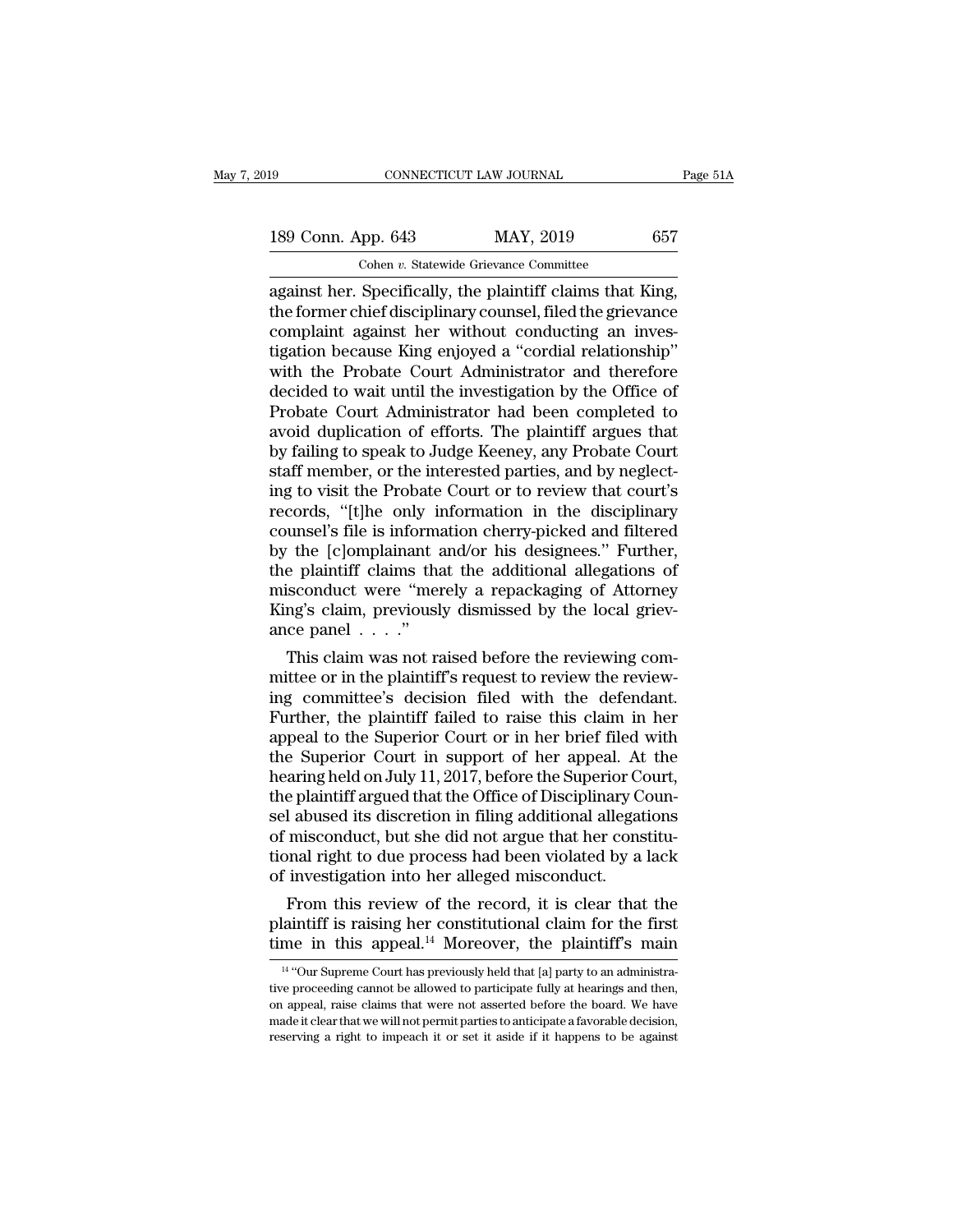|     | CONNECTICUT LAW JOURNAL                                  |                    | May 7, 2019 |
|-----|----------------------------------------------------------|--------------------|-------------|
| 658 | MAY, 2019                                                | 189 Conn. App. 643 |             |
|     | Cohen v. Statewide Grievance Committee                   |                    |             |
|     | appellate brief simply states that "Idlisciplinary coun- |                    |             |

CONNECTICUT LAW JOURNAL<br>
CONNECTICUT LAW JOURNAL<br>
Cohen v. Statewide Grievance Committee<br>
appellate brief simply states that "[d]isciplinary coun-<br>
sel's decision not [to] investigate the allegations of mis-<br>
conduct again Seltingthe MAY, 2019 189 Conn. App. 643<br>
Schen v. Statewide Grievance Committee<br>
appellate brief simply states that "[d] isciplinary counsel's decision not [to] investigate the allegations of mis-<br>
conduct against [the] [p 658 MAY, 2019 189 Conn. App. 643<br>
Cohen v. Statewide Grievance Committee<br>
appellate brief simply states that "[d] isciplinary counsel's decision not [to] investigate the allegations of mis-<br>
conduct against [the] [p] lain 658 MAY, 2019 189 Conn. App. 643<br>
Cohen *v*. Statewide Grievance Committee<br>
appellate brief simply states that "[d]isciplinary coun-<br>
sel's decision not [to] investigate the allegations of mis-<br>
conduct against [the] [p]l Cohen *v*. Statewide Grievance Committee<br>appellate brief simply states that "[d]isciplinary coun-<br>sel's decision not [to] investigate the allegations of mis-<br>conduct against [the] [p]laintiff violates due process<br>of law." Cohen *v*. Statewide Grievance Committee<br>appellate brief simply states that "[d]isciplinary coun-<br>sel's decision not [to] investigate the allegations of mis-<br>conduct against [the] [p]laintiff violates due process<br>of law." appellate brief simply states that "[d]isciplinary counsel's decision not [to] investigate the allegations of misconduct against [the] [p]laintiff violates due process of law." There is no analysis as to why the failure to sel's decision not [to] investigate the allegations of mis-<br>conduct against [the] [p]laintiff violates due process<br>of law." There is no analysis as to why the failure to<br>investigate deprived her of her constitutional right conduct against [the] [p]laintiff violates due process<br>of law." There is no analysis as to why the failure to<br>investigate deprived her of her constitutional rights.<br>There is no citation to case law that provides that the<br>f of law." There is no analysis as to why the failure to<br>investigate deprived her of her constitutional rights.<br>There is no citation to case law that provides that the<br>failure to investigate under these circumstances, where<br> investigate deprived her of her constitutional rights.<br>There is no citation to case law that provides that the<br>failure to investigate under these circumstances, where<br>the plaintiff was provided an opportunity to respond<br>a There is no citation to case law that provides that the failure to investigate under these circumstances, where the plaintiff was provided an opportunity to respond and defend herself at an evidentiary hearing, violates a failure to investigate under these circumstances, where<br>the plaintiff was provided an opportunity to respond<br>and defend herself at an evidentiary hearing, violates<br>a respondent's due process rights. In her reply brief, the d defend herself at an evidentiary hearing, violates<br>respondent's due process rights. In her reply brief, the<br>aintiff argues for the first time that her constitutional<br>aim is reviewable by this court pursuant to *State* v. and deterat herself de alle extendary healing, visitates<br>a respondent's due process rights. In her reply brief, the<br>plaintiff argues for the first time that her constitutional<br>claim is reviewable by this court pursuant to

plaintiff argues for the first time that her constitutional<br>claim is reviewable by this court pursuant to *State* v.<br>*Golding*, 213 Conn. 233, 239–40, 567 A.2d 823 (1989).<br>Under *Golding*, "a defendant can prevail on a cl claim is reviewable by this court pursuant to *State* v.<br> *Golding*, 213 Conn. 233, 239–40, 567 A.2d 823 (1989).<br>
Under *Golding*, "a defendant can prevail on a claim<br>
of constitutional error not preserved at trial only i Golding, 213 Conn. 233, 239–40, 567 A.2d 823 (1989).<br>
Under Golding, "a defendant can prevail on a claim<br>
of constitutional error not preserved at trial only if all<br>
of the following conditions are met: (1) the record is<br> Under *Golding*, "a defendant can prevail on a claim<br>of constitutional error not preserved at trial only if all<br>of the following conditions are met: (1) the record is<br>adequate to review the alleged claim of error; (2) the Under *Golding*, "a defendant can prevail on a claim<br>of constitutional error not preserved at trial only if all<br>of the following conditions are met: (1) the record is<br>adequate to review the alleged claim of error; (2) the of constitutional error not preserved at trial only if all<br>of the following conditions are met: (1) the record is<br>adequate to review the alleged claim of error; (2) the<br>claim is of constitutional magnitude alleging the vi % of the following conditions are met: (1) the record is<br>adequate to review the alleged claim of error; (2) the<br>claim is of constitutional magnitude alleging the viola-<br>tion of a fundamental right; (3) the alleged constit adequate to review the alleged claim of error; (2) the<br>claim is of constitutional magnitude alleging the viola-<br>tion of a fundamental right; (3) the alleged constitu-<br>tional violation  $\ldots$  exists and  $\ldots$  deprived the<br>d claim is of constitutional magnitude alleging the violation of a fundamental right; (3) the alleged constitutional violation . . . exists and . . . deprived the defendant of a fair trial; and (4) if subject to harmless er tion of a fundamental right; (3) the alleged constitutional violation  $\ldots$  exists and  $\ldots$  deprived the defendant of a fair trial; and (4) if subject to harmless error analysis, the state has failed to demonstrate harml tional violation . . . exists and . . . deprived the<br>defendant of a fair trial; and (4) if subject to harmless<br>error analysis, the state has failed to demonstrate harm-<br>lessness of the alleged constitutional violation beyo dessness of the alleged constitutional violation beyond<br>a reasonable doubt." (Emphasis omitted; footnote omit-<br>ted.) Id., as modified by *In re Yasiel R*., 317 Conn. 773,<br>781, 120 A.3d 1188 (2015). "Golding review is appl a reasonable doubt." (Emphasis omitted; footnote omitted.) Id., as modified by *In re Yasiel R.*, 317 Conn. 773, 781, 120 A.3d 1188 (2015). "*Golding* review is applicable them, for a cause which was well known to them bef

ted.) Id., as modified by In re Yasiel R., 317 Conn. 773,<br>781, 120 A.3d 1188 (2015). "*Golding* review is applicable<br>them, for a cause which was well known to them before or during the trial.<br>. . . Dragan v. Connecticut M 781, 120 A.3d 1188 (2015). "*Golding* review is applicable<br>them, for a cause which was well known to them before or during the trial.<br>... *Dragan* v. *Connecticut Medical Examining Board*, 223 Conn. 618, 632, 613 A.2d 739 dependence of a cause which was well known to them before or during the trial.<br>  $\ldots$  Dragan v. Connecticut Medical Examining Board, 223 Conn. 618, 632, 613 A.2d 739 (1992)  $\ldots$ . Furthermore, [t] o allow a court to set a them, for a cause which was well known to them before or during the trial.<br>
. . . Dragan v. Connecticut Medical Examining Board, 223 Conn. 618, 632, 613 A.2d 739 (1992) . . . . Furthermore, [t]o allow a court to set aside ... *Dragan v. Connecticut Medical Examining Board*, 223 Conn. 618, 632, 613 A.2d 739 (1992) . . . . Furthermore, [t]o allow a court to set aside an agency's determination upon a ground not theretofore presented . . . depr 666, 665, 117 A.3d 986, cert. denied, 319 Conn. 927, 125 A.3d 202 (2015).<br>
"Although the state wide privation was about to set aside an agency's determination upon a ground not theretofore presented . . . deprives the [ag ''Although the statewide grievance committee is not an administrative deprives the [agency] of an opportunity to consider the matter, make its ruling, and state the reasons for its action." (Citation omitted; internal quotation marks omitted.) Ogden v. Zoning Board of Appeals, 157 Conn. App

and the transform of the case of the and the cultum conduction marks omitted.) Ogden v. Zoning Board of Appeals, 157 Conn. App. 656, 665, 117 A.3d 986, cert. denied, 319 Conn. 927, 125 A.3d 202 (2015). "Although the state omitted.) *Ogden* v. *Zoning Board of Appeals*, 157 Conn. App. 656, 665, 117 A.3d 986, cert. denied, 319 Conn. 927, 125 A.3d 202 (2015).<br>
"Although the statewide grievance committee is not an administrative agency . . . th tion marks omitted.) Ogden v. Zoning Board of Appeals, 157 Conn. App. 656, 665, 117 A.3d 986, cert. denied, 319 Conn. 927, 125 A.3d 202 (2015). "Although the statewide grievance committee is not an administrative agency .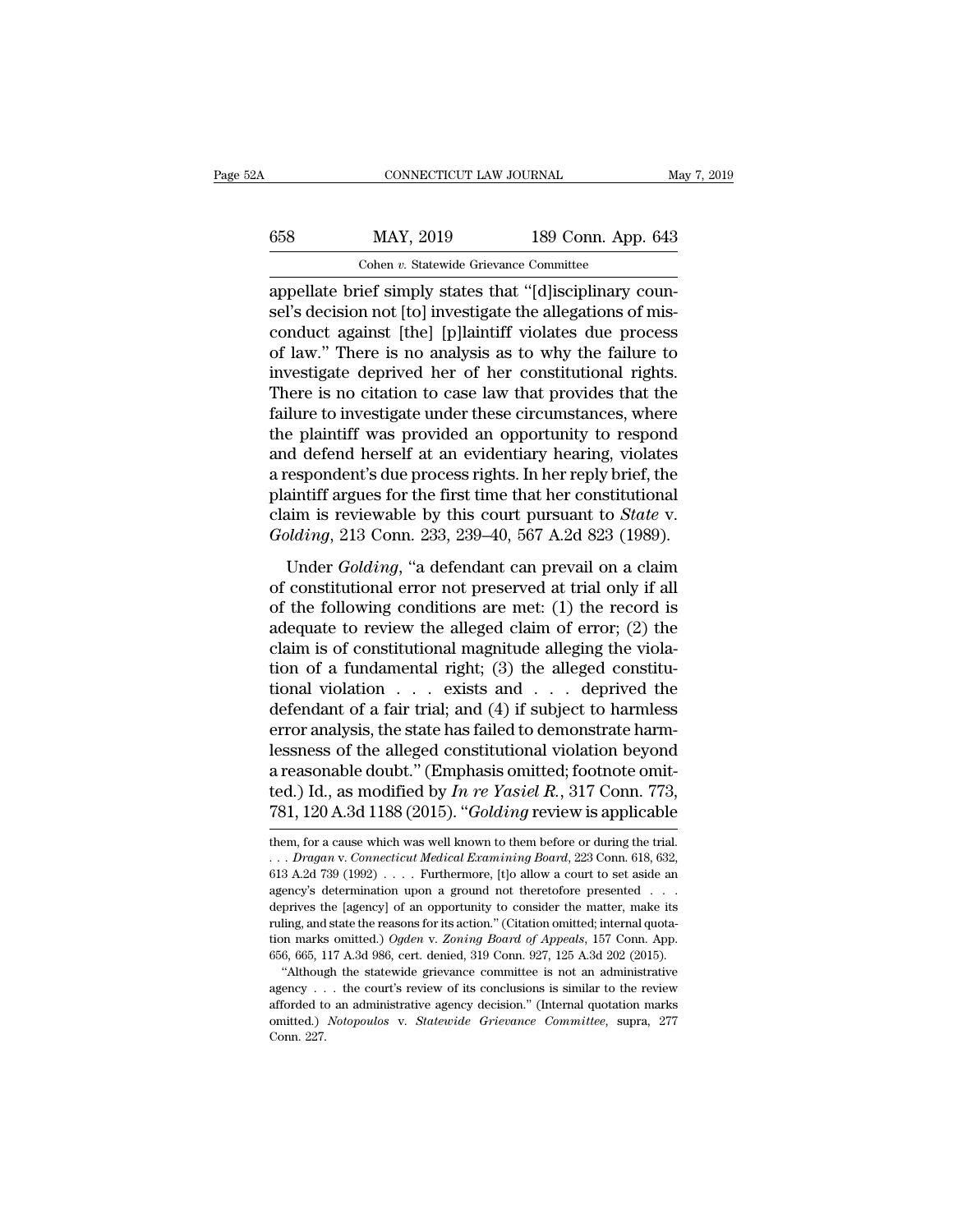| 19                 | CONNECTICUT LAW JOURNAL                               | Page 53A |
|--------------------|-------------------------------------------------------|----------|
| 189 Conn. App. 643 | MAY, 2019                                             | 659      |
|                    | Cohen v. Statewide Grievance Committee                |          |
|                    | in civil as well as criminal cases" Lohnes y Hospital |          |

Fage 5:<br>
189 Conn. App. 643 MAY, 2019 659<br>
Cohen v. Statewide Grievance Committee<br>
in civil as well as criminal cases.'' *Lohnes* v. *Hospital*<br>
of Saint Raphael, 132 Conn. App. 68, 79–80, 31 A.3d 810<br>
(2011) cart donied 3 **189 Conn. App. 643** MAY, 2019 659<br>
Cohen v. Statewide Grievance Committee<br>
in civil as well as criminal cases." *Lohnes* v. *Hospital*<br> *of Saint Raphael*, 132 Conn. App. 68, 79–80, 31 A.3d 810<br>
(2011), cert. denied, 303 189 Conn. App. 643 MAY, 2019 659<br>
Cohen v. Statewide Grievance Committee<br>
in civil as well as criminal cases." *Lohnes* v. Hospital<br>
of Saint Raphael, 132 Conn. App. 68, 79–80, 31 A.3d 810<br>
(2011), cert. denied, 303 Conn. 9 Conn. App. 643 MAY, 2019 659<br>
Cohen v. Statewide Grievance Committee<br>
civil as well as criminal cases." *Lohnes* v. Hospital<br>
Saint Raphael, 132 Conn. App. 68, 79–80, 31 A.3d 810<br>
011), cert. denied, 303 Conn. 921, 34 A

Cohen v. Statewide Grievance Committee<br>
in civil as well as criminal cases." Lohnes v. Hospital<br>
of Saint Raphael, 132 Conn. App. 68, 79–80, 31 A.3d 810<br>
(2011), cert. denied, 303 Conn. 921, 34 A.3d 397 (2012).<br>
The plain in civil as well as criminal cases." *Lohnes v. Hospital*<br>of *Saint Raphael*, 132 Conn. App. 68, 79–80, 31 A.3d 810<br>(2011), cert. denied, 303 Conn. 921, 34 A.3d 397 (2012).<br>The plaintiff argues that the record is adequate is no authority cited in her reply brief to support and that disciplinary counts in the plaintiff argues that the record is adequate for this court's review of this claim and that a due process claim is a constitutional cl (2011), cert. denied, 303 Conn. 1<sub>2</sub>pp. 05, 19 65, 91 K.3d 616<br>(2011), cert. denied, 303 Conn. 921, 34 A.3d 397 (2012).<br>The plaintiff argues that the record is adequate for<br>this court's review of this claim and that a due (2011), een tucked, 000 Contributed is adequate for this court's review of this claim and that a due process claim is a constitutional claim. Again, however, there is no authority cited in her reply brief to support her p The plaintiff argues that the record is adequate for<br>this court's review of this claim and that a due process<br>claim is a constitutional claim. Again, however, there<br>is no authority cited in her reply brief to support her<br>p this court's review of this claim and that a due process<br>claim is a constitutional claim. Again, however, there<br>is no authority cited in her reply brief to support her<br>position that disciplinary counsel's failure to "condu claim is a constitutional claim. Again, however, there<br>is no authority cited in her reply brief to support her<br>position that disciplinary counsel's failure to "conduct<br>a fair and unbiased investigation into the allegations is no authority cited in her reply brief to support her<br>position that disciplinary counsel's failure to "conduct<br>a fair and unbiased investigation into the allegations<br>of professional misconduct levied against [the] plainposition that disciplinary counsel's failure to "conduct<br>a fair and unbiased investigation into the allegations<br>of professional misconduct levied against [the] plain-<br>tiff" violated her due process rights when she had a<br>fu a fair and unbiased investigation into the allegations<br>of professional misconduct levied against [the] plain-<br>tiff'' violated her due process rights when she had a<br>full evidentiary hearing before the reviewing committee<br>an of professional misconduct levied against [the] plain-<br>tiff" violated her due process rights when she had a<br>full evidentiary hearing before the reviewing committee<br>and its decision subsequently was reviewed by the<br>defendan tiff" violated her due process rights when she had a full evidentiary hearing before the reviewing committee and its decision subsequently was reviewed by the defendant and the Superior Court on appeal. Even if we construe full evidentiary hearing before th<br>and its decision subsequently<br>defendant and the Superior Co<br>we construe the plaintiff's argu<br>constitutional claim, we conclu<br>*Golding* because she has not de<br>stitutional violation exists. Expective the plaintiff's argument as setting forth a<br>
institutional claim, we conclude that it fails under<br> *plding* because she has not demonstrated that a con-<br>
tutional violation exists.<br>
II<br>
The plaintiff's next claim

# II

constitutional claim, we conclude that it fails under<br> *Golding* because she has not demonstrated that a constitutional violation exists.<br>
II<br>
The plaintiff's next claim is that disciplinary counsel<br>
violated her due proce  $Golding$  because she has not demonstrated that a constitutional violation exists.<br>  $II$ <br>
The plaintiff's next claim is that disciplinary counsel<br>
violated her due process rights by failing to call the<br>
complainant or any witne stitutional violation exists.<br>
II<br>
The plaintiff's next claim is that disciplinary counsel<br>
violated her due process rights by failing to call the<br>
complainant or any witness other than the plaintiff to<br>
testify at the gri II<br>In The plaintiff's next claim is that disciplinary counsel<br>violated her due process rights by failing to call the<br>complainant or any witness other than the plaintiff to<br>testify at the grievance hearing before the review The plaintiff's next claim is that disciplinary counsel<br>violated her due process rights by failing to call the<br>complainant or any witness other than the plaintiff to<br>testify at the grievance hearing before the reviewing<br>co The plaintiff's next claim is that disciplinary counsel violated her due process rights by failing to call the complainant or any witness other than the plaintiff to testify at the grievance hearing before the reviewing co violated her due process rights by failing to call the complainant or any witness other than the plaintiff to testify at the grievance hearing before the reviewing committee. As with the plaintiff's first claim, she is rai complainant or any witness other than the plaintiff to<br>testify at the grievance hearing before the reviewing<br>committee. As with the plaintiff's first claim, she is<br>raising this issue for the first time in this appeal. She<br> testify at the grievance hearing before the reviewing<br>committee. As with the plaintiff's first claim, she is<br>raising this issue for the first time in this appeal. She<br>cites no authority to support the position that discip committee. As with the plaintiff's first claim, she is<br>raising this issue for the first time in this appeal. She<br>cites no authority to support the position that disciplin-<br>ary counsel's reliance on the plaintiff's testimon raising this issue for the first time in this appeal. She<br>cites no authority to support the position that disciplin-<br>ary counsel's reliance on the plaintiff's testimony and<br>the documents submitted in support of the additio cites no authority to support the position that disciplinary counsel's reliance on the plaintiff's testimony and<br>the documents submitted in support of the additional<br>allegations of misconduct could not constitute clear<br>and ary counsel's reliance on the plaintiff's testimony and<br>the documents submitted in support of the additional<br>allegations of misconduct could not constitute clear<br>and convincing evidence that the plaintiff's conduct<br>was in the documents submitted in support of the additional<br>allegations of misconduct could not constitute clear<br>and convincing evidence that the plaintiff's conduct<br>was in violation of rules 3.3 (a) (1) and 8.4 (3) of the<br>Rules allegations of misconduct could not constitute clear<br>and convincing evidence that the plaintiff's conduct<br>was in violation of rules  $3.3$  (a) (1) and  $8.4$  (3) of the<br>Rules of Professional Conduct. Even if we construe<br>the and convir<br>was in viol<br>Rules of P<br>the plaintif<br>claim, we c<br>she has no<br>tion exists.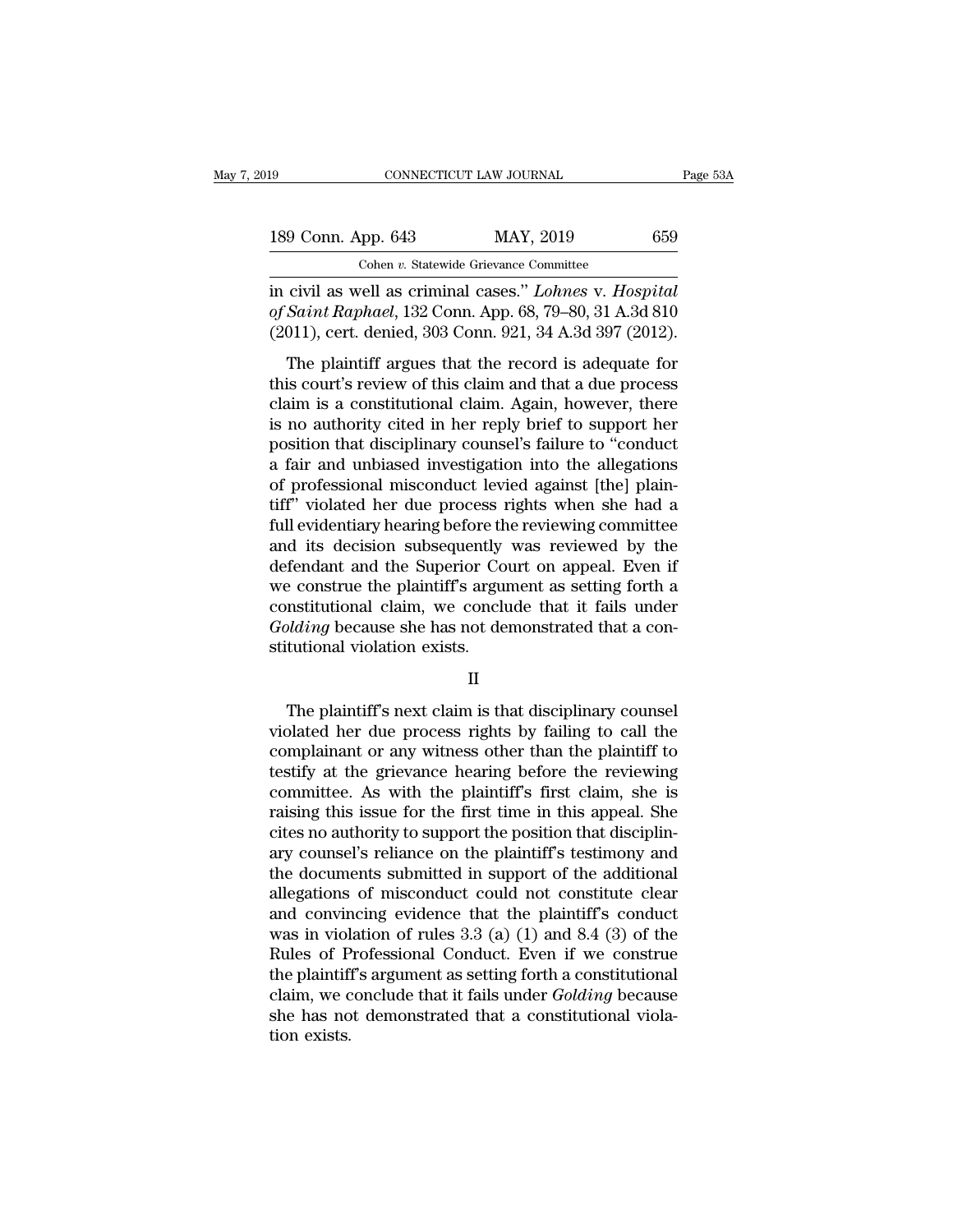| 660 | MAY, 2019               | 189 Conn. App. 643 |             |
|-----|-------------------------|--------------------|-------------|
|     |                         |                    |             |
| 54A | CONNECTICUT LAW JOURNAL |                    | May 7, 2019 |

# III

 $\begin{array}{r} \text{MAX, 2019} \\ \text{Cohen } v. \text{ Statewide Grievance Committee} \end{array}$ <br>  $\begin{array}{r} \text{The plaintiff's next claim is that the Superior Court properly inferred the existence of an attempt-client lations, between the plaintiff and the Problem \end{array}$  $\begin{array}{r} \text{660} & \text{MAX, } 2019 & 189 \text{ Conn. App. 643} \\ \hline \text{Cohen } v. \text{ Statewide Grievance Committee} & \text{III} \\ \text{III} & \text{The plaintiff's next claim is that the Superior Court} \\ \text{improperly inferred the existence of an attempt-client relationship between the plaintiff and the Probate} \\ \text{Court Snocifically the plaintiff refers to a paragraph in} \end{array}$ For  $\frac{189 \text{ Conn. App. } 643}{\text{Cohen } v. \text{ Statewide Grievance Committee}}$ <br>
III<br>
The plaintiff's next claim is that the Superior Court<br>
improperly inferred the existence of an attorney-client<br>
relationship between the plaintiff and the Probate<br>
Court. Cohen v. Statewide Grievance Committee<br>
III<br>
The plaintiff's next claim is that the Superior Court<br>
improperly inferred the existence of an attorney-client<br>
relationship between the plaintiff and the Probate<br>
Court. Speci The plaintiff's next claim is that the Superior Court<br>improperly inferred the existence of an attorney-client<br>relationship between the plaintiff and the Probate<br>Court. Specifically the plaintiff refers to a paragraph in<br>t III<br>The plaintiff's next claim is that the Superior Court<br>improperly inferred the existence of an attorney-client<br>relationship between the plaintiff and the Probate<br>Court. Specifically the plaintiff refers to a paragraph i The plaintiff's next claim is that the Superior Court<br>improperly inferred the existence of an attorney-client<br>relationship between the plaintiff and the Probate<br>Court. Specifically the plaintiff refers to a paragraph in<br>th improperly inferred the existence of an attorney-client<br>relationship between the plaintiff and the Probate<br>Court. Specifically the plaintiff refers to a paragraph in<br>the decision of the reviewing committee, in its analysis relationship between the plaintiff and the Probate<br>Court. Specifically the plaintiff refers to a paragraph in<br>the decision of the reviewing committee, in its analysis<br>of whether the plaintiff was burdened by a conflict of<br> Court. Specifically the plaintiff refers to a paragraph in<br>the decision of the reviewing committee, in its analysis<br>of whether the plaintiff was burdened by a conflict of<br>interest in violation of rule  $1.7$  (a) (2) of the the decision of the reviewing committee, in its analysis<br>of whether the plaintiff was burdened by a conflict of<br>interest in violation of rule 1.7 (a) (2) of the Rules<br>of Professional Conduct, wherein it concluded that an<br>a of whether the plaintiff was burdened by a conflict of<br>interest in violation of rule 1.7 (a) (2) of the Rules<br>of Professional Conduct, wherein it concluded that an<br>attorney-client relationship existed between the plain-<br>ti interest in violation of rule 1.7 (a) (2) of the Rules<br>of Professional Conduct, wherein it concluded that an<br>attorney-client relationship existed between the plain-<br>tiff and the Probate Court. This determination by the<br>rev of Professional Conduct, wherein it concluded that an attorney-client relationship existed between the plaintiff and the Probate Court. This determination by the reviewing committee, now challenged by the plaintiff, was ra attorney-client relationship existed between the plain-<br>tiff and the Probate Court. This determination by the<br>reviewing committee, now challenged by the plaintiff,<br>was raised only in connection with rule 1.7. The review-<br>i tiff and the Probate Court. This determination by the reviewing committee, now challenged by the plaintiff, was raised only in connection with rule 1.7. The reviewing committee concluded, however, that the evidence in the reviewing committee, now challenged by the plaintiff,<br>was raised only in connection with rule 1.7. The review-<br>ing committee concluded, however, that the evidence<br>in the record did not support the allegation that "there<br>w was raised only in connection with rule 1.7. The reviewing committee concluded, however, that the evidence<br>in the record did not support the allegation that "there<br>was a significant risk that the [plaintiff's] representati ing committee concluded, however, that the evidence<br>in the record did not support the allegation that "there<br>was a significant risk that the [plaintiff's] representation<br>of the [P]robate [C]ourt was materially limited by in the record did not support the allegation that "there<br>was a significant risk that the [plaintiff's] representation<br>of the [P]robate [C]ourt was materially limited by her<br>personal interest in receiving fees as a fiduciar was a significant risk that the [plaintiff's] representation<br>of the [P]robate [C]ourt was materially limited by her<br>personal interest in receiving fees as a fiduciary."<br>Accordingly, the reviewing committee did not find a<br>v of the [P]robate [C]ourt was materially limited by her<br>personal interest in receiving fees as a fiduciary."<br>Accordingly, the reviewing committee did not find a<br>violation of rule 1.7 (a) (2). There was no finding by<br>the rev personal interest in re<br>Accordingly, the review<br>violation of rule 1.7 (a)<br>the reviewing committee<br>rules 3.3 (a) (1) and 8.4<br>an attorney-client relation<br>the Probate Court.<br>In her request for r coordingly, the reviewing committee did not find a<br>plation of rule 1.7 (a) (2). There was no finding by<br>e reviewing committee that the plaintiff's violation of<br>les 3.3 (a) (1) and 8.4 (3) occurred in the context of<br>attorne violation of rule 1.7 (a) (2). There was no finding by<br>the reviewing committee that the plaintiff's violation of<br>rules 3.3 (a) (1) and 8.4 (3) occurred in the context of<br>an attorney-client relationship between the plaintif

the reviewing committee that the plaintiff's violation of<br>rules 3.3 (a) (1) and 8.4 (3) occurred in the context of<br>an attorney-client relationship between the plaintiff and<br>the Probate Court.<br>In her request for review of t rules 3.3 (a) (1) and 8.4 (3) occurred in the context of<br>an attorney-client relationship between the plaintiff and<br>the Probate Court.<br>In her request for review of the decision of the<br>reviewing committee, the plaintiff rais an attorney-client relationship between the plaintiff and<br>the Probate Court.<br>In her request for review of the decision of the<br>reviewing committee, the plaintiff raised this claim, and<br>the defendant responded as follows: "T the Probate Court.<br>
In her request for review of the decision of the<br>
reviewing committee, the plaintiff raised this claim, and<br>
the defendant responded as follows: "The [defendant]<br>
concluded that the reviewing committee' In her request for review of the decision of the<br>reviewing committee, the plaintiff raised this claim, and<br>the defendant responded as follows: "The [defendant]<br>concluded that the reviewing committee's finding that<br>an [atto reviewing committee, the plaintiff raised this claim, and<br>the defendant responded as follows: "The [defendant]<br>concluded that the reviewing committee's finding that<br>an [attorney-client] relationship existed between the<br>[pl the defendant responded as follows: "The [defendant]<br>concluded that the reviewing committee's finding that<br>an [attorney-client] relationship existed between the<br>[plaintiff] and the Probate Court was made in connec-<br>tion wi concluded that the reviewing committee's finding that<br>an [attorney-client] relationship existed between the<br>[plaintiff] and the Probate Court was made in connec-<br>tion with the reviewing committee's determination that<br>the r an [attorney-client] relationship existed between the<br>[plaintiff] and the Probate Court was made in connec-<br>tion with the reviewing committee's determination that<br>the record did not support a finding that the [plaintiff's] [plaintiff] and the Probate Court was made in connection with the reviewing committee's determination that the record did not support a finding that the [plaintiff's] representation of the Probate Court constituted a confl tion with the reviewing committee's determination that<br>the record did not support a finding that the [plaintiff's]<br>representation of the Probate Court constituted a con-<br>flict of interest in violation of [r]ule 1.7 (a) (2) the record did not support a finding that the [plaintiff's]<br>representation of the Probate Court constituted a con-<br>flict of interest in violation of [r]ule 1.7 (a) (2) of the<br>Rules of Professional Conduct. Accordingly, the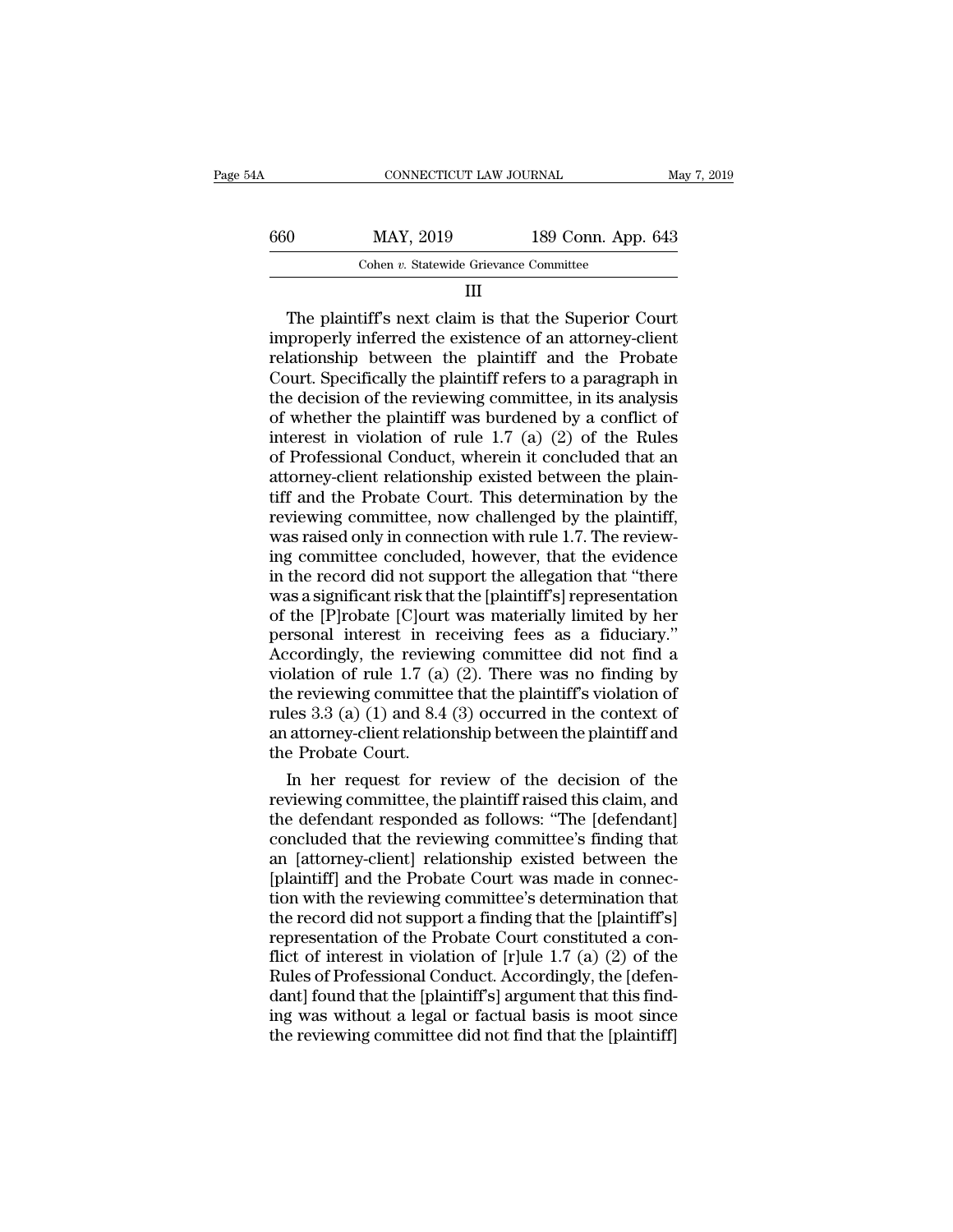| 19                 | CONNECTICUT LAW JOURNAL                                 | Page 55A |
|--------------------|---------------------------------------------------------|----------|
| 189 Conn. App. 643 | MAY, 2019                                               | 661      |
|                    | Cohen v. Statewide Grievance Committee                  |          |
|                    | violated this [rlule " We agree with the defendant that |          |

Equals to the state of the slow of the slogger of the slogger of the slogger of the plaintiff is moot given the reviewing<br>
this claim of the plaintiff is moot given the reviewing<br>
committee's disposition with respect to t 189 Conn. App. 643 MAY, 2019 661<br>Cohen v. Statewide Grievance Committee<br>violated this [r]ule." We agree with the defendant that<br>this claim of the plaintiff is moot given the reviewing<br>committee's disposition with respect t 189 Conn. App. 643 MAY, 2019 661<br>
Cohen v. Statewide Grievance Committee<br>
violated this [r]ule." We agree with the defendant that<br>
this claim of the plaintiff is moot given the reviewing<br>
committee's disposition with resp 189 Conn. App. 643 MAY, 2019<br>
Cohen v. Statewide Grievance Committee<br>
violated this [r]ule." We agree with the defend<br>
this claim of the plaintiff is moot given the re<br>
committee's disposition with respect to the al<br>
that plated this [r]ule." We agree with the defendant that<br>is claim of the plaintiff is moot given the reviewing<br>mmittee's disposition with respect to the allegation<br>at the plaintiff violated rule 1.7 (a) (2).<br>IV<br>The plaintiff

IV

violated this plane. We agree with the detendant that<br>this claim of the plaintiff is moot given the reviewing<br>committee's disposition with respect to the allegation<br>that the plaintiff violated rule 1.7 (a) (2).<br> $IV$ <br>The pl Fig. 2.1 of the plainting is moot given the reviewing<br>committee's disposition with respect to the allegation<br>that the plaintiff violated rule 1.7 (a) (2).<br> $IV$ <br>The plaintiff's somewhat related claim is that an attor-<br>ney-c Conducted Exposition with respect to the anegation<br>that the plaintiff violated rule 1.7 (a) (2).<br>IV<br>The plaintiff's somewhat related claim is that an attor-<br>ney-client relationship is necessary in order to find a<br>violatio IV<br>IV<br>IV<br>IT The plaintiff's somewhat related claim is that an attor-<br>ney-client relationship is necessary in order to find a<br>violation of rule 3.3 (a) (1) of the Rules of Professional<br>Conduct, and that the court improperl IV<br>The plaintiff's somewhat related claim is that an attor-<br>ney-client relationship is necessary in order to find a<br>violation of rule 3.3 (a) (1) of the Rules of Professional<br>Conduct, and that the court improperly expanded The plaintiff's somewhat related claim is that an attor-<br>ney-client relationship is necessary in order to find a<br>violation of rule 3.3 (a) (1) of the Rules of Professional<br>Conduct, and that the court improperly expanded t ney-client relationship is necessary in order to find a<br>violation of rule 3.3 (a) (1) of the Rules of Professional<br>Conduct, and that the court improperly expanded the<br>application of rule 3.3 to an attorney functioning in a violation of rule 3.3 (a) (1) of the Rules of Professional<br>Conduct, and that the court improperly expanded the<br>application of rule 3.3 to an attorney functioning in a<br>fiduciary role. The plaintiff raised this issue in her Conduct, and that the court improperly expanded the<br>application of rule 3.3 to an attorney functioning in a<br>fiduciary role. The plaintiff raised this issue in her<br>request for review of the reviewing committee's deci-<br>sion application of rule 3.3 to an attorney functioning in a fiduciary role. The plaintiff raised this issue in her request for review of the reviewing committee's decision. The plaintiff referred to the *commentary* to rule 3 fiduciary role. The plaintiff raised this is<br>request for review of the reviewing commi<br>sion. The plaintiff referred to the *comment*<br>3.3, which provides in relevant part: "This  $[r]$ <br>the conduct of a lawyer who is represen quest for review of the reviewing committee's deci-<br>on. The plaintiff referred to the *commentary* to rule<br>3, which provides in relevant part: "This [r]ule governs<br>e conduct of a lawyer who is representing a client in<br>e pr sion. The plaintiff referred to the *commentary* to rule 3.3, which provides in relevant part: "This [r]ule governs the conduct of a lawyer who is representing a client in the proceedings of a tribunal.  $\ldots$  " Rule 3.3 (

3.3, which provides in relevant part: "This [r]ule governs<br>the conduct of a lawyer who is representing a client in<br>the proceedings of a tribunal.  $\ldots$ ." Rule 3.3 (a) (1),<br>however, contains no such limitation.<br>In its deci the conduct of a lawyer who is representing a client in<br>the proceedings of a tribunal.  $\ldots$ " Rule 3.3 (a) (1),<br>however, contains no such limitation.<br>In its decision affirming the decision of the reviewing<br>committee, the the proceedings of a tribunal. . . ." Rule 3.3 (a) (1),<br>however, contains no such limitation.<br>In its decision affirming the decision of the reviewing<br>committee, the defendant addressed this claim as fol-<br>lows: "Contrary t however, contains no such limitation.<br>
In its decision affirming the decision of the reviewing<br>
committee, the defendant addressed this claim as fol-<br>
lows: "Contrary to the [plaintiff's] argument, [r]ule 3.3<br>
[of the Rule In its decision affirming the decision of the reviewing<br>committee, the defendant addressed this claim as fol-<br>lows: "Contrary to the [plaintiff's] argument, [r]ule 3.3<br>[of the Rules of Professional Conduct] is not limited committee, the defendant addressed this claim as fol-<br>lows: "Contrary to the [plaintiff's] argument, [r]ule 3.3<br>[of the Rules of Professional Conduct] is not limited to<br>false statements made by an attorney engaged in an<br>[a lows: "Contrary to the [plaintiff's] argument, [r]ule 3.3<br>[of the Rules of Professional Conduct] is not limited to<br>false statements made by an attorney engaged in an<br>[attorney-client relationship]. Rule 3.3 falls under the [of the Rules of Professional Conduct] is not limited to<br>false statements made by an attorney engaged in an<br>[attorney-client relationship]. Rule 3.3 falls under the set<br>of [r]ules entitled 'Advocate' and not under the [r] false statements made by an attorney engaged in an [attorney-client relationship]. Rule 3.3 falls under the set<br>of [r]ules entitled 'Advocate' and not under the [r]ules<br>entitled 'Client-Lawyer Relationship.' In addition, [attorney-client relationship]. Rule 3.3 falls under the set<br>of [r]ules entitled 'Advocate' and not under the [r]ules<br>entitled 'Client-Lawyer Relationship.' In addition, the<br>language of the [r]ule states that '[a] lawyer of [r]ules entitled 'Advocate' and not under the [r]ules<br>entitled 'Client-Lawyer Relationship.' In addition, the<br>language of the [r]ule states that '[a] lawyer shall not<br>knowingly make a false statement of fact or law to entitled 'Client-Lawyer Relationship.' In addition, the language of the [r]ule states that '[a] lawyer shall not knowingly make a false statement of fact or law to a tribunal . . . . ' The [c]ommentary further clarifies t language of the [r]ule states that '[a] lawyer shall not<br>knowingly make a false statement of fact or law to a<br>tribunal . . . . "The [c]ommentary further clarifies that<br>'[t]he duties stated in subsections (a) and (b) apply knowingly make a false statement of fact or law t<br>tribunal  $\ldots$ . The [c]ommentary further clarifies t<br>"(t]he duties stated in subsections (a) and (b) apply<br>all lawyers  $\ldots$ . Rule 3.3 (a) (1) clearly applies<br>lawyers appe bunal . . . . ' The [c]ommentary further clarifies that<br>|he duties stated in subsections (a) and (b) apply to<br>|lawyers . . . . ' Rule 3.3 (a) (1) clearly applies to<br>|wyers appearing before a court in a fiduciary capacity. '[t]he duties stated in subsections (a) and (b) apply to<br>all lawyers . . . . . ' Rule 3.3 (a) (1) clearly applies to<br>lawyers appearing before a court in a fiduciary capacity.<br>There is no language in the [r]ule limiting it

all lawyers . . . . . ' Rule 3.3 (a) (1) clearly applies to<br>lawyers appearing before a court in a fiduciary capacity.<br>There is no language in the [r]ule limiting its application<br>to only those attorneys representing a clien lawyers appearing before a court in a fiduciary capacity.<br>There is no language in the [r]ule limiting its application<br>to only those attorneys representing a client."<br>The Superior Court agreed with the defendant's con-<br>clus There is no language in the [r]ule limiting its application<br>to only those attorneys representing a client."<br>The Superior Court agreed with the defendant's con-<br>clusion regarding the applicability of rule 3.3 (a) (1)<br>of th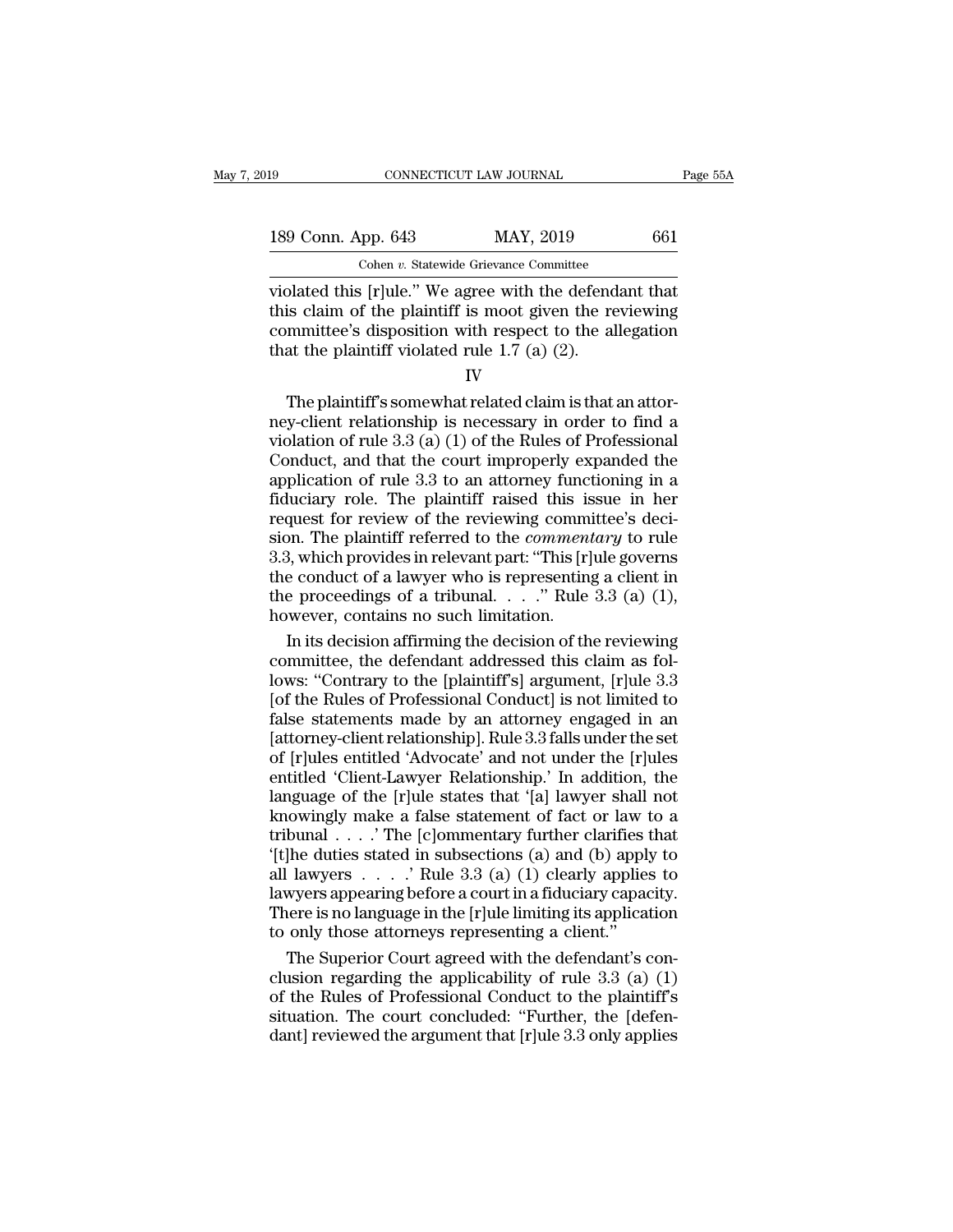|     | CONNECTICUT LAW JOURNAL                                 |                    | May 7, 2019 |
|-----|---------------------------------------------------------|--------------------|-------------|
| 662 | MAY, 2019                                               | 189 Conn. App. 643 |             |
|     | Cohen v. Statewide Grievance Committee                  |                    |             |
|     | to attorneys engaged in an attorney-client relationship |                    |             |

CONNECTICUT LAW JOURNAL May 7, 2019<br>
662 MAY, 2019 189 Conn. App. 643<br>
Cohen v. Statewide Grievance Committee<br>
to attorneys engaged in an attorney-client relationship<br>
and/or serving as advocates. [The plaintiff's] argumen MAY, 2019 189 Conn. App. 643<br>
Cohen v. Statewide Grievance Committee<br>
to attorneys engaged in an attorney-client relationship<br>
and/or serving as advocates. [The plaintiff's] argument<br>
in this regard is unavailing. It fails  $\frac{\text{MAY, 2019}}{\text{Cohen } v. \text{ Statewide Griewance Committee}}$ <br>to attorneys engaged in an attorney-client relationship<br>and/or serving as advocates. [The plaintiff's] argument<br>in this regard is unavailing. It fails to recognize that the<br>crux of the m 662 MAY, 2019 189 Conn. App. 643<br>
Cohen *v.* Statewide Grievance Committee<br>
to attorneys engaged in an attorney-client relationship<br>
and/or serving as advocates. [The plaintiff's] argument<br>
in this regard is unavailing. I For any state of the column right. The column of the column right of the attorneys engaged in an attorney-client relationship and/or serving as advocates. [The plaintiff's] argument in this regard is unavailing. It fails Cohen v. Statewide Grievance Committee<br>to attorneys engaged in an attorney-client relationship<br>and/or serving as advocates. [The plaintiff's] argument<br>in this regard is unavailing. It fails to recognize that the<br>crux of th to attorneys engaged in an attorney-client relationship<br>and/or serving as advocates. [The plaintiff's] argument<br>in this regard is unavailing. It fails to recognize that the<br>crux of the matter is that the reviewing committe and/or serving as advocates. [The plaintiff's] argument<br>in this regard is unavailing. It fails to recognize that the<br>crux of the matter is that the reviewing committee found<br>her actions to be 'not a mistake, but a knowingl in this regard is unavailing. It fails to recognize that the<br>crux of the matter is that the reviewing committee found<br>her actions to be 'not a mistake, but a knowingly false<br>statement and dishonest conduct.' The limitation crux of the matter is that the reviewing committee found<br>her actions to be 'not a mistake, but a knowingly false<br>statement and dishonest conduct.' The limitation [the<br>plaintiff] would impose on the rule would lead to the<br>c her actions to be 'not a mistake, but a knowingly false<br>statement and dishonest conduct.' The limitation [the<br>plaintiff] would impose on the rule would lead to the<br>conclusion that an attorney could make a false state-<br>ment statement and dishones<br>plaintiff] would impose<br>conclusion that an atto<br>ment to a tribunal unde<br>is no support in the [r]<br>that position. Thus the a<br>ered and rejected.''<br>To resolve this claim anntiff, would impose on the rule would lead to the<br>nclusion that an attorney could make a false state-<br>ent to a tribunal under certain circumstances. There<br>no support in the [r]ule or in the commentary for<br>at position. Th conclusion that an attorney could make a false statement to a tribunal under certain circumstances. There is no support in the [r]ule or in the commentary for that position. Thus the argument was properly considered and re

ment to a tribunal under certain circumstances. There<br>is no support in the [r]ule or in the commentary for<br>that position. Thus the argument was properly consid-<br>ered and rejected."<br>To resolve this claim of the plaintiff, w is no support in the  $[r]$ ule or in the commentary for<br>that position. Thus the argument was properly consid-<br>ered and rejected."<br>To resolve this claim of the plaintiff, we must con-<br>strue the language in rule 3.3 (a) (1) o that position. Thus the argument was properly considered and rejected."<br>
To resolve this claim of the plaintiff, we must construe the language in rule 3.3 (a) (1) of the Rules of<br>
Professional Conduct. "Given that the Rule ered and rejected."<br>
To resolve this claim of the plaintiff, we must construe the language in rule 3.3 (a) (1) of the Rules of<br>
Professional Conduct. "Given that the Rules of Pro-<br>
fessional Conduct appear in our Practice To resolve this claim of the plaintiff, we must construe the language in rule 3.3 (a) (1) of the Rules of Professional Conduct. "Given that the Rules of Professional Conduct appear in our Practice Book, and given that [t]h strue the language in rule 3.3 (a) (1) of the Rules of<br>Professional Conduct. "Given that the Rules of Pro-<br>fessional Conduct appear in our Practice Book, and<br>given that [t]he interpretive construction of the rules<br>of pract Professional Conduct. "Given that the Rules of Pro-<br>fessional Conduct appear in our Practice Book, and<br>given that [t]he interpretive construction of the rules<br>of practice is to be governed by the same principles as<br>those fessional Conduct appear in our Practice Book, and<br>given that [t]he interpretive construction of the rules<br>of practice is to be governed by the same principles as<br>those regulating statutory interpretation; *Wiseman v.<br>Arms* given that [t]he interpretive construction of the rules<br>of practice is to be governed by the same principles as<br>those regulating statutory interpretation; *Wiseman v.*<br>Armstrong, 295 Conn. 94, 99, 989 A.2d 1027 (2010); we<br> of practice is to be governed by the same principles as<br>those regulating statutory interpretation; *Wiseman v.*<br>*Armstrong*, 295 Conn. 94, 99, 989 A.2d 1027 (2010); we<br>employ our well established tools of statutory constru those regulating statutory interpretation; *Wiseman v.*<br>Armstrong, 295 Conn. 94, 99, 989 A.2d 1027 (2010); we<br>employ our well established tools of statutory construc-<br>tion" to determine the meaning of the relevant language Armstrong, 295 Conn. 94, 99, 989 A.2d 1027 (2010); we<br>employ our well established tools of statutory construc-<br>tion" to determine the meaning of the relevant language<br>in rule 3.3 (a) (1). (Internal quotation marks omitted. employ our well established tools of statutory construction" to determine the meaning of the relevant language<br>in rule 3.3 (a) (1). (Internal quotation marks omitted.)<br>*Helmedach v. Commissioner of Correction*, 168 Conn.<br>A tion" to determine the meaning of the relevant language<br>in rule 3.3 (a) (1). (Internal quotation marks omitted.)<br>Helmedach v. Commissioner of Correction, 168 Conn.<br>App. 439, 459, 148 A.3d 1105 (2016), aff'd, 329 Conn.<br>726 in rule 3.3 (a) (1).<br> *Helmedach* v. *Com*<br>
App. 439, 459, 148<br>
726, 189 A.3d 1173<br>
cation of a statute,<br>
involves a questio<br>
plenary. . . . .<br>
"The process of elmedach v. Commissioner of Correction, 168 Conn.<br>
op. 439, 459, 148 A.3d 1105 (2016), aff'd, 329 Conn.<br>
6, 189 A.3d 1173 (2018). "The interpretation and appli-<br>
tion of a statute, and thus a Practice Book provision,<br>
volv App. 439, 459, 148 A.3d 1105 (2016), aff'd, 329 Conn.<br>726, 189 A.3d 1173 (2018). "The interpretation and application of a statute, and thus a Practice Book provision,<br>involves a question of law over which our review is<br>pl

726, 189 A.3d 1173 (2018). "The interpretation and application of a statute, and thus a Practice Book provision, involves a question of law over which our review is plenary.<br>
"The process of statutory interpretation invol cation of a statute, and thus a Practice Book provision,<br>involves a question of law over which our review is<br>plenary....<br>"The process of statutory interpretation involves the<br>determination of the meaning of the statutory involves a question of law over which our review is<br>plenary....<br>"The process of statutory interpretation involves the<br>determination of the meaning of the statutory language<br>as applied to the facts of the case .... When co plenary. . . .<br>
"The process of statutory interpretation involves the<br>
determination of the meaning of the statutory language<br>
as applied to the facts of the case . . . . When constru-<br>
ing a statute, [o]ur fundamental ob "The process of statutory interpretation involves the<br>determination of the meaning of the statutory language<br>as applied to the facts of the case . . . . When constru-<br>ing a statute, [o]ur fundamental objective is to ascer determination of the meaning of the statutory language<br>as applied to the facts of the case . . . . When constru-<br>ing a statute, [o]ur fundamental objective is to ascertain<br>and give effect to the apparent intent of the legi as applied to the facts of the case . . . . When constru-<br>ing a statute, [o]ur fundamental objective is to ascertain<br>and give effect to the apparent intent of the legislature.<br>. . . . In other words, we seek to determine,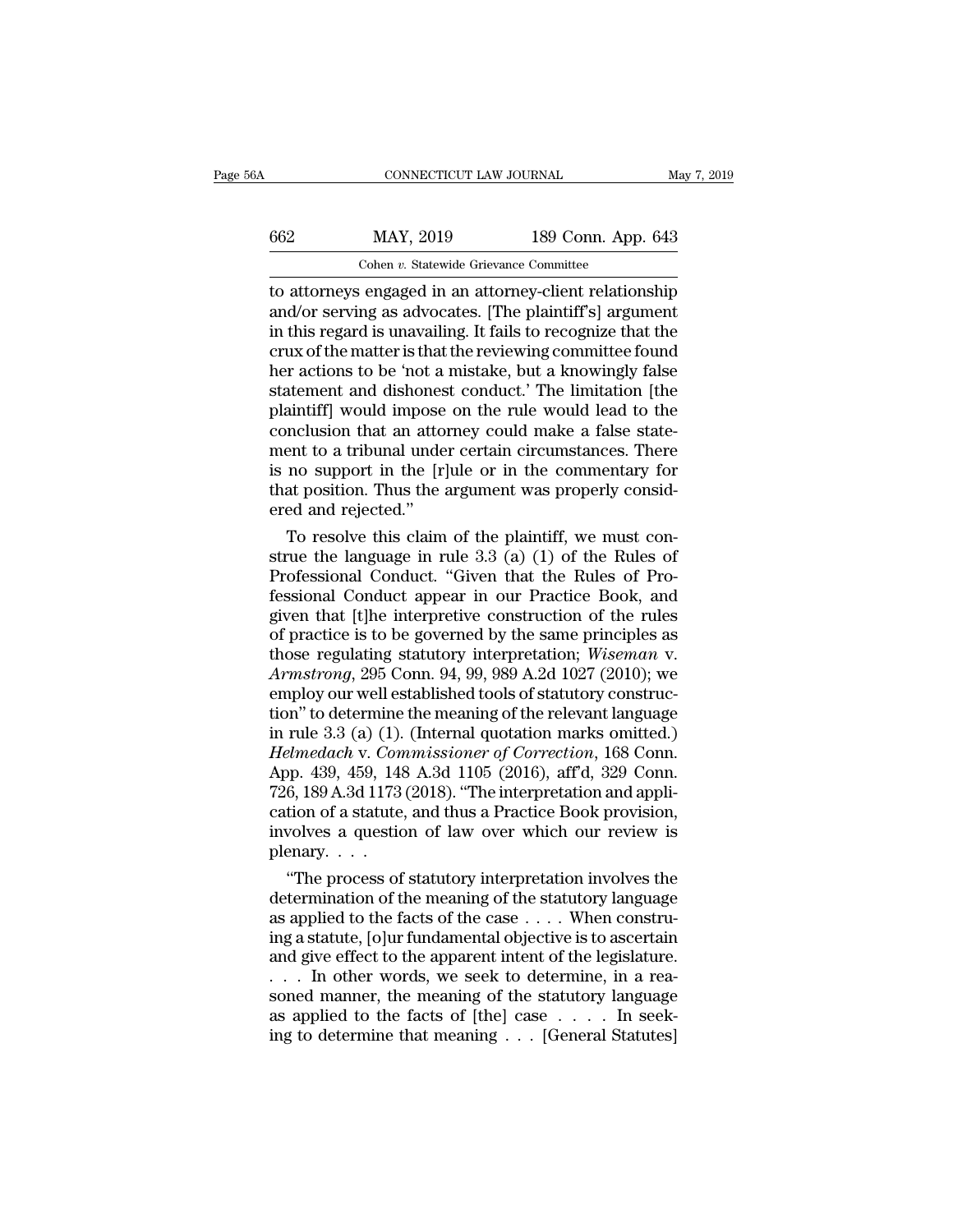Fage 57A<br> **EXECUTE 10** 100 100 100 100 11 129 0663<br> **EXECUTE:** Cohen v. Statewide Grievance Committee<br>
Simple 1-2z directs us first to consider the text of the statute<br>
itself and its relationship to other statutes. If, a 189 Conn. App. 643 MAY, 2019 663<br>
Cohen v. Statewide Grievance Committee<br>
§ 1-2z directs us first to consider the text of the statute<br>
itself and its relationship to other statutes. If, after<br>
examining such text and consi 189 Conn. App. 643 MAY, 2019 663<br>
Cohen v. Statewide Grievance Committee<br>
§ 1-2z directs us first to consider the text of the statute<br>
itself and its relationship to other statutes. If, after<br>
examining such text and cons 189 Conn. App. 643 MAY, 2019 663<br>
Cohen *v.* Statewide Grievance Committee<br>
§ 1-2z directs us first to consider the text of the statute<br>
itself and its relationship to other statutes. If, after<br>
examining such text and co Cohen v. Statewide Grievance Committee<br>  $\S$  1-2z directs us first to consider the text of the statute<br>
itself and its relationship to other statutes. If, after<br>
examining such text and considering such relationship,<br>
the Cohen *v*. Statewide Grievance Committee<br>
§ 1-2z directs us first to consider the text of the statute<br>
itself and its relationship to other statutes. If, after<br>
examining such text and considering such relationship,<br>
the  $\S$  1-2z directs us first to consider the text of the statute<br>itself and its relationship to other statutes. If, after<br>examining such text and considering such relationship,<br>the meaning of such text is plain and unambiguo itself and its relationship to other statutes. If, after<br>examining such text and considering such relationship,<br>the meaning of such text is plain and unambiguous and<br>does not yield absurd or unworkable results, extratex-<br>t examining such text and considering such relationship,<br>the meaning of such text is plain and unambiguous and<br>does not yield absurd or unworkable results, extratex-<br>tual evidence of the meaning of the statute shall not<br>be the meaning of such text is plain and unambiguous and<br>does not yield absurd or unworkable results, extratex-<br>tual evidence of the meaning of the statute shall not<br>be considered. . . . We recognize that terms in a stat-<br>ut does not yield absurd or unworkable results, extratextual evidence of the meaning of the statute shall not be considered. . . . We recognize that terms in a statute are to be assigned their ordinary meaning, unless context at evidence of the meaning of the statute shall not<br>
considered.... We recognize that terms in a stat-<br>
e are to be assigned their ordinary meaning, unless<br>
intext dictates otherwise ...." (Citation omitted;<br>
othote omitt be considered.  $\ldots$  we recognize that terms in a statute are to be assigned their ordinary meaning, unless context dictates otherwise  $\ldots$  ." (Citation omitted; footnote omitted; internal quotation marks omitted.) Wisem

the are to be assigned their ordinary meaning, unless<br>context dictates otherwise . . . ." (Citation omitted;<br>footnote omitted; internal quotation marks omitted.)<br>Wiseman v. Armstrong, supra, 295 Conn. 99–100.<br>In accordanc From the context dictates otherwise  $\cdot \cdot \cdot \cdot$  (Chation onlined,<br>footnote omitted; internal quotation marks omitted.)<br>Wiseman v. Armstrong, supra, 295 Conn. 99–100.<br>In accordance with § 1-2z, we turn to the relevant<br>langu Miseman v. Armstrong, supra, 295 Conn. 99–100.<br>
In accordance with § 1-2z, we turn to the relevant<br>
language of the rule of practice at issue, rule 3.3 (a) of<br>
the Rules of Professional Conduct, which provides in<br>
relevan Frame of the relation of the relationship in provided in the relationship in provides in relevant part that "[a] lawyer shall not knowingly . . . (1) [m]ake a false statement of fact or law to a tribunal . . . . " This se In accordance with § 1-2z, we turn to the relevant<br>language of the rule of practice at issue, rule 3.3 (a) of<br>the Rules of Professional Conduct, which provides in<br>relevant part that "[a] lawyer shall not knowingly . . .<br>( language of the rule of practice at issue, rule 3.3 (a) of<br>the Rules of Professional Conduct, which provides in<br>relevant part that "[a] lawyer shall not knowingly . . .<br>(1) [m]ake a false statement of fact or law to a tri the Rules of Professional Conduct, which provides in<br>relevant part that "[a] lawyer shall not knowingly . . .<br>(1) [m]ake a false statement of fact or law to a tribunal<br>. . . . " This section does not contain language limi relevant part that "[a] lawyer shall not knowingly . . .<br>
(1) [m]ake a false statement of fact or law to a tribunal<br>
. . . . " This section does not contain language limiting<br>
its application to attorneys engaged in an at (1) [m]ake a false statement of fact or law to a tribunal<br>
. . . . " This section does not contain language limiting<br>
its application to attorneys engaged in an attorney-client<br>
relationship. In reviewing other rules of p . . . . . " This section does not contain language limiting<br>its application to attorneys engaged in an attorney-client<br>relationship. In reviewing other rules of professional<br>conduct, we note, as just one example, that rul its application to attorneys engaged in an attorney-client<br>relationship. In reviewing other rules of professional<br>conduct, we note, as just one example, that rule 4.1<br>explicitly states that "[i]n the course of representin relationship. In reviewing other rules of professional conduct, we note, as just one example, that rule 4.1 explicitly states that "[i]n the course of representing a client a lawyer shall not knowingly  $\dots$  (1) [m]ake a f conduct, we note, as just one example, that rule 4.1<br>explicitly states that "[i]n the course of representing a<br>client a lawyer shall not knowingly  $\dots$  (1) [m]ake a<br>false statement of material fact or law to a third perso explicitly states that "[i]n the course of representing a<br>client a lawyer shall not knowingly  $\dots$  (1) [m]ake a<br>false statement of material fact or law to a third person<br> $\dots$ ." We will not import language into the rule to client a lawyer shall not knowingly  $\ldots$  (1) [m]ake a<br>false statement of material fact or law to a third person<br> $\ldots$ ." We will not import language into the rule to<br>restrict its application to attorney-client relationshi false statement of material fact or law to a third person<br>  $\dots$   $\therefore$  " We will not import language into the rule to<br>
restrict its application to attorney-client relationships<br>
as proposed by the plaintiff. "Where the lan ....." We will not import language into the rule to<br>restrict its application to attorney-client relationships<br>as proposed by the plaintiff. "Where the language of<br>the statute is unambiguous, we are confined to the<br>intenti restrict its application to attorney-client relationships<br>as proposed by the plaintiff. "Where the language of<br>the statute is unambiguous, we are confined to the<br>intention expressed in the actual words used and we<br>will not as proposed by the plaintiff. "Where the language of<br>the statute is unambiguous, we are confined to the<br>intention expressed in the actual words used and we<br>will not search out any further intention of the legisla-<br>ture not the statute is unambiguous, we intention expressed in the actuvill not search out any further ture not expressed in the stature marks omitted.) *Cornelius* v.  $A$  703, 717, 147 A.3d 729 (2016),  $908$ , 152 A.3d 1245 (2017) If not search out any further intention of the legisla-<br>re not expressed in the statute." (Internal quotation<br>arks omitted.) *Cornelius* v. Arnold, 168 Conn. App.<br>3, 717, 147 A.3d 729 (2016), cert. denied, 324 Conn.<br>8, 15 will not search out any further intention of the legisla-<br>ture not expressed in the statute." (Internal quotation<br>marks omitted.) *Cornelius* v. Arnold, 168 Conn. App.<br>703, 717, 147 A.3d 729 (2016), cert. denied, 324 Conn.

ture not expressed in the statute. (Internal quotation<br>marks omitted.) *Cornelius* v. *Arnold*, 168 Conn. App.<br>703, 717, 147 A.3d 729 (2016), cert. denied, 324 Conn.<br>908, 152 A.3d 1245 (2017).<br>Further, we note that rule 3. marks onlined.) Cornectas v. Arnold, 108 Confl. App.<br>703, 717, 147 A.3d 729 (2016), cert. denied, 324 Conn.<br>908, 152 A.3d 1245 (2017).<br>Further, we note that rule 3.3 (a) (1) of the Rules of<br>Professional Conduct is in the s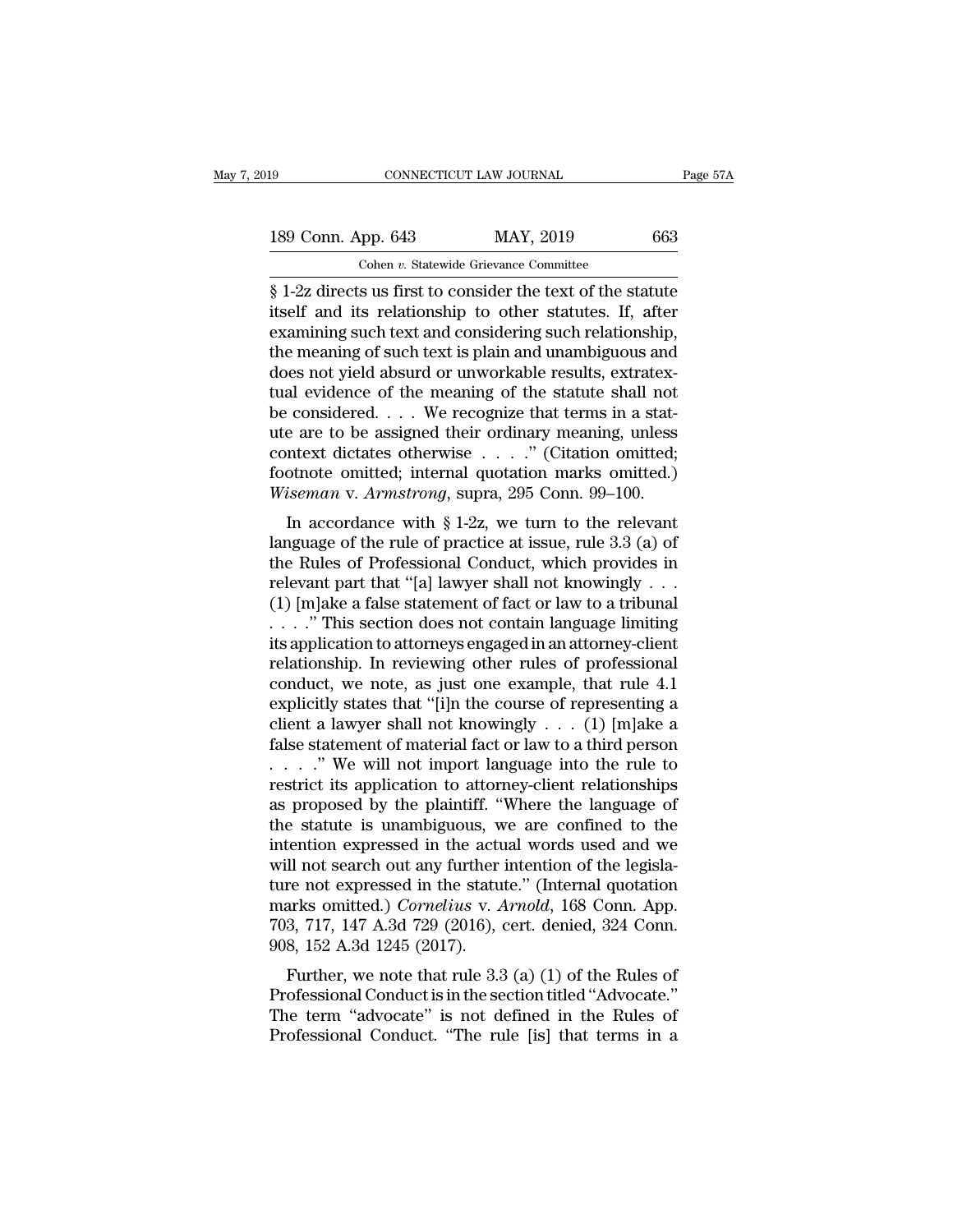# CONNECTICUT LAW JOURNAL May 7, 2019<br>664 MAY, 2019 189 Conn. App. 643<br>Cohen v. Statewide Grievance Committee CONNECTICUT LAW JOURNAL<br>MAY, 2019 189 Conn. App.<br>Cohen *v.* Statewide Grievance Committee<br>De assigned their ordinary meaning un

STR CONNECTICUT LAW JOURNAL<br>
Statute are to be assigned their ordinary meaning, unless<br>
context dictates otherwise . . . . " (Internal quotation<br>
marks emitted ) Jamison v Commissioner of Correo 664 MAY, 2019 189 Conn. App. 643<br>
Cohen v. Statewide Grievance Committee<br>
statute are to be assigned their ordinary meaning, unless<br>
context dictates otherwise . . . . " (Internal quotation<br>
marks omitted.) *Jamison* v. MAY, 2019 189 Conn. App. 643<br>
Cohen *v.* Statewide Grievance Committee<br>
statute are to be assigned their ordinary meaning, unless<br>
context dictates otherwise . . . . ." (Internal quotation<br>
marks omitted.) *Jamison* v. *Co the MAY, 2019* 189 Conn. App. 643<br> *Cohen v. Statewide Grievance Committee*<br> *tatute are to be assigned their ordinary meaning, unless*<br>
context dictates otherwise . . . . " (Internal quotation<br>
marks omitted.) *Jamison v* Cohen v. Statewide Grievance Committee<br>
statute are to be assigned their ordinary meaning, unless<br>
context dictates otherwise . . . . " (Internal quotation<br>
marks omitted.) *Jamison* v. *Commissioner of Correction*, 167 C Cohen v. Statewide Grevance Committee<br>
statute are to be assigned their ordinary meaning, unless<br>
context dictates otherwise  $\ldots$ ." (Internal quotation<br>
marks omitted.) *Jamison* v. *Commissioner of Correc-<br>
tion*, 167 C statute are to be assigned their ordinary meaning, unless<br>context dictates otherwise . . . ." (Internal quotation<br>marks omitted.) *Jamison v. Commissioner of Correc-<br>tion*, 167 Conn. App. 312, 323, 143 A.3d 1136, cert.<br>den context dictates otherwise . . . ." (Internal quotation<br>marks omitted.) *Jamison v. Commissioner of Correction*, 167 Conn. App. 312, 323, 143 A.3d 1136, cert.<br>denied, 323 Conn. 934, 151 A.3d 383 (2016). We therefore<br>look t marks omitted.) Jamison v. Commissioner of Correction, 167 Conn. App. 312, 323, 143 A.3d 1136, cert.<br>denied, 323 Conn. 934, 151 A.3d 383 (2016). We therefore<br>look to the common definition expressed in dictionar-<br>ies. Black tion, 167 Conn. App. 312, 323, 143 A.3d 1136, cert.<br>denied, 323 Conn. 934, 151 A.3d 383 (2016). We therefore<br>look to the common definition expressed in dictionar-<br>ies. Black's Law Dictionary defines an "advocate" as<br>"[s]om denied, 323 Conn. 934, 151 A.3d 383 (2016). We therefore<br>look to the common definition expressed in dictionar-<br>ies. Black's Law Dictionary defines an "advocate" as<br>"[s]omeone who assists, defends, pleads, or prosecutes<br>for look to the common definition expressed in dictionaries. Black's Law Dictionary defines an "advocate" as<br>"[s]omeone who assists, defends, pleads, or prosecutes<br>for another." Black's Law Dictionary (10th Ed. 2014).<br>In this ies. Black's Law Dictionary defines an "advocate" as<br>"[s]omeone who assists, defends, pleads, or prosecutes<br>for another." Black's Law Dictionary (10th Ed. 2014).<br>In this case, the plaintiff was appointed by the Probate<br>Cou "[s]omeone who assists, defends, pleads, or prosecutes<br>for another." Black's Law Dictionary (10th Ed. 2014).<br>In this case, the plaintiff was appointed by the Probate<br>Court as the trustee for the sole beneficiary of the<br>DeR for another." Black's Law Dictionary (10th Ed. 2014).<br>In this case, the plaintiff was appointed by the Probate<br>Court as the trustee for the sole beneficiary of the<br>DeRosa estate. As the trustee, the plaintiff, in a fiducia In this case, the plaintiff was appointed by the Probate<br>Court as the trustee for the sole beneficiary of the<br>DeRosa estate. As the trustee, the plaintiff, in a fiduciary<br>capacity, held in trust the mortgage payments for t Court as the trustee for the sole beneficiary of the<br>DeRosa estate. As the trustee, the plaintiff, in a fiduciary<br>capacity, held in trust the mortgage payments for the<br>benefit of the estate's beneficiary. Given the langua DeRosa estate. As the trustee, the plaintiff, in a fiduciary<br>capacity, held in trust the mortgage payments for the<br>benefit of the estate's beneficiary. Given the language<br>of rule 3.3 (a) (1), and the lack of language limit capacity, held in trust the mortgage payments for the<br>benefit of the estate's beneficiary. Given the language<br>of rule 3.3 (a) (1), and the lack of language limiting<br>its application to attorneys acting in the course of an<br>a benefit of the estate's b<br>of rule 3.3 (a) (1), and<br>its application to attorn<br>attorney-client relations<br>clearly and unambiguou<br>of the plaintiff, made in<br>the Probate Court.<br>It is true, as indicated It is true, as indicated by the plaintiff, that the com-<br>
It is true, as indicated by the plaintiff, that the rule<br>
Dealty and unambiguously applied to the statements<br>
the plaintiff, made in her capacity as a trustee, to<br> mentary client relationship, we conclude that the rule<br>clearly and unambiguously applied to the statements<br>of the plaintiff, made in her capacity as a trustee, to<br>the Probate Court.<br>It is true, as indicated by the plaintif

ationney-chent relationship, we conclude that the rule<br>clearly and unambiguously applied to the statements<br>of the plaintiff, made in her capacity as a trustee, to<br>the Probate Court.<br>It is true, as indicated by the plaintif the plaintiff, made in her capacity as a trustee, to<br>the Probate Court.<br>It is true, as indicated by the plaintiff, that the com-<br>mentary to the rule provides that "[t]his [r]ule governs<br>the conduct of a lawyer who is repre ble to the plant.... It is true, as indicated by the plaintiff, that the com-<br>mentary to the rule provides that "[t]his [r]ule governs<br>the conduct of a lawyer who is representing a client in<br>the proceedings of a tribunal." It is true, as indicated by the plaintiff, that the com-<br>mentary to the rule provides that "[t]his [r]ule governs<br>the conduct of a lawyer who is representing a client in<br>the proceedings of a tribunal." Nevertheless, the pr It is true, as indicated by the plaintiff, that the com-<br>mentary to the rule provides that "[t]his [r]ule governs<br>the conduct of a lawyer who is representing a client in<br>the proceedings of a tribunal." Nevertheless, the pr mentary to the rule provides that "[t]his [r]ule governs<br>the conduct of a lawyer who is representing a client in<br>the proceedings of a tribunal." Nevertheless, the pream-<br>ble to the rules provides that "[t]he [c]ommentarie the conduct of a lawyer who is representing a client in<br>the proceedings of a tribunal." Nevertheless, the pream-<br>ble to the rules provides that "[t]he [c]ommentaries are<br>intended as guides to interpretation, but the text o the proceedings of a tribunal." Nevertheless, the pream-<br>ble to the rules provides that "[t]he [c]ommentaries are<br>intended as guides to interpretation, but the text of<br>each [r]ule is authoritative." Case law is in accord. ble to the rules p<br>intended as guideach [r]ule is aut<br>do not place the<br>would place on<br>*Grievance Comn*<br>547 (2008).<br>For these reas For these reasons, we conclude that rule 3.3 (a) (1)<br>the Rules of Professional Commentaries as we<br>puld place on expressed rules." *Henry v. Statewide*<br>rievance Committee, 111 Conn. App. 12, 20, 957 A.2d<br>7 (2008).<br>For thes each place the same weight on commentaries as we<br>do not place the same weight on commentaries as we<br>would place on expressed rules." *Henry v. Statewide*<br>Grievance Committee, 111 Conn. App. 12, 20, 957 A.2d<br>547 (2008).<br>Fo

statements made in the course of the course of the connectionships, and that the course of attorney-client rela-<br>tionships, and that the course of attorney-client rela-<br>tionships, and that the course of attorney-client rel would place on expressed rules. *Tienty* v. *Statewide*<br>Grievance Committee, 111 Conn. App. 12, 20, 957 A.2d<br>547 (2008).<br>For these reasons, we conclude that rule 3.3 (a) (1)<br>of the Rules of Professional Conduct is not lim For these reasons, we conclude that rule 3.3 (a) (1) of the Rules of Professional Conduct is not limited to statements made in the course of attorney-client relationships, and that the court did not improperly expand the  $\overline{B}$  and  $\overline{C}$  and  $\overline{C}$  and  $\overline{C}$  and  $\overline{C}$  and  $\overline{C}$  and  $\overline{C}$  and  $\overline{C}$  and  $\overline{C}$  and  $\overline{C}$  and  $\overline{C}$  and  $\overline{C}$  and  $\overline{C}$  and  $\overline{C}$  and  $\overline{C}$  and  $\overline{C}$  and  $\overline{C}$  and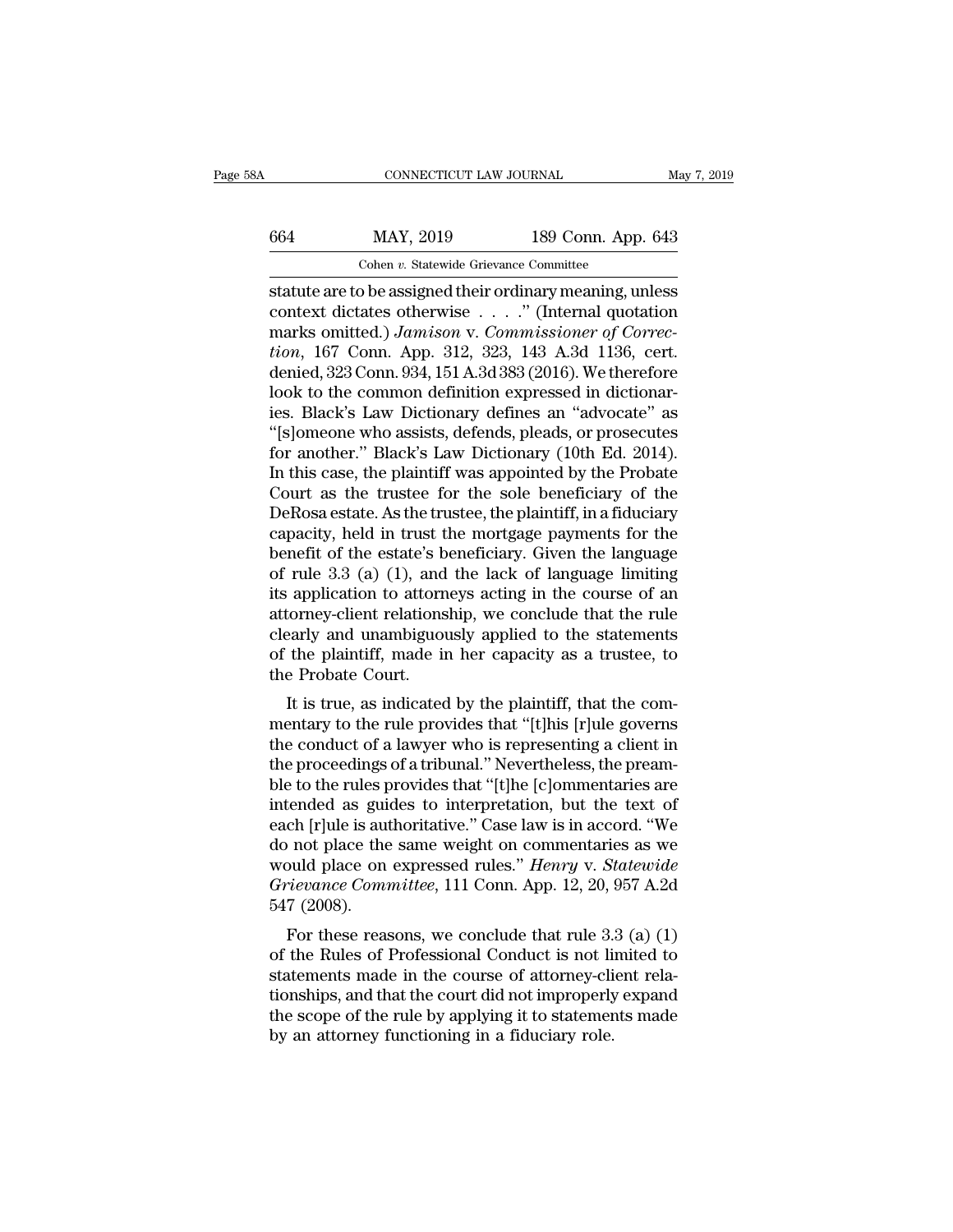| 2019 |                    | CONNECTICUT LAW JOURNAL                | Page 59A |
|------|--------------------|----------------------------------------|----------|
|      | 189 Conn. App. 643 | MAY, 2019                              | 665      |
|      |                    | Cohen v. Statewide Grievance Committee |          |
|      |                    |                                        |          |

V

9 Conn. App. 643 MAY, 2019 665<br>
Cohen v. Statewide Grievance Committee<br>
V<br>
The plaintiff's final claim is that the court improperly<br>
held the reviewing committee's determination that<br>
ontry in the amonded final account fi 189 Conn. App. 643 MAY, 2019 665<br>
Cohen v. Statewide Grievance Committee<br>
V<br>
The plaintiff's final claim is that the court improperly<br>
upheld the reviewing committee's determination that<br>
an entry in the amended final acc 189 Conn. App. 643 MAY, 2019 665<br>
Cohen v. Statewide Grievance Committee<br>
V<br>
The plaintiff's final claim is that the court improperly<br>
upheld the reviewing committee's determination that<br>
an entry in the amended final acc Cohen v. Statewide Grievance Committee<br>
V<br>
The plaintiff's final claim is that the court improperly<br>
upheld the reviewing committee's determination that<br>
an entry in the amended final account filed by the plain-<br>
tiff on V<br>
The plaintiff's final claim is that the court improperly<br>
upheld the reviewing committee's determination that<br>
an entry in the amended final account filed by the plain-<br>
tiff on June 24, 2013, constituted a knowingly f The plaintiff's final claim is that the court improperly<br>upheld the reviewing committee's determination that<br>an entry in the amended final account filed by the plain-<br>tiff on June 24, 2013, constituted a knowingly false<br>s The plaintiff's final claim is that the court improperly<br>upheld the reviewing committee's determination that<br>an entry in the amended final account filed by the plain-<br>tiff on June 24, 2013, constituted a knowingly false<br>st upheld the reviewing committee's determination that<br>an entry in the amended final account filed by the plain-<br>tiff on June 24, 2013, constituted a knowingly false<br>statement to the Probate Court in violation of rule 3.3<br>(a) an entry in the amended final account filed by the plain-<br>tiff on June 24, 2013, constituted a knowingly false<br>statement to the Probate Court in violation of rule 3.3<br>(a) (1) of the Rules of Professional Conduct and was<br>di tiff on June 24, 2013, constituted a knowingly false<br>statement to the Probate Court in violation of rule 3.3<br>(a) (1) of the Rules of Professional Conduct and was<br>dishonest in violation of rule 8.4 (3) of the Rules of<br>Profe statement to the Probate Court in violation of rule 3.3<br>(a) (1) of the Rules of Professional Conduct and was<br>dishonest in violation of rule 8.4 (3) of the Rules of<br>Professional Conduct. Specifically, the plaintiff argues<br>t (a) (1) of the Rules of Professional Conduct and was<br>dishonest in violation of rule 8.4 (3) of the Rules of<br>Professional Conduct. Specifically, the plaintiff argues<br>that "[t]he entry of fiduciary fees on [the] [p]laintiff dishonest in violation of rule 8.4 (3) of the Rules of<br>Professional Conduct. Specifically, the plaintiff argues<br>that "[t]he entry of fiduciary fees on [the] [p]laintiff's<br>June 24, 2013 proposed fiduciary account was not a<br> Professional Conduct. Specifically, the plaintiff argues<br>that "[t]he entry of fiduciary fees on [the] [p]laintiff's<br>June 24, 2013 proposed fiduciary account was not a<br>false statement or dishonest; it was a true and accurat that "[t]he entry of fiduciary fees on [the] [p]laintiff's<br>June 24, 2013 proposed fiduciary account was not a<br>false statement or dishonest; it was a true and accurate<br>statement of services rendered at a modest hourly rate<br> June 24, 2013 proposed fiduciary account was not a<br>false statement or dishonest; it was a true and accurate<br>statement of services rendered at a modest hourly rate<br>of \$100." She claims that the fact that the entry may<br>have false statement or dishonest; it was a true and accurate<br>statement of services rendered at a modest hourly rate<br>of \$100." She claims that the fact that the entry may<br>have been "inconsistent" with her statement in the May<br>2 statement of services rendered at a modest hourly rate<br>of \$100." She claims that the fact that the entry may<br>have been "inconsistent" with her statement in the May<br>24, 2013 e-mail to the chief clerk of the Probate Cour<br>and Fig. 3.100. She claims that the fact that the entry hay<br>we been "inconsistent" with her statement in the May<br>, 2013 e-mail to the chief clerk of the Probate Court<br>d entries in other related fiduciary accounts filed<br>th the rate been inconsistent with her statement in the may<br>24, 2013 e-mail to the chief clerk of the Probate Court<br>and entries in other related fiduciary accounts filed<br>with the Probate Court does not make the June 24, 2013<br>entr

24, 2015 e-mail to the chief clerk of the Frobate Court<br>and entries in other related fiduciary accounts filed<br>with the Probate Court does not make the June 24, 2013<br>entry a misstatement or dishonest. We disagree.<br>We note and entries in other related mutchary accounts filed<br>with the Probate Court does not make the June 24, 2013<br>entry a misstatement or dishonest. We disagree.<br>We note that the plaintiff is not claiming in this appeal,<br>as she with the 1 robate Court does not hake the Julie 24, 2015<br>entry a misstatement or dishonest. We disagree.<br>We note that the plaintiff is not claiming in this appeal,<br>as she did before the reviewing committee, the defen-<br>dan Finally a misstatement of dishonest. We disagree.<br>We note that the plaintiff is not claiming in this appeal,<br>as she did before the reviewing committee, the defen-<br>dant in her request for review, and the Superior Court,<br>tha We note that the plaintiff is not claiming in this appeal,<br>as she did before the reviewing committee, the defen-<br>dant in her request for review, and the Superior Court,<br>that the entry for fiduciary fees in the June 24, 201 as she did before the reviewing committee, the defendant in her request for review, and the Superior Court, that the entry for fiduciary fees in the June 24, 2013 amended final account was made by mistake or that she had b dant in her request for review, and the Superior Court,<br>that the entry for fiduciary fees in the June 24, 2013<br>amended final account was made by mistake or that<br>she had been confused as to the directives of Judge<br>Keeney. S that the entry for fiduciary fees in the June 24, 2013<br>amended final account was made by mistake or that<br>she had been confused as to the directives of Judge<br>Keeney. Such a claim would not have been availing<br>given the fact amended final account was made by mistake or that<br>she had been confused as to the directives of Judge<br>Keeney. Such a claim would not have been availing<br>given the fact that the reviewing committee found her<br>statement that s she had been confused as to the directives of Judge<br>Keeney. Such a claim would not have been availing<br>given the fact that the reviewing committee found her<br>statement that she had been mistaken to be not credible.<br>"[T]he co Keeney. Such a claim would not have been availing<br>given the fact that the reviewing committee found her<br>statement that she had been mistaken to be not credible.<br>"[T]he committee, as the fact finder, was free to weigh<br>the p given the fact that the reviewing committee found her<br>statement that she had been mistaken to be not credible.<br>"[T]he committee, as the fact finder, was free to weigh<br>the plaintiff's evidence and to determine the credibili statement that she had been mistaken to be not credible.<br>
"[T]he committee, as the fact finder, was free to weigh<br>
the plaintiff's evidence and to determine the credibility<br>
of [the plaintiff's] testimony." Machado v. Stat "[T]he committee, as the fact finder, was free to weigh<br>the plaintiff's evidence and to determine the credibility<br>of [the plaintiff's] testimony." Machado v. Statewide<br>Grievance Committee, 93 Conn. App. 832, 840, 890 A.2d the plaintiff's evidence and to determine the credibility<br>of [the plaintiff's] testimony." Machado v. Statewide<br>Grievance Committee, 93 Conn. App. 832, 840, 890 A.2d<br>622 (2006). "[A]s a reviewing court, [w]e must defer to<br> of [the plaintiff's] testimony." Machado v. Statewide Grievance Committee, 93 Conn. App. 832, 840, 890 A.2d 622 (2006). "[A]s a reviewing court, [w]e must defer to the trier of fact's assessment of the credibility of the w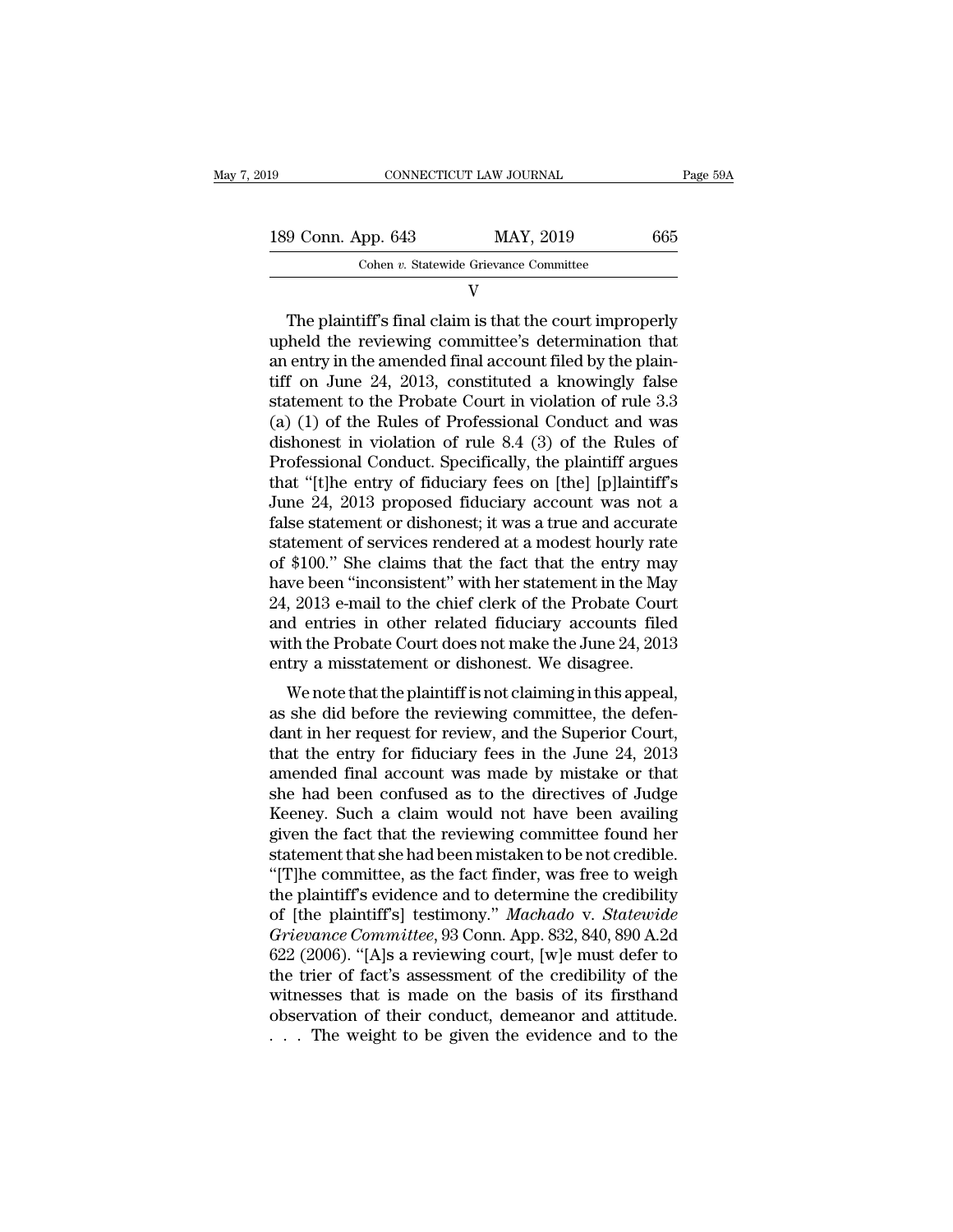| Λ   | CONNECTICUT LAW JOURNAL                                  |                    | May 7, 2019 |
|-----|----------------------------------------------------------|--------------------|-------------|
| 666 | MAY, 2019                                                | 189 Conn. App. 643 |             |
|     | Cohen v. Statewide Grievance Committee                   |                    |             |
|     | credibility of witnesses is solely within the determina- |                    |             |

 $\begin{array}{ccc}\n & \text{COMRECTICUT LAW JOURNAL} & \text{M} \\
 \hline\n 666 & \text{MAX, } 2019 & \text{189 Conn. App. 643} \\
 \hline\n & \text{Cohen } v. \text{ Statewide Grievance Committee} \\
 \hline\n \text{creditibility of witnesses is solely within the determina-} \\
 \text{tion of the trier of fact." (Internal quotation marks omitted.)}\n \text{Damiele V. Statenida Grievanee. Commultae, 72\n} \end{array}$ 666 MAY, 2019 189 Conn. App. 643<br>
Cohen v. Statewide Grievance Committee<br>
credibility of witnesses is solely within the determina-<br>
tion of the trier of fact.'' (Internal quotation marks omit-<br>
ted.) Daniels v. Statewide G 189 Conn. App. 643<br>
Cohen v. Statewide Grievance Committee<br>
credibility of witnesses is solely within the determina-<br>
tion of the trier of fact." (Internal quotation marks omit-<br>
ted.) *Daniels* v. *Statewide Grievance Com*  $\frac{666}{\text{Cohen } v. \text{ Statewide Grievance Committee}}$ <br>Cohen v. Statewide Grievance Committee<br>credibility of witnesses is solely within the determi<br>tion of the trier of fact." (Internal quotation marks on<br>ted.) *Daniels* v. *Statewide Grievance Co* Cohen v. Statewide Grievance Committee<br>
edibility of witnesses is solely within the determina-<br>
in of the trier of fact." (Internal quotation marks omit-<br>
d.) *Daniels* v. *Statewide Grievance Committee*, 72<br>
position. Ap credibility of witnesses is solely within the determination of the trier of fact." (Internal quotation marks omitted.) Daniels v. Statewide Grievance Committee, 72<br>Conn. App. 203, 209–10, 804 A.2d 1027 (2002).<br>Instead, the

creation of the trier of fact." (Internal quotation marks omit-<br>ted.) *Daniels v. Statewide Grievance Committee*, 72<br>Conn. App. 203, 209–10, 804 A.2d 1027 (2002).<br>Instead, the plaintiff takes the position that because<br>she sion of the ther of fact. (Internal quotation marks onticled.) Daniels v. Statewide Grievance Committee, 72<br>Conn. App. 203, 209–10, 804 A.2d 1027 (2002).<br>Instead, the plaintiff takes the position that because<br>she performed be detaily Dances v. Statewide Grietalice Committee, 72<br>Conn. App. 203, 209–10, 804 A.2d 1027 (2002).<br>Instead, the plaintiff takes the position that because<br>she performed services as the fiduciary of the trust and<br>charged that the plaintiff takes the position that because<br>the performed services as the fiduciary of the trust and<br>charged reasonable fees for those services, her inclu-<br>sion of those fees in the June 24, 2013 accounting cannot<br> Instead, the plaintiff takes the position that because<br>she performed services as the fiduciary of the trust and<br>charged reasonable fees for those services, her inclu-<br>sion of those fees in the June 24, 2013 accounting can she performed services as the fiduciary of the trust and<br>charged reasonable fees for those services, her inclu-<br>sion of those fees in the June 24, 2013 accounting cannot<br>be deemed to be a misstatement or dishonest. The pla charged reasonable fees for those services, her inclusion of those fees in the June 24, 2013 accounting cannot<br>be deemed to be a misstatement or dishonest. The plain-<br>tiff's argument misses the point. It was not disputed<br>t sion of those fees in the June 24, 2013 accounting cannot<br>be deemed to be a misstatement or dishonest. The plain-<br>tiff's argument misses the point. It was not disputed<br>that the plaintiff rendered fiduciary services or that be deemed to be a misstatement or dishonest. The plain-<br>tiff's argument misses the point. It was not disputed<br>that the plaintiff rendered fiduciary services or that the<br>amount she proposed to charge was reasonable. The<br>pla tiff's argument misses the point. It was not disputed<br>that the plaintiff rendered fiduciary services or that the<br>amount she proposed to charge was reasonable. The<br>plaintiff, in her May 24, 2013 e-mail to the chief clerk<br>of that the plaintiff rendered fiduciary services or that the amount she proposed to charge was reasonable. The plaintiff, in her May 24, 2013 e-mail to the chief clerk of the Probate Court, and in various other accountings s amount she proposed to charge was reasonable. The<br>plaintiff, in her May 24, 2013 e-mail to the chief clerk<br>of the Probate Court, and in various other account-<br>ings submitted to the Probate Court, represented that<br>she would plaintiff, in her May 24, 2013 e-mail to the chief clerk<br>of the Probate Court, and in various other account-<br>ings submitted to the Probate Court, represented that<br>she would waive her fiduciary fees and remove the<br>entry for of the Probate Court, and in various other account-<br>ings submitted to the Probate Court, represented that<br>she would waive her fiduciary fees and remove the<br>entry for such fees from the amended final account.<br>Her actions we ings submitted to the Probate Court, represented that<br>she would waive her fiduciary fees and remove the<br>entry for such fees from the amended final account.<br>Her actions were inconsistent with her representations.<br>Further, i she would waive her fiduciary fees and remove the<br>entry for such fees from the amended final account.<br>Her actions were inconsistent with her representations.<br>Further, it was apparent that her entry of \$5531.84 for<br>fiduciar entry for such fees from the amended final account.<br>Her actions were inconsistent with her representations.<br>Further, it was apparent that her entry of \$5531.84 for<br>fiduciary fees and the credit by her to the estate for<br>inc Her actions were inconsistent with her representations.<br>Further, it was apparent that her entry of \$5531.84 for<br>fiduciary fees and the credit by her to the estate for<br>income tax interest and penalties in the amount of<br>\$553 Further, it was apparent that her entry of \$5531.84 for fiduciary fees and the credit by her to the estate for<br>income tax interest and penalties in the amount c<br>\$5531.84, were fashioned to offset each other in th<br>June 24, Example 19 and the credit by the follower scale for<br>come tax interest and penalties in the amount of<br>531.84, were fashioned to offset each other in the<br>ne 24, 2013 amended final account. Prior to that filing,<br>e had either first<br>state and penalies in the amount of<br>\$5531.84, were fashioned to offset each other in the<br>June 24, 2013 amended final account. Prior to that filing,<br>she had either eliminated an entry for fiduciary fees or<br>requested

by a 1.64, were rashfolied to onset each other in the June 24, 2013 amended final account. Prior to that filing, she had either eliminated an entry for fiduciary fees or requested the amount of \$5980 for her services.<br>Acc sune 24, 2013 and the dimark account. Thorto that imity,<br>she had either eliminated an entry for fiduciary fees or<br>requested the amount of \$5980 for her services.<br>Accordingly, the findings of the reviewing committee,<br>as aff she had ether eminiated an entry for houctary rees of<br>requested the amount of \$5980 for her services.<br>Accordingly, the findings of the reviewing committee,<br>as affirmed by the defendant and the Superior Court,<br>are supported by filing a knowing of the reviewing committee,<br>as affirmed by the defendant and the Superior Court,<br>are supported by clear and convincing evidence, and<br>the conclusion that the plaintiff violated rules 3.3 (a)<br>(1) and 8.4 Accordingly, the findings of the reviewing committee,<br>as affirmed by the defendant and the Superior Court,<br>are supported by clear and convincing evidence, and<br>the conclusion that the plaintiff violated rules 3.3 (a)<br>(1) an as affirmed by the defendant a<br>are supported by clear and cor<br>the conclusion that the plaintif<br>(1) and 8.4 (3) of the Rules of<br>by filing a knowingly false state<br>Court on June 24, 2013, is legall<br>and not clearly erroneous.<br> Example if the plaintiff<br>
if example in the plaintiff<br>
if iling a knowingly false statem<br>
if iling a knowingly false statem<br>
uurt on June 24, 2013, is legally<br>
d not clearly erroneous.<br>
The judgment is affirmed.<br>
In this o In this opinion the Rules of Professional in this a knowingly false statement with the other of June 24, 2013, is legally and logically do not clearly erroneous.<br>The judgment is affirmed.<br>In this opinion the other judges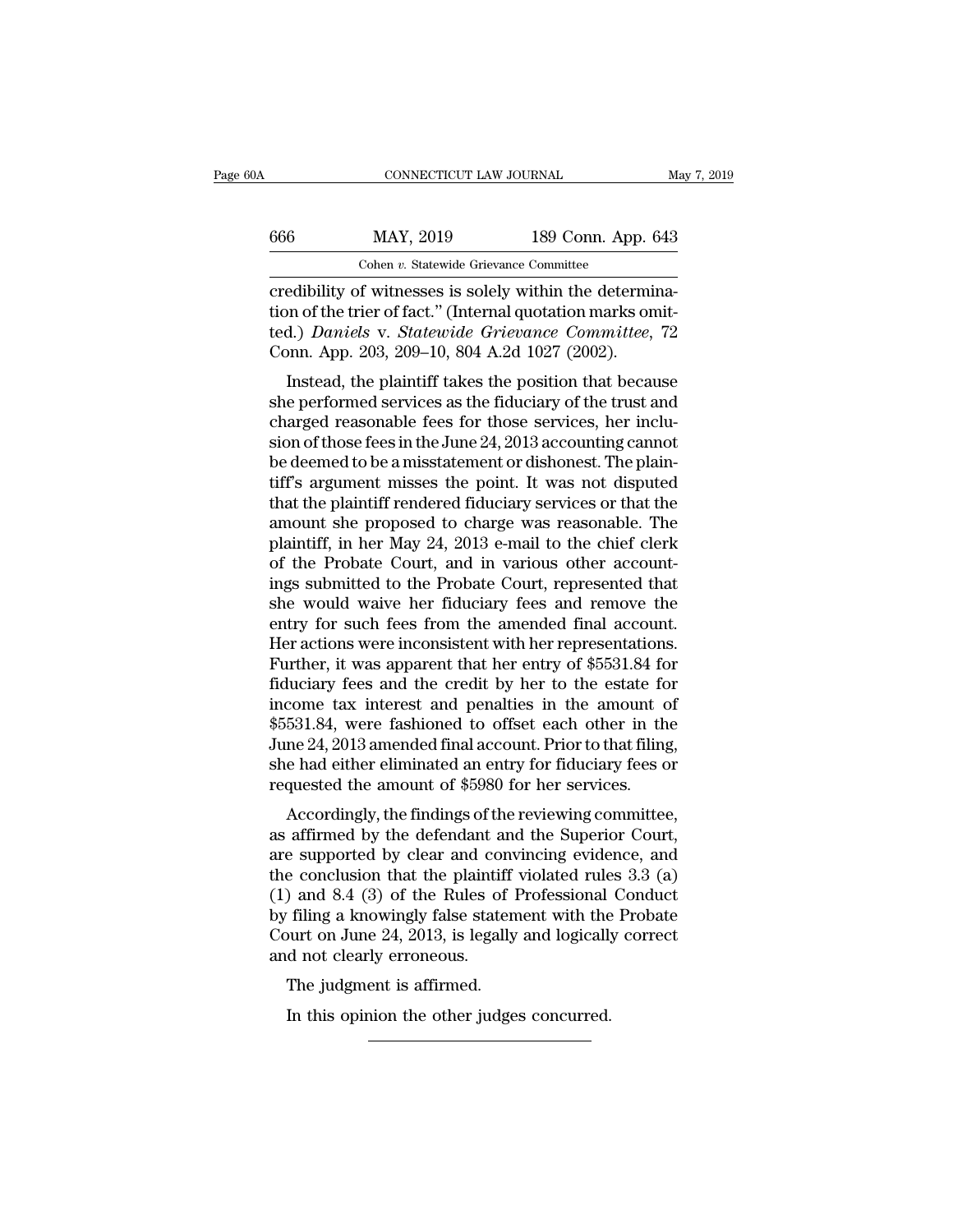189 CONNECTICUT LAW JOURNAL Page 61A<br>
189 Conn. App. 667 MAY, 2019 667<br>
Cancel v. Commissioner of Correction CONNECTICUT LAW JOURNAL<br>
pp. 667 MAY, 2019<br>
Cancel *v.* Commissioner of Correction

# 1. App. 667 MAY, 2019 667<br>
Cancel *v.* Commissioner of Correction<br>
SANTOS CANCEL *v.* COMMISSIONER<br>
OF CORRECTION  $\frac{MAY}{v}$ . Commissioner of Correction<br>
CANCEL  $v$ . COMMISSIONER<br>
OF CORRECTION<br>
(AC 40977) MAY, 2019<br>
numissioner of Correction<br>
(CEL v. COMMISSIC<br>
CORRECTION<br>
(AC 40977)<br>
Prescott and Harper, Js. SANTOS CANCEL  $v$ . COMMISSIONER<br>OF CORRECTION<br>(AC 40977)<br>Keller, Prescott and Harper, Js.

## *Syllabus*

 $(AC 40977)$ <br>Keller, Prescott and Harper, Js.<br> $Syllabus$ <br>The petitioner, who had been convicted of sexual assault in the fourth<br>degree and risk of injury to a child, sought of a writ of habeas corpus, The petitioner, who had been convicted of sexual assault in the fourth degree and risk of injury to a child, sought of a writ of habeas corpus, claiming that his trial counsel had rendered ineffective assistance by failing Keller, Prescott and Harper, Js.<br>
Syllabus<br>
petitioner, who had been convicted of sexual assault in the fourth<br>
degree and risk of injury to a child, sought of a writ of habeas corpus,<br>
claiming that his trial counsel had *Syllabus*<br> *Syllabus*<br>
petitioner, who had been convicted of sexual assault in the fourth<br>
degree and risk of injury to a child, sought of a writ of habeas corpus,<br>
claiming that his trial counsel had rendered ineffective syllabus<br>petitioner, who had been convicted of sexual assault in the fourth<br>degree and risk of injury to a child, sought of a writ of habeas corpus,<br>claiming that his trial counsel had rendered ineffective assistance by<br>fa petitioner, who had been convicted of sexual assault in the fourth<br>degree and risk of injury to a child, sought of a writ of habeas corpus,<br>claiming that his trial counsel had rendered ineffective assistance by<br>failing, in degree and risk of injury to a child, sought of a writ of habeas corpus, claiming that his trial counsel had rendered ineffective assistance by failing, inter alia, to attend his presentence investigation interview with a elaiming that his trial counsel had rendered ineffective assistance by failing, inter alia, to attend his presentence investigation interview with a probation officer. The petitioner claimed that his counsel's absence from failing, inter alia, to attend his presentence investigation interview with a probation officer. The petitioner claimed that his counsel's absence from the interview constituted deficient performance and that he was prejud a probation officer. The petitioner claimed that his counsel's absence from the interview constituted deficient performance and that he was prejudiced by her absence because he made harmful comments during the interview th a probation officer. The petitioner claimed that his counsel's absence from the interview constituted deficient performance and that he was prejudiced by her absence because he made harmful comments during the interview th prejudiced by her absence because he made harmful comments during<br>the interview that his counsel, if present, would have advised him not to<br>make and which adversely affected the subsequent sentence he received<br>from the tri Frequences in the interview that his counsel, if present, would have advised him not to make and which adversely affected the subsequent sentence he received from the trial court. The petitioner further claimed that becau show that the presumption of prejudice under a received from the trial court. The petitioner further claimed that because the presentence investigation interview was a critical stage of the proceedings and that his counsel presentence investigation interview was a critical stage of the proceedings and that his counsel's absence constituted a complete denial of his sixth amendment right to effective assistance of counsel, the trial court shou petitioner had been charged in separate informations, J and that his counsel's absence constituted a complete denial of his sixth amendment right to effective assistance of counsel, the trial court should have applied the first american response in the effective assistance of counsel, the trial court should have applied the presumption of prejudice under *United States* v. *Cronic* (466 U.S. 648) that arises when the denial of sixth amendm should have applied the presumption of prejudice under *United States* v. *Cronic* (466 U.S. 648) that arises when the denial of sixth amendment rights makes the adversary process itself presumptively unreliable. The peti *v. Cronic* (466 U.S. 648) that arises when the denial of sixth amendment rights makes the adversary process itself presumptively unreliable. The petitioner had been charged in separate informations, which were joined for rights makes the adversary process itself presumptively unreliable. The petitioner had been charged in separate informations, which were joined for trial, in connection with incidents that involved two minors, J and G. At rights makes the adversary process itself presumptively unreliable. The petitioner had been charged in separate informations, which were joined for trial, in connection with incidents that involved two minors, J and G. At for trial, in connection with incidents that involved two minors, J and G. At the habeas trial, a forensic psychologist, E, who had reviewed a forensic interview of J, who had developmental issues, testified about the pot G. At the habeas trial, a forensic psychologist, E, who had reviewed a forensic interview of J, who had developmental issues, testified about the potential for suggestibility in J's forensic interview, but made no determin forensic interview of J, who had developmental issues, testified about<br>the potential for suggestibility in J's forensic interview, but made no<br>determination about J's level of suggestibility or that the forensic inter-<br>vie the potential for suggestibility in J's forensic interview, but made no<br>determination about J's level of suggestibility or that the forensic inter-<br>view was improperly conducted. The habeas court rendered judgment<br>denying determination about *J*'s level of suggestibility or that the forensic inter-<br>determination about *J*'s level of suggestibility or that the forensic inter-<br>view was improperly conducted. The habeas court rendered judgment<br> v. Washington (466 U.S. 668), the petitioner's trial counsel did not render deficient performance as a result of her absence from the presentence investigation interview and that the petitioner failed to prove that he was failed to prove that his trial counsel's representation, and the providence of the providence of the proventation. Concluding, inter alia, that, under *Strickland* v. *Washington* (466 U.S. 668), the petitioner's trial cou w. *Washington* (466 U.S. 668), the petitioner's trial counsel did not render deficient performance as a result of her absence from the presentence investigation interview and that the petitioner failed to prove that he wa deficient performance as a result of her absence from the presentence investigation interview and that the petitioner failed to prove that he was prejudiced thereby. The court further concluded that the petitioner failed t investigation interview and that the petitioner failed to prove that he was prejudiced thereby. The court further concluded that the petitioner failed to prove that his trial counsel's representation was deficient as to hi was prejudiced thereby. The court further concluded that the petitioner failed to prove that his trial counsel's representation was deficient as to his other claims of ineffective assistance or that he was prejudiced by an to his other claims of ineffective assistance or that he was prejudiced by any aspect of her allegedly deficient performance. Thereafter, the habeas court granted the petition for certification to appeal, and the petitione

by any aspect of her allegedly deficient performance. Thereafter, the habeas court granted the petition for certification to appeal, and the petitioner appealed to this court. *Held*:<br>he petitioner could not prevail on his by any aspect of her allegedly deficient performance. Thereafter, the habeas court granted the petition for certification to appeal, and the petitioner appealed to this court. *Held*: The petitioner could not prevail on h 1. The petitioner could not prevail on his claim that the habeas court erred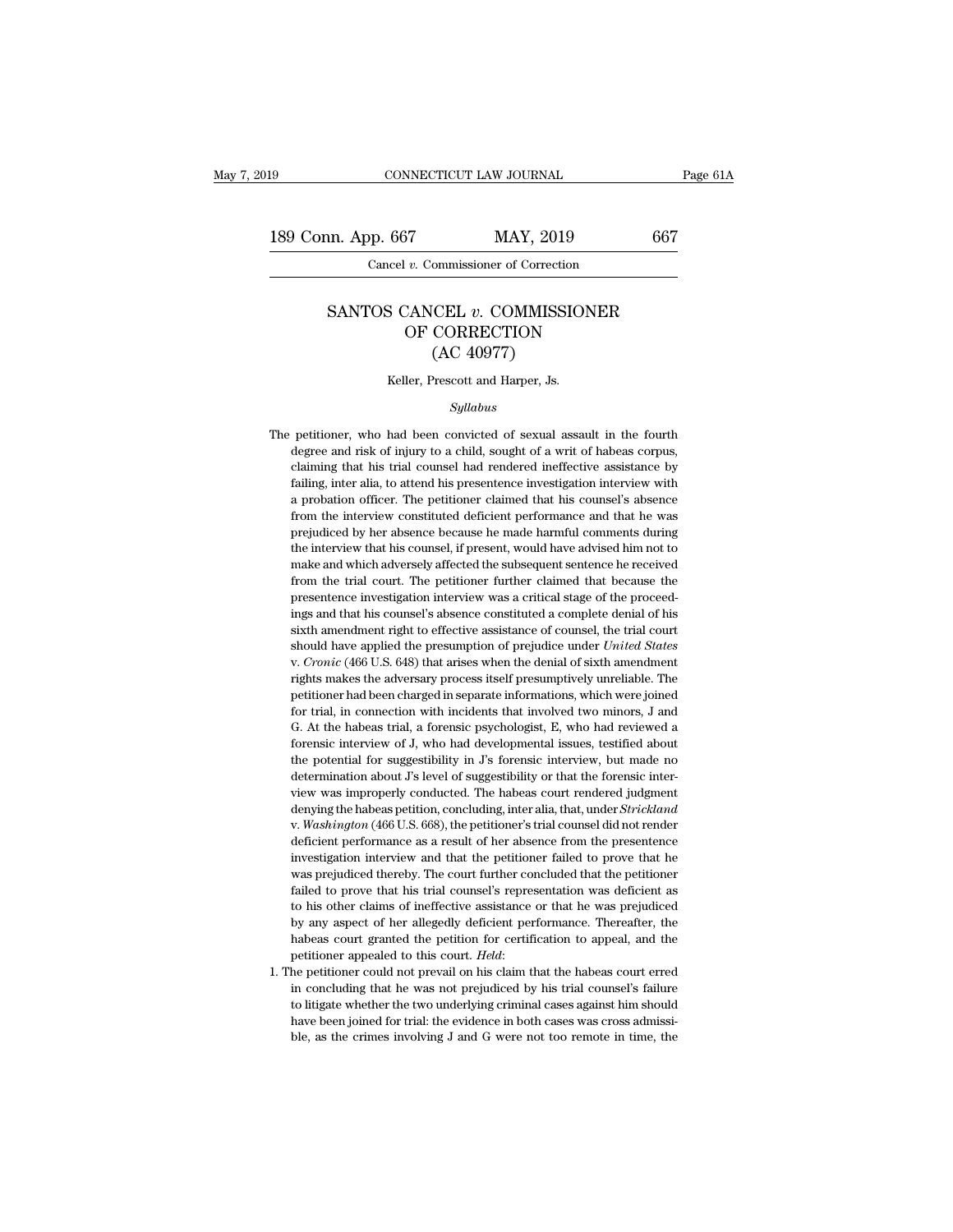CONNECTICUT LAW JOURNAL May 7, 2019<br>668 MAY, 2019 189 Conn. App. 667<br>Cancel v. Commissioner of Correction CONNECTICUT LAW JOURNAL<br>
S MAY, 2019 189 Conn. App. 667<br>
Cancel *v.* Commissioner of Correction<br>
petitioner was accused of committing the same crimes in the same MAY, 2019 189 Conn. App. 667<br>Cancel v. Commissioner of Correction<br>petitioner was accused of committing the same crimes in the same<br>manner and location in both cases, with the exception of one charge

MAY, 2019 189 Conn. App. 667<br>Cancel v. Commissioner of Correction<br>petitioner was accused of committing the same crimes in the same<br>manner and location in both cases, with the exception of one charge<br>of which he was found n MAY, 2019 189 Conn. App. 667<br>Cancel v. Commissioner of Correction<br>petitioner was accused of committing the same crimes in the same<br>manner and location in both cases, with the exception of one charge<br>of which he was found n Cancel  $v$ . Commissioner of Correction<br>petitioner was accused of committing the same crimes in the same<br>manner and location in both cases, with the exception of one charge<br>of which he was found not guilty, because of the Cancel  $v$ . Commissioner of Correction<br>petitioner was accused of committing the same crimes in the same<br>manner and location in both cases, with the exception of one charge<br>of which he was found not guilty, because of the petitioner was accused of committing the same crimes in the same manner and location in both cases, with the exception of one charge of which he was found not guilty, because of the similarity of the evidence in both cases manner and location in both cases, with the exception of one charge of which he was found not guilty, because of the similarity of the evidence in both cases, evidence from one case that may have been introduced in the oth of which he was found not guilty, because of the similarity of the evidence in both cases, evidence from one case that may have been introduced in the other would have been unlikely to arouse the jurors' emotions, and even of which he was found not guilty, because of the similarity of the evidence in both cases, evidence from one case that may have been introduced in the other would have been unlikely to arouse the jurors' emotions, and even introduced in the other would have been unlikely to arouse the jurors'<br>emotions, and even if the cases had not been joined, the evidence in<br>one case would have been cross admissible in the other case to prove<br>that the peti emotions, and even if the cases had not been joined, the evidence in<br>one case would have been cross admissible in the other case to prove<br>that the petitioner had a propensity or tendency to sexually assault<br>adolescent girl one case would have been cross admissible in the other case to prove<br>that the petitioner had a propensity or tendency to sexually assault<br>adolescent girls; moreover, the petitioner's claim that he had a compel-<br>ling need t that the petitioner had a propensity or tendency to sexually assault<br>adolescent girls; moreover, the petitioner's claim that he had a compel-<br>ling need to testify in the case involving G but not in the case involving<br>J was adolescent girls; moreover, the petitioner's claim that he had a compelling need to testify in the case involving G but not in the case involving J was unavailing, as his testimony in G's case similarly would have been nee ling need to testify in the case involving G but not<br>J was unavailing, as his testimony in G's case simi<br>needed in J's case, and because the evidence v<br>there was no reasonable probability that an objec<br>have changed the out 2. The petitioner failed to demonstrate that the habeas court erred in concluding that are performed to demonstrate that the habeas court erred in conclud-<br>2. The petitioner failed to demonstrate that the habeas court err needed in J's case, and because the evidence was cross admissible,<br>there was no reasonable probability that an objection to joinder would<br>have changed the outcome of his criminal trial or that his convictions<br>would have be

- readed in  $J$ s case, and because the evidence was cross admissible, there was no reasonable probability that an objection to joinder would have changed the outcome of his criminal trial or that his convictions would have the opinion testimony of K, a detective, that G was a victim of sexual would have been reversed on direct appeal.<br>
ne petitioner failed to demonstrate that the habeas court erred in conclud-<br>
ing that he was not prejudiced by his trial counsel's failure to object to<br>
the opinion testimony of have petitioner failed to demonstrate that the habeas court erred in concluding that he was not prejudiced by his trial counsel's failure to object to the opinion testimony of K, a detective, that G was a victim of sexual ing that he was not prejudiced by his trial counsel's failure to object to the opinion testimony of K, a detective, that G was a victim of sexual assault: there was no reasonable probability that, had trial counsel succes the opinion testimony of K, a detective, that G was a victim of sexual assault: there was no reasonable probability that, had trial counsel successfully objected to K's testimony, the result of the criminal trial would hav assault: there was no reasonable probability that, had trial counsel successfully objected to K's testimony, the result of the criminal trial would have been different, as there was overwhelming evidence apart from K's te cessfully objected to K's testimony, the result of the criminal trial would<br>have been different, as there was overwhelming evidence apart from<br>K's testimony from which the jury reasonably could have concluded<br>that the peti have been different, as there was overwhelming evidence apart from K's testimony from which the jury reasonably could have concluded that the petitioner sexually assaulted G, including statements that J and G had made to t K's testimony from which the jury reasonably could have concluded<br>that the petitioner sexually assaulted  $G$ , including statements that  $J$  and<br> $G$  had made to the police, the videotape of  $J$ 's forensic interview, DNA<br>an that the petitioner sexually assaulted G, including statements that J and G had made to the police, the videotape of J's forensic interview, DNA analysis that revealed the presence of the petitioner's semen on G's underwea G had made to the police, the videotape of J's forensic interview, DNA analysis that revealed the presence of the petitioner's semen on G's underwear and clothing, which contained holes that had been cut between the rear e analysis that revealed the presence of the petitioner's semen on G's underwear and clothing, which contained holes that had been cut between the rear end and genital area, and testimony from J that indicated that there wer as evidence that the petitioner had a propensity to engage in the sexual conduct with which he was charged.<br>The habeas court properly concluded that the petitioner's trial counsel<br>did not render deficient performance by de between the rear end and genital area, and testimony from J that indicated that there were holes in her underwear; moreover, even if the cases had not been joined, the evidence in both cases was cross admissible as evidenc
- had not been joined, the evidence in both cases was cross admissible as evidence that the petitioner had a propensity to engage in the sexual conduct with which he was charged.<br>The habeas court properly concluded that the had not been joined, the evidence in both cases was cross admissible<br>as evidence that the petitioner had a propensity to engage in the sexual<br>conduct with which he was charged.<br>he habeas court properly concluded that the p as evidence that the petitioner had a propensity to engage in the sexual conduct with which he was charged.<br>
he habeas court properly concluded that the petitioner's trial counsel<br>
did not render deficient performance by d 3. The habeas court properly concluded that the petitioner's trial counsel did not render deficient performance by deciding not to present testimony from an expert in forensic psychology regarding the suggestive influence he habeas court properly concluded that the petitioner's trial counsel<br>did not render deficient performance by deciding not to present testi-<br>mony from an expert in forensic psychology regarding the suggestive<br>influence th did not render deficient performance by deciding not to present testi-<br>mony from an expert in forensic psychology regarding the suggestive<br>influence that may have been present in J's forensic interview: trial<br>counsel was a mony from an expert in forensic psychology regarding the suggestive influence that may have been present in J's forensic interview: trial counsel was aware of J's developmental issues and the role that suggestibility could influence that may have been present in J's forensic interview: trial counsel was aware of J's developmental issues and the role that suggestibility could have in child sexual assault cases, and determined, after she revie counsel was aware of J's developmental issues and the role that suggestibility could have in child sexual assault cases, and determined, after she reviewed the videotape of the forensic interview several times and found no ibility could have in child sexual assault cases, and determined, after she reviewed the videotape of the forensic interview several times and found no suggestibility in the forensic interview, that there was no legitimate she reviewed the videotape of the forensic interview several times and found no suggestibility in the forensic interview, that there was no legitimate reason to retain an expert or to pursue a suggestibility defense strate found no suggestibility in the forensic interview, that there was no<br>legitimate reason to retain an expert or to pursue a suggestibility defense<br>strategy because of the overwhelming evidence against the petitioner;<br>moreov legitimate reason to retain an expert or to pursue a suggestibility defense<br>strategy because of the overwhelming evidence against the petitioner;<br>moreover, E did not make a determination that J was influenced during<br>the fo strategy because of the overwhelming evidence against the petitioner;<br>moreover, E did not make a determination that J was influenced during<br>the forensic interview or that the forensic interview was improperly<br>conducted, t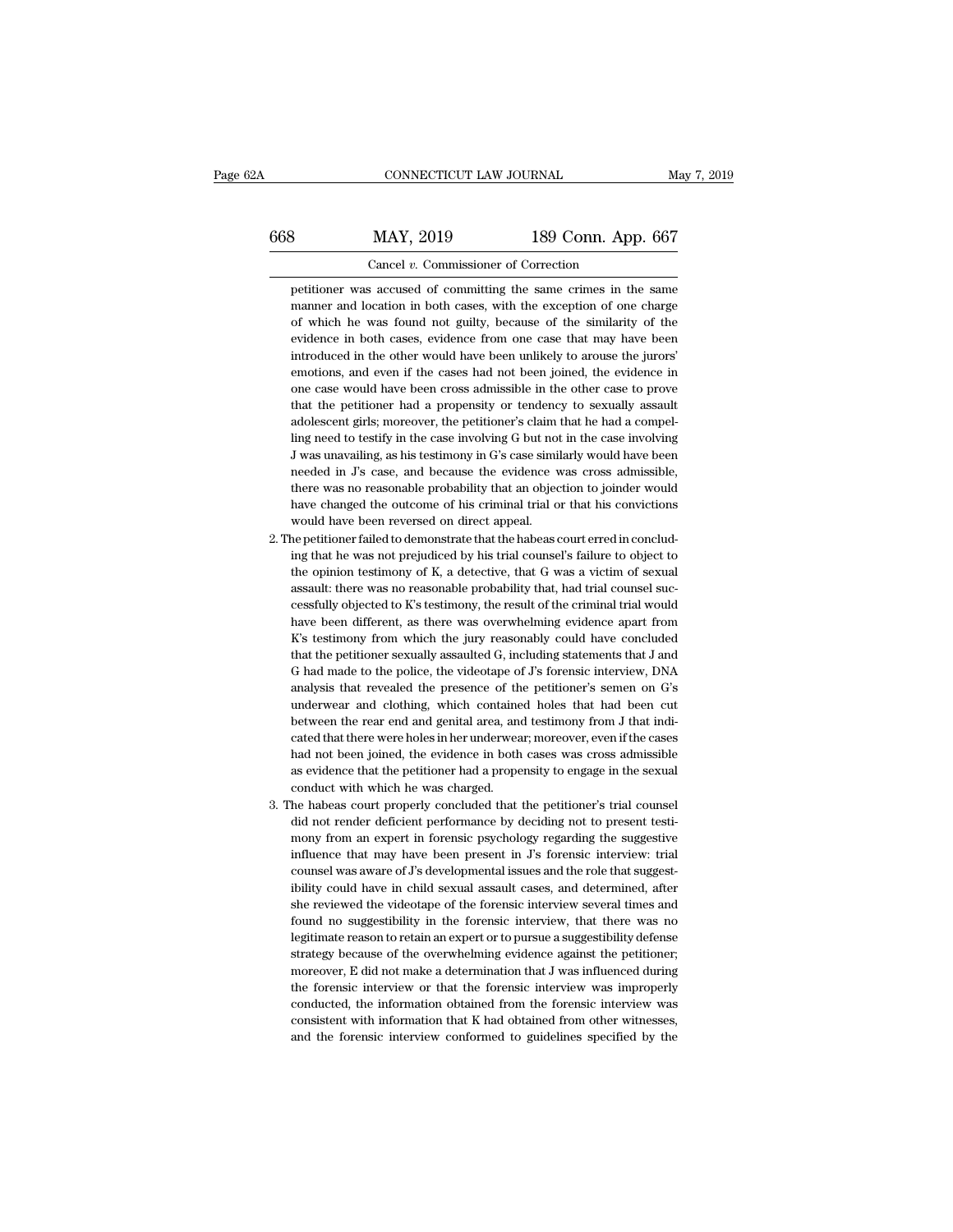189 CONNECTICUT LAW JOURNAL Page 63A<br>
189 Conn. App. 667 MAY, 2019 669<br>
Cancel v. Commissioner of Correction

CONNECTICUT LAW JOURNAL<br>
189 Conn. App. 667 MAY, 2019 669<br>
Cancel *v.* Commissioner of Correction<br>
police and was conducted in an impartial manner by an expert in child  $\begin{array}{r@{\,}c@{\,}} \text{O} & \text{O} & \text{O} & \text{O} & \text{O} \text{O} \ \hline \text{C} & \text{C} & \text{A} & \text{A} & \text{A} & \text{A} & \text{A} & \text{A} & \text{A} & \text{B} & \text{B} \ \hline \text{police and was conducted in an impaired manner by an expert in child sexual assault interviews.} \end{array}$ **Solution**<br>Cancel v. Comminuation<br>police and was conducted in an<br>sexual assault interviews.<br>The petitioner could not preva

189 Conn. App. 667 MAY, 2019 669<br>
Cancel v. Commissioner of Correction<br>
police and was conducted in an impartial manner by an expert in child<br>
sexual assault interviews.<br>
4. The petitioner could not prevail on his claim th From the presentence investigation interview constituted a com-<br>police and was conducted in an impartial manner by an expert in child<br>sexual assault interviews.<br>The petitioner could not prevail on his claim that his trial Cancel  $v$ . Commissioner of Correction<br>police and was conducted in an impartial manner by an expert in child<br>sexual assault interviews.<br>he petitioner could not prevail on his claim that his trial counsel's<br>absence from th police and was conducted in an impartial manner by an expert in child<br>sexual assault interviews.<br>The petitioner could not prevail on his claim that his trial counsel's<br>absence from the presentence investigation interview c sexual assault interviews.<br>
The petitioner could not prevail on his claim that his trial counsel's<br>
absence from the presentence investigation interview constituted a com-<br>
plete denial of his sixth annendment right to the ne peutioner could not prevail on his claim that his trial counsels<br>absence from the presentence investigation interview constituted a com-<br>plete denial of his sixth annendment right to the effective assistance<br>of counsel absence from the presentence investigation interview constituted a complete denial of his sixth amendment right to the effective assistance of counsel that warranted a presumption of prejudice under *Cronic*: although the of counsel that warranted a presumption of prejudice under *Cronic*:<br>although the habeas court determined under *Strickland* that the petition-<br>er's right to counsel was not violated, this court concluded that his sixth<br>a or counsel that warranted a presumption of prejudice under *Cronic*:<br>although the habeas court determined under *Strickland* that the petition-<br>er's right to counsel was not violated, this court concluded that his sixth<br>am atthough the nabeas court determined under *Strickiand* that the petition-<br>er's right to counsel was not violated, this court concluded that his sixth<br>amendment right to counsel was not violated on the alternative ground<br>t er's right to counsel was not violated, this court concluded that his sixth<br>amendment right to counsel was not violated on the alternative ground<br>that he was not entitled to effective assistance of counsel at his presen-<br>t amenament right to counsel was not violated on the alternative ground<br>that he was not entitled to effective assistance of counsel at his presen-<br>tence investigation interview because a presentence investigation inter-<br>view that he was not entuted to effective assistance of counsel at his presentence investigation interview is not a critical stage of a criminal proceeding to which the right to counsel applies, as trial courts in Connecticut, bence investigation interview because a presentence investigation interview is not a critical stage of a criminal proceeding to which the right to counsel applies, as trial courts in Connecticut, which exercise broad, inde view is not a critical stage or a criminal proceeding to which the right to counsel applies, as trial courts in Connecticut, which exercise broad, independent discretion in imposing a sentence, enlist the aid of probation to counsel applies, as trial courts in Connecticut, which exercise broad, independent discretion in imposing a sentence, enlist the aid of probation officers to investigate and make a report prior to sentencing, and the pr malapenaent aiscretion in imposing a sentence, enlist the aid of probation<br>officers to investigate and make a report prior to sentencing, and the<br>probation officer, thus, is an extension of the court and not an agent<br>of th omcers to investigate and make a report prior to sentencing, and the probation officer, thus, is an extension of the court and not an agent of the government, and because a proceeding must be adversarial in nature to be co % of the government, and because a proceeding must be adversarial in nature to be considered a critical stage, the right to counsel at a critical stage does not extend to nonadversarial proceedings; accordingly, prejudice of the government, and because a proceeding must be adversarial in<br>nature to be considered a critical stage, the right to counsel at a critical<br>stage does not extend to nonadversarial proceedings; accordingly, preju-<br>dice

Amended petition for a writ of habeas corpus, stage does not extend to nonadversarial proceedings; accordingly, prejudice under *Cronic* could not be presumed as a result of trial counsel's<br>absence from the petitioner's presentence investigation interview.<br>Argued Jan dice under *Cronic* could not be presumed as a result of trial counsel's<br>absence from the petitioner's presentence investigation interview.<br>Argued January 31—officially released May 7, 2019<br>*Procedural History*<br>Amended pet absence from the petitioner's presentence investigation interview.<br>
Argued January 31—officially released May 7, 2019<br>
Procedural History<br>
Amended petition for a writ of habeas corpus,<br>
brought to the Superior Court in the *Frocedural History*<br>*Procedural History*<br>*Procedural History*<br>**Amended petition for a writ of habeas corpus,**<br>brought to the Superior Court in the judicial district of<br>Tolland and tried to the court, *Oliver*, *J*.; judgm Amended petition for a writ of habeas corpus,<br>brought to the Superior Court in the judicial district of<br>Tolland and tried to the court, *Oliver*, *J*.; judgment deny-<br>ing the petition, from which the petitioner, on the gra

tioner). *Lisa A. Riggione, senior assistant state's*<br>*Lisa A. Riggione, senior and M. Ryan, for the grant-*<br>*Lisa A. Riggione, senior assistant state's attorney,*<br>*Lisa A. Riggione, senior assistant state's attorney,*<br>*Lisa A. Rig* 

ing the petition, from which the petitioner, on the grant-<br>ing of certification, appealed to this court. Affirmed.<br>Vishal K. Garg, assigned counsel, with whom, on the<br>brief, was *Desmond M. Ryan*, for the appellant (peti-<br> ing or certincation, appeaied to this court. *Affirmed.*<br>Vishal K. Garg, assigned counsel, with whom, on the<br>brief, was Desmond M. Ryan, for the appellant (peti-<br>tioner).<br>Lisa A. Riggione, senior assistant state's attorney Vishal K. Garg, assigned counsel, with who<br>brief, was *Desmond M. Ryan*, for the appell<br>tioner).<br>Lisa A. Riggione, senior assistant state's<br>with whom, on the brief, were *Maureen Pla*<br>attorney, and *Marc G. Ramia*, senior Lisa A. Riggione, senior assistant state's attorney,<br>th whom, on the brief, were *Maureen Platt*, state's<br>torney, and *Marc G. Ramia*, senior assistant state's<br>formey, for the appellee (respondent).<br>*Opinion*<br>HARPER, J. Th *Lisa A. Riggione,* senior assistant state's attorney,<br>with whom, on the brief, were *Maureen Platt*, state's<br>attorney, and *Marc G. Ramia*, senior assistant state's<br>attorney, for the appellee (respondent).<br> $o_{pinion}$ <br>HARPER,

## *Opinion*

with whom, on the brief, were *Maureen Platt*, state's<br>attorney, and *Marc G. Ramia*, senior assistant state's<br>attorney, for the appellee (respondent).<br>*Opinion*<br>HARPER, J. The petitioner, Santos Cancel, appeals<br>from the j attorney, and *Marc G. Ramua*, senior assistant state's<br>attorney, for the appellee (respondent).<br> $opinion$ <br>HARPER, J. The petitioner, Santos Cancel, appeals<br>from the judgment of the habeas court denying his peti-<br>tion for a wr attorney, for the appellee (respondent).<br>  $\frac{Option}{1}$ <br>
HARPER, J. The petitioner, Santos Cancel, appeals<br>
from the judgment of the habeas court denying his peti-<br>
tion for a writ of habeas corpus. On appeal, the peti-<br>
tione opinion<br>HARPER, J. The petitioner, Santos Cancel, appeals<br>from the judgment of the habeas court denying his peti-<br>tion for a writ of habeas corpus. On appeal, the peti-<br>tioner claims that the habeas court erred in concludi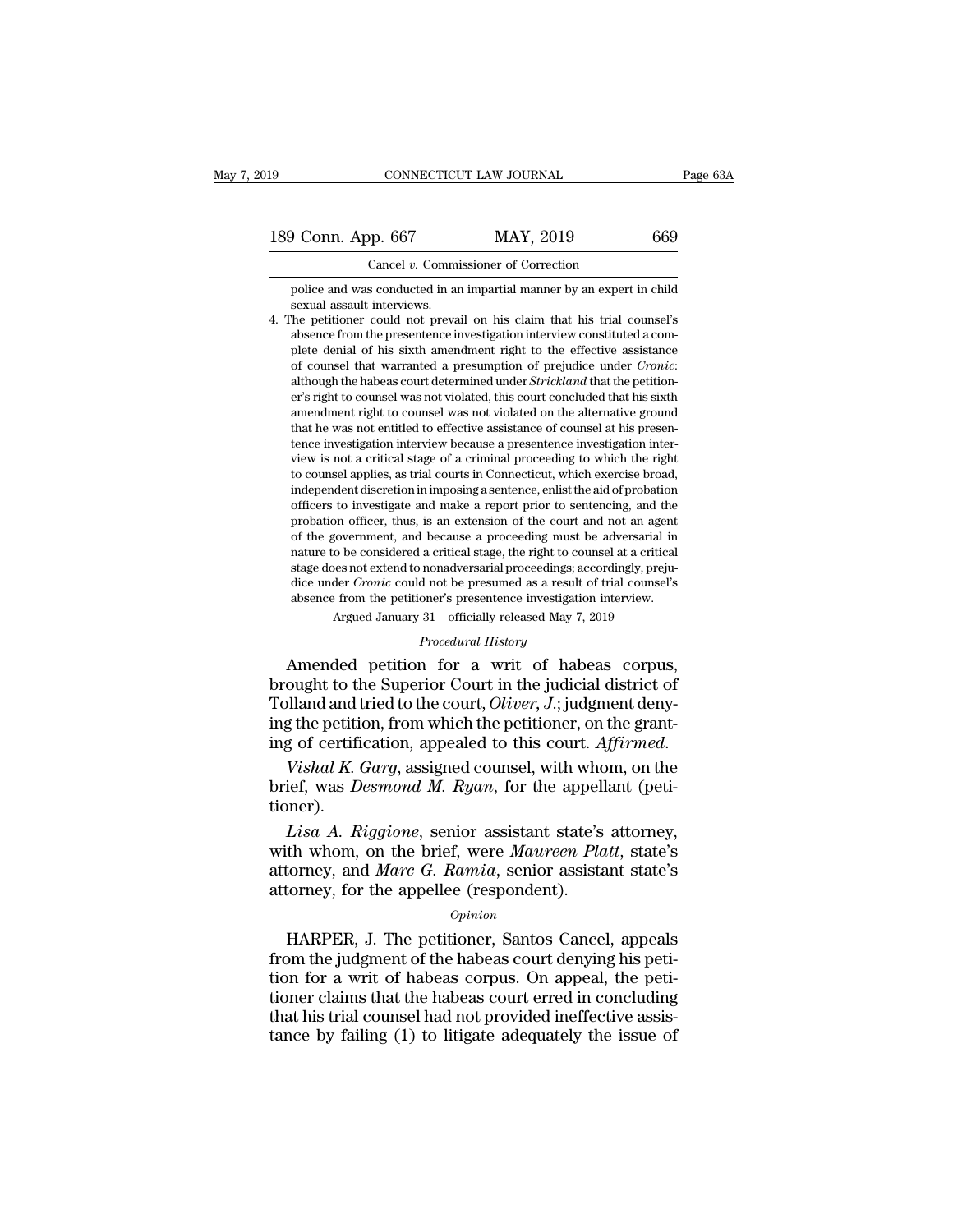| 4A  | CONNECTICUT LAW JOURNAL                               |                    | May 7, 2019 |
|-----|-------------------------------------------------------|--------------------|-------------|
| 670 | MAY, 2019                                             | 189 Conn. App. 667 |             |
|     | Cancel $v$ . Commissioner of Correction               |                    |             |
|     | whether the two underlying criminal cases against the |                    |             |

CONNECTICUT LAW JOURNAL May 7, 2019<br>
WAY, 2019 189 Conn. App. 667<br>
Cancel v. Commissioner of Correction<br>
whether the two underlying criminal cases against the<br>
petitioner should have been joined for trial, (2) to object<br>
t  $\begin{array}{r} \text{MAX, 2019} \\ \text{Cancel } v. \text{ Commissioner of Correction} \end{array}$ <br>
whether the two underlying criminal cases against the petitioner should have been joined for trial, (2) to object to opinion testimony from a witness on an ultimate issue of fec  $\frac{\text{KAP}}{\text{Gaeel } v \cdot \text{Commissioner of Correction}}$ <br>
Whether the two underlying criminal cases against the petitioner should have been joined for trial, (2) to object<br>
to opinion testimony from a witness on an ultimate<br>
issue of fact with respe  $\frac{\text{MAY, 2019}}{\text{Cancel } v. \text{ Commissioner of Correction}}$ <br>
whether the two underlying criminal cases against the petitioner should have been joined for trial, (2) to object<br>
to opinion testimony from a witness on an ultimate<br>
issue of fact with r Cancel v. Commissioner of Correction<br>whether the two underlying criminal cases against the<br>petitioner should have been joined for trial, (2) to object<br>to opinion testimony from a witness on an ultimate<br>issue of fact with Cancel v. Commissioner of Correction<br>whether the two underlying criminal cases against the<br>petitioner should have been joined for trial, (2) to object<br>to opinion testimony from a witness on an ultimate<br>issue of fact with whether the two underlying criminal cases against the petitioner should have been joined for trial,  $(2)$  to object to opinion testimony from a witness on an ultimate issue of fact with respect to the criminal charges in petitioner should have been joined for trial, (2) to object<br>to opinion testimony from a witness on an ultimate<br>issue of fact with respect to the criminal charges in one<br>of the underlying cases, (3) to present expert testim to opinion testimony from a witness on an ultimate<br>issue of fact with respect to the criminal charges in one<br>of the underlying cases, (3) to present expert testimony<br>that could have offered an alternative innocent explanaissue of fact with respect to the criminal charge<br>of the underlying cases, (3) to present expert te<br>that could have offered an alternative innocent<br>tion for the sexual assault allegations against<br>tioner, and (4) to attend and could have offered an alternative innocent explanation for the sexual assault allegations against the peti-<br>pher, and (4) to attend the petitioner's presentence<br>vestigation interview with a probation officer. We<br>firm t ration for the sexual assault allegations against the petitioner, and (4) to attend the petitioner's presentence<br>investigation interview with a probation officer. We<br>affirm the judgment of the habeas court.<br>The following f

charged in two cases alleging sexual assault and protectioner, and (4) to attend the petitioner's presentence<br>investigation interview with a probation officer. We<br>affirm the judgment of the habeas court.<br>The following fact investigation interview with a probation officer. We<br>affirm the judgment of the habeas court.<br>The following facts and procedural history are rele-<br>vant to our resolution of this appeal. The petitioner was<br>charged in two c mvestigation interview with a probation officer. We<br>affirm the judgment of the habeas court.<br>The following facts and procedural history are rele-<br>vant to our resolution of this appeal. The petitioner was<br>charged in two ca The following facts and procedural history are relevant to our resolution of this appeal. The petitioner was charged in two cases alleging sexual assault that were joined for trial. After a jury trial, the petitioner was The following facts and procedural history are relevant to our resolution of this appeal. The petitioner was charged in two cases alleging sexual assault that were joined for trial. After a jury trial, the petitioner was vant to our resolution of this appeal. The petitioner was<br>charged in two cases alleging sexual assault that were<br>joined for trial. After a jury trial, the petitioner was<br>convicted, in both cases, of sexual assault in the charged in two cases alleging sexual assault that were<br>joined for trial. After a jury trial, the petitioner was<br>convicted, in both cases, of sexual assault in the fourth<br>degree in violation of General Statutes § 53a-73a (a joined for trial. After a jury trial, the petitioner was convicted, in both cases, of sexual assault in the fourth degree in violation of General Statutes  $\S$  53a-73a (a) (1) (A), and risk of injury to a child in violatio convicted, in both cases, of sexual assault in the fourth<br>degree in violation of General Statutes § 53a-73a (a) (1)<br>(A), and risk of injury to a child in violation of General<br>Statutes § 53-21 (a) (1) and (2). This court's ), and risk of injury to a child in violation of General<br>atutes § 53-21 (a) (1) and (2). This court's opinion in<br>e petitioner's direct appeal in *State* v. *Cancel*, 149<br>pnn. App. 86, 87 A.3d 618, cert. denied, 311 Conn. Statutes § 53-21 (a) (1) and (2). This court's opinion in<br>the petitioner's direct appeal in *State* v. *Cancel*, 149<br>Conn. App. 86, 87 A.3d 618, cert. denied, 311 Conn. 954,<br>97 A.3d 985 (2014), sets forth the following fa

blacked s  $\frac{1}{2}$  of  $\frac{1}{2}$  and  $\frac{1}{2}$ . This court s opmort in<br>the petitioner's direct appeal in *State* v. *Cancel*, 149<br>Conn. App. 86, 87 A.3d 618, cert. denied, 311 Conn. 954,<br>97 A.3d 985 (2014), sets forth the Fractional Surface and Findel v. Cancer, 145<br>Conn. App. 86, 87 A.3d 618, cert. denied, 311 Conn. 954,<br>97 A.3d 985 (2014), sets forth the following facts:<br>"The jury reasonably could have found the following<br>facts with resp 97 A.3d 985 (2014), sets forth the following facts:<br>
"The jury reasonably could have found the following<br>
facts with respect to the charges in the first case, which<br>
involved the victim,  $J<sup>1</sup> J$  was eleven years of ag The jury reasonably could have found the following<br>facts with respect to the charges in the first case, which<br>involved the victim,  $J^1 J$  was eleven years of age in<br>February, 2009, and resided with her uncle.  $J$ 's mother "The jury reasonably could have found the following<br>facts with respect to the charges in the first case, which<br>involved the victim,  $J<sup>1</sup>J$  was eleven years of age in<br>February, 2009, and resided with her uncle.  $J$ 's m facts with respect to the charges in the first case, which<br>involved the victim, J.<sup>1</sup> J was eleven years of age in<br>February, 2009, and resided with her uncle. J's mother<br>resided with the [petitioner] and three of J's mater involved the victim, J.<sup>1</sup> J was eleven years of age in<br>February, 2009, and resided with her uncle. J's mother<br>resided with the [petitioner] and three of J's maternal<br>siblings, all minors, in a nearby city. Sometime in Feb February, 2009, and resided with her uncle. J's mother<br>resided with the [petitioner] and three of J's maternal<br>siblings, all minors, in a nearby city. Sometime in Febru-<br>ary, 2009, J went to her mother's residence for an o resided with the [petitioner] and three of J's maternal<br>siblings, all minors, in a nearby city. Sometime in Febru-<br>ary, 2009, J went to her mother's residence for an over-<br>night visit. J's mother, the [petitioner], and the siblings, all minors, in a nearby city. Sometime in February, 2009, J went to her mother's residence for an over-<br>night visit. J's mother, the [petitioner], and the three<br>other children were present in the residence during other children were present in the residence during J's<br>stay. On the night of her visit, J went to sleep in her<br>sisters' room, where she shared a bed with two of her<br>siblings. J later awoke to find the [petitioner] sittin stay. On the night of her visit, J went to sleep in her sisters' room, where she shared a bed with two of her siblings. J later awoke to find the [petitioner] sitting on  $\frac{1}{1}$  In accordance with our policy of protectin

sisters' room, where she shared a bed with two of her siblings. J later awoke to find the [petitioner] sitting on  $\frac{1}{1}$  in accordance with our policy of protecting the privacy interests of the victims of sexual abuse siblings. J later awoke to find the  $\frac{1}{1}$  In accordance with our policy of protecting victims of sexual abuse and the crime of risk of to identify the victims or others through whom be ascertained. See General Statute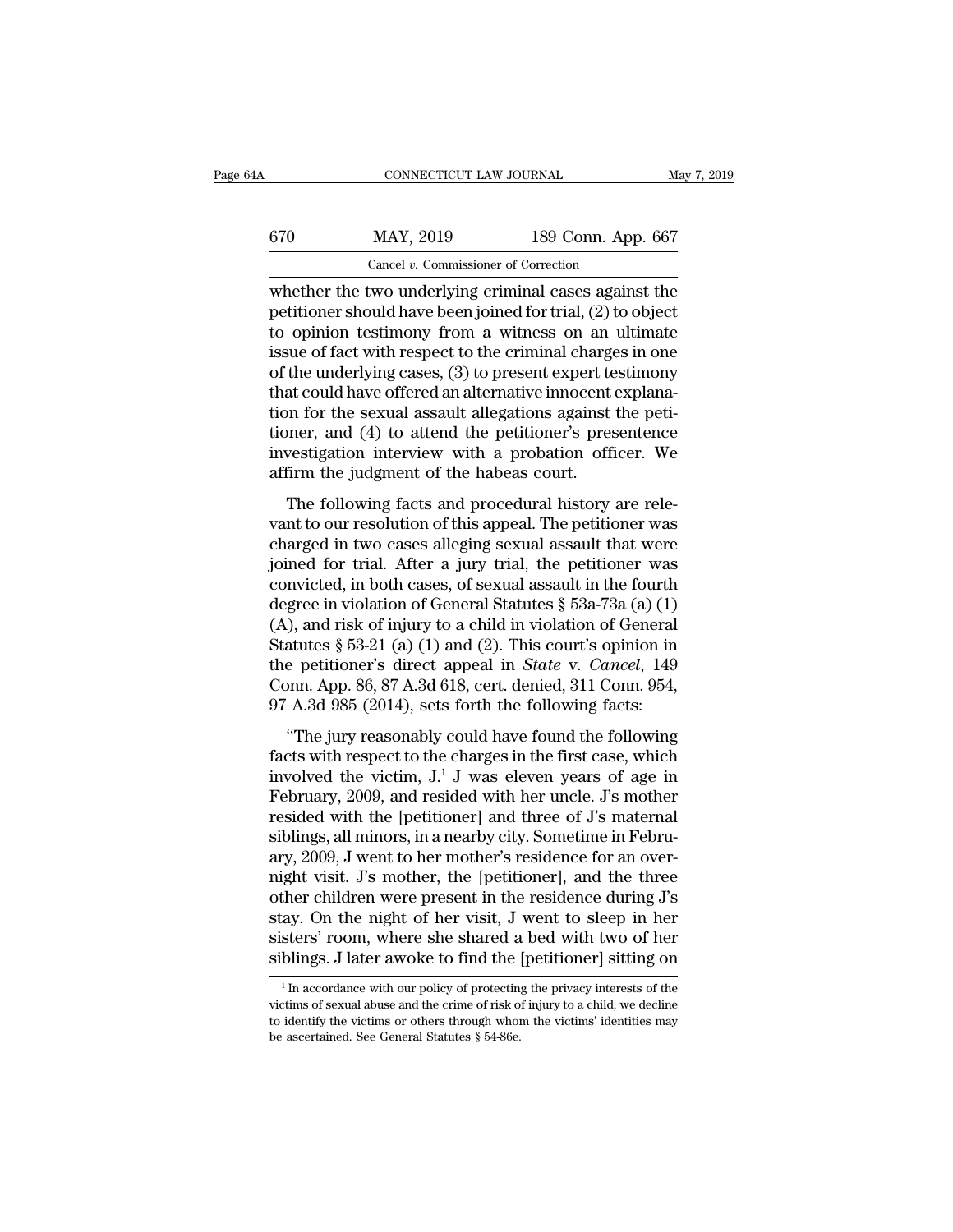189 CONNECTICUT LAW JOURNAL Page 65A<br>
189 Conn. App. 667 MAY, 2019 671<br>
Cancel v. Commissioner of Correction CONNECTICUT LAW JOURNAL<br>
pp. 667 MAY, 2019<br>
Cancel *v.* Commissioner of Correction<br>
ching her 'front private area' When

The floor touching her 'front private area.' When the floor touching her 'front private area.' When the spectrum cancel with a same area.' When the spectrum can be seen that J was awake, he apologized to the France between 189 Conn. App. 667 MAY, 2019 671<br>
Cancel v. Commissioner of Correction<br>
the floor touching her 'front private area.' When the<br>
[petitioner] realized that J was awake, he apologized to<br>
her. J's mother then called for the 189 Conn. App. 667 MAY, 2019 671<br>
Cancel v. Commissioner of Correction<br>
the floor touching her 'front private area.' When the<br>
[petitioner] realized that J was awake, he apologized to<br>
her. J's mother then called for the 189 Conn. App. 667 MAY, 2019 671<br>
Cancel v. Commissioner of Correction<br>
the floor touching her 'front private area.' When the<br>
[petitioner] realized that J was awake, he apologized to<br>
her. J's mother then called for the Cancel v. Commissioner of Correction<br>the floor touching her 'front private area.' When the<br>[petitioner] realized that J was awake, he apologized to<br>her. J's mother then called for the [petitioner], prompting<br>him to leave Caller *v.* Commissioner or Correction<br>the floor touching her 'front private area.' When the<br>[petitioner] realized that J was awake, he apologized to<br>her. J's mother then called for the [petitioner], prompting<br>him to leave the floor touching her 'front private area.' When the<br>[petitioner] realized that J was awake, he apologized to<br>her. J's mother then called for the [petitioner], prompting<br>him to leave the room. Later that night, the [petit [petitioner] realized that J was awake, he apologized to<br>her. J's mother then called for the [petitioner], prompting<br>him to leave the room. Later that night, the [petitioner]<br>returned to the bedroom. He woke J and instruct her. J's mother then called for the [petitioner], prompting<br>him to leave the room. Later that night, the [petitioner]<br>returned to the bedroom. He woke J and instructed her<br>to go to another bedroom in the residence. J proce him to leave the room. Later that night, the [petitioner]<br>returned to the bedroom. He woke J and instructed her<br>to go to another bedroom in the residence. J proceeded<br>to go into the other bedroom, alone, and went back to<br>s returned to the bedroom. He woke J and instructed her<br>to go to another bedroom in the residence. J proceeded<br>to go into the other bedroom, alone, and went back to<br>sleep. The [petitioner] then entered the other bedroom.<br>He to go to another bedroom in the residence. J proceeded<br>to go into the other bedroom, alone, and went back to<br>sleep. The [petitioner] then entered the other bedroom.<br>He shut the door, positioned himself on top of J and 'wen to go into the other bedroom, alone, and went back to<br>sleep. The [petitioner] then entered the other bedroom.<br>He shut the door, positioned himself on top of J and 'went<br>up and down.' The [petitioner] then cut a hole in J's sleep. The [petitioner] then enta<br>He shut the door, positioned him<br>up and down.' The [petitioner<br>underwear and initiated sexual<br>areas. Following her encounter<br>went into the bathroom and felt<br>around her intimate parts.<br>"The o and down.' The [petitioner] then cut a hole in J's<br>derwear and initiated sexual contact with J's intimate<br>eas. Following her encounter with the [petitioner], J<br>ent into the bathroom and felt a 'wet' sensation in and<br>ound underwear and initiated sexual contact with J's intimate<br>areas. Following her encounter with the [petitioner], J<br>went into the bathroom and felt a 'wet' sensation in and<br>around her intimate parts.<br>"The next day, J returned

areas. Following her encounter with the [petitioner], J<br>went into the bathroom and felt a 'wet' sensation in and<br>around her intimate parts.<br>"The next day, J returned to her uncle's home crying<br>and ostensibly nervous. Somet went into the bathroom and felt a 'wet' sensation in and<br>around her intimate parts.<br>"The next day, J returned to her uncle's home crying<br>and ostensibly nervous. Sometime later, J told her<br>uncle's girlfriend that she was ha around her intimate parts.<br>
"The next day, J returned to her uncle's home crying<br>
and ostensibly nervous. Sometime later, J told her<br>
uncle's girlfriend that she was having 'a problem.' J<br>
explained how the [petitioner] ha "The next day, J returned to her uncle's home crying<br>and ostensibly nervous. Sometime later, J told her<br>uncle's girlfriend that she was having 'a problem.' J<br>explained how the [petitioner] had 'told her to go to sleep<br>and "The next day, J returned to her uncle's home crying<br>and ostensibly nervous. Sometime later, J told her<br>uncle's girlfriend that she was having 'a problem.' J<br>explained how the [petitioner] had 'told her to go to sleep<br>and and ostensibly nervous. Sometime later, J told her<br>uncle's girlfriend that she was having 'a problem.' J<br>explained how the [petitioner] had 'told her to go to sleep<br>and to lay . . . face down,' and how he had cut her<br>pants uncle's girlfriend that she was having 'a problem.' J<br>explained how the [petitioner] had 'told her to go to sleep<br>and to lay  $\ldots$  face down,' and how he had cut her<br>pants. J also told her uncle that the [petitioner] had<br> explained how the [petitioner] had 'told her to go to sleep<br>and to lay  $\ldots$  face down,' and how he had cut her<br>pants. J also told her uncle that the [petitioner] had<br>tried to 'abuse her' the night she stayed at her mothe and to lay . . . face down,' and how he had cut her<br>pants. J also told her uncle that the [petitioner] had<br>tried to 'abuse her' the night she stayed at her mother's<br>home. J's uncle subsequently contacted the social<br>worker pants. J also told her uncle that the [petitioner] had<br>tried to 'abuse her' the night she stayed at her mother's<br>home. J's uncle subsequently contacted the social<br>worker at J's school. The social worker met with J, and<br>J e tried to 'abuse her' the night she stayed at her mother's<br>home. J's uncle subsequently contacted the social<br>worker at J's school. The social worker met with J, and<br>J explained what occurred on the night she stayed at<br>her m home. J's uncle subsequently contacted the social<br>worker at J's school. The social worker met with J, and<br>J explained what occurred on the night she stayed at<br>her mother's residence. After meeting with J, the social<br>worker worker at J's school. The social worker met with J, and<br>J explained what occurred on the night she stayed at<br>her mother's residence. After meeting with J, the social<br>worker reported the incident to the Department of Chil-<br> J explained what occurred on the night she stayed at<br>her mother's residence. After meeting with J, the social<br>worker reported the incident to the Department of Chil-<br>dren and Families (department). The department, in<br>turn, her mother's residence. After meeting with J, the social<br>worker reported the incident to the Department of Chil-<br>dren and Families (department). The department, in<br>turn, contacted the police. Thereafter, J and her uncle<br>we worker reported the incident to the Department of Children and Families (department). The department, in<br>turn, contacted the police. Thereafter, J and her uncle<br>went to the police station where J explained to the<br>police ho dren and Families (department). The department, in<br>turn, contacted the police. Thereafter, J and her uncle<br>went to the police station where J explained to the<br>police how the [petitioner] had made inappropriate con-<br>tact wi turn, contacted the police. Thereafter, J and her uncle<br>went to the police station where J explained to the<br>police how the [petitioner] had made inappropriate con-<br>tact with her on the night she stayed at her mother's<br>resi went to the police station where J explained to the<br>police how the [petitioner] had made inappropriate con-<br>tact with her on the night she stayed at her mother's<br>residence. The police subsequently initiated an investi-<br>gat police how the [petitioner] had made inappropriate contact with her on the night she stayed at her mother's residence. The police subsequently initiated an investigation into the incident and sought out J's mother and the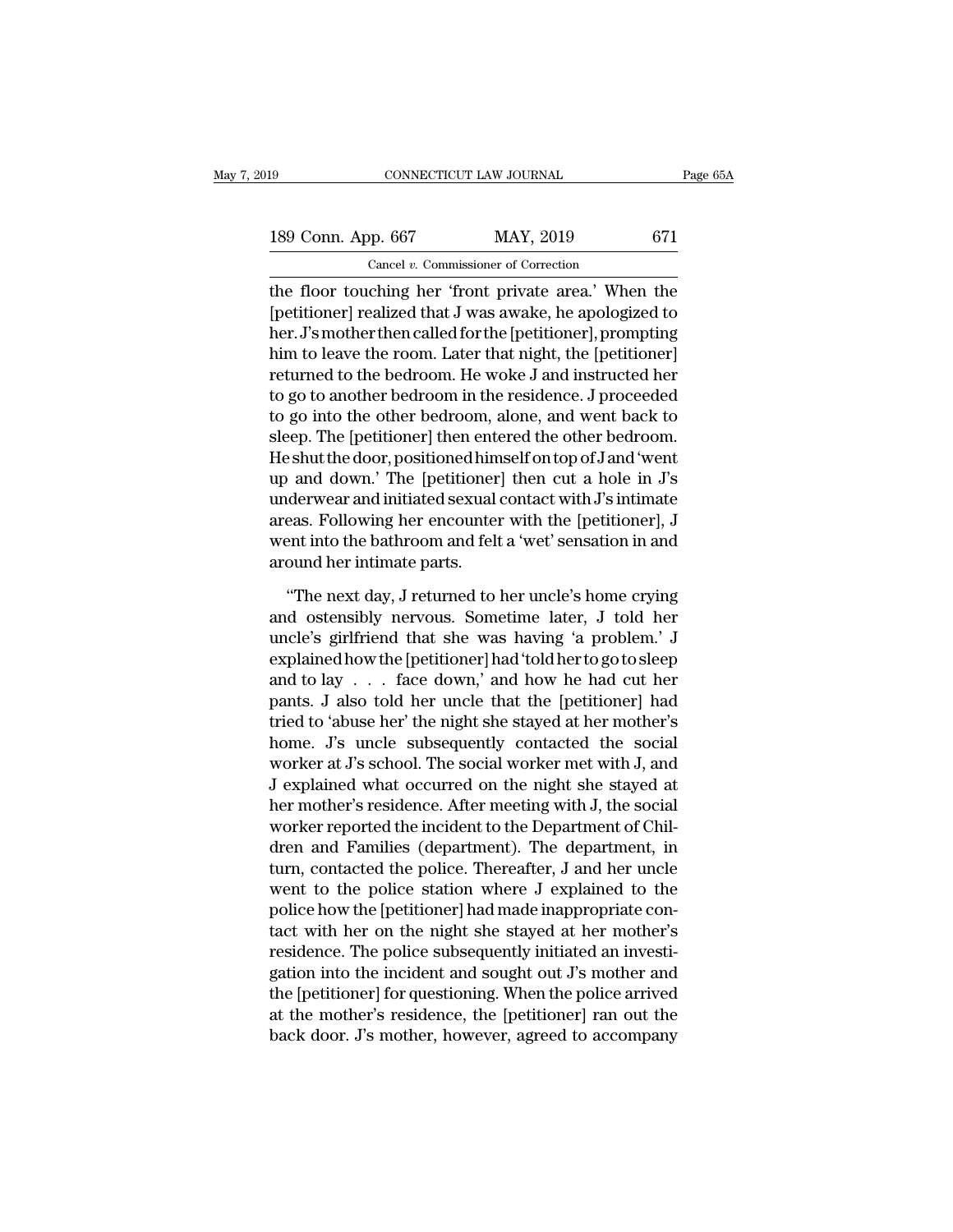| 6A  | CONNECTICUT LAW JOURNAL                                |                    | May 7, 2019 |
|-----|--------------------------------------------------------|--------------------|-------------|
| 672 | MAY, 2019                                              | 189 Conn. App. 667 |             |
|     | Cancel $v$ . Commissioner of Correction                |                    |             |
|     | the police to the station for questioning During ques- |                    |             |

CONNECTICUT LAW JOURNAL<br>
STREET MAY, 2019 189 Conn. App. 667<br>
Cancel v. Commissioner of Correction<br>
The police to the station for questioning. During ques-<br>
tioning, J's mother indicated that during J's most recent<br>
visit. the police to the station for questioning. During questioning, J's mother indicated that during J's most recent<br>wisit, J had told her that she woke up with holes in her underwork. For method and price indicated that one of  $X$   $\frac{189}{2019}$   $\frac{189}{2010}$   $\frac{189}{2010}$ . App. 667<br>
the police to the station for questioning. During questioning, J's mother indicated that during J's most recent<br>
visit, J had told her that she woke up with hole  $\frac{\text{MAY, 2019}}{\text{Cancel } v. \text{ Commissioner of Correction}}$ <br>
the police to the station for questioning. During questioning, J's mother indicated that during J's most recent<br>
visit, J had told her that she woke up with holes in her<br>
underwear. J's m Cancel v. Commissioner of Correction<br>the police to the station for questioning. During ques-<br>tioning, J's mother indicated that during J's most recent<br>visit, J had told her that she woke up with holes in her<br>underwear. J's Cancel v. Commissioner of Correction<br>the police to the station for questioning. I<br>tioning, J's mother indicated that during J's<br>visit, J had told her that she woke up with<br>underwear. J's mother also indicated that<br>other da  $\mu$  is mother indicated that during J's most recent<br>sit, J had told her that she woke up with holes in her<br>derwear. J's mother also indicated that one of her<br>her daughters had reported waking up with holes in<br>r underwear visit, J had told her that she woke up with holes in her underwear. J's mother also indicated that one of her other daughters had reported waking up with holes in her underwear on several occasions.<br>
"The jury reasonably

visit, 3 nad cold her dide she worke up with holes in her<br>underwear. J's mother also indicated that one of her<br>other daughters had reported waking up with holes in<br>her underwear on several occasions.<br>"The jury reasonably c other daughters had reported waking up with holes in<br>her underwear on several occasions.<br>"The jury reasonably could have found the follow-<br>ing facts with respect to the charges in the second<br>case, involving the victim, G. basis and the petitions.<br>
The implementary could have found the following facts with respect to the charges in the second<br>
case, involving the victim, G. G was ten years of age in<br>
February, 2009, and one of J's siblings. "The jury reasonably could have found the follow-<br>ing facts with respect to the charges in the second<br>case, involving the victim, G. G was ten years of age in<br>February, 2009, and one of J's siblings. G lived with her<br>mothe "The jury reasonably could have found the following facts with respect to the charges in the second case, involving the victim, G. G was ten years of age in February, 2009, and one of  $J$ 's siblings. G lived with her moth ing facts with respect to the charges in the second<br>case, involving the victim, G. G was ten years of age in<br>February, 2009, and one of J's siblings. G lived with her<br>mother and the [petitioner] on a permanent basis. After case, involving the victim, G. G was ten years of age in<br>February, 2009, and one of J's siblings. G lived with her<br>mother and the [petitioner] on a permanent basis. After<br>speaking to her mother in connection with J, the po February, 2009, and one of J's siblings. G lived with her<br>mother and the [petitioner] on a permanent basis. After<br>speaking to her mother in connection with J, the police<br>questioned G. G told the police that on certain nigh mother and the [petitioner] on a permanent basis. After<br>speaking to her mother in connection with J, the police<br>questioned G. G told the police that on certain nights,<br>the [petitioner] would come into her room and tell her speaking to her mother in connection with J, the police<br>questioned G. G told the police that on certain nights,<br>the [petitioner] would come into her room and tell her<br>to change her sleeping position. In the mornings that<br>f questioned G. G told the police that on certain nights,<br>the [petitioner] would come into her room and tell her<br>to change her sleeping position. In the mornings that<br>followed the [petitioner's] nighttime visits, G woke up<br>t the [petitioner] would come into her room and tell her<br>to change her sleeping position. In the mornings that<br>followed the [petitioner's] nighttime visits, G woke up<br>to find holes in her underwear and pants, always in the<br>v to change her sleeping position. In the mornings that<br>followed the [petitioner's] nighttime visits, G woke up<br>to find holes in her underwear and pants, always in the<br>vicinity of her intimate areas. These holes were never<br>p followed the [petitioner's] nighttime visits, G woke up<br>to find holes in her underwear and pants, always in the<br>vicinity of her intimate areas. These holes were never<br>present when she went to sleep, but appeared after she<br> to find holes in her underwear and pants, always in the vicinity of her intimate areas. These holes were never present when she went to sleep, but appeared after she woke up the next morning. She was uncertain of what caus vicinity of her intimate areas. These holes were never<br>present when she went to sleep, but appeared after she<br>woke up the next morning. She was uncertain of what<br>caused the holes to appear, but believed that her cat<br>caused present when she went to sleep, but appeared after she<br>woke up the next morning. She was uncertain of what<br>caused the holes to appear, but believed that her cat<br>caused the holes in her clothing because her cat pre-<br>viously woke up the next morning. She was uncertain of what<br>caused the holes to appear, but believed that her cat<br>caused the holes in her clothing because her cat pre-<br>viously had ripped holes in her sister's clothing. She<br>explain caused the holes to appear, but believed that her cat<br>caused the holes in her clothing because her cat pre-<br>viously had ripped holes in her sister's clothing. She<br>explained that the holes in her clothing appeared only<br>duri caused the holes in her clothing because her cat pre-<br>viously had ripped holes in her sister's clothing. She<br>explained that the holes in her clothing appeared only<br>during the time the [petitioner] lived in the residence.<br>S viously had ripped holes in her sister's clothing. She<br>explained that the holes in her clothing appeared only<br>during the time the [petitioner] lived in the residence.<br>She usually would give the underwear to her mother<br>so s explained that the holes in her clothing appeared only<br>during the time the [petitioner] lived in the residence.<br>She usually would give the underwear to her mother<br>so she could mend them or throw them away. G revealed<br>to po during the time the [petitioner] lived in the residence.<br>She usually would give the underwear to her mother<br>so she could mend them or throw them away. G revealed<br>to police that she was wearing a pair of the mended<br>underwea She usually would give the underwear to her mother<br>so she could mend them or throw them away. G revealed<br>to police that she was wearing a pair of the mended<br>underwear during questioning and that the dresser at<br>her mother's so she could mend them or throw them away. G revealed<br>to police that she was wearing a pair of the mended<br>underwear during questioning and that the dresser at<br>her mother's residence contained many pairs of the<br>underwear th to police that she was wearing a pair of the mended<br>underwear during questioning and that the dresser at<br>her mother's residence contained many pairs of the<br>underwear that still had holes in them or had been<br>mended by her m underwear during questioning and that the dresser at<br>her mother's residence contained many pairs of the<br>underwear that still had holes in them or had been<br>mended by her mother. With the mother's permission,<br>the police took her mother's residence contained many pairs of the<br>underwear that still had holes in them or had been<br>mended by her mother. With the mother's permission,<br>the police took possession of the underwear G wore<br>at the time of qu underwear that still had holes in them or had been<br>mended by her mother. With the mother's permission,<br>the police took possession of the underwear G wore<br>at the time of questioning. The police subsequently<br>obtained and exe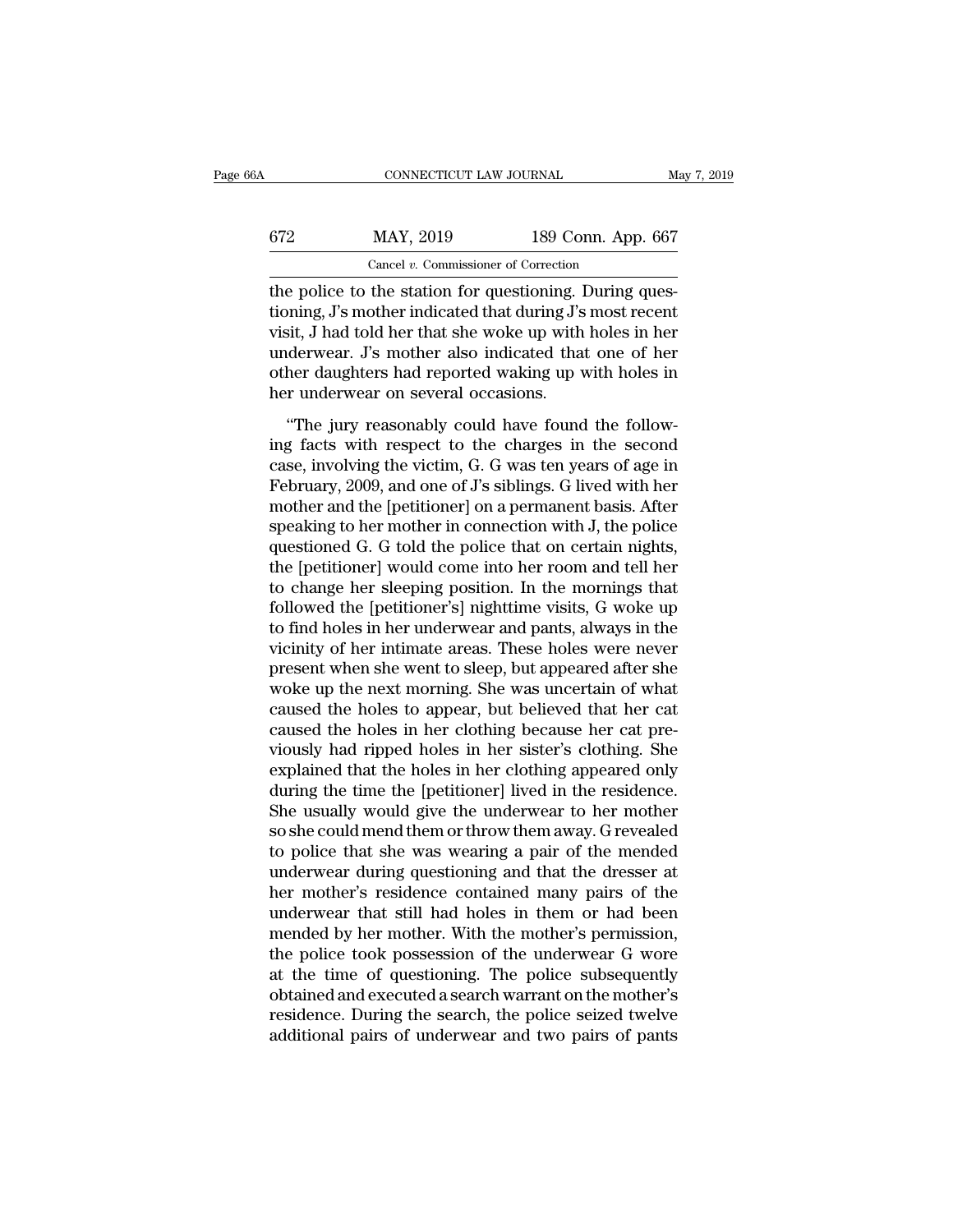189 CONNECTICUT LAW JOURNAL Page 67A<br>
189 Conn. App. 667 MAY, 2019 673<br>
Cancel v. Commissioner of Correction CONNECTICUT LAW JOURNAL<br>
pp. 667 MAY, 2019<br>
Cancel *v.* Commissioner of Correction<br>
d holes in them or anneared to have

that either had holes in them or appeared to have been<br>that either had holes in them or appeared to have been<br>mended. In addition, the police seized two pairs of<br>resiscers. The thirteen neire of underwear and two pairs 189 Conn. App. 667 MAY, 2019 673<br>
Cancel v. Commissioner of Correction<br>
that either had holes in them or appeared to have been<br>
mended. In addition, the police seized two pairs of<br>
scissors. The thirteen pairs of underwear 189 Conn. App. 667 MAY, 2019 673<br>
Cancel v. Commissioner of Correction<br>
that either had holes in them or appeared to have been<br>
mended. In addition, the police seized two pairs of<br>
scissors. The thirteen pairs of underwea 189 Conn. App. 667 MAY, 2019 673<br>
Cancel v. Commissioner of Correction<br>
that either had holes in them or appeared to have been<br>
mended. In addition, the police seized two pairs of<br>
scissors. The thirteen pairs of underwea For the cancel v. Commissioner of Correction<br>that either had holes in them or appeared to have been<br>mended. In addition, the police seized two pairs of<br>scissors. The thirteen pairs of underwear and two pants<br>seized by the Cancer v. Commissioner of Correction<br>that either had holes in them or appeared to have been<br>mended. In addition, the police seized two pairs of<br>scissors. The thirteen pairs of underwear and two pants<br>seized by the police s that either had holes in them or appeared to have been<br>mended. In addition, the police seized two pairs of<br>scissors. The thirteen pairs of underwear and two pants<br>seized by the police subsequently were submitted for<br>forens mended. In addition, the police seized two pairs of<br>scissors. The thirteen pairs of underwear and two pants<br>seized by the police subsequently were submitted for<br>forensic analysis. The forensic analysis of the clothing<br>reve scissors. The thirteen pairs of underwear and two pants<br>seized by the police subsequently were submitted for<br>forensic analysis. The forensic analysis of the clothing<br>revealed that the two pants and six out of the thirteen<br> seized by the police subsequently were submitted for<br>forensic analysis. The forensic analysis of the clothing<br>revealed that the two pants and six out of the thirteen<br>pairs of underwear had holes consistent with being cut<br>b forensic analysis. The forensic analysis of the clothing<br>revealed that the two pants and six out of the thirteen<br>pairs of underwear had holes consistent with being cut<br>by a sharp blade, not ripped. The holes in each item<br>w revealed that the two pants and six out of the thirteen<br>pairs of underwear had holes consistent with being cut<br>by a sharp blade, not ripped. The holes in each item<br>were located between the rear end and genital area.<br>DNA an pairs of underwear had holes consistent with being cut<br>by a sharp blade, not ripped. The holes in each item<br>were located between the rear end and genital area.<br>DNA analysis revealed that the [petitioner's] semen was<br>presen by a sharp blade, not ripped. The livere located between the rear end<br>DNA analysis revealed that the [petit<br>present on the inside and outside of<br>underwear and one pair of her pan<br>could not be eliminated as the sourc<br>on ano NA analysis revealed that the [petitioner's] semen was<br>esent on the inside and outside of three pairs of G's<br>derwear and one pair of her pants. The [petitioner]<br>uld not be eliminated as the source of semen present<br>another present on the inside and outside of three pairs of G's<br>underwear and one pair of her pants. The [petitioner]<br>could not be eliminated as the source of semen present<br>on another pair of underwear.<br>"The [petitioner] was arres

underwear and one pair of her pants. The [petitioner]<br>could not be eliminated as the source of semen present<br>on another pair of underwear.<br>"The [petitioner] was arrested on March 5, 2009.<sup>2</sup> With<br>respect to J's case, the could not be eliminated as the source of semen present<br>on another pair of underwear.<br>"The [petitioner] was arrested on March 5, 2009.<sup>2</sup> With<br>respect to J's case, the state, in a substitute information,<br>charged the [petit on another pair of underwear.<br>
"The [petitioner] was arrested on March 5, 2009.<sup>2</sup> With<br>
respect to J's case, the state, in a substitute information,<br>
charged the [petitioner] with one count of attempt to<br>
commit sexual a "The [petitioner] was arrested on March 5, 2009.<sup>2</sup> With<br>respect to J's case, the state, in a substitute information,<br>charged the [petitioner] with one count of attempt to<br>commit sexual assault in the first degree in viol "The [petitioner] was arrested on March 5, 2009.<sup>2</sup> With<br>respect to J's case, the state, in a substitute information,<br>charged the [petitioner] with one count of attempt to<br>commit sexual assault in the first degree in viol respect to J's case, the state, in a substitute information,<br>charged the [petitioner] with one count of attempt to<br>commit sexual assault in the first degree in violation<br>of General Statutes §§ 53a-49 (a) (2) and 53a-70 (a charged the [petitioner] with one count of attempt to<br>commit sexual assault in the first degree in violation<br>of General Statutes §§ 53a-49 (a) (2) and 53a-70 (a) (2),<br>one count of sexual assault in the fourth degree in<br>vi commit sexual assault in the first degree in violation<br>of General Statutes §§ 53a-49 (a) (2) and 53a-70 (a) (2),<br>one count of sexual assault in the fourth degree in<br>violation of § 53a-73a (a) (1) (A), and two counts of<br>ri of General Statutes §§ 53a-49 (a) (2) and 53a-70 (a) (2),<br>one count of sexual assault in the fourth degree in<br>violation of § 53a-73a (a) (1) (A), and two counts of<br>risk of injury to a child in violation of § 53-21 (a) (1) one count of sexual assault in the fourth degree in violation of  $\S$  53a-73a (a) (1) (A), and two counts of risk of injury to a child in violation of  $\S$  53-21 (a) (1) and (2). With respect to G's case, the state, in a su violation of § 53a-73a (a) (1) (A), and two coursined in violation of § 53-21 (a) ((2). With respect to G's case, the state, in a subselinformation, charged the [petitioner] with one co sexual assault in the fourth degree ). With respect to G's case, the state, in a substitute<br>formation, charged the [petitioner] with one count of<br>xual assault in the fourth degree in violation of § 53a-<br>a (a) (1) (A), and two counts of risk of injury to a<br>i information, charged the [petitioner] with one count of<br>sexual assault in the fourth degree in violation of  $\S$  53a-<br>73a (a) (1) (A), and two counts of risk of injury to a<br>child in violation of  $\S$  53-21 (a) (1) and (2).<br>

sexual assault in the fourth degree in violation of  $\S$  53a-<br>73a (a) (1) (A), and two counts of risk of injury to a<br>child in violation of  $\S$  53-21 (a) (1) and (2).<br>"Before trial commenced, the state moved for a con-<br>soli 73a (a) (1) (A), and two counts of risk of injury to a<br>child in violation of  $\S$  53-21 (a) (1) and (2).<br>"Before trial commenced, the state moved for a con-<br>solidated trial on the charges in both cases. The court<br>granted t child in violation of  $\S$  53-21 (a) (1) and (2).<br>
"Before trial commenced, the state moved for a consolidated trial on the charges in both cases. The court<br>
granted the motion after defense counsel raised no<br>
objection. A "Before trial commenced, the state moved for a consolidated trial on the charges in both cases. The court granted the motion after defense counsel raised no objection. At the conclusion of evidence, the jury found the [pe canted the motion arter defense counsel raised no<br>bjection. At the conclusion of evidence, the jury found<br>le [petitioner] not guilty of attempt to commit sexual<br>ssault in the first degree, but guilty on each of the<br> $\frac{1}{$ objection. At the conclusion of evidence, the jury found<br>the [petitioner] not guilty of attempt to commit sexual<br>assault in the first degree, but guilty on each of the<br> $\frac{1}{2}$ The petitioner initially was arrested on the

the [petitioner] not guilty of attempt assault in the first degree, but guilt  $\frac{1}{2}$  The petitioner initially was arrested on the charges stemming from G's case.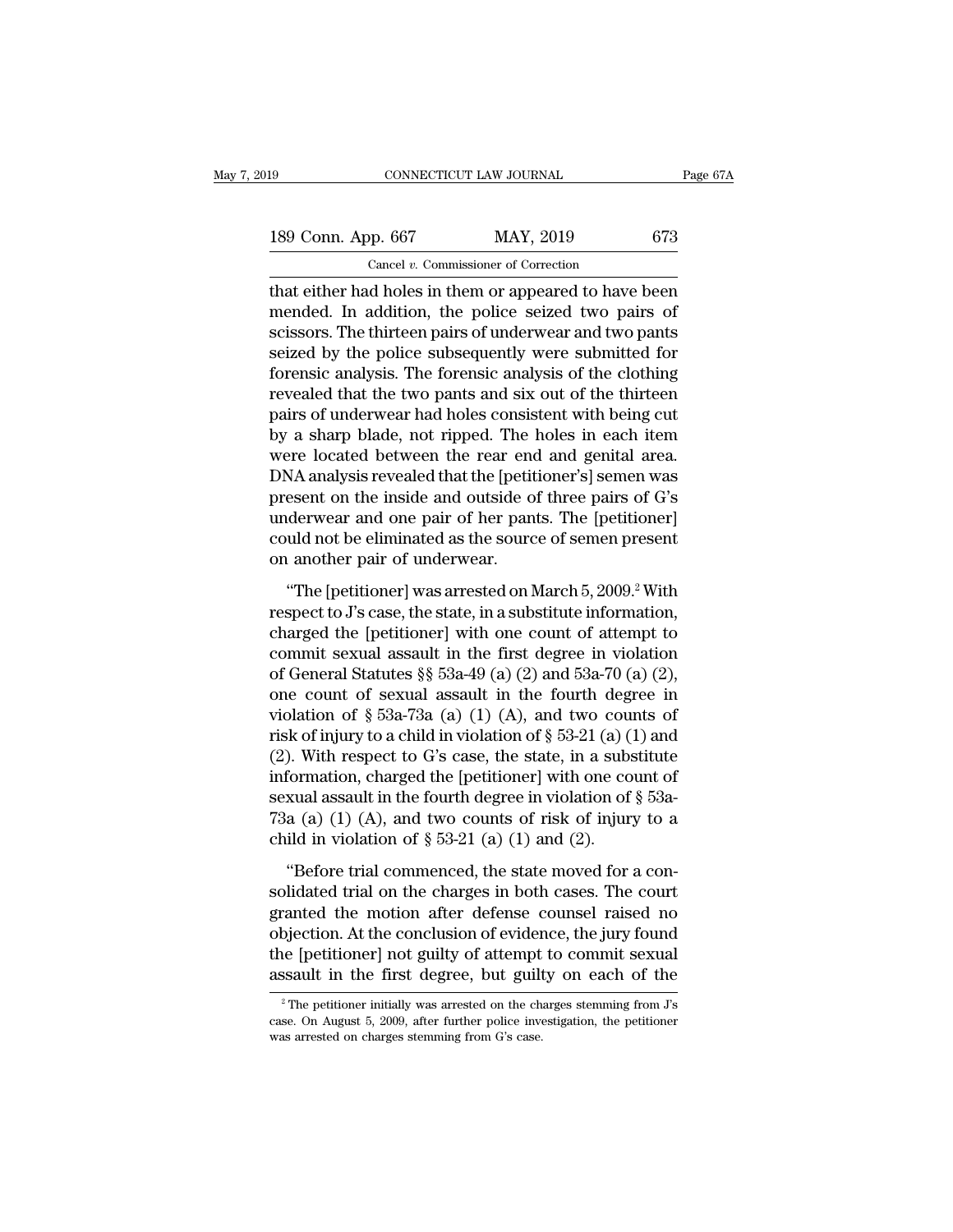| šΑ  | CONNECTICUT LAW JOURNAL                                  |                    | May 7, 2019 |
|-----|----------------------------------------------------------|--------------------|-------------|
| 674 | MAY, 2019                                                | 189 Conn. App. 667 |             |
|     | Cancel $v$ . Commissioner of Correction                  |                    |             |
|     | remaining charges in I's case. The jury found the Ineti- |                    |             |

CONNECTICUT LAW JOURNAL<br>
FORMAL MAY, 2019 189 Conn. App. 667<br>
Cancel v. Commissioner of Correction<br>
Fermaining charges in J's case. The jury found the [peti-<br>
tioner] guilty of all charges in G's case. The court sen-<br>
teng 674 MAY, 2019 189 Conn. App. 667<br>
Cancel *v.* Commissioner of Correction<br>
remaining charges in J's case. The jury found the [peti-<br>
tioner] guilty of all charges in G's case. The court sen-<br>
tenced the [petitioner] to a to  $\frac{\text{KAP}}{\text{Gaeel } v \cdot \text{Commissioner of Correction}}$ <br>  $\frac{\text{Caneel } v \cdot \text{Commissioner of Correction}}{\text{remaining charges in J's case. The jury found the [peti-  
tioner] guilty of all charges in G's case. The court sen-  
tenced the [petitioner] to a total effective term of thirty  
years of imprisonment." ( Footnotes in original.) Id.,  
88.01 This court offirmod the notificationer's convictions$  $\frac{\text{MAY, 2019}}{\text{Cancel } v. \text{ Commissioner of Correction}}$ <br>
remaining charges in J's case. The jury found the [petitioner] guilty of all charges in G's case. The court sentenced the [petitioner] to a total effective term of thirty years of impriso Cancel v. Commissioner of Correction<br>
remaining charges in J's case. The jury found the [peti-<br>
tioner] guilty of all charges in G's case. The court sen-<br>
tenced the [petitioner] to a total effective term of thirty<br>
years Cancel v. Commissioner of Care<br>remaining charges in  $J$ 's case. The j<br>tioner] guilty of all charges in  $G$ 's c<br>tenced the [petitioner] to a total eff<br>years of imprisonment." (Footnot<br>88–91. This court affirmed the petit<br>o maning charges in J s case. The jury found the [peu-<br>mer] guilty of all charges in G's case. The court sen-<br>nced the [petitioner] to a total effective term of thirty<br>ars of imprisonment." (Footnotes in original.) Id.,<br>-91 conter j gunty of an charges in G s case. The court sent-<br>tenced the [petitioner] to a total effective term of thirty<br>years of imprisonment." (Footnotes in original.) Id.,<br>88–91. This court affirmed the petitioner's convic

Lenceu the [petitioner] to a total effective term of thirty<br>years of imprisonment." (Footnotes in original.) Id.,<br>88–91. This court affirmed the petitioner's convictions<br>on direct appeal. See id., 103.<br>On July 31, 2014, th between the petitioner's convictions<br>on direct appeal. See id., 103.<br>On July 31, 2014, the petitioner, in a self-represented<br>capacity, filed a petition for a writ of habeas corpus.<br>On October 12, 2016, the petitioner, repr so-51. This court annihed the petitioner s convictions<br>on direct appeal. See id., 103.<br>On July 31, 2014, the petitioner, in a self-represented<br>capacity, filed a petition for a writ of habeas corpus.<br>On October 12, 2016, th on unect appear. See id., 105.<br>
On July 31, 2014, the petitioner, in a self-represented<br>
capacity, filed a petition for a writ of habeas corpus.<br>
On October 12, 2016, the petitioner, represented by<br>
counsel, filed the oper On July 31, 2014, the petitioner, in a self-represented capacity, filed a petition for a writ of habeas corpus.<br>On October 12, 2016, the petitioner, represented by counsel, filed the operative amended petition. In the ame capacity, filed a petition for a writ of habeas corpus.<br>On October 12, 2016, the petitioner, represented by<br>counsel, filed the operative amended petition. In the<br>amended petition, the petitioner alleged that Attorney<br>Tina On October 12, 2016, the petitioner, represented by<br>counsel, filed the operative amended petition. In the<br>amended petition, the petitioner alleged that Attorney<br>Tina Sypek D'Amato rendered ineffective assistance by<br>failing counsel, filed the operative amended petition. In the amended petition, the petitioner alleged that Attorney Tina Sypek D'Amato rendered ineffective assistance by failing (1) to adequately investigate, research, and educat amended petition, the petitioner alleged that Attorney<br>Tina Sypek D'Amato rendered ineffective assistance by<br>failing (1) to adequately investigate, research, and edu-<br>cate herself about the issues unique to child sexual<br>as Tina Sypek D'Amato rendered ineffective assistance by<br>failing (1) to adequately investigate, research, and edu-<br>cate herself about the issues unique to child sexual<br>assault cases; (2) to object to the joinder of the two<br>c failing (1) to adequately investigate, research, and educate herself about the issues unique to child sexual assault cases; (2) to object to the joinder of the two cases for trial; (3) to consult with an expert and present cate herself about the issues unique to child sexual<br>assault cases; (2) to object to the joinder of the two<br>cases for trial; (3) to consult with an expert and present<br>a suggestibility defense or an alternative innocent exp assault cases; (2) to object to the joinder of the two<br>cases for trial; (3) to consult with an expert and present<br>a suggestibility defense or an alternative innocent expla-<br>nation as supported by expert testimony; (4) to cases for trial; (3) to consult with an expert and present<br>a suggestibility defense or an alternative innocent expla-<br>nation as supported by expert testimony; (4) to object<br>to testimony from Detective Cathleen Knapp that, a suggestibility defense or an alternative innocent explanation as supported by expert testimony; (4) to object<br>to testimony from Detective Cathleen Knapp that, in<br>her opinion, G was a victim of sexual assault; (5) to<br>atte nation as supported by expert testimony; (4) to object<br>to testimony from Detective Cathleen Knapp that, in<br>her opinion, G was a victim of sexual assault; (5) to<br>attend the petitioner's presentence investigation inter-<br>vie to testimony from Detective Cathleen Knapp that, in<br>her opinion, G was a victim of sexual assault; (5) to<br>attend the petitioner's presentence investigation inter-<br>view; (6) to adequately cross-examine, impeach, or oth-<br>er her opinion, G was a victim of sexual assault; (5) to<br>attend the petitioner's presentence investigation inter-<br>view; (6) to adequately cross-examine, impeach, or oth-<br>erwise challenge the testimony of J, G, or their uncle attend the petitioner's present<br>view; (6) to adequately cross-e<br>erwise challenge the testimon<br>(7) to adequately pursue the pi<br>of confidential and privileged r<br>(8) to present evidence of a c<br>J's mother and J's uncle.<br>By mem EW, (0) to adequately cross-examme, impeach, or other<br>wise challenge the testimony of J, G, or their uncle;<br>b) to adequately pursue the production and disclosure<br>confidential and privileged materials related to J; and<br>b) t erwise channing the test<br>
(7) to adequately pursue the production and disclosure<br>
of confidential and privileged materials related to J; and<br>
(8) to present evidence of a custody dispute between<br>
J's mother and J's uncle.<br>

( $\tau$ ) to adequately pursue the production and usefosure<br>of confidential and privileged materials related to J; and<br>(8) to present evidence of a custody dispute between<br> $J$ 's mother and  $J$ 's uncle.<br>By memorandum of decis or connuential and privileged materials related to J, and<br>
(8) to present evidence of a custody dispute between<br>
J's mother and J's uncle.<br>
By memorandum of decision issued on August 17,<br>
2017, the habeas court denied the (b) to present evidence or a custody ulspute between<br>J's mother and J's uncle.<br>By memorandum of decision issued on August 17,<br>2017, the habeas court denied the amended petition,<br>concluding that the petitioner did not meet By memorandum of decision issued on August 17,<br>2017, the habeas court denied the amended petition,<br>concluding that the petitioner did not meet his burden of<br>establishing either deficient performance or prejudice<br>with respe By memorandum of decision issued on August 17, 2017, the habeas court denied the amended petition, concluding that the petitioner did not meet his burden of establishing either deficient performance or prejudice with resp 2017, the habeas court denied the amended petition,<br>concluding that the petitioner did not meet his burden of<br>establishing either deficient performance or prejudice<br>with respect to his first, third, fifth, sixth, seventh, concluding that the petitioner did not meet his burden of<br>establishing either deficient performance or prejudice<br>with respect to his first, third, fifth, sixth, seventh, and<br>eighth claims of his operative amended complaint establishing either deficient performance or prejudice<br>with respect to his first, third, fifth, sixth, seventh, and<br>eighth claims of his operative amended complaint. The<br>court additionally concluded, without determining th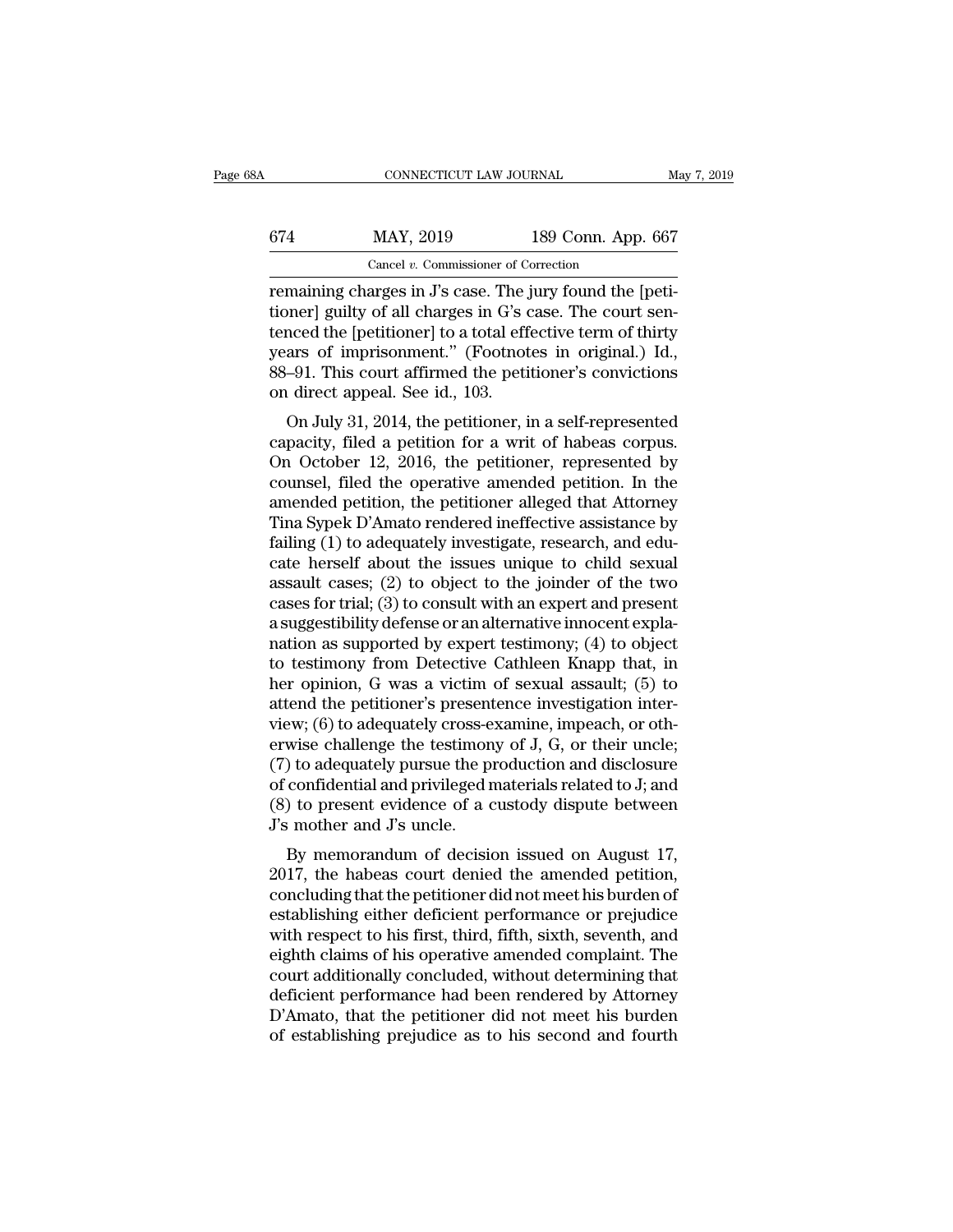| 19                 | CONNECTICUT LAW JOURNAL                                 | Page 69A |
|--------------------|---------------------------------------------------------|----------|
| 189 Conn. App. 667 | MAY, 2019                                               | 675      |
|                    | Cancel $v$ . Commissioner of Correction                 |          |
|                    | claims. On August 31, 2017, the court granted the neti- |          |

connectricut LAW JOURNAL<br>
189 Conn. App. 667 MAY, 2019 675<br>
Cancel v. Commissioner of Correction<br>
Claims. On August 31, 2017, the court granted the peti-<br>
tioner's petition for certification to appeal from its deci-<br>
sign. 189 Conn. App. 667 MAY, 2019 675<br>
Cancel *v.* Commissioner of Correction<br>
Claims. On August 31, 2017, the court granted the petitioner's petition for certification to appeal from its deci-<br>
sion. This appeal followed.<sup>3</sup> A 189 Conn. App. 667 MAY, 2019 675<br>
Cancel *v.* Commissioner of Correction<br>
claims. On August 31, 2017, the court granted the peti-<br>
tioner's petition for certification to appeal from its deci-<br>
sion. This appeal followed.<sup></sup> 189 Conn. App. 667<br>Cancel v. Comm<br>Claims. On August 31, 20<br>tioner's petition for certi<br>sion. This appeal follows<br>forth as necessary.<br>We begin by setting 1 Cancel v. Commissioner of Correction<br>
aims. On August 31, 2017, the court granted the peti-<br>
pher's petition for certification to appeal from its deci-<br>
ph. This appeal followed.<sup>3</sup> Additional facts will be set<br>
rth as ne claims. On August 31, 2017, the court granted the petitioner's petition for certification to appeal from its decition. This appeal followed.<sup>3</sup> Additional facts will be set forth as necessary.<br>We begin by setting forth the

Erainis. On August 31, 2017, the court granted the peu-<br>tioner's petition for certification to appeal from its deci-<br>sion. This appeal followed.<sup>3</sup> Additional facts will be set<br>forth as necessary.<br>We begin by setting forth appear if the section. This appeal followed.<sup>3</sup> Additional facts will be set<br>forth as necessary.<br>We begin by setting forth the relevant legal princi-<br>ples and our well settled standard of review governing<br>ineffective assis sion. This appear followed. Additional facts will be set<br>forth as necessary.<br>We begin by setting forth the relevant legal princi-<br>ples and our well settled standard of review governing<br>ineffective assistance of counsel cla Noth as necessary.<br>We begin by setting forth the relevant legal princi-<br>ples and our well settled standard of review governing<br>ineffective assistance of counsel claims. "In a habeas<br>appeal, this court cannot disturb the un We begin by setting forth the relevant legal princi-<br>ples and our well settled standard of review governing<br>ineffective assistance of counsel claims. "In a habeas<br>appeal, this court cannot disturb the underlying facts<br>foun ples and our well settled standard of review governing<br>ineffective assistance of counsel claims. "In a habeas<br>appeal, this court cannot disturb the underlying facts<br>found by the habeas court unless they are clearly erro-<br>n ineffective assistance of counsel claims. "In a habeas<br>appeal, this court cannot disturb the underlying facts<br>found by the habeas court unless they are clearly erro-<br>neous, but our review of whether the facts as found by<br> appeal, this court cannot disturb the underlying facts<br>found by the habeas court unless they are clearly erro-<br>neous, but our review of whether the facts as found by<br>the habeas court constituted a violation of the petition found by the habeas court unless they are clearly erro-<br>neous, but our review of whether the facts as found by<br>the habeas court constituted a violation of the petition-<br>er's constitutional right to effective assistance of requised to the matrice of whether the facts as found by<br>the habeas court constituted a violation of the petition-<br>er's constitutional right to effective assistance of coun-<br>sel is plenary." (Internal quotation marks omitt the habeas court constituted a violation of the petition-<br>er's constitutional right to effective assistance of coun-<br>sel is plenary." (Internal quotation marks omitted.)<br>*Mukhtaar* v. *Commissioner of Correction*, 158 Conn er's constitution<br>sel is plenary."<br>Mukhtaar v. Co<br>App. 431, 437, 1<br>Commissioner c<br>202 A.3d 453, c<br>373 (2019).<br>"To succeed o I is pienary. (internal quotation marks ontitied.)<br>
ukhtaar v. Commissioner of Correction, 158 Conn.<br>
pp. 431, 437, 119 A.3d 607 (2015); see also *Buie* v.<br>
mumissioner of Correction, 187 Conn. App. 414, 417,<br>
2 A.3d 453, makhidar v. Commissioner of Correction, 158 Colin.<br>App. 431, 437, 119 A.3d 607 (2015); see also *Buie v.*<br>Commissioner of Correction, 187 Conn. App. 414, 417,<br>202 A.3d 453, cert. denied, 331 Conn. 905, 202 A.3d<br>373 (2019)

Repr. 431, 431, 119 A.5d 607 (2015), see also *Bate* v.<br> *Commissioner of Correction*, 187 Conn. App. 414, 417,<br>
202 A.3d 453, cert. denied, 331 Conn. 905, 202 A.3d<br>
373 (2019).<br>
"To succeed on a claim of ineffective assis 202 A.5d 455, cert. denied, 551 Collit. 505, 202 A.5d<br>373 (2019).<br>"To succeed on a claim of ineffective assistance of<br>counsel, a habeas petitioner must satisfy the two-<br>pronged test articulated in *Strickland* v. *Washingt* To succeed on a claim of ineffective assistance of<br>counsel, a habeas petitioner must satisfy the two-<br>pronged test articulated in *Strickland* v. *Washington*,<br>466 U.S. 668, 687, 104 S. Ct. 2052, 80 L. Ed. 2d 674<br>(1984).. "To succeed on a claim of ineffective assistance of counsel, a habeas petitioner must satisfy the two-<br>pronged test articulated in *Strickland* v. *Washington*, 466 U.S. 668, 687, 104 S. Ct. 2052, 80 L. Ed. 2d 674<br>(1984). counsel, a habeas petitioner must satisfy the two-<br>pronged test articulated in *Strickland* v. *Washington*,<br>466 U.S. 668, 687, 104 S. Ct. 2052, 80 L. Ed. 2d 674<br>(1984).... In *Strickland* ... the United States<br>Supreme Co pronged test articulated in *Strickland* v. Washington,<br>466 U.S. 668, 687, 104 S. Ct. 2052, 80 L. Ed. 2d 674<br>(1984). . . . In *Strickland* . . . the United States<br>Supreme Court established that for a petitioner to pre-<br>va 466 U.S. 668, 687, 104 S. Ct. 2052, 80 L. Ed. 2d 674 (1984). . . . In *Strickland* . . . the United States Supreme Court established that for a petitioner to prevail on a claim of ineffective assistance of counsel, he mus (1984). . . . In *Strickland* . . . the United States Supreme Court established that for a petitioner to prevail on a claim of ineffective assistance of counsel, he must show that counsel's assistance was so defective as Supreme Court established that for a petitioner to prevail on a claim of ineffective assistance of counsel, he must show that counsel's assistance was so defective as to require reversal of [the] conviction . . . . That r 3 to require reversal of [the] conviction  $\ldots$  . That equires the petitioner to show (1) that counsel's perfor-<br>ance was deficient and (2) that the deficient perfor-<br>ance prejudiced the defense.  $\ldots$  Unless a<br><sup>3</sup>On appe requires the petitioner to show (1) that counsel's perfor-<br>mance was deficient and (2) that the deficient perfor-<br>mance prejudiced the defense.... Unless a<br><sup>3</sup>On appeal, the petitioner did not raise in his brief the claim

mance was deficient and (2) that the deficient perfor-<br>mance prejudiced the defense. . . . . Unless a<br><sup>3</sup>On appeal, the petitioner did not raise in his brief the claims relating<br>to: inadequate research, investigation, or mance prejudiced the defense.  $\ldots$  Unless a<br>
<sup>3</sup>On appeal, the petitioner did not raise in his brief the claims relating<br>
to: inadequate research, investigation, or education; cross-examination,<br>
impeachment, or challeng Firal CCP prejudiced Life deferise. The UTLESS and a custody dispute of a custom of a custody dispute in the production of the production and disclosure of confidential and privileged materials related to J; or the presen <sup>3</sup> On appeal, the petitioner did not raise in his brief the claims relating to: inadequate research, investigation, or education; cross-examination, impeachment, or challenging of the testimony of J, G, or their uncle; p to: inadequate research, investigation, or education; cross-examination, impeachment, or challenging of the testimony of J, G, or their uncle; pursuit of the production and disclosure of confidential and privileged materia impeachment, or challenging of the testimony of J, G, or their uncle; pursuit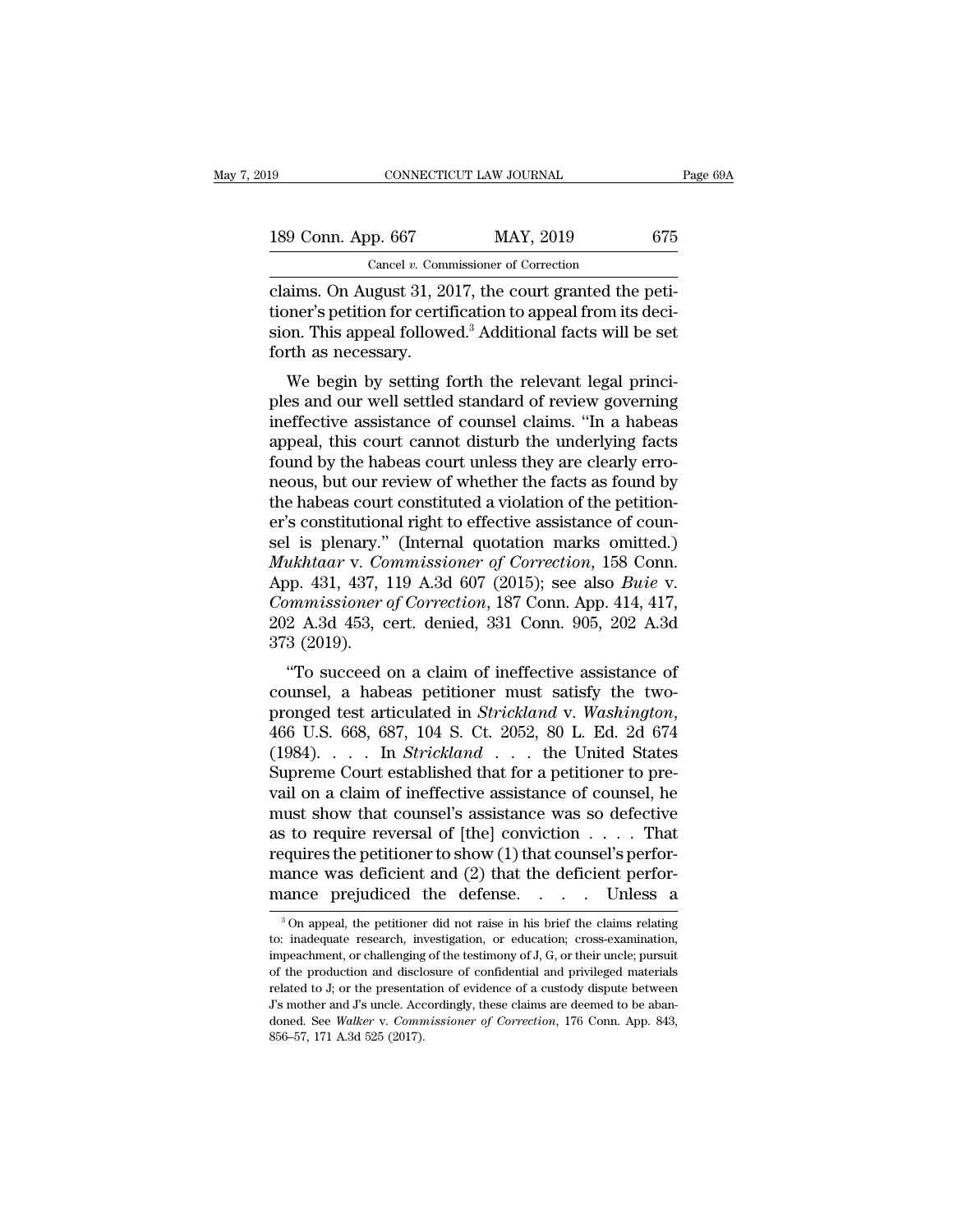| ΌA  | CONNECTICUT LAW JOURNAL                                |                    | May 7, 2019 |
|-----|--------------------------------------------------------|--------------------|-------------|
| 676 | MAY, 2019                                              | 189 Conn. App. 667 |             |
|     | Cancel $v$ . Commissioner of Correction                |                    |             |
|     | netitionerl makes both showings it cannot be said that |                    |             |

 $\begin{array}{r} \text{CONRECTICUT LAW JOURNAL} \qquad \text{May 7, 2019} \ \end{array}$ <br>  $\begin{array}{r} \text{G76} \qquad \text{MAX, 2019} \qquad \text{189 Conn. App. 667} \ \text{Cancel } v. \text{ Commissioner of Correction} \ \text{[petitioner] makes both showing, it cannot be said that} \ \text{the conviction . . . resulted from a breakdown in the adversary process that renders the result unraliable.} \end{array}$ the conviction . . . resulted from a breakdown in the 676 MAY, 2019 189 Conn. App. 667<br>
Cancel v. Commissioner of Correction<br>
[petitioner] makes both showings, it cannot be said that<br>
the conviction . . . resulted from a breakdown in the<br>
adversary process that renders the r 676 MAY, 2019 189 Conn. App. 667<br>
Cancel v. Commissioner of Correction<br>
[petitioner] makes both showings, it cannot be said that<br>
the conviction . . . resulted from a breakdown in the<br>
adversary process that renders the r Cancel v. Commissioner of Correction<br>
[petitioner] makes both showings, it cannot be said that<br>
the conviction . . . resulted from a breakdown in the<br>
adversary process that renders the result unreliable.<br>
. . . Because b Cancel v. Commissioner of Correction<br>
[petitioner] makes both showings, it cannot be said that<br>
the conviction . . . resulted from a breakdown in the<br>
adversary process that renders the result unreliable.<br>
. . . Because b e conviction . . . resulted from a breakdown in the<br>
versary process that renders the result unreliable.<br>
. Because both prongs . . . must be established for<br>
habeas petitioner to prevail, a court may dismiss a<br>
titioner's are converion  $\ldots$  resulted from a breakdown in the adversary process that renders the result unreliable.<br>  $\ldots$  Because both prongs  $\ldots$  must be established for a habeas petitioner to prevail, a court may dismiss a<br>
pe

representation was not reasonably competent or with  $\alpha$  reasonably competent or a habeas petitioner to prevail, a court may dismiss a petitioner's claim if he fails to meet either prong. . . . . . . . . . . . . . . . . . The range of competence displayed by lawyers with competence and competence displayed by lawyers with ordinary training and skill in the criminal law.  $\ldots$  [A] court must demonstrate that his attorney's representation wa a mascas performer to prevait, a court may dismiss a<br>petitioner's claim if he fails to meet either prong. . . .<br>"To satisfy the performance prong [of the *Strickland*<br>test] the petitioner must demonstrate that his attorne "To satisfy the performance prong [of the *Strickland* test] the petitioner must demonstrate that his attorney's representation was not reasonably competent or within the range of competence displayed by lawyers with ordi "To satisfy the performance prong [of the *Strickland* test] the petitioner must demonstrate that his attorney's representation was not reasonably competent or within the range of competence displayed by lawyers with ordi test] the petitioner must demonstrate that his attorney's<br>representation was not reasonably competent or within<br>the range of competence displayed by lawyers with<br>ordinary training and skill in the criminal law. . . . [A]<br>c representation was not reasonably competent or within<br>the range of competence displayed by lawyers with<br>ordinary training and skill in the criminal law. . . . [A]<br>court must indulge a strong presumption that counsel's<br>cond the range of competence displayed by lawyers with<br>ordinary training and skill in the criminal law. . . . [A]<br>court must indulge a strong presumption that counsel's<br>conduct falls within the wide range of reasonable pro-<br>fe ordinary training a<br>court must indulge<br>conduct falls withi<br>fessional assistanc<br>come the presump<br>the challenged acti<br>strategy. . . . .<br>"With respect to are mast mange a strong presumption that example is<br>
mduct falls within the wide range of reasonable pro-<br>
ssional assistance; that is, the [petitioner] must over-<br>
me the presumption that, under the circumstances,<br>
e chal Fessional assistance; that is, the [petitioner] must over-<br> *Strickland* assistance; that is, the [petitioner] must over-<br>
come the presumption that, under the circumstances,<br>
the challenged action might be considered soun

considerate that the considered procession and the considered component of the challenged action might be considered sound trial strategy.  $\cdots$  "With respect to the prejudice component of the *Strickland* test, the petit the challenged action might be considered sound trial<br>strategy....<br>"With respect to the prejudice component of the<br>*Strickland* test, the petitioner must demonstrate that<br>counsel's errors were so serious as to deprive the strategy. . . .<br>"With respect to the prejudice component of the<br>*Strickland* test, the petitioner must demonstrate that<br>counsel's errors were so serious as to deprive the [peti-<br>tioner] of a fair trial, a trial whose resul "With respect to the prejudice component of the *Strickland* test, the petitioner must demonstrate that counsel's errors were so serious as to deprive the [petitioner] of a fair trial, a trial whose result is reliable.<br>
. "With respect to the prejudice component of the *Strickland* test, the petitioner must demonstrate that counsel's errors were so serious as to deprive the [petitioner] of a fair trial, a trial whose result is reliable.<br>
. Strickland test, the petitioner must demonstrate that<br>counsel's errors were so serious as to deprive the [peti-<br>tioner] of a fair trial, a trial whose result is reliable.<br> $\dots$  It is not enough for the [petitioner] to show counsel's errors were so serious as to deprive the [petitioner] of a fair trial, a trial whose result is reliable.<br>  $\dots$  It is not enough for the [petitioner] to show that<br>
the errors had some conceivable effect on the ou tioner] of a fair trial, a trial whose result is reliable.<br>
. . . It is not enough for the [petitioner] to show that<br>
the errors had some conceivable effect on the outcome<br>
of the proceedings. . . . Rather, [t]he [petitio . . . It is not enough for the [petitioner] to show that<br>the errors had some conceivable effect on the outcome<br>of the proceedings. . . . Rather, [t]he [petitioner] must<br>show that there is a reasonable probability that, bu the errors had some conceivable effect on the outcome<br>of the proceedings. . . . Rather, [t]he [petitioner] must<br>show that there is a reasonable probability that, but<br>for counsel's unprofessional errors, the result of the<br> of the proceedings. . . . Rather, [t]he [petitioner] must<br>show that there is a reasonable probability that, but<br>for counsel's unprofessional errors, the result of the<br>proceeding would have been different. . . . A reason-<br>a show that there is a reasonable probability that, but<br>for counsel's unprofessional errors, the result of the<br>proceeding would have been different.... A reason-<br>able probability is a probability sufficient to undermine<br>conf for counsel's unprofessional errors, the result of the proceeding would have been different. . . . A reasonable probability is a probability sufficient to undermine confidence in the outcome." (Citations omitted; internal proceeding would have been different. . .<br>able probability is a probability sufficient to<br>confidence in the outcome." (Citations omit<br>quotation marks omitted.) Mukhtaar v. Con<br>of Correction, supra, 158 Conn. App. 437–<br>Holl Frostality is a prosticity sufficient to anternate<br>Infidence in the outcome." (Citations omitted; internal<br>otation marks omitted.) Mukhtaar v. Commissioner<br>Correction, supra, 158 Conn. App. 437–38; see also<br>plloway v. Comm connactice in the statestic. (challends stated, international discussions discussed, international discussed of Correction, supra, 158 Conn. App. 437–38; see also Holloway v. Commissioner of Correction, 145 Conn. App. 353, prefudes a result of Correction, supra, 158 Conn. App. 437–38; see also *Holloway v. Commissioner of Correction*, 145 Conn. App. 353, 364–65, 77 A.3d 777 (2013). Finally, "a court need not determine whether counsel's perfo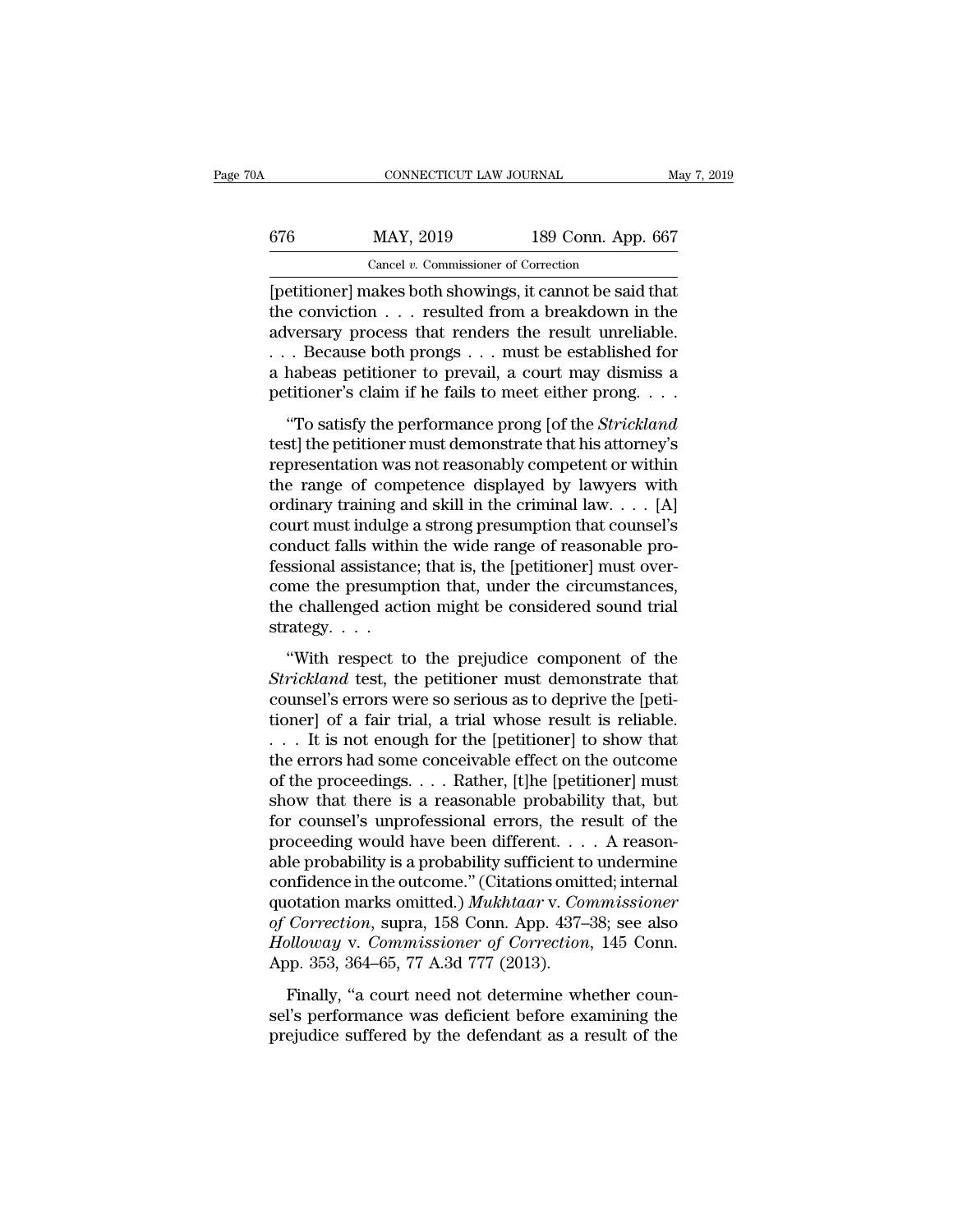| l9                 | CONNECTICUT LAW JOURNAL                                | Page 71A |
|--------------------|--------------------------------------------------------|----------|
| 189 Conn. App. 667 | MAY, 2019                                              | 677      |
|                    | Cancel $v$ . Commissioner of Correction                |          |
|                    | alleged deficiencies. The object of an ineffectiveness |          |

Fage 71A<br>
189 Conn. App. 667 MAY, 2019 677<br>
Cancel v. Commissioner of Correction<br>
alleged deficiencies. The object of an ineffectiveness<br>
claim is not to grade counsel's performance. If it is<br>
easier to dispese of an ineff 189 Conn. App. 667 MAY, 2019 677<br>
Cancel v. Commissioner of Correction<br>
alleged deficiencies. The object of an ineffectiveness<br>
claim is not to grade counsel's performance. If it is<br>
easier to dispose of an ineffectiveness 189 Conn. App. 667 MAY, 2019 677<br>
Cancel v. Commissioner of Correction<br>
alleged deficiencies. The object of an ineffectiveness<br>
claim is not to grade counsel's performance. If it is<br>
easier to dispose of an ineffectivenes 189 Conn. App. 667 MAY, 2019 677<br>
Cancel v. Commissioner of Correction<br>
alleged deficiencies. The object of an ineffectiveness<br>
claim is not to grade counsel's performance. If it is<br>
easier to dispose of an ineffectivenes Cancel v. Commissioner of Correction<br>alleged deficiencies. The object of an ineffectiveness<br>claim is not to grade counsel's performance. If it is<br>easier to dispose of an ineffectiveness claim on the<br>ground of lack of suffi Cancel *v*. Commissioner of Correction<br>alleged deficiencies. The object of an ineffectiveness<br>claim is not to grade counsel's performance. If it is<br>easier to dispose of an ineffectiveness claim on the<br>ground of lack of su alleged deficiencies. The object of an inefficial<br>claim is not to grade counsel's performance<br>asier to dispose of an ineffectiveness clai<br>ground of lack of sufficient prejudice . . . th<br>should be followed." *Strickland* v. ould be followed." *Strickland* v. *Washington*, supra,<br>6 U.S. 697. Guided by these principles, we turn to the<br>ecific claims made by the petitioner.<br>I<br>We first address the petitioner's claim that the habeas<br>urt erred in co

I

should be followed." *Strickland* v. Washington, supra,<br>466 U.S. 697. Guided by these principles, we turn to the<br>specific claims made by the petitioner.<br> $I$ <br>We first address the petitioner's claim that the habeas<br>court er 466 U.S. 697. Guided by these principles, we turn to the<br>specific claims made by the petitioner.<br>I<br>We first address the petitioner's claim that the habeas<br>court erred in concluding that he was not prejudiced<br>by his trial c specific claims made by the petitioner.<br>
I<br>
We first address the petitioner's claim that the habeas<br>
court erred in concluding that he was not prejudiced<br>
by his trial counsel's alleged failure to litigate ade-<br>
quately th I<br>We first address the petitioner's claim that the habeas<br>court erred in concluding that he was not prejudiced<br>by his trial counsel's alleged failure to litigate ade-<br>quately the issue of whether the two underlying crimina We first address the petitioner's claim that the habeas<br>court erred in concluding that he was not prejudiced<br>by his trial counsel's alleged failure to litigate ade-<br>quately the issue of whether the two underlying criminal<br> We first address the petitioner's claim that the habeas<br>court erred in concluding that he was not prejudiced<br>by his trial counsel's alleged failure to litigate ade-<br>quately the issue of whether the two underlying criminal court erred in concluding that he was not prejudiced<br>by his trial counsel's alleged failure to litigate ade-<br>quately the issue of whether the two underlying criminal<br>cases against the petitioner should have been joined<br>for by his trial counsel's alleged failure to litigate ade-<br>quately the issue of whether the two underlying criminal<br>cases against the petitioner should have been joined<br>for trial. The petitioner raises three arguments in rega quately the issue of whether the two underlying criminal<br>cases against the petitioner should have been joined<br>for trial. The petitioner raises three arguments in regard<br>to the court's analysis of prejudice, namely, that (1 cases against the petitioner should have been joined<br>for trial. The petitioner raises three arguments in regard<br>to the court's analysis of prejudice, namely, that (1) the<br>habeas court misapplied the factors outlined in *St* for trial. The petitioner raises three arguments in regard<br>to the court's analysis of prejudice, namely, that (1) the<br>habeas court misapplied the factors outlined in *State*<br>v. *Boscarino*, 204 Conn. 714, 722–24, 529 A.2d to the court's analysis of prejudice, namely, that  $(1)$  the<br>habeas court misapplied the factors outlined in *State*<br>v. *Boscarino*, 204 Conn. 714, 722–24, 529 A.2d 1260<br> $(1987)$ , to this case,  $(2)$  he was prejudiced by habeas court misapplied the factors outlined in *State* v. *Boscarino*, 204 Conn. 714, 722–24, 529 A.2d 1260 (1987), to this case, (2) he was prejudiced by his trial counsel's failure to litigate adequately the joinder is v. *Boscarino*, 204 Conn. 714, 722–24, 529 A.2d 1260 (1987), to this case, (2) he was prejudiced by his trial counsel's failure to litigate adequately the joinder issue regarding his compelling need to testify in the case (1987), to this case, (2) he was prejudiced by his trial counsel's failure to litigate adequately the joinder issue<br>regarding his compelling need to testify in the case<br>involving G and his equally compelling need to refra counsel's failure to litigate adequately the joinder issue<br>regarding his compelling need to testify in the case<br>involving G and his equally compelling need to refrain<br>from testifying in the case involving J, and (3) the co regarding his compelling need to testify in the case<br>involving G and his equally compelling need to refrain<br>from testifying in the case involving J, and (3) the court<br>failed to consider that, had the issue been litigated a involving G and his equally cor<br>from testifying in the case invol<br>failed to consider that, had the<br>the petitioner's criminal trial, h<br>in his direct appeal. Because w<br>dence in both cases was cross<br>ments are not persuasive.<br>  $\mu$  and to consider that, had the issue been litigated at e petitioner's criminal trial, he would have prevailed his direct appeal. Because we conclude that the evince in both cases was cross admissible, these arguents a rance to consider and, had are issue occir inguited as<br>the petitioner's criminal trial, he would have prevailed<br>in his direct appeal. Because we conclude that the evi-<br>dence in both cases was cross admissible, these argu-<br>

The behavior of the state in this direct appeal. Because we conclude that the evidence in both cases was cross admissible, these arguments are not persuasive.<br>The following additional facts are relevant to this claim. The In this different between December, and the state filed it,<br>dence in both cases was cross admissible, these argu-<br>ments are not persuasive.<br>The following additional facts are relevant to this<br>claim. The petitioner's trial and September and persons and septembers.<br>The following additional facts are relevant to this<br>claim. The petitioner's trial counsel, Attorney D'Amato,<br>"did not file an objection to the state's motion for join-<br>der between The following additional facts are relevant to this<br>claim. The petitioner's trial counsel, Attorney D'Amato,<br>"did not file an objection to the state's motion for join-<br>der between December, 2009, when the state filed it,<br> The following additional facts are relevant to this<br>claim. The petitioner's trial counsel, Attorney D'Amato,<br>"did not file an objection to the state's motion for join-<br>der between December, 2009, when the state filed it,<br> claim. The petitioner's trial counsel, Attorney D'Amato,<br>
"did not file an objection to the state's motion for join-<br>
der between December, 2009, when the state filed it,<br>
and September, 2011, the time of the [petitioner's "did not file an objection to the state's motion for join-<br>der between December, 2009, when the state filed it,<br>and September, 2011, the time of the [petitioner's] trial.<br>In addition  $\dots$  the parties discussed the motion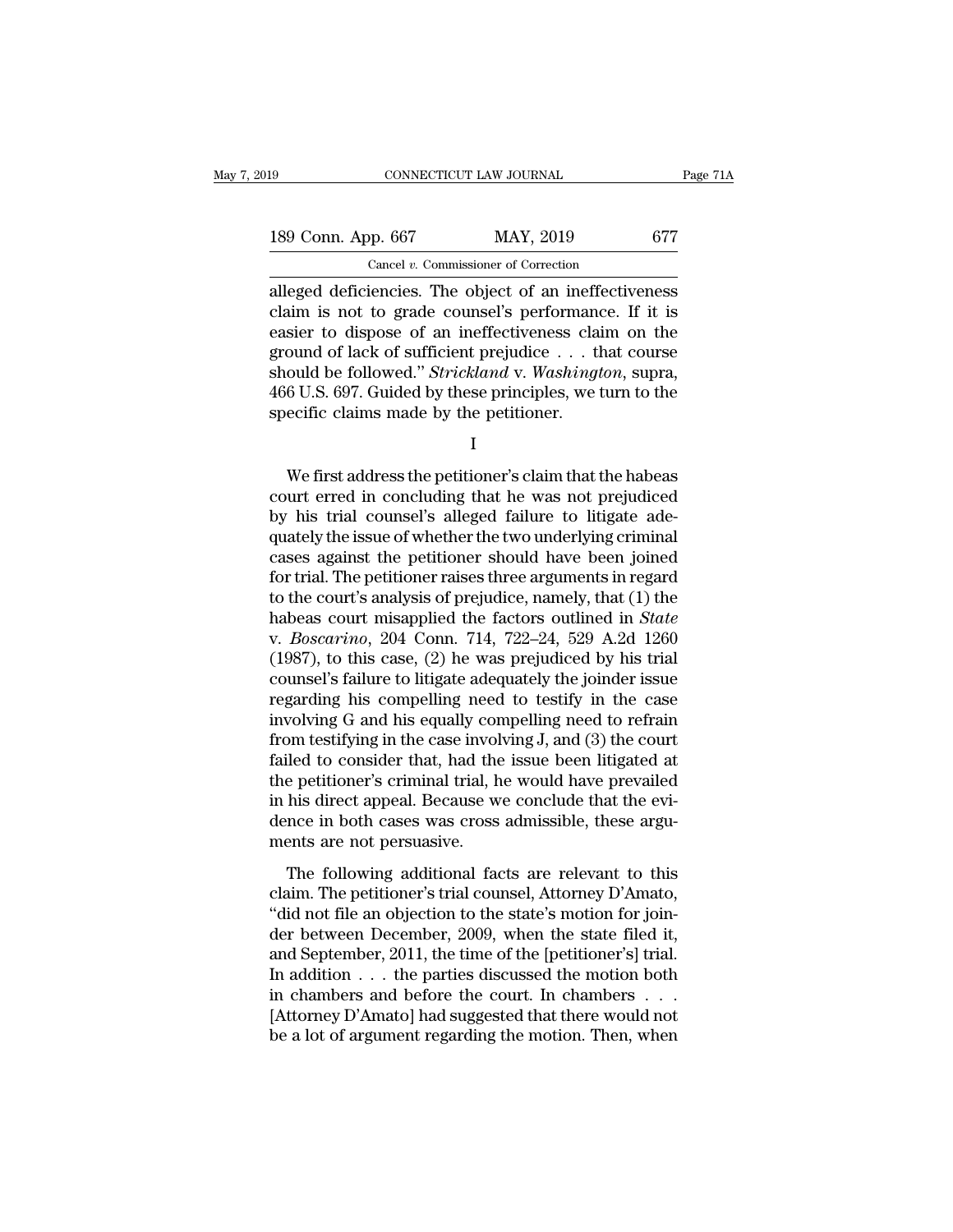| 2A  | CONNECTICUT LAW JOURNAL                             |                    | May 7, 2019 |
|-----|-----------------------------------------------------|--------------------|-------------|
| 678 | MAY, 2019                                           | 189 Conn. App. 667 |             |
|     | Cancel $v$ . Commissioner of Correction             |                    |             |
|     | the court heard the parties on the motion (Attorney |                    |             |

CONNECTICUT LAW JOURNAL May 7, 2019<br>
678 MAY, 2019 189 Conn. App. 667<br>
Cancel v. Commissioner of Correction<br>
the court heard the parties on the motion, [Attorney<br>
D'Amato] expressly stated that there was no objec- $MAY$ , 2019 189 Conn. App. 667<br>
Cancel *v.* Commissioner of Correction<br>
the court heard the parties on the motion, [Attorney<br>
D'Amato] expressly stated that there was no objec-<br>
tion to the motion. After the court granted 678 MAY, 2019 189 Conn. App. 667<br>
Cancel v. Commissioner of Correction<br>
the court heard the parties on the motion, [Attorney<br>
D'Amato] expressly stated that there was no objec-<br>
tion to the motion. After the court granted  $\frac{\text{MAX, 2019}}{\text{Cancel } v. \text{ Commissioner of Correction}}$ <br>
the court heard the parties on the motion, [Attorney D'Amato] expressly stated that there was no objection to the motion. After the court granted the motion, [Attorney D'Amato] did not ind Cancel v. Commissioner of Correction<br>the court heard the parties on the motion, [Attorney<br>D'Amato] expressly stated that there was no objec-<br>tion to the motion. After the court granted the motion,<br>[Attorney D'Amato] did n Cancel *v*. Commissioner of Correction<br>the court heard the parties on the motion, [Attorney<br>D'Amato] expressly stated that there was no objec-<br>tion to the motion. After the court granted the motion,<br>[Attorney D'Amato] did the court heard the parties on the motion, [Attorney D'Amato] expressly stated that there was no objection to the motion. After the court granted the motion, [Attorney D'Amato] did not indicate any disagreement with the co D'Amato] expressly stated that there was no objection to the motion. After the court granted the motion, [Attorney D'Amato] did not indicate any disagreement with the court's decision. For the remainder of the consolidated tion to the motion. After the court granted the motion,<br>[Attorney D'Amato] did not indicate any disagreement<br>with the court's decision. For the remainder of the con-<br>solidated trial, [Attorney D'Amato] did not raise the<br>is [Attorney D'Amato] did not indicate any disagreement<br>with the court's decision. For the remainder of the con-<br>solidated trial, [Attorney D'Amato] did not raise the<br>issue of joinder." (Footnote omitted; internal quotation<br>m with the court's decision. For the remainder of the consolidated trial, [Attorney D'Amato] did not raise the issue of joinder." (Footnote omitted; internal quotation marks omitted.) *State v. Cancel*, supra, 149 Conn. App. solidated trial, [Attorney<br>issue of joinder." (Footnot<br>marks omitted.) *State* v. *C*<br>101. As a result of the fore<br>in the petitioner's direct a<br>any constitutional claims<br>the joinder." Id., 102.<br>During the petitioner Frankling the v. Cancel, supra, 149 Conn. App.<br>1. As a result of the foregoing, this court concluded<br>the petitioner's direct appeal that he had "waived<br>y constitutional claims he may have had regarding<br>e joinder." Id., 102 Final Brancolary Scale TV states, stapping, the Solar Tipp.<br>101. As a result of the foregoing, this court concluded<br>any constitutional claims he may have had regarding<br>the joinder." Id., 102.<br>During the petitioner's habeas

For the artistance and corresponds, the concluded that the had "waived<br>any constitutional claims he may have had regarding<br>the joinder." Id., 102.<br>During the petitioner's habeas trial, Attorney<br>D'Amato recalled that she ha The challenge is the may have had regarding<br>any constitutional claims he may have had regarding<br>the joinder." Id., 102.<br>During the petitioner's habeas trial, Attorney<br>D'Amato recalled that she had researched the joinder<br>is video the joinder." Id., 102.<br>
During the petitioner's habeas trial, Attorney<br>
D'Amato recalled that she had researched the joinder<br>
issue and concluded that there was no good faith basis<br>
to challenge joinder because the During the petitioner's habeas trial, Attorney<br>D'Amato recalled that she had researched the joinder<br>issue and concluded that there was no good faith basis<br>to challenge joinder because the law at the time pro-<br>vided that th During the petitioner's habeas trial, Attorney<br>D'Amato recalled that she had researched the joinder<br>issue and concluded that there was no good faith basis<br>to challenge joinder because the law at the time pro-<br>vided that t D'Amato recalled that she had researched the joinder<br>issue and concluded that there was no good faith basis<br>to challenge joinder because the law at the time pro-<br>vided that the evidence in both cases would have been<br>cross issue and concluded that there was no good faith basis<br>to challenge joinder because the law at the time pro-<br>vided that the evidence in both cases would have been<br>cross admissible.<sup>4</sup> In addition, it was established during to challenge joinder because the law at the time pro-<br>vided that the evidence in both cases would have been<br>cross admissible.<sup>4</sup> In addition, it was established during<br>the habeas proceeding that, after his semen was found<br> vided that the evidence in both cases would have been<br>cross admissible.<sup>4</sup> In addition, it was established during<br>the habeas proceeding that, after his semen was found<br>on G's underwear, the petitioner had told Attorney<br>D'A cross admissible.<sup>4</sup> In addition, it was established during<br>the habeas proceeding that, after his semen was found<br>on G's underwear, the petitioner had told Attorney<br>D'Amato that he had masturbated and used G's under-<br>wear the habeas proceeding that, after his semen was found<br>on G's underwear, the petitioner had told Attorney<br>D'Amato that he had masturbated and used G's under-<br>wear to clean himself. Attorney D'Amato testified that<br>no other e on G's underwear, the petitioner had told Attorney<br>D'Amato that he had masturbated and used G's under-<br>wear to clean himself. Attorney D'Amato testified that<br>no other evidence could provide an explanation for the<br>presence D'Amato that he had masturbated and used G's under-<br>wear to clean himself. Attorney D'Amato testified that<br>no other evidence could provide an explanation for the<br>presence of the petitioner's semen on G's underwear,<br>and tha wear to clean himself. Attorney D'Amato testified that<br>no other evidence could provide an explanation for the<br>presence of the petitioner's semen on G's underwear,<br>and that, if G's and J's cases against the petitioner were<br> no other evidence could provide an explanation for the<br>presence of the petitioner's semen on G's underwear,<br>and that, if G's and J's cases against the petitioner were<br>not joined, it would have been important to allow the<br>p presence of the petitioner's semen on G's underwear,<br>and that, if G's and J's cases against the petitioner were<br>not joined, it would have been important to allow the<br>petitioner to provide his explanation during G's case.<br>A and that, if G's and J's cases against the petitioner were<br>not joined, it would have been important to allow the<br>petitioner to provide his explanation during G's case.<br>Attorney D'Amato also testified that, in regard to J's not joined, it would have been important to allow the petitioner to provide his explanation during G's case.<br>Attorney D'Amato also testified that, in regard to J's case, the petitioner did not want to testify, she did<br>not petitioner to provide his explanation during G's case.<br>Attorney D'Amato also testified that, in regard to J's<br>case, the petitioner did not want to testify, she did<br>not want the petitioner to testify for fear of him being<br>c bot want the petitioner to testify for fear of him being<br>narged with perjury, and that, in her experience, havig an interpreter involved, as would have been neces-<br>ry during the petitioner's testimony, would have made<br> $^{4$ charged with perjury, and that, in her experience, having an interpreter involved, as would have been necessary during the petitioner's testimony, would have made<br><sup>4</sup> If evidence of one incident can be admitted at the tria

ing an interpreter involved, as would have been necessary during the petitioner's testimony, would have made<br><sup>4</sup> If evidence of one incident can be admitted at the trial of another incident,<br>such evidence is said to be cro 115<br>
115, 155, 5<br>
155, 155, 5<br>
155 (1987).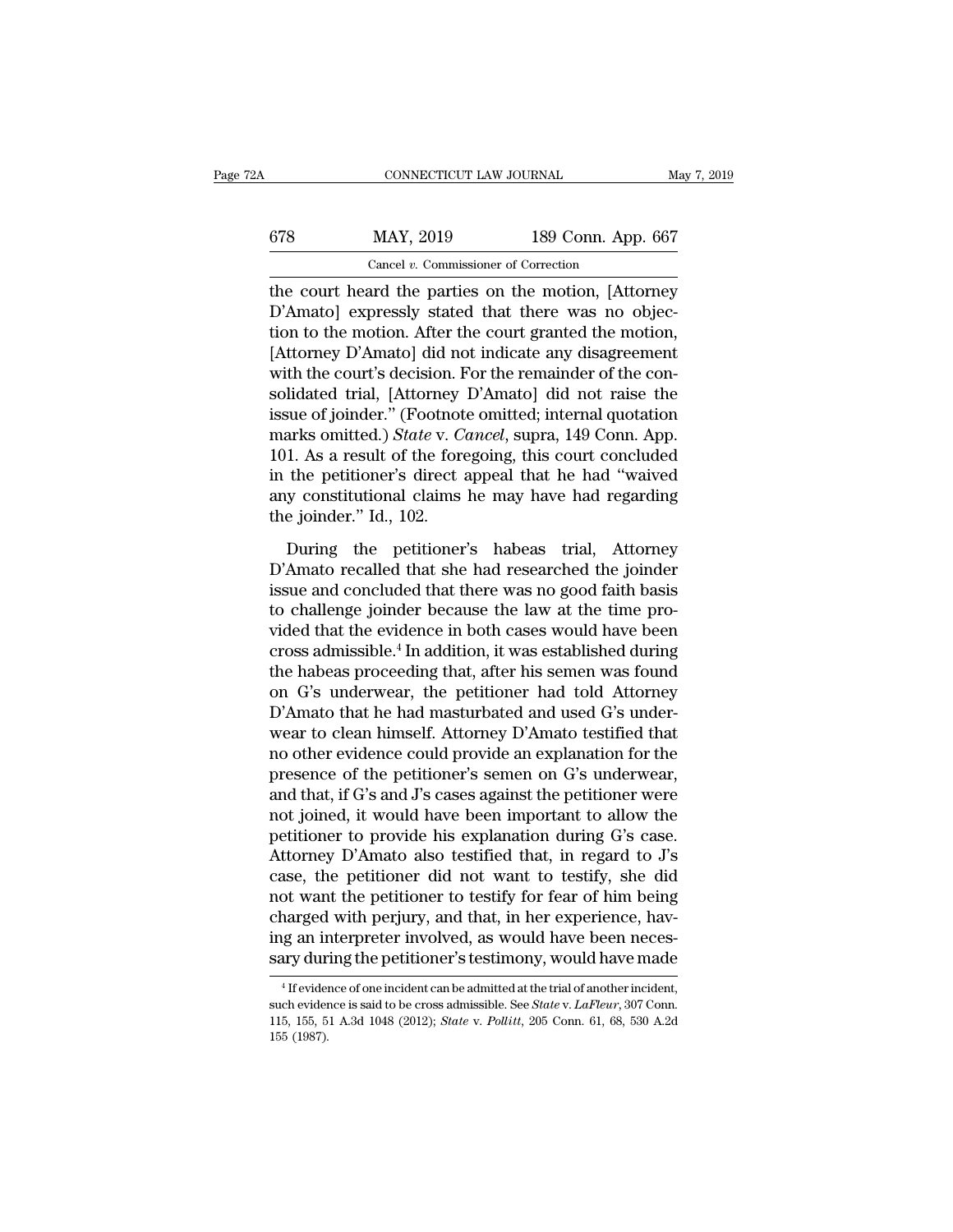| l9    |                             | CONNECTICUT LAW JOURNAL                 |         |          | Page 73A |
|-------|-----------------------------|-----------------------------------------|---------|----------|----------|
|       |                             |                                         |         |          |          |
|       | 189 Conn. App. 667          | MAY, 2019                               |         | 679      |          |
|       |                             | Cancel $v$ . Commissioner of Correction |         |          |          |
| the ⊹ | netitioner annear insincere |                                         | Finally | Attorney |          |

The petitioner appear insincere. Finally, Attorney<br>D'Amato did not recall whether the petitioner's alleged<br>desire to testify regarding how his somen act on C's 189 Conn. App. 667 MAY, 2019 679<br>
Cancel v. Commissioner of Correction<br>
the petitioner appear insincere. Finally, Attorney<br>
D'Amato did not recall whether the petitioner's alleged<br>
desire to testify regarding how his semen 189 Conn. App. 667 MAY, 2019 679<br>
Cancel v. Commissioner of Correction<br>
the petitioner appear insincere. Finally, Attorney<br>
D'Amato did not recall whether the petitioner's alleged<br>
desire to testify regarding how his seme 189 Conn. App. 667 MAY, 2019 679<br>
Cancel v. Commissioner of Correction<br>
the petitioner appear insincere. Finally, Attorney<br>
D'Amato did not recall whether the petitioner's alleged<br>
desire to testify regarding how his seme Cancel v. Commissioner of Correction<br>the petitioner appear insincere. Finally, Att<br>D'Amato did not recall whether the petitioner's a<br>desire to testify regarding how his semen got c<br>underwear, but his desire not to testify e petitioner appear insincere. Finally, Attorney<br>Amato did not recall whether the petitioner's alleged<br>sire to testify regarding how his semen got on G's<br>derwear, but his desire not to testify in J's case,<br>ovided an argum *State is a point of the mail of the petitioner's* alleged desire to testify regarding how his semen got on G's underwear, but his desire not to testify in J's case, provided an argument to challenge joinder.<br>The habeas co

contributed that the performance are performed to desire to testify regarding how his semen got on  $G$ 's underwear, but his desire not to testify in  $J$ 's case, provided an argument to challenge joinder.<br>The habeas court underwear, but his desire not to testify in  $J$ 's case,<br>provided an argument to challenge joinder.<br>The habeas court relied on the factors set forth in<br> $State$  v.  $Boscarino$ , supra, 204 Conn. 722–24,<sup>5</sup> and con-<br>cluded that the pe that both cases had distinguished an argument to challenge joinder.<br>The habeas court relied on the factors set forth in State v. Boscarino, supra, 204 Conn. 722–24,<sup>5</sup> and concluded that the petitioner failed to prove pre The habeas court relied on the factors set forth in<br>State v. Boscarino, supra, 204 Conn. 722–24,<sup>5</sup> and con-<br>cluded that the petitioner failed to prove prejudice as<br>to his joinder claim. Specifically, the court concluded<br>t The habeas court relied on the factors set forth in<br> *State* v. *Boscarino*, supra, 204 Conn. 722–24,<sup>5</sup> and con-<br>
cluded that the petitioner failed to prove prejudice as<br>
to his joinder claim. Specifically, the court con State v. Boscarino, supra, 204 Conn. 722–24,<sup>5</sup> and concluded that the petitioner failed to prove prejudice as<br>to his joinder claim. Specifically, the court concluded<br>that both cases had distinguishable fact patterns invo cluded that the petitioner failed to prove prejudice as<br>to his joinder claim. Specifically, the court concluded<br>that both cases had distinguishable fact patterns involv-<br>ing two different victims, alleged similar sexual mi to his joinder claim. Specifically, the court concl<br>that both cases had distinguishable fact patterns in<br>ing two different victims, alleged similar sexual mi<br>duct involving minors, were not so violent or bru<br>to impair the g two different victims, alleged similar sexual miscon-<br>et involving minors, were not so violent or brutal as<br>impair the jury's ability to consider the charges<br>ainst the petitioner in a fair manner, and that the<br>int trial the involving minors, were not so violent or brutal as<br>duct involving minors, were not so violent or brutal as<br>against the petitioner in a fair manner, and that the<br>joint trial was neither lengthy nor complex.<br>We begin by

are morning matrix, were not so there is strated as<br>to impair the jury's ability to consider the charges<br>against the petitioner in a fair manner, and that the<br>joint trial was neither lengthy nor complex.<br>We begin by settin against the petitioner in a fair manner, and that the joint trial was neither lengthy nor complex.<br>We begin by setting forth the legal principles relevant<br>to the issue of joinder. "Whenever two or more cases<br>are pending a Example 1 For such a small interact of point trial was neither lengthy nor complex.<br>We begin by setting forth the legal principles relevant<br>to the issue of joinder. "Whenever two or more cases<br>are pending at the same time We begin by setting forth the legal principles relevant<br>to the issue of joinder. "Whenever two or more cases<br>are pending at the same time against the same party in<br>the same court for offenses of the same character,<br>counts We begin by setting forth the legal principles relevant<br>to the issue of joinder. "Whenever two or more cases<br>are pending at the same time against the same party in<br>the same court for offenses of the same character,<br>counts to the issue of joinder. "Whenever two or more cases<br>are pending at the same time against the same party in<br>the same court for offenses of the same character,<br>counts for such offenses may be joined in one informa-<br>tion unl are pending at the same time against the same party in<br>the same court for offenses of the same character,<br>counts for such offenses may be joined in one informa-<br>tion unless the court orders otherwise. . . . . [Our<br>Supreme the same court for offenses of the same character,<br>counts for such offenses may be joined in one informa-<br>tion unless the court orders otherwise.... [Our<br>Supreme Court] has recognized, however, that<br>improper joinder may ex counts for such offenses may be joined in one informa-<br>tion unless the court orders otherwise. . . . . [Our<br>Supreme Court] has recognized, however, that<br>improper joinder may expose a defendant to potential<br>prejudice for t improper joinder may expose a defendant to potential<br>prejudice for three reasons: First, when several charges<br>have been made against the defendant, the jury may<br>consider that a person charged with doing so many<br> $\frac{5 \text{ In State v$ prejudice for three reasons: First, when several charges<br>have been made against the defendant, the jury may<br>consider that a person charged with doing so many<br><sup>5</sup> In *State* v. *Boscarino*, supra, 204 Conn. 722–24, our Supr

have been made against the defendant, the jury may consider that a person charged with doing so many  $\frac{1}{10}$  in *State v. Boscarino*, supra, 204 Conn. 722–24, our Supreme Court first articulated the factors that a tria consider that a person charged with doing so many<br>  $\frac{1}{100}$  in *State v. Boscarino*, supra, 204 Conn. 722–24, our Supreme Court first<br>
articulated the factors that a trial court must consider when deciding whether<br>
it The such cases is unduly prejudicial to the defendant and, thus, in proper is all to cases is unduly prejudicial to the defendant and, thus, in propriate to join two separate yet factually related cases for trial when evi <sup>5</sup> In *State* v. *Boscarino*, supra, 204 Conn. 722–24, our Supreme Court first articulated the factors that a trial court must consider when deciding whether it is appropriate to join two separate yet factually related c articulated the factors that a trial court must consider when deciding whether it is appropriate to join two separate yet factually related cases for trial when evidence in the cases are not cross admissible. The court det it is appropriate to join two separate yet factually related cases for trial<br>when evidence in the cases are not cross admissible. The court determined<br>that joinder of such cases is unduly prejudicial to the defendant and, and experience in the cases are not cross admissible. The court determined that joinder of such cases is unduly prejudicial to the defendant and, thus, improper, if (1) the cases do not involve discrete, easily distinguish that joinder of such cases is unduly prejudicial to the defendant and, thus, improper, if (1) the cases do not involve discrete, easily distinguishable factual scenarios, (2) the crimes in the cases were of a particularly improper, if (1) the cases do not involve discrete, easily distinguishable factual scenarios, (2) the crimes in the cases were of a particularly violent nature or concerned brutal or shocking conduct on the defendant's par improper, if (1) the cases do not involve discrete, easily distinguishable factual scenarios, (2) the crimes in the cases were of a particularly violent nature or concerned brutal or shocking conduct on the defendant's par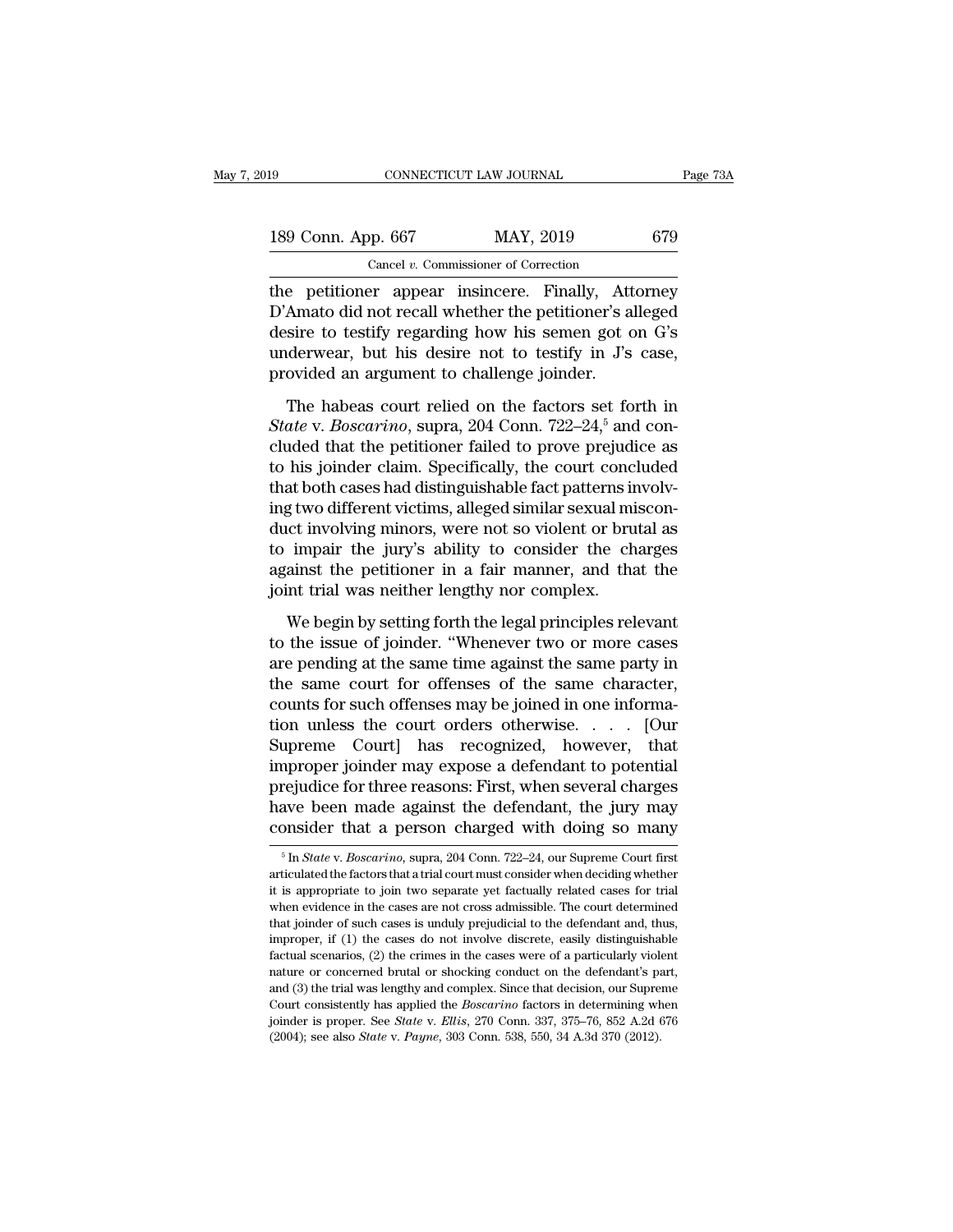| 680<br>MAY, 2019        | 189 Conn. App. 667 |
|-------------------------|--------------------|
|                         |                    |
| CONNECTICUT LAW JOURNAL | May 7, 2019        |

CONNECTICUT LAW JOURNAL May 7, 2<br>  $\frac{189}{20}$  Conn. App. 667<br>
Cancel v. Commissioner of Correction<br>
things is a bad [person] who must have done something,<br>
and may cumulate evidence against him . . . . Second,<br>
the jury 680 MAY, 2019 189 Conn. App. 667<br>
Cancel v. Commissioner of Correction<br>
things is a bad [person] who must have done something,<br>
and may cumulate evidence against him . . . . Second,<br>
the jury may have used the evidence of 680 MAY, 2019 189 Conn. App. 667<br>
Cancel v. Commissioner of Correction<br>
things is a bad [person] who must have done something,<br>
and may cumulate evidence against him . . . . Second,<br>
the jury may have used the evidence of 680 MAY, 2019 189 Conn. App. 667<br>
Cancel v. Commissioner of Correction<br>
things is a bad [person] who must have done something,<br>
and may cumulate evidence against him . . . . Second,<br>
the jury may have used the evidence of Cancel v. Commissioner of Correction<br>
things is a bad [person] who must have done something,<br>
and may cumulate evidence against him . . . . Second,<br>
the jury may have used the evidence of one case to<br>
convict the defendan Cancel v. Commissioner of Correction<br>things is a bad [person] who must have done something,<br>and may cumulate evidence against him . . . . Second,<br>the jury may have used the evidence of one case to<br>convict the defendant in things is a bad [person] who must have done something,<br>and may cumulate evidence against him . . . . Second,<br>the jury may have used the evidence of one case to<br>convict the defendant in another case even though that<br>eviden and may cumulate evidence against him . . . . Second,<br>the jury may have used the evidence of one case to<br>convict the defendant in another case even though that<br>evidence would have been inadmissible at a separate<br>trial. . the jury may have used the evidence of one case to<br>convict the defendant in another case even though that<br>evidence would have been inadmissible at a separate<br>trial.... [Third] joinder of cases that are factually<br>similar b convict the defendant in another case even though that<br>evidence would have been inadmissible at a separate<br>trial.... [Third] joinder of cases that are factually<br>similar but legally unconnected ... present[s] the<br>... dange evidence would have been inadmissible at a separate<br>trial. . . . [Third] joinder of cases that are factually<br>similar but legally unconnected . . . present[s] the<br>. . . danger that a defendant will be subjected to the<br>omni trial. . . . [Third] joinder of cases that are factually<br>similar but legally unconnected . . . present[s] the<br>. . . danger that a defendant will be subjected to the<br>omnipresent risk . . . that although so much [of the<br>evi similar but legally unconnected . . . present[s] the<br>. . . danger that a defendant will be subjected to the<br>omnipresent risk . . . that although so much [of the<br>evidence] as would be admissible upon any one of the<br>charges *Ellis*, 270 Conn. 337, 374–75, 852 A.2d 676 (2004). At the time of the periducing as would be admissible upon any one of the charges might not [persuade the jury] of the accused's guilt, the sum of it will convince them a mipresent risk  $\ldots$  that although so much [of the idence] as would be admissible upon any one of the arges might not [persuade the jury] of the accused's ilt, the sum of it will convince them as to all." (Citation initte evidence] as would be admissible upon any one of the<br>charges might not [persuade the jury] of the accused's<br>guilt, the sum of it will convince them as to all." (Citation<br>omitted; internal quotation marks omitted.) *State* 

charges might not [persuade the jury] of the accused's<br>guilt, the sum of it will convince them as to all." (Citation<br>omitted; internal quotation marks omitted.) *State* v.<br>*Ellis*, 270 Conn. 337, 374–75, 852 A.2d 676 (2004 guilt, the sum of it will convince them as to all." (Citation<br>
omitted; internal quotation marks omitted.) *State* v.<br> *Ellis*, 270 Conn. 337, 374–75, 852 A.2d 676 (2004).<br>
At the time of the petitioner's trial, a clear pr omitted; internal quotation marks omitted.) *State* v.<br> *Ellis*, 270 Conn. 337, 374–75, 852 A.2d 676 (2004).<br>
At the time of the petitioner's trial, a clear presump-<br>
tion in favor of joinder and against severance existed. *Ellis*, 270 Conn. 337, 374–75, 852 A.2d 676 (2004).<br>
At the time of the petitioner's trial, a clear presumption in favor of joinder and against severance existed.<br>
See id., 375. In *State v. Payne*, 303 Conn. 538, 549–<br> At the time of the petitioner's trial, a clear presumption in favor of joinder and against severance existed.<br>See id., 375. In *State v. Payne*, 303 Conn. 538, 549–<br>50, 34 A.3d 370 (2012), however, our Supreme Court<br>reject tion in favor of joinder and against severance existed.<br>See id., 375. In *State v. Payne*, 303 Conn. 538, 549–50, 34 A.3d 370 (2012), however, our Supreme Court<br>rejected the presumption in favor of joinder and estab-<br>lishe See id., 375. In *State* v. *Payne*, 303 Conn. 538, 549–<br>50, 34 A.3d 370 (2012), however, our Supreme Court<br>rejected the presumption in favor of joinder and estab-<br>lished the following burden of proof with respect to<br>joind 50, 34 A.3d 370 (2012), however, our Supreme Court<br>rejected the presumption in favor of joinder and estab-<br>lished the following burden of proof with respect to<br>joinder: "[W]hen charges are set forth in separate infor-<br>mati rejected the presumption in favor of joinder and established the following burden of proof with respect to<br>joinder: "[W]hen charges are set forth in separate infor-<br>mations, presumably because they are not of the same<br>char lished the following burden of proof with respect to<br>joinder: "[W]hen charges are set forth in separate infor-<br>mations, presumably because they are not of the same<br>character, and the state has moved in the trial court to<br>j joinder: "[W]hen charges are set forth in separate informations, presumably because they are not of the same character, and the state has moved in the trial court to join the multiple informations for trial, the state bear mations, presumably because they are not of the same<br>character, and the state has moved in the trial court to<br>join the multiple informations for trial, the state bears<br>the burden of proving that the defendant will not be<br>s character, and the state has moved in the trial court to<br>join the multiple informations for trial, the state bears<br>the burden of proving that the defendant will not be<br>substantially prejudiced by joinder pursuant to Practi join the multiple informations for trial, the state bears<br>the burden of proving that the defendant will not be<br>substantially prejudiced by joinder pursuant to Practice<br>Book § 41-19. The state may satisfy this burden by pr the burden of proving that the defendant will not be<br>substantially prejudiced by joinder pursuant to Practice<br>Book § 41-19. The state may satisfy this burden by prov-<br>ing, by a preponderance of the evidence, either that th substantially prejudiced by joinder pursuant to Practice<br>Book § 41-19. The state may satisfy this burden by prov-<br>ing, by a preponderance of the evidence, either that the<br>evidence in the cases is cross admissible or that vidence in the cases is cross admissible or that the efendant will not be unfairly prejudiced pursuant to the *Boscarino* factors." (Footnote omitted; internal notation marks omitted.)<sup>6</sup> Importantly, "although our  $\frac{6}{1$ defendant will not be unfairly prejudiced pursuant to<br>the *Boscarino* factors." (Footnote omitted; internal<br>quotation marks omitted.)<sup>6</sup> Importantly, "although our<br> $\frac{1}{6}$  Although our Supreme Court in *State* v. *Payne* 

the *Boscarino* factors." (Footnote omitted; internal quotation marks omitted.)<sup>6</sup> Importantly, "although our  $\frac{1}{6}$  Although our Supreme Court in *State v. Payne*, supra, 303 Conn. 550, shifted to the state the burden quotation marks omitted.)<sup>6</sup> Importantly, "although our  $\frac{1}{6}$  Although our Supreme Court in *State v. Payne*, supra, 303 Conn. 550, shifted to the state the burden of proving whether joinder is appropriate in cases in quotation marks omitted.) Importantly, anthough our<br>
<sup>6</sup> Although our Supreme Court in *State v. Payne*, supra, 303 Conn. 550, shifted to the state the burden of proving whether joinder is appropriate in cases in which ch <sup>6</sup> Although our Supreme Court in *State v. Payne*, supra, 303 Conn. 550, shifted to the state the burden of proving whether joinder is appropriate in cases in which charges are set forth in separate informations, such as shifted to the state the burden of proving whether joinder is appropriate in cases in which charges are set forth in separate informations, such as in the present case, the court also noted that this rule of law would not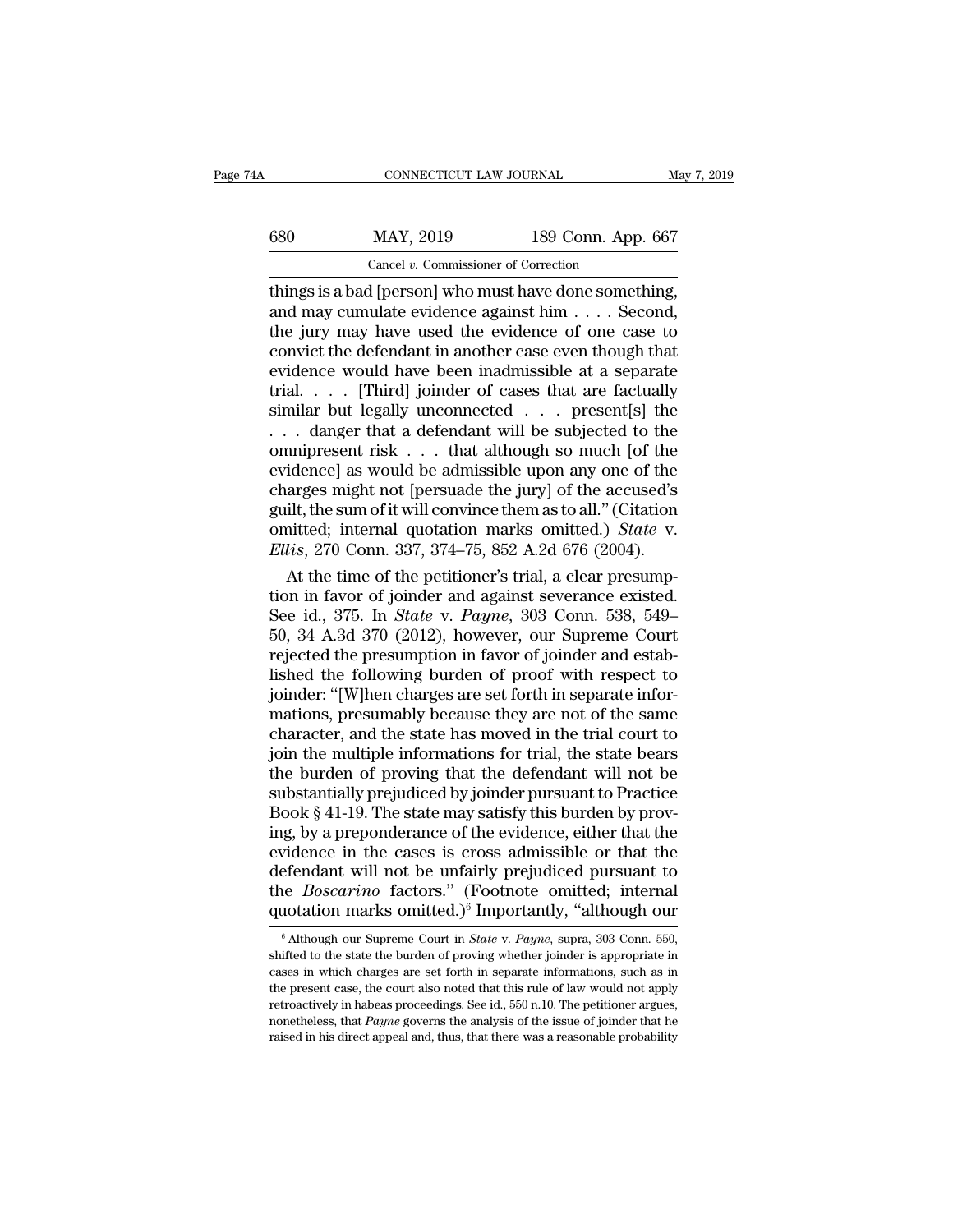| 19                 | CONNECTICUT LAW JOURNAL                            | Page 75A |
|--------------------|----------------------------------------------------|----------|
| 189 Conn. App. 667 | MAY, 2019                                          | 681      |
|                    | Cancel $v$ . Commissioner of Correction            |          |
|                    | Supreme Court rejected the presumption in favor of |          |

 $\begin{array}{|l|l|} \hline \text{GONRECTICUT LAW JOURNAL} & \text{Page 75}\ \hline \end{array}$ <br>189 Conn. App. 667 MAY, 2019 681<br>Cancel v. Commissioner of Correction<br>Supreme Court rejected the presumption in favor of<br>joinder, the court did not alter the remainder of t 189 Conn. App. 667 MAY, 2019 681<br>
Cancel v. Commissioner of Correction<br>
Supreme Court rejected the presumption in favor of joinder, the court did not alter the remainder of the substantive law that Connecticut courts appl 189 Conn. App. 667 MAY, 2019 681<br>
Cancel v. Commissioner of Correction<br>
Supreme Court rejected the presumption in favor of<br>
joinder, the court did not alter the remainder of the<br>
substantive law that Connecticut courts ap 189 Conn. App. 667 MAY, 2019 681<br>
Cancel *v*. Commissioner of Correction<br>
Supreme Court rejected the presumption in favor of<br>
joinder, the court did not alter the remainder of the<br>
substantive law that Connecticut courts a Cancel *v.* Commissioner of Correction<br>
Supreme Court rejected the presumption in favor of<br>
joinder, the court did not alter the remainder of the<br>
substantive law that Connecticut courts apply when<br>
determining whether joi Cancer *v*. Communistance *v.* Communist<br>
Supreme Court rejected<br>
joinder, the court did no<br>
substantive law that Cor<br>
determining whether joint<br>
Communistioner of Correct<br>
70 A.3d 1068 (2013).<br>
In determining whether inder, the court did not alter the remainder of the<br>bstantive law that Connecticut courts apply when<br>termining whether joinder is appropriate." Rogers v.<br>mumissioner of Correction, 143 Conn. App. 206, 212,<br>A.3d 1068 (2013) substantive law that Connecticut courts apply when<br>determining whether joinder is appropriate." *Rogers v.*<br>Commissioner of Correction, 143 Conn. App. 206, 212,<br>70 A.3d 1068 (2013).<br>In determining whether joinder is approp

determining whether joinder is appropriate." Rogers v.<br>Commissioner of Correction, 143 Conn. App. 206, 212,<br>70 A.3d 1068 (2013).<br>In determining whether joinder is appropriate, it is<br>well established that where the evidenc *Commissioner of Correction*, 143 Conn. App. 206, 212, 70 A.3d 1068 (2013).<br>In determining whether joinder is appropriate, it is<br>well established that where the evidence in one case<br>is cross admissible at the trial of ano 70 A.3d 1068 (2013).<br>The determining whether joinder is appropriate, it is<br>well established that where the evidence in one case<br>is cross admissible at the trial of another case, the<br>defendant will not be substantially prej In determining whether joinder is appropriate, it is<br>well established that where the evidence in one case<br>is cross admissible at the trial of another case, the<br>defendant will not be substantially prejudiced by join-<br>der. In determining whether joinder is appropriate, it is<br>well established that where the evidence in one case<br>is cross admissible at the trial of another case, the<br>defendant will not be substantially prejudiced by join-<br>der. well established that where the evidence in one case<br>is cross admissible at the trial of another case, the<br>defendant will not be substantially prejudiced by join-<br>der. See *State* v. *Crenshaw*, 313 Conn. 69, 83–84, 95<br>A. is cross admissible at the trial of another case, the<br>defendant will not be substantially prejudiced by join-<br>der. See *State* v. *Crenshaw*, 313 Conn. 69, 83–84, 95<br>A.3d 1113 (2014) ("[when] evidence of one incident can<br> defendant will not be substantially prejudiced by join-<br>der. See *State* v. *Crenshaw*, 313 Conn. 69, 83–84, 95<br>A.3d 1113 (2014) ("[when] evidence of one incident can<br>be admitted at the trial of the other [incident] . . . der. See *State* v. *Crenshaw*, 313 Conn. 69, 83–84, 95<br>A.3d 1113 (2014) ("[when] evidence of one incident can<br>be admitted at the trial of the other [incident] . . . the<br>defendant [will] not ordinarily be substantially pr A.3d 1113 (2014) ("[when] evidence of one incident can<br>be admitted at the trial of the other [incident] . . . the<br>defendant [will] not ordinarily be substantially preju-<br>diced by joinder of the offenses for a single trial be admitted at the trial of the other [incident] . . . the<br>defendant [will] not ordinarily be substantially preju-<br>diced by joinder of the offenses for a single trial" [inter-<br>nal quotation marks omitted]); *State* v. *Pa* defendant [will] not ordinarily be substantially prejudiced by joinder of the offenses for a single trial" [internal quotation marks omitted]); *State* v. *Payne*, supra, 303 Conn. 549–50 ("[T]he state bears the burden of diced by joinder of the offenses for a single trial" [internal quotation marks omitted]); *State* v. *Payne*, supra, 303 Conn. 549–50 ("[T]he state bears the burden of proving that the defendant will not be substantially p real quotation marks omitted]); *State* v. *Payne*, supra, 303 Conn. 549–50 ("[T]he state bears the burden of proving that the defendant will not be substantially prejudiced by joinder . . . . The state may satisfy this bu 303 Conn. 549–50 ("[T]he state bears the burden of<br>proving that the defendant will not be substantially<br>prejudiced by joinder . . . . The state may satisfy this<br>burden by proving . . . that the evidence in the cases<br>is cr proving that the defendant will not be substantially<br>prejudiced by joinder . . . . The state may satisfy this<br>burden by proving . . . that the evidence in the cases<br>is cross admissible . . . . " [Citation omitted.]); *Sta* prejudiced by joinder . . . . The state may satisfy this<br>burden by proving . . . that the evidence in the cases<br>is cross admissible . . . ." [Citation omitted.]); *State* v.<br>*Sanseverino*, 287 Conn. 608, 628–29, 949 A.2d Sanseverino, 287 Conn. 608, 628–29, 949 A.2d 1156<br>(2008) ("[w]e consistently have found joinder to be<br>proper if we have concluded that the evidence of other<br>crimes or uncharged misconduct would have been cross<br>that, had A (2008) ("[w]e consistently have found joinder to be<br>proper if we have concluded that the evidence of other<br>crimes or uncharged misconduct would have been cross<br>that, had Attorney D'Amato properly preserved the issue for ap

proper if we have concluded that the evidence of other<br>crimes or uncharged misconduct would have been cross<br>that, had Attorney D'Amato properly preserved the issue for appellate<br>review, the petitioner's convictions would h crimes or uncharged misconduct would have been cross<br>that, had Attorney D'Amato properly preserved the issue for appellate<br>review, the petitioner's convictions would have been reversed on direct<br>appeal. The petitioner's cl *crimies of uncital ged inisconduct would have been cross*<br>*that, had Attorney D'Amato properly preserved the issue for appellate*<br>review, the petitioner's convictions would have been reversed on direct<br>appeal. The petitio review, the petitioner's convictions would have been reversed on direct appeal. The petitioner's claim before this court, however, alleges that his trial counsel failed to litigate adequately the joinder issue *at the time* 

trial counsel failed to litigate adequately the joinder issue at the time of his criminal trial.<br>As previously discussed, our case law at the time of the petitioner's criminal trial recognized a clear presumption in favor criminal trial.<br>As previously discussed, our case law at the time of the petitioner's<br>criminal trial *recognized a clear presumption in favor of joinder*. See *State*<br>v. *Ellis*, supra, 270 Conn. 375. Attorney D'Amato deci As previously discussed, our case law at the time of the petitioner's criminal trial *recognized a clear presumption in favor of joinder*. See *State* v. *Ellis*, supra, 270 Conn. 375. Attorney D'Amato decided not to obje is the mind trial recognized a clear presumption in favor of joinder. See *State* v. *Ellis*, supra, 270 Conn. 375. Attorney D'Amato decided not to object to joinder on the basis of the law as it existed at the time of the v. *Ellis*, supra, 270 Conn. 375. Attorney D'Amato decided not to object to joinder on the basis of the law as it existed at the time of the petitioner's criminal trial. To conclude, on the basis of *Payne*, that the peti joinder on the basis of the law as it existed at the time of the petitioner's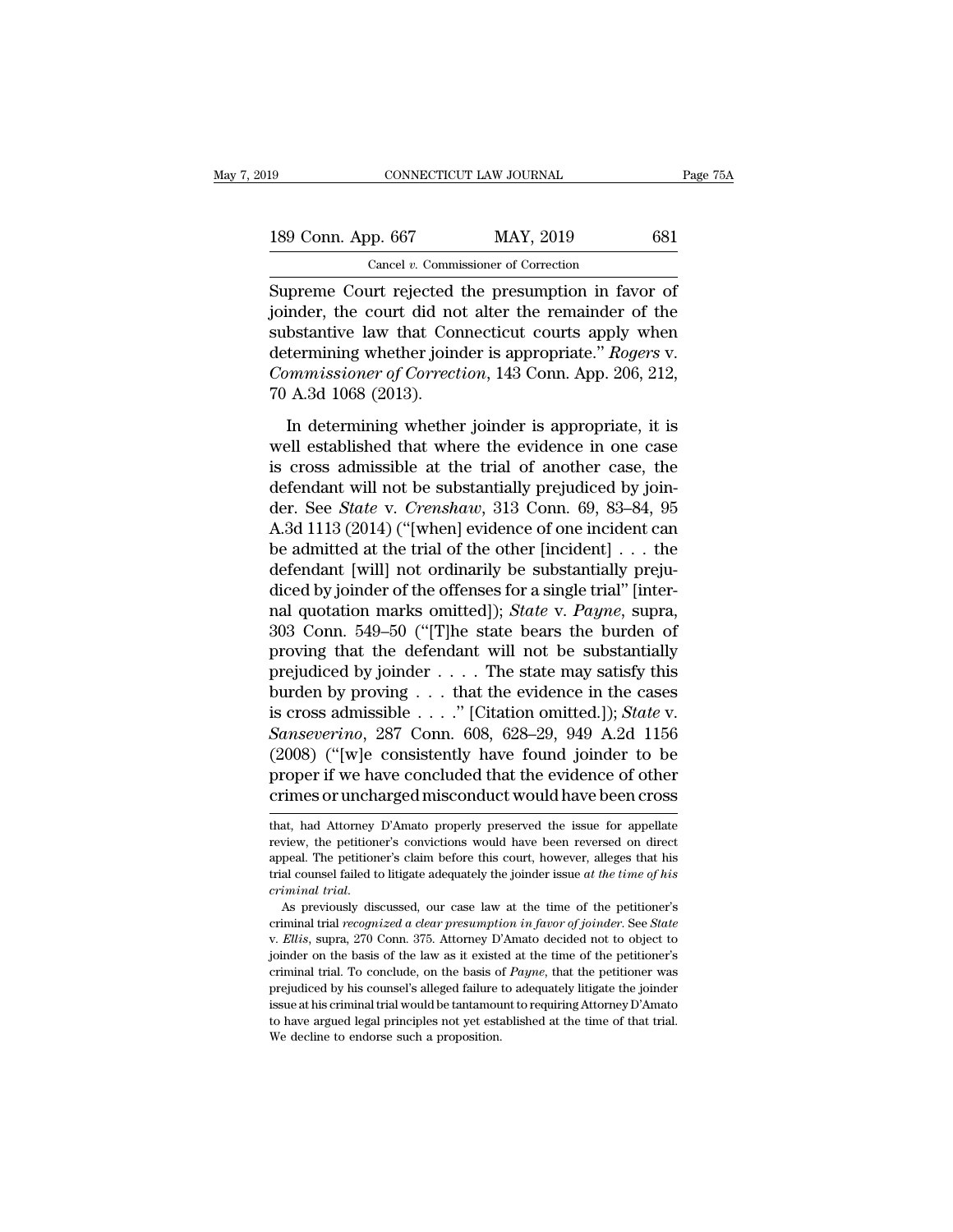| May 7, 2019                                          |
|------------------------------------------------------|
|                                                      |
| 189 Conn. App. 667                                   |
|                                                      |
| admissible at separate trials") overruled in part on |

CONNECTICUT LAW JOURNAL May 7, 2019<br>
682 MAY, 2019 189 Conn. App. 667<br>
Cancel v. Commissioner of Correction<br>
admissible at separate trials''), overruled in part on<br>
other grounds by *State* v. *DeJesus*, 288 Conn. 418, 437 other grounds after reconsideration by *State* v. *Senegararing*<br>grounds by *State* v. *DeJesus*, 288 Conn. 418, 437, 953 A.2d 45 (2008), and superseded in part on other grounds of the reconsideration by *State* v. *Senega* 953 MAY, 2019 189 Conn. App. 667<br>
Cancel v. Commissioner of Correction<br>
admissible at separate trials"), overruled in part on<br>
other grounds by *State* v. *DeJesus*, 288 Conn. 418, 437,<br>
953 A.2d 45 (2008), and superseded max 682 MAY, 2019 189 Conn. App. 667<br>
Cancel *v*. Commissioner of Correction<br>
admissible at separate trials"), overruled in part on<br>
other grounds by *State* v. *DeJesus*, 288 Conn. 418, 437,<br>
953 A.2d 45 (2008), and super Cancel v. Commissioner of Correction<br>admissible at separate trials"), overruled in part on<br>other grounds by *State* v. *DeJesus*, 288 Conn. 418, 437,<br>953 A.2d 45 (2008), and superseded in part on other<br>grounds after recon admissible at separate trials"), overruled in part on<br>other grounds by *State* v. *DeJesus*, 288 Conn. 418, 437,<br>953 A.2d 45 (2008), and superseded in part on other<br>grounds after reconsideration by *State* v. *Sanseverino* other grounds by *State* v. *DeJesus*, 288 Conn. 418, 437, 953 A.2d 45 (2008), and superseded in part on other grounds after reconsideration by *State* v. *Sanseverino*, 291 Conn. 574, 579, 969 A.2d 710 (2009). Our case la 953 A.2d 45 (2008), and superseded in part on other<br>grounds after reconsideration by *State* v. *Sanseverino*,<br>291 Conn. 574, 579, 969 A.2d 710 (2009). Our case law<br>is clear that a court considering joinder need not apply<br> grounds after reconsideration by *State* v. *Sanseverino*,<br>291 Conn. 574, 579, 969 A.2d 710 (2009). Our case law<br>is clear that a court considering joinder need not apply<br>the *Boscarino* factors if evidence in the cases is 291 Conn. 574, 579, 969 A.2d 710 (2009). Our case law<br>is clear that a court considering joinder need not apply<br>the *Boscarino* factors if evidence in the cases is cross<br>admissible. As such, we do not consider the habeas<br>c is clear that a court considering joinder need not apply<br>the *Boscarino* factors if evidence in the cases is cross<br>admissible. As such, we do not consider the habeas<br>court's application of the *Boscarino* factors and inst the *Boscarino* factors if evidence in the cases is cross<br>admissible. As such, we do not consider the habeas<br>court's application of the *Boscarino* factors and instead<br>conclude that the petitioner was not prejudiced by his At the time of the petitioner's criminal trial, our preme Court already had recognized  $\mu$  is alleged ineffective performance in regard to inder because the state would have been able to prove at the evidence in both cas courts appreciated of alc *boods the factors* and misted conclude that the petitioner was not prejudiced by his counsel's alleged ineffective performance in regard to joinder because the state would have been able to prove

coincide that the perhable was not prejudiced by this<br>counsel's alleged ineffective performance in regard to<br>joinder because the state would have been able to prove<br>that the evidence in both cases was cross admissible.<sup>7</sup> by inder because the state would have been able to prove<br>that the evidence in both cases was cross admissible.<sup>7</sup><br>At the time of the petitioner's criminal trial, our<br>Supreme Court already had recognized "a *limited*<br>except that the evidence in both cases was cross admissible.<sup>7</sup><br>At the time of the petitioner's criminal trial, our<br>Supreme Court already had recognized "a *limited*<br>exception to the prohibition on the admission of<br>uncharged mis At the time of the petitioner's criminal trial, our<br>Supreme Court already had recognized "a *limited*<br>exception to the prohibition on the admission of<br>uncharged misconduct<sup>8</sup> evidence in *sex crime* cases to<br>prove that th At the time of the petitioner's criminal trial, our<br>Supreme Court already had recognized "a *limited*<br>exception to the prohibition on the admission of<br>uncharged misconduct<sup>8</sup> evidence in *sex crime* cases to<br>prove that the Supreme Court already had recognized "a *limited* exception to the prohibition on the admission of uncharged misconduct<sup>8</sup> evidence in *sex crime* cases to prove that the defendant had a propensity to engage in aberrant an exception to the prohibition on the admission of<br>uncharged misconduct<sup>8</sup> evidence in *sex crime* cases to<br>prove that the defendant had a propensity to engage<br>in aberrant and compulsive criminal sexual behavior."<br>(Emphasis uncharged misconduct<sup>8</sup> evidence in *sex crime* cases to<br>prove that the defendant had a propensity to engage<br>in aberrant and compulsive criminal sexual behavior."<br>(Emphasis in original; footnote added.) *State* v.<br>*DeJesu* prove that the defendant had a propensity to engage<br>in aberrant and compulsive criminal sexual behavior."<br>(Emphasis in original; footnote added.) *State* v.<br>*DeJesus*, 288 Conn. 418, 470, 953 A.2d 45 (2008). Generally, in in aberrant and compulsive criminal sexual behavior."<br>(Emphasis in original; footnote added.) *State* v.<br>*DeJesus*, 288 Conn. 418, 470, 953 A.2d 45 (2008). Gener-<br>ally, in order for the state to introduce any uncharged<br>sex (Emphasis in original; footnote added.) *State* v.<br> *DeJesus*, 288 Conn. 418, 470, 953 A.2d 45 (2008). Generally, in order for the state to introduce any uncharged<br>
sexual misconduct evidence against a defendant<br>
charged DeJesus, 288 Conn. 418, 470, 953 A.2d 45 (2008). Generally, in order for the state to introduce any uncharged<br>sexual misconduct evidence against a defendant<br>charged with sex crimes, the state must first demon-<br>strate that ally, in order for the state to introduce any uncharged<br>sexual misconduct evidence against a defendant<br>charged with sex crimes, the state must first demon-<br>strate that such evidence "is relevant to prove that the<br>defendant sexual misconduct evidence against a defendant<br>charged with sex crimes, the state must first demon-<br>strate that such evidence "is relevant to prove that the<br>defendant had a propensity or a tendency to engage in<br>the type of charged with sex crimes, the state must first demonstrate that such evidence "is relevant to prove that the defendant had a propensity or a tendency to engage in the type of aberrant and compulsive criminal sexual behavio Following the type of aberrant and compulsive criminal sexual<br>ehavior with which he or she is charged.... [E]vi-<br>ence of uncharged misconduct is relevant to prove<br>at the defendant had a propensity or a tendency to<br> $\frac{1}{7$ 

behavior with which he or she is charged. . . . . [E]vidence of uncharged misconduct is relevant to prove that the defendant had a propensity or a tendency to  $\frac{7}{1}$  This court may sustain a correct decision although it dence of uncharged misconduct is relevant to prove<br>that the defendant had a propensity or a tendency to<br> $\frac{1}{7}$ This court may sustain a correct decision although it may have been<br>decided on an incorrect ground. See *Tys* This court may sustain a correct decision although it may have been<br>
died on an incorrect ground. See *Tyson v. Commissioner of Correction*,<br>
Conn. App. 96, 105, 109 A.3d 510, cert. denied, 315 Conn. 931, 110 A.3d<br>
(2015). <sup>7</sup> This court may sustain a correct decision although it may have been decided on an incorrect ground. See *Tyson v. Commissioner of Correction*, 155 Conn. App. 96, 105, 109 A.3d 510, cert. denied, 315 Conn. 931, 110 A.3 155 Conn. App. 96, 105, 109 A.3d 510, cert. denied, 315 Conn. 931, 110 A.3d

decided on an incorrect ground. See Tyson v. Commissioner of Correction, 155 Conn. App. 96, 105, 109 A.3d 510, cert. denied, 315 Conn. 931, 110 A.3d 432 (2015).<br>
<sup>8</sup> "Uncharged misconduct refers to the conduct of the accu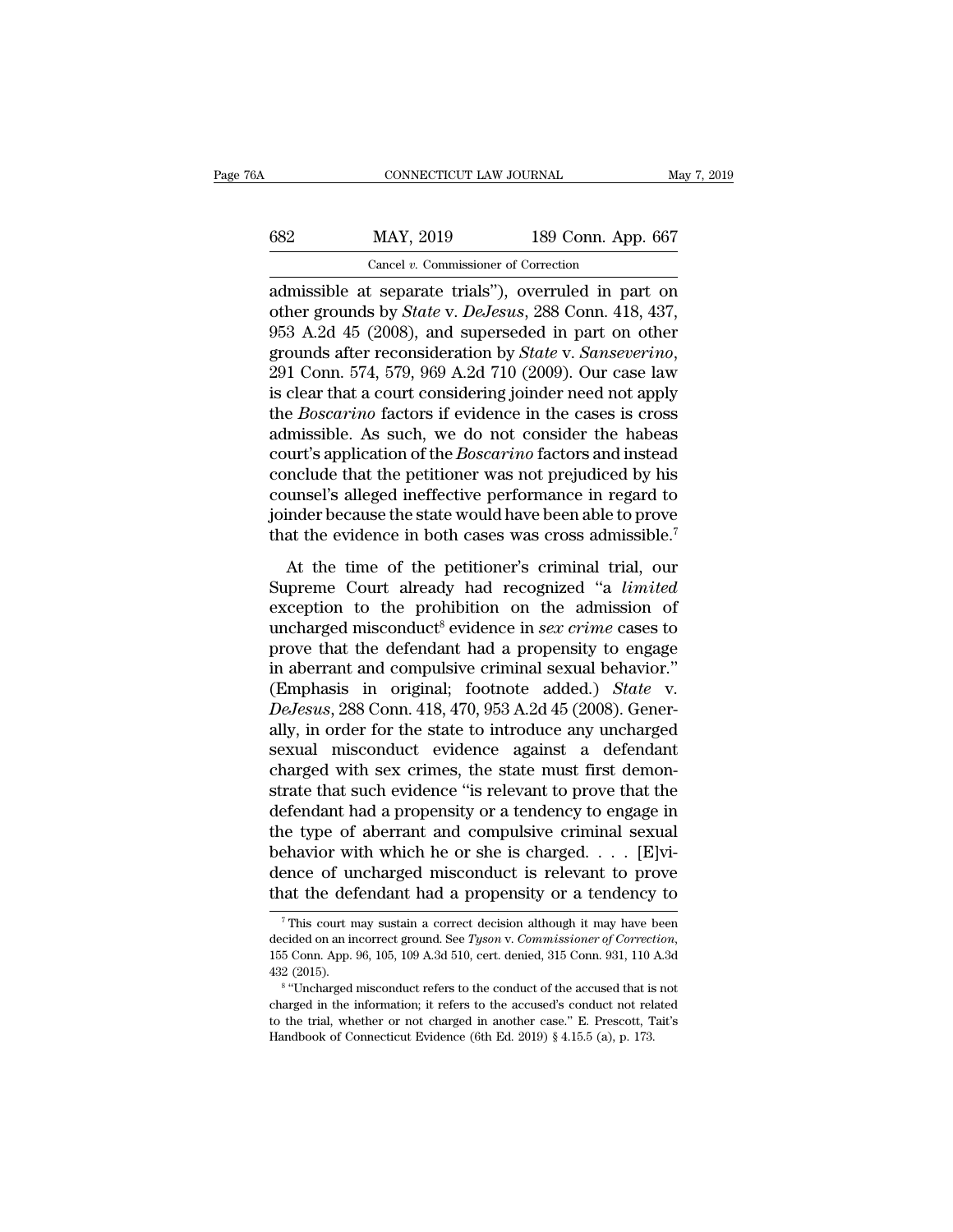| 19                 | CONNECTICUT LAW JOURNAL                                                                                                                                                                                                                                                                                                                                                                                             | Page 77A |
|--------------------|---------------------------------------------------------------------------------------------------------------------------------------------------------------------------------------------------------------------------------------------------------------------------------------------------------------------------------------------------------------------------------------------------------------------|----------|
| 189 Conn. App. 667 | MAY, 2019                                                                                                                                                                                                                                                                                                                                                                                                           | 683      |
|                    | Cancel $v$ . Commissioner of Correction                                                                                                                                                                                                                                                                                                                                                                             |          |
|                    | engage in the crime charged only if it is: $(1)$ not<br>too remote in time; $(2)$ similar to the offense<br>$\alpha$ above denoted in $\alpha$ above $\alpha$ above $\alpha$ above $\alpha$ above $\alpha$ above $\alpha$ above $\alpha$ above $\alpha$ above $\alpha$ above $\alpha$ above $\alpha$ above $\alpha$ above $\alpha$ above $\alpha$ above $\alpha$ above $\alpha$ above $\alpha$ above $\alpha$ above |          |

189 Conn. App. 667 MAY, 2019 683<br>
Cancel *v*. Commissioner of Correction<br>
engage in the crime charged only if it is:  $(1)$  . . . not<br>
too remote in time;  $(2)$  . . . similar to the offense<br>
charged; and  $(3)$  . . . commit 189 Conn. App. 667 MAY, 2019 683<br>
Cancel v. Commissioner of Correction<br>
engage in the crime charged only if it is:  $(1)$ ... not<br>
too remote in time;  $(2)$ ... similar to the offense<br>
charged; and  $(3)$ ... committed upon pe 189 Conn. App. 667 MAY, 20<br>
Cancel v. Commissioner of Corre<br>
engage in the crime charged only if it<br>
too remote in time; (2) . . . simila<br>
charged; and (3) . . . committed upor<br>
to the prosecuting witness. . . .<br>
"Second, Cancel v. Commissioner of Correction<br>
gage in the crime charged only if it is: (1) . . . not<br>
o remote in time; (2) . . . similar to the offense<br>
arged; and (3) . . . committed upon persons similar<br>
the prosecuting witnes engage in the crime charged only if it is:  $(1) \ldots$  not<br>too remote in time;  $(2) \ldots$  similar to the offense<br>charged; and  $(3) \ldots$  committed upon persons similar<br>to the prosecuting witness. . . .<br>"Second, evidence of uncha

too remote in time; (2)  $\ldots$  similar to the offense<br>charged; and (3)  $\ldots$  committed upon persons similar<br>to the prosecuting witness.  $\ldots$ <br>"Second, evidence of uncharged misconduct is<br>admissible only if its probative va charged; and  $(3)$ ... committed upon persons similar<br>to the prosecuting witness....<br>"Second, evidence of uncharged misconduct is<br>admissible only if its probative value outweighs the<br>prejudicial effect that invariably flow to the prosecuting witness. . . .<br>
"Second, evidence of uncharged misconduct is<br>
admissible only if its probative value outweighs the<br>
prejudicial effect that invariably flows from its admis-<br>
sion. . . . In balancing the "Second, evidence of uncharged misconduct is<br>admissible only if its probative value outweighs the<br>prejudicial effect that invariably flows from its admis-<br>sion.... In balancing the probative value of such evi-<br>dence again "Second, evidence of uncharged misconduct is<br>admissible only if its probative value outweighs the<br>prejudicial effect that invariably flows from its admis-<br>sion.... In balancing the probative value of such evi-<br>dence again admissible only if its probative value outweighs the<br>prejudicial effect that invariably flows from its admis-<br>sion. . . . In balancing the probative value of such evi-<br>dence against its prejudicial effect, however, trial c prejudicial effect that invariably flows from its admission. . . . In balancing the probative value of such evidence against its prejudicial effect, however, trial courts must be mindful of the purpose for which the eviden pensity. ust be mindful of the purpose for which the evidence<br>to be admitted, namely, to permit the jury to consider<br>defendant's prior bad acts in the area of sexual abuse<br>child molestation for the purpose of showing pro-<br>nsity.<br>"L is to be admitted, namely, to permit the jury to consider<br>a defendant's prior bad acts in the area of sexual abuse<br>or child molestation for the purpose of showing pro-<br>pensity.<br>"Lastly, to minimize the risk of undue prejud

a defendant's prior bad acts in the area of sexual abuse<br>or child molestation for the purpose of showing pro-<br>pensity.<br>"Lastly, to minimize the risk of undue prejudice to<br>the defendant, the admission of evidence of uncharg or child molestation for the purpose of showing pro-<br>pensity.<br>"Lastly, to minimize the risk of undue prejudice to<br>the defendant, the admission of evidence of uncharged<br>sexual misconduct under the limited propensity exceppensity.<br>
"Lastly, to minimize the risk of undue prejudice to<br>
the defendant, the admission of evidence of uncharged<br>
sexual misconduct under the limited propensity excep-<br>
tion adopted herein must be accompanied by an app "Lastly, to minimize the risk of undue prejudice to<br>the defendant, the admission of evidence of uncharged<br>sexual misconduct under the limited propensity excep-<br>tion adopted herein must be accompanied by an appro-<br>priate ca e defendant, the admission of evidence of uncharged<br>
xual misconduct under the limited propensity excep-<br>
in adopted herein must be accompanied by an appro-<br>
iate cautionary instruction to the jury." (Citations<br>
initted; i sexual misconduct under the limited propensity exception adopted herein must be accompanied by an appropriate cautionary instruction to the jury." (Citations omitted; internal quotation marks omitted.) Id., 473–74.<br>In the

tion adopted herein must be accompanied by an appropriate cautionary instruction to the jury." (Citations omitted; internal quotation marks omitted.) Id., 473–74.<br>In the present case, the crimes involving J and G were not priate cautionary instruction to the jury." (Citations<br>omitted; internal quotation marks omitted.) Id., 473–74.<br>In the present case, the crimes involving J and G<br>were not too remote in time. J reported her sexual<br>assault omitted; internal quotation marks omitted.) Id., 473–74.<br>In the present case, the crimes involving J and G<br>were not too remote in time. J reported her sexual<br>assault in February, 2009, and G reported several<br>instances simi In the present case, the crimes involving J and G<br>were not too remote in time. J reported her sexual<br>assault in February, 2009, and G reported several<br>instances similar to what J had reported during the<br>relatively short ti In the present case, the crimes involving J and G<br>were not too remote in time. J reported her sexual<br>assault in February, 2009, and G reported several<br>instances similar to what J had reported during the<br>relatively short ti were not too remote in time. J reported her sexual<br>assault in February, 2009, and G reported several<br>instances similar to what J had reported during the<br>relatively short time the petitioner resided in the home.<br>*State* v. assault in February, 2009, and G reported several<br>instances similar to what J had reported during the<br>relatively short time the petitioner resided in the home.<br>State v. Cancel, supra, 149 Conn. App. 88–90. Moreover,<br>in bot instances similar to what J had reported during the<br>relatively short time the petitioner resided in the home.<br>State v. Cancel, supra, 149 Conn. App. 88–90. Moreover,<br>in both cases, the petitioner was, with the exception<br>of relatively short time the petitioner resided in the home.<br>State v. Cancel, supra, 149 Conn. App. 88–90. Moreover,<br>in both cases, the petitioner was, with the exception<br>of the charge of sexual assault in the first degree in State v. Cancel, supra, 149 Conn. App. 88–90. Moreover,<br>in both cases, the petitioner was, with the exception<br>of the charge of sexual assault in the first degree in<br>regard to J, accused of committing the same crimes, in<br>th in both cases, the petitioner was, with the exception<br>of the charge of sexual assault in the first degree in<br>regard to J, accused of committing the same crimes, in<br>the same manner and location, upon the two female<br>minors. of the charge of sexual assault in the first degree in<br>regard to J, accused of committing the same crimes, in<br>the same manner and location, upon the two female<br>minors. See id. Both J and G made statements that the<br>petition regard to J, accused of committing the same crimes, in<br>the same manner and location, upon the two female<br>minors. See id. Both J and G made statements that the<br>petitioner had come into their rooms alone, and both<br>cases incl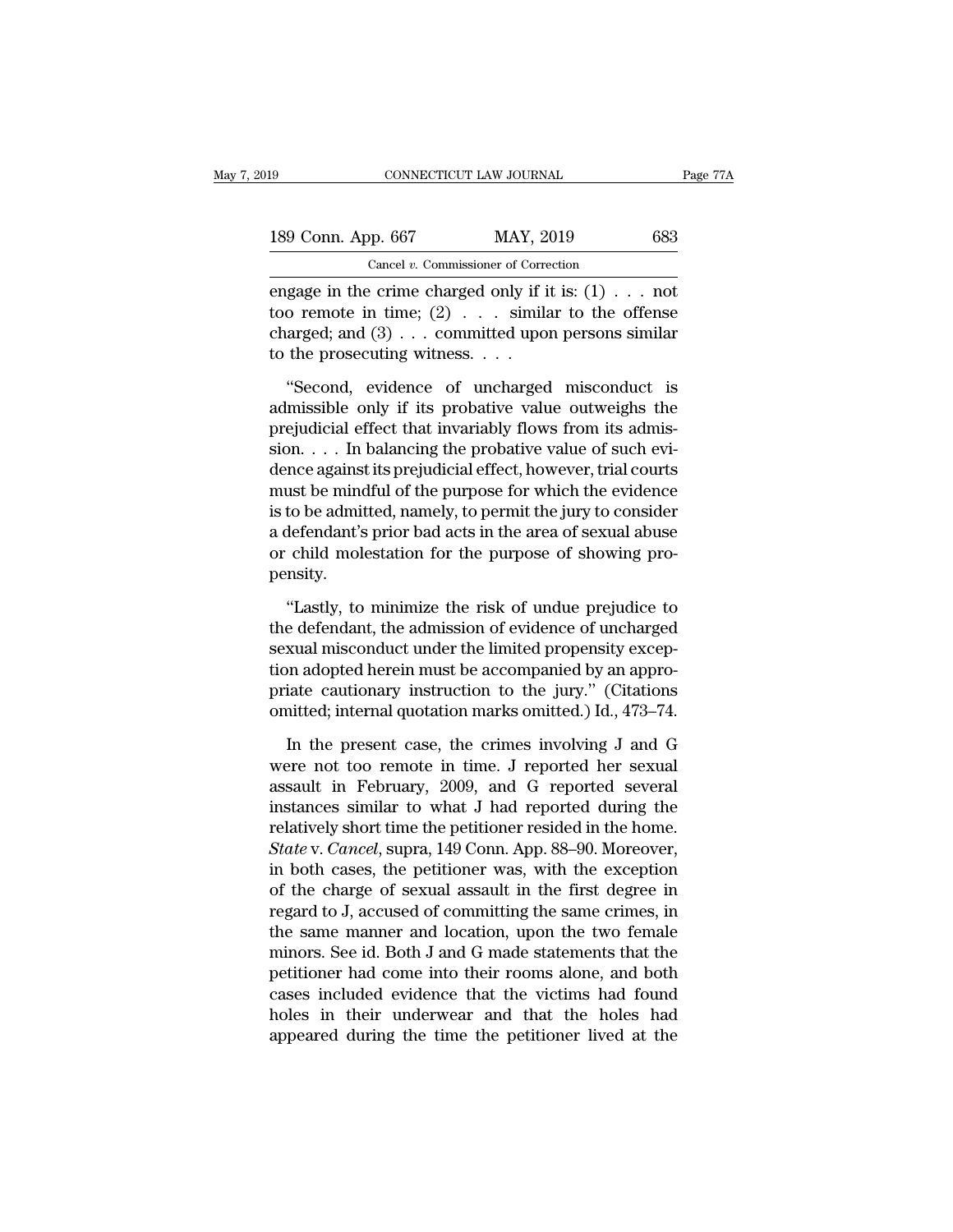| ЗA  | CONNECTICUT LAW JOURNAL                                  |                    | May 7, 2019 |
|-----|----------------------------------------------------------|--------------------|-------------|
| 684 | MAY, 2019                                                | 189 Conn. App. 667 |             |
|     | Cancel $v$ . Commissioner of Correction                  |                    |             |
|     | mother's residence. In addition, because of the similar- |                    |             |

CONNECTICUT LAW JOURNAL<br>
MAY, 2019 189 Conn. App. 667<br>
Cancel v. Commissioner of Correction<br>
mother's residence. In addition, because of the similar-<br>
ity of the evidence in both cases, evidence from one<br>
case that may hav MAY, 2019 189 Conn. App. 667<br>
Cancel v. Commissioner of Correction<br>
mother's residence. In addition, because of the similarity<br>
of the evidence in both cases, evidence from one<br>
case that may have been introduced in the ot 684 MAY, 2019 189 Conn. App. 667<br>
Cancel v. Commissioner of Correction<br>
mother's residence. In addition, because of the similarity of the evidence in both cases, evidence from one<br>
case that may have been introduced in th  $\frac{\text{KAN}}{\text{HAN}}$ , 2019 189 Conn. App. 667<br>  $\frac{\text{Cancel } v. \text{ Commissioner of Correction}}{\text{mother's residence. In addition, because of the similarity of the evidence in both cases, evidence from one case that may have been introduced in the other would have been unlikely to arouse the jurors' emotions. See State v. James G., 268 Conn. 382, 400, 844 A.2d 810 (2004) (oxidance of sovula phase less likely to unduly.$ *State v. Commissioner of Corection*<br> **State v.** *Commissioner of Corection*<br> **State v.** *Janes G.***,** *Data Light* **cannonically of the evidence in both cases, evidence from one<br>
case that may have been introduced in the oth** Cancel v. Commissioner of Correction<br>
mother's residence. In addition, because of the similar-<br>
ity of the evidence in both cases, evidence from one<br>
case that may have been introduced in the other would<br>
have been unlike mother's residence. In addition, because of the similarity of the evidence in both cases, evidence from one case that may have been introduced in the other would have been unlikely to arouse the jurors' emotions. See *Stat* ity of the evidence in both cases, ev<br>case that may have been introduced in<br>have been unlikely to arouse the juro<br> $State$  v.  $James$   $G$ ,  $268$  Conn.  $382$ ,  $4$ <br> $(2004)$  (evidence of sexual abuse less<br>arouse jurors' emotions when se that may have been introduced in the other would<br>we been unlikely to arouse the jurors' emotions. See<br>ate v. James G., 268 Conn. 382, 400, 844 A.2d 810<br>004) (evidence of sexual abuse less likely to unduly<br>ouse jurors' e that we been univery to arouse the jurors emotions. See<br>State v. James G., 268 Conn. 382, 400, 844 A.2d 810<br>(2004) (evidence of sexual abuse less likely to unduly<br>arouse jurors' emotions when similar evidence has<br>already b

battle v. James G., 200 Contr. 302, 400, 644 A.2d 810 (2004) (evidence of sexual abuse less likely to unduly arouse jurors' emotions when similar evidence has already been presented to jury).<br>Finally, although it was not  $(2004)$  (evidence of sexual abuse fess intery to unduly arouse jurors' emotions when similar evidence has already been presented to jury).<br>Finally, although it was not necessary for the court to provide the jury with an arouse jurors emotions when similar evidence has<br>already been presented to jury).<br>Finally, although it was not necessary for the court<br>to provide the jury with an instruction regarding the<br>proper use of prior misconduct ev Finally, although it was not necessary for the court<br>to provide the jury with an instruction regarding the<br>proper use of prior misconduct evidence relating to J<br>or G because the cases were joined, the court did pro-<br>vide t Finally, although it was not necessary for the court<br>to provide the jury with an instruction regarding the<br>proper use of prior misconduct evidence relating to J<br>or G because the cases were joined, the court did pro-<br>vide t to provide the jury with an instruction regarding the<br>proper use of prior misconduct evidence relating to J<br>or G because the cases were joined, the court did pro-<br>vide the jury with an instruction regarding the proper<br>use proper use of prior misconduct evidence relating to J<br>or G because the cases were joined, the court did pro-<br>vide the jury with an instruction regarding the proper<br>use of prior misconduct evidence relating to the peti-<br>tio or G because the cases were joined, the court did provide the jury with an instruction regarding the proper<br>use of prior misconduct evidence relating to the peti-<br>tioner's previous sexual assault conviction. Specifically,<br> vide the jury with an instruction regarding the proper<br>use of prior misconduct evidence relating to the peti-<br>tioner's previous sexual assault conviction. Specifically,<br>the court stated in its charge to the jury: "Now, oth use of prior misconduct evidence relating to the petitioner's previous sexual assault conviction. Specifically, the court stated in its charge to the jury: "Now, other misconduct. In a criminal case in which the defendant tioner's previous sexual assault conviction. Specifically,<br>the court stated in its charge to the jury: "Now, other<br>misconduct. In a criminal case in which the defendant<br>is charged with a crime . . . exhibiting [aberrant] a the court stated in its charge to<br>misconduct. In a criminal case in<br>is charged with a crime  $\dots$  exh<br>compulsive criminal sexual beha<br>defendant's commission of anoth<br>ble and may be considered for its<br>to which it is relevan Subsecution. In a criminal case in which the detendant<br>
charged with a crime . . . exhibiting [aberrant] and<br>
mpulsive criminal sexual behavior, evidence of the<br>
fendant's commission of another offense is admissi-<br>
and may is charged with a critic . . . exhibiting [aberrait] and<br>compulsive criminal sexual behavior, evidence of the<br>defendant's commission of another offense is admissi-<br>ble and may be considered for its bearing on any matter<br>to

compusive criminal sexual behavior, evidence of the<br>defendant's commission of another offense is admissi-<br>ble and may be considered for its bearing on any matter<br>to which it is relevant...<br>"Now, with regard to [the petiti defendant s'confinission of another offerise is admissible and may be considered for its bearing on any matter<br>to which it is relevant. . . .<br>"Now, with regard to [the petitioner's previous con-<br>viction], evidence of that to which it is relevant. . . .<br>"Now, with regard to [the petitione viction], evidence of that offense or sufficient to prove the [petitioner] guedarged in the information. . . . It's that you keep that in mind. . . . . . "Now, with regard to [the petitioner's previous contribution], evidence of that offense on its own is not fficient to prove the [petitioner] guilty of the crime arged in the information.  $\dots$  It's very important at you ke Frow, while regard to [the pethoder s previous conviction], evidence of that offense on its own is not sufficient to prove the [petitioner] guilty of the crime charged in the information.  $\dots$  It's very important that you

sufficient to prove the [petitioner] guilty of the crime<br>charged in the information. . . . It's very important<br>that you keep that in mind. . . .<br>"The [previous conviction] is offered to show that<br>the [petitioner] had an u sumclent to prove the [petholder] guinty of the crime<br>charged in the information. . . . It's very important<br>that you keep that in mind. . . .<br>"The [previous conviction] is offered to show that<br>the [petitioner] had an unus that you keep that in mind...<br>
"The [previous conviction] is<br>
the [petitioner] had an unusual<br>
sexual interest in children....<br>
use it for .... [The conviction<br>
of a motive for the crime."<br>
The foregoing instructions to "The [previous conviction] is offered to show that<br>e [petitioner] had an unusual disposition, that is, a<br>xual interest in children.... Now, that's all you can<br>e it for .... [The conviction] is claimed evidence<br>a motive fo The [previous conviction] is offered to show that<br>the [petitioner] had an unusual disposition, that is, a<br>sexual interest in children.  $\dots$  Now, that's all you can<br>use it for  $\dots$ . [The conviction] is claimed evidence<br>of

and interest in children.  $\dots$  Now, that's all you can use it for  $\dots$ . [The conviction] is claimed evidence of a motive for the crime."<br>The foregoing instructions to the jury were appropriate in the context of the petiti sexual interest in children.  $\ldots$  Now, that s an you can<br>use it for  $\ldots$ . [The conviction] is claimed evidence<br>of a motive for the crime."<br>The foregoing instructions to the jury were appro-<br>priate in the context of the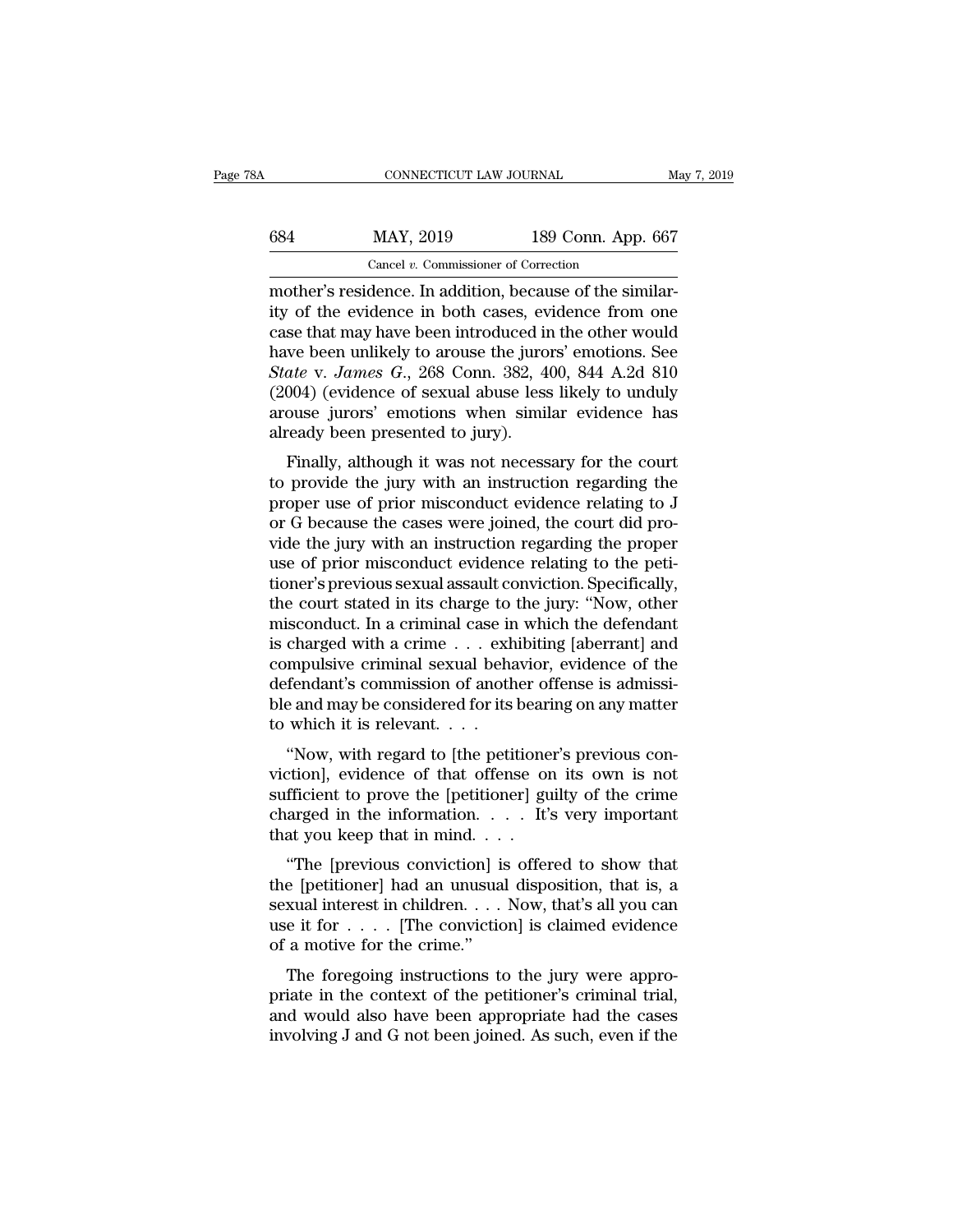| 19                 | CONNECTICUT LAW JOURNAL                                                                                                                                                | Page 79A |
|--------------------|------------------------------------------------------------------------------------------------------------------------------------------------------------------------|----------|
| 189 Conn. App. 667 | MAY, 2019                                                                                                                                                              | 685      |
|                    | Cancel $v$ . Commissioner of Correction                                                                                                                                |          |
|                    | cases involving J and G had not been joined, the evi-<br>dence in one case would have been admissible in the<br>other to prove that the petitioner had a proponsity or |          |

189 Conn. App. 667 MAY, 2019 685<br>
Cancel v. Commissioner of Correction<br>
Cases involving J and G had not been joined, the evidence in one case would have been admissible in the<br>
other to prove that the petitioner had a pro 189 Conn. App. 667 MAY, 2019 685<br>Cancel v. Commissioner of Correction<br>Cases involving J and G had not been joined, the evi-<br>dence in one case would have been admissible in the<br>other to prove that the petitioner had a prope 189 Conn. App. 667 MAY, 2019 68<br>
Cancel v. Commissioner of Correction<br>
cases involving J and G had not been joined, the even<br>
dence in one case would have been admissible in the<br>
other to prove that the petitioner had a p Cancel v. Commissioner of Correction<br>
ses involving J and G had not been joined, the evi-<br>
nce in one case would have been admissible in the<br>
her to prove that the petitioner had a propensity or<br>
tendency to sexually assa cases involving J and G had not been joined, the evi-<br>dence in one case would have been admissible in the<br>other to prove that the petitioner had a propensity or<br>a tendency to sexually assault adolescent girls.<br>With this in

dence in one case would have been admissible in the<br>other to prove that the petitioner had a propensity or<br>a tendency to sexually assault adolescent girls.<br>With this in mind, the remaining arguments that the<br>petitioner mak other to prove that the petitioner had a propensity or<br>a tendency to sexually assault adolescent girls.<br>With this in mind, the remaining arguments that the<br>petitioner makes on appeal in regard to joinder are<br>unpersuasive. other to prove that the petitioner had a propensity or<br>a tendency to sexually assault adolescent girls.<br>With this in mind, the remaining arguments that the<br>petitioner makes on appeal in regard to joinder are<br>unpersuasive. With this in mind, the remaining arguments that the petitioner makes on appeal in regard to joinder are unpersuasive. The petitioner's argument that he had a compelling need to testify in the case involving  $G$ , but did n With this in mind, the remaining arguments that the<br>petitioner makes on appeal in regard to joinder are<br>unpersuasive. The petitioner's argument that he had a<br>compelling need to testify in the case involving G, but<br>did not petitioner makes on appeal in regard to joinder are<br>unpersuasive. The petitioner's argument that he had a<br>compelling need to testify in the case involving G, but<br>did not have a similar need to testify in the case involv-<br>i unpersuasive. The petitioner's argument that he had a<br>compelling need to testify in the case involving G, but<br>did not have a similar need to testify in the case involv-<br>ing J, is belied by the fact that the evidence in bot compelling need to testify in the case involving G, but<br>did not have a similar need to testify in the case involv-<br>ing J, is belied by the fact that the evidence in both<br>cases was cross admissible. Specifically, the eviden did not have a similar need to testify in the case involving J, is belied by the fact that the evidence in both cases was cross admissible. Specifically, the evidence that the petitioner's semen was found on G's underwear ing J, is belied by the fact that the cases was cross admissible. Speci<br>that the petitioner's semen was fou<br>could have been introduced in J's<br>petitioner's purported need to te<br>explain how his semen got on her<br>would be need at the petitioner's semen was found on G's underwear<br>uld have been introduced in J's case. As such, the<br>titioner's purported need to testify in G's case to<br>plain how his semen got on her underwear similarly<br>ould be needed could have been introduced in J's case. As such, the<br>petitioner's purported need to testify in G's case to<br>explain how his semen got on her underwear similarly<br>would be needed in J's case.<br>Additionally, the petitioner's co

petitioner's purported need to testify in G's case to<br>explain how his semen got on her underwear similarly<br>would be needed in J's case.<br>Additionally, the petitioner's contention that the<br>proper argument and preservation of explain how his semen got on her underwear similarly<br>would be needed in J's case.<br>Additionally, the petitioner's contention that the<br>proper argument and preservation of the joinder issue<br>at his criminal trial would have le would be needed in J's case.<br>
Additionally, the petitioner's contention that the<br>
proper argument and preservation of the joinder issue<br>
at his criminal trial would have led to a more favorable<br>
outcome in his direct appea Additionally, the petitioner's contention that the proper argument and preservation of the joinder issue at his criminal trial would have led to a more favorable outcome in his direct appeal must also be rejected. Because Additionally, the petitioner's contention that the<br>proper argument and preservation of the joinder issue<br>at his criminal trial would have led to a more favorable<br>outcome in his direct appeal must also be rejected.<br>Because proper argument and preservation of the joinder issue<br>at his criminal trial would have led to a more favorable<br>outcome in his direct appeal must also be rejected.<br>Because the evidence, as previously described, was<br>cross ad at his criminal trial would have led to a more favorable<br>outcome in his direct appeal must also be rejected.<br>Because the evidence, as previously described, was<br>cross admissible, there was no likelihood that the peti-<br>tione ecause the evidence, as previously described, was<br>oss admissible, there was no likelihood that the peti-<br>oner's conviction would have been reversed on direct<br>peal, even if Attorney D'Amato had objected on the<br>ounds that th cross admissible, there was no likelihood that the petitioner's conviction would have been reversed on direct<br>appeal, even if Attorney D'Amato had objected on the<br>grounds that the petitioner now argues on appeal.<br>On the ba

tioner's conviction would have been reversed on direct<br>appeal, even if Attorney D'Amato had objected on the<br>grounds that the petitioner now argues on appeal.<br>On the basis of the foregoing, we conclude that there<br>is no reas appeal, even if Attu<br>grounds that the p<br>On the basis of tl<br>is no reasonable pr<br>would have chang<br>criminal trial. On the basis of the foregoing, we conclude that there<br>no reasonable probability that an objection to joinder<br>build have changed the outcome of the petitioner's<br>iminal trial.<br>II<br>The petitioner next claims that the habeas co

II

is no reasonable probability that an objection to jointer<br>would have changed the outcome of the petitioner's<br>criminal trial.<br>II<br>The petitioner next claims that the habeas court erred<br>in concluding that his trial counsel ha Final trial.<br>
II<br>
The petitioner next claims that the habeas court erred<br>
in concluding that his trial counsel had not provided<br>
ineffective assistance in failing to object to opinion<br>
testimony from a witness on an ultima II<br>II<br>The petitioner next claims that the habeas court erred<br>in concluding that his trial counsel had not provided<br>ineffective assistance in failing to object to opinion<br>testimony from a witness on an ultimate issue of fac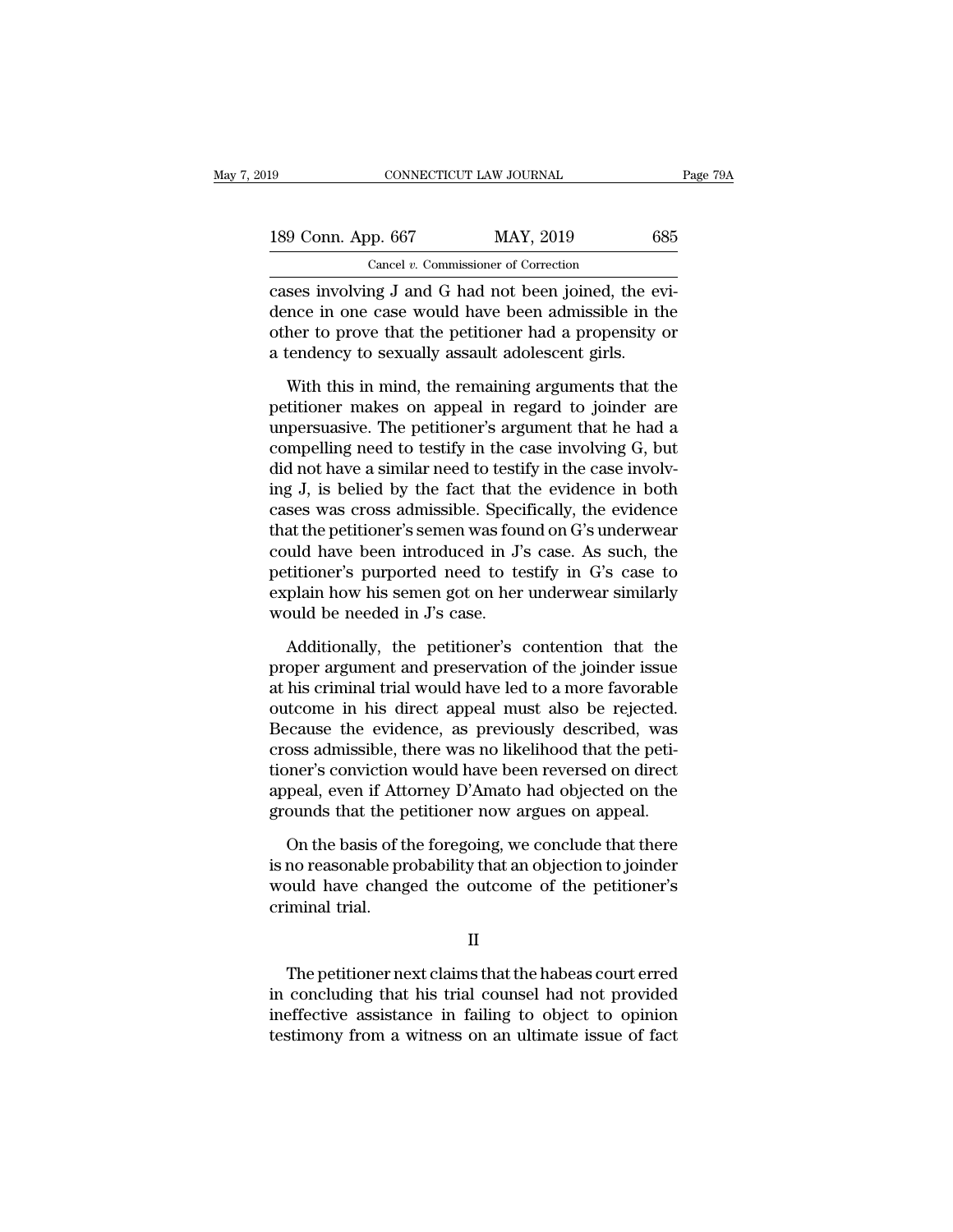| CONNECTICUT LAW JOURNAL<br>May 7, 2019                    |
|-----------------------------------------------------------|
|                                                           |
| 189 Conn. App. 667                                        |
| Cancel $v$ . Commissioner of Correction                   |
| with respect to the criminal charges in one of the under- |

CONNECTICUT LAW JOURNAL<br>
CONNECTICUT LAW JOURNAL<br>
Cancel v. Commissioner of Correction<br>
With respect to the criminal charges in one of the under-<br>
lying criminal cases. Specifically, the petitioner claims<br>
that he was prej MAY, 2019 189 Conn. App. 667<br>
Cancel v. Commissioner of Correction<br>
with respect to the criminal charges in one of the under-<br>
lying criminal cases. Specifically, the petitioner claims<br>
that he was prejudiced by Attorney D  $\begin{tabular}{ll} \hline & \text{MAY, 2019} & \text{189 Conn. App. 667} \\ \hline \text{Cancel } v. \text{ Commissioner of Correction} \\ \hline \text{with respect to the criminal charges in one of the underlying criminal cases. Specifically, the pertinent claims that he was prejudiced by Attorney D'Amato's failure to object to Knapp's testimony in which Knapp expressed her opinion that G was a victim of sovuel \end{tabular}$  $\begin{tabular}{ll} \hline & \text{MAY, 2019} & \text{189 Conn. App. 667} \\ \hline \text{Cancel }v. \text{ Commissioner of Correction} \\ \hline \text{with respect to the criminal charges in one of the underlying criminal cases. Specifically, the pertinent claims that he was prejudiced by Attorney D'Amato's failure to object to Knapp's testimony in which Knapp expressed her opinion that G was a victim of sexual result. The notification or groups that this testimony. \end{tabular}$ Cancel v. Commissioner of Correction<br>with respect to the criminal charges in one of the under-<br>lying criminal cases. Specifically, the petitioner claims<br>that he was prejudiced by Attorney D'Amato's fail-<br>ure to object to Cancel v. Commissioner of Correction<br>
with respect to the criminal charges in one of the under-<br>
lying criminal cases. Specifically, the petitioner claims<br>
that he was prejudiced by Attorney D'Amato's fail-<br>
ure to object with respect to the criminal charges in one of the underlying criminal cases. Specifically, the petitioner claims<br>that he was prejudiced by Attorney D'Amato's fail-<br>ure to object to Knapp's testimony in which Knapp<br>express lying criminal cases. Specifically, the petitioner claims<br>that he was prejudiced by Attorney D'Amato's fail-<br>ure to object to Knapp's testimony in which Knapp<br>expressed her opinion that G was a victim of sexual<br>assault. Th that he was prejudiced by Attorney D'Amato's fail-<br>ure to object to Knapp's testimony in which Knapp<br>expressed her opinion that G was a victim of sexual<br>assault. The petitioner argues that this testimony<br>unfairly gave rise ure to object to Knapp's testimony in which Knapp<br>expressed her opinion that G was a victim of sexual<br>assault. The petitioner argues that this testimony<br>unfairly gave rise to an inference that he was guilty of<br>sexual assau expressed her opinion that G was a victim of sexual<br>assault. The petitioner argues that this testimony<br>unfairly gave rise to an inference that he was guilty of<br>sexual assault. The respondent, the Commissioner of<br>Correction assault. The petitioner argues that this testimony<br>unfairly gave rise to an inference that he was guilty of<br>sexual assault. The respondent, the Commissioner of<br>Correction, argues that the habeas court properly deter-<br>mined unfairly gave rise to an inference that he was guilty of<br>sexual assault. The respondent, the Commissioner of<br>Correction, argues that the habeas court properly deter-<br>mined that the petitioner had failed to prove that he<br>wa Adar assault: The Tespondent, the Commissioner of<br>prrection, argues that the habeas court properly deter-<br>ined that the petitioner had failed to prove that he<br>as prejudiced in light of the substantial circumstantial<br>idence correction, argues that the habeas court property deter-<br>mined that the petitioner had failed to prove that he<br>was prejudiced in light of the substantial circumstantial<br>evidence admitted at trial. We agree with the respon-

mined that the petholier had raned to prove that he<br>was prejudiced in light of the substantial circumstantial<br>evidence admitted at trial. We agree with the respon-<br>dent that the petitioner failed to demonstrate prejudice.<sup></sup> was prejudiced in fight of the substantial circumstantial<br>evidence admitted at trial. We agree with the respon-<br>dent that the petitioner failed to demonstrate prejudice.<sup>9</sup><br>The following additional facts are relevant to th evidence admitted at trial. We agree with the respondent that the petitioner failed to demonstrate prejudice.<sup>9</sup><br>The following additional facts are relevant to this<br>claim. During the state's redirect examination of Knapp,<br> The following addition<br>claim. During the state's r<br>the prosecutor questione<br>in conducting forensic int<br>sexual assault cases.<br>exchange occurred:<br>"[The Prosecutor]: . . The Fohowing additional facts are Felevant to this<br>aim. During the state's redirect examination of Knapp,<br>e prosecutor questioned Knapp about her experience<br>conducting forensic interviews with children in child<br>xual assaul Earni. During the state steamect examination of Knapp,<br>the prosecutor questioned Knapp about her experience<br>in conducting forensic interviews with children in child<br>sexual assault cases. Subsequently, the following<br>exchan In conducting forensic interviews with children in child<br>sexual assault cases. Subsequently, the following<br>exchange occurred:<br>"[The Prosecutor]: . . . The defense attorney asked<br>you what was in your mind as to whether or n

xual assault cases. Su<br>
change occurred:<br>
"[The Prosecutor]: . . . '<br>
u what was in your min<br>
as a victim . . . do you i<br>"[Knapp]: Yes, I do.<br>"[The Prosecutor]: Now, | "[The Prosecutor]: . . . The defense attorney asked<br>u what was in your mind as to whether or not [G]<br>as a victim . . . do you remember those questions?<br>"[Knapp]: Yes, I do.<br>"[The Prosecutor]: Now, [G] never says that the [ "[The Prosecutor]: . . . The defense attorney asked<br>you what was in your mind as to whether or not [G]<br>was a victim . . . do you remember those questions?<br>"[Knapp]: Yes, I do.<br>"[The Prosecutor]: Now, [G] never says that th

as a victim . . . do you remem<br>
"[Knapp]: Yes, I do.<br>
"[The Prosecutor]: Now, [G] nee<br>
mer] did something bad to her.<br>"[Knapp]: That is correct.<br>"[The Prosecutor]: But in term

"[Knapp]: Yes, I do.<br>"[The Prosecutor]: Now, [G] never says that the [peti-<br>"ner] did something bad to her, undisputed. Right?<br>"[Knapp]: That is correct.<br>"[The Prosecutor]: But in terms of . . . whether or<br>"[G] was a victi "[The Prosecutor]: Now, [G] never says that the [petitioner] did something bad to her, undisputed. Right?"<br>"[Knapp]: That is correct.<br>"[The Prosecutor]: But in terms of  $\ldots$  whether or not [G] was a victim, does the fact "[The Prosecutor]: Now, [G] never says that the [petitioner] did something bad to her, undisputed. Right?<br>"[Knapp]: That is correct.<br>"[The Prosecutor]: But in terms of  $\ldots$  whether or not [G] was a victim, does the fact tioner] did something bad to her, undisputed. Right?<br>
"[Knapp]: That is correct.<br>
"[The Prosecutor]: But in terms of . . . whether or<br>
not [G] was a victim, does the fact that the [petitioner]<br>
was convicted of having sexu "[Knapp]: That is correct.<br>
"[The Prosecutor]: But in terms of . . . whether or<br>
not [G] was a victim, does the fact that the [petitioner]<br>
was convicted of having sexual intercourse with a four-<br>
teen year old back in 20 not [G] was a victim, does the fact that the [petitioner]<br>was convicted of having sexual intercourse with a four-<br>teen year old back in  $2002...$  does that inform your<br>thinking about whether or not [G] was a victim?<br>The hab was convicted of having sexual intercourse with a four-<br>teen year old back in  $2002...$  does that inform your<br>thinking about whether or not [G] was a victim?<br><sup>9</sup>The habeas court did not make a finding of fact with respect t

teen year old back in  $2002...$  does that inform your thinking about whether or not [G] was a victim?<br><sup>9</sup>The habeas court did not make a finding of fact with respect to the deficient performance prong in this claim. Additio thinking about whether or not  $[G]$  was a victim?<br>
<sup>9</sup> The habeas court did not make a finding of fact with respect deficient performance prong in this claim. Additionally, neither party an argument in their respective bri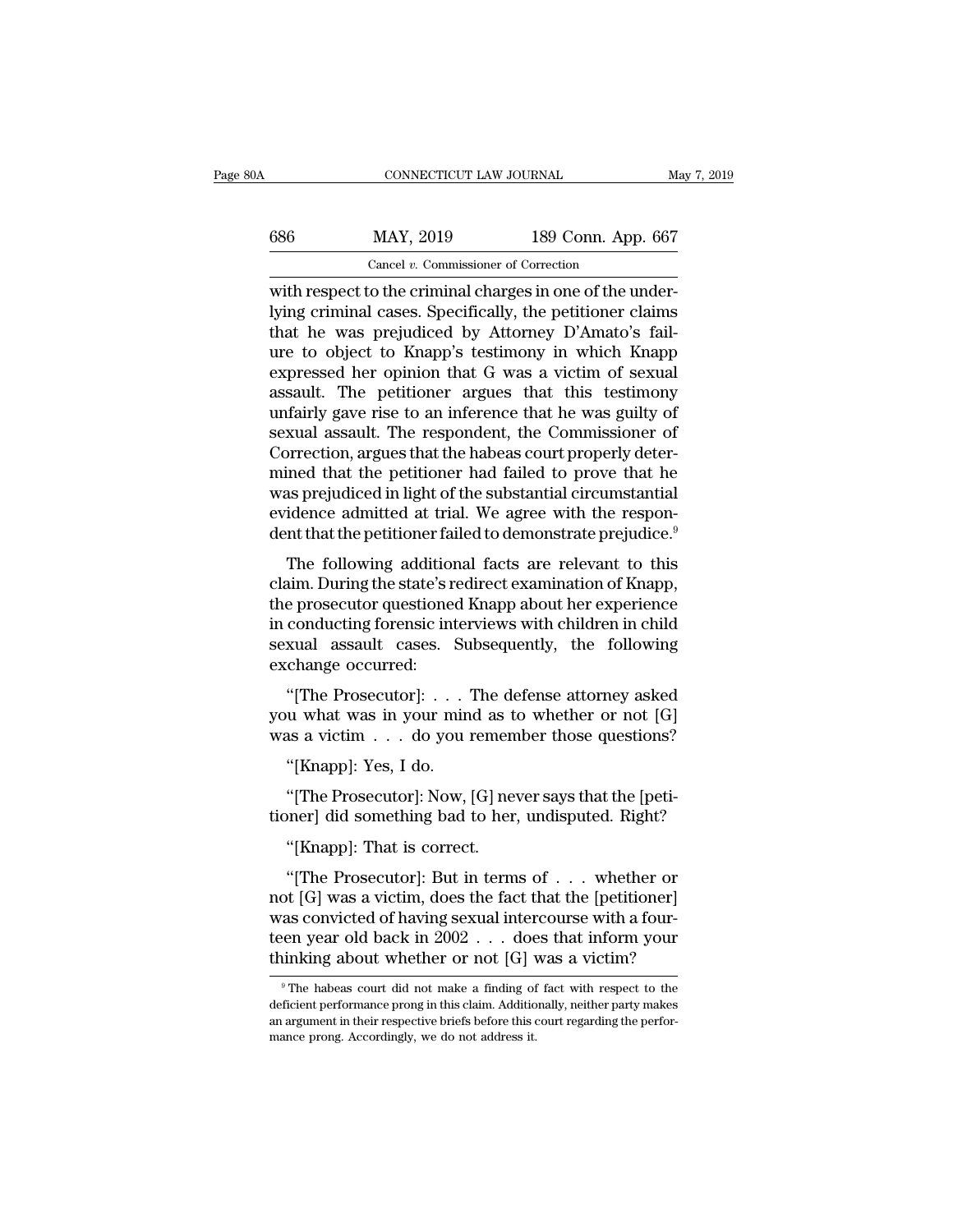| 19                                                   | CONNECTICUT LAW JOURNAL                 | Page 81A |
|------------------------------------------------------|-----------------------------------------|----------|
| 189 Conn. App. 667                                   | MAY, 2019                               | 687      |
|                                                      | Cancel $v$ . Commissioner of Correction |          |
| "[Knapp]: Yes it does.                               |                                         |          |
| "[The Prosecutor]: Okay. And how about the fact that |                                         |          |

9 Conn. App. 667 MAY, 2019 687<br>
Cancel v. Commissioner of Correction<br>
"[Knapp]: Yes it does.<br>
"[The Prosecutor]: Okay. And how about the fact that<br>
"s] sister, J, had said, I woke up and somebody was<br>
"ting my underwear, t 189 Conn. App. 667 MAY, 2019 687<br>
Cancel *v.* Commissioner of Correction<br>
"[Knapp]: Yes it does.<br>
"[The Prosecutor]: Okay. And how about the fact that<br>
[G's] sister, J, had said, I woke up and somebody was<br>
cutting my und Cancel v. Commissioner of Correction<br>
"[Knapp]: Yes it does.<br>
"[The Prosecutor]: Okay. And how about the fact that<br>
[G's] sister, J, had said, I woke up and somebody was<br>
cutting my underwear, the [petitioner], and he put Cancel v. Commissioner of Correction<br>
"[Knapp]: Yes it does.<br>
"[The Prosecutor]: Okay. And how about the fact that<br>
[G's] sister, J, had said, I woke up and somebody was<br>
cutting my underwear, the [petitioner], and he put "[Knapp]: Yes it does.<br>"[The Prosecutor]: Okay. And how about the fact that<br>[G's] sister, J, had said, I woke up and somebody was<br>cutting my underwear, the [petitioner], and he put his<br>penis through the hole and then [J] "[The Prosecutor]: Okay. And how about the fact the [G's] sister, J, had said, I woke up and somebody w cutting my underwear, the [petitioner], and he put he penis through the hole and then [J] felt wet in [he butt. Does 's] sister, J, had sai<br>tting my underwear<br>mis through the ho<br>ttt. Does that inform<br>t [G], who may not<br>"[Knapp]: Yes.<br>"[The Prosecutor]:  $\mu$ the put in the periodical compared in the put in the put in the put in the put in the put in the post that inform your thinking as to whether or tt [G], who may not know it, is a victim?<br>"[Knapp]: Yes.<br>"[The Prosecutor]: A

pents urough the note and then [5] felt wet in [her]<br>butt. Does that inform your thinking as to whether or<br>not [G], who may not know it, is a victim?<br>"[Knapp]: Yes.<br>"[The Prosecutor]: And how about the fact that when<br>you g bout. Does that miorin your timiking as to whether or<br>not [G], who may not know it, is a victim?<br>"[Knapp]: Yes.<br>"[The Prosecutor]: And how about the fact that when<br>you go to the house there's all these pairs of underwear<br>w area and . . . the [petitioner's] sements in a bunch of the prosecutor]: And how about the fact that when you go to the house there's all these pairs of underwear with holes cut in the crotch and crop—cut into the butt ar "[Knapp]: Yes.<br>"[The Prosecutor]: And how about the fact that when<br>you go to the house there's all these pairs of underwear<br>with holes cut in the crotch and crop—cut into the butt<br>area and . . . the [petitioner's] semen's "[The Prosecutor]: And how about the fact that when<br>you go to the house there's all these pairs of underwear<br>with holes cut in the crotch and crop—cut into the butt<br>area and . . . the [petitioner's] semen's in a bunch of<br> u go to the house there's all these pairs of underwear<br>th holes cut in the crotch and crop—cut into the butt<br>ea and . . . the [petitioner's] semen's in a bunch of<br>ose holes; does that inform your thinking as to<br>nether or n Example 2. The performer speakers in a bunch of ose holes; does that inform your thinking as to nether or not you thought [G] was a victim?<br>"[Knapp]: Yes, the totality of it all was very con-<br>ming.<br>"[The Prosecutor]: As y

cerning. whether or not you thought [G] was<br>
"[Knapp]: Yes, the totality of it a<br>
cerning.<br>
"[The Prosecutor]: As you sit here if<br>
think that [G] was a victim?<br>
"[Knapp]: My personal opinion? "[Knapp]: Yes, the totality of it all was<br>rning.<br>"[The Prosecutor]: As you sit here right n<br>ink that [G] was a victim?<br>"[Knapp]: My personal opinion?<br>"[The Prosecutor]: That's what you were a

rning.<br>"[The Prosecutor]: As you sit here right now, do you<br>ink that [G] was a victim?<br>"[Knapp]: My personal opinion?<br>"[The Prosecutor]: That's what you were asked about.<br>"[Knapp]: Yes "[The Prosecutor]: As y<br>ink that [G] was a victi<br>"[Knapp]: My personal<br>"[The Prosecutor]: That<br>"[Knapp]: Yes<br>"[The Prosecutor]: Any

"[Knapp]: My personal opinion?<br>"[The Prosecutor]: That's what you were asked:<br>"[Knapp]: Yes<br>"[The Prosecutor]: Any—<br>"[Knapp]: —I do. "[The Prosecutor]: Tha<br>"[Knapp]: Yes<br>"[The Prosecutor]: Ang"<br>"[Knapp]: —I do.<br>"[The Prosecutor]: —

"[Knapp]: Yes<br>"[The Prosecutor]: Any—<br>"[Knapp]: —I do.<br>"[The Prosecutor]: —doubt? Well, I shouldn't ask at. Okay. That's it. Thank you." "[Knapp]: Yes<br>"[The Prosecutor]: Any—<br>"[Knapp]: —I do.<br>"[The Prosecutor]: —doubt? Well,<br>that. Okay. That's it. Thank you."<br>The habeas court concluded that the

"[The Prosecutor]: Any—<br>"[Knapp]: —I do.<br>"[The Prosecutor]: —doubt? Well, I shouldn't ask<br>at. Okay. That's it. Thank you."<br>The habeas court concluded that the petitioner failed<br>establish that he was prejudiced by Attorney<br> "[Knapp]: —I do.<br>"[The Prosecutor]: —doubt? Well, I shouldn't ask<br>that. Okay. That's it. Thank you."<br>The habeas court concluded that the petitioner failed<br>to establish that he was prejudiced by Attorney<br>D'Amato's failure t "[The Prosecutor]:  $\rightarrow$  doubt? Well, I shouldn't ask<br>that. Okay. That's it. Thank you."<br>The habeas court concluded that the petitioner failed<br>to establish that he was prejudiced by Attorney<br>D'Amato's failure to object to "[The Prosecutor]: —doubt? Well, I shouldn't ask<br>that. Okay. That's it. Thank you."<br>The habeas court concluded that the petitioner failed<br>to establish that he was prejudiced by Attorney<br>D'Amato's failure to object to Knapp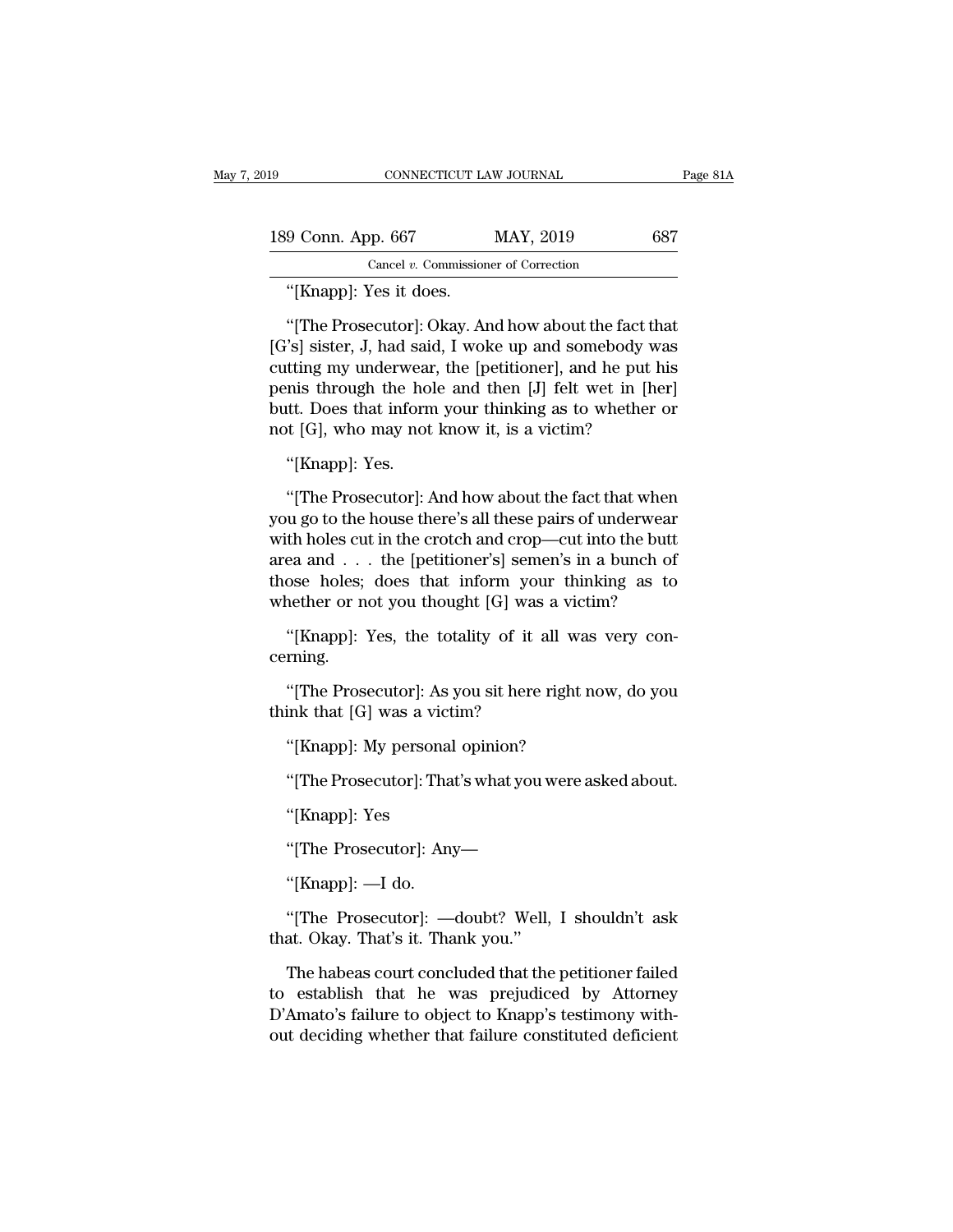| 32A | CONNECTICUT LAW JOURNAL                                                                                                      |                                                    | May 7, 2019 |
|-----|------------------------------------------------------------------------------------------------------------------------------|----------------------------------------------------|-------------|
|     |                                                                                                                              |                                                    |             |
| 688 | MAY, 2019                                                                                                                    | 189 Conn. App. 667                                 |             |
|     | Cancel $v$ . Commissioner of Correction                                                                                      |                                                    |             |
|     | performance. <sup>10</sup> The court found that there was substan-<br>tial evidence against the petitioner in the underlying | evining eaco apart from Knapp's testimony We agree |             |

the G88 MAY, 2019 189 Conn. App. 667<br>
Cancel v. Commissioner of Correction<br>
performance.<sup>10</sup> The court found that there was substantial evidence against the petitioner in the underlying<br>
criminal case apart from Knapp's te  $\begin{tabular}{ c c c} \multicolumn{1}{c|}{\textbf{688}} & \multicolumn{1}{c}{\textbf{MAX, 2019}} & \multicolumn{1}{c}{\textbf{189 Conn. App. 667}} \\ \hline \textbf{cancel }v. \textbf{ Commissioner of Correction} \\ \hline performance.<sup>10</sup> The court found that there was substantial evidence against the performance in the underlying criminal case apart from Knapp's testimony. We agree. \\ \hline In the present case, Knapp was repeatedly questioned. \end{tabular}$  $MAY$ , 2019<br>
Cancel v. Commissioner of Correction<br>
In the court found that there was substantial evidence against the petitioner in the underlying<br>
iminal case apart from Knapp's testimony. We agree.<br>
In the present case,

Cancel v. Commissioner of Correction<br>
performance.<sup>10</sup> The court found that there was substantial evidence against the petitioner in the underlying<br>
criminal case apart from Knapp's testimony. We agree.<br>
In the present ca performance.<sup>10</sup> The court found that there was substantial evidence against the petitioner in the underlying criminal case apart from Knapp's testimony. We agree.<br>In the present case, Knapp was repeatedly questioned durin referred and the ends of the state of the state is that the state is that the underlying<br>criminal case apart from Knapp's testimony. We agree.<br>In the present case, Knapp was repeatedly questioned<br>during the state's redirec rational case apart from Knapp's testimony. We agree.<br>
In the present case, Knapp was repeatedly questioned<br>
during the state's redirect examination regarding<br>
whether she believed G was a victim. The petitioner<br>
argues th In the present case, Knapp was repeatedly questioned<br>during the state's redirect examination regarding<br>whether she believed G was a victim. The petitioner<br>argues that Knapp's testimony was unduly prejudicial<br>because there In the present case, Knapp was repeatedly questioned<br>during the state's redirect examination regarding<br>whether she believed G was a victim. The petitioner<br>argues that Knapp's testimony was unduly prejudicial<br>because there during the state's redirect examination regarding<br>whether she believed G was a victim. The petitioner<br>argues that Knapp's testimony was unduly prejudicial<br>because there was no direct evidence of abuse in the<br>case involving whether she believed G was a victim. The petitioner<br>argues that Knapp's testimony was unduly prejudicial<br>because there was no direct evidence of abuse in the<br>case involving G. This argument is similar to that made<br>by the p argues that Knapp's testimony was unduly prejudicial<br>because there was no direct evidence of abuse in the<br>case involving G. This argument is similar to that made<br>by the petitioner in his direct appeal before this court.<br>In because there was no direct evidence of abuse in the case involving G. This argument is similar to that made by the petitioner in his direct appeal before this court. In that appeal, the petitioner raised an insufficiency case involving G. This argument is similar to that made<br>by the petitioner in his direct appeal before this court.<br>In that appeal, the petitioner raised an insufficiency of<br>the evidence claim and argued that the evidence in by the petitioner in his direct appeal before this court.<br>In that appeal, the petitioner raised an insufficiency of<br>the evidence claim and argued that the evidence in G's<br>case "merely establishe[d] that at some point G wor In that appeal, the petitioner raised an insufficiency of<br>the evidence claim and argued that the evidence in G's<br>case "merely establishe[d] that at some point G wore<br>the underwear, at some point a hole was cut in them,<br>and the evidence claim and argued that the evidence in G's<br>case "merely establishe[d] that at some point G wore<br>the underwear, at some point a hole was cut in them,<br>and that at some point the [petitioner's] semen was<br>wiped on case "merely establishe[d] that at some point G wore<br>the underwear, at some point a hole was cut in them,<br>and that at some point the [petitioner's] semen was<br>wiped on the underwear. In addition, the [petitioner]<br>contend[ed the underwear, at some point a hole was cut in them,<br>and that at some point the [petitioner's] semen was<br>wiped on the underwear. In addition, the [petitioner]<br>contend[ed] that [i]t is only after the state implores the<br>jury and that at some point the [petitioner's] semen was<br>wiped on the underwear. In addition, the [petitioner]<br>contend[ed] that [i]t is only after the state implores the<br>jury to consider J's independent . . . testimony,<br>togeth In the sum of the petitioner's prior is<br>conduct] from ten years earlier, that the state is able<br>prevail with an argument . . . that the [petitioner]<br> $\frac{10}{10}$  It is well established that "[n]o witness, lay or expert, ma together with the [evidence of the petitioner's prior<br>misconduct] from ten years earlier, that the state is able<br>to prevail with an argument  $\dots$  that the [petitioner]<br><sup>10</sup> It is well established that "[n]o witness, lay o

misconduct] from ten years earlier, that the state is able<br>to prevail with an argument . . . that the [petitioner]<br> $\frac{10 \text{ ft}}{10 \text{ ft}}$  is well established that "[n]o witness, lay or expert, may testify to<br>his opinion as to prevail with an argument . . . that the [petitioner]<br>
<sup>10</sup> It is well established that "[n]o witness, lay or expert, may testify to his opinion as to the guilt of a defendant, whether by direct statement or reference. a statement of a witness is one of fact or of conclusion or opinion with the rule is well established that "[n]o witness, lay or expert, may testify to his opinion as to the guilt of a defendant, whether by direct stateme <sup>10</sup> It is well established that "[n]o witness, lay or expert, may testify to his opinion as to the guilt of a defendant, whether by direct statement or reference. . . . In general, [t]estimony is objectionable if it embr For the statement rather than its form. The use of phraseology appropriate to the explicit of a defendant, whether by direct statement or reference. . . . In general, [t]estimony is objectionable if it embraces an opinion the expression of an inference, such as believe, think, etc., may in fact as dependence,  $\alpha$ , in general, [t] estimony is objectionable if it embraces an opinion on the ultimate issue to be decided by the trier of fact.. shoppinion on the ultimate issue to be decided by the trier of fact.  $\ldots$  Whether a statement of a witness is one of fact or of conclusion or opinion within the rule excluding opinion evidence is to be determined by the a statement of a witness is one of fact or of conclusion or opinion within the rule excluding opinion evidence is to be determined by the substance of the statement rather than its form. The use of phraseology appropriate the rule excluding opinion evidence is to be determined by the substance of the statement rather than its form. The use of phraseology appropriate to the expression of an inference, such as believe, think, etc., may in fac for the statement rather than its form. The use of phraseology appropriate to the expression of an inference, such as believe, think, etc., may in fact signify an opinion which renders the statement inadmissible; but the to the expression of an inference, such as believe, think, etc., may in fact signify an opinion which renders the statement inadmissible; but the use of such terms is not conclusive that the witness is stating his opinion,  $\sigma$  such terms is not conclusive that the witness is stating his opinion, for the language may be used merely to indicate that he is not speaking with entire certainty, in which case the evidence may be received for what The language may be used merely to indicate that he is not speaking with entire certainty, in which case the evidence may be received for what it is worth." (Citations omitted; internal quotation marks omitted.) *State v.* entire certainty, in which case the evidence may be received for what it is worth." (Citations omitted; internal quotation marks omitted.) Statev. Fuller, 56 Conn. App. 592, 619–20, 744 A.2d 931, cert. denied, 252 Conn. 9 worth." (Citations omitted; internal quotation marks omitted.) State v. Fuller, 56 Conn. App. 592, 619-20, 744 A.2d 931, cert. denied, 252 Conn. 949, 748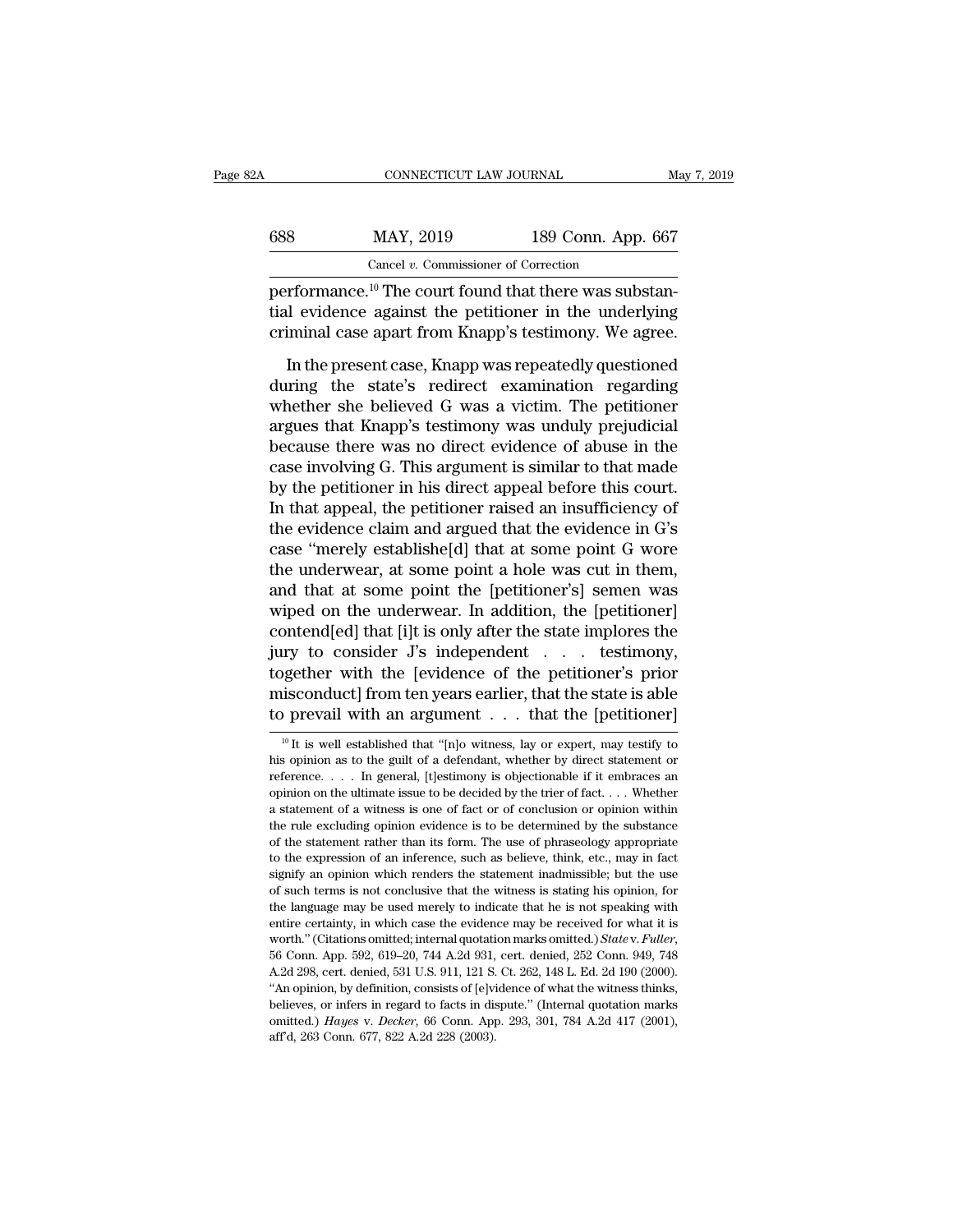## 189 CONNECTICUT LAW JOURNAL Page 83A<br>
189 Conn. App. 667 MAY, 2019 689<br>
Cancel v. Commissioner of Correction CONNECTICUT LAW JOURNAL<br>
pp. 667 MAY, 2019<br>
Cancel *v.* Commissioner of Correction<br>
ad sexual contact with G " (Emphas

<sup>19</sup> CONNECTICUT LAW JOURNAL Page 83A<br> **189 Conn. App. 667** MAY, 2019 689<br>
Cancel v. Commissioner of Correction<br> *must have* had sexual contact with G.'' (Emphasis in<br>
original; internal quotation marks omitted.) *State* v 189 Conn. App. 667 MAY, 2019 689<br>
Cancel *v.* Commissioner of Correction<br>
must have had sexual contact with G." (Emphasis in<br>
original; internal quotation marks omitted.) *State* v.<br>
Cancel, supra, 149 Conn. App. 96–97. Th 189 Conn. App. 667 MAY, 2019 689<br>
Cancel *v.* Commissioner of Correction<br> *Cancel*, supra, 149 Conn. App. 96–97. This court rejected<br>
the petitioner's claim and concluded that, in light of<br>
the guidence presented at trial 189 Conn. App. 667 MAY, 2019 689<br>
Cancel v. Commissioner of Correction<br>
must have had sexual contact with G." (Emphasis in<br>
original; internal quotation marks omitted.) *State* v.<br> *Cancel*, supra, 149 Conn. App. 96–97. T Cancel v. Commissioner of Correction<br>
must have had sexual contact with G." (Emphasis in<br>
original; internal quotation marks omitted.) State v.<br>
Cancel, supra, 149 Conn. App. 96–97. This court rejected<br>
the petitioner's c Cancel v. Commissioner of Correction<br>
must have had sexual contact with G." (Emphasis in<br>
original; internal quotation marks omitted.) State v.<br>
Cancel, supra, 149 Conn. App. 96–97. This court rejected<br>
the petitioner's c must have had sexual contact with G." (Emphasis in<br>original; internal quotation marks omitted.) *State* v.<br>*Cancel*, supra, 149 Conn. App. 96–97. This court rejected<br>the petitioner's claim and concluded that, in light of<br>t original; internal quotation marks omitted.) *State* v.<br>Cancel, supra, 149 Conn. App. 96–97. This court rejected<br>the petitioner's claim and concluded that, in light of<br>the evidence presented at trial, "the jury reasonably<br> Cancel, supra, 149 Conn. App. 96–97. This court rejected<br>the petitioner's claim and concluded that, in light of<br>the evidence presented at trial, "the jury reasonably<br>could have inferred that the [petitioner] entered G's<br>b the petitioner's claim and concluded that, in light of<br>the evidence presented at trial, "the jury reasonably<br>could have inferred that the [petitioner] entered G's<br>bedroom at night and cut holes in her underwear for<br>purpos the evidence presented at trial, "the jury reasonably<br>could have inferred that the [petitioner] entered G's<br>bedroom at night and cut holes in her underwear for<br>purposes of sexual gratification, just as he did with J.<br> $\dots$ could have inferred that the [petitioner] entered G's<br>bedroom at night and cut holes in her underwear for<br>purposes of sexual gratification, just as he did with J.<br> $\dots$  It also was reasonable for the jury to infer that<br>the bedroom at night and cut holes in her underwear for<br>purposes of sexual gratification, just as he did with J.<br>... It also was reasonable for the jury to infer that<br>the [petitioner], when he cut holes in the area of G's<br>unde purposes of sexual gratification, just as he did with J.<br>
. . . . It also was reasonable for the jury to infer that<br>
the [petitioner], when he cut holes in the area of G's<br>
underwear corresponding to her intimate parts, ma ... It also was reasonable for the jury to infer that<br>the [petitioner], when he cut holes in the area of G's<br>underwear corresponding to her intimate parts, made<br>sexual contact with G's intimate parts for the purposes<br>of se the [petitioner], when he cut holes in the area of G's<br>underwear corresponding to her intimate parts, made<br>sexual contact with G's intimate parts for the purposes<br>of sexual gratification. . . . Moreover, the jury reason-<br> underwear corresponding to her intimate parts, made<br>sexual contact with G's intimate parts for the purposes<br>of sexual gratification. . . . Moreover, the jury reason-<br>ably could have inferred that either depositing semen<br>o sexual contact with G's intimate parts for the purposes<br>of sexual gratification. . . . Moreover, the jury reason-<br>ably could have inferred that either depositing semen<br>on a child's underwear or entering a child's bedroom<br> behavior in the reviewing sementrical probability could have inferred that either depositing sementrical a child's bedroom she slept at night for purposes of cutting [holes in] r underwear constituted a situation likely t ably could have inferred that either depositing semen<br>on a child's underwear or entering a child's bedroom<br>as she slept at night for purposes of cutting [holes in]<br>her underwear constituted a situation likely to impair<br>the

on a child's anderwear of chiering a child's searcom<br>as she slept at night for purposes of cutting [holes in]<br>her underwear constituted a situation likely to impair<br>the morals of a child." (Citations omitted.) Id., 98.<br>Aft as she slept at hight for parposes of eating photos in<br>the underwear constituted a situation likely to impair<br>the morals of a child." (Citations omitted.) Id., 98.<br>After reviewing the record, we conclude that, apart<br>from K reasonable and logical inferences from the morals of a child." (Citations omitted.) Id., 98.<br>After reviewing the record, we conclude that, apart<br>from Knapp's testimony, there was overwhelming evi-<br>dence against the petitio After reviewing the record, we conclude that, apart<br>from Knapp's testimony, there was overwhelming evi-<br>dence against the petitioner in the underlying criminal<br>case involving G. "It is the province of the jury to draw<br>reas After reviewing the record, we conclude that, apart<br>from Knapp's testimony, there was overwhelming evi-<br>dence against the petitioner in the underlying criminal<br>case involving G. "It is the province of the jury to draw<br>rea from Knapp's testimony, there was overwhelming evidence against the petitioner in the underlying criminal case involving G. "It is the province of the jury to draw reasonable and logical inferences from the facts proved.<br> dence against the petitioner in the underlying criminal<br>case involving G. "It is the province of the jury to draw<br>reasonable and logical inferences from the facts proved.<br> $\dots$  It is not one fact, but the cumulative impact case involving G. "It is the province of the jury to draw<br>reasonable and logical inferences from the facts proved.<br>... It is not one fact, but the cumulative impact of<br>a multitude of facts which establishes guilt in a cas reasonable and logical inferences from the facts proved.<br>
. . . . It is not one fact, but the cumulative impact of<br>
a multitude of facts which establishes guilt in a case<br>
involving substantial circumstantial evidence.<br>
. 439 A.2d 305 (1981). The jury reasonal of the nettion  $\alpha$  is a case involving substantial circumstantial evidence. . . . . There is no distinction between direct and circumstantial evidence as far as probative force is c a multitude of facts which establishes guilt in a case<br>involving substantial circumstantial evidence. . . . .<br>There is no distinction between direct and circumstan-<br>tial evidence as far as probative force is concerned."<br>( involving substantial circumstantial evidence.  $\ldots$  .<br>There is no distinction between direct and circumstantial evidence as far as probative force is concerned."<br>(Citations omitted.) *State* v. *Perez*, 183 Conn. 225, 22 There is no distinction between direct and circumstantial evidence as far as probative force is concerned."<br>(Citations omitted.) *State* v. *Perez*, 183 Conn. 225, 227, 439 A.2d 305 (1981). The jury reasonably could have r tial evidence as far as probative force is concerned."<br>(Citations omitted.) *State* v. *Perez*, 183 Conn. 225, 227,<br>439 A.2d 305 (1981). The jury reasonably could have<br>relied on the statements by both J and G, the DNA<br>ana (Citations omitted.) *State v. Perez*, 183 Conn. 225, 227, 439 A.2d 305 (1981). The jury reasonably could have relied on the statements by both J and G, the DNA analysis that revealed the presence of the petitioner's seme 439 A.2d 305 (1981). The jury reasonably could have<br>relied on the statements by both J and G, the DNA<br>analysis that revealed the presence of the petitioner's<br>semen on the inside and outside of G's underwear and<br>clothing, relied on the statements by both J and G, the DNA<br>analysis that revealed the presence of the petitioner's<br>semen on the inside and outside of G's underwear and<br>clothing, the numerous pairs of G's underwear and<br>pants with ho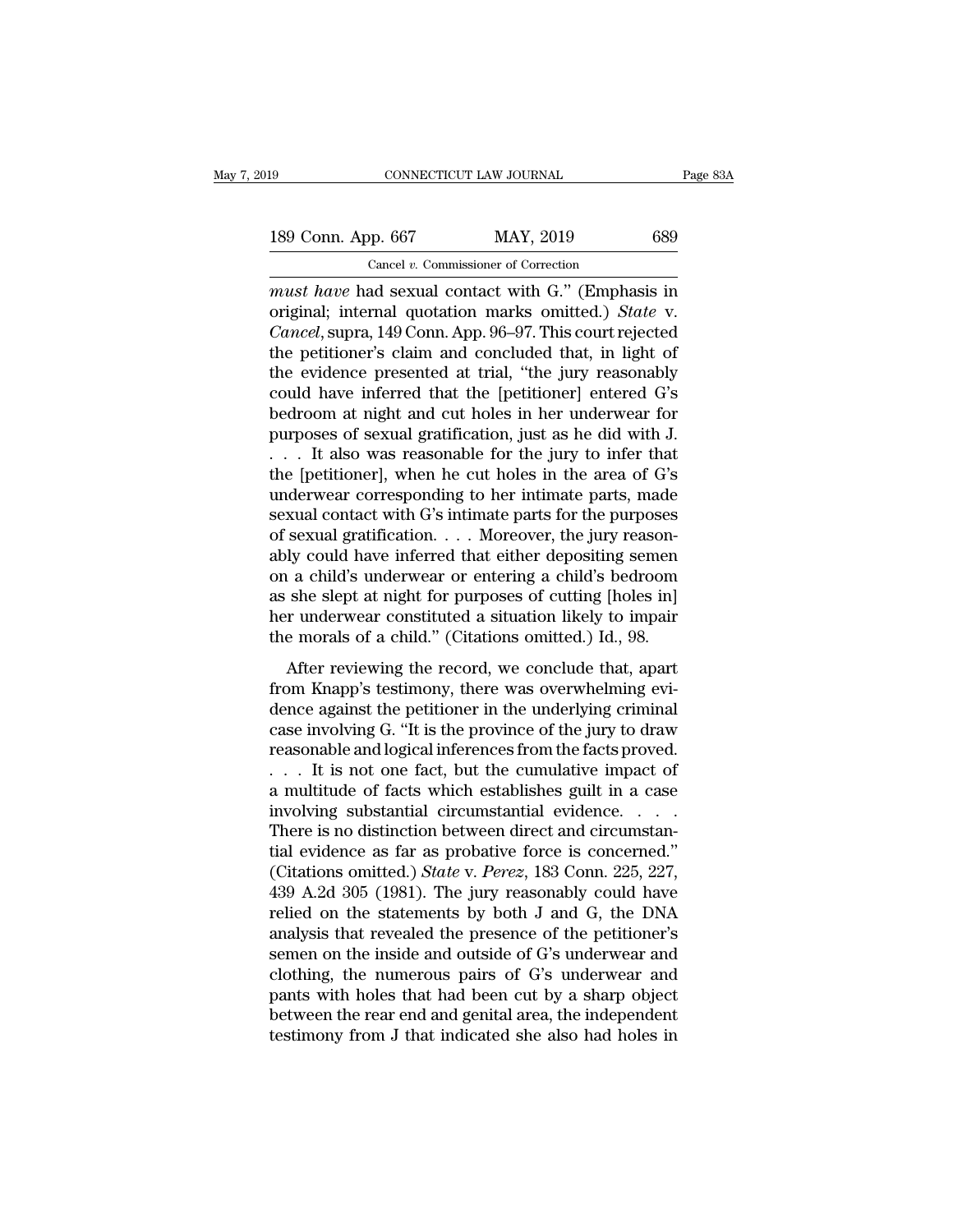| ΆA  | CONNECTICUT LAW JOURNAL                                 |                    | May 7, 2019 |
|-----|---------------------------------------------------------|--------------------|-------------|
| 690 | MAY, 2019                                               | 189 Conn. App. 667 |             |
|     | Cancel $v$ . Commissioner of Correction                 |                    |             |
|     | her underwear, and the videotane of I's forensic inter- |                    |             |

CONNECTICUT LAW JOURNAL<br>
690 MAY, 2019 189 Conn. App. 667<br>
Cancel v. Commissioner of Correction<br>
her underwear, and the videotape of J's forensic inter-<br>
view, to conclude that the petitioner had sexually<br>
assaulted G just View, 189 Conn. App. 667<br>
Cancel v. Commissioner of Correction<br>
her underwear, and the videotape of J's forensic inter-<br>
view, to conclude that the petitioner had sexually<br>
assaulted G just as he did with J. Moreover, even 690 MAY, 2019 189 Conn. App. 667<br>
Cancel v. Commissioner of Correction<br>
her underwear, and the videotape of J's forensic inter-<br>
view, to conclude that the petitioner had sexually<br>
assaulted G just as he did with J. Moreo  $HAY, 2019$  189 Conn. App. 667<br>
Cancel v. Commissioner of Correction<br>
her underwear, and the videotape of J's forensic inter-<br>
view, to conclude that the petitioner had sexually<br>
assaulted G just as he did with J. Moreover Cancel v. Commissioner of Correction<br>
her underwear, and the videotape of J's forensic inter-<br>
view, to conclude that the petitioner had sexually<br>
assaulted G just as he did with J. Moreover, even if<br>
the cases involving Cancel v. Commissioner of Correction<br>her underwear, and the videotape of J's forensic inter-<br>view, to conclude that the petitioner had sexually<br>assaulted G just as he did with J. Moreover, even if<br>the cases involving G an her underwear, and the videotape of J's forensic inter-<br>view, to conclude that the petitioner had sexually<br>assaulted G just as he did with J. Moreover, even if<br>the cases involving G and J had not been joined, as<br>previously view, to conclude that the petitioner had sex<br>assaulted G just as he did with J. Moreover, ev<br>the cases involving G and J had not been joine<br>previously discussed in part I of this opinion, the<br>dence in both cases was cross sautted G just as he did with J. Moreover, even if<br>e cases involving G and J had not been joined, as<br>eviously discussed in part I of this opinion, the evi-<br>nce in both cases was cross admissible as evidence<br>at the petition the cases involving G and J nad not been joined, as<br>previously discussed in part I of this opinion, the evi-<br>dence in both cases was cross admissible as evidence<br>that the petitioner had a propensity to engage in the<br>sexual

previously discussed in part I of this opinion, the evidence<br>dence in both cases was cross admissible as evidence<br>that the petitioner had a propensity to engage in the<br>sexual conduct with which he was charged.<br>Accordingly, dence in both cases was cross admissible as evidence<br>that the petitioner had a propensity to engage in the<br>sexual conduct with which he was charged.<br>Accordingly, because there was no reasonable proba-<br>bility that, had Atto that the petitioner had a propensity to engage in the<br>sexual conduct with which he was charged.<br>Accordingly, because there was no reasonable proba-<br>bility that, had Attorney D'Amato successfully objected<br>to Knapp's allege sexual conduct with which he was charged.<br>Accordingly, because there was no reasona<br>bility that, had Attorney D'Amato successfull<br>to Knapp's alleged opinion testimony that G<br>tim of sexual assault, the result of the proceed The petitioner next claims that the habeas court erred<br>conditioner next claims that the petitioner<br>iled to prove that he was prejudiced.<br>III<br>The petitioner next claims that the habeas court erred<br>concluding that Attorney D

III

in of sexual assault, the result of the proceeding would<br>have been different, we conclude that the petitioner<br>failed to prove that he was prejudiced.<br>III<br>The petitioner next claims that the habeas court erred<br>in concluding effective assistance despite failed to prove that he was prejudiced.<br>
III<br>
The petitioner next claims that the habeas court erred<br>
in concluding that Attorney D'Amato had provided<br>
effective assistance despite failing to p Failed to prove that he was prejudiced.<br>
III<br>
The petitioner next claims that the habeas court erred<br>
in concluding that Attorney D'Amato had provided<br>
effective assistance despite failing to present expert<br>
testimony that III<br>III<br>The petitioner next claims that the habeas court erred<br>in concluding that Attorney D'Amato had provided<br>effective assistance despite failing to present expert<br>testimony that could have offered an alternative inno-<br> III<br>The petitioner next claims that the habeas court erred<br>in concluding that Attorney D'Amato had provided<br>effective assistance despite failing to present expert<br>testimony that could have offered an alternative inno-<br>cent The petitioner next claims that the habeas court erred<br>in concluding that Attorney D'Amato had provided<br>effective assistance despite failing to present expert<br>testimony that could have offered an alternative inno-<br>cent exp in concluding that Attorney D'Amato had provided<br>effective assistance despite failing to present expert<br>testimony that could have offered an alternative inno-<br>cent explanation for the sexual assault allegations<br>against him effective assistance despite failing to present expert<br>testimony that could have offered an alternative inno-<br>cent explanation for the sexual assault allegations<br>against him. Specifically, the petitioner claims that<br>Attorn testimony that could have offered an alternative inno-<br>cent explanation for the sexual assault allegations<br>against him. Specifically, the petitioner claims that<br>Attorney D'Amato's failure to consult with a forensic<br>psychol cent explanation for the sexual assault allegations<br>against him. Specifically, the petitioner claims that<br>Attorney D'Amato's failure to consult with a forensic<br>psychologist regarding the suggestive influence that<br>may have against him. Specifically, the petitioner claims that<br>Attorney D'Amato's failure to consult with a forensic<br>psychologist regarding the suggestive influence that<br>may have been present in J's forensic interview, particu-<br>lar Attorney D'Amato's failure to consult with a forensic<br>psychologist regarding the suggestive influence that<br>may have been present in J's forensic interview, particu-<br>larly in light of J's developmental issues and the ongoin psychologist regarding the suggestive influence that<br>may have been present in J's forensic interview, particu-<br>larly in light of J's developmental issues and the ongoing<br>custody dispute between J's mother and uncle, consti may have been present in J's forensic interview, particularly in light of J's developmental issues and the ongoing<br>custody dispute between J's mother and uncle, constituted deficient performance by which he was prejudiced. larly in light of J's dev<br>custody dispute betw<br>tuted deficient perfc<br>diced. The responder<br>to prove that Attorney<br>cient and that he su<br>the respondent.<br>The following add stody dispute between J's mother and uncle, constited deficient performance by which he was preju-<br>ced. The respondent argues that the petitioner failed<br>prove that Attorney D'Amato's performance was defi-<br>ent and that he s tuted deficient performance by which he was prejudiced. The respondent argues that the petitioner failed<br>to prove that Attorney D'Amato's performance was defi-<br>cient and that he suffered prejudice. We agree with<br>the respon

diced. The respondent argues that the petitioner failed<br>to prove that Attorney D'Amato's performance was defi-<br>cient and that he suffered prejudice. We agree with<br>the respondent.<br>The following additional facts are relevant to prove that Attorney D'Amato's performance was defi-<br>cient and that he suffered prejudice. We agree with<br>the respondent.<br>The following additional facts are relevant to this<br>claim. During the petitioner's criminal trial, cient and that he suffered prejudice. We agree with<br>the respondent.<br>The following additional facts are relevant to this<br>claim. During the petitioner's criminal trial, Knapp testi-<br>fied regarding her initial conversation wi the respondent.<br>The following additional facts are relevant to this<br>claim. During the petitioner's criminal trial, Knapp testi-<br>fied regarding her initial conversation with J at the<br>Waterbury police station prior to J's fo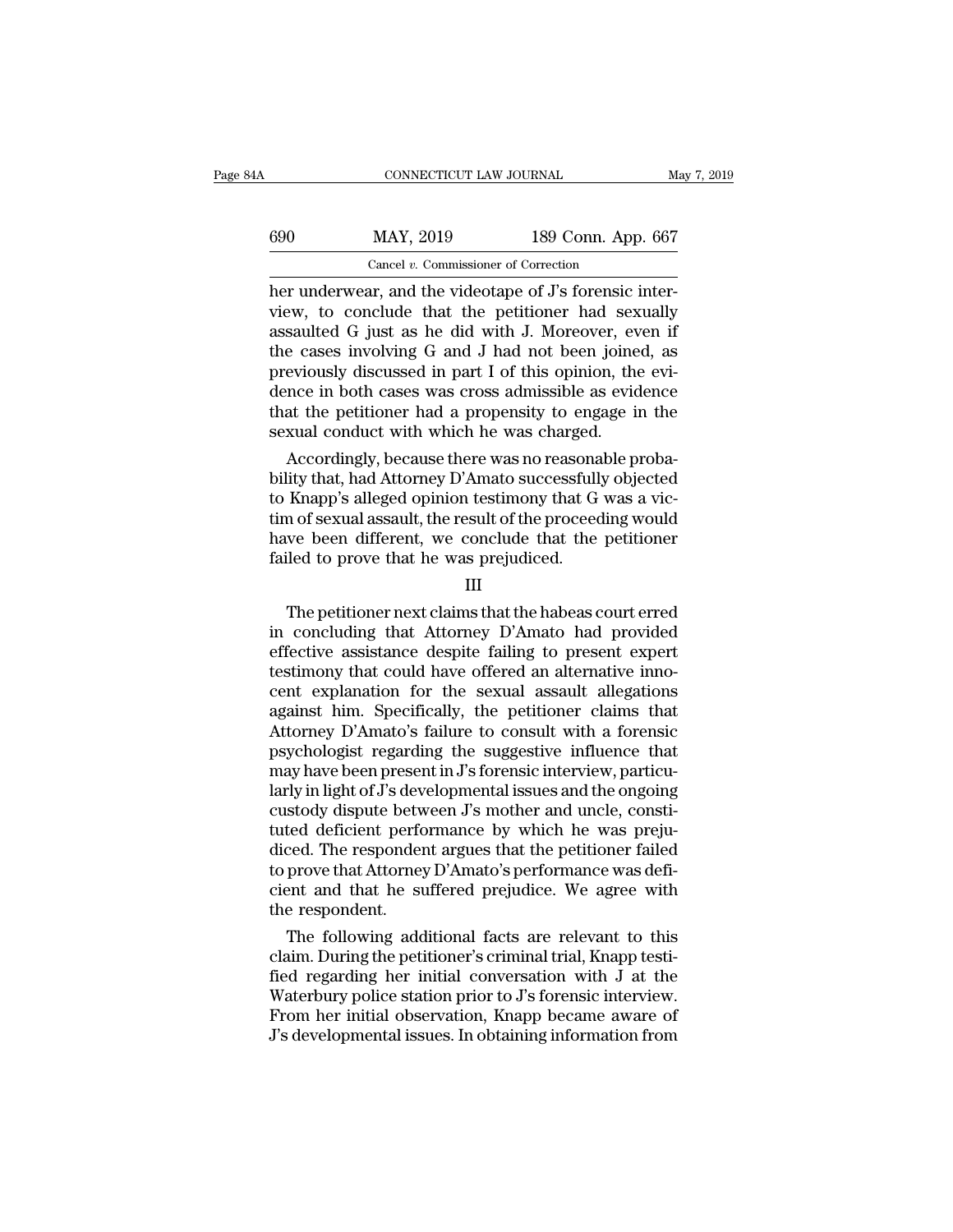connectricut LAW JOURNAL Page 85A<br>
189 Conn. App. 667 MAY, 2019 691<br>
Cancel v. Commissioner of Correction<br>
children, the Waterbury Police Department's guidelines<br>
called for conducting forensic interviews with children<br>
ho 189 Conn. App. 667 MAY, 2019 691<br>
Cancel v. Commissioner of Correction<br>
children, the Waterbury Police Department's guidelines<br>
called for conducting forensic interviews with children<br>
between the ages of three and nine, a 189 Conn. App. 667 MAY, 2019 691<br>
Cancel v. Commissioner of Correction<br>
children, the Waterbury Police Department's guidelines<br>
called for conducting forensic interviews with children<br>
between the ages of three and nine, 189 Conn. App. 667 MAY, 2019 691<br>
Cancel v. Commissioner of Correction<br>
children, the Waterbury Police Department's guidelines<br>
called for conducting forensic interviews with children<br>
between the ages of three and nine, Cancel v. Commissioner of Correction<br>Cancel v. Commissioner of Correction<br>Called for conducting forensic interviews with children<br>between the ages of three and nine, and typically taking<br>statements from children aged ten a Cancel v. Commissioner of Correction<br>
children, the Waterbury Police Department's guidelines<br>
called for conducting forensic interviews with children<br>
between the ages of three and nine, and typically taking<br>
statements f children, the Waterbury Police Department's guidelines<br>called for conducting forensic interviews with children<br>between the ages of three and nine, and typically taking<br>statements from children aged ten and older. Although<br> called for conducting forensic interviews with children<br>between the ages of three and nine, and typically taking<br>statements from children aged ten and older. Although<br>J was eleven years of age at the time of her complaint, between the ages of three and nine, and typically taking<br>statements from children aged ten and older. Although<br>J was eleven years of age at the time of her complaint,<br>Knapp believed that a forensic interview was necessary<br> statements from children aged ten and older. Although<br>J was eleven years of age at the time of her complaint,<br>Knapp believed that a forensic interview was necessary<br>for J because of concerns with her cognitive abilities.<br>D J was eleven years of age at the time of her complaint,<br>Knapp believed that a forensic interview was necessary<br>for J because of concerns with her cognitive abilities.<br>During their initial conversation, J had stated to Knap Knapp believed that a forensic interview was necessary<br>for J because of concerns with her cognitive abilities.<br>During their initial conversation, J had stated to Knapp,<br>without prodding, that the reason she was there was<br>b for J because of concerns with her cognitive abilities.<br>During their initial conversation, J had stated to Knapp,<br>without prodding, that the reason she was there was<br>because the petitioner had touched her where he was<br>not During their initial conversation, J had stated to Knapp,<br>without prodding, that the reason she was there was<br>because the petitioner had touched her where he was<br>not supposed to. The conversation lasted for approxi-<br>mately From produity, that the reason she was there was<br>cause the petitioner had touched her where he was<br>t supposed to. The conversation lasted for approxi-<br>ately twenty-five minutes to one-half hour, and the<br>formation that Knap because the petholier had touched her where he was<br>not supposed to. The conversation lasted for approxi-<br>mately twenty-five minutes to one-half hour, and the<br>information that Knapp gleaned from J was consistent<br>with what K

interviews and as to how J's interview was consistent<br>mately twenty-five minutes to one-half hour, and the<br>information that Knapp gleaned from J was consistent<br>with what Knapp had learned from other individuals.<br>Knapp also matery twenty-ive nimities to one-nair nour, and the<br>information that Knapp gleaned from J was consistent<br>with what Knapp had learned from other individuals.<br>Knapp also testified as to the Waterbury Police<br>Department's gen muorination that Khapp greated from 5 was consistent<br>with what Knapp had learned from other individuals.<br>Knapp also testified as to the Waterbury Police<br>Department's general guidelines in conducting forensic<br>interviews and with what Khapp had learned from other mutviduals.<br>
Knapp also testified as to the Waterbury Police<br>
Department's general guidelines in conducting forensic<br>
interviews and as to how J's interview was conducted.<br>
The forens Knapp also testified as to the Waterbury Police<br>Department's general guidelines in conducting forensic<br>interviews and as to how J's interview was conducted.<br>The forensic interview consisted of nonleading, nonsug-<br>gestive q Department's general guidelines in conducting forensic<br>interviews and as to how J's interview was conducted.<br>The forensic interview consisted of nonleading, nonsug-<br>gestive questions in a one-on-one environment. The<br>interv interviews and as to how J's interview was conducted.<br>The forensic interview consisted of nonleading, nonsuggestive questions in a one-on-one environment. The<br>interview was conducted in a specialized room within<br>a facility The forensic interview consisted of nonleading, nonsuggestive questions in a one-on-one environment. The interview was conducted in a specialized room within a facility that specializes in the behavioral health of children gestive questions in a one-on-one environment. The<br>interview was conducted in a specialized room within<br>a facility that specializes in the behavioral health of<br>children and families. The forensic interviewer was a<br>child in interview was conducted in a specialized room within<br>a facility that specializes in the behavioral health of<br>children and families. The forensic interviewer was a<br>child interview expert with the Waterbury Child Abuse<br>Inter a facility that specializes in the behavioral health of<br>children and families. The forensic interviewer was a<br>child interview expert with the Waterbury Child Abuse<br>Interdisciplinary Team, which oversaw sexual assault<br>cases children and families. The forensic interviewer was a<br>child interview expert with the Waterbury Child Abuse<br>Interdisciplinary Team, which oversaw sexual assault<br>cases in the area. The interviewer and J were alone in<br>the ro child interview expert with the Waterbury Child Abuse<br>Interdisciplinary Team, which oversaw sexual assault<br>cases in the area. The interviewer and J were alone in<br>the room while law enforcement officials, including<br>Knapp, a Interdisciplinary Team, which oversaw sexual assault<br>cases in the area. The interviewer and J were alone in<br>the room while law enforcement officials, including<br>Knapp, and department officials watched the interview<br>from the cases in the area. The interviewer and J were alone in<br>the room while law enforcement officials, including<br>Knapp, and department officials watched the interview<br>from the other side of a one-way mirror. The interview<br>was vi the room while law enforcement officials, including<br>Knapp, and department officials watched the interview<br>from the other side of a one-way mirror. The interview<br>was videotaped and audiotaped, which was standard<br>practice. K Knapp, and department officials watched the interview<br>from the other side of a one-way mirror. The interview<br>was videotaped and audiotaped, which was standard<br>practice. Knapp also testified that she spoke with J's<br>mother o from the other side<br>was videotaped are<br>practice. Knapp al<br>mother on the day<br>that she had provid<br>with information th<br>sic interview.<br>During the habe as videolaped and addiotaped, which was standard<br>actice. Knapp also testified that she spoke with J's<br>other on the day following the forensic interview, and<br>at she had provided information that was consistent<br>th informatio practice. Kilapp also testified that she spoke with 3 s<br>mother on the day following the forensic interview, and<br>that she had provided information that was consistent<br>with information that had been elicited during the foren mother of the day following the forefisic interview, and<br>that she had provided information that was consistent<br>with information that had been elicited during the foren-<br>sic interview.<br>During the habeas trial, Attorney D'Am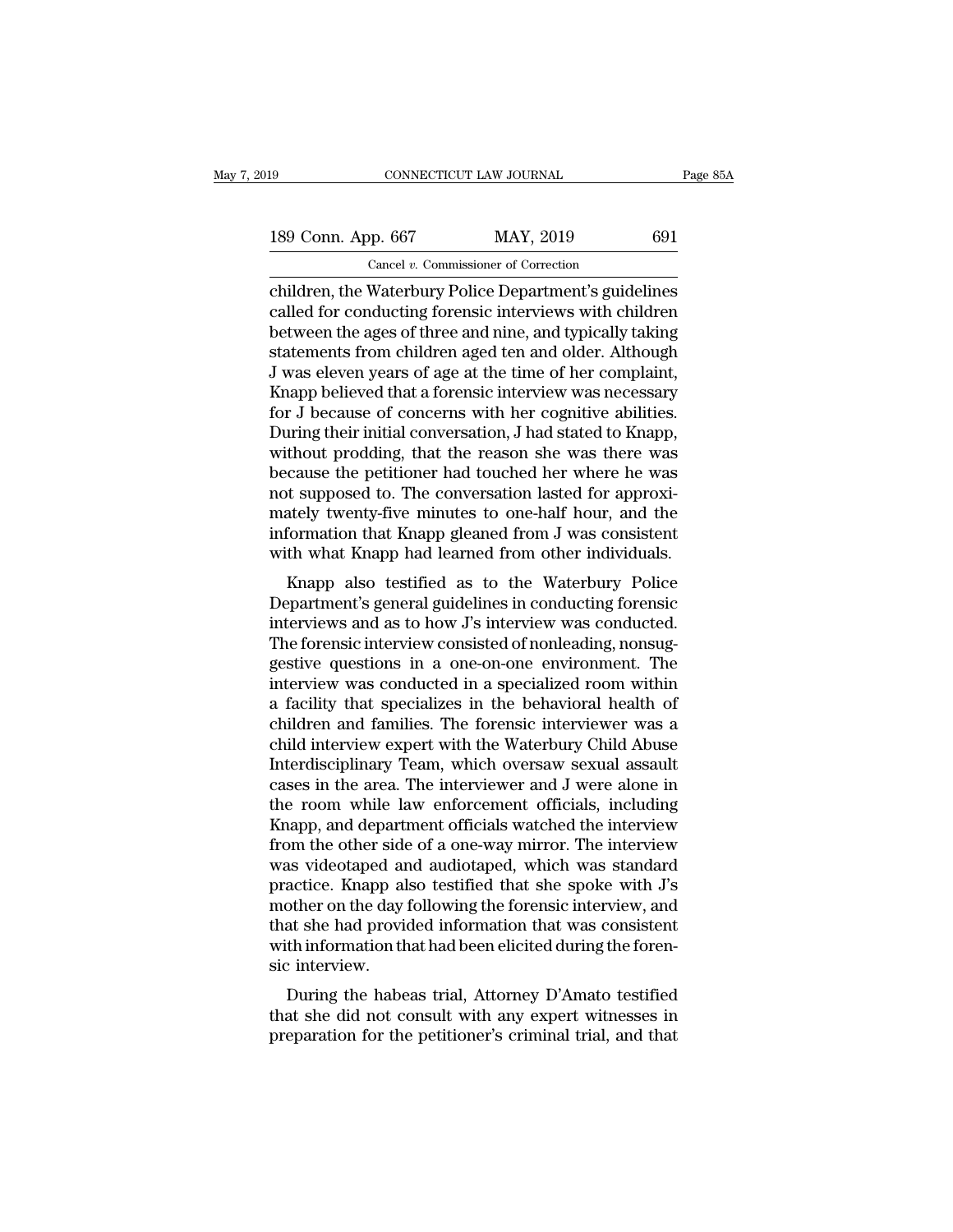| jΑ  | CONNECTICUT LAW JOURNAL                               |                    | May 7, 2019 |
|-----|-------------------------------------------------------|--------------------|-------------|
| 692 | MAY, 2019                                             | 189 Conn. App. 667 |             |
|     | Cancel $v$ . Commissioner of Correction               |                    |             |
|     | she knew. I had developmental issues and was enrolled |                    |             |

She knew J had developmental issues and was enrolled<br>
she knew J had developmental issues and was enrolled<br>
in special education classes. Attorney D'Amato had<br>
reviewed Fs foresig interview but did not con-MAY, 2019 189 Conn. App. 667<br>
Cancel v. Commissioner of Correction<br>
She knew J had developmental issues and was enrolled<br>
in special education classes. Attorney D'Amato had<br>
reviewed J's forensic interview, but did not con  $\begin{tabular}{ll} \multicolumn{1}{l}{{\small 692}\hspace{2.2cm} \text{MAP, 2019} & \multicolumn{1}{l}{{\small 189}}\hspace{2.2cm} \text{Conn. App. 667} } \\ \hline \multicolumn{1}{l}{\small 697}\hspace{2.2cm} \text{Canc.} & \multicolumn{1}{l}{\small 698}\hspace{2.2cm} \text{Conn.} & \multicolumn{1}{l}{\small 698}\hspace{2.2cm} \text{Conn.} & \multicolumn{1}{l}{\small 698}\hspace{2.2cm} \text{Conn.} & \multicolumn{1}{$  $\frac{\text{max}}{\text{Gancal }v}$ . Commissioner of Correction<br>
She knew J had developmental issues and was enrolled<br>
in special education classes. Attorney D'Amato had<br>
reviewed J's forensic interview, but did not con-<br>
sider consulting Cancel v. Commissioner of Correction<br>
She knew J had developmental issues and was enrolled<br>
in special education classes. Attorney D'Amato had<br>
reviewed J's forensic interview, but did not con-<br>
sider consulting with a for Cancel v. Commissioner of Correction<br>
She knew J had developmental issues and was enrolled<br>
in special education classes. Attorney D'Amato had<br>
reviewed J's forensic interview, but did not con-<br>
sider consulting with a fo she knew J had developmental issues and was enrolled<br>in special education classes. Attorney D'Amato had<br>reviewed J's forensic interview, but did not con-<br>sider consulting with a forensic expert because it did<br>not seem nece in special education classes. Attorney D'Amato had<br>reviewed J's forensic interview, but did not con-<br>sider consulting with a forensic expert because it did<br>not seem necessary given the overwhelming evidence<br>against the pet reviewed J's forensic interview, but did not consider consulting with a forensic expert because it did<br>not seem necessary given the overwhelming evidence<br>against the petitioner, including the petitioner's pre-<br>vious crimin sider consulting with a forensic expert because it did<br>not seem necessary given the overwhelming evidence<br>against the petitioner, including the petitioner's pre-<br>vious criminal history, the scissor cut holes in the<br>underwe not seem necessary given the overwhelming evidence<br>against the petitioner, including the petitioner's pre-<br>vious criminal history, the scissor cut holes in the<br>underwear, evidence of the petitioner's semen on G's<br>underwear against the petitioner, including the petitioner's pre-<br>vious criminal history, the scissor cut holes in the<br>underwear, evidence of the petitioner's semen on G's<br>underwear, and the independent statements from J and<br>G. Atto vious criminal history, the scissor cut holes in the<br>underwear, evidence of the petitioner's semen on G's<br>underwear, and the independent statements from J and<br>G. Attorney D'Amato also had understood the role of<br>suggestibil underwear, evidence of the petitioner's semen on G's<br>underwear, and the independent statements from J and<br>G. Attorney D'Amato also had understood the role of<br>suggestibility in child sexual assault cases, and recalled<br>that underwear, and the independent statements from J and<br>G. Attorney D'Amato also had understood the role of<br>suggestibility in child sexual assault cases, and recalled<br>that she had seen J's forensic interview several times<br>and G. Attorney D'Amato also had understood the role of<br>suggestibility in child sexual assault cases, and recalled<br>that she had seen J's forensic interview several times<br>and that it did not seem to be suggestive or violate any suggestibility in child sexual<br>that she had seen J's forens<br>and that it did not seem to b<br>forensic interviewing protoc<br>recalled that at the time of<br>had been a custody disput<br>uncle for custody of J.<br>The petitioner also pres d that it did not seem to be suggestive or violate any<br>d that it did not seem to be suggestive or violate any<br>rensic interviewing protocols. Attorney D'Amato also<br>called that at the time of the petitioner's trial there<br>d b defined that it and not seem to be buggebarted a violate any<br>forensic interviewing protocols. Attorney D'Amato also<br>recalled that at the time of the petitioner's trial there<br>had been a custody dispute between J's mother an

recalled that at the time of the petitioner's trial there<br>had been a custody dispute between J's mother and<br>uncle for custody of J.<br>The petitioner also presented the expert testimony<br>of Nancy Eiswirth, a forensic psycholog The petitioner and described with the serves of the periodic is and the children and uncle for custody of J.<br>The petitioner also presented the expert testimony of Nancy Eiswirth, a forensic psychologist. Dr. Eiswirth defin IT The petitioner also presented the expert testimony<br>
of Nancy Eiswirth, a forensic psychologist. Dr. Eiswirth<br>
defined the concept of suggestibility and how it relates<br>
to children, and described how individuals with low The petitioner also presented the expert testimony<br>of Nancy Eiswirth, a forensic psychologist. Dr. Eiswirth<br>defined the concept of suggestibility and how it relates<br>to children, and described how individuals with lower<br>IQs The petitioner also presented the expert testimony<br>of Nancy Eiswirth, a forensic psychologist. Dr. Eiswirth<br>defined the concept of suggestibility and how it relates<br>to children, and described how individuals with lower<br>IQs of Nancy Eiswirth, a forensic psychologist. Dr. Eiswirth<br>defined the concept of suggestibility and how it relates<br>to children, and described how individuals with lower<br>IQs tend to be more suggestible than others. Dr. Eiswdefined the concept of suggestibility and how it relates<br>to children, and described how individuals with lower<br>IQs tend to be more suggestible than others. Dr. Eisw-<br>irth testified that, generally, suggestibility is releva to children, and described how individuals with lower<br>IQs tend to be more suggestible than others. Dr. Eisw-<br>irth testified that, generally, suggestibility is relevant in<br>the context of child allegations of sexual assault<br> IQs tend to be more suggestible than others. Dr. Eiswirth testified that, generally, suggestibility is relevant in the context of child allegations of sexual assault because it helps with understanding how an allegation ca irth testified that, generally, suggestibility is relevant in<br>the context of child allegations of sexual assault<br>because it helps with understanding how an allegation<br>came about. Specifically, a review of any preforensic<br>i the context of child allegations of sexual assault<br>because it helps with understanding how an allegation<br>came about. Specifically, a review of any preforensic<br>interview contacts that a child may have had is critical<br>to jud because it helps with understanding how an allegation<br>came about. Specifically, a review of any preforensic<br>interview contacts that a child may have had is critical<br>to judging whether a question in an interview is leading. came about. Specifically, a review of any preforensic<br>interview contacts that a child may have had is critical<br>to judging whether a question in an interview is leading.<br>Additionally, there is a tendency, particularly among interview contacts that a child may have had is critical<br>to judging whether a question in an interview is leading.<br>Additionally, there is a tendency, particularly among<br>children with low IQs, to want to please or agree wit to judging whether a question in an interview is leading.<br>Additionally, there is a tendency, particularly among children with low IQs, to want to please or agree with<br>others, or to just answer a question even if they do no Additionally, there is a tendency, particularly among<br>children with low IQs, to want to please or agree with<br>others, or to just answer a question even if they do not<br>understand it. Dr. Eiswirth also reviewed J's forensic<br>i children with low IQs, to want to please or agree with<br>others, or to just answer a question even if they do not<br>understand it. Dr. Eiswirth also reviewed J's forensic<br>interview. Dr. Eiswirth found that J's statements durin others, or to just answer a question even if they do not<br>understand it. Dr. Eiswirth also reviewed J's forensic<br>interview. Dr. Eiswirth found that J's statements during<br>her forensic interview regarding what may have hap-<br>p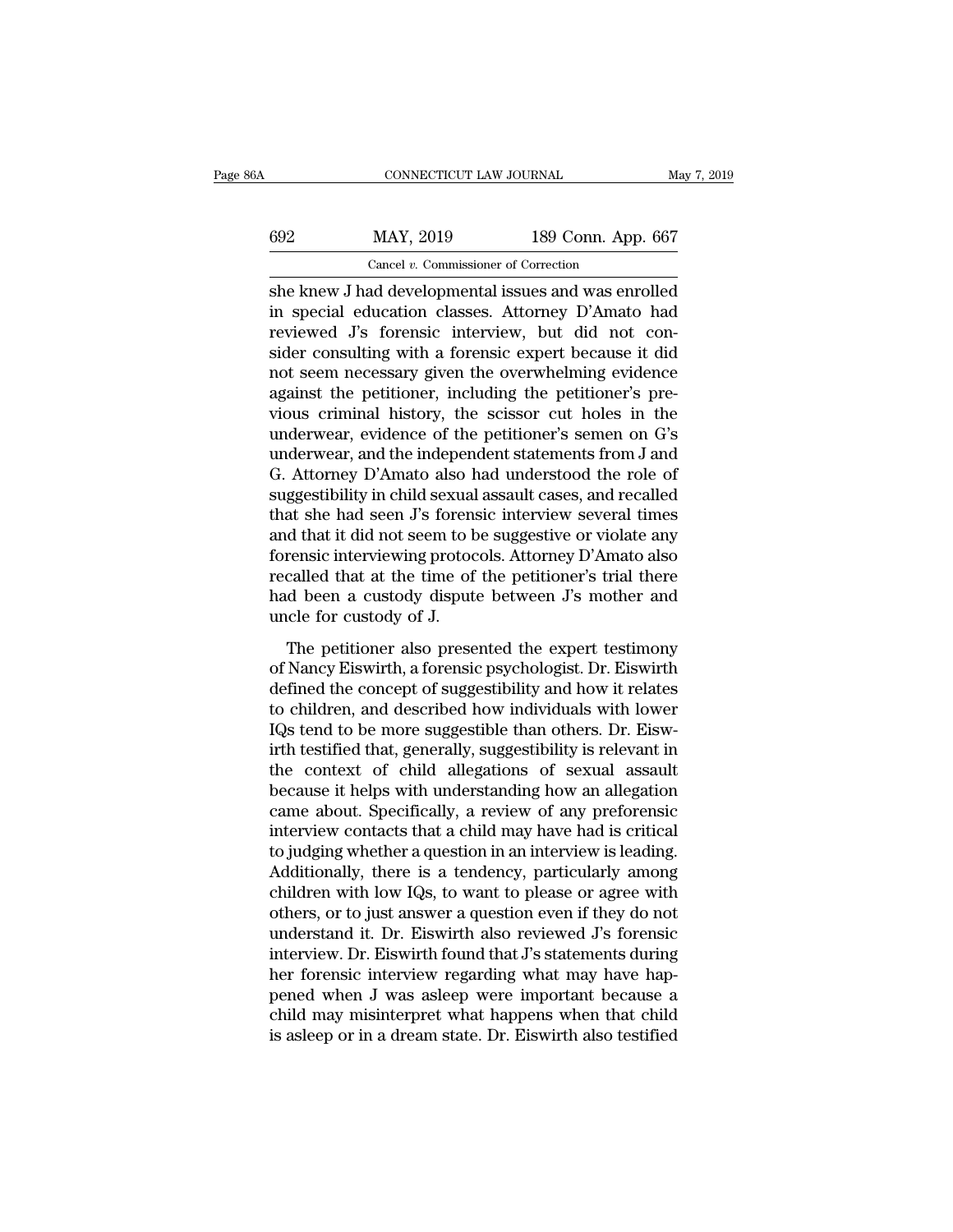that there was not much questioning during J's forensice that I had stated that there was not much questioning during J's forensice that I had stated that she talked to be unclessed that I had stated that she talked to be 189 Conn. App. 667 MAY, 2019 693<br>
Cancel v. Commissioner of Correction<br>
that there was not much questioning during J's forensic<br>
interview about people she talked to, but acknowledged<br>
that J had stated that she talked to 189 Conn. App. 667 MAY, 2019 693<br>
Cancel v. Commissioner of Correction<br>
that there was not much questioning during J's forensic<br>
interview about people she talked to, but acknowledged<br>
that J had stated that she talked to 189 Conn. App. 667 MAY, 2019 693<br>
Cancel v. Commissioner of Correction<br>
that there was not much questioning during J's forensic<br>
interview about people she talked to, but acknowledged<br>
that J had stated that she talked to Cancel v. Commissioner of Correction<br>
that there was not much questioning during J's forensic<br>
interview about people she talked to, but acknowledged<br>
that J had stated that she talked to her uncles, her<br>
grandmother, and Cancel v. Commissioner of Correction<br>
that there was not much questioning during J's forensic<br>
interview about people she talked to, but acknowledged<br>
that J had stated that she talked to her uncles, her<br>
grandmother, and that there was not much questioning during J's forensic<br>interview about people she talked to, but acknowledged<br>that J had stated that she talked to her uncles, her<br>grandmother, and her mother, in addition to other peo-<br>ple interview about people she talked to, but acknowledged<br>that J had stated that she talked to her uncles, her<br>grandmother, and her mother, in addition to other peo-<br>ple. Dr. Eiswirth referenced several times that, during<br>the that J had stated that she talked to her uncles, her grandmother, and her mother, in addition to other people. Dr. Eiswirth referenced several times that, during the forensic interview, J had exhibited behavior that indica grandmother, and her mother, in addition to other peo-<br>ple. Dr. Eiswirth referenced several times that, during<br>the forensic interview, J had exhibited behavior that<br>indicated that she was trying to please the interviewer.<br> ple. Dr. Eiswirth referenced several times that, during<br>the forensic interview, J had exhibited behavior that<br>indicated that she was trying to please the interviewer.<br>Dr. Eiswirth did not recall any questions that would<br>ha the forensic interview, J had exhibited behavior that<br>indicated that she was trying to please the interviewer.<br>Dr. Eiswirth did not recall any questions that would<br>have ruled out suggestibility. Dr. Eiswirth noted several<br> indicated that she was trying to please the interviewer.<br>Dr. Eiswirth did not recall any questions that would<br>have ruled out suggestibility. Dr. Eiswirth noted several<br>instances that could have been indicative of sugges-<br>t Dr. Eiswirth did not recall any questions that would<br>have ruled out suggestibility. Dr. Eiswirth noted several<br>instances that could have been indicative of sugges-<br>tion, such as J going to her sister's room and talking<br>to Frances that could have been indicative of suggestion, such as J going to her sister's room and talking<br>her sister, and then subsequently speaking with the<br>partment worker. Dr. Eiswirth, however, did not<br>ake a determinatio firstances that could have been indicative of suggestion, such as J going to her sister's room and talking<br>to her sister, and then subsequently speaking with the<br>department worker. Dr. Eiswirth, however, did not<br>make a det

at the petitioner's criminal trial did not constitute department worker. Dr. Eiswirth, however, did not make a determination about J's level of suggestibility.<br>The habeas court concluded that Attorney D'Amato's failure to to her sister, and then subsequently speaking with the<br>department worker. Dr. Eiswirth, however, did not<br>make a determination about J's level of suggestibility.<br>The habeas court concluded that Attorney D'Amato's<br>failure to department worker. Dr. Eiswirth, however, did<br>make a determination about J's level of suggestibil<br>The habeas court concluded that Attorney D'Ama<br>failure to present testimony from a mental health ex<br>at the petitioner's crim The habeas court concluded that Attorney D'Amato's<br>
ilure to present testimony from a mental health expert<br>
the petitioner's criminal trial did not constitute defi-<br>
ent performance and that the petitioner had failed to<br>
o The nabeas court concluded that Attorney D Aniato's<br>failure to present testimony from a mental health expert<br>at the petitioner's criminal trial did not constitute defi-<br>cient performance and that the petitioner had failed

raintie to present testimony from a memain early expert<br>at the petitioner's criminal trial did not constitute defi-<br>cient performance and that the petitioner had failed to<br>prove that he was prejudiced by such failure.<br>"[J] at the petholer's criminal that did not constitute derivation<br>cient performance and that the petitioner had failed to<br>prove that he was prejudiced by such failure.<br>"[J]udicial scrutiny of counsel's performance must be<br>high cient performance and that the performer had failure.<br>
"[J]udicial scrutiny of counsel's performance must be<br>
highly deferential.... A fair assessment of attorney<br>
performance requires that every effort be made to elimi-<br> prove that he was prejudiced by such randic.<br>
"[J]udicial scrutiny of counsel's performance must be<br>
highly deferential.... A fair assessment of attorney<br>
performance requires that every effort be made to elimi-<br>
nate the "[J]udicial scrutiny of counsel's performance must be<br>highly deferential.  $\dots$  A fair assessment of attorney<br>performance requires that every effort be made to elimi-<br>nate the distorting effects of hindsight, to reconstruc highly deferential. . . . . A fair assessment of attorney<br>performance requires that every effort be made to elimi-<br>nate the distorting effects of hindsight, to reconstruct<br>the circumstances of counsel's challenged conduct, performance requires that every effort be made to eliminate the distorting effects of hindsight, to reconstruct<br>the circumstances of counsel's challenged conduct, and<br>to evaluate the conduct from counsel's perspective at<br>t nate the distorting effects of hindsight, to reconstruct<br>the circumstances of counsel's challenged conduct, and<br>to evaluate the conduct from counsel's perspective at<br>the time. Because of the difficulties inherent in making the circumstances of counsel's challenged conduct, and<br>to evaluate the conduct from counsel's perspective at<br>the time. Because of the difficulties inherent in making<br>the evaluation, a court must indulge a strong presump-<br>t to evaluate the conduct from counsel's perspective at<br>the time. Because of the difficulties inherent in making<br>the evaluation, a court must indulge a strong presump-<br>tion that counsel's conduct falls within the wide range the time. Because of the difficulties inherent in making<br>the evaluation, a court must indulge a strong presump-<br>tion that counsel's conduct falls within the wide range<br>of reasonable professional assistance; that is, the [p the evaluation, a court must indulge a strong presumption that counsel's conduct falls within the wide range<br>of reasonable professional assistance; that is, the [peti-<br>tioner] must overcome the presumption that, under the tion that counsel's conduct falls within the wide range<br>of reasonable professional assistance; that is, the [peti-<br>tioner] must overcome the presumption that, under the<br>circumstances, the challenged action might be consid of reasonable professional assistance; that is, the [petitioner] must overcome the presumption that, under the circumstances, the challenged action might be considered sound trial strategy.  $\dots$  In reconstructing the circ tioner] must overcome the presumption that, under the circumstances, the challenged action might be considered sound trial strategy. . . . . In reconstructing the circumstances, a reviewing court is required not simply to circumstances, the challenged action might be considered sound trial strategy. . . . . In reconstructing the circumstances, a reviewing court is required not simply to give [the trial attorney] the benefit of the doubt . .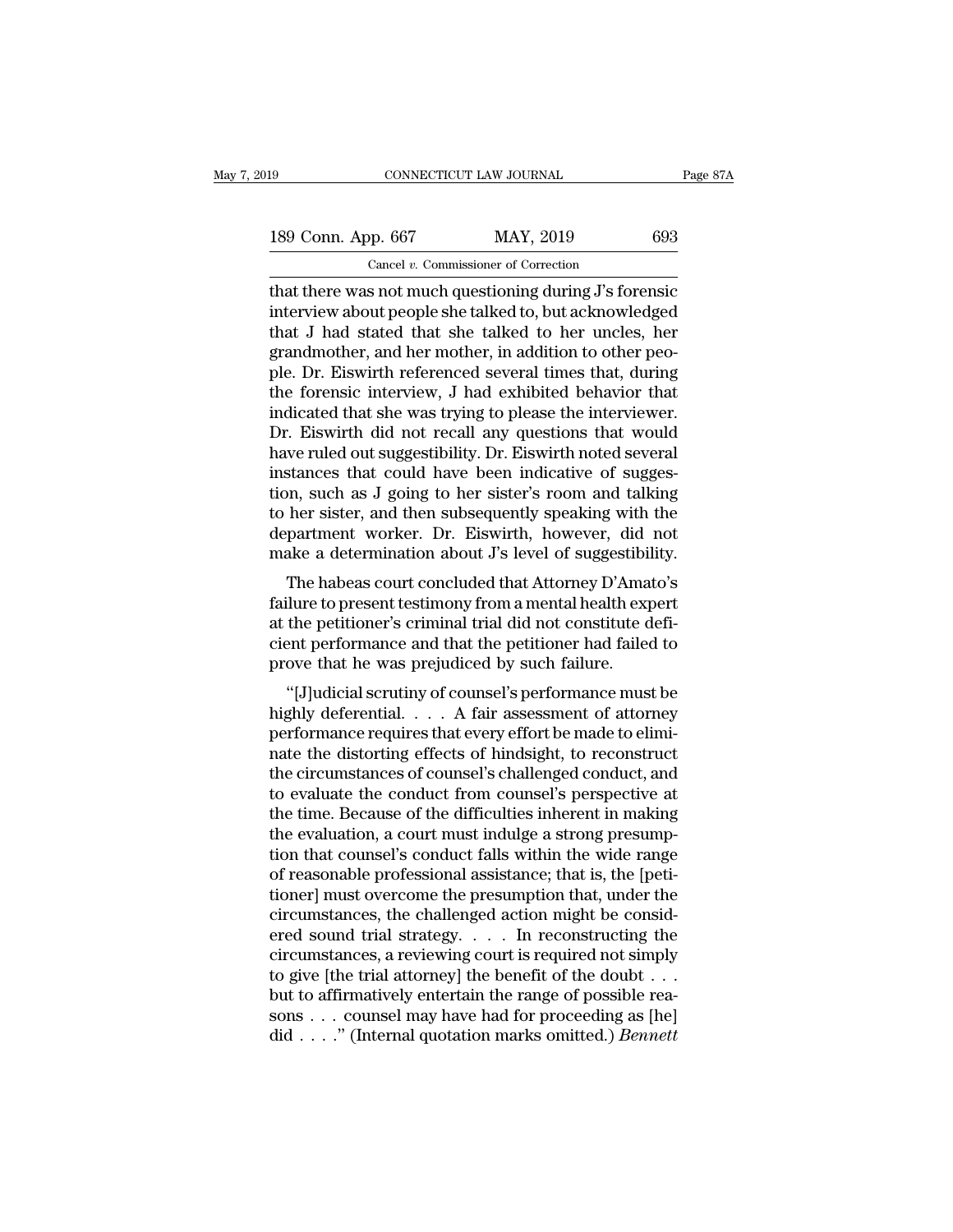| ЗA  | CONNECTICUT LAW JOURNAL                         |                    | May 7, 2019 |
|-----|-------------------------------------------------|--------------------|-------------|
| 694 | MAY, 2019                                       | 189 Conn. App. 667 |             |
|     | Cancel $v$ . Commissioner of Correction         |                    |             |
|     | y Commissioner of Correction 182 Conn. Ann. 541 |                    |             |

CONNECTICUT LAW JOURNAL<br>
<u>Kay 7, 2019</u><br>
Cancel v. Commissioner of Correction<br>
V. *Commissioner of Correction*, 182 Conn. App. 541,<br>
556–57, 190 A.3d 877, cert. denied, 330 Conn. 910, 193<br>
A 3d 50 (2018) 694 MAY, 2019 189 Conn. App. 667<br>
Cancel v. Commissioner of Correction<br>
v. Commissioner of Correction, 182 Conn. App. 541,<br>556–57, 190 A.3d 877, cert. denied, 330 Conn. 910, 193<br>
A.3d 50 (2018). 894 MAY, 3<br>
Cancel v.<br>
Cancel v.<br>
Cancel v.<br>
556–57, 190 A.3d 87<br>
A.3d 50 (2018).<br>
Our Supreme Cou  $\frac{\text{MANY, 2019}}{\text{Caneel } v. \text{ Commissioner of Correction}}$ <br>Commissioner of Correction, 182 Conn. App. 541,<br>6–57, 190 A.3d 877, cert. denied, 330 Conn. 910, 193<br>3d 50 (2018).<br>Our Supreme Court has declined to adopt a bright<br>te rule that defense co

Cancel v. Commissioner of Correction<br>
v. Commissioner of Correction, 182 Conn. App. 541,<br>
556–57, 190 A.3d 877, cert. denied, 330 Conn. 910, 193<br>
A.3d 50 (2018).<br>
Our Supreme Court has declined to adopt a bright<br>
line rul v. Commissioner of Correction, 182 Conn. App. 541,<br>556–57, 190 A.3d 877, cert. denied, 330 Conn. 910, 193<br>A.3d 50 (2018).<br>Our Supreme Court has declined to adopt a bright<br>line rule that defense counsel must present an expe *Commissioner of Correction*, 182 Conn. App. 541, 556–57, 190 A.3d 877, cert. denied, 330 Conn. 910, 193<br>A.3d 50 (2018).<br>Our Supreme Court has declined to adopt a bright<br>line rule that defense counsel must present an exper 550–57, 190 A.3d 877, cert. denied, 350 Conn. 910, 193<br>A.3d 50 (2018).<br>Our Supreme Court has declined to adopt a bright<br>line rule that defense counsel must present an expert<br>witness in every sexual assault case. See *Mich* A.3d 50 (2018).<br>
Our Supreme Court has declined to adopt a bright<br>
line rule that defense counsel must present an expert<br>
witness in every sexual assault case. See *Michael T.* v.<br> *Commissioner of Correction*, 307 Conn. 8 Our Supreme Court has declined to adopt a bright<br>line rule that defense counsel must present an expert<br>witness in every sexual assault case. See *Michael T*. v.<br>*Commissioner of Correction*, 307 Conn. 84, 100–101,<br>52 A.3d line rule that defense counsel must present an expert<br>witness in every sexual assault case. See *Michael T*. v.<br>*Commissioner of Correction*, 307 Conn. 84, 100–101,<br>52 A.3d 655 (2012). Moreover, this court has held in<br>case witness in every sexual assault case. See *Michael T*. v.<br>Commissioner of Correction, 307 Conn. 84, 100–101,<br>52 A.3d 655 (2012). Moreover, this court has held in<br>cases involving child sexual assault that trial counsel's<br>de *Commissioner of Correction*, 307 Conn. 84, 100–101, 52 A.3d 655 (2012). Moreover, this court has held in cases involving child sexual assault that trial counsel's decision not to present expert witness testimony in suppo 52 A.3d 655 (2012). Moreover, this court has held in cases involving child sexual assault that trial counsel's decision not to present expert witness testimony in support of an alternative innocent explanation does not nec cases involving child sexual assault that trial counsel's<br>decision not to present expert witness testimony in<br>support of an alternative innocent explanation does not<br>necessarily constitute deficient performance when part<br>o decision not to present expert witness testimony in<br>support of an alternative innocent explanation does not<br>necessarily constitute deficient performance when part<br>of a legitimate and reasonable defense strategy. See<br>*Ricar* support of an alternative innocent explanation does not<br>necessarily constitute deficient performance when part<br>of a legitimate and reasonable defense strategy. See<br>Ricardo R. v. Commissioner of Correction, 185 Conn.<br>App. 7 necessarily constitute deficient performance when part<br>of a legitimate and reasonable defense strategy. See<br>*Ricardo R. v. Commissioner of Correction*, 185 Conn.<br>App. 787, 798, 198 A.3d 630 (2018), cert. denied, 330<br>Conn. a legitimate and reasonable defense strategy. See<br>cardo R. v. Commissioner of Correction, 185 Conn.<br>pp. 787, 798, 198 A.3d 630 (2018), cert. denied, 330<br>pnn. 959, 199 A.3d 560 (2019); Grover v. Commis-<br>pner of Correction, *Ricardo R. v. Commissioner of Correction*, 185 Conn.<br>App. 787, 798, 198 A.3d 630 (2018), cert. denied, 330<br>Conn. 959, 199 A.3d 560 (2019); *Grover v. Commis-<br>sioner of Correction*, 183 Conn. App. 804, 821, 194 A.3d<br>316, c

App.  $787$ ,  $798$ ,  $198$  A.3d  $630$  (2018), cert. denied,  $330$ <br>Conn. 959, 199 A.3d  $560$  (2019); *Grover v. Commissioner of Correction*, 183 Conn. App. 804, 821, 194 A.3d<br>316, cert. denied, 330 Conn. 933, 194 A.3d 1196 ( Conn. 959, 199 A.3d 500 (2019); Grover v. Commissioner of Correction, 183 Conn. App. 804, 821, 194 A.3d 316, cert. denied, 330 Conn. 933, 194 A.3d 1196 (2018).<br>On the basis of our review of the record and relevant<br>case law stoner of Correction, 183 Conn. App. 804, 821, 194 A.3d<br>316, cert. denied, 330 Conn. 933, 194 A.3d 1196 (2018).<br>On the basis of our review of the record and relevant<br>case law, we are not persuaded that Attorney D'Amato's<br>d 316, cert. denied, 330 Conn. 933, 194 A.3d 1196 (2018).<br>
On the basis of our review of the record and relevant<br>
case law, we are not persuaded that Attorney D'Amato's<br>
decision not to present testimony from an expert wit-<br> On the basis of our review of the record and relevant<br>case law, we are not persuaded that Attorney D'Amato's<br>decision not to present testimony from an expert wit-<br>ness constituted deficient performance. She was aware<br>of J' case law, we are not persuaded that Attorney D'Amato's<br>decision not to present testimony from an expert wit-<br>ness constituted deficient performance. She was aware<br>of J's developmental issues and of the role that suggest-<br>i decision not to present testimony from an expert wit-<br>ness constituted deficient performance. She was aware<br>of J's developmental issues and of the role that suggest-<br>ibility could have in child sexual assault cases. After<br> reas constituted deficient performance. She was aware<br>of J's developmental issues and of the role that suggest-<br>ibility could have in child sexual assault cases. After<br>reviewing the videotape of the forensic interview sevof J's developmental issues and of the role that suggest-<br>ibility could have in child sexual assault cases. After<br>reviewing the videotape of the forensic interview sev-<br>eral times and finding no suggestibility present, how ibility could have in child sexual assault cases. After<br>reviewing the videotape of the forensic interview sev-<br>eral times and finding no suggestibility present, how-<br>ever, she determined that there was no legitimate<br>reason reviewing the videotape of the forensic interview several times and finding no suggestibility present, however, she determined that there was no legitimate reason to retain an expert or pursue a suggestibility defense stra eral times and finding no suggestibility present, how-<br>ever, she determined that there was no legitimate<br>reason to retain an expert or pursue a suggestibility<br>defense strategy because of the overwhelming evidence<br>against t ever, she determined that there was no legitimate<br>reason to retain an expert or pursue a suggestibility<br>defense strategy because of the overwhelming evidence<br>against the petitioner. She found, rather, that the best<br>strateg reason to retain an expert or pursue a suggestibility<br>defense strategy because of the overwhelming evidence<br>against the petitioner. She found, rather, that the best<br>strategy at trial was to focus on the defense that the<br>pe defense strategy because of the eagainst the petitioner. She found strategy at trial was to focus constrategy at trial was to focus conselection and noted that the defendered assault in the first degree. Additionally, alth amst the petitioner. She round, rather, that the best<br>rategy at trial was to focus on the defense that the<br>titioner had not sexually assaulted or penetrated any-<br>le, and noted that the defense had obtained a not<br>ilty verdi strategy at trial was to focus on the defense that the<br>petitioner had not sexually assaulted or penetrated any-<br>one, and noted that the defense had obtained a not<br>guilty verdict on the charge of attempt to commit sexual<br>as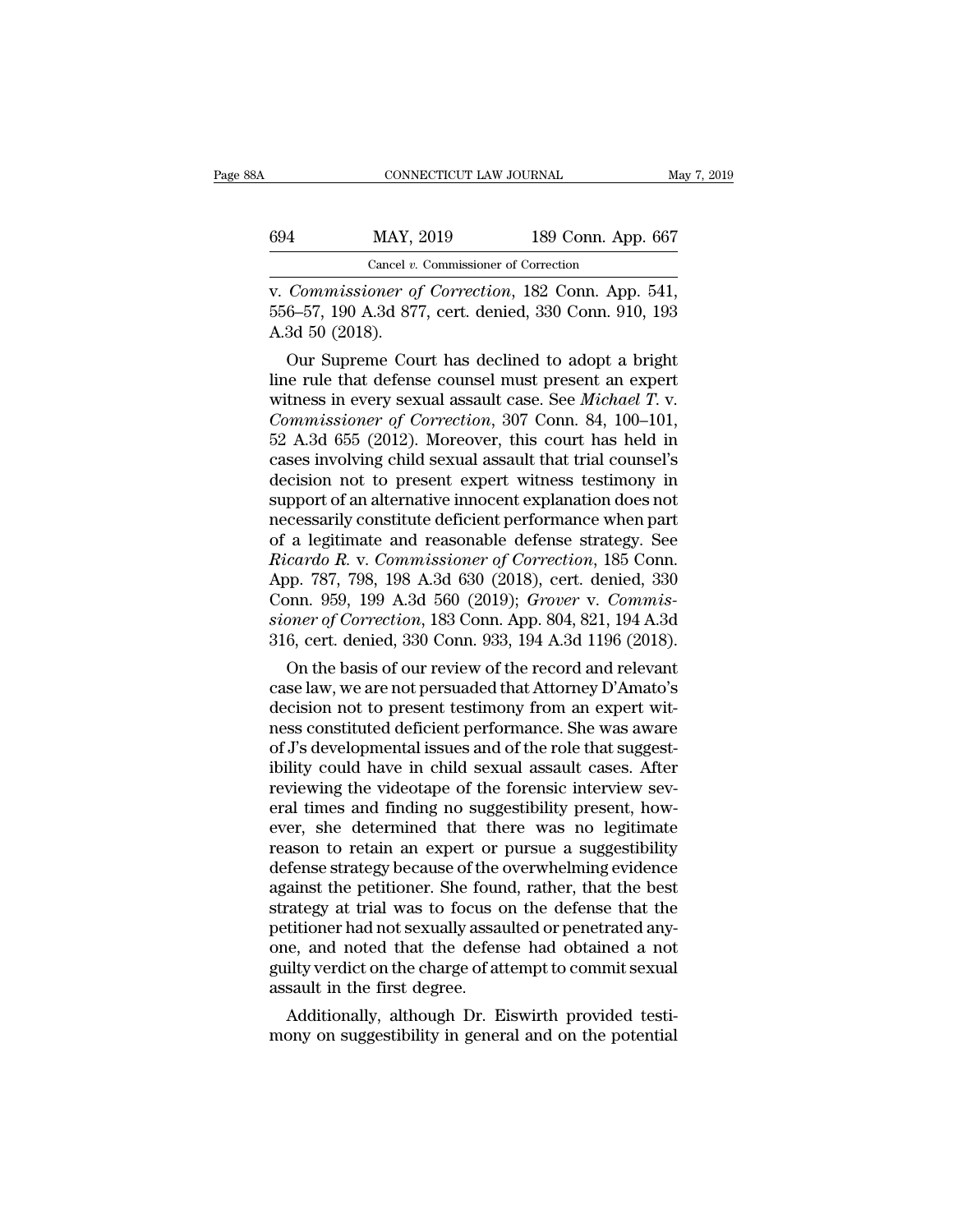## 189 CONNECTICUT LAW JOURNAL Page 89A<br>
189 Conn. App. 667 MAY, 2019 695<br>
Cancel v. Commissioner of Correction CONNECTICUT LAW JOURNAL<br>
pp. 667 MAY, 2019<br>
Cancel *v.* Commissioner of Correction<br>
ility in .I's forensic interview she die

Fage 89<sup>1</sup><br>
for suggestibility in J's forensic interview, she did not<br>
for suggestibility in J's forensic interview, she did not<br>
make a determination that J was influenced during the<br>
interview, or that the interview was 189 Conn. App. 667 MAY, 2019 695<br>
Cancel v. Commissioner of Correction<br>
for suggestibility in J's forensic interview, she did not<br>
make a determination that J was influenced during the<br>
interview or that the interview was 189 Conn. App. 667 MAY, 2019 695<br>
Cancel v. Commissioner of Correction<br>
for suggestibility in J's forensic interview, she did not<br>
make a determination that J was influenced during the<br>
interview or that the interview was 189 Conn. App. 667 MAY, 2019 695<br>
Cancel v. Commissioner of Correction<br>
for suggestibility in J's forensic interview, she did not<br>
make a determination that J was influenced during the<br>
interview or that the interview was Cancel v. Commissioner of Correction<br>
for suggestibility in J's forensic interview, she did not<br>
make a determination that J was influenced during the<br>
interview or that the interview was improperly con-<br>
ducted. Rather, Callel *v.* Columisable of Corection<br>for suggestibility in J's forensic interview, she did not<br>make a determination that J was influenced during the<br>interview or that the interview was improperly con-<br>ducted. Rather, as d for suggestibility in J's forensic interview, she did not<br>make a determination that J was influenced during the<br>interview or that the interview was improperly con-<br>ducted. Rather, as demonstrated by Knapp's testimony<br>at th make a determination that J was influenced during the<br>interview or that the interview was improperly con-<br>ducted. Rather, as demonstrated by Knapp's testimony<br>at the petitioner's criminal trial, the interview con-<br>formed t interview or that the interview was improperly con-<br>ducted. Rather, as demonstrated by Knapp's testimony<br>at the petitioner's criminal trial, the interview con-<br>formed to guidelines specified by the Waterbury Police<br>Departm ducted. Rather, as demonstrated by Knapp's testimony<br>at the petitioner's criminal trial, the interview con-<br>formed to guidelines specified by the Waterbury Police<br>Department and was conducted in an impartial manner<br>by an e at the petitioner's criminal trial, the interview con-<br>formed to guidelines specified by the Waterbury Police<br>Department and was conducted in an impartial manner<br>by an expert in child sexual assault interviews. The<br>informa formed to guidelines specified by the Waterbury Police<br>Department and was conducted in an impartial manner<br>by an expert in child sexual assault interviews. The<br>information obtained from the interview also was con-<br>sistent Department and was conducted in an impartial manner<br>by an expert in child sexual assault interviews. The<br>information obtained from the interview also was con-<br>sistent with information that Knapp had obtained from<br>other wit by an expert in child sexual assault interviews. The<br>information obtained from the interview also was con-<br>sistent with information that Knapp had obtained from<br>other witnesses. As such, the petitioner has failed to<br>overco information obtained from the interview also was consistent with information that Knapp had obtained from<br>other witnesses. As such, the petitioner has failed to<br>overcome the presumption that Attorney D'Amato's<br>decision not sistent with information that Knapp had obtained from<br>
other witnesses. As such, the petitioner has failed to<br>
overcome the presumption that Attorney D'Amato's<br>
decision not to present the testimony of an expert, in<br>
light other witnesses. As such, the petitioner has failed to<br>overcome the presumption that Attorney D'Amato's<br>decision not to present the testimony of an expert, in<br>light of the other evidence presented, fell within the<br>wide ran overcome the presumption that Attorney D'Amato's<br>decision not to present the testimony of an expert, in<br>light of the other evidence presented, fell within the<br>wide range of reasonable professional assistance. See<br>Ricardo R decision not to present the testimony of an expert, in<br>light of the other evidence presented, fell within the<br>wide range of reasonable professional assistance. See<br>Ricardo R. v. Commissioner of Correction, supra, 185<br>Conn. light of the other evidence presented, fell within the wide range of reasonable professional assistance. See Ricardo R. v. Commissioner of Correction, supra, 185 Conn. App. 800 ("it was incumbent upon the petitioner to ove wide range of reasonab<br>*Ricardo R.* v. *Commiss*<br>Conn. App. 800 ("it was<br>to overcome the presur<br>stances, [counsel's] de<br>expert was done in the<br>sional judgment").<br>Accordingly, we cone by the persumption that, under the petitioner<br>overcome the presumption that, under the circum-<br>ances, [counsel's] decision not to consult with an<br>pert was done in the exercise of reasonable profes-<br>post judgment").<br>Accordi to overcome the presumption that, under the circum-<br>stances, [counsel's] decision not to consult with an<br>expert was done in the exercise of reasonable profes-<br>sional judgment").<br>Accordingly, we conclude that Attorney D'Ama

stances, [counsel's] decision not to consult with an<br>expert was done in the exercise of reasonable profes-<br>sional judgment").<br>Accordingly, we conclude that Attorney D'Amato's<br>decision not to present testimony from an exper expert was done in the exercise of reasonable profes-<br>sional judgment").<br>Accordingly, we conclude that Attorney D'Amato's<br>decision not to present testimony from an expert in<br>forensic psychology, in pursuit of a theory of s sional judgment").<br>
Accordingly, we conclude that Attorney D'Amato's<br>
decision not to present testimony from an expert in<br>
forensic psychology, in pursuit of a theory of suggest-<br>
ibility that supported a not guilty verdic Accordingly, we conclude that Attorne<br>decision not to present testimony from<br>forensic psychology, in pursuit of a theor<br>ibility that supported a not guilty verdict, d<br>tute deficient performance. As such, we ne<br>the prejudic Frinally, the petitioner claims that the habeas court<br>Finally, the petitioner claims that the habeas court<br>properly concluded that his right to the effective<br>citange of coursel was not violated due to Attorney

### IV

Finally that supported a not guilty vertuct, that not consult<br>tute deficient performance. As such, we need not reach<br>the prejudice prong as to this claim.<br>IV<br>Finally, the petitioner claims that the habeas court<br>improperly Finally, the petitioner claims that the habeas court<br>Finally, the petitioner claims that the habeas court<br>improperly concluded that his right to the effective<br>assistance of counsel was not violated due to Attorney<br>D'Amato' IV<br>IV<br>IV<br>Finally, the petitioner claims that the habeas court<br>improperly concluded that his right to the effective<br>assistance of counsel was not violated due to Attorney<br>D'Amato's absence from the petitioner's presentence<br> IV<br>
Finally, the petitioner claims that the habeas court<br>
improperly concluded that his right to the effective<br>
assistance of counsel was not violated due to Attorney<br>
D'Amato's absence from the petitioner's presentence<br>
i Finally, the petitioner claims that the habeas court<br>improperly concluded that his right to the effective<br>assistance of counsel was not violated due to Attorney<br>D'Amato's absence from the petitioner's presentence<br>investiga Finally, the petitioner claims that the habeas court<br>improperly concluded that his right to the effective<br>assistance of counsel was not violated due to Attorney<br>D'Amato's absence from the petitioner's presentence<br>investiga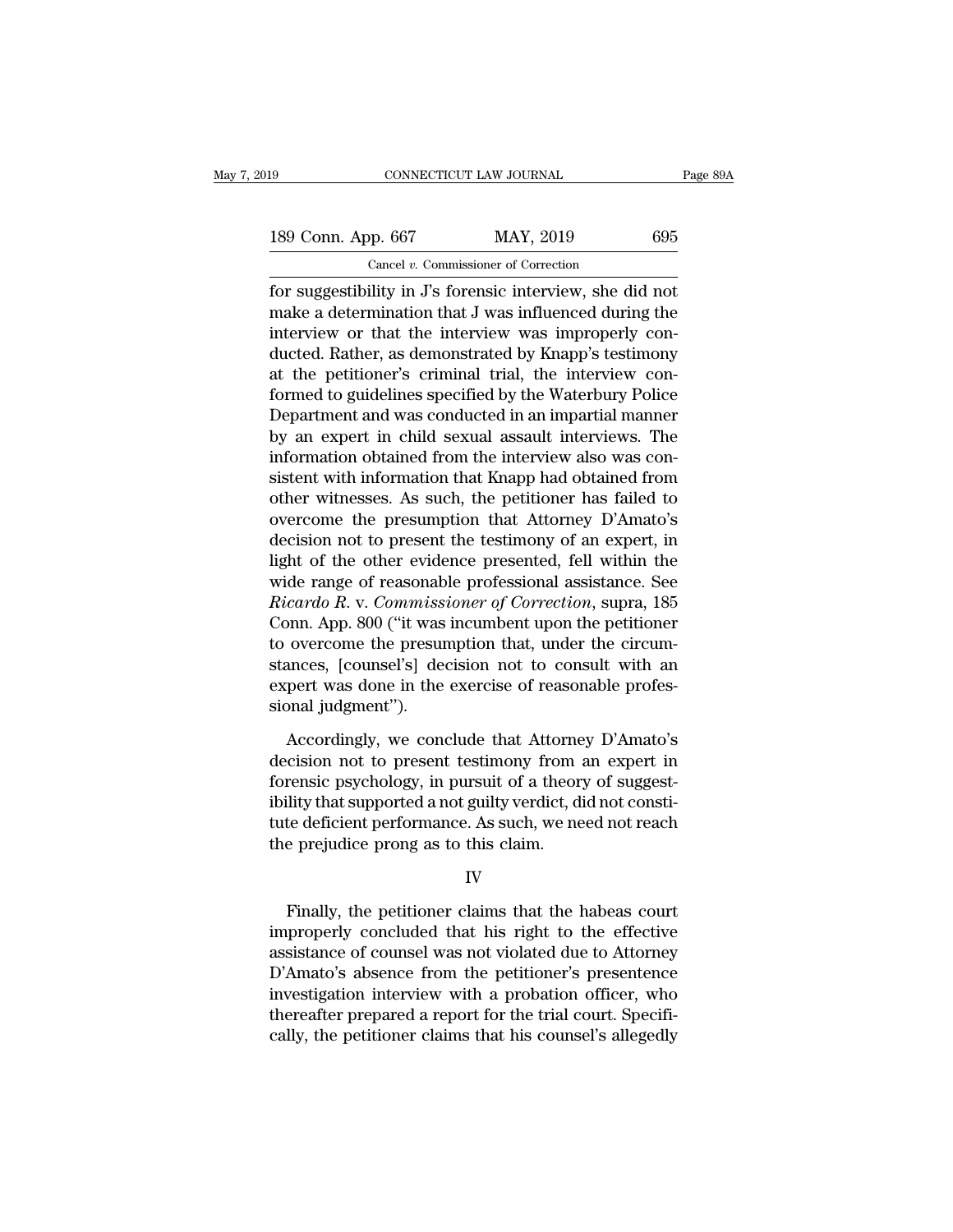## CONNECTICUT LAW JOURNAL May 7, 2019<br>696 MAY, 2019 189 Conn. App. 667<br>Cancel v. Commissioner of Correction CONNECTICUT LAW JOURNAL<br>MAY, 2019 189 Conn. App<br>Cancel *v*. Commissioner of Correction<br>Rence from the interview constituted

CONNECTICUT LAW JOURNAL<br>
SO SO SO MAY, 2019 189 Conn. App. 667<br>
Cancel v. Commissioner of Correction<br>
improper absence from the interview constituted defi-<br>
cient performance and that he was prejudiced because Example 189 Conn. App. 667<br>
Cancel v. Commissioner of Correction<br>
improper absence from the interview constituted defi-<br>
cient performance and that he was prejudiced because<br>
that his counsel if prosent would be advised bi  $\begin{tabular}{ c c c c} \multicolumn{1}{c|}{\textbf{MAY, 2019}} & \multicolumn{1}{c|}{\textbf{189 Conn. App. 667}} \\ \hline \hline \multicolumn{1}{c|}{\textbf{Cancel } v. \textbf{ Commissioner of Correction}} \\ \hline \multicolumn{1}{c|}{\textbf{improper absence from the interview constituted defi-}cient performance and that he was prejudiced because} \\ \hline \multicolumn{1}{c|}{\textbf{he had made harmful comments during the interview}} \\ \hline \multicolumn{1}{c|}{\textbf{the and made harmful comments during the interview}} \\ \hline \multicolumn{1}{c|}{\textbf{the only one} and which always by affected the subsequent$  $\frac{\text{MAY, 2019}}{\text{Cancel } v. \text{ Commissioner of Correction}}$ <br>
improper absence from the interview constituted deficient performance and that he was prejudiced because<br>
the had made harmful comments during the interview<br>
that his counsel, if present Cancel v. Commissioner of Correction<br>
improper absence from the interview constituted defi-<br>
cient performance and that he was prejudiced because<br>
he had made harmful comments during the interview<br>
that his counsel, if pr Cancel v. Commissioner of Correction<br>
improper absence from the interview constituted defi-<br>
cient performance and that he was prejudiced because<br>
he had made harmful comments during the interview<br>
that his counsel, if pre improper absence from the interview constituted deficient performance and that he was prejudiced because<br>he had made harmful comments during the interview<br>that his counsel, if present, would have advised him not<br>to make an cient performance and that he was prejudiced because<br>he had made harmful comments during the interview<br>that his counsel, if present, would have advised him not<br>to make and which adversely affected the subsequent<br>sentence h he had made harmful comments during the interview<br>that his counsel, if present, would have advised him not<br>to make and which adversely affected the subsequent<br>sentence handed down by the court. The petitioner also<br>claims t that his counsel, if present, would have advised him not<br>to make and which adversely affected the subsequent<br>sentence handed down by the court. The petitioner also<br>claims that prejudice should be presumed because the<br>prese to make and which adversely affected the subsequent<br>sentence handed down by the court. The petitioner also<br>claims that prejudice should be presumed because the<br>presentence investigation interview is a critical stage<br>of the sentence handed down by the court. The petitioner also claims that prejudice should be presumed because the presentence investigation interview is a critical stage of the proceedings, and his counsel's absence constituted claims that prejudice should be presumed because the<br>presentence investigation interview is a critical stage<br>of the proceedings, and his counsel's absence consti-<br>tuted a complete denial of his right to effective assis-<br>ta presentence investigation interview is a critical stage<br>of the proceedings, and his counsel's absence consti-<br>tuted a complete denial of his right to effective assis-<br>tance of counsel under the sixth amendment. Because<br>we of the proceedings, and his counsel's absence constituted a complete denial of his right to effective assistance of counsel under the sixth amendment. Because we conclude that the presentence investigation interview is not tuted a complete denial of his right to effective assistance of counsel under the sixth amendment. Because we conclude that the presentence investigation interview is not a critical stage of a criminal proceeding, the peti tance of counsel under the sixth<br>we conclude that the presentenc<br>view is not a critical stage of a cri<br>petitioner was not entitled to th<br>of counsel during this interview<br>agree with the habeas court's re<br>albeit on alternate Functional and the presentence investigation inter-<br>ew is not a critical stage of a criminal proceeding, the<br>titioner was not entitled to the effective assistance<br>counsel during this interview and, accordingly, we<br>ree with view is not a critical stage of a criticial proceeding, the<br>petitioner was not entitled to the effective assistance<br>of counsel during this interview and, accordingly, we<br>agree with the habeas court's rejection of this clai

petitioner was not entitied to the enective assistance<br>of counsel during this interview and, accordingly, we<br>agree with the habeas court's rejection of this claim,<br>albeit on alternate grounds.<br>Attorney D'Amato provided unc or courser during this interview and, accordingly, we<br>agree with the habeas court's rejection of this claim,<br>albeit on alternate grounds.<br>Attorney D'Amato provided uncontroverted testi-<br>mony that she inadvertently was abse agree with the habeas court's rejection of this claim,<br>albeit on alternate grounds.<br>Attorney D'Amato provided uncontroverted testi-<br>mony that she inadvertently was absent from the peti-<br>tioner's presentence investigation i aben on alternate grounds.<br>
Attorney D'Amato provided uncontroverted testi-<br>
mony that she inadvertently was absent from the peti-<br>
tioner's presentence investigation interview because she<br>
had gotten lost on her way to Ma Attorney D'Amato provided uncontroverted testi-<br>mony that she inadvertently was absent from the peti-<br>tioner's presentence investigation interview because she<br>had gotten lost on her way to MacDougall-Walker Cor-<br>rectional mony that she inadvertently was absent from the petitioner's presentence investigation interview because she<br>had gotten lost on her way to MacDougall-Walker Cor-<br>rectional Institution, where the interview took place.<br>Durin tioner's presentence investigation interview because she<br>had gotten lost on her way to MacDougall-Walker Cor-<br>rectional Institution, where the interview took place.<br>During the petitioner's sentencing, however, Attorney<br>D'A had gotten lost on her way to MacDougall-Walker Correctional Institution, where the interview took place.<br>During the petitioner's sentencing, however, Attorney D'Amato indicated that she and the petitioner had discussed th rectional Institution, where the interview took place.<br>During the petitioner's sentencing, however, Attorney<br>D'Amato indicated that she and the petitioner had dis-<br>cussed the interview and that she had reviewed the<br>present During the petitioner's sentencing, however, Attorney<br>D'Amato indicated that she and the petitioner had dis-<br>cussed the interview and that she had reviewed the<br>presentence investigation report. Moreover, Attorney<br>D'Amato a D'Amato indicated that she and the petitioner had discussed the interview and that she had reviewed the presentence investigation report. Moreover, Attorney D'Amato asked the court to strike any denials that she believed cussed the interview and that she had reviewed the<br>presentence investigation report. Moreover, Attorney<br>D'Amato asked the court to strike any denials that she<br>believed the petitioner may have made during the inter-<br>view be presentence investigation report. Moreover, Attorney D'Amato asked the court to strike any denials that she believed the petitioner may have made during the interview because she had not been present, even though the petit ew because she had not been present, even though<br>the petitioner had informed her that he did not make<br>hy statements about what had happened during the<br>resentence investigation interview.<sup>11</sup> The court did not<br><sup>11</sup> The deni the petitioner had informed her that he did not make<br>any statements about what had happened during the<br>presentence investigation interview.<sup>11</sup> The court did not<br><sup>11</sup> The denial of guilt that the petitioner claims he made

any statements about what had happened during the presentence investigation interview.<sup>11</sup> The court did not  $\frac{11}{1}$  The denial of guilt that the petitioner claims he made during the presentence investigation interview presentence investigation interview.<sup>11</sup> The court did not  $\frac{1}{1}$  The denial of guilt that the petitioner claims he made during the presentence investigation interview was not made during that interview, but, rather, d If the denial of guilt that the petitioner claims he made during the presentence investigation interview was not made during that interview, but, rather, during a sex offender evaluation interview that took place in Octob <sup>11</sup> The denial of guilt that tence investigation interview during a sex offender evaluater the petitioner was conterview was provided to tence investigation report.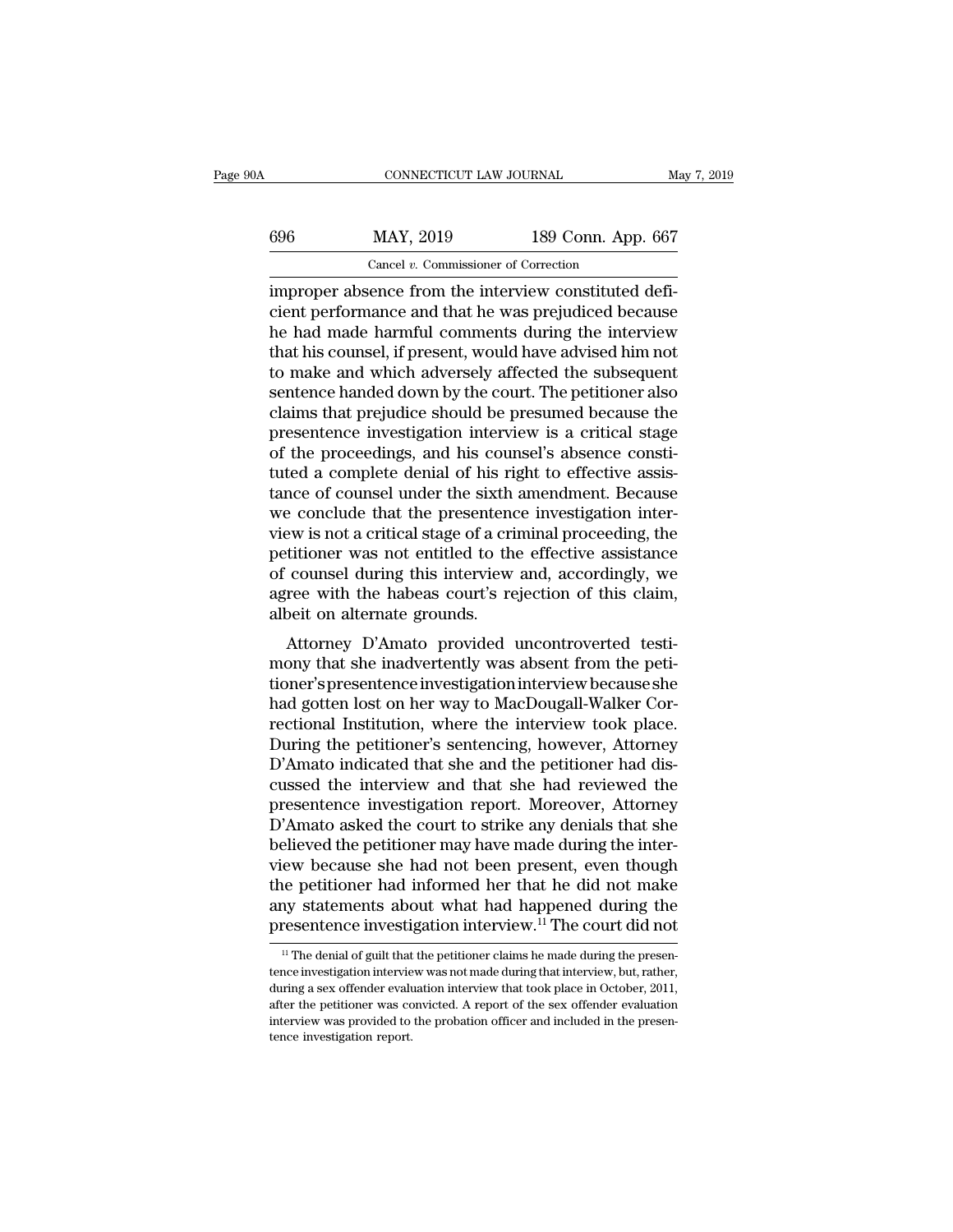| 19                 | CONNECTICUT LAW JOURNAL                                 |     | Page 91A |
|--------------------|---------------------------------------------------------|-----|----------|
| 189 Conn. App. 667 | MAY, 2019                                               | 697 |          |
|                    | Cancel $v$ . Commissioner of Correction                 |     |          |
|                    | act on Attorney D'Amato's request or refer to the neti- |     |          |

connectricut LAW JOURNAL<br>
189 Conn. App. 667 MAY, 2019 697<br>
Cancel v. Commissioner of Correction<br>
act on Attorney D'Amato's request or refer to the peti-<br>
tioner's presentence investigation report during sen-189 Conn. App. 667 MAY, 2019 697<br>Cancel v. Commissioner of Correction<br>act on Attorney D'Amato's request or refer to the peti-<br>tioner's presentence investigation report during sen-<br>tencing. tencing. 9 Conn. App. 667 MAY, 2019 697<br>
Cancel *v.* Commissioner of Correction<br>
t on Attorney D'Amato's request or refer to the peti-<br>
personer's presentence investigation report during sen-<br>
ncing.<br>
After analyzing the petitioner

*Cancel v. Commissioner of Correction*<br>
act on Attorney D'Amato's request or refer to the peti-<br>
tioner's presentence investigation report during sen-<br>
tencing.<br>
After analyzing the petitioner's claims under *Strick-*<br>
lan act on Attorney D'Amato's request or refer to the petitioner's presentence investigation report during sentencing.<br>After analyzing the petitioner's claims under *Strick-land* v. Washington, supra, 466 U.S. 687, the habeas act on Attorney D Amato's request or reter to the petitioner's presentence investigation report during sentencing.<br>
After analyzing the petitioner's claims under *Strick-*<br> *land* v. *Washington*, supra, 466 U.S. 687, the tioner's presentence investigation report during sentencing.<br>
After analyzing the petitioner's claims under *Strick-*<br> *land* v. *Washington*, supra, 466 U.S. 687, the habeas<br>
court found that trial counsel's absence from Failed the petitione<br>*land v. Washington*, supra, 44<br>court found that trial counsel's<br>tioner's presentence investiga<br>constitute deficient performanc<br>failed to prove prejudice.<br>A criminal defendant is cor After analyzing the petitioner's claims under *Strick-*<br> *Mdv. Washington*, supra, 466 U.S. 687, the habeas<br>
urt found that trial counsel's absence from the peti-<br>
iner's presentence investigation interview did not<br>
mstitu dana v. *washington*, supra, 400 U.S. 087, the nabease court found that trial counsel's absence from the petitioner's presentence investigation interview did not constitute deficient performance and that the petitioner fai

rourt round that trial counser's absence from the petitioner's presentence investigation interview did not constitute deficient performance and that the petitioner failed to prove prejudice.<br>A criminal defendant is constit tioner's presentence investigation interview did not<br>constitute deficient performance and that the petitioner<br>failed to prove prejudice.<br>A criminal defendant is constitutionally entitled to<br>adequate and effective assistanc consulture deficient performance and that the petitioner<br>failed to prove prejudice.<br>A criminal defendant is constitutionally entitled to<br>adequate and effective assistance of counsel at all *criti-*<br>*cal stages* of a crimin railed to prove prejudice.<br>
A criminal defendant is constitutionally entitled to<br>
adequate and effective assistance of counsel at all *criti-*<br>
cal stages of a criminal proceeding. See id., 686; see<br>
also *Gonzalez* v. *Co* A criminal defendant is constitutionally entitled to<br>adequate and effective assistance of counsel at all *criti-*<br>cal stages of a criminal proceeding. See id., 686; see<br>also *Gonzalez* v. *Commissioner of Correction*, 308 adequate and effective assistance of counsel at all *critical stages* of a criminal proceeding. See id., 686; see also *Gonzalez* v. *Commissioner of Correction*, 308 Conn. 463, 470, 68 A.3d 624 (2013). As previously discu cal stages of a criminal proceeding. See id., 686; see<br>also *Gonzalez* v. *Commissioner of Correction*, 308<br>Conn. 463, 470, 68 A.3d 624 (2013). As previously dis-<br>cussed, "[u]nder the two-pronged *Strickland* test, a<br>[pet also *Gonzalez* v. *Commissioner of Correction*, 308<br>Conn. 463, 470, 68 A.3d 624 (2013). As previously dis-<br>cussed, "[u]nder the two-pronged *Strickland* test, a<br>[petitioner] can only prevail on an ineffective assistance<br> Conn. 463, 470, 68 A.3d 624 (2013). As previously discussed, "[u]nder the two-pronged *Strickland* test, a [petitioner] can only prevail on an ineffective assistance of counsel claim if he proves that (1) counsel's perfor cussed, "[u]nder the two-pronged *Strickland* test, a<br>[petitioner] can only prevail on an ineffective assistance<br>of counsel claim if he proves that (1) counsel's perfor-<br>mance was deficient, and (2) the deficient performa [petitioner] can only prevail on an ineffective assistance<br>of counsel claim if he proves that (1) counsel's perfor-<br>mance was deficient, and (2) the deficient performance<br>resulted in actual prejudice. . . . To demonstrate of counsel claim if he proves that (1) counsel's performance was deficient, and (2) the deficient performance<br>resulted in actual prejudice.  $\dots$  To demonstrate defi-<br>cient performance, a [petitioner] must show that coun-<br> mance was deficient, and (2) the deficient performance<br>resulted in actual prejudice. . . . To demonstrate defi-<br>cient performance, a [petitioner] must show that coun-<br>sel's conduct fell below an objective standard of<br>reas resulted in actual prejudice. . . . To demonstrate deficient performance, a [petitioner] must show that counsel's conduct fell below an objective standard of reasonableness for competent attorneys. . . . To demonstrate ac cient perfo<br>sel's cond<br>reasonable<br>onstrate ac<br>reasonable<br>ing would<br>wistrickla It is conduct fell below an objective standard of<br>asonableness for competent attorneys. . . . To dem-<br>strate actual prejudice, a [petitioner] must show a<br>asonable probability that the outcome of the proceed-<br>g would have b reasonableness for competent attorneys.  $\ldots$  10 demonstrate actual prejudice, a [petitioner] must show a<br>reasonable probability that the outcome of the proceed-<br>ing would have been different but for counsel's errors<br> $\ldots$ 

onstrate actual prejudice, a [petitioner] must show a<br>reasonable probability that the outcome of the proceed-<br>ing would have been different but for counsel's errors<br>...<br>... *"Strickland* recognized, however, that [i]n cert reasonable probability that the outcome of the proceeding would have been different but for counsel's errors<br>
"Strickland recognized, however, that [i]n certain<br>
[s]ixth [a]mendment contexts, prejudice is presumed.<br>
. . . mg would nave been different but for counsers errors<br>
....<br>
"Strickland recognized, however, that [i]n certain<br>
[s]ixth [a]mendment contexts, prejudice is presumed.<br>
... In ... [*United States v. Cronic*, 466 U.S. 648,<br>
65 "Strickland recognized, however, that [i]n certain [s]ixth [a]mendment contexts, prejudice is presumed.<br>  $\ldots$  In  $\ldots$  [*United States v. Cronic*, 466 U.S. 648, 659–60, 104 S. Ct. 2039, 80 L. Ed. 2d 657 (1984)]  $\ldots$  whi "Strickland recognized, however, that [i]n certain [s]ixth [a]mendment contexts, prejudice is presumed.<br>
... In ... [*United States v. Cronic*, 466 U.S. 648, 659–60, 104 S. Ct. 2039, 80 L. Ed. 2d 657 (1984)] ...<br>
which wa [s]ixth [a]mendment contexts, prejudice is presumed.<br>  $\dots$  In  $\dots$  [United States v. Cronic, 466 U.S. 648,<br>
659–60, 104 S. Ct. 2039, 80 L. Ed. 2d 657 (1984)]  $\dots$ <br>
which was decided on the same day as *Strickland*, the<br>
U ... In ... [*United States v. Cronic*, 466 U.S. 648, 659–60, 104 S. Ct. 2039, 80 L. Ed. 2d 657 (1984)] ...<br>which was decided on the same day as *Strickland*, the United States Supreme Court elaborated on the following thr 659–60, 104 S. Ct. 2039, 80 L. Ed. 2d 657 (1984)] . . . which was decided on the same day as *Strickland*, the United States Supreme Court elaborated on the following three scenarios in which prejudice may be presumed: (1 which was decided on the same day as *Strickland*, the United States Supreme Court elaborated on the following three scenarios in which prejudice may be presumed: (1) when counsel is denied to a [petitioner] at a critical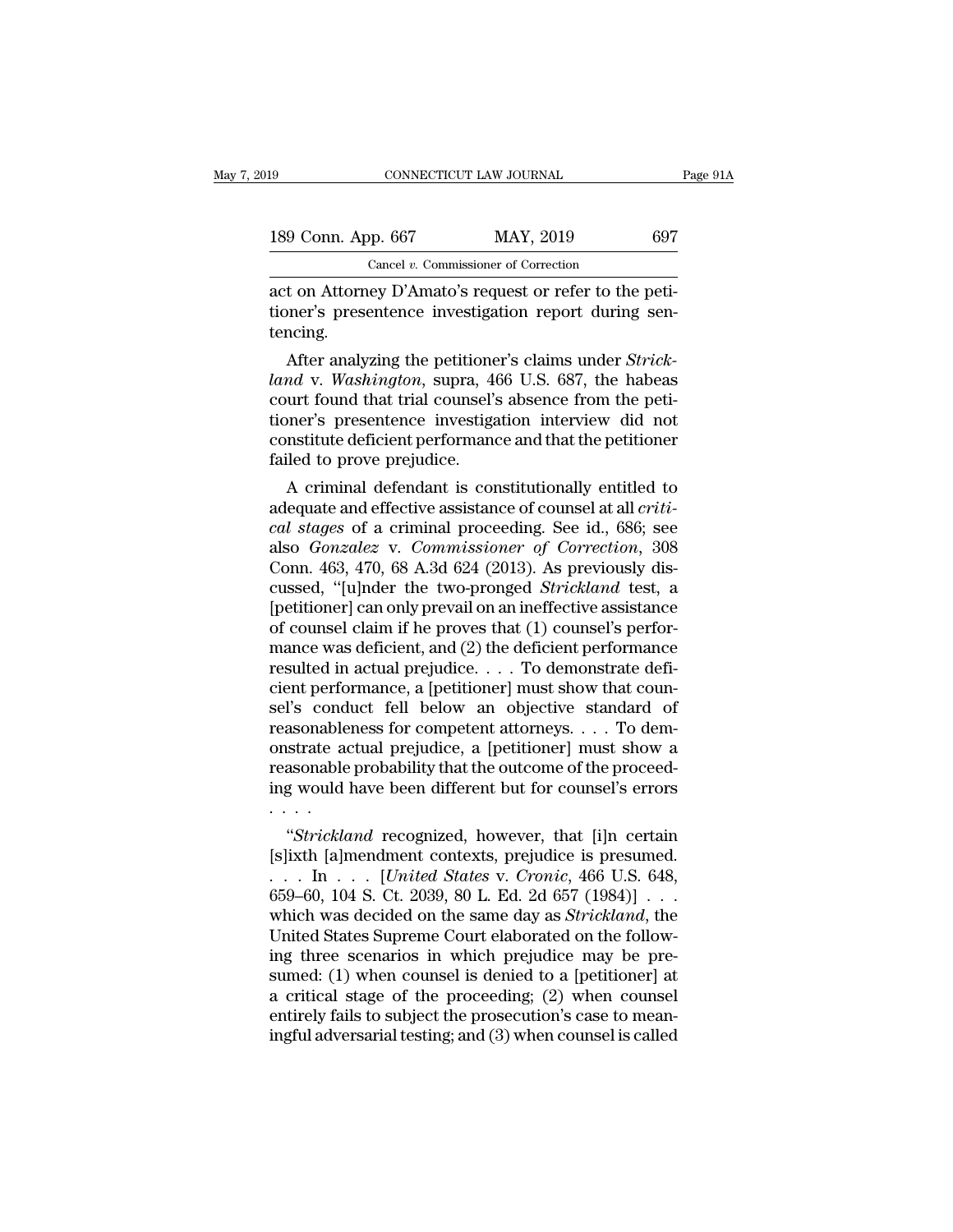| łА  | CONNECTICUT LAW JOURNAL                 |                    | May 7, 2019 |
|-----|-----------------------------------------|--------------------|-------------|
| 698 | MAY, 2019                               | 189 Conn. App. 667 |             |
|     | Cancel $v$ . Commissioner of Correction |                    |             |

CONNECTICUT LAW JOURNAL May 7, 2019<br>
698 MAY, 2019 189 Conn. App. 667<br>
Cancel v. Commissioner of Correction<br>
(upon to render assistance in a situation in which no<br>
competent attorney could do so.... This is an irrebut-<br>
ta 698 MAY, 2019 189 Conn. App. 667<br>
Cancel *v.* Commissioner of Correction<br>
upon to render assistance in a situation in which no<br>
competent attorney could do so. . . . This is an irrebut-<br>
table presumption." (Citation omit table presumption." (Citation of Correction<br>  $\frac{189 \text{ Conn. App. } 667}{\text{Open to render assistance in a situation in which no  
\ncomponent at  
\ntorney could do so. . . . This is an irrebut-  
\ntable presupption." (Citation omitted; internal quotation marks omitted.) *Edwards v. Commissioner of*  
\nCorrection 183 Conn. Ann. 838–843–44–194–4–3d–3299$ MAY, 2019 189 Conn. App. 667<br>
Cancel *v.* Commissioner of Correction<br>
upon to render assistance in a situation in which no<br>
competent attorney could do so. . . . This is an irrebut-<br>
table presumption." (Citation omitted; *Cancel v. Commissioner of Correction*<br>
upon to render assistance in a situation in which no<br>
competent attorney could do so.... This is an irrebut-<br>
table presumption." (Citation omitted; internal quota-<br>
tion marks omitt Cancel *v.* Commissioner of Correction<br>upon to render assistance in a situation in which no<br>competent attorney could do so.... This is an irrebut-<br>table presumption." (Citation omitted; internal quota-<br>tion marks omitted. upon to render assistance in a situation in which no<br>
competent attorney could do so.... This is an irrebut-<br>
table presumption." (Citation omitted; internal quota-<br>
tion marks omitted.) *Edwards* v. Commissioner of<br>
Corr competent attorney could do so.... This is an irrebut-<br>table presumption." (Citation omitted; internal quota-<br>tion marks omitted.) *Edwards* v. Commissioner of<br>Correction, 183 Conn. App. 838, 843–44, 194 A.3d 329<br>(2018). I table presumption." (Citation omitted; internal quotation marks omitted.) *Edwards* v. *Commissioner of Correction*, 183 Conn. App. 838, 843–44, 194 A.3d 329 (2018). In *Cronic*, the court reasoned that such situations i tion marks omitted.) *E*<br> *Correction*, 183 Conn. A<br>
(2018). In *Cronic*, the co<br>
tions indicate that "ther<br>
[a]mendment rights that<br>
itself presumptively un<br> *Cronic*, supra, 659.<br>
Our case law has reco our case in the court reasoned that such situa-<br>
018). In *Cronic*, the court reasoned that such situa-<br>
Inserting indicate that "there has been a denial of [s]ixth<br>
[mendment rights that makes the adversary process<br>
elf p (2018). In *Cronic*, the court reasoned that such situations indicate that "there has been a denial of [s]ixth [a]mendment rights that makes the adversary process itself presumptively unreliable." *United States v. Cronic* 

tions indicate that "there has been a denial of [s]ixth [a]mendment rights that makes the adversary process<br>itself presumptively unreliable." *United States v.*<br>Cronic, supra, 659.<br>Our case law has recognized that, once t [a]mendment rights that makes the adversary process<br>itself presumptively unreliable." *United States v.*<br>Cronic, supra, 659.<br>Our case law has recognized that, once the Cronic<br>presumption of prejudice applies, a petitioner itself presumptively unreliable." *United States v.*<br> *Cronic*, supra, 659.<br>
Our case law has recognized that, once the *Cronic*<br>
presumption of prejudice applies, a petitioner has<br>
asserted a valid claim of ineffective as *Cronic*, supra, 659.<br>
Our case law has recognized that, once the *Cronic*<br>
presumption of prejudice applies, a petitioner has<br>
asserted a valid claim of ineffective assistance of coun-<br>
sel and his claim for relief under Our case law has recognized that, once the *Cronic*<br>presumption of prejudice applies, a petitioner has<br>asserted a valid claim of ineffective assistance of coun-<br>sel and his claim for relief under *Strickland* need not<br>be a presumption of prejudice applies, a petitioner has<br>asserted a valid claim of ineffective assistance of coun-<br>sel and his claim for relief under *Strickland* need not<br>be addressed. See *Davis* v. *Commissioner of Correc-*<br> *siserted a valid claim of ineffective assistance of counsel and his claim for relief under <i>Strickland need not* be addressed. See *Davis v. Commissioner of Correction*, 319 Conn. 548, 568, 126 A.3d 538 (2015), cert. deni **Sel and his claim for relief under Strickland need not**<br>be addressed. See *Davis* v. *Commissioner of Correction*, 319 Conn. 548, 568, 126 A.3d 538 (2015), cert.<br>denied sub nom. *Semple* v. *Davis*, U.S. , 136 S.<br>Ct. 1676 be addressed. See *Davis* v. *Commissioner of Correction*, 319 Conn. 548, 568, 126 A.3d 538 (2015), cert.<br>denied sub nom. *Semple* v. *Davis*, U.S., 136 S.<br>Ct. 1676, 194 L. Ed. 2d 801 (2016); *Edwards* v. *Commissioner of* tion, 319 Conn. 548, 568, 126 A.3d 538 (2015), cert.<br>denied sub nom. *Semple* v. *Davis*, U.S., 136 S.<br>Ct. 1676, 194 L. Ed. 2d 801 (2016); *Edwards* v. *Commissioner of Correction*, supra, 183 Conn. App. 839 n.1. In<br>*Davis* Ct. 1676, 194 L. Ed. 2d 801 (2016); *Edwards v. Commissioner of Correction*, supra, 183 Conn. App. 839 n.1. In<br>*Davis*, our Supreme Court distinguished the effective<br>assistance of counsel analyses done under *Strickland*<br>a sioner of Correction, supra, 183 Conn. App. 839 n.1. In<br>Davis, our Supreme Court distinguished the effective<br>assistance of counsel analyses done under *Strickland*<br>and *Cronic. Davis* v. *Commissioner of Correction*,<br>supra Davis, our Supreme Court distinguished the effective<br>assistance of counsel analyses done under *Strickland*<br>and *Cronic. Davis* v. *Commissioner of Correction*,<br>supra, 556. Specifically, the court reasoned that "spe-<br>cific assistance of counsel analyses done under *Strickland*<br>and *Cronic. Davis* v. *Commissioner of Correction*,<br>supra, 556. Specifically, the court reasoned that "spe-<br>cific errors in representation, for which counsel can<br>prov and *Cronic. Davis* v. *Commissioner of Correction*, supra, 556. Specifically, the court reasoned that "specific errors in representation, for which counsel can provide some reasonable explanation, are properly analyzed un supra, 556. Specifically, the court reasoned that "specific errors in representation, for which counsel can provide some reasonable explanation, are properly analyzed under *Strickland*," while "[c]ounsel's complete failur cific errors in representation, for which counsel can<br>provide some reasonable explanation, are properly ana-<br>lyzed under *Strickland*," while "[c]ounsel's complete<br>failure to advocate for a defendant  $\dots$  such that no<br>exp provide some reasonable explanation, are properly analyzed under *Strickland*," while "[c]ounsel's complete failure to advocate for a defendant  $\dots$  such that no explanation could possible justify such conduct," warrants lyzed under *Strickland*," while "[c]ounsel's complete failure to advocate for a defendant . . . such that no explanation could possible justify such conduct," warrants the application of *Cronic*'s presumption of prejudic failure to advocate for a defendant  $\ldots$  such that no explanation could possible justify such conduct," warrants the application of *Cronic'*s presumption of prejudice. Id. The court then turned to the merits of the clai explanation could possible justify such conduct," warrants the application of *Cronic*'s presumption of prejudice. Id. The court then turned to the merits of the claim of ineffective assistance before it and conducted an a rants the application of *Cronic'*s presumption of prejudice. Id. The court then turned to the merits of the claim of ineffective assistance before it and conducted an analysis under *Cronic* after concluding, in the habe dice. Id. The court then turned to the merits of the claim of ineffective assistance before it and conducted an analysis under *Cronic* after concluding, in the habeas context, that a complete breakdown in the adversarial claim of ineffective assistance before it and conducted<br>an analysis under *Cronic* after concluding, in the habeas<br>context, that a complete breakdown in the adversarial<br>process had occurred. Id., 560–61. Although *Cronic* an analysis under *Cronic* after concluding, in the habeas context, that a complete breakdown in the adversarial process had occurred. Id., 560–61. Although *Cronic* has been appropriately applied in this manner, our state context, that<br>process had<br>been approp<br>jurisprudenc<br>preted narro<br>missioner of<br>1264 (2017).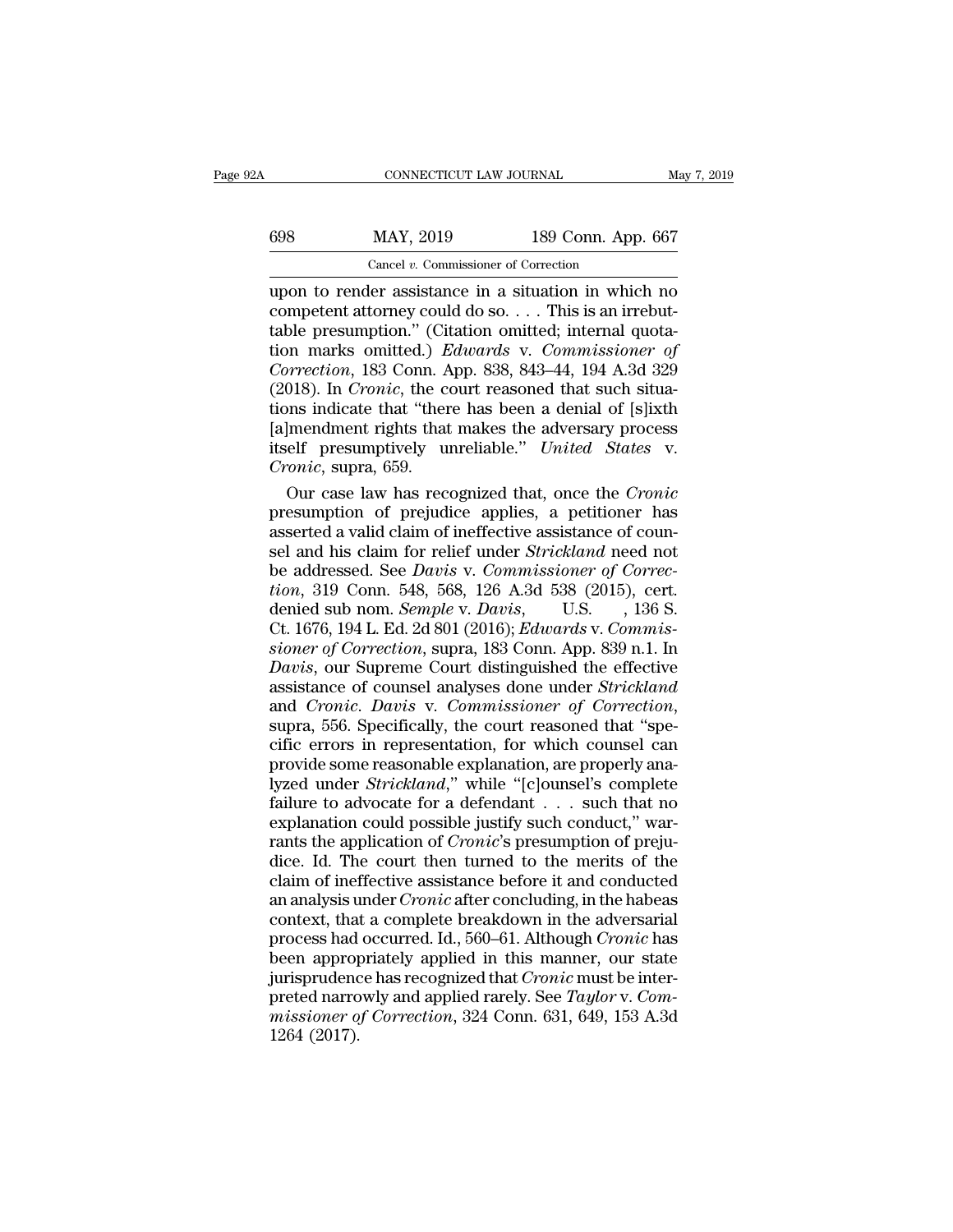| l9                 | CONNECTICUT LAW JOURNAL                               | Page 93A |
|--------------------|-------------------------------------------------------|----------|
| 189 Conn. App. 667 | MAY, 2019                                             | 699      |
|                    | Cancel $v$ . Commissioner of Correction               |          |
|                    | In the present case the petitioner claims that Attor- |          |

CONNECTICUT LAW JOURNAL<br>
9 Conn. App. 667 MAY, 2019 699<br>
Cancel v. Commissioner of Correction<br>
In the present case, the petitioner claims that Attor-<br>
y D'Amato's failure to attend the presentence investi-<br>
tion interview 189 Conn. App. 667 MAY, 2019 699<br>
Cancel *v.* Commissioner of Correction<br>
In the present case, the petitioner claims that Attor-<br>
ney D'Amato's failure to attend the presentence investi-<br>
gation interview constituted a com 189 Conn. App. 667 MAY, 2019 699<br>
Cancel v. Commissioner of Correction<br>
In the present case, the petitioner claims that Attor-<br>
mey D'Amato's failure to attend the presentence investigation interview constituted a complet 189 Conn. App. 667 MAY, 2019 699<br>
Cancel v. Commissioner of Correction<br>
In the present case, the petitioner claims that Attor-<br>
ney D'Amato's failure to attend the presentence investi-<br>
gation interview constituted a comp Cancel v. Commissioner of Correction<br>
In the present case, the petitioner claims that Attor-<br>
ney D'Amato's failure to attend the presentence investigation interview constituted a complete breakdown in<br>
the adversarial pr Cancel *v*. Commissioner of Correction<br>In the present case, the petitioner claims that Attor-<br>ney D'Amato's failure to attend the presentence investi-<br>gation interview constituted a complete breakdown in<br>the adversarial p In the present case, the petitioner claims that Attor-<br> *Cronical*'s failure to attend the presentence investigation interview constituted a complete breakdown in<br>
the adversarial process, as it effectively deprived him<br>
o ney D'Amato's failure to attend the presentence investigation interview constituted a complete breakdown in the adversarial process, as it effectively deprived him of counsel at a critical stage of his criminal proceeding. gation interview constituted a complete breakdown in<br>the adversarial process, as it effectively deprived him<br>of counsel at a critical stage of his criminal proceeding.<br>Thus, he argues that his claim should be reviewed unde the adversarial process, as it effectively deprived him<br>of counsel at a critical stage of his criminal proceeding.<br>Thus, he argues that his claim should be reviewed under<br>*Cronic'*s presumption of prejudice. As such, in or of counsel at a criti<br>Thus, he argues tha<br>*Cronic'*s presumpt<br>determine whether<br>applies in this case<br>whether the prese<br>critical stage.<br>"The central que onic's presumption of prejudice. As such, in order to<br>
termine whether *Cronic'*s presumption of prejudice<br>
plies in this case, we necessarily must determine<br>
nether the presentence investigation interview is a<br>
titical st determine whether *Cronic's* presumption of prejudice<br>applies in this case, we necessarily must determine<br>whether the presentence investigation interview is a<br>critical stage.<br>"The central question in determining whether a

applies in this case, we necessarily must determine<br>whether the presentence investigation interview is a<br>critical stage.<br>"The central question in determining whether a par-<br>ticular proceeding is a critical stage of the pro whether the presentence investigation interview is a critical stage.<br>
"The central question in determining whether a particular proceeding is a critical stage of the prosecution focuses on whether potential substantial pr The central question in determining whether a particular proceeding is a critical stage of the prosecution<br>focuses on whether potential substantial prejudice to<br>the [petitioner's] rights inheres in the  $\dots$  confronta-<br>tio "The central question in determining whether a particular proceeding is a critical stage of the prosecution<br>focuses on whether potential substantial prejudice to<br>the [petitioner's] rights inheres in the . . . confronta-<br>ti "The central question in determining whether a particular proceeding is a critical stage of the prosecution focuses on whether potential substantial prejudice to the [petitioner's] rights inheres in the . . . confrontation ticular proceeding is a critical stage of the prosecution<br>focuses on whether potential substantial prejudice to<br>the [petitioner's] rights inheres in the . . . confronta-<br>tion and the ability of counsel to help avoid that p focuses on whether potential substantial prejudice to<br>the [petitioner's] rights inheres in the  $\ldots$  confronta-<br>tion and the ability of counsel to help avoid that preju-<br>dice." (Internal quotation marks omitted.) *Gonzale* the [petitioner's] rights inheres in the . . . confrontation and the ability of counsel to help avoid that prejudice." (Internal quotation marks omitted.) *Gonzalez* v. *Commissioner of Correction*, supra, 308 Conn. 479–8 tion and the ability of counsel to help avoid that prejudice." (Internal quotation marks omitted.) *Gonzalez* v.<br> *Commissioner of Correction*, supra, 308 Conn. 479–80.<br>
Connecticut courts have not yet considered whether a dice." (Internal quotation marks omitted.) *Gonzalez* v.<br> *Commissioner of Correction*, supra, 308 Conn. 479–80.<br>
Connecticut courts have not yet considered whether a<br>
presentence investigation interview is a critical stag Commissioner of Correction, supra, 308 Conn. 479–80.<br>Connecticut courts have not yet considered whether a<br>presentence investigation interview is a critical stage<br>of a criminal proceeding. The petitioner urges this court<br>to Connecticut courts have not yet considered whether a<br>presentence investigation interview is a critical stage<br>of a criminal proceeding. The petitioner urges this court<br>to rely on the decision of the Vermont Supreme Court<br>i presentence investigation interview is a critical stage<br>of a criminal proceeding. The petitioner urges this court<br>to rely on the decision of the Vermont Supreme Court<br>in  $In$   $re$   $Carter$ , 176 Vt. 322, 349, 848 A.2d 281 (2004) of a criminal proceeding. The petitioner urges this court<br>to rely on the decision of the Vermont Supreme Court<br>in  $In$   $ne$  Carter, 176 Vt. 322, 349, 848 A.2d 281 (2004),<br>which held that presentence investigation interviews to rely on the decision of the Vermont Supreme Court<br>in *In re Carter*, 176 Vt. 322, 349, 848 A.2d 281 (2004),<br>which held that presentence investigation interviews<br>are a critical stage. In contrast, the respondent points<br> in *In re Carter*, 176 Vt. 322, 349, 848 A.2d 281 (2004),<br>which held that presentence investigation interviews<br>are a critical stage. In contrast, the respondent points<br>to a plethora of case law, both state and federal, in<br> which held that presentence investigation interviews<br>are a critical stage. In contrast, the respondent points<br>to a plethora of case law, both state and federal, in<br>which courts have either held that a presentence investi-<br> are a critical stage. In contrast, the respondent points<br>to a plethora of case law, both state and federal, in<br>which courts have either held that a presentence investi-<br>gation interview in a noncapital case is not a critic to a plethora of case law, both state and federal, in<br>which courts have either held that a presentence investi-<br>gation interview in a noncapital case is not a critical<br>stage or declined to determine that it is. See, e.g., which courts have either held that a presentence investigation interview in a noncapital case is not a critical<br>stage or declined to determine that it is. See, e.g., *United*<br>*States* v. *Archambault*, 344 F.3d 732, 736 n gation interview in a noncapital case is not a critical<br>stage or declined to determine that it is. See, e.g., *United*<br>*States v. Archambault*, 344 F.3d 732, 736 n.4 (8th Cir.<br>2003) (noting that sixth amendment does not a stage or declined to determine that it is. See, e.g., *United*<br>*States* v. *Archambault*, 344 F.3d 732, 736 n.4 (8th Cir.<br>2003) (noting that sixth amendment does not apply<br>when defendant voluntarily participated in present States v. *Archambault*, 344 F.3d 732, 736 n.4 (8th Cir. 2003) (noting that sixth amendment does not apply when defendant voluntarily participated in presentence investigation and that no court has found that sixth amendme 2003) (noting that sixth amendment does not apply<br>when defendant voluntarily participated in presentence<br>investigation and that no court has found that sixth<br>amendment right applies to routine presentence inter-<br>views); *U*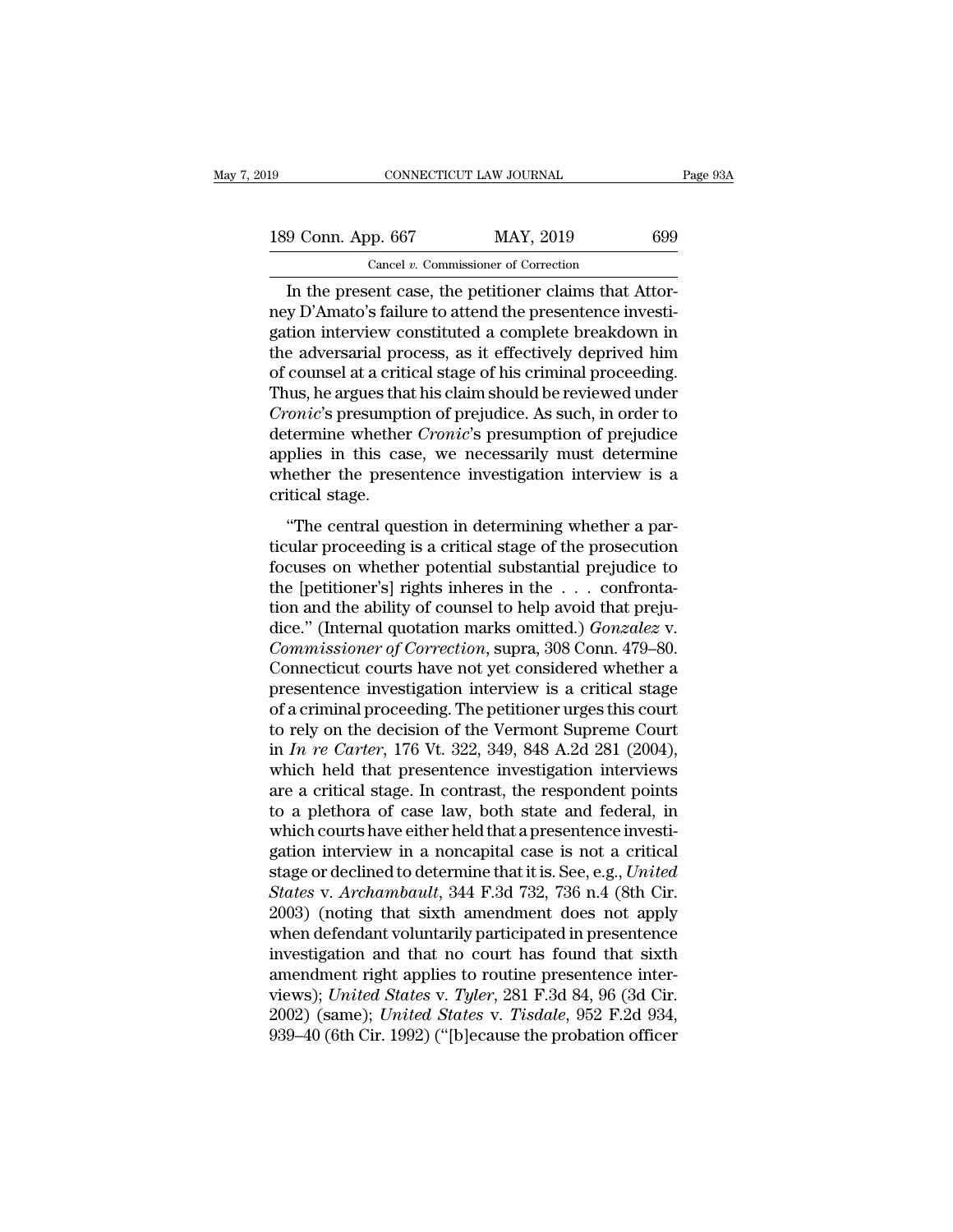## CONNECTICUT LAW JOURNAL May 7, 2019<br>
700 MAY, 2019 189 Conn. App. 667<br>
Cancel v. Commissioner of Correction CONNECTICUT LAW JOURNAL<br>
MAY, 2019 189 Conn. App<br>
Cancel *v.* Commissioner of Correction<br>
On behalf of the prosecution a pro

CONNECTICUT LAW JOURNAL<br>
TOO MAY, 2019 189 Conn. App. 667<br>
Cancel v. Commissioner of Correction<br>
does not act on behalf of the prosecution . . . a presen-<br>
tence interview in a non-capital case is not a critical<br>
stage int The MAY, 2019 189 Conn. App. 667<br>
Cancel v. Commissioner of Correction<br>
does not act on behalf of the prosecution . . . a presen-<br>
tence interview in a non-capital case is not a critical<br>
stage . . . . " [internal quotatio To cancel v. Commissioner of Correction<br>
Cancel v. Commissioner of Correction<br>
does not act on behalf of the prosecution  $\ldots$  a presen-<br>
tence interview in a non-capital case is not a critical<br>
stage  $\ldots$  ... " [interna *United States* v. *Hicks*, 948 F.2d 877, 885–86 (4th Cir. 1991) (sentencing judges exercise independent discretion in determining defendent's sentence and donial of the prosecution. Cancel v. Commissioner of Correction<br>
does not act on behalf of the prosecution  $\ldots$  a presen-<br>
tence interview in a non-capital case is not a critical<br>
stage  $\ldots$  ... " [internal quotation marks omitted]);<br>
United Stat Cancel v. Commissioner of Correction<br>
does not act on behalf of the prosecution . . . a presen-<br>
tence interview in a non-capital case is not a critical<br>
stage . . . . . " [internal quotation marks omitted]);<br>
United Stat does not act on behalf of the prosecution  $\dots$  a presentence interview in a non-capital case is not a critical stage  $\dots$   $\ddots$  " [internal quotation marks omitted]); *United States* v. *Hicks*, 948 F.2d 877, 885–86 (4th *United States* v. *R* (internal quotation marks omitted]);<br> *United States* v. *Hicks*, 948 F.2d 877, 885–86 (4th Cir.<br>
1991) (sentencing judges exercise independent discretion in determining defendant's sentence and deni stage . . . . ." [internal quotation marks omitted]);<br>
United States v. Hicks, 948 F.2d 877, 885–86 (4th Cir.<br>
1991) (sentencing judges exercise independent discretion in determining defendant's sentence and denial of<br>
cou United States v. Hicks, 948 F.2d 877, 885–86 (4th Cir.<br>1991) (sentencing judges exercise independent discretion in determining defendant's sentence and denial of<br>counsel in this context is constitutionally insignificant);<br> 1991) (sentencing judges exercise independent discretion in determining defendant's sentence and denial of<br>counsel in this context is constitutionally insignificant);<br>*United States v. Cortez*, 922 F.2d 123, 128 (2d Cir. tion in determining defendant's sentence and denial of<br>counsel in this context is constitutionally insignificant);<br>*United States v. Cortez*, 922 F.2d 123, 128 (2d Cir. 1990)<br>(even assuming sixth amendment extends to pres counsel in this context is constitutionally insignificant);<br> *United States* v. *Cortez*, 922 F.2d 123, 128 (2d Cir. 1990)<br>
(even assuming sixth amendment extends to presen-<br>
tence interview, sixth amendment not violated w United States v. Cortez, 922 F.2d 123, 128 (2d Cir. 1990)<br>(even assuming sixth amendment extends to presen-<br>tence interview, sixth amendment not violated where<br>defendant did not claim counsel was excluded from<br>interview o (even assuming sixth amendment extends to presentence interview, sixth amendment not violated where defendant did not claim counsel was excluded from interview or that defendant was forced to proceed without counsel); *St People* interview, sixth amendment not violated where defendant did not claim counsel was excluded from interview or that defendant was forced to proceed without counsel); *State* v. *Kauk*, 691 N.W.2d 606, 608–10 (S.D. 2 defendant did not claim counsel was excluded from<br>interview or that defendant was forced to proceed with-<br>out counsel); *State* v. *Kauk*, 691 N.W.2d 606, 608–10<br>(S.D. 2005) (defendant's right to counsel not violated<br>wher interview or that defendant was forced to proceed with-<br>out counsel); *State* v. *Kauk*, 691 N.W.2d 606, 608–10<br>(S.D. 2005) (defendant's right to counsel not violated<br>where counsel was absent from presentence interview);<br> out counsel); *State* v. *Kauk*, 691 N.W.2d 606, 608–10 (S.D. 2005) (defendant's right to counsel not violated where counsel was absent from presentence interview); *People* v. *Cortijo*, 291 App. Div. 2d 352, 352, 739 N.Y (S.D. 2005) (defendant's<br>where counsel was absent<br>*People v. Cortijo*, 291 App<br>2d 19 (presentence interv<br>of proceedings at which rij<br>to appeal denied, 98 N.Y<br>N.Y.S.2d 463 (2002).<br>The cases that recogni nere counsel was absent from presentence interview);<br> *tople v. Cortijo*, 291 App. Div. 2d 352, 352, 739 N.Y.S.<br>
19 (presentence interview does not constitute stage<br>
proceedings at which right to counsel attaches), leave<br> People v. Cortigo, 291 App. Div. 2d 352, 352, 739 N.Y.S.<br>2d 19 (presentence interview does not constitute stage<br>of proceedings at which right to counsel attaches), leave<br>to appeal denied, 98 N.Y.2d 674, 774 N.E.2d 228, 74

2d 19 (presentence interview does not constitute stage<br>of proceedings at which right to counsel attaches), leave<br>to appeal denied, 98 N.Y.2d 674, 774 N.E.2d 228, 746<br>N.Y.S.2d 463 (2002).<br>The cases that recognize that the s of proceedings at which right to counsel attaches), leave<br>to appeal denied, 98 N.Y.2d 674, 774 N.E.2d 228, 746<br>N.Y.S.2d 463 (2002).<br>The cases that recognize that the sixth amendment<br>does not apply to presentence interview to appeal denied, 98 N.Y.2d 674, 774 N.E.2d 228, 746<br>N.Y.S.2d 463 (2002).<br>The cases that recognize that the sixth amendment<br>does not apply to presentence interviews place an<br>emphasis on the voluntary nature of such interv N.Y.S.2d 463 (2002).<br>The cases that recognize that the sixth amendment<br>does not apply to presentence interviews place an<br>emphasis on the voluntary nature of such interviews,<br>the sentencing judge's independent discretion in The cases that recognize that the sixth amendment<br>does not apply to presentence interviews place an<br>emphasis on the voluntary nature of such interviews,<br>the sentencing judge's independent discretion in sen-<br>tencing, and t does not apply to presentence interviews place an emphasis on the voluntary nature of such interviews, the sentencing judge's independent discretion in sentencing, and the probation officer's role in sentence determinatio emphasis on the voluntary nature of such interviews,<br>the sentencing judge's independent discretion in sen-<br>tencing, and the probation officer's role in sentence<br>determination. In re Carter, supra, 176 Vt. 348, distin-<br>guis the sentencing judge's independent discretion in sentencing, and the probation officer's role in sentence<br>determination. *In re Carter*, supra, 176 Vt. 348, distinguished itself from many of these cases by pointing out<br>tha tencing, and the probation officer's role in sentence<br>determination. In re Carter, supra, 176 Vt. 348, distinguished itself from many of these cases by pointing out<br>that in the federal system, the probation officer is an<br> determination. *In re Carter*, supra, 176 Vt. 348, distinguished itself from many of these cases by pointing out that in the federal system, the probation officer is an employee of the judicial branch, while in the Vermont guished itself from many of these cases by pointing out<br>that in the federal system, the probation officer is an<br>employee of the judicial branch, while in the Vermont<br>system, the probation officer who prepares the report<br>is that in the federal system, the probation officer is an employee of the judicial branch, while in the Vermont<br>system, the probation officer who prepares the report<br>is an employee of the executive branch. Id. The court<br>reas employee of the judicial branch, while in the Vermont<br>system, the probation officer who prepares the report<br>is an employee of the executive branch. Id. The court<br>reasoned that, unlike in the Vermont system, a proba-<br>tion o system, the probation officer who prepares the report<br>is an employee of the executive branch. Id. The court<br>reasoned that, unlike in the Vermont system, a proba-<br>tion officer in the federal system "is insulated from<br>politi is an employee of the executive branch. Id. The court<br>reasoned that, unlike in the Vermont system, a proba-<br>tion officer in the federal system "is insulated from<br>political pressure and answers to no one but the sen-<br>tencin reasoned that, unlike in the Vermont system, a probation officer in the federal system "is insulated from political pressure and answers to no one but the sentencing judge." Id. Moreover, in concluding that presentence int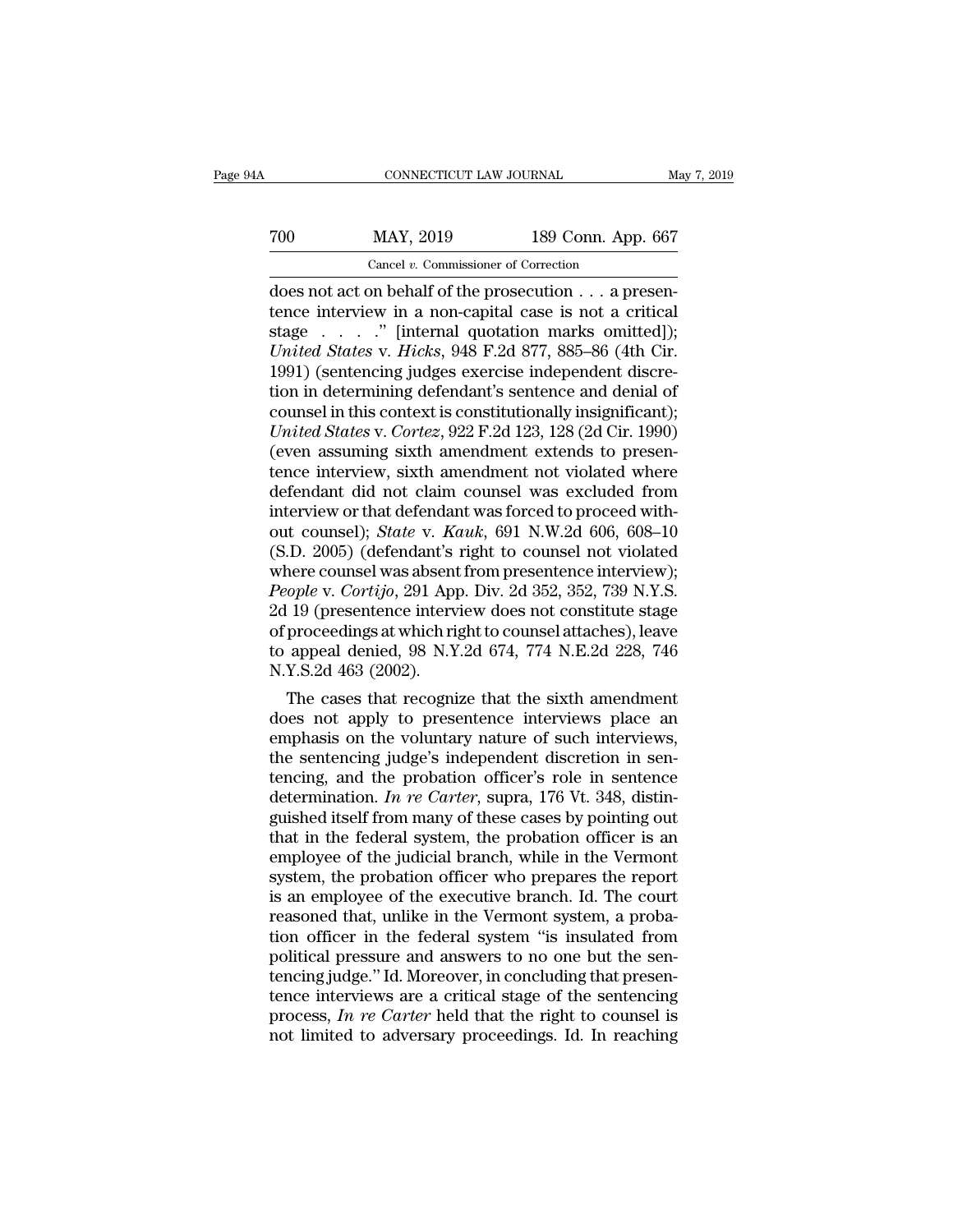189 CONNECTICUT LAW JOURNAL Page 95A<br>
189 Conn. App. 667 MAY, 2019 701<br>
Cancel v. Commissioner of Correction CONNECTICUT LAW JOURNAL<br>
pp. 667 MAY, 2019<br>
Cancel *v.* Commissioner of Correction<br>
In re Carter states that "no HInited St

This decision, *In re Carter* states that ''no [United States]<br>
Supreme Court decision supports the rationale . . .<br>
This decision, *In re Carter* states that ''no [United States]<br>
Supreme Court decision supports the ratio Supreme Court decision supports the rationale . . . 189 Conn. App. 667 MAY, 2019 701<br>
Cancel v. Commissioner of Correction<br>
this decision, *In re Carter* states that "no [United States]<br>
Supreme Court decision supports the rationale . . .<br>
that the right to counsel is limi 189 Conn. App. 667 MAY, 2019 701<br>
Cancel v. Commissioner of Correction<br>
this decision, *In re Carter* states that "no [United States]<br>
Supreme Court decision supports the rationale . . .<br>
that the right to counsel is limi 189 Conn. App. 667 MAY, 2019 701<br>
Cancel v. Commissioner of Correction<br>
this decision, *In re Carter* states that "no [United States]<br>
Supreme Court decision supports the rationale ...<br>
that the right to counsel is limite Cancel *v.* Commissioner of Correction<br>
this decision, *In re Carter* states that "no [United States]<br>
Supreme Court decision supports the rationale . . .<br>
that the right to counsel is limited to proceedings with<br>
an adver this decision, *In re Carter* states that "no [United States]<br>Supreme Court decision supports the rationale . . .<br>that the right to counsel is limited to proceedings with<br>an adversary character"; (internal quotation marks Supreme Court decision supports the rationale . . . .<br>that the right to counsel is limited to proceedings with<br>an adversary character"; (internal quotation marks<br>omitted) id., 346; and notes that federal case law's reli-<br> that the right to counsel is limited to proceedings with<br>an adversary character"; (internal quotation marks<br>omitted) id., 346; and notes that federal case law's reli-<br>ance on *Kirby* v. *Illinois*, 406 U.S. 682, 690, 92 S. adversary character"; (internal quotation marks<br>nitted) id., 346; and notes that federal case law's reli-<br>ce on *Kirby* v. *Illinois*, 406 U.S. 682, 690, 92 S. Ct.<br>77, 32 L. Ed. 2d 411 (1972), for the proposition that<br>pro omitted) id., 346; and notes that federal case law's reli-<br>ance on *Kirby* v. *Illinois*, 406 U.S. 682, 690, 92 S. Ct.<br>1877, 32 L. Ed. 2d 411 (1972), for the proposition that<br>a proceeding must have an adversarial characte

ance on *Kirby* v. *Illinois*, 406 U.S. 682, 690, 92 S. Ct.<br>1877, 32 L. Ed. 2d 411 (1972), for the proposition that<br>a proceeding must have an adversarial character to be<br>a critical stage is misplaced. *In re Carter*, supra 1877, 32 L. Ed. 2d 411 (1972), for the proposition that<br>a proceeding must have an adversarial character to be<br>a critical stage is misplaced. In re Carter, supra, 346 n.4.<br>We are not persuaded that the right to counsel at a proceeding must have an adversarial character to be<br>a critical stage is misplaced. In re Carter, supra, 346 n.4.<br>We are not persuaded that the right to counsel at a<br>critical stage extends to nonadversarial proceedings.<br> a critical stage is misplaced. In re Carter, supra, 346 n.4.<br>We are not persuaded that the right to counsel at a<br>critical stage extends to nonadversarial proceedings.<br>According to *Kirby v. Illinois*, supra, 406 U.S. 689– We are not persuaded that the right to counsel at a<br>critical stage extends to nonadversarial proceedings.<br>According to *Kirby* v. *Illinois*, supra, 406 U.S. 689–90,<br>a critical stage of a criminal proceeding, or one in whi critical stage extends to nonadversarial proceedings.<br>According to *Kirby* v. *Illinois*, supra, 406 U.S. 689–90,<br>a critical stage of a criminal proceeding, or one in which<br>the sixth amendment right to counsel applies, occ According to *Kirby* v. *Illinois*, supra, 406 U.S. 689–90,<br>a critical stage of a criminal proceeding, or one in which<br>the sixth amendment right to counsel applies, occurs<br>when "the defendant finds himself faced with the p a critical stage of a criminal proceeding, or one in which<br>the sixth amendment right to counsel applies, occurs<br>when "the defendant finds himself faced with the prose-<br>cutorial forces of an organized society, and immersed<br> the sixth amendment right to counsel applies, occurs<br>when "the defendant finds himself faced with the prose-<br>cutorial forces of an organized society, and immersed<br>in the intricacies of substantive and procedural criminal<br>l nen "the defendant finds himself faced with the prose-<br>torial forces of an organized society, and immersed<br>the intricacies of substantive and procedural criminal<br>w." Id., 689. On the basis of this language, it necessar-<br>fo cutorial forces of an organized society, and immersed<br>in the intricacies of substantive and procedural criminal<br>law." Id., 689. On the basis of this language, it necessar-<br>ily follows that a proceeding must be adversarial

in the intricacies of substantive and procedural criminal<br>law." Id., 689. On the basis of this language, it necessar-<br>ily follows that a proceeding must be adversarial in<br>nature in order to be considered a critical stage.<br> law." Id., 689. On the basis of this language, it necessarily follows that a proceeding must be adversarial in nature in order to be considered a critical stage.<br>Courts that have considered the issue of whether a defendant ily follows that a proceeding must be adversarial in<br>nature in order to be considered a critical stage.<br>Courts that have considered the issue of whether a<br>defendant's sixth amendment right to counsel applies<br>during a pres nature in order to be considered a critical stage.<br>Courts that have considered the issue of whether a defendant's sixth amendment right to counsel applies during a presentence interview have concluded that, "[b]ecause [a] Courts that have considered the issue of whether a<br>defendant's sixth amendment right to counsel applies<br>during a presentence interview have concluded that,<br>"[b]ecause [a] probation officer does not act on behalf<br>of the pro defendant's sixth amendment right to counsel applies<br>during a presentence interview have concluded that,<br>"[b]ecause [a] probation officer does not act on behalf<br>of the prosecution . . . a presentence interview in a<br>non-cap during a presentence interview have concluded that,<br>
"[b]ecause [a] probation officer does not act on behalf<br>
of the prosecution . . . a presentence interview in a<br>
non-capital case is not a critical stage within the mean-"[b]ecause [a] probation officer does not act on behalf<br>of the prosecution  $\ldots$  a presentence interview in a<br>non-capital case is not a critical stage within the mean-<br>ing of *Kirby.*" (Internal quotation marks omitted.)<br> of the prosecution . . . a presentence interview in a<br>non-capital case is not a critical stage within the mean-<br>ing of *Kirby.*" (Internal quotation marks omitted.)<br>*United States* v. *Tisdale*, supra, 952 F.2d 939; *Unite* non-capital case is not a critical stage within the mean-<br>ing of *Kirby.*" (Internal quotation marks omitted.)<br>*United States v. Tisdale*, supra, 952 F.2d 939; *United*<br>*States v. Woods*, 907 F.2d 1540, 1543 (5th Cir. 1990 ing of *Kirby.*" (Internal quotation marks omitted.)<br>
United States v. Tisdale, supra, 952 F.2d 939; United<br>
States v. Woods, 907 F.2d 1540, 1543 (5th Cir. 1990),<br>
cert. denied, 498 U.S. 1070, 111 S. Ct. 792, 112 L. Ed.<br>
2 United States v. Tisdale, supra, 952 F.2d 939; United<br>States v. Woods, 907 F.2d 1540, 1543 (5th Cir. 1990),<br>cert. denied, 498 U.S. 1070, 111 S. Ct. 792, 112 L. Ed.<br>2d 854 (1991); United States v. Jackson, 886 F.2d 838,<br>844 States v. Woods, 907 F.2d 1540, 1543 (5th Cir. 1990),<br>cert. denied, 498 U.S. 1070, 111 S. Ct. 792, 112 L. Ed.<br>2d 854 (1991); *United States v. Jackson*, 886 F.2d 838,<br>844–45 (7th Cir. 1989); see also *In re Carter*, supra, cert. denied, 498 U.S. 1070, 111 S. Ct. 792, 112 L. Ed.<br>2d 854 (1991); *United States v. Jackson*, 886 F.2d 838,<br>844–45 (7th Cir. 1989); see also *In re Carter*, supra, 176<br>Vt. 346. As such, whether a presentence interview 2d 854 (1991); *United States v. Jackson*, 886 F.2d 838, 844–45 (7th Cir. 1989); see also *In re Carter*, supra, 176 Vt. 346. As such, whether a presentence interview is an adversarial proceeding and, thus, a critical sta 844–45 (7th Cir. 1989); see also *In re Carter*, supra, 176 Vt. 346. As such, whether a presentence interview is an adversarial proceeding and, thus, a critical stage, largely appears to rest on the role of the probation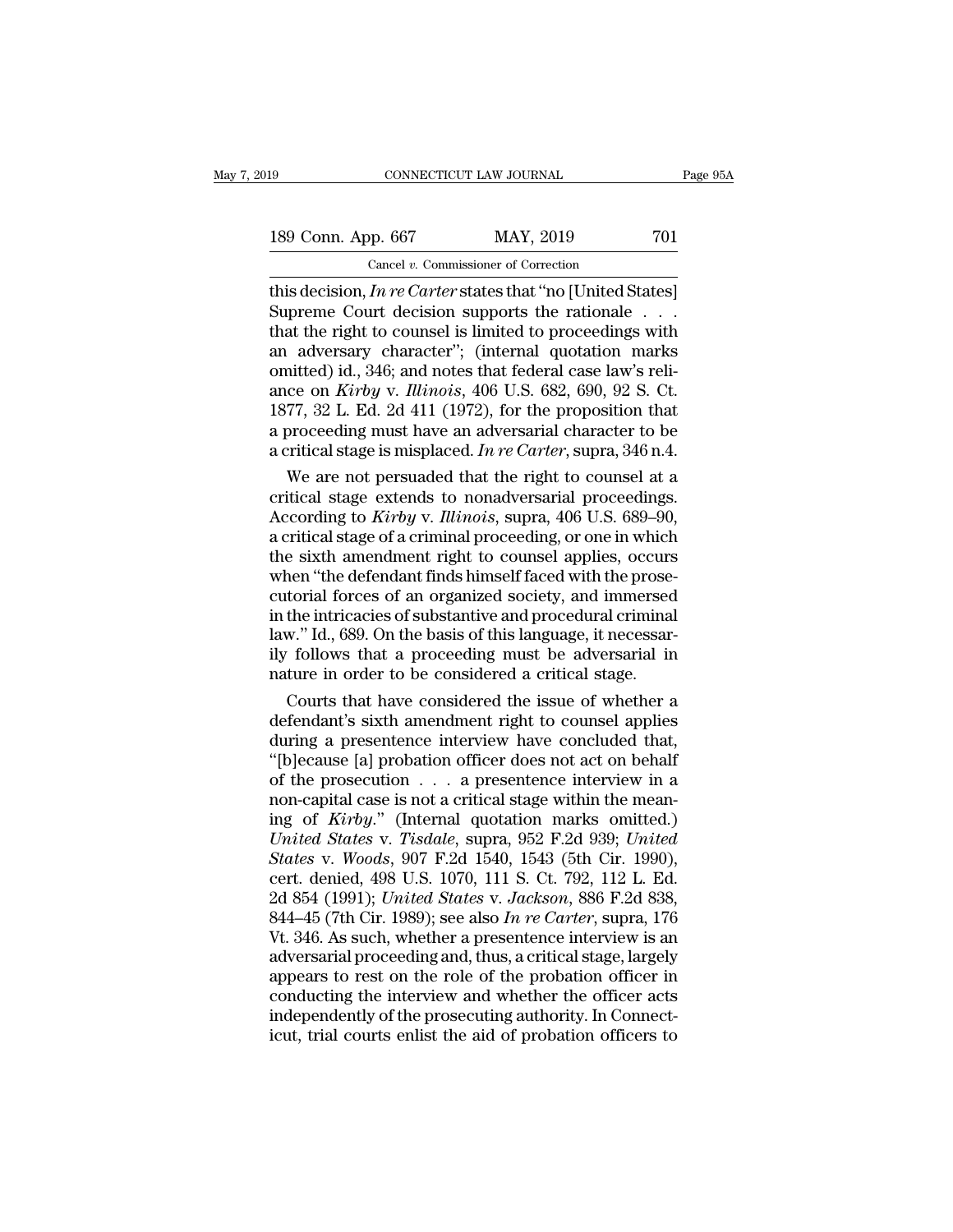## CONNECTICUT LAW JOURNAL May 7, 2019<br>
702 MAY, 2019 189 Conn. App. 667<br>
Cancel v. Commissioner of Correction CONNECTICUT LAW JOURNAL<br>MAY, 2019 189 Conn. App<br>Cancel *v*. Commissioner of Correction<br>and make a report prior to sentencing

CONNECTICUT LAW JOURNAL May 7, 2019<br>
TO2 MAY, 2019 189 Conn. App. 667<br>
Cancel v. Commissioner of Correction<br>
investigate and make a report prior to sentencing. See<br>
State v. Nacsin, 23 Conn. Supp. 214, 218–19, 180 A.2d<br>
64 *State v. Nacsin*, 2019 *State v. Commissioner of Correction*<br> *State v. Nacsin*, 23 Conn. Supp. 214, 218–19, 180 A.2d (1962) ("The trial court properly enlisted the aid of the family relations officer to make an investiga 702 MAY, 2019 189 Conn. App. 667<br>
Cancel v. Commissioner of Correction<br>
investigate and make a report prior to sentencing. See<br> *State* v. *Nacsin*, 23 Conn. Supp. 214, 218–19, 180 A.2d<br>
643 (1962) ("The trial court prope To the family relationship in the family relation of the family relations of the family relations of the family relations of ficer to make an investigation and report prior to the imposition of sentence.  $\ldots$  The family Cancel v. Commissioner of Correction<br>investigate and make a report prior to sentencing. See<br>State v. Nacsin, 23 Conn. Supp. 214, 218–19, 180 A.2d<br>643 (1962) ("The trial court properly enlisted the aid<br>of the family relati Cancel v. Commissioner of Correction<br>investigate and make a report prior to sentencing. See<br>State v. Nacsin, 23 Conn. Supp. 214, 218–19, 180 A.2d<br>643 (1962) ("The trial court properly enlisted the aid<br>of the family relati investigate and make a report prior to sentencing. See<br>State v. Nacsin, 23 Conn. Supp. 214, 218–19, 180 A.2d<br>643 (1962) ("The trial court properly enlisted the aid<br>of the family relations officer to make an investigation<br>a State v. Nacsin, 23 Conn. Supp. 214, 218–19, 180 A.2d 643 (1962) ("The trial court properly enlisted the aid of the family relations officer to make an investigation and report prior to the imposition of sentence.  $\ldots$ . 643 (1962) ("The trial court properly enlisted the aid<br>of the family relations officer to make an investigation<br>and report prior to the imposition of sentence. . . . .<br>There is a wide field open to the trial judge in obta of the family relations officer to make an investigation<br>and report prior to the imposition of sentence. . . .<br>There is a wide field open to the trial judge in obtaining<br>information, after conviction, relevant to mitigati and report prior to the imposition of sentence. . . . . There is a wide field open to the trial judge in obtaining<br>information, after conviction, relevant to mitigation or<br>aggravation of the seriousness of the offense." [ There is a wide field open to the trial judge in obtaining<br>information, after conviction, relevant to mitigation or<br>aggravation of the seriousness of the offense." [Citation<br>omitted; internal quotation marks omitted.). "T information, after conviction, relevant to mitigation or aggravation of the seriousness of the offense." [Citation omitted; internal quotation marks omitted.). "The sole purpose [of a presentence investigation] is to enabl aggravation of the seriousness of the offense." [Citation omitted; internal quotation marks omitted.). "The sole purpose [of a presentence investigation] is to enable the court, within limits fixed by statute, to impose an omitted; internal quotation marks omitted.). "The sole<br>purpose [of a presentence investigation] is to enable<br>the court, within limits fixed by statute, to impose an<br>appropriate penalty, fitting the offender as well as the<br> purpose [of a presentence investigation] is to enable<br>the court, within limits fixed by statute, to impose an<br>appropriate penalty, fitting the offender as well as the<br>crime." (Internal quotation marks omitted.) *State v. P* the court, within limits fixed by statute, to impose an appropriate penalty, fitting the offender as well as the crime." (Internal quotation marks omitted.) *State* v. *Patterson*, 236 Conn. 561, 574, 674 A.2d 416 (1996). appropriate penalty, fitting the offender as well as the crime." (Internal quotation marks omitted.) *State* v. *Patterson*, 236 Conn. 561, 574, 674 A.2d 416 (1996). Moreover, under both federal and Connecticut law, "a pro crime." (Interna<br>*terson*, 236 Con<br>over, under be<br>*probation office*<br>ing and submitti<br>tion marks omit<br>Cir. 2006).<br>On the basis o *rson*, 236 Conn. 561, 574, 674 A.2d 416 (1996). More-<br>er, under both federal and Connecticut law, "*a*<br>obation officer acts as an arm of the court" in prepar-<br>g and submitting presentence reports. (Internal quota-<br>nn mar over, under both federal and Connecticut law, "*a*<br>probation officer acts as an arm of the court" in prepar-<br>ing and submitting presentence reports. (Internal quota-<br>tion marks omitted.) *Peay* v. Ajello, 470 F.3d 65, 69

probation officer acts as an arm of the court" in preparing and submitting presentence reports. (Internal quotation marks omitted.) Peay v. Ajello, 470 F.3d 65, 69 (2d Cir. 2006).<br>On the basis of the foregoing, we conclude ing and submitting presentence reports. (internal quotation marks omitted.) *Peay* v. Ajello, 470 F.3d 65, 69 (2d Cir. 2006).<br>
On the basis of the foregoing, we conclude that there was no denial of the petitioner's sixth tion marks omitted.) *Peay* v. *Ajello*, 470 F.3d 65, 69 (2d Cir. 2006).<br>
On the basis of the foregoing, we conclude that there<br>
was no denial of the petitioner's sixth amendment right<br>
to counsel during his presentence i Cir. 2006).<br>
On the basis of the foregoing, we conclude that there<br>
was no denial of the petitioner's sixth amendment right<br>
to counsel during his presentence investigation inter-<br>
view. We agree with the weight of authori On the basis of the foregoing, we conclude that there<br>was no denial of the petitioner's sixth amendment right<br>to counsel during his presentence investigation inter-<br>view. We agree with the weight of authority that holds<br>th was no denial of the petitioner's sixth amendment right<br>to counsel during his presentence investigation inter-<br>view. We agree with the weight of authority that holds<br>that a presentence investigation interview is not a cri to counsel during his presentence investigation inter-<br>view. We agree with the weight of authority that holds<br>that a presentence investigation interview is not a criti-<br>cal stage of a criminal proceeding because, as in the view. We agree with the weight of authority that holds<br>that a presentence investigation interview is not a criti-<br>cal stage of a criminal proceeding because, as in the<br>federal system, a Connecticut probation officer is an<br> that a presentence investigation interview is not a critical stage of a criminal proceeding because, as in the federal system, a Connecticut probation officer is an extension of the court and not an agent of the government cal stage of a criminal proceeding because, as in the<br>federal system, a Connecticut probation officer is an<br>extension of the court and not an agent of the govern-<br>ment. Compare United States v. Jackson, supra, 886<br>F.2d 844 federal system, a Connecticut probation officer is an extension of the court and not an agent of the government. Compare *United States v. Jackson*, supra, 886 F.2d 844, with *Peay v. Ajello*, supra, 470 F.3d 69. Moreover, extension of the court and not an agent of the government. Compare *United States v. Jackson*, supra, 886<br>F.2d 844, with *Peay v. Ajello*, supra, 470 F.3d 69. More-<br>over, like federal courts, Connecticut courts exercise<br>br ment. Compare *United States* v. Jackson, supra, 886<br>F.2d 844, with *Peay* v. Ajello, supra, 470 F.3d 69. More-<br>over, like federal courts, Connecticut courts exercise<br>broad, independent discretion in imposing a sentence.<br>S F.2d 844, with *Peay* v. *Ajello*, supra, 470 F.3d 69. More-<br>over, like federal courts, Connecticut courts exercise<br>broad, independent discretion in imposing a sentence.<br>See *State* v. *Patterson*, supra, 236 Conn. 575 ("[ over, like federal courts, Connecticut courts exercise<br>broad, independent discretion in imposing a sentence.<br>See *State v. Patterson*, supra, 236 Conn. 575 ("[c]ourts<br>... are afforded equally broad discretion in imposing<br>a broad, independent discretion in imposing a sentence.<br>See *State* v. *Patterson*, supra, 236 Conn. 575 ("[c]ourts<br>... are afforded equally broad discretion in imposing<br>a sentence when a [presentence investigation report i See *State* v. *Patterson*, supra, 236 Conn. 575 ("[c]ourts . . . are afforded equally broad discretion in imposing a sentence when a [presentence investigation report is] provided"); *State* v. *Nacsin*, supra, 23 Conn.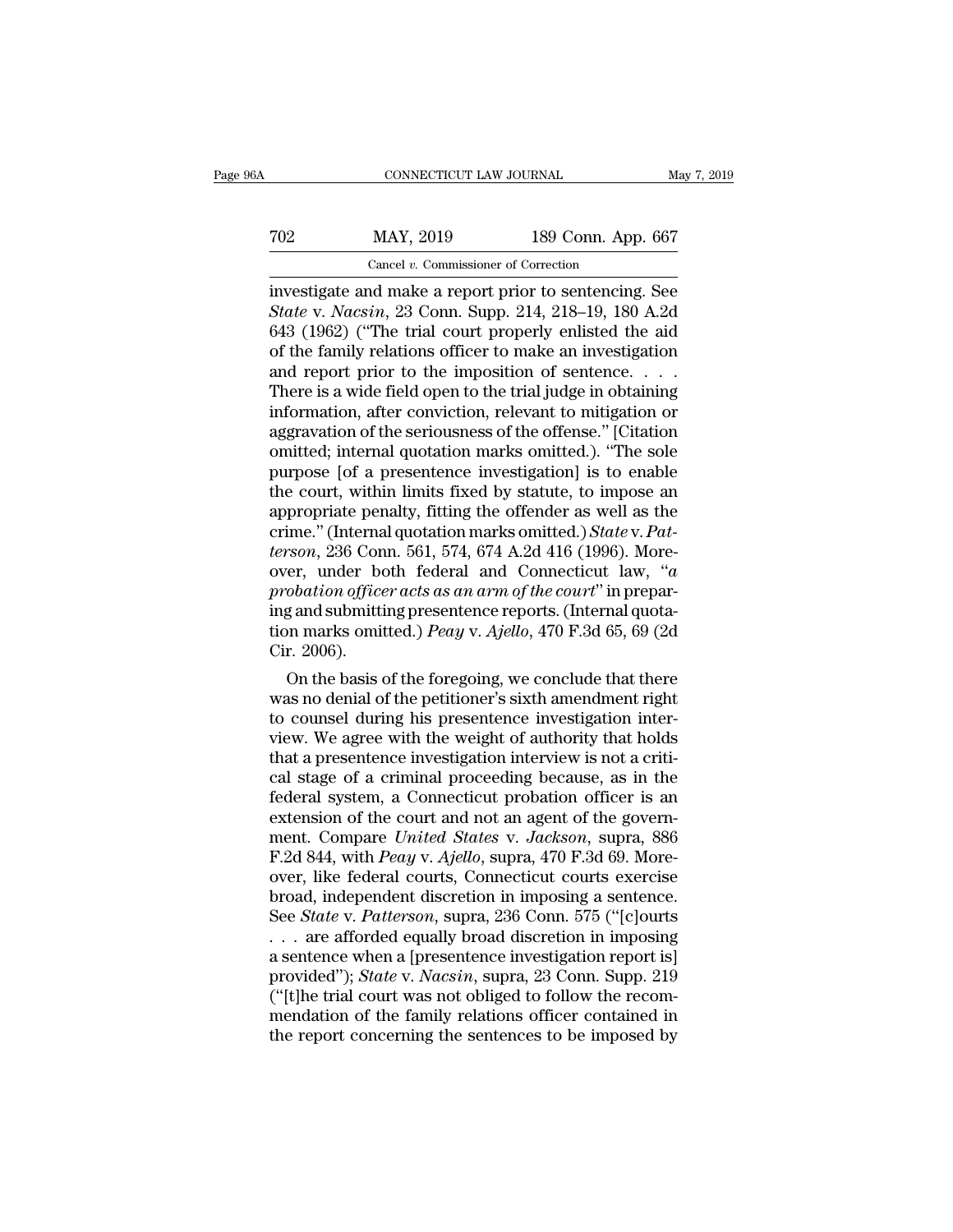| 19                 | CONNECTICUT LAW JOURNAL |           | Page 97A |  |
|--------------------|-------------------------|-----------|----------|--|
| 189 Conn. App. 703 |                         | MAY, 2019 | 703      |  |
|                    | Scalora v. Scalora      |           |          |  |

the court, and the failure to do so is not an abuse of<br>  $\frac{\text{Sledora } v. \text{ Scalar}}{\text{Scolora } v. \text{ Scalar}}$ <br>  $\frac{\text{Scolora } v. \text{ Scalar}}{\text{Ccolor}}$ <br>  $\frac{\text{Ccolor}}{\text{discretion}}$ . As such, we conclude that the presentence<br>  $\frac{\text{invection}}{\text{inactivation}}$ 189 Conn. App. 703 MAY, 2019 703<br>Scalora v. Scalora<br>the court, and the failure to do so is not an abuse of discretion''). As such, we conclude that the presentence<br>investigation interview is not a critical stage of a crimi 189 Conn. App. 703 MAY, 2019 703<br>
Scalora v. Scalora<br>
the court, and the failure to do so is not an abuse of<br>
discretion"). As such, we conclude that the presentence<br>
investigation interview is not a critical stage of a c 189 Conn. App. 703 MAY, 2019 703<br>
Scalora *v*. Scalora<br>
the court, and the failure to do so is not an abuse of<br>
discretion"). As such, we conclude that the presentence<br>
investigation interview is not a critical stage of a Scalora *v*. Scalora<br>
absoluting the court, and the failure to do so is not an abuse of<br>
discretion"). As such, we conclude that the presentence<br>
investigation interview is not a critical stage of a crimi-<br>
ranal proceedi scalora *v*. s<br>the court, and the failure to<br>discretion"). As such, we conce<br>investigation interview is not<br>nal proceeding, and, thus, do<br>as a result of Attorney D'Ar<br>petitioner's interview.<sup>12</sup><br>Accordingly, because we ha E court, and the failure to do so is not an abuse of<br>scretion"). As such, we conclude that the presentence<br>vestigation interview is not a critical stage of a crimi-<br>I proceeding, and, thus, do not presume prejudice<br>a resul diversity in the conclude that the presentence<br>investigation interview is not a critical stage of a crimi-<br>nal proceeding, and, thus, do not presume prejudice<br>as a result of Attorney D'Amato's absence from the<br>petitioner's

mvesugation interview is not a critical stage of a critici-<br>nal proceeding, and, thus, do not presume prejudice<br>as a result of Attorney D'Amato's absence from the<br>petitioner's interview.<sup>12</sup><br>Accordingly, because we have co ral proceeding, and, thus, do not presume prejudice<br>as a result of Attorney D'Amato's absence from the<br>petitioner's interview.<sup>12</sup><br>Accordingly, because we have concluded that the pre-<br>sentence investigation interview is no as a result of Attorney D Amato's absence from the<br>petitioner's interview.<sup>12</sup><br>Accordingly, because we have concluded that the pre-<br>sentence investigation interview is not a critical stage<br>of the petitioner's criminal pro petitioner's interview.<br>
Accordingly, because we have concluded tha<br>
sentence investigation interview is not a crition<br>
of the petitioner's criminal proceeding to w<br>
petitioner's sixth amendment right to counsel<br>
he is not Accordingly, because we have contended interview the petitioner's criminal production interview the petitioner's sixth amendment right is not entitled to relief for any at his trial counsel during the intervals of the judg In the petitioner's criminal proceeding to which<br>Intitioner's sixth amendment right to counsel apple<br>is not entitled to relief for any alleged ineffectiver<br>his trial counsel during the interview.<br>The judgment is affirmed.<br>

### %trial counsel during the interview.<br>
judgment is affirmed.<br>
his opinion the other judges concurred.<br>
BETSY SCALORA *v.* JEFFREY SCALORA<br>
(AC 40641) Firmed.<br>
other judges concu<br>
RA v. JEFFREY SC<br>
(AC 40641)<br>
Keller and Bishop, Js. BETSY SCALORA *v*. JEFFREY SCALORA<br>(AC 40641)<br>Lavine, Keller and Bishop, Js.

### *Syllabus*

The defendant, whose marriage to the plaintiff previously had been dis-<br>solved, appealed to this court, and the plaintiff cross appealed, from  $(AC 40641)$ <br>Lavine, Keller and Bishop, Js.<br> $Syllabus$ <br>defendant, whose marriage to the plaintiff previously had been dis-<br>solved, appealed to this court, and the plaintiff cross appealed, from<br>the judgment of the trial court Lavine, Keller and Bishop, Js.<br>
Syllabus<br>
defendant, whose marriage to the plaintiff previously had been dis-<br>
solved, appealed to this court, and the plaintiff cross appealed, from<br>
the judgment of the trial court resolvi Syllabus<br>
Syllabus<br>
defendant, whose marriage to the plaintiff previously had been dis-<br>
solved, appealed to this court, and the plaintiff cross appealed, from<br>
the judgment of the trial court resolving several of the part *Syllabus*<br>defendant, whose marriage to the plaintiff previously had been dis-<br>solved, appealed to this court, and the plaintiff cross appealed, from<br>the judgment of the trial court resolving several of the parties' postdi defendant, whose marriage to the plaintiff previously had been dissolved, appealed to this court, and the plaintiff cross appealed, from the judgment of the trial court resolving several of the parties' postdissolution mot solved, appealed to this court, and the plaintiff cross appealed, from<br>the judgment of the trial court resolving several of the parties' postdisso-<br>lution motions. The dissolution judgment had incorporated a settlement<br>agr solved, appeared to this court, and the plantinit cross appeared, non-<br>the judgment of the trial court resolving several of the parties' postdisso-<br>lution motions. The dissolution judgment had incorporated a settlement<br>agr are judgment of the land courtesoring several of the plattes possumes<br>his lution motions. The dissolution judgment had incorporated a settlement<br>agreement of the parties, which contained a nonwaiver clause and<br>required the a motion for contempt, alleging, inter alia, that the defendant had recorded a set aliad required the defendant to pay the plaintiff periodic alimony, to pay for certain expenses related to the education and activities of depred the defendant to pay the plaintiff periodic alimony, to pay for certain expenses related to the education and activities of the parties' children, and to maintain at his own expense an insurance policy on his life f required are determined to pay the plantari periodic dimitory, so pay for<br>certain expenses related to the education and activities of the parties'<br>children, and to maintain at his own expense an insurance policy on<br>his lif the benefit of the parties' children. The plaintiff filed a motion for contempt, alleging, inter alia, that the defendant had failed to pay the court-ordered alimony and to maintain a life insurance policy, and sought reim a motion for contempt, alleging, inter alia, that the defendant had failed<br>to pay the court-ordered alimony and to maintain a life insurance policy,<br>and sought reimbursement for, inter alia, certain expenses incurred for<br>

to pay the court-ordered almony and to maintain a life insurance policy,<br>and sought reimbursement for, inter alia, certain expenses incurred for<br>the benefit of the parties' children. The defendant filed three special<br> $\frac{$ and sought reimbursement for, inter alia, certain expenses incurred for<br>the benefit of the parties' children. The defendant filed three special<br> $\frac{12}{2}$  Our rules of practice also indicate that counsel's presence at a p the benefit of the parties' children. The detendant filed three special<br><sup>12</sup> Our rules of practice also indicate that counsel's presence at a presentence investigation interview is permitted, not required; see Practice Bo <sup>12</sup> Our rules of practice also indicate that counsel's presence at a presentence investigation interview is permitted, not required; see Practice Book § 43-5; and "[o]ur case law establishes . . . that a failure to compl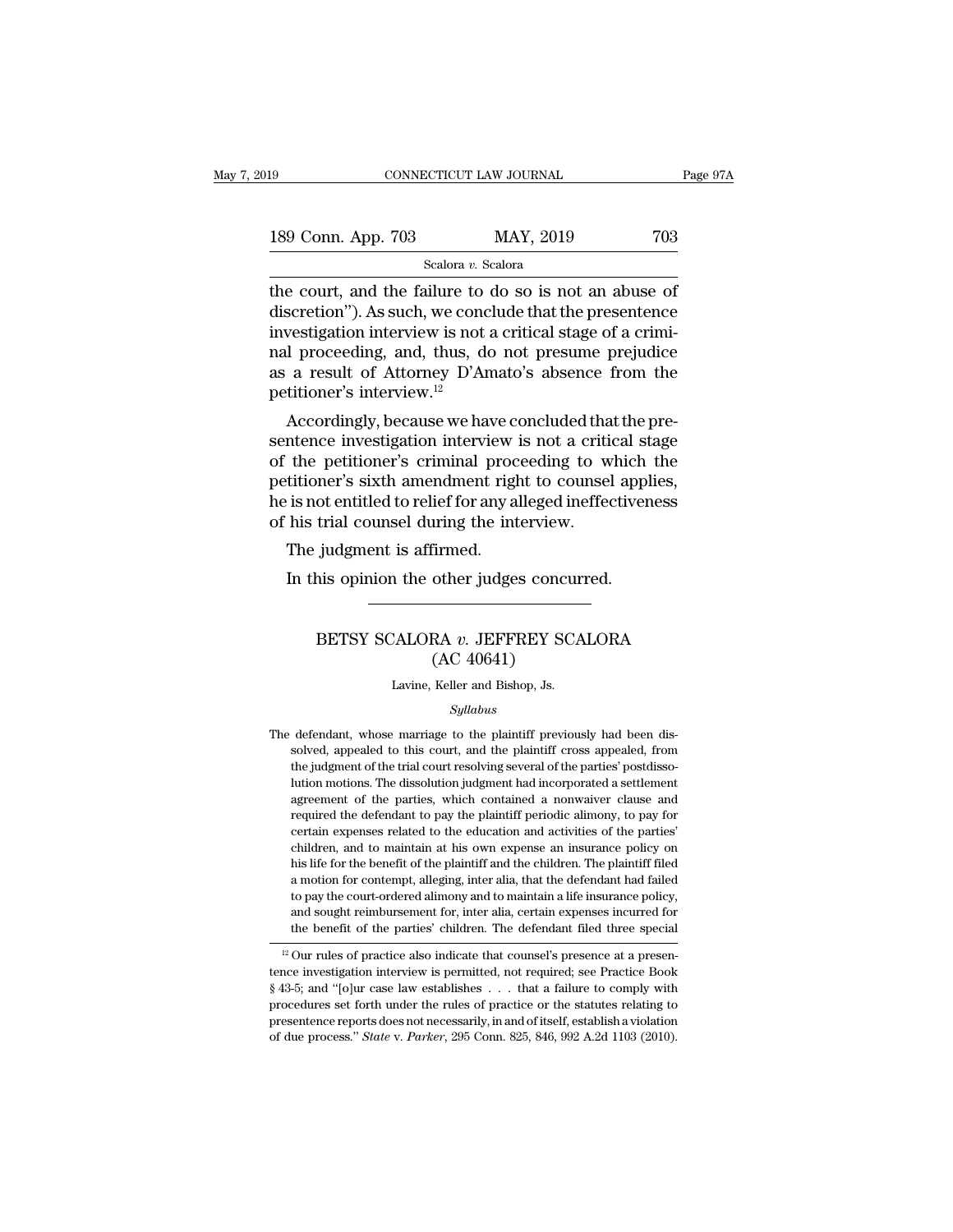# EXECUTE CONNECTICUT LAW JOURNAL May 7, 2019<br>
704 MAY, 2019 189 Conn. App. 703<br>
Scalora v. Scalora

### Scalora *v.* Scalora

 $\begin{array}{r} \hline \text{704} \text{189 Conn. App. 703} \\ \hline \text{5calora } v. \text{ Scalar} \\ \hline \text{defenses, alleging that the motion for content was barred by the doc-  
trines of laches and equitable estoppel, and that the plaintiff had waved  
her right to proceed with the motion. Subsequently, the defendant filed$ MAY, 2019 189 Conn. App. 703<br>Scalora v. Scalora<br>defenses, alleging that the motion for contempt was barred by the doctrines of laches and equitable estoppel, and that the plaintiff had waived<br>her right to proceed with the her right to proceed with the motion for contempt was barred by the doctrines of laches and equitable estoppel, and that the plaintiff had waived ther right to proceed with the motion. Subsequently, the defendant filed a m  ${\bf S}$  defenses, alleging that the motion for contempt was barred by the doctrines of laches and equitable estoppel, and that the plaintiff had waived ther right to proceed with the motion. Subsequently, the defendant fil Scalora  $v$ . Scalora<br>defenses, alleging that the motion for contempt was barred by the doc-<br>trines of laches and equitable estoppel, and that the plaintiff had waived<br>her right to proceed with the motion. Subsequently, th defenses, alleging that the motion for contempt was barred by the doctrines of laches and equitable estoppel, and that the plaintiff had waived her right to proceed with the motion. Subsequently, the defendant filed a moti trines of laches and equitable estoppel, and that the plaintiff had waived<br>her right to proceed with the motion. Subsequently, the defendant filed<br>a motion for contempt, alleging that the plaintiff had improperly claimed<br>t any sums found owing the method. Subsequently, the defendant filed her right to proceed with the motion. Subsequently, the defendant filed a motion for contempt, alleging that the plaintiff had improperly claimed their you a motion for contempt, alleging that the plaintiff had improperly claimed<br>their younger daughter as a dependent for federal income tax purposes,<br>in violation of the settlement agreement. The defendant also filed a<br>motion f their younger daughter as a dependent for federal income tax purposes, in violation of the settlement agreement. The defendant also filed a motion for an order requesting that the court give him credit toward any sums foun memorandum of the settlement agreement. The defendant also filed a motion for an order requesting that the court give him credit toward any sums found owing to the plaintiff for one half of the cost he previously had paid motion for an order requesting that the court give him credit toward<br>any sums found owing to the plaintiff for one half of the cost he pre-<br>viously had paid in connection with the wedding of the parties' older<br>daughter. Fo any sums found owing to the plaintiff for one half of the cost he previously had paid in connection with the wedding of the parties' older daughter. Following a hearing on the motions, the trial court issued a memorandum o wiously had paid in connection with the wedding of the parties' older daughter. Following a hearing on the motions, the trial court issued a memorandum of decision rejecting the defendant's defenses and granting in part th but issued remember and the methods, the trial court issued a memorandum of decision rejecting the defendant's defenses and granting in part the plaintiff's motion for contempt with respect to the defendant's nonpayment of memorandum of decision rejecting the defendant's defenses and granting in part the plaintiff's motion for contempt with respect to the defendant's nonpayment of alimony and failure to maintain life insurance. The court den ing in part the plaintiff's motion for contempt with respect to the defendant's nonpayment of alimony and failure to maintain life insurance.<br>The court denied the remainder of the plaintiff's motion for contempt<br>but issued and activities of all mony and failure to maintain life insurance.<br>The court denied the remainder of the plaintiff's motion for contempt<br>but issued remedial orders requiring the defendant to reimburse the<br>plaintiff for, in The court denied the remainder of the plaintiff's motion for contempt<br>but issued remedial orders requiring the defendant to reimburse the<br>plaintiff for, inter alia, the cost incurred to maintain life insurance cover-<br>age o For improperly claiming the defendant to reimburse the but issued remedial orders requiring the defendant to reimburse the plaintiff for, inter alia, the cost incurred to maintain life insurance coverage on the defendant a between the paintiff for, inter alia, the cost reurred to maintain life insurance cover-<br>age on the defendant and for certain expenses related to the education<br>and activities of the parties' children. The court granted in age on the defendant and for certain expenses related to the education<br>and activities of the parties' children. The court granted in part the<br>defendant's motion for contempt and held the plaintiff in contempt<br>for improperl defendant's motion for contempt and held the plaintiff in contempt<br>for improperly claiming the dependency exceptions, but denied the<br>defendant's motion for an order claiming credit for one half of the cost<br>of the wedding.

- for improperly claiming the dependency exceptions, but denied the defendant's motion for an order claiming credit for one half of the cost of the wedding. *Held*: we defendant could not prevail on his claim that the trial properly determined that the nonwaiver provision in the non-<br>defendant's motion for an order claiming credit for one half of the cost<br>of the wedding. *Held*:<br>the defendant could not prevail on his claim that the trial cour of the wedding. *Held*:<br>of the wedding. *Held*:<br>e defendant could not prevail on his claim that the trial court abused<br>its discretion in rejecting his defenses of laches, equitable estoppel, and<br>waiver without first fully enforcement of the defendant could not prevail on his claim that the trial court abused<br>its discretion in rejecting his defenses of laches, equitable estoppel, and<br>waiver without first fully considering the elements of eac its discretion in rejecting his defenses of laches, equitable estoppel, and waiver without first fully considering the elements of each; that court properly determined that the nonwaiver provision in the parties' separatio as that provision entirely considering the elements of each; that court<br>properly determined that the nonwaiver provision in the parties' separa-<br>tion agreement, which provided that either party's failure to seek<br>enforcemen at any time without regard to the issue of delay, and the defendant construction agreement, which provided that either party's failure to seek enforcement of the agreement would not constitute a waiver of his or her right failure to make any claim that be provided that either party's failure to seek enforcement of the agreement would not constitute a waiver of his or her right to do so at any later time, barred all of the defendant's defens enforcement of the agreement would not constitute a waiver of his or<br>her right to do so at any later time, barred all of the defendant's defenses,<br>as that provision entitled the plaintiff to file her motion for contempt<br>at her right to do so at any later tin<br>as that provision entitled the  $\mu$ <br>at any time without regard to<br>failed to make any claim that the<br>or that the parties either occ<br>engaged in sharp dealing.<br>he trial court improperly too 2. The trial court improperly took judicial notice of the reasonable cost of clothing in ordering the defendant failed to make any claim that the nonwaiver provision was unenforceable or that the parties either occupied un at any time without regard to the issue of delay, and the defendant failed to make any claim that the nonwaiver provision was unenforceable or that the parties either occupied unequal bargaining positions or engaged in sha
- she had incurred relating to the parties' younger daughter: although that the parties either occupied unequal bargaining positions or engaged in sharp dealing.<br>The trial court improperly took judicial notice of the reasona For that the parties either occupied unequal bargaining positions or<br>engaged in sharp dealing.<br>he trial court improperly took judicial notice of the reasonable cost of<br>clothing in ordering the defendant to reimburse the pl engaged in sharp dealing.<br>
engaged in sharp dealing.<br>
he trial court improperly took judicial notice of the reasonable cost of<br>
clothing in ordering the defendant to reimburse the plaintiff for expenses<br>
she had incurred r ength are trial court improperly took judicial notice of the reasonable cost of clothing in ordering the defendant to reimburse the plaintiff for expenses she had incurred relating to the parties' younger daughter: althoug the distinct and interpret in the periodic control elothing in ordering the definiant to reimburse the plaintiff for expenses she had incurred relating to the parties' younger daughter: although the approximate price range she had incurred relating to the parties' younger daughter: although<br>the approximate price range of various categories of clothing may be<br>common knowledge and the actual price of specific articles of clothing<br>may be readil allowance for clothing depends on a wide range of clothing may be common knowledge and the actual price of specific articles of clothing may be common knowledge and the actual price of specific articles of clothing may be the university and the actual price of specific articles of clothing<br>may be readily ascertainable, the reasonableness of an allowance for<br>the periodic purchase of such items cannot be deemed so well known<br>that evidence to may be readily ascertainable, the reasonableness of an allowance for the periodic purchase of such items cannot be deemed so well known that evidence to prove it is unnecessary, as the reasonableness of an allowance for cl in the periodic purchase of such items cannot be deemed so well known<br>that evidence to prove it is unnecessary, as the reasonableness of an<br>allowance for clothing depends on a wide range of factors and is subject<br>to reason subject matter of publiscial notice, especially without giving the parties and is subject to reasonable dispute, and, therefore, whether a particular clothing allowance is reasonable is not within the knowledge of people g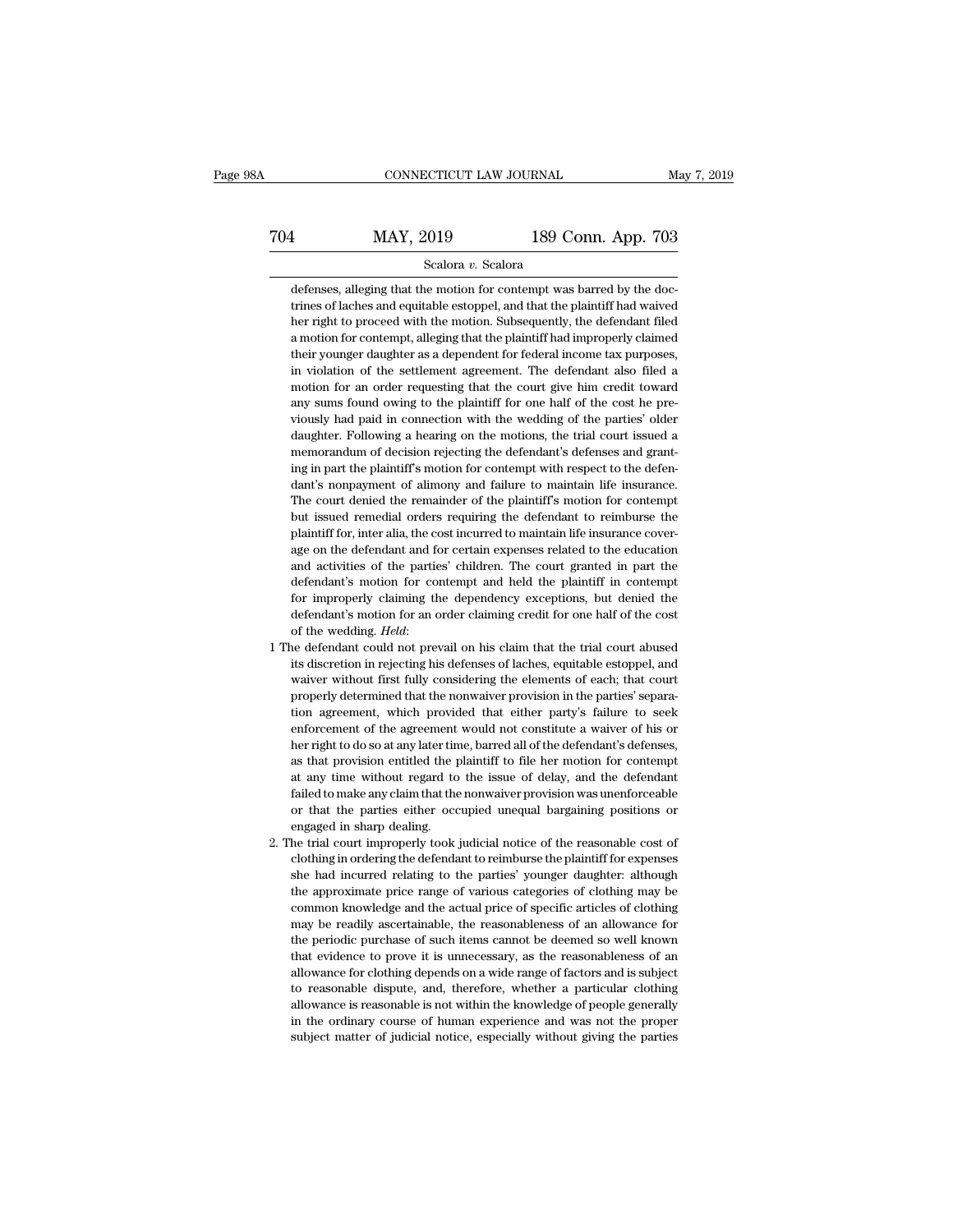### Scalora *v.* Scalora

an opportunity to be heard; moreover, even if it was improper for the court to take judicial notice of the cost of a meal plan at the university Conn. App. 703 MAY, 2019 705<br>Scalora v. Scalora<br>an opportunity to be heard; moreover, even if it was improper for the<br>court to take judicial notice of the cost of a meal plan at the university<br>attended by the parties' daug **attended by the parties'** daughter at a point in time outside of her attendance dates, that fact played no role in the court's determination attendance dates, that fact played no role in the court's determination Scalora  $v$ . Scalora<br>an opportunity to be heard; moreover, even if it was improper for the<br>court to take judicial notice of the cost of a meal plan at the university<br>attended by the parties' daughter at a point in time ou Scalora v. Scalora<br>an opportunity to be heard; moreover, even if it was improper for the<br>court to take judicial notice of the cost of a meal plan at the university<br>attended by the parties' daughter at a point in time outsi an opportunity to b<br>court to take judicia<br>attendance dates, the<br>attendance dates, the<br>of the defendant's fo<br>the defendant.<br>he trial court did r % court to take judicial notice of the cost of a meal plan at the university<br>attended by the parties' daughter at a point in time outside of her<br>attendance dates, that fact played no role in the court's determination<br>of th attended by the parties' daughter at a point in time outside of her attendance dates, that fact played no role in the court's determination of the defendant's food expense arrearage and could not have prejudiced the defend

- attendance dates, that fact played no role in the court's determination<br>of the defendant's food expense arrearage and could not have prejudiced<br>the defendant.<br>he trial court did not abuse its discretion in denying the defe of the defendant's food expense arrearage and could not have prejudiced<br>the defendant.<br>The trial court did not abuse its discretion in denying the defendant's<br>motion for an order seeking credit toward the claimed arrearage the defendant.<br>
he trial court did not abuse its discretion in denying the defendant's<br>
motion for an order seeking credit toward the claimed arrearages for<br>
one half of the cost of the wedding of the parties' older daught he trial court did not abuse its discretion in denying the defendant's<br>motion for an order seeking credit toward the claimed arrearages for<br>one half of the cost of the wedding of the parties' older daughter; that<br>court's f motion for an order seeking credit toward the claimed arrearages for<br>one half of the cost of the wedding of the parties' older daughter; that<br>court's finding that the plaintiff lacked substantial income and therefore<br>had n one half of the cost of the wedding of the parties' older daughter; that court's finding that the plaintiff lacked substantial income and therefore had not agreed to share the cost of the wedding was not clearly erroneous, court's finding that the plaintiff lacked substantial income and therefore had not agreed to share the cost of the wedding was not clearly erroneous, as the plaintiff testified that she had been struggling with significant had not agreed to share the cost of the wedding was not clearly errone-<br>ous, as the plaintiff testified that she had been struggling with significant<br>debt around the time of the wedding and that she was in no position<br>to p ous, as the plaintiff testified that she had been struggling with significant<br>debt around the time of the wedding and that she was in no position<br>to pay for one half of the cost of the wedding given her annual income<br>at th debt around the time of the wedding and that she was in no position<br>to pay for one half of the cost of the wedding given her annual income<br>at the time, which was the same amount as the cost of the wedding<br>venue alone, and to pay for one half of the cost of the wedding given her annual income<br>at the time, which was the same amount as the cost of the wedding<br>venue alone, and the defendant's claim that the plaintiff induced him<br>to believe that at the time, which was the same amount as the cost of the wedding<br>venue alone, and the defendant's claim that the plaintiff induced him<br>to believe that she would credit her share of the wedding toward what<br>the defendant ow venue alone, and the defendant's claim that the plaintiff ind<br>to believe that she would credit her share of the wedding tow<br>the defendant owed her was contradicted by the plaintiff's t<br>that she never agreed to allow the de to believe that she would credit her share of the wedding toward what<br>the defendant owed her was contradicted by the plaintiff's testimony<br>that she never agreed to allow the defendant to do something else in<br>lieu of making the defendant owed her was contradicted by the plaintiff's testimony<br>that she never agreed to allow the defendant to do something else in<br>lieu of making support payments and never agreed to waive any of the<br>defendant's obl
- that she never agreed to allow the defendant to do something else in<br>lieu of making support payments and never agreed to waive any of the<br>defendant's obligations under the separation agreement.<br>he trial court abused its di lieu of making support payments and never agreed to waive any of the defendant's obligations under the separation agreement.<br>he trial court abused its discretion in finding the defendant in contempt<br>for failing to maintain defendant's obligations under the separation agreement.<br>he trial court abused its discretion in finding the defendant in contempt<br>for failing to maintain a life insurance policy at his own expense in<br>accordance with the pa he trial court abused its discretion in finding the defendant in contempt<br>for failing to maintain a life insurance policy at his own expense in<br>accordance with the parties' settlement agreement; although the evi-<br>dence dem for failing to maintain a life insurance policy at his own expense in accordance with the parties' settlement agreement; although the evidence demonstrated that the plaintiff had purchased, with the defendant's consent, an accordance with the parties' settlement agreement; although the evi-<br>dence demonstrated that the plaintiff had purchased, with the defen-<br>dant's consent, an insurance policy on his life when the defendant's<br>own policy had dence demonstrated that the plaintiff had purchased, with the defendant's consent, an insurance policy on his life when the defendant's own policy had lapsed in 2010, the record was not clear whether the defendant also had dant's consent, an insurance policy on his life when the defendant's own policy had lapsed in 2010, the record was not clear whether the defendant also had maintained his own life insurance policy during the relevant postj own policy had lapsed in 2010, the record was not clear whether the defendant also had maintained his own life insurance policy during the relevant postjudgment period or whether the policy purchased by the plaintiff had s defendant also had maintained his own life insurance policy during the relevant postjudgment period or whether the policy purchased by the plaintiff had supplemented or replaced the defendant's own policy, the trial court relevant postjudgment period or whether the policy purchased by the plaintiff had supplemented or replaced the defendant's own policy, the trial court expressly acknowledged in its memorandum of decision that there were un plaintiff had supplemented or replaced the defendant's own policy, the trial court expressly acknowledged in its memorandum of decision that there were unanswered questions with regard to the defendant's maintenance of a l trial court expressly acknowledged in its memorandum of decision that<br>there were unanswered questions with regard to the defendant's mainte-<br>nance of a life insurance policy, and, therefore, the court could not have<br>proper there were unanswered questions with regard to the defendant's mainte-<br>nance of a life insurance policy, and, therefore, the court could not have<br>properly concluded that the plaintiff had sustained her burden of proving<br>by mance of a life insurance policy, and, therefore, the court could not have<br>properly concluded that the plaintiff had sustained her burden of proving<br>by clear and convincing evidence that the defendant had failed to main-<br>t properly concluded that the plaintiff had sustained her burden of proving<br>by clear and convincing evidence that the defendant had failed to main-<br>tain a life insurance policy at his own expense in violation of the settle-<br>
- by clear and convincing evidence that the defendant had failed to maintain a life insurance policy at his own expense in violation of the settlement agreement.<br>his court declined to review the defendant's claim that the tr tain a life insurance policy at his own expense in violation of the settlement agreement.<br>
his court declined to review the defendant's claim that the trial court<br>
abused its discretion by establishing a schedule for makin ment agreement.<br>
his court declined to review the defendant's claim that the trial court<br>
abused its discretion by establishing a schedule for making payments<br>
on the arrearage without first obtaining evidence regarding hi his court declined to review the defendant's claim that the trial court<br>abused its discretion by establishing a schedule for making payments<br>on the arrearage without first obtaining evidence regarding his ability<br>to pay; t abused its discretion by establishing a schedule for making payments<br>on the arrearage without first obtaining evidence regarding his ability<br>to pay; the parties focused almost entirely on the merits of the motions<br>at the h on the arrearage without first obtaining evidence<br>to pay; the parties focused almost entirely on the i<br>at the hearing and did not present any evidence reg<br>circumstances at that time, and neither party filed<br>affidavit or ma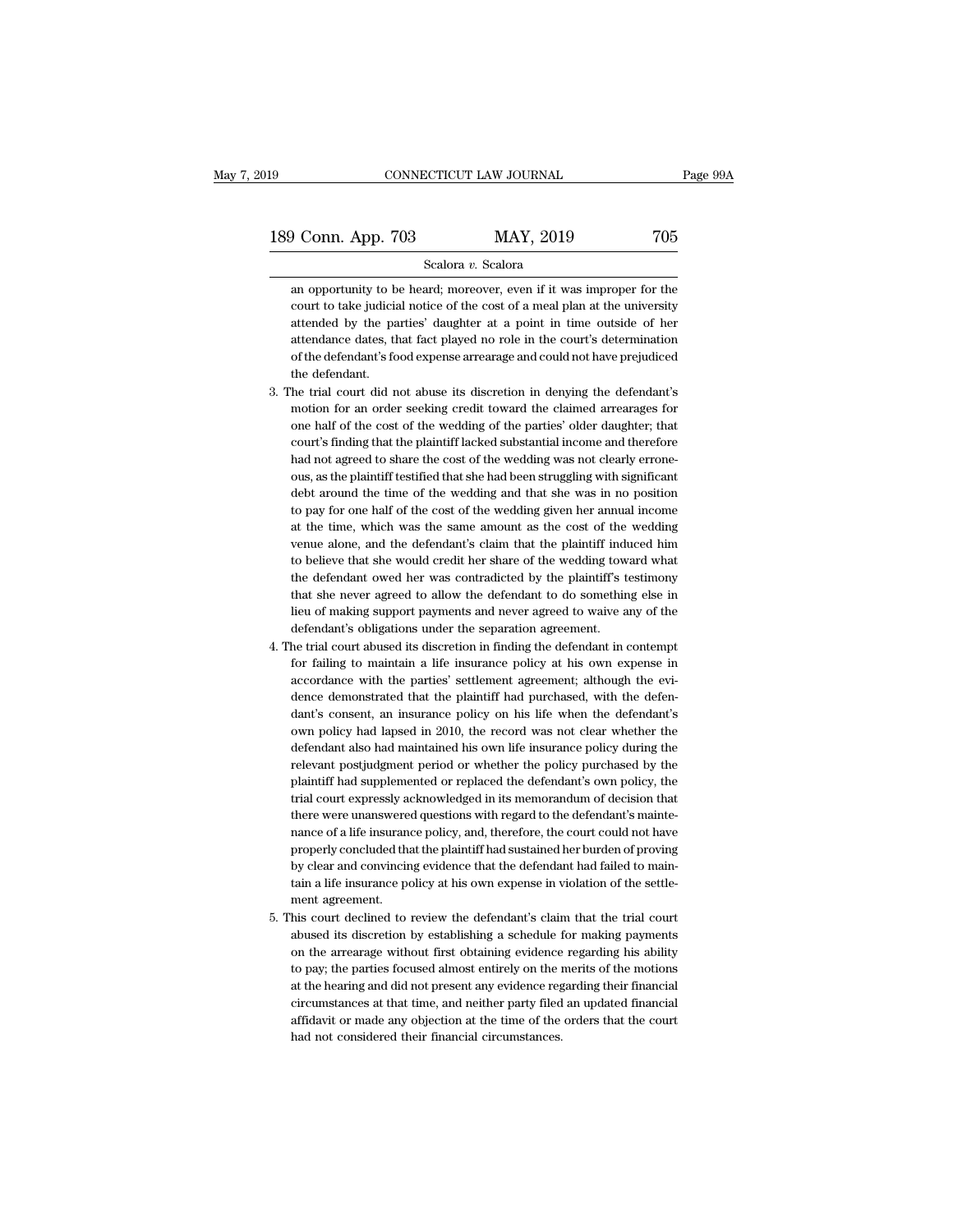### CONNECTICUT LAW JOURNAL May 7, 2019<br>
706 MAY, 2019 189 Conn. App. 703<br>
Scalora v. Scalora Scalora *v.* Scalora 189 Conn. App. 703<br>
Scalora v. Scalora<br>
6. The defendant could not prevail on his claim that the trial court abused<br>
its discretion in declining to award him attorney's fees in connection

its discretion in declining to award him attention in declining to award him attorney's fees in connection with his motion for contempt; the defendant's sole argument was that  $\frac{\text{MAP189} \text{Conn. App. 703}}{\text{Scalar } v. \text{ Scalar } v. \text{Scalar}}$ <br>
he defendant could not prevail on his claim that the trial court abused<br>
its discretion in declining to award him attorney's fees in connection<br>
with his motion for contempt; t Scalora v. Scalora<br>
he defendant could not prevail on his claim that the trial court abused<br>
its discretion in declining to award him attorney's fees in connection<br>
with his motion for contempt; the defendant's sole argume Scalora v. Scalora<br>he defendant could not prevail on his claim that the trial court abused<br>its discretion in declining to award him attorney's fees in connection<br>with his motion for contempt; the defendant's sole argument failed in light of this court abused its discretion in declining to award him attorney's fees in connection with his motion for contempt; the defendant's sole argument was that he should be awarded attorney's fees if the p not its discretion in declinities in the should be award cross appeal on her failed in light of this not reviewable.<br>Plaintiff's claims, raintiff's claims, raintiff's claims, raintiff's claims, raintiff's claims, raintiff' It with his motion for contempt; the defendant's sole argument was that he should be awarded attorney's fees if the plaintiff prevailed in her cross appeal on her claim for attorney's fees, and his claim necessarily failed its discretion in declining to award the plaintiff prevailed in her cross appeal on her claim for attorney's fees, and his claim necessarily failed in light of this court's determination that the plaintiff's claim was not

cross appeal on her claim for attorney's fees, and his claim necessarily<br>failed in light of this court's determination that the plaintiff's claim was<br>not reviewable.<br>The plaintiff's claims, raised in her cross appeal, that failed in light of this court's determination that the plaintiff's claim was not reviewable.<br>
plaintiff's claims, raised in her cross appeal, that the trial court abused<br>
its discretion in declining to award her attorney's not reviewable.<br>
not reviewable.<br>
plaintiff's claims, raised in her cross appeal, that the trial court abused<br>
its discretion in declining to award her attorney's fees in connection<br>
with her motion for contempt and challe its discretion in declining to award her attorney's fees in connection with her motion for contempt and challenging the trial court's interpretation of a certain provision of the parties' separation agreement were not rev with her motion for contempt and challenging the trial court's interpretation of a certain provision of the parties' separation agreement were not reviewable, the plaintiff having failed to brief the claims adequately.<br>Arg its discretion in declining to award her attorney's fees in connection<br>with her motion for contempt and challenging the trial court's interpreta-<br>tion of a certain provision of the parties' separation agreement were<br>not r

with her motion for contempt and challenging the trial court is interpreta-<br>tion of a certain provision of the parties' separation agreement were<br>not reviewable, the plaintiff having failed to brief the claims adequately.<br> trict of Hartford and tried to brief the claims adequately.<br>Argued December 4, 2018–officially released May 7, 2019<br>*Procedural History*<br>Action for the dissolution of a marriage, and for other<br>relief, brought to the Superi *Argued December 4, 2018–officially released May 7, 2019*<br>*Procedural History*<br>*Procedural History*<br>**Action for the dissolution of a marriage, and for other relief, brought to the Superior Court in the judicial dis-<br>trict** Procedural History<br>Action for the dissolution of a marriage, and for other<br>relief, brought to the Superior Court in the judicial dis-<br>trict of Hartford and tried to the court, *Hon. John D.<br>Brennan*, judge trial referee; j *Procedural History*<br>Action for the dissolution of a marriage, and for other<br>relief, brought to the Superior Court in the judicial dis-<br>trict of Hartford and tried to the court, *Hon. John D.<br>Brennan*, judge trial referee; Action for the dissolution of a marriage, and for other<br>relief, brought to the Superior Court in the judicial dis-<br>trict of Hartford and tried to the court, *Hon. John D.*<br>*Breman*, judge trial referee; judgment dissolving relief, brought to the Superior Court in the judicial district of Hartford and tried to the court, *Hon. John D.*<br>*Brennan*, judge trial referee; judgment dissolving the<br>marriage and granting certain other relief in accord trict of Hartford and tried to the court, *Hon. John D.*<br>Brennan, judge trial referee; judgment dissolving the<br>marriage and granting certain other relief in accordance<br>with the parties' separation agreement; thereafter, th Brennan, judge trial referee; judgment dissolving the<br>marriage and granting certain other relief in accordance<br>with the parties' separation agreement; thereafter, the<br>court, *Hon. Gerard I. Adelman*, judge trial referee,<br>g marriage and granting certain other relief in accordance<br>with the parties' separation agreement; thereafter, the<br>court, *Hon. Gerard I. Adelman*, judge trial referee,<br>granted in part the plaintiff's motion for contempt and with the parties' separation agreement; thereafter, the court, *Hon. Gerard I. Adelman*, judge trial referee, granted in part the plaintiff's motion for contempt and issued certain remedial orders, and granted in part the granted in part the plaintiff s motion for contempt and<br>issued certain remedial orders, and granted in part the<br>defendant's motion for contempt and motion for order,<br>and the defendant appealed and the plaintiff cross<br>appea Issued certain remedial orders, and granted in part the<br>defendant's motion for contempt and motion for order,<br>and the defendant appealed and the plaintiff cross<br>appealed to this court. *Reversed in part*; *further pro-*<br>*c Jeremiah J. Morytko*, for the appellee-cross appel-<br>*John A. Barbieri*, with whom was *Claudia R. Bar-*<br>*John A. Barbieri*, with whom was *Claudia R. Bar-*<br>*Permiah J. Morytko*, for the appellee-cross appel-<br>*Jeremiah J.* appealed to this cover<br> *ceedings.*<br>
John A. Barbieri<br>
bieri, for the appell<br>
Jeremiah J. Morg<br>
lant (plaintiff).

*Opinion*

John A. Barbieri, with whom was Claudia R. Bar-<br>eri, for the appellant-cross appellee (defendant).<br>Jeremiah J. Morytko, for the appellee-cross appel-<br>int (plaintiff).<br> $opinion$ <br>BISHOP, J. In this marital dissolution action, the *bieri*, for the appellant-cross appellee (defendant).<br> *Jeremiah J. Morytko*, for the appellee-cross appel-<br>
lant (plaintiff).<br> *Opinion*<br>
BISHOP, J. In this marital dissolution action, the<br>
defendant, Jeffrey Scalora, ap *Jeremiah J. Morytko*, for the appellee-cross appel-<br>lant (plaintiff).<br>*Opinion*<br>BISHOP, J. In this marital dissolution action, the<br>defendant, Jeffrey Scalora, appeals from the judgment<br>of the trial court resolving several solution motions.<br>
Solution motions.<br>
SISHOP, J. In this marital dissolution action, the<br>
defendant, Jeffrey Scalora, appeals from the judgment<br>
of the trial court resolving several of the parties' postdis-<br>
solution moti opinion<br>BISHOP, J. In this marital dissolution action, the<br>defendant, Jeffrey Scalora, appeals from the judgment<br>of the trial court resolving several of the parties' postdis-<br>solution motions. The defendant claims that the  $\alpha$  BISHOP, J. In this marital dissolution action, the defendant, Jeffrey Scalora, appeals from the judgment of the trial court resolving several of the parties' postdissolution motions. The defendant claims that the cou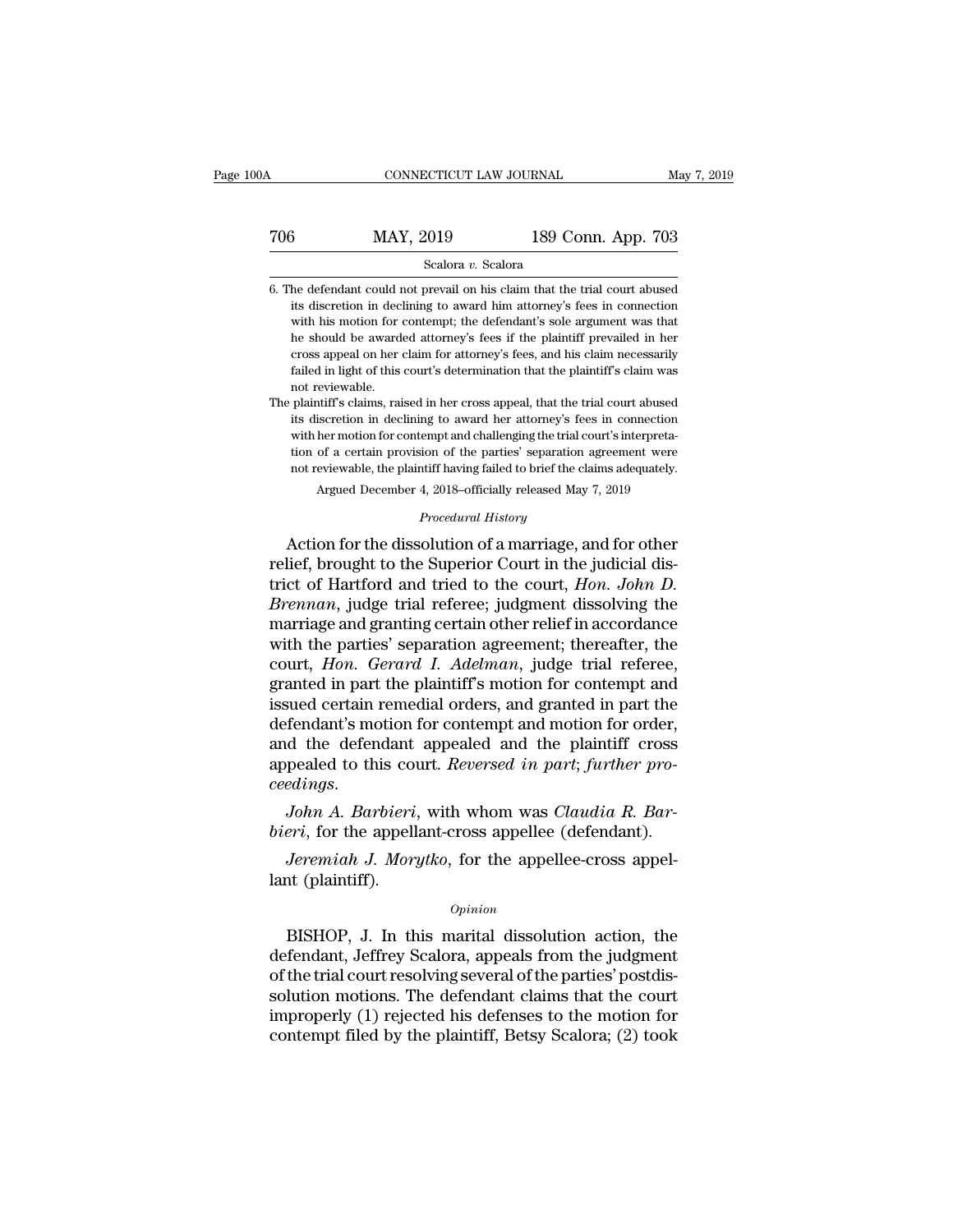189 CONNECTICUT LAW JOURNAL Page 101A<br>189 Conn. App. 703 MAY, 2019 707<br>Scalora v. Scalora

Scalora *v.* Scalora

FORE CONNECTICUT LAW JOURNAL<br>
189 Conn. App. 703 MAY, 2019 707<br>
5 Scalora v. Scalora<br>
judicial notice of certain facts not in evidence in order-<br>
ing him to reimburse the plaintiff for certain education<br>
related exponses i 189 Conn. App. 703 MAY, 2019 707<br>Scalora v. Scalora<br>judicial notice of certain facts not in evidence in order-<br>ing him to reimburse the plaintiff for certain education<br>related expenses incurred for the parties' children;<sup>1</sup> 189 Conn. App. 703 MAY, 2019 707<br>
Scalora v. Scalora<br>
judicial notice of certain facts not in evidence in order-<br>
ing him to reimburse the plaintiff for certain education<br>
related expenses incurred for the parties' childr 189 Conn. App. 703 MAY, 2019 707<br>
Scalora *v.* Scalora<br>
judicial notice of certain facts not in evidence in order-<br>
ing him to reimburse the plaintiff for certain education<br>
related expenses incurred for the parties' chil Scalora *v.* Scalora<br>
intervalses and intervalses and intervalses in the unreferring him to reimburse the plaintiff for certain education<br>
related expenses incurred for the parties' children;<sup>1</sup> (3)<br>
denied his motion for Scalora v. Scalora<br>
indicial notice of certain facts not in evidence in order-<br>
ing him to reimburse the plaintiff for certain education<br>
related expenses incurred for the parties' children;<sup>1</sup> (3)<br>
denied his motion for judicial notice of certain facts not in evidence in order-<br>ing him to reimburse the plaintiff for certain education<br>related expenses incurred for the parties' children;<sup>1</sup> (3)<br>denied his motion for an order awarding him c ing him to reimburse the plaintiff for certain education<br>related expenses incurred for the parties' children;<sup>1</sup> (3)<br>denied his motion for an order awarding him credit<br>toward the unreimbursed expenses; (4) found him in<br>co related expenses incurred for the parties' children;<sup>1</sup> (3)<br>denied his motion for an order awarding him credit<br>toward the unreimbursed expenses; (4) found him in<br>contempt for failing to maintain a life insurance policy;<br>(5 denied his motion for an order awarding l<br>toward the unreimbursed expenses; (4) fou<br>contempt for failing to maintain a life insura<br>(5) ordered him to pay certain sums found<br>the plaintiff without taking into consideration<br>t ward the unreimbursed expenses; (4) found him in<br>ntempt for failing to maintain a life insurance policy;<br>) ordered him to pay certain sums found owing to<br>e plaintiff without taking into consideration his ability<br>pay; and contempt for failing to maintain a life insurance policy;<br>
(5) ordered him to pay certain sums found owing to<br>
the plaintiff without taking into consideration his ability<br>
to pay; and (6) declined to award him attorney's

(5) ordered him to pay certain sums found owing to<br>the plaintiff without taking into consideration his ability<br>to pay; and (6) declined to award him attorney's fees<br>in relation to his motion for contempt.<br>The plaintiff cr the plaintiff without taking into consideration his ability<br>to pay; and (6) declined to award him attorney's fees<br>in relation to his motion for contempt.<br>The plaintiff cross appeals from the court's judgment,<br>claiming that to pay; and (6) declined to award him attorney's fees<br>in relation to his motion for contempt.<br>The plaintiff cross appeals from the court's judgment,<br>claiming that the court (1) abused its discretion in<br>declining to award in relation to his motion for contempt.<br>
The plaintiff cross appeals from the court's judgment,<br>
claiming that the court (1) abused its discretion in<br>
declining to award her attorney's fees and costs in rela-<br>
tion to her The plaintiff cross appeals from the court's judgment,<br>claiming that the court  $(1)$  abused its discretion in<br>declining to award her attorney's fees and costs in rela-<br>tion to her motion for contempt and  $(2)$  improperly<br> claiming that the court (1) abused its discretion in<br>declining to award her attorney's fees and costs in rela-<br>tion to her motion for contempt and (2) improperly<br>implied a reasonableness standard into the parties' sep-<br>ara declining to award her attorney's fees and costs in relation to her motion for contempt and (2) improperly implied a reasonableness standard into the parties' separation agreement, which had been incorporated into the judg tion to her motion for contempt and (2) improperly<br>implied a reasonableness standard into the parties' sep-<br>aration agreement, which had been incorporated into<br>the judgment of dissolution. We agree with the defen-<br>dant's s implied a reasonableness standard into the parties' separation agreement, which had been incorporated into the judgment of dissolution. We agree with the defendant's second and fourth claims and decline to address the meri ation agreement, which had been incorporated into<br>e judgment of dissolution. We agree with the defen-<br>nt's second and fourth claims and decline to address<br>e merits of the plaintiff's claims due to her failure to<br>ief them a the judgment of dissolution. We agree with the defen-<br>dant's second and fourth claims and decline to address<br>the merits of the plaintiff's claims due to her failure to<br>brief them adequately. Accordingly, we affirm in part<br>

dant's second and fourth claims and decline to address<br>the merits of the plaintiff's claims due to her failure to<br>brief them adequately. Accordingly, we affirm in part<br>and reverse in part the judgment of the trial court.<br>T the merits of the plaintiff's claims due to her failure to<br>brief them adequately. Accordingly, we affirm in part<br>and reverse in part the judgment of the trial court.<br>The following procedural history is relevant to our<br>reso brief them adequately. Accordingly, we affirm in part<br>and reverse in part the judgment of the trial court.<br>The following procedural history is relevant to our<br>resolution of the appeal and cross appeal. The court,<br>*Hon. Joh* and reverse in part the judgment of the trial court.<br>
The following procedural history is relevant to our<br>
resolution of the appeal and cross appeal. The court,<br> *Hon. John D. Brennan*, judge trial referee, dissolved<br>
the The following procedural history is relevant to our resolution of the appeal and cross appeal. The court, *Hon. John D. Brennan*, judge trial referee, dissolved the parties' marriage on February 8, 2008. At the time, the p resolution of the appeal and cross appeal. The court,<br>Hon. John D. Brennan, judge trial referee, dissolved<br>the parties' marriage on February 8, 2008. At the time,<br>the parties' two daughters were eighteen and fifteen<br>years Hon. John D. Brennan, judge trial referee, dissolved<br>the parties' marriage on February 8, 2008. At the time,<br>the parties' two daughters were eighteen and fifteen<br>years old, respectively. The court found that the parties'<br>m the parties' marriage<br>the parties' two daug<br>years old, respectively<br>marriage had broken<br>as fair and equitable<br>ment, which it incorpo<br>lution judgment.<br>Pursuant to the sep e parties' two daughters were eighteen and fifteen<br>ars old, respectively. The court found that the parties'<br>arriage had broken down irretrievably and accepted,<br>fair and equitable, their written separation agree-<br>ent, which years old, respectively. The court found that the parties'<br>marriage had broken down irretrievably and accepted,<br>as fair and equitable, their written separation agree-<br>ment, which it incorporated by reference into the disso

Figure 1. For the statement of issues in his principal appellate brief, the defendant as required, inter alia, to pay the plaintiff periodic  $\frac{1}{1}$  In the statement of issues in his principal appellate brief, the defend

Fursuant to the separation agreement, the defendant<br>was required, inter alia, to pay the plaintiff periodic<br> $\frac{1}{1}$  In the statement of issues in his principal appellate brief, the defendant<br>asserts, as two separate cla Pursuant to the separation agreement, the defendant was required, inter alia, to pay the plaintiff periodic  $\frac{1}{1}$  in the statement of issues in his principal appellate brief, the defendant asserts, as two separate cla **was required, inter alia, to pay the plaintiff periodic**<br><sup>1</sup>In the statement of issues in his principal appellate brief, the defendant asserts, as two separate claims of error, that the court abused its discretion by (1) was required, inter ana,<br> $\frac{1}{1}$  In the statement of issues in his asserts, as two separate claims of oby (1) taking judicial notice of imparties notice of its intent to take we address these claims together.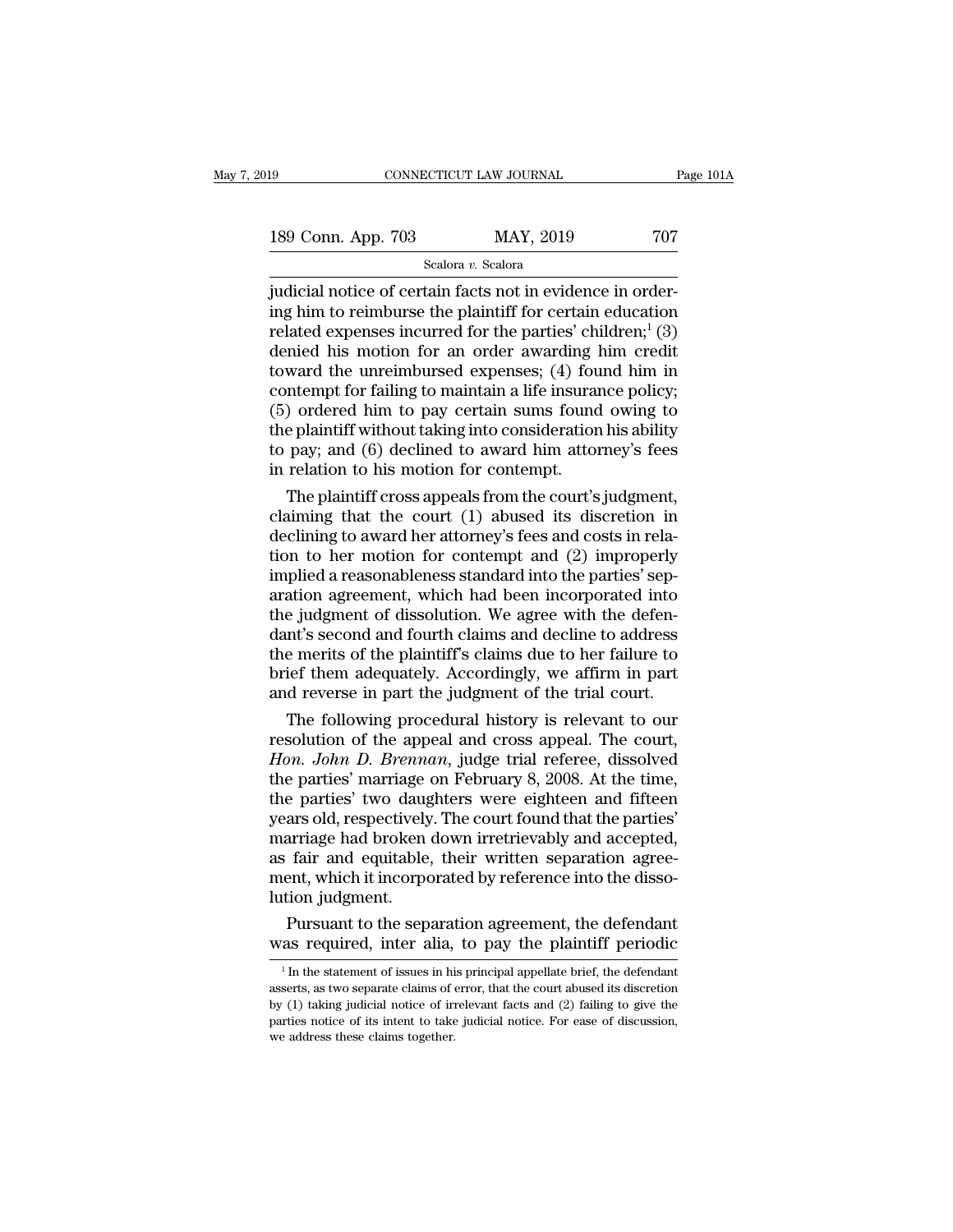### CONNECTICUT LAW JOURNAL May 7, 2019<br>
708 MAY, 2019 189 Conn. App. 703<br>
Scalora v. Scalora Scalora *v.* Scalora

CONNECTICUT LAW JOURNAL May 7, 2019<br>
TOS MAY, 2019 189 Conn. App. 703<br>
Scalora v. Scalora<br>
alimony in a prescribed amount, to pay for the plaintiff's<br>
medical insurance premiums for a period of time, to MAY, 2019 189 Conn. App. 703<br>
Scalora v. Scalora<br>
alimony in a prescribed amount, to pay for the plaintiff's<br>
medical insurance premiums for a period of time, to<br>
pay for certain activity and education related expenses<br>
fo For the children, and to maintain, at his own expenses an appropriate life insurance policy on his life for the children appropriate life insurance policy on his life for the children appropriate life insurance policy on For the children, and to maintain a single parameter of the plaintiff's<br>alimony in a prescribed amount, to pay for the plaintiff's<br>medical insurance premiums for a period of time, to<br>pay for certain activity and education scalora *v*. Scalora<br>alimony in a prescribed amount, to pay for the plaintiff's<br>medical insurance premiums for a period of time, to<br>pay for certain activity and education related expenses<br>for the children, and to maintain scalora  $v$ . Scalora<br>alimony in a prescribed amount, to pay for the plaintiff's<br>medical insurance premiums for a period of time, to<br>pay for certain activity and education related expenses<br>for the children, and to maintain alimony in a prescribed amount, to pay for the plaintiff's<br>medical insurance premiums for a period of time, to<br>pay for certain activity and education related expenses<br>for the children, and to maintain, at his own expense,<br> medical insurance premiums for a period of time, to<br>pay for certain activity and education related expenses<br>for the children, and to maintain, at his own expense,<br>an appropriate life insurance policy on his life for the<br>be pay for certain activity and education related expenses<br>for the children, and to maintain, at his own expense,<br>an appropriate life insurance policy on his life for the<br>benefit of the plaintiff and the children. The agreeme for the children, and to<br>an appropriate life insu<br>benefit of the plaintiff a<br>also contained a nonwa<br>party's failure to seek<br>would not constitute a<br>so at a later time.<br>On September 16, 20 Expression is the behavior of the plaintiff and the children. The agreement<br>so contained a nonwaiver clause providing that either<br>rty's failure to seek enforcement of the agreement<br>ould not constitute a waiver of his or he benefit of the plantificant and the children. The agreement<br>also contained a nonwaiver clause providing that either<br>party's failure to seek enforcement of the agreement<br>would not constitute a waiver of his or her right to

also contained a nonwarver clause providing that entier<br>party's failure to seek enforcement of the agreement<br>would not constitute a waiver of his or her right to do<br>so at a later time.<br>On September 16, 2015, the plaintiff party's ranure to seek enforcement of the agreement<br>would not constitute a waiver of his or her right to do<br>so at a later time.<br>On September 16, 2015, the plaintiff filed a motion<br>for contempt alleging that the defendant h so at a later time.<br>
So at a later time.<br>
On September 16, 2015, the plaintiff filed a motion<br>
for contempt alleging that the defendant had failed<br>
to satisfy his obligations under the separation agree-<br>
ment.<sup>2</sup> As clarif so at a later time.<br>
On September 16, 2015, the plaintiff filed a motion<br>
for contempt alleging that the defendant had failed<br>
to satisfy his obligations under the separation agree-<br>
ment.<sup>2</sup> As clarified in her posthearin On September 16, 2015, the plaintiff filed a motion<br>for contempt alleging that the defendant had failed<br>to satisfy his obligations under the separation agree-<br>ment.<sup>2</sup> As clarified in her posthearing brief, the plaintiff<br> for contempt alleging that the defendant had failed<br>to satisfy his obligations under the separation agree-<br>ment.<sup>2</sup> As clarified in her posthearing brief, the plaintiff<br>claimed, inter alia, unpaid alimony for the period fr to satisfy his obligations under the separation agreement.<sup>2</sup> As clarified in her posthearing brief, the plaintiff claimed, inter alia, unpaid alimony for the period from 2010 up until her remarriage in 2015, reimbursement ment.<sup>2</sup> As clarified in her posthearing brief, the plaintiff<br>claimed, inter alia, unpaid alimony for the period from<br>2010 up until her remarriage in 2015, reimbursement<br>for her medical insurance premiums, reimbursement<br>fo claimed, inter alia, unpaid alimony for the period from<br>2010 up until her remarriage in 2015, reimbursement<br>for her medical insurance premiums, reimbursement<br>for life insurance premiums for a policy she had taken<br>out on th 2010 up until her remarriage in 2015,<br>for her medical insurance premiums,<br>for life insurance premiums for a polic<br>out on the defendant's life from 201<br>and reimbursement for various activit<br>related costs she had incurred fo r life insurance premiums, removes<br>the defendant's life from 2010 through 2014,<br>d reimbursement for various activity and education<br>lated costs she had incurred for the benefit of the<br>ildren between 2010 and 2014.<br>On Novemb For the insurance premiums for a poincy she had taken<br>out on the defendant's life from 2010 through 2014,<br>and reimbursement for various activity and education<br>related costs she had incurred for the benefit of the<br>children

out on the defendant s me front 2010 diffough 2014,<br>and reimbursement for various activity and education<br>related costs she had incurred for the benefit of the<br>children between 2010 and 2014.<br>On November 29, 2016, the defen and remioursement for various activity and education<br>related costs she had incurred for the benefit of the<br>children between 2010 and 2014.<br>On November 29, 2016, the defendant filed three<br>defenses to the plaintiff's motion related costs site had incurred for the behefit of the<br>children between 2010 and 2014.<br>On November 29, 2016, the defendant filed three<br>defenses to the plaintiff's motion for contempt. First,<br>the defendant alleged that the Imaren between 2010 and 2014.<br>
On November 29, 2016, the defendant filed three<br>
defenses to the plaintiff's motion for contempt. First,<br>
the defendant alleged that the plaintiff was guilty of<br>
laches by inexcusably waiting On November 29, 2016, the defendant filed three<br>defenses to the plaintiff's motion for contempt. First,<br>the defendant alleged that the plaintiff was guilty of<br>laches by inexcusably waiting until 2015 to file a motion<br>for c defenses to the plaintiff's motion for contempt. First,<br>the defendant alleged that the plaintiff was guilty of<br>laches by inexcusably waiting until 2015 to file a motion<br>for contempt for arrearages that had begun to accrue<br> the defendant alleged that the plaintiff was guilty of laches by inexcusably waiting until 2015 to file a motion<br>for contempt for arrearages that had begun to accrue<br>in 2010, thereby prejudicing him. Second, the defendant<br> laches by inexcusably waiting until 2015 to file a motion<br>for contempt for arrearages that had begun to accrue<br>in 2010, thereby prejudicing him. Second, the defendant<br>alleged that the plaintiff was equitably estopped from<br> for contempt for arrearages that had begun to accrue<br>in 2010, thereby prejudicing him. Second, the defendant<br>alleged that the plaintiff was equitably estopped from<br>pursuing her contempt motion because he had relied<br>to his in 2010, thereby prejudicing him<br>alleged that the plaintiff was equivalently as equivalent and plaintiff<br>the defendant alleged that the plaintiff<br>the defendant alleged that the plaintiff<br>waived her right to enforce the<br>by Finally, the defendant alleged that the plaintiff's forbearance. Finally, the defendant alleged that the plaintiff intentionally had aived her right to enforce the dissolution judgment of alimony, failure  $\frac{2}{100}$  More the defendant alleged that the plaintiff intentionally had<br>waived her right to enforce the dissolution judgment<br>by failing to do so earlier.<br> $\frac{2}{\pi}$ More specifically, the plaintiff alleged nonpayment of alimony, failur

waived her right to enforce<br>by failing to do so earlier.<br> $\frac{1}{2}$  More specifically, the plaintiff alle<br>to maintain life insurance, and failure to<br>costs, in the total amount of \$174,110.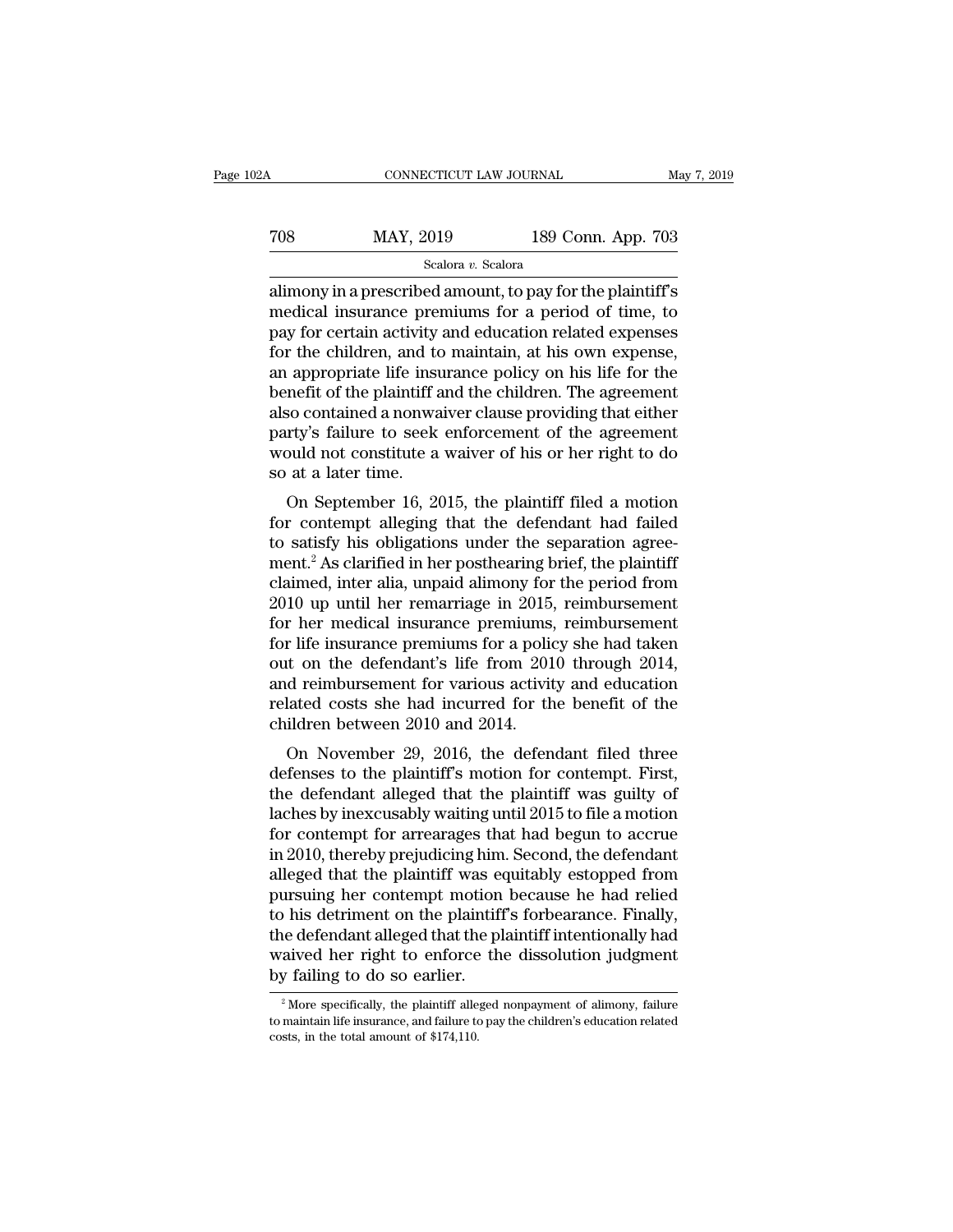| 19                 | CONNECTICUT LAW JOURNAL | Page 103A |
|--------------------|-------------------------|-----------|
| 189 Conn. App. 703 | MAY, 2019               | 709       |
|                    | Scalora v. Scalora      |           |

CONNECTICUT LAW JOURNAL Page 10:<br>
9 Conn. App. 703 MAY, 2019 709<br>
Scalora v. Scalora<br>
The matter was heard by the court, *Hon. Gerard I.*<br> *Lelman*, judge trial referee, over the course of four *Adelman*, judge trial referee, over the course of four<br>days between February and May, 2017. Also, on April<br>and 20, 2017, the defendent filed a metian for contenuting the defendent filed a metian for contenuting 189 Conn. App. 703 MAY, 2019 709<br>
Scalora v. Scalora<br>
The matter was heard by the court, *Hon. Gerard I.*<br> *Adelman*, judge trial referee, over the course of four<br>
days between February and May, 2017. Also, on April<br>
20, 189 Conn. App. 703 MAY, 2019 709<br>
Scalora v. Scalora<br>
The matter was heard by the court, *Hon. Gerard I.*<br>
Adelman, judge trial referee, over the course of four<br>
days between February and May, 2017. Also, on April<br>
20, 20 Scalora v. Scalora<br>
The matter was heard by the court, *Hon. Gerard I.*<br> *Adelman*, judge trial referee, over the course of four<br>
days between February and May, 2017. Also, on April<br>
20, 2017, the defendant filed a motion The matter was heard by the court, *Hon. Gerard I.*<br>Adelman, judge trial referee, over the course of four<br>days between February and May, 2017. Also, on April<br>20, 2017, the defendant filed a motion for contempt<br>alleging tha The matter was heard by the court, *Hon. Gerard 1.*<br>Adelman, judge trial referee, over the course of four<br>days between February and May, 2017. Also, on April<br>20, 2017, the defendant filed a motion for contempt<br>alleging tha Adelman, judge trial referee, over the course of four<br>days between February and May, 2017. Also, on April<br>20, 2017, the defendant filed a motion for contempt<br>alleging that the plaintiff had improperly claimed the<br>younger d days between February and May, 2017. Also, on April 20, 2017, the defendant filed a motion for contempt alleging that the plaintiff had improperly claimed the younger daughter as a dependent for federal income tax purpose 20, 2017, the defendant filed a motion for contempt<br>alleging that the plaintiff had improperly claimed the<br>younger daughter as a dependent for federal income<br>tax purposes for the years 2009, 2011, and 2013.<sup>3</sup> The<br>defendan alleging that the plaintiff had improperly claimed the<br>younger daughter as a dependent for federal income<br>tax purposes for the years 2009, 2011, and 2013.<sup>3</sup> The<br>defendant also filed a motion for an order requesting,<br>inter younger daughter as a dependent for federal income<br>tax purposes for the years 2009, 2011, and 2013.<sup>3</sup> The<br>defendant also filed a motion for an order requesting,<br>inter alia, that the court give him credit for one half of<br>t tax purposes for the years 2009, 2011, and 2013.<sup>5</sup> The<br>defendant also filed a motion for an order requesting,<br>inter alia, that the court give him credit for one half of<br>the cost of the older daughter's 2014 wedding toward defendant also filed a motion 1<br>inter alia, that the court give hi<br>the cost of the older daughter'<br>any sums found owing to the<br>the parties, the court heard the c<br>as part of the proceeding on th<br>contempt on May 9, 2017.<br>On e cost of the older daughter's 2014 wedding toward<br>y sums found owing to the plaintiff. By consent of<br>e parties, the court heard the defendant's two motions<br>part of the proceeding on the plaintiff's motion for<br>ntempt on Ma any sums found owing to the plaintiff. By consent of<br>the parties, the court heard the defendant's two motions<br>as part of the proceeding on the plaintiff's motion for<br>contempt on May 9, 2017.<br>On June 27, 2017, the court iss

the parties, the court heard the defendant's two motions<br>as part of the proceeding on the plaintiff's motion for<br>contempt on May 9, 2017.<br>On June 27, 2017, the court issued a memorandum<br>of decision responding to all of the as part of the proceeding on the plaintiff's motion for<br>contempt on May 9, 2017.<br>On June 27, 2017, the court issued a memorandum<br>of decision responding to all of the parties' pending<br>motions. The court rejected the defenda contempt on May 9, 2017.<br>
On June 27, 2017, the court issued a memorandum<br>
of decision responding to all of the parties' pending<br>
motions. The court rejected the defendant's defenses<br>
and granted the plaintiff's motion for On June 27, 2017, the court issued a memorandum<br>of decision responding to all of the parties' pending<br>motions. The court rejected the defendant's defenses<br>and granted the plaintiff's motion for contempt with<br>respect to the On June 27, 2017, the court issued a memorandum<br>of decision responding to all of the parties' pending<br>motions. The court rejected the defendant's defenses<br>and granted the plaintiff's motion for contempt with<br>respect to th or decision responding to all of the parties pending<br>motions. The court rejected the defendant's defenses<br>and granted the plaintiff's motion for contempt with<br>respect to the defendant's nonpayment of alimony and<br>failure to motions. The court rejected the defendant's defenses<br>and granted the plaintiff's motion for contempt with<br>respect to the defendant's nonpayment of alimony and<br>failure to maintain life insurance. The court denied the<br>remain and granted the plaintiff's motion for contempt with<br>respect to the defendant's nonpayment of alimony and<br>failure to maintain life insurance. The court denied the<br>remainder of the plaintiff's motion but issued remedial<br>ord respect to the derendant s nonpayment or allmony and<br>failure to maintain life insurance. The court denied the<br>remainder of the plaintiff's motion but issued remedial<br>orders requiring the defendant to reimburse the plaintif railure to maintain life insurance. The court denied the<br>remainder of the plaintiff's motion but issued remedial<br>orders requiring the defendant to reimburse the plaintiff<br>for the cost of her medical insurance premiums, cer remainder of the plaintiff smotion but issued remedial<br>orders requiring the defendant to reimburse the plaintiff<br>for the cost of her medical insurance premiums, certain<br>education related expenses for the younger daughter,<br> orders requiring the detendant to reimburse the plaintiff<br>for the cost of her medical insurance premiums, certain<br>education related expenses for the younger daughter,<br>and the children's activity related expenses. As to the for the cost of her medical insurance premiums, certain<br>education related expenses for the younger daughter,<br>and the children's activity related expenses. As to the<br>defendant's motions, the court found the plaintiff in<br>con d the children's activity related expenses. As to the fendant's motions, the court found the plaintiff in intempt for improperly claiming the dependency emptions. The court denied his claim for credit for the half of the c defendant's motions, the court found the plaintiff in contempt for improperly claiming the dependency exemptions. The court denied his claim for credit for one half of the cost of the older daughter's wedding. This appeal

one half of the cost of the older daughter's wedding.<br>This appeal and cross appeal followed. Additional<br>procedural history will be set forth as necessary.<br><sup>3</sup>The parties' separation agreement provided that, when only one c This appeal and cross appeal followed. Additional procedural history will be set forth as necessary.<br><sup>3</sup>The parties' separation agreement provided that, when only one child could be claimed as a dependent, the defendant wa This appeal and cross appeal followed. Additional procedural history will be set forth as necessary.<br><sup>3</sup>The parties' separation agreement provided that, when only one child could be claimed as a dependent, the defendant w procedural history will be set for a The parties' separation agreement provisould be claimed as a dependent, the defendependency exemption in odd numbered tentitled to claim it in even numbered years.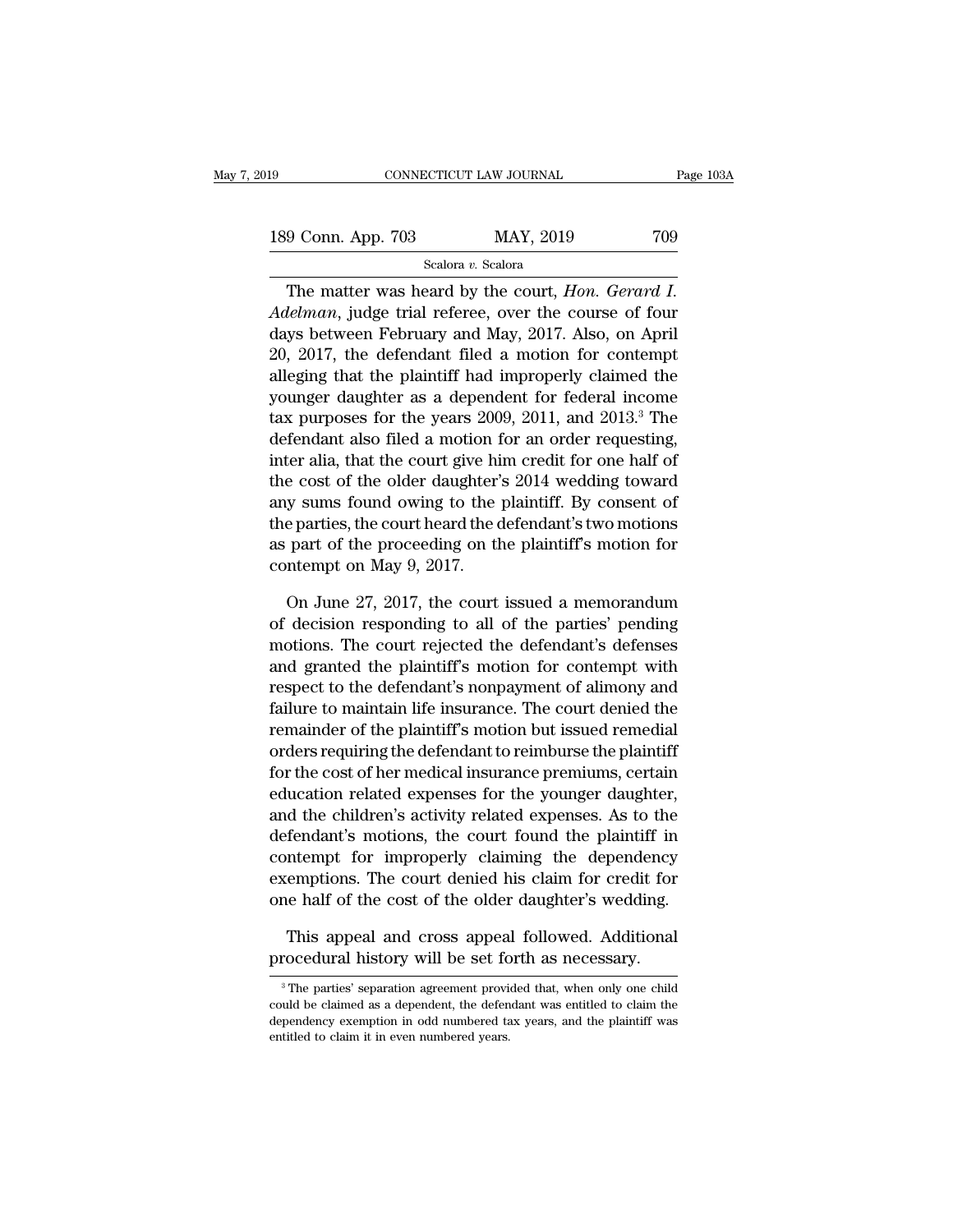CONNECTICUT LAW JOURNAL May 7, 2019<br>
710 MAY, 2019 189 Conn. App. 703<br>
Scalora v. Scalora Scalora *v.* Scalora  $\begin{tabular}{ll} \bf \textit{MAX, } 2019 & 189 \text{ Conn. App. 703}\ \textit{Scalar $v$. Scalar} \\[.1cm] & I \\[.1cm] {\bf \textit{THE DEFENDANT'S APPEAL}}\\[.1cm] {\bf \textit{A}} \\[.1cm] {\bf \textit{A}} \\[.1cm] {\bf \textit{A}} \\[.1cm] {\bf \textit{A}} \\[.1cm] {\bf \textit{B}} \\[.1cm] {\bf \textit{A}} \\[.1cm] {\bf \textit{B}} \\[.1cm] {\bf \textit{B}} \\[.1cm] {\bf \textit{B}} \\[.1cm] {\bf \textit{B}}$ 

I and the set of  $\mathbf I$ 

### A

Scalora v. Scalora<br>
I<br>
THE DEFENDANT'S APPEAL<br>
A<br>
The defendant first claims that the court abused its<br>
scretion in rejecting his defenses without having fully<br>
projected the elements of each. Because the court I<br>
THE DEFENDANT'S APPEAL<br>
A<br>
The defendant first claims that the court abused its<br>
discretion in rejecting his defenses without having fully<br>
considered the elements of each. Because the court<br>
properly determined that th THE DEFENDANT'S APPEAL<br>
A<br>
The defendant first claims that the court abused its<br>
discretion in rejecting his defenses without having fully<br>
considered the elements of each. Because the court<br>
properly determined that the d THE DEFENDANT'S APPEAL<br>
A<br>
The defendant first claims that the court abused its<br>
discretion in rejecting his defenses without having fully<br>
considered the elements of each. Because the court<br>
properly determined that the d A<br>The defendant first claims that the court abused its<br>discretion in rejecting his defenses without having fully<br>considered the elements of each. Because the court<br>properly determined that the defendant's defenses were<br>bar The defendant first claims that the court abused its<br>discretion in rejecting his defenses without having fully<br>considered the elements of each. Because the court<br>properly determined that the defendant's defenses were<br>barre The defendant first claims that the court abused its<br>discretion in rejecting his defenses without having fully<br>considered the elements of each. Because the court<br>properly determined that the defendant's defenses were<br>barre discretion in rejecting his defenses without having fu<br>considered the elements of each. Because the cou<br>properly determined that the defendant's defenses we<br>barred by the nonwaiver clause of the parties' sepan<br>tion agreeme Installeted the efference of each. Because the Court<br>operly determined that the defendant's defenses were<br>rred by the nonwaiver clause of the parties' separa-<br>on agreement, any inadequacy in the court's consider-<br>ion of th properly determined that the detendant sucretises were<br>barred by the nonwaiver clause of the parties' separa-<br>tion agreement, any inadequacy in the court's consider-<br>ation of the elements of each defense is inconsequential

barred by the honwaver clause of the parties separa-<br>tion agreement, any inadequacy in the court's consider-<br>ation of the elements of each defense is inconsequential<br>to our analysis. We therefore reject this claim.<br>Initial Fraction agreement, any matequacy in the court's consider-<br>ation of the elements of each defense is inconsequential<br>to our analysis. We therefore reject this claim.<br>Initially, we set forth the applicable standard of<br>revie to our analysis. We therefore reject this claim.<br>
Initially, we set forth the applicable standard of<br>
review. Ordinarily, the determination of whether a<br>
plaintiff's claim is barred by the doctrines of laches,<br>
equitable to our analysis. We therefore reject this claim.<br>
Initially, we set forth the applicable standard of<br>
review. Ordinarily, the determination of whether a<br>
plaintiff's claim is barred by the doctrines of laches,<br>
equitable e Initially, we set forth the applicable standard of<br>review. Ordinarily, the determination of whether a<br>plaintiff's claim is barred by the doctrines of laches,<br>equitable estoppel, or waiver is a question of fact and,<br>therefo review. Ordinarily, the determination of whether a plaintiff's claim is barred by the doctrines of laches, equitable estoppel, or waiver is a question of fact and, therefore, subject to the clearly erroneous standard of re plaintiff's claim is barred by the doctrines of laches,<br>equitable estoppel, or waiver is a question of fact and,<br>therefore, subject to the clearly erroneous standard of<br>review. See *Kasowitz* v. *Kasowitz*, 140 Conn. App. equitable estoppel, or waiver is a question of fact and,<br>therefore, subject to the clearly erroneous standard of<br>review. See *Kasowitz* v. *Kasowitz*, 140 Conn. App. 507,<br>513, 59 A.3d 347 (2013); *Culver* v. *Culver*, 127 therefore, subject to the clearly erroneous standard of<br>review. See *Kasowitz* v. *Kasowitz*, 140 Conn. App. 507,<br>513, 59 A.3d 347 (2013); *Culver* v. *Culver*, 127 Conn.<br>App. 236, 244–45, 17 A.3d 1048, cert. denied, 301 C review. See *Kasowitz* v. *Kasowitz*, 140 Conn. App. 507, 513, 59 A.3d 347 (2013); *Culver* v. *Culver*, 127 Conn. App. 236, 244–45, 17 A.3d 1048, cert. denied, 301 Conn. 929, 23 A.3d 724 (2011); *Ford* v. *Ford*, 72 Conn. 513, 59 A.3d 347 (2013); *Culver v. Culver*, 127 Conn.<br>App. 236, 244–45, 17 A.3d 1048, cert. denied, 301 Conn.<br>929, 23 A.3d 724 (2011); *Ford v. Ford*, 72 Conn. App.<br>137, 141–42, 804 A.2d 215 (2002). In the present case,<br>h App. 236, 244–45, 17 A.3d 1048, cert. denied, 301 Conn.<br>929, 23 A.3d 724 (2011); *Ford v. Ford*, 72 Conn. App.<br>137, 141–42, 804 A.2d 215 (2002). In the present case,<br>however, the court relied on the legal effect of the<br>no 929, 23 A.3d 724 (2011); *Ford v. Ford*, 72 Conn. App.<br>137, 141–42, 804 A.2d 215 (2002). In the present case,<br>however, the court relied on the legal effect of the<br>nonwaiver clause of the parties' separation agreement<br>in r 137, 141–42, 804 A.2d 215 (2002). In the present case,<br>however, the court relied on the legal effect of the<br>nonwaiver clause of the parties' separation agreement<br>in rejecting the defendant's defenses. The parties do<br>not cl however, the court relied on the legal effect of the<br>nonwaiver clause of the parties' separation agreement<br>in rejecting the defendant's defenses. The parties do<br>not claim, and we do not find any basis for concluding,<br>that nonwaiver clause of the parties' separation agreement<br>in rejecting the defendant's defenses. The parties do<br>not claim, and we do not find any basis for concluding,<br>that this clause is ambiguous. Consequently, our stan-<br>dar in rejecting the defendant's defenses. The parties do<br>not claim, and we do not find any basis for concluding,<br>that this clause is ambiguous. Consequently, our stan-<br>dard of review is plenary. See *Dow-Westbrook, Inc.* v.<br> not claim, and we do not find any basis for concluding,<br>that this clause is ambiguous. Consequently, our stan-<br>dard of review is plenary. See *Dow-Westbrook, Inc.* v.<br>*Candlewood Equine Practice, LLC*, 119 Conn. App. 703, that this clause is ambiguous. Consequently, our stan-<br>dard of review is plenary. See *Dow-Westbrook, Inc.* v.<br>*Candlewood Equine Practice, LLC*, 119 Conn. App. 703,<br>711–12, 989 A.2d 1075 (2010) ("[T]he interpretation and dard of review is plenary. See *Dow-Westbrook, Inc.* v.<br>Candlewood Equine Practice, LLC, 119 Conn. App. 703,<br>711–12, 989 A.2d 1075 (2010) ("[T]he interpretation and<br>construction of a written contract present only ques-<br>ti Candlewood Equine Practice, LLC, 119 Conn. App. 703,<br>711–12, 989 A.2d 1075 (2010) ("[T]he interpretation and<br>construction of a written contract present only ques-<br>tions of law, within the province of the court  $\ldots$  so<br>lo 711–12, 989 A.2d 1075 (2010) ("[T]he interpretation and construction of a written contract present only questions of law, within the province of the court  $\ldots$  so long as the contract is unambiguous and the intent of the construction of a written c<br>tions of law, within the pro<br>long as the contract is unar<br>the parties can be determi<br>face..... [T]he construct<br>contract [is] a question of li<br>quotation marks omitted.]).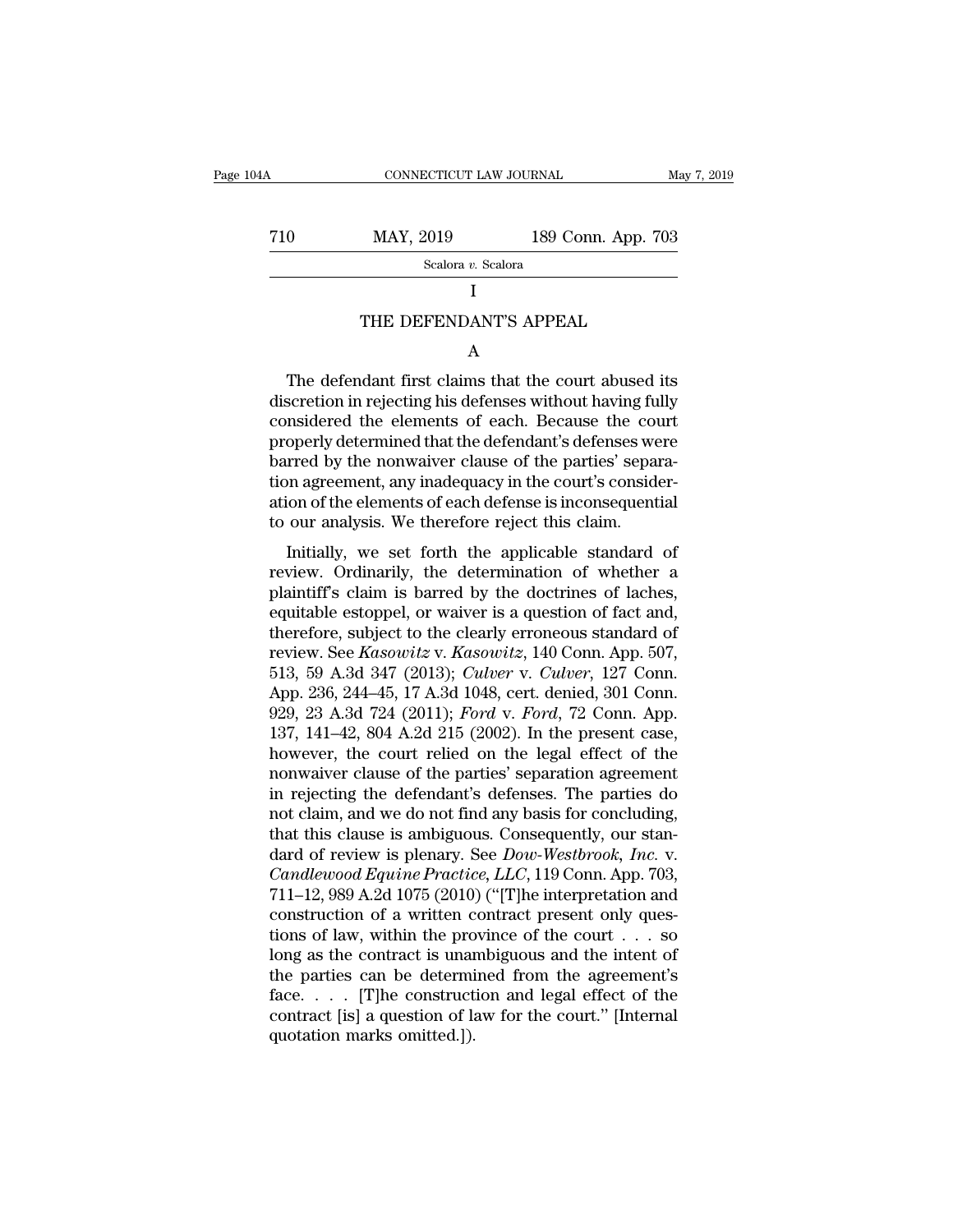# 189 CONNECTICUT LAW JOURNAL Page 105A<br>
189 Conn. App. 703 MAY, 2019 711<br>
Scalora v. Scalora

Scalora *v.* Scalora

CONNECTICUT LAW JOURNAL Page 105A<br>
9 Conn. App. 703 MAY, 2019 711<br>
Scalora v. Scalora<br>
Before discussing the legal effect of the nonwaiver<br>
nuse in the present case, we briefly review the law<br>
Norming the defenses of lache 189 Conn. App. 703 MAY, 2019 711<br>Scalora v. Scalora<br>Before discussing the legal effect of the nonwaiver<br>clause in the present case, we briefly review the law<br>governing the defenses of laches, equitable estoppel, 189 Conn. App. 703 MAY, 2019 711<br>
Scalora v. Scalora<br>
Before discussing the legal effect of the nonwaiver<br>
clause in the present case, we briefly review the law<br>
governing the defenses of laches, equitable estoppel,<br>
and 189 Conn. App. 703 MAY, 2019 711<br>
Scalora v. Scalora<br>
Before discussing the legal effect of the nonwaiver<br>
clause in the present case, we briefly review the law<br>
governing the defenses of laches, equitable estoppel,<br>
and Scalora v. Scalora<br>
Scalora v. Scalora<br>
Before discussing the legal effect of the nonwaiver<br>
clause in the present case, we briefly review the law<br>
governing the defenses of laches, equitable estoppel,<br>
and waiver. "Lache Scalora v. Scalora<br>
Before discussing the legal effect of the nonwaiver<br>
clause in the present case, we briefly review the law<br>
governing the defenses of laches, equitable estoppel,<br>
and waiver. "Laches is an equitable de Before discussing the legal effect of the nonwaiver<br>clause in the present case, we briefly review the law<br>governing the defenses of laches, equitable estoppel,<br>and waiver. "Laches is an equitable defense that con-<br>sists o clause in the present case, we briefly review the law<br>governing the defenses of laches, equitable estoppel,<br>and waiver. "Laches is an equitable defense that con-<br>sists of two elements. First, there must have been a<br>delay t governing the defenses of laches, equitable estoppel,<br>and waiver. "Laches is an equitable defense that con-<br>sists of two elements. First, there must have been a<br>delay that was inexcusable, and, second, that delay<br>must have and waiver. "Laches is an equitable defense that consists of two elements. First, there must have been a delay that was inexcusable, and, second, that delay must have prejudiced the defendant." (Internal quotation marks om sists of two elements. First, there must have been a<br>delay that was inexcusable, and, second, that delay<br>must have prejudiced the defendant." (Internal quota-<br>tion marks omitted.) *Kasowitz* v. *Kasowitz*, supra, 140<br>Conn delay that was inexcusable, and, second, that delay<br>must have prejudiced the defendant." (Internal quota-<br>tion marks omitted.) *Kasowitz* v. *Kasowitz*, supra, 140<br>Conn. App. 513. "Equitable estoppel is a doctrine that<br>ope must have prejudiced the defendant." (Internal quotation marks omitted.) *Kasowitz* v. *Kasowitz*, supra, 140 Conn. App. 513. "Equitable estoppel is a doctrine that operates in many contexts to bar a party from asserting a tion marks omitted.) *Kasowitz* v. *Kasowitz*, supra, 140<br>Conn. App. 513. "Equitable estoppel is a doctrine that<br>operates in many contexts to bar a party from asserting<br>a right that it otherwise would have but for its own Conn. App. 513. "Equitable estoppel is a doctrine that<br>operates in many contexts to bar a party from asserting<br>a right that it otherwise would have but for its own<br>conduct.... [E]stoppel always requires proof of two<br>essen operates in many contexts to bar a party from asserting<br>a right that it otherwise would have but for its own<br>conduct. . . . [E]stoppel always requires proof of two<br>essential elements: the party against whom estoppel is<br>cl a right that it otherwise would have but for its own<br>conduct.... [E]stoppel always requires proof of two<br>essential elements: the party against whom estoppel is<br>claimed must do or say something calculated or<br>intended to in conduct.... [E]stoppel always requires proof of two<br>essential elements: the party against whom estoppel is<br>claimed must do or say something calculated or<br>intended to induce another party to believe that certain<br>facts exis essential elements: the party against whom estoppel is<br>claimed must do or say something calculated or<br>intended to induce another party to believe that certain<br>facts exist and to act on that belief; and the other party<br>must claimed must do or say something calculated or<br>intended to induce another party to believe that certain<br>facts exist and to act on that belief; and the other party<br>must change its position in reliance on those facts,<br>there intended to induce another party to believe that certain<br>facts exist and to act on that belief; and the other party<br>must change its position in reliance on those facts,<br>thereby incurring some injury." (Citation omitted; i facts exist and to act on that belief; and the other party<br>must change its position in reliance on those facts,<br>thereby incurring some injury." (Citation omitted; inter-<br>nal quotation marks omitted.) *Culver* v. *Culver*, must change its position in reliance on those facts,<br>thereby incurring some injury." (Citation omitted; inter-<br>nal quotation marks omitted.) *Culver* v. *Culver*, supra,<br>127 Conn. App. 244. "Waiver is the intentional reli thereby incurring some injury." (Citation omitted; internal quotation marks omitted.) *Culver* v. *Culver*, supra, 127 Conn. App. 244. "Waiver is the intentional relinquishment of a known right. . . . Waiver need not be e nal quotation marks omitted.) *Culver* v. *Culver*, supra, 127 Conn. App. 244. "Waiver is the intentional relin-<br>quishment of a known right. . . . Waiver need not be<br>express, but may consist of acts or conduct from which<br>a 127 Conn. App. 244. "Waiver is the intentional relin-<br>quishment of a known right. . . . Waiver need not be<br>express, but may consist of acts or conduct from which<br>a waiver may be implied. . . . In other words, waiver<br>may be quishment of a kinetal<br>express, but may<br>a waiver may be<br>may be inferred f<br>able to do so." (In<br>pender v. Sigel,<br>1011 (2013).<br>In the present of waiver may be implied.  $\ldots$  In other words, waiver<br>waiver may be implied.  $\ldots$  In other words, waiver<br>ay be inferred from the circumstances if it is reason-<br>le to do so." (Internal quotation marks omitted.) *Car-*<br>*nder* the may be inferred from the circumstances if it is reasonable to do so." (Internal quotation marks omitted.) *Car-*<br>pender v. *Sigel*, 142 Conn. App. 379, 388, 67 A.3d<br>1011 (2013).<br>In the present case, not only did the p

able to do so." (Internal quotation marks omitted.) *Car-*<br>pender v. *Sigel*, 142 Conn. App. 379, 388, 67 A.3d<br>1011 (2013).<br>In the present case, not only did the parties' separa-<br>tion agreement expressly foreclose waiver the right of engles and the particle of the period of the period of the period of the period of the period of the period of the period of the period of the period of the period of the period of the mere passage of time, it *later times*. The state of the parties' separation agreement expressly foreclose waiver by the mere<br>passage of time, it affirmatively granted to each party<br>the right to enforce the dissolution judgment *at any*<br>*later tim* In the present case, not only did the parties' separation agreement expressly foreclose waiver by the mere<br>passage of time, it affirmatively granted to each party<br>the right to enforce the dissolution judgment at any<br>later In the present case, not only did the parties' separation agreement expressly foreclose waiver by the mere<br>passage of time, it affirmatively granted to each party<br>the right to enforce the dissolution judgment *at any*<br>lat tion agreement expressly foreclose waiver by the mere<br>passage of time, it affirmatively granted to each party<br>the right to enforce the dissolution judgment *at any*<br>later time. Pursuant to paragraph 15.1 of the agreement,<br> passage of time, it affirmatively granted to each party<br>the right to enforce the dissolution judgment *at any*<br>*later time*. Pursuant to paragraph 15.1 of the agreement,<br>"[n]o failure to assert any right, or to enforce any the right to enforce the dissolution judgment *at any later time*. Pursuant to paragraph 15.1 of the agreement, "[n]o failure to assert any right, or to enforce any provision of [the] [a]greement shall operate as a waive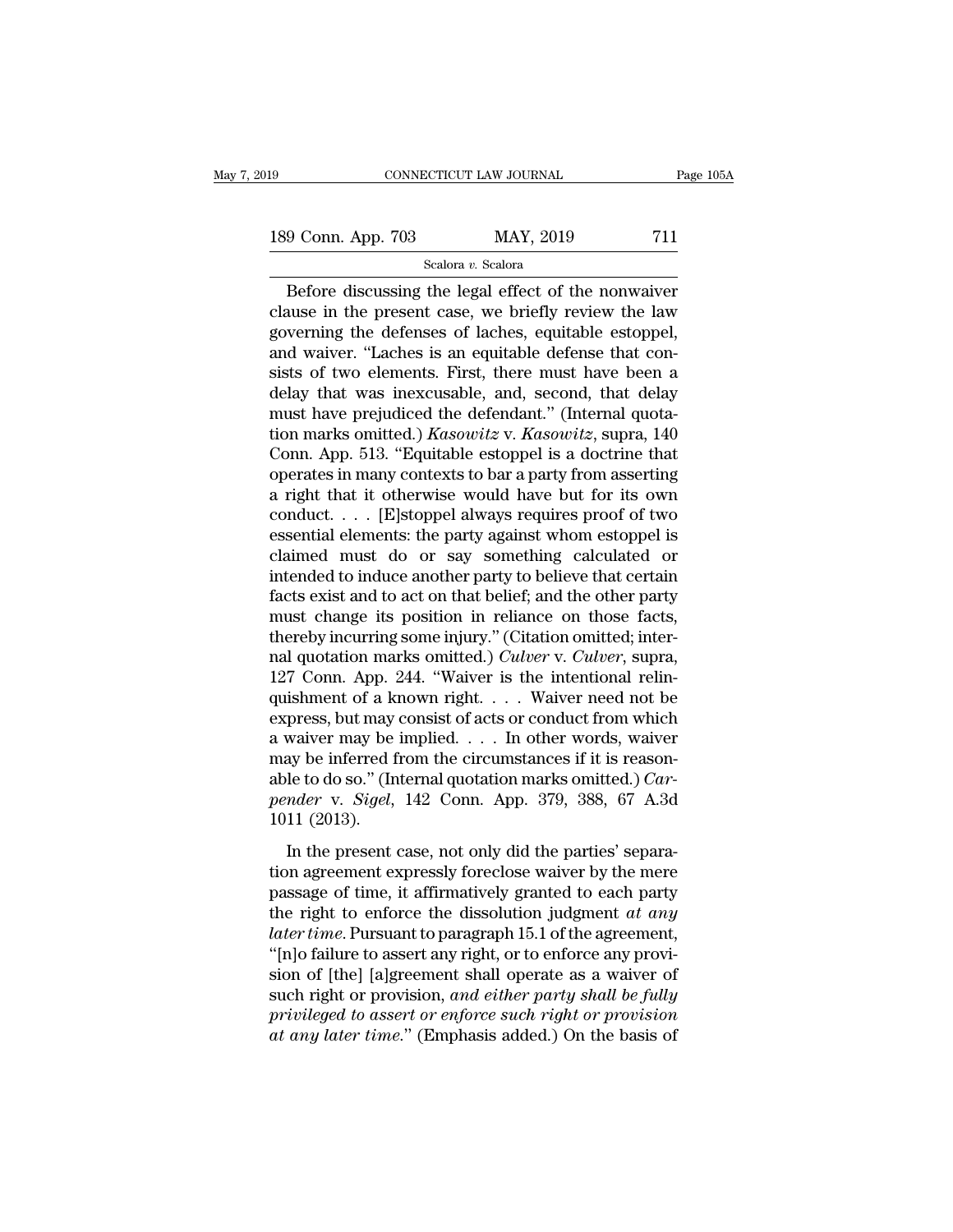# CONNECTICUT LAW JOURNAL May 7, 2019<br>
MAY, 2019 189 Conn. App. 703<br>
Scalora v. Scalora

### Scalora *v.* Scalora

CONNECTICUT LAW JOURNAL May 7, 2019<br>
MAY, 2019 189 Conn. App. 703<br>
Scalora v. Scalora<br>
the parties' express agreement, the plaintiff was entitled<br>
to file her motion for contempt at any time without<br>
regard to the issue of T12 MAY, 2019 189 Conn. App. 703<br>Scalora v. Scalora<br>the parties' express agreement, the plaintiff was entitled<br>to file her motion for contempt at any time without<br>regard to the issue of delay. Consequently, the defen-<br>dan T12 MAY, 2019 189 Conn. App. 703<br>
Scalora v. Scalora<br>
the parties' express agreement, the plaintiff was entitled<br>
to file her motion for contempt at any time without<br>
regard to the issue of delay. Consequently, the defen-MAY, 2019 189 Conn. A<br>
scalora v. Scalora<br>
the parties' express agreement, the plaintiff was<br>
to file her motion for contempt at any time<br>
regard to the issue of delay. Consequently, the<br>
dant's defense of laches necessari Scalora v. Scalora<br>
e parties' express agreement, the plaintiff was entitled<br>
file her motion for contempt at any time without<br>
gard to the issue of delay. Consequently, the defen-<br>
nt's defense of laches necessarily fail definite the parties' express agreement, the plaintiff was entitled<br>to file her motion for contempt at any time without<br>regard to the issue of delay. Consequently, the defen-<br>dant's defense of laches necessarily fails.<br>The

the parties' express agreement, the plaintiff was entitled<br>to file her motion for contempt at any time without<br>regard to the issue of delay. Consequently, the defen-<br>dant's defense of laches necessarily fails.<br>The defendan to file her motion for contempt at any time without<br>regard to the issue of delay. Consequently, the defen-<br>dant's defense of laches necessarily fails.<br>The defendant's equitable estoppel and waiver<br>defenses similarly must f regard to the issue of delay. Consequently, the defendant's defense of laches necessarily fails.<br>The defendant's equitable estoppel and waiver<br>defenses similarly must fail. As this court has observed,<br>albeit in the context dant's defense of laches necessarily fails.<br>
The defendant's equitable estoppel and waiver<br>
defenses similarly must fail. As this court has observed,<br>
albeit in the context of commercial agreements, an<br>
enforceable nonwai The defendant's equitable estoppel and waiver<br>defenses similarly must fail. As this court has observed,<br>albeit in the context of commercial agreements, an<br>enforceable nonwaiver clause "bar[s] the application<br>of waiver and defenses similarly must fail. As this court has observed,<br>albeit in the context of commercial agreements, an<br>enforceable nonwaiver clause "bar[s] the application<br>of waiver and estoppel defenses unless a party estab-<br>lishes enforceable nonwaiver clause "bar[s] the application<br>of waiver and estoppel defenses unless a party estab-<br>lishes the existence of unequal bargaining positions or<br>'sharp dealing.' See *Christensen* v. *Cutaia*, [211 Conn.<br> of waiver and estoppel defenses unless a party establishes the existence of unequal bargaining positions or 'sharp dealing.' See *Christensen* v. *Cutaia*, [211 Conn. 613, 619–20, 560 A.2d 456 (1989)]; *S.H.V.C., Inc.* v. lishes the existence of unequal bargaining positions or<br>
'sharp dealing.' See *Christensen v. Cutaia*, [211 Conn.<br>
613, 619–20, 560 A.2d 456 (1989)]; *S.H.V.C., Inc. v. Roy,*<br>
[188 Conn. 503, 507, 450 A.2d 351 (1982)]; se 'sharp dealing.' See *Christensen v. Cutaia*, [211 Conn.<br>613, 619–20, 560 A.2d 456 (1989)]; *S.H.V.C., Inc. v. Roy,*<br>[188 Conn. 503, 507, 450 A.2d 351 (1982)]; see also *Web-<br>ster Bank v. Oakley*, 265 Conn. 539, 549–51, 8 613, 619–20, 560 A.2d 456 (1989)]; *S.H.V.C., Inc. v. Roy,*<br>[188 Conn. 503, 507, 450 A.2d 351 (1982)]; see also *Web-<br>ster Bank v. Oakley*, 265 Conn. 539, 549–51, 830 A.2d<br>139 (2003), cert. denied, 541 U.S. 903, 124 S. Ct [188 Conn. 503, 507, 450 A.2d 351 (1982)]; see also Web-<br>ster Bank v. Oakley, 265 Conn. 539, 549–51, 830 A.2d<br>139 (2003), cert. denied, 541 U.S. 903, 124 S. Ct. 1603,<br>158 L. Ed. 2d 244 (2004)." Milford Paintball, LLC v.<br>W ster Bank v. Oakley, 265 Conn. 539, 549–51, 830 A.2d<br>139 (2003), cert. denied, 541 U.S. 903, 124 S. Ct. 1603,<br>158 L. Ed. 2d 244 (2004)." *Milford Paintball, LLC* v.<br>Wampus Milford Associates, LLC, 137 Conn. App. 842,<br>853 139 (2003), cert. denied, 541 U.S. 903, 124 S. Ct. 1603, 158 L. Ed. 2d 244 (2004)." *Milford Paintball, LLC v. Wampus Milford Associates, LLC*, 137 Conn. App. 842, 853 n.8, 49 A.3d 1072 (2012). The defendant does not cont 158 L. Ed. 2d 244 (2004)." *Milford Paintball, LLC* v.<br>Wampus *Milford Associates, LLC*, 137 Conn. App. 842,<br>853 n.8, 49 A.3d 1072 (2012). The defendant does not<br>contend that the nonwaiver clause in the present case<br>is un *Wampus Milford Associates, LLC,* 137 Conn. App. 842, 853 n.8, 49 A.3d 1072 (2012). The defendant does not contend that the nonwaiver clause in the present case is unenforceable or that the parties either occupied unequal 853 n.8, 49 A.3d<br>contend that the<br>is unenforceable<br>unequal bargaini<br>ing," and the c<br>quently, the defe<br>are barred. mentoteable of that the parties entier occupied<br>equal bargaining positions or engaged in "sharp deal-<br>g," and the court made no such findings.<sup>4</sup> Conse-<br>ently, the defendant's waiver and estoppel defenses<br>e barred.<br>B<br>The d

B

the defendant is of engaged in starp dealing," and the court made no such findings.<sup>4</sup> Consequently, the defendant's waiver and estoppel defenses are barred.<br>B<br>B<br>The defendant next claims that the court improperly took ju referred.<br>
For the defendant's waiver and estoppel defenses<br>
are barred.<br>
B<br>
The defendant next claims that the court improperly<br>
took judicial notice of certain facts in ordering him to<br>
reimburse the plaintiff for educat quently, the defendant s waiver and estopper defenses<br>are barred.<br>B<br>The defendant next claims that the court improperly<br>took judicial notice of certain facts in ordering him to<br>reimburse the plaintiff for education related agree. % pook judicial notice of certain facts in ordering him to<br>eimburse the plaintiff for education related expenses<br>curred for the benefit of the younger daughter.<sup>5</sup> We<br>gree.<br><sup>4</sup> Although the defendant acknowledges in his ap reimburse the plaintiff for education related expenses<br>incurred for the benefit of the younger daughter.<sup>5</sup> We<br>agree.<br><sup>4</sup> Although the defendant acknowledges in his appellate brief the existence<br>of the nonwaiver clause, he

incurred for the benefit of the younger daughter.<sup>5</sup> We<br>agree.<br><sup>4</sup> Although the defendant acknowledges in his appellate brief the existence<br>of the nonwaiver clause, he fails to analyze its effect on the viability of<br>his de

agree.<br>
<sup>4</sup> Although the defendant acknowledges in his appellate brief the existence<br>
of the nonwaiver clause, he fails to analyze its effect on the viability of<br>
his defenses.<br>
<sup>5</sup> The defendant appears to challenge the t <sup>4</sup> Although the defendant acknowledges in his appellate brief the existence of the nonwaiver clause, he fails to analyze its effect on the viability of his defenses.<br><sup>5</sup> The defendant appears to challenge the taking of j The monwaver clause, he fails to analyze its effect on the viability of<br>his defenses.<br><sup>5</sup> The defendant appears to challenge the taking of judicial notice as it<br>pertains to the education related expenses of both children. The court therefore denied the plaintiff's request of reimbursement of the planning of  $\frac{1}{2}$  in the effect of the education related expenses of both children. The court, however, ultimately found that the defendant's t his defenses.<br>  $\degree$  The defendant appears to challenge the taking of judicial notice as it pertains to the education related expenses of both children. The court, however, ultimately found that the defendant's transfer of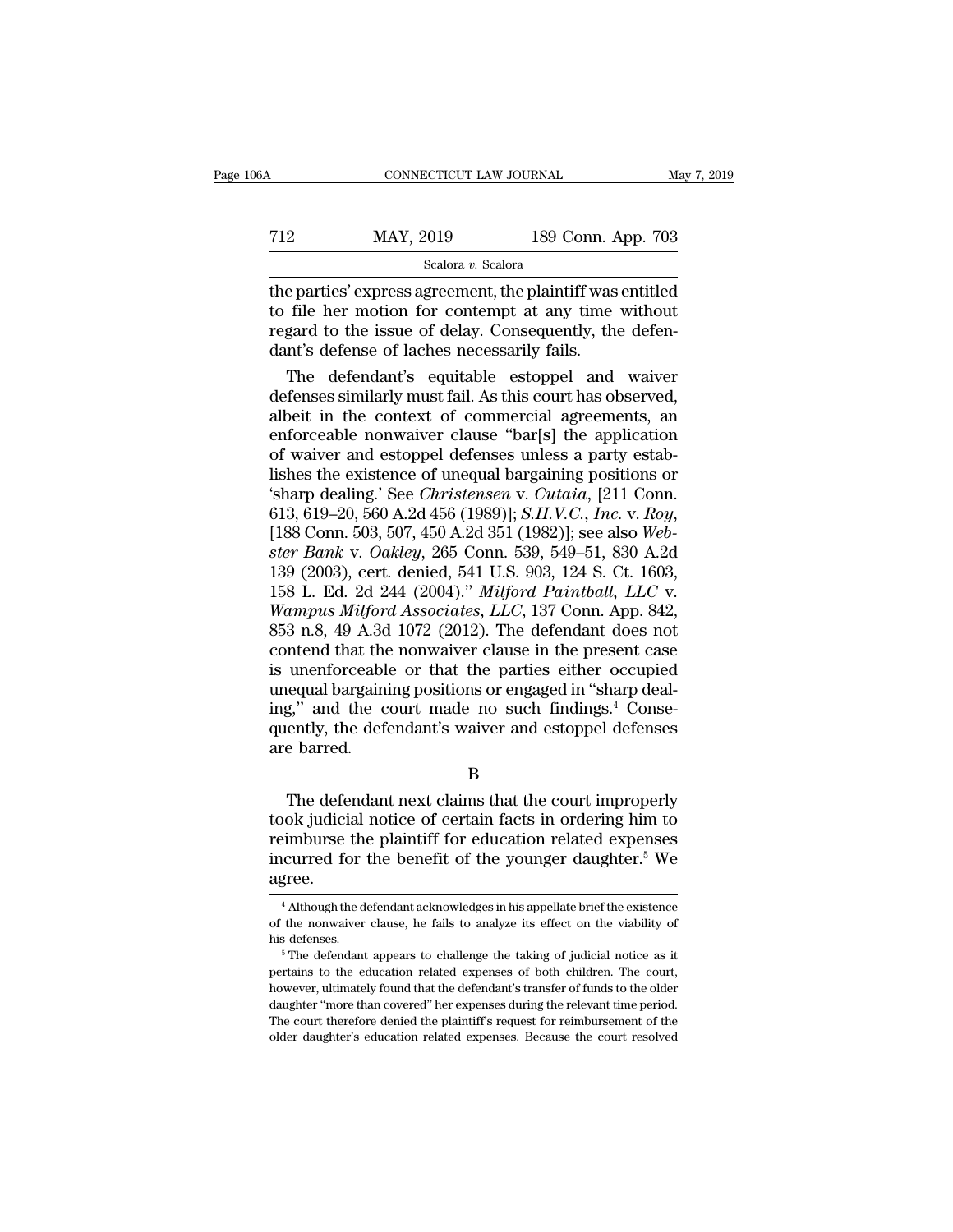189 CONNECTICUT LAW JOURNAL Page 107A<br>189 Conn. App. 703 MAY, 2019 713<br>Scalora v. Scalora

Scalora *v.* Scalora

CONNECTICUT LAW JOURNAL Page 10'<br>
9 Conn. App. 703 MAY, 2019 713<br>
Scalora v. Scalora<br>
We begin by stating our standard of review. "A trial<br>
urt's determination as to whether to take judicial<br>
tigo is oscontially an ovident 189 Conn. App. 703 MAY, 2019 713<br>
Scalora v. Scalora<br>
We begin by stating our standard of review. "A trial<br>
court's determination as to whether to take judicial<br>
notice is essentially an evidentiary ruling, subject to an<br> 189 Conn. App. 703 MAY, 2019 713<br>
Scalora v. Scalora<br>
We begin by stating our standard of review. "A trial<br>
court's determination as to whether to take judicial<br>
notice is essentially an evidentiary ruling, subject to an<br> 189 Conn. App. 703 MAY, 2019 713<br>
Scalora v. Scalora<br>
We begin by stating our standard of review. "A trial<br>
court's determination as to whether to take judicial<br>
notice is essentially an evidentiary ruling, subject to an<br> Scalora *v.* Scalora<br>
Scalora *v.* Scalora<br>
We begin by stating our standard of review. "A trial<br>
court's determination as to whether to take judicial<br>
notice is essentially an evidentiary ruling, subject to an<br>
abuse of Scalora v. Scalora<br>
We begin by stating our standard of review. "A trial<br>
court's determination as to whether to take judicial<br>
notice is essentially an evidentiary ruling, subject to an<br>
abuse of discretion standard of r We begin by stating our standard of review. "A trial court's determination as to whether to take judicial notice is essentially an evidentiary ruling, subject to an abuse of discretion standard of review. . . . In order t court's determination as to whether to take judicial<br>notice is essentially an evidentiary ruling, subject to an<br>abuse of discretion standard of review. . . . In order<br>to establish reversible error, the defendant must prov notice is essentially an evidentiary ruling, subject to an<br>abuse of discretion standard of review. . . . In order<br>to establish reversible error, the defendant must prove<br>both an abuse of discretion and a harm that resulte abuse of discretion standard of review. . . . In order<br>to establish reversible error, the defendant must prove<br>both an abuse of discretion and a harm that resulted<br>from such abuse. . . . In reviewing a trial court's evi-<br> to establish reversible error, the defendant must prove<br>both an abuse of discretion and a harm that resulted<br>from such abuse.... In reviewing a trial court's evi-<br>dentiary ruling, the question is not whether any one of<br>us both an abuse of discretion and a harm that resulted<br>from such abuse.... In reviewing a trial court's evi-<br>dentiary ruling, the question is not whether any one of<br>us, had we been sitting as the trial judge, would have<br>exe from such abuse. . . . . In reviewing a trial court's evidentiary ruling, the question is not whether any one of us, had we been sitting as the trial judge, would have exercised our discretion differently . . . . Rather, dentiary ruling, the question is not whether any one of<br>us, had we been sitting as the trial judge, would have<br>exercised our discretion differently . . . . Rather, our<br>inquiry is limited to whether the trial court's ruling us, had we been sitting as the trial judge<br>exercised our discretion differently . . .<br>inquiry is limited to whether the trial cour<br>arbitrary or unreasonable." (Citation omi<br>omitted; internal quotation marks omitted<br> $lie J., 1$ fully is limited to whether the trial court's ruling was<br>bitrary or unreasonable." (Citation omitted; footnote<br>aitted; internal quotation marks omitted.) In re Nata-<br> $iJ.$ , 148 Conn. App. 193, 207, 83 A.3d 1278, cert. den ing the burden of establishing a fact from introducing formal proof." (Citation on the burden of establishing a fact from introducing formal proof of the fact. Judicial notice excuses the party having the burden of establ

arbitrary of unceasonable. (Chatton omitted, roothotcomitted; internal quotation marks omitted.) In re Nata-<br>lie J., 148 Conn. App. 193, 207, 83 A.3d 1278, cert. denied,<br>311 Conn. 930, 86 A.3d 1056 (2014).<br>"The doctrine o *lie J.*, 148 Conn. App. 193, 207, 83 A.3d 1278, cert. denied,<br>
311 Conn. 930, 86 A.3d 1056 (2014).<br>
"The doctrine of judicial notice excuses the party having the burden of establishing a fact from introducing<br>
formal pro v. *Healey, 140 Conit. App. 155, 201, 65 A.5d 1216, cert. defied,*<br>311 Conn. 930, 86 A.3d 1056 (2014).<br>"The doctrine of judicial notice excuses the party having the burden of establishing a fact from introducing<br>formal pro "The doctrine of judicial notice excuses the party having the burden of establishing a fact from introducing<br>formal proof of the fact. Judicial notice takes the place<br>of proof." (Internal quotation marks omitted.) Jacobs<br> "The doctrine of judicial notice excuses the party having the burden of establishing a fact from introducing<br>formal proof of the fact. Judicial notice takes the place<br>of proof." (Internal quotation marks omitted.) *Jacobs* ing the burden of establishing a fact from introducing<br>formal proof of the fact. Judicial notice takes the place<br>of proof." (Internal quotation marks omitted.) *Jacobs*<br>v. *Healey Ford-Subaru*, *Inc.*, 231 Conn. 707, 730 formal proof of the fact. Judicial notice takes the place<br>of proof." (Internal quotation marks omitted.) *Jacobs*<br>v. *Healey Ford-Subaru, Inc.*, 231 Conn. 707, 730 n.24,<br>652 A.2d 496 (1995). "There are two types of facts of proof." (Internal quotation marks omitted.) Jacobs<br>v. Healey Ford-Subaru, Inc., 231 Conn. 707, 730 n.24,<br>652 A.2d 496 (1995). "There are two types of facts con-<br>sidered suitable for the taking of judicial notice: those v. *Healey Ford-Subaru*, *Inc.*, 231 Conn. 707, 730 n.24, 652 A.2d 496 (1995). "There are two types of facts considered suitable for the taking of judicial notice: those [that] are common knowledge and those [that] are cap 652 A.2d 496 (1995). "There are two types of facts considered suitable for the taking of judicial notice: those [that] are common knowledge and those [that] are capable of accurate and ready demonstration. . . . Courts mu ble of accurate and ready demonstration. . . . Courts<br>must have some discretion in determining what facts<br>fit into these categories. It may be appropriate to save<br>time by judicially noticing borderline facts, so long as<br>t must have some discretion in determining what facts<br>fit into these categories. It may be appropriate to save<br>time by judicially noticing borderline facts, so long as<br>this matter in the defendant's favor, he cannot claim t

fit into these categories. It may be appropriate to save<br>time by judicially noticing borderline facts, so long as<br>this matter in the defendant's favor, he cannot claim to be aggrieved by any<br>errors the court may have made time by judicially noticing borderline facts, so long as<br>this matter in the defendant's favor, he cannot claim to be aggrieved by any<br>errors the court may have made in calculating the older daughter's expenses.<br>See In re A The by Judiciany Hoticing bordernite racts, so long as<br>this matter in the defendant's favor, he cannot claim to be aggrieved by any<br>errors the court may have made in calculating the older daughter's expenses.<br>See *In re Al* this matter in the defendant's favor, he cannot claim to be aggrieved by any<br>errors the court may have made in calculating the older daughter's expenses.<br>See In re Allison G., 276 Conn. 146, 158, 883 A.2d 1226 (2005) ("As errors the court may have made in calculating the older daughter's expenses.<br>See *In re Allison G.*, 276 Conn. 146, 158, 883 A.2d 1226 (2005) ("As a general<br>rule, a party that prevails in the trial court is not aggrieved. See In re Allison G., 276 Conn. 146, 158, 883 A.2d 1226 (2005) ("As a general rule, a party that prevails in the trial court is not aggrieved. . . . Moreover, [a] party cannot be aggrieved by a decision that grants the ve Figure 1.1 appears a period in the trial court is not aggrieved.  $\ldots$  Moreover, [a] party cannot be aggrieved by a decision that grants the very relief sought.  $\ldots$  Such a party cannot establish that a specific personal Finally party cannot be aggrieved by a decision that grants the very relief sought.<br>  $\ldots$  Such a party cannot establish that a specific personal and legal interest<br>
has been specially and injuriously affected by the deci Let pury cannot establish that a specific personal and legal interest<br>has been specially and injuriously affected by the decision." [Internal quota-<br>tion marks omitted.]). Consequently, to the extent the defendant's claim ... Such a party cannot establish that a specific personal and legal interest has been specially and injuriously affected by the decision." [Internal quotation marks omitted.]). Consequently, to the extent the defendant's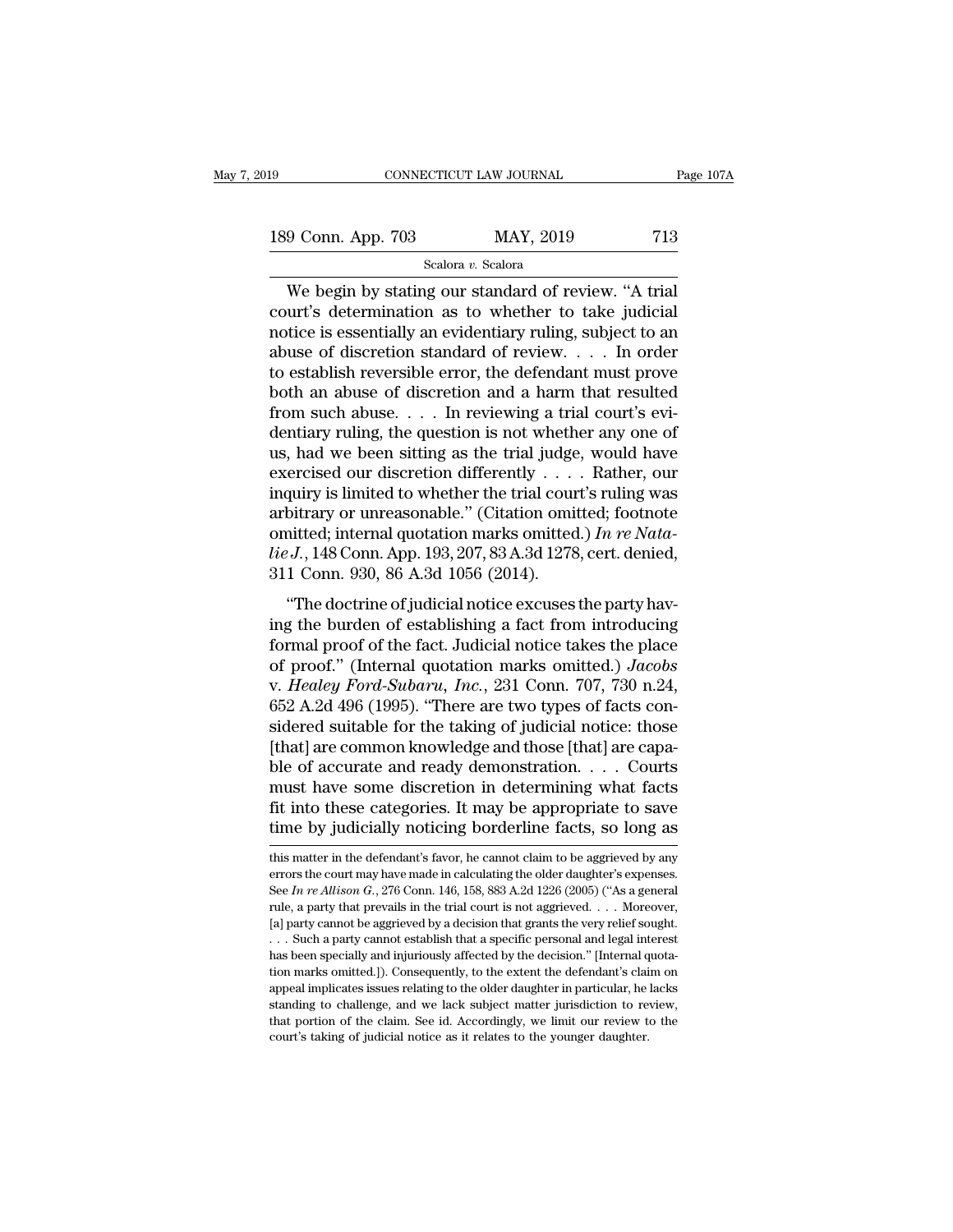| 3A  | CONNECTICUT LAW JOURNAL         |                    | May 7, 2019 |
|-----|---------------------------------|--------------------|-------------|
|     |                                 |                    |             |
| 714 | MAY, 2019<br>Scalora v. Scalora | 189 Conn. App. 703 |             |

CONNECTICUT LAW JOURNAL<br>
T14 MAY, 2019 189 Conn. App. 703<br>
Scalora v. Scalora<br>
the parties are given an opportunity to be heard.'' (Cita-<br>
tion omitted; internal quotation marks omitted.) Fer-T14 MAY, 2019 189 Conn. App. 703<br>
Scalora *v.* Scalora<br>
the parties are given an opportunity to be heard." (Cita-<br>
tion omitted; internal quotation marks omitted.) *Fer-*<br> *Fer-*<br> *Taro v. Ferraro*, 168 Conn. App. 723, 732 *raro MAY*, 2019 189 Conn. App. 703<br> *Scalora v. Scalora*<br> *ration* parties are given an opportunity to be heard." (Citation omitted; internal quotation marks omitted.) *Ferraro* v. *Ferraro*, 168 Conn. App. 723, 732, 14 (2014) The MAY, 2019 189 Connection of the parties are given an opportunity to be l<br>tion omitted; internal quotation marks of the parties (internal quotation marks of the party v. Ferraro, 168 Conn. App. 723, 732, (2016); 89 Conn. App. 703<br>to be heard." (Cita-<br>rks omitted.) Fer-<br>, 732, 147 A.3d 188<br>"Notice to the par-<br>when a court takes Scalora *v.* Scalora<br>
the parties are given an opportunity to be heard." (Cita-<br>
tion omitted; internal quotation marks omitted.) *Fer-*<br> *raro* v. *Ferraro*, 168 Conn. App. 723, 732, 147 A.3d 188<br>
(2016); see Conn. Code seasona v. seasona<br>the parties are given an opportunity to be heard." (Cita-<br>tion omitted; internal quotation marks omitted.) Fer-<br>raro v. Ferraro, 168 Conn. App. 723, 732, 147 A.3d 188<br>(2016); see Conn. Code Evid. § 2-1. the parties are given an opportunity to be heard." (Citation omitted; internal quotation marks omitted.) *Ferraro* v. *Ferraro*, 168 Conn. App. 723, 732, 147 A.3d 188 (2016); see Conn. Code Evid. § 2-1.<sup>6</sup> "Notice to the tion omitted; internal quotation marks omitted.) Fer-<br>raro v. Ferraro, 168 Conn. App. 723, 732, 147 A.3d 188<br>(2016); see Conn. Code Evid. § 2-1.<sup>6</sup> "Notice to the par-<br>ties [however] is not always required when a court ta *raro* v. *Ferraro*, 168 Conn. App. 723, 732, 147 A.3d 188<br>(2016); see Conn. Code Evid. § 2-1.<sup>6</sup> "Notice to the parties [however] is not always required when a court takes<br>judicial notice. Our own cases have attempted to (2016); see Conn. Code Evid. § 2-1.<sup>6</sup> "Notice to the parties [however] is not always required when a court takes judicial notice. Our own cases have attempted to draw a line between matters susceptible of explanation or ties [however] is not always required when a court takes<br>judicial notice. Our own cases have attempted to draw<br>a line between matters susceptible of explanation or<br>contradiction, of which notice should not be taken with-<br>o judicial notice. Our own cases have attempted to draw<br>a line between matters susceptible of explanation or<br>contradiction, of which notice should not be taken with-<br>out giving the affected party an opportunity to be heard<br> a line between matters susceptible of explanation or contradiction, of which notice should not be taken without giving the affected party an opportunity to be heard . . . and matters of established fact, the accuracy of wh . and matters of established fact, the accuracy of<br>nich cannot be questioned, such as court files, which<br>ay be judicially noticed without affording a hearing."<br>nternal quotation marks omitted.) *Ferraro* v. *Ferraro*,<br>pra which cannot be questioned, such as court files, which<br>may be judicially noticed without affording a hearing."<br>(Internal quotation marks omitted.) *Ferraro* v. *Ferraro*,<br>supra, 732; see also Conn. Code Evid.  $\S 2-2$  (b).

may be judicially noticed without affording a hearing."<br>
(Internal quotation marks omitted.) *Ferraro* v. *Ferraro*,<br>
supra, 732; see also Conn. Code Evid.  $\S 2{\text -}2$  (b).<sup>7</sup><br>
The following additional procedural history i (Internal quotation marks omitted.) *Ferraro* v. *Ferraro*, supra, 732; see also Conn. Code Evid.  $\S 2{\text -}2$  (b).<sup>7</sup><br>The following additional procedural history is relevant to our resolution of the defendant's claim. Purs supra, 732; see also Conn. Code Evid.  $\S 2-2$  (b).<sup>7</sup><br>The following additional procedural history is relevant to our resolution of the defendant's claim. Pursu-<br>ant to paragraph 3.3 of the separation agreement, the<br>defend The following additional procedural history is relevant to our resolution of the defendant's claim. Pursuant to paragraph 3.3 of the separation agreement, the defendant was required to pay for "the post-secondary education The following additional procedural history is relevant to our resolution of the defendant's claim. Pursu-<br>ant to paragraph 3.3 of the separation agreement, the<br>defendant was required to pay for "the post-secondary<br>educati vant to our resolution of the defendant's claim. Pursu-<br>ant to paragraph 3.3 of the separation agreement, the<br>defendant was required to pay for "the post-secondary<br>education in college or for any further learning and<br>train ant to paragraph 3.3 of the separation agreement, the<br>defendant was required to pay for "the post-secondary<br>education in college or for any further learning and<br>training beyond high school for each child, including<br>tuition defendant was required to pay for "the post-secondary<br>education in college or for any further learning and<br>training beyond high school for each child, including<br>tuition, room, board, books, fees, clothes and necessary<br>tran education in college or for any further learning and<br>training beyond high school for each child, including<br>tuition, room, board, books, fees, clothes and necessary<br>transportation and travel costs." During the proceeding<br>on training beyond high school for each child, including<br>tuition, room, board, books, fees, clothes and necessary<br>transportation and travel costs." During the proceeding<br>on her motion for contempt, the plaintiff argued that<br>t tuition, room, board, books, fees, clothes and necessary<br>transportation and travel costs." During the proceeding<br>on her motion for contempt, the plaintiff argued that<br>this provision clearly and unambiguously required the<br>d this provision clearly and unambiguously required the defendant to pay, without limitation, for any and all of the children's food and clothing expenses incurred while they were at college or graduate school. The court  $\$ defendant to pay, without limitation, for any and all of<br>the children's food and clothing expenses incurred<br>while they were at college or graduate school. The court<br><sup>6</sup> Section 2-1 of the Connecticut Code of Evidence provi while they were at college or graduate school. The court

the children's food and clothing expenses incurred<br>while they were at college or graduate school. The court<br> $\frac{1}{\sqrt{2}}$ <br> $\frac{1}{\sqrt{2}}$ <br> $\frac{1}{\sqrt{2}}$  for the Connecticut Code of Evidence provides in relevant<br>part: "A court m fact . . . . A judicially noticed fact must be one not subject to reasonable dispute in that it is either . . . within the knowledge of people generally in the ordinary course of human experience, or . . . generally accep <sup>6</sup> Section 2-1 of the Connecticut Code of Evidence provides in relevant part: "A court may, but is not required to, take judicial notice of matters of fact . . . . A judicially noticed fact must be one not subject to rea Fact  $\ldots$  A judicially noticed fact must be one not subject to reasonable dispute in that it is either  $\ldots$  within the knowledge of people generally in the ordinary course of human experience, or  $\ldots$  generally accepte in the ordinary course of human experience, or  $\dots$  generally accepted as true and capable of ready and unquestionable demonstration.  $\ldots$ ."

dispute in that it is either . . . within the knowledge of people generally in the ordinary course of human experience, or . . . generally accepted as true and capable of ready and unquestionable demonstration. . . ."<br><sup>7</sup>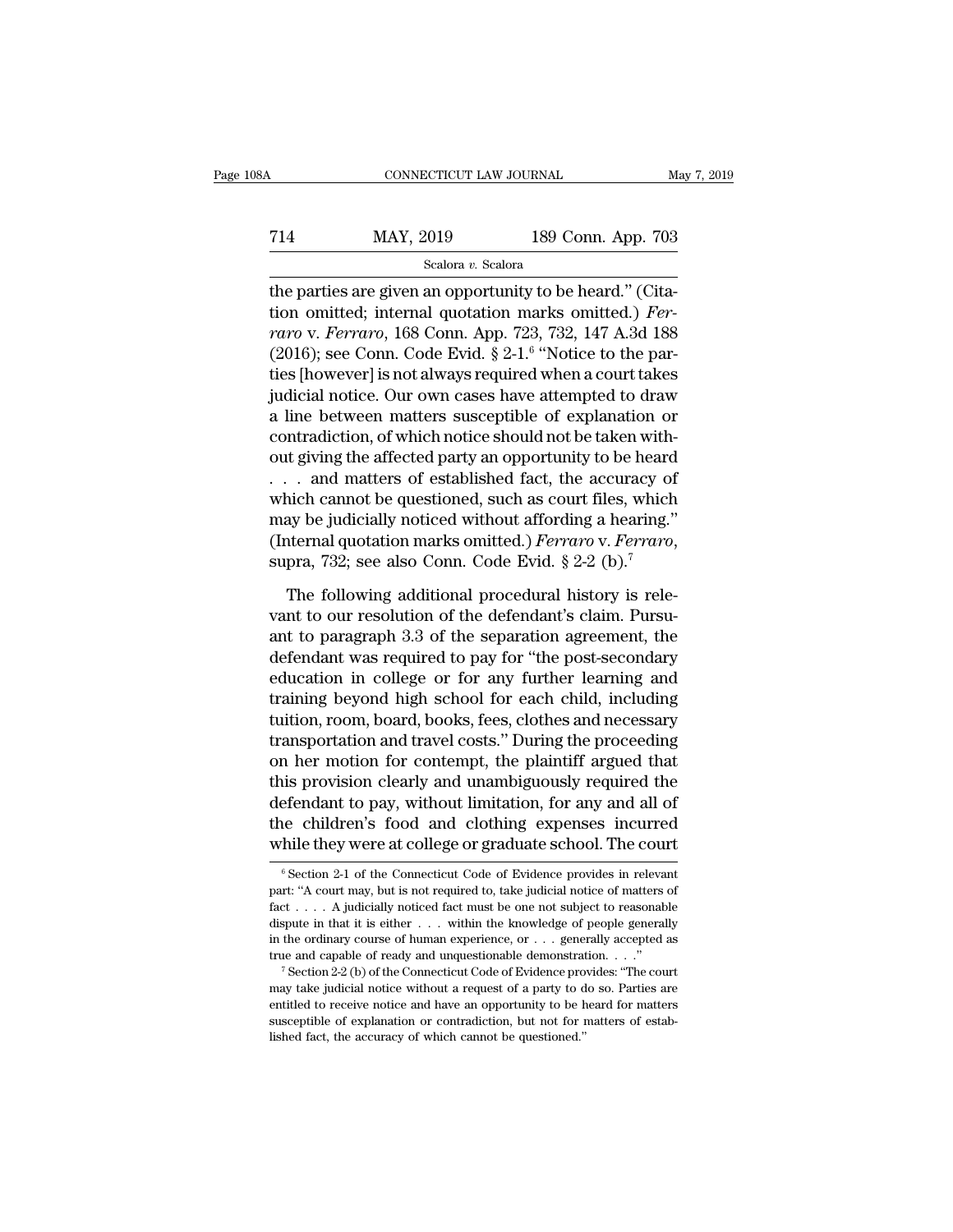| L9                 | CONNECTICUT LAW JOURNAL | Page 109A |
|--------------------|-------------------------|-----------|
| 189 Conn. App. 703 | MAY, 2019               | 715       |
|                    | Scalora v. Scalora      |           |

connectricut LAW JOURNAL Page 109A<br>
189 Conn. App. 703 MAY, 2019 715<br>
Scalora v. Scalora<br>
disagreed and, instead, imported the notion that such<br>
expenses, if subject to reimbursement, must have been<br>
reasonable when incurr 189 Conn. App. 703 MAY, 2019 715<br>Scalora v. Scalora<br>disagreed and, instead, imported the notion that such<br>expenses, if subject to reimbursement, must have been<br>reasonable when incurred. 189 Conn. App. 703 M<br>
Scalora v. Scalora v. Scalora v. Scalora v. Scalora v. Scalora v. Scalora v. Scalora v. Scalora v. Scalora expenses, if subject to reimburse reasonable when incurred.<br>
As to food expenses, the cour  $\frac{9 \text{ Conn. App. } 703}{\text{Scalar } v. \text{ Scalar}}$ <br>  $\frac{8 \text{ calora } v. \text{ Scalar}}{2 \text{ Realor} a}$ <br>
sagreed and, instead, imported the notion that such<br>
penses, if subject to reimbursement, must have been<br>
asonable when incurred.<br>
As to food expenses, the c

scalora v. Scalora<br>
disagreed and, instead, imported the notion that such<br>
expenses, if subject to reimbursement, must have been<br>
reasonable when incurred.<br>
As to food expenses, the court first determined that,<br>
in light o disagreed and, instead, imported the notion that such<br>expenses, if subject to reimbursement, must have been<br>reasonable when incurred.<br>As to food expenses, the court first determined that,<br>in light of the fact that the youn expenses, if subject to reimbursement, must have been<br>reasonable when incurred.<br>As to food expenses, the court first determined that,<br>in light of the fact that the younger daughter had been<br>enrolled in a meal plan offered texpenses, it subject to reinibulisation, mast have seen<br>reasonable when incurred.<br>As to food expenses, the court first determined that,<br>in light of the fact that the younger daughter had been<br>enrolled in a meal plan offer As to food expenses, the court first determined that,<br>in light of the fact that the younger daughter had been<br>enrolled in a meal plan offered by her university, the<br>provision was ambiguous as to whether the use of the<br>term As to food expenses, the court first determined that,<br>in light of the fact that the younger daughter had been<br>enrolled in a meal plan offered by her university, the<br>provision was ambiguous as to whether the use of the<br>ter in light of the fact that the younger daughter had been<br>enrolled in a meal plan offered by her university, the<br>provision was ambiguous as to whether the use of the<br>term "board" encompassed food purchased outside the<br>meal p enrolled in a meal plan offered by her university, the<br>provision was ambiguous as to whether the use of the<br>term "board" encompassed food purchased outside the<br>meal plan. The court concluded that, "construing the<br>language provision was ambiguous as to whether the use of the<br>term "board" encompassed food purchased outside the<br>meal plan. The court concluded that, "construing the<br>language of the separation agreement in a 'sensible<br>manner' . . term "board" encompassed food purchased outside the<br>meal plan. The court concluded that, "construing the<br>language of the separation agreement in a 'sensible<br>manner'... the [defendant] should not be required<br>to reimburse th meal plan. The court concluded that, "construing the<br>language of the separation agreement in a 'sensible<br>manner' . . . the [defendant] should not be required<br>to reimburse the [plaintiff] for each and every grocery<br>purchase language of the separation agreement in a 'sensible<br>manner' . . . the [defendant] should not be required<br>to reimburse the [plaintiff] for each and every grocery<br>purchase." (Citation omitted.) The court further noted,<br>howe manner' . . . the [defendant] should not be required<br>to reimburse the [plaintiff] for each and every grocery<br>purchase." (Citation omitted.) The court further noted,<br>however, that there may have been instances where,<br>althou to reimburse the [plaintiff] for each and every grocery<br>purchase." (Citation omitted.) The court further noted,<br>however, that there may have been instances where,<br>although at university, the younger daughter was not<br>able t purchase." (Citation omitted.) The court further noted,<br>however, that there may have been instances where,<br>although at university, the younger daughter was not<br>able to utilize her meal plan and therefore required<br>funds wit however, that there may have been instances where,<br>although at university, the younger daughter was not<br>able to utilize her meal plan and therefore required<br>funds with which to purchase food elsewhere, such as<br>while travel although at university, the younger daughter was not<br>able to utilize her meal plan and therefore required<br>funds with which to purchase food elsewhere, such as<br>while traveling to and from school or when her commit-<br>ments as able to utilize her meal plan and therefore required<br>funds with which to purchase food elsewhere, such as<br>while traveling to and from school or when her commit-<br>ments as part of the university's soccer team prevented<br>her f funds with which to purchase food elsewhere, such as<br>while traveling to and from school or when her commit-<br>ments as part of the university's soccer team prevented<br>her from accessing the campus dining hall. The court<br>found agreement.'' The court of the directions is become that the court<br>of the court and that, "[i]n these situations, it would appear that<br>e [defendant] could reasonably be expected to pay<br>r [her] food pursuant to the terms of the separatio From accessing are campas aning nant The coard<br>found that, "[i]n these situations, it would appear that<br>the [defendant] could reasonably be expected to pay<br>for [her] food pursuant to the terms of the separation<br>agreement."

Fight and the statement, a world appear and<br>the [defendant] could reasonably be expected to pay<br>for [her] food pursuant to the terms of the separation<br>agreement."<br>As to clothing expenses, the court determined that<br>paragrap mally associated with college living, as opposed to for the separation<br>agreement."<br>As to clothing expenses, the court determined that<br>paragraph 3.3 was ambiguous as to whether the<br>"clothes" referenced therein were limited example."<br>
As to clothing expenses, the court determined that<br>
paragraph 3.3 was ambiguous as to whether the<br>
"clothes" referenced therein were limited to items nor-<br>
mally associated with college living, as opposed to, fo As to clothing expenses, the court determined that<br>paragraph 3.3 was ambiguous as to whether the<br>"clothes" referenced therein were limited to items nor-<br>mally associated with college living, as opposed to, for<br>example, for As to clothing expenses, the court determined that<br>paragraph 3.3 was ambiguous as to whether the<br>"clothes" referenced therein were limited to items nor-<br>mally associated with college living, as opposed to, for<br>example, for paragraph 3.3 was ambiguous as to whether the<br>"clothes" referenced therein were limited to items nor-<br>mally associated with college living, as opposed to, for<br>example, formal wear to attend family weddings. Con-<br>struing th "clothes" referenced therein were limited to items normally associated with college living, as opposed to, for example, formal wear to attend family weddings. Construing the relevant contract language in a "fair and reason mally associated w<br>example, formal w<br>struing the releva<br>reasonable" manr<br>defendant's obliga<br>child "with a rea<br>tional needs."<br>Having construe Example, formal weal to attend randly weddings. Contraining the relevant contract language in a "fair and assonable" manner, the court concluded that the fendant's obligation was limited to providing each ild "with a reaso barange are referant contract anguage in a rian distributed reasonable" manner, the court concluded that the defendant's obligation was limited to providing each child "with a reasonable wardrobe for her educational needs.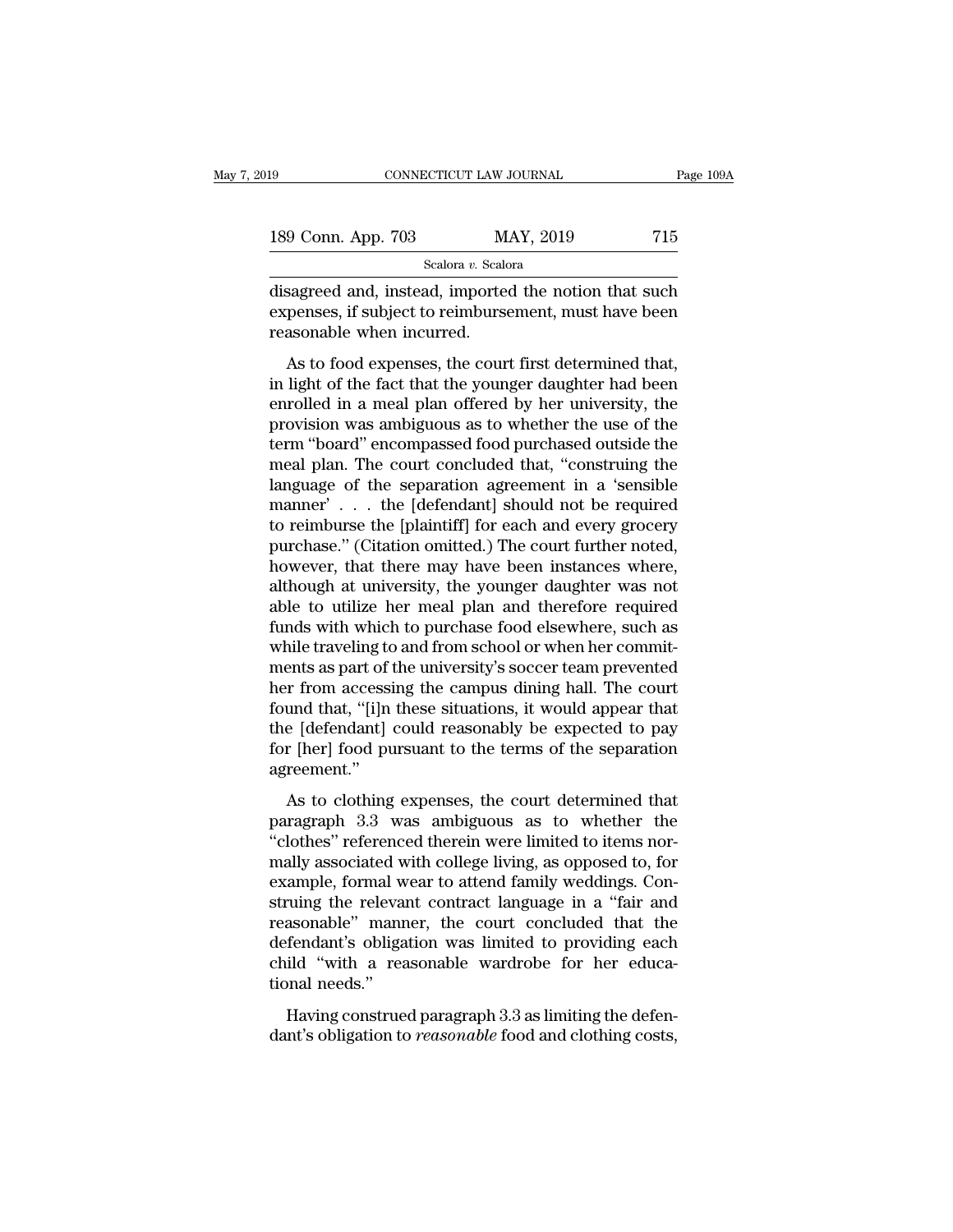# CONNECTICUT LAW JOURNAL May 7, 2019<br>
716 MAY, 2019 189 Conn. App. 703<br>
Scalora v. Scalora

## Scalora *v.* Scalora

THE CONNECTICUT LAW JOURNAL May 7, 2019<br>
The MAY, 2019 189 Conn. App. 703<br>
Scalora v. Scalora<br>
The court next sought to determine what such costs<br>
would be. The court first noted that the plaintiff had<br>
not offered any ovi MAY, 2019 189 Conn. App. 703<br>
Scalora v. Scalora<br>
the court next sought to determine what such costs<br>
would be. The court first noted that the plaintiff had<br>
not offered any evidence on this issue; rather, she had<br>
only pr The MAY, 2019 189 Conn. App. 703<br>
Scalora v. Scalora<br>
the court next sought to determine what such costs<br>
would be. The court first noted that the plaintiff had<br>
not offered any evidence on this issue; rather, she had<br>
on T16 MAY, 2019 189 Conn. App. 703<br>
scalora *v*. Scalora<br>
the court next sought to determine what such costs<br>
would be. The court first noted that the plaintiff had<br>
not offered any evidence on this issue; rather, she had<br> scalora *v*. Scalora<br>scalora *v*. Scalora<br>the court next sought to determine what such costs<br>would be. The court first noted that the plaintiff had<br>not offered any evidence on this issue; rather, she had<br>only presented in Scalora v. Scalora<br>the court next sought to determine what such costs<br>would be. The court first noted that the plaintiff had<br>not offered any evidence on this issue; rather, she had<br>only presented invoices for what she had the court next sought to determine what such costs<br>would be. The court first noted that the plaintiff had<br>not offered any evidence on this issue; rather, she had<br>only presented invoices for what she had actually<br>spent.<sup>8</sup> would be. The court first noted that the plaintiff had<br>not offered any evidence on this issue; rather, she had<br>only presented invoices for what she had actually<br>spent.<sup>8</sup> The record reflects, as well, that neither party<br>re not offered any evidence on this issue; rather, she had<br>only presented invoices for what she had actually<br>spent.<sup>8</sup> The record reflects, as well, that neither party<br>requested that the court take judicial notice of what<br>mig only presented invoices for what she had actually<br>spent.<sup>8</sup> The record reflects, as well, that neither party<br>requested that the court take judicial notice of what<br>might be reasonable expenditures for food and clothing<br>for spent.<sup>8</sup> The record reflects, as well, that neither party<br>requested that the court take judicial notice of what<br>might be reasonable expenditures for food and clothing<br>for the relevant time periods.<sup>9</sup> Nevertheless, the c requested that the court take judicial notice of what<br>might be reasonable expenditures for food and clothing<br>for the relevant time periods.<sup>9</sup> Nevertheless, the court<br>decided that, in order "[t]o reach an equitable resolut might be reasonable expenditures for food and clothing<br>for the relevant time periods.<sup>9</sup> Nevertheless, the court<br>decided that, in order "[t]o reach an equitable resolution<br>of the conflict and in light of the lack of eviden for the relevant time periods.<sup>9</sup> Nevertheless, the court decided that, in order "[t]o reach an equitable resolution of the conflict and in light of the lack of evidence as to what reasonable costs might be for food and cl decided that, in order "[t]o reach an equitable resolution<br>of the conflict and in light of the lack of evidence as<br>to what reasonable costs might be for food and clothing,<br>the court [would] take judicial notice as to what subject. what reasonable costs might be for food and clothing,<br>e court [would] take judicial notice as to what such<br>sts might be."<sup>10</sup> The court neither gave the parties<br>tice of its intention to take judicial notice nor pro-<br>ded th the court [would] take judicial notice as to what such costs might be."<sup>10</sup> The court neither gave the parties notice of its intention to take judicial notice nor provided them with an opportunity to be heard on the subjec

ded them with an opportunity to be heard on the ubject.<br>
Regarding the younger daughter's food expenses<br>
hile on campus, the court took judicial notice of the<br>
<sup>8</sup>The plaintiff presented several hundred sales receipts evid subject.<br>
Regarding the younger daughter's food expenses<br>
while on campus, the court took judicial notice of the<br>
<sup>8</sup>The plaintiff presented several hundred sales receipts evidencing her<br>
actual food and clothing related e Regarding the younger daughter's food expenses while on campus, the court took judicial notice of the  $*$ The plaintiff presented several hundred sales receipts evidencing her actual food and clothing related expenditures,

while on campus, the court took judicial notice of the<br>
<sup>8</sup>The plaintiff presented several hundred sales receipts evidencing her<br>
actual food and clothing related expenditures, the majority of which were<br>
admitted as full <sup>8</sup> The plaintiff presented several hundred sales receipts evidencing her actual food and clothing related expenditures, the majority of which were admitted as full exhibits.<br><sup>9</sup> At the hearing on April 12, 2017, the cour actual food and clothing related expenditures, the majority of which were<br>admitted as full exhibits.<br><sup>9</sup> At the hearing on April 12, 2017, the court indicated that it was consider-<br>ing applying a "reasonableness test" to t admitted as full exhibits.<br>
<sup>9</sup> At the hearing on April 12, 2017, the court indicated that it was considering applying a "reasonableness test" to the plaintiff's claim for reimbursement of clothing expenses. In an interloc <sup>o</sup> At the hearing on April 12, 2017, the court indicated that it was considering applying a "reasonableness test" to the plaintiff's claim for reimbursement of clothing expenses. In an interlocutory order issued later tha ing applying a "reasonableness test" to the plaintiff's claim for reimbursement of clothing expenses. In an interlocutory order issued later that day, the court requested that the parties offer evidence "as to what each pa Example to defining expenses. In an interlocutory order issued later that day, the court requested that the parties offer evidence "as to what each party might consider a reasonable sum to be spent on clothing on a monthly the court requested that the parties offer evidence "as to what each party<br>might consider a reasonable sum to be spent on clothing on a monthly<br>or annual basis." Neither party offered any such evidence, although the<br>defend might consider a reasonable sum to be spent on clothing on a monthly<br>or annual basis." Neither party offered any such evidence, although the<br>defendant, in his posthearing brief, did refer the court to the Internal Revenue<br> defendant, in his posthearing brief, did refer the court to the Internal Revenue<br>Service's 2012 national standards for food, clothing and other items, which,<br>according to the defendant, lists the clothing expense for a fam

Service's 2012 national standards for food, clothing and other items, which, according to the defendant, lists the clothing expense for a family of three as \$193 per month.<br><sup>10</sup> In support of its decision to decide this is according to the defendant, lists the clothing expense for a family of three as \$193 per month.<br><sup>10</sup> In support of its decision to decide this issue despite the plaintiff's failure to present evidence regarding reasonable as \$193 per month.<br>
<sup>10</sup> In support of its decision to decide this issue despite the plaintiff's<br>
failure to present evidence regarding reasonableness, the trial court cited<br>
this court's statement in *Commissioner of Tra* a court cannot be faulted for fashioning an award as equitably and court is statement in *Commissioner of Transportation* v. *Larobina*, 92 Conn. App. 15, 32, 882 A.2d 1265, cert. denied, 276 Conn. 931, 889 A.2d 816 (2005 failure to present evidence regarding reasonableness, the trial court cited<br>this court's statement in *Commissioner of Transportation* v. *Larobina*, 92<br>Conn. App. 15, 32, 882 A.2d 1265, cert. denied, 276 Conn. 931, 889 A. this court's statement in *Commissioner of Transportation v. Larobina*, 92<br>Conn. App. 15, 32, 882 A.2d 1265, cert. denied, 276 Conn. 931, 889 A.2d 816<br>(2005), that, "[w]hen faced with the constraints of incomplete informat this court's statement in *Commissioner of Transportation v. Larobina*, 92 Conn. App. 15, 32, 882 A.2d 1265, cert. denied, 276 Conn. 931, 889 A.2d 816 (2005), that, "[w]hen faced with the constraints of incomplete informa (2005), that, "[w]hen faced with the constraints of incomplete information, sonable.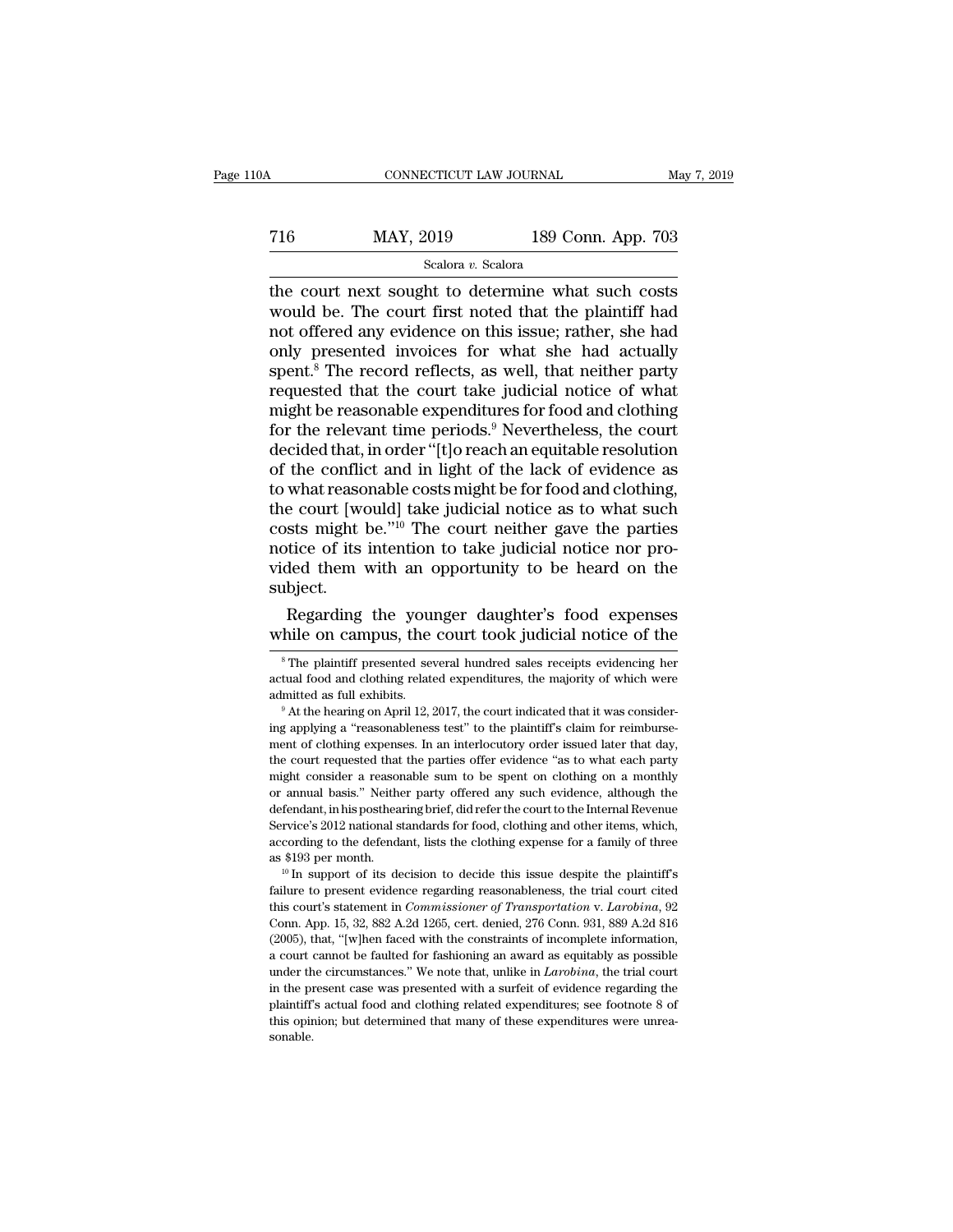connectricut LAW JOURNAL Page 111A<br>
189 Conn. App. 703 MAY, 2019 717<br>
Scalora v. Scalora<br>
cost of a typical meal plan for the 2016–17 academic<br>
year at the University of Pennsylvania,<sup>11</sup> which she had<br>
attended from 2010 189 Conn. App. 703 MAY, 2019 717<br>Scalora v. Scalora<br>cost of a typical meal plan for the 2016–17 academic<br>year at the University of Pennsylvania,<sup>11</sup> which she had<br>attended from 2010 to 2014.<sup>12</sup> As to her food expenses<br>wh 189 Conn. App. 703 MAY, 2019 717<br>
Scalora v. Scalora<br>
cost of a typical meal plan for the 2016–17 academic<br>
year at the University of Pennsylvania,<sup>11</sup> which she had<br>
attended from 2010 to 2014.<sup>12</sup> As to her food expense 189 Conn. App. 703 MAY, 2019 717<br>
Scalora v. Scalora<br>
cost of a typical meal plan for the 2016–17 academic<br>
year at the University of Pennsylvania,<sup>11</sup> which she had<br>
attended from 2010 to 2014.<sup>12</sup> As to her food expense scalora *v*. Scalora<br>cost of a typical meal plan for the 2016–17 academic<br>year at the University of Pennsylvania,<sup>11</sup> which she had<br>attended from 2010 to 2014.<sup>12</sup> As to her food expenses<br>when off campus, such as when tra seasora v. seasora<br>
cost of a typical meal plan for the 2016–17 academic<br>
year at the University of Pennsylvania,<sup>11</sup> which she had<br>
attended from 2010 to 2014.<sup>12</sup> As to her food expenses<br>
when off campus, such as when t cost of a typical meal plan for the 2016–17 academic<br>year at the University of Pennsylvania,<sup>11</sup> which she had<br>attended from 2010 to 2014.<sup>12</sup> As to her food expenses<br>when off campus, such as when traveling to and from<br>sc year at the University of Pennsylvania,<sup>11</sup> which she had<br>attended from 2010 to 2014.<sup>12</sup> As to her food expenses<br>when off campus, such as when traveling to and from<br>school or while engaged in soccer related activities, t attended from 2010 to 2014.<sup>12</sup> As to her food expenses<br>when off campus, such as when traveling to and from<br>school or while engaged in soccer related activities, the<br>court found that "the sum of \$75 weekly as a supplement when off campus, such as when traveling to and from<br>school or while engaged in soccer related activities, the<br>court found that "the sum of \$75 weekly as a supplement<br>is reasonable  $\ldots$ ." As to food expenses when she<br>rema school or while engaged in soccer related activities, the<br>court found that "the sum of \$75 weekly as a supplement<br>is reasonable  $\ldots$ ." As to food expenses when she<br>remained on campus between semesters for athletics,<br>the court found that "the sum of \$75 weekly as a supplement<br>is reasonable . . . . " As to food expenses when she<br>remained on campus between semesters for athletics,<br>the court found that "perhaps another \$600" would be<br>reasona is reasonable  $\ldots$  ." As to food expenses when she<br>remained on campus between semesters for athletics,<br>the court found that "perhaps another \$600" would be<br>reasonable. As for clothing expenses, the court found<br>that "a cl remained on campus between semesters for athletics,<br>the court found that "perhaps another \$600" would be<br>reasonable. As for clothing expenses, the court found<br>that "a clothing allowance of \$200 per month [for each<br>child] i the court found that "perhaps another \$600" would be reasonable. As for clothing expenses, the court found that "a clothing allowance of \$200 per month [for each child] is . . . more than adequate . . . ." The court did n reasonable. As for clothing expenses, the court found<br>that "a clothing allowance of \$200 per month [for each<br>child] is . . . more than adequate . . . . ." The court<br>did not state the evidentiary basis for these findings.<br> that "a clothing allowance of \$200 per month [for each child] is . . . more than adequate . . . ." The court did not state the evidentiary basis for these findings. Presumably, the court took judicial notice of these "fact child] is . . . more than adequate . . . ." The court<br>did not state the evidentiary basis for these findings.<br>Presumably, the court took judicial notice of these<br>"facts" as matters of common knowledge and, conse-<br>quently, did not state the evidentiary basis for these findings.<br>Presumably, the court took judicial notice of these<br>"facts" as matters of common knowledge and, conse-<br>quently, perceived no need to explicate the basis for<br>its findi Presumably, the court took judicial notice of these<br>
"facts" as matters of common knowledge and, conse-<br>
quently, perceived no need to explicate the basis for<br>
its findings. See *Nichols* v. *Nichols*, 126 Conn. 614, 621,<br> 13 A.2d 591 (1940) ("Most matters which the court may<br>notice fall into one of two classes, those which come<br>to the knowledge of men generally in the course of the<br> $\frac{1}{12}$  Specifically, the court noted that a search of 13 A.2d 591 (1940) ("Most matters which the court may<br>notice fall into one of two classes, those which come<br>to the knowledge of men generally in the course of the<br> $\frac{1}{1}$  Specifically, the court noted that a search of t

to the knowledge of men generally in the course of the<br>
<sup>11</sup> Specifically, the court noted that a search of the university's website<br>
had disclosed a dining cost of \$5086 for the 2016–17 academic year.<br>
<sup>12</sup> The defendant argues that this was improper because neither child attended that university<sup>'s</sup> website had disclosed a dining cost of \$5086 for the 2016–17 academic year.<sup>12</sup> The defendant asserts in his appellate brief that the court <sup>11</sup> Specifically, the court noted that a search of the university's website had disclosed a dining cost of \$5086 for the 2016–17 academic year.<br><sup>12</sup> The defendant asserts in his appellate brief that the court also took j had disclosed a dining cost of \$5086 for the 2016–17 academic year.<br><sup>12</sup> The defendant asserts in his appellate brief that the court also took judicial notice of educational expenses at the University of Connecticut and a <sup>12</sup> The defendant asserts in his appellate brief that the court also took judicial notice of educational expenses at the University of Connecticut and argues that this was improper because neither child attended that uni judicial notice of educational expenses at the University of Connecticut and argues that this was improper because neither child attended that university. The defendant misconstrues the court's memorandum of decision. In i argues that this was improper because neither child attended that university.<br>The defendant misconstrues the court's memorandum of decision. In its<br>decision, the court stated that it could take judicial notice of the cost The defendant misconstrues the court's memorandum of decision. In its decision, the court stated that it could take judicial notice of the cost of a typical college meal plan. In support of this proposition, the court quo decision, the court stated that it could take judicial notice of the cost of a dypical college meal plan. In support of this proposition, the court quoted parenthetically from the decision in *Morris* v. *Morris*, Superior typical college meal plan. In support of this proposition, the court quoted parenthetically from the decision in *Morris* v. *Morris*, Superior Court, judicial district of Fairfield, Docket No. FA-01-0384330-S (May 30, 20 parenthetically from the decision in *Morris* v. *Morris*, Superior Court, judicial district of Fairfield, Docket No. FA-01-0384330-S (May 30, 2006), in which the court stated that it had taken "judicial notice of the pub cial district of Fairfield, Docket No. FA-01-0384330-S (May 30, 2006), in which the court stated that it had taken "judicial notice of the published annual rates for undergraduate tuition, fees, room and board for a full-t which the court stated that it had taken "judicial notice of the published annual rates for undergraduate tuition, fees, room and board for a full-time, in-state student at the University of Connecticut as published on th manual rates for undergraduate tuition, fees, room and board for a full-time, in-state student at the University of Connecticut as published on the official [university] website  $\ldots$  ." It is clear in this context that t annual rates for undergraduate tuition, fees, room and board for a full-time, in-state student at the University of Connecticut as published on the official [university] website  $\ldots$  ." It is clear in this context that t [university] website . . . . ." It is clear in this context that the court in the present case was relying on *Morris* for a general principle of law—not for any specific, judicially noticed facts. Indeed, the court went erly took judicially noticed facts. Indeed, the court went on to note that the younger daughter had attended the University of Pennsylvania and proceeded to enumerate the various fees and expenses published on that univers any specific, judicially noticed facts. Indeed, the court went on to note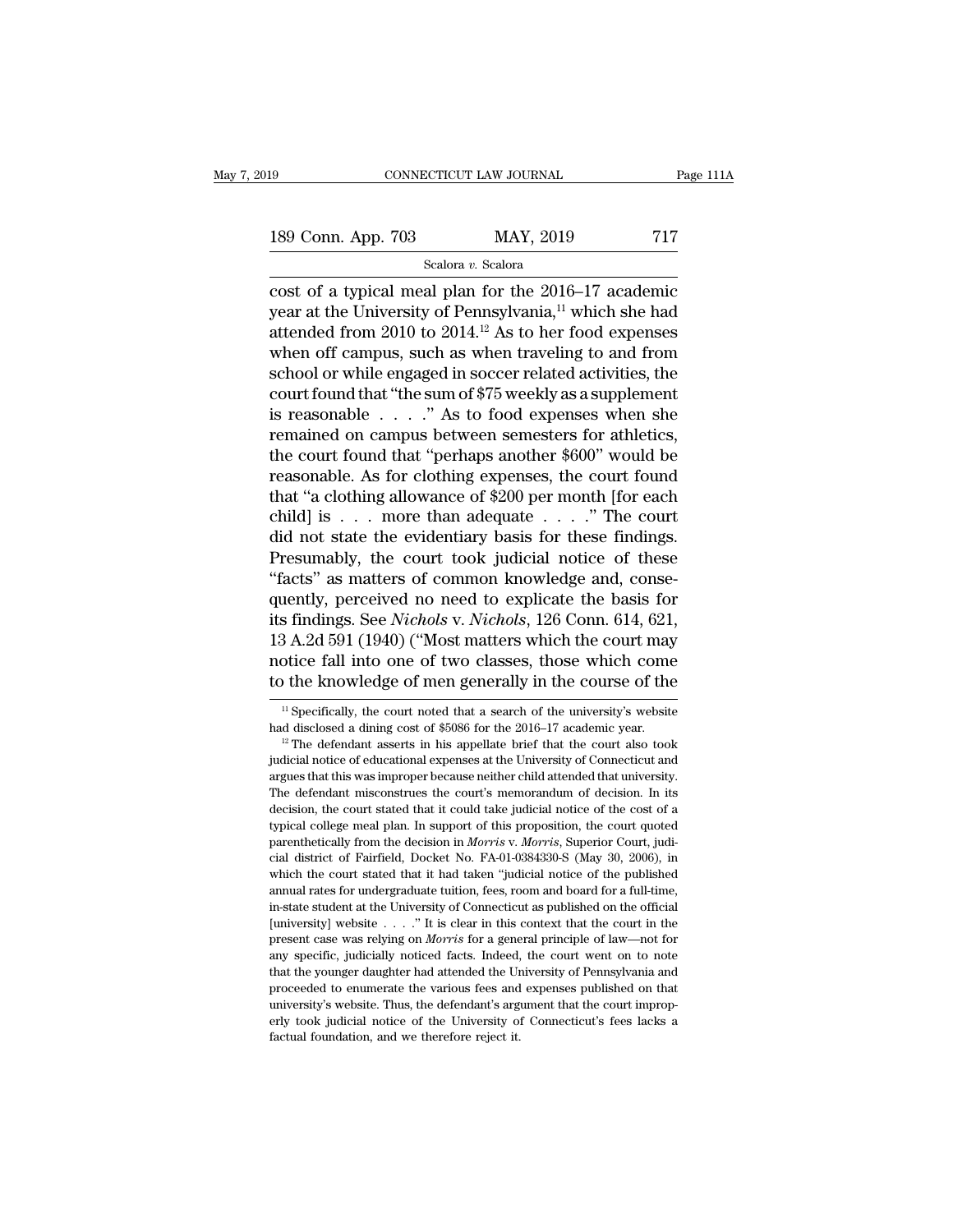## CONNECTICUT LAW JOURNAL May 7, 2019<br>
718 MAY, 2019 189 Conn. App. 703<br>
Scalora v. Scalora Scalora *v.* Scalora

CONNECTICUT LAW JOURNAL May 7, 2019<br>
T18 MAY, 2019 189 Conn. App. 703<br>
Scalora v. Scalora<br>
ordinary experience of life, *and are therefore in the*<br>
mind of the trier, or those which are generally accepted<br>
by mankind as tr *mind of the trier*, or those which are therefore in the mind of the trier, or those which are generally accepted by mankind as true and are capable of ready demonstration by a moans commonly recognized as authoritative. Fig. May, 2019 189 Conn. App. 703<br>
Scalora v. Scalora<br>
ordinary experience of life, and are therefore in the<br>
mind of the trier, or those which are generally accepted<br>
by mankind as true and are capable of ready demonstra T18 MAY, 2019 189 Conn. App. 703<br>
scalora v. Scalora<br>
ordinary experience of life, and are therefore in the<br>
mind of the trier, or those which are generally accepted<br>
by mankind as true and are capable of ready demonstra-Scalora *v.* Scalora<br>
Scalora *v.* Scalora<br>
ordinary experience of life, and are therefore in the<br>
mind of the trier, or those which are generally accepted<br>
by mankind as true and are capable of ready demonstra-<br>
tion by a Scalora *v.* Scalora<br>
ordinary experience of life, and are therefore in the<br>
mind of the trier, or those which are generally accepted<br>
by mankind as true and are capable of ready demonstra-<br>
tion by a means commonly recogn ordinary experience of life, and are therefore in the<br>mind of the trier, or those which are generally accepted<br>by mankind as true and are capable of ready demonstra-<br>tion by a means commonly recognized as authoritative.<br>mind of the trier, or those which are generally accepted<br>by mankind as true and are capable of ready demonstra-<br>tion by a means commonly recognized as authoritative.<br> $\ldots$  As to matters falling within the first class, obv by mankind as true and are capable of ready demonstration by a means commonly recognized as authoritative.<br>
. . . As to matters falling within the first class, obviously there is no occasion to introduce evidence. As<br>
to tion by a means commonly recognized as authoritative.<br>  $\ldots$  As to matters falling within the first class, obviously there is no occasion to introduce evidence. As<br>
to those falling within the second class, it may, in som Cases, solver the basis of these is no occasion to introduce evidence. As<br>those falling within the second class, it may, in some<br>ses, be the duty of counsel to provide the court with<br>means of ascertaining them  $\dots$ ." [Cit to those falling within the second class, it may, in some<br>cases, be the duty of counsel to provide the court with<br>a means of ascertaining them  $\dots$ ." [Citation omitted;<br>emphasis added.]).<br>On the basis of these judicially

cases, be the duty of counsel to provide the court with<br>a means of ascertaining them  $\ldots$ ." [Citation omitted;<br>emphasis added.]).<br>On the basis of these judicially noticed "facts,"<sup>13</sup> the<br>court calculated the younger dau a means of ascertaining them  $\ldots$ ." [Citation omitted;<br>a means of ascertaining them  $\ldots$ ." [Citation omitted;<br>emphasis added.]).<br>On the basis of these judicially noticed "facts,"<sup>13</sup> the<br>court calculated the younger dau definition of assessment  $\ldots$  (station of matter,<br>emphasis added.]).<br>On the basis of these judicially noticed "facts,"<sup>13</sup> the<br>court calculated the younger daughter's annual food<br>expenses beyond her meal plan to be \$3900 On the basis of these judicially noticed "facts,"<sup>13</sup> the<br>court calculated the younger daughter's annual food<br>expenses beyond her meal plan to be \$3900 and her<br>annual clothing expenses to be \$1680.<sup>14</sup> Crediting the<br>defen On the basis of these judicially noticed "facts,"<sup>13</sup> the<br>court calculated the younger daughter's annual food<br>expenses beyond her meal plan to be \$3900 and her<br>annual clothing expenses to be \$1680.<sup>14</sup> Crediting the<br>defen court calculated the younger daughter's<br>expenses beyond her meal plan to be  $\frac{2}{3}$ <br>annual clothing expenses to be  $\$1680.^{14}$ <br>defendant for funds he had provided d<br>younger daughter,<sup>15</sup> the court determin<br>dant's arrea mual clothing expenses to be \$1680.<sup>14</sup> Crediting the<br>fendant for funds he had provided directly to the<br>unger daughter,<sup>15</sup> the court determined the defen-<br>nt's arrearage for food and clothing expenses from<br>10 through 201 defendant for funds he had provided directly to the younger daughter,<sup>15</sup> the court determined the defendant's arrearage for food and clothing expenses from 2010 through 2015 to be \$13,915.<sup>16</sup><br>The defendant first claims plane is the University of Pennsylvania. The defendant's arrearage for food and clothing expenses from 2010 through 2015 to be \$13,915.<sup>16</sup><br>The defendant first claims that the court abused its discretion in taking judicia

The defendant first claims that the court abused its<br>iscretion in taking judicial notice of the cost of a meal<br>lan at the University of Pennsylvania. The defendant<br><sup>13</sup> The court also took judicial notice of the length of The defendant first claims that the court abused its<br>discretion in taking judicial notice of the cost of a meal<br>plan at the University of Pennsylvania. The defendant<br> $\frac{1}{12}$  The court also took judicial notice of the l discretion in taking judicial notice of the cost of a meal<br>plan at the University of Pennsylvania. The defendant<br> $\frac{18}{10}$  The court also took judicial notice of the length of each semester at<br>the University of Pennsylv

plan at the University of Pennsylvania. The defendant<br>
<sup>13</sup> The court also took judicial notice of the length of each semester at<br>
the University of Pennsylvania for the 2017–18 academic year, finding it to<br>
be "approxima <sup>13</sup> The court also took judicial notice of the length of each semester at the University of Pennsylvania for the 2017–18 academic year, finding it to be "approximately eighteen weeks, including fall and spring break peri <sup>13</sup> The court also took judicial notice of the length of each semester at the University of Pennsylvania for the 2017–18 academic year, finding it to be "approximately eighteen weeks, including fall and spring break peri the University of Pennsylvania for the 2017–18 academic year, finding it to<br>be "approximately eighteen weeks, including fall and spring break periods."<br><sup>14</sup> Specifically, the court determined that the younger daughter's " be "approximately eighteen weeks, including fall and spring break periods."<br><sup>14</sup> Specifically, the court determined that the younger daughter's "food<br>allowance above and beyond the meal plan provided would be approximatel " Specifically, the court determined that the younger daughter's "tood allowance above and beyond the meal plan provided would be approximately \$1350 a semester, considering the \$75 weekly allowance for the eighteen week allowance above and beyond the meal plan provided would be approximately \$1350 a semester, considering the \$75 weekly allowance for the eighteen week semester schedule, plus perhaps another \$600 to cover food between semes \$1350 a semester, considering the \$75 weekly allowance for the eighteen<br>week semester schedule, plus perhaps another \$600 to cover food between<br>semesters when school was not in session and when the daughter remained<br>at co week semester schedule, plus perhaps another \$600 to cover food between<br>semesters when school was not in session and when the daughter remained<br>at college for athletic reasons. That would total approximately \$2790 a<br>semest at college for athletic reasons. That would total approximately \$2790 a<br>semester for food and clothing, or \$5580 each year." The court did not<br>indicate why it had limited its determination of her food allowance to the<br>cos semester for food and clothing, or \$5580 each year." The court did not<br>indicate why it had limited its determination of her food allowance to the<br>cost beyond her meal plan, but the plaintiff does not claim in her cross<br>ap

cost beyond her meal plan, but the plaintiff does not claim in her cross<br>appeal that this finding was in error.<br><sup>15</sup> Specifically, the court found that the defendant had provided her \$14,755<br>in 2010, \$100 in 2011, \$2920 i appeal that this finding was in error.<br><sup>15</sup> Specifically, the court found that the defendant had provided her \$14,755 in 2010; \$100 in 2011; \$2920 in 2012; \$3645 in 2013; \$2220 in 2014; and \$5100 in 2015.<br><sup>16</sup> Specificall  $^{15}$  Specifically, the court found that the defendant had provided her \$14,755 in 2010; \$100 in 2011; \$2920 in 2012; \$3645 in 2013; \$2220 in 2014; and \$5100 in 2015.<br>  $^{16}$  Specifically, the court determined that, "[f]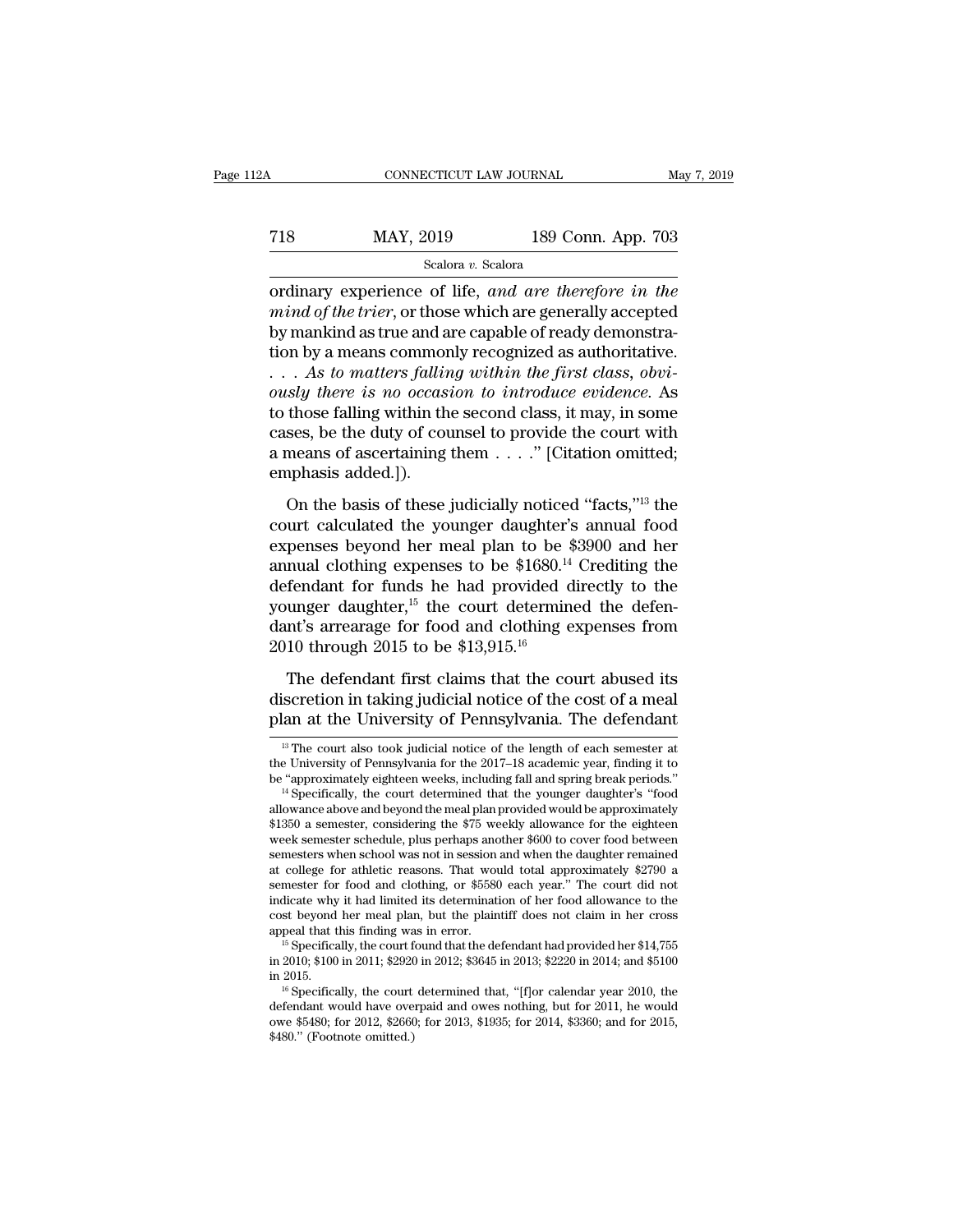# 189 CONNECTICUT LAW JOURNAL Page 113A<br>189 Conn. App. 703 MAY, 2019 719<br>Scalora v. Scalora

Scalora *v.* Scalora

cONNECTICUT LAW JOURNAL Page 11:<br>
189 Conn. App. 703 MAY, 2019 719<br>
Scalora v. Scalora<br>
argues that it was improper for the court to take judicial<br>
notice of the dining cost during the 2016–17 academic<br>
wear because the yo 189 Conn. App. 703 MAY, 2019 719<br>Scalora v. Scalora<br>argues that it was improper for the court to take judicial<br>notice of the dining cost during the 2016–17 academic<br>year because the younger daughter had attended the<br>univer 189 Conn. App. 703 MAY, 2019 719<br>
Scalora v. Scalora<br>
argues that it was improper for the court to take judicial<br>
notice of the dining cost during the 2016–17 academic<br>
year because the younger daughter had attended the<br> 189 Conn. App. 703 MAY, 2019 719<br>
Scalora *v*. Scalora<br>
argues that it was improper for the court to take judicial<br>
notice of the dining cost during the 2016–17 academic<br>
year because the younger daughter had attended the Scalora v. Scalora<br>
Scalora v. Scalora<br>
argues that it was improper for the court to take judicial<br>
notice of the dining cost during the 2016–17 academic<br>
year because the younger daughter had attended the<br>
university bet Scalora *v*. Scalora<br>
argues that it was improper for the court to take judicial<br>
notice of the dining cost during the 2016–17 academic<br>
year because the younger daughter had attended the<br>
university between 2010 and 2014 argues that it was improper for the court to take judicial<br>notice of the dining cost during the 2016–17 academic<br>year because the younger daughter had attended the<br>university between 2010 and 2014, when such costs<br>were lo notice of the dining cost during the 2016–17 academic<br>year because the younger daughter had attended the<br>university between 2010 and 2014, when such costs<br>were lower.<sup>17</sup> The defendant also argues that it was<br>improper for ar because the younger daughter had attended the<br>iversity between 2010 and 2014, when such costs<br>ere lower.<sup>17</sup> The defendant also argues that it was<br>proper for the court to have taken judicial notice of<br>is fact without fi university between 2010 and 2014, when such costs<br>were lower.<sup>17</sup> The defendant also argues that it was<br>improper for the court to have taken judicial notice of<br>this fact without first affording the parties an opportu-<br>nit

were lower." The defendant also argues that it was<br>improper for the court to have taken judicial notice of<br>this fact without first affording the parties an opportu-<br>nity to be heard. This claim requires little discussion.<br> improper for the court to have taken judicial notice of<br>this fact without first affording the parties an opportu-<br>nity to be heard. This claim requires little discussion.<br>Even if we assume, arguendo, that it was improper<br>f this fact without first affording the parties an opportunity to be heard. This claim requires little discussion.<br>Even if we assume, arguendo, that it was improper<br>for the court to take judicial notice of the cost of the<br>un nity to be heard. This claim requires little discussion.<br>Even if we assume, arguendo, that it was improper<br>for the court to take judicial notice of the cost of the<br>university's meal plan at a point in time outside of the<br>y Even if we assume, arguendo, that it was improper<br>for the court to take judicial notice of the cost of the<br>university's meal plan at a point in time outside of the<br>younger daughter's dates of attendance, the cost found<br>by for the court to take judicial notice of the cost of the university's meal plan at a point in time outside of the younger daughter's dates of attendance, the cost found by the court by judicial notice ultimately played no university's meal plan at a point in time outside of the<br>younger daughter's dates of attendance, the cost found<br>by the court by judicial notice ultimately played no role<br>in its determination of the defendant's food expense younger daughter's dates of attendance, the cost found<br>by the court by judicial notice ultimately played no role<br>in its determination of the defendant's food expense<br>arrearage. In calculating the food expenses for which<br>th by the court by judicial notice ultimately played no role<br>in its determination of the defendant's food expense<br>arrearage. In calculating the food expenses for which<br>the defendant was responsible, the court expressly indi-<br> in its determination of the defendant's food expense<br>arrearage. In calculating the food expenses for which<br>the defendant was responsible, the court expressly indi-<br>cated that these expenses were for the cost of food<br>beyond arrearage. In calculating the food expenses for which<br>the defendant was responsible, the court expressly indi-<br>cated that these expenses were for the cost of food<br>beyond the meal plan. Although it is unclear why the<br>court the defendant was responsible, the court expressly indicated that these expenses were for the cost of food beyond the meal plan. Although it is unclear why the court deemed it necessary to take judicial notice of the cost ted that these expenses were for the cost of food<br>*yond the meal plan*. Although it is unclear why the<br>urt deemed it necessary to take judicial notice of the<br>st of a meal plan, it is clear that any error the court<br>ade in t beyond the meal plan. Although it is unclear why the<br>court deemed it necessary to take judicial notice of the<br>cost of a meal plan, it is clear that any error the court<br>made in taking notice of it could not have prejudiced<br> court deemed it necessary to take judicial notice of the<br>cost of a meal plan, it is clear that any error the court<br>made in taking notice of it could not have prejudiced<br>the defendant. Consequently, we reject this claim.<br>T

The defendant also claims that the court abused its<br>iscretion in taking judicial notice of the reasonable<br>post of clothing.<sup>18</sup> The defendant argues that the court<br><sup>17</sup> The defendant asserts in his appellate brief that the The defendant also claims that the court abused its<br>discretion in taking judicial notice of the reasonable<br>cost of clothing.<sup>18</sup> The defendant argues that the court<br> $\frac{17}{17}$  The defendant asserts in his appellate brief

for the deterministance of the reasonable<br>cost of clothing.<sup>18</sup> The defendant argues that the court<br> $\frac{17}{17}$  The defendant asserts in his appellate brief that the trial court took<br>judicial notice of educational expense cost of clothing.<sup>18</sup> The defendant argues that the court<br>
<sup>17</sup> The defendant asserts in his appellate brief that the trial court took<br>
judicial notice of educational expenses for the University of Pennsylvania<br>
for the c **COST Of Clothing.**<sup>18</sup> The defendant argues that the court  $\frac{17}{17}$  The defendant asserts in his appellate brief that the trial court took judicial notice of educational expenses for the University of Pennsylvania for <sup>17</sup> The defendant asserts in his appellate brief that the trial court took judicial notice of educational expenses for the University of Pennsylvania for the calendar year 2011. The defendant is again mistaken. Nowhere i " The defendant asserts in his appellate brief that the trial court took<br>judicial notice of educational expenses for the University of Pennsylvania<br>for the calendar year 2011. The defendant is again mistaken. Nowhere in<br>t judicial notice of educational expenses for the University of Pennsylvania<br>for the calendar year 2011. The defendant is again mistaken. Nowhere in<br>the court's memorandum of decision does the court mention educational<br>expen for the calendar year 2011. The defendant is again mistaken. Nowhere in the court's memorandum of decision does the court mention educational expenses at the university in 2011. The court explicitly stated that it was tak expenses at the university in 2011. The court explicitly stated that it was<br>taking judicial notice of "[t]he costs of attending the University of Pennsylva-<br>nia for the 2016–2017 academic year . . . . " Thus, the defendan

taking judicial notice of "[t]he costs of attending the University of Pennsylva-<br>nia for the 2016–2017 academic year . . . . " Thus, the defendant's argument<br>that the court improperly took judicial notice of the universit mia for the 2016–2017 academic year  $\ldots$  ... ... Thus, the defendant's argument that the court improperly took judicial notice of the university's 2011 dining cost lacks an evidentiary foundation.<br><sup>18</sup> The defendant also that the court improperly took judicial notice of the university's 2011 dining<br>cost lacks an evidentiary foundation.<br><sup>18</sup> The defendant also appears to argue that the court abused its discretion<br>in failing to take judicial cost lacks an evidentiary foundation.<br><sup>18</sup> The defendant also appears to argue that the court abused its discretion<br>in failing to take judicial notice of the Internal Revenue Service's 2012<br>national standards for clothing in failing to take judicial notice of the Internal Revenue Service's  $2012$  national standards for clothing, to which the defendant had referred the court in his posthearing brief. See footnote 9 of this opinion. We disag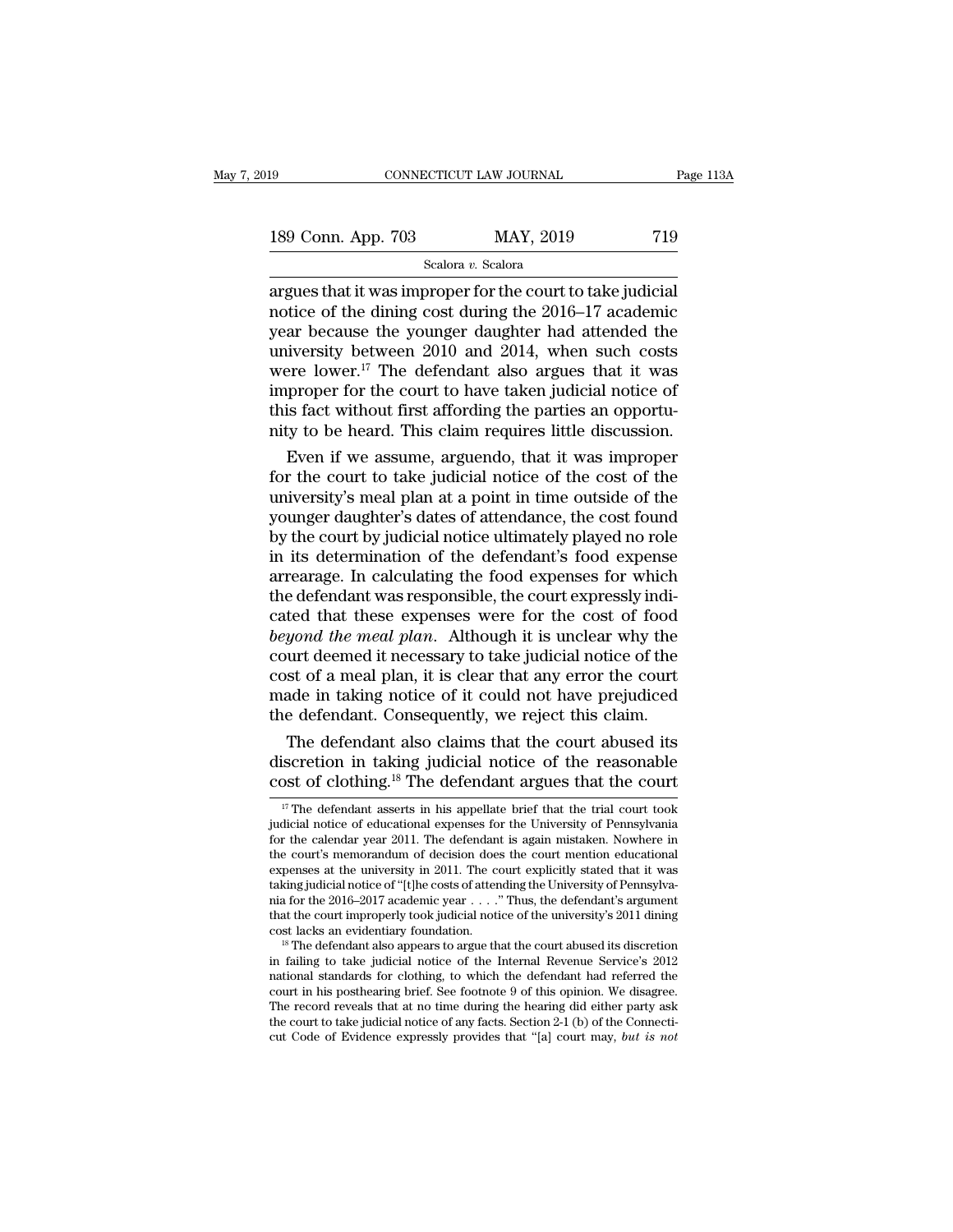# CONNECTICUT LAW JOURNAL May 7, 2019<br>
720 MAY, 2019 189 Conn. App. 703<br>
Scalora v. Scalora

## Scalora *v.* Scalora

CONNECTICUT LAW JOURNAL May 7, 20<br>
T20 MAY, 2019 189 Conn. App. 703<br>
Scalora v. Scalora<br>
improperly and arbitrarily found, as a matter of judicial<br>
notice, that a reasonable monthly clothing allowance<br>
for a college studen  $\begin{tabular}{ll} \hline 720 & \multicolumn{1}{l}{{\bf MAY, 2019}} & \multicolumn{1}{l}{{\bf 189 Conn. App. 703}}\\ \hline & \multicolumn{1}{l}{{\bf 5calora } v. Scalar} \\ \hline \hline & \multicolumn{1}{l}{\bf 189 from. App. 703} \\ \hline \hline & \multicolumn{1}{l}{\bf 189 from. App. 703} \\ \hline \hline & \multicolumn{1}{l}{\bf 189 from. Top. 703} \\ \hline & \multicolumn{1}{l}{\bf 189 from. Top. 703} \\ \hline & \$ For a college student is  $\frac{\text{Kalora } v \cdot \text{Scalar}}{200}$ . He also argues that a reasonable monthly clothing allowance<br>for a college student is \$200. He also argues that it was improper to notice such a "fact" without affording t The MAY, 2019 189 Conn. App. 703<br>
Scalora v. Scalora<br>
improperly and arbitrarily found, as a matter of judicial<br>
notice, that a reasonable monthly clothing allowance<br>
for a college student is \$200. He also argues that it scalora *v.* Scalora **be colution**. App. 705<br>
scalora *v.* Scalora<br>
improperly and arbitrarily found, as a matter of judicial<br>
notice, that a reasonable monthly clothing allowance<br>
for a college student is \$200. He also a Scalora *v*. Scalora<br>
improperly and arbitrarily found, as a matter of judicial<br>
notice, that a reasonable monthly clothing allowance<br>
for a college student is \$200. He also argues that it was<br>
improper to notice such a " properly and arbitrarily found, as a matter of judicial<br>tice, that a reasonable monthly clothing allowance<br>r a college student is \$200. He also argues that it was<br>proper to notice such a "fact" without affording the<br>reties notice, that a reasonable monthly clothing allowance<br>for a college student is \$200. He also argues that it was<br>improper to notice such a "fact" without affording the<br>parties notice and an opportunity to be heard.<sup>19</sup> We<br>a

even if we assume, arguendo, that the defendant's reference to the national standards in his posthearing brief could be construed as a request for the court to take judicial notice of such standards, the court was under no standards in his posthearing brief could be construed as a request for the court to take judicial notice of such standards, the court was under no obligation to do so. Accordingly, we reject the defendant's argument. <sup>19</sup> court to take judicial notice of such standards, the court was under no<br>obligation to do so. Accordingly, we reject the defendant's argument.<br><sup>19</sup> Additionally, the defendant argues that the court abused its discretion<br>by obligation to do so. Accordingly, we reject the defendant's argument.<br><sup>19</sup> Additionally, the defendant argues that the court abused its discretion<br>by making unfounded assumptions regarding when the younger daughter<br>was at  $^{\omega}$  Additionally, the defendant argues that the court abused its discretion<br>by making unfounded assumptions regarding when the younger daughter<br>was at school versus at home, as well as when and how often she was<br>unable by making unfounded assumptions regarding when the younger daughter was at school versus at home, as well as when and how often she was unable to utilize her meal plan. Although the defendant frames this issue as one of ab was at school versus at home, as well as when and how often she was unable to utilize her meal plan. Although the defendant frames this issue as one of abuse of judicial discretion in taking judicial notice, in substance, unable to utilize her meal plan. Although the defendant frames this issue as one of abuse of judicial discretion in taking judicial notice, in substance, he appears to assert a claim of evidentiary insufficiency, arguing t as one of abuse of judicial discretion in taking judicial notice, in substance,<br>he appears to assert a claim of evidentiary insufficiency, arguing that the<br>plaintiff "failed to present any evidence as to dates or times whe he appears to assert a claim of evidentiary insufficiency, arguing that the plaintiff "failed to present any evidence as to dates or times when the children were home, traveling or at athletic events, except as general tes plaintiff "failed to present any evidence as to dates or times when the children<br>were home, traveling or at athletic events, except as general testimony as<br>to school years." Contrary to the defendant's assertion, there was were home, traveling or at athletic events, except as general testimony as<br>to school years." Contrary to the defendant's assertion, there was evidence<br>presented during the proceeding beyond "general testimony as to school<br> to school years." Contrary to the defendant's assertion, there was evidence<br>presented during the proceeding beyond "general testimony as to school<br>years." The plaintiff testified that, although the younger daughter normall presented during the proceeding beyond "general testimony as to school<br>years." The plaintiff testified that, although the younger daughter normally<br>came home for Christmas, "[s]ometimes she was on tournaments." The<br>plainti years." The plaintiff testified that, although the younger daughter normally came home for Christmas, "[s]ometimes she was on tournaments." The plaintiff also testified that, although the academic year at the University of came home for Christmas, "[s]ometimes she was on tournaments." The plaintiff also testified that, although the academic year at the University of Pennsylvania ends in May or June, she "stayed on campus, because she was an plaintiff also testified that, although the academic year at the University of<br>Pennsylvania ends in May or June, she "stayed on campus, because she was<br>an athlete" and participated in "soccer camps and whatnot." The plaint Pennsylvania ends in May or June, she "stayed on campus, because she was<br>an athlete" and participated in "soccer camps and whatnot." The plaintiff<br>further testified that the younger daughter's schedule as a collegiate socc an athlete" and participated in "soccer camps and whatnot." The plaintiff<br>further testified that the younger daughter's schedule as a collegiate soccer<br>player—which required her to train and practice daily, play in games, further testified that the younger daughter's schedule as a collegiate soccer<br>player—which required her to train and practice daily, play in games, and<br>travel—sometimes interfered with her ability to utilize her meal plan. player—which required her to train and practice daily, play in games, and<br>travel—sometimes interfered with her ability to utilize her meal plan. More<br>specifically, she testified that the younger daughter trained and studie travel—sometimes interfered with her ability to utilize her meal plan. More<br>specifically, she testified that the younger daughter trained and studied until<br>late hours, "and so, a lot of times the cafeteria wasn't available specifically, she testified that the younger daughter trained and studied until<br>late hours, "and so, a lot of times the cafeteria wasn't available to her, and<br>she wasn't able to get there on time and balance the schedule t late hours, "and so, a lot of times the cafeteria wasn't available to her, and<br>she wasn't able to get there on time and balance the schedule that she had,<br>so I supplemented her food." According to the plaintiff, the young she wasn't able to get there on time and balance the schedule that she had, so I supplemented her food." According to the plaintiff, the younger daughter was involved in soccer throughout her time at the University of Penn so I supplemented her food." According to the plaintiff, the younger daughter was involved in soccer throughout her time at the University of Pennsylvania. The defendant's analysis of this issue is devoid of any discussion

parties notice and an opportunity to be heard.<sup>19</sup> We agree with the defendant's arguments in this regard.<br>That a particular clothing allowance is reasonable is neither "within the knowledge of people generally in *require* agree with the defendant's arguments in this regard.<br>
That a particular clothing allowance is reasonable is<br>
neither "within the knowledge of people generally in<br>
required to, take notice of matters of fact, in accordance That a particular clothing allowance is reasonable is<br>neither "within the knowledge of people generally in<br>required to, take notice of matters of fact, in accordance with subsection<br>(c) [of § 2-1]." (Emphasis added.); see meither "within the knowledge of people generally in required to, take notice of matters of fact, in accordance with subsection (c) [of § 2-1]." (Emphasis added.); see also *De Luca v. Park Commissioners*, 94 Conn. 7, 10, required to, take notice of matters of fact, in accordance with subsection (c) [of § 2-1]." (Emphasis added.); see also *De Luca v. Park Commissioners*, 94 Conn. 7, 10, 107 A. 611 (1919) ("The doctrine of judicial notice *required to*, take notice of matters of fact, in accordance with subsection (c) [of § 2-1]." (Emphasis added.); see also *De Luca v. Park Commissioners*, 94 Conn. 7, 10, 107 A. 611 (1919) ("The doctrine of judicial notic (c) [of § 2-1]." (Emphasis added.); see also *De Luca v. Park Commissioners*, 94 Conn. 7, 10, 107 A. 611 (1919) ("The doctrine of judicial notice is not a hard and fast one. It is modified by judicial discretion. . . . Co 94 Conn. 7, 10, 107 A. 611 (1919) ("The doctrine of judicial notice is not a hard and fast one. It is modified by judicial discretion. . . . Courts are not bound to take judicial notice of matters of fact. Whether they wi hard and fast one. It is modified by judicial discretion. . . . Courts are not bound to take judicial notice of matters of fact. Whether they will do so or not depends on the nature of the subject, the issue involved and bound to take judicial notice of matters of fact. Whether they will do so or<br>not depends on the nature of the subject, the issue involved and the apparent<br>justice of the case." [Internal quotation marks omitted.]). Consequ justice of the case." [Internal quotation marks omitted.]). Consequently,<br>even if we assume, arguendo, that the defendant's reference to the national<br>standards in his posthearing brief could be construed as a request for t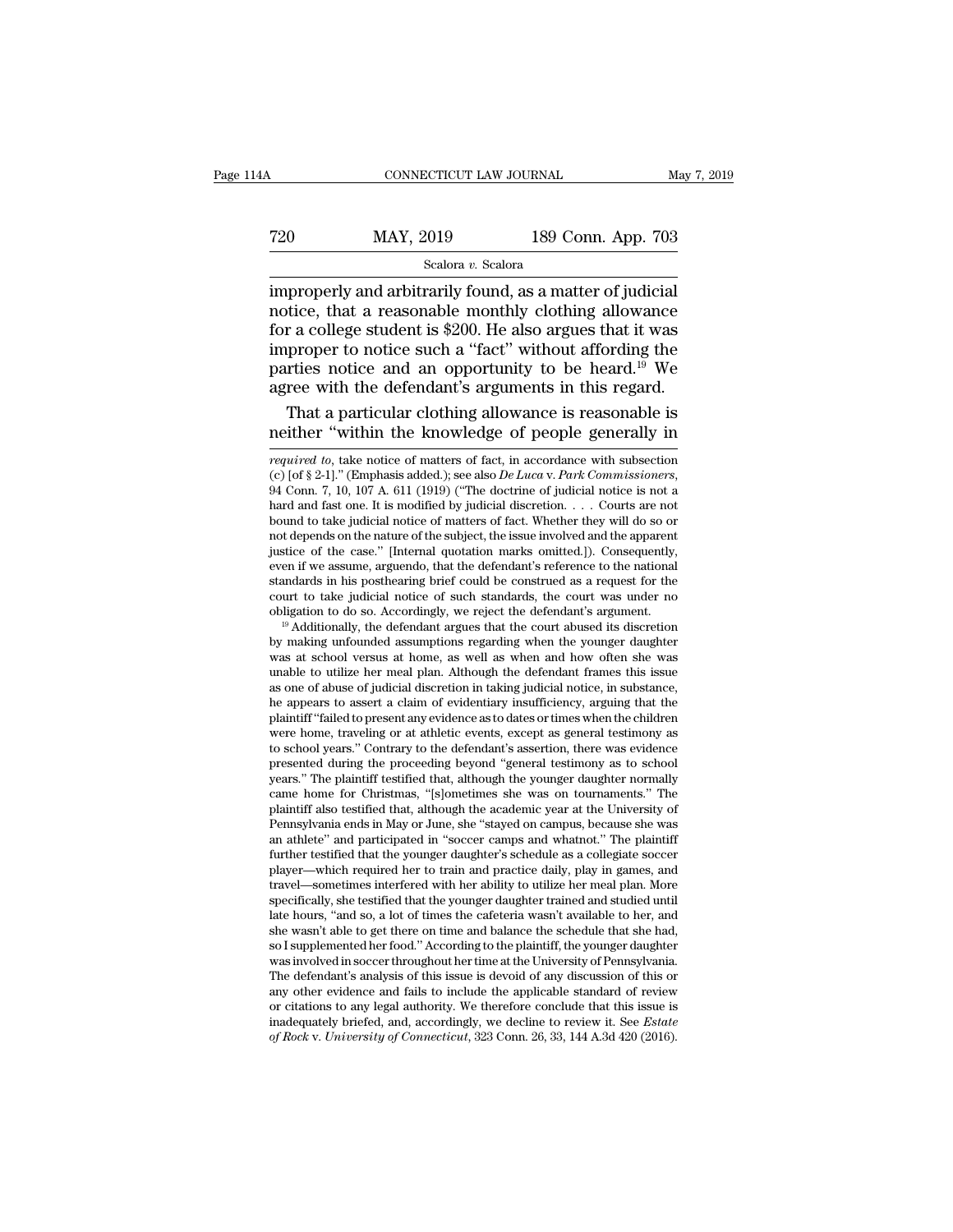the ordinary connectricured with the ordinary course of human experience'' nor ''gener-<br>ally accepted as true and capable of ready and unques-<br>tionable demonstration ". Conn. Code Evid. 8.2.1.(e) 189 Conn. App. 703 MAY, 2019 721<br>
Scalora v. Scalora<br>
the ordinary course of human experience" nor "gener-<br>
ally accepted as true and capable of ready and unques-<br>
tionable demonstration." Conn. Code Evid.  $\S 2-1$  (c). 189 Conn. App. 703 MAY, 2019 721<br>
Scalora v. Scalora<br>
the ordinary course of human experience" nor "gener-<br>
ally accepted as true and capable of ready and unques-<br>
tionable demonstration." Conn. Code Evid. § 2-1 (c).<br>
Alt 189 Conn. App. 703 MAY, 2019 721<br>
Scalora v. Scalora<br>
the ordinary course of human experience" nor "generally accepted as true and capable of ready and unquestionable demonstration." Conn. Code Evid.  $\S 2-1$  (c).<br>
Althoug Scalora v. Scalora<br>the ordinary course of human experience" nor "generally accepted as true and capable of ready and unques-<br>tionable demonstration." Conn. Code Evid. § 2-1 (c).<br>Although the approximate price range of var seasar *v*. season <br>the ordinary course of human experience" nor "gener-<br>ally accepted as true and capable of ready and unques-<br>tionable demonstration." Conn. Code Evid.  $\S 2-1$  (c).<br>Although the approximate price range o the ordinary course of human experience" nor "generally accepted as true and capable of ready and unquestionable demonstration." Conn. Code Evid. § 2-1 (c).<br>Although the approximate price range of various categories of clo ally accepted as true and capable of ready and unquestionable demonstration." Conn. Code Evid. § 2-1 (c).<br>Although the approximate price range of various categories of clothing may be common knowledge and the<br>actual price tionable demonstration." Conn. Code Evid. § 2-1 (c).<br>Although the approximate price range of various categories of clothing may be common knowledge and the<br>actual price of specific articles of clothing may be<br>readily asce Although the approximate price range of various categories of clothing may be common knowledge and the actual price of specific articles of clothing may be readily ascertainable, the reasonableness of an allowance for the gories of clothing may be common knowledge and the<br>actual price of specific articles of clothing may be<br>readily ascertainable, the reasonableness of an allow-<br>ance for the periodic purchase of such items cannot be<br>deemed " actual price of specific articles of clothing may be<br>readily ascertainable, the reasonableness of an allow-<br>ance for the periodic purchase of such items cannot be<br>deemed "so well known that evidence to prove [it] is<br>unnec readily ascertainable, the reasonableness of an allow-<br>ance for the periodic purchase of such items cannot be<br>deemed "so well known that evidence to prove [it] is<br>unnecessary . . . . " (Internal quotation marks omit-<br>ted. ance for the periodic purchase of such items cannot be<br>deemed "so well known that evidence to prove [it] is<br>unnecessary  $\ldots$ " (Internal quotation marks omit-<br>ted.) *Daley* v. *J.B. Hunt Transport, Inc.*, 187 Conn.<br>App. 5 deemed "so well known that evidence to prove [it] is<br>unnecessary . . . ." (Internal quotation marks omit-<br>ted.) *Daley* v. *J.B. Hunt Transport*, *Inc.*, 187 Conn.<br>App. 587, 591 n.5, A.3d (2019). Whether a given<br>allowance unnecessary  $\ldots$  " (Internal quotation marks omit-<br>ted.) *Daley* v. *J.B. Hunt Transport, Inc.*, 187 Conn.<br>App. 587, 591 n.5, A.3d (2019). Whether a given<br>allowance is reasonable depends on a wide range of<br>factors and is ted.) *Daley* v. *J.B. Hunt Transport, Inc.*, 187 Conn.<br>App. 587, 591 n.5, A.3d (2019). Whether a given<br>allowance is reasonable depends on a wide range of<br>factors and is thus "subject to reasonable dispute."<br>Conn. Code Ev App. 587, 591 n.5, A.3d (2019). Whether a given allowance is reasonable depends on a wide range of factors and is thus "subject to reasonable dispute." Conn. Code Evid.  $\S 2-1$  (c). For example, a person whose profession allowance is reasonable depends on a wide range of<br>factors and is thus "subject to reasonable dispute."<br>Conn. Code Evid. § 2-1 (c). For example, a person<br>whose profession demands that she wear formal attire<br>that tends to b factors and is thus "subject to reasonable dispute."<br>Conn. Code Evid.  $\S 2-1$  (c). For example, a person<br>whose profession demands that she wear formal attire<br>that tends to be more expensive than casual attire may<br>reasonab Conn. Code Evid. § 2-1 (c). For example, a person<br>whose profession demands that she wear formal attire<br>that tends to be more expensive than casual attire may<br>reasonably require a relatively larger clothing allow-<br>ance, but whose profession demands that she wear formal attire<br>that tends to be more expensive than casual attire may<br>reasonably require a relatively larger clothing allow-<br>ance, but if she already has a substantial wardrobe<br>of suit that tends to be more expensive than casual attire may<br>reasonably require a relatively larger clothing allow-<br>ance, but if she already has a substantial wardrobe<br>of suitable clothing, such a large allowance may be<br>unwarra reasonably require a relatively larger clothing allow-<br>ance, but if she already has a substantial wardrobe<br>of suitable clothing, such a large allowance may be<br>unwarranted. Thus, what constitutes a reasonable<br>clothing allow of suitable clothing, such a large allowance may be<br>unwarranted. Thus, what constitutes a reasonable<br>clothing allowance is not the proper subject matter of<br>judicial notice, "and certainly not without giving the<br>parties an unwarranted. Thus, what constitutes a reasonable<br>clothing allowance is not the proper subject matter of<br>judicial notice, "and certainly not without giving the<br>parties an opportunity to be heard." Moore v. Moore,<br>173 Conn. clothing allowance is not the proper subject matter of<br>
judicial notice, "and certainly not without giving the<br>
parties an opportunity to be heard." Moore v. Moore,<br>
173 Conn. 120, 122–23, 376 A.2d 1085 (1977) ("[w]hether judicial notice, "and certainly not without giving the<br>parties an opportunity to be heard." *Moore* v. *Moore*,<br>173 Conn. 120, 122–23, 376 A.2d 1085 (1977) ("[w]hether<br>a child's clothing expenses increase 'commensurately'<br> parties an opportunity to be heard." *Moore v. Moore,*<br>173 Conn. 120, 122–23, 376 A.2d 1085 (1977) ("[w]hether<br>a child's clothing expenses increase 'commensurately'<br>with her age is open to argument" and, consequently,<br>"[t] 173 Conn. 120, 122–23, 376 A.2d 1085 (1977) ("[w]hether<br>a child's clothing expenses increase 'commensurately'<br>with her age is open to argument" and, consequently,<br>"[t]his 'fact' is one of which judicial notice should not<br> a child's clothing expenses increase 'commensurately'<br>with her age is open to argument" and, consequently,<br>"[t]his 'fact' is one of which judicial notice should not<br>be taken"); *Federal Deposit Ins. Corp.* v. *Napert-Boyer* with her age is open to argument" and, consequently,<br>"[t]his 'fact' is one of which judicial notice should not<br>be taken"); *Federal Deposit Ins. Corp.* v. *Napert-Boyer*<br>*Partnership*, 40 Conn. App. 434, 442, 671 A.2d 1303 "[t]his 'fact' is one of which judicial notice should not<br>be taken"); *Federal Deposit Ins. Corp.* v. *Napert-Boyer*<br>*Partnership*, 40 Conn. App. 434, 442, 671 A.2d 1303<br>(1996) ("[W]hether a financial institution is compa be taken"); *Federal Deposit Ins. Corp.* v. *Napert-Boyer*<br>*Partnership*, 40 Conn. App. 434, 442, 671 A.2d 1303<br>(1996) ("[W]hether a financial institution is comparable<br>to another financial institution and, based on that c Partnership, 40 Conn. App. 434, 442, 671 A.2d 1303<br>(1996) ("[W]hether a financial institution is comparable<br>to another financial institution and, based on that com-<br>parison, whether a substituted interest rate is reason-<br>a (1996) ("[W]hether a financial institution is comparable<br>to another financial institution and, based on that com-<br>parison, whether a substituted interest rate is reason-<br>able is not the proper subject matter of judicial n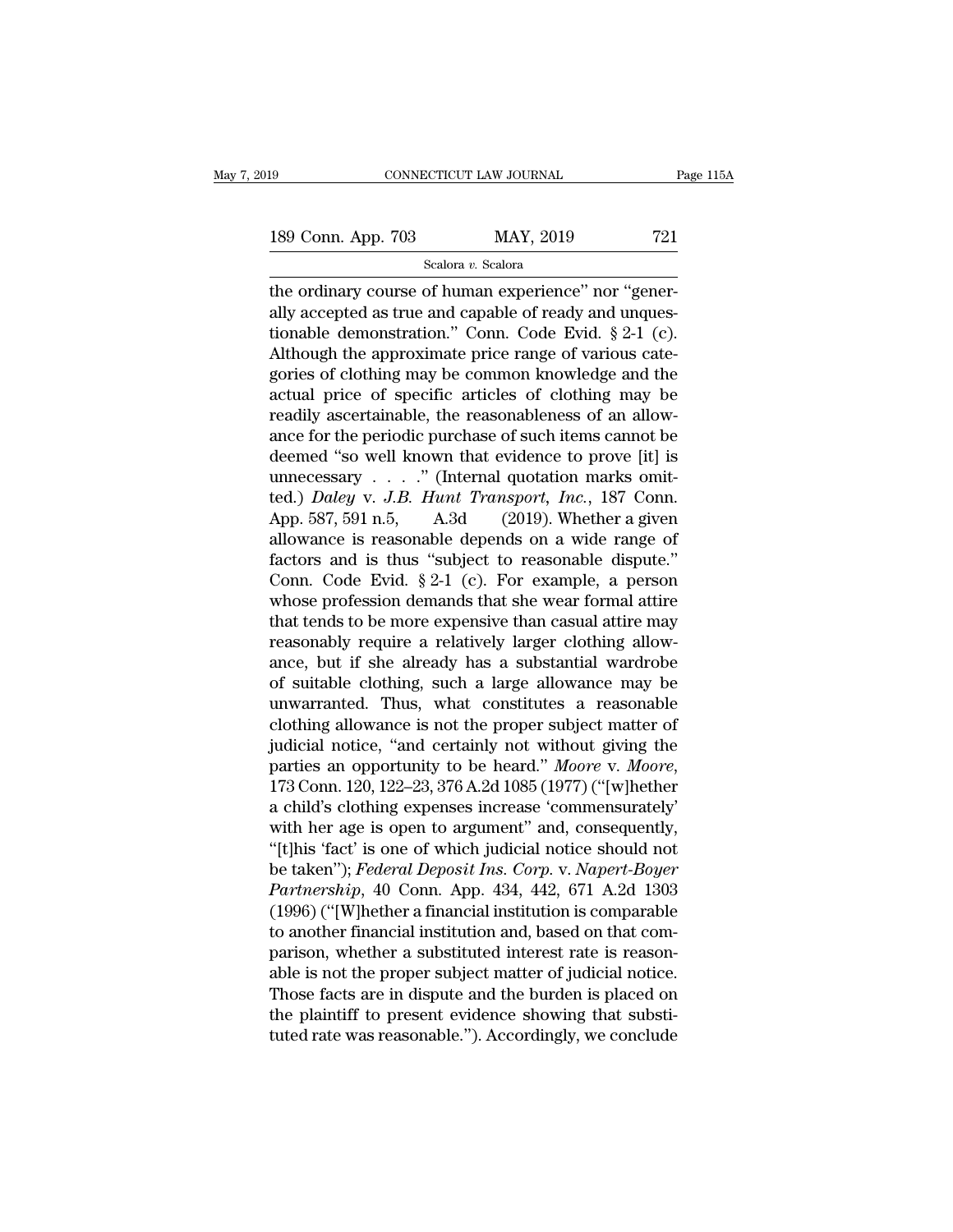$\begin{tabular}{ll} \multicolumn{1}{l}{{\text{COMRECTICUT LAW JOURNAL}}} & \multicolumn{1}{l}{May 7, 20} \\ \hline & \multicolumn{1}{l}{\text{Scdora } v.~\text{Scalar}} \\ & \multicolumn{1}{l}{\text{Scalar } v.~\text{Scalar}} \\ \hline \end{tabular}$ T22 MAY, 2019 189 Conn. App. 703<br>
Scalora v. Scalora<br>
that the court abused its discretion by taking judicial<br>
notice of an amount it deemed to be a reasonable cloth-<br>
ing allowance without giving the parties notice of it T22 MAY, 2019 189 Conn. App. 703<br>
Scalora v. Scalora<br>
that the court abused its discretion by taking judicial<br>
notice of an amount it deemed to be a reasonable cloth-<br>
ing allowance without giving the parties notice of it  $\begin{array}{r} \hline \text{max, 2019} \\ \text{Scalar} \\ \text{that the court abused its \\\ \text{notice of an amount it deer} \\ \text{ing allowance without give \\\text{intention to do so.<sup>20</sup> \\ \text{We further conclude that} \end{array}$ Scalora v. Scalora<br>
at the court abused its discretion by taking judicial<br>
tice of an amount it deemed to be a reasonable cloth-<br>
g allowance without giving the parties notice of its<br>
tention to do so.<sup>20</sup><br>
We further con that the court abused its discretion by taking judicial<br>notice of an amount it deemed to be a reasonable cloth-<br>ing allowance without giving the parties notice of its<br>intention to do so.<sup>20</sup><br>We further conclude that this

notice of an amount it deemed to be a reasonable clothing allowance without giving the parties notice of its intention to do so.<sup>20</sup><br>We further conclude that this error necessarily was harmful given the court's reliance o rearching allowance without gintention to do so.<sup>20</sup><br>We further conclude tharmful given the court<br>noticed "fact" in determinexpense arrearage. We further conclude that this error necessarily was<br>trafiul given the court's reliance on this improperly<br>ticed "fact" in determining the amount of the clothing<br>pense arrearage.<br>C<br>The defendant next claims that the court a

C<sub>c</sub>

harmful given the court's reliance on this improperly<br>noticed "fact" in determining the amount of the clothing<br>expense arrearage.<br>C<br>The defendant next claims that the court abused its<br>discretion in denying his motion for a noticed "fact" in determining the amount of the clothing<br>expense arrearage.<br>C<br>The defendant next claims that the court abused its<br>discretion in denying his motion for an order seeking<br>credit for one half of the cost of the c<br>C<br>The defendant next claims that the court abused its<br>discretion in denying his motion for an order seeking<br>credit for one half of the cost of the older daughter's<br>wedding toward the claimed arrearages. We disagree.<br>We b C<br>The defendant next claims that the court abused its<br>scretion in denying his motion for an order seeking<br>edit for one half of the cost of the older daughter's<br>edding toward the claimed arrearages. We disagree.<br>We begin by The defendant next claims that the court abused its<br>discretion in denying his motion for an order seeking<br>credit for one half of the cost of the older daughter's<br>wedding toward the claimed arrearages. We disagree.<br>We begin

discretion in denying his motion for an order seeking<br>credit for one half of the cost of the older daughter's<br>wedding toward the claimed arrearages. We disagree.<br>We begin by stating our standard of review. "[O]ur<br>courts ha The court of the cost of the older daughter's<br>wedding toward the claimed arrearages. We disagree.<br>We begin by stating our standard of review. "[O]ur<br>courts have recognized that the decision to allow or<br>disallow credit lies We begin by stating our standard of review. "[O]ur ourts have recognized that the decision to allow or is<br>allow credit lies within the sound discretion of the fial court." (Internal quotation marks omitted.) Rostad<br> $\frac{1}{$ courts have recognized that the decision to allow or disallow credit lies within the sound discretion of the trial court." (Internal quotation marks omitted.) *Rostad*  $\frac{1}{20}$  Although it would appear to be similarly i

disallow credit lies within the sound discretion of the<br>trial court." (Internal quotation marks omitted.) *Rostad*<br><sup>20</sup> Although it would appear to be similarly improper for the court to take<br>judicial notice of what it dee trial court." (Internal quotation marks omitted.) Rostad  $\frac{1}{20}$  Although it would appear to be similarly improper for the court to take judicial notice of what it deemed to be a reasonable allowance for food beyond th <sup>20</sup> Although it would appear to be similarly improper for the court to take judicial notice of what it deemed to be a reasonable allowance for food beyond the younger daughter's meal plan, the defendant did not challenge <sup>20</sup> Although it would appear to be similarly improper for the court to take judicial notice of what it deemed to be a reasonable allowance for food beyond the younger daughter's meal plan, the defendant did not challenge judicial notice of what it deemed to be a reasonable allowance for food beyond the younger daughter's meal plan, the defendant did not challenge this aspect of the court's decision in his principal appellate brief. On the beyond the younger daughter's meal plan, the defendant did not challenge this aspect of the court's decision in his principal appellate brief. On the issue of the food expense arrearage, the defendant initially raised onl Existem are youngled and the court's decision in his principal appellate brief. On the issue of the food expense arrearage, the defendant initially raised only two claims. First, the defendant claimed, in part 2 (a) of hi the trial court of the food expense arrearage, the defendant initially raised only two claims. First, the defendant claimed, in part 2 (a) of his brief, that the court improperly "use[d] information from a school not atte claims. First, the defendant claimed, in part 2 (a) of his brief, that the court<br>improperly "use[d] information from a school not attended . . . [for] years<br>of attendance which are not the years of school attendance by the improperly "use[d] information from a school not attended . . . [for] years of attendance which are not the years of school attendance by the minor children." Second, he claimed that the "parties . . . were not notified b for attendance which are not the years of school attendance by the minor children." Second, he claimed that the "parties . . . were not notified by the minor children." Second, he claimed that the "parties . . . were not children." Second, he claimed that the "parties  $\ldots$  were not notified by the trial court that it intended to use the resources it chose to take judicial notice of, as set forth in [part] 2, above, and, therefore, were n children." Second, he claimed that the "parties . . . were not notified by the trial court that it intended to use the resources it chose to take judicial notice of, as set forth in [part] 2, above, and, therefore, were n notice of, as set forth in [part] 2, above, and, therefore, were not given an opportunity to refute the information cited." (Emphasis added.) In his reply brief, the defendant claims for the first time that it was imprope respectively to reflue the information cited." (Emphasis added.) In his reply brief, the defendant claims for the first time that it was improper for the court to take judicial notice of what it deemed to be a reasonable brief, the defendant claims for the first time that it was improper for the court to take judicial notice of what it deemed to be a reasonable food allowance for the younger daughter while at university between semesters. framed to take judicial notice of what it deemed to be a reasonable food allowance for the younger daughter while at university between semesters. "[I]t is well established  $\ldots$  that [c]laims  $\ldots$  are unreviewable when allowance for the younger daughter while at university between semesters. "[I]t is well established . . . that [c]laims . . . are unreviewable when raised for the first time in a reply brief. . . . Our practice requires a "[I]t is well established . . . that [c]laims . . . are unreviewable when raised for the first time in a reply brief. . . . Our practice requires an appellant to raise claims of error in his original brief, so that the iss raised for the first time in a reply brief. . . . Our practice requires an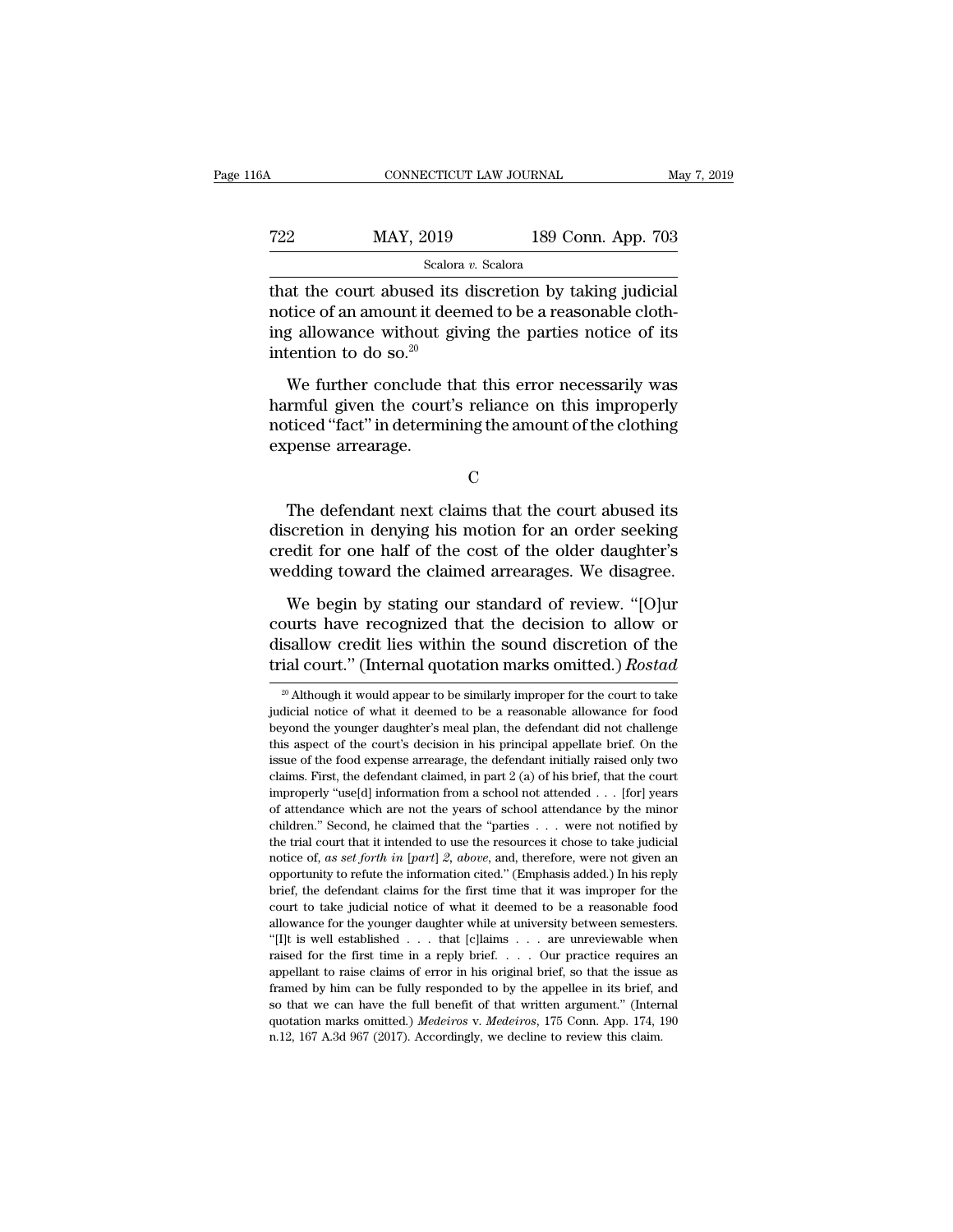v. *Hirsch*, 148 Conn. App. 703<br>
Scalora v. Scalora<br>
v. *Hirsch*, 148 Conn. App. 441, 464, 85 A.3d 1212 (2014),<br>
appeals dismissed, 317 Conn. 290, 116 A.3d 307 (2015); 189 Conn. App. 703 MAY, 2019 723<br>
Scalora v. Scalora<br>
v. *Hirsch*, 148 Conn. App. 441, 464, 85 A.3d 1212 (2014),<br>
appeals dismissed, 317 Conn. 290, 116 A.3d 307 (2015);<br>
accord *Culver* v. *Culver*, supra, 127 Conn. App. 2 189 Conn. App. 703 MAY, 2019 723<br>
Scalora *v.* Scalora<br>
v. *Hirsch*, 148 Conn. App. 441, 464, 85 A.3d 1212 (2014),<br>
appeals dismissed, 317 Conn. 290, 116 A.3d 307 (2015);<br>
accord *Culver* v. *Culver*, supra, 127 Conn. App. 189 Conn. App. 703 MAY, 2019 723<br>
Scalora v. Scalora<br>
v. Hirsch, 148 Conn. App. 441, 464, 85 A.3d 1212 (2014),<br>
appeals dismissed, 317 Conn. 290, 116 A.3d 307 (2015);<br>
accord *Culver* v. *Culver*, supra, 127 Conn. App. 24 Scalora v. Scalora<br>
v. Hirsch, 148 Conn. App. 441, 464, 85 A.3d 1212 (2014),<br>
appeals dismissed, 317 Conn. 290, 116 A.3d 307 (2015);<br>
accord *Culver* v. *Culver*, supra, 127 Conn. App. 248.<br>
"An appellate court will not d scalora v. Scalora<br>
v. Hirsch, 148 Conn. App. 441, 464, 85 A.3d 1212 (2014),<br>
appeals dismissed, 317 Conn. 290, 116 A.3d 307 (2015);<br>
accord *Culver* v. *Culver*, supra, 127 Conn. App. 248.<br>
"An appellate court will not d v. Hirsch, 148 Conn. App. 441, 464, 85 A.3d 1212 (2014),<br>appeals dismissed, 317 Conn. 290, 116 A.3d 307 (2015);<br>accord *Culver* v. *Culver*, supra, 127 Conn. App. 248.<br>"An appellate court will not disturb a trial court's o appeals dismissed, 317 Conn. 290, 116 A.3d 307 (2015);<br>accord *Culver* v. *Culver*, supra, 127 Conn. App. 248.<br>"An appellate court will not disturb a trial court's orders<br>in domestic relations cases unless the court has a accord *Culver* v. *Culver*, supra, 127 Conn. App. 248.<br>
"An appellate court will not disturb a trial court's orders<br>
in domestic relations cases unless the court has abused<br>
its discretion or it is found that it could no "An appellate court will not disturb a trial court's orders<br>in domestic relations cases unless the court has abused<br>its discretion or it is found that it could not reasonably<br>conclude as it did, based on the facts present in domestic relations cases unless the court has abused<br>its discretion or it is found that it could not reasonably<br>conclude as it did, based on the facts presented. . . .<br>In determining whether a trial court has abused it its discretion or it is found that it could not reasonably<br>conclude as it did, based on the facts presented. . . .<br>In determining whether a trial court has abused its<br>broad discretion in domestic relations matters, we<br>all conclude as it did, based on the facts presented. . . . .<br>In determining whether a trial court has abused its<br>broad discretion in domestic relations matters, we<br>allow every reasonable presumption in favor of the<br>correctne In determining whether a trial court has abused its<br>broad discretion in domestic relations matters, we<br>allow every reasonable presumption in favor of the<br>correctness of its action. . . . Furthermore, [t]he trial<br>court's f broad discretion in domestic relations matters, we<br>allow every reasonable presumption in favor of the<br>correctness of its action.... Furthermore, [t]he trial<br>court's findings [of fact] are binding upon this court<br>unless th allow every reasonable presumption in favor of the<br>correctness of its action.... Furthermore, [t]he trial<br>court's findings [of fact] are binding upon this court<br>unless they are clearly erroneous in light of the evidence<br>a correctness of its action. . . . Furthermore, [t]he trial<br>court's findings [of fact] are binding upon this court<br>unless they are clearly erroneous in light of the evidence<br>and the pleadings in the record as a whole. . . . court's findings [of fact] are binding upon this court<br>unless they are clearly erroneous in light of the evidence<br>and the pleadings in the record as a whole.... A<br>finding of fact is clearly erroneous when there is no<br>evid unless they are clearly erroneous in light of the evidence<br>and the pleadings in the record as a whole.... A<br>finding of fact is clearly erroneous when there is no<br>evidence in the record to support it ... or when<br>although t and the pleadings in the record as a whole. . . . A<br>finding of fact is clearly erroneous when there is no<br>evidence in the record to support it . . . . or when<br>although there is evidence to support it, the reviewing<br>court finding of fact is clearly erroneous when there is no<br>evidence in the record to support it . . . . or when<br>although there is evidence to support it, the reviewing<br>court on the entire evidence is left with the definite and Model in the following additional procedural history is related.<br>
Though there is evidence is left with the definite and<br>
m conviction that a mistake has been committed."<br>
Merk-Gould v.<br>
puld, 184 Conn. App. 512, 516–17, court on the entire evidence is left with the definite and<br>firm conviction that a mistake has been committed."<br>(Internal quotation marks omitted.) *Merk-Gould* v.<br>*Gould*, 184 Conn. App. 512, 516–17, 195 A.3d 458 (2018).<br>

firm conviction that a mistake has been committed."<br>(Internal quotation marks omitted.) *Merk-Gould* v.<br>*Gould*, 184 Conn. App. 512, 516–17, 195 A.3d 458 (2018).<br>The following additional procedural history is rele-<br>vant t The responsible for half of the wedding's contaminated.<br>
Gould, 184 Conn. App. 512, 516–17, 195 A.3d 458 (2018).<br>
The following additional procedural history is relevant to our resolution of this claim. At trial, the defe Gould, 184 Conn. App. 512, 516–17, 195 A.3d 458 (2018).<br>The following additional procedural history is relevant to our resolution of this claim. At trial, the defendant testified that the plaintiff had told him that "she The following additional procedural history is relevant to our resolution of this claim. At trial, the defendant testified that the plaintiff had told him that "she would be responsible for half of the wedding"—whatever th The following additional procedural history is relevant to our resolution of this claim. At trial, the defendant testified that the plaintiff had told him that "she would be responsible for half of the wedding"—whatever th vant to our resolution of this claim. At trial, the defen-<br>dant testified that the plaintiff had told him that "she<br>would be responsible for half of the wedding"—what-<br>ever the total cost was—and that she had offered to<br>gi dant testified that the plaintiff had told him that "she<br>would be responsible for half of the wedding"—what-<br>ever the total cost was—and that she had offered to<br>give him credit for this amount toward his obligations<br>under would be responsible for half of the wedding"—what-<br>ever the total cost was—and that she had offered to<br>give him credit for this amount toward his obligations<br>under the separation agreement. The plaintiff, however,<br>testifi ever the total cost was—and that she had offered to<br>give him credit for this amount toward his obligations<br>under the separation agreement. The plaintiff, however,<br>testified that she never agreed to pay for any portion<br>of t give him credit for this amount toward his obligations<br>under the separation agreement. The plaintiff, however,<br>testified that she never agreed to pay for any portion<br>of the wedding, let alone share the cost of it with the<br> under the separation agreement. The plaintiff, however,<br>testified that she never agreed to pay for any portion<br>of the wedding, let alone share the cost of it with the<br>defendant, and that she never agreed, whether in writin testified that she never agreed to pay for any portion<br>of the wedding, let alone share the cost of it with the<br>defendant, and that she never agreed, whether in writing<br>or otherwise, to waive any of the terms of the agree-<br> of the wedding, let alone share the cost of it with the defendant, and that she never agreed, whether in writing or otherwise, to waive any of the terms of the agreement. Moreover, the plaintiff testified that she had expl defendant, and that she never agreed, whether in writing<br>or otherwise, to waive any of the terms of the agree-<br>ment. Moreover, the plaintiff testified that she had<br>explicitly told the defendant that she could not afford to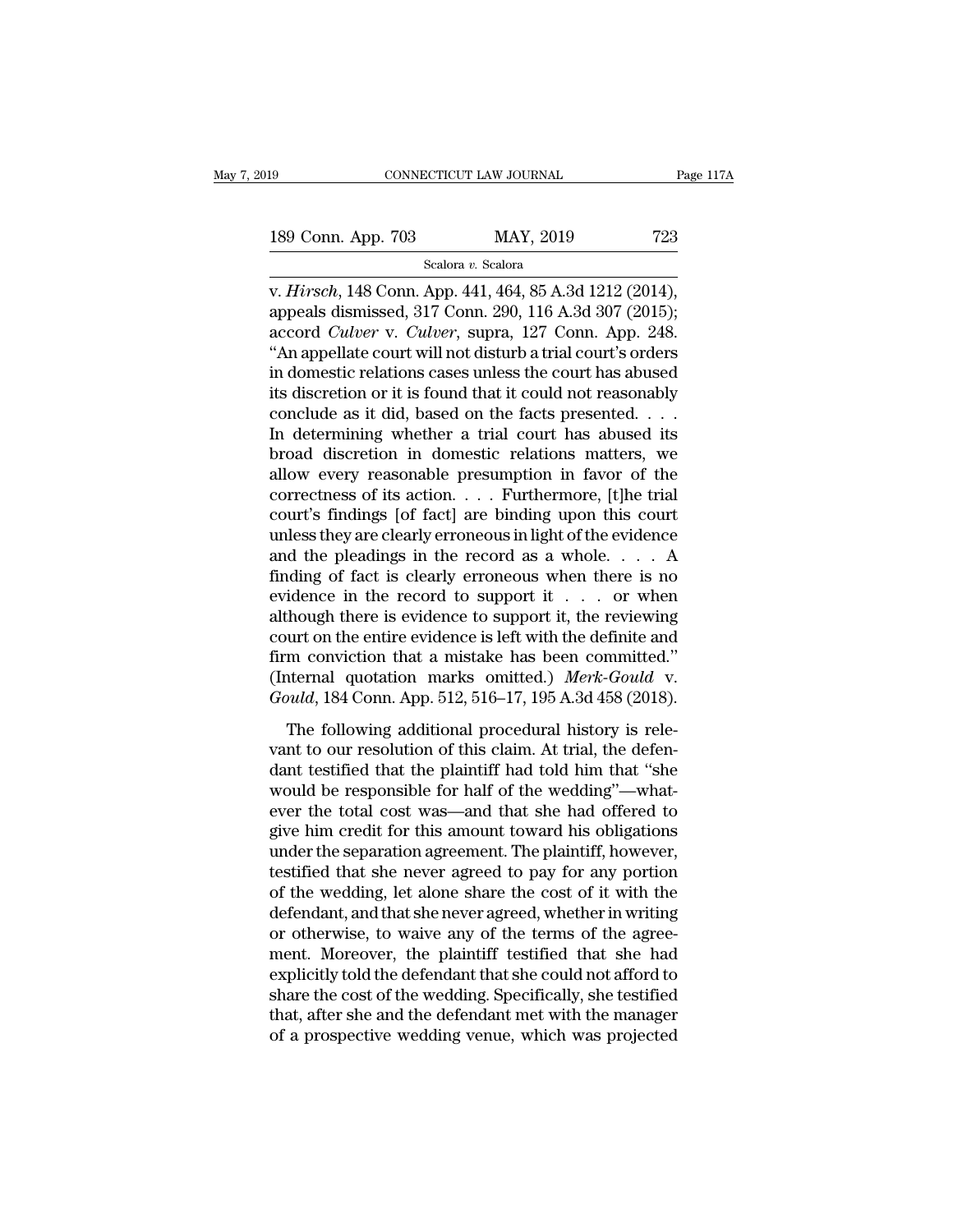| l8A | CONNECTICUT LAW JOURNAL |                    | May 7, 2019 |
|-----|-------------------------|--------------------|-------------|
| 724 | MAY, 2019               | 189 Conn. App. 703 |             |
|     | Scalora v. Scalora      |                    |             |

CONNECTICUT LAW JOURNAL May 7, 2019<br>
T24 MAY, 2019 189 Conn. App. 703<br>
Scalora v. Scalora<br>
to cost approximately \$25,000,<sup>21</sup> she told the defendant<br>
that there was "no way [she could] contribute to this."<br>
According to th T24 MAY, 2019 189 Conn. App. 703<br>
Scalora v. Scalora<br>
to cost approximately \$25,000,<sup>21</sup> she told the defendant<br>
that there was "no way [she could] contribute to this."<br>
According to the plaintiff, the defendant responded T24 MAY, 2019 189 Conn. App. 703<br>
Scalora v. Scalora<br>
to cost approximately \$25,000,<sup>21</sup> she told the defendant<br>
that there was "no way [she could] contribute to this."<br>
According to the plaintiff, the defendant responded T24 MAY, 2019 189 Conn. App. 703<br>
Scalora v. Scalora<br>
to cost approximately \$25,000,<sup>21</sup> she told the defendant<br>
that there was "no way [she could] contribute to this."<br>
According to the plaintiff, the defendant responded much.'' cost approximately \$25,000,<sup>21</sup> she told the defendant<br>at there was "no way [she could] contribute to this."<br>coording to the plaintiff, the defendant responded,<br>we got this. Don't worry. I just need to know how<br>uch."<br>In h to cost approximately  $$25,000,^2$$  she told the defendant<br>that there was "no way [she could] contribute to this."<br>According to the plaintiff, the defendant responded,<br>"I've got this. Don't worry. I just need to know how<br>

that there was "no way [she could] contribute to this."<br>According to the plaintiff, the defendant responded,<br>"I've got this. Don't worry. I just need to know how<br>much."<br>In his posthearing brief, the defendant argued that<br>t According to the plaintiff, the defendant responded,<br>
"I've got this. Don't worry. I just need to know how<br>
much."<br>
In his posthearing brief, the defendant argued that<br>
the plaintiff had acknowledged responsibility for one "I've got this. Don't worry. I just need to know how<br>much."<br>In his posthearing brief, the defendant argued that<br>the plaintiff had acknowledged responsibility for one<br>half of the wedding expenses and that, had he known<br>that much."<br>In his posthearing brief, the defendant argued that<br>the plaintiff had acknowledged responsibility for one<br>half of the wedding expenses and that, had he known<br>that the plaintiff planned to file a motion for contempt<br> In his posthearing brief, the defendant argued that<br>the plaintiff had acknowledged responsibility for one<br>half of the wedding expenses and that, had he known<br>that the plaintiff planned to file a motion for contempt<br>after the plaintiff had acknowledged responsibility for one<br>half of the wedding expenses and that, had he known<br>that the plaintiff planned to file a motion for contempt<br>after the wedding, "he would have bargained [for] a<br>reducti half of the wedding expenses and that, had he known<br>that the plaintiff planned to file a motion for contempt<br>after the wedding, "he would have bargained [for] a<br>reduction in the alimony and child support arrearage<br>in lieu that the plaintiff planned to file a motion for contempt<br>after the wedding, "he would have bargained [for] a<br>reduction in the alimony and child support arrearage<br>in lieu of payment for [the] plaintiff's share of the wed-<br>d after the wedding, "he would have bargained [for] a<br>reduction in the alimony and child support arrearage<br>in lieu of payment for [the] plaintiff's share of the wed-<br>ding."<sup>22</sup> On this basis, the defendant claimed a credit<br>f reduction in the alimony and child support arrearage<br>in lieu of payment for [the] plaintiff's share of the wed-<br>ding."<sup>22</sup> On this basis, the defendant claimed a credit<br>for one half of the \$60,436 he had purportedly spent<br> in lieu of payment for [the] plaintiff's share of the wedding."<sup>22</sup> On this basis, the defendant claimed a credit for one half of the \$60,436 he had purportedly spent on the wedding. In rejecting this claim, the court note ding."<sup>22</sup> On this basis, the defendant claimed a credit<br>for one half of the \$60,436 he had purportedly spent<br>on the wedding. In rejecting this claim, the court noted<br>the parties' conflicting testimony and found the plainfor one half of the  $$60,436$  he had purportedly spent<br>on the wedding. In rejecting this claim, the court noted<br>the parties' conflicting testimony and found the plain-<br>tiff more credible. Specifically, the court found tha on the wed<br>the parties'<br>tiff more c<br>"[g]iven [th]<br>dent incom<br>would have<br>...."<br>On appea e parties' conflicting testimony and found the plain-<br>f more credible. Specifically, the court found that,<br>gliven [the plaintiff's] lack of any substantial indepen-<br>nt income, it does not seem very plausible that she<br>pould tiff more credible. Specifically, the court found that,<br>"[g]iven [the plaintiff's] lack of any substantial indepen-<br>dent income, it does not seem very plausible that she<br>would have agreed to share the cost of the wedding<br>.

"[g]iven [the plaintiff's] lack of any substantial independent income, it does not seem very plausible that she<br>would have agreed to share the cost of the wedding<br>..."<br>On appeal, the defendant first claims that the court's dent income, it does not seem very plausible that she<br>would have agreed to share the cost of the wedding<br> $\ldots$ ."<br>On appeal, the defendant first claims that the court's<br>finding that the plaintiff lacked "substantial" incom would have agreed to share the cost of the wedding<br>  $\ldots$ ."<br>
On appeal, the defendant first claims that the court's<br>
finding that the plaintiff lacked "substantial" income is<br>
clearly erroneous. We disagree. The plaintiff to credit cards and loans from her parents in order to On appeal, the defendant first claims that the court's<br>finding that the plaintiff lacked "substantial" income is<br>clearly erroneous. We disagree. The plaintiff testified<br>that she had been "struggling with significant debt"<br> finding that the plaintiff lacked "substantial" income is<br>clearly erroneous. We disagree. The plaintiff testified<br>that she had been "struggling with significant debt"<br>around the time of the wedding, having had to resort<br>t clearly erroneous. We disagree. The plaintiff testified<br>that she had been "struggling with significant debt"<br>around the time of the wedding, having had to resort<br>to credit cards and loans from her parents in order to<br>meet b credit cards and loans from her parents in order to<br>eet the children's needs after the defendant's support<br>ayments became sporadic.<sup>23</sup> The plaintiff further testi-<br>ed that her annual income at the time had been only<br><sup>2</sup> meet the children's needs after the defendant's support<br>payments became sporadic.<sup>23</sup> The plaintiff further testi-<br>fied that her annual income at the time had been only<br><sup>21</sup> The plaintiff testified that the family of the o

payments became sporadic.<sup>23</sup> The plaintiff further testified that her annual income at the time had been only  $\frac{2!}{1}$  The plaintiff testified that the family of the older daughter's fiance had been willing to pay for fied that her annual income at the time had been only<br>
<sup>21</sup> The plaintiff testified that the family of the older daughter's fiance had<br>
been willing to pay for half of the cost of the wedding venue. The defendant<br>
testifi been willing to pay for half of the cost of the wedding venue. The defendant testified, however, that he had paid the entire cost of the venue, which was in fact \$29,260.<br><sup>22</sup> We note the apparent inconsistency between th

been willing to pay for half of the cost of the wedding venue. The defendant testified, however, that he had paid the entire cost of the venue, which was in fact \$29,260.<br><sup>22</sup> We note the apparent inconsistency between th  $^{22}$  We note the apparent inconsistency between this argument and the defendant's testimony that the plaintiff had, in fact, agreed to give him credit for the wedding costs.<br>  $^{23}$  The plaintiff testified that she had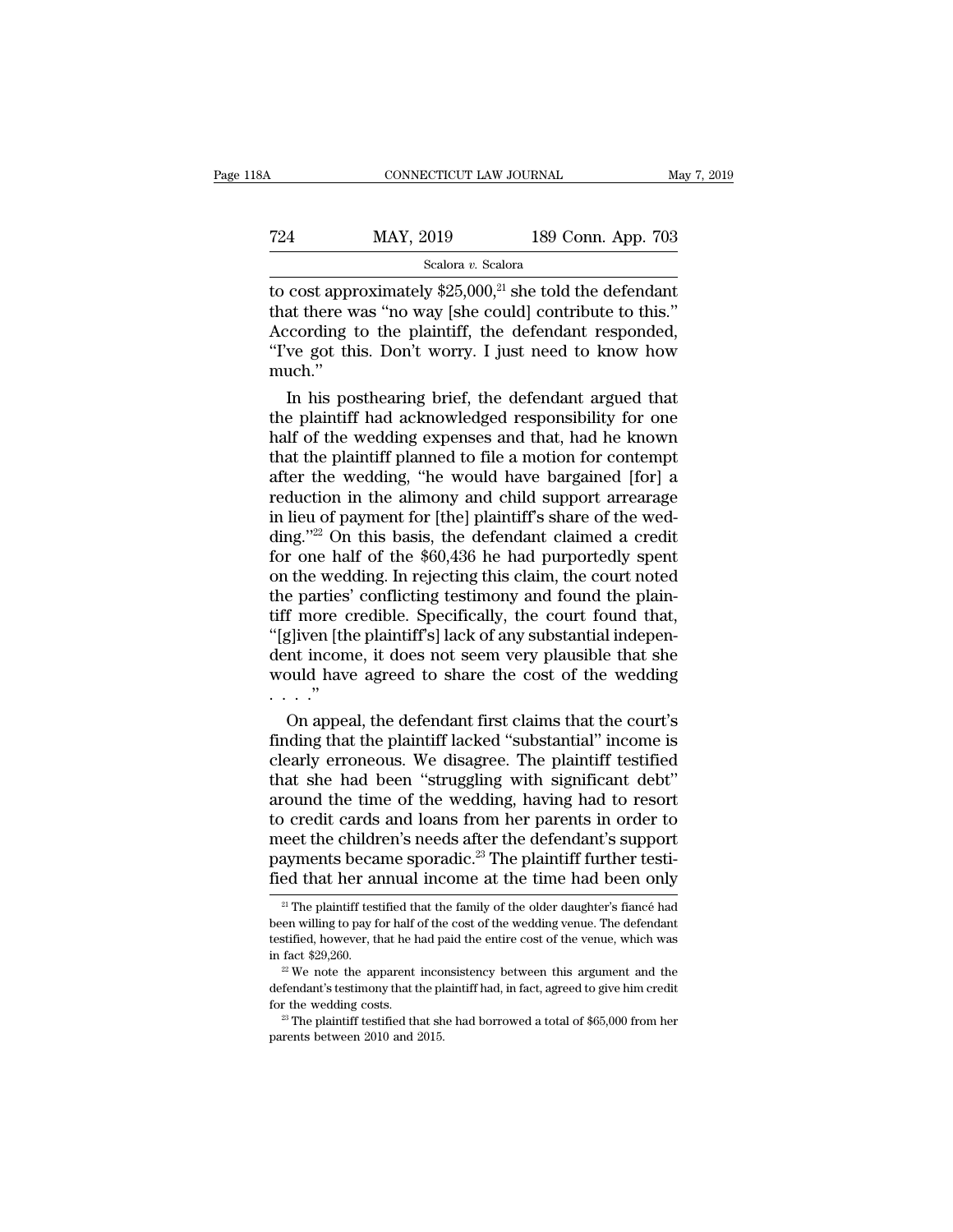| l9                 | CONNECTICUT LAW JOURNAL |           | Page 119A |
|--------------------|-------------------------|-----------|-----------|
|                    |                         |           |           |
| 189 Conn. App. 703 |                         | MAY, 2019 | 725       |
|                    | Scalora v. Scalora      |           |           |

connectricut LAW JOURNAL Page 119A<br>
189 Conn. App. 703 MAY, 2019 725<br>
Scalora v. Scalora<br>
about \$25,000 and that, consequently, she had not been<br>
in a position to pay for half of the wedding. Given this<br>
testimony and the 189 Conn. App. 703 MAY, 2019 725<br>Scalora v. Scalora<br>about \$25,000 and that, consequently, she had not been<br>in a position to pay for half of the wedding. Given this<br>testimony and the fact that the cost of the wedding<br>you a 189 Conn. App. 703 MAY, 2019 725<br>
Scalora v. Scalora<br>
about \$25,000 and that, consequently, she had not been<br>
in a position to pay for half of the wedding. Given this<br>
testimony and the fact that the cost of the wedding<br> 189 Conn. App. 703 MAY, 2019 725<br>
scalora v. Scalora<br>
about \$25,000 and that, consequently, she had not been<br>
in a position to pay for half of the wedding. Given this<br>
testimony and the fact that the cost of the wedding<br> Scalora v. Scalora<br>about \$25,000 and that, consequently, she had not been<br>in a position to pay for half of the wedding. Given this<br>testimony and the fact that the cost of the wedding<br>venue alone was anticipated to be \$25, scalora v. Scalora<br>about \$25,000 and that, consequently, she had not been<br>in a position to pay for half of the wedding. Given this<br>testimony and the fact that the cost of the wedding<br>venue alone was anticipated to be \$25, but  $\psi$ 25,000 and that, consequently, she had not been<br>a position to pay for half of the wedding. Given this<br>stimony and the fact that the cost of the wedding<br>nue alone was anticipated to be \$25,000, the court's<br>ding tha In a position to pay for half of the wedding. Given this testimony and the fact that the cost of the wedding venue alone was anticipated to be \$25,000, the court's finding that the plaintiff lacked "substantial" income to

could was anticipated to be \$25,000, the court's<br>finding that the plaintiff lacked "substantial" income to<br>share the cost of the wedding is not clearly erroneous.<sup>24</sup><br>The defendant also claims that the court abused its<br>dis Finding that the plaintiff lacked "substantial" income to<br>share the cost of the wedding is not clearly erroneous.<sup>24</sup><br>The defendant also claims that the court abused its<br>discretion "by making the assumption that [the] pla the induced substantial income to<br>share the cost of the wedding is not clearly erroneous.<sup>24</sup><br>The defendant also claims that the court abused its<br>discretion "by making the assumption that [the] plaintiff<br>could not credit" The defendant also claims that the court abused its<br>discretion "by making the assumption that [the] plaintiff<br>could not credit" him for a share of the wedding costs.<br>The defendant argues that the plaintiff had "intended<br>to The defendant also claims that the court abused its<br>discretion "by making the assumption that [the] plaintiff<br>could not credit" him for a share of the wedding costs.<br>The defendant argues that the plaintiff had "intended<br>to bereaded by making are assumption that [the] plants.<br>
uld not credit" him for a share of the wedding costs.<br>
ie defendant argues that the plaintiff had "intended<br>
induce [him] to believe that she would credit [these<br>
sts t Example 18 and hot created in the defendant argues that the plaintiff had "intended to induce [him] to believe that she would credit [these costs toward] what he owed her, and [that he had] acted on that belief, to his det

The decentual digacs dide are plaintin had "interacted"<br>to induce [him] to believe that she would credit [these<br>costs toward] what he owed her, and [that he had] acted<br>on that belief, to his detriment." We are not persuade we made that if we send to that she would creat these<br>costs toward] what he owed her, and [that he had] acted<br>on that belief, to his detriment." We are not persuaded.<br>Preliminarily, we note the lack of any apparent con-<br>ne Figure 1.1 That is detriment." We are not persuaded.<br>
Preliminarily, we note the lack of any apparent con-<br>
nection between the defendant's argument and his par-<br>
ticular abuse of discretion claim. Even if this connection<br> his detrimon. We are not persuaded.<br>Preliminarily, we note the lack of any apparent con-<br>nection between the defendant's argument and his par-<br>ticular abuse of discretion claim. Even if this connection<br>were readily discern Preliminarily, we note the lack of any apparent con-<br>nection between the defendant's argument and his par-<br>ticular abuse of discretion claim. Even if this connection<br>were readily discernable, however, the claim still fails were readily discernable, however, the claim still fails.<br>Integral to the defendant's argument is his assertion that<br>his "testimony, *which was undisputed by the plain-<br>tiff*, clearly articulate[d] that the plaintiff woul Integral to the defendant's argument is his assertion that<br>his "testimony, *which was undisputed by the plaintiff*, clearly articulate[d] that the plaintiff would allow<br> $\frac{24}{100}$  The defendant also appears to argue tha

his "testimony, *which was undisputed by the plain-*<br>tiff, clearly articulate[d] that the plaintiff would allow<br><sup>24</sup> The defendant also appears to argue that this finding does not reasonably<br>support the court's conclusion *ifff*, clearly articulate[d] that the plaintiff would allow  $\frac{24}{10}$  The defendant also appears to argue that this finding does not reasonably support the court's conclusion—that it was unlikely the plaintiff would ha *a*<sup>24</sup> The defendant also appears to argue that this finding does not reasonably support the court's conclusion—that it was unlikely the plaintiff would have agreed to share the cost of the wedding—because her lack of a s <sup>24</sup> The defendant also appears to argue that this finding does not reasonably support the court's conclusion—that it was unlikely the plaintiff would have agreed to share the cost of the wedding—because her lack of a sub support the court's conclusion—that it was unlikely the plaintiff would have agreed to share the cost of the wedding—because her lack of a substantial income does not necessarily mean that she was "not able to contribute experience of the vedding—because her lack of a substantial<br>income does not necessarily mean that she was "not able to contribute<br>*anything* to the cost of the wedding." (Emphasis in original.) Although there<br>may be some l income does not necessarily mean that she was "not able to contribute *anything* to the cost of the wedding." (Emphasis in original.) Although there may be some logic to this argument, the defendant's position in the trial *anything* to the cost of the wedding." (Emphasis in original.) Although there may be some logic to this argument, the defendant's position in the trial court was not that the plaintiff had agreed to contribute to the wedd shows be some logic to this argument, the defendant's position in the trial court was not that the plaintiff had agreed to contribute to the wedding expenses to the extent she was financially able; his position was that s be court was not that the plaintiff had agreed to contribute to the wedding expenses to the extent she was financially able; his position was that she had agreed to be responsible for one half of whatever he spent on the expenses to the extent she was financially able; his position was that she<br>had agreed to be responsible for one half of whatever he spent on the<br>wedding. Given that the plaintiff's annual income at the time was only<br> $$25,$ had agreed to be responsible for *one half* of *whatever* he spent on the wedding. Given that the plaintiff's annual income at the time was only \$25,000, and that the cost of the wedding venue alone was anticipated to be wedding. Given that the plaintiff's annual income at the time was only \$25,000, and that the cost of the wedding venue alone was anticipated to be \$25,000, it was reasonable for the court to deem it unlikely that she would <sup>9.5</sup> 25,000, and that the cost of the wedding venue alone was anticipated to be \$25,000, and that the cost of the wedding venue alone was anticipated to be \$25,000, it was reasonable for the court to deem it unlikely tha \$25,000, and that the cost of the wedding venue alone was anticipated to be \$25,000, it was reasonable for the court to deem it unlikely that she would have agreed to split the cost of the wedding. Moreover, "[t]he trial would have agreed to split the cost of the wedding. Moreover, "[t]he trial judge, as the finder of fact in this case, was the sole arbiter of credibility. [I]t is the exclusive province of the trier of fact to weigh the c budge, as the finder of fact in this case, was the sole arbiter of credibility.<br>[I]t is the exclusive province of the trier of fact to weigh the conflicting evidence, determine the credibility of witnesses and determine wh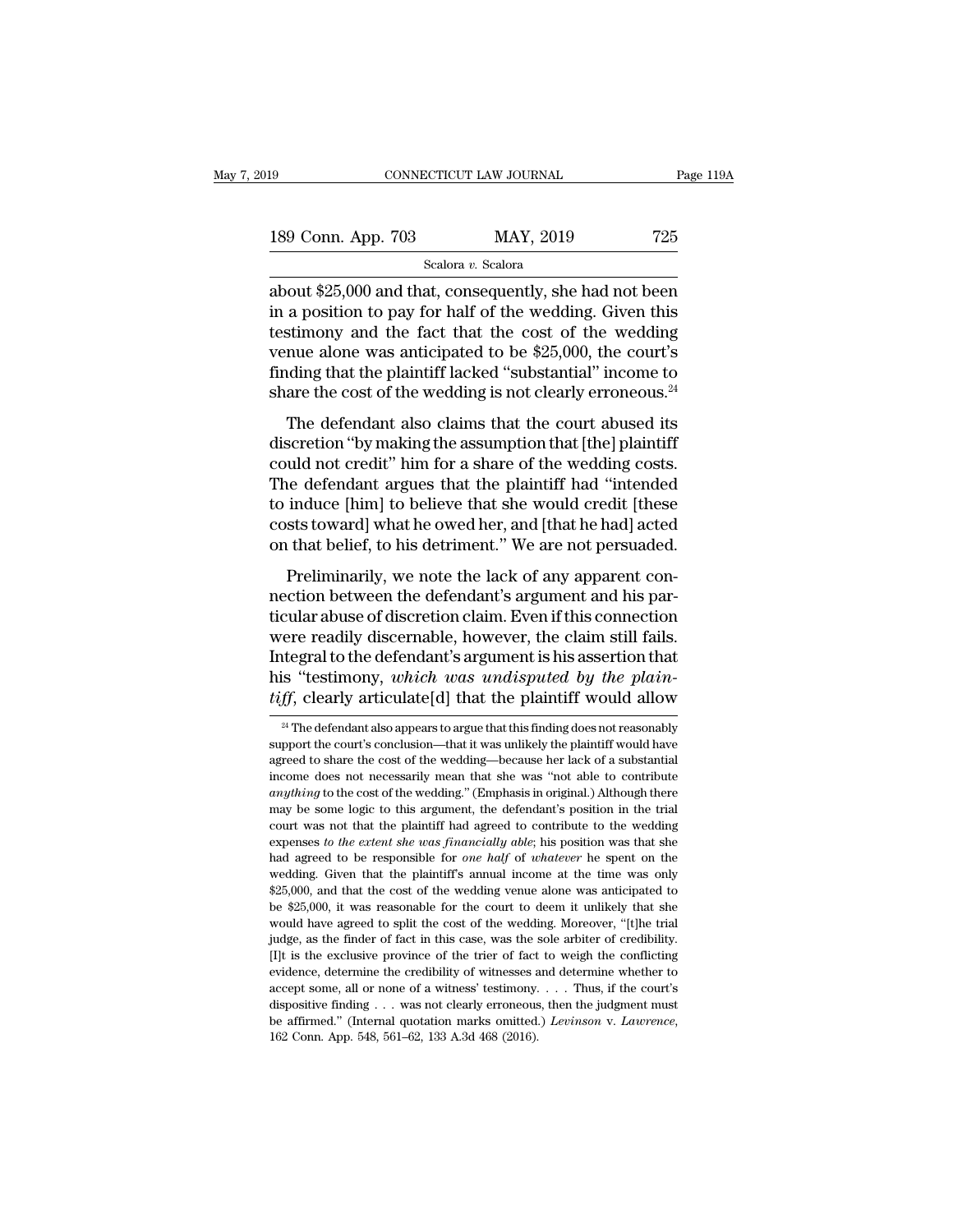| 20A | CONNECTICUT LAW JOURNAL |                    | May 7, 2019 |
|-----|-------------------------|--------------------|-------------|
| 726 | MAY, 2019               | 189 Conn. App. 703 |             |
|     | Scalora v. Scalora      |                    |             |

CONNECTICUT LAW JOURNAL May 7, 2019<br>
T26 MAY, 2019 189 Conn. App. 703<br>
Scalora v. Scalora<br>
a credit for the wedding expenses . . . . ." (Emphasis<br>
added.) This assertion is belied by the record. The plain-T26 MAY, 2019 189 Conn. App. 703<br>
Scalora v. Scalora<br>
a credit for the wedding expenses . . . . ." (Emphasis<br>
added.) This assertion is belied by the record. The plain-<br>
tiff testified that she never agreed to allow the d T26 MAY, 2019 189 Conn. App. 703<br>
Scalora v. Scalora<br>
a credit for the wedding expenses . . . . ." (Emphasis<br>
added.) This assertion is belied by the record. The plain-<br>
tiff testified that she never agreed to allow the d T26 MAY, 2019 189 Conn. App. 703<br>
Scalora v. Scalora<br>
a credit for the wedding expenses . . . . . " (Emphasis<br>
added.) This assertion is belied by the record. The plain-<br>
tiff testified that she never agreed to allow the Scalora *v.* Scalora <br>
Scalora *v.* Scalora<br>
a credit for the wedding expenses . . . . ." (Emphasis<br>
added.) This assertion is belied by the record. The plain-<br>tiff testified that she never agreed to allow the defendant<br>
t scalora v. Scalora<br>
a credit for the wedding expenses  $\ldots$ ." (Emphasis<br>
added.) This assertion is belied by the record. The plain-<br>
tiff testified that she never agreed to allow the defendant<br>
to "do something else in li a credit for the wedding expense<br>added.) This assertion is belied by t<br>tiff testified that she never agreed to<br>to "do something else in lieu of"<br>ments and never agreed to waive a<br>obligations under the separation<br>quently, t "do something else in lieu of" making support payents and never agreed to waive *any* of the defendant's bligations under the separation agreement. Conseently, this claim also fails.<br> $D$ <br>The defendant next claims that the

ments and never agreed to waive *any* of the defendant's<br>obligations under the separation agreement. Consequently, this claim also fails.<br> $D$ <br>The defendant next claims that the court abused its<br>discretion in finding him i obligations under the separation agreement. Consequently, this claim also fails.<br>
D<br>
The defendant next claims that the court abused its<br>
discretion in finding him in contempt for failing to main-<br>
tain a life insurance po quently, this claim also fails.<br>
D<br>
The defendant next claims that the court abused its<br>
discretion in finding him in contempt for failing to main-<br>
tain a life insurance policy at his own expense. The<br>
defendant argues th D<br>
D<br>
The defendant next claims that the court abused its<br>
discretion in finding him in contempt for failing to main-<br>
tain a life insurance policy at his own expense. The<br>
defendant argues that the court improperly determ D<br>The defendant next claims that the court abused its<br>discretion in finding him in contempt for failing to main-<br>tain a life insurance policy at his own expense. The<br>defendant argues that the court improperly determined<br>th The defendant next claims that the court abused its<br>discretion in finding him in contempt for failing to main-<br>tain a life insurance policy at his own expense. The<br>defendant argues that the court improperly determined<br>that discretion in finding him in contempt for failing to maintain a life insurance policy at his own expense. The defendant argues that the court improperly determined that the plaintiff had sustained her burden of proof where tain a life insurance policy at his own expense. The<br>defendant argues that the court improperly determined<br>that the plaintiff had sustained her burden of proof<br>where the court noted in its memorandum of decision<br>that the p Thendant argues that the court improperly determined<br>at the plaintiff had sustained her burden of proof<br>nere the court noted in its memorandum of decision<br>at the plaintiff's claim was "not entirely clear" and<br>at there rema mat the plant in the sustained her burden of proof<br>where the court noted in its memorandum of decision<br>that there remained certain "unanswered questions"<br>regarding the claim. We agree with the defendant.<br>"[O]ur analysis of

where the court hoted in its inembrandum of decision<br>that the plaintiff's claim was "not entirely clear" and<br>that there remained certain "unanswered questions"<br>regarding the claim. We agree with the defendant.<br>"[O]ur analy that there remained certain "unanswered questions"<br>regarding the claim. We agree with the defendant.<br>"[O]ur analysis of a judgment of contempt consists<br>of two levels of inquiry. First, we must resolve the<br>threshold questio regarding the claim. We agree with the defendant.<br>
"[O]ur analysis of a judgment of contempt consists<br>
of two levels of inquiry. First, we must resolve the<br>
threshold question of whether the underlying order con-<br>
stituted regarding the claim. We agree with the defendant.<br>
"[O]ur analysis of a judgment of contempt consists<br>
of two levels of inquiry. First, we must resolve the<br>
threshold question of whether the underlying order con-<br>
stituted "[O]ur analysis of a judgment of contempt consists<br>of two levels of inquiry. First, we must resolve the<br>threshold question of whether the underlying order con-<br>stituted a court order that was sufficiently clear and<br>unambi order wollowed is of inquiry. First, we must resolve the threshold question of whether the underlying order constituted a court order that was sufficiently clear and unambiguous so as to support a judgment of contempt.<br>
.. threshold question of whether the underlying order constituted a court order that was sufficiently clear and<br>unambiguous so as to support a judgment of contempt.<br>... This is a legal inquiry subject to de novo review.<br>... stituted a court order that was sufficiently clear and<br>unambiguous so as to support a judgment of contempt.<br>... This is a legal inquiry subject to de novo review.<br>... Second, if we conclude that the underlying court<br>order unambiguous so as to support a judgment of contempt.<br>  $\dots$  This is a legal inquiry subject to de novo review.<br>  $\dots$  Second, if we conclude that the underlying court<br>
order was sufficiently clear and unambiguous, we must<br> ... This is a legal inquiry subject to de novo review.<br>... Second, if we conclude that the underlying court<br>order was sufficiently clear and unambiguous, we must<br>then determine whether the trial court abused its discre-<br>t ... Second, if we conclude that the underlying court<br>order was sufficiently clear and unambiguous, we must<br>then determine whether the trial court abused its discre-<br>tion in issuing, or refusing to issue, a judgment of con der was sumclemly clear and unanloguous, we must<br>en determine whether the trial court abused its discre-<br>on in issuing, or refusing to issue, a judgment of con-<br>mpt, which includes a review of the trial court's<br>termination court abused its discretion in issuing, or refusing to issue, a judgment of contempt, which includes a review of the trial court's determination of whether the violation was wilful or excused by a good faith dispute or mis

Figure 1.1 The includes a review of the trial court's<br>determination of whether the violation was wilful or<br>excused by a good faith dispute or misunderstanding.<br>"The abuse of discretion standard applies to a trial<br>court's determination of whether the violation was wilful or<br>excused by a good faith dispute or misunderstanding.<br>"The abuse of discretion standard applies to a trial<br>court's decision on a motion for contempt.... A find-<br>ing of c determination of whether the violation was wintu of<br>excused by a good faith dispute or misunderstanding.<br>"The abuse of discretion standard applies to a trial<br>court's decision on a motion for contempt.... A find-<br>ing of co "The abuse of discretion standard applies to a trial court's decision on a motion for contempt.... A finding of contempt is a question of fact, and our standard of review is to determine whether the court abused its discr

D<sub>a</sub>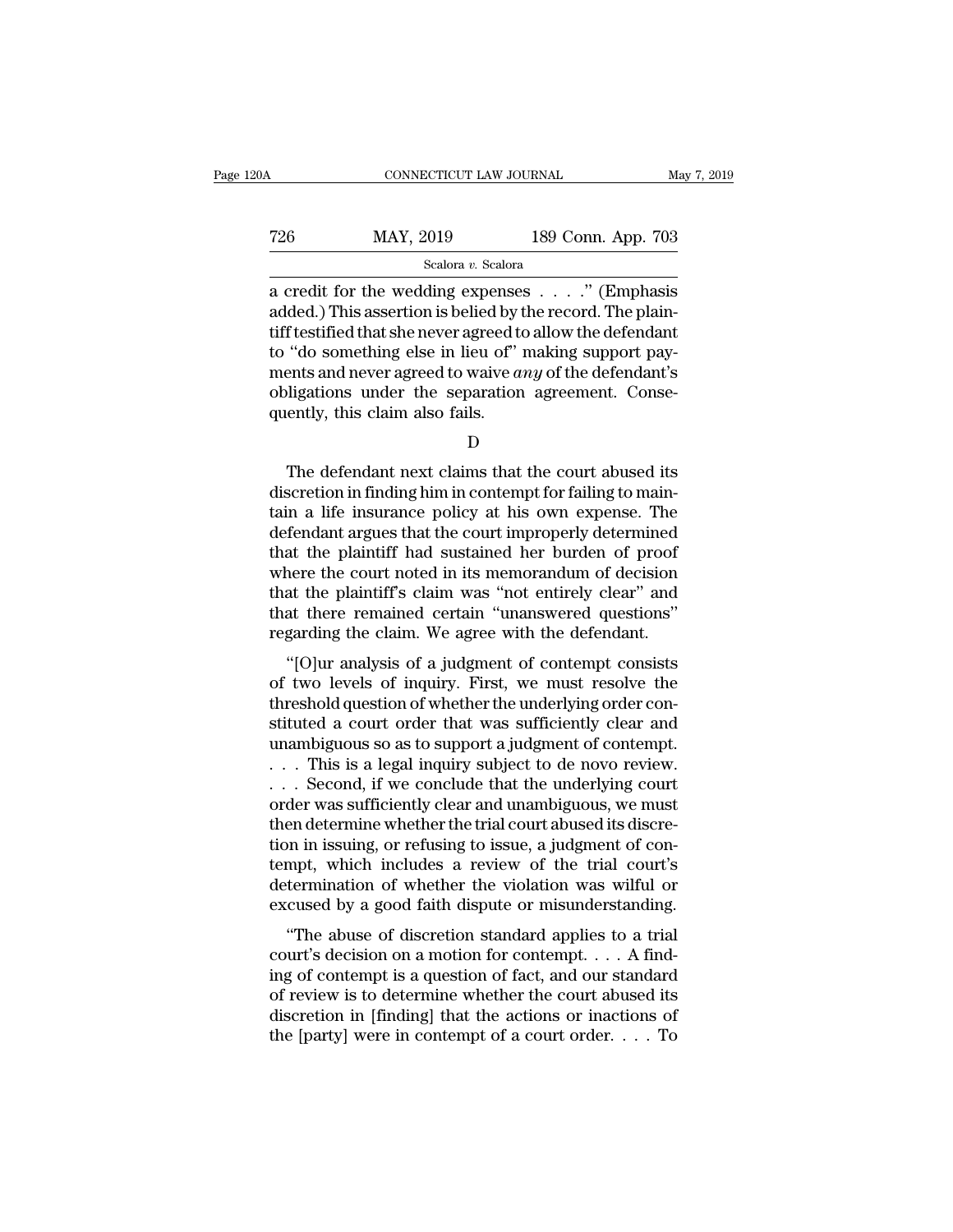| l9                 | CONNECTICUT LAW JOURNAL |           | Page 121A |
|--------------------|-------------------------|-----------|-----------|
|                    |                         |           |           |
| 189 Conn. App. 703 |                         | MAY, 2019 | 727       |
|                    | Scalora v. Scalora      |           |           |

constant constant content of content of content of content of content of content of content of content of content of content of content of content  $\alpha$  finding of inding  $\alpha$  inding  $\alpha$  inding  $\alpha$  inding  $\alpha$  inding  $\alpha$ 189 Conn. App. 703 MAY, 2019 727<br>Scalora v. Scalora (Scalora v. Scalora v. Scalora v. Scalora constitute contempt, a party's conduct must be wilful.<br>
... Noncompliance alone will not support a judgment of contempt.... A fi 189 Conn. App. 703 MAY, 2019 727<br>
Scalora v. Scalora<br>
constitute contempt, a party's conduct must be wilful.<br>
... Noncompliance alone will not support a judgment<br>
of contempt.... A finding of indirect civil contempt<br>
must 189 Conn. App. 703 MAY, 2019 727<br>
Scalora v. Scalora<br>
constitute contempt, a party's conduct must be wilful.<br>
... Noncompliance alone will not support a judgment<br>
of contempt.... A finding of indirect civil contempt<br>
must . . . nstitute contempt, a party's conduct must be wilful.<br>
. Noncompliance alone will not support a judgment<br>
contempt . . . . A finding of indirect civil contempt<br>
ust be supported by clear and convincing evidence.<br>
.<br>
"[A] co considerate contempt, a party  $\sigma$  contains the viola-<br>  $\ldots$  Noncompliance alone will not support a judgment<br>
of contempt.  $\ldots$  A finding of indirect civil contempt<br>
must be supported by clear and convincing evidence.<br>

of contempt.... A finding of indirect civil contempt<br>must be supported by clear and convincing evidence.<br> $\cdot$ ...<br>"[A] court may not find a person in contempt without<br>considering the circumstances surrounding the viola-<br>ti must be supported by clear and convincing evidence.<br>
...<br>
...<br>
... [A] court may not find a person in contempt without<br>
considering the circumstances surrounding the viola-<br>
tion to determine whether such violation was wi (A) court may not find a person in contempt without<br>considering the circumstances surrounding the viola-<br>tion to determine whether such violation was wilful.<br>... [A] contempt finding is not automatic and depends<br>on the fa "[A] court may not find a person in contempt without<br>considering the circumstances surrounding the viola-<br>tion to determine whether such violation was wilful.<br> $\ldots$  [A] contempt finding is not automatic and depends<br>on the "[A] court may not find a person in contempt without<br>considering the circumstances surrounding the viola-<br>tion to determine whether such violation was wilful.<br>... [A] contempt finding is not automatic and depends<br>on the f considering the circumstances surrounding the violation to determine whether such violation was wilful.<br>
... [A] contempt finding is not automatic and depends<br>
on the facts and circumstances underlying it. . . . [I]t<br>
is tion to determine whether such violation was wilful.<br>
. . . [A] contempt finding is not automatic and depends<br>
on the facts and circumstances underlying it. . . . [I]t<br>
is well settled that the inability of [a] defendant ... [A] contempt finding is not automatic and depends<br>on the facts and circumstances underlying it. . . . [I]t<br>is well settled that the inability of [a] defendant to obey<br>an order of the court, without fault on his part, on the facts and circumstances underlying it.  $\dots$  [1] is well settled that the inability of [a] defendant to obey<br>an order of the court, without fault on his part, is a<br>good defense to the charge of contempt  $\dots$ . The<br>co is well settled that the inability of [a] defendant to obey<br>an order of the court, without fault on his part, is a<br>good defense to the charge of contempt  $\dots$ . The<br>contemnor must establish that he cannot comply, or<br>was un an order of the court, without fault on his part, is a<br>good defense to the charge of contempt . . . . The<br>contemnor must establish that he cannot comply, or<br>was unable to do so. . . . It is [then] within the sound<br>discret good defense to the charge of contempt . . . . . The contemnor must establish that he cannot comply, or was unable to do so. . . . It is [then] within the sound discretion of the court to deny a claim of contempt when ther contemnor must establis<br>was unable to do so. . .<br>discretion of the court<br>when there is an adequa<br>failure." (Citations omit<br>omitted.) *Bolat* v. *Bolat*,<br>190 A.3d 96 (2018).<br>The following addition scretion of the court to deny a claim of contempt<br>nen there is an adequate factual basis to explain the<br>ilure." (Citations omitted; internal quotation marks<br>nitted.) *Bolat* v. *Bolat*, 182 Conn. App. 468, 479–80,<br>0 A.3d 9 when there is an adequate factual basis to explain the<br>failure." (Citations omitted; internal quotation marks<br>omitted.) *Bolat* v. *Bolat*, 182 Conn. App. 468, 479–80,<br>190 A.3d 96 (2018).<br>The following additional procedur

failure." (Citations omitted; internal quotation marks<br>omitted.) *Bolat* v. *Bolat*, 182 Conn. App. 468, 479–80,<br>190 A.3d 96 (2018).<br>The following additional procedural history is rele-<br>vant to our resolution of this clai omitted.) *Bolat* v. *Bolat*, 182 Conn. App. 468, 479–80, 190 A.3d 96 (2018).<br>The following additional procedural history is relevant to our resolution of this claim. Paragraph 6.1 of the separation agreement provides in 190 A.3d 96 (2018).<br>The following additional procedural history is relevant to our resolution of this claim. Paragraph 6.1 of<br>the separation agreement provides in relevant part: "By<br>way of additional support, the [defenda The following additional procedural history is relevant to our resolution of this claim. Paragraph 6.1 of the separation agreement provides in relevant part: "By way of additional support, the [defendant] shall obtain and The following additional procedural history is relevant to our resolution of this claim. Paragraph 6.1 of the separation agreement provides in relevant part: "By way of additional support, the [defendant] shall obtain and vant to our resolution of this claim. Paragraph 6.1 of<br>the separation agreement provides in relevant part: "By<br>way of additional support, the [defendant] shall obtain<br>and maintain in full force and effect, at his own expen the separation agreement provides in relevant part: "By<br>way of additional support, the [defendant] shall obtain<br>and maintain in full force and effect, at his own expense,<br>life insurance on his life in the amount of [\$250,0 way of additional support, the [defendant] shall obtain<br>and maintain in full force and effect, at his own expense,<br>life insurance on his life in the amount of [\$250,000],<br>with the [plaintiff] as the primary beneficiary. Th and maintain in full force and effect, at his own expense,<br>life insurance on his life in the amount of [\$250,000],<br>with the [plaintiff] as the primary beneficiary. The bene-<br>ficiaries of this policy shall be designated as life insurance on his life in the amount of  $[$250,000]$ ,<br>with the [plaintiff] as the primary beneficiary. The bene-<br>ficiaries of this policy shall be designated as follows:<br> $$125,000$  for the [plaintiff]; and  $$125,000$  with the [plaintiff] as the primary beneficiary. The bene-<br>ficiaries of this policy shall be designated as follows:<br>\$125,000 for the [plaintiff]; and \$125,000 to a trust for<br>the children with each child to receive an equa ficiaries of this policy shall be designated as follows:<br>\$125,000 for the [plaintiff]; and \$125,000 to a trust for<br>the children with each child to receive an equal share<br>of the life insurance benefit. Upon the youngest li \$125,000 for the [plaintiff]; and \$125,000 to a trust for<br>the children with each child to receive an equal share<br>of the life insurance benefit. Upon the youngest living<br>child of the parties reaching the age of twenty-thre the children with each child to receive an equal share<br>of the life insurance benefit. Upon the youngest living<br>child of the parties reaching the age of twenty-three<br>... or completing a college education ... whichever<br>is th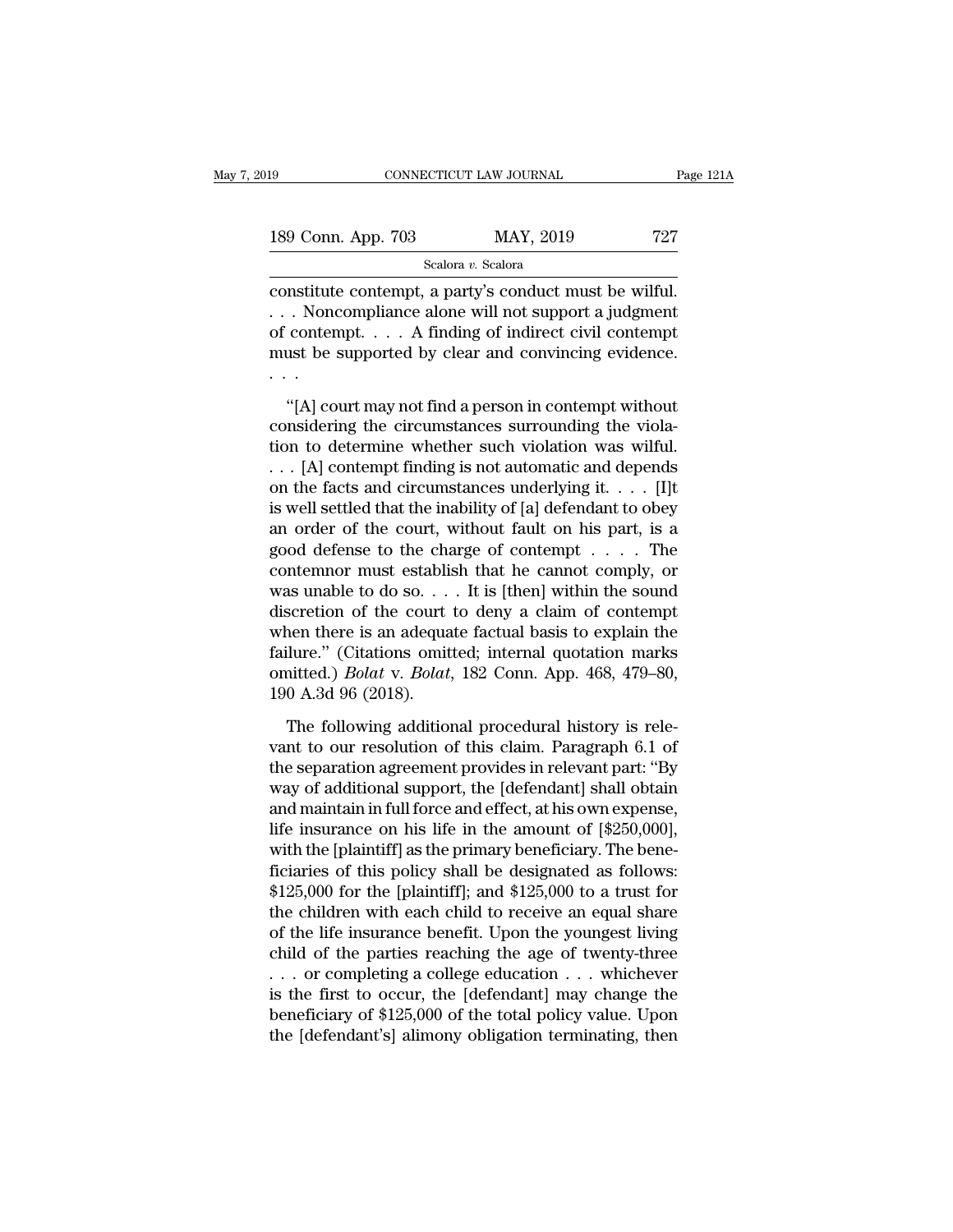| 22 A | CONNECTICUT LAW JOURNAL                                                     |                    | May 7, 2019 |
|------|-----------------------------------------------------------------------------|--------------------|-------------|
| 728  | MAY, 2019                                                                   | 189 Conn. App. 703 |             |
|      | Scalora v. Scalora                                                          |                    |             |
|      | the [defendant] may change the beneficiary on the<br>remaining $$125,000."$ |                    |             |
|      | During the hearing on her motion for contempt, the                          |                    |             |

 $MAY, 2019$  189 Conn. App. 703<br>
Scalora *v.* Scalora<br>
e [defendant] may change the beneficiary on the<br>
maining \$125,000. . . ."<br>
During the hearing on her motion for contempt, the<br>
aintiff testified that the defendant had Fall 189 Conn. App. 703<br>
Scalora v. Scalora<br>
the [defendant] may change the beneficiary on the<br>
remaining \$125,000. . . ."<br>
During the hearing on her motion for contempt, the<br>
plaintiff testified that the defendant had fa Scalora *v.* Scalora<br>the [defendant] may change the beneficiary on the<br>remaining \$125,000...."<br>During the hearing on her motion for contempt, the<br>plaintiff testified that the defendant had failed to main-<br>tain his own lif the [defendant] may change the beneficiary on the<br>remaining \$125,000. . . ."<br>During the hearing on her motion for contempt, the<br>plaintiff testified that the defendant had failed to main-<br>tain his own life insurance policy, the parameters and the testified that the defendant had failed to maintain his own life insurance policy, as required by para-<br>graph 6.1 of the separation agreement, for the years<br>2010 through 2014. She testified that the Femanting \$125,000. . . . .<br>During the hearing on her motion for contempt, the<br>plaintiff testified that the defendant had failed to main-<br>tain his own life insurance policy, as required by para-<br>graph 6.1 of the separatio During the hearing on her motion for contempt, the plaintiff testified that the defendant had failed to maintain his own life insurance policy, as required by paragraph 6.1 of the separation agreement, for the years 2010 plaintiff testified that the defendant had failed to maintain his own life insurance policy, as required by para-<br>graph 6.1 of the separation agreement, for the years<br>2010 through 2014. She testified that the defendant had tain his own life insurance policy, as required by paragraph 6.1 of the separation agreement, for the years 2010 through 2014. She testified that the defendant had admitted to her that he had not complied with this requir graph 6.1 of the separation agreement, for the years<br>2010 through 2014. She testified that the defendant had<br>admitted to her that he had not complied with this<br>requirement and that, consequently, she took out her<br>own polic 2010 through 2014. She testified that the defendant had<br>admitted to her that he had not complied with this<br>requirement and that, consequently, she took out her<br>own policy on the defendant's life, with his consent.<sup>25</sup><br>Acc admitted to her that he had not complied with this<br>requirement and that, consequently, she took out her<br>own policy on the defendant's life, with his consent.<sup>25</sup><br>According to the plaintiff, she paid \$165.72 for a partial<br>y requirement and that, consequently, she took out her<br>own policy on the defendant's life, with his consent.<sup>25</sup><br>According to the plaintiff, she paid \$165.72 for a partial<br>year of coverage in 2010 and then \$662.88 annually f own policy on the defendant's life, with his consent.<sup>25</sup><br>According to the plaintiff, she paid \$165.72 for a partial<br>year of coverage in 2010 and then \$662.88 annually for<br>the succeeding four years, and the defendant never According to the<br>year of coverage<br>the succeeding f<br>reimbursed her fo<br>that she had take<br>policy and that s<br>on the loan.<br>During cross ar of coverage in 2010 and then \$662.88 annually for<br>e succeeding four years, and the defendant never<br>imbursed her for any of it. The plaintiff also testified<br>at she had taken out a loan in order to pay for the<br>licy and t the succeeding four years, and the defendant never<br>reimbursed her for any of it. The plaintiff also testified<br>that she had taken out a loan in order to pay for the<br>policy and that she had paid \$375 per year in interest<br>on

remnoursed ner for any of it. The plaintiff also testified<br>that she had taken out a loan in order to pay for the<br>policy and that she had paid \$375 per year in interest<br>on the loan.<br>During cross examination, the defendant i that she had taken out a loan in order to pay for the<br>policy and that she had paid \$375 per year in interest<br>on the loan.<br>During cross examination, the defendant initially<br>appeared not to dispute that he had failed to main policy and that she had paid \$375 per year in interest<br>on the loan.<br>During cross examination, the defendant initially<br>appeared not to dispute that he had failed to maintain<br>his own life insurance policy. When asked whether on the loan.<br>
During cross examination, the defendant initially<br>
appeared not to dispute that he had failed to maintain<br>
his own life insurance policy. When asked whether he<br>
had maintained the \$250,000 policy specified in During cross examination, the defendant initially<br>appeared not to dispute that he had failed to maintain<br>his own life insurance policy. When asked whether he<br>had maintained the \$250,000 policy specified in the sep-<br>aration appeared not to dispute that he had failed to maintain<br>his own life insurance policy. When asked whether he<br>had maintained the \$250,000 policy specified in the sep-<br>aration agreement, the defendant responded that this<br>had his own life insurance policy. When asked whether he<br>had maintained the \$250,000 policy specified in the sep-<br>aration agreement, the defendant responded that this<br>had been the plaintiff's responsibility and that he had<br>coo had maintained the \$250,000 policy specified in the separation agreement, the defendant responded that this<br>had been the plaintiff's responsibility and that he had<br>cooperated with her in obtaining the policy by allowing<br>hi aration agreement, the defendant responded that this<br>had been the plaintiff's responsibility and that he had<br>cooperated with her in obtaining the policy by allowing<br>his blood to be drawn. After later conceding that it had<br> had been the plaintiff's responsibility and that he had<br>cooperated with her in obtaining the policy by allowing<br>his blood to be drawn. After later conceding that it had<br>been his responsibility under the agreement to mainta cooperated with her in obtaining the policy by allowing<br>his blood to be drawn. After later conceding that it had<br>been his responsibility under the agreement to maintain<br>an appropriate policy, the defendant appeared to<br>reve his blood to be drawn. After later conceding that it had<br>been his responsibility under the agreement to maintain<br>an appropriate policy, the defendant appeared to<br>reverse course and suggest that he had, indeed, pur-<br>chased been his respon<br>an appropriate<br>reverse course<br>chased such pol<br>whether he reca<br>\$250,000 policy<br>than that.''<br>In its memora appropriate policy, the defendant appeared to<br>verse course and suggest that he had, indeed, pur-<br>ased such policy. More specifically, when again asked<br>nether he recalled ever having purchased the requisite<br>50,000 policy, t reverse course and suggest that he had, indeed, pur-<br>chased such policy. More specifically, when again asked<br>whether he recalled ever having purchased the requisite<br>\$250,000 policy, the defendant responded, "[g]reater<br>than

25 More specifically, the determining that is experienced. The its memorandum of decision, the court found that the defendant [had] acknowledged that the policy he  $\frac{25}{5}$  More specifically, the plaintiff testified that

In its memorandum of decision, the court found that<br>
"the defendant [had] acknowledged that the policy he<br>  $\frac{1}{x}$  More specifically, the plaintiff testified that she had told the defendant<br>
that he was supposed to be p In its memorandum of decision, the court found the "the defendant [had] acknowledged that the policy  $\frac{1}{20}$  More specifically, the plaintiff testified that she had told the defendathat he was supposed to be paying for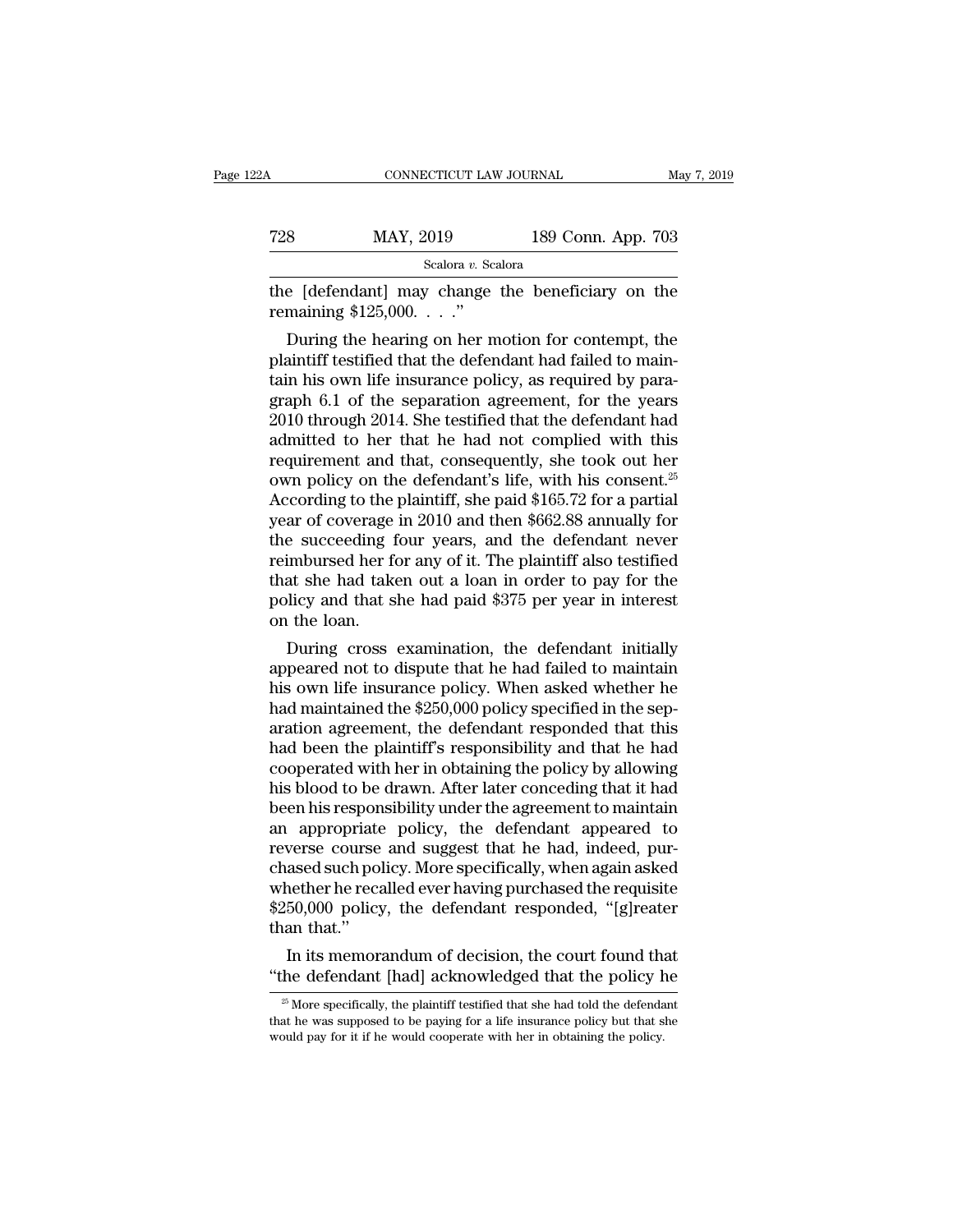| 19                 | CONNECTICUT LAW JOURNAL |           | Page 123A |
|--------------------|-------------------------|-----------|-----------|
| 189 Conn. App. 703 |                         | MAY, 2019 | 729       |
|                    | Scalora v. Scalora      |           |           |

Fage 123A<br>
189 Conn. App. 703 MAY, 2019 729<br>
Scalora v. Scalora<br>
had at the time of the dissolution of the marriage lapsed<br>
in 2010, and that the plaintiff [had] purchased a substitute policy at her exponse." The court fur 189 Conn. App. 703 MAY, 2019 729<br>
Scalora v. Scalora<br>
had at the time of the dissolution of the marriage lapsed<br>
in 2010, and that the plaintiff [had] purchased a substi-<br>
tute policy at her expense." The court further fou 189 Conn. App. 703 MAY, 2019 729<br>
Scalora v. Scalora<br>
had at the time of the dissolution of the marriage lapsed<br>
in 2010, and that the plaintiff [had] purchased a substitute policy at her expense." The court further found 189 Conn. App. 703 MAY, 2019 729<br>
Scalora v. Scalora<br>
had at the time of the dissolution of the marriage lapsed<br>
in 2010, and that the plaintiff [had] purchased a substi-<br>
tute policy at her expense." The court further fo Scalora v. Scalora<br>
Scalora v. Scalora<br>
had at the time of the dissolution of the marriage lapsed<br>
in 2010, and that the plaintiff [had] purchased a substitute<br>
policy at her expense." The court further found,<br>
however, t sealora  $v$ . Sealora<br>had at the time of the dissolution of the marriage lapsed<br>in 2010, and that the plaintiff [had] purchased a substi-<br>tute policy at her expense." The court further found,<br>however, that the plaintiff's had at the time of the dissolution of the marriage lapsed<br>in 2010, and that the plaintiff [had] purchased a substi-<br>tute policy at her expense." The court further found,<br>however, that the plaintiff's claim was "not entirel in 2010, and that the plaintiff [had] purchased a substitute policy at her expense." The court further found,<br>however, that the plaintiff's claim was "not entirely<br>clear," noting that the defendant had testified that he<br>ha tute policy at her expense." The court further found,<br>however, that the plaintiff's claim was "not entirely<br>clear," noting that the defendant had testified that he<br>had "maintained life insurance above the required<br>amount t however, that the plaintiff's claim was "not entirely<br>clear," noting that the defendant had testified that he<br>had "maintained life insurance above the required<br>amount throughout the postjudgment period"<sup>26</sup> but had<br>"offere clear," noting that the defendant had testified that he<br>had "maintained life insurance above the required<br>amount throughout the postjudgment period"<sup>26</sup> but had<br>"offered no specifics [and had admitted that] he allowed<br>the had "maintained life insurance above the required<br>amount throughout the postjudgment period"<sup>26</sup> but had<br>"offered no specifics [and had admitted that] he allowed<br>the plaintiff to purchase a policy on his life as well."<br>Mor amount throughout the postjudgment period"<sup>26</sup> but had<br>"offered no specifics [and had admitted that] he allowed<br>the plaintiff to purchase a policy on his life as well."<br>More specifically, the court stated: "It is not entir "offered no specifics [and had admitted that] he allowed<br>the plaintiff to purchase a policy on his life as well."<br>More specifically, the court stated: "It is not entirely<br>clear from the testimony and evidence whether [the<br> the plaintiff to purchase a policy on his life as well."<br>More specifically, the court stated: "It is not entirely<br>clear from the testimony and evidence whether [the<br>plaintiff's] policy supplemented [the defendant's] cover-More specifically, the court stated: "It is not entirely<br>clear from the testimony and evidence whether [the<br>plaintiff's] policy supplemented [the defendant's] cover-<br>age or was a replacement. If it was a replacement polic clear from the testimony and evidence whether [the<br>plaintiff's] policy supplemented [the defendant's] cover-<br>age or was a replacement. If it was a replacement policy,<br>for how long was it necessary if the defendant also had plaintiff's] policy supplemented [the defendant's] cover-<br>age or was a replacement. If it was a replacement policy,<br>for how long was it necessary if the defendant also had<br>life insurance coverage?'' The court then conclude age or was a replacement. If it was a replacement policy,<br>for how long was it necessary if the defendant also had<br>life insurance coverage?" The court then concluded<br>that, "[g]iven some of the unanswered questions on this<br>i for how long was it necessary if the defendant also had<br>life insurance coverage?" The court then concluded<br>that, "[g]iven some of the unanswered questions on this<br>issue, [the] reduced amount [claimed in the plaintiff's<br>pos tempt.'' ince, [the] reduced amount [claimed in the plaintiff's<br>sthearing brief of \$2817.24] is a fair claim."<sup>27</sup> Without<br>y further discussion, the court held that "the plaintiff<br>ad] met her burden of proof for a finding of con-<br>m posthearing brief of \$2817.24] is a fair claim."<sup>27</sup> Without<br>any further discussion, the court held that "the plaintiff<br>[had] met her burden of proof for a finding of con-<br>tempt."<br>We agree with the defendant that the cour

probability and the court held that "the plaintiff"<br>any further discussion, the court held that "the plaintiff"<br>[had] met her burden of proof for a finding of con-<br>tempt."<br>We agree with the defendant that the court impropnot specify the manner in which the defendant from her<br>we agree with the defendant that the court improp-<br>erly concluded that the plaintiff had met her burden of<br>proof. Although the plaintiff's motion for contempt did<br>not Example 1.02 Section of proof for a metallic density<br>tempt."<br>We agree with the defendant that the court improp-<br>erly concluded that the plaintiff had met her burden of<br>proof. Although the plaintiff's motion for contempt d erly concluded that the plaintiff had met her burden of<br>proof. Although the plaintiff's motion for contempt did<br>not specify the manner in which the defendant had<br>allegedly violated paragraph 6.1, it is apparent from her<br> $\$ proof. Although the plaintiff's motion for contempt did<br>not specify the manner in which the defendant had<br>allegedly violated paragraph 6.1, it is apparent from her<br> $\frac{26}{w}$  We note that there is no evidence in the recor

not specify the manner in which the defendant had<br>allegedly violated paragraph  $6.1$ , it is apparent from her<br><sup>26</sup>We note that there is no evidence in the record indicating *when* the<br>defendant supposedly purchased this p allegedly violated paragraph 6.1, it is apparent from her<br>
<sup>26</sup> We note that there is no evidence in the record indicating *when* the<br>
defendant supposedly purchased this policy. The only reasonable interpreta-<br>
tion of th  $\frac{28}{x}$  We note that there is no evidence in the record indicating *when* the defendant supposedly purchased this policy. The only reasonable interpretation of the defendant's testimony is that he claimed that he had,

tion of the defendant's testimony is that he claimed that he had, *at some point*, purchased a policy in excess of the \$250,000 required by the separation agreement.<br><sup>27</sup> As the court noted, during the proceeding, the pla tion of the defendant's testimony is that he claimed that he had, at some point, purchased a policy in excess of the \$250,000 required by the separation agreement.<br>
<sup>27</sup> As the court noted, during the proceeding, the plai point, purchased a policy in excess of the \$250,000 required by the separation agreement.<br>
<sup>27</sup> As the court noted, during the proceeding, the plaintiff appeared to be seeking reimbursement for both the policy premiums an seeking reimbursement for both the policy premiums and loan interest, which the court calculated as amounting to  $$5817.24$ . It is unclear how the court arrived at this figure. Even assuming that the plaintiff had incurre <sup>27</sup> As the court noted, during the proceeding, the plaintiff appeared to be seeking reimbursement for both the policy premiums and loan interest, which the court calculated as amounting to  $$5817.24$ . It is unclear how t seeking reimbursement for both the policy premiums and loan interest, which the court calculated as amounting to \$5817.24. It is unclear how the court arrived at this figure. Even assuming that the plaintiff had incurred t which the court calculated as amounting to  $$5817.24$ . It is unclear how the court arrived at this figure. Even assuming that the plaintiff had incurred the full  $$375$  of interest for the partial year of coverage in 2010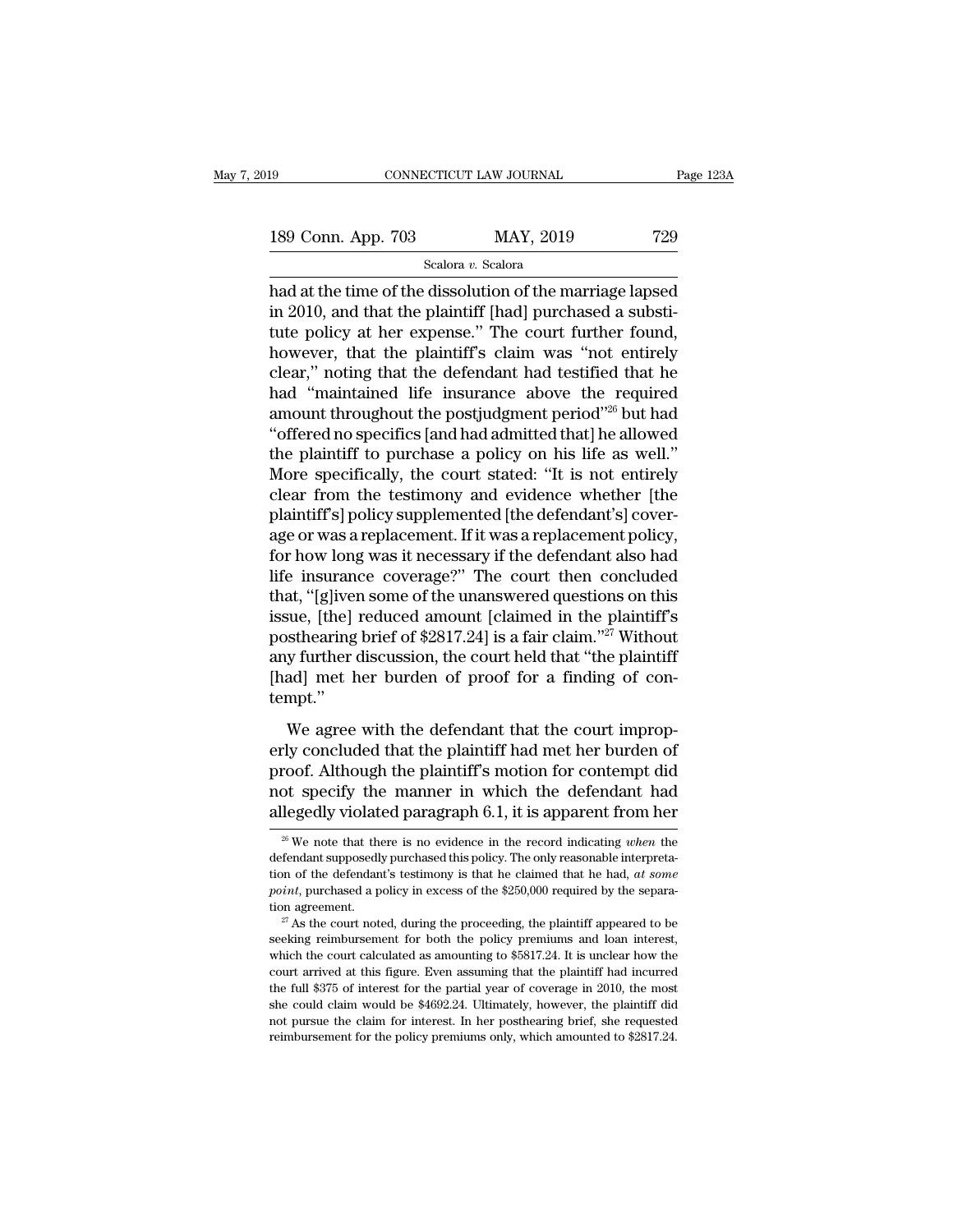| 24A | CONNECTICUT LAW JOURNAL |                    | May 7, 2019 |
|-----|-------------------------|--------------------|-------------|
| 730 | MAY, 2019               | 189 Conn. App. 703 |             |
|     | Scalora v. Scalora      |                    |             |

testimony that her theory of the case was that, during<br>the period at issue, the defendant had failed to maintain<br>any life insurance coverage what scaver<sup>28</sup> Consequently T30 MAY, 2019 189 Conn. App. 703<br>Scalora v. Scalora<br>testimony that her theory of the case was that, during<br>the period at issue, the defendant had failed to maintain<br>any life insurance coverage whatsoever.<sup>28</sup> Consequently Tany Marty, 2019<br>
and the Scalora *v*. Scalora<br>
any that her theory of the case was that, during<br>
the period at issue, the defendant had failed to maintain<br>
any life insurance coverage *whatsoever*.<sup>28</sup> Consequently,<br>
the T30 MAY, 2019 189 Conn. App. 703<br>
Scalora v. Scalora<br>
testimony that her theory of the case was that, during<br>
the period at issue, the defendant had failed to maintain<br>
any life insurance coverage whatsoever.<sup>28</sup> Conseque Scalora *v*. Scalora<br>
scalora *v*. Scalora<br>
testimony that her theory of the case was that, during<br>
the period at issue, the defendant had failed to maintain<br>
any life insurance coverage *whatsoever*.<sup>28</sup> Consequently,<br>
t sealora v. sealora<br>testimony that her theory of the case was that, during<br>the period at issue, the defendant had failed to maintain<br>any life insurance coverage whatsoever.<sup>28</sup> Consequently,<br>the plaintiff, as the party see testimony that her theory of the case was that, during<br>the period at issue, the defendant had failed to maintain<br>any life insurance coverage *whatsoever*.<sup>28</sup> Consequently,<br>the plaintiff, as the party seeking a finding of the period at issue, the defendant had failed to maintain<br>any life insurance coverage *whatsoever*.<sup>28</sup> Consequently,<br>the plaintiff, as the party seeking a finding of indirect<br>civil contempt, had the burden of establishing any life insurance coverage *whatsoever*.<sup>28</sup> Consequently,<br>the plaintiff, as the party seeking a finding of indirect<br>civil contempt, had the burden of establishing by clear<br>and convincing evidence that the defendant had n the plaintiff, as the party seeking a finding of indirect<br>civil contempt, had the burden of establishing by clear<br>and convincing evidence that the defendant had not<br>had his own life insurance policy in effect during the<br>re civil contempt, had the burden of establishing by clear<br>and convincing evidence that the defendant had not<br>had his own life insurance policy in effect during the<br>relevant timeframe. See *Brochard* v. *Brochard*, 185<br>Conn. and convincing evidence that the defendant had not<br>had his own life insurance policy in effect during the<br>relevant timeframe. See *Brochard* v. *Brochard*, 185<br>Conn. App. 204, 221, 196 A.3d 1171 (2018). Although<br>the court had his own life insurance policy in effect during the<br>relevant timeframe. See *Brochard* v. *Brochard*, 185<br>Conn. App. 204, 221, 196 A.3d 1171 (2018). Although<br>the court credited the plaintiff's testimony that she<br>had pur relevant timeframe. See *Brochard* v. *Brochard*, 185<br>Conn. App. 204, 221, 196 A.3d 1171 (2018). Although<br>the court credited the plaintiff's testimony that she<br>had purchased her own policy on the defendant's life,<br>it was u Conn. App. 204, 221, 196 A.3d 1171 (2018). Although<br>the court credited the plaintiff's testimony that she<br>had purchased her own policy on the defendant's life,<br>it was unable to determine whether her policy replaced<br>a polic the court credited the plaintiff's testimony that she<br>had purchased her own policy on the defendant's life,<br>it was unable to determine whether her policy replaced<br>a policy that the defendant had allowed to lapse—which<br>woul had purchased her own policy on the defendant's life,<br>it was unable to determine whether her policy replaced<br>a policy that the defendant had allowed to lapse—which<br>would be consistent with her testimony that the defen-<br>dan it was unable to determine whether her policy replaced<br>a policy that the defendant had allowed to lapse—which<br>would be consistent with her testimony that the defen-<br>dant had not maintained his own policy during the<br>period a policy that the defendant had allowed to lapse—which<br>would be consistent with her testimony that the defen-<br>dant had not maintained his own policy during the<br>period in question—or merely "supplemented [the<br>defendant's] c would be consistent with her testimony that the defendant had not maintained his own policy during the period in question—or merely "supplemented [the defendant's] coverage"—which, contrary to the plaintiff's testimony, wo dant had not maintained his own policy during the<br>period in question—or merely "supplemented [the<br>defendant's] coverage"—which, contrary to the plain-<br>tiff's testimony, would imply that the defendant had<br>indeed maintained period in question—or merely "supplemented [the<br>defendant's] coverage"—which, contrary to the plain-<br>tiff's testimony, would imply that the defendant had<br>indeed maintained his own coverage during the rele-<br>vant period, alt defendant's] coverage"—which, contrary to the plain-<br>tiff's testimony, would imply that the defendant had<br>indeed maintained his own coverage during the rele-<br>vant period, although perhaps not in the amount<br>required by the tiff's testimony, would imply that the defendant had<br>indeed maintained his own coverage during the rele-<br>vant period, although perhaps not in the amount<br>required by the separation agreement. By characterizing<br>this issue as indeed maintained his own coverage during the relevant period, although perhaps not in the amount<br>required by the separation agreement. By characterizing<br>this issue as an "unanswered question," the court, in<br>effect, acknow vant period, although perhaps not in the amount<br>required by the separation agreement. By characterizing<br>this issue as an "unanswered question," the court, in<br>effect, acknowledged that it was not persuaded by the<br>plaintiff' required by the separation agreement. By characterizing<br>this issue as an "unanswered question," the court, in<br>effect, acknowledged that it was not persuaded by the<br>plaintiff's testimony that the defendant had entirely<br>fail this issue as an "unanswered question," the court, in<br>effect, acknowledged that it was not persuaded by the<br>plaintiff's testimony that the defendant had entirely<br>failed to maintain a life insurance policy of any kind.<br>In l effect, acknowledged that it was not persuaded by the plaintiff's testimony that the defendant had entirely failed to maintain a life insurance policy of any kind. In light of this implicit acknowledgment, the court could plaintiff's testimony that the defendant had entirely<br>failed to maintain a life insurance policy of any kind.<br>In light of this implicit acknowledgment, the court could<br>not properly have concluded that the plaintiff had sus failed to maintain a life insurance policy of any kind.<br>In light of this implicit acknowledgment, the court could<br>not properly have concluded that the plaintiff had sus-<br>tained her burden of proving by clear and convincing In light of this implicit acknowledgment, the court could<br>not properly have concluded that the plaintiff had sus-<br>tained her burden of proving by clear and convincing<br>evidence that the defendant had failed to maintain a<br>li not properly have concluded that the plaintiff had sus-<br>tained her burden of proving by clear and convincing<br>evidence that the defendant had failed to maintain a<br>life insurance policy at his own expense. The court,<br>therefo Elementary and its discretion in finding the defendant<br>
28 Contempt for noncompliance with paragraph 6.1 of<br>
28 When explicitly asked whether the defendant had kept a life insurance<br>
28 When explicitly asked whether the d therefore, abused its discretion in finding the defendant<br>in contempt for noncompliance with paragraph 6.1 of<br>the agreement. Accordingly, the judgment of contempt<br><sup>28</sup> When explicitly asked whether the defendant had kept a

in contempt for noncompliance with paragraph 6.1 of<br>the agreement. Accordingly, the judgment of contempt<br> $\frac{1}{\sqrt{2}}$  When explicitly asked whether the defendant had kept a life insurance<br>policy in force during the period The agreement. Accordingly, the judgment of contempt<br>
<sup>28</sup> When explicitly asked whether the defendant had kept a life insurance<br>
policy in force during the period at issue, the plaintiff responded, "[n]o, he<br>
did not." No policy.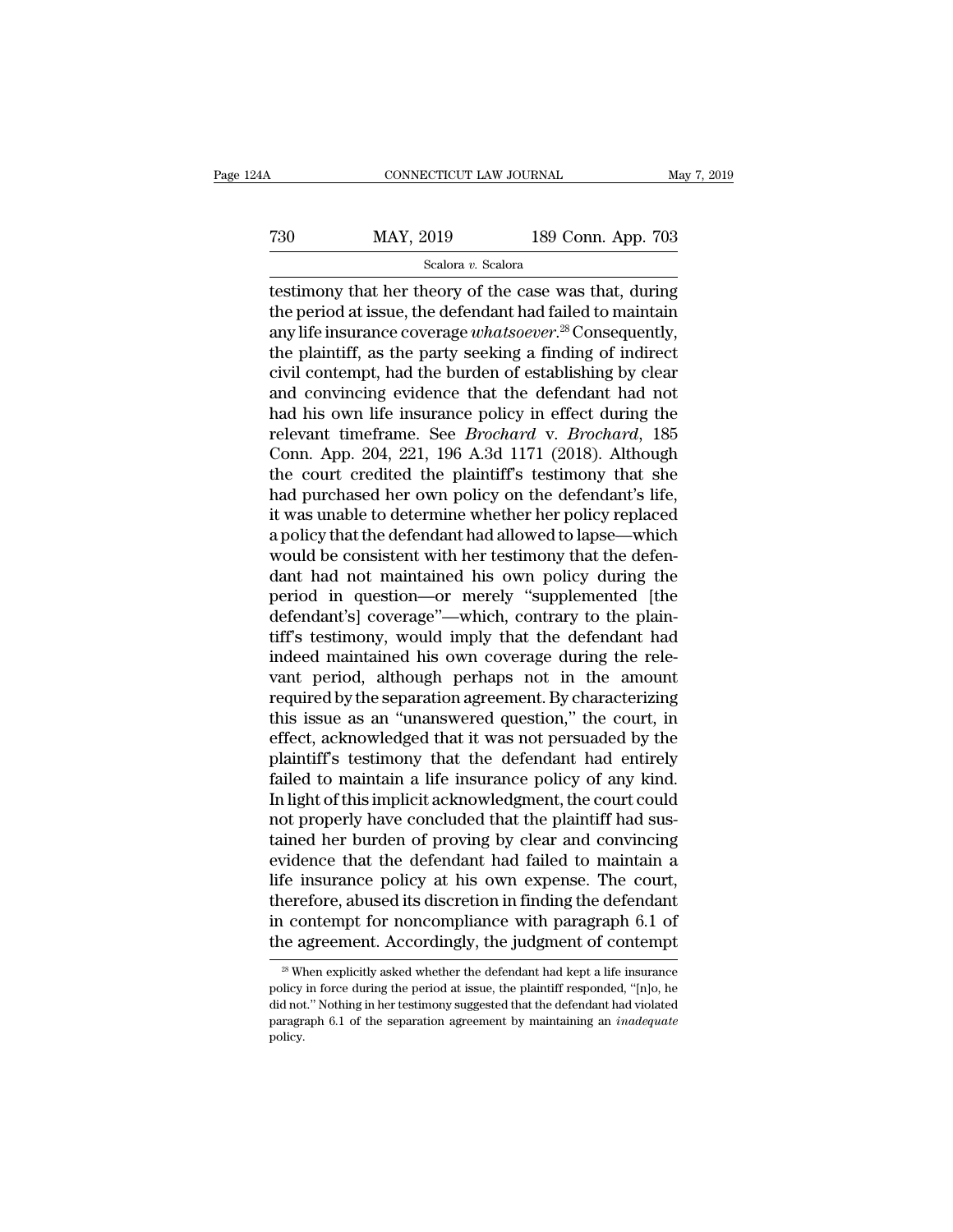| 19                 | CONNECTICUT LAW JOURNAL                                                                                           | Page 125A |
|--------------------|-------------------------------------------------------------------------------------------------------------------|-----------|
| 189 Conn. App. 703 | MAY, 2019                                                                                                         | 731       |
|                    | Scalora v. Scalora                                                                                                |           |
| ho maatad          | must be reversed with respect to the issue of life insur-<br>ance coverage, and the resultant remedial order must |           |

189 Conn. App. 703 MAY, 2019 731<br>Scalora v. Scalora Coverage, and the resultant remedial order must<br>be vacated. 189 Conn. App. '<br>must be reversed<br>ance coverage, a<br>be vacated.  $\frac{1}{2}$ <br>  $\frac{1}{2}$  and the resultant remedial order must<br>  $\frac{1}{2}$ <br>  $\frac{1}{2}$ <br>
The defendant next claims that the court abused its<br>
scretion by crafting an arrearage payment schedule<br>
without obtaining any ovidence of

E<sub>co</sub> extended to the set of the set of the set of the set of the set of the set of the set of the set of the set of the set of the set of the set of the set of the set of the set of the set of the set of the set of the se

must be reversed with respect to the issue of life insur-<br>ance coverage, and the resultant remedial order must<br>be vacated.<br> $E$ <br>The defendant next claims that the court abused its<br>discretion by crafting an arrearage payment ance coverage, and the resultant remedial order must<br>be vacated.<br> $$\rm\,E$$ <br>The defendant next claims that the court abused its<br>discretion by crafting an arrearage payment schedule<br>"without obtaining any evidence of his cur E<br>
The defendant next claims that the court abused it<br>
discretion by crafting an arrearage payment schedul<br>
"without obtaining any evidence of his current or futur<br>
ability to pay." We decline to review this claim.<br>
The fo E<br>The defendant next claims that the court abused its<br>scretion by crafting an arrearage payment schedule<br>ithout obtaining any evidence of his current or future<br>ility to pay." We decline to review this claim.<br>The following The defendant next claims that the court abused its<br>discretion by crafting an arrearage payment schedule<br>"without obtaining any evidence of his current or future<br>ability to pay." We decline to review this claim.<br>The follow

The decidual field claims that the court abased its<br>discretion by crafting an arrearage payment schedule<br>"without obtaining any evidence of his current or future<br>ability to pay." We decline to review this claim.<br>The follow ment of alimony and failure to review this claim.<br>
"without obtaining any evidence of his current or future<br>
ability to pay." We decline to review this claim.<br>
The following additional procedural history is rele-<br>
vant to ability to pay." We decline to review this claim.<br>The following additional procedural history is relevant to our resolution of the defendant's claim. The<br>court found the defendant in contempt for nonpay-<br>ment of alimony an The following additional procedural history is relevant to our resolution of the defendant's claim. The court found the defendant in contempt for nonpayment of alimony and failure to maintain life insurance and awarded th The following additional procedural history is relevant to our resolution of the defendant's claim. The court found the defendant in contempt for nonpayment of alimony and failure to maintain life insurance and awarded the vant to our resolution of the defendant's claim. The<br>court found the defendant in contempt for nonpay-<br>ment of alimony and failure to maintain life insurance<br>and awarded the plaintiff \$80,042 in unpaid alimony<br>and \$2817.24 court found the defendant in contempt for nonpayment of alimony and failure to maintain life insurance<br>and awarded the plaintiff \$80,042 in unpaid alimony<br>and \$2817.24 as reimbursement for the expenses she<br>incurred in main ment of alimony and failure to maintain life insurance<br>and awarded the plaintiff \$80,042 in unpaid alimony<br>and \$2817.24 as reimbursement for the expenses she<br>incurred in maintaining her own insurance policy on<br>the defendan and awarded the plaintiff \$80,042 in unpaid alimony<br>and \$2817.24 as reimbursement for the expenses she<br>incurred in maintaining her own insurance policy on<br>the defendant's life. The court denied the remainder of<br>the plainti and \$2817.24 as reimbursement for the expenses she<br>incurred in maintaining her own insurance policy on<br>the defendant's life. The court denied the remainder of<br>the plaintiff's motion but found that the defendant owed<br>her \$2 incurred in maintaining her own insurance policy on<br>the defendant's life. The court denied the remainder of<br>the plaintiff's motion but found that the defendant owed<br>her \$2929 as reimbursement for the plaintiff's medical<br>in the defendant's life. The court denied the remainder of<br>the plaintiff's motion but found that the defendant owed<br>her \$2929 as reimbursement for the plaintiff's medical<br>insurance premiums, \$13,915 as reimbursement for the<br>y the plaintiff's motion but found that the defendant owed<br>her \$2929 as reimbursement for the plaintiff's medical<br>insurance premiums, \$13,915 as reimbursement for the<br>younger daughter's food and clothing expenses, and<br>\$4676. her \$2929 as reimbursement for the plaintiff's medical<br>insurance premiums, \$13,915 as reimbursement for the<br>younger daughter's food and clothing expenses, and<br>\$4676.60 as reimbursement for the children's activity<br>related c insurance premiums, \$13,915 as reimbursement for the<br>younger daughter's food and clothing expenses, and<br>\$4676.60 as reimbursement for the children's activity<br>related costs. As to the defendant's motions, the court<br>found th younger daughter's food and clothing expenses, and<br>\$4676.60 as reimbursement for the children's activity<br>related costs. As to the defendant's motions, the court<br>found the plaintiff in contempt for improperly claiming<br>the d \$4676.60 as reimbursement for the children's activity<br>related costs. As to the defendant's motions, the court<br>found the plaintiff in contempt for improperly claiming<br>the dependency exemptions and determined that she<br>owed h related costs. As to the defendant's motions, the court<br>found the plaintiff in contempt for improperly claiming<br>the dependency exemptions and determined that she<br>owed him \$2812.50. Offsetting this amount against the<br>defend found the plaintiff in contempt for improperly claiming<br>the dependency exemptions and determined that she<br>owed him \$2812.50. Offsetting this amount against the<br>defendant's total obligation, the court calculated the<br>net su the dependency exemptions and determined that she<br>owed him \$2812.50. Offsetting this amount against the<br>defendant's total obligation, the court calculated the<br>net sum owed to the plaintiff to be \$101,567.34 and<br>issued reme owed him \$2812.50. Offsetting this amount against the<br>defendant's total obligation, the court calculated the<br>net sum owed to the plaintiff to be \$101,567.34 and<br>issued remedial orders setting the rate and terms of<br>repaymen defendant's total obligation, the court calculated the<br>net sum owed to the plaintiff to be \$101,567.34 and<br>issued remedial orders setting the rate and terms of<br>repayment. More specifically, the court ordered the<br>defendant net sum owed to the plaintiff to be \$101,567.34 and<br>issued remedial orders setting the rate and terms of<br>repayment. More specifically, the court ordered the<br>defendant to make minimum monthly payments to the<br>plaintiff of \$1 issued remedial orders setting the rate and terms of<br>repayment. More specifically, the court ordered the<br>defendant to make minimum monthly payments to the<br>plaintiff of \$1000 beginning August 1, 2017. The court<br>further orde repayment. More specifically, the court ordered the<br>defendant to make minimum monthly payments to the<br>plaintiff of \$1000 beginning August 1, 2017. The court<br>further ordered that, "[i]f the full amount is not paid in<br>full o defendant to make minimum monthly payments to the plaintiff of \$1000 beginning August 1, 2017. The court further ordered that, "[i]f the full amount is not paid in full on or before July 31, 2019, a penalty of 10 percent p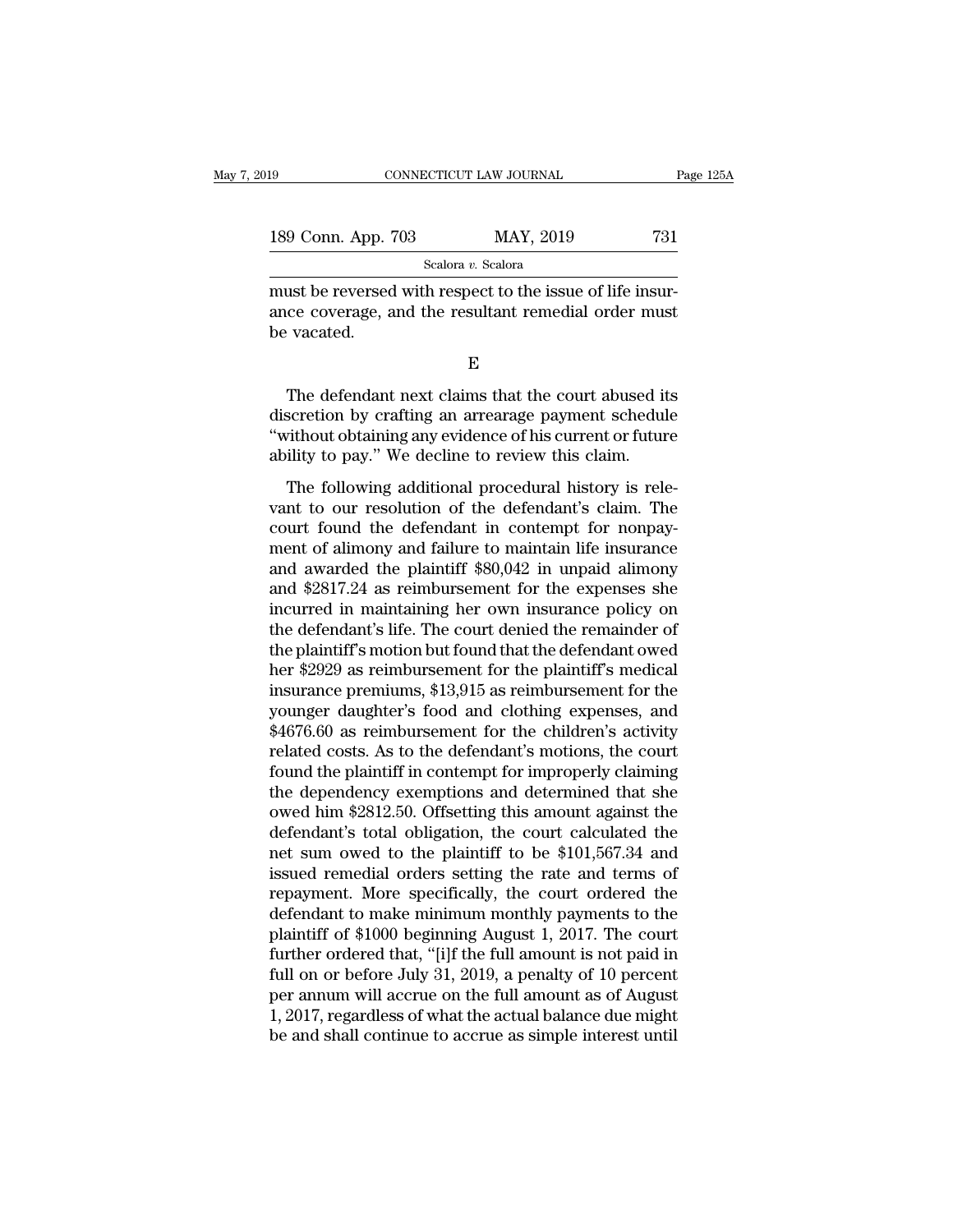# CONNECTICUT LAW JOURNAL May 7, 2019<br>
MAY, 2019 189 Conn. App. 703<br>
Scalora v. Scalora

Scalora *v.* Scalora

CONNECTICUT LAW JOURNAL<br>
T32 MAY, 2019 189 Conn. App. 703<br>
Scalora v. Scalora<br>
the full amount of the judgment plus any penalty pay-<br>
ments are paid in full . . . ." The court made no finding<br>
regarding the defendent's fin MAY, 2019 189 Conn. App. 703<br>Scalora v. Scalora<br>the full amount of the judgment plus any penalty pay-<br>ments are paid in full . . . .." The court made no finding<br>regarding the defendant's financial capacity to comply<br>with i T32 MAY, 2019 189 Conn. App. 703<br>Scalora v. Scalora<br>the full amount of the judgment plus any penalty pay-<br>ments are paid in full . . . . " The court made no finding<br>regarding the defendant's financial capacity to comply<br>w WAY, 2<br>
The full amount of the full amount of the full amount of the ments are paid in full<br>
regarding the defend<br>
with its orders.<br>
"As a general rule Scalora v. Scalora<br>
e full amount of the judgment plus any penalty payents are paid in full  $\ldots$ ." The court made no finding<br>
garding the defendant's financial capacity to comply<br>
th its orders.<br>
"As a general rule, the the full amount of the judgment plus any penalty payments are paid in full  $\dots$ ." The court made no finding<br>regarding the defendant's financial capacity to comply<br>with its orders.<br>"As a general rule, the financial awards

Final dissolution of the galaxies provided in  $f$  and  $f$  positive reasonably ments are paid in full  $\ldots$ ." The court made no finding regarding the defendant's financial capacity to comply with its orders.<br>"As a general ble.to are plant fait to the beat final controlled to the displant regarding the defendant's financial capacity to comply<br>with its orders.<br>"As a general rule, the financial awards in a marital<br>dissolution case should be ba *Germanics* Entricolate Scheres, 1918 with its orders.<br>
"As a general rule, the financial awards in a marital<br>
dissolution case should be based on the parties' current<br>
financial circumstances to the extent reasonably poss "As a general rule, the financial awards in a marital<br>dissolution case should be based on the parties' current<br>financial circumstances to the extent reasonably possi-<br>ble." (Internal quotation marks omitted.) *Gervais* v. "As a general rule, the financial awards in a marital dissolution case should be based on the parties' current financial circumstances to the extent reasonably possible." (Internal quotation marks omitted.) *Gervais* v. dissolution case should be based on the parties' current<br>financial circumstances to the extent reasonably possi-<br>ble." (Internal quotation marks omitted.) *Gervais* v.<br>*Gervais*, 91 Conn. App. 840, 846, 882 A.2d 731, cert. financial circumstances to the extent reasonably possible." (Internal quotation marks omitted.) *Gervais* v.<br>*Gervais*, 91 Conn. App. 840, 846, 882 A.2d 731, cert.<br>denied, 276 Conn. 919, 888 A.2d 88 (2005). Thus, this<br>cour ble." (Internal quotation marks omitted.) *Gervais* v.<br> *Gervais*, 91 Conn. App. 840, 846, 882 A.2d 731, cert.<br>
denied, 276 Conn. 919, 888 A.2d 88 (2005). Thus, this<br>
court has held it to be an abuse of discretion for a tr Gervais, 91 Conn. App. 840, 846, 882 A.2d 731, cert.<br>denied, 276 Conn. 919, 888 A.2d 88 (2005). Thus, this<br>court has held it to be an abuse of discretion for a trial<br>court to issue financial orders in a marital dissolution denied, 276 Conn. 919, 888 A.2d 88 (2005). Thus, this court has held it to be an abuse of discretion for a trial court to issue financial orders in a marital dissolution case without considering the parties' financial circ court has held it to be an abuse of discretion for a trial<br>court to issue financial orders in a marital dissolution<br>case without considering the parties' financial circum-<br>stances where the parties had submitted evidence court to issue financial orders in a marital dissolution<br>case without considering the parties' financial circum-<br>stances where the parties had submitted evidence on<br>the subject; see id. (trial court erred in failing to con case without considering the parties' financial circumstances where the parties had submitted evidence on the subject; see id. (trial court erred in failing to consider defendant's financial affidavit in ruling on plaintif stances where the parties had submitted evidence on<br>the subject; see id. (trial court erred in failing to con-<br>sider defendant's financial affidavit in ruling on plain-<br>tiff's postdissolution motion to terminate, reduce, o the subject; see id. (trial court erred in failing to consider defendant's financial affidavit in ruling on plain-<br>tiff's postdissolution motion to terminate, reduce, or<br>modify his alimony obligation to defendant); *Cuneo* sider defendant's financial affidavit in ruling on plaintiff's postdissolution motion to terminate, reduce, or<br>modify his alimony obligation to defendant); *Cuneo* v.<br>*Cuneo*, 12 Conn. App. 702, 709, 533 A.2d 1226 (1987)<br>( tiff's postdissolution motion to terminate, reduce, or modify his alimony obligation to defendant); *Cuneo v. Cuneo*, 12 Conn. App. 702, 709, 533 A.2d 1226 (1987) (trial court erred in refusing to consider defendant's u modify his alimony obligation to defendant); *Cuneo v.*<br> *Cuneo*, 12 Conn. App. 702, 709, 533 A.2d 1226 (1987)<br>
(trial court erred in refusing to consider defendant's<br>
updated financial affidavit in issuing orders regardin *Cuneo*, 12 Conn. App. 702, 709, 533 A.2d 1226 (1987)<br>(trial court erred in refusing to consider defendant's<br>updated financial affidavit in issuing orders regarding<br>unallocated alimony and support and division of parties' (trial court erred in refusing to consider defendant's<br>updated financial affidavit in issuing orders regarding<br>unallocated alimony and support and division of parties'<br>assets and liabilities); or had been denied the oppor updated financial affidavit in issuing orders regarding<br>unallocated alimony and support and division of parties'<br>assets and liabilities); or had been denied the opportu-<br>nity to do so. See *Szczerkowski* v. *Karmelowicz*, unallocated alimony and support and division of parties'<br>assets and liabilities); or had been denied the opportu-<br>nity to do so. See *Szczerkowski* v. *Karmelowicz*, 60<br>Conn. App. 429, 435, 759 A.2d 1050 (2000) (where cour assets and liabilities); or had been denied the opportunity to do so. See *Szczerkowski* v. *Karmelowicz*, 60 Conn. App. 429, 435, 759 A.2d 1050 (2000) (where court had led parties to believe that it would not make any fin davits). In the present case, neither party filed an updated<br>ancial orders in ruling on certain postdissolution<br>otions, it was abuse of discretion to issue financial<br>ders without having before it parties' financial affi-<br>vits).<br>In Financial orders in ruling on certain postdissolution<br>financial orders in ruling on certain postdissolution<br>motions, it was abuse of discretion to issue financial<br>orders without having before it parties' financial affi-<br>da

motions, it was abuse of discretion to issue financial<br>orders without having before it parties' financial affi-<br>davits).<br>In the present case, neither party filed an updated<br>financial affidavit or offered any evidence of hi particles make any objection at the time of the orders difficular davits).<br>In the present case, neither party filed an updated financial affidavit or offered any evidence of his or her financial circumstances at that time In the present case, neither party filed an updated financial affidavit or offered any evidence of his or her financial circumstances at that time.<sup>29</sup> Nor did the parties make any objection at the time of the orders that her financial circumstances at that time.<sup>29</sup> Nor did the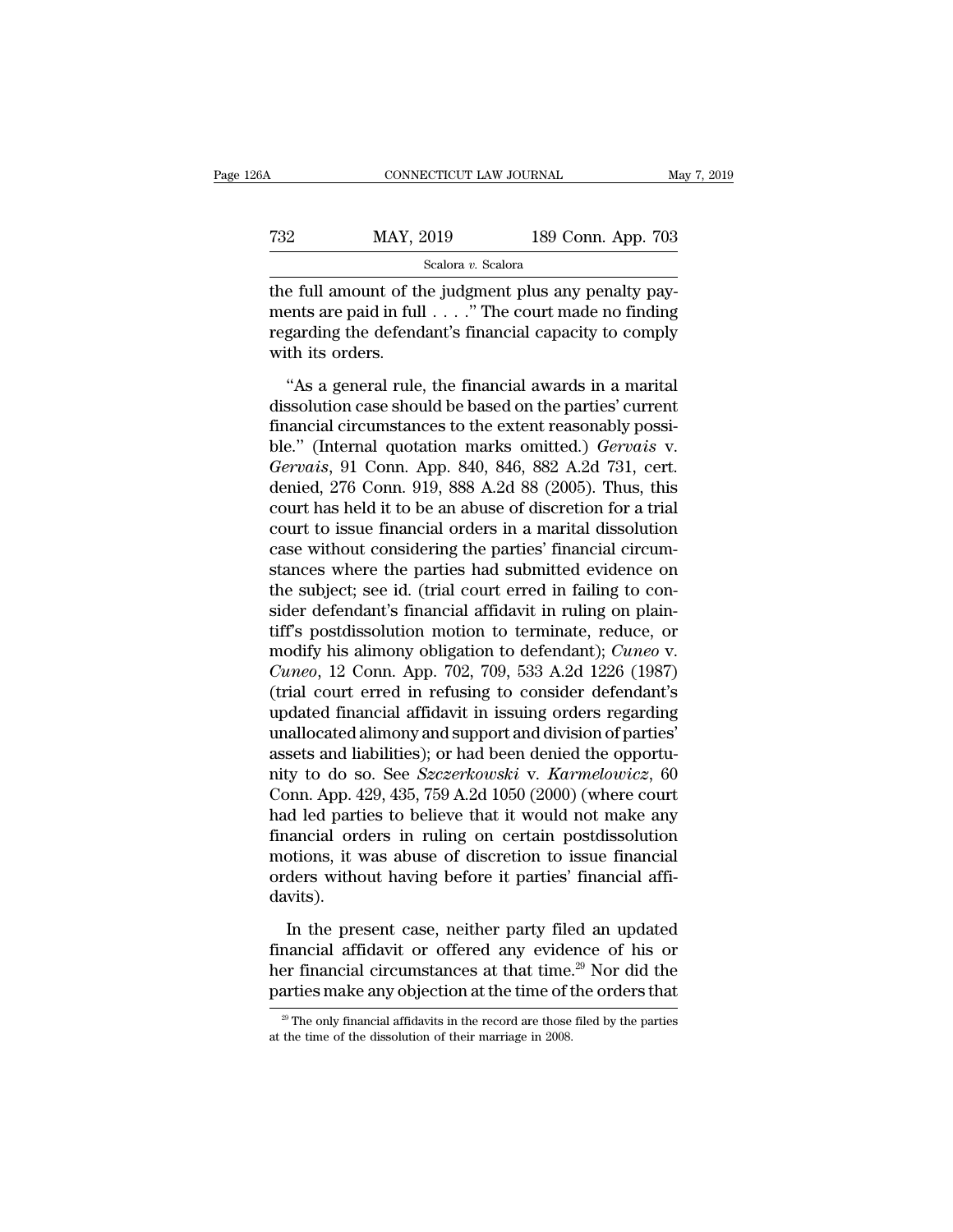189 CONNECTICUT LAW JOURNAL Page 127A<br>189 Conn. App. 703 MAY, 2019 733<br>Scalora v. Scalora

Scalora *v.* Scalora

the court had not considered their financial conditions.<br>
Thus, both parties effectively invited the court to focus<br>
realistics on the morits of their mations without reference 189 Conn. App. 703 MAY, 2019 733<br>
Scalora v. Scalora<br>
the court had not considered their financial conditions.<br>
Thus, both parties effectively invited the court to focus<br>
solely on the merits of their motions without refe 189 Conn. App. 703 MAY, 2019 733<br>
Scalora v. Scalora<br>
the court had not considered their financial conditions.<br>
Thus, both parties effectively invited the court to focus<br>
solely on the merits of their motions without refe 189 Conn. App. 703 MAY, 2019 733<br>
Scalora v. Scalora<br>
the court had not considered their financial conditions.<br>
Thus, both parties effectively invited the court to focus<br>
solely on the merits of their motions without refe Scalora  $v$ . Scalora<br>
the court had not considered their financial conditions.<br>
Thus, both parties effectively invited the court to focus<br>
solely on the merits of their motions without reference<br>
to their current finances seasar v. seasora<br>the court had not considered their financial conditions.<br>Thus, both parties effectively invited the court to focus<br>solely on the merits of their motions without reference<br>to their current finances. "If co the court had not considered their financial conditions.<br>Thus, both parties effectively invited the court to focus<br>solely on the merits of their motions without reference<br>to their current finances. "If counsel has full kn Thus, both parties effectively invited the court to focus<br>solely on the merits of their motions without reference<br>to their current finances. "If counsel has full knowledge<br>of improper conduct (or what he perceives to be<br>im solely on the merits of their motions without reference<br>to their current finances. "If counsel has full knowledge<br>of improper conduct (or what he perceives to be<br>improper procedure) he cannot remain silent, hoping<br>for a fa to their current finances. "If counsel has full knowledge<br>of improper conduct (or what he perceives to be<br>improper procedure) he cannot remain silent, hoping<br>for a favorable ruling, and then be heard to complain<br>when the of improper conduct (or what he perceives to be<br>improper procedure) he cannot remain silent, hoping<br>for a favorable ruling, and then be heard to complain<br>when the order is unsatisfactory." (Internal quotation<br>marks omitted improper procedure) he cannot remain silent, hoping<br>for a favorable ruling, and then be heard to complain<br>when the order is unsatisfactory." (Internal quotation<br>marks omitted.) *Bielen* v. *Bielen*, 12 Conn. App. 513,<br>515, for a favorable ruling, and then be heard to complain<br>when the order is unsatisfactory." (Internal quotation<br>marks omitted.) *Bielen* v. *Bielen*, 12 Conn. App. 513,<br>515, 531 A.2d 941 (1987). Under these circumstances, we when the order is unsatisfactory." (Internal quotation<br>marks omitted.) *Bielen* v. *Bielen*, 12 Conn. App. 513,<br>515, 531 A.2d 941 (1987). Under these circumstances, we<br>decline to review the defendant's claim.<sup>30</sup> See *Tuf* marks omitted.) *Bielen* v. *Bielen*, 12 Conn. App. 513, 515, 531 A.2d 941 (1987). Under these circumstances, we decline to review the defendant's claim.<sup>30</sup> See *Tufano* v. *Tufano*, 18 Conn. App. 119, 124–26, 556 A.2d 1 515, 531 A.2d 941 (1987). Under these circumstances, we<br>decline to review the defendant's claim.<sup>30</sup> See *Tufano*<br>v. *Tufano*, 18 Conn. App. 119, 124–26, 556 A.2d 1036<br>(1989) (declining to review plaintiff's claim, that t decline to review the defendant's claim.<sup>30</sup> See *Tufano* v. *Tufano*, 18 Conn. App. 119, 124–26, 556 A.2d 1036 (1989) (declining to review plaintiff's claim, that trial court erred in imposing contempt sanctions given he v. *Tufano*, 18 Conn. App. 119, 124–26, 556 A.2d 1036 (1989) (declining to review plaintiff's claim, that trial court erred in imposing contempt sanctions given her lack of financial ability to purge herself by payment, wh (1989) (declining to review plaintiff's claim, that trial<br>court erred in imposing contempt sanctions given her<br>lack of financial ability to purge herself by payment,<br>where she offered no evidence regarding her current<br>fin court erred in imposing contempt sanctions given her<br>lack of financial ability to purge herself by payment,<br>where she offered no evidence regarding her current<br>financial condition and did not object to court proceed-<br>ing w lack of financial ability to purge herself by payment,<br>where she offered no evidence regarding her current<br>financial condition and did not object to court proceed-<br>ing without such evidence); *Bielen* v. *Bielen*, supra,<br>5 where she offered no evidence regarding her current<br>financial condition and did not object to court proceed-<br>ing without such evidence); *Bielen* v. *Bielen*, supra,<br>515 (declining to review defendant's claim that court<br>im financial condition and did not object to court proceed-<br>ing without such evidence); *Bielen* v. *Bielen*, supra,<br>515 (declining to review defendant's claim that court<br>improperly refused to consider parties' current financ ing without such evidence); *Bielen* v. *Bielen*, supra,<br>515 (declining to review defendant's claim that court<br>improperly refused to consider parties' current financial<br>positions in ruling on postdissolution motion for att stuons in ruing on postussoution motion for attor-<br>y's fees because, although this normally would constite<br>te error, neither party offered evidence thereon or<br>jected to court proceeding without such evidence).<br>F<br>Finally, t

F<sup>1</sup>

respectative, attributed evidence thereon or<br>objected to court proceeding without such evidence).<br>F<br>Finally, the defendant claims that the court abused<br>its discretion in declining to award him attorney's fees<br>in relation t Finally, the defendant claims that the court abused<br>Finally, the defendant claims that the court abused<br>its discretion in declining to award him attorney's fees<br>in relation to his motion for contempt. The defendant's<br>sole  $$\rm F$$ <br>Finally, the defendant claims that the court abused<br>its discretion in declining to award him attorney's fees<br>in relation to his motion for contempt. The defendant's<br>sole argument in support of this claim is that he Finally, the defendant claims that the court abused<br>its discretion in declining to award him attorney's fees<br>in relation to his motion for contempt. The defendant's<br>sole argument in support of this claim is that he should its discretion in declining to award him attorney's fees<br>in relation to his motion for contempt. The defendant's<br>sole argument in support of this claim is that he should<br> $\frac{1}{20}$  The defendant also appears to take issue

in relation to his motion for contempt. The defendant's sole argument in support of this claim is that he should  $\frac{1}{2}$ . The defendant also appears to take issue with the particular terms of the remedial order. To the sole argument in support of this claim is that he should<br><sup>30</sup> The defendant also appears to take issue with the particular terms of<br>the remedial order. To the extent he intended to raise this as a separate<br>claim, we deem i <sup>30</sup> The defendant also appears to take issue with the particular terms of the remedial order. To the extent he intended to raise this as a separate claim, we deem it abandoned. The defendant's discussion of the issue lack <sup>30</sup> The defendant also appears to take issue with the particular terms of the remedial order. To the extent he intended to raise this as a separate claim, we deem it abandoned. The defendant's discussion of the issue lac The definition of the extent he intended to raise this as a separate claim, we deem it abandoned. The defendant's discussion of the issue lacks any citation to relevant authority and is limited to a single sentence: "There claim, we deem it abandoned. The defendant's discussion of the issue lacks any citation to relevant authority and is limited to a single sentence: "There is no justification for this lump sum award and the penalty." We th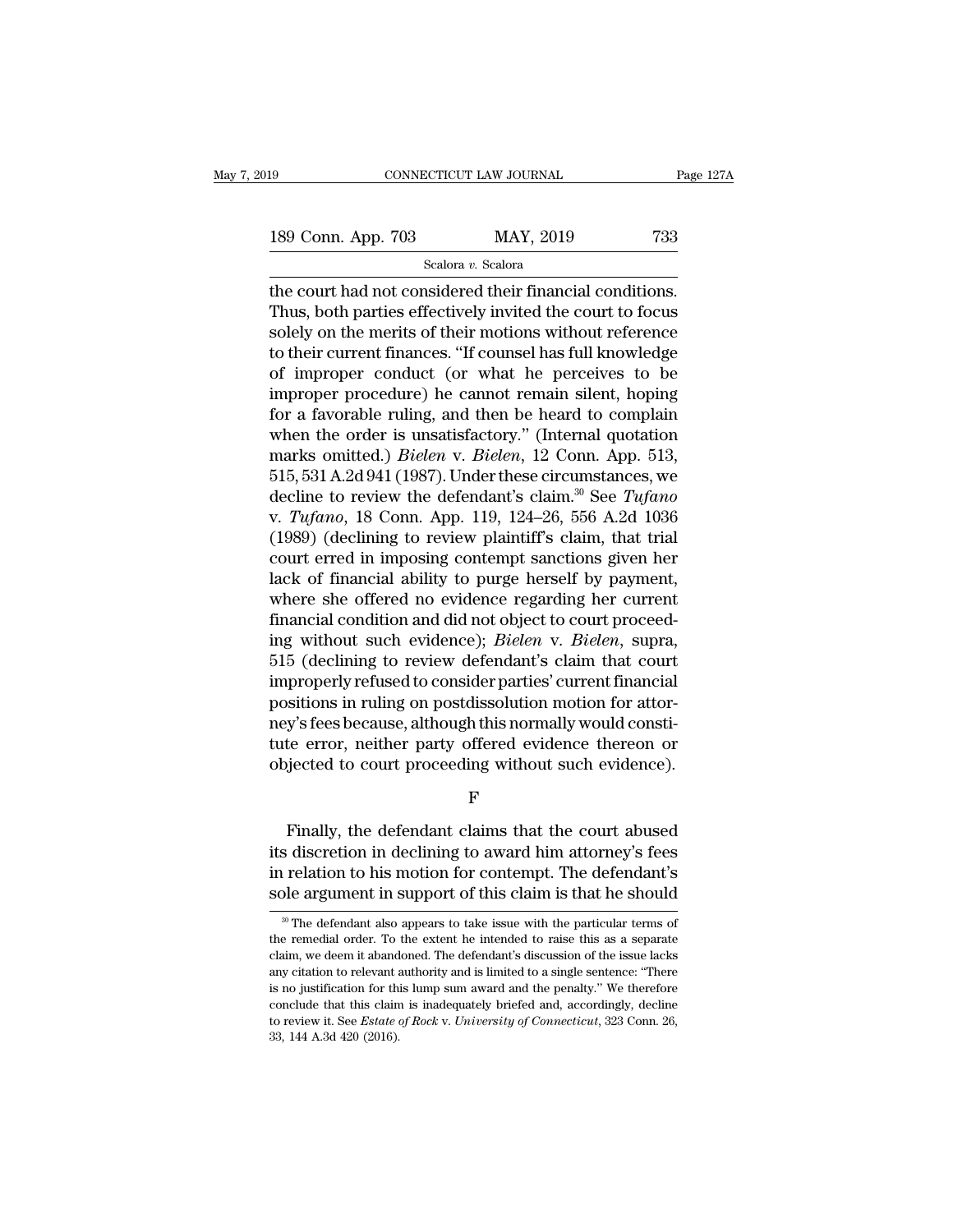## CONNECTICUT LAW JOURNAL May 7, 2019<br>
T34 MAY, 2019 189 Conn. App. 703<br>
Scalora v. Scalora Scalora *v.* Scalora

CONNECTICUT LAW JOURNAL May 7, 2019<br>
T34 MAY, 2019 189 Conn. App. 703<br>
Scalora v. Scalora<br>
be awarded attorney's fees if the plaintiff prevails in<br>
her cross appeal on her claim for attorney's fees.<br>
Because we decline to MAY, 2019 189 Conn. App. 703<br>Scalora v. Scalora<br>be awarded attorney's fees if the plaintiff prevails in<br>her cross appeal on her claim for attorney's fees.<br>Because we decline to review the plaintiff's claim; see<br>part II of T34 MAY, 2019 189 Conn. App. 703<br>
Scalora v. Scalora<br>
be awarded attorney's fees if the plaintiff prevails in<br>
her cross appeal on her claim for attorney's fees.<br>
Because we decline to review the plaintiff's claim; see<br>
p  $\begin{array}{ll}\n\text{734} & \text{MAT, } 2019 & \text{189 Conn. App. } 703 \\
\hline\n\text{683} & \text{593} \\
\hline\n\text{69} & \text{693} \\
\hline\n\text{608} & \text{608} \\
\hline\n\text{608} & \text{608} \\
\hline\n\text{608} & \text{608} \\
\hline\n\text{608} & \text{608} \\
\hline\n\text{608} & \text{608} \\
\hline\n\text{608} & \text{60$ **Example 2**<br>be awarded<br>her cross ap<br>Because we depart II of this<br>ily fails. Examples a more plainting prevails in<br>the plainting prevails in the plainting of the plainting of the plainting<br>this opinion; the defendant's claim necessar-<br>II<br>THE PLAINTIFF'S CROSS APPEAL<br>cross appeal, the plaintiff clai In the plaintiff's claim; see that II of this opinion; the defendant's claim necessaries appeal.<br>
II<br>
II<br>
THE PLAINTIFF'S CROSS APPEAL<br>
In her cross appeal, the plaintiff claims that the court<br>
abused its discretion in dec

part II of this opinion; the defendant's claim necessarily fails.<br>
II<br>
THE PLAINTIFF'S CROSS APPEAL<br>
In her cross appeal, the plaintiff claims that the court<br>
(1) abused its discretion in declining to award her attor-<br>
ney ily fails.<br>
II<br>
THE PLAINTIFF'S CROSS APPEAL<br>
In her cross appeal, the plaintiff claims that the court<br>
(1) abused its discretion in declining to award her attor-<br>
ney's fees and costs in relation to her motion for con-<br>
t II<br>
THE PLAINTIFF'S CROSS APPEAL<br>
In her cross appeal, the plaintiff claims that the court<br>
(1) abused its discretion in declining to award her attor-<br>
ney's fees and costs in relation to her motion for con-<br>
tempt and (2) THE PLAINTIFF'S CROSS APPEAL<br>In her cross appeal, the plaintiff claims that the court<br>(1) abused its discretion in declining to award her attor-<br>ney's fees and costs in relation to her motion for con-<br>tempt and (2) imprope THE PLAINTIFF'S CROSS APPEAL<br>In her cross appeal, the plaintiff claims that the court<br>(1) abused its discretion in declining to award her attor-<br>ney's fees and costs in relation to her motion for con-<br>tempt and (2) improp In her cross appeal, the plaintiff claims that the court (1) abused its discretion in declining to award her attorney's fees and costs in relation to her motion for contempt and (2) improperly implied a reasonableness sta ) abused its discretion in declining to award her attor-<br>y's fees and costs in relation to her motion for con-<br>mpt and (2) improperly implied a reasonableness<br>andard into paragraph 3.3 of the parties' separation<br>reement.<sup></sup> ney's fees and costs in relation to her motion for con-<br>tempt and (2) improperly implied a reasonableness<br>standard into paragraph 3.3 of the parties' separation<br>agreement.<sup>31</sup> We decline to review these claims because<br>they

tempt and (2) improperly implied a reasonableness<br>standard into paragraph 3.3 of the parties' separation<br>agreement.<sup>31</sup> We decline to review these claims because<br>they are inadequately briefed.<br>Regarding attorney's fees, th standard into paragraph 3.3 of the parties' separation<br>agreement.<sup>31</sup> We decline to review these claims because<br>they are inadequately briefed.<br>Regarding attorney's fees, the plaintiff argues that,<br>absent some showing by t agreement.<sup>31</sup> We decline to review these claims because<br>they are inadequately briefed.<br>Regarding attorney's fees, the plaintiff argues that,<br>absent some showing by the defendant that he had been<br>unable to pay the full amo they are inadequately briefed.<br>
Regarding attorney's fees, the plaintiff argues that,<br>
absent some showing by the defendant that he had been<br>
unable to pay the full amount of alimony due, "the<br>
plaintiff should have been Regarding attorney's fees, the plaintiff argues that,<br>absent some showing by the defendant that he had been<br>unable to pay the full amount of alimony due, "the<br>plaintiff should have been made whole for having to<br>bring this absent some showing by the defendant t<br>unable to pay the full amount of alir<br>plaintiff should have been made whol<br>bring this action to recover alimony .<br>tiff addresses this claim in less than c<br>appellate brief, provides no Fing this action to recover alimony  $\ldots$ ." The plain-<br>ff addresses this claim in less than one page of her<br>oppellate brief, provides no citation to authority, and<br>rovides no analysis of the claim.<br> $\frac{31}{21}$  In her appe tiff addresses this claim in less than one page of her<br>appellate brief, provides no citation to authority, and<br>provides no analysis of the claim.<br><sup>31</sup> In her appellate brief, the plaintiff appears to claim that the court a

II

appellate brief, provides no citation to authority, and<br>provides no analysis of the claim.<br> $\frac{3!}{10}$  In her appellate brief, the plaintiff appears to claim that the court also<br>improperly implied a reasonableness standar provides no analysis of the claim.<br>  $\frac{31 \text{ In her appellate brief, the plaintiff appears to claim that the court also  
\nimproperly implied a reasonableness standard into paragraph 3.2 of the  
\nseparation agreement, which provides in relevant part: "By way of additional  
\nchild support, the [defendant] shall be responsible for all activity costs for  
\nboth of the parties' children . . . until each child reaches the age of twenty-  
\nboth of the parties' children . . . until each child reaches the age of twenty-$ <sup>31</sup> In her appellate brief, the plaintiff appears to claim that the court also improperly implied a reasonableness standard into paragraph 3.2 of the separation agreement, which provides in relevant part: "By way of addi <sup>31</sup> In her appellate brief, the plaintiff appears to claim that the court also improperly implied a reasonableness standard into paragraph 3.2 of the separation agreement, which provides in relevant part: "By way of addi improperly implied a reasonableness standard into paragraph 3.2 of the separation agreement, which provides in relevant part: "By way of additional child support, the [defendant] shall be responsible for all activity cost method is approached and reliable automobile for and reliable automobile for all activity costs for both of the parties' children . . . until each child reaches the age of twenty-three . . . . Said activity costs shall inc attending a private preparatory school and all other costs for the particle and support, the [defendant] shall be responsible for all activity costs for both of the parties' children  $\ldots$  until each child reaches the age activities.'' The plaintiff appears to argue that the court is apply the parties' children  $\ldots$  until each child reaches the age of twenty-<br>three  $\ldots$ . Said activity costs shall include but not be limited to all soccerthree . . . . Said activity costs shall include but not be limited to all soccer and other athletic expenses, transportation and travel costs, including the purchase of a safe and reliable automobile for each child, all co and other athletic expenses, transportation and travel costs, including the purchase of a safe and reliable automobile for each child, all costs of attending a private preparatory school and all other costs for the girls' murchase of a safe and reliable automobile for each child, all costs of attending a private preparatory school and all other costs for the girls' activities." The plaintiff appears to argue that the court improperly determ attending a private preparatory school and all other costs for the girls' activities." The plaintiff appears to argue that the court improperly determined this provision to be ambiguous and, therefore, erred in implying a attending a private preparatory school and all other costs for the girls' activities." The plaintiff appears to argue that the court improperly determined this provision to be ambiguous and, therefore, erred in implying a mined this provision to be ambiguous and, therefore, erred in implying a reasonableness standard into it. The plaintiff misconstrues the court's memorandum of decision. In its decision, the court explicitly determined tha a reasonableness standard into it. The plaintiff misconstrues the court's memorandum of decision. In its decision, the court explicitly determined that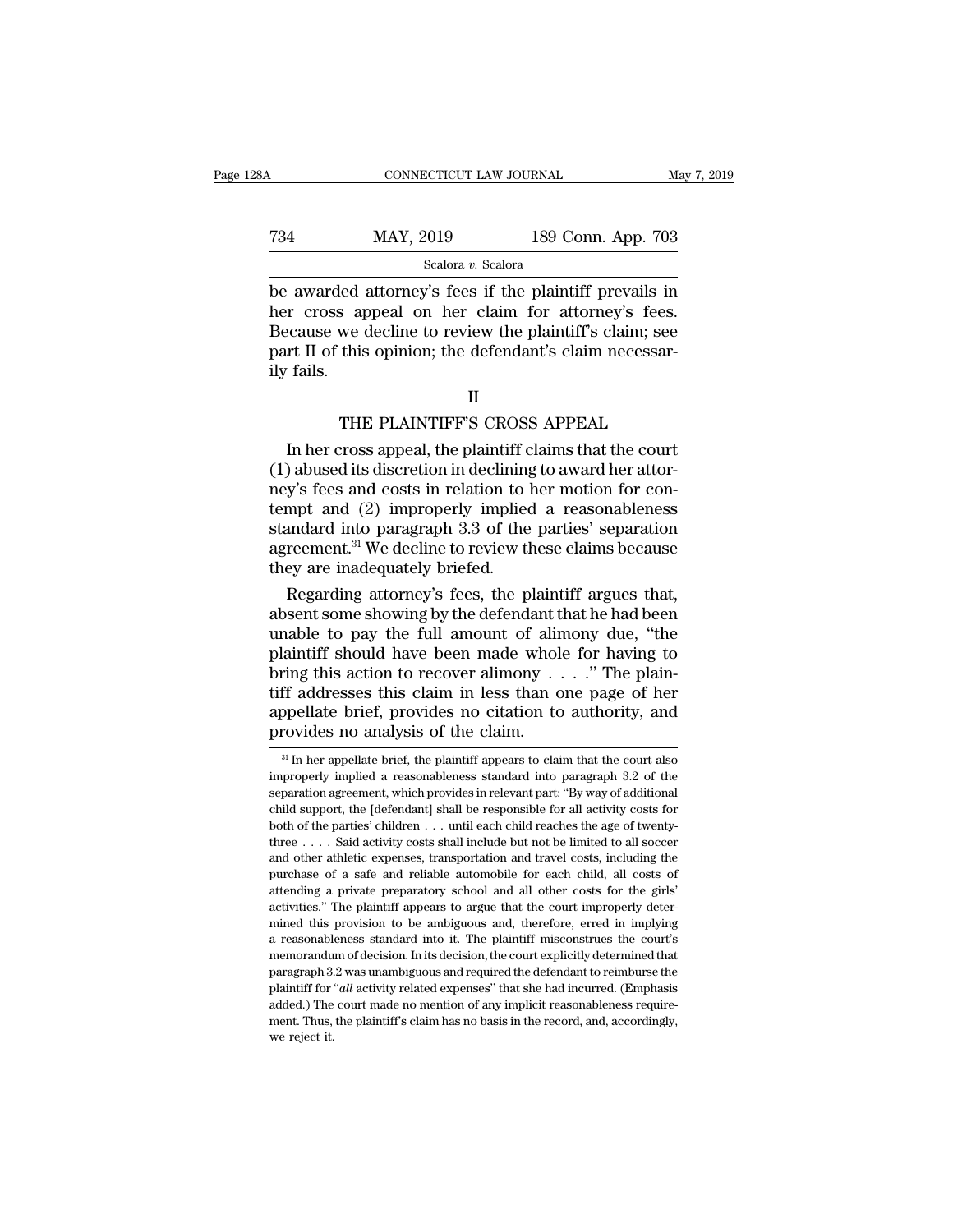189 CONNECTICUT LAW JOURNAL Page 129A<br>189 Conn. App. 703 MAY, 2019 735<br>Scalora v. Scalora

## Scalora *v.* Scalora

CONNECTICUT LAW JOURNAL Page 129A<br>
9 Conn. App. 703 MAY, 2019 735<br>
Scalora v. Scalora<br>
Regarding the interpretation of paragraph 3.3 of the<br>
paration agreement, the plaintiff first challenges the<br>
uur's dotermination that 189 Conn. App. 703 MAY, 2019 735<br>
Scalora v. Scalora<br>
Regarding the interpretation of paragraph 3.3 of the<br>
separation agreement, the plaintiff first challenges the<br>
court's determination that this provision was ambigu-<br>
p 189 Conn. App. 703 MAY, 2019 735<br>
Scalora v. Scalora<br>
Regarding the interpretation of paragraph 3.3 of the<br>
separation agreement, the plaintiff first challenges the<br>
court's determination that this provision was ambigu-<br> 189 Conn. App. 703 MAY, 2019 735<br>
Scalora v. Scalora<br>
Regarding the interpretation of paragraph 3.3 of the<br>
separation agreement, the plaintiff first challenges the<br>
court's determination that this provision was ambigu-<br> For Somma Tapp. 155 Exalora (Scalora v. Scalora v. Scalora v. Scalora v. Scalora v. Scalora (Scalora v. Scalora scalora v. Scalora scales in any meaning scale of the court's determination that this provision was ambiguous Scalora v. Scalora<br>
Regarding the interpretation of paragraph 3.3 of the<br>
separation agreement, the plaintiff first challenges the<br>
court's determination that this provision was ambigu-<br>
ous. Rather than explicate why the Regarding the interpretation of paragraph 3.3 of the<br>separation agreement, the plaintiff first challenges the<br>court's determination that this provision was ambigu-<br>ous. Rather than explicate why the court's underlying<br>reas separation agreement, the plaintiff first challenges the<br>court's determination that this provision was ambigu-<br>ous. Rather than explicate why the court's underlying<br>reasoning was erroneous or engage in any meaningful<br>analy court's determination that this provision was ambiguous. Rather than explicate why the court's underlying<br>reasoning was erroneous or engage in any meaningful<br>analysis of the language of paragraph 3.3, the plaintiff<br>simply ous. Rather than explicate why the court's underlying<br>reasoning was erroneous or engage in any meaningful<br>analysis of the language of paragraph 3.3, the plaintiff<br>simply cites to the text of the provision, acknowledges<br>the reasoning was erroneous or engage in any meaningful<br>analysis of the language of paragraph 3.3, the plaintiff<br>simply cites to the text of the provision, acknowledges<br>the correctness of the court's recitation of the boil-<br>er analysis of the language of paragraph 3.3, the plaintiff<br>simply cites to the text of the provision, acknowledges<br>the correctness of the court's recitation of the boil-<br>erplate law of contract interpretation, and asserts in [twenty-three].'' e correctness of the court's recitation of the boil-<br>plate law of contract interpretation, and asserts in<br>conclusory fashion that the agreement clearly and<br>ambiguously made the defendant "responsible [for]<br>tually every exp erplate law of contract interpretation, and asserts in<br>a conclusory fashion that the agreement clearly and<br>unambiguously made the defendant "responsible [for]<br>virtually every expense the children incurred until age<br>[twenty

a conclusory fashion that the agreement clearly and<br>
unambiguously made the defendant "responsible [for]<br>
virtually every expense the children incurred until age<br>
[twenty-three]."<br>
The plaintiff also challenges the court's unambiguously made the defendant "responsible [for]<br>virtually every expense the children incurred until age<br>[twenty-three]."<br>The plaintiff also challenges the court's construc-<br>tion of the separation agreement as limiting virtually every expense the children incurred until age<br>[twenty-three]."<br>The plaintiff also challenges the court's construc-<br>tion of the separation agreement as limiting the defen-<br>dant's responsibility to *reasonable* foo [twenty-three]."<br>The plaintiff also challenges the court's construc-<br>tion of the separation agreement as limiting the defen-<br>dant's responsibility to *reasonable* food and clothing<br>expenses. The plaintiff argues that, even The plaintiff also challenges the court's construction of the separation agreement as limiting the defendant's responsibility to *reasonable* food and clothing expenses. The plaintiff argues that, even if the agreement is tion of the separation agreement as limiting the defen-<br>dant's responsibility to *reasonable* food and clothing<br>expenses. The plaintiff argues that, even if the agree-<br>ment is ambiguous, the court erred in failing to consi dant's responsibility to *reasonable* food and clothing<br>expenses. The plaintiff argues that, even if the agree-<br>ment is ambiguous, the court erred in failing to consider<br>evidence that the defendant had paid every bill rece expenses. The plaintiff argues that, even if the agreement is ambiguous, the court erred in failing to consider<br>evidence that the defendant had paid every bill received<br>from the plaintiff from the date of dissolution until ment is ambiguous, the court erred in failing to consider<br>
evidence that the defendant had paid every bill received<br>
from the plaintiff from the date of dissolution until 2010.<br>
According to the plaintiff, this evidence de evidence that the defendant had paid every bill received<br>from the plaintiff from the date of dissolution until 2010.<br>According to the plaintiff, this evidence demonstrates<br>that the intent and expectation of the parties was from the plaintiff from the date of dissolution until 201<br>According to the plaintiff, this evidence demonstrate<br>that the intent and expectation of the parties was the<br>the defendant was required to perform his obligation<br>" cording to the plaintiff, this evidence demonstrates<br>at the intent and expectation of the parties was that<br>e defendant was required to perform his obligations<br>ithout limitation on the reasonableness of expenses<br>..." The pl that the intent and expectation of the parties was that<br>the defendant was required to perform his obligations<br>"without limitation on the reasonableness of expenses<br> $\ldots$ ." The plaintiff devotes one paragraph to this argu-

the defendant was required to perform his obligations<br>
"without limitation on the reasonableness of expenses<br>  $\ldots$ ." The plaintiff devotes one paragraph to this argu-<br>
ment and cites no legal authority to support it.<br>
In "without limitation on the reasonableness of expenses<br>  $\ldots$ " The plaintiff devotes one paragraph to this argument and cites no legal authority to support it.<br>
In sum, the plaintiff has failed to brief adequately the<br>
cla  $\ldots$ ." The plaintiff devotes one paragraph to this argument and cites no legal authority to support it.<br>In sum, the plaintiff has failed to brief adequately the claims raised in her cross appeal, and, consequently, we de ment and cites no legal authority to support it.<br>
In sum, the plaintiff has failed to brief adequately the<br>
claims raised in her cross appeal, and, consequently,<br>
we deem them abandoned. "Claims are inadequately<br>
briefed w In sum, the plaintiff has failed to brief adequately the claims raised in her cross appeal, and, consequently, we deem them abandoned. "Claims are inadequately briefed when they are merely mentioned and not briefed beyond claims raised in her cross appeal, and, consequently,<br>we deem them abandoned. "Claims are inadequately<br>briefed when they are merely mentioned and not briefed<br>beyond a bare assertion. . . . Claims are also inade-<br>quately b we deem them abandoned. "Claims are inadequately<br>briefed when they are merely mentioned and not briefed<br>beyond a bare assertion. . . . Claims are also inade-<br>quately briefed when they . . . consist of conclusory<br>assertions *University of Connecticut*, 323 Conn. 26, 33, 144 A.3d beyond a bare assertion. . . . Claims are also inade-<br>quately briefed when they . . . consist of conclusory<br>assertions . . . with no mention of relevant authority<br>and minimal or no citations from the record . . . ."<br>(Inte quately briefed when they  $\dots$  consist of conclusory assertions  $\dots$  with no mention of relevant authority and minimal or no citations from the record  $\dots$ ."<br>(Internal quotation marks omitted.) *Estate of Rock* v. *Univer*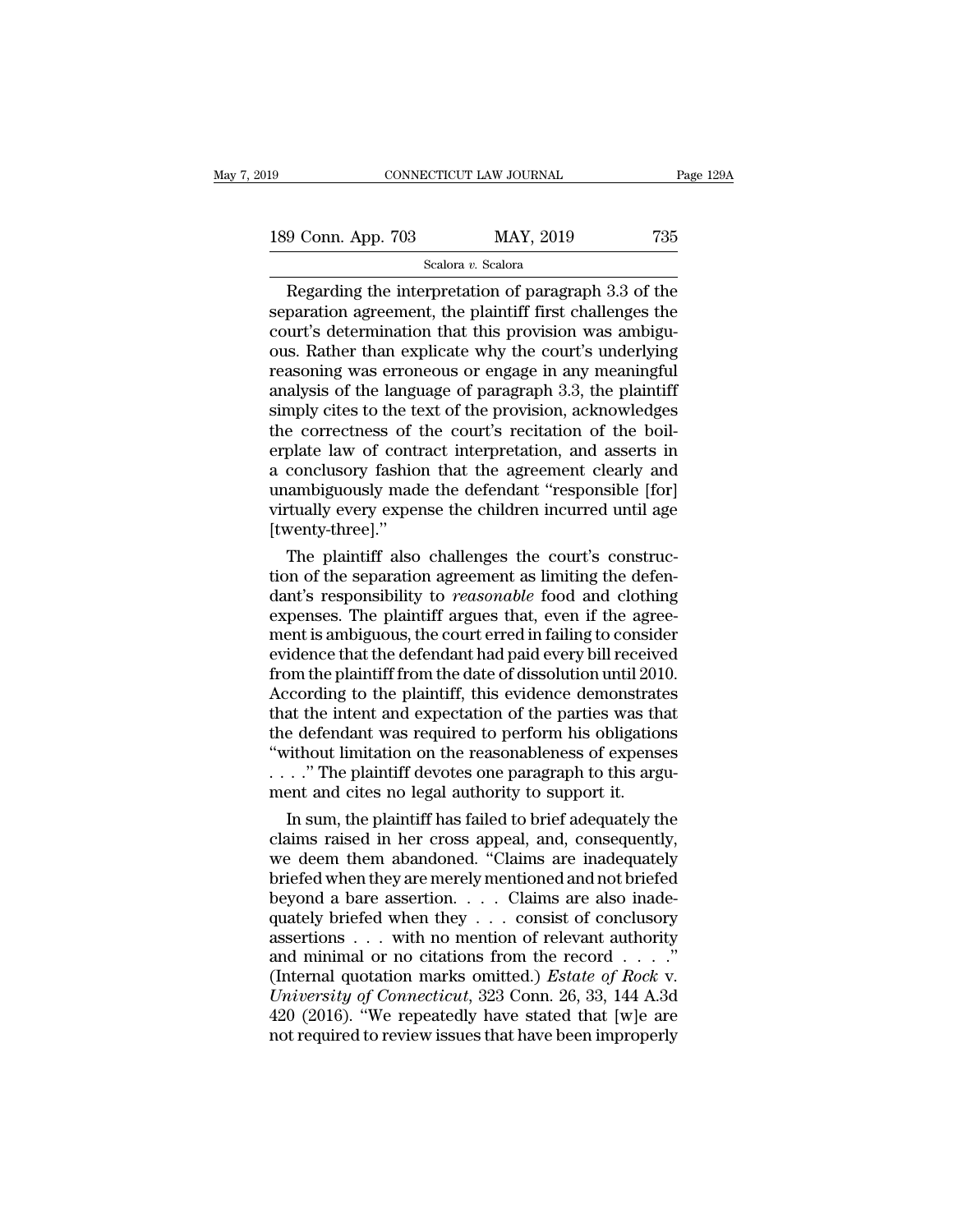## CONNECTICUT LAW JOURNAL May 7, 2019<br>
T36 MAY, 2019 189 Conn. App. 736<br>
Gilman v. Shames Gilman *v.* Shames

CONNECTICUT LAW JOURNAL May 7, 2019<br>
T36 MAY, 2019 189 Conn. App. 736<br>
Gilman v. Shames<br>
presented to this court through an inadequate brief.<br>
... Analysis, rather than mere abstract assertion, is<br>
required in order to avo  $\begin{array}{lll} \text{MAY, 2019} & \text{189 Conn. App. 736} \ \text{Gilman } v. \text{ Shames} \ \hline \text{presented to this court through an inadequate brief.} \ \ldots & \text{Analysis, rather than mere abstract assertion, is required in order to avoid abandoning an issue by failure to brief the issue properly} & \text{[Flor this court, indi]}\ \end{array}$ T36 MAY, 2019 189 Conn. App. 736<br>
Gilman v. Shames<br>
presented to this court through an inadequate brief.<br>
... Analysis, rather than mere abstract assertion, is<br>
required in order to avoid abandoning an issue by failure<br>
t Take May, 2019 189 Conn. App. 736<br>
Gilman v. Shames<br>
presented to this court through an inadequate brief.<br>
... Analysis, rather than mere abstract assertion, is<br>
required in order to avoid abandoning an issue by failure<br> Gilman v. Shames<br>
The constant of events of events of the presented to this court through an inadequate brief.<br>  $\ldots$  Analysis, rather than mere abstract assertion, is<br>
required in order to avoid abandoning an issue by fa Gilman v. Shames<br>presented to this court through an inadequate brief.<br>... Analysis, rather than mere abstract assertion, is<br>required in order to avoid abandoning an issue by failure<br>to brief the issue properly.... [F]or t presented to this court through an inadequate brief.<br>
. . . Analysis, rather than mere abstract assertion, is<br>
required in order to avoid abandoning an issue by failure<br>
to brief the issue properly. . . . [F]or this court . . . Analysis, rather than mere abstract assertion, is<br>required in order to avoid abandoning an issue by failure<br>to brief the issue properly. . . . [F]or this court judi-<br>ciously and efficiently to consider claims of err required in order to avoid abandoning an issue by failure<br>to brief the issue properly. . . . [F]or this court judi-<br>ciously and efficiently to consider claims of error raised<br>on appeal . . . the parties must clearly and f to brief the issue properly. . . . [F]or this court judi-<br>ciously and efficiently to consider claims of error raised<br>on appeal . . . the parties must clearly and fully set<br>forth their arguments in their briefs. . . . The ciously and efficiently to consider claims of error raised<br>on appeal . . . the parties must clearly and fully set<br>forth their arguments in their briefs. . . . The parties<br>may not merely cite a legal principle without analy on appeal  $\ldots$  the parties must clearly and fully set<br>forth their arguments in their briefs.  $\ldots$  The parties<br>may not merely cite a legal principle without analyzing<br>the relationship between the facts of the case and th forth their arguments in their briefs. . . . . The parties<br>may not merely cite a legal principle without analyzing<br>the relationship between the facts of the case and the<br>law cited." (Citation omitted; internal quotation m may not merely cite a let<br>the relationship betwee<br>law cited." (Citation on<br>omitted.) *State* v. *Buhl*<br>868 (2016). Accordingly<br>trial court with respect<br>tiff's cross appeal.<br>The judgment is reve reflect to the case and the vected." (Citation omitted; internal quotation marks<br>nitted.) *State v. Buhl*, 321 Conn. 688, 724, 138 A.3d<br>8 (2016). Accordingly, we affirm the judgment of the<br>al court with respect to the issu raw ched. (Chation omitted, internal quotation marks<br>omitted.) *State* v. *Buhl*, 321 Conn. 688, 724, 138 A.3d<br>868 (2016). Accordingly, we affirm the judgment of the<br>trial court with respect to the issues raised by the pla

ommeted.) *State v. Buht*, 321 Coffil. 066, 724, 156 A.5d<br>868 (2016). Accordingly, we affirm the judgment of the<br>trial court with respect to the issues raised by the plain-<br>tiff's cross appeal.<br>The judgment is reversed in soo (2010). Accordingly, we all lift the judgment of the trial court with respect to the issues raised by the plain-<br>tiff's cross appeal.<br>The judgment is reversed in part with respect to the<br>arrearage order attributable to that court whit respect to the issues raised by the plant-<br>tiff's cross appeal.<br>The judgment is reversed in part with respect to the<br>arrearage order attributable to clothing expenses and<br>the case is remanded for further pr In s cross appear.<br>The judgment is reversed in part with respect to the arrearage order attributable to clothing expenses and<br>the case is remanded for further proceedings consistent<br>with this opinion; the judgment of conte The judgment is reversed in part with respect to the arrearage order attributable to clothing expenses and the case is remanded for further proceedings consistent with this opinion; the judgment of contempt is reversed in It also case is remanded for further proceedings consist<br>th this opinion; the judgment of contempt is rever<br>part as to the defendant's failure to maintain a<br>surance policy, and the resultant remedial orde<br>cated; the judgme Figure 1.4 as to the detendant stande to maintain a file<br>ance policy, and the resultant remedial order is<br>ted; the judgment is affirmed in all other respects.<br>this opinion the other judges concurred.<br>GLENN GILMAN *v*. BRIA

## The Festival Hern<br>
is affirmed in all of<br>
other judges concu<br>
v. BRIAN SHAME<br>
(AC 41412)<br>
n, Moll and Seeley, Js. GLENN GILMAN  $v$ . BRIAN SHAMES ET AL.<br>(AC 41412)<br>Sheldon, Moll and Seeley, Js.

## *Syllabus*

 $(AC 41412)$ <br>Sheldon, Moll and Seeley, Js.<br> $Syllabus$ <br>The plaintiff appealed to this court from the judgment of the trial court dismissing his action against the defendants, the state of Connecticut  $(AC 41412)$ <br>Sheldon, Moll and Seeley, Js.<br>Syllabus<br>plaintiff appealed to this court from the judgment of the trial court<br>dismissing his action against the defendants, the state of Connecticut<br>and S, a physician who had pr Sheldon, Moll and Seeley, Js.<br>
Syllabus<br>
plaintiff appealed to this court from the judgment of the trial court<br>
dismissing his action against the defendants, the state of Connecticut<br>
and S, a physician who had provided me Syllabus<br>
Buintiff' appealed to this court from the judgment of the trial court<br>
dismissing his action against the defendants, the state of Connecticut<br>
and S, a physician who had provided medical care and treatment to the *Syllabus*<br> *Syllabus*<br>
plaintiff appealed to this court from the judgment of the trial court<br>
dismissing his action against the defendants, the state of Connecticut<br>
and S, a physician who had provided medical care and tr plaintiff appealed to this court from the judgment of the trial court dismissing his action against the defendants, the state of Connecticut and S, a physician who had provided medical care and treatment to the decedent, w dismissing his action against the defendants, the state of Connecticut<br>and S, a physician who had provided medical care and treatment to the<br>decedent, who was the plaintiff's fiancée and domestic partner. The<br>plaintiff's o and S, a physician who had provided medical care and treatment to the decedent, who was the plaintiff's fiancée and domestic partner. The plaintiff's operative complaint raised claims sounding in bystander emotional distre decedent, who was the plaintiff's fiancée and domestic partner. The plaintiff's operative complaint raised claims sounding in bystander emotional distress directed to each of the defendants. The plaintiff alleged, inter al plaintiff's operative complaint raised claims sounding in bystander emo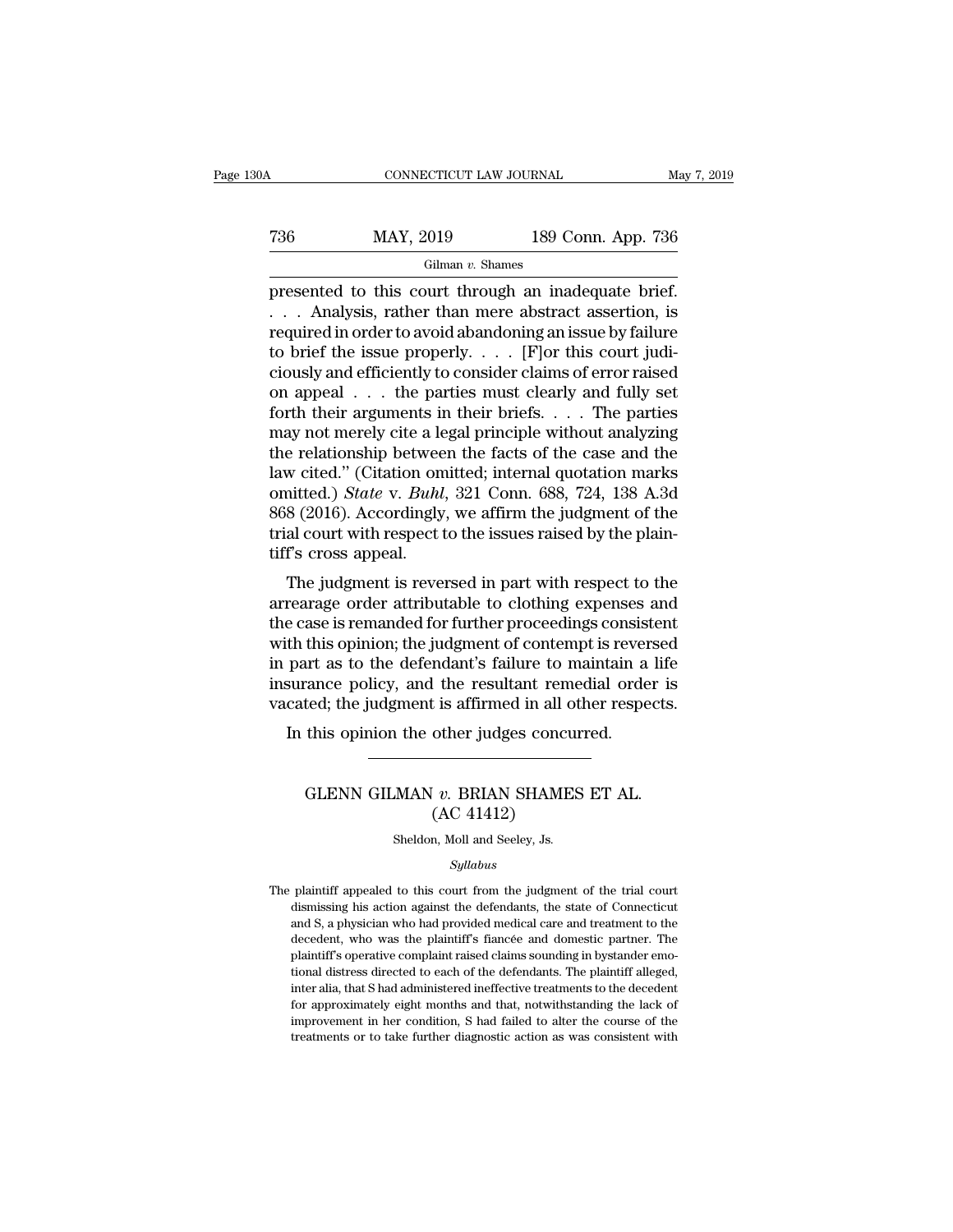189 CONNECTICUT LAW JOURNAL Page 131A<br>
189 Conn. App. 736 MAY, 2019 737<br>
Gilman v. Shames

## Gilman *v.* Shames

of Conn. App. 736 MAY, 2019 737<br>Gilman v. Shames<br>standard practice, which constituted a substantial factor in the dece-<br>dent's death. The plaintiff additionally alleged that he had been harmed  $\begin{array}{c|c} \text{O} & \text{MAP, 2019} & \text{737} \\ \hline \text{Gilman } v. \text{ Shames} \\\text{standard practice, which constituted a substantial factor in the decelent's death. The plaintiff additionally alleged that he had been harmed by S' conduct and by the state's breach of its duty to the decoder to the decelent to the second.} \end{array}$ **b** Conn. App. 736 **MAY**, 2019 737<br>
Gilman v. Shames<br>
standard practice, which constituted a substantial factor in the decedent's death. The plaintiff additionally alleged that he had been harmed<br>
by S' conduct and by the Gilman v. Shames<br>
standard practice, which constituted a substantial factor in the dece-<br>
dent's death. The plaintiff additionally alleged that he had been harmed<br>
by S' conduct and by the state's breach of its duty to the Gilman v. Shames<br>standard practice, which constituted a substantial factor in the dece-<br>dent's death. The plaintiff additionally alleged that he had been harmed<br>by S' conduct and by the state's breach of its duty to the de standard practice, which constituted a substantial factor in the decedent's death. The plaintiff additionally alleged that he had been harmed by S' conduct and by the state's breach of its duty to the decedent to ensure th beaming principle and by the state's breach and beach and the condent's death. The plaintiff additionally alleged that he had been harmed by S' conduct and by the state's preach of its duty to the decedent to ensure that t by S' conduct and by the state's breach of its duty to the decedent to ensure that the state's agents, servants or employees acted as reasonably prudent medical professionals. The trial court granted the defendants' motion density of solution and the state of the state of the state of the state of the state of status of engly so the decedent of a state engineer that the state's agents, servants or employees acted as reasonably prudent medic immunity. Specifically, here are that the facts pleaded in the plaintiff product medical professionals. The trial court granted the defendants' motion to dismiss for lack of subject matter jurisdiction, and the plaintiff a proach method processionals. The dial coard granted are determined<br>motion to dismiss for lack of subject matter jurisdiction, and the plaintiff<br>appealed to this court. On appeal, he claimed, inter alia, that the trial<br>cou and, thus, that S was not protected parameter, and the primary appealed to this court. On appeal, he claimed, inter alia, that the trial court erroneously concluded that his bystander emotional distress claim directed to directed to S in S' individual capacity was barred by statutory (§ 4-165)<br>immunity. Specifically, he claimed that the facts pleaded in his operative<br>complaint were sufficient to demonstrate that S' conduct was reckless<br>and infinity. Specifically, he claimed that the facts pleaded in his operative complaint were sufficient to demonstrate that S' conduct was reckless and, thus, that S' was not protected by statutory immunity under § 4-165. *H* 

- minimity. Specificantly, i.e claimed that the racts pleaded in his operative<br>complaint were sufficient to demonstrate that S' conduct was reckless<br>and, thus, that S' was not protected by statutory immunity under § 4-<br>165. and, thus, that S was not protected by statutory immunity under  $§$  4-165. *Held*:<br>he trial court properly dismissed the plaintiff's claim directed to S in S'<br>individual capacity on the basis of statutory immunity pursuan and, thus, that 5 was not protected by statutory infiniting under  $\frac{1}{2}$  + 165. *Held*:<br>he trial court properly dismissed the plaintiff's claim directed to S in S'<br>individual capacity on the basis of statutory immunity From the trial court properly dismissed the plaintiff's claim directed to S in S'<br>individual capacity on the basis of statutory immunity pursuant to  $\S$  4-<br>165, as the plaintiff failed to allege facts demonstrating that S in the trial court property usinissed are plaintiff scially individual capacity on the basis of statutory immunity pursuant to § 4-165, as the plaintiff failed to allege facts demonstrating that S acted in a reckless manne Individual capacity of the basis of statutory infiniting pursuant to  $s + 165$ , as the plaintiff failed to allege facts demonstrating that S acted in a reckless manner; S' conduct in treating the decedent over the course o From as the plantificant and to analytical denotes a thronstraining that is acted in a reckless manner; S' conduct in treating the decedent over the course of approximately eight months, during which S allegedly continued a reckless manner, b conduct in treating the decedent over the course of approximately eight months, during which S allegedly continued to administer ineffective treatment to the decedent and failed to alter the course of or approximately eight montais, uting which is analyour conducted to administer ineffective treatment to the decedent and failed to alter the course of treatments or to take further diagnostic action as was consistent with departure from ordinary care, in a situation where a high degree of the association as was consistent with standard practice, even though the plaintiff and the decedent expressed to S that the treatments were not working, dent with standard practice, even though the plaintiff and the decedent expressed to S that the treatments were not working, did not demonstrate that S acted in a reckless manner, as it did not tend to take on the aspect o EXERCT WHAT STANDART PRACTICLES, EVER INDIGHT ARE PRIMITED AND ASSEMBLE that S acted in a reckless manner, as it did not tend to take on the aspect of highly unreasonable conduct, involving an extreme departure from ordina Expressed to 5 that the detailed<br>state that S acted in a reckless manner, as<br>on the aspect of highly unreasonable conduct<br>departure from ordinary care, in a situation v<br>danger was apparent, and the plaintiff's conclused "r 2. The plaintiff could not prevail on his claim that the trial court errore of the terms "reckless" and "recklessly" in describing S' conduct was not sufficient to establish that S' actions were reckless.<br>
2. The plaintiff of the aspect of nighty unteasonable conduct, involving an extreme<br>departure from ordinary care, in a situation where a high degree of<br>danger was apparent, and the plaintiff's conclusory use of the terms<br>"reckless" and "re
- departure from ordinary care, in a situation where a light degree of danger was apparent, and the plaintiff's conclusory use of the terms "reckless" and "recklessly" in describing S' conduct was not sufficient to establish danger was apparent, and the plaintiff's conclusery dist of the terms<br>
"reckless" and "recklessly" in describing S' conduct was not sufficient<br>
to establish that S' actions were reckless.<br>
he plaintiff could not prevail on reckiess and reckiessly in describing 5 conduct was not sumchent<br>to establish that S' actions were reckless.<br>he plaintiff could not prevail on his claim that the trial court erroneously<br>concluded that it lacked subject mat death actions were reckless.<br>
He plaintiff could not prevail on his claim that the trial court erroneously<br>
concluded that it lacked subject matter jurisdiction over his bystander<br>
emotional distress claim directed to the replantant collar to prevain on its claim that the trial court erroncously concluded that it lacked subject matter jurisdiction over his bystander emotional distress claim, which was derivative in nature, was not viable in emotional distress claim directed to the state; that court properly determined that the plaintiff's bystander emotional distress claim, which was derivative in nature, was not viable in the absence of a predicate wrongful emotional distress claim directed to the state, that court property deter-<br>mined that the plaintiff's bystander emotional distress claim, which was<br>derivative in nature, was not viable in the absence of a predicate wrongfu matter dual the plantant is bystanced emotional distitess claim, which was<br>derivative in nature, was not viable in the absence of a predicate wrongful<br>death action commenced by the decedent's estate, and the plaintiff's<br>cl death action commenced by the decedent's estate, and the plaintiff's claim that the trial court erred in dismissing his bystander emotional distress claim directed to the state on the ground that his failure to join the de but and a calon confinenced by the decedent's estate, and the plantin's claim that the trial court erred in dismissing his bystander emotional distress claim directed to the state on the ground that his failure to join the claim that the trial court cried in dishussing ins bystance chronolar distress claim directed to the state on the ground that his failure to join the decedent's estate in the present action deprived the court, which did no disticts claim unceted to the state of the ground that its tand<br>the decedent's estate in the present action deprived the court, v<br>mot determine that the decedent's estate was an indispensa<br>but, instead, properly concluded iurisdiction misconstrued the decision of the court, which diermine that the decedent's estate was an indispensable particleard, properly concluded that it could not reach the merits of the "s" derivative claim because it decedent s estate was an indimediate that it could not reach<br>im because it had not been joint<br>prought by the decedent's estat<br>y 5—officially released May 7,<br>*Procedural History*<br>damages for bystande not determine that the decedent's estate was an indispensable party<br>but, instead, properly concluded that it could not reach the merits of the<br>plaintiff's derivative claim because it had not been joined to a predicate<br>wron but, instead, properly concluded that it could not reach the merits of the plaintiff's derivative claim because it had not been joined to a predicate wrongful death action brought by the decedent's estate.<br>Argued February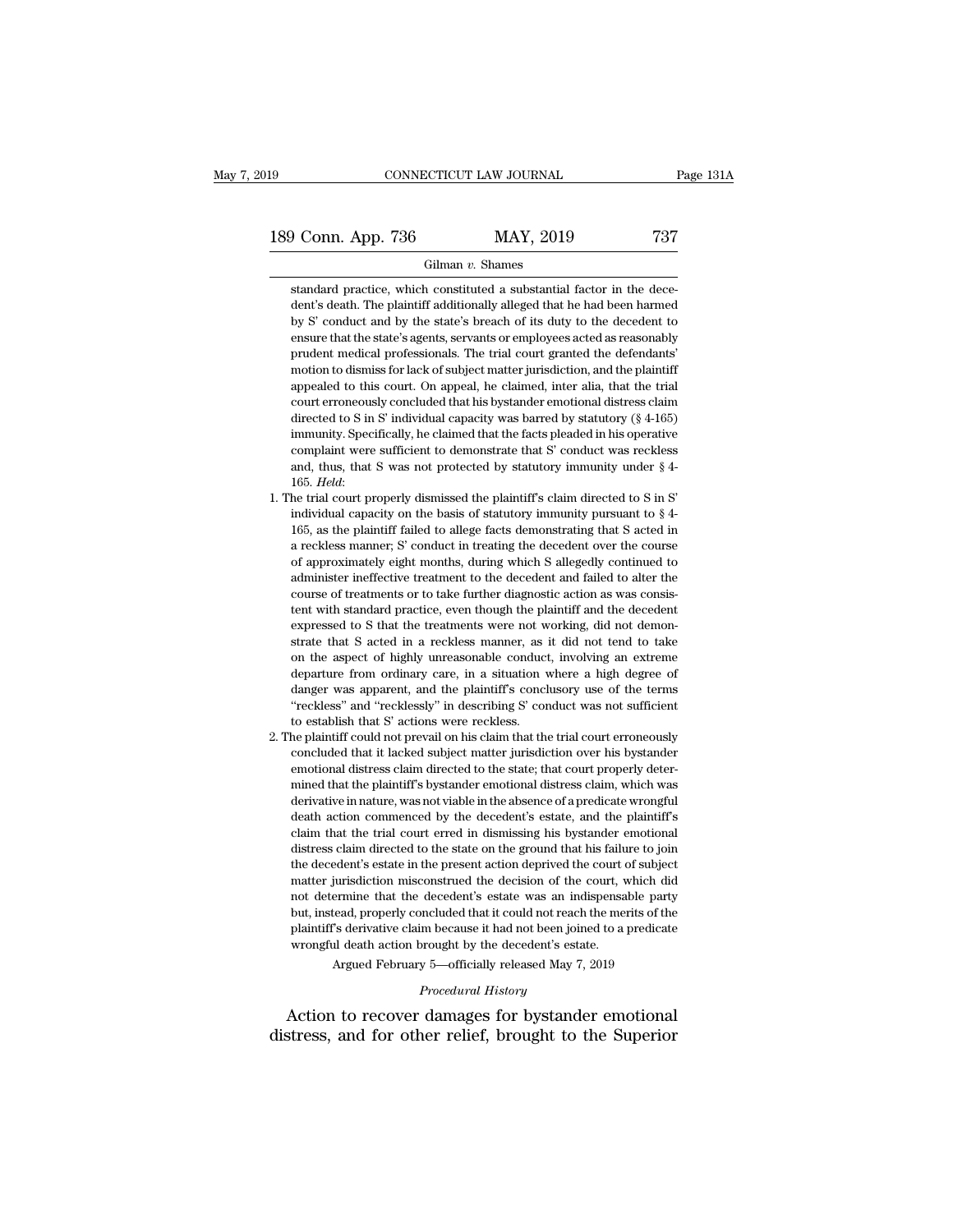| 32A | CONNECTICUT LAW JOURNAL |                    | May 7, 2019 |
|-----|-------------------------|--------------------|-------------|
| 738 | MAY, 2019               | 189 Conn. App. 736 |             |
|     | Gilman $v$ . Shames     |                    |             |

CONNECTICUT LAW JOURNAL May 7, 2019<br>
T38 MAY, 2019 189 Conn. App. 736<br>
Gilman v. Shames<br>
Court in the judicial district of New Britain, where the<br>
court, *Morgan*, J., granted the plaintiff's motion to sub-Tas May, 2019 189 Conn. App. 736<br>
Gilman *v*. Shames<br>
Court in the judicial district of New Britain, where the<br>
court, *Morgan*, *J*., granted the plaintiff's motion to sub-<br>
stitute the state of Connecticut as a party def T38 MAY, 2019 189 Conn. App. 736<br>
Gilman v. Shames<br>
Court in the judicial district of New Britain, where the<br>
court, *Morgan*, *J*., granted the plaintiff's motion to substitute the state of Connecticut as a party defenda T38 MAY, 2019 189 Conn. App. 736<br>
Gilman v. Shames<br>
Court in the judicial district of New Britain, where the<br>
court, *Morgan*, *J*., granted the plaintiff's motion to sub-<br>
stitute the state of Connecticut as a party defe Gilman v. Shames<br>Court in the judicial district of New Britain, where the<br>court, *Morgan*, *J*., granted the plaintiff's motion to sub-<br>stitute the state of Connecticut as a party defendant;<br>thereafter, the plaintiff file Filman v. Shames<br>Court in the judicial district of New Britain, where the<br>court, *Morgan*, *J*., granted the plaintiff's motion to sub-<br>stitute the state of Connecticut as a party defendant;<br>thereafter, the plaintiff file Court in the judicial district of New Britain, where the court, *Morgan*, *J*., granted the plaintiff's motion to substitute the state of Connecticut as a party defendant; thereafter, the plaintiff filed an amended compla strute the state of Connecticut as a party detendant, thereafter, the plaintiff filed an amended complaint; subsequently, the court granted the motion to dismiss filed by the named defendant et al. and rendered judgment th Figure 1 and rendered judgent thereon, from which the plaintiff appealed to this urt. Affirmed.<br>*Glenn Gilman*, self-represented, the appellant (plain-<br>f).<br>*Michael G. Rigg*, for the appellees (defendants).<br>*Opinion* 

tiff).

## *Opinion*

Glenn Gilman, self-represented, the appellant (plain-<br>f).<br>Michael G. Rigg, for the appellees (defendants).<br> $opinion$ <br>MOLL, J. The plaintiff, Glenn Gilman, appeals from<br>e judgment of the trial court dismissing his action<br>ainst t Michael G. Rigg, for the appellees (defendants).<br>  $\omega_{pinion}$ <br>
MOLL, J. The plaintiff, Glenn Gilman, appeals from<br>
the judgment of the trial court dismissing his action<br>
against the defendants Brian Shames, M.D., and the<br>
st *Michael G. Rigg*, for the appellees (defendants).<br>  $\omega$ <br>
MOLL, J. The plaintiff, Glenn Gilman, appeals from<br>
the judgment of the trial court dismissing his action<br>
against the defendants Brian Shames, M.D., and the<br>
stat Michael G. Rigg, for the appellees (defendants).<br>
opinion<br>
MOLL, J. The plaintiff, Glenn Gilman, appeals from<br>
the judgment of the trial court dismissing his action<br>
against the defendants Brian Shames, M.D., and the<br>
stat opinion<br>
MOLL, J. The plaintiff, Glenn Gilman, appeals from<br>
the judgment of the trial court dismissing his action<br>
against the defendants Brian Shames, M.D., and the<br>
state of Connecticut (state).<sup>1</sup> On appeal, the plain MOLL, J. The plaintiff, Glenn Gilman, appeals from<br>the judgment of the trial court dismissing his action<br>against the defendants Brian Shames, M.D., and the<br>state of Connecticut (state).<sup>1</sup> On appeal, the plaintiff<br>claims MOLL, J. The plaintiff, Glenn Gilman, appeals from<br>the judgment of the trial court dismissing his action<br>against the defendants Brian Shames, M.D., and the<br>state of Connecticut (state).<sup>1</sup> On appeal, the plaintiff<br>claims t the judgment of the trial court dismissing his action<br>against the defendants Brian Shames, M.D., and the<br>state of Connecticut (state).<sup>1</sup> On appeal, the plaintiff<br>claims that the court erred in concluding that it lacked<br>su against the defendants Brian Shames, M.D., and the<br>state of Connecticut (state).<sup>1</sup> On appeal, the plaintiff<br>claims that the court erred in concluding that it lacked<br>subject matter jurisdiction over his by stander emotion state of Connecticut (state).<sup>1</sup> On appeal, the plaintiff<br>claims that the court erred in concluding that it lacked<br>subject matter jurisdiction over his bystander emotional<br>distress claims on the grounds that (1) his claim claims that the court erred in concluding that it lacked<br>subject matter jurisdiction over his bystander emotional<br>distress claims on the grounds that (1) his claim against<br>Shames, to the extent that the plaintiff was suing subject matter jurisdiction over his bystander emotional<br>distress claims on the grounds that (1) his claim against<br>Shames, to the extent that the plaintiff was suing<br>Shames in his individual capacity, was barred by statu-<br> distress claims on the grounds that (1) his claim against<br>Shames, to the extent that the plaintiff was suing<br>Shames in his individual capacity, was barred by statu-<br>tory immunity pursuant to General Statutes  $\S$  4-165, an Shames, to the extent that the plaintiff was suing<br>Shames in his individual capacity, was barred by statu-<br>tory immunity pursuant to General Statutes  $\S$  4-165, and<br>(2) his claim against the state was derivative of a wron Shames in his individual capacity, was barred by statu-<br>tory immunity pursuant to General Statutes  $\S$  4-165, and<br>(2) his claim against the state was derivative of a wrong-<br>ful death action that had not been brought and, tory immunity pursuant to General St<br>(2) his claim against the state was der<br>ful death action that had not been<br>result of the expiration of the limi<br>forth in General Statutes § 52-555, co<br>by the estate of the decedent, Lis The following procedural history and facts, as alleged<br>the procedure profile profile and factor of the limitations period set<br>rth in General Statutes  $\S~52\textrm{-}555$ , could not be brought<br>the estate of the decedent, Lisa W Figure 2014 the plant of the texpiration of the limitations period set<br>forth in General Statutes  $\S$  52-555, could not be brought<br>by the estate of the decedent, Lisa Wenig. We affirm<br>the judgment of the trial court.<br>The f

Forth in General Statutes § 52-555, could not be brought<br>by the estate of the decedent, Lisa Wenig. We affirm<br>the judgment of the trial court.<br>The following procedural history and facts, as alleged<br>in the plaintiff's opera From about a statutes a bar-bood, column for the biological<br>by the estate of the decedent, Lisa Wenig. We affirm<br>the judgment of the trial court.<br>The following procedural history and facts, as alleged<br>in the plaintiff's op By the estate of the treededing. East weing, we annual the judgment of the trial court.<br>The following procedural history and facts, as alleged<br>in the plaintiff's operative complaint or as undisputed in<br>the record, are rele in the plaintiff's operative complaint or as undisputed in<br>the record, are relevant to our resolution of the appeal.<br>From about December 15, 2014 through August 19, 2015,<br>Shames—who was at all relevant times a physician<br>Shames—who was at all relevant times a physician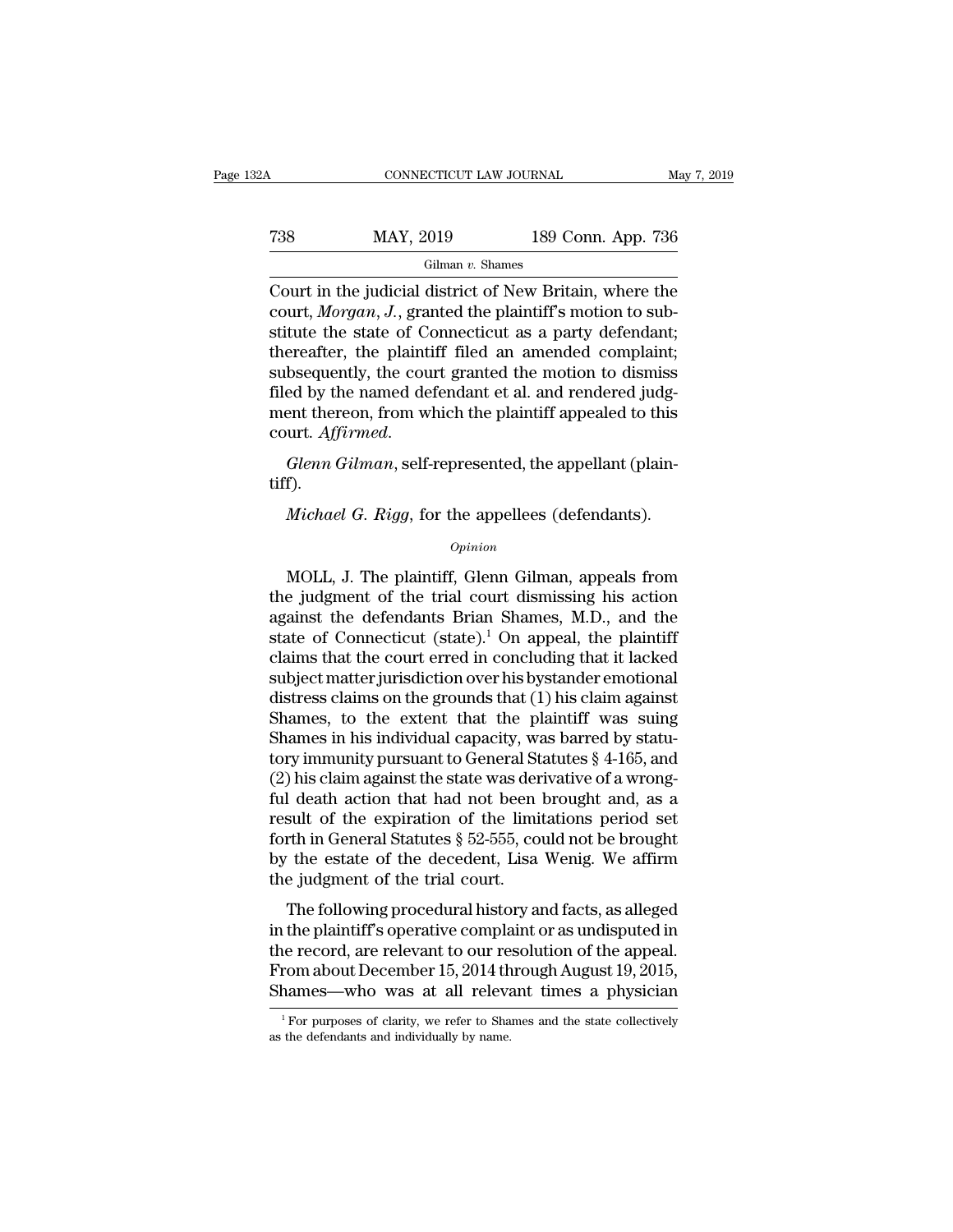| 19                 | CONNECTICUT LAW JOURNAL |           | Page 133A |
|--------------------|-------------------------|-----------|-----------|
| 189 Conn. App. 736 |                         | MAY, 2019 | 739       |
|                    | Gilman $v$ . Shames     |           |           |

EMBRED USB CONNECTICUT LAW JOURNAL<br>
EMBRED 189 Conn. App. 736<br>
Gilman v. Shames<br>
Employed by the University of Connecticut Health Center, of which the John Dempsey Hospital (hospital) is 189 Conn. App. 736 MAY, 2019 739<br>
Gilman v. Shames<br>
employed by the University of Connecticut Health Center, of which the John Dempsey Hospital (hospital) is<br>
a part<sup>2</sup>—provided medical care and treatment to the<br>
docedent 189 Conn. App. 736 MAY, 2019 739<br>
Gilman v. Shames<br>
employed by the University of Connecticut Health Center, of which the John Dempsey Hospital (hospital) is<br>
a part<sup>2</sup>—provided medical care and treatment to the<br>
decedent 189 Conn. App. 736 MAY, 2019 739<br>
Gilman v. Shames<br>
employed by the University of Connecticut Health Center, of which the John Dempsey Hospital (hospital) is<br>
a part<sup>2</sup>—provided medical care and treatment to the<br>
decedent Gilman v. Shames<br>
employed by the University of Connecticut Health Cer<br>
ter, of which the John Dempsey Hospital (hospital)<br>
a part<sup>2</sup>—provided medical care and treatment to th<br>
decedent, who was the plaintiff's fiancée and nployed by the University of Connecticut Health Cen-<br>r, of which the John Dempsey Hospital (hospital) is<br>part<sup>2</sup>—provided medical care and treatment to the<br>cedent, who was the plaintiff's fiancée and domestic<br>rtner. The de ter, of which the John Dempsey Hospital (hospital) is<br>a part<sup>2</sup>—provided medical care and treatment to the<br>decedent, who was the plaintiff's fiancée and domestic<br>partner. The decedent died on October 1, 2015.<br>In June, 201

a part<sup>2</sup>—provided medical care and treatment to the decedent, who was the plaintiff's fiancée and domestic partner. The decedent died on October 1, 2015.<br>In June, 2016, pursuant to General Statutes  $\S 4$ -147,<sup>3</sup> the plai decedent, who was the plaintiff's fiancée and domestic<br>partner. The decedent died on October 1, 2015.<br>In June, 2016, pursuant to General Statutes § 4-147,<sup>3</sup><br>the plaintiff filed a notice of claim with the Office of<br>the Cla partner. The decedent died on October 1, 2015.<br>In June, 2016, pursuant to General Statutes § 4-147,<sup>3</sup><br>the plaintiff filed a notice of claim with the Office of<br>the Claims Commissioner seeking permission to sue<br>the state fo In June, 2016, pursuant to General Statutes  $\S$  4-147,<sup>3</sup><br>the plaintiff filed a notice of claim with the Office of<br>the Claims Commissioner seeking permission to sue<br>the state for damages on the basis of injuries he claime In June, 2016, pursuant to General Statutes  $\S 4$ -147,<sup>3</sup><br>the plaintiff filed a notice of claim with the Office of<br>the Claims Commissioner seeking permission to sue<br>the state for damages on the basis of injuries he claime the plaintiff filed a notice of claim with the Office of<br>the Claims Commissioner seeking permission to sue<br>the state for damages on the basis of injuries he claimed<br>to have suffered, including emotional distress and loss<br>o the Claims Commissioner seeking permission to sue<br>the state for damages on the basis of injuries he claimed<br>to have suffered, including emotional distress and loss<br>of consortium, stemming from medical malpractice<br>allegedly the state for damages on the basis of injuries he claimed<br>to have suffered, including emotional distress and loss<br>of consortium, stemming from medical malpractice<br>allegedly committed against the decedent by Shames<br>and the to have suffered, including emotional distress and loss<br>of consortium, stemming from medical malpractice<br>allegedly committed against the decedent by Shames<br>and the hospital. By way of a memorandum of decision<br>dated Februa ated February 23, 2017, the Claims Commissioner,<br>ated February 23, 2017, the Claims Commissioner,<br>osent objection, authorized the plaintiff to sue the<br>ate for damages of up to \$500,000 for alleged medical<br> $\frac{1}{2}$  See Ge dated February 23, 2017, the Claims Commissioner,<br>absent objection, authorized the plaintiff to sue the<br>state for damages of up to \$500,000 for alleged medical<br> $\frac{1}{2}$  See General Statutes § 10a-251 ("[i]t is hereby fou

absent objection, authorized the plaintiff to sue the state for damages of up to \$500,000 for alleged medical  $\frac{1}{2}$  See General Statutes § 10a-251 ("[i]t is hereby found and determined that the John Dempsey Hospital o State for daritages of up to  $\psi$ 500,000 for alreged filed<br>
<sup>2</sup> See General Statutes § 10a-251 ("[i]t is hereby found and determined<br>
that the John Dempsey Hospital of The University of Connecticut Health<br>
Center is a vit

<sup>&</sup>lt;sup>2</sup> See General Statutes § 10a-251 ("[i]t is hereby found and determined that the John Dempsey Hospital of The University of Connecticut Health Center is a vital resource of The University of Connecticut and the state"). that the John Dempsey Hospital of The University of Connecticut Health<br>Center is a vital resource of The University of Connecticut Health<br>Center is a vital resource of The University of Connecticut and the state").<br><sup>3</sup> Ge Center is a vital resource of The University of Connecticut and the state").<br>
<sup>3</sup> General Statutes § 4-147 provides in relevant part: "Any person wishing<br>
to present a claim against the state shall file with the Office of <sup>3</sup> General Statutes § 4-147 provides in relevant part: "Any person wishing to present a claim against the state shall file with the Office of the Claims Commissioner a notice of claim, in duplicate, containing the follow to present a claim against the state shall file with the Office of the Claims<br>Commissioner a notice of claim, in duplicate, containing the following infor-<br>mation: (1) The name and address of the claimant; the name and ad commissioner a notice of claim, in duplicate, containing the following information: (1) The name and address of the claimant; the name and address of his principal, if the claimant is acting in a representative capacity, mation: (1) The name and address of the claimant; the name and address of his principal, if the claimant is acting in a representative capacity, and the name and address of his attorney, if the claimant is so represented; mation: (1) The name and address of the claimant; the name and address of his principal, if the claimant is acting in a representative capacity, and the name and address of his attorney, if the claimant is so represented; the name and address of his attorney, if the claimant is so represented; (2) a concise statement of the basis of the claim, including the date, time, place and circumstances of the act or event complained of; (3) a statem a concise statement of the basis of the claim, including the date, time, place<br>and circumstances of the act or event complained of; (3) a statement of the<br>amount requested; and (4) a request for permission to sue the stat

and circumstances of the act or event complained of; (3) a statement of the amount requested; and (4) a request for permission to sue the state, if such permission is sought. . . ."<br>Relatedly, General Statutes  $\S$  4-160 p amount requested; and (4) a request for permission to sue the state, if such permission is sought. . . ."<br>Relatedly, General Statutes § 4-160 provides in relevant part: "(a) When-<br>ever the Claims Commissioner deems it jus permission is sought...."<br>
Relatedly, General Statutes § 4-160 provides in relevant part:<br>
ever the Claims Commissioner deems it just and equitable, the C<br>
missioner may authorize suit against the state on any claim w<br>
opi Relatedly, General Statutes § 4-160 provides in relevant part: "(a) When-<br>er the Claims Commissioner deems it just and equitable, the Claims Com-<br>issioner may authorize suit against the state on any claim which, in the<br>ini or a per the Claims Commissioner deems it just and equitable, the Claims Commissioner may authorize suit against the state on any claim which, in the opinion of the Claims Commissioner, presents an issue of law or fact und

missioner may authorize suit against the state on any claim which, in the opinion of the Claims Commissioner, presents an issue of law or fact under which the state, were it a private person, could be liable. "(b) In any c filing the claims Commissioner, presents an issue of law or fact under<br>which the state, were it a private person, could be liable.<br>"(b) In any claim alleging malpractice against the state, a state hospital<br>or against a phy Fraction the state, were it a private person, could be liable.<br>
"(b) In any claim alleging malpractice against the state, a state hospital<br>
or against a physician, surgeon, dentist, podiatrist, chiropractor or other<br>
lice "(b) In any claim alleging malpractice against the state, a state hospital or against a physician, surgeon, dentist, podiatrist, chiropractor or other licensed health care provider employed by the state, the attorney or p or against a physician, su<br>or against a physician, su<br>iliensed health care providing the claim may subm<br>Claims Commissioner in a<br>cate is submitted, the Claim<br>state on such claim.......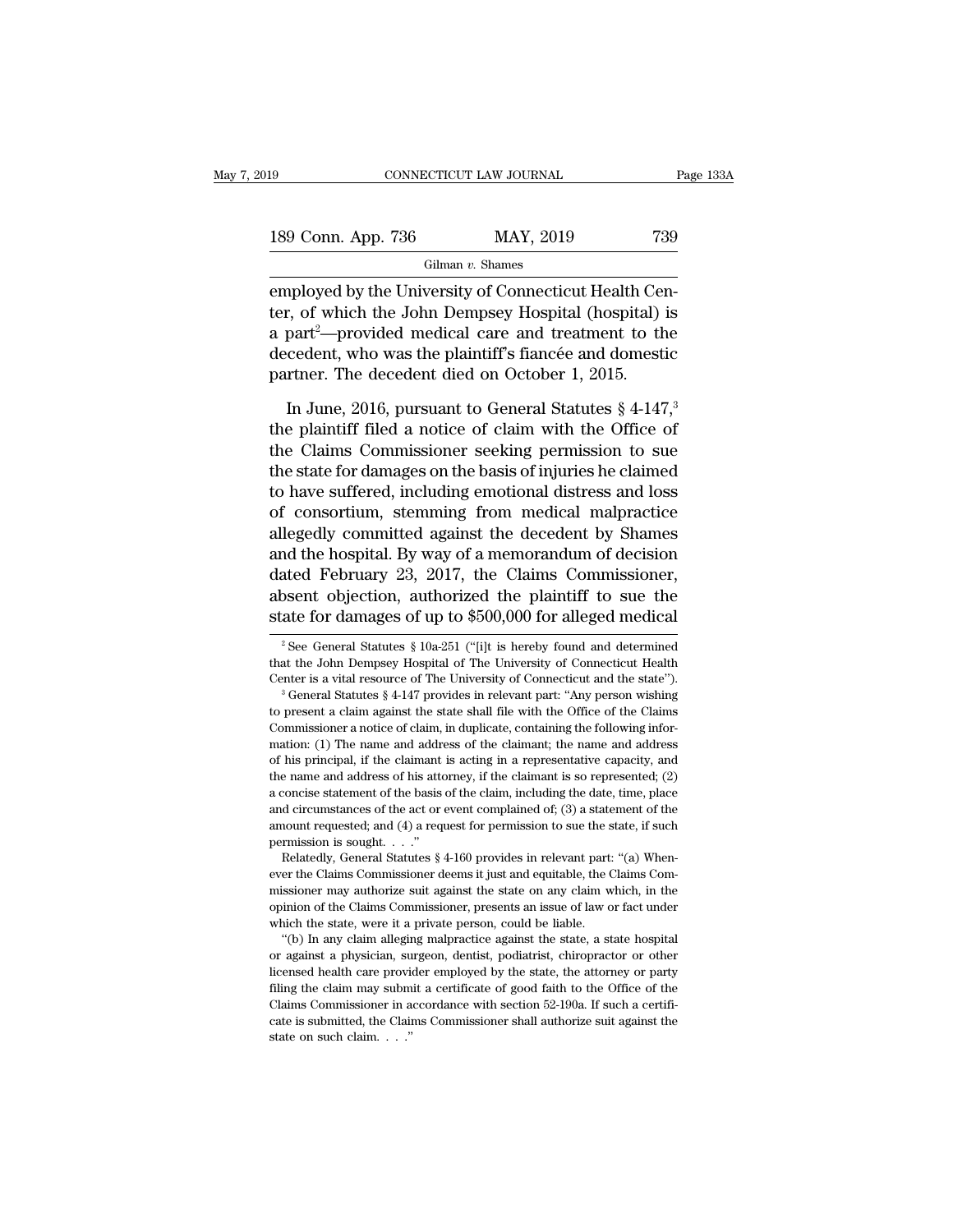# CONNECTICUT LAW JOURNAL May 7, 2019<br>
740 MAY, 2019 189 Conn. App. 736<br>
Gilman v. Shames

Gilman *v.* Shames

CONNECTICUT LAW JOURNAL May 7, 2019<br>
MAY, 2019 189 Conn. App. 736<br>
Gilman v. Shames<br>
malpractice by general surgeons or other similar health<br>
care providers who constitute state officers and<br>
employees as defined by Conora T40 MAY, 2019 189 Conn. App. 736<br>Gilman v. Shames<br>malpractice by general surgeons or other similar health<br>care providers who constitute state officers and<br>employees, as defined by General Statutes (Rev. to<br>2015) 8.4.141 of For the MAY, 2019 and the Status of the Status of Gilman v. Shames<br>
eliman v. Shames<br>
malpractice by general surgeons or other similar health<br>
care providers who constitute state officers and<br>
employees, as defined by Gen  $\begin{array}{ll}\n 740 & \text{MAX, } 2019 \\
 \hline \text{Gilman } v. \text{ Shames} \\
 \text{malpractive by general surgeons or} \\
 \text{care provides a specific solution of the model.} \\
 2015) \text{ § } 4\text{-}141, \text{ of the hospital.} \\
 \text{On June } 26, 2017, \text{the plaintiff, re} \n\end{array}$ Gilman v. Shames<br>
alpractice by general surgeons or other similar health<br>
re providers who constitute state officers and<br>
uployees, as defined by General Statutes (Rev. to<br>
15) § 4-141, of the hospital.<br>
On June 26, 2017, malpractice by general surgeons or other similar health<br>care providers who constitute state officers and<br>employees, as defined by General Statutes (Rev. to<br>2015) § 4-141, of the hospital.<br>On June 26, 2017, the plaintiff, r

rad providers who constitute state officers and<br>employees, as defined by General Statutes (Rev. to<br>2015) § 4-141, of the hospital.<br>On June 26, 2017, the plaintiff, representing himself,<br>commenced the present action against the previous wind between the belowing in<br>employees, as defined by General Statutes (Rev. to<br>2015) § 4-141, of the hospital.<br>On June 26, 2017, the plaintiff, representing himself,<br>commenced the present action against Shame 2015) § 4-141, of the hospital.<br>On June 26, 2017, the plaintiff, representing h<br>commenced the present action against Shames a<br>hospital. In his original two count complaint, the<br>tiff raised claims sounding in bystander emo On June 26, 2017, the plaintiff, representing himself,<br>mmenced the present action against Shames and the<br>spital. In his original two count complaint, the plain-<br>f raised claims sounding in bystander emotional dis-<br>ses dire commenced the present action against Shames and the<br>hospital. In his original two count complaint, the plain-<br>tiff raised claims sounding in bystander emotional dis-<br>tress directed to Shames and the hospital.<br>On August 25,

hospital. In his original two count complaint, the plaintiff raised claims sounding in bystander emotional distress directed to Shames and the hospital.<br>On August 25, 2017, Shames and the hospital filed a<br>motion to dismiss tiff raised claims sounding in bystander emotional dis-<br>tress directed to Shames and the hospital.<br>On August 25, 2017, Shames and the hospital filed a<br>motion to dismiss the action, which was accompanied<br>by a separate memor tress directed to Shames and the hospital.<br>
On August 25, 2017, Shames and the hospital filed a<br>
motion to dismiss the action, which was accompanied<br>
by a separate memorandum of law, asserting that the<br>
court lacked subjec On August 25, 2017, Shames and the hospital filed a<br>motion to dismiss the action, which was accompanied<br>by a separate memorandum of law, asserting that the<br>court lacked subject matter jurisdiction over the plain-<br>tiff's b On August 25, 2017, Shames and the hospital filed a<br>motion to dismiss the action, which was accompanied<br>by a separate memorandum of law, asserting that the<br>court lacked subject matter jurisdiction over the plain-<br>tiff's b motion to dismiss the action, which was accompanied<br>by a separate memorandum of law, asserting that the<br>court lacked subject matter jurisdiction over the plain-<br>tiff's bystander emotional distress claims. Specifically,<br>th by a separate memorandum of law, asserting that the<br>court lacked subject matter jurisdiction over the plain-<br>tiff's bystander emotional distress claims. Specifically,<br>they asserted that the plaintiff's claim directed to<br>Sh court lacked subject matter jurisdiction over the plain-<br>tiff's bystander emotional distress claims. Specifically,<br>they asserted that the plaintiff's claim directed to<br>Shames was barred by sovereign immunity and/or by<br>sta tiff's bystander emotional distress claims. Specifically,<br>they asserted that the plaintiff's claim directed to<br>Shames was barred by sovereign immunity and/or by<br>statutory immunity pursuant to § 4-165, and that the<br>plaintif they asserted that the plaintiff's claim directed to<br>Shames was barred by sovereign immunity and/or by<br>statutory immunity pursuant to  $\S$  4-165, and that the<br>plaintiff could not pursue a bystander emotional dis-<br>tress act Shames was barred by sovereign immunity and/or by<br>statutory immunity pursuant to  $\S 4{\text -}165$ , and that the<br>plaintiff could not pursue a bystander emotional dis-<br>tress action in the absence of a wrongful death action<br>comm statutory immunity pursuant to § 4-165, and that the<br>plaintiff could not pursue a bystander emotional dis-<br>tress action in the absence of a wrongful death action<br>commenced by the decedent's estate, which had not<br>brought a plaintiff could not pursue a bystander emotional distress action in the absence of a wrongful death action<br>commenced by the decedent's estate, which had not<br>brought a wrongful death action or received authoriza-<br>tion from tress action in the absence of a wrongful death action<br>commenced by the decedent's estate, which had not<br>brought a wrongful death action or received authoriza-<br>tion from the Claims Commissioner to commence such<br>an action. commenced by the decedent's estate, which had not<br>brought a wrongful death action or received authoriza-<br>tion from the Claims Commissioner to commence such<br>an action. In addition, Shames and the hospital argued<br>that the pl brought a wrongful death action or received authorization from the Claims Commissioner to commence such<br>an action. In addition, Shames and the hospital argued<br>that the plaintiff improperly had brought suit against<br>the hosp tion from the Claims Commissioner to commence such<br>an action. In addition, Shames and the hospital argued<br>that the plaintiff improperly had brought suit against<br>the hospital because the plaintiff had received authori-<br>zat an action. In addition, Shames and the hospital argued<br>that the plaintiff improperly had brought suit against<br>the hospital because the plaintiff had received authori-<br>zation from the Claims Commissioner to sue the state<br>on that the plaintiff improperly had brought suit against<br>the hospital because the plaintiff had received authori-<br>zation from the Claims Commissioner to sue the state<br>only. On October 11, 2017, the plaintiff filed a motion<br> the hospital because the plaintiff had received authorization from the Claims Commissioner to sue the state<br>only. On October 11, 2017, the plaintiff filed a motion<br>to substitute the state as a party defendant in lieu of<br>th zation from the Claims Commissioner to sue the state<br>only. On October 11, 2017, the plaintiff filed a motion<br>to substitute the state as a party defendant in lieu of<br>the hospital, which the trial court granted on October<br>2 only. On October 11, 2017, the plaintiff<br>to substitute the state as a party defer<br>the hospital, which the trial court grant<br>24, 2017. On October 23, 2017, the pl<br>objection and a separate memorandum o<br>tion to the motion to aintiff filed a motion<br>defendant in lieu of<br>granted on October<br>the plaintiff filed an<br>dum of law in opposi-<br>n November 6, 2017,<br>in which they argued<br>a request to file a proposed 4, 2017. On October 23, 2017, the plaintiff filed an objection and a separate memorandum of law in opposition to the motion to dismiss. On November 6, 2017, i.e defendants filed a reply brief,<sup>4</sup> in which they argued  $\frac{$ objection and a separate memorandum of law in opposition to the motion to dismiss. On November 6, 2017, the defendants filed a reply brief,<sup>4</sup> in which they argued  $\frac{4}{100}$  November 29, 2017, the plaintiff filed a requ

tion to the motion to dismiss. On November<br>the defendants filed a reply brief,<sup>4</sup> in which they<br> $\frac{4 \text{On November 29, 2017}}{4 \text{On November 29, 2017}}$ , the plaintiff filed a request to file a<br>surreply, which was attached thereto. The cou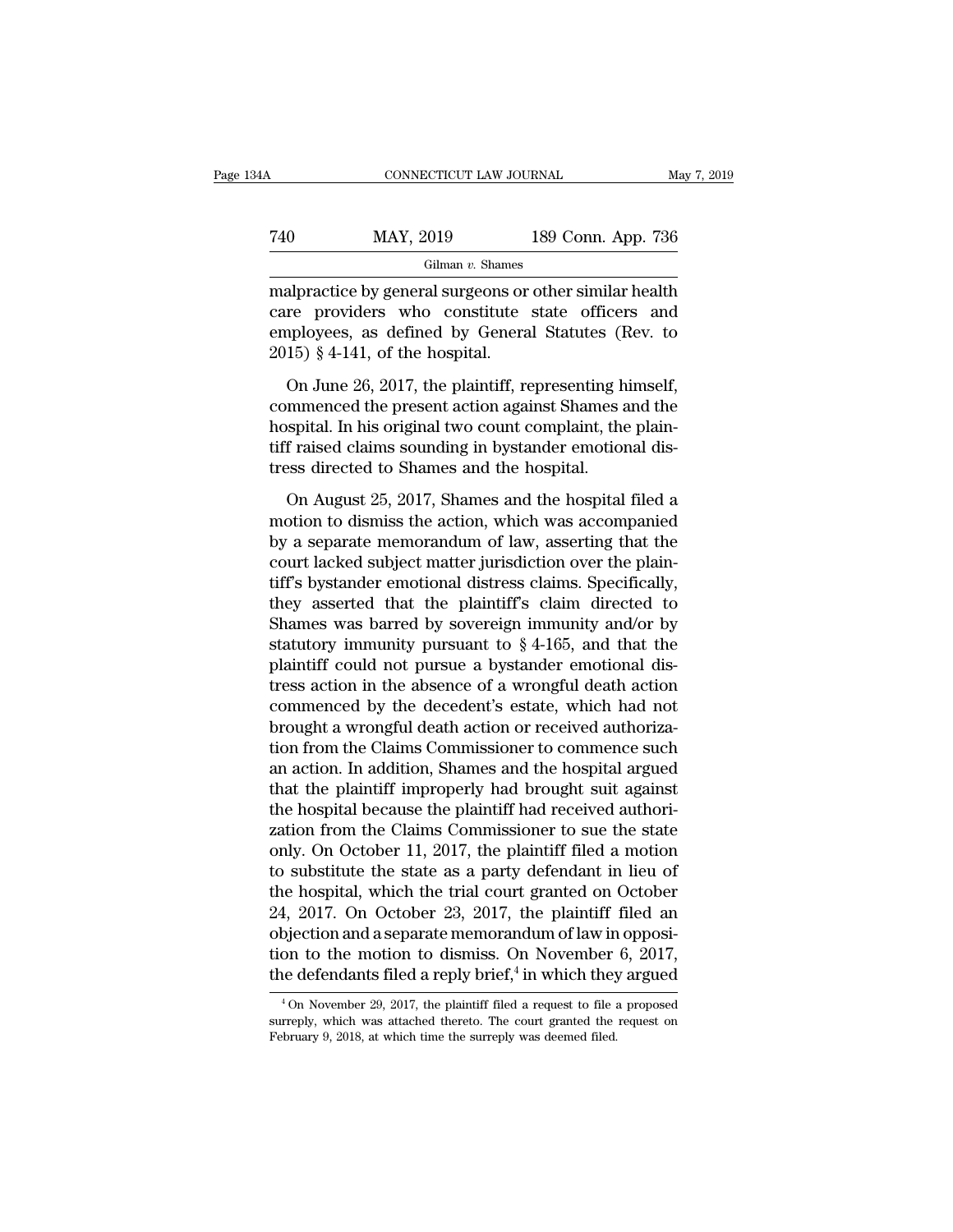| 19                 | CONNECTICUT LAW JOURNAL | Page 135A |
|--------------------|-------------------------|-----------|
| 189 Conn. App. 736 | MAY, 2019               | 741       |
|                    | Gilman $v$ . Shames     |           |

Gilman *v.* Shames

Eq. 354<br>
189 Conn. App. 736 MAY, 2019 741<br>
Gilman v. Shames<br>
additionally that the decedent's estate would be time<br>
barred from bringing a wrongful death action as a result<br>
of the evolution of the cubiest metter iurisdic 189 Conn. App. 736 MAY, 2019 741<br>
Gilman v. Shames<br>
additionally that the decedent's estate would be time<br>
barred from bringing a wrongful death action as a result<br>
of the expiration of the subject matter jurisdictional<br> 189 Conn. App. 736 MAY, 2019 741<br>
Gilman v. Shames<br>
additionally that the decedent's estate would be time<br>
barred from bringing a wrongful death action as a result<br>
of the expiration of the subject matter jurisdictional<br> 189 Conn. App. 736 MAY, 2019<br>
Gilman v. Shames<br>
additionally that the decedent's estate would<br>
barred from bringing a wrongful death action as<br>
of the expiration of the subject matter juris<br>
limitations period set forth i Gilman v. Shames<br>
ditionally that the decedent's estate would be time<br>
rred from bringing a wrongful death action as a result<br>
the expiration of the subject matter jurisdictional<br>
initiations period set forth in § 52-555. additionally that the decedent's estate would be time<br>barred from bringing a wrongful death action as a result<br>of the expiration of the subject matter jurisdictional<br>limitations period set forth in  $\S 52{\text -}555{\text -}55$ <br>On

barred from bringing a wrongful death action as a result<br>of the expiration of the subject matter jurisdictional<br>limitations period set forth in  $\S 52-555.$ <sup>5</sup><br>On November 13, 2017, the plaintiff filed his opera-<br>tive two % of the expiration of the subject matter jurisdictional<br>limitations period set forth in  $\S 52{\text -}555$ .<sup>5</sup><br>On November 13, 2017, the plaintiff filed his opera-<br>tive two count complaint raising claims sounding in<br>bystander limitations period set forth in  $\S$  52-555.<sup>5</sup><br>On November 13, 2017, the plaintiff filed his opera-<br>tive two count complaint raising claims sounding in<br>bystander emotional distress directed to each of the<br>defendants. He a On November 13, 2017, the plaintiff filed his operative two count complaint raising claims sounding in bystander emotional distress directed to each of the defendants. He alleged, inter alia, that Shames had administered i On November 13, 2017, the plaintiff filed his operative two count complaint raising claims sounding in bystander emotional distress directed to each of the defendants. He alleged, inter alia, that Shames had administered i tive two count complaint raising claims sounding in<br>bystander emotional distress directed to each of the<br>defendants. He alleged, inter alia, that Shames had<br>administered ineffective treatments to the decedent for<br>approxima bystander emotional distress directed to each of the<br>defendants. He alleged, inter alia, that Shames had<br>administered ineffective treatments to the decedent for<br>approximately eight months and that, notwithstanding<br>the lack defendants. He alleged, inter alia, that Shames had<br>administered ineffective treatments to the decedent for<br>approximately eight months and that, notwithstanding<br>the lack of improvement in her condition, Shames had<br>failed t administered ineffective treatments to the decedent for<br>approximately eight months and that, notwithstanding<br>the lack of improvement in her condition, Shames had<br>failed to alter the course of the treatments or to take<br>"fur approximately eight months and that, notwithstanding<br>the lack of improvement in her condition, Shames had<br>failed to alter the course of the treatments or to take<br>"further diagnostic action as is consistent with standard<br>pr the lack of improvement in her condition, Shames had<br>failed to alter the course of the treatments or to take<br>"further diagnostic action as is consistent with standard<br>practice," which constituted a substantial factor in th failed to alter the course of the treatments or to take<br>"further diagnostic action as is consistent with standard<br>practice," which constituted a substantial factor in the<br>decedent's death. The plaintiff additionally allege "further diagnostic action as is consistent with standard<br>practice," which constituted a substantial factor in the<br>decedent's death. The plaintiff additionally alleged that<br>he had been harmed by Shames' conduct and by the<br> practice," which constituted a substantial factor in the<br>decedent's death. The plaintiff additionally alleged that<br>he had been harmed by Shames' conduct and by the<br>state's breach of its duty to the decedent to ensure that<br> decedent's death. The plaintiff additionally alleged that<br>he had been harmed by Shames' conduct and by the<br>state's breach of its duty to the decedent to ensure that<br>the state's agents, servants, and/or employees acted<br>as " he had been harmed by Shames' conduct and by the<br>state's breach of its duty to the decedent to ensure that<br>the state's agents, servants, and/or employees acted<br>as "reasonably prudent medical professionals." More<br>particular state's breach of its duty to the decedent to ensure that<br>the state's agents, servants, and/or employees acted<br>as "reasonably prudent medical professionals." More<br>particularly, the plaintiff alleged that he had sustained<br>i the state's agents, servants, and/or employees acted<br>as "reasonably prudent medical professionals." More<br>particularly, the plaintiff alleged that he had sustained<br>injuries stemming from his "contemporary sensory per-<br>cept injuries stemming from his "contemporary sensory perception of observing and/or experiencing the demise<br>of the decedent, the decedent's suffering, the decedent's<br>health deteriorating, the decedent's pain and suffering,<br> $\$ ception of observing and/or experiencing the demise<br>of the decedent, the decedent's suffering, the decedent's<br>health deteriorating, the decedent's pain and suffering,<br> $\frac{1}{6}$  General Statutes § 52-555 provides: "(a) In

of the decedent, the decedent's suffering, the decedent's health deteriorating, the decedent's pain and suffering,<br>health deteriorating, the decedent's pain and suffering,<br> $\frac{1}{5}$  General Statutes  $\frac{8}{5}$  52-555 provi realth deteriorating, the decedent's pain and suffering,<br>
<sup>5</sup> General Statutes § 52-555 provides: "(a) In any action surviving to or<br>
brought by an executor or administrator for injuries resulting in death,<br>
whether instan We determined the cost of reasonably, the detected in spann and surfering,<br>  $\frac{1}{2}$  of General Statutes § 52-555 provides: "(a) In any action surviving to or<br>
brought by an executor or administrator for injuries resulti <sup>5</sup> General Statutes § 52-555 provides: "(a) In any action surviving to or brought by an executor or administrator for injuries resulting in death, whether instantaneous or otherwise, such executor or administrator may re brought by an executor or administrator for injuries resulting in death, whether instantaneous or otherwise, such executor or administrator may recover from the party legally at fault for such injuries just damages togethe whether instantaneous or otherwise, such executor or administrator may recover from the party legally at fault for such injuries just damages together with the cost of reasonably necessary medical, hospital and nursing ser free the method in the party legally at fault for such injuries just damages to with the cost of reasonably necessary medical, hospital and nursing se and including funeral expenses, provided no action shall be broust reco of the cost of reasonably necessary medical, hospital and nursing services, directed including funeral expenses, provided no action shall be brought to cover such damages and disbursements but within two years from the te and including funeral expenses, provided no action shall be brought to recover such damages and disbursements but within two years from the date of death, and except that no such action may be brought more than five years

act or omission complained of it the party legally by reason of mental or except that no such action may be brought more than five years from the date of the act or omission complained of.<br>
"(b) Notwithstanding the provisi date of death, and except that no such action may be brought more than<br>five years from the date of the act or omission complained of.<br>"(b) Notwithstanding the provisions of subsection (a) of this section, an<br>action may be dive years from the date of the act or omission complained of.<br>
"(b) Notwithstanding the provisions of subsection (a) of this section, an<br>
action may be brought under this section at any time after the date of the<br>
act or  $(6)$  Notwithstanding the provisions of subsection<br>action may be brought under this section at any tir<br>act or omission complained of if the party legally a<br>resulting in death has been convicted or found not gu<br>disease or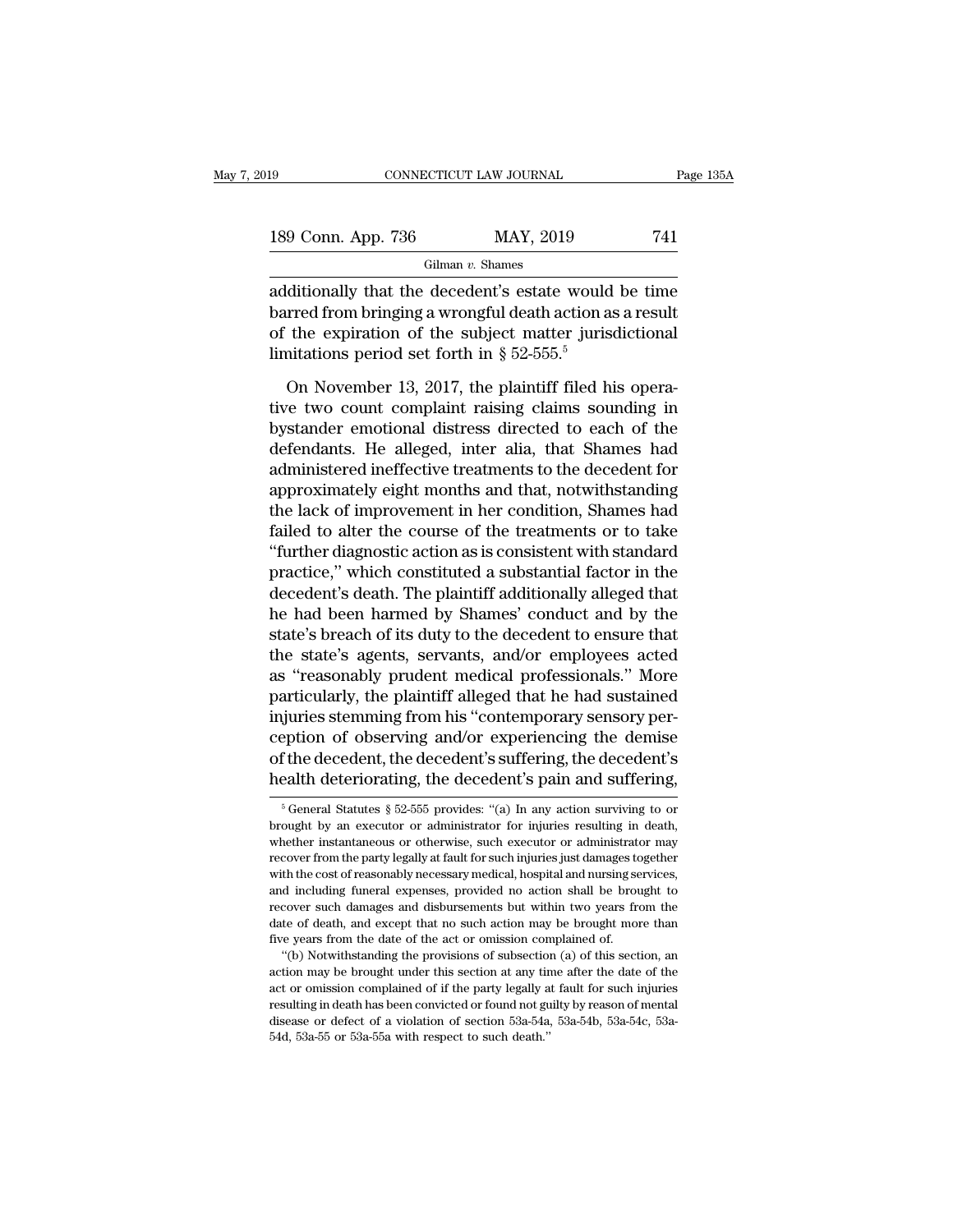| 86A | CONNECTICUT LAW JOURNAL                                                       |                    | May 7, 2019 |
|-----|-------------------------------------------------------------------------------|--------------------|-------------|
| 742 | MAY, 2019                                                                     | 189 Conn. App. 736 |             |
|     | Gilman $v$ . Shames                                                           |                    |             |
|     | the administration of life support and, ultimately, [the<br>decedent's death" |                    |             |
|     | On December 4, 2017, the court heard argument on                              |                    |             |

 $\frac{\text{Gilman } v. \text{ Shames}}{\text{Gilman } v. \text{ Shames}}$ <br> **Exercise administration of life support and, ultimately, [the**<br> **Con December 4, 2017, the court heard argument on**<br> **Exercise Argument on**<br> **Exercise Argument on the display of the su** T42 MAY, 2019 189 Conn. App. 736<br>
Gilman v. Shames<br>
the administration of life support and, ultimately, [the<br>
decedent's] death . . . ."<br>
On December 4, 2017, the court heard argument on<br>
the defendants' motion to dismiss Gilman v. Shames<br>the administration of life support and, ultimately, [the<br>decedent's] death . . . ."<br>On December 4, 2017, the court heard argument on<br>the defendants' motion to dismiss. On February 9, 2018,<br>the court grant the administration of life support and, ultimately, [the decedent's] death  $\dots$ ."<br>
On December 4, 2017, the court heard argument on the defendants' motion to dismiss. On February 9, 2018, the court granted the motion to d decedent's] death  $\dots$ ."<br>
On December 4, 2017, the court heard argument on<br>
the defendants' motion to dismiss. On February 9, 2018,<br>
the court granted the motion to dismiss. With respect<br>
to the plaintiff's bystander emot on December 4, 2017, the court heard argument on<br>the defendants' motion to dismiss. On February 9, 2018,<br>the court granted the motion to dismiss. With respect<br>to the plaintiff's bystander emotional distress claim<br>directed On December 4, 2017, the court heard argument on<br>the defendants' motion to dismiss. On February 9, 2018,<br>the court granted the motion to dismiss. With respect<br>to the plaintiff's bystander emotional distress claim<br>directed the defendants' motion to dismiss. On February 9, 2018,<br>the court granted the motion to dismiss. With respect<br>to the plaintiff's bystander emotional distress claim<br>directed to Shames, the court concluded that (1) to the<br>ex the court granted the motion to dismiss. With respect<br>to the plaintiff's bystander emotional distress claim<br>directed to Shames, the court concluded that (1) to the<br>extent that the plaintiff was suing Shames in Shames'<br>offi to the plaintiff's bystander emotional distress claim<br>directed to Shames, the court concluded that  $(1)$  to the<br>extent that the plaintiff was suing Shames in Shames'<br>official capacity as an employee of the hospital, which directed to Shames, the court concluded that  $(1)$  to the extent that the plaintiff was suing Shames in Shames'<br>official capacity as an employee of the hospital, which<br>was an agent of the state, the plaintiff's claim was extent that the plaintiff was suing Shames in Shames'<br>official capacity as an employee of the hospital, which<br>was an agent of the state, the plaintiff's claim was barred<br>by sovereign immunity, and (2) to the extent that th official capacity as an employee of the hospital, which<br>was an agent of the state, the plaintiff's claim was barred<br>by sovereign immunity, and (2) to the extent that the<br>plaintiff was suing Shames in Shames' individual cap was an agent of the state, the plaintiff's claim was barred<br>by sovereign immunity, and  $(2)$  to the extent that the<br>plaintiff was suing Shames in Shames' individual capac-<br>ity, the plaintiff's claim was barred by statutor by sovereign immunity, and (2) to the extent that the plaintiff was suing Shames in Shames' individual capacity, the plaintiff's claim was barred by statutory immunity pursuant to § 4-165. In addition, without limiting its plaintiff was suing Shames in Shames' individual capacity, the plaintiff's claim was barred by statutory immunity pursuant to § 4-165. In addition, without limiting its analysis to the plaintiff's claim against the state, ity, the plaintiff's claim was barred by statutory immunity pursuant to  $\S 4$ -165. In addition, without limiting<br>its analysis to the plaintiff's claim against the state, the<br>court concluded that the plaintiff's bystander mity pursuant to  $\S$  4-165. In addition, without limiting<br>its analysis to the plaintiff's claim against the state, the<br>court concluded that the plaintiff's bystander emotional<br>distress "claims" were derivative claims that its analysis to the plaintiff's claim against the state, the<br>court concluded that the plaintiff's bystander emotional<br>distress "claims" were derivative claims that were not<br>viable absent a predicate wrongful death action c court concluded that the plaintiff's bystander emotional<br>distress "claims" were derivative claims that were not<br>viable absent a predicate wrongful death action com-<br>menced by the decedent's estate, which had not com-<br>mence stress claims were derivative claims that were not<br>able absent a predicate wrongful death action com-<br>enced such an action and, as a result of the expiration<br>the limitations period set forth in § 52-555, could not<br>mmence s viable absent a predicate wrongtur death action com-<br>menced by the decedent's estate, which had not com-<br>menced such an action and, as a result of the expiration<br>of the limitations period set forth in  $\S$  52-555, could no

menced by the decedent s estate, which had not com-<br>menced such an action and, as a result of the expiration<br>of the limitations period set forth in § 52-555, could not<br>commence such an action. This appeal followed.<br>"The st menced such an action and, as a result of the expiration<br>of the limitations period set forth in § 52-555, could not<br>commence such an action. This appeal followed.<br>"The standard of review for a court's decision on a<br>motion of the initiations period set forth if  $\frac{1}{8}$  52-555, could not commence such an action. This appeal followed.<br>
"The standard of review for a court's decision on a<br>
motion to dismiss is well settled. A motion to dismis "The standard of review for a court's decision on a<br>
"The standard of review for a court's decision on a<br>
motion to dismiss is well settled. A motion to dismiss<br>
tests, inter alia, whether, on the face of the record, the<br> "The standard of review for a court's decision on a<br>motion to dismiss is well settled. A motion to dismiss<br>tests, inter alia, whether, on the face of the record, the<br>court is without jurisdiction. . . . [O]ur review of th motion to dismiss is well settled. A motion to dismiss<br>tests, inter alia, whether, on the face of the record, the<br>court is without jurisdiction. . . . [O]ur review of the<br>court's ultimate legal conclusion and resulting [d tests, inter alia, whether, on the face of the record, the court is without jurisdiction. . . . [O]ur review of the court's ultimate legal conclusion and resulting [determination] of the motion to dismiss will be de novo. court is without jurisdiction. . . . [O]ur review of the<br>court's ultimate legal conclusion and resulting [determi-<br>nation] of the motion to dismiss will be de novo. . . .<br>When  $a \tldots$  court decides a jurisdictional questi court's ultimate legal conclusion and resulting [determination] of the motion to dismiss will be de novo. . . .<br>When  $a \tldots$  court decides a jurisdictional question<br>raised by a pretrial motion to dismiss, it must consider mation] of the motion to dismiss will be de novo. . . . When  $a \dots$  court decides a jurisdictional question raised by a pretrial motion to dismiss, it must consider the allegations of the complaint in their most favorable When  $a \dots$  court decides a jurisdictional question<br>raised by a pretrial motion to dismiss, it must consider<br>the allegations of the complaint in their most favorable<br>light.... In this regard, a court must take the facts<br>to raised by a pretrial motion to dismiss, it must consider<br>the allegations of the complaint in their most favorable<br>light. . . . In this regard, a court must take the facts<br>to be those alleged in the complaint, including th the allegations of the complaint in their most favorable<br>light..... In this regard, a court must take the facts<br>to be those alleged in the complaint, including those<br>facts necessarily implied from the allegations, constru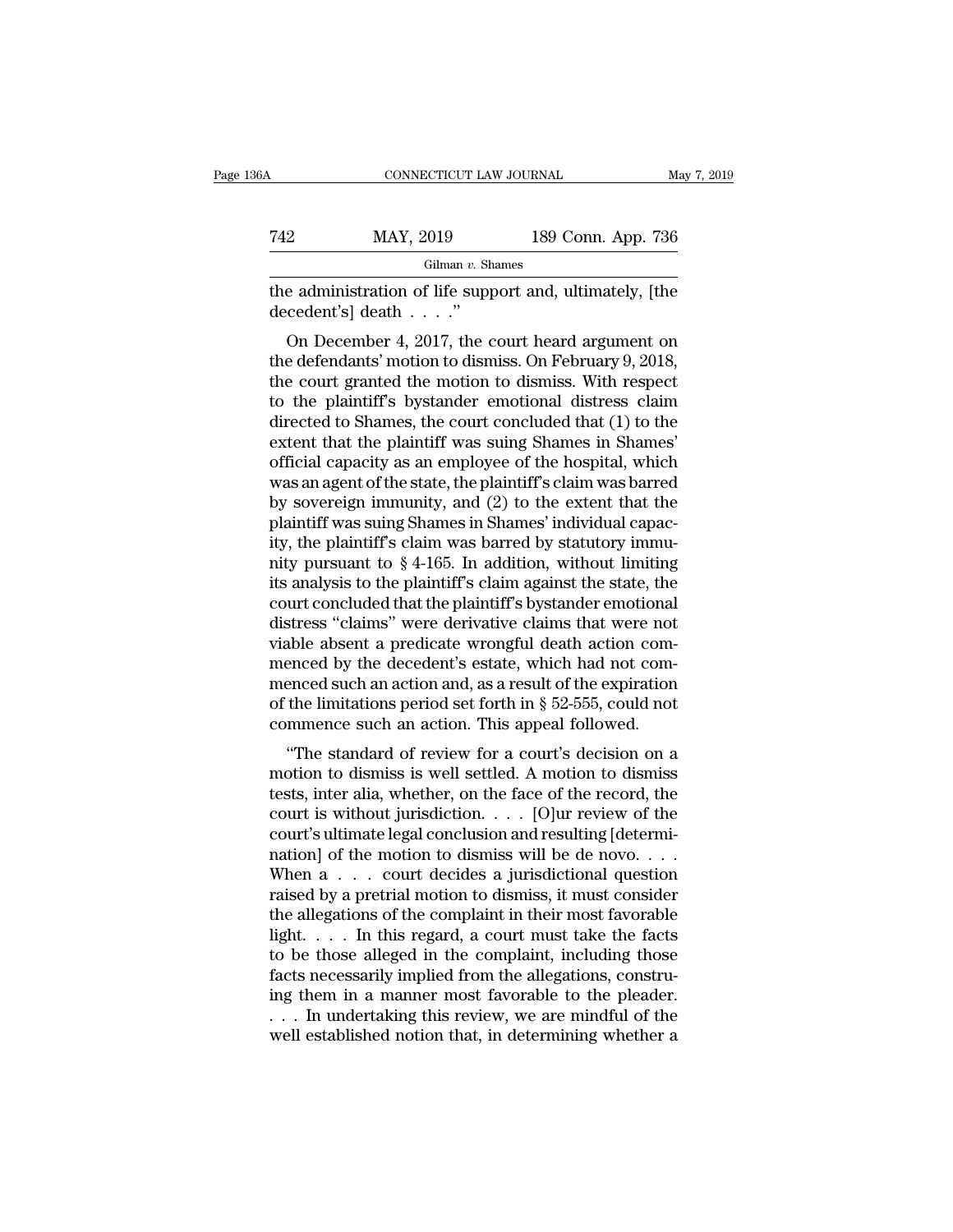| l9                 | CONNECTICUT LAW JOURNAL |           | Page 137A |
|--------------------|-------------------------|-----------|-----------|
|                    |                         |           |           |
| 189 Conn. App. 736 |                         | MAY, 2019 | 743       |
|                    | Gilman $v$ . Shames     |           |           |

connectricut LAW JOURNAL<br>
189 Conn. App. 736 MAY, 2019 743<br>
Gilman v. Shames<br>
Court has subject matter jurisdiction, every presump-<br>
tion favoring jurisdiction should be indulged." (Internal<br>
custation marks emitted ) Dubi 189 Conn. App. 736 MAY, 2019 743<br>
Gilman v. Shames<br>
court has subject matter jurisdiction, every presump-<br>
tion favoring jurisdiction should be indulged.'' (Internal<br>
quotation marks omitted.) Dubinsky v. Reich, 187 Conn.<br> 189 Conn. App. 736 MAY, 2019 743<br>
Gilman v. Shames<br>
court has subject matter jurisdiction, every presump-<br>
tion favoring jurisdiction should be indulged." (Internal<br>
quotation marks omitted.) *Dubinsky* v. *Reich*, 187 Con 189 Conn. App. 736 MAY, 2019<br>
Gilman v. Shames<br>
court has subject matter jurisdiction, even tion favoring jurisdiction should be indulg<br>
quotation marks omitted.) *Dubinsky* v. Rei<br>
App. 255, 259, 201 A.3d 1153 (2019).<br>
O Gilman v. Shames<br>
urt has subject matter jurisdiction, every presump-<br>
on favoring jurisdiction should be indulged." (Internal<br>
otation marks omitted.) *Dubinsky* v. *Reich*, 187 Conn.<br>
pp. 255, 259, 201 A.3d 1153 (2019). court has subject matter jurisdiction, every presumption favoring jurisdiction should be indulged." (Internal quotation marks omitted.) *Dubinsky* v. *Reich*, 187 Conn.<br>App. 255, 259, 201 A.3d 1153 (2019).<br>On appeal, the

France Court has subject matter jurisdiction, every presumption favoring jurisdiction should be indulged." (Internal quotation marks omitted.) *Dubinsky* v. *Reich*, 187 Conn. App. 255, 259, 201 A.3d 1153 (2019).<br>On appeal Fraction and Specifically, the plaintiff asserts that (1) his claim<br>Specifically, the plaintiff claims that the court erred<br>in concluding that it lacked subject matter jurisdiction<br>to entertain his bystander emotional dis quotation manks onlined.) Duothsky v. Retch, 161 Colli.<br>App. 255, 259, 201 A.3d 1153 (2019).<br>On appeal, the plaintiff claims that the court erred<br>in concluding that it lacked subject matter jurisdiction<br>to entertain his b App. 255, 259, 201 A.5d 1155 (2019).<br>
On appeal, the plaintiff claims that the court erred<br>
in concluding that it lacked subject matter jurisdiction<br>
to entertain his bystander emotional distress claims.<br>
Specifically, th On appeal, the plaintiff claims that the court erred<br>in concluding that it lacked subject matter jurisdiction<br>to entertain his bystander emotional distress claims.<br>Specifically, the plaintiff asserts that (1) his claim<br>di in concluding that it lacked subject matter jurisdiction<br>to entertain his bystander emotional distress claims.<br>Specifically, the plaintiff asserts that (1) his claim<br>directed to Shames in Shames' individual capacity was<br>n to entertain his bystander emotional distress claims.<br>Specifically, the plaintiff asserts that (1) his claim<br>directed to Shames in Shames' individual capacity was<br>not barred by statutory immunity pursuant to  $\S 4{\text -}165,^$ Specifically, the plaintiff asserts that<br>directed to Shames in Shames' individua<br>not barred by statutory immunity pursu<br>and (2) the absence of a wrongful death<br>by the decedent's estate did not depriv<br>subject matter jurisdi d (2) the absence of a wrongful death action brought<br>
the decedent's estate did not deprive the court of<br>
bject matter jurisdiction over his claim against the<br>
atte. These claims are unavailing.<br>
I<br>
The plaintiff first cla

I

by the decedent's estate did not deprive the court of<br>subject matter jurisdiction over his claim against the<br>state. These claims are unavailing.<br> $I$ <br>The plaintiff first claims that the court erroneously<br>concluded that his subject matter jurisdiction over his claim against the<br>state. These claims are unavailing.<br>I<br>The plaintiff first claims that the court erroneously<br>concluded that his bystander emotional distress claim<br>directed to Shames in state. These claims are unavailing.<br>
I<br>
The plaintiff first claims that the court erroneously<br>
concluded that his bystander emotional distress claim<br>
directed to Shames in Shames' individual capacity was<br>
barred by statuto I<br>I<br>The plaintiff first claims that the court erroneously<br>concluded that his bystander emotional distress claim<br>directed to Shames in Shames' individual capacity was<br>barred by statutory immunity pursuant to § 4-165. Spe-<br>c The plaintiff first claims that the court erroneously<br>concluded that his bystander emotional distress claim<br>directed to Shames in Shames' individual capacity was<br>barred by statutory immunity pursuant to  $\S$  4-165. Spe-<br>ci The plaintiff first claims that the court erroneously<br>concluded that his bystander emotional distress claim<br>directed to Shames in Shames' individual capacity was<br>barred by statutory immunity pursuant to  $\S$  4-165. Spe-<br>ci concluded that his bystander emotional distress claim<br>directed to Shames in Shames' individual capacity was<br>barred by statutory immunity pursuant to  $\S 4-165$ . Spe-<br>cifically, he asserts that the facts pleaded in his oper directed to Shame<br>barred by statutor<br>cifically, he assert<br>tive complaint w<br>Shames' conduct<br>was not protected<br>We disagree.<br>Section 4-165 Freed by statutory minitary pursuant to  $\S$  4-105. Specially, he asserts that the facts pleaded in his opera-<br>re complaint were sufficient to demonstrate that<br>aames' conduct was reckless and, thus, that Shames<br>as not prote emeany, he asserts that the facts pleaded in his opera-<br>tive complaint were sufficient to demonstrate that<br>Shames' conduct was reckless and, thus, that Shames<br>was not protected by statutory immunity under  $\S$  4-165.<br>We di

Internal were sufficient to demonstrate that<br>Shames' conduct was reckless and, thus, that Shames<br>was not protected by statutory immunity under § 4-165.<br>We disagree.<br>Section 4-165 (a) provides: "No state officer or<br>employee shames conduct was reckless and, thus, that shames<br>was not protected by statutory immunity under  $\S$  4-165.<br>We disagree.<br>Section 4-165 (a) provides: "No state officer or<br>employee shall be personally liable for damage or<br>i was not protected by statutory infinitinty under  $\S$  4-105.<br>We disagree.<br>Section 4-165 (a) provides: "No state officer or<br>employee shall be personally liable for damage or<br>injury, not wanton, reckless or malicious, caused we usagree.<br>
Section 4-165 (a) provides: "No state officer or<br>
employee shall be personally liable for damage or<br>
injury, not wanton, reckless or malicious, caused in the<br>
discharge of his or her duties or within the scope Section 4-165 (a) provides: "No state officer or<br>employee shall be personally liable for damage or<br>injury, not wanton, reckless or malicious, caused in the<br>discharge of his or her duties or within the scope of<br>his or her e employee shall be personally liable for damage or<br>
injury, not wanton, reckless or malicious, caused in the<br>
discharge of his or her duties or within the scope of<br>
his or her employment. Any person having a complaint<br>
for injury, not wanton, reckless or malicious, caused in the discharge of his or her duties or within the scope of his or her employment. Any person having a complaint for such damage or injury shall present it as a claim agai or such damage or injury shall present it as a claim<br>gainst the state under the provisions of this chapter."<br>In other words, state employees may not be held per-<br>panally liable for their negligent actions performed<br> $\frac{6}{$ against the state under the provisions of this chapter."<br>"In other words, state employees may not be held personally liable for their negligent actions performed<br> $\frac{1}{6}$  On appeal, the plaintiff does not challenge the c "In other words, state employees n sonally liable for their negligent  $\frac{1}{\pi}$  on appeal, the plaintiff does not challenge claim directed to Shames in Shames' official cather hospital was barred by sovereign immunity.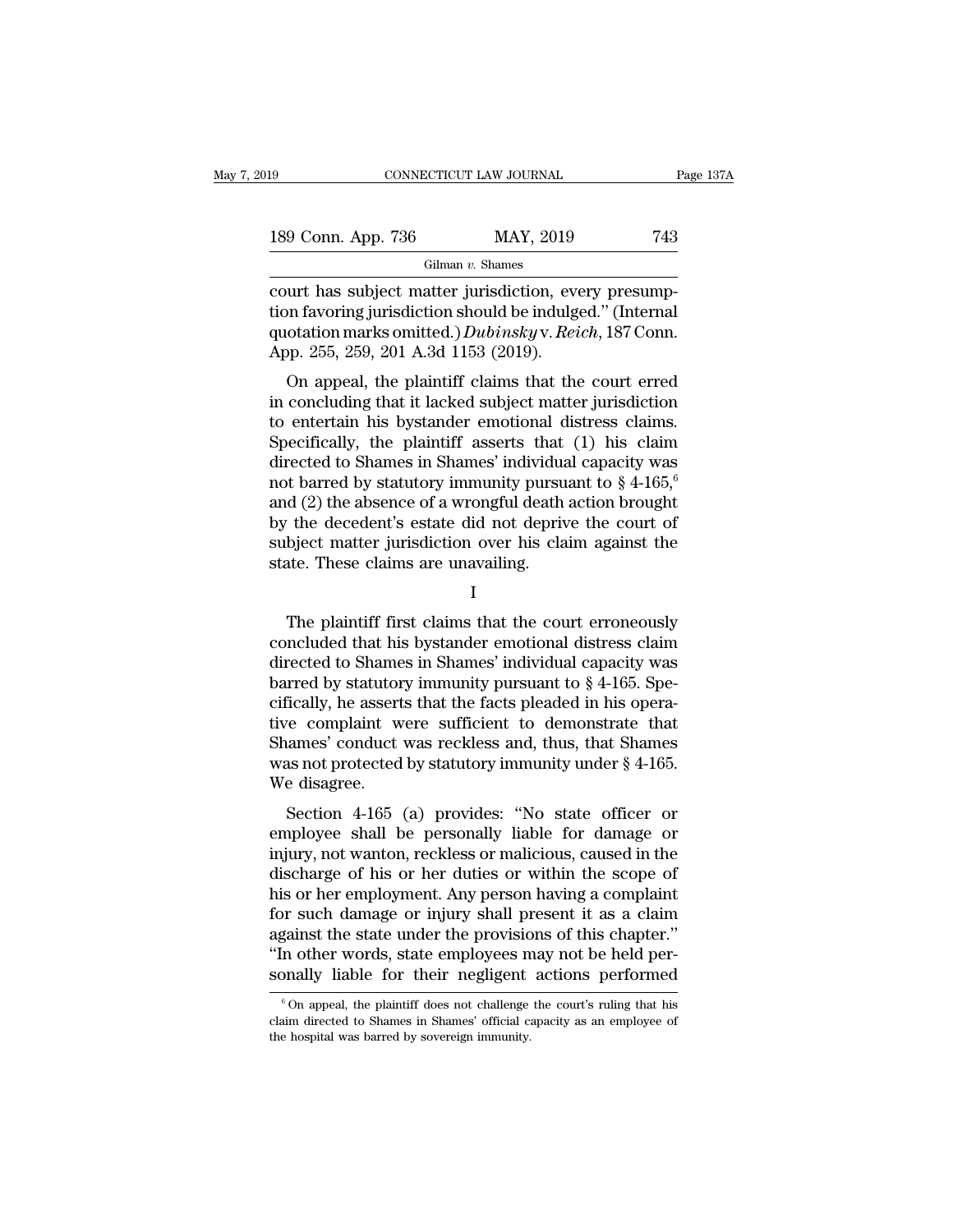## CONNECTICUT LAW JOURNAL May 7, 2019<br>
744 MAY, 2019 189 Conn. App. 736<br>
Gilman v. Shames Gilman *v.* Shames

CONNECTICUT LAW JOURNAL May 7, 2019<br>
T44 MAY, 2019 189 Conn. App. 736<br>
Gilman v. Shames<br>
Within the scope of their employment. . . . . State<br>
employees do not, however, have statutory immunity<br>
for wonton reckloss or malic T44 MAY, 2019 189 Conn. App. 736<br>
Gilman v. Shames<br>
within the scope of their employment. . . . . State<br>
employees do not, however, have statutory immunity<br>
for wanton, reckless or malicious actions, or for actions<br>
not p For these actions, they may be held personally liable<br>
For the scope of their employment.<br>
The employees do not, however, have statutory immunity<br>
for wanton, reckless or malicious actions, or for actions<br>
not performed w Take May, 2019 189 Conn. App. 736<br>
Gilman v. Shames<br>
within the scope of their employment. . . . . State<br>
employees do not, however, have statutory immunity<br>
for wanton, reckless or malicious actions, or for actions<br>
not For the scope of their employment.  $\ldots$  State<br>within the scope of their employment.  $\ldots$  State<br>employees do not, however, have statutory immunity<br>for wanton, reckless or malicious actions, or for actions<br>not performed w Gilman v. Shames<br>within the scope of their employment. . . . . State<br>employees do not, however, have statutory immunity<br>for wanton, reckless or malicious actions, or for actions<br>not performed within the scope of their emp within the scope of their employment. . . . State<br>employees do not, however, have statutory immunity<br>for wanton, reckless or malicious actions, or for actions<br>not performed within the scope of their employment.<br>For those . . . . The posture of their employment.<br>
In those actions, they may be held personally liable,<br>
d a plaintiff who has been injured by such actions is<br>
gee to bring an action against the individual employee<br>  $\cdot$ <br>
"In the posture For those actions, they may be held personally liable,<br>For those actions, they may be held personally liable,<br>and a plaintiff who has been injured by such actions is<br>free to bring an action against the individual employee

For those actions, they may be held personally hable,<br>and a plaintiff who has been injured by such actions is<br>free to bring an action against the individual employee<br> $\cdots$ <br>"In the posture of this case, we examine the plea support a conclusion that the individual employee<br>support a correct operation against the individual employee<br> $\cdots$ <br>"In the posture of this case, we examine the pleadings<br>to decide if the plaintiff has alleged sufficient The coloning an action against the mutvidual employee<br>  $\cdots$ <br>
"In the posture of this case, we examine the pleadings<br>
to decide if the plaintiff has alleged sufficient facts  $\cdots$ <br>
with respect to personal immunity under "In the posture of this case, we examine the pleadings<br>to decide if the plaintiff has alleged sufficient facts . . .<br>with respect to personal immunity under  $\S 4$ -165, to<br>support a conclusion that the [defendant was] acti "In the posture of this case, we examine the pleadings<br>to decide if the plaintiff has alleged sufficient facts . . .<br>with respect to personal immunity under  $\S 4-165$ , to<br>support a conclusion that the [defendant was] acti to decide if the plaintiff has alleged sufficient facts . . .<br>with respect to personal immunity under  $\S 4{\text -}165$ , to<br>support a conclusion that the [defendant was] acting<br>outside the scope of [his] employment or wilfully with respect to personal immunity under  $\S$  4-165, to<br>support a conclusion that the [defendant was] acting<br>outside the scope of [his] employment or wilfully or<br>maliciously.... The question before us, therefore, is<br>whether support a conclusio<br>outside the scope of<br>maliciously. . . . The<br>whether the facts as<br>in the light most fave<br>to survive a motion to<br>immunity. . . . .<br>"We thus turn to t aliciously. . . . The question before us, therefore, is<br>
aliciously. . . . The question before us, therefore, is<br>
aether the facts as alleged in the pleadings, viewed<br>
the light most favorable to the plaintiff, are suffic manciously.  $\ldots$  The question before us, therefore, is<br>whether the facts as alleged in the pleadings, viewed<br>in the light most favorable to the plaintiff, are sufficient<br>to survive a motion to dismiss on the ground of st

whether the facts as aneged in the pleatings, viewed<br>in the light most favorable to the plaintiff, are sufficient<br>to survive a motion to dismiss on the ground of statutory<br>immunity.<br>...<br>"We thus turn to the matter of whet m the right most ravorable to the plaintin, are suincrent<br>to survive a motion to dismiss on the ground of statutory<br>immunity.<br>...<br>"We thus turn to the matter of whether the plaintiff<br>has alleged facts that, if proven, are immunity.<br>
"We thus turn to the matter of whether the plaintiff<br>
has alleged facts that, if proven, are sufficient to demon-<br>
strate that the defendant acted wantonly, recklessly, or<br>
maliciously. In applying § 4-165, our same meaning as it does not the matter of whether the plaintiff<br>has alleged facts that, if proven, are sufficient to demon-<br>strate that the defendant acted wantonly, recklessly, or<br>maliciously. In applying § 4-165, our Su "We thus turn to the matter of whether the plaintiff<br>has alleged facts that, if proven, are sufficient to demon-<br>strate that the defendant acted wantonly, recklessly, or<br>maliciously. In applying § 4-165, our Supreme Court has alleged facts that, if proven, are sufficient to demonstrate that the defendant acted wantonly, recklessly, or<br>maliciously. In applying § 4-165, our Supreme Court has<br>understood wanton, reckless or malicious to have th strate that the defendant acted wantonly, recklessly, or<br>maliciously. In applying § 4-165, our Supreme Court has<br>understood wanton, reckless or malicious to have the<br>same meaning as it does in the common-law context.<br>... U maliciously. In applying § 4-165, our Supreme Court has<br>understood wanton, reckless or malicious to have the<br>same meaning as it does in the common-law context.<br>... Under the common law, [i]n order to establish that<br>the [d understood wanton, reckless or malicious to have the<br>same meaning as it does in the common-law context.<br>... Under the common law, [i]n order to establish that<br>the [defendant's] conduct was wanton, reckless, wilful,<br>intent same meaning as it does in the common-law context.<br>
. . . Under the common law, [i]n order to establish that<br>
the [defendant's] conduct was wanton, reckless, wilful,<br>
intentional and malicious, the plaintiff must prove, o ... Under the common law, [i]n order to establish that<br>the [defendant's] conduct was wanton, reckless, wilful,<br>intentional and malicious, the plaintiff must prove, on<br>the part of the [defendant], the existence of a state o the [defendant's] conduct was wanton, reckless, wilful,<br>intentional and malicious, the plaintiff must prove, on<br>the part of the [defendant], the existence of a state of<br>consciousness with reference to the consequences of<br>o intentional and malicious, the plaintiff must prove, on<br>the part of the [defendant], the existence of a state of<br>consciousness with reference to the consequences of<br>one's acts  $\dots$  [Such conduct] is more than negli-<br>gence the part of the [defendant], the existence of a state of<br>consciousness with reference to the consequences of<br>one's acts  $\dots$ . [Such conduct] is more than negli-<br>gence, more than gross negligence.  $\dots$  [I]n order to<br>infer consciousness with reference to the consequences of<br>one's acts . . . . . [Such conduct] is more than negli-<br>gence, more than gross negligence. . . . . [I]n order to<br>infer it, there must be something more than a failure to one's acts  $\dots$  [Such conduct] is more than negli-<br>gence, more than gross negligence.  $\dots$  [I]n order to<br>infer it, there must be something more than a failure to<br>exercise a reasonable degree of watchfulness to avoid<br>dange gence, more than gross negligence. . . . . [I]n order to infer it, there must be something more than a failure to exercise a reasonable degree of watchfulness to avoid danger to others or to take reasonable precautions to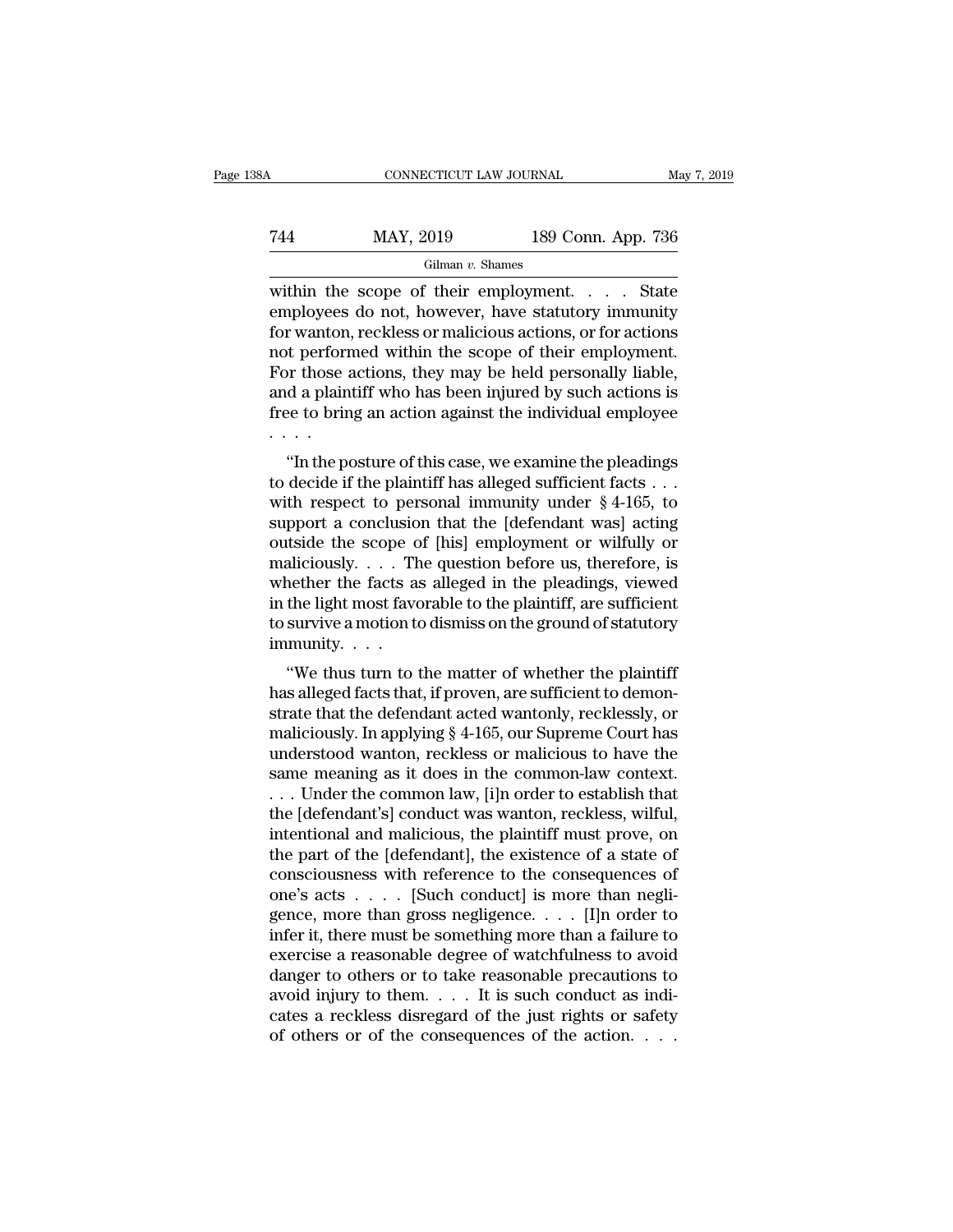| 19<br>CONNECTICUT LAW JOURNAL | Page 139A |     |  |  |
|-------------------------------|-----------|-----|--|--|
| 189 Conn. App. 736            | MAY, 2019 | 745 |  |  |
| Gilman $v$ . Shames           |           |     |  |  |

EXERCT SOMETICUT LAW JOURNAL Page 1394<br>
189 Conn. App. 736 MAY, 2019 745<br>
Gilman v. Shames<br>
[In sum, such] conduct tends to take on the aspect<br>
of highly unreasonable conduct, involving an extreme 189 Conn. App. 736 MAY, 2019 745<br>
Gilman v. Shames<br>
[In sum, such] conduct tends to take on the aspect<br>
of highly unreasonable conduct, involving an extreme<br>
departure from ordinary care, in a situation where a<br>
high degr 189 Conn. App. 736 MAY, 2019 745<br>
Gilman v. Shames<br>
[In sum, such] conduct tends to take on the aspect<br>
of highly unreasonable conduct, involving an extreme<br>
departure from ordinary care, in a situation where a<br>
high degr 189 Conn. App. 736 MAY, 2019 745<br>
Gilman v. Shames<br>
[In sum, such] conduct tends to take on the aspect<br>
of highly unreasonable conduct, involving an extreme<br>
departure from ordinary care, in a situation where a<br>
high degr Gilman v. Shames<br>
[In sum, such] conduct tends to take on the aspect<br>
of highly unreasonable conduct, involving an extreme<br>
departure from ordinary care, in a situation where a<br>
high degree of danger is apparent." (Citatio [In sum, such] conduct tends to take on the aspect<br>of highly unreasonable conduct, involving an extreme<br>departure from ordinary care, in a situation where a<br>high degree of danger is apparent." (Citations omitted;<br>internal of highly unreasonable conduct, involving an extreme<br>departure from ordinary care, in a situation where a<br>high degree of danger is apparent." (Citations omitted;<br>internal quotation marks omitted.) *Lawrence* v. Weiner,<br>15 departure from ordinary care, in a situation where a<br>high degree of danger is apparent." (Citations omitted;<br>internal quotation marks omitted.) *Lawrence* v. Weiner,<br>154 Conn. App. 592, 597–98, 106 A.3d 963, cert. denied, high degree of danger is apparent.'<br>internal quotation marks omitted.)<br>154 Conn. App. 592, 597–98, 106 A.<br>315 Conn. 925, 109 A.3d 921 (2015<br>... statutory immunity, pursuant<br>the court's subject matter jurisdicti<br>tion marks 4 Conn. App. 592, 597–98, 106 A.3d 963, cert. denied,<br>5 Conn. 925, 109 A.3d 921 (2015). "Claims involving<br>. statutory immunity, pursuant to § 4-165, implicate<br>e court's subject matter jurisdiction." (Internal quota-<br>n mar 315 Conn. 925, 109 A.3d 921 (2015). "Claims involving<br>
... statutory immunity, pursuant to § 4-165, implicate<br>
the court's subject matter jurisdiction." (Internal quota-<br>
tion marks omitted.) Id., 597.<br>
In his operative c

on or about Subject matter jurisdiction." (Internal quotation marks omitted.) Id., 597.<br>In his operative complaint, the plaintiff alleged in relevant part that: Shames treated the decedent from on or about December 15, 201 the court's subject matter jurisdiction." (Internal quotation marks omitted.) Id., 597.<br>In his operative complaint, the plaintiff alleged in<br>relevant part that: Shames treated the decedent from<br>on or about December 15, 201 tion marks omitted.) Id., 597.<br>
In his operative complaint, the plaintiff alleged in<br>
relevant part that: Shames treated the decedent from<br>
on or about December 15, 2014 through August 19,<br>
2015; Shames' treatments, which In his operative complaint, the plaintiff alleged in<br>relevant part that: Shames treated the decedent from<br>on or about December 15, 2014 through August 19,<br>2015; Shames' treatments, which included the adminis-<br>tration of in In his operative complaint, the plaintiff alleged in<br>relevant part that: Shames treated the decedent from<br>on or about December 15, 2014 through August 19,<br>2015; Shames' treatments, which included the adminis-<br>tration of in relevant part that: Shames treated the decedent from<br>on or about December 15, 2014 through August 19,<br>2015; Shames' treatments, which included the adminis-<br>tration of intravenous fluids to the decedent to fight<br>an infectio on or about December 15, 2014 through August 19,<br>2015; Shames' treatments, which included the administration of intravenous fluids to the decedent to fight<br>an infection, did not improve her condition; and despite<br>the lack 2015; Shames' treatments, which included the administration of intravenous fluids to the decedent to fight<br>an infection, did not improve her condition; and despite<br>the lack of improvement in the decedent's condi-<br>tion, as tration of intravenous fluids to the decedent to fight<br>an infection, did not improve her condition; and despite<br>the lack of improvement in the decedent's condi-<br>tion, as well as the plaintiff and the decedent express-<br>ing an infection, did not improve her condition; and despite<br>the lack of improvement in the decedent's condi-<br>tion, as well as the plaintiff and the decedent express-<br>ing to Shames that the treatments were not working,<br>Shames the lack of improvement in the decedent's condi-<br>tion, as well as the plaintiff and the decedent express-<br>ing to Shames that the treatments were not working,<br>Shames continued to administer the ineffective treat-<br>ments for tion, as well as the plaintiff and the decedent expressing to Shames that the treatments were not working,<br>Shames continued to administer the ineffective treatments for approximately eight months and "failed<br>grossly neglig ing to Shames that the treatments were not working,<br>Shames continued to administer the ineffective treat-<br>ments for approximately eight months and "failed<br>grossly negligently and/or recklessly" to alter the course<br>of treat Shames continued to administer the ineffective treat-<br>
ments for approximately eight months and "failed<br>
grossly negligently and/or recklessly" to alter the course<br>
of treatments or to take "further diagnostic action as is ments for approximately eight months and "failed<br>grossly negligently and/or recklessly" to alter the course<br>of treatments or to take "further diagnostic action as is<br>consistent with standard practice." In paragraph thirtygrossly negligently and/or recklessly" to alter the course<br>of treatments or to take "further diagnostic action as is<br>consistent with standard practice." In paragraph thirty-<br>seven of his operative complaint, the plaintiff of treatments or to take "further diagnostic action as is<br>consistent with standard practice." In paragraph thirty-<br>seven of his operative complaint, the plaintiff alleged:<br>"[Shames'] continuous and repeated grossly neglige consistent with standard practice." In paragraph thirty-<br>seven of his operative complaint, the plaintiff alleged:<br>"[Shames'] continuous and repeated grossly negligent<br>treatment of [the decedent], cumulatively over the<br>cour seven of his operative complaint, the plaintiff alleged:<br>"[Shames'] continuous and repeated grossly negligent<br>treatment of [the decedent], cumulatively over the<br>course of almost eight (8) months, constitute[d] a con-<br>sciou "[Shames'] continuous and repeated grossly negligent<br>treatment of [the decedent], cumulatively over the<br>course of almost eight (8) months, constitute[d] a con-<br>scious disregard for the substantial likelihood of misdi-<br>agno treatment of [the decedent], cumulatively over the<br>course of almost eight (8) months, constitute[d] a con-<br>scious disregard for the substantial likelihood of misdi-<br>agnosis and concomitantly of injury arising therefrom,<br>an course of almost eight (8) months, constitute[d] a conscious disregard for the substantial likelihood of misdiagnosis and concomitantly of injury arising therefrom, and [was] thereby reckless." In its decision granting the scious disregard for the substantial likelihood of misdi-<br>agnosis and concomitantly of injury arising therefrom,<br>and [was] thereby reckless." In its decision granting<br>the defendants' motion to dismiss, the court determined agnosis and concomitantly of injury arising therefrom,<br>and [was] thereby reckless." In its decision granting<br>the defendants' motion to dismiss, the court determined<br>that because the plaintiff's operative complaint, con-<br>st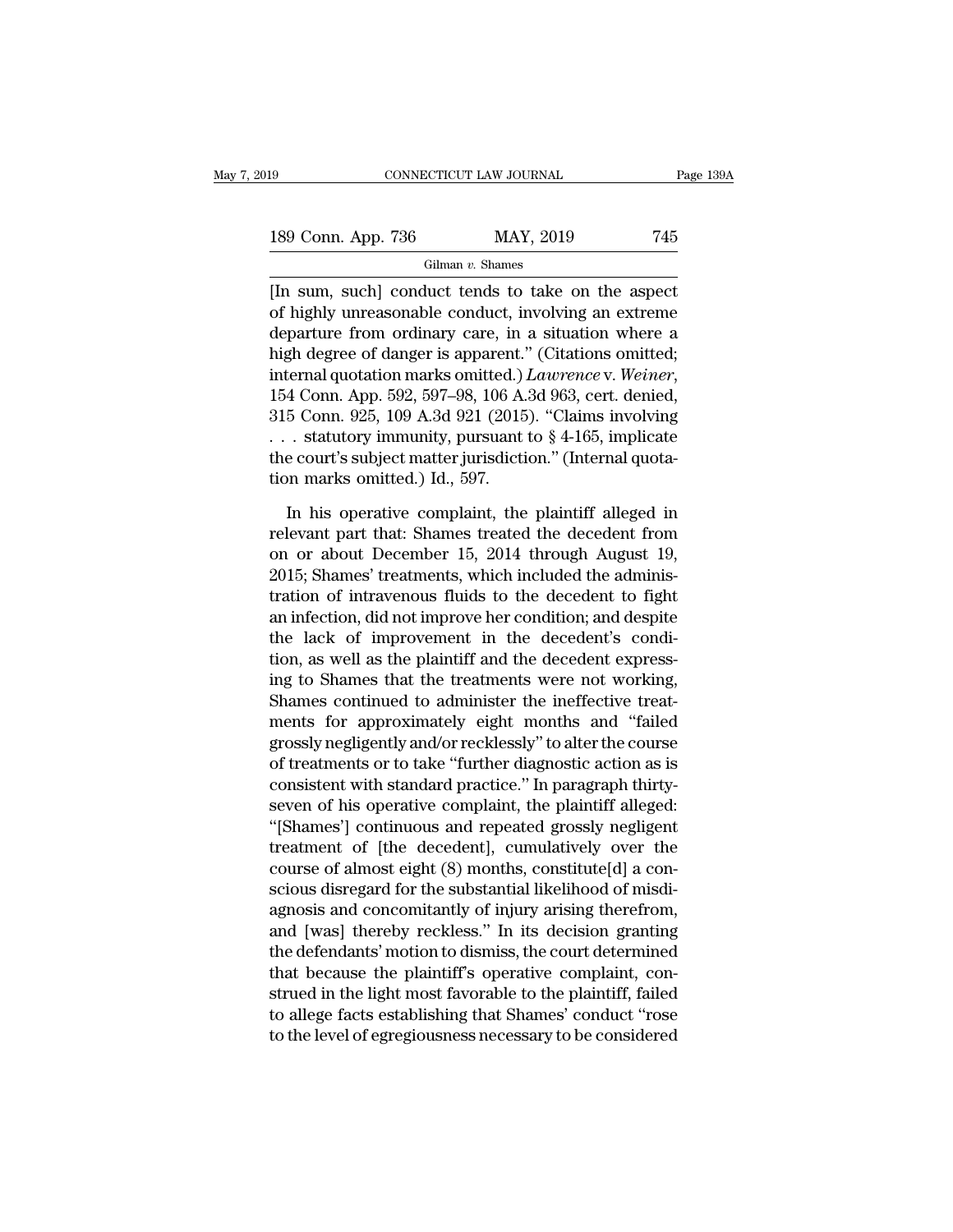| May 7, 2019 |                    | CONNECTICUT LAW JOURNAL                                                                                                | 40A |
|-------------|--------------------|------------------------------------------------------------------------------------------------------------------------|-----|
|             | 189 Conn. App. 736 | MAY, 2019                                                                                                              | 746 |
|             |                    | Gilman $v$ . Shames                                                                                                    |     |
|             |                    | wanton, reckless, or malicious," Shames, in his individ-<br>ual capacity, was immune from suit pursuant to $\S$ 4-165. |     |

MAY, 2019 189 Conn. App. 736<br>
Gilman v. Shames<br>
anton, reckless, or malicious," Shames, in his individ-<br>
dicapacity, was immune from suit pursuant to  $\S$  4-165.<br>
We agree with the court that the plaintiff failed to<br>
ege f Factor MAY, 2019 189 Conn. App. 736<br>
Gilman v. Shames<br>
wanton, reckless, or malicious," Shames, in his individual capacity, was immune from suit pursuant to § 4-165.<br>
We agree with the court that the plaintiff failed to a Gilman v. Shames<br>
wanton, reckless, or malicious," Shames, in his individual capacity, was immune from suit pursuant to  $\S$  4-165.<br>
We agree with the court that the plaintiff failed to<br>
allege facts demonstrating that Sha wanton, reckless, or malicious," Shames, in his individual capacity, was immune from suit pursuant to  $\S$  4-165.<br>We agree with the court that the plaintiff failed to allege facts demonstrating that Shames acted in a reckl wanton, reckless, or manerous, braancs, in his matrix-<br>ual capacity, was immune from suit pursuant to  $\S$  4-165.<br>We agree with the court that the plaintiff failed to<br>allege facts demonstrating that Shames acted in a reck-We agree with the court that the plaintiff failed to allege facts demonstrating that Shames acted in a reck-<br>less manner. Shames' conduct in treating the decedent<br>over the course of approximately eight months, as<br>pleaded b We agree with the court that the plaintiff failed to allege facts demonstrating that Shames acted in a reckless manner. Shames' conduct in treating the decedent over the course of approximately eight months, as pleaded by allege facts demonstrating that Shames acted in a reck-<br>less manner. Shames' conduct in treating the decedent<br>over the course of approximately eight months, as<br>pleaded by the plaintiff in his operative complaint, did<br>not " less manner. Shames' conduct in treating the decedent<br>over the course of approximately eight months, as<br>pleaded by the plaintiff in his operative complaint, did<br>not "[tend] to take on the aspect of highly unreasonable<br>cond over the course of approximately eight months, as<br>pleaded by the plaintiff in his operative complaint, did<br>not "[tend] to take on the aspect of highly unreasonable<br>conduct, involving an extreme departure from ordinary<br>care pleaded by the plaintiff in his operative complaint, did<br>not "[tend] to take on the aspect of highly unreasonable<br>conduct, involving an extreme departure from ordinary<br>care, in a situation where a high degree of danger is<br> not "[tend] to take on the aspect of highly unreasonable<br>conduct, involving an extreme departure from ordinary<br>care, in a situation where a high degree of danger is<br>apparent." (Internal quotation marks omitted.)  $Law-$ <br>renc conduct, involving an extreme departure from ordinary<br>care, in a situation where a high degree of danger is<br>apparent." (Internal quotation marks omitted.)  $Law$ <br>rence v. Weiner, supra, 154 Conn. App. 598. In addition,<br>the p care, in a situation where a high degree of danger is<br>apparent." (Internal quotation marks omitted.) *Law-*<br>rence v. Weiner, supra, 154 Conn. App. 598. In addition,<br>the plaintiff's conclusory use of the terms "reckless"<br>an apparent." (Internal quotation marks omitted.) *Lawrence* v. Weiner, supra, 154 Conn. App. 598. In addition, the plaintiff's conclusory use of the terms "reckless" and "recklessly" in describing Shames' conduct was not suf rence v. Weiner, supra, 154 Conn. App. 598. In addition,<br>the plaintiff's conclusory use of the terms "reckless"<br>and "recklessly" in describing Shames' conduct was<br>not sufficient to establish that Shames' actions were<br>reckl the plaintiff's conclusory use of the terms "reckless"<br>and "recklessly" in describing Shames' conduct was<br>not sufficient to establish that Shames' actions were<br>reckless. See, e.g., *Dumond* v. *Denehy*, 145 Conn. 88,<br>91, 1 and "recklessly" in describing Shames' conduct was<br>not sufficient to establish that Shames' actions were<br>reckless. See, e.g., *Dumond* v. *Denehy*, 145 Conn. 88,<br>91, 139 A.2d 58 (1958) ("Simply using the word 'reckless'<br>or not sufficient to establish that Shames' actions were<br>reckless. See, e.g., *Dumond* v. *Denehy*, 145 Conn. 88,<br>91, 139 A.2d 58 (1958) ("Simply using the word 'reckless'<br>or 'recklessness' is not enough. A specific allegati reckless. See, e.g., *Dumond v. Denehy*, 145 Conn. 88, 91, 139 A.2d 58 (1958) ("Simply using the word 'reckless' or 'recklessness' is not enough. A specific allegation setting out the conduct that is claimed to be reckles 91, 139 A.2d 58 (1958) ("Simply using<br>or 'recklessness' is not enough. A<br>setting out the conduct that is clai<br>or wanton must be made."). Thus,<br>dismissed the plaintiff's claim dire<br>Shames' individual capacity on the<br>immuni wanton must be made."). Thus, the court properly<br>smissed the plaintiff's claim directed to Shames in<br>ames' individual capacity on the basis of statutory<br>munity pursuant to  $\S 4$ -165.<br>II<br>The plaintiff next claims that the

II

dismissed the plaintiff's claim directed to Shames in<br>Shames' individual capacity on the basis of statutory<br>immunity pursuant to § 4-165.<br>II<br>The plaintiff next claims that the court erroneously<br>concluded that it lacked sub Shames' individual capacity on the basis of statutory<br>
immunity pursuant to  $\S 4\n-165$ .<br>
II<br>
The plaintiff next claims that the court erroneously<br>
concluded that it lacked subject matter jurisdiction over<br>
his bystander e immunity pursuant to § 4-165.<br>
II<br>
The plaintiff next claims that the court erroneously<br>
concluded that it lacked subject matter jurisdiction over<br>
his bystander emotional distress claim directed to the<br>
state on the basis II<br>
The plaintiff next claims that the court erroneously<br>
concluded that it lacked subject matter jurisdiction over<br>
his bystander emotional distress claim directed to the<br>
state on the basis that, as a derivative claim, h The plaintiff next claims that the court erroneously<br>concluded that it lacked subject matter jurisdiction over<br>his bystander emotional distress claim directed to the<br>state on the basis that, as a derivative claim, his clai The plaintiff next claims that the court erroneously<br>concluded that it lacked subject matter jurisdiction over<br>his bystander emotional distress claim directed to the<br>state on the basis that, as a derivative claim, his clai concluded that it lacked subject matter jurisdiction over<br>his bystander emotional distress claim directed to the<br>state on the basis that, as a derivative claim, his claim<br>could not be raised in the absence of a predicate w his bystander emotional distress claim directed to the state on the basis that, as a derivative claim, his claim could not be raised in the absence of a predicate wrongful death action commenced by the decedent's estate. state on the basis that, as a derivative claim, his claim<br>could not be raised in the absence of a predicate wrong-<br>ful death action commenced by the decedent's estate.<br>Specifically, he asserts that (1) his claim against th could not be raised in the absence of a predicate wrong-<br>ful death action commenced by the decedent's estate.<br>Specifically, he asserts that (1) his claim against the<br>state was viable as a freestanding claim and was not<br>dep ful death action commenced by the decedent's estate.<br>Specifically, he asserts that (1) his claim against the<br>state was viable as a freestanding claim and was not<br>dependent on the existence of a predicate wrongful<br>death act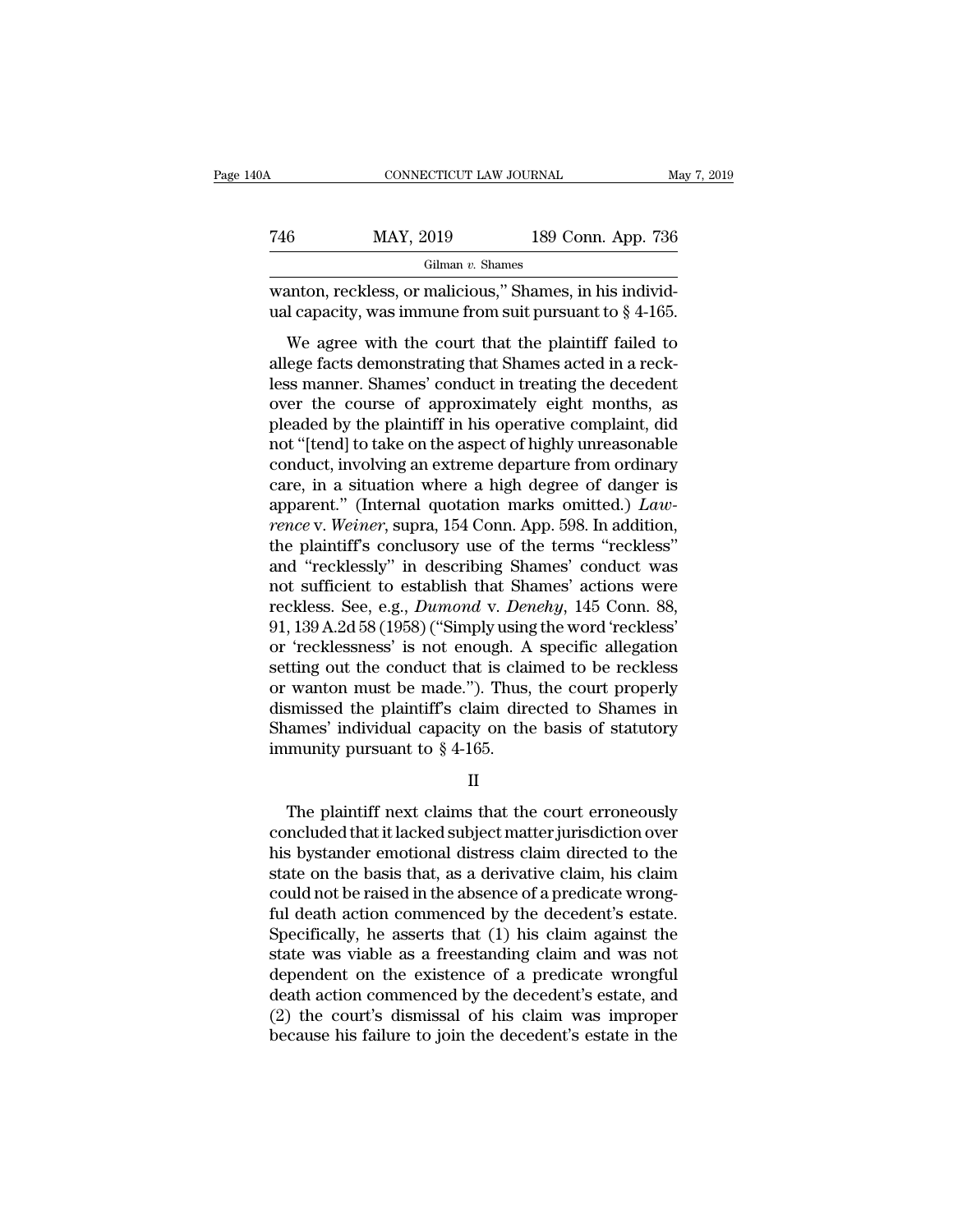| 19<br>CONNECTICUT LAW JOURNAL |  |                                                                                                                   | Page 141A |  |
|-------------------------------|--|-------------------------------------------------------------------------------------------------------------------|-----------|--|
| 189 Conn. App. 736            |  | MAY, 2019                                                                                                         | 747       |  |
|                               |  | Gilman $v$ . Shames                                                                                               |           |  |
|                               |  | present action did not implicate the court's subject mat-<br>ter jurisdiction. <sup>7</sup> We are not persuaded. |           |  |
|                               |  |                                                                                                                   |           |  |

Gilman v. Shames<br>
esent action did not implicate the court's subject matrix jurisdiction.<sup>7</sup> We are not persuaded.<br>
A<br>
We first turn to the plaintiff's contention that his<br>
stander emotional distress claim against the sta  $\frac{1}{2}$  oliman v. snames<br>present action did not implicate the court's subject matter<br>jurisdiction.<sup>7</sup> We are not persuaded.<br>A<br>We first turn to the plaintiff's contention that his<br>bystander emotional distress claim again present action did not implicate the court's subject mat-<br>ter jurisdiction.<sup>7</sup> We are not persuaded.<br>A<br>We first turn to the plaintiff's contention that his<br>bystander emotional distress claim against the state<br>was not depen ter jurisdiction.<sup>7</sup> We are not persuaded.<br>
A<br>
We first turn to the plaintiff's contention that his<br>
bystander emotional distress claim against the state<br>
was not dependent on the existence of a wrongful death<br>
action brou A<br>We first turn to the plaintiff's contention that his<br>bystander emotional distress claim against the state<br>was not dependent on the existence of a wrongful death<br>action brought by the decedent's estate but, rather, was<br>vi The sum of the plaintiff's contention that his<br>bystander emotional distress claim against the state<br>was not dependent on the existence of a wrongful death<br>action brought by the decedent's estate but, rather, was<br>viable as We first turn to the plaintiff's contention that his<br>bystander emotional distress claim against the state<br>was not dependent on the existence of a wrongful death<br>action brought by the decedent's estate but, rather, was<br>viab bystander emotional distress claim against the state<br>was not dependent on the existence of a wrongful death<br>action brought by the decedent's estate but, rather, was<br>viable as a freestanding claim. The defendants argue<br>that was not dependent on the existence of a wrongful death<br>action brought by the decedent's estate but, rather, was<br>viable as a freestanding claim. The defendants argue<br>that the plaintiff's bystander emotional distress claim<br>a action brought by the dece<br>viable as a freestanding of<br>that the plaintiff's bystand<br>against the state was a de<br>be brought in the absence<br>action commenced by the<br>with the defendants.<br>In its decision granting EVERT AS A TRESEARCHING CLEARCHE INTERNATION and the plaintiff's bystander emotional distress claim<br>ainst the state was a derivative claim that could not<br>brought in the absence of a predicate wrongful death<br>tion commenced diat the plaintin's bystander emotional distress claim<br>against the state was a derivative claim that could not<br>be brought in the absence of a predicate wrongful death<br>action commenced by the decedent's estate. We agree<br>wit

distribute the state was a derivative claim that codid not<br>be brought in the absence of a predicate wrongful death<br>action commenced by the decedent's estate. We agree<br>with the defendants.<br>In its decision granting the defen be brought in the absence of a predicate wronglui death<br>action commenced by the decedent's estate. We agree<br>with the defendants.<br>In its decision granting the defendants' motion to<br>dismiss, after concluding that the plainti action commenced by the decedent's estate. We agree<br>with the defendants.<br>In its decision granting the defendants' motion to<br>dismiss, after concluding that the plaintiff's bystander<br>emotional distress claims and by statutor In its decision granting the defendants' motion to<br>dismiss, after concluding that the plaintiff's bystander<br>emotional distress claim directed to Shames was barred<br>by sovereign immunity and by statutory immunity, the<br>court In its decision granting the defendants' motion to<br>dismiss, after concluding that the plaintiff's bystander<br>emotional distress claim directed to Shames was barred<br>by sovereign immunity and by statutory immunity, the<br>court dismiss, after concluding that the plaintiff's bystander<br>emotional distress claim directed to Shames was barred<br>by sovereign immunity and by statutory immunity, the<br>court stated: "Turning to [the plaintiff's] bystander emo emotional distress claim directed to Shames was barred<br>by sovereign immunity and by statutory immunity, the<br>court stated: "Turning to [the plaintiff's] bystander emo-<br>tional distress claims, the defendants argue that the<br>c by sovereign immunity and by statutory immunity, the<br>court stated: "Turning to [the plaintiff's] bystander emo-<br>tional distress claims, the defendants argue that the<br>court lacks subject matter jurisdiction over these claim court stated: "Turning to [the plaintiff's] bystander emotional distress claims, the defendants argue that the<br>court lacks subject matter jurisdiction over these claims<br>because they are derivative of the wrongful death<br>[ac tional distress claims, the defendants argue that the<br>court lacks subject matter jurisdiction over these claims<br>because they are derivative of the wrongful death<br>[action] that was not brought, and due to the expiration<br>of court lacks subject matter jurisdiction over these claims<br>because they are derivative of the wrongful death<br>[action] that was not brought, and due to the expiration<br>of the statute of limitations established by [§ 52-555], because they are derivative of the wrongful death<br>[action] that was not brought, and due to the expiration<br>of the statute of limitations established by [§ 52-555],<br>now cannot be brought on behalf of [the decedent's]<br>estate [action] that was not brought, and due to the expiration<br>of the statute of limitations established by [§ 52-555],<br>now cannot be brought on behalf of [the decedent's]<br>estate. The court agrees with the defendants. Like a los % of the statute of limitations established by [§ 52-555], now cannot be brought on behalf of [the decedent's] estate. The court agrees with the defendants. Like a loss of consortium claim, a claim for bystander emotional now cannot be brought on behalf of [the decedent's]<br>estate. The court agrees with the defendants. Like a loss<br>of consortium claim, a claim for bystander emotional<br>distress is a derivat[ive] claim. *Squeo* v. *Norwalk Hospi* distress is a derivat[ive] claim. *Squeo* v. *Norwalk Hospital Assn.*, 316 Conn. 558, 564, [113 A.3d 932] (2015). Consequently, it cannot be brought as a freestanding claim where there is no valid underlying predicate  $\frac$ tal Assn., 316 Conn. 558, 564, [113 A.3d 932] (2015).<br>Consequently, it cannot be brought as a freestand-<br>ing claim where there is no valid underlying predicate<br><sup>7</sup>The plaintiff also asserts that the court implicitly ruled

Consequently, it cannot be brought as a freestanding claim where there is no valid underlying predicate  $\frac{1}{\sqrt{T}}$  The plaintiff also asserts that the court implicitly ruled that his bystander emotional distress claim wa ing claim where there is no valid underlying predicate<br> $\overline{ }$ <sup>7</sup>The plaintiff also asserts that the court implicitly ruled that his bystander<br>emotional distress claim was barred by the doctrine of res judicata on the<br>bas The plaintif where there is no vanid underlying predicate<br>
The plaintiff also asserts that the court implicitly ruled that his bystander<br>
emotional distress claim was barred by the doctrine of res judicata on the<br>
basis t  $^\circ$  The plaintiff also asserts that the court implicitly ruled that his bystander emotional distress claim was barred by the doctrine of res judicata on the basis that the decedent's estate had not commenced a predicate emotional distress claim was barred by the doctrine of res judicata on the basis that the decedent's estate had not commenced a predicate wrongful death action. He contends that the court's implicit ruling was erroneous be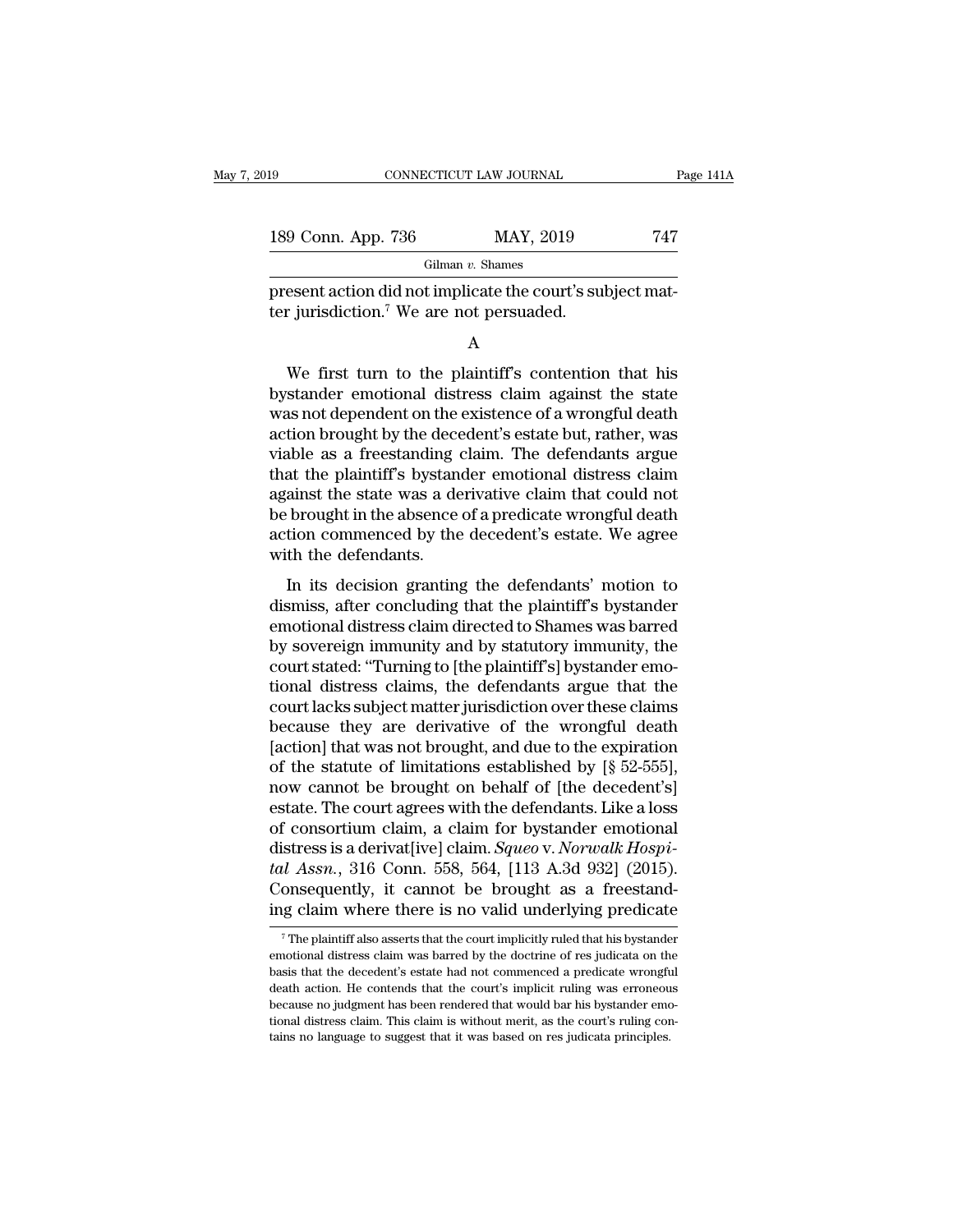# CONNECTICUT LAW JOURNAL May 7, 2019<br>
T48 MAY, 2019 189 Conn. App. 736<br>
Gilman v. Shames

Gilman *v.* Shames

CONNECTICUT LAW JOURNAL May 7, 2019<br>
T48 MAY, 2019 189 Conn. App. 736<br>
Gilman v. Shames<br>
action. See *Jacoby* v. *Brinckerhoff*, 250 Conn. 86, [88–<br>
95], [735 A.2d 347] (1999) (husband cannot maintain<br>
derivative action of MAY, 2019 189 Conn. App. 736<br>
Gilman v. Shames<br>
action. See *Jacoby* v. *Brinckerhoff*, 250 Conn. 86, [88-<br>
95], [735 A.2d 347] (1999) (husband cannot maintain<br>
derivative action of loss of consortium where his wife<br>
foile T48 MAY, 2019 189 Conn. App. 736<br>
Gilman v. Shames<br>
action. See *Jacoby* v. *Brinckerhoff*, 250 Conn. 86, [88–<br>
95], [735 A.2d 347] (1999) (husband cannot maintain<br>
derivative action of loss of consortium where his wife<br> Failman v. Shames<br>
Gilman v. Shames<br>
action. See *Jacoby* v. *Brinckerhoff*, 250 Conn. 86, [88-<br>
95], [735 A.2d 347] (1999) (husband cannot maintain<br>
derivative action of loss of consortium where his wife<br>
failed to sue d Gilman v. Shames<br>action. See *Jacoby* v. *Brinckerhoff*, 250 Conn. 86, [88–95], [735 A.2d 347] (1999) (husband cannot maintain<br>derivative action of loss of consortium where his wife<br>failed to sue defendant [psychiatrist] f action. See *Jacoby* v. *Brinckerhoff*, 250 Conn. 86, [88-<br>95], [735 A.2d 347] (1999) (husband cannot maintain<br>derivative action of loss of consortium where his wife<br>failed to sue defendant [psychiatrist] for malpractice) action. See *Jacoby* v. *Brinckerhoff*, 250 Conn. 86, [88–95], [735 A.2d 347] (1999) (husband cannot maintain<br>derivative action of loss of consortium where his wife<br>failed to sue defendant [psychiatrist] for malpractice); 95], [735 A.2d 347] (1999) (husband cannot maintain<br>derivative action of loss of consortium where his wife<br>failed to sue defendant [psychiatrist] for malpractice);<br>see also *Voris* v. *Molinaro*, 302 Conn. 791, 798–801, [3 derivative action of loss of consortium where his wife<br>failed to sue defendant [psychiatrist] for malpractice);<br>see also *Voris v. Molinaro*, 302 Conn. 791, 798–801, [31<br>A.3d 363] (2011) (holding that settlement of predica failed to sue defendant [psychiatrist] for malpractice);<br>see also *Voris* v. *Molinaro*, 302 Conn. 791, 798–801, [31<br>A.3d 363] (2011) (holding that settlement of predicate<br>injury claim extinguishes derivative loss of conso see also *Voris* v. *Molinaro*, 302 Conn. 791, 798–801, [31<br>A.3d 363] (2011) (holding that settlement of predicate<br>injury claim extinguishes derivative loss of consortium<br>claim). Neither *Squeo* v. *Norwalk Hospital Assn*. A.3d 363] (2011) (holding that settlement of predicate<br>injury claim extinguishes derivative loss of consortium<br>claim). Neither *Squeo* v. *Norwalk Hospital Assn*., supra,<br>558, nor any other Connecticut appellate authority<br> injury claim extinguishes derivative loss of consortium<br>claim). Neither *Squeo* v. *Norwalk Hospital Assn.*, supra,<br>558, nor any other Connecticut appellate authority<br>holds otherwise. [The plaintiff's] failure to join his claim). Neither *Squeo* v. *Norwalk Hospital Assn.*, supra,<br>558, nor any other Connecticut appellate authority<br>holds otherwise. [The plaintiff's] failure to join his deriv-<br>at[ive] bystander emotional distress action with 558, nor any other Connecticut appellate authority<br>holds otherwise. [The plaintiff's] failure to join his deriv-<br>at[ive] bystander emotional distress action with a valid<br>action brought on behalf of [the decedent's] estate holds otherwise. [The plaintiff's] failure to join his derivat<br>[ive] bystander emotional distress action with a valid<br>action brought on behalf of [the decedent's] estate is<br>fatal to his claim. Absent a valid underlying pre claim.''<sup>8</sup> tal to his claim. Absent a valid underlying predicate<br>tion brought on behalf of [the decedent's] estate, the<br>urt does not have subject matter jurisdiction to adju-<br>cate [the plaintiff's] bystander emotional distress<br>aim."<sup></sup> action brought on behalf of [the decedent's] estate, the<br>court does not have subject matter jurisdiction to adju-<br>dicate [the plaintiff's] bystander emotional distress<br>claim."<sup>8</sup><br>We observe that "[b]ystander emotional dis

court does not have subject matter jurisdiction to adjudicate [the plaintiff's] bystander emotional distress<br>claim."<sup>8</sup><br>We observe that "[b]ystander emotional distress is a<br>derivative claim, pursuant to which a bystander w dicate [the plaintiff's] bystander emotional distress<br>claim."<sup>8</sup><br>We observe that "[b]ystander emotional distress is a<br>derivative claim, pursuant to which a bystander who<br>witnesses another person . . . suffer injury or deat claim."<sup>8</sup><br>We observe that "[b]ystander emotional distress is a<br>derivative claim, pursuant to which a bystander who<br>witnesses another person . . . suffer injury or death<br>as a result of the negligence of a third party seek We observe that "[b]ystander emotional distress is a<br>derivative claim, pursuant to which a bystander who<br>witnesses another person . . . suffer injury or death<br>as a result of the negligence of a third party seeks to<br>recover We observe that "[b]ystander emotional distress is a<br>derivative claim, pursuant to which a bystander who<br>witnesses another person . . . suffer injury or death<br>as a result of the negligence of a third party seeks to<br>recover derivative claim, pursuant to which a bystander who<br>witnesses another person . . . suffer injury or death<br>as a result of the negligence of a third party seeks to<br>recover from that third party for the emotional distress<br>tha witnesses another person . . . suffer injury or death<br>as a result of the negligence of a third party seeks to<br>recover from that third party for the emotional distress<br>that the bystander suffers as a result." Squee v. Norw as a result of the negligence of a third party seeks to<br>recover from that third party for the emotional distress<br>that the bystander suffers as a result." Squeo v. Norwalk<br>Hospital Assn., supra, 316 Conn. 564. "[B]ystander Hospital Assn., supra, 316 Conn. 564. "[B]ystander emotional distress derives from bodily injury to another . . . . . [B]ecause emotional distress, by itself, is not a bodily injury, it can be compensable only if it flows tional distress derives from bodily injury to another . . . . [B]ecause emotional distress, by itself, is not a bodily injury, it can be compensable only if it flows  $s \ln$  their respective appellate briefs, the parties in

<sup>.... [</sup>B]ecause emotional distress, by itself, is not a bodily injury, it can be compensable only if it flows  $*$  In their respective appellate briefs, the parties interpret the court's decision as dismissing the plaintiff bodily injury, it can be compensable only if it flows<br>  $\overline{\phantom{a}}^s$  In their respective appellate briefs, the parties interpret the court's decision as dismissing the plaintiff's bystander emotional distress claim direct The state on the state on the state of a wrongful death action of a wrongful death action of a wrongful death action by the ground that his claim was not viable in the absence of a wrongful death action brought by the dece  $\overline{\phantom{a}}$  is In their respective appellate briefs, the parties interpret the court's decision as dismissing the plaintiff's bystander emotional distress claim directed to Shames solely on the basis of sovereign immunity is a sum single to plaintiff's bystander emotional distress claim directed to Shames solely on the basis of sovereign immunity and statutory immunity, and dismissing the plaintiff's bystander emotional distress claim direc by the decedent's estate could have been dismissed.<br>The decement of the deceler of the deceleration of the state could not serve a serve as an interested to the state on the ground that his claim was not viable in the abse and dismissing the plaintiff's bystander emotional distress claim directed to the state on the ground that his claim was not viable in the absence of a wrongful death action brought by the decedent's estate. We can think o and we state on the ground that his claim was not viable in the absence of a wrongful death action brought by the decedent's estate. We can think of no reason why the absence of a predicate wrongful death action brought by a wrongful death action brought by the decedent's estate. We can think of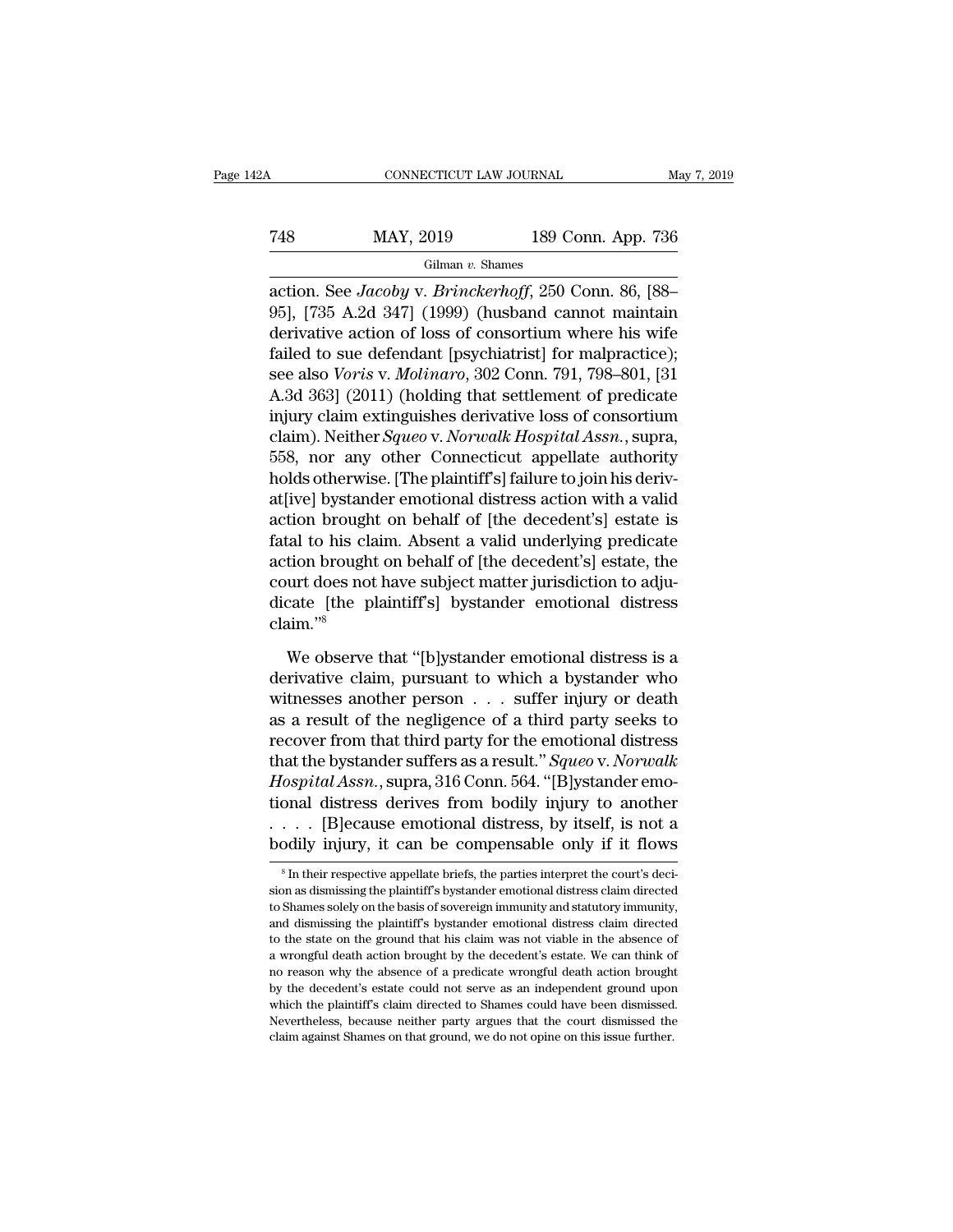189 CONNECTICUT LAW JOURNAL Page 143A<br>189 Conn. App. 736 MAY, 2019 749<br>Gilman v. Shames

Gilman *v.* Shames

Fage 143A<br>
from the bodily injury of another person. . . . This is<br>
because but for the bodily injury to [another], the plain-<br>
tiff would not another person of the plain-189 Conn. App. 736 MAY, 2019 749<br>
Gilman v. Shames<br>
from the bodily injury of another person. . . . This is<br>
because but for the bodily injury to [another], the plain-<br>
tiff would not . . . [suffer] any emotional injuries 189 Conn. App. 736 MAY, 2019 749<br>
Gilman v. Shames<br>
from the bodily injury of another person. . . . This is<br>
because but for the bodily injury to [another], the plain-<br>
tiff would not . . . [suffer] any emotional injuries 189 Conn. App. 736 MAY, 2019 749<br>
Gilman v. Shames<br>
from the bodily injury of another person. . . . This is<br>
because but for the bodily injury to [another], the plain-<br>
tiff would not . . . [suffer] any emotional injuries For extra experimentation of  $\frac{1}{2}$   $\frac{1}{2}$   $\frac{1}{2}$   $\frac{1}{2}$   $\frac{1}{2}$   $\frac{1}{2}$   $\frac{1}{2}$   $\frac{1}{2}$  from the bodily injury of another person. . . . This is because but for the bodily injury to [another], the plai Gilman v. Shames<br>from the bodily injury of another person. . . . This is<br>because but for the bodily injury to [another], the plain-<br>tiff would not . . . [suffer] any emotional injuries. In<br>other words, the plaintiff's inj from the bodily injury of another person. . . . This is<br>because but for the bodily injury to [another], the plain-<br>tiff would not . . . [suffer] any emotional injuries. In<br>other words, the plaintiff's injuries are the nat because but for the bodily injury to [another], the plaintiff would not . . . [suffer] any emotional injuries. In other words, the plaintiff's injuries are the natural and probable consequence of . . . having witnessed th tiff would not . . . [suffer] any emotional injuries. In<br>other words, the plaintiff's injuries are the natural and<br>probable consequence of . . . having witnessed the<br>accident . . . . Therefore, the measure of the plain-<br>t other words, the plaintiff's injuries are the natural and<br>probable consequence of  $\ldots$  having witnessed the<br>accident  $\ldots$ . Therefore, the measure of the plain-<br>tiff's recovery is not governed by the fact that his sepa-<br> probable consequence of  $\dots$  having witnessed the accident  $\dots$ . Therefore, the measure of the plain-<br>tiff's recovery is not governed by the fact that his separate damages arose out of the same accident, but by<br>the fact t accident . . . . . Therefore, the measure of the plain-<br>tiff's recovery is not governed by the fact that his sepa-<br>rate damages arose out of the same accident, but by<br>the fact that they *arose out of* the same bodily inju tiff's recovery is not governed by the fact that his separate damages arose out of the same accident, but by the fact that they *arose out of* the same bodily injury  $\ldots$ . Given the but-for relationship between the under rate damages arose out of the same accident, but by<br>the fact that they *arose out of* the same bodily injury<br> $\ldots$  . Given the but-for relationship between the<br>underlying injury and the derivative injury of bystander<br>emot the fact that they *arose out of* the same bodily injury<br>
. . . . . Given the but-for relationship between the<br>
underlying injury and the derivative injury of bystander<br>
emotional distress, the bystander's emotional distr .... Given the but-for relationship between the<br>
underlying injury and the derivative injury of bystander<br>
emotional distress, the bystander's emotional distress is<br>
causally connected to the underlying injury. Bystander<br> underlying injury and the derivative injury of bystander<br>emotional distress, the bystander's emotional distress is<br>causally connected to the underlying injury. Bystander<br>emotional distress, therefore, by its very nature, r emotional distress, the bystander's emotional distress is<br>causally connected to the underlying injury. Bystander<br>emotional distress, therefore, by its very nature, results<br>from and arises out of the underlying personal inj causally connect<br>emotional distre<br>from and arises<br>or death." (Cita<br>internal quotation<br>tat Services, Ll<br>778 (2016).<br>The parties h notional distress, therefore, by its very nature, results<br>om and arises out of the underlying personal injury<br>death." (Citations omitted; emphasis in original;<br>termal quotation marks omitted.) *Velecela* v. All Habi-<br>t Ser From and arises out of the underlying personal injury<br>or death." (Citations omitted; emphasis in original;<br>internal quotation marks omitted.) *Velecela v. All Habi-<br>tat Services, LLC*, 322 Conn. 335, 340–41, 141 A.3d<br>778 (

or death." (Citations omitted; emphasis in original;<br>internal quotation marks omitted.) *Velecela* v. All Habi-<br>tat Services, LLC, 322 Conn. 335, 340–41, 141 A.3d<br>778 (2016).<br>The parties have not cited any appellate author internal quotation marks omitted.) *Velecela v. All Hab-*<br>tat *Services*, *LLC*, 322 Conn. 335, 340–41, 141 A.3d<br>778 (2016).<br>The parties have not cited any appellate authority,<br>and we are aware of none, specifically addres tat Services, LLC, 322 Conn. 335, 340–41, 141 A.3d<br>778 (2016).<br>The parties have not cited any appellate authority,<br>and we are aware of none, specifically addressing<br>whether a bystander emotional distress claim may be<br>pursu T/8 (2016).<br>The parties have not cited any appellate authority,<br>and we are aware of none, specifically addressing<br>whether a bystander emotional distress claim may be<br>pursued without being joined to a predicate claim<br>assert The parties have not cited any appellate authority,<br>and we are aware of none, specifically addressing<br>whether a bystander emotional distress claim may be<br>pursued without being joined to a predicate claim<br>asserted by the in and we are aware of none, specifically addressing<br>whether a bystander emotional distress claim may be<br>pursued without being joined to a predicate claim<br>asserted by the injured principal. Our Supreme Court's<br>decision in *Ja* whether a bystander emotional distress claim may be<br>pursued without being joined to a predicate claim<br>asserted by the injured principal. Our Supreme Court's<br>decision in *Jacoby* v. *Brinckerhoff*, supra, 250 Conn.<br>86, whi pursued without being joined to a predicate claim<br>asserted by the injured principal. Our Supreme Court's<br>decision in *Jacoby* v. *Brinckerhoff*, supra, 250 Conn.<br>86, which analyzed the viability of a plaintiff's loss of<br>co asserted by the injured principal. Our Supreme Court's<br>decision in *Jacoby* v. *Brinckerhoff*, supra, 250 Conn.<br>86, which analyzed the viability of a plaintiff's loss of<br>consortium claim in the absence of a predicate actio decision in *Jacoby* v. *Brinckerhoff*, supra, 250 Conn.<br>86, which analyzed the viability of a plaintiff's loss of<br>consortium claim in the absence of a predicate action<br>commenced by the plaintiff's former spouse, is instru 86, which analyzed the viability of a plaintiff's loss of<br>consortium claim in the absence of a predicate action<br>commenced by the plaintiff's former spouse, is instruc-<br>tive, however. In *Jacoby*, the plaintiff brought an consortium claim in the absence of a predicate action<br>commenced by the plaintiff's former spouse, is instruc-<br>tive, however. In *Jacoby*, the plaintiff brought an action<br>against the defendant, a psychiatrist, asserting, i commenced by the plaintiff's former spouse, is instructive, however. In *Jacoby*, the plaintiff brought an action against the defendant, a psychiatrist, asserting, inter alia, a loss of consortium claim on the basis of al tive, however. In *Jacoby*, the plaintiff brought an action against the defendant, a psychiatrist, asserting, inter alia, a loss of consortium claim on the basis of allegations that the defendant's treatment of the plainti ons that the defendant's treatment of the plaintiff's ormer spouse constituted a failure to render proper are.<sup>9</sup> Id., 88. The plaintiff's former spouse did not comence an action against the defendant, and she refused  $\degree$ former spouse constituted a failure to render proper care.<sup>9</sup> Id., 88. The plaintiff's former spouse did not commence an action against the defendant, and she refused <sup>9</sup> The plaintiff named a second defendant in the actio care.<sup>9</sup> Id.,<br>mence an<br><sup>9</sup> The plaint<br>drew his clain<br>Conn. 88 n.1.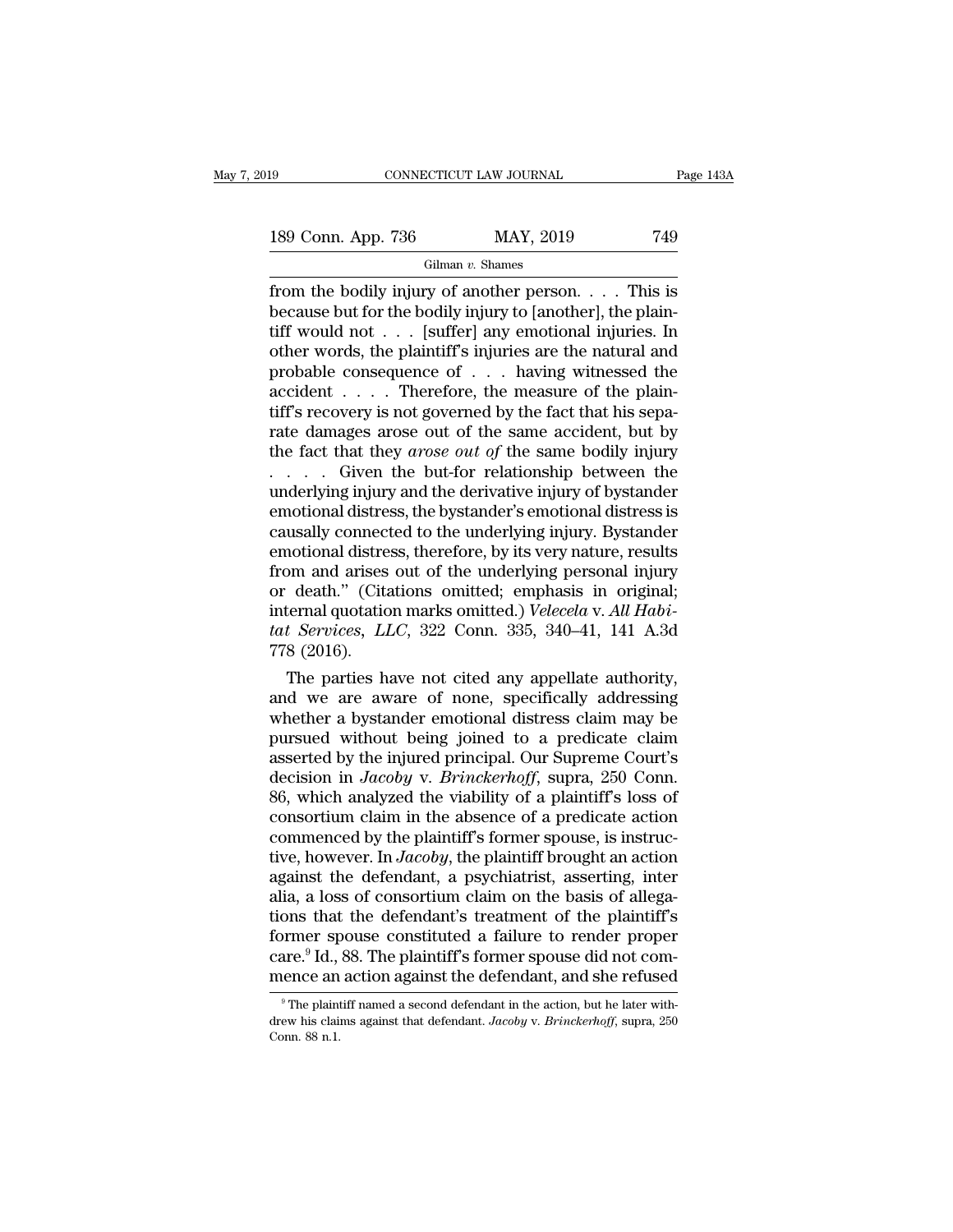# CONNECTICUT LAW JOURNAL May 7, 2019<br>
T50 MAY, 2019 189 Conn. App. 736<br>
Gilman v. Shames

Gilman *v.* Shames

TREE THE CONNECTICUT LAW JOURNAL May 7, 2<br>
TREE THE PLANT OF THE PLANT CONNECTICUT LAW JOURNAL<br>
Gilman v. Shames<br>
The plaintiff's action. Id., 88–90. The trial court,<br>
in granting a motion to strike filed by the defendant  $\begin{array}{r} \text{750} & \text{MAX, } 2019 & \text{189 Conn. App. 736} \\ \text{Gilman } v. \text{ Shames} \\ \text{16.} & \text{16.} & \text{16.} & \text{16.} \\ \text{17.} & \text{18.} & \text{17.} \\ \text{18.} & \text{18.} & \text{18.} \\ \text{19.} & \text{19.} & \text{19.} \\ \text{10.} & \text{19.} & \text{19.} \\ \text{11.} & \text{10.} & \text{10.} \\ \text{12.} & \$ T50 MAY, 2019 189 Conn. App. 736<br>
Gilman v. Shames<br>
to join the plaintiff's action. Id., 88–90. The trial court,<br>
in granting a motion to strike filed by the defendant,<br>
struck all counts in the plaintiff's operative comp T50 MAY, 2019 189 Conn. App. 736<br>
Gilman v. Shames<br>
to join the plaintiff's action. Id., 88–90. The trial court,<br>
in granting a motion to strike filed by the defendant,<br>
struck all counts in the plaintiff's operative comp Gilman v. Shames<br>to join the plaintiff's action. Id., 88–90. The trial court,<br>in granting a motion to strike filed by the defendant,<br>struck all counts in the plaintiff's operative complaint<br>and subsequently rendered judgm From the plaintiff's action. Id., 88–90. The trial court,<br>in granting a motion to strike filed by the defendant,<br>struck all counts in the plaintiff's operative complaint<br>and subsequently rendered judgment in accordance<br>wi to join the plaintiff's action. Id., 88–90. The trial court,<br>in granting a motion to strike filed by the defendant,<br>struck all counts in the plaintiff's operative complaint<br>and subsequently rendered judgment in accordance d subsequently rendered judgment in accordance<br>th its ruling thereon. Id., 89. The plaintiff appealed<br>om that judgment to this court, and our Supreme<br>ourt transferred the appeal to itself. Id., 89 n.3.<br>On appeal in *Jacoby* and subsequently rendered judgment in accordance<br>with its ruling thereon. Id., 89. The plaintiff appealed<br>from that judgment to this court, and our Supreme<br>Court transferred the appeal to itself. Id., 89 n.3.<br>On appeal in

with its ruling thereon. Id., 89. The plaintiff appealed<br>from that judgment to this court, and our Supreme<br>Court transferred the appeal to itself. Id., 89 n.3.<br>On appeal in *Jacoby*, the plaintiff argued in relevant<br>part from that judgment to this court, and our Supreme<br>Court transferred the appeal to itself. Id., 89 n.3.<br>On appeal in *Jacoby*, the plaintiff argued in relevant<br>part that he was entitled to pursue his loss of consor-<br>tium c From the syngen of the transferred in the star of the set of the court transferred the appeal to itself. Id., 89 n.3.<br>On appeal in *Jacoby*, the plaintiff argued in relevant part that he was entitled to pursue his loss of On appeal in *Jacoby*, the plaintiff argued in relevant<br>part that he was entitled to pursue his loss of consor-<br>tium claim without joining it to a predicate claim<br>brought by his former wife because the former wife's<br>refus On appeal in *Jacoby*, the plaintiff argued in relevant<br>part that he was entitled to pursue his loss of consor-<br>tium claim without joining it to a predicate claim<br>brought by his former wife because the former wife's<br>refusa part that he was entitled to pursue his loss of consortium claim without joining it to a predicate claim<br>brought by his former wife because the former wife's<br>refusal to participate in his action rendered such joinder<br>impos tium claim without joining it to a predicate claim<br>brought by his former wife because the former wife's<br>refusal to participate in his action rendered such joinder<br>impossible. Id., 89–90. Our Supreme Court rejected that<br>arg brought by his former wife because the former wife's<br>refusal to participate in his action rendered such joinder<br>impossible. Id., 89–90. Our Supreme Court rejected that<br>argument. Observing that in a prior case it had stated refusal to participate in his action rendered such joinder<br>impossible. Id., 89–90. Our Supreme Court rejected that<br>argument. Observing that in a prior case it had stated,<br>in dictum, that a loss of consortium claim would be impossible. Id., 89–90. Our Supreme Court rejected that<br>argument. Observing that in a prior case it had stated,<br>in dictum, that a loss of consortium claim would be<br>barred when the injured spouse's action had been termi-<br>na argument. Observing that in a prior case it had stated,<br>in dictum, that a loss of consortium claim would be<br>barred when the injured spouse's action had been termi-<br>nated by settlement or by an adverse judgment on the<br>merit in dictum, that a loss of consortium claim would be<br>barred when the injured spouse's action had been termi-<br>nated by settlement or by an adverse judgment on the<br>merits, the court determined that it could "discern no<br>viable barred when the injured spouse's action had been termi-<br>nated by settlement or by an adverse judgment on the<br>merits, the court determined that it could "discern no<br>viable distinction between precluding a consortium<br>claim w nated by settlement or by an adverse judgment on the<br>merits, the court determined that it could "discern no<br>viable distinction between precluding a consortium<br>claim when the injured spouse has settled with the<br>alleged tort merits, the court determined that it could "discern no<br>viable distinction between precluding a consortium<br>claim when the injured spouse has settled with the<br>alleged tortfeasor and precluding it when the injured<br>spouse, as viable distinction between precluding a consortium<br>claim when the injured spouse has settled with the<br>alleged tortfeasor and precluding it when the injured<br>spouse, as in this case, has declined altogether to sue<br>the allege claim when the injured spouse has settled with the<br>alleged tortfeasor and precluding it when the injured<br>spouse, as in this case, has declined altogether to sue<br>the alleged tortfeasor. [Our Supreme Court's] statement<br>refle alleged tortfeasor and precluding it when the injured<br>spouse, as in this case, has declined altogether to sue<br>the alleged tortfeasor. [Our Supreme Court's] statement<br>reflects the premise, which the plaintiff does not chalspouse, as in this case, has declined altogether to sue<br>the alleged tortfeasor. [Our Supreme Court's] statement<br>reflects the premise, which the plaintiff does not chal-<br>lenge, that an action for loss of consortium, althoug the alleged tortfeasor. [Our Supreme Court's] statement<br>reflects the premise, which the plaintiff does not chal-<br>lenge, that an action for loss of consortium, although<br>independent in form, is derivative of the injured<br>spou reflects the premise, which the plaintiff does not chal-<br>lenge, that an action for loss of consortium, although<br>independent in form, is derivative of the injured<br>spouse's cause of action  $\dots$  . Although the nonin-<br>jured s lenge, that an action for loss of consortium, although<br>independent in form, is derivative of the injured<br>spouse's cause of action  $\dots$ . Although the nonin-<br>jured spouse has a right to choose whether to bring or<br>to forgo a independent in form, is derivative of the spouse's cause of action  $\dots$  Although th jured spouse has a right to choose whether to to forgo a derivative consortium claim  $\dots$  logical appeal to linking that right to an exis red spouse has a right to choose whether to bring or<br>forgo a derivative consortium claim  $\dots$  there is<br>gical appeal to linking that right to an existing viable<br>aim by the injured spouse." (Citations omitted; inter-<br>l quot to forgo a derivative consortium claim  $\ldots$  there is<br>logical appeal to linking that right to an existing viable<br>claim by the injured spouse." (Citations omitted; inter-<br>nal quotation marks omitted.) Id., 91–92.<br>Without d

logical appeal to linking that right to an existing viable<br>claim by the injured spouse." (Citations omitted; inter-<br>nal quotation marks omitted.) Id., 91–92.<br>Without deciding whether the failure to join a predi-<br>cate claim claim by the injured spouse." (Citations omitted; inter-<br>nal quotation marks omitted.) Id., 91–92.<br>Without deciding whether the failure to join a predi-<br>cate claim by an injured spouse with a derivative loss<br>of consortium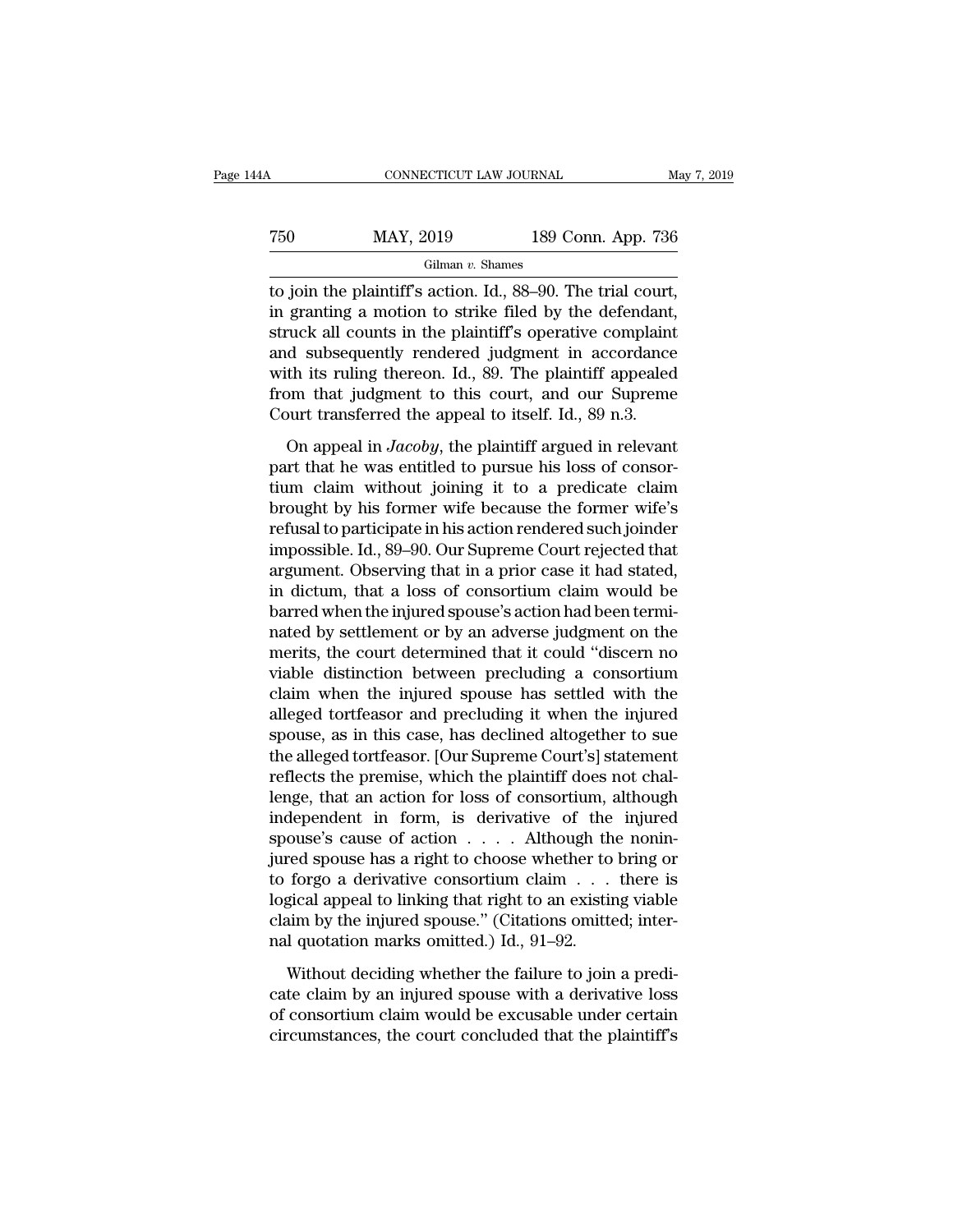189 CONNECTICUT LAW JOURNAL Page 145A<br>
189 Conn. App. 736 MAY, 2019 751<br>
Gilman v. Shames

Gilman *v.* Shames

May 7, 2019 CONNECTICUT LAW JOURNAL Page 145A<br>
189 Conn. App. 736 MAY, 2019 751<br>
Gilman v. Shames<br>
failure to join his loss of consortium claim with a predi-<br>
cate action brought by his former spouse was fatal. The<br>
court 189 Conn. App. 736 MAY, 2019 751<br>
Gilman v. Shames<br>
failure to join his loss of consortium claim with a predicate action brought by his former spouse was fatal. The<br>
court stated: "It is inherent in the nature of a deriva 189 Conn. App. 736 MAY, 2019 751<br>
Gilman v. Shames<br>
failure to join his loss of consortium claim with a predi-<br>
cate action brought by his former spouse was fatal. The<br>
court stated: "It is inherent in the nature of a der 189 Conn. App. 736 MAY, 2019 751<br>
Gilman v. Shames<br>
failure to join his loss of consortium claim with a predi-<br>
cate action brought by his former spouse was fatal. The<br>
court stated: "It is inherent in the nature of a der Gilman v. Shames<br>
dilman v. Shames<br>
dilman v. Shames<br>
dilman v. Shames<br>
cate action brought by his former spouse was fatal. The<br>
court stated: "It is inherent in the nature of a derivative<br>
claim that the scope of the cla Gilman v. Shames<br>
failure to join his loss of consortium claim with a predi-<br>
cate action brought by his former spouse was fatal. The<br>
court stated: "It is inherent in the nature of a derivative<br>
claim that the scope of t failure to join his loss of consortium claim with a predicate action brought by his former spouse was fatal. The court stated: "It is inherent in the nature of a derivative claim that the scope of the claim is defined by t cate action brought by his former spouse was fatal. The<br>court stated: "It is inherent in the nature of a derivative<br>claim that the scope of the claim is defined by the injury<br>done to the principal. The party pursuing a der court stated: "It is inherent in the nature of a derivative<br>claim that the scope of the claim is defined by the injury<br>done to the principal. The party pursuing a derivative<br>cause of action may have a claim for special dam claim that the scope of the claim is defined by the injury<br>done to the principal. The party pursuing a derivative<br>cause of action may have a claim for special damages<br>arising out of that injury, but he may not redefine the done to the principal. The party pursuing a derivative<br>cause of action may have a claim for special damages<br>arising out of that injury, but he may not redefine the<br>nature of the underlying injury itself. In the ordinary<br>p cause of action may have a claim for special damages<br>arising out of that injury, but he may not redefine the<br>nature of the underlying injury itself. In the ordinary<br>physical injury case, a person pursuing a derivative<br>cla arising out of that injury, but he may not redefine the<br>nature of the underlying injury itself. In the ordinary<br>physical injury case, a person pursuing a derivative<br>claim may be unable to proceed if the injured spouse's<br>r nature of the underlying injury itself. In the ordinary<br>physical injury case, a person pursuing a derivative<br>claim may be unable to proceed if the injured spouse's<br>rights were compromised by that spouse's comparative<br>resp physical injury case, a person pursuing a derivative<br>claim may be unable to proceed if the injured spouse's<br>rights were compromised by that spouse's comparative<br>responsibility for the injury.... It follows that, in the<br>ca claim may be unable to proceed if the injured spouse's<br>rights were compromised by that spouse's comparative<br>responsibility for the injury. . . . It follows that, in the<br>case of medical malpractice, a person pursuing a der rights were compromised by that spouse's comparative<br>responsibility for the injury.  $\dots$  It follows that, in the<br>case of medical malpractice, a person pursuing a deriva-<br>tive claim may be barred from bringing suit if the responsibility for the injury. . . . It follows that, in the case of medical malpractice, a person pursuing a derivative claim may be barred from bringing suit if the injured spouse gave informed consent to the profession case of medical malpractice, a person pursuing a derivative claim may be barred from bringing suit if the injured<br>spouse gave informed consent to the professional pro-<br>cedure that caused the patient's condition to change." tive claim may be barred from bringing suit if the injured<br>spouse gave informed consent to the professional pro-<br>cedure that caused the patient's condition to change."<br>(Citations omitted.) Id., 93–94. The court proceeded t spouse gave informed consent to the professional procedure that caused the patient's condition to change."<br>(Citations omitted.) Id., 93–94. The court proceeded to<br>note that the record did not disclose why the plaintiff's<br>f cedure that caused the patient's condition to change."<br>(Citations omitted.) Id., 93–94. The court proceeded to<br>note that the record did not disclose why the plaintiff's<br>former spouse had declined to sue the defendant and<br>s (Citations omitted.) Id., 93–94. The court proceeded to<br>note that the record did not disclose why the plaintiff's<br>former spouse had declined to sue the defendant and<br>surmised that the former spouse, inter alia, may not<br>hav note that the record did not disclose why the plaintiff's<br>former spouse had declined to sue the defendant and<br>surmised that the former spouse, inter alia, may not<br>have believed that the defendant's treatment had<br>injured he former spouse had declined to sue the defendant and<br>surmised that the former spouse, inter alia, may not<br>have believed that the defendant's treatment had<br>injured her. Id., 94. The court stated: "We are not pre-<br>pared to h surmised that the former spouse, inter alia, may not<br>have believed that the defendant's treatment had<br>injured her. Id., 94. The court stated: "We are not pre-<br>pared to hold that a derivative cause of action may<br>proceed upo have believed that the defendant's treatment had<br>injured her. Id., 94. The court stated: "We are not pre-<br>pared to hold that a derivative cause of action may<br>proceed upon the mere possibility that the plaintiff's<br>spouse ma injured her. Id., 94. The court stated: "We are not pre-<br>pared to hold that a derivative cause of action may<br>proceed upon the mere possibility that the plaintiff's<br>spouse may have sustained an injury that resulted from<br>neg pared to hold that a derivative cause of action may<br>proceed upon the mere possibility that the plaintiff's<br>spouse may have sustained an injury that resulted from<br>negligent or intentional misconduct on the part of a<br>psychia proceed upon the mere possibility that the plaintiff's<br>spouse may have sustained an injury that resulted from<br>negligent or intentional misconduct on the part of a<br>psychiatrist.  $\ldots$  A derivative cause of action for loss<br> spouse may have sustained an injury that resulted from<br>negligent or intentional misconduct on the part of a<br>psychiatrist.... A derivative cause of action for loss<br>of consortium does not confer surrogate authority on<br>the n negligent or intentional misconduct on the part of a<br>psychiatrist.... A derivative cause of action for loss<br>of consortium does not confer surrogate authority on<br>the noninjured spouse to pursue a claim that does not<br>yet ex psychiatrist.... A derivative cause of action for loss<br>of consortium does not confer surrogate authority on<br>the noninjured spouse to pursue a claim that does not<br>yet exist. We conclude, therefore, that the plaintiff can-<br> of consortium does not confer surrogate authority on<br>the noninjured spouse to pursue a claim that does not<br>yet exist. We conclude, therefore, that the plaintiff can-<br>not pursue an action for loss of consortium in the<br>abse of exist. We conclude, therefore, that the plaintiff can-<br>t exist. We conclude, therefore, that the plaintiff can-<br>t pursue an action for loss of consortium in the<br>sence of any basis in the record for a finding that<br>s form and pursue an action for loss of consortium in the absence of any basis in the record for a finding that his former spouse was injured as a result of her treatment by the defendant." (Citation omitted.) Id., 94–95. Our Sup the paradical divident for the state of order a finding that<br>his former spouse was injured as a result of her treat-<br>ment by the defendant." (Citation omitted.) Id., 94–95.<br>Our Supreme Court's rationale in *Jacoby* guides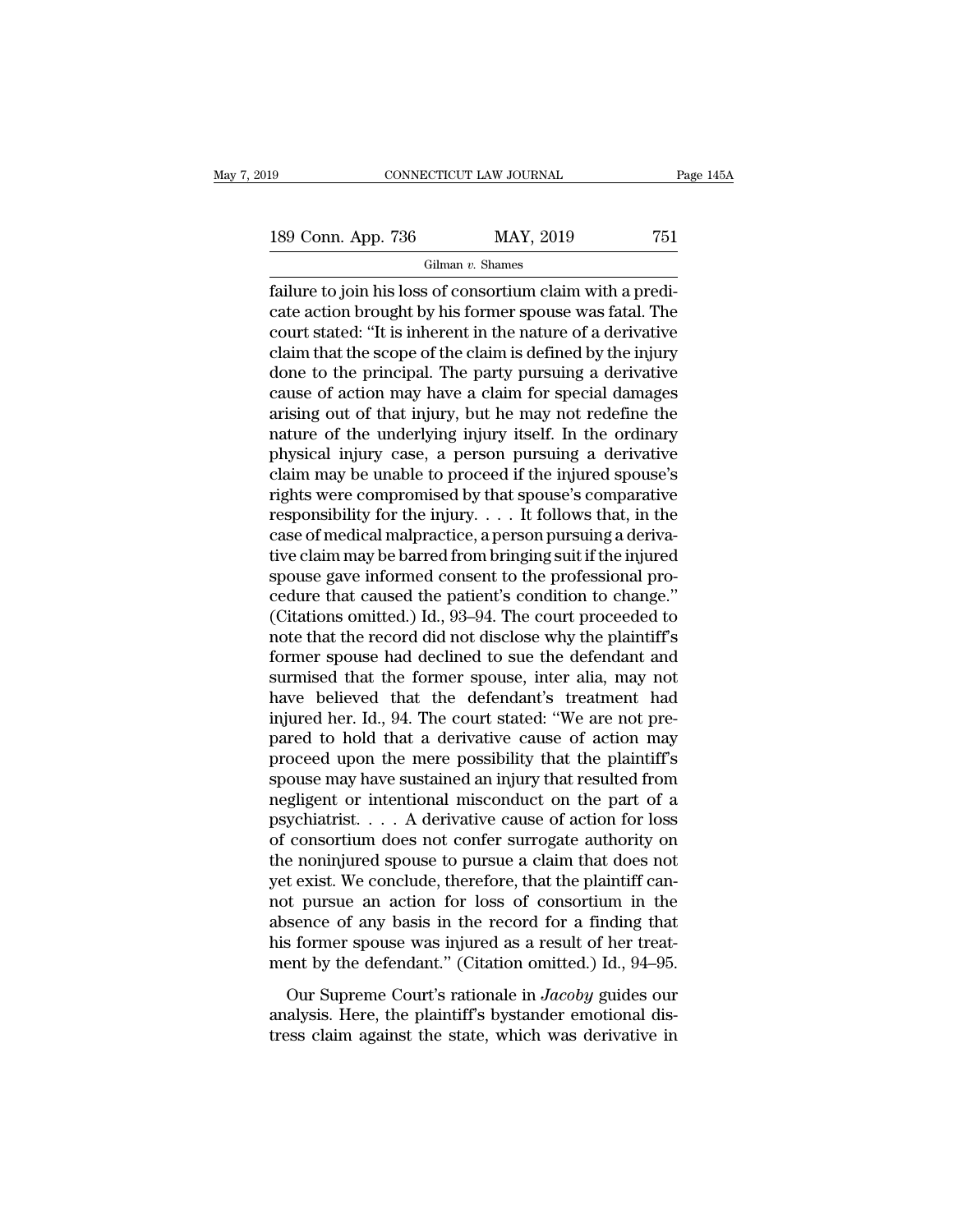#### CONNECTICUT LAW JOURNAL May 7, 2019<br>
T52 MAY, 2019 189 Conn. App. 736<br>
Gilman v. Shames Gilman *v.* Shames

CONNECTICUT LAW JOURNAL<br>
T52 MAY, 2019 189 Conn. App. 736<br>
Gilman v. Shames<br>
nature; *Squeo* v. *Norwalk Hospital Assn.*, supra, 316<br>
Conn. 564; was not brought in conjunction with a wrong-<br>
ful doath action commonood by t T52 MAY, 2019 189 Conn. App. 736<br>
Gilman v. Shames<br>
nature; *Squeo* v. *Norwalk Hospital Assn.*, supra, 316<br>
Conn. 564; was not brought in conjunction with a wrong-<br>
ful death action commenced by the decedent's estate.<br>
Th For the decedent's estate has not brought a wrongful death<br>decodent's estate by the decedent's estate.<br>The record is devoid of any explanation as to why the decedent's estate. The record is devoted in the record is devoted as the record is devoid of any explanation as to why the decedent's estate.<br>The record is devoid of any explanation as to why the decedent's estate.<br>The record is devoid of a Gilman v. Shames<br>
The Column v. Shames<br>
The Column v. Shames<br>
Conn. 564; was not brought in conjunction with a wrong-<br>
ful death action commenced by the decedent's estate.<br>
The record is devoid of any explanation as to wh Gilman v. Shames<br>
mature; *Squeo* v. *Norwalk Hospital Assn.*, supra, 316<br>
Conn. 564; was not brought in conjunction with a wrong-<br>
ful death action commenced by the decedent's estate.<br>
The record is devoid of any explana nature; *Squeo* v. *Norwalk Hospital Assn.*, supra, 316<br>Conn. 564; was not brought in conjunction with a wrong-<br>ful death action commenced by the decedent's estate.<br>The record is devoid of any explanation as to why the<br>dec Conn. 564; was not brought in conjunction with a wrong-<br>ful death action commenced by the decedent's estate.<br>The record is devoid of any explanation as to why the<br>decedent's estate has not brought a wrongful death<br>action. ful death action commenced by the decedent's estate.<br>The record is devoid of any explanation as to why the<br>decedent's estate has not brought a wrongful death<br>action. Relying on our Supreme Court's rationale in<br> $Jacoby$ , we co The record is devoid of any explanation as to why the<br>decedent's estate has not brought a wrongful death<br>action. Relying on our Supreme Court's rationale in<br>*Jacoby*, we conclude that the plaintiff's derivative<br>bystander e decedent's estate has not brought a wrongful death<br>action. Relying on our Supreme Court's rationale in<br>*Jacoby*, we conclude that the plaintiff's derivative<br>bystander emotional distress claim against the state is<br>not viabl action. Relying on our Supreme Court's rationale in *Jacoby*, we conclude that the plaintiff's derivative bystander emotional distress claim against the state is not viable in the absence of a predicate wrongful death acti Jacoby, we conclude that the plaintiff's derivative<br>bystander emotional distress claim against the state is<br>not viable in the absence of a predicate wrongful death<br>action brought by the decedent's estate. See Jacoby v.<br>Bri bystander emotional distress claim against the state is<br>not viable in the absence of a predicate wrongful death<br>action brought by the decedent's estate. See *Jacoby* v.<br>*Brinckerhoff*, supra, 250 Conn. 94–95; see also *Vor* not viable in the absence of a predicate wrongful death<br>action brought by the decedent's estate. See *Jacoby* v.<br>*Brinckerhoff*, supra, 250 Conn. 94–95; see also *Voris* v.<br>*Molinaro*, supra, 302 Conn. 797–801 (concluding action brought by the decedent's estate. See *Jacoby* v.<br> *Brinckerhoff*, supra, 250 Conn. 94–95; see also *Voris* v.<br> *Molinaro*, supra, 302 Conn. 797–801 (concluding that<br>
trial court properly granted defendant's motion *Brinckerhoff,* supra, 250 Conn. 94–95; see also *Voris* v.<br> *Molinaro*, supra, 302 Conn. 797–801 (concluding that<br>
trial court properly granted defendant's motion to strike<br>
plaintiff's loss of consortium claim on ground *Molinaro*, supra, 302 Conn. 797–801 (concluding that<br>trial court properly granted defendant's motion to strike<br>plaintiff's loss of consortium claim on ground that predi-<br>cate negligence claim brought by plaintiff's spouse trial court properly granted defendant's motion to strike<br>plaintiff's loss of consortium claim on ground that predi-<br>cate negligence claim brought by plaintiff's spouse had<br>been settled); *Musorofiti* v. *Vlcek*, 65 Conn. plaintiff's loss of consortium claim on ground that predicate negligence claim brought by plaintiff's spouse had<br>been settled); *Musorofitiv*. *Vlcek*, 65 Conn. App. 365,<br>375, 783 A.2d 36 ("a derivative cause of action . . cate negligence claim brought by plaintiff's spouse had<br>been settled); *Musorofiti* v. *Vlcek*, 65 Conn. App. 365,<br>375, 783 A.2d 36 ("a derivative cause of action . . . .<br>is dependent on the legal existence of [a] predica been settled); *Musorofiti* v. *Vlcek*, 65 Conn. App. 365, 375, 783 A.2d 36 ("a derivative cause of action  $\ldots$  is dependent on the legal existence of [a] predicate action"), cert. denied, 258 Conn. 938, 786 A.2d 426 (20 375, 783 A.2d 36 ("a derivative cause of action  $\dots$  is dependent on the legal existence of [a] predicate action"), cert. denied, 258 Conn. 938, 786 A.2d 426 (2001). Accordingly, the court correctly concluded that the pla 2001). Accordingly, the court correctly concluded that<br>ie plaintiff's bystander emotional distress claim<br>irrected to the state failed in the absence of a wrongful<br>eath action commenced by the decedent's estate.<sup>10</sup><br><sup>10</sup> We the plaintiff's bystander emotional distress claim<br>directed to the state failed in the absence of a wrongful<br>death action commenced by the decedent's estate.<sup>10</sup><br><sup>10</sup> We note that in *Jacoby* v. *Brinckerhoff*, supra, 250

directed to the state failed in the absence of a wrongful<br>death action commenced by the decedent's estate.<sup>10</sup><br> $\frac{10}{10}$  We note that in *Jacoby* v. *Brinckerhoff*, supra, 250 Conn. 89, the trial<br>court granted a motion death action commenced by the decedent's estate.<sup>10</sup><br><sup>10</sup> We note that in *Jacoby v. Brinckerhoff*, supra, 250 Conn. 89, the trial<br>court granted a motion to strike the plaintiff's loss of consortium claim and<br>rendered judg We note that in *Jacoby* v. *Brinckerhoff*, supra, 250 Conn. 89, the trial court granted a motion to strike the plaintiff's loss of consortium claim and rendered judgment thereon, and our Supreme Court affirmed the trial <sup>10</sup> We note that in *Jacoby* v. *Brinckerhoff*, supra, 250 Conn. 89, the trial court granted a motion to strike the plaintiff's loss of consortium claim and rendered judgment thereon, and our Supreme Court affirmed the t court granted a motion to strike the plaintiff's loss of consortium claim and<br>rendered judgment thereon, and our Supreme Court affirmed the trial court's<br>judgment. See also *Voris v. Molinaro*, supra, 302 Conn. 797–801 (af rendered judgment thereon, and our Supreme Court affirmed the trial court's judgment. See also *Voris v. Molinaro*, supra, 302 Conn. 797–801 (affirming judgment rendered upon trial court's granting of defendant's motion to independent. See also *Voris* v. *Molinaro*, supra, 302 Conn. 797–801 (affirming judgment rendered upon trial court's granting of defendant's motion to strike loss of consortium claim on ground that predicate negligence cl judgment rendered upon trial court's granting of defendant's motion to strike<br>loss of consortium claim on ground that predicate negligence claim brought<br>by plaintiff's spouse had been settled). The plaintiff does not raise based on the absence of a predicate claim on appear of absorption of absorption of appear of consortium claim on appear contesting the defendants' use of a motion to dismiss as opposed to a motion to strike, and we decline by plaintiff's spouse had been settled). The plaintiff does not raise a claim<br>on appeal contesting the defendants' use of a motion to dismiss as opposed<br>to a motion to strike, and we decline to address at this time whether Experimentally the defendants' use of a motion to dismiss as opposed on appeal contesting the defendants' use of a motion to dismiss as opposed to a motion to dismiss is the proper vehicle to challenge a derivative claim to a motion to strike, and we decline to address at this time whether a motion to dismiss is the proper vehicle to challenge a derivative claim based on the absence of a predicate claim that would fail on subject matter j motion to dismiss is the proper vehicle to challenge a derivative claim<br>based on the absence of a predicate claim that would fail on subject matter<br>jurisdictional grounds. We observe, however, that this court and our Supr based on the absence of a predicate claim that would fail on subject matter jurisdictional grounds. We observe, however, that this court and our Supreme Court have affirmed judgments granting motions to dismiss when, notwi jurisdictional grounds. We observe, however, that this court and our Supreme Court have affirmed judgments granting motions to dismiss when, notwith-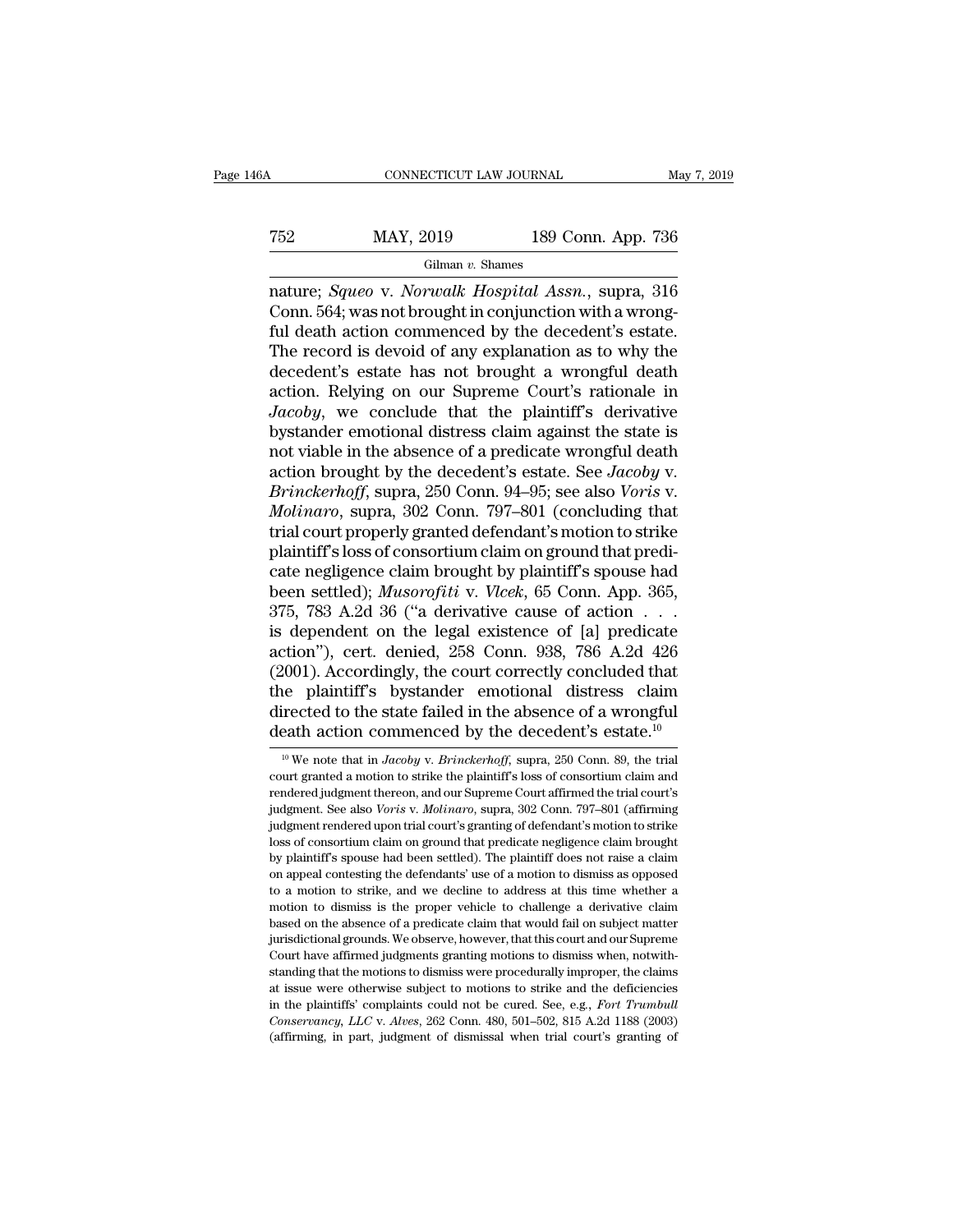| 19                 | CONNECTICUT LAW JOURNAL | Page 147A |
|--------------------|-------------------------|-----------|
| 189 Conn. App. 736 | MAY, 2019               | 753       |
|                    | Gilman $v$ . Shames     |           |

B

9 Conn. App. 736 MAY, 2019 753<br>
Gilman v. Shames<br>
B<br>
The plaintiff also contends that the court erred in<br>
smissing his bystander emotional distress claim 189 Conn. App. 736 MAY, 2019 753<br>
Gilman v. Shames<br>
B<br>
The plaintiff also contends that the court erred in<br>
dismissing his bystander emotional distress claim<br>
directed to the state on the basis that his failure to join<br>
t  $\begin{array}{c|c}\n\hline\n\text{Gilman } v. \text{ Shames}\n\hline\n\text{Gilman } v. \text{ Shames}\n\hline\n\end{array}$ <br>
The plaintiff also contends that the court erred in dismissing his bystander emotional distress claim directed to the state on the basis that his failure to j Gilman  $v$ . Shames<br>  $B$ <br>
The plaintiff also contends that the court erred in<br>
dismissing his bystander emotional distress claim<br>
directed to the state on the basis that his failure to join<br>
the decedent's estate in the pr B<br>The plaintiff also contends that the court erred in<br>dismissing his bystander emotional distress claim<br>directed to the state on the basis that his failure to join<br>the decedent's estate in the present action deprived<br>the c The plaintiff also contends that the court erred in<br>dismissing his bystander emotional distress claim<br>directed to the state on the basis that his failure to join<br>the decedent's estate in the present action deprived<br>the cou The plaintiff also contends that the court erred in dismissing his bystander emotional distress claim directed to the state on the basis that his failure to join the decedent's estate in the present action deprived the co dismissing his bystander emotional distress claim.<br>directed to the state on the basis that his failure to join<br>the decedent's estate in the present action deprived<br>the court of subject matter jurisdiction. Specifically, he directed to the state on the basis that his failure to join<br>the decedent's estate in the present action deprived<br>the court of subject matter jurisdiction. Specifically, he<br>asserts that the nonjoinder of a party does not im the decedent's estate in the present action deprived<br>the court of subject matter jurisdiction. Specifically, he<br>asserts that the nonjoinder of a party does not implicate<br>a court's subject matter jurisdiction and, thus, the the court of subject matter jurisdiction. Specifically, he<br>asserts that the nonjoinder of a party does not implicate<br>a court's subject matter jurisdiction and, thus, the court<br>erred in dismissing his claim. See *General L* asserts that the nonjoinder of a party does not implicate<br>a court's subject matter jurisdiction and, thus, the court<br>erred in dismissing his claim. See *General Linen Service*<br>*Co.* v. *Cedar Park Inn & Whirlpool Suites*, a court's subject matter jurisdiction and, thus, the court<br>erred in dismissing his claim. See *General Linen Service*<br>Co. v. Cedar Park Inn & Whirlpool Suites, 179 Conn.<br>App. 527, 532, 180 A.3d 966 (2018) ("It is well set erred in dismissing his claim. See *General Linen Service*<br> *Co.* v. *Cedar Park Inn & Whirlpool Suites*, 179 Conn.<br>
App. 527, 532, 180 A.3d 966 (2018) ("It is well settled<br>
that the failure to join an indispensable party Co. v. Cedar Park Inn & Whirlpool Suites, 179 Conn.<br>App. 527, 532, 180 A.3d 966 (2018) ("It is well settled<br>that the failure to join an indispensable party does not<br>deprive a trial court of subject matter jurisdiction. Se App. 527, 532, 180 A.3d 966 (2018) ("It is well settled<br>that the failure to join an indispensable party does not<br>deprive a trial court of subject matter jurisdiction. See<br>General Statutes § 52-108 and Practice Book §§ 9-1 that the failure to join an indispensable party does not<br>deprive a trial court of subject matter jurisdiction. See<br>General Statutes § 52-108 and Practice Book §§ 9-18, 9-<br>19 and 11-3 . . . . . [T]he failure to join an ind deprive a trial court of subject matter jurisdiction. See<br>General Statutes § 52-108 and Practice Book §§ 9-18, 9-<br>19 and 11-3 . . . . [T]he failure to join an indispensable<br>party results in a jurisdictional defect *only i* General Statutes § 52-108 and Practice Book §§ 9-18, 9-19 and 11-3 . . . . [T]he failure to join an indispensable party results in a jurisdictional defect *only if* a statute mandates the naming and serving of [a particul 19 and 11-3 . . . . [T]he failure to join an indispensable<br>party results in a jurisdictional defect *only if* a statute<br>mandates the naming and serving of [a particular]<br>party." [Citations omitted, emphasis in original; i party results in a jurisdictional defect *only if* a statute<br>mandates the naming and serving of [a particular]<br>party." [Citations omitted; emphasis in original; internal<br>quotation marks omitted.]). The plaintiff misconstr quotation marks omitted.]). The plaintin misconstrues<br>the court's decision. The court did not determine that<br>the decedent's estate was an indispensable party,<sup>11</sup><br>whose interests would be affected substantively by its<br>mot the court's decision. The court did not determine that<br>the decedent's estate was an indispensable party,<sup>11</sup><br>whose interests would be affected substantively by its<br>motion to dismiss, instead of motion to strike, as to cer

the decedent's estate was an indispensable party,<sup>11</sup> whose interests would be affected substantively by its motion to dismiss, instead of motion to strike, as to certain claims, although procedurally improper, constituted *cheon & Burr, Inc.* v. *Berman*, 218 Conn. Appl. 267-68, 849 A.2d 886 (2004) (relying on holding in *Fort Trumbull Conservancy, LLC*, to affirm judgment (same); *Mercer* v. *Rodriquez*, 83 Conn. App. 251, 267–68, 849 A.2d 886 (2004)<br>(reduced v. *Rodriguez*, *Rodriguez*, 83 Conn. 512, 527–28, 590 A.2d 438 (1991)<br>(same); *Mercer* v. *Rodriquez*, 83 Conn. 512, 527–28, 590 A.2 motion to dismiss, instead of motion to strike, as to certain claims, although<br>procedurally improper, constituted harmless error when nothing in record<br>suggested that plaintiff could amend complaint to state viable claim); procedurally improper, constituted harmless error when nothing in record<br>suggested that plaintiff could amend complaint to state viable claim);  $MCut-  
cheon & Burr, Inc. v. Berman, 218 Conn. 512, 527–28, 590 A.2d 438 (1991)  
(same); *Mercerv v. Rodriguez*, 83 Conn$ suggested that plaintiff could amend complaint to state viable claim);  $McCut-cheon & Burr$ ,  $Inc. v. Berman$ , 218 Conn. 512, 527–28, 590 A.2d 438 (1991) (same);  $Mercerv$ .  $Rodriques$ , 83 Conn. App. 251, 267–68, 849 A.2d 886 (2004) (relying on hold (same); *Mercer v. Rodriquez*, 83 Conn. App. 251, 267–68, 849 A.2d 886 (2004) (relying on holding in *Fort Trumbull Conservancy*, *LLC*, to affirm judgment of dismissal when trial court's erroneous conclusion that it lack

<sup>(</sup>relying on holding in *Fort Trumbull Conservancy, LLC*, to affirm judgment of dismissal when trial court's erroneous conclusion that it lacked subject matter jurisdiction over plaintiff's action was harmless).<br>
<sup>11</sup> "Par versing in such condition that its final court's erroneous conclusion that it lacked subject<br>matter jurisdiction over plaintiff's action was harmless).<br><sup>11</sup> "Parties are considered indispensable when they not only have an matter jurisdiction over plaintiff's action was harmless).<br>
<sup>11</sup> "Parties are considered indispensable when they not only have an interest in the controversy, but an interest of such a nature that a final decree cannot be <sup>11</sup> "Parties are considered indispensable when they not only have an interest in the controversy, but an interest of such a nature that a final decree cannot be made without either affecting that interest, or leaving the For the controversy, but an interest of such a nature that a final decree<br>examot be made without either affecting that interest, or leaving the contro-<br>versy in such condition that its final [disposition] may be . . . inc cannot be made without either affecting that interest, or leaving the controversy in such condition that its final [disposition] may be . . . inconsistent with equity and good conscience. . . . Indispensable parties must versy in such condition that its final [disposition] may be . . . inconsistent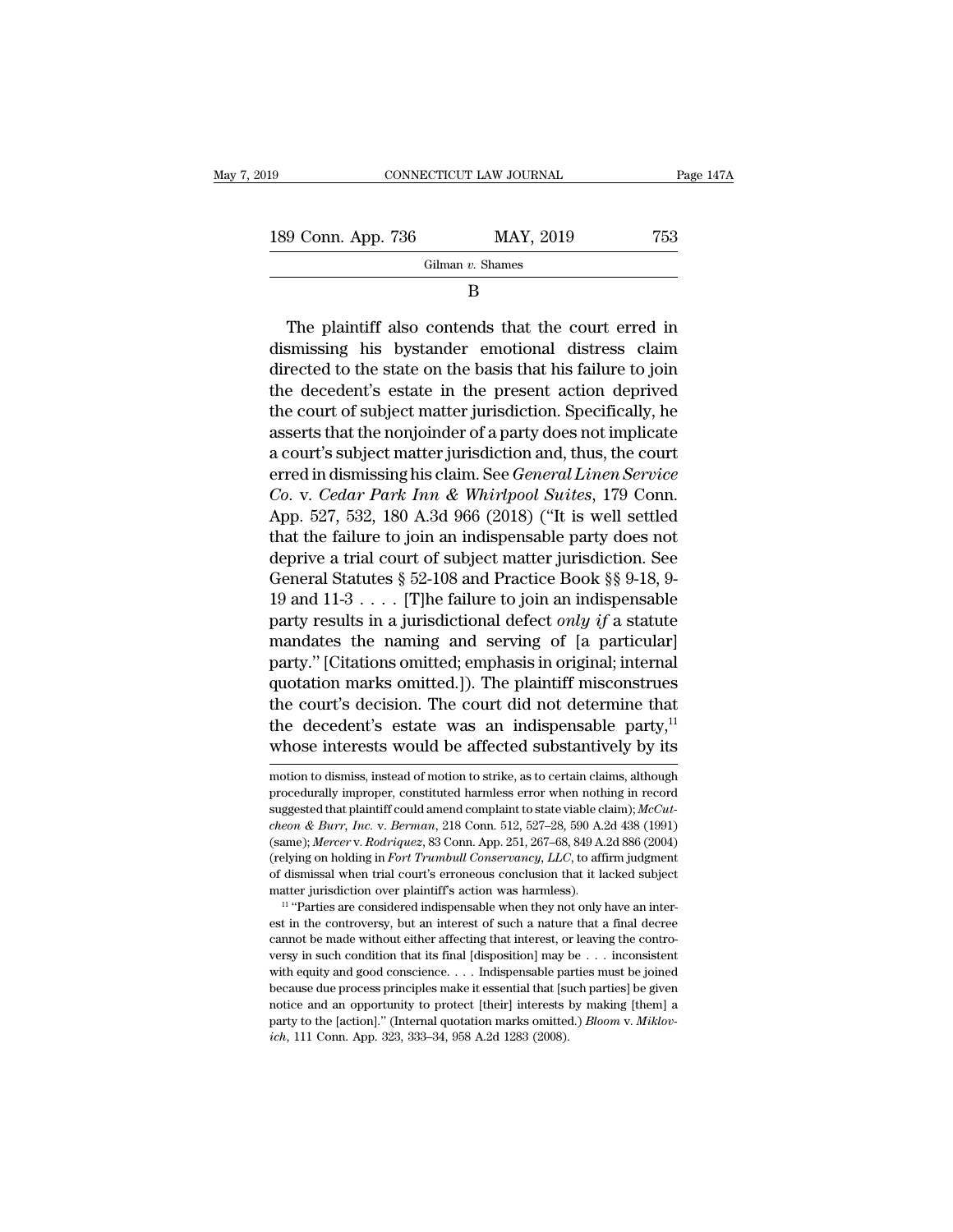# CONNECTICUT LAW JOURNAL May 7, 2019<br>
754 MAY, 2019 189 Conn. App. 754<br>
Maurice v. Chester Housing Associates Ltd. Partnership CONNECTICUT LAW JOURNAL May 7, 2019<br>
MAY, 2019 189 Conn. App. 754<br>
Maurice *v.* Chester Housing Associates Ltd. Partnership<br>
adjudication of the plaintiff's bystander emotional dis-

CONNECTICUT LAW JOURNAL<br>
MAY, 2019 189 Conn. App. 754<br>
Maurice *v*. Chester Housing Associates Ltd. Partnership<br>
adjudication of the plaintiff's bystander emotional dis-<br>
tress claim and whose participation in the present T54 MAY, 2019 189 Conn. App. 754<br>Maurice v. Chester Housing Associates Ltd. Partnership<br>adjudication of the plaintiff's bystander emotional dis-<br>tress claim and whose participation in the present case<br>would, therefore, be  $\begin{tabular}{ll} \hline \textbf{189 Conn. App. 754} \hline \textbf{MAY, 2019} & \textbf{189 Conn. App. 754} \\\hline \textbf{189}} & \textbf{189 Conn. App. 754} \\\hline \textbf{180} & \textbf{180} & \textbf{181} & \textbf{182} \\ \hline \textbf{181} & \textbf{182} & \textbf{183} & \textbf{184} \\ \hline \textbf{181} & \textbf{183} & \textbf{185} & \textbf{185} \\ \hline \textbf{181} & \$ T54 MAY, 2019 189 Conn. App. 754<br>
Maurice  $v$ . Chester Housing Associates Ltd. Partnership<br>
adjudication of the plaintiff's bystander emotional dis-<br>
tress claim and whose participation in the present case<br>
would, therefo Maurice v. Chester Housing Associates Ltd. Partnership<br>adjudication of the plaintiff's bystander emotional dis-<br>tress claim and whose participation in the present case<br>would, therefore, be necessary. Instead, the court pr Maurice v. Chester Housing Associates Ltd. Partnership<br>adjudication of the plaintiff's bystander emotional dis-<br>tress claim and whose participation in the present case<br>would, therefore, be necessary. Instead, the court pr adjudication of the plaintiff's bystander emotional distress claim and whose participation in the present case<br>would, therefore, be necessary. Instead, the court prop-<br>erly concluded that it could not reach the merits of<br>t tress claim and whose part<br>would, therefore, be necestry concluded that it correlate<br>the plaintiff's derivative c<br>joined to a predicate wr<br>by the decedent's estate<br>plaintiff's argument.<br>The judgment is affirm Figures of the interesting in the plaintiff's derivative claim bed interesting to a predicate wrongful of the decedent's estate. Accordinatiff's argument.<br>The judgment is affirmed.<br>In this opinion the other judge: In the plaintiff's derivative claim because it had not be ined to a predicate wrongful death action brout the decedent's estate. Accordingly, we reject intiff's argument.<br>The judgment is affirmed.<br>In this opinion the other

#### tiff's argument.<br>
e judgment is affirmed.<br>
this opinion the other judges concurred.<br>
DE ANN MAURICE *v*. CHESTER HOUSING<br>
ASSOCIATES LIMITED<br>
PARTNERSHIP FT AI t is affirmed.<br>
an the other judges concurred.<br>
AAURICE v. CHESTER HOUSING<br>
ASSOCIATES LIMITED<br>
PARTNERSHIP ET AL.<br>
(AC 40742) n the other judges concurre<br>
MAURICE v. CHESTER HOU<br>
ASSOCIATES LIMITED<br>
PARTNERSHIP ET AL.<br>
(AC 40742) other judges concu<br>
CE v. CHESTER H<br>
CIATES LIMITED<br>
NERSHIP ET AL.<br>
(AC 40742)<br>
t, Moll and Bear, Js. DE ANN MAURICE  $v$ . CHESTER HOUSING<br>ASSOCIATES LIMITED<br>PARTNERSHIP ET AL.<br>(AC 40742)<br>Bright, Moll and Bear, Js.

#### *Syllabus*

- $(AC 40742)$ <br>Bright, Moll and Bear, Js.<br> $Syllabus$ <br>The plaintiff sought to recover damages for, inter alia, negligence from the<br>defendants, C Co., M Co., and S Co., in connection with injuries she Bright, Moll and Bear, Js.<br>Syllabus<br>plaintiff sought to recover damages for, inter alia, negligence from the<br>defendants, C Co., M Co., and S Co., in connection with injuries she<br>sustained when she slipped and fell on a pat Bright, Moll and Bear, Js.<br>Syllabus<br>plaintiff sought to recover damages for, inter alia, negligence from the<br>defendants, C Co., M Co., and S Co., in connection with injuries she<br>sustained when she slipped and fell on a pat *Syllabus*<br>plaintiff sought to recover damages for, inter alia, negligence from the<br>defendants, C Co., M Co., and S Co., in connection with injuries she<br>sustained when she slipped and fell on a patch of snow or ice in the<br> *Syllabus*<br>plaintiff sought to recover damages for, inter alia, negligence from the<br>defendants, C Co., M Co., and S Co., in connection with injuries she<br>sustained when she slipped and fell on a patch of snow or ice in the<br> The plaintiff sought to recover damages for, inter alia, negligence from the defendants, C Co., M Co., and S Co., in connection with injuries she sustained when she slipped and fell on a patch of snow or ice in the parkin defendants, C Co., M Co., and S Co., in connection with injuries she sustained when she slipped and fell on a patch of snow or ice in the parking lot of certain property owned by C Co. Following a trial, the jury returned sustained when she slipped and fell on a patch of snow or ice in the parking lot of certain property owned by C Co. Following a trial, the jury returned a verdict in favor of the defendants. Thereafter, the court denied th pury returned a verdict in favor of the defendants. Thereafter, the court<br>denied the plaintiff's motion to set aside the verdict and rendered judg-<br>ment in accordance with the verdict, from which the plaintiff appealed<br>to
- denied the plaintiff's motion to set aside the verdict and rendered judgement in accordance with the verdict, from which the plaintiff appealed to this court. *Held*:<br>he trial court did not abuse its discretion in precludi ment in accordance with the verdict, from which the plaintiff appealed<br>to this court. *Held*:<br>to this court did not abuse its discretion in precluding the plaintiff's<br>expert witness, T, from testifying as an expert in the to this court. *Held*:<br>he trial court did not abuse its discretion in precluding the plaintiff's<br>expert witness, T, from testifying as an expert in the field of snow<br>removal; that court found that the testimony demonstrate he trial court did not abuse its discretion in precluding the plaintiff's expert witness, T, from testifying as an expert in the field of snow removal; that court found that the testimony demonstrated that the T's knowledg expert witness, T, from testifying as an expert in the field of snow<br>removal; that court found that the testimony demonstrated that the T's<br>knowledge of snow removal was insubstantial and that it was tangential<br>to his real removal; that court found that the testimony demonstrated that the T's knowledge of snow removal was insubstantial and that it was tangential to his real expertise in building codes and ordinances, T's testimony revealed t knowledge of snow removal was insubstantial and that it was tangential<br>to his real expertise in building codes and ordinances, T's testimony<br>revealed that his experience in snow removal was a minor part of other<br>jobs and t from the size of his real expertise in building codes and ordinances, T's testimony revealed that his experience in snow removal was a minor part of other jobs and that he had not attended any classes, taught any seminars to his real expertise in building codes and ordinances,  $T$ 's testimony revealed that his experience in snow removal was a minor part of other jobs and that he had not attended any classes, taught any seminars or read any jobs and that he had not attended any classes, taught any seminars or read any materials or books on the topic, and it was reasonable for the court to conclude from T's testimony that show removal was a minor part of his e bread any materials or books on the topic, and it was reasonable for the court to conclude from T's testimony that snow removal was a minor part of his employment over the years and that his experience in snow removal was court to conclude from T's testimony that snow removal was a minor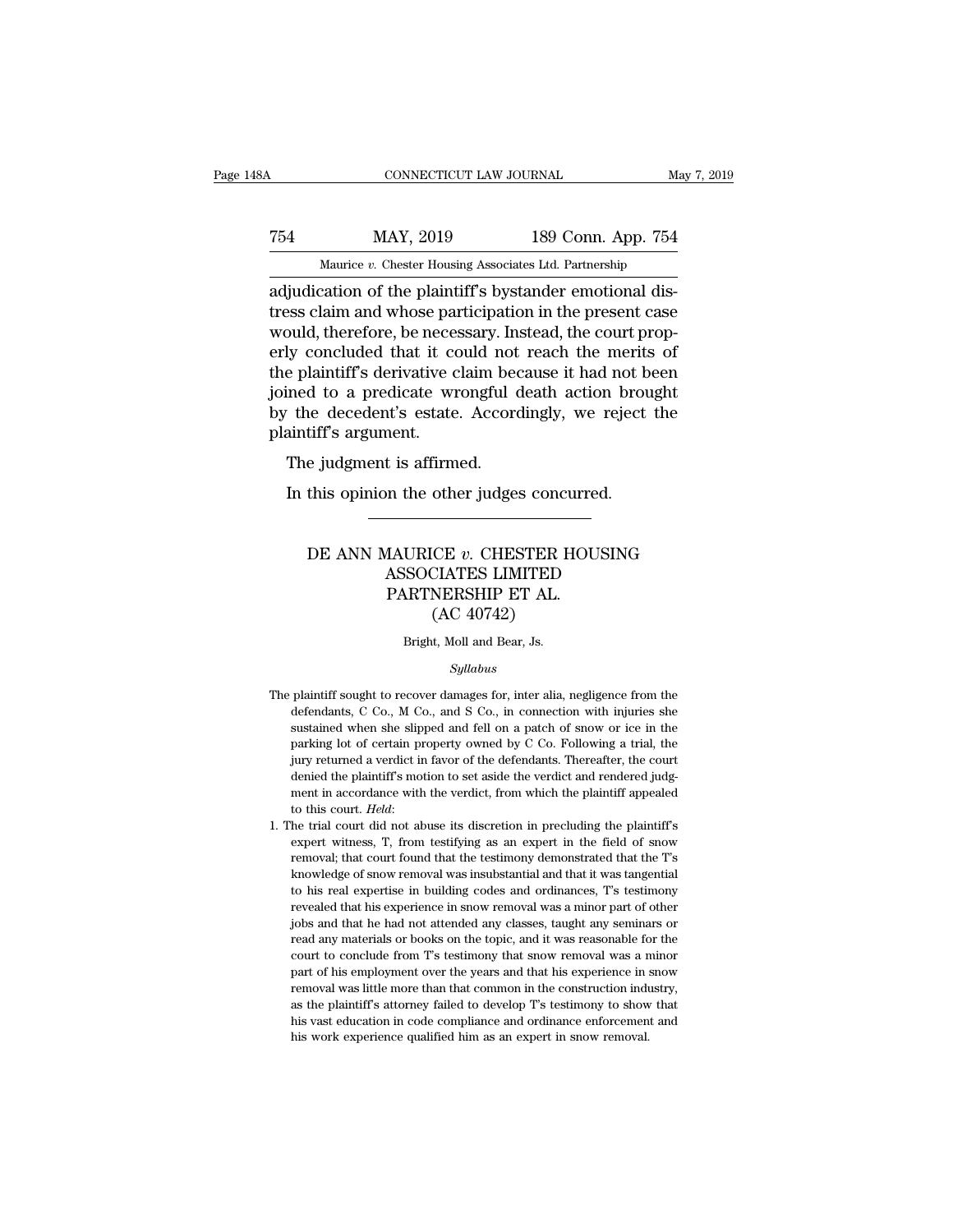### 189 CONNECTICUT LAW JOURNAL Page 149A<br>
189 Conn. App. 754 MAY, 2019 755<br>
Maurice v. Chester Housing Associates Ltd. Partnership THE TREAT TEST TEND THE Page 149A CONNECTICUT LAW JOURNAL Page 149A<br>
MAY, 2019 755<br>
Maurice *v.* Chester Housing Associates Ltd. Partnership<br>
2. The trial court did not abuse its discretion in declining to render a default

2. The trial court did not abuse its discretion in declining to render a default<br>2. The trial court did not abuse its discretion in declining to render a default<br>3. The trial court did not abuse its discretion in declining Judgment App. 754 MAY, 2019 755<br>Maurice v. Chester Housing Associates Ltd. Partnership<br>he trial court did not abuse its discretion in declining to render a default<br>judgment against C Co. as a sanction for the egregious act general and managing partner, W. 2019 755<br>Maurice v. Chester Housing Associates Ltd. Partnership<br>he trial court did not abuse its discretion in declining to render a default<br>judgment against C Co. as a sanction for the egr Maurice v. Chester Housing Associates Ltd. Partnership<br>he trial court did not abuse its discretion in declining to render a default<br>judgment against C Co. as a sanction for the egregious actions of its<br>general and managing Maurice v. Chester Housing Associates Ltd. Partnership<br>he trial court did not abuse its discretion in declining to render a default<br>judgment against C Co. as a sanction for the egregious actions of its<br>general and managing he trial court did not abuse its discretion in declining to render a default judgment against C Co. as a sanction for the egregious actions of its general and managing partner, W, in sexually harassing the plaintiff's atto in different against C Co. as a sanction for the egregious actions of its general and managing partner, W, in sexually harassing the plaintiff's attorney on two occasions: that court, which awarded the plaintiff attorney' general and managing partner, W, in sexually harassing the plaintiff's attorney on two occasions: that court, which awarded the plaintiff attorney's fees and issued an order limiting W's movement in court, had wide discret attorney on two occasions: that court, which awarded the plaintiff attorney's fees and issued an order limiting W's movement in court, had wide discretion to impose a sanction that it deemed appropriate under the circumsta ney's fees and issued an order limiting W's movement in court, had wide<br>discretion to impose a sanction that it deemed appropriate under the<br>circumstances, and although the plaintiff argued that W committed two<br>egregious a ney's fees and issued an order limiting W's movement in court, had wide discretion to impose a sanction that it deemed appropriate under the circumstances, and although the plaintiff argued that W committed two egregious circumstances, and although the plaintiff argued that W committed two egregious acts against R, those acts were brought to the attention of the court only after the occurrence of the second act, more than one year followin egregious acts against R, those acts were brought to the attention of the court only after the occurrence of the second act, more than one year following the first act, and R did not ask for a mistrial or an additional con the court only after the occurrence of the second act, more than one year following the first act, and R did not ask for a mistrial or an additional continuance; moreover, even though W's conduct was egregious, the record indication that the first act, and R did not ask for a mistrial or an additional continuance; moreover, even though W's conduct was egregious, the record revealed that he ceased such conduct immediately upon the interventi % gious, the record revealed that he ceased such conduct immediately upon the intervention of the court and the court's imposition of attorney's fees and an order limiting W's movement in court, and there was no indicatio % upon the intervention of the court and the court's imposition of attorney's<br>fees and an order limiting W's movement in court, and there was no<br>indication that the conduct continued after the court's intervention.<br>Argued glows, are record revealed and its exact of summer summer<br>that the court's imposition of attorney's<br>fees and an order limiting W's movement in court, and there was no<br>indication that the conduct continued after the court's

fees and an order limiting W's movement in court, and there was no<br>indication that the conduct continued after the court's intervention.<br>Argued February 7—officially released May 7, 2019<br>*Procedural History*<br>**Action to rec** indication that the conduct continued after the court's intervention.<br>
Argued February 7—officially released May 7, 2019<br>
Procedural History<br>
Action to recover damages for personal injuries sus-<br>
tained as a result of, int Argued February 7—officially released May 7, 2019<br>
Procedural History<br>
Action to recover damages for personal injuries sus-<br>
tained as a result of, inter alia, the defendants' alleged<br>
negligence, and for other relief, bro *Procedural History*<br>Action to recover damages for personal injuries sus-<br>tained as a result of, inter alia, the defendants' alleged<br>negligence, and for other relief, brought to the Superior<br>Court in the judicial district Froceaand Essay<br>Action to recover damages for personal injuries sus-<br>tained as a result of, inter alia, the defendants' alleged<br>negligence, and for other relief, brought to the Superior<br>Court in the judicial district of Ne Action to recover damages for personal injuries sus-<br>tained as a result of, inter alia, the defendants' alleged<br>negligence, and for other relief, brought to the Superior<br>Court in the judicial district of New London, where tained as a result of, inter alia, the defendants' alleged<br>negligence, and for other relief, brought to the Superior<br>Court in the judicial district of New London, where the<br>court, *Vacchelli*, *J*., granted in part the pl negligence, and for other relief, brought to the Superior<br>Court in the judicial district of New London, where the<br>court, *Vacchelli*, *J*., granted in part the plaintiff's motion<br>for sanctions; thereafter, the matter was t From Wearth Court, *Vacchelli, J.*, granted in part the plaintiff's motion<br>for sanctions; thereafter, the matter was tried to the<br>jury; verdict for the defendants; subsequently, the cour<br>denied the plaintiff's motion to se *Sarah B. Christie*, with a court with the plaintiff's motion to set aside the verdict<br>d rendered judgment in accordance with the verdict,<br>pm which the plaintiff appealed. *Affirmed.*<br>*Kelly E. Reardon*, for the appellant denied the plaintiff's motion to set aside the verdict<br>and rendered judgment in accordance with the verdict,<br>from which the plaintiff appealed. *Affirmed.*<br>*Kelly E. Reardon*, for the appellant (plaintiff).<br>*Sarah B. Chris* 

and rendered judgment in acco<br>from which the plaintiff appea<br>*Kelly E. Reardon*, for the ap<br>*Sarah B. Christie*, with wh<br>*Sarah Tischbein Bold*, for th<br>Something Natural, LLC).<br>*Jay F. Huntington*, with w *Jay E. Reardon*, for the appellant (plaintiff).<br>*Sarah B. Christie*, with whom, on the brief, was<br>*rah Tischbein Bold*, for the appellee (defendant<br>mething Natural, LLC).<br>*Jay F. Huntington*, with whom, on the brief, was<br> *Kelly E. Reardon*, for the appellant (plaintiff).<br> *Sarah B. Christie*, with whom, on the brief, was<br> *Sarah Tischbein Bold*, for the appellee (defendant<br> *Something Natural, LLC).*<br> *Jay F. Huntington*, with whom, on the

#### *Opinion*

Frame Tischocche Estat, for the appendice (determinant mething Natural, LLC).<br>
Jay F. Huntington, with whom, on the brief, was<br>
illy R. Wall, for the appellees (named defendant et al.).<br>
Opinion<br>
BRIGHT, J. The plaintiff, Jay F. Huntington, with whom, on the brief, was<br>Kelly R. Wall, for the appellees (named defendant et al.).<br>
opinion<br>
BRIGHT, J. The plaintiff, De Ann Maurice, appeals<br>
from the judgment of the trial court, rendered in favo *Jay F. Huntington*, with whom, on the brief, was *Kelly R. Wall*, for the appellees (named defendant et al.).<br>  $\frac{Opinion}{P}$  BRIGHT, J. The plaintiff, De Ann Maurice, appeals from the judgment of the trial court, rendered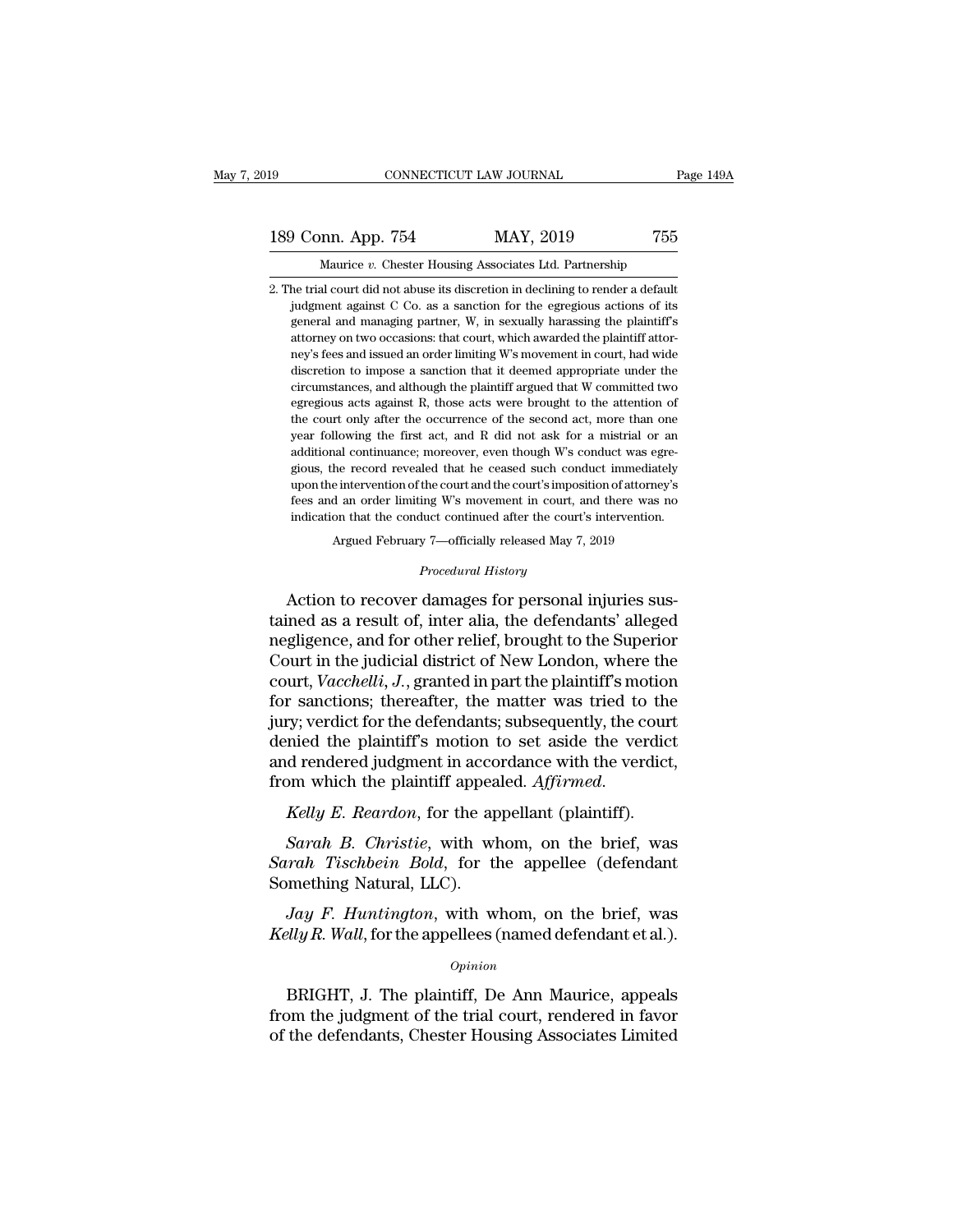# CONNECTICUT LAW JOURNAL May 7, 2019<br>
756 MAY, 2019 189 Conn. App. 754<br>
Maurice v. Chester Housing Associates Ltd. Partnership CONNECTICUT LAW JOURNAL May 7, 2019<br>
MAY, 2019 189 Conn. App. 754<br>
Maurice *v.* Chester Housing Associates Ltd. Partnership<br>
Partnership, MJKH Property Services, LLC, and Some-

CONNECTICUT LAW JOURNAL<br>
MAY, 2019 189 Conn. App. 754<br>
Maurice v. Chester Housing Associates Ltd. Partnership<br>
Partnership, MJKH Property Services, LLC, and Some-<br>
thing Natural, LLC, following a jury trial. On appeal,<br>
th TERRET MAY, 2019<br>
MAY, 2019 189 Conn. App. 754<br>
Maurice v. Chester Housing Associates Ltd. Partnership<br>
Partnership, MJKH Property Services, LLC, and Some-<br>
thing Natural, LLC, following a jury trial. On appeal,<br>
the plain T56 MAY, 2019 189 Conn. App. 754<br>
Maurice *v.* Chester Housing Associates Ltd. Partnership<br>
Partnership, MJKH Property Services, LLC, and Some-<br>
thing Natural, LLC, following a jury trial. On appeal,<br>
the plaintiff claims (1) The matrice *v.* Chester Housing Associates Ltd. Partnership<br>
Partnership, MJKH Property Services, LLC, and Some-<br>
thing Natural, LLC, following a jury trial. On appeal,<br>
the plaintiff claims that the court abused its Maurice v. Chester Housing Associates Ltd. Partnership<br>
Partnership, MJKH Property Services, LLC, and Some-<br>
thing Natural, LLC, following a jury trial. On appeal,<br>
the plaintiff claims that the court abused its discretio Maurice *v*. Chester Housing Associates Ltd. Partnership<br>
Partnership, MJKH Property Services, LLC, and Some-<br>
thing Natural, LLC, following a jury trial. On appeal,<br>
the plaintiff claims that the court abused its discreti Partnership, MJKH Property Services, LLC, and Some-<br>thing Natural, LLC, following a jury trial. On appeal,<br>the plaintiff claims that the court abused its discretion<br>(1) when it did not allow the plaintiff's expert witness<br> thing Natural, LLC, following a jury trial. On appeal,<br>the plaintiff claims that the court abused its discretion<br>(1) when it did not allow the plaintiff's expert witness<br>to testify as an expert in snow removal, and (2) whe the plaintiff claims that the court abused its discretion (1) when it did not allow the plaintiff's expert witness<br>to testify as an expert in snow removal, and (2) when,<br>in granting the plaintiff's motion for sanctions, i (1) when it did not allow the plaintiff's expert witness<br>to testify as an expert in snow removal, and (2) when,<br>in granting the plaintiff's motion for sanctions, it denied<br>the plaintiff's request that the court render a d to testify as an expert in snow removal, and (2) when,<br>in granting the plaintiff's motion for sanctions, it denied<br>the plaintiff's request that the court render a default<br>judgment as a sanction against Chester Housing Asso court. e plaintiff s request that the court render a default<br>dgment as a sanction against Chester Housing Associ-<br>es Limited Partnership as a penalty for the egregious<br>isconduct of its general and managing partner, Doug-<br>is H. Wi quagment as a sanction against Cnester Housing Associates Limited Partnership as a penalty for the egregious misconduct of its general and managing partner, Douglas H. Williams.<sup>1</sup> We affirm the judgment of the trial court

ates Limited Partnership as a penaity for the egregious<br>misconduct of its general and managing partner, Douglas H. Williams.<sup>1</sup> We affirm the judgment of the trial<br>court.<br>The following facts and procedural history inform<br>o misconduct of its general and managing partner, Douglas H. Williams.<sup>1</sup> We affirm the judgment of the trial court.<br>The following facts and procedural history inform<br>our review. The plaintiff filed a second amended com-<br>pla reader in Minams.<sup>2</sup> we aring the judgment of the trial<br>court.<br>The following facts and procedural history inform<br>our review. The plaintiff filed a second amended com-<br>plaint alleging separate counts of negligence and priva court.<br>
The following facts and procedural history inform<br>
our review. The plaintiff filed a second amended com-<br>
plaint alleging separate counts of negligence and private<br>
muisance against each of the three defendants. In The following facts and procedural history inform<br>our review. The plaintiff filed a second amended com-<br>plaint alleging separate counts of negligence and private<br>nuisance against each of the three defendants. In her<br>compla our review. The plaintiff filed a second amended complaint alleging separate counts of negligence and private<br>muisance against each of the three defendants. In her<br>complaint, she alleged that she lived at the Cherry Hill<br>A plaint alleging separate counts of negligence and private<br>nuisance against each of the three defendants. In her<br>complaint, she alleged that she lived at the Cherry Hill<br>Apartments in the town of Chester (property), which<br>w nuisance against each of the three defendants. In her complaint, she alleged that she lived at the Cherry Hill Apartments in the town of Chester (property), which was owned, operated, managed, controlled, and/or maintained complaint, she alleged that she lived at the Cherry Hill<br>Apartments in the town of Chester (property), which<br>was owned, operated, managed, controlled, and/or<br>maintained by the defendant Chester Housing Associ-<br>ates Limited Apartments in the town of Chester (property), which<br>was owned, operated, managed, controlled, and/or<br>maintained by the defendant Chester Housing Associ-<br>ates Limited Partnership (property owner). The plaintiff<br>also alleged was owned, operated, managed, controlled, and/or<br>maintained by the defendant Chester Housing Associ-<br>ates Limited Partnership (property owner). The plaintiff<br>also alleged that the defendant MJKH Property Services,<br>LLC (pro maintained by the defendant Chester Housing Associates Limited Partnership (property owner). The plaintiff<br>also alleged that the defendant MJKH Property Services,<br>LLC (property manager), owned, operated, managed,<br>controlle ates Limited Partnership (property owner). The plaintiff<br>also alleged that the defendant MJKH Property Services,<br>LLC (property manager), owned, operated, managed,<br>controlled, and/or maintained the property. Further, she<br>al also alleged that the defendant MJKH Property Services,<br>LLC (property manager), owned, operated, managed,<br>controlled, and/or maintained the property. Further, she<br>alleged that, during times of inclement weather, the<br>defend LLC (property manager), owned, operated, managed, controlled, and/or maintained the property. Further, she alleged that, during times of inclement weather, the defendant Something Natural, LLC (snow removal company), was r controlled, and/or main<br>alleged that, during ti<br>defendant Something N<br>pany), was responsible<br>removal, clearing, and<br>including all walkways<br>and/or sidewalks. any), was responsible for the snow and/or ice plowing,<br>emoval, clearing, and maintenance of the property,<br>icluding all walkways, parking areas, common areas,<br>d/or sidewalks.<br><sup>1</sup>The plaintiff also makes a passing claim in h removal, clearing, and maintenance of the property,<br>including all walkways, parking areas, common areas,<br>and/or sidewalks.<br><sup>1</sup>The plaintiff also makes a passing claim in her appellate brief that the<br>court erred in denying

including all walkways, parking areas, common areas,<br>and/or sidewalks.<br>The plaintiff also makes a passing claim in her appellate brief that the<br>court erred in denying her motion to set aside the verdict. The plaintiff's<br>ap and/or sidewalks.<br>
<sup>1</sup>The plaintiff also makes a passing claim in her appellate brief that the court erred in denying her motion to set aside the verdict. The plaintiff's appellate brief contains no standard of review for and/or sidewalks.<br>
<sup>1</sup> The plaintiff also makes a passing claim in her appellate brief that the court erred in denying her motion to set aside the verdict. The plaintiff's appellate brief contains no standard of review fo <sup>1</sup> The plaintiff also makes a passing claim in her appellate brief that the court erred in denying her motion to set aside the verdict. The plaintiff's appellate brief contains no standard of review for the denial of a m court erred in denying her motion to set aside the verdict. The plaintiff's appellate brief contains no standard of review for the denial of a motion to set aside the verdict, and it contains no legal analysis regarding s appellate brief contains no standard of review for the denial of a motion<br>appellate brief contains no standard of review for the denial of a motion<br>to set aside the verdict, and it contains no legal analysis regarding such to set aside the verdict, and it contains no legal analysis regarding such a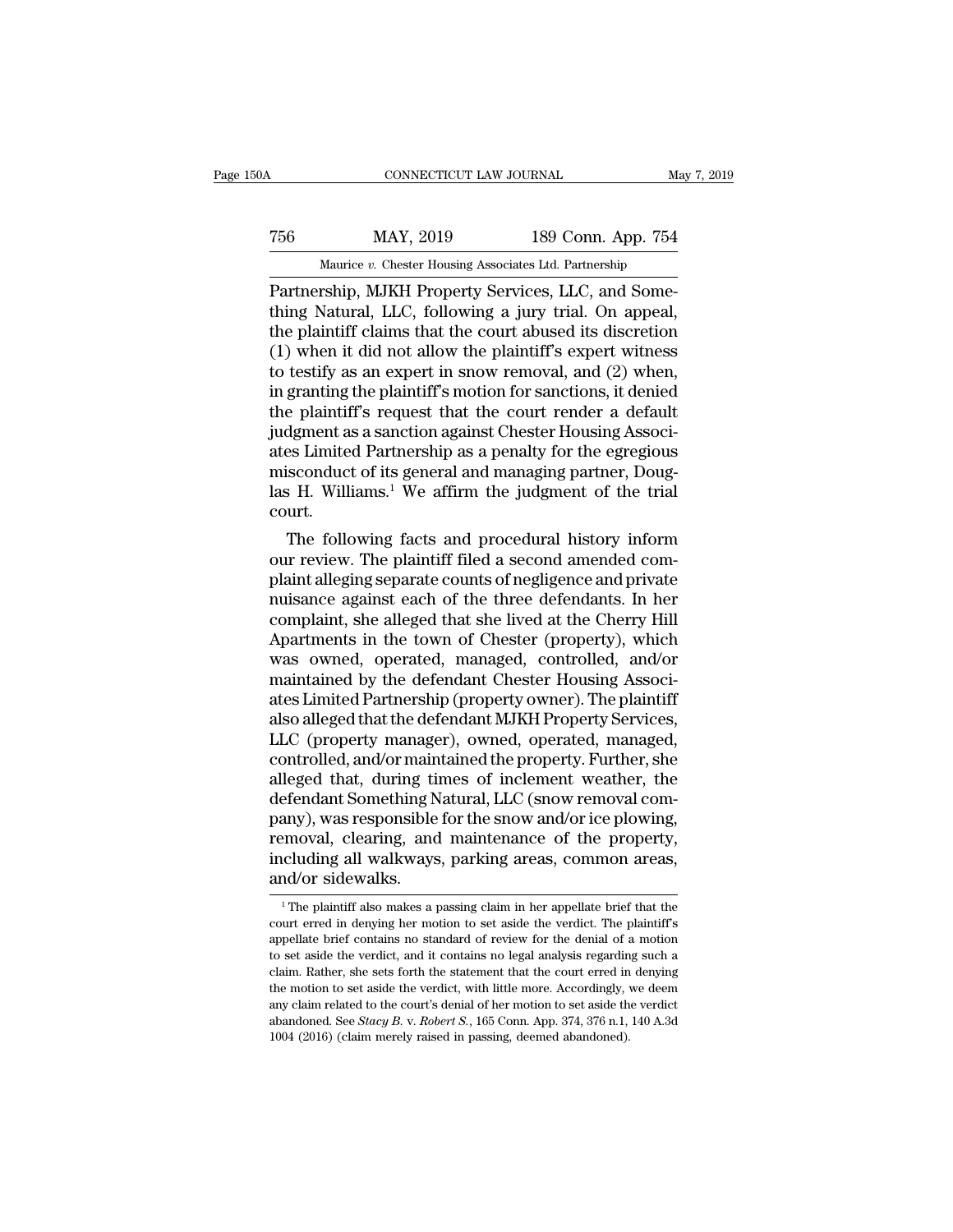### 189 CONNECTICUT LAW JOURNAL Page 151A<br>
189 Conn. App. 754 MAY, 2019 757<br>
Maurice v. Chester Housing Associates Ltd. Partnership CONNECTICUT LAW JOURNAL Pa<br>
mn. App. 754 MAY, 2019 757<br>
Maurice *v.* Chester Housing Associates Ltd. Partnership<br>
plaintiff further alleged that on December 12

CONNECTICUT LAW JOURNAL Page 18<br>
9 Conn. App. 754 MAY, 2019 757<br>
Maurice v. Chester Housing Associates Ltd. Partnership<br>
The plaintiff further alleged that on December 12,<br>
13, as she walked from her apartment to her vehic 189 Conn. App. 754 MAY, 2019 757<br>Maurice v. Chester Housing Associates Ltd. Partnership<br>The plaintiff further alleged that on December 12,<br>2013, as she walked from her apartment to her vehicle,<br>which was in the parking lot 189 Conn. App. 754 MAY, 2019 757<br>
Maurice *v*. Chester Housing Associates Ltd. Partnership<br>
The plaintiff further alleged that on December 12,<br>
2013, as she walked from her apartment to her vehicle,<br>
which was in the park 189 Conn. App. 754 MAY, 2019 757<br>
Maurice *v*. Chester Housing Associates Ltd. Partnership<br>
The plaintiff further alleged that on December 12,<br>
2013, as she walked from her apartment to her vehicle,<br>
which was in the park Maurice *v*. Chester Housing Associates Ltd. Partnership<br>
The plaintiff further alleged that on December 12,<br>
2013, as she walked from her apartment to her vehicle,<br>
which was in the parking lot of the property, she slipp Maurice v. Chester Housing Associates Ltd. Partnership<br>
The plaintiff further alleged that on December 12,<br>
2013, as she walked from her apartment to her vehicle,<br>
which was in the parking lot of the property, she slipped The plaintiff further alleged that on December 12,<br>2013, as she walked from her apartment to her vehicle,<br>which was in the parking lot of the property, she slipped<br>and fell on a patch of snow and/or ice, and suffered<br>injur 2013, as she walked from her apartment to her vehicle,<br>which was in the parking lot of the property, she slipped<br>and fell on a patch of snow and/or ice, and suffered<br>injuries and an increased risk of future harm. The plain which was in the parking lot of the property, she slipped<br>and fell on a patch of snow and/or ice, and suffered<br>injuries and an increased risk of future harm. The plain-<br>tiff claimed her injuries were caused by the negligen and fell on a patch of snow and/or ice, and suffered<br>injuries and an increased risk of future harm. The plain-<br>tiff claimed her injuries were caused by the negligence<br>and the private nuisance caused or created by each of<br>t injuries and an increased risk of future harm. The plaintiff claimed her injuries were caused by the negligence<br>and the private nuisance caused or created by each of<br>the defendants. Following a trial, the jury returned a<br>v tiff claimed her injuries were caused by the negligence<br>and the private nuisance caused or created by each of<br>the defendants. Following a trial, the jury returned a<br>verdict in favor of the defendants. The plaintiff, thereand the private nuisance caused or created by each of<br>the defendants. Following a trial, the jury returned a<br>verdict in favor of the defendants. The plaintiff, there-<br>after, filed a motion to set aside the verdict, which t the defendants. Following a tr<br>verdict in favor of the defenda<br>after, filed a motion to set asid<br>court denied. The court, subse<br>ment in accordance with the ju<br>followed. Additional facts and<br>be set forth as necessary. urt denied. The court, subsequently rendered judgent in accordance with the jury's verdict. This appeal<br>Ilowed. Additional facts and procedural history will<br>set forth as necessary.<br>I<br>The plaintiff first claims that the cou

I

ment in accordance with the jury's verdict. This appeal<br>followed. Additional facts and procedural history will<br>be set forth as necessary.<br>I<br>The plaintiff first claims that the court abused its<br>discretion when it did not al followed. Additional facts and procedural history will<br>be set forth as necessary.<br>I<br>The plaintiff first claims that the court abused its<br>discretion when it did not allow the plaintiff's expert<br>witness, Mark Tebbets, to tes I<br>I<br>The plaintiff first claims that the court abused its<br>discretion when it did not allow the plaintiff's expert<br>witness, Mark Tebbets, to testify as an expert in the<br>field of snow removal. She argues that she established, I<br>I<br>The plaintiff first claims that the court abused its<br>discretion when it did not allow the plaintiff's expert<br>witness, Mark Tebbets, to testify as an expert in the<br>field of snow removal. She argues that she established, The plaintiff first claims that the court abused its<br>discretion when it did not allow the plaintiff's expert<br>witness, Mark Tebbets, to testify as an expert in the<br>field of snow removal. She argues that she established,<br>dur The plaintiff first claims that the court abused its<br>discretion when it did not allow the plaintiff's expert<br>witness, Mark Tebbets, to testify as an expert in the<br>field of snow removal. She argues that she established,<br>dur discretion when it did not allow the plaintiff's expert<br>witness, Mark Tebbets, to testify as an expert in the<br>field of snow removal. She argues that she established,<br>during voir dire, that Tebbets "had engaged in commer-<br>c witness, Mark Tebbets, to testify as an expert in the field of snow removal. She argues that she established, during voir dire, that Tebbets "had engaged in commercial and residential snow removal, including removing snow field of snow removal. She argues that she established,<br>during voir dire, that Tebbets "had engaged in commer-<br>cial and residential snow removal, including removing<br>snow from apartment complexes . . . [and that] his<br>qualif during voir dire, that Tebbets "had engaged in commercial and residential snow removal, including removing<br>snow from apartment complexes . . . [and that] his<br>qualifications were sufficient to render him an expert<br>in the fi cial and residential snow removal, including removing<br>snow from apartment complexes . . . [and that] his<br>qualifications were sufficient to render him an expert<br>in the field of snow removal . . . ." She further con-<br>tends snow from apartment complexes . . . . [and qualifications were sufficient to render him in the field of snow removal . . . ." She futends that "the court's decision to preclude testimony about snow removal, but allow his the field of snow removal  $\ldots$ ." She further con-<br>nds that "the court's decision to preclude [Tebbets']<br>stimony about snow removal, but allow his testimony<br>garding building codes, was clearly harmful to the<br>aintiff  $\ldots$ find the fields that "the court's decision to preclude [Tebbets']<br>testimony about snow removal, but allow his testimony<br>regarding building codes, was clearly harmful to the<br>plaintiff . . . . ." We are not persuaded.<br>The f

testimony about snow removal, but allow his testimony<br>regarding building codes, was clearly harmful to the<br>plaintiff  $\ldots$ ." We are not persuaded.<br>The following additional facts are relevant to this<br>claim. The plaintiff d regarding building codes, was clearly harmful to the<br>plaintiff . . . ." We are not persuaded.<br>The following additional facts are relevant to this<br>claim. The plaintiff disclosed Tebbets as an expert in<br>the fields of "buildi Figure 3. The following additional facts are relevant to this<br>claim. The plaintiff disclosed Tebbets as an expert in<br>the fields of "building codes, fire codes, [Americans<br>with Disabilities Act (ADA)] accessibility, fall p The following additional facts are relevant to this<br>claim. The plaintiff disclosed Tebbets as an expert in<br>the fields of "building codes, fire codes, [Americans<br>with Disabilities Act (ADA)] accessibility, fall preven-<br>tio The following additional facts are relevant to this<br>claim. The plaintiff disclosed Tebbets as an expert in<br>the fields of "building codes, fire codes, [Americans<br>with Disabilities Act (ADA)] accessibility, fall preven-<br>tion claim. The plaintiff disclosed Tebbets as an expert in<br>the fields of "building codes, fire codes, [Americans<br>with Disabilities Act (ADA)] accessibility, fall preven-<br>tion, and safe snow removal." Tebbets' resume reveals<br>th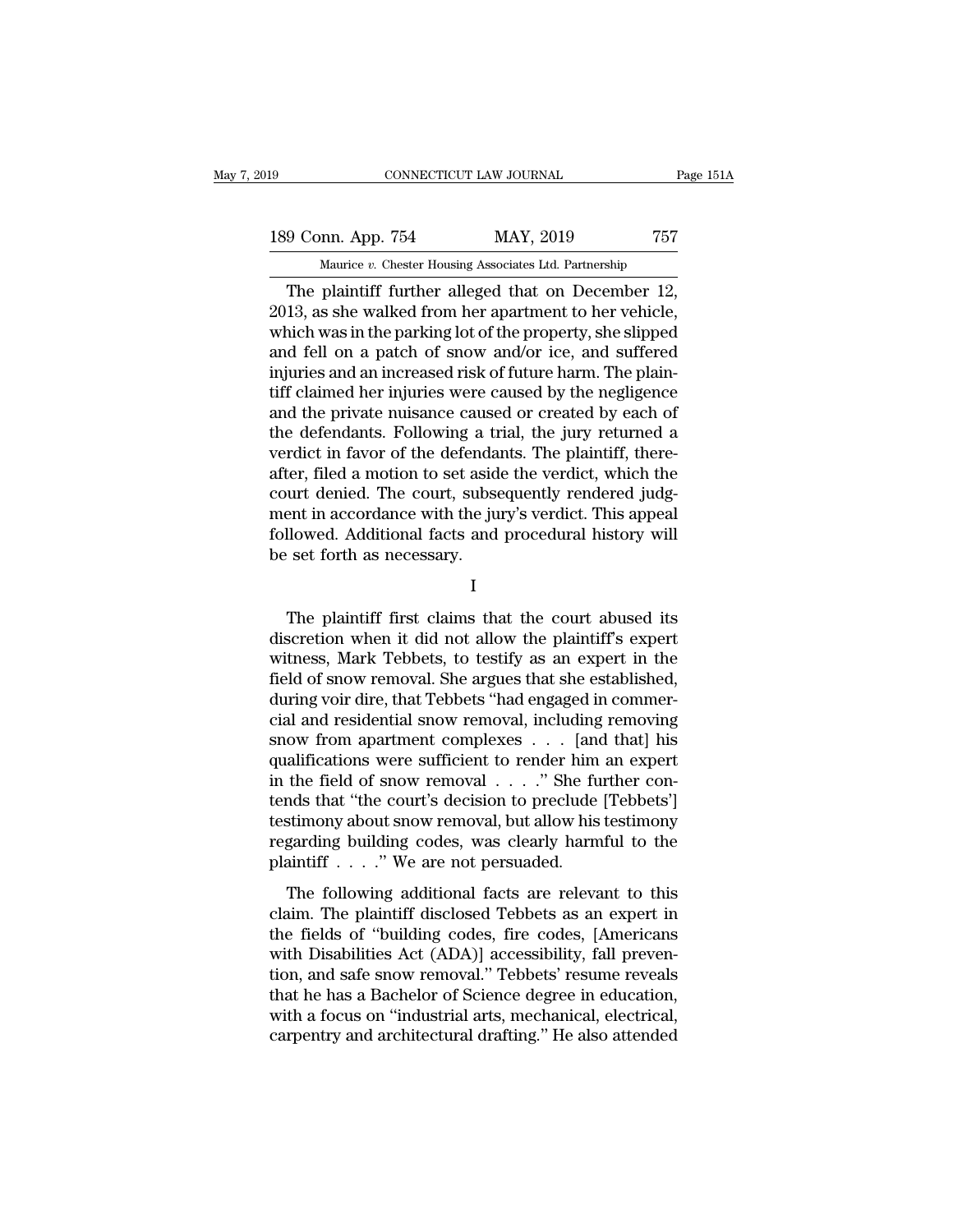### EXECUTE CONNECTICUT LAW JOURNAL May 7, 2019<br>T58 MAY, 2019 189 Conn. App. 754<br>Maurice v. Chester Housing Associates Ltd. Partnership CONNECTICUT LAW JOURNAL May<br>MAY, 2019 189 Conn. App. 754<br>Maurice *v.* Chester Housing Associates Ltd. Partnership<br>nanical engineering program at Thames Valley

CONNECTICUT LAW JOURNAL May 7, 2019<br>
T58 MAY, 2019 189 Conn. App. 754<br>
Maurice v. Chester Housing Associates Ltd. Partnership<br>
a mechanical engineering program at Thames Valley<br>
State Technical College. Tebbets has additio MAY, 2019 189 Conn. App. 754<br>
Maurice *v*. Chester Housing Associates Ltd. Partnership<br>
a mechanical engineering program at Thames Valley<br>
State Technical College. Tebbets has additional training<br>
listed on his resume as f  $\begin{tabular}{ll} \hline \textbf{189 Conn. App. 754} \hline \textbf{Maurice } v. \textbf{Chester Housing Associates Ltd. Parthership} \\ \hline \textbf{a mechanical engineering program at Thames Valley State Technical College. Tebbets has additional training listed on his resume as follows: International Code Council's master code professional certification since 1008: Connecticut, certified building, official Mascach. \end{tabular}$ T58 MAY, 2019 189 Conn. App. 754<br>
Maurice *v*. Chester Housing Associates Ltd. Partnership<br>
a mechanical engineering program at Thames Valley<br>
State Technical College. Tebbets has additional training<br>
listed on his resume Maurice *v.* Chester Housing Associates Ltd. Partnership<br>
a mechanical engineering program at Thames Valley<br>
State Technical College. Tebbets has additional training<br>
listed on his resume as follows: International Code<br>
Co mainte *v.* Chester Housing Associates Eta. Fartnership<br>a mechanical engineering program at Thames Valley<br>State Technical College. Tebbets has additional training<br>listed on his resume as follows: International Code<br>Council a mechanical engineering program at Thames Valley<br>State Technical College. Tebbets has additional training<br>listed on his resume as follows: International Code<br>Council's master code professional certification since<br>1998; Co State Technical College. Tebbets has additional training<br>listed on his resume as follows: International Code<br>Council's master code professional certification since<br>1998; Connecticut certified building official; Massachu-<br>s listed on his resume as follows: International Code<br>Council's master code professional certification since<br>1998; Connecticut certified building official; Massachu-<br>setts building commissioner; property maintenance and<br>hous Council's master code professional certification since<br>1998; Connecticut certified building official; Massachusetts building commissioner; property maintenance and<br>housing inspector; certified zoning official of the Con-<br>n 1998; Connecticut certified building official; Massachusetts building commissioner; property maintenance and<br>housing inspector; certified zoning official of the Connecticut Association of Zoning Enforcement Officials;<br>Occu setts building commissioner; property maintenance and<br>housing inspector; certified zoning official of the Con-<br>necticut Association of Zoning Enforcement Officials;<br>Occupational Safety and Health Administration (OSHA)<br>and housing inspector; certified zoning official of the Con-<br>necticut Association of Zoning Enforcement Officials;<br>Occupational Safety and Health Administration (OSHA)<br>and Environmental Protection Agency regulations; Con-<br>nect necticut Association of Zoning Enforcement Officials;<br>Occupational Safety and Health Administration (OSHA)<br>and Environmental Protection Agency regulations; Con-<br>necticut Building Officials and Code Administrators<br>building Occupational Safety and Health Administration (OSHA)<br>and Environmental Protection Agency regulations; Con-<br>necticut Building Officials and Code Administrators<br>building code updates; and ADA mandates regarding<br>asbestos and and Environmental Protection Agency regulations; Connecticut Building Officials and Code Administrators<br>building code updates; and ADA mandates regarding<br>asbestos and lead abatement. Tebbets' resume also lists<br>his extensiv necticut Building Officials and Code Administrators<br>building code updates; and ADA mandates regarding<br>asbestos and lead abatement. Tebbets' resume also lists<br>his extensive professional experience in: building code<br>consulti building code updates; and ADA mandates regarding<br>asbestos and lead abatement. Tebbets' resume also lists<br>his extensive professional experience in: building code<br>consulting and building, safety, and fire code compli-<br>ance; asbestos and lead abatement. Tebbets' resume also lists<br>his extensive professional experience in: building code<br>consulting and building, safety, and fire code compli-<br>ance; ADA consulting and compliance; building energy<br>co his extensive professional experience in: building code consulting and building, safety, and fire code compliance; ADA consulting and compliance; building energy code policies; the drafting of model legislation in support lations. de policies; the drafting of model legislation in sup-<br>port of stronger energy codes; teaching professional<br>welopment seminars and classes regarding building<br>de and inspection; and enforcement of OSHA regu-<br>ions.<br>After the port of stronger energy codes; teaching professional<br>development seminars and classes regarding building<br>code and inspection; and enforcement of OSHA regu-<br>lations.<br>After the plaintiff called Tebbets to the witness stand,<br>

development seminars and classes regarding building<br>code and inspection; and enforcement of OSHA regulations.<br>After the plaintiff called Tebbets to the witness stand,<br>Tebbets discussed his extensive education and experienc code and inspection; and enforcement of OSHA regulations.<br>
After the plaintiff called Tebbets to the witness stand,<br>
Tebbets discussed his extensive education and experi-<br>
ence with codes and ordinances. He then testified lations.<br>
After the plaintiff called Tebbets to the witness stand,<br>
Tebbets discussed his extensive education and experience<br>
with codes and ordinances. He then testified about<br>
his experience with snow removal. Tebbets te After the plaintiff called Tebbets to the witness stand,<br>Tebbets discussed his extensive education and experience with codes and ordinances. He then testified about<br>his experience with snow removal. Tebbets testified<br>that After the plaintiff called Tebbets to the witness stand,<br>Tebbets discussed his extensive education and experi-<br>ence with codes and ordinances. He then testified about<br>his experience with snow removal. Tebbets testified<br>tha Tebbets discussed his extensive education and experience with codes and ordinances. He then testified about<br>his experience with snow removal. Tebbets testified<br>that he "shoveled snow for [his] mom and dad . . .<br>[and] worke ence with codes and ordinances. He then testified about<br>his experience with snow removal. Tebbets testified<br>that he "shoveled snow for [his] mom and dad . . .<br>[and] worked at a marina where . . . [he] plowed<br>there. Eventu his experience with snow removal. Tebbets testified<br>that he "shoveled snow for [his] mom and dad . . .<br>[and] worked at a marina where . . . [he] plowed<br>there. Eventually, [he] worked for different . . . con-<br>tractors, [whe that he "shoveled snow for [his] mom and dad . . .<br>[and] worked at a marina where  $\ldots$  [he] plowed<br>there. Eventually, [he] worked for different  $\ldots$  con-<br>tractors, [where] in the middle of winter, there's not a<br>whole lo [and] worked at a marina where  $\dots$  [he] plowed<br>there. Eventually, [he] worked for different  $\dots$  con-<br>tractors, [where] in the middle of winter, there's not a<br>whole lot to do except come out in a snowstorm and<br>shovel sno there. Eventually, [he] worked for different . . . contractors, [where] in the middle of winter, there's not a whole lot to do except come out in a snowstorm and shovel snow or plow." He testified: "If you look around, in tractors, [where] in the middle of winter, there's not a<br>whole lot to do except come out in a snowstorm and<br>shovel snow or plow." He testified: "If you look around,<br>in the old days, every carpenter had a plow on the front<br> whole lot to do except come out in a snowstorm and<br>shovel snow or plow." He testified: "If you look around,<br>in the old days, every carpenter had a plow on the front<br>of his truck, so I learned to plow when I was still in<br>h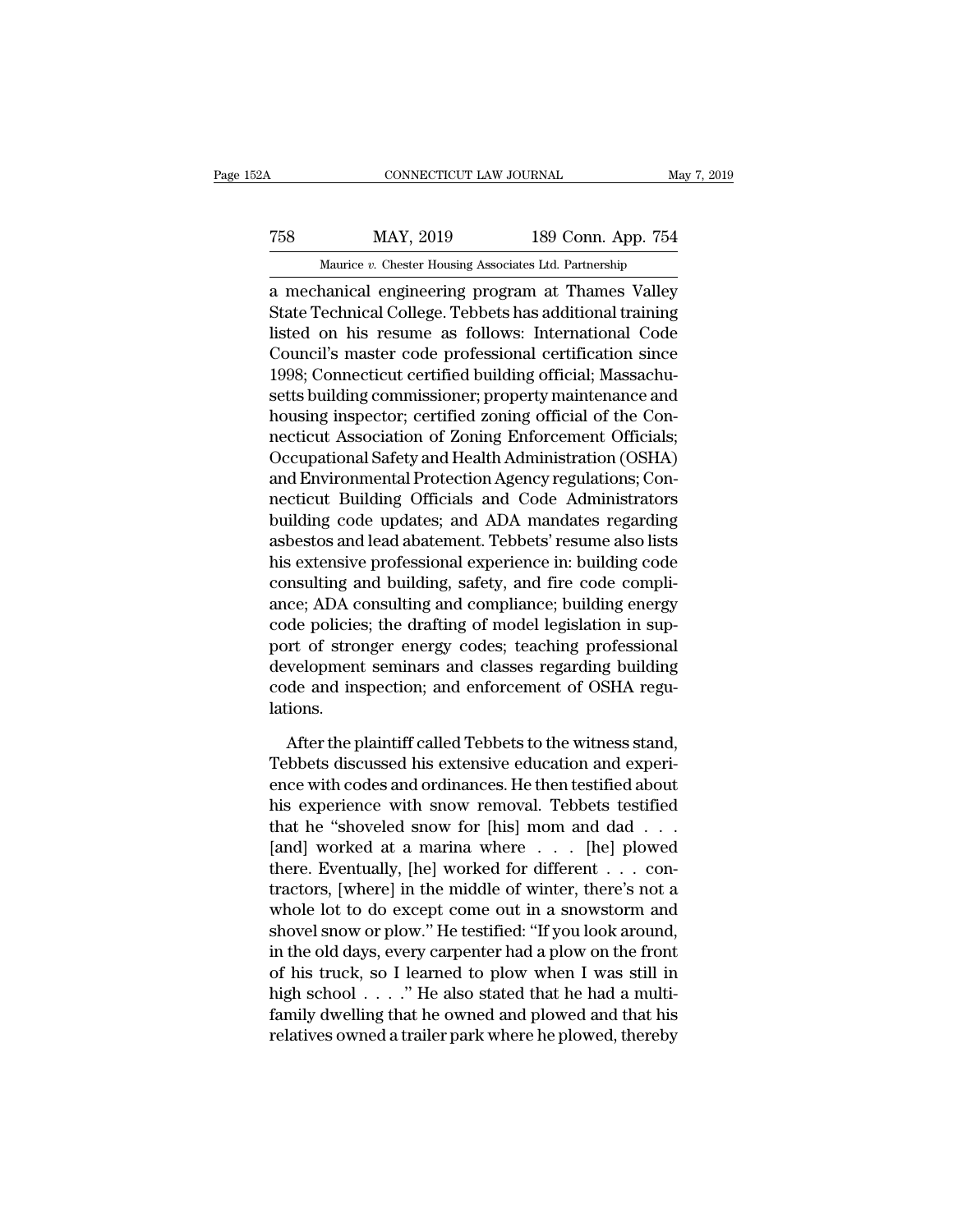# 189 CONNECTICUT LAW JOURNAL Page 153A<br>
189 Conn. App. 754 MAY, 2019 759<br>
Maurice v. Chester Housing Associates Ltd. Partnership The Maurice *v.* Chester Housing Associates Ltd. Partnership<br>
The Conn. App. 754 MAY, 2019 759<br>
Maurice *v.* Chester Housing Associates Ltd. Partnership<br>
"bec[oming] familiar with it just because it was the off-

CONNECTICUT LAW JOURNAL<br>
189 Conn. App. 754 MAY, 2019 759<br>
Maurice v. Chester Housing Associates Ltd. Partnership<br>
"bec[oming] familiar with it just because it was the off-<br>
season and it was the thing you did." The plaint 189 Conn. App. 754 MAY, 2019 759<br>Maurice v. Chester Housing Associates Ltd. Partnership<br>"bec[oming] familiar with it just because it was the off-<br>season and it was the thing you did." The plaintiff,<br>thereafter, offered him 189 Conn. App. 754 MAY, 2019 759<br>
Maurice *v*. Chester Housing Associates Ltd. Partnership<br>
"bec[oming] familiar with it just because it was the off-<br>
season and it was the thing you did." The plaintiff,<br>
thereafter, offe 189 Conn. App. 754 MAY, 2019 759<br>
Maurice *v*. Chester Housing Associates Ltd. Partnership<br>
"bec[oming] familiar with it just because it was the off-<br>
season and it was the thing you did." The plaintiff,<br>
thereafter, offe Maurice v. Chester Housing Associates Ltd. Partnership<br>
"bec[oming] familiar with it just because it was the off-<br>
season and it was the thing you did." The plaintiff,<br>
thereafter, offered him as an expert on "snow remova Maurice *v*. Chester Housing Associates Ltd. Partnership<br>
"bec[oming] familiar with it just because it was the off-<br>
season and it was the thing you did." The plaintiff,<br>
thereafter, offered him as an expert on "snow remo "bec[oming] familiar with it just because it was the off-<br>season and it was the thing you did." The plaintiff,<br>thereafter, offered him as an expert on "snow removal<br>and codes and ordinances."<sup>2</sup> The defendants objected<br>to season and it was the thing you did." The plaintiff,<br>thereafter, offered him as an expert on "snow removal<br>and codes and ordinances."<sup>2</sup> The defendants objected<br>to his testifying as a snow removal expert on the ground<br>that thereafter, offered him as an expert on "snow removal<br>and codes and ordinances."<sup>2</sup> The defendants objected<br>to his testifying as a snow removal expert on the ground<br>that Tebbets had not set forth any expertise on the<br>issue and codes and ordinances."<sup>2</sup> The defendants objected to his testifying as a snow removal expert on the ground that Tebbets had not set forth any expertise on the issue of snow removal. The court stated that, up to that p his testifying as a snow removal expert on the ground<br>at Tebbets had not set forth any expertise on the<br>sue of snow removal. The court stated that, up to that<br>int, it had not heard anything that would rise to the<br>vel of ex that Tebbets had not set forth any expertise on the<br>issue of snow removal. The court stated that, up to that<br>point, it had not heard anything that would rise to the<br>level of expertise in snow removal, but permitted the<br>pla

issue of snow removal. The court stated that, up to that point, it had not heard anything that would rise to the level of expertise in snow removal, but permitted the plaintiff to engage in additional questioning.<br>The plai point, it had not heard anything that would rise to the<br>level of expertise in snow removal, but permitted the<br>plaintiff to engage in additional questioning.<br>The plaintiff then asked Tebbets more questions<br>about his snow re The plaintiff then asked Tebbets more questions<br>pout his snow removal background. Tebbets explained<br>at he was involved with snow removal for the Mashan-<br>icket Pequot Tribal Nation where, although it had a<br> $\frac{1}{2}$  We not about his snow removal background. Tebbets explained<br>that he was involved with snow removal for the Mashan-<br>tucket Pequot Tribal Nation where, although it had a<br><sup>2</sup>We note that it is not necessary for a party to ask that t

*Nicholson* v. *Commissioner of Correction*, 186 Conn. App. 398, 420–21, 199 A.3d 573 (2018), ert. denied, 330 Conn 961, 199 A.3d 19 (2019). The propotucket Pequot Tribal Nation where, although it had a<br><sup>2</sup> We note that it is not necessary for a party to ask that the court recognize<br>the witness as an expert before asking the witness to provide an opinion.<br>*Nicholson v.* EXECT FEQUOT TIDENT NELLOTE WHERE, ELLOUGH IT TRICE  $\frac{1}{2}$  we note that it is not necessary for a party to ask that the court recognize the witness as an expert before asking the witness to provide an opinion.<br>*Nichols* <sup>2</sup> We note that it is not necessary for a party to ask that the court recognize the witness as an expert before asking the witness to provide an opinion. *Nicholson v. Commissioner of Correction*, 186 Conn. App. 398, 420 the witness as an expert before asking the witness to provide an opinion.<br>Nicholson v. Commissioner of Correction, 186 Conn. App. 398, 420–21, 199<br>A.3d 573 (2018), cert. denied, 330 Conn 961, 199 A.3d 19 (2019). The propo-*Nicholson v. Commissioner of Correction*, 186 Conn. App. 398, 420–21, 199<br>A.3d 573 (2018), cert. denied, 330 Conn 961, 199 A.3d 19 (2019). The propo-<br>nent of the expert simply must lay the necessary foundation before aski A.3d 573 (2018), cert. denied, 330 Conn 961, 199 A.3d 19 (2019). The proponent of the expert simply must lay the necessary foundation before asking the witness a question that calls for an expert opinion. If there is no o The specific questions asked. We believe that this procedure has several advantages over one asking the witness a question that calls for an expert opinion. If there is no objection to the question, the witness may give th the witness a question that calls for an expert opinion. If there is no objection to the question, the witness may give the opinion. If there is an objection to the witness' qualifications or to whether the witness' testim to the question, the witness may give the opinion. If there is an objection to the witness' qualifications or to whether the witness' testimony will assist the trier of fact, the court can then rule on the objection in the to the witness' qualifications or to whether the witness' testimony will assist the trier of fact, the court can then rule on the objection in the context of the specific questions asked. We believe that this procedure has the trier of fact, the court can then rule on the objection in the context of the trier of fact, the court can then rule on the objection in the context of the specific questions asked. We believe that this procedure has s the specific questions asked. We believe that this procedure has several advantages over one asking the court to accept or recognize a witness as an expert. First, asking the court to recognize a witness as an expert sugge and vantages over one asking the court to accept or recognize a witness as an expert. First, asking the court to recognize a witness as an expert suggests that the court may refuse to do so even in the absence of an object at the court of recognize a witness as an expert suggests that the court may refuse to do so even in the absence of an objection. It cannot. Id. Requiring an objection to a question that calls for an opinion and then a rul accepting and the court may refuse to do so even in the absence of an objection. It cannot. Id. Requiring an objection to a question that calls for an opinion and then a ruling from the court is much more consistent with o cannot. Id. Requiring an objection to a question that calls for an opinion and then a ruling from the court is much more consistent with our adversarial system and the manner in which virtually all other evidence is admitt endorsing the manner in which virtually all other evidence is admitted or excluded at trial. Second, accepting counsel's invitation to recognize or accept a witness as an expert risks "influencing the jury in its assessmen system and the manner in which virtually all other evidence is admitted or excluded at trial. Second, accepting counsel's invitation to recognize or accept a witness as an expert risks "influencing the jury in its assessme excluded at trial. Second, accepting counsel's invitation to recognize or accept a witness as an expert risks "influencing the jury in its assessment of the credibility of the witness by announcing that the court is bless accept a witness as an expert risks "influencing the jury in its assessment<br>of the credibility of the witness by announcing that the court is blessing or<br>endorsing the witness." E. Prescott, Tait's Handbook of Connecticut for the credibility of the witness by announcing that the court is blessing or endorsing the witness." E. Prescott, Tait's Handbook of Connecticut Evidence (6th Ed. 2019) § 7.4.1, p. 449. Third, the court is in a better po endorsing the witness." E. Prescott, Tait's Handbook of Connecticut Evidence (6th Ed. 2019) § 7.4.1, p. 449. Third, the court is in a better position to rule on issues relating to a witness' qualifications and fitness for dence (6th Ed. 2019) § 7.4.1, p. 449. Third, the court is in a better position to rule on issues relating to a witness' qualifications and fitness for a particular case when the objection relates to the specific questions that litigants abandon the practice of asking trial courts of a particular case when the objection relates to the specific questions that will elicit the opinion to which an objection is raised. It would not be unusual at ar case when the objection relates to the specific questions that will elicit the opinion to which an objection is raised. It would not be unusual at all for an expert to be qualified to answer one question on a subject, b the opinion to which an objection is raised. It would not both for an expert to be qualified to answer one question on a s<br>qualified to answer other questions on that subject. Conseques<br>that litigants abandon the practice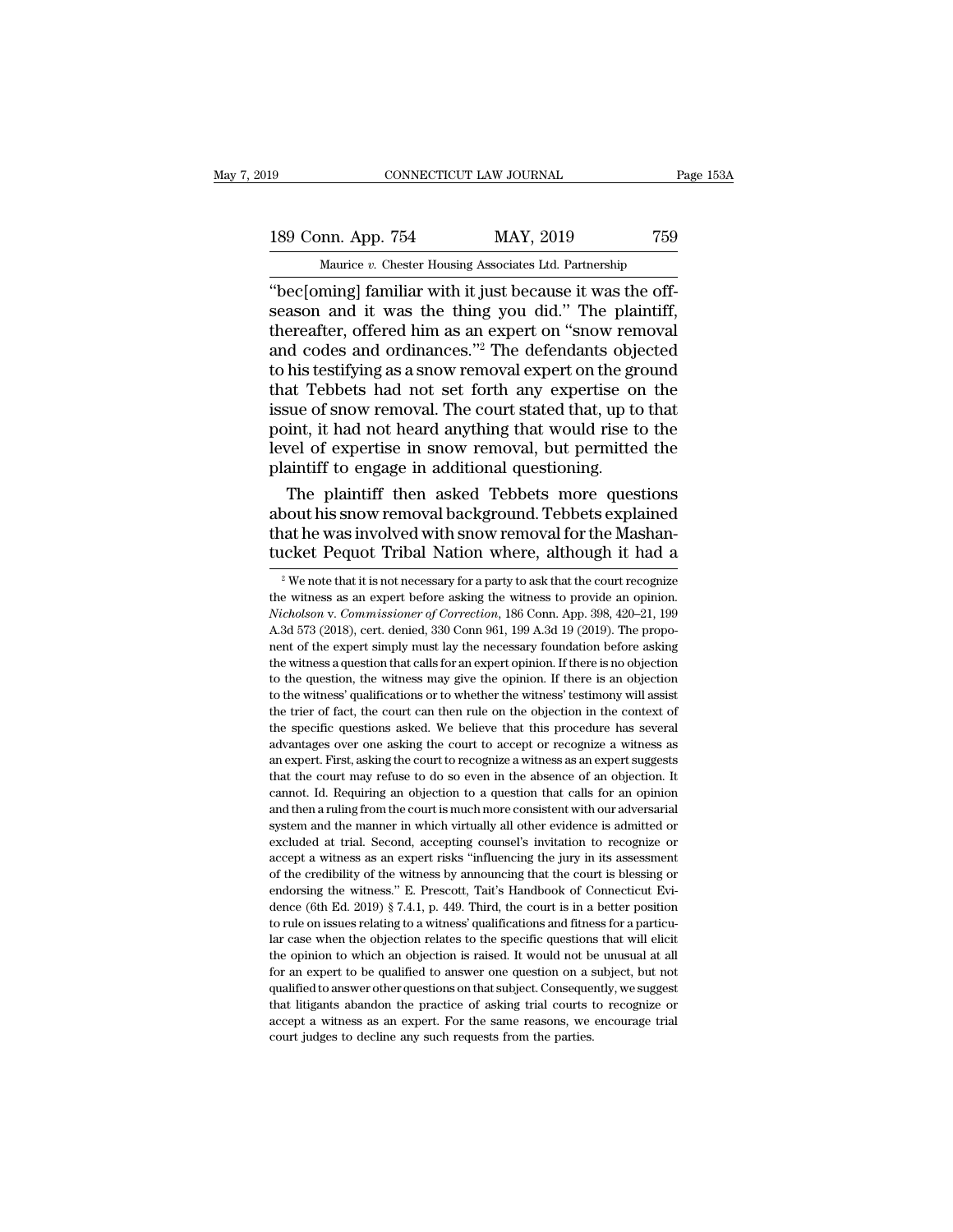# EXECUTE CONNECTICUT LAW JOURNAL May 7, 2019<br>
760 MAY, 2019 189 Conn. App. 754<br>
Maurice v. Chester Housing Associates Ltd. Partnership CONNECTICUT LAW JOURNAL May 7, 2019<br>
MAY, 2019 189 Conn. App. 754<br>
Maurice *v.* Chester Housing Associates Ltd. Partnership<br>
public works department that did the actual snow

FREE CONNECTICUT LAW JOURNAL May 7, 2019<br>
TREE MAY, 2019 189 Conn. App. 754<br>
Maurice v. Chester Housing Associates Ltd. Partnership<br>
public works department that did the actual snow<br>
removal, he, as the chief land use insp Teo MAY, 2019 189 Conn. App. 754<br>
Maurice *v*. Chester Housing Associates Ltd. Partnership<br>
public works department that did the actual snow<br>
removal, he, as the chief land use inspector, "had to<br>
do all the difficult thin  $\begin{tabular}{ll} 760 & \text{MAX, } 2019 & \text{189 Conn. App. 754} \\ \hline \hline \text{ Maurice } v. \text{ Chester Housing Associates Ltd. Partnership} \\ \text{public works department that did the actual snow} \\ \text{removal, he, as the chief land use inspector, "had to do all the difficult things like figure out where things} \\ \text{were supposed to go." He also testified that he "was involved with making sure that the lots the wells. \end{tabular}$  $\begin{tabular}{ c c c c} \hline & \text{MAY, 2019} & \text{189 Conn. App. 754} \\ \hline \text{Maurice } v. \text{ Chester Housing Associates Ltd. Partnership} \\ \hline \text{public works department that did the actual snow} \\ \text{removal, he, as the chief land use inspector, "had to do all the difficult things like figure out where things} \\ \text{were supposed to go." He also testified that he "was involved with making sure that the lots, the walks—  
aspcically sideways with the people walking around. \\ \hline \end{tabular}$ Maurice v. Chester Housing Associates Ltd. Partnership<br>public works department that did the actual snow<br>removal, he, as the chief land use inspector, "had to<br>do all the difficult things like figure out where things<br>were s Maurice v. Chester Housing Associates Ltd. Partnership<br>public works department that did the actual snow<br>removal, he, as the chief land use inspector, "had to<br>do all the difficult things like figure out where things<br>were s public works department that did the actual snow<br>removal, he, as the chief land use inspector, "had to<br>do all the difficult things like figure out where things<br>were supposed to go." He also testified that he "was<br>involved removal, he, as the chief land use inspector, "had to<br>do all the difficult things like figure out where things<br>were supposed to go." He also testified that he "was<br>involved with making sure that the lots, the walks—<br>especi do all the difficult things like figure out where things<br>were supposed to go." He also testified that he "was<br>involved with making sure that the lots, the walks—<br>especially sidewalks with the people walking around—<br>were cl were supposed to go." He also testified that he "was<br>involved with making sure that the lots, the walks<br>especially sidewalks with the people walking around—<br>were cleared and properly draining." He testified that<br>he was inv involved with making sure that the lots, the walks—<br>especially sidewalks with the people walking around—<br>were cleared and properly draining." He testified that<br>he was involved in snow removal while he worked in<br>the constru especially sidewalks with the people walking around—<br>were cleared and properly draining." He testified that<br>he was involved in snow removal while he worked in<br>the construction industry, but he "got tired of using a<br>shovel, were cleared and properly draining." He testified that<br>he was involved in snow removal while he worked in<br>the construction industry, but he "got tired of using a<br>shovel, so [he] kind of moved more [toward] the techni-<br>cal he was involved in snow removal while he worked in<br>the construction industry, but he "got tired of using a<br>shovel, so [he] kind of moved more [toward] the techni-<br>cal supervisor roles at that point," and he had begun<br>super the construction industry, but he "got tired of using a<br>shovel, so [he] kind of moved more [toward] the techni-<br>cal supervisor roles at that point," and he had begun<br>supervising others who were removing snow and plow-<br>ing. shovel, so [he] kind of moved more [toward] the techni-<br>cal supervisor roles at that point," and he had begun<br>supervising others who were removing snow and plow-<br>ing. Further, he stated that when he was the zoning<br>enforcem cal supervisor roles at that point," and he had begun<br>supervising others who were removing snow and plow-<br>ing. Further, he stated that when he was the zoning<br>enforcement officer in Groton, he was responsible for<br>reviewing posed. g. Further, he stated that when he was the zoning<br>forcement officer in Groton, he was responsible for<br>viewing site plans to assess whether plow trucks<br>uld move about without obstruction, as well as the<br>propriateness of the enforcement officer in croton, he was responsible for<br>reviewing site plans to assess whether plow trucks<br>could move about without obstruction, as well as the<br>appropriateness of the drainage systems being pro-<br>posed.<br>The de

teviewing site plans to assess whether plow trucks<br>could move about without obstruction, as well as the<br>appropriateness of the drainage systems being pro-<br>posed.<br>The defendants again objected to Tebbets testifying<br>as an ex tould move about without obstruction, as well as the<br>appropriateness of the drainage systems being pro-<br>posed.<br>The defendants again objected to Tebbets testifying<br>as an expert in snow removal. The court then explained<br>to t appropriateness or the dramage systems being pro-<br>posed.<br>The defendants again objected to Tebbets testifying<br>as an expert in snow removal. The court then explained<br>to the plaintiff's attorney that it had not heard anything posed.<br>The defendants again objected to Tebbets testifying<br>as an expert in snow removal. The court then explained<br>to the plaintiff's attorney that it had not heard anything<br>that would rise to the level of expertise. It ask The defendants again objected to Tebbets testifying<br>as an expert in snow removal. The court then explained<br>to the plaintiff's attorney that it had not heard anything<br>that would rise to the level of expertise. It asked coun as an expert in snow removal. The court then explained<br>to the plaintiff's attorney that it had not heard anything<br>that would rise to the level of expertise. It asked coun-<br>sel whether Tebbets had gone to school or attended to the plaintiff's attorney that it had not heard anything<br>that would rise to the level of expertise. It asked coun-<br>sel whether Tebbets had gone to school or attended<br>seminars on snow removal, or whether he had read any<br>b at would rise to the lever of expertise. It asked coun-<br>I whether Tebbets had gone to school or attended<br>minars on snow removal, or whether he had read any<br>ooks or educational materials on snow removal, or<br>nether he had ta ser whether Tebbets had gone to school or attented<br>seminars on snow removal, or whether he had read any<br>books or educational materials on snow removal, or<br>whether he had taught classes or seminars. Counsel,<br>again, was perm

sentinars on show removal, or whether he had read any<br>books or educational materials on snow removal, or<br>whether he had taught classes or seminars. Counsel,<br>again, was permitted to question Tebbets further.<br>The plaintiff's books of educational materials on show fentoval, or<br>
whether he had taught classes or seminars. Counsel,<br>
again, was permitted to question Tebbets further.<br>
The plaintiff's attorney then asked Tebbets if he had<br>
any traini whether he had taught classes of seminals. Counsel,<br>again, was permitted to question Tebbets further.<br>The plaintiff's attorney then asked Tebbets if he had<br>any training in snow removal or whether there is train-<br>ing or sch agant, was permitted to question Tebbets intuler.<br>The plaintiff's attorney then asked Tebbets if he had<br>any training in snow removal or whether there is train-<br>ing or schooling for snow removal. Tebbets answered:<br>"[T]he to The plaintiff's attorney then asked Tebbets if he had<br>any training in snow removal or whether there is train-<br>ing or schooling for snow removal. Tebbets answered:<br>"[T]he town of Groton had some, but not being a plow<br>driver any training in snow removal or whether there is training or schooling for snow removal. Tebbets answered:<br>"[T]he town of Groton had some, but not being a plow<br>driver there, I didn't have to take their class on plowing.<br>We ing or schooling for snow removal. Tebbets answered:<br>"[T]he town of Groton had some, but not being a plow<br>driver there, I didn't have to take their class on plowing.<br>We were always more concerned about where they<br>were plow "[T]he town of Groton had some, but not being a plow<br>driver there, I didn't have to take their class on plowing.<br>We were always more concerned about where they<br>were plowing and directing them where not to plow."<br>Tebbets th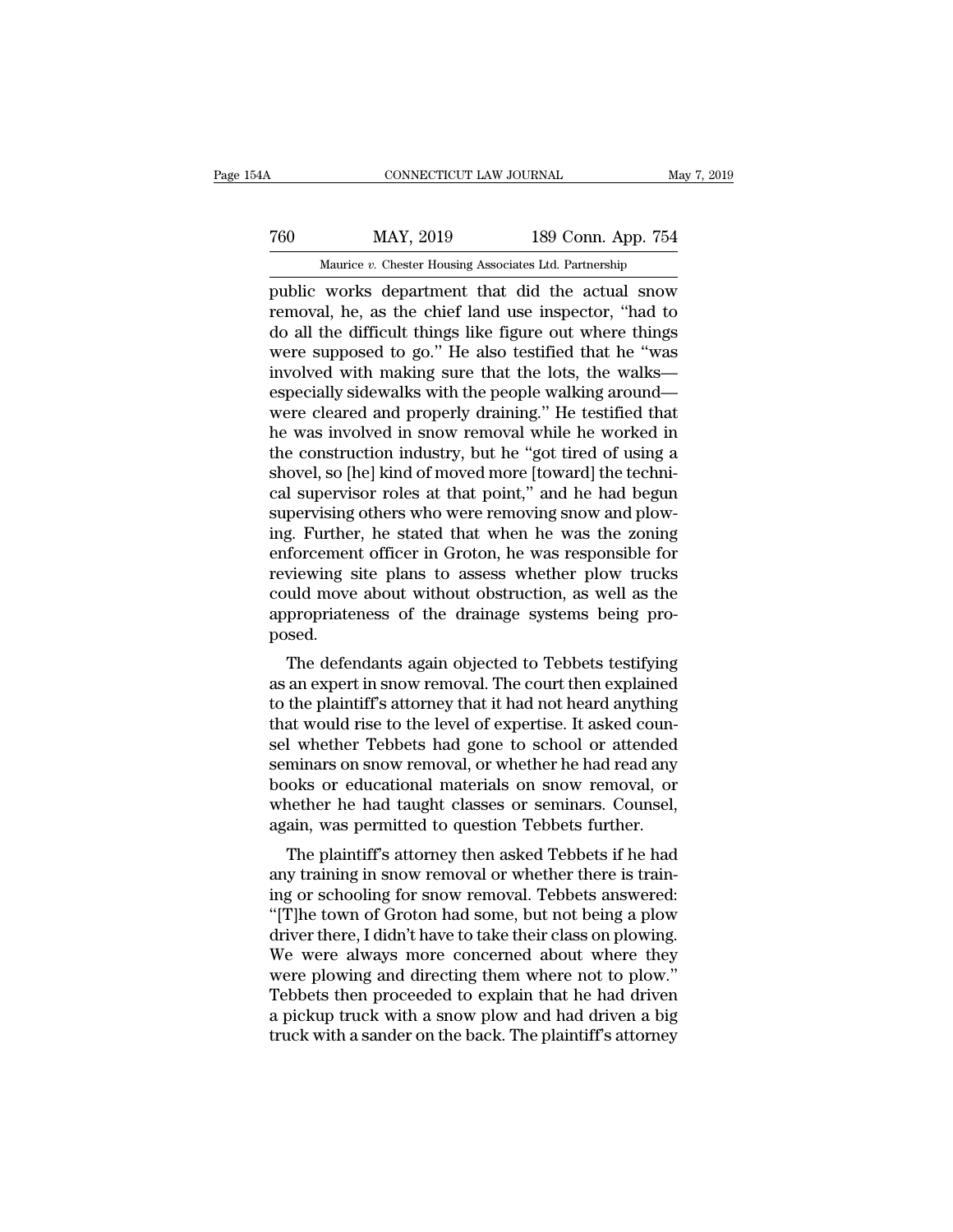### 189 CONNECTICUT LAW JOURNAL Page 155A<br>
189 Conn. App. 754 MAY, 2019 761<br>
Maurice v. Chester Housing Associates Ltd. Partnership CONNECTICUT LAW JOURNAL Pa<br>
mn. App. 754 MAY, 2019 761<br>
Maurice *v.* Chester Housing Associates Ltd. Partnership<br>
him if anyone had taught him how to do those

connectricut LAW JOURNAL Page 155A<br>
189 Conn. App. 754 MAY, 2019 761<br>
Maurice v. Chester Housing Associates Ltd. Partnership<br>
asked him if anyone had taught him how to do those<br>
things, and Tebbets said: "Well, they showed 189 Conn. App. 754 MAY, 2019 761<br>
Maurice *v*. Chester Housing Associates Ltd. Partnership<br>
asked him if anyone had taught him how to do those<br>
things, and Tebbets said: "Well, they showed me how<br>
to drive and then they ta 189 Conn. App. 754 MAY, 2019 761<br>
Maurice *v*. Chester Housing Associates Ltd. Partnership<br>
asked him if anyone had taught him how to do those<br>
things, and Tebbets said: "Well, they showed me how<br>
to drive and then they t 189 Conn. App. 754 MAY, 2019 761<br>
Maurice *v*. Chester Housing Associates Ltd. Partnership<br>
asked him if anyone had taught him how to do those<br>
things, and Tebbets said: "Well, they showed me how<br>
to drive and then they ta Maurice v. Chester Housing Associates Ltd. Partnership<br>asked him if anyone had taught him how to do those<br>things, and Tebbets said: "Well, they showed me how<br>to drive and then they taught me how to plow and . . .<br>how to p Maurice *v*. Chester Housing Associates Ltd. Partnership<br>asked him if anyone had taught him how to do those<br>things, and Tebbets said: "Well, they showed me how<br>to drive and then they taught me how to plow and . . .<br>how to asked him if anyone had taught him how to do those<br>things, and Tebbets said: "Well, they showed me how<br>to drive and then they taught me how to plow and . . .<br>how to plow routes. They taught me . . . [not to] stick<br>[my] han things, and Tebbets said: "Well, they showed me how<br>to drive and then they taught me how to plow and . . .<br>how to plow routes. They taught me . . . [not to] stick<br>[my] hand in the snow blower." The plaintiff's attorney<br>th to drive and then they taught me how to plow and . . .<br>how to plow routes. They taught me . . . [not to] stick<br>[my] hand in the snow blower." The plaintiff's attorney<br>then said: "Unless Your Honor wishes to direct some<br>mo how to plow routes. They taught me . . . [not to] stick<br>[my] hand in the snow blower." The plaintiff's attorney<br>then said: "Unless Your Honor wishes to direct some<br>more questions, I'm not going to waste the jury's time<br>any [my] hand in the snow blower." The plaintiff's attorney<br>then said: "Unless Your Honor wishes to direct some<br>more questions, I'm not going to waste the jury's time<br>any further, so I will offer him as an expert in snow<br>remov then said: "Unless Your Honor wishes to direct some<br>more questions, I'm not going to waste the jury's time<br>any further, so I will offer him as an expert in snow<br>removal. If Your Honor does not find him to be an<br>expert, we' more questions, I'm not going to waste the jury's time<br>any further, so I will offer him as an expert in snow<br>removal. If Your Honor does not find him to be an<br>expert, we'll just move on." The defendants' attorneys<br>stated t any further, so I will offer him as an expert in snow<br>removal. If Your Honor does not find him to be an<br>expert, we'll just move on." The defendants' attorneys<br>stated that they still objected. The court stated: "Okay.<br>Yeah. removal. If Your Honor does not find him to be an expert, we'll just move on." The defendants' attorneys stated that they still objected. The court stated: "Okay. Yeah. I'm not seeing how he has special expertise in it oth expert, we'll just move on." The defendants' attorneys<br>stated that they still objected. The court stated: "Okay.<br>Yeah. I'm not seeing how he has special expertise in it<br>other than having done a little bit of it, and it's s stated that they still obje<br>Yeah. I'm not seeing hov<br>other than having done a<br>tangential to his real exp<br>tion, but I will find him<br>ordinances." On appeal,<br>error. We disagree.<br>"A witness qualified as ah. I'm not seeing how he has special expertise in it<br>her than having done a little bit of it, and it's somewhat<br>ngential to his real expertise. So I'll sustain the objec-<br>n, but I will find him to be an expert in codes an other than having done a little bit of it, and it's somewhat<br>tangential to his real expertise. So I'll sustain the objec-<br>tion, but I will find him to be an expert in codes and<br>ordinances." On appeal, the plaintiff claims

tangential to his real expertise. So I'll sustain the objection, but I will find him to be an expert in codes and ordinances." On appeal, the plaintiff claims this was error. We disagree.<br>"A witness qualified as an expert tion, but I will find him to be an expert in codes and<br>ordinances." On appeal, the plaintiff claims this was<br>error. We disagree.<br>"A witness qualified as an expert by knowledge, skill,<br>experience, training, education or oth ordinances." On appeal, the plaintiff claims this was<br>error. We disagree.<br>"A witness qualified as an expert by knowledge, skill,<br>experience, training, education or otherwise may testify<br>in the form of an opinion or otherwi error. We disagree.<br>
"A witness qualified as an expert by knowledge, skill,<br>
experience, training, education or otherwise may testify<br>
in the form of an opinion or otherwise concerning scien-<br>
tific, technical or other spe "A witness qualified as an expert by knowledge, skill,<br>experience, training, education or otherwise may testify<br>in the form of an opinion or otherwise concerning scien-<br>tific, technical or other specialized knowledge, if experience, training, education or otherwise may testify<br>in the form of an opinion or otherwise concerning scien-<br>tific, technical or other specialized knowledge, if the<br>testimony will assist the trier of fact in understan in the form of an opinion or otherwise concerning scientific, technical or other specialized knowledge, if the testimony will assist the trier of fact in understanding the evidence or in determining a fact in issue." Conn. *Aircraft Corp.* **And Assn.** *International Assn. Aircraft Corp.* **And Aircraft Corp.** Corp. Code Evid. § 7-2. "The determination of the qualification of an expert is largely a matter for the discretion of the trial cour the evidence or in determining a fact in issue." Conn.<br>
Code Evid. § 7-2. "The determination of the qualification<br>
of an expert is largely a matter for the discretion of the<br>
trial court." (Internal quotation marks omitte Code Evid. § 7-2. "The determination of the qualification<br>of an expert is largely a matter for the discretion of the<br>trial court." (Internal quotation marks omitted.) *United*<br>Aircraft Corp. v. *International Assn. of Mach* of an expert is largely a matter for the discretion of the<br>trial court." (Internal quotation marks omitted.) United<br>Aircraft Corp. v. International Assn. of Machinists,<br>169 Conn. 473, 482–83, 363 A.2d 1068 (1975), cert.<br>de trial court." (Internal quotation marks omitted.) *United*<br>Aircraft Corp. v. International Assn. of Machinists,<br>169 Conn. 473, 482–83, 363 A.2d 1068 (1975), cert.<br>denied, 425 U.S. 973, 96 S. Ct. 2172, 48 L. Ed. 2d 797<br>(197 discretion''). 9 Conn. 473, 482–83, 363 A.2d 1068 (1975), cert.<br>
nied, 425 U.S. 973, 96 S. Ct. 2172, 48 L. Ed. 2d 797<br>
976); see also *Weaver v. McKnight*, 313 Conn. 393,<br>
5, 97 A.3d 920 (2014) ("[w]e review a trial court's<br>
ccision to denied, 425 U.S. 973, 96 S. Ct. 2172, 48 L. Ed. 2d 797<br>(1976); see also *Weaver* v. *McKnight*, 313 Conn. 393,<br>405, 97 A.3d 920 (2014) ("[w]e review a trial court's<br>decision to preclude expert testimony for an abuse of<br>di

(1976); see also *Weaver* v. *McKnight*, 313 Conn. 393,<br>405, 97 A.3d 920 (2014) ("[w]e review a trial court's<br>decision to preclude expert testimony for an abuse of<br>discretion").<br>"We afford our trial courts wide discretion 405, 97 A.3d 920 (2014) ("|w]e review a trial court's decision to preclude expert testimony for an abuse of discretion").<br>
"We afford our trial courts wide discretion in determining whether to admit expert testimony and, decision to preclude expert testimony for an abuse of discretion").<br>
"We afford our trial courts wide discretion in determining whether to admit expert testimony and, unless<br>
the trial court's decision is unreasonable, mad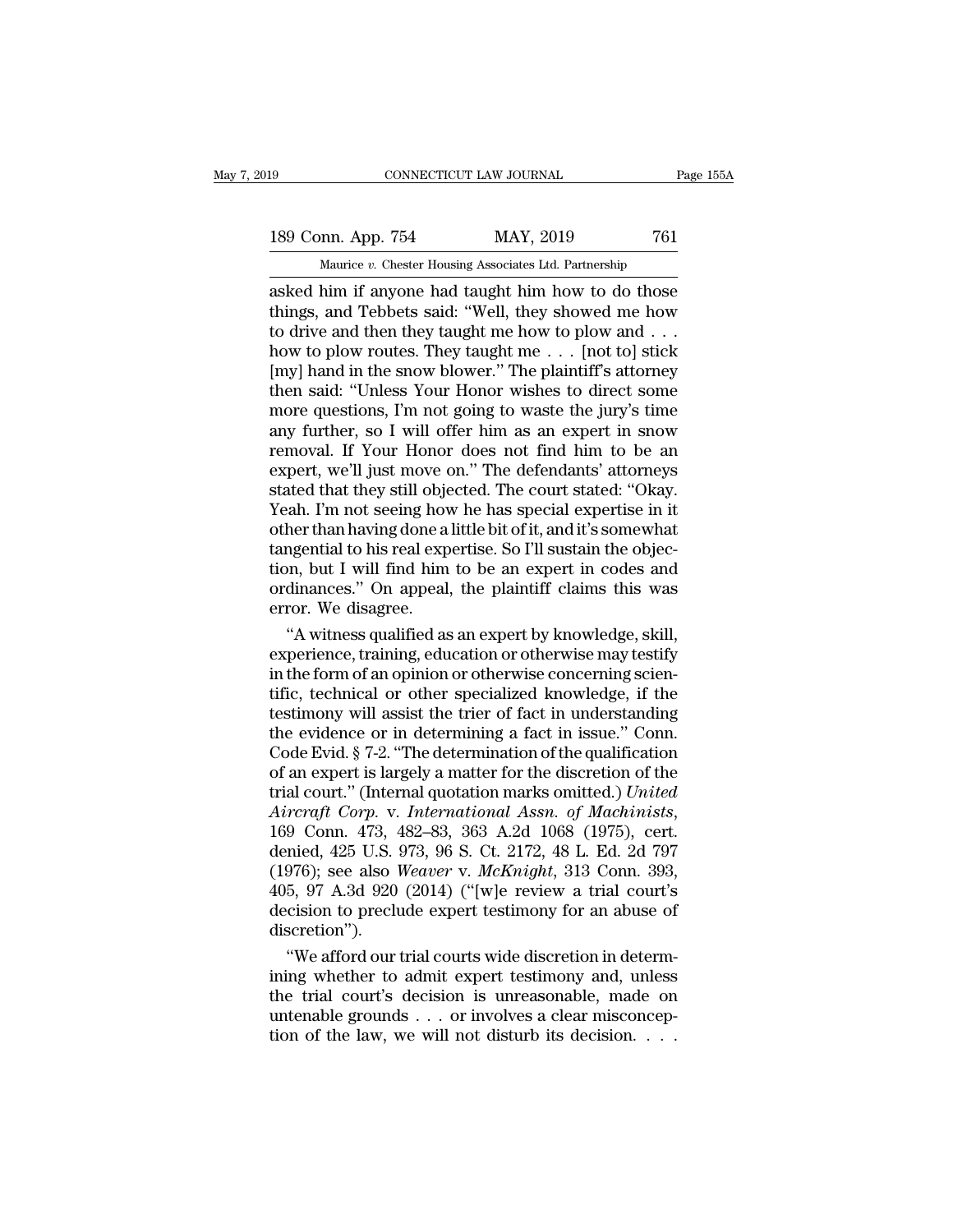### EXECUTE CONNECTICUT LAW JOURNAL May 7, 2019<br>T62 MAY, 2019 189 Conn. App. 754<br>Maurice v. Chester Housing Associates Ltd. Partnership CONNECTICUT LAW JOURNAL May<br>MAY, 2019 189 Conn. App. 754<br>Maurice *v.* Chester Housing Associates Ltd. Partnership<br>oh we afford trial courts significant discretion

CONNECTICUT LAW JOURNAL May 7, 2<br>
T62 MAY, 2019 189 Conn. App. 754<br>
Maurice v. Chester Housing Associates Ltd. Partnership<br>
Although we afford trial courts significant discretion,<br>
[w]here it clearly appears that an expert MAY, 2019 189 Conn. App. 754<br>
Maurice *v*. Chester Housing Associates Ltd. Partnership<br>
Although we afford trial courts significant discretion,<br>
[w]here it clearly appears that an expert witness is<br>
qualified to give an op T62 MAY, 2019 189 Conn. App. 754<br>
Maurice *v*. Chester Housing Associates Ltd. Partnership<br>
Although we afford trial courts significant discretion,<br>
[w]here it clearly appears that an expert witness is<br>
qualified to give MAY, 2019 189 Conn. App. 754<br>
Maurice *v*. Chester Housing Associates Ltd. Partnership<br>
Although we afford trial courts significant discretion,<br>
[w]here it clearly appears that an expert witness is<br>
qualified to give an o Maurice *v*. Chester Housing Associates Ltd. Partnership<br>Although we afford trial courts significant discretion,<br>[w]here it clearly appears that an expert witness is<br>qualified to give an opinion, the exclusion of his test Maurice *v*. Chester Housing Associates Ltd. Partnership<br>Although we afford trial courts significant discretion,<br>[w]here it clearly appears that an expert witness is<br>qualified to give an opinion, the exclusion of his test Although we afford trial courts significant discretion,<br>[w]here it clearly appears that an expert witness is<br>qualified to give an opinion, the exclusion of his testi-<br>mony may be found to be [an abuse of discretion]. . . [w]here it clearly appears that an expert witness is<br>qualified to give an opinion, the exclusion of his testi-<br>mony may be found to be [an abuse of discretion]. . . .<br>To the extent the trial court makes factual findings t qualified to give an opinion, the exclusion of his testi-<br>mony may be found to be [an abuse of discretion]. . . .<br>To the extent the trial court makes factual findings to<br>support its decision, we will accept those findings mony may be found to be [an abuse of discretion]. . . . To the extent the trial court makes factual findings to support its decision, we will accept those findings unless they are clearly improper. . . . If we determine t To the extent the trial court makes factual findings to<br>support its decision, we will accept those findings<br>unless they are clearly improper.... If we determine<br>that a court acted improperly with respect to the admis-<br>sib support its decision, we will accept those findings<br>unless they are clearly improper. . . . If we determine<br>that a court acted improperly with respect to the admis-<br>sibility of expert testimony, we will reverse the trial<br> unless they are clearly improper. . . . If we determine<br>that a court acted improperly with respect to the admis-<br>sibility of expert testimony, we will reverse the trial<br>court's judgment and grant a new trial only if the i that a court acted impresibility of expert testic court's judgment and g<br>priety was harmful to<br>quotation marks omit<br>Conn. 498, 505, 119  $\ell$ <br>Code Evid.  $\S$  7-2.<br>"We also note our urt's judgment and grant a new trial only if the impro-<br>
iety was harmful to the appealing party." (Internal<br>
otation marks omitted.) *Fleming* v. *Dionisio*, 317<br>
pnn. 498, 505, 119 A.3d 531 (2015); see also Conn.<br>
ode Ev priety was harmful to the appealing party." (Internal<br>quotation marks omitted.) *Fleming* v. *Dionisio*, 317<br>Conn. 498, 505, 119 A.3d 531 (2015); see also Conn.<br>Code Evid. § 7-2.<br>"We also note our standards for admitting

quotation marks omitted.) *Fleming* v. *Dionisio*, 317<br>Conn. 498, 505, 119 A.3d 531 (2015); see also Conn.<br>Code Evid. § 7-2.<br>"We also note our standards for admitting expert<br>testimony. Expert testimony should be admitted Conn. 498, 505, 119 A.3d 531 (2015); see also Conn.<br>Code Evid. § 7-2.<br>"We also note our standards for admitting expert<br>testimony. Expert testimony should be admitted when:<br>(1) the witness has a special skill or knowledge Code Evid. § 7-2.<br>
"We also note our standards for admitting expert<br>
testimony. Expert testimony should be admitted when:<br>
(1) the witness has a special skill or knowledge directly<br>
applicable to a matter in issue, (2) th "We also note our standards for admitting expert<br>testimony. Expert testimony should be admitted when:<br>(1) the witness has a special skill or knowledge directly<br>applicable to a matter in issue, (2) that skill or knowl-<br>edg "We also note our standards for admitting expert<br>testimony. Expert testimony should be admitted when:<br>(1) the witness has a special skill or knowledge directly<br>applicable to a matter in issue, (2) that skill or knowl-<br>edg testimony. Expert testimony should be admitted when:<br>
(1) the witness has a special skill or knowledge directly<br>
applicable to a matter in issue, (2) that skill or knowl-<br>
edge is not common to the average person, and (3) (1) the witness has a special skill or knowledge directly<br>applicable to a matter in issue, (2) that skill or knowl-<br>edge is not common to the average person, and (3)<br>the testimony would be helpful to the court or jury in<br> applicable to a matter in issue, (2) that skill or knowledge is not common to the average person, and (3) the testimony would be helpful to the court or jury in considering the issues. . . . [T]o render an expert opinion t 405–406. msidering the issues.  $\ldots$  [T]o render an expert opin-<br>in the witness must be qualified to do so and there must<br>a factual basis for the opinion." (Internal quotation<br>arks omitted.) Weaver v. McKnight, supra, 313 Conn.<br>5– ion the witness must be qualified to do so and there must<br>be a factual basis for the opinion." (Internal quotation<br>marks omitted.) Weaver v. McKnight, supra, 313 Conn.<br>405–406.<br>We conclude that the court did not abuse its

be a factual basis for the opinion." (Internal quotation<br>marks omitted.) Weaver v. McKnight, supra, 313 Conn.<br>405–406.<br>We conclude that the court did not abuse its dis-<br>cretion in precluding Tebbets from testifying as an<br> marks omitted.) Weaver v. McKnight, supra, 313 Conn.<br>405–406.<br>We conclude that the court did not abuse its discretion in precluding Tebbets from testifying as an<br>expert in the field of snow removal. The court found<br>that t 405–406.<br>We conclude that the court did not abuse its discretion in precluding Tebbets from testifying as an expert in the field of snow removal. The court found that the testimony demonstrated that Tebbets' knowledge of We conclude that the court did not abuse its discretion in precluding Tebbets from testifying as an expert in the field of snow removal. The court found that the testimony demonstrated that Tebbets' knowledge of snow remov We conclude that the court did not abuse its discretion in precluding Tebbets from testifying as an expert in the field of snow removal. The court found that the testimony demonstrated that Tebbets' knowledge of snow remov cretion in precluding Tebbets from testifying as an<br>expert in the field of snow removal. The court found<br>that the testimony demonstrated that Tebbets' knowl-<br>edge of snow removal was insubstantial and that it was<br>"tangenti expert in the field of snow removal. The court found<br>that the testimony demonstrated that Tebbets' knowl-<br>edge of snow removal was insubstantial and that it was<br>"tangential" to his real expertise in codes and ordi-<br>nances. that the testimony demonstrated that Tebbets' knowledge of snow removal was insubstantial and that it was<br>"tangential" to his real expertise in codes and ordinances. We agree with this assessment. Tebbets' testi-<br>mony reve edge of snow removal was insubstantial and that it was<br>"tangential" to his real expertise in codes and ordi-<br>nances. We agree with this assessment. Tebbets' testi-<br>mony revealed that his experience in snow removal was<br>a mi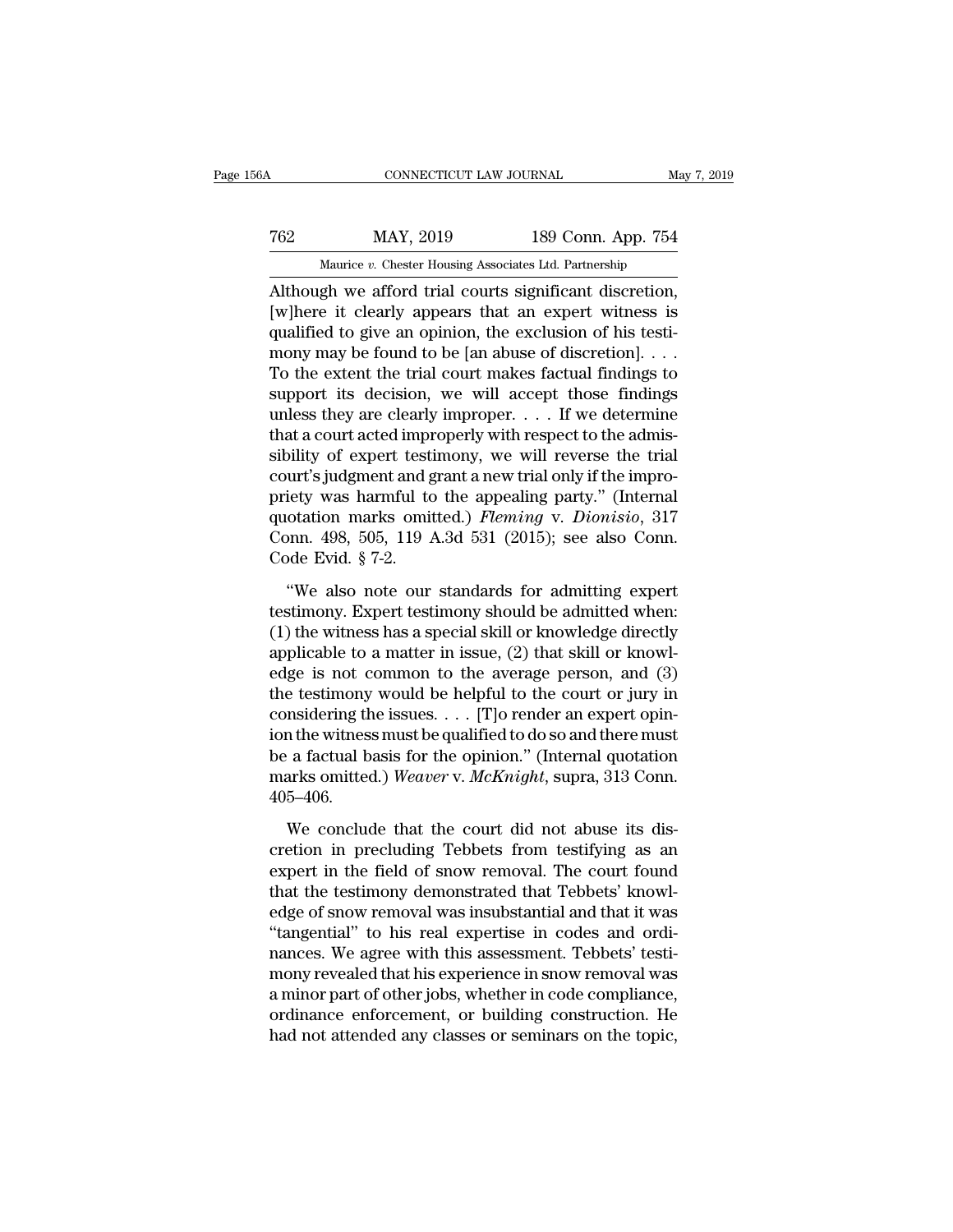# 189 CONNECTICUT LAW JOURNAL Page 157A<br>189 Conn. App. 754 MAY, 2019 763<br>Maurice v. Chester Housing Associates Ltd. Partnership

EXECUTE LAW JOURNAL PROPERTY CONNECTICUT LAW JOURNAL PROPERTY ON THE PROPERTY OF THE MANUS MARK ASSOCIATES AND MANUS ASSOCIATES AND MODEL THAT A structure of Cross and the people who were employed as snow plow operators by 189 Conn. App. 754 MAY, 2019 763<br>
Maurice v. Chester Housing Associates Ltd. Partnership<br>
although he admitted that some were available to peo-<br>
ple who were employed as snow plow operators by the<br>
town of Groton, he had n 189 Conn. App. 754 MAY, 2019 763<br>
Maurice *v*. Chester Housing Associates Ltd. Partnership<br>
although he admitted that some were available to peo-<br>
ple who were employed as snow plow operators by the<br>
town of Groton, he ha 189 Conn. App. 754 MAY, 2019 763<br>
Maurice *v*. Chester Housing Associates Ltd. Partnership<br>
although he admitted that some were available to peo-<br>
ple who were employed as snow plow operators by the<br>
town of Groton, he ha Maurice  $v$ . Chester Housing Associates Ltd. Partnership<br>although he admitted that some were available to peo-<br>ple who were employed as snow plow operators by the<br>town of Groton, he had not read any materials or books<br>on matrice  $v$ . Chester Housing associates Ltd. Partnership<br>although he admitted that some were available to peo-<br>ple who were employed as snow plow operators by the<br>town of Groton, he had not read any materials or books<br>on although he admitted that some were available to peo-<br>ple who were employed as snow plow operators by the<br>town of Groton, he had not read any materials or books<br>on the topic, and he had not taught any seminars or<br>classes o ple who were employed as snow plow operators by the<br>town of Groton, he had not read any materials or books<br>on the topic, and he had not taught any seminars or<br>classes on the topic. It was reasonable for the court to<br>conclu town of Groton, he had not read any materials or books<br>on the topic, and he had not taught any seminars or<br>classes on the topic. It was reasonable for the court to<br>conclude from Tebbets' testimony that snow removal<br>was a m on the topic, and he had not taught any seminars or classes on the topic. It was reasonable for the court to conclude from Tebbets' testimony that snow removal was a minor part of his employment over the years and that his classes on the topic. It was reasonable for the court to conclude from Tebbets' testimony that snow removal was a minor part of his employment over the years and that his experience in snow removal was little more than tha conclude from Tebbets' testimony that snow removal<br>was a minor part of his employment over the years<br>and that his experience in snow removal was little<br>more than that common in the construction industry.<br>The plaintiff's at was a minor part of his employment over the years<br>and that his experience in snow removal was little<br>more than that common in the construction industry.<br>The plaintiff's attorney simply did not develop Tebbets'<br>testimony to and that his experience in snow removal was little<br>more than that common in the construction industry.<br>The plaintiff's attorney simply did not develop Tebbets'<br>testimony to show that his vast education in code com-<br>pliance more than that common in the construction industry.<br>The plaintiff's attorney simply did not develop Tebbets'<br>testimony to show that his vast education in code com-<br>pliance and ordinance enforcement and his work expe-<br>rienc The plaintiff's attorney simply did not develop Tebbets'<br>testimony to show that his vast education in code com-<br>pliance and ordinance enforcement and his work expe-<br>rience qualified him as an expert in snow removal. We<br>can testimony to show that his vast education in code compliance and ordinance enforcement and his work experience qualified him as an expert in snow removal. We cannot conclude, therefore, that the court abused its discretion pliance and ordinance enforcement and his work experience qualified him as an expert in snow removal. We cannot conclude, therefore, that the court abused its discretion when it evaluated the qualifications of Tebbets, as rience qualified him as an expert in snow removal. We<br>cannot conclude, therefore, that the court abused its<br>discretion when it evaluated the qualifications of Teb-<br>bets, as presented, and found that, although he was an<br>exp cannot conclude, therefore, t<br>discretion when it evaluated<br>bets, as presented, and found<br>expert in code compliance and<br>the plaintiff failed to establis<br>requisite expertise to be qual<br>field of snow removal.<sup>3</sup> pert in code compliance and ordinance enforcement,<br>
e plaintiff failed to establish that Tebbets had the<br>
quisite expertise to be qualified as an expert in the<br>
ld of snow removal.<sup>3</sup><br>
II<br>
The plaintiff next claims that th

II

the plaintiff failed to establish that Tebbets had the<br>requisite expertise to be qualified as an expert in the<br>field of snow removal.<sup>3</sup><br>II<br>The plaintiff next claims that the court abused its<br>discretion when, in granting t requisite expertise to be qualified as an expert in the<br>field of snow removal.<sup>3</sup><br>II<br>The plaintiff next claims that the court abused its<br>discretion when, in granting the plaintiff's motion for<br>sanctions, it denied the plai II<br>II<br>II<br>The plaintiff next claims that the court abused its<br>discretion when, in granting the plaintiff's motion for<br>sanctions, it denied the plaintiff's request that the court<br>sanction the property owner by rendering a de II<br>The plaintiff next claims that the court abused its<br>discretion when, in granting the plaintiff's motion for<br>sanctions, it denied the plaintiff's request that the court<br>sanction the property owner by rendering a default discretion when, in granting the plaintiff's motion for sanctions, it denied the plaintiff's request that the court sanction the property owner by rendering a default judgment against it as a sanction for the egregious  $\$ sanctions, it denied the plaintiff's request that the court<br>sanction the property owner by rendering a default<br>judgment against it as a sanction for the egregious<br> $\frac{1}{3}$  We also note that the manner in which the plaint

sanction the property owner by rendering a default judgment against it as a sanction for the egregious  $\frac{1}{\sqrt{2}}$  we also note that the manner in which the plaintiff presented and the court resolved whether Tebbets was judgment against it as a sanction for the egregious<br>
<sup>3</sup> We also note that the manner in which the plaintiff presented and the<br>
court resolved whether Tebbets was qualified to testify as an expert on<br>
snow removal would m We also note that the manner in which the plaintiff presented and the court resolved whether Tebbets was qualified to testify as an expert on snow removal would make it impossible, if the court had erred in concluding tha <sup>3</sup> We also note that the manner in which the plaintiff presented and the court resolved whether Tebbets was qualified to testify as an expert on snow removal would make it impossible, if the court had erred in concluding court resolved whether Tebbets was qualified to testify as an expert on snow removal would make it impossible, if the court had erred in concluding that he was not qualified, for us to determine if the plaintiff was harmed show removal would make it impossible, if the court had erred in concluding that he was not qualified, for us to determine if the plaintiff was harmed by such an error. The plaintiff never proffered a question about snow r ally that he was not qualified, for us to determine if the plaintiff was harmed by such an error. The plaintiff never proffered a question about snow removal that she wanted Tebbets to answer and never made an offer of pro the way such an error. The plaintiff never proffered a question about show removal<br>that she wanted Tebbets to answer and never made an offer of proof as to<br>what testimony Tebbets would have offered if permitted to do so. C by some wanted Tebbets to answer and never made an offer of proof as to what testimony Tebbets would have offered if permitted to do so. Consequently, there is nothing in the record that would tell us how helpful, if at al what testimony Tebbets would have offered if permitted to do so. Consequently, there is nothing in the record that would tell us how helpful, if at all, any testimony from Tebbets regarding snow removal would have been to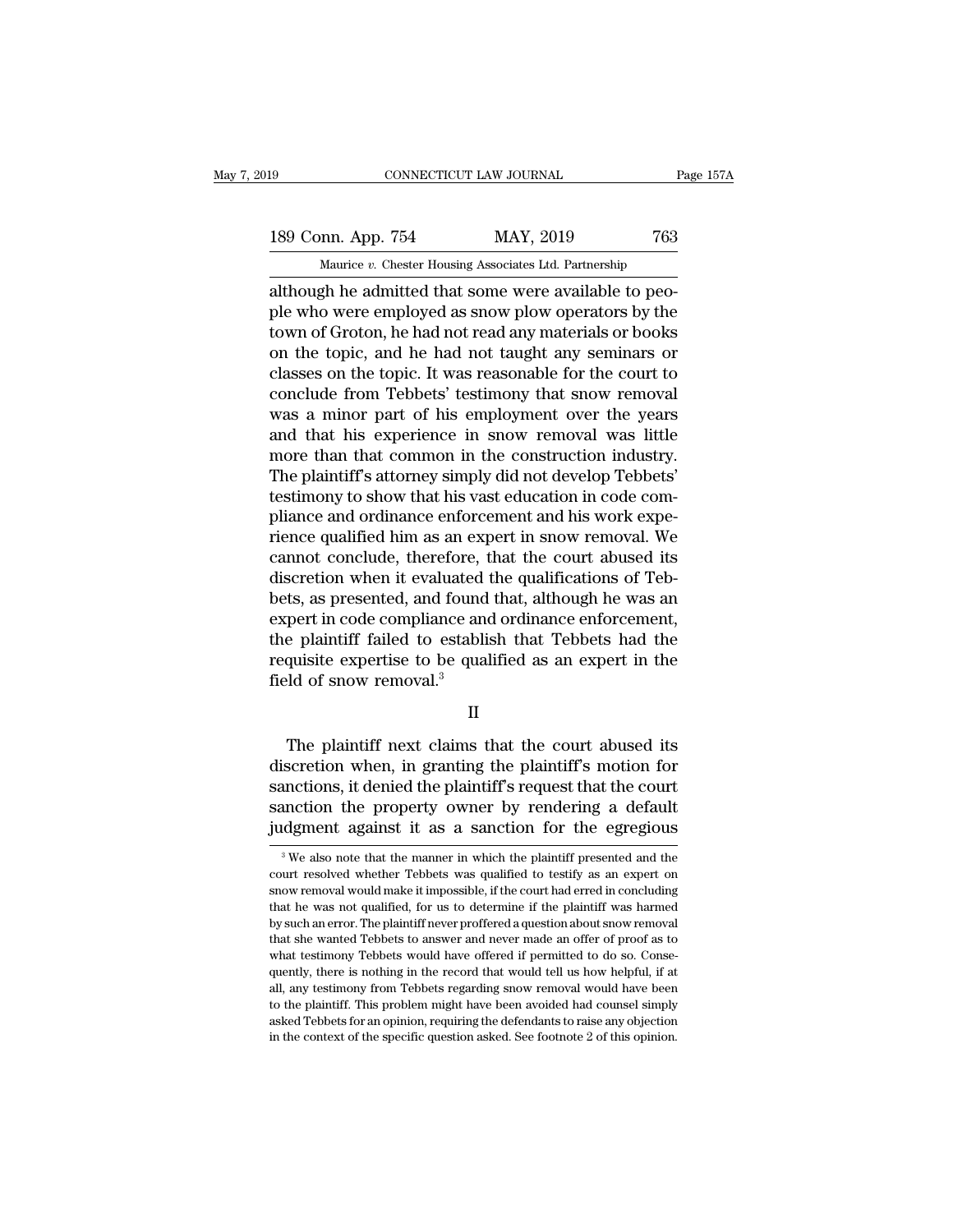# CONNECTICUT LAW JOURNAL May 7, 2019<br>
764 MAY, 2019 189 Conn. App. 754<br>
Maurice v. Chester Housing Associates Ltd. Partnership CONNECTICUT LAW JOURNAL May 7, 2019<br>
MAY, 2019 189 Conn. App. 754<br>
Maurice *v.* Chester Housing Associates Ltd. Partnership<br>
actions of its general and managing partner, Williams,

CONNECTICUT LAW JOURNAL May 7, 2<br>
T64 MAY, 2019 189 Conn. App. 754<br>
Maurice v. Chester Housing Associates Ltd. Partnership<br>
actions of its general and managing partner, Williams,<br>
in sexually harassing the plaintiff's atto T64 MAY, 2019 189 Conn. App. 754<br>
Maurice *v*. Chester Housing Associates Ltd. Partnership<br>
actions of its general and managing partner, Williams,<br>
in sexually harassing the plaintiff's attorney on two<br>
occasions. The plai Text MAY, 2019 189 Conn. App. 754<br>
Maurice *v*. Chester Housing Associates Ltd. Partnership<br>
actions of its general and managing partner, Williams,<br>
in sexually harassing the plaintiff's attorney on two<br>
occasions. The pl  $\begin{tabular}{l l l l} \hline & \text{MAY, 2019} & \text{189 Conn. App. 754} \\ \hline \text{Maurice } v. \text{ Chester Housing Associates Ltd. Parthership} \\ \hline \text{actions of its general and managing partner, Williams,} \\ \hline \text{in sexually harassing the plaintiff's attorney on two} \\ \hline \text{occasions. The plaintiff argues that, despite the court's} \\ \hline \text{specific finding that Williams' purpose was to cause the plaintiff's attorney "distress for a litigation advantage" \\ \hline \text{and "to try to knock her off her ability to proceed in the} \\ \hline \end{tabular}$ Maurice *v.* Chester Housing Associates Ltd. Partnership<br>actions of its general and managing partner, Williams,<br>in sexually harassing the plaintiff's attorney on two<br>occasions. The plaintiff argues that, despite the court Maurice  $v$ . Chester Housing Associates Ltd. Partnership<br>actions of its general and managing partner, Williams,<br>in sexually harassing the plaintiff's attorney on two<br>occasions. The plaintiff argues that, despite the court actions of its general and managing partner, Williams,<br>
in sexually harassing the plaintiff's attorney on two<br>
occasions. The plaintiff argues that, despite the court's<br>
specific finding that Williams' purpose was to cause in sexually harassing the plaintiff's attorney on two<br>occasions. The plaintiff argues that, despite the court's<br>specific finding that Williams' purpose was to cause the<br>plaintiff's attorney "distress for a litigation advan occasions. The plaintiff argues that, despite the court's<br>specific finding that Williams' purpose was to cause the<br>plaintiff's attorney "distress for a litigation advantage"<br>and "to try to knock her off her ability to proc specific finding that Williams' purpose was to cause the plaintiff's attorney "distress for a litigation advantage" and "to try to knock her off her ability to proceed in the case," it "imposed a sanction that failed to ad plaintiff's attorney "distress for a litigation advantage"<br>and "to try to knock her off her ability to proceed in the<br>case," it "imposed a sanction that failed to adequately<br>penalize Williams for his litigation misconduct. and "to try to knock her off her ability to proceed in the case," it "imposed a sanction that failed to adequately penalize Williams for his litigation misconduct." (Internal quotation marks omitted.) The plaintiff further case," it "imposed a sanction that failed to adequately<br>penalize Williams for his litigation misconduct." (Inter-<br>nal quotation marks omitted.) The plaintiff further<br>claims that Williams' actions interfered with her attorpenalize Williams for his litigation misconduct." (Internal quotation marks omitted.) The plaintiff further claims that Williams' actions interfered with her attorney's ability to represent her. Although we agree that Will The following facts informally the parameteristic significant in the same state.<br>
The following facts in the same of the following to conde that the court abused its discretion in declining to<br>
inder a default judgment ag reams that whilms actions interfered with her attor-<br>ney's ability to represent her. Although we agree that<br>Williams' conduct was egregious, we are unable to con-<br>clude that the court abused its discretion in declining to<br>

Williams' conduct was egregious, we are unable to conclude that the court abused its discretion in declining to render a default judgment against the property owner.<br>The following facts inform our review. On January 15, 2 winants conduct was egregious, we are unable to conclude that the court abused its discretion in declining to render a default judgment against the property owner.<br>The following facts inform our review. On January 15, 2016 render a default judgment against the property owner.<br>The following facts inform our review. On January<br>15, 2016, at 11:02 p.m., Williams sent an e-mail to the<br>plaintiff's attorney, Kelly E. Reardon. The e-mail stated<br>in r The following facts inform our review. On January 15, 2016, at 11:02 p.m., Williams sent an e-mail to the plaintiff's attorney, Kelly E. Reardon. The e-mail stated in relevant part: "Welcome to my web said the spider to t The following facts inform our review. On January<br>15, 2016, at 11:02 p.m., Williams sent an e-mail to the<br>plaintiff's attorney, Kelly E. Reardon. The e-mail stated<br>in relevant part: "Welcome to my web said the spider<br>to th 15, 2016, at 11:02 p.m., Williams sent an e-mail to the plaintiff's attorney, Kelly E. Reardon. The e-mail stated in relevant part: "Welcome to my web said the spider to the fly. Am I the fly or are you? I think I'm the f plaintiff's attorne<br>in relevant part:<br>to the fly. Am I<br>Fare enough! WI<br>me to do lie? I lo<br>girls have a dire<br>...about.<br>...about. The fly. Am I the fly or are you? I think I'm the fly.<br>
the fly. Am I the fly or are you? I think I'm the fly.<br>
e to do lie? I love women like you because you young<br>
respect to do lie? I love women like you because you you Fare enough! What would like? What would you want<br>me to do lie? I love women like you because you young<br>girls have a direction that is 250% of what America is<br>... about.<br>"Would you like to meet for coffee? Gee never had<br>t

The chologic with women like you because you young<br>the condition of the case are direction that is 250% of what America is<br> $\ldots$  about.<br>"Would you like to meet for coffee? Gee never had<br>that one? Call if you want 860- $\ldots$ shits and giggles. Coffee would be great! I have nothing against you like to meet for coffee? Gee never had that one? Call if you want 860- $\dots$ . The people in the case are not very nice people. This is not for just shits and the different matrix  $250\%$  of what finitefied is  $\ldots$  about.<br>
"Would you like to meet for coffee? Gee never had that one? Call if you want  $860\ldots$ ... The people in the case are not very nice people. This is not fo ... about.<br>
"Would you like to meet for coffee? Gee never had<br>
that one? Call if you want 860-.... The people in<br>
the case are not very nice people. This is not for just<br>
shits and giggles. Coffee would be great! I have n would you mide to hicet for correct december and at one? Call if you want 860- $\dots$ . The people in<br>e case are not very nice people. This is not for just<br>its and giggles. Coffee would be great! I have nothing<br>ainst your peo the case are not very nice people. This is not for just<br>the case are not very nice people. This is not for just<br>shits and giggles. Coffee would be great! I have nothing<br>against your people. I think your great. Its just co

shits and giggles. Coffee would be great! I have nothing against your people. I think your great. Its just coffee.<br>Have to dive 75 miles just to in joy a cup.<br>"Guess who is stupid? Me ok! You make my wheels turn. You are o shas and giggles. On<br>against your people.<br>Have to dive 75 mile<br>"Guess who is stup<br>turn. You are one sl<br>your game. Did some<br>help me please.<br>"Thank you. we to dive 75 mil<br>"Guess who is sti<br>rn. You are one :<br>ur game. Did son<br>lp me please.<br>"Thank you.<br>"beauty is in the "Guess who is stupid? Me ok! You<br>rn. You are one sharp women. Be<br>ur game. Did some MF say ATTOF<br>lp me please.<br>"Thank you.<br>"beauty is in the eye of me, Oh ya.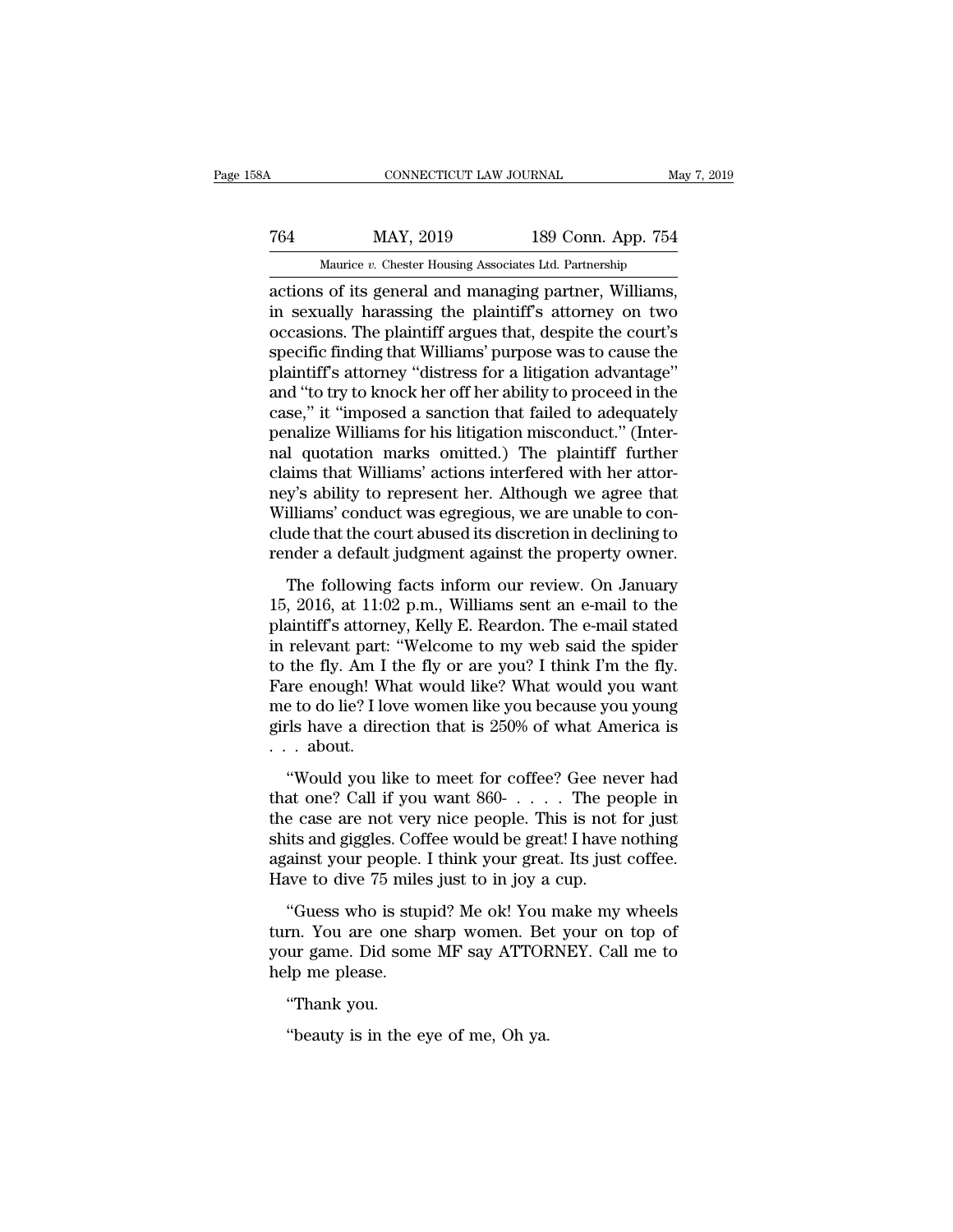| 19                 | CONNECTICUT LAW JOURNAL                                | Page 159A |
|--------------------|--------------------------------------------------------|-----------|
| 189 Conn. App. 754 | MAY, 2019                                              | 765       |
|                    | Maurice v. Chester Housing Associates Ltd. Partnership |           |
|                    | "Not suppose to say this stuff so I will not say your  |           |

CONNECTICUT LAW JOURNAL Page 159A<br>
9 Conn. App. 754 MAY, 2019 765<br>
Maurice v. Chester Housing Associates Ltd. Partnership<br>
"Not suppose to say this stuff so I will not say your<br>
"Ox!!!! But you are. You asked me to call yo 189 Conn. App. 754 MAY, 2019 765<br>
Maurice v. Chester Housing Associates Ltd. Partnership<br>
"Not suppose to say this stuff so I will not say your<br>
a fox!!!! But you are. You asked me to call you and you<br>
didn't give me your 189 Conn. App. 754<br>Maurice v. Chester Housing As<br>"Not suppose to say this st<br>a fox!!!! But you are. You asked<br>didn't give me your cell.<br>"Old Goat 9 Conn. App. 754<br>Maurice v. Chest<br>"Not suppose to<br>"Old Goat"<br>"Old Goat"<br>Doug 860- . . . . When the vertical model is stuff so I will not say your<br>
"Not suppose to say this stuff so I will not say your<br>
"Old Goat"<br>
"Old Goat"<br>
Doug 860- . . . . " (Grammatical and spelling errors<br>
original.) "Not suppose to :<br>a fox!!!! But you are<br>didn't give me your<br>"Old Goat<br>"Doug 860- . . . . .<br>in original.)<br>After receiving th

After receiving the e-mail, Reardon notified her hus-<br>  $\text{Mod}(R)$ <br>
After receiving the e-mail, Reardon notified her hus-<br>
After receiving the e-mail, Reardon notified her hus-<br>
After receiving the e-mail, Reardon notified "Old Goat"<br>
"Doug 860-  $\dots$ " (Grammatical and spelling errors<br>
in original.)<br>
After receiving the e-mail, Reardon notified her hus-<br>
band, her father, who also is an attorney in her law<br>
firm, and the police. The police t "Doug 860-  $\ldots$  ." (Grammatical and spelling errors<br>in original.)<br>After receiving the e-mail, Reardon notified her hus-<br>band, her father, who also is an attorney in her law<br>firm, and the police. The police thereafter war "Doug 860-  $\ldots$  ." (Grammatical and spelling errors<br>in original.)<br>After receiving the e-mail, Reardon notified her hus-<br>band, her father, who also is an attorney in her law<br>firm, and the police. The police thereafter war  $\sigma$  bodg 600  $\ldots$  (Grammatical and spendig errors)<br>in original.)<br>After receiving the e-mail, Reardon notified her hus-<br>band, her father, who also is an attorney in her law<br>firm, and the police. The police thereafter war After receiving the e-mail, Reardon notified her hus-<br>band, her father, who also is an attorney in her law<br>firm, and the police. The police thereafter warned Wil-<br>liams not to contact Reardon again. Reardon later spoke<br>wit After receiving the e-mail, Reardon no<br>band, her father, who also is an attorn<br>firm, and the police. The police thereafte<br>liams not to contact Reardon again. Reard<br>with the property owner's attorney abo<br>Neither the plainti m, and the police. The police thereafter warned Wil-<br>ms not to contact Reardon again. Reardon later spoke<br>th the property owner's attorney about the e-mail.<br>iither the plaintiff nor Reardon informed the court<br>out Williams' Firm, and the police. The police thereafter warhed wire<br>liams not to contact Reardon again. Reardon later spoke<br>with the property owner's attorney about the e-mail.<br>Neither the plaintiff nor Reardon informed the court<br>abou

mants not to contact ricardon again. It cardon rater spoke<br>with the property owner's attorney about the e-mail.<br>Neither the plaintiff nor Reardon informed the court<br>about Williams' e-mail at that time.<br>More than one year l What are property owner's attorney about the climat.<br>Neither the plaintiff nor Reardon informed the court<br>about Williams' e-mail at that time.<br>More than one year later, immediately before opening<br>statements were to begin o Reflated the plantation for iteration into ite court<br>about Williams' e-mail at that time.<br>More than one year later, immediately before opening<br>statements were to begin on April 27, 2017, while Rear-<br>don and others were sta More than one year later, immediately before opening<br>statements were to begin on April 27, 2017, while Rear-<br>don and others were standing in a hallway outside the<br>courtroom, Williams stated, loud enough to be heard<br>by thos More than one year later, immediately before opening<br>statements were to begin on April 27, 2017, while Rear-<br>don and others were standing in a hallway outside the<br>courtroom, Williams stated, loud enough to be heard<br>by thos statements were to begin on April 27, 2017, while Reardon and others were standing in a hallway outside the courtroom, Williams stated, loud enough to be heard<br>by those present, including Reardon, her father, and at least don and others were standing in a hallway outside the courtroom, Williams stated, loud enough to be heard<br>by those present, including Reardon, her father, and at<br>least one additional member of the bar who was not<br>involved courtroom, Williams stated, loud enough to be heard<br>by those present, including Reardon, her father, and at<br>least one additional member of the bar who was not<br>involved in this case, that he wanted Reardon to "sit<br>on his fu by those present, including Reardon, her father, and at least one additional member of the bar who was not involved in this case, that he wanted Reardon to "sit on his fucking head." Almost immediately, Reardon reported to least one additional member of the bar who was not<br>involved in this case, that he wanted Reardon to "sit<br>on his fucking head." Almost immediately, Reardon<br>reported to the court what had transpired, and she made<br>an oral mot involved in this case, that he wanted Reardon to "sit<br>on his fucking head." Almost immediately, Reardon<br>reported to the court what had transpired, and she made<br>an oral motion for sanctions. The court immediately<br>held a hea on his fucking head." Almost immediately, Reardon<br>reported to the court what had transpired, and she made<br>an oral motion for sanctions. The court immediately<br>held a hearing on the motion for sanctions, which then<br>was conti reported to the court what had transpired, and she made<br>an oral motion for sanctions. The court immediately<br>held a hearing on the motion for sanctions, which then<br>was continued to allow Williams to retain an attorney,<br>thus an oral motion for sanctions. The court immediately<br>held a hearing on the motion for sanctions, which then<br>was continued to allow Williams to retain an attorney,<br>thus delaying the start of trial. The January 15, 2016<br>e-ma held a hearing on the motion for sanctions, which then<br>was continued to allow Williams to retain an attorney,<br>thus delaying the start of trial. The January 15, 2016<br>e-mail also was discussed at the hearing. The plaintiff<br>s was continued to allow Williams to retain an attorney,<br>thus delaying the start of trial. The January 15, 2016<br>e-mail also was discussed at the hearing. The plaintiff<br>sought sanctions that included: (1) Williams be removed thus delaying the start of trial. The January 15, 2016<br>e-mail also was discussed at the hearing. The plaintiff<br>sought sanctions that included: (1) Williams be removed<br>from the courtroom and sequestered; (2) a default judg e-mail also was discussed at the hearing. The pla<br>sought sanctions that included: (1) Williams be ren<br>from the courtroom and sequestered; (2) a default<br>ment be rendered against the property owner an<br>the parties proceed to manned and sequestered; (2) a default judgent be rendered against the property owner and that e parties proceed to a hearing in damages; and (3) e court impose a financial penalty against Williams an amount between \$10,00 The trial counts of the property owner and that<br>the parties proceed to a hearing in damages; and (3)<br>the court impose a financial penalty against Williams<br>in an amount between \$10,000 and \$50,000.<br>The court issued an oral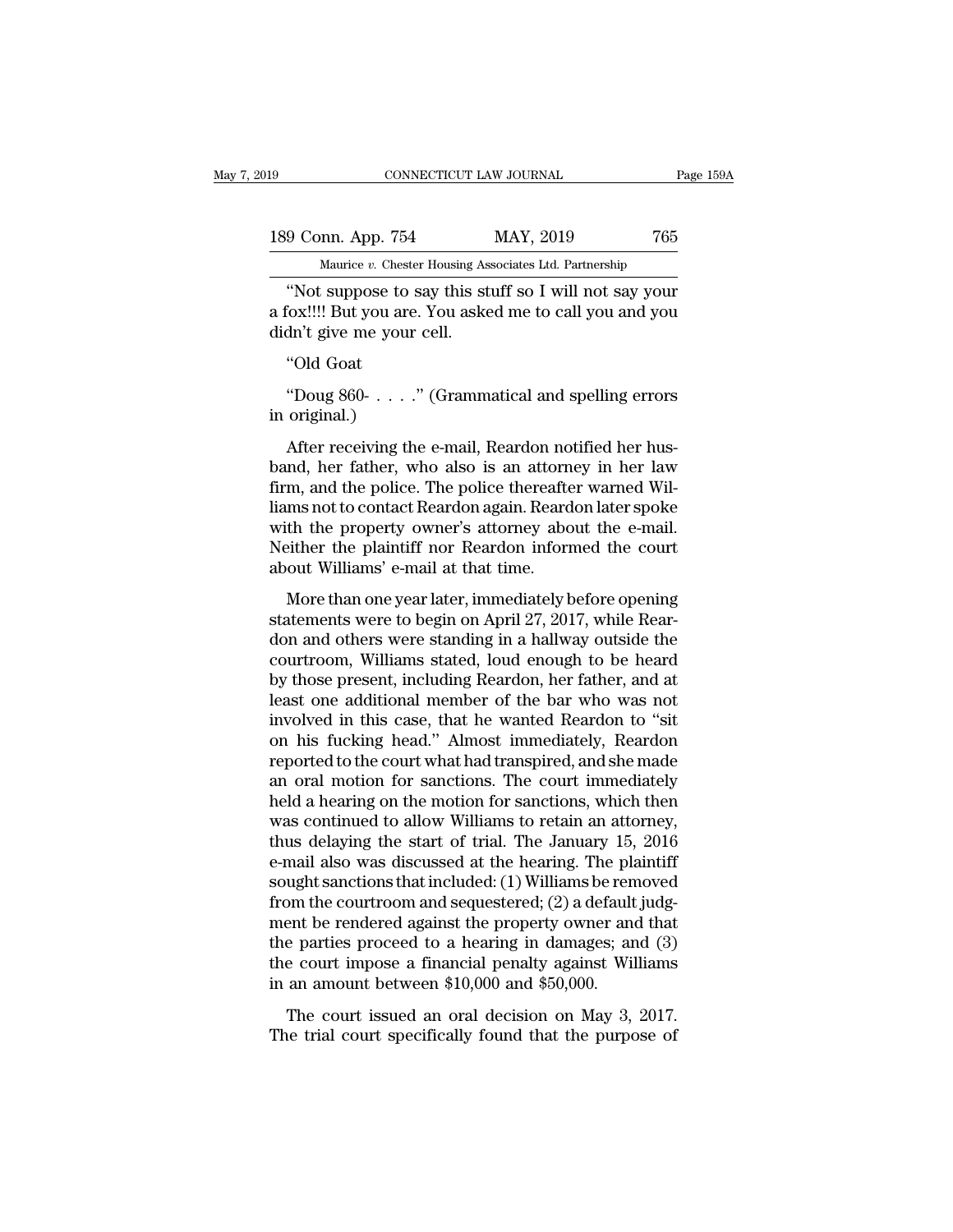### CONNECTICUT LAW JOURNAL May 7, 2019<br>
766 MAY, 2019 189 Conn. App. 754<br>
Maurice v. Chester Housing Associates Ltd. Partnership CONNECTICUT LAW JOURNAL May<br>MAY, 2019 189 Conn. App. 754<br>Maurice *v.* Chester Housing Associates Ltd. Partnership<br>ns' e-mail to Reardon "was obviously to threaten

CONNECTICUT LAW JOURNAL May 7, 2019<br>
MAY, 2019 189 Conn. App. 754<br>
Maurice v. Chester Housing Associates Ltd. Partnership<br>
Williams' e-mail to Reardon "was obviously to threaten<br>
her, harass her, intimidate her, which the MAY, 2019 189 Conn. App. 754<br>
Maurice *v*. Chester Housing Associates Ltd. Partnership<br>
Williams' e-mail to Reardon "was obviously to threaten<br>
her, harass her, intimidate her, which the court believes<br>
was done for the pu  $\begin{tabular}{ c c c c} \hline \multicolumn{1}{c}{} \multicolumn{1}{c}{} \multicolumn{1}{c}{} \multicolumn{1}{c}{} \multicolumn{1}{c}{} \multicolumn{1}{c}{} \multicolumn{1}{c}{} \multicolumn{1}{c}{} \multicolumn{1}{c}{} \multicolumn{1}{c}{} \multicolumn{1}{c}{} \multicolumn{1}{c}{} \multicolumn{1}{c}{} \multicolumn{1}{c}{} \multicolumn{1}{c}{} \multicolumn{1}{c}{} \multicolumn{1}{c}{} \multicolumn{1}{c}{} \multicolumn{1}{c}{} \multicolumn{1}{c}{} \multicolumn{1$  $\frac{189 \text{ Conn. App. 754}}{\text{Maurice } v. \text{ Chester Housing Associates Ltd. Partnership}}$ <br>Williams' e-mail to Reardon "was obviously to threaten<br>her, harass her, intimidate her, which the court believes<br>was done for the purposes of getting some advantage<br>in the case, Maurice  $v$ . Chester Housing Associates Ltd. Partnership<br>Williams' e-mail to Reardon "was obviously to threaten<br>her, harass her, intimidate her, which the court believes<br>was done for the purposes of getting some advantage matrice  $v$ . Chester Housing Associates Ltd. Partnership<br>Williams' e-mail to Reardon "was obviously to threaten<br>her, harass her, intimidate her, which the court believes<br>was done for the purposes of getting some advantage Williams' e-mail to Reardon "was obviously to threaten<br>her, harass her, intimidate her, which the court believes<br>was done for the purposes of getting some advantage<br>in the case, to rattle her so that she'd do a poor job in her, harass her, intimidate her, which the court believes<br>was done for the purposes of getting some advantage<br>in the case, to rattle her so that she'd do a poor job in<br>representing her client, to scare her to get her to dr was done for the purposes of getting some advantage<br>in the case, to rattle her so that she'd do a poor job in<br>representing her client, to scare her to get her to drop<br>the case." As to the statement Williams made in the<br>hal in the case, to rattle her so that she'd do a poor job in<br>representing her client, to scare her to get her to drop<br>the case." As to the statement Williams made in the<br>hallway of the courthouse, the court found that "consid representing her client, to scare her to get her to drop<br>the case." As to the statement Williams made in the<br>hallway of the courthouse, the court found that "consid-<br>ering the context and the purpose, which was essen-<br>tial the case." As to the statement Williams made in the<br>hallway of the courthouse, the court found that "consid-<br>ering the context and the purpose, which was essen-<br>tially a sexual harassment of the plaintiff's attorney to<br>try hallway of the courthouse, the court found that "considering the context and the purpose, which was essentially a sexual harassment of the plaintiff's attorney to try to scare her and rattle her, and obviously had that exa ering the context and the purpose, which was essentially a sexual harassment of the plaintiff's attorney to try to scare her and rattle her, and obviously had that exact effect because during the April 27 hearing when the tially a sexual harassment of the plaintiff's attorney to<br>try to scare her and rattle her, and obviously had that<br>exact effect because during the April 27 hearing when<br>the motion was made . . . Reardon was obviously<br>very u try to scare her and rattle her, and obviously had that<br>exact effect because during the April 27 hearing when<br>the motion was made . . . Reardon was obviously<br>very upset . . . and so he accomplished his purpose<br>to try to kn exact effect because during the April 27 hearing when<br>the motion was made . . . Reardon was obviously<br>very upset . . . and so he accomplished his purpose<br>to try to knock her off her ability to proceed in the case,<br>and to the motion was made . . . . Reardon was obviously<br>very upset . . . and so he accomplished his purpose<br>to try to knock her off her ability to proceed in the case,<br>and to cause her distress for a litigation advantage."<br>The c very upset  $\ldots$  and so he accomplished his purpose<br>to try to knock her off her ability to proceed in the case,<br>and to cause her distress for a litigation advantage."<br>The court concluded that "these tactics were without<br>a to try to knock her off her ability to proceed in the case,<br>and to cause her distress for a litigation advantage."<br>The court concluded that "these tactics were without<br>any color of propriety and they were taken in bad fai is a court concluded that "these tactics were without<br>y color of propriety and they were taken in bad faith<br>... There is no excuse for it, as obviously a bad faith<br>ctic which is not condoned or permitted by any stretch<br>the any color of propriety and they were taken in bad faith<br>  $\dots$  There is no excuse for it, as obviously a bad faith<br>
tactic which is not condoned or permitted by any stretch<br>
of the imagination in court."<br>
The court thereaf

 $\dots$ . There is no excuse for it, as obviously a bad faith tactic which is not condoned or permitted by any stretch of the imagination in court."<br>The court thereafter granted in part the motion for sanctions, explaining th tactic which is not condoned or permitted by any stretch<br>of the imagination in court."<br>The court thereafter granted in part the motion for<br>sanctions, explaining that "something is merited here<br>due to the abusive, egregious of the imagination in court."<br>The court thereafter granted in part the motion for<br>sanctions, explaining that "something is merited here<br>due to the abusive, egregious behavior, but I don't think<br>a default in a slip and fall The court thereafter granted in part the motion for<br>sanctions, explaining that "something is merited here<br>due to the abusive, egregious behavior, but I don't think<br>a default in a slip and fall case would be the appropriate The court thereafter granted in part the motion for<br>sanctions, explaining that "something is merited here<br>due to the abusive, egregious behavior, but I don't think<br>a default in a slip and fall case would be the appropriate sanctions, explaining that "something is merited here<br>due to the abusive, egregious behavior, but I don't think<br>a default in a slip and fall case would be the appropriate<br>penalty since we're trying to penalize the person, due to the abusive, egregious behavior, but I don't think<br>a default in a slip and fall case would be the appropriate<br>penalty since we're trying to penalize the person, not<br>the corporation really, even though he was doing i a default in a slip and fall case would be the appropriate<br>penalty since we're trying to penalize the person, not<br>the corporation really, even though he was doing it<br>to benefit the corporation." The court then ordered<br>Will % penalty since we're trying to penalize the person, not<br>the corporation really, even though he was doing it<br>to benefit the corporation." The court then ordered<br>Williams to sit in the back of the courtroom and to have<br>no benefit the corporation." The court then ordered<br>illiams to sit in the back of the courtroom and to have<br>o contact with Reardon, and it awarded attorney's<br>es to the plaintiff, in an amount to be decided after<br>hearing.<sup>4</sup><br>A Williams to sit in the back of the courtroom and to have<br>no contact with Reardon, and it awarded attorney's<br>fees to the plaintiff, in an amount to be decided after<br>a hearing.<sup>4</sup><br>Another of the plaintiff's attorneys then ob

hearing.<sup>4</sup><br>Another of the plaintiff's attorneys then objected to<br>the court's ruling allowing Williams to remain in the<br><sup>4</sup>Williams filed a writ of error after the imposition of the sanctions, which<br>is court later dismisse

Another of the plaintiff's attorneys then objected to<br>the court's ruling allowing Williams to remain in the<br><sup>4</sup>Williams filed a writ of error after the imposition of the sanctions, which<br>this court later dismissed. *Mauric* Another of the plaintiff's attorneys the court's ruling allowing Williams to<br>
<sup>4</sup>Williams filed a writ of error after the imposition of<br>
this court later dismissed. *Maurice v. Chester Hou*<br> *Partnership*, 188 Conn. App. 2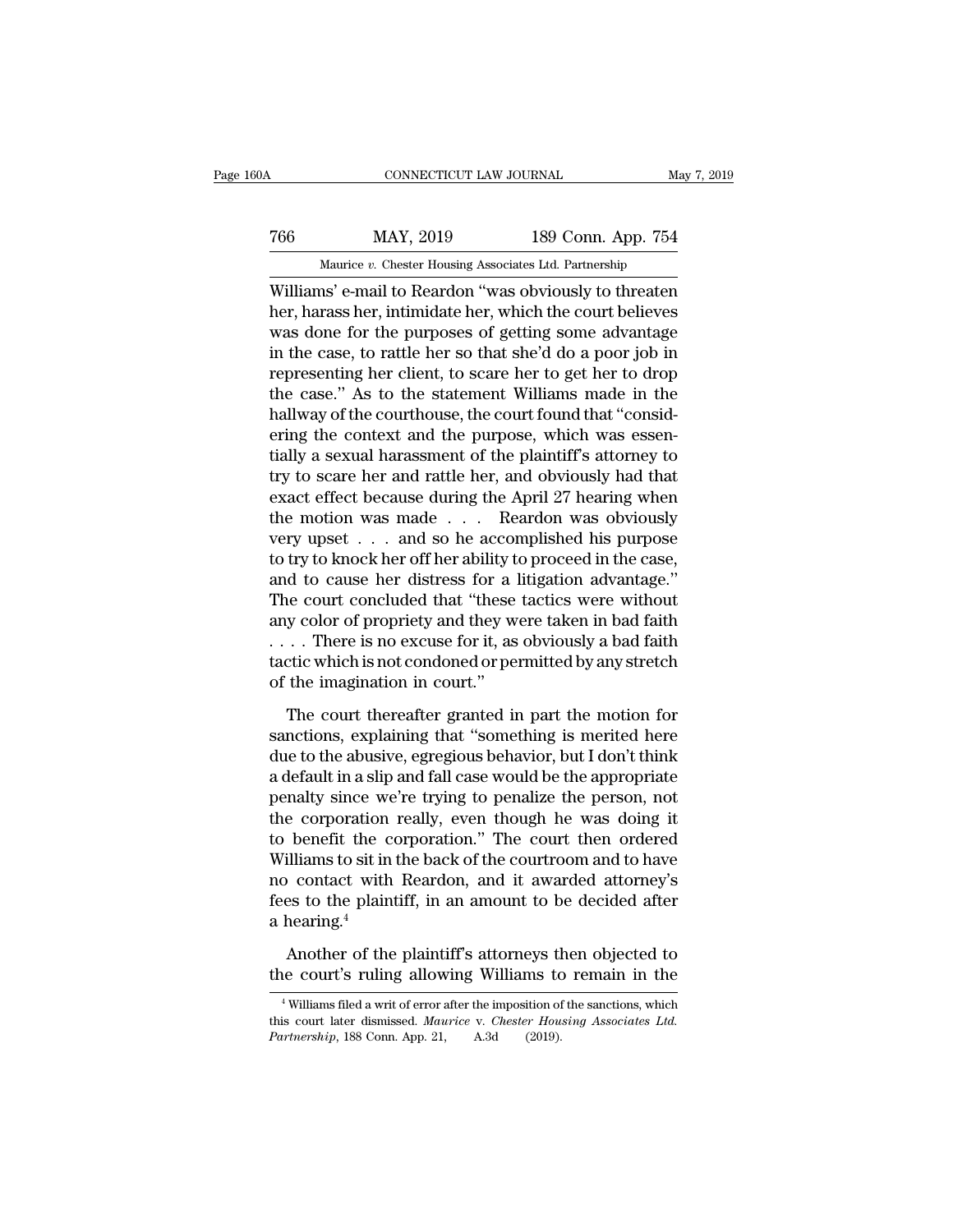# 189 CONNECTICUT LAW JOURNAL Page 161A<br>
189 Conn. App. 754 MAY, 2019 767<br>
Maurice v. Chester Housing Associates Ltd. Partnership THE TREAT THE CONNECTICUT LAW JOURNAL Page 161A<br>
MAY, 2019 767<br>
Maurice *v.* Chester Housing Associates Ltd. Partnership<br>
Courtroom and to be in the hallway during recesses.

connectricut LAW JOURNAL Page 16<br>
189 Conn. App. 754 MAY, 2019 767<br>
Maurice v. Chester Housing Associates Ltd. Partnership<br>
courtroom and to be in the hallway during recesses.<br>
The court explained that it had considered th 189 Conn. App. 754 MAY, 2019 767<br>
Maurice *v*. Chester Housing Associates Ltd. Partnership<br>
court room and to be in the hallway during recesses.<br>
The court explained that it had considered this issue,<br>
but that it was stan 189 Conn. App. 754 MAY, 2019 767<br>
Maurice *v*. Chester Housing Associates Ltd. Partnership<br>
courtroom and to be in the hallway during recesses.<br>
The court explained that it had considered this issue,<br>
but that it was stan 189 Conn. App. 754 MAY, 2019 767<br>
Maurice *v*. Chester Housing Associates Ltd. Partnership<br>
courtroom and to be in the hallway during recesses.<br>
The court explained that it had considered this issue,<br>
but that it was stan Maurice v. Chester Housing Associates Ltd. Partnership<br>
courtroom and to be in the hallway during recesses.<br>
The court explained that it had considered this issue,<br>
but that it was standing by its ruling. The attorney<br>
th Maurice v. Chester Housing Associates Ltd. Partnership<br>
courtroom and to be in the hallway during recesses.<br>
The court explained that it had considered this issue,<br>
but that it was standing by its ruling. The attorney<br>
th courtroom and to be in the hallway during recesses.<br>The court explained that it had considered this issue,<br>but that it was standing by its ruling. The attorney<br>then stated that he would ensure that someone, likely<br>security risk.'' Fig. 1.1 and the was standing by its runng. The attorney<br>
en stated that he would ensure that someone, likely<br>
curity, would be present with Reardon at all times<br>
ecause we don't have marshals any longer in the<br>
urtrooms, powers with the present with Reardon at all times<br>
"because we don't have marshals any longer in the<br>
courtrooms, which is—unfortunately puts lawyers at<br>
risk."<br>
"It has long been understood that [c]ertain implied<br>
powers

from the nature of their institution, where the courtrooms, which is—unfortunately puts lawyers at risk."<br>"It has long been understood that [c]ertain implied<br>powers must necessarily result to our Courts of justice<br>from the courtrooms, which is—unfortunately puts lawyers at<br>risk."<br>"It has long been understood that [c]ertain implied<br>powers must necessarily result to our Courts of justice<br>from the nature of their institution, powers which canrisk."<br>
"It has long been understood that [c]ertain implied<br>
powers must necessarily result to our Courts of justice<br>
from the nature of their institution, powers which can-<br>
not be dispensed with in a Court, because they "It has long been understood that [c]ertain implied<br>powers must necessarily result to our Courts of justice<br>from the nature of their institution, powers which can-<br>not be dispensed with in a Court, because they are<br>necess "It has long been understood that [c]ertain implied<br>powers must necessarily result to our Courts of justice<br>from the nature of their institution, powers which can-<br>not be dispensed with in a Court, because they are<br>necess powers must necessarily result to our Courts of justice<br>from the nature of their institution, powers which can-<br>not be dispensed with in a Court, because they are<br>necessary to the exercise of all others. . . . For this<br>rea from the nature of their institution, powers which cannot be dispensed with in a Court, because they are necessary to the exercise of all others. . . . For this reason, Courts of justice are universally acknowledged to be not be dispensed with in a Court, because they are<br>necessary to the exercise of all others. . . . For this<br>reason, Courts of justice are universally acknowledged<br>to be vested, by their very creation, with power to<br>impose necessary to the exercise of all others. . . . For this<br>reason, Courts of justice are universally acknowledged<br>to be vested, by their very creation, with power to<br>impose silence, respect, and decorum, in their presence,<br>an reason, Courts of justice are universally acknowledged<br>to be vested, by their very creation, with power to<br>impose silence, respect, and decorum, in their presence,<br>and submission to their lawful mandates. . . . These<br>power to be vested, by their very c<br>impose silence, respect, and dea<br>and submission to their lawful<br>powers are governed not by ru<br>control necessarily vested in<br>own affairs so as to achieve the<br>disposition of cases. . . .<br>"[I]t i d submission to their lawful mandates.  $\dots$  These<br>wers are governed not by rule or statute but by the<br>ntrol necessarily vested in courts to manage their<br>vn affairs so as to achieve the orderly and expeditious<br>sposition of for contempts is inherent in all courts. . . . . . These<br>powers are governed not by rule or statute but by the<br>control necessarily vested in courts to manage their<br>own affairs so as to achieve the orderly and expeditious<br>

Fowers are governed not by take of statate bat by the<br>control necessarily vested in courts to manage their<br>own affairs so as to achieve the orderly and expeditious<br>disposition of cases. . . .<br>"[I]t is firmly established t for the court of recessarity vested in events to manage and<br>own affairs so as to achieve the orderly and expeditious<br>disposition of cases. . . .<br>"[I]t is firmly established that [t]he power to punish<br>for contempts is inhe disposition of cases. . . .<br>
"[I]t is firmly established that [t]he power to punish<br>
for contempts is inherent in all courts. . . . This power<br>
reaches both conduct before the court and that beyond<br>
the court's confines, disposition of cases. . . . .<br>"[I]t is firmly established that [t]he power to punish for contempts is inherent in all courts. . . . This power<br>reaches both conduct before the court and that beyond<br>the court's confines, fo "[I]t is firmly established that [t]he power to punish<br>for contempts is inherent in all courts. . . . This power<br>reaches both conduct before the court and that beyond<br>the court's confines, for [t]he underlying concern tha for contempts is inherent in all courts. . . . This power<br>reaches both conduct before the court and that beyond<br>the court's confines, for [t]he underlying concern that<br>gave rise to the contempt power was not . . . merely<br> reaches both cond<br>the court's confin<br>gave rise to the c<br>the disruption of d<br>obedience to the<br>whether such disc<br>of trial. . . . .<br>"Because of the ve rise to the contempt power was not . . . merely<br>
e disruption of court proceedings. Rather, it was dis-<br>
edience to the orders of the Judiciary, regardless of<br>
nether such disobedience interfered with the conduct<br>
trial gave rise to the contempt power was not  $\cdot \cdot \cdot$  interests the disruption of court proceedings. Rather, it was disobedience to the orders of the Judiciary, regardless of whether such disobedience interfered with the condu

obedience to the orders of the Judiciary, regardless of<br>whether such disobedience interfered with the conduct<br>of trial....<br>"Because of their very potency, inherent powers must<br>be exercised with restraint and discretion... between the states of the states of the states of whether such disobedience interfered with the conduct<br>of trial....<br>"Because of their very potency, inherent powers must<br>be exercised with restraint and discretion.... A pr Figure 3.1 and the conduct what the conduct of trial. . . .<br>
"Because of their very potency, inherent powers must<br>
be exercised with restraint and discretion. . . . A pri-<br>
mary aspect of that discretion is the ability to "Because of their very potency, inherent powers must<br>be exercised with restraint and discretion.... A pri-<br>mary aspect of that discretion is the ability to fashion<br>an appropriate sanction for conduct which abuses the<br>judi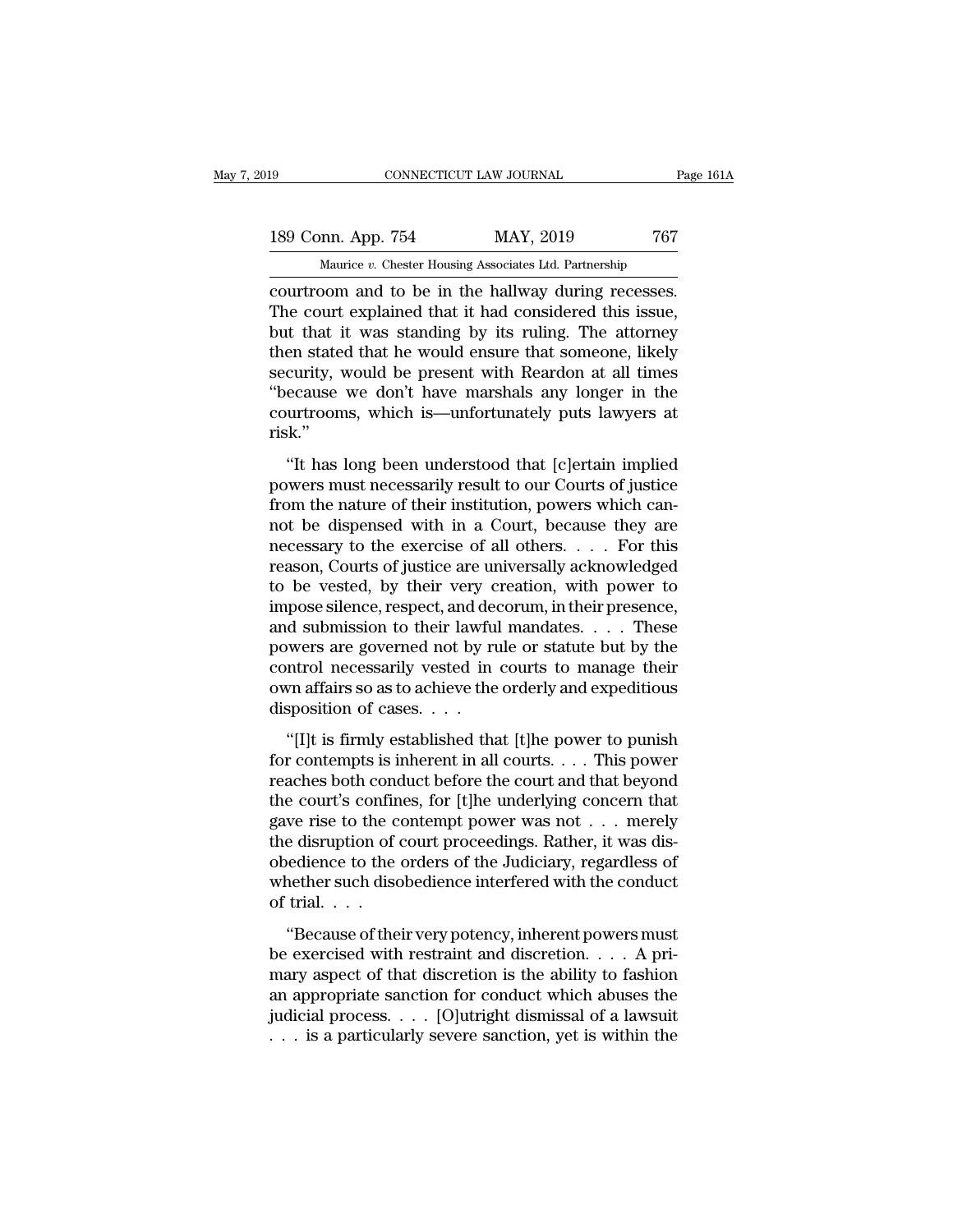### CONNECTICUT LAW JOURNAL May 7, 2019<br>
768 MAY, 2019 189 Conn. App. 754<br>
Maurice v. Chester Housing Associates Ltd. Partnership CONNECTICUT LAW JOURNAL May<br>MAY, 2019 189 Conn. App. 754<br>Maurice *v.* Chester Housing Associates Ltd. Partnership<br>discretion Consequently the less severe

CONNECTICUT LAW JOURNAL May 7, 2019<br>
T68 MAY, 2019 189 Conn. App. 754<br>
Maurice v. Chester Housing Associates Ltd. Partnership<br>
Court's discretion. . . . . Consequently, the less severe<br>
sanction of an assessment of attorne Text May, 2019<br>
Sanction of an assessment of attorney's fees is undoubt-<br>
Sanction of an assessment of attorney's fees is undoubt-<br>
dup within a court's inherent power as well." (Internal<br>
mustation marks omitted ) Mauries For The May, 2019 and the May, 2019<br>
Maurice v. Chester Housing Associates Ltd. Partnership<br>
court's discretion. . . . . Consequently, the less severe<br>
sanction of an assessment of attorney's fees is undoubtedly within a MAY, 2019 189 Conn. App. 754<br>
Maurice *v*. Chester Housing Associates Ltd. Partnership<br>
court's discretion. . . . . Consequently, the less severe<br>
sanction of an assessment of attorney's fees is undoubt-<br>
edly within a cou *Associates Ltd. Partnership*<br> *Associates Ltd. Partnership*<br> **Court's discretion.** . . . . Consequently, the less severe<br>
sanction of an assessment of attorney's fees is undoubt-<br>
edly within a court's inherent power as w Maurice *v.* Chester Housing Associates Ltd. Partnership<br>
court's discretion. . . . Consequently, the less severe<br>
sanction of an assessment of attorney's fees is undoubt-<br>
edly within a court's inherent power as well." (I

(1991). The interaction marks omitted.) Maurice v. Chester Housing<br>
sociates Ltd. Partnership, 188 Conn. App. 21, 25–26,<br>
A.3d (2019), quoting Chambers v. NASCO, Inc.,<br>
1 U.S. 32, 43–45, 111 S. Ct. 2123, 115 L. Ed. 2d 27<br>
991).<br>
"

Associates Ltd. Partnership, 188 Conn. App. 21, 25–26,<br>A.3d (2019), quoting *Chambers v. NASCO*, Inc.,<br>501 U.S. 32, 43–45, 111 S. Ct. 2123, 115 L. Ed. 2d 27<br>(1991).<br>"It is well settled that the imposition of sanctions<br>... Associates Eta. 1 armership, 188 Collit. App. 21, 23–20,<br>A.3d (2019), quoting *Chambers v. NASCO*, Inc.,<br>501 U.S. 32, 43–45, 111 S. Ct. 2123, 115 L. Ed. 2d 27<br>(1991).<br>"It is well settled that the imposition of sanctions<br>. A.50 (2019), quoting *Chambers v. NASCO*, *Inc.*,<br>501 U.S. 32, 43–45, 111 S. Ct. 2123, 115 L. Ed. 2d 27<br>(1991).<br>"It is well settled that the imposition of sanctions<br>... rests within the discretion of the trial court and<br>w (1991).<br>
"It is well settled that the imposition of sanctions<br>  $\dots$  rests within the discretion of the trial court and<br>
will not be disturbed on review unless there is an abuse<br>
of discretion.  $\dots$  Generally, a sanction s "It is well settled that the imposition of sanctions<br>  $\ldots$  rests within the discretion of the trial court and<br>
will not be disturbed on review unless there is an abuse<br>
of discretion.  $\ldots$  Generally, a sanction should n "It is well settled that the imposition of sanctions<br>  $\dots$  rests within the discretion of the trial court and<br>
will not be disturbed on review unless there is an abuse<br>
of discretion.  $\dots$  Generally, a sanction should not ... rests within the discretion of the trial court and<br>will not be disturbed on review unless there is an abuse<br>of discretion.... Generally, a sanction should not<br>serve as a punishment or penalty. Courts should be<br>relucta will not be disturbed on review unless there is an abuse<br>of discretion. . . . . Generally, a sanction should not<br>serve as a punishment or penalty. Courts should be<br>reluctant to employ the sanction of dismissal except as<br>a of discretion. . . . Generally, a sanction should not<br>serve as a punishment or penalty. Courts should be<br>reluctant to employ the sanction of dismissal except as<br>a last resort. Such drastic action is not, however, an<br>abuse serve as a punishment or penalty. Courts should be<br>reluctant to employ the sanction of dismissal except as<br>a last resort. Such drastic action is not, however, an<br>abuse of discretion where a party shows a deliberate,<br>contum reluctant to employ the sanction of dismissal except as<br>a last resort. Such drastic action is not, however, an<br>abuse of discretion where a party shows a deliberate,<br>contumacious or unwarranted disregard for the court's<br>aut a last resort. Such drastic action is not, however, an abuse of discretion where a party shows a deliberate, contumacious or unwarranted disregard for the court's authority." (Citations omitted.)  $Fox$  v.  $First Bank$ , 198 Conn. 3 (2018). Influenced is of unwarranted distegard for the court's<br>
thority." (Citations omitted.) Fox v. First Bank, 198<br>
onn. 34, 39, 501 A.2d 747 (1985); see also Emerick v.<br>
astonbury, 177 Conn. App. 701, 736, 173 A.3d 28<br>
017), c authority. (Chations onlitted.) Pox v. Pirst Bahk, 198<br>
Conn. 34, 39, 501 A.2d 747 (1985); see also *Emerick* v.<br> *Glastonbury*, 177 Conn. App. 701, 736, 173 A.3d 28<br>
(2017), cert. denied, 327 Conn. 994, 175 A.3d 1245<br>
(2

Coluit 54, 59, 501 A.2d 747 (1985), see also *Emerick V.*<br>Glastonbury, 177 Conn. App. 701, 736, 173 A.3d 28<br>(2017), cert. denied, 327 Conn. 994, 175 A.3d 1245<br>(2018).<br>In this case, we are not persuaded that the court<br>abus Grassmoury, 177 Conn. App. 701, 750, 175 A.5d 28 (2017), cert. denied, 327 Conn. 994, 175 A.3d 1245 (2018).<br>In this case, we are not persuaded that the court abused its discretion in declining to render a default judgment (2017), Cert. defined, 527 Comm.  $394$ , 175 A.5d 1245<br>(2018).<br>In this case, we are not persuaded that the court<br>abused its discretion in declining to render a default<br>judgment against the property owner on the basis of<br>Wi (2016).<br>
In this case, we are not persuaded that the court<br>
abused its discretion in declining to render a default<br>
judgment against the property owner on the basis of<br>
Williams' misconduct. Although the plaintiff argues t In this case, we are not persuaded that the court<br>abused its discretion in declining to render a default<br>judgment against the property owner on the basis of<br>Williams' misconduct. Although the plaintiff argues that<br>William abused its discretion in declining to render a default<br>judgment against the property owner on the basis of<br>Williams' misconduct. Although the plaintiff argues that<br>Williams committed two egregious acts against Rear-<br>don, t judgment against the property owner on the basis of<br>Williams' misconduct. Although the plaintiff argues that<br>Williams committed two egregious acts against Rear-<br>don, those acts were brought to the attention of the<br>court on Williams' misconduct. Although the plaintiff argues that<br>Williams committed two egregious acts against Rear-<br>don, those acts were brought to the attention of the<br>court only after the occurrence of the second act. Rear-<br>don Williams committed two egregious acts against Reardon, those acts were brought to the attention of the court only after the occurrence of the second act. Reardon did not bring to the court's attention the January 15, 2016 don, those acts were brought to the attention of the court only after the occurrence of the second act. Reardon did not bring to the court's attention the January 15, 2016 e-mail until the end of April, 2017, when Williams court only after the occurrence of the second act. Reardon did not bring to the court's attention the January 15, 2016 e-mail until the end of April, 2017, when Williams made a vile verbal comment to her in the hallway of don did not bring to the court's attention the January<br>15, 2016 e-mail until the end of April, 2017, when Wil-<br>liams made a vile verbal comment to her in the hallway<br>of the courthouse. Nor did she ask for a mistrial or<br>an 15, 2016 e-mail until the end of April, 2017, when Williams made a vile verbal comment to her in the hallway of the courthouse. Nor did she ask for a mistrial or an additional continuance. As egregious as Williams' conduct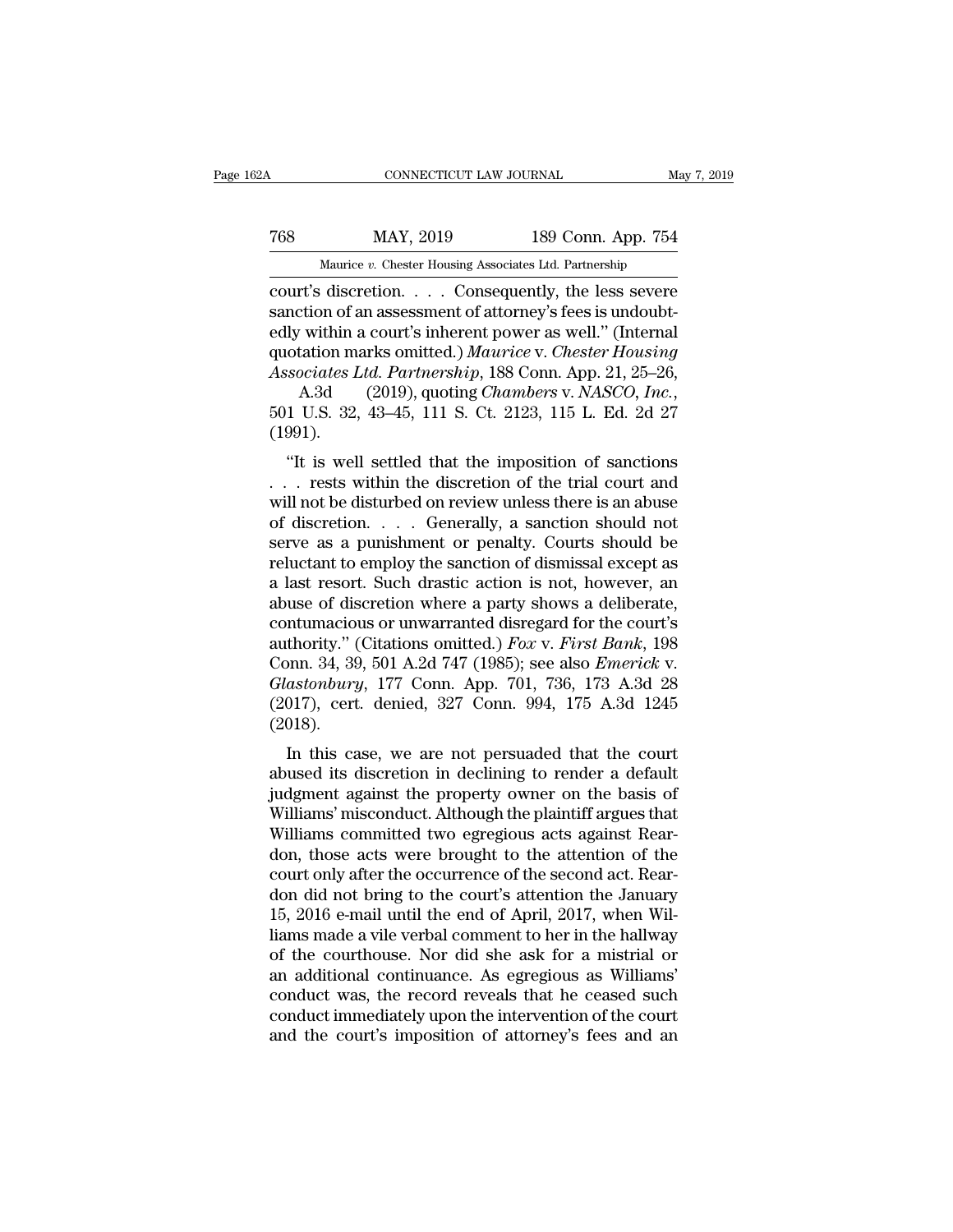| l9                 | CONNECTICUT LAW JOURNAL |           | Page 163A |
|--------------------|-------------------------|-----------|-----------|
|                    |                         |           |           |
| 189 Conn. App. 769 |                         | MAY, 2019 | 769       |
|                    | Miller $v$ . Maurer     |           |           |

Fage 163A<br>
189 Conn. App. 769 MAY, 2019 769<br>
Miller v. Maurer<br>
Order limiting Williams' movements in court. Because<br>
there is no indication that the conduct continued after<br>
the court's intervation we are unable to conclu 189 Conn. App. 769 MAY, 2019 769<br>
Miller *v*. Maurer<br>
order limiting Williams' movements in court. Because<br>
there is no indication that the conduct continued after<br>
the court's intervention, we are unable to conclude that 189 Conn. App. 769 MAY, 2019 769<br>
Miller v. Maurer<br>
order limiting Williams' movements in court. Because<br>
there is no indication that the conduct continued after<br>
the court's intervention, we are unable to conclude that<br> 189 Conn. App. 769 MAY, 2019 769<br>
Miller v. Maurer<br>
order limiting Williams' movements in court. Because<br>
there is no indication that the conduct continued after<br>
the court's intervention, we are unable to conclude that<br> Miller v. Maurer<br>
order limiting Williams' movements in court. Because<br>
there is no indication that the conduct continued after<br>
the court's intervention, we are unable to conclude that<br>
the court abused the wide discreti Mill<br>
order limiting Williams'<br>
there is no indication th<br>
the court's intervention,<br>
the court abused the wid<br>
it imposed a sanction th:<br>
the circumstances.<br>
The judgment is affirm der mining winants inoventer<br>ere is no indication that the cor<br>e court's intervention, we are un<br>e court abused the wide discretio<br>imposed a sanction that it deem<br>e circumstances.<br>The judgment is affirmed.<br>In this opinion In this intervention, we are unable to conclude the court abused the wide discretion afforded to it we imposed a sanction that it deemed appropriate under circumstances.<br>The judgment is affirmed.<br>In this opinion the other

#### % udgment is affirmed.<br>
is opinion the other judges concurred.<br>
JOSEPHINE S. MILLER *v*. ELISABETH<br>
MAURER ET AL.<br>
(AC 40654) affirmed.<br>he other judges concu<br>E S. MILLER v. ELISA<br>MAURER ET AL.<br>(AC 40654) (AC 40654) JOSEPHINE S. MILLER  $v$ . ELISABETH<br>MAURER ET AL.<br>(AC 40654)<br>Prescott, Elgo and Harper, Js.

#### *Syllabus*

- $(AC 40654)$ <br>Prescott, Elgo and Harper, Js.<br> $Syllabus$ <br>The plaintiff attorney brought an interpleader action to determine the rights<br>to certain proceeds from a legal settlement that were held in escrow. (AC 40054)<br>Prescott, Elgo and Harper, Js.<br>Syllabus<br>plaintiff attorney brought an interpleader action to determine the rights<br>to certain proceeds from a legal settlement that were held in escrow.<br>The defendant R previously Frescott, Elgo and Harper, Js.<br>Syllabus<br>plaintiff attorney brought an interpleader action to determine the rights<br>to certain proceeds from a legal settlement that were held in escrow.<br>The defendant R previously had retaine Syllabus<br>
Syllabus<br>
M, an interpleader action to determine the rights<br>
to certain proceeds from a legal settlement that were held in escrow.<br>
The defendant R previously had retained the law firm of the defendant<br>
M, an att *Syllabus*<br>Brain tiff attorney brought an interpleader action to determine the rights<br>to certain proceeds from a legal settlement that were held in escrow.<br>The defendant R previously had retained the law firm of the defend plaintiff attorney brought an interpleader action to determine the rights to certain proceeds from a legal settlement that were held in escrow. The defendant R previously had retained the law firm of the defendant M, an at fracture are the certain proceeds from a legal settlement that were held in escrow.<br>The defendant R previously had retained the law firm of the defendant M, an attorney, to represent her in a federal action seeking damages The defendant R previously had retained the law firm of the defendant M, an attorney, to represent her in a federal action seeking damages from her employer for sexual harassment. Prior to the conclusion of the federal act M, an attorney, to represent her in a federal action seeking damages from her employer for sexual harassment. Prior to the conclusion of the federal action, R discharged M's law firm and retained the plaintiff to represen from her employer for sexual harassment. Prior to the conclusion of the federal action, R discharged M's law firm and retained the plaintiff to represent her in that action pursuant to a retainer agreement that contained the federal action, R discharged M's law firm and retained the plaintiff to represent her in that action pursuant to a retainer agreement that contained a contingency clause entitling the plaintiff to one third of the amou the federal action, R discharged M's law firm and retained the plaintiff to represent her in that action pursuant to a retainer agreement that contained a contingency clause entitling the plaintiff to one third of the amo contained a contingency clause entitling the plaintiff to one third of the amount recovered. R thereafter settled the federal action. In ordering distribution of the settlement proceeds, the trial court determined that the amount recovered. R thereafter settled the federal action. In ordering distribution of the settlement proceeds, the trial court determined that the plaintiff was entitled to 15 percent of the proceeds pursuant to a subsequ distribution of the settlement proceeds, the trial court determined that<br>the plaintiff was entitled to 15 percent of the proceeds pursuant to a<br>subsequent agreement between the plaintiff and R in which the contin-<br>gency fe the plaintiff was entitled to 15 percent of the proceeds pursuant to a subsequent agreement between the plaintiff and R in which the contingency fee had been reduced to 15 percent of any recovery. Accordingly, the trial co appear to the plaintiff and R in which the contingency fee had been reduced to 15 percent of any recovery. Accordingly, the trial court rendered judgment ordering 15 percent of the settlement proceeds to be disbursed to th the trial court rendered judgment ordering 15 percent of the settlement proceeds to be disbursed to the plaintiff and dividing the remaining 85 percent of the proceeds between  $M$  and  $R$ , from which the plaintiff appeale
- proceeds to be disbursed to the plaintiff and dividing the remaining 85<br>percent of the proceeds between M and R, from which the plaintiff<br>appealed to this court. *Held*:<br>the plaintiff could not prevail on her claim that th percent of the proceeds between M and R, from which the plaintiff<br>appealed to this court. *Held*:<br>he plaintiff could not prevail on her claim that the trial court improperly<br>determined that she was entitled to 15 percent o appealed to this court. *Held*:<br>appealed to this court. *Held*:<br>he plaintiff could not prevail on her claim that the trial court improperly<br>determined that she was entitled to 15 percent of the settlement pro-<br>ceeds; that appealed to this court. Held:<br>
1. The plaintiff could not prevail on her claim that the trial court improperly<br>
determined that she was entitled to 15 percent of the settlement pro-<br>
ceeds; that court's finding was not cl determined that she was entitled to 15 percent of the settlement proceeds; that court's finding was not clearly erroneous and was supported by evidence in the record, as the plaintiff averred in her complaint that she had ceeds; that court's finding was not clearly erroneous and was supported<br>by evidence in the record, as the plaintiff averred in her complaint that<br>she had agreed to reduce her contingency fee due to R's dissatisfaction<br>wit by evidence in the record, as the plaintiff averred in her complaint that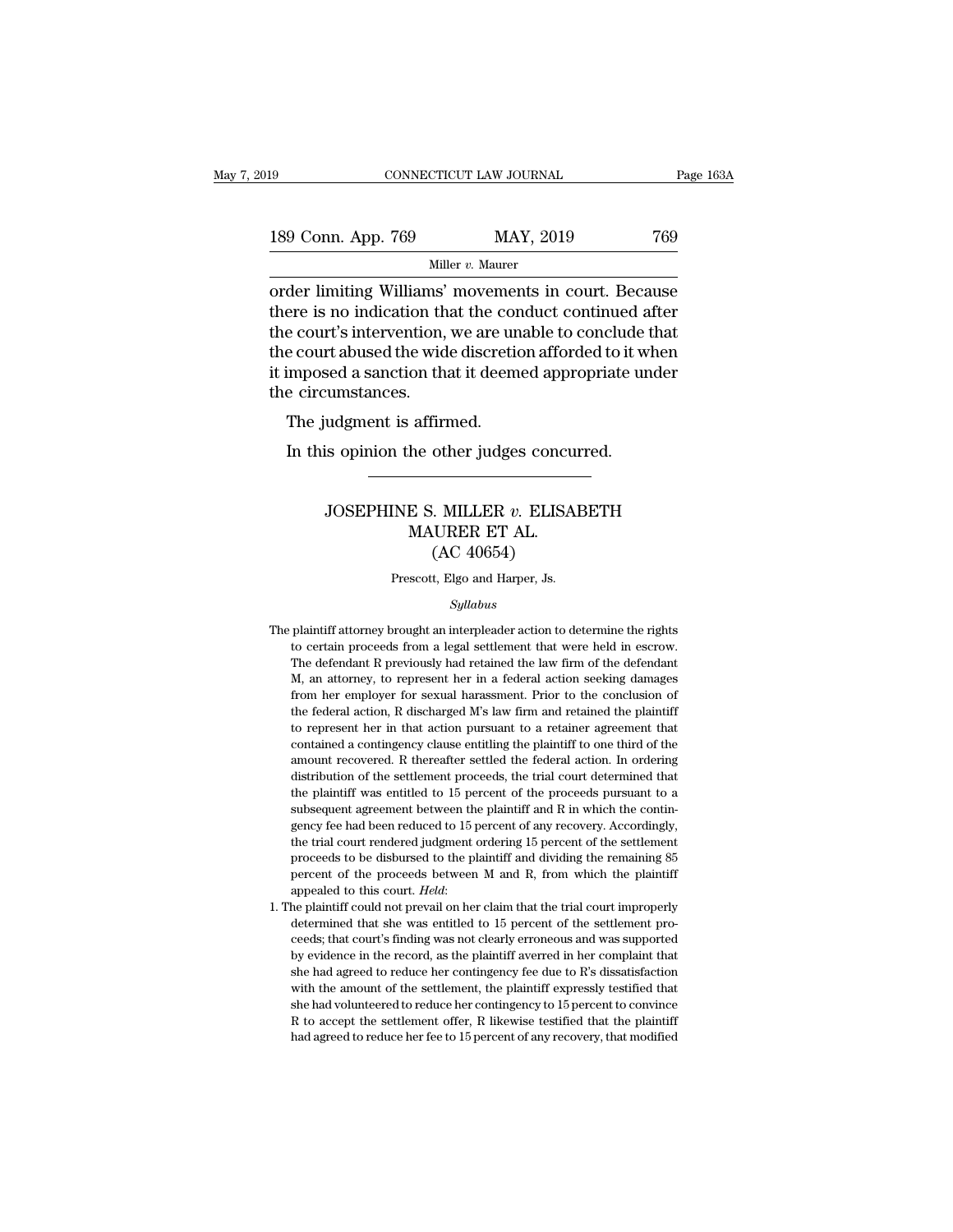CONNECTICUT LAW JOURNAL May 7, 2019<br>
T70 MAY, 2019 189 Conn. App. 769<br>
Miller v. Maurer Miller *v.* Maurer MAY, 2019 189 Conn. App. 769<br>Miller v. Maurer<br>agreement reducing the contingency to 15 percent was memorialized<br>in a letter that was sent by the plaintiff to R and which was admitted

**in a letter that was sent by the plaintiff to R and which was admitted** into evidence, and the plaintiff further acknowledged the reduction of **into evidence, and the plaintiff further acknowledged the reduction** a letter that was sent by the plaintiff to R and which was admitted into evidence, and the plaintiff further acknowledged the reduction of the continge Miller  $v$ . Maurer<br>agreement reducing the contingency to 15 percent was memorialized<br>in a letter that was sent by the plaintiff to R and which was admitted<br>into evidence, and the plaintiff further acknowledged the reducti  $\mu$  muller v. Maurer<br>in a letter that was sent by the plaintiff to R and w<br>into evidence, and the plaintiff further acknowledge<br>the contingency fee to 15 percent in a letter, also ent<br>that she had sent to the local griev agreement reducing the contingency to 15 percent was memorialized<br>in a letter that was sent by the plaintiff to R and which was admitted<br>into evidence, and the plaintiff further acknowledged the reduction of<br>the contingen into evidence, and the plaintiff further acknowledged the reduction of<br>the contingency fee to 15 percent in a letter, also entered into evidence,<br>that she had sent to the local grievance panel.<br>The plaintiff lacked standin

the contingency fee to 15 percent in a letter, also entered into evidence, that she had sent to the local grievance panel.<br>The plaintiff lacked standing to challenge the trial court's determinations with respect to  $M$ 's the contingency fee to 15 percent in a letter, also entered into evidence,<br>that she had sent to the local grievance panel.<br>he plaintiff lacked standing to challenge the trial court's determinations<br>with respect to M's enti that she had sent to the local grievance panel.<br>
he plaintiff lacked standing to challenge the trial court's determinations<br>
with respect to M's entitlement to a portion of the settlement proceeds;<br>
in light of this court' he plaintiff lacked standing to challenge the trial court's determinations<br>with respect to M's entitlement to a portion of the settlement proceeds;<br>in light of this court's conclusion that the trial court properly found th with respect to M's entitlement to a portion of the settlement proceeds;<br>in light of this court's conclusion that the trial court properly found that<br>the plaintiff was entitled to 15 percent of the settlement proceeds, the the plaintiff was entitled to 15 percent of the settlement proceeds, the plaintiff could not establish a colorable claim of injury resulting from the court's distribution of the remaining 85 percent of the settlement proce the plaintiff was entitled to 15 percent of the settlement proceeds, the plaintiff could not establish a colorable claim of injury resulting from the court's distribution of the remaining 85 percent of the settlement proce plaintiff. between M and R, nor the manner by which the court arrived at that allocation, adversely affected any cognizable legal interest of the plaintiff.<br>Argued January 9–officially released May 7, 2019 allocation, adversely affected any cognizable legal interest of the plaintiff.<br> *Procedural History*<br> *Procedural History*<br> *Procedural History*<br> **Procedural History**<br> **Procedural History** 

allocation, adversely affected any cognizable legal interest of the<br>plaintiff.<br>Argued January 9-officially released May 7, 2019<br>*Procedural History*<br>Action for interpleader to determine the rights of<br>e parties to certain s plaintiff.<br>
Argued January 9-officially released May 7, 2019<br>
Procedural History<br>
Action for interpleader to determine the rights of<br>
the parties to certain settlement funds, brought to the<br>
Superior Court in the judicial Argued January 9-officially released May 7, 2019<br>
Procedural History<br>
Action for interpleader to determine the rights of<br>
the parties to certain settlement funds, brought to the<br>
Superior Court in the judicial district of *Procedural History*<br>Action for interpleader to determine the rights of<br>the parties to certain settlement funds, brought to the<br>Superior Court in the judicial district of Danbury and<br>tried to the court, *Truglia, J*.; judg Procedural History<br>
Action for interpleader to determine the rights of<br>
the parties to certain settlement funds, brought to the<br>
Superior Court in the judicial district of Danbury and<br>
tried to the court, *Truglia*, *J*.; Action for interpleader to determine the rights of<br>the parties to certain settlement funds, brought to the<br>Superior Court in the judicial district of Danbury and<br>tried to the court, *Truglia*, *J*.; judgment ordering distr *Elisabeth Seieroe Maurer*, self-represented, the plaintiff appealed this court. *Appeal dismissed in part*; *affirmed.*<br> *Josephine S. Miller*, self-represented, the appellant laintiff).<br> *Elisabeth Seieroe Maurer*, self-

(plaintiff). to this court. Appeal dism<br>
Josephine S. Miller, sel<br>
(plaintiff).<br>
Elisabeth Seieroe Man<br>
appellee (defendant).

#### *Opinion*

Elisabeth Seieroe Maurer, self-represented, the<br>pellee (defendant).<br>Opinion<br>ELGO, J. In this interpleader action, the plain-<br>f, Attorney Josephine S. Miller, appeals from the judg-Elisabeth Seieroe Maurer, self-represented, the<br>appellee (defendant).<br> $opinion$ <br>ELGO, J. In this interpleader action, the plain-<br>tiff, Attorney Josephine S. Miller, appeals from the judg-<br>ment of the trial court distributing th opinion<br>
opinion<br>
ELGO, J. In this interpleader action, the plain-<br>
tiff, Attorney Josephine S. Miller, appeals from the judg-<br>
ment of the trial court distributing the proceeds of a<br>
legal settlement between the plaintiff Opinion<br>
ELGO, J. In this interpleader action, the plain-<br>
tiff, Attorney Josephine S. Miller, appeals from the judg-<br>
ment of the trial court distributing the proceeds of a<br>
legal settlement between the plaintiff, the pla  $\alpha$ <br>ELGO, J. In this interpleader action, the plain-<br>tiff, Attorney Josephine S. Miller, appeals from the judg-<br>ment of the trial court distributing the proceeds of a<br>legal settlement between the plaintiff, the plaintiff ELGO, J. In this interpleader action, the plaintiff, Attorney Josephine S. Miller, appeals from the judgment of the trial court distributing the proceeds of a legal settlement between the plaintiff, the plaintiff's client,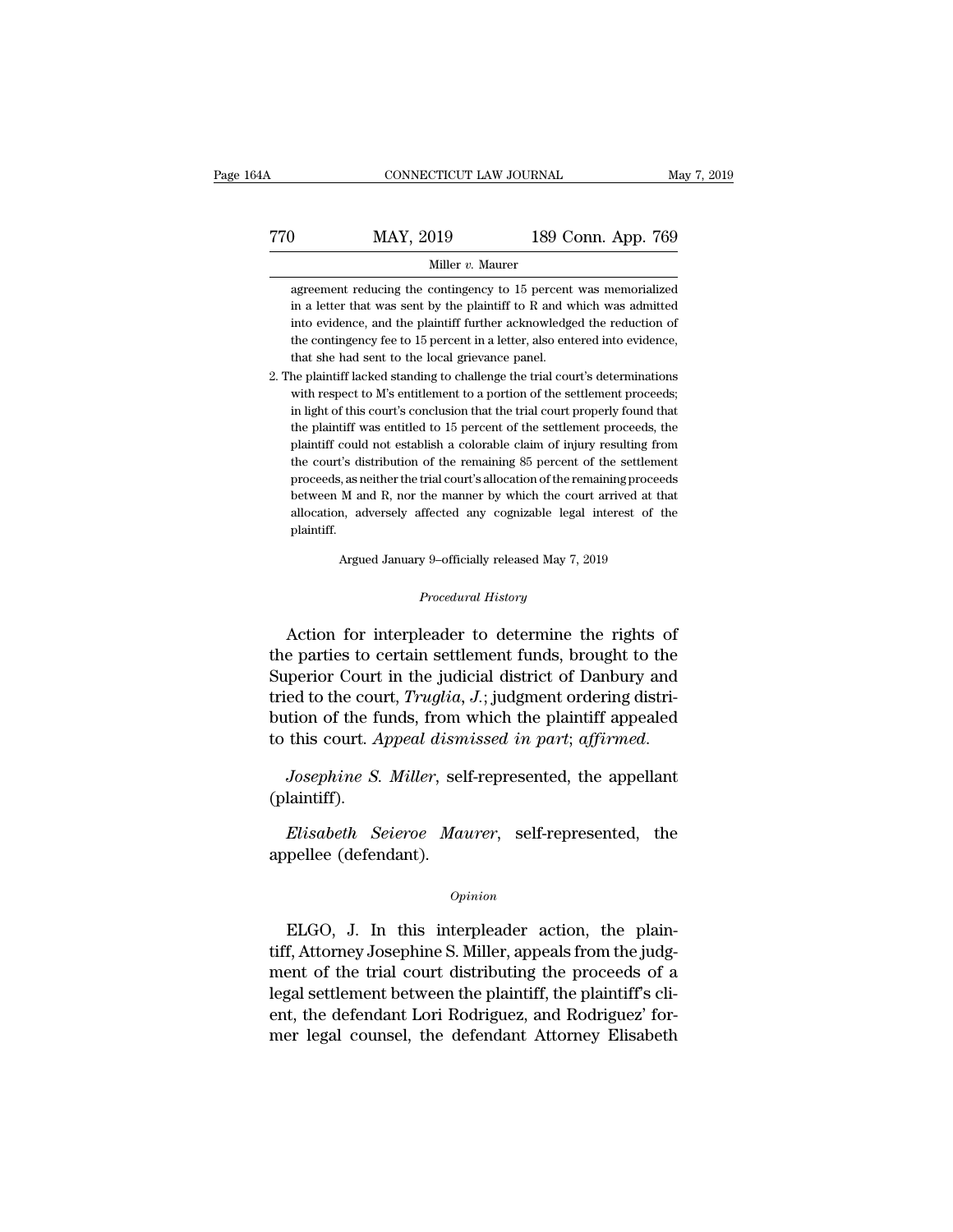| 19                 | CONNECTICUT LAW JOURNAL | Page 165A |
|--------------------|-------------------------|-----------|
| 189 Conn. App. 769 | MAY, 2019               | 771       |
|                    | Miller $v$ . Maurer     |           |

Maurer.<sup>1</sup> On appeal, the plaintiff challenges (1) the<br>
stream Maurer.<sup>1</sup> On appeal, the plaintiff challenges (1) the<br>
court's finding that she was entitled to 15 percent of the<br>
settlement proceeds and (2) the court's de 189 Conn. App. 769 MAY, 2019 771<br>
Miller v. Maurer<br>
Maurer.<sup>1</sup> On appeal, the plaintiff challenges (1) the<br>
court's finding that she was entitled to 15 percent of the<br>
settlement proceeds and (2) the court's determination 189 Conn. App. 769 MAY, 2019 771<br>
Miller v. Maurer<br>
Maurer.<sup>1</sup> On appeal, the plaintiff challenges (1) the court's finding that she was entitled to 15 percent of the settlement proceeds and (2) the court's determinations 189 Conn. App. 769 MAY, 2019 771<br>
Miller v. Maurer<br>
Maurer.<sup>1</sup> On appeal, the plaintiff challenges (1) the<br>
court's finding that she was entitled to 15 percent of the<br>
settlement proceeds and (2) the court's determination Miller v. Maurer<br>Maurer.<sup>1</sup> On appeal, the plaintiff challenges (1) the<br>court's finding that she was entitled to 15 percent of the<br>settlement proceeds and (2) the court's determinations<br>with respect to Maurer's entitlemen Maurer.<sup>1</sup> On appeal, the plaintiff challenges (1) the court's finding that she was entitled to 15 percent of the settlement proceeds and (2) the court's determinations with respect to Maurer's entitlement to a portion of Maurer.<sup>1</sup> On appeal, the plaintiff challenges  $(1)$  the court's finding that she was entitled to 15 percent of the settlement proceeds and  $(2)$  the court's determination with respect to Maurer's entitlement to a portion the court's main grad site was entitled to 19 percent of the<br>ttlement proceeds and (2) the court's determinations<br>th respect to Maurer's entitlement to a portion of<br>ose proceeds. We dismiss the plaintiff's second claim<br>r settement proceeds and (2) the court s determinations<br>with respect to Maurer's entitlement to a portion of<br>those proceeds. We dismiss the plaintiff's second claim<br>for lack of subject matter jurisdiction, and affirm the<br>ju

what respect to matter's entitement to a portion of<br>those proceeds. We dismiss the plaintiff's second claim<br>for lack of subject matter jurisdiction, and affirm the<br>judgment of the trial court in all other respects.<br>As the for lack of subject matter jurisdiction, and affirm the<br>judgment of the trial court in all other respects.<br>As the court found in its oral decision,<sup>2</sup> Rodriguez<br>entered into a valid retainer agreement in 2005 with<br>Maurer' For fack of subject matter jurisdiction, and affinit the<br>judgment of the trial court in all other respects.<br>As the court found in its oral decision,<sup>2</sup> Rodriguez<br>entered into a valid retainer agreement in 2005 with<br>Maurer' As the court found in its oral decision,<sup>2</sup> Rodriguez<br>entered into a valid retainer agreement in 2005 with<br>Maurer's law firm, Maurer & Associates, PC (law firm),<br>which agreed to represent Rodriguez in connection with<br>a sex As the court found in its oral decision,<sup>2</sup> Rodriguez<br>entered into a valid retainer agreement in 2005 with<br>Maurer's law firm, Maurer & Associates, PC (law firm),<br>which agreed to represent Rodriguez in connection with<br>a se entered into a valid retainer agreement in 2005 with<br>Maurer's law firm, Maurer & Associates, PC (law firm),<br>which agreed to represent Rodriguez in connection with<br>a sexual harassment complaint against her employer,<br>the Bri Maurer's law firm, Maurer & Associates, PC (law firm),<br>which agreed to represent Rodriguez in connection with<br>a sexual harassment complaint against her employer,<br>the Bridgeport Housing Authority, and other defen-<br>dants. Pu Example and a represent nourigies in connection with<br>sexual harassment complaint against her employer,<br>e Bridgeport Housing Authority, and other defen-<br>nts. Pursuant to the retainer agreement, Rodriguez<br>reed to pay the law a sexual harassment complaint against net employer,<br>the Bridgeport Housing Authority, and other defen-<br>dants. Pursuant to the retainer agreement, Rodriguez<br>agreed to pay the law firm a "contingency fee . . . of<br>one third o

France Bruggepot Trousing Authority, and other deter-<br>dants. Pursuant to the retainer agreement, Rodriguez<br>agreed to pay the law firm a "contingency fee . . . of<br>one third of any recovery" from that action, plus costs.<br>The dants. I distant to the Fetanier agreement, Rouriguez<br>agreed to pay the law firm a "contingency fee . . . of<br>one third of any recovery" from that action, plus costs.<br>The court also found that the law firm commenced<br>a feder value to Pay the Taw Infinited Condingency Fectors . The court also found that the law firm commenced<br>a federal action on Rodriguez' behalf, "diligently and<br>professionally represented Rodriguez in her claims<br>against all d one time of any recovery from that action, phaseosis.<br>The court also found that the law firm commenced<br>a federal action on Rodriguez' behalf, "diligently and<br>professionally represented Rodriguez in her claims<br>against all d The court also found that the law firm commenced<br>a federal action on Rodriguez' behalf, "diligently and<br>professionally represented Rodriguez in her claims<br>against all defendants in that action," and "added good<br>value to Ro a federal action on Rodriguez' behalf, "diligently and<br>professionally represented Rodriguez in her claims<br>against all defendants in that action," and "added good<br>value to Rodriguez' claims by, among other things, com-<br>menc professionally represented Rodriguez in her claims<br>against all defendants in that action," and "added good<br>value to Rodriguez' claims by, among other things, com-<br>mencing the action, successfully defending an early<br>motion against all defendants in that action," and "added good<br>value to Rodriguez' claims by, among other things, com-<br>mencing the action, successfully defending an early<br>motion to dismiss and diligently prosecuting and<br>respondin value to Rodriguez' claims by, among other things, commencing the action, successfully defending an early motion to dismiss and diligently prosecuting and responding to discovery requests in that action, including compilin mencing the action, successfully defending an early<br>motion to dismiss and diligently prosecuting and<br>responding to discovery requests in that action, includ-<br>ing compiling and indexing Rodriguez'... medical<br>records in supp motion to dismis<br>responding to discom<br>ing compiling and<br>records in suppor<br>found "no evidence<br>gence by anyone i<br>of the action. 1 For purposes of clarity, we refer to Lori Rodriguez and Elisabeth Maurer<br>
1 For purposes of clarity, we refer to Lori Rodriguez and Elisabeth Maurer<br>
1 For purposes of clarity, we refer to Lori Rodriguez and Elisabeth Ma found "no evidence of misconduct or professional negli-<br>gence by anyone in the [law firm] or in its handling"<br>of the action.<br><sup>1</sup> For purposes of clarity, we refer to Lori Rodriguez and Elisabeth Maurer<br>collectively as the

gence by anyone in the [law firm] or in its handling"<br>of the action.<br> $\frac{1}{100}$  For purposes of clarity, we refer to Lori Rodriguez and Elisabeth Maurer<br>collectively as the defendants and individually by name. We further of the action.<br>
<sup>1</sup> For purposes of clarity, we refer to Lori Rodriguez and Elisabeth Maurer<br>
collectively as the defendants and individually by name. We further note<br>
that the trial case caption, transcripts, and various <sup>1</sup> For purposes of clarity, we refer to Lori Rodriguez and Elisabeth Maurer collectively as the defendants and individually by name. We further note that the trial case caption, transcripts, and various pleadings appear t  $^\text{1}$  For purposes of clarity, we refer to Lori Rodriguez and Elisabeth Maurer collectively as the defendants and individually by name. We further note that the trial case caption, transcripts, and various pleadings app collectively as the defendants and individually by name. We further note that the trial case caption, transcripts, and various pleadings appear to contain a scrivener's error, as Maurer's first name is spelled incorrectly that the trial case caption, transcripts, and various pleadings appear to contain a scrivener's error, as Maurer's first name is spelled incorrectly as "Elizabeth" rather than "Elisabeth." As Maurer stated in her answer t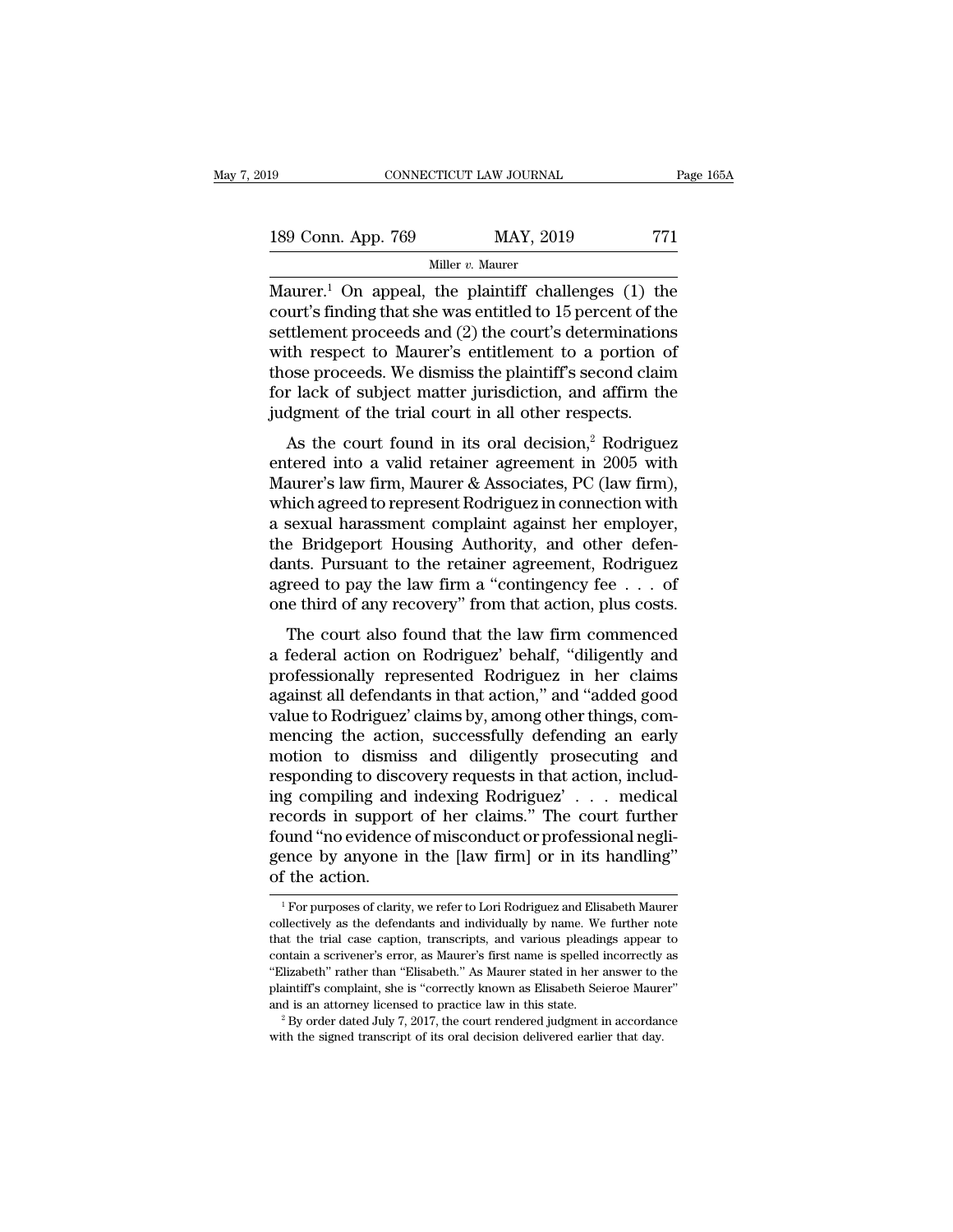| 6A  | CONNECTICUT LAW JOURNAL |                    | May 7, 2019 |
|-----|-------------------------|--------------------|-------------|
| 772 | MAY, 2019               | 189 Conn. App. 769 |             |
|     | Miller $v$ . Maurer     |                    |             |

CONNECTICUT LAW JOURNAL May 7, 2019<br>
2 MAY, 2019 189 Conn. App. 769<br>
Miller v. Maurer<br>
While that action was pending, Rodriguez discharged<br>
e law firm in December, 2012, and retained the plain-<br>
f to represent her in that TT2 MAY, 2019 189 Conn. App. 769<br>
Miller v. Maurer<br>
While that action was pending, Rodriguez discharged<br>
the law firm in December, 2012, and retained the plain-<br>
tiff to represent her in that action. In releasing Rodrigue Treaty MAY, 2019 189 Conn. App. 769<br>
Miller v. Maurer<br>
While that action was pending, Rodriguez discharged<br>
the law firm in December, 2012, and retained the plain-<br>
tiff to represent her in that action. In releasing Rodri MAY, 2019 189 Conn. App. 769<br>
Miller v. Maurer<br>
While that action was pending, Rodriguez discharged<br>
the law firm in December, 2012, and retained the plain-<br>
tiff to represent her in that action. In releasing Rodriguez' f While that action was pending, Rodriguez discharged<br>the law firm in December, 2012, and retained the plain-<br>tiff to represent her in that action. In releasing Rodri-<br>guez' file to the plaintiff, the law firm claimed a lie While that action was pending, Rodriguez discharged<br>the law firm in December, 2012, and retained the plain-<br>tiff to represent her in that action. In releasing Rodri-<br>guez' file to the plaintiff, the law firm claimed a lie While that action was pending, Rodriguez discharged<br>the law firm in December, 2012, and retained the plain-<br>tiff to represent her in that action. In releasing Rodri-<br>guez' file to the plaintiff, the law firm claimed a lien the law firm in December, 2012, and retained the plaintiff to represent her in that action. In releasing Rodriguez' file to the plaintiff, the law firm claimed a lien thereon. By letter dated January 10, 2013, Maurer notif tiff to represent her in that action. In releasing Rodriguez' file to the plaintiff, the law firm claimed a lien<br>thereon. By letter dated January 10, 2013, Maurer noti-<br>fied the plaintiff that the law firm had expended sig guez' file to the plaintiff, the law firm claimed a lien<br>thereon. By letter dated January 10, 2013, Maurer noti-<br>fied the plaintiff that the law firm had expended signifi-<br>cant resources on Rodriguez' behalf and, thus, was thereon. By letter dated January 10, 2013, Maurer notified the plaintiff that the law firm had expended significant resources on Rodriguez' behalf and, thus, was asserting a "lien against the file unless adequate protectio fied the plaintiff t<br>cant resources c<br>asserting a "lien a<br>tion of its interes<br>of a letter from :<br>ment proceeds i<br>fee dispute."<br>Rodriguez subs Int resources on Rodriguez behalf and, thus, was<br>serting a "lien against the file unless adequate protec-<br>on of its interest in the case is provided in the form<br>a letter from you stating that you will hold settle-<br>ent proc asserting a "lien against the file unless adequate protection of its interest in the case is provided in the form<br>of a letter from you stating that you will hold settle-<br>ment proceeds in escrow pending resolution of the<br>fe

a payment of its micrest in the case is provided in the form<br>of a letter from you stating that you will hold settle-<br>ment proceeds in escrow pending resolution of the<br>fee dispute."<br>Rodriguez subsequently agreed to settle or a letter from you stating that you will not settle-<br>ment proceeds in escrow pending resolution of the<br>fee dispute."<br>Rodriguez subsequently agreed to settle her claims<br>against the Bridgeport Housing Authority and receive ment proceeds in escrow pending resolution of the<br>fee dispute."<br>Rodriguez subsequently agreed to settle her claims<br>against the Bridgeport Housing Authority and received<br>a payment of \$128,151.89 in exchange for the with-<br>dr ree alspute.<br>
Rodriguez subsequently agreed to settle her claims<br>
against the Bridgeport Housing Authority and received<br>
a payment of \$128,151.89 in exchange for the with-<br>
drawal of her claims. Upon receipt of those funds Rodriguez subsequently agreed to settle her claims<br>against the Bridgeport Housing Authority and received<br>a payment of \$128,151.89 in exchange for the with-<br>drawal of her claims. Upon receipt of those funds, the<br>plaintiff d against the Bridgeport Housing Authority and received<br>a payment of \$128,151.89 in exchange for the with-<br>drawal of her claims. Upon receipt of those funds, the<br>plaintiff disbursed \$27,329 to Rodriguez and \$4822 to<br>herself; a payment of \$128,151.89 in exchange<br>drawal of her claims. Upon receipt of th<br>plaintiff disbursed \$27,329 to Rodrigue:<br>herself; she later deposited the remainin<br>the clerk of the Danbury Superior Cot<br>pleader action followed awal of ner claims. Upon receipt of those funds, the<br>aintiff disbursed \$27,329 to Rodriguez and \$4822 to<br>rself; she later deposited the remaining \$96,000 with<br>e clerk of the Danbury Superior Court. This inter-<br>eader action plaintiff disbursed \$27,329 to Rodriguez and \$4822 to<br>herself; she later deposited the remaining \$96,000 with<br>the clerk of the Danbury Superior Court. This inter-<br>pleader action followed to determine the proper distri-<br>but

herselt; she later deposited the remaining \$96,000 with<br>the clerk of the Danbury Superior Court. This inter-<br>pleader action followed to determine the proper distri-<br>bution of the settlement proceeds.<br>In her complaint, the the clerk of the Danbury Superior Court. This inter-<br>pleader action followed to determine the proper distri-<br>bution of the settlement proceeds.<br>In her complaint, the plaintiff alleged in relevant part<br>that "there exists a pleader action followed to determine the proper distribution of the settlement proceeds.<br>
In her complaint, the plaintiff alleged in relevant part<br>
that "there exists a genuine dispute regarding owner-<br>
ship of the \$96,000 bution of the settlement proceeds.<br>
In her complaint, the plaintiff alleged in relevant part<br>
that "there exists a genuine dispute regarding owner-<br>
ship of the \$96,000 being held" by the court because<br>
Maurer "has claimed In her complaint, the plaintiff alleged in relevant part<br>that "there exists a genuine dispute regarding owner-<br>ship of the \$96,000 being held" by the court because<br>Maurer "has claimed a lien of \$96,000 for work done<br>on th faurer "has claimed a lien of \$96,000 for work done<br>n the case . . . . " Pursuant to General Statutes § 52-<br>34,<sup>3</sup> the plaintiff therefore requested a judicial determi-<br>ation as to the amount "rightfully owned by each<br> $\frac$ on the case . . . ." Pursuant to General Statutes § 52-<br>484,<sup>3</sup> the plaintiff therefore requested a judicial determination as to the amount "rightfully owned by each<br><sup>3</sup> General Statutes § 52-484 provides: "Whenever any p

<sup>484,&</sup>lt;sup>3</sup> the plaintiff therefore requested a judicial determination as to the amount "rightfully owned by each  $\frac{1}{3}$  General Statutes § 52-484 provides: "Whenever any person has, or is alleged to have, any money or oth same, may bring a complaint in equity, in the nature of a bill of interpleader,<br>allocated by each a complaint in equity, whenever any person has, or is<br>alleged to have, any money or other property in his possession which Trattion as to the antiount rightnumy owned by each alternation of the antious section of the particle in dependence in the particle in the particle in the parties and statuse is claimed by two or more persons, either he, <sup>3</sup> General Statutes § 52-484 provides: "Whenever any person has, or is alleged to have, any money or other property in his possession which is claimed by two or more persons, either he, or any of the persons claiming the alleged to have, any money or other property in his possession which is claimed by two or more persons, either he, or any of the persons claiming the same, may bring a complaint in equity, in the nature of a bill of interp determine all questions which may arise in the persons claiming the same, may bring a complaint in equity, in the nature of a bill of interpleader, to any court which by law has equitable jurisdiction of the parties and am same, may bring a complaint in equity, in the nature of a bill of interpleader, to any court which by law has equitable jurisdiction of the parties and amount in controversy, making all persons parties who claim to be enti because, may court which by law has equitable jurisdiction of the parties and amount in controversy, making all persons parties who claim to be entitled to or interested in such money or other property. Such court shall he amount in controversy, making all persons parties who claim to be entitled<br>to or interested in such money or other property. Such court shall hear and<br>determine all questions which may arise in the case, may tax costs at i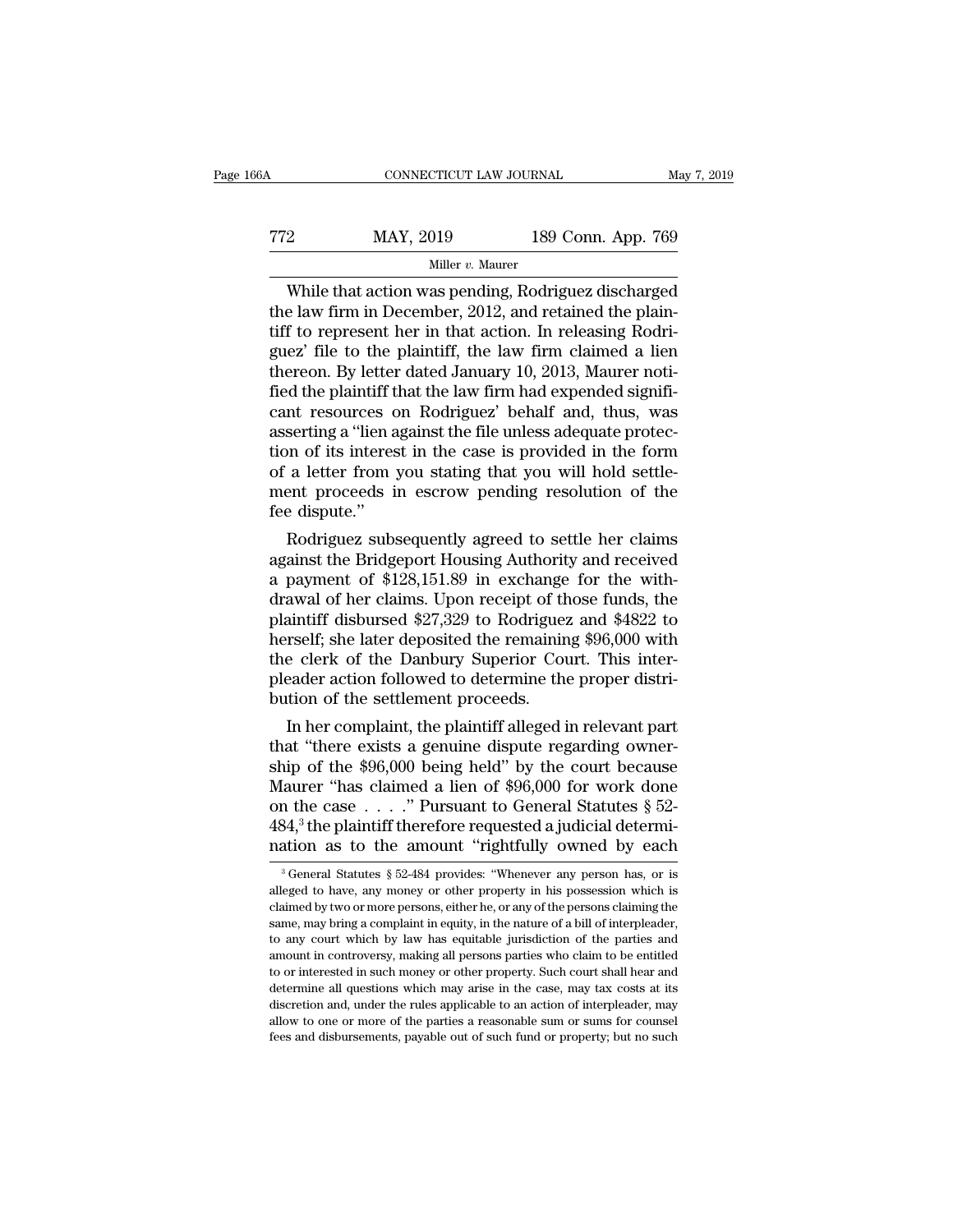| l9                 | CONNECTICUT LAW JOURNAL |           | Page 167A |  |
|--------------------|-------------------------|-----------|-----------|--|
|                    |                         |           |           |  |
| 189 Conn. App. 769 |                         | MAY, 2019 | 773       |  |
|                    | Miller $v$ . Maurer     |           |           |  |

party.'' The defendants filed their respective answers<br>and all three parties thereafter filed a statement of<br>party.'' The defendants filed their respective answers<br>and all three parties thereafter filed a statement of<br>cla 189 Conn. App. 769 MAY, 2019 773<br>
Miller v. Maurer<br>
party." The defendants filed their respective answers<br>
and all three parties thereafter filed a statement of<br>
claim. The plaintiff claimed "a one-third share of the<br>
fun 189 Conn. App. 769 MAY, 2019 773<br>
Miller v. Maurer<br>
party." The defendants filed their respective answers<br>
and all three parties thereafter filed a statement of<br>
claim. The plaintiff claimed "a one-third share of the<br>
fun 189 Conn. App. 769 MAY, 2019 773<br>
Miller v. Maurer<br>
party." The defendants filed their respective answers<br>
and all three parties thereafter filed a statement of<br>
claim. The plaintiff claimed "a one-third share of the<br>
fun Miller v. Maurer<br>
party." The defendants filed their respective answers<br>
and all three parties thereafter filed a statement of<br>
claim. The plaintiff claimed "a one-third share of the<br>
funds now held by the court, based up multer v. Maurer<br>party." The defendants filed their respective answers<br>and all three parties thereafter filed a statement of<br>claim. The plaintiff claimed "a one-third share of the<br>funds now held by the court, based upon th party." The defendants filed their respective answers<br>and all three parties thereafter filed a statement of<br>claim. The plaintiff claimed "a one-third share of the<br>funds now held by the court, based upon the retainer<br>agreem and all three parties thereafter filed a statement of claim. The plaintiff claimed "a one-third share of the funds now held by the court, based upon the retainer agreement [she] had with [Rodriguez]." Rodriguez, by contras claim. The plaintiff claimed "a one-third share of the<br>funds now held by the court, based upon the retainer<br>agreement [she] had with [Rodriguez]." Rodriguez, by<br>contrast, claimed that she was entitled to "all the monies<br>aw funds now held by the court, based upon the retainer<br>agreement [she] had with [Rodriguez]." Rodriguez, by<br>contrast, claimed that she was entitled to "all the monies<br>awarded to [her] from the Bridgeport Housing Authority<br>ex agreement [she] had with [Rodriguez]." Rodriguez, by<br>contrast, claimed that she was entitled to "all the monies<br>awarded to [her] from the Bridgeport Housing Authority<br>except for the 15 [percent] owed to" the plaintiff purs contrast, claimed that she was entitled to "all the monies<br>awarded to [her] from the Bridgeport Housing Authority<br>except for the 15 [percent] owed to" the plaintiff pursu-<br>ant to their fee agreement. In her statement of cl rept for the 15 [percent] owed to" the plaintiff pursu-<br>t to their fee agreement. In her statement of claim,<br>aurer requested a "proportionate share of the contin-<br>ncy fee (i.e. \$42,290.12) based on hours invested," in<br>diti except for the 15 [percent] owed to the plaintiff pursu-<br>ant to their fee agreement. In her statement of claim,<br>Maurer requested a "proportionate share of the contin-<br>gency fee (i.e. \$42,290.12) based on hours invested," i

ant to their fee agreement. In her statement of claim,<br>Maurer requested a "proportionate share of the contingency fee (i.e. \$42,290.12) based on hours invested," in<br>addition to "[out-of-pocket] expenses of \$29,922.92."<br>A t mauter requested a proportionate sitate or the continuation of the continuation to "[out-of-pocket] expenses of \$29,922.92."<br>A two day court trial was held in July, 2017, at which<br>the plaintiff, Rodriguez, Maurer, and Chri gency ree (i.e.  $\sqrt[4]{250.12}$ ) based on nours invested, in<br>addition to "[out-of-pocket] expenses of \$29,922.92."<br>A two day court trial was held in July, 2017, at which<br>the plaintiff, Rodriguez, Maurer, and Christopher Av A two day court trial was held in July, 2017, at which<br>the plaintiff, Rodriguez, Maurer, and Christopher Avcol-<br>lie, an attorney with the law firm, testified. Following<br>closing arguments, the court delivered its decision A two day court trial was held in July, 2017, at which<br>the plaintiff, Rodriguez, Maurer, and Christopher Avcol-<br>lie, an attorney with the law firm, testified. Following<br>closing arguments, the court delivered its decision f the plaintiff, Rodriguez, Maurer, and Christopher Avcollie, an attorney with the law firm, testified. Following<br>closing arguments, the court delivered its decision from<br>the bench. With respect to the plaintiff, the court f lie, an attorney with the law firm, testified. Following<br>closing arguments, the court delivered its decision from<br>the bench. With respect to the plaintiff, the court found<br>that she had agreed to a 15 percent fee for any re closing arguments, the court delivered its decision from<br>the bench. With respect to the plaintiff, the court found<br>that she had agreed to a 15 percent fee for any recovery<br>received by Rodriguez and thus concluded that the<br> the bench. With respect to the plaintiff, the court found<br>that she had agreed to a 15 percent fee for any recovery<br>received by Rodriguez and thus concluded that the<br>plaintiff was entitled to "15 percent of the gross amount that she had agreed to a 15 percent fee for any recovery<br>received by Rodriguez and thus concluded that the<br>plaintiff was entitled to "15 percent of the gross amount<br>recovered," which "equals \$19,222.78." Because the<br>plaint received by Rodriguez and thus concluded that the<br>plaintiff was entitled to "15 percent of the gross amount<br>recovered," which "equals \$19,222.78." Because the<br>plaintiff already had received \$4822 in settlement pro-<br>ceeds, plaintiff was entitled to "15 percent of the gross amount<br>recovered," which "equals \$19,222.78." Because the<br>plaintiff already had received \$4822 in settlement pro-<br>ceeds, the court held that she was "entitled to an addirecovered," which "equals \$19,222.78." Because the<br>plaintiff already had received \$4822 in settlement pro-<br>ceeds, the court held that she was "entitled to an addi-<br>tional \$14,400.78."<sup>4</sup> With respect to Maurer, the court<br>f plaintiff already had received \$4822 in settlement proceeds, the court held that she was "entitled to an additional \$14,400.78."<sup>4</sup> With respect to Maurer, the court found that her law firm was "entitled to an equitable at found that her law firm was "entitled to an equitable<br>attorney's charging lien on the settlement proceeds"<br>and "reasonable compensation for its services ren-<br>dered" in the amount of \$23,067.34, as well as \$20,632<br>allowanc attorney's charging lien on the settlement proceeds"<br>and "reasonable compensation for its services ren-<br>dered" in the amount of \$23,067.34, as well as \$20,632<br>allowance shall be made unless it has been claimed by the party

dered" in the amount of \$23,067.34, as well as \$20,632<br>allowance shall be made unless it has been claimed by the party in his<br>complaint or answer."<br> $4$  Following the commencement of this appeal, the trial court granted<br>Ma allowance shall be made unless it has been claimed by the party in his<br>allowance shall be made unless it has been claimed by the party in his<br>complaint or answer."<br> $4$  Following the commencement of this appeal, the trial allowance shall be made unless it has been claimed by the party in his complaint or answer."<br>
"Following the commencement of this appeal, the trial court granted<br>
Maurer's motion to terminate the appellate stay. The plaint complaint or answer."<br>
<sup>4</sup> Following the commencement of this appeal, the trial court granted<br>
Maurer's motion to terminate the appellate stay. The plaintiff thereafter filed<br>
a motion requesting the release of her \$14,400 <sup>4</sup> Following the commencement of this appeal, the trial court granted Maurer's motion to terminate the appellate stay. The plaintiff thereafter filed a motion requesting the release of her \$14,400 disbursement by the Sup Maurer's motion to terminate the appellate stay. The plaintiff thereafter filed a motion requesting the release of her \$14,400 disbursement by the Superior Court. In its November 26, 2018 memorandum of decision, the court a motion requesting the release of her \$14,400 disbursement by the Superior Court. In its November 26, 2018 memorandum of decision, the court explained that it had "intended that its prior ruling would affect the appellat a motion requesting the release of her \$14,400 disbursement by the Superior Court. In its November 26, 2018 memorandum of decision, the court explained that it had "intended that its prior ruling would affect the appellat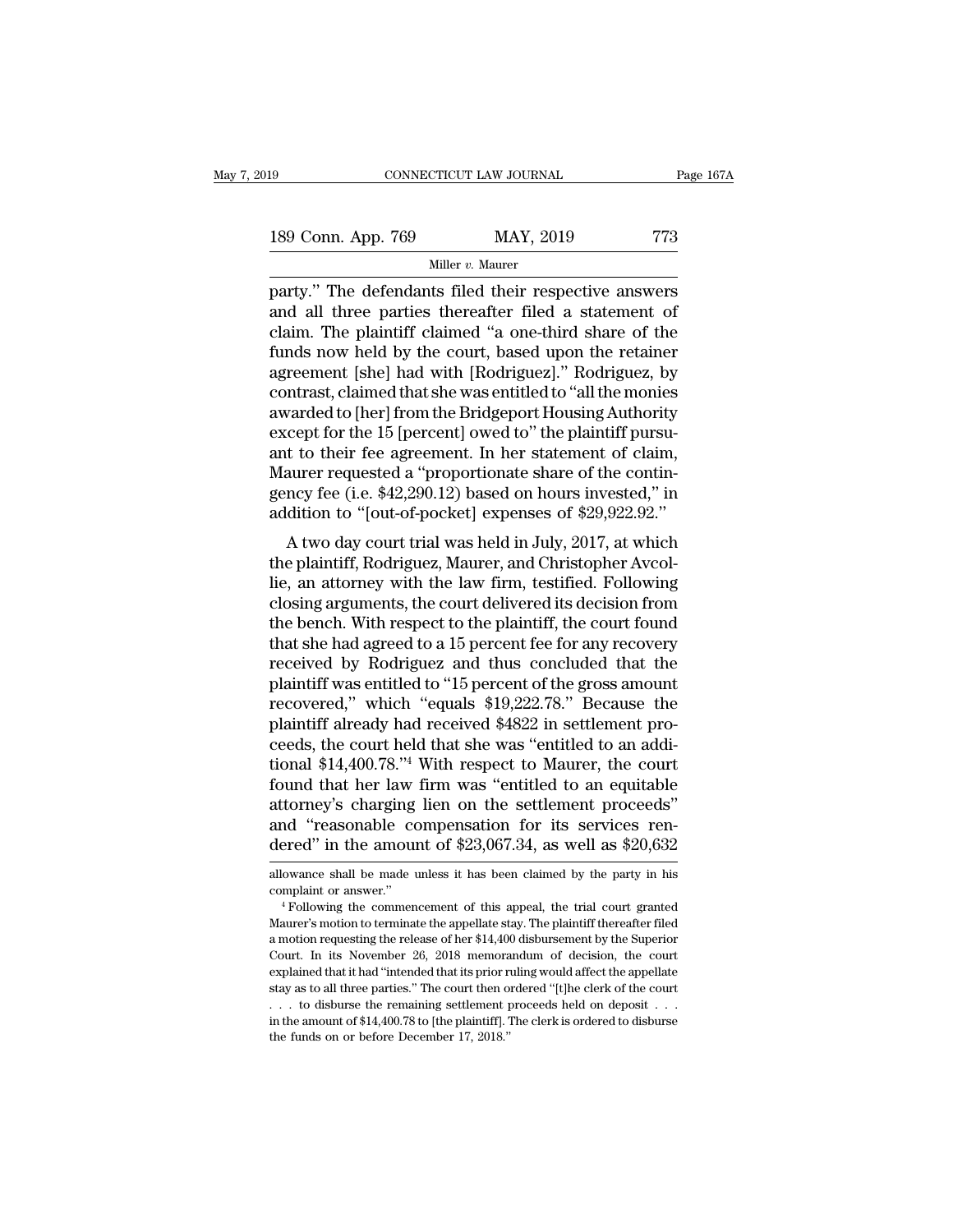CONNECTICUT LAW JOURNAL May 7, 2019<br>
T74 MAY, 2019 189 Conn. App. 769<br>
Miller v. Maurer Miller *v.* Maurer

CONNECTICUT LAW JOURNAL May 7, 2019<br>
MAY, 2019 189 Conn. App. 769<br>
Miller v. Maurer<br>
in costs. As a final matter, the court concluded that<br>
"[t]he balance of \$37,899.88 is to be distributed to<br>
"Redriguez!" From that judg MAY, 2019 189 Conn. App. 769<br>
Miller v. Maurer<br>
in costs. As a final matter, the court concluded that<br>
"[t]he balance of \$37,899.88 is to be distributed to<br>
[Rodriguez]." From that judgment, the plaintiff now<br>
mpeals  $\frac{5$ T74 MAY, 2019 189 Conn. App. 769<br>
Miller v. Maurer<br>
in costs. As a final matter, the court concluded that<br>
"[t]he balance of \$37,899.88 is to be distributed to<br>
[Rodriguez]." From that judgment, the plaintiff now<br>
appeals appeals.<sup>5</sup> costs. As a final matter, the court concluded that<br>
[]he balance of \$37,899.88 is to be distributed to<br>
odriguez]." From that judgment, the plaintiff now<br>
peals.<sup>5</sup><br>
I<br>
We first address the plaintiff's claim that the court improperly determined that she was entitled to [Rodriguez]." From that judgment, the plaintiff now appeals.<sup>5</sup><br>I We first address the plaintiff's claim that the court improperly determined that she was entitled to 15 per-<br>

I

[Rodriguez]." From that judgment, the plaintiff n<br>appeals.<sup>5</sup><br>We first address the plaintiff's claim that the co<br>improperly determined that she was entitled to 15 p<br>cent of the settlement proceeds. We disagree.<br>"It is wel I<br>
We first address the plaintiff's claim that the court<br>
properly determined that she was entitled to 15 per-<br>
Int of the settlement proceeds. We disagree.<br>
"It is well established that [i]n a case tried before a<br>
urt, th

I<br>We first address the plaintiff's claim that the court<br>improperly determined that she was entitled to 15 per-<br>cent of the settlement proceeds. We disagree.<br>"It is well established that [i]n a case tried before a<br>court, th We first address the plaintiff's claim that the court<br>improperly determined that she was entitled to 15 per-<br>cent of the settlement proceeds. We disagree.<br>"It is well established that [i]n a case tried before a<br>court, the We first address the plaintiff's claim that the court<br>improperly determined that she was entitled to 15 per-<br>cent of the settlement proceeds. We disagree.<br>"It is well established that [i]n a case tried before a<br>court, the improperly determined that she was entitled to 15 percent of the settlement proceeds. We disagree.<br>
"It is well established that [i]n a case tried before a<br>
court, the trial judge is the sole arbiter of the credibility<br>
of cent of the settlement proceeds. We disagree.<br>
"It is well established that [i]n a case tried before a<br>
court, the trial judge is the sole arbiter of the credibility<br>
of the witnesses and the weight to be given specific<br>
t "It is well established that [i]n a case tried before a<br>court, the trial judge is the sole arbiter of the credibility<br>of the witnesses and the weight to be given specific<br>testimony. . . . On appeal, we do not retry the fa court, the trial judge is the sole arbiter of the credibility<br>of the witnesses and the weight to be given specific<br>testimony. . . . On appeal, we do not retry the facts<br>or pass on the credibility of witnesses. . . . We af of the witnesses and the weight to be given specific<br>testimony. . . . On appeal, we do not retry the facts<br>or pass on the credibility of witnesses. . . . We afford<br>great weight to the trial court's findings because of its testimony. . . . On appeal, we do not retry the facts<br>or pass on the credibility of witnesses. . . . We afford<br>great weight to the trial court's findings because of its<br>function to weigh the evidence and determine credibi or pass on the credibility of witnesses. . . . We afford<br>great weight to the trial court's findings because of its<br>function to weigh the evidence and determine credibil-<br>ity. . . . Thus, those findings are binding upon th great weight to the trial court's findings because of its<br>function to weigh the evidence and determine credibil-<br>ity. . . . . Thus, those findings are binding upon this<br>court unless they are clearly erroneous in light of t function to weigh the evidence and determine credibility. . . . Thus, those findings are binding upon this court unless they are clearly erroneous in light of the evidence and the pleadings in the record as a whole. . . . ity. . . . . Thus, those findings are binding upon this court unless they are clearly erroneous in light of the evidence and the pleadings in the record as a whole. . . . A finding of fact is clearly erroneous when there court unless they are clearly erroneous in light of the evidence and the pleadings in the record as a whole.<br>  $\ldots$  A finding of fact is clearly erroneous when there is no evidence in the record to support it  $\ldots$  or whe evidence and the pleadings in the record as a whole.<br>  $\ldots$  A finding of fact is clearly erroneous when there<br>
is no evidence in the record to support it  $\ldots$  or when<br>
although there is evidence to support it, the review *De La Concha of Hartford, Inc. De La Concha of Hartford, Inc. De La Concha of Hartford, Inc. De La Concha of Hartford, Inc. D. Aetna Life Ins. Co.*, 269 Conn. 424, 431–32, 849 A.2d 382 (2004). In the present case Though there is evidence to support it, the reviewing<br>urt on the entire evidence is left with the definite and<br>m conviction that a mistake has been committed."<br>itations omitted; internal quotation marks omitted.)<br> $\mu$  La court on the entire evidence is left with the definite and<br>firm conviction that a mistake has been committed."<br>(Citations omitted; internal quotation marks omitted.)<br> $De La Concha of Hartford, Inc. v. Aetna Life Ins. Co.,$ <br> $269 Conn. 424, 431-32, 849 A.2d 382$ 

firm conviction that a mistake has been committed."<br>
(Citations omitted; internal quotation marks omitted.)<br> *De La Concha of Hartford, Inc.* v. *Aetna Life Ins. Co.*,<br>
269 Conn. 424, 431–32, 849 A.2d 382 (2004).<br>
In the (Citations omitted; internal quotation marks omitted.)<br> *De La Concha of Hartford, Inc.* v. *Aetna Life Ins. Co.*,<br>
269 Conn. 424, 431–32, 849 A.2d 382 (2004).<br>
In the present case, the plaintiff introduced into evi-<br>
den De La Concha of Hartford, Inc. v. Aetna Life Ins. Co.,<br>269 Conn. 424, 431–32, 849 A.2d 382 (2004).<br>In the present case, the plaintiff introduced into evi-<br>dence a retainer agreement with Rodriguez dated<br>December 3, 2012, w 269 Conn. 424, 431–32, 849 A.2d 382 (2004).<br>
In the present case, the plaintiff introduced into evi-<br>
dence a retainer agreement with Rodriguez dated<br>
December 3, 2012, which, the court found, originally<br>
entitled the plai In the present case, the plaintiff introduced into evi-<br>dence a retainer agreement with Rodriguez dated<br>December 3, 2012, which, the court found, originally<br>entitled the plaintiff to one third of any recovery. The<br>court ne dence a retainer agreement with Rodriguez dated<br>December 3, 2012, which, the court found, originally<br>entitled the plaintiff to one third of any recovery. The<br>court nevertheless found that the parties subsequently<br>entered i December 3, 2012, which,<br>entitled the plaintiff to one<br>court nevertheless found t<br>entered into a "later agre<br>plaintiff] agreed to reduce<br>recovery." That determina<br>the record before us. ntered into a "later agreement . . . whereby [the laintiff] agreed to reduce her fee to 15 percent of any covery." That determination finds ample support in the record before us.<br>
Foodriguez has not filed a brief in this a plaintiff] a<sub>{</sub><br>recovery."<br>the record<br><sup>5</sup>Rodriguez l<br>oral argument.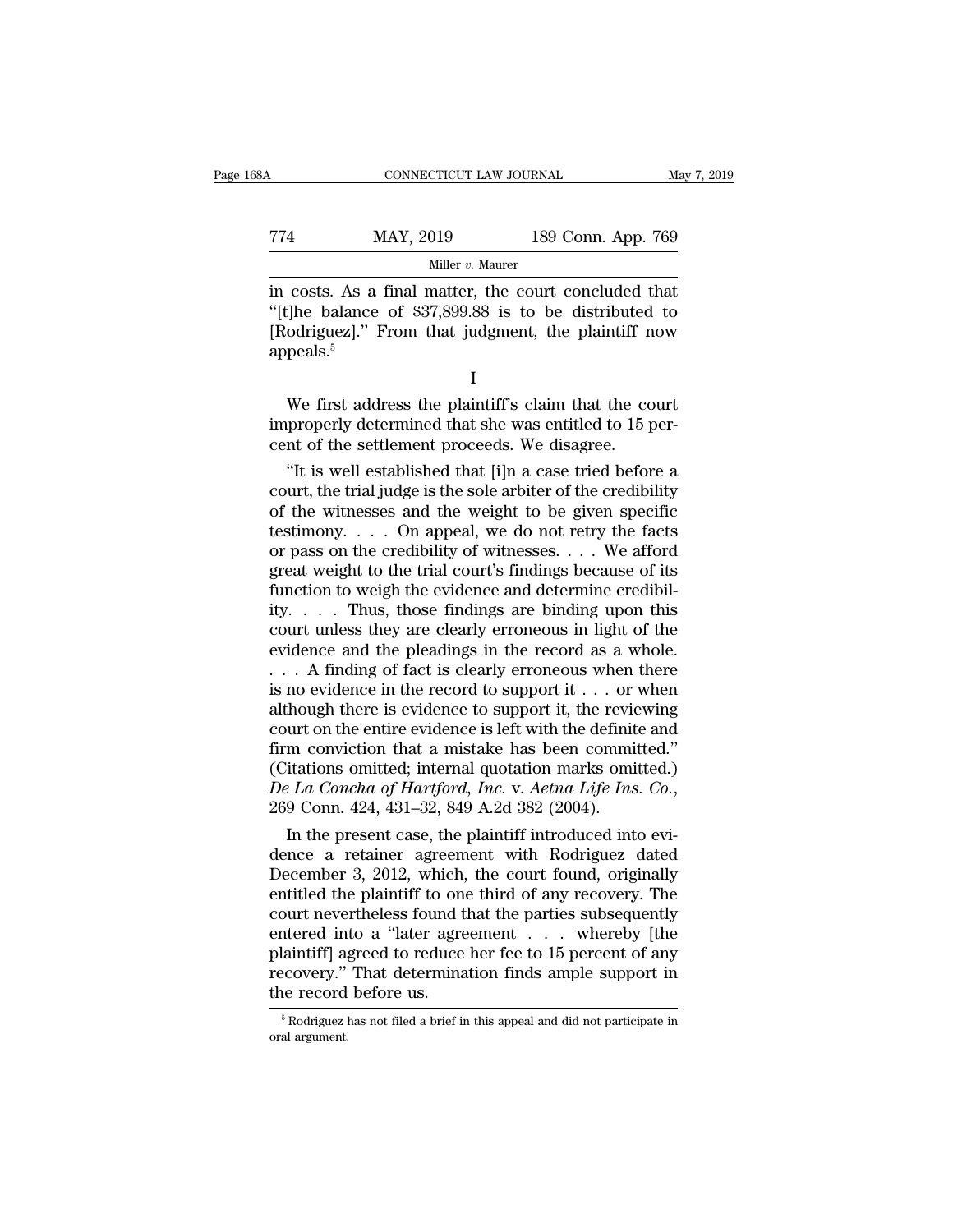189 CONNECTICUT LAW JOURNAL Page 169A<br>
189 Conn. App. 769 MAY, 2019 775<br>
Miller v. Maurer

#### Miller *v.* Maurer

CONNECTICUT LAW JOURNAL Page 169/<br>
9 Conn. App. 769 MAY, 2019 775<br>
Miller v. Maurer<br>
In her complaint, the plaintiff averred in relevant part<br>
at "[b]ecause Rodriguez was not satisfied with the<br>
28.000 sottlomant amount [t 189 Conn. App. 769 MAY, 2019 775<br>
Miller v. Maurer<br>
In her complaint, the plaintiff averred in relevant part<br>
that "[b]ecause Rodriguez was not satisfied with the<br>
\$128,000 settlement amount, [the] plaintiff had agreed<br>
t 189 Conn. App. 769 MAY, 2019 775<br>
Miller v. Maurer<br>
In her complaint, the plaintiff averred in relevant part<br>
that "[b]ecause Rodriguez was not satisfied with the<br>
\$128,000 settlement amount, [the] plaintiff had agreed<br>
t 189 Conn. App. 769 MAY, 2019 775<br>
Miller v. Maurer<br>
In her complaint, the plaintiff averred in relevant part<br>
that "[b]ecause Rodriguez was not satisfied with the<br>
\$128,000 settlement amount, [the] plaintiff had agreed<br>
t Willer v. Maurer<br>
In her complaint, the plaintiff averred in relevant part<br>
that "[b]ecause Rodriguez was not satisfied with the<br>
\$128,000 settlement amount, [the] plaintiff had agreed<br>
to reduce her contingency fee."<sup>6</sup> Miller v. Maurer<br>
In her complaint, the plaintiff averred in relevant part<br>
that "[b]ecause Rodriguez was not satisfied with the<br>
\$128,000 settlement amount, [the] plaintiff had agreed<br>
to reduce her contingency fee."<sup>6</sup> In her complaint, the plaintiff averred in relevant part<br>that "[b]ecause Rodriguez was not satisfied with the<br>\$128,000 settlement amount, [the] plaintiff had agreed<br>to reduce her contingency fee."<sup>6</sup> At trial, Rodriguez l that "[b]ecause Rodriguez was not satisfied with the<br>\$128,000 settlement amount, [the] plaintiff had agreed<br>to reduce her contingency fee."<sup>6</sup> At trial, Rodriguez like-<br>wise testified that the plaintiff had agreed to reduc \$128,000 settlement amount, [the] plaintiff had agreed<br>to reduce her contingency fee."<sup>6</sup> At trial, Rodriguez like-<br>wise testified that the plaintiff had agreed to reduce<br>her fee to 15 percent of any recovery. That agreeme to reduce her contingency fee."<sup>6</sup> At trial, Rodriguez like-<br>wise testified that the plaintiff had agreed to reduce<br>her fee to 15 percent of any recovery. That agreement<br>also is memorialized in a letter that the plaintiff wise testified that the plaintiff had agreed to reduce<br>her fee to 15 percent of any recovery. That agreement<br>also is memorialized in a letter that the plaintiff sent<br>to Rodriguez dated October 18, 2016, which was admit-<br>te her fee to 15 percent of any recovery. That agreement<br>also is memorialized in a letter that the plaintiff sent<br>to Rodriguez dated October 18, 2016, which was admit-<br>ted into evidence and captioned "RE: Rodriguez v.<br>Bridgep also is memorialized in a letter that the plaintiff sent<br>to Rodriguez dated October 18, 2016, which was admit-<br>ted into evidence and captioned "RE: Rodriguez v.<br>Bridgeport Housing Authority Settlement Proceeds."<br>That lette to Rodriguez dated October 18, 2016, which was admitted into evidence and captioned "RE: Rodriguez v.<br>Bridgeport Housing Authority Settlement Proceeds."<br>That letter states in full: "Dear [Rodriguez]: This will<br>confirm that ted into evidence and captioned "RE: Rodriguez v.<br>Bridgeport Housing Authority Settlement Proceeds."<br>That letter states in full: "Dear [Rodriguez]: This will<br>confirm that, as a courtesy to you, the fractured manner<br>in whic Bridgeport Housing Authority Settlement Proceeds."<br>That letter states in full: "Dear [Rodriguez]: This will<br>confirm that, as a courtesy to you, the fractured manner<br>in which this case was handled, and because of the small<br> That letter states in full: "Dear [Rodriguez]: This will<br>confirm that, as a courtesy to you, the fractured manner<br>in which this case was handled, and because of the small<br>amount of money that was left under the [Bridgeport confirm that, as a courtesy to you, the fractured manner<br>in which this case was handled, and because of the small<br>amount of money that was left under the [Bridgeport]<br>Housing Authority [i]nsurance policy, I agreed to reduc in which this case was handled, and because of the small<br>amount of money that was left under the [Bridgeport]<br>Housing Authority [i]nsurance policy, I agreed to reduce<br>my fee to fifteen (15%). Sincerely, [the plaintiff]." T amount of money that was left under the [Bridgeport]<br>Housing Authority [i]nsurance policy, I agreed to reduce<br>my fee to fifteen (15%). Sincerely, [the plaintiff]." The<br>record also contains a letter that the plaintiff sent Housing Authority [i]nsurance policy, I agreed to reduce<br>my fee to fifteen (15%). Sincerely, [the plaintiff]." The<br>record also contains a letter that the plaintiff sent to<br>an attorney with the local grievance panel regardi my fee to fifteen (15%). Sincerely, [the plaintiff]." The<br>record also contains a letter that the plaintiff sent to<br>an attorney with the local grievance panel regarding a<br>grievance that Rodriguez had filed, in which the pla record also contains a letter that the plaintiff sent to<br>an attorney with the local grievance panel regarding a<br>grievance that Rodriguez had filed, in which the plaintiff<br>states that "[b]ecause [Rodriguez] was not happy wi an attorney with the local grievance panel regarding a<br>grievance that Rodriguez had filed, in which the plaintiff<br>states that "[b]ecause [Rodriguez] was not happy with<br>the settlement amount, I voluntarily proposed to reduc grievance that Rodriguez had filed, in which the plaintiff<br>states that "[b]ecause [Rodriguez] was not happy with<br>the settlement amount, I voluntarily proposed to reduce<br>my fee from [one third] to [15] percent." Furthermore states that "[b]ecause [Rodriguez] was not happy with<br>the settlement amount, I voluntarily proposed to reduce<br>my fee from [one third] to [15] percent." Furthermore,<br>toward the end of the two day trial, the court indicated<br> the settlement amount, I voluntarily proposed to reduce<br>my fee from [one third] to [15] percent." Furthermore,<br>toward the end of the two day trial, the court indicated<br>that it was "concerned from your perspective, Attorney my fee from [one third] to [15] percent." Furthermo<br>toward the end of the two day trial, the court indicat<br>that it was "concerned from your perspective, Attorn<br>Miller, on the 15 percent agreement." In responding<br>the court filler, on the 15 percent agreement." In responding to<br>he court's concern, the plaintiff testified that she had<br>blunteered to reduce her fee to 15 percent "in order<br> $\frac{1}{2}$  get [Rodriguez] to accept the settlement."<br> $\frac$ the court's concern, the plaintiff testified that she had<br>volunteered to reduce her fee to 15 percent "in order<br>to get [Rodriguez] to accept the settlement."<sup>7</sup><br><sup>6</sup> Despite that admitted agreement with Rodriguez, the plain

volunteered to reduce her fee to 15 percent "in order<br>to get [Rodriguez] to accept the settlement."<sup>7</sup><br> $\overline{\phantom{a}}$   $\overline{\phantom{a}}$  Despite that admitted agreement with Rodriguez, the plaintiff further<br>alleged in her complaint to get [Rodriguez] to accept the settlement.''<sup>7</sup><br>  $\sigma$  Despite that admitted agreement with Rodriguez, the plaintiff further<br>
alleged in her complaint that "if [Maurer] now insists upon sharing in the<br>
settlement funds, <sup>6</sup> Despite that admitted agreement with Rodriguez, the plaintiff further alleged in her complaint that "if [Maurer] now insists upon sharing in the settlement funds, [the plaintiff] reserves the right to claim her full o

alleged in her complaint that "if [Maurer] now insists upon sharing in the settlement funds, [the plaintiff] reserves the right to claim her full one-third share of any proceeds."<br>
<sup>7</sup> At trial, the plaintiff also alleged Exercise in the basic line in the relation of the reduced her fee in part due of any proceeds."<br>
<sup>7</sup> At trial, the plaintiff also alleged that she reduced her fee in part due<br>
to Maurer's agreement to waive her claim to a Share of any proceeds."<br>
<sup>7</sup> At trial, the plaintiff also alleged that she reduced her fee in part due<br>
to Maurer's agreement to waive her claim to a share of the settlement<br>
proceeds. The record before us contains no evi <sup>7</sup> At trial, the plaintiff also alleged that she reduced her fee in part due to Maurer's agreement to waive her claim to a share of the settlement proceeds. The record before us contains no evidence of any such agreement release of claims and to waive her claim to a share of the settlement<br>proceeds. The record before us contains no evidence of any such agreement.<br>To be sure, the record contains a letter addressed to the plaintiff dated<br>Dec to Maurer's agreement to waive her claim to a share of the settlement<br>proceeds. The record before us contains no evidence of any such agreement.<br>To be sure, the record contains a letter addressed to the plaintiff dated<br>Dec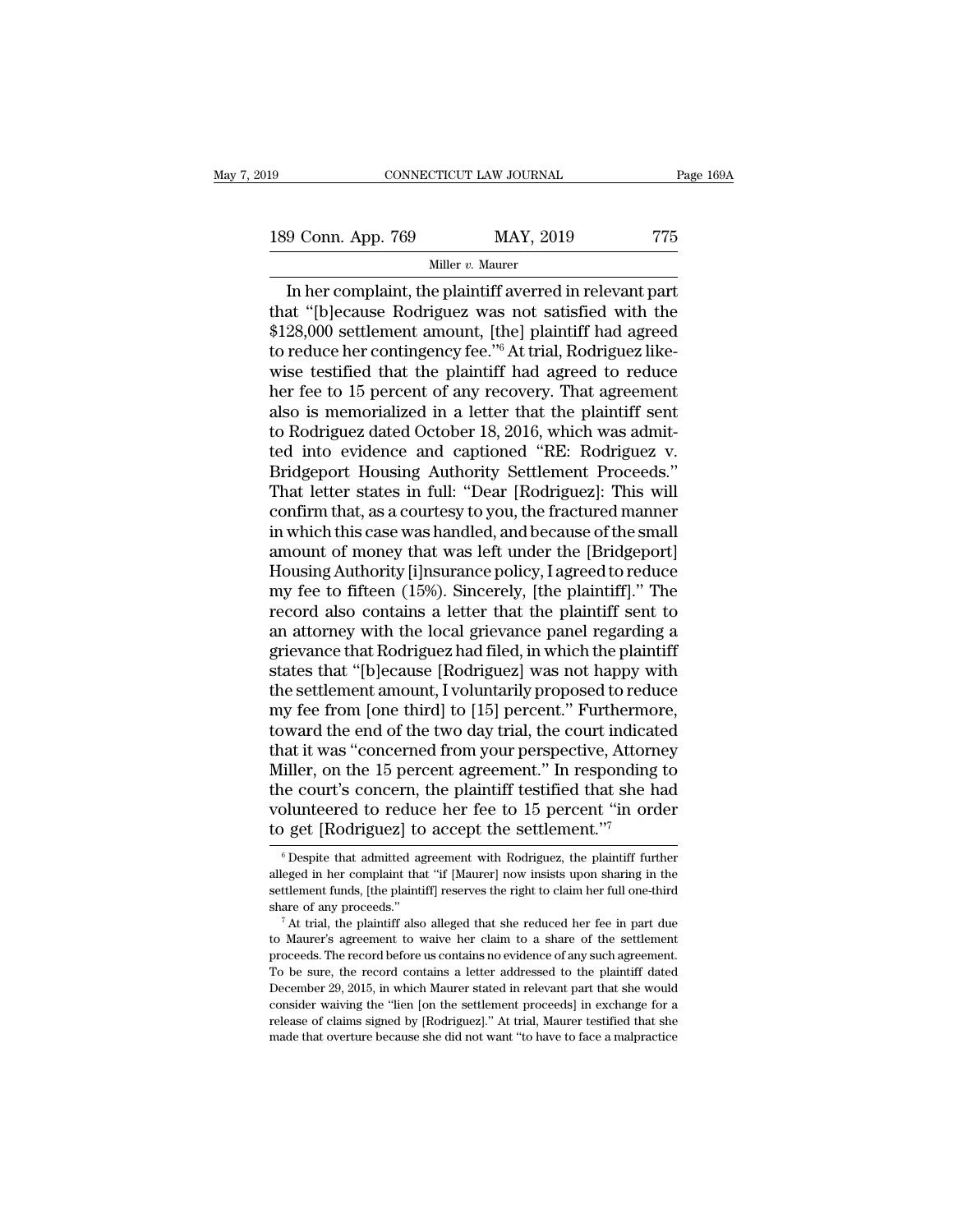| 0A  | CONNECTICUT LAW JOURNAL |                    | May 7, 2019 |
|-----|-------------------------|--------------------|-------------|
| 776 | MAY, 2019               | 189 Conn. App. 769 |             |
|     | Miller $v$ . Maurer     |                    |             |

CONNECTICUT LAW JOURNAL<br>
6 MAY, 2019 189 Conn. App. 769<br>
Miller v. Maurer<br>
The foregoing evidence substantiates the court's find-<br>
g that the plaintiff was entitled to 15 percent of the<br>
ttlement proceeds and we are not le The foregoing evidence substantiates the court's find-<br>
The foregoing evidence substantiates the court's find-<br>
ing that the plaintiff was entitled to 15 percent of the<br>
settlement proceeds, and we are not left with a def The state of the settlement proceeds, and we are not left with a definite and firm conviction that a mistake has been made. We therefore, conclude that the court's finding was not the theoretic conclude that the court's f The foregoing evidence substantiates the court's find-<br>The foregoing evidence substantiates the court's find-<br>ing that the plaintiff was entitled to 15 percent of the<br>settlement proceeds, and we are not left with a defini The foregoing evidence substantiates the court's finding that the plaintiff was entitled to 15 percent of the settlement proceeds, and we are not left with a definite and firm conviction that a mistake has been made. We t <sup>Mi</sup><br>The foregoing evident<br>ing that the plaintiff was<br>settlement proceeds, ar<br>and firm conviction tha<br>therefore conclude tha<br>clearly erroneous. ttlement proceeds, and we are not left with a definite<br>d firm conviction that a mistake has been made. We<br>erefore conclude that the court's finding was not<br>early erroneous.<br>II<br>We next consider the plaintiff's challenge to

and firm conviction that a mistake has been made. We<br>therefore conclude that the court's finding was not<br>clearly erroneous.<br>II<br>We next consider the plaintiff's challenge to the<br>court's determinations with respect to Maurer therefore conclude that the court's finding was not<br>clearly erroneous.<br>II<br>We next consider the plaintiff's challenge to the<br>court's determinations with respect to Maurer's entitle-<br>ment to a portion of the settlement proce clearly erroneous.<br>
II<br>
We next consider the plaintiff's challenge to the<br>
court's determinations with respect to Maurer's entitle-<br>
ment to a portion of the settlement proceeds.<sup>8</sup> The plain-<br>
tiff maintains that the cou II<br>We next consider the plaintiff's challenge to the<br>court's determinations with respect to Maurer's entitle-<br>ment to a portion of the settlement proceeds.<sup>8</sup> The plain-<br>tiff maintains that the court erroneously found that II<br>We next consider the plaintiff's challenge to the<br>court's determinations with respect to Maurer's entitle-<br>ment to a portion of the settlement proceeds.<sup>8</sup> The plain-<br>tiff maintains that the court erroneously found that We next consider the plaintiff's challenge to the<br>court's determinations with respect to Maurer's entitle-<br>ment to a portion of the settlement proceeds.<sup>8</sup> The plain-<br>tiff maintains that the court erroneously found that<br>M court's determinations with respect to Maurer's entitlement to a portion of the settlement proceeds.<sup>8</sup> The plaintiff maintains that the court erroneously found that Maurer was entitled to *any* settlement proceeds. In add ment to a portion of the settlement proceeds.<sup>8</sup> The plaintiff maintains that the court erroneously found that Maurer was entitled to *any* settlement proceeds. In addition, the plaintiff claims that the court improperly a tiff maintains that the court erroneously found that<br>Maurer was entitled to *any* settlement proceeds. In<br>addition, the plaintiff claims that the court improperly<br>applied the terms of the retainer agreement between<br>the law Maurer was entitled to *any* settlement proceeds. In addition, the plaintiff claims that the court improperly applied the terms of the retainer agreement between the law firm and Rodriguez, rather than "principles of quan Maurer. quantum meruit," in calculating the amount of those<br>proceeds.<sup>9</sup> In response, Maurer argues that the plaintiff<br>lacks standing to raise those claims. We agree with<br>Maurer.<br>claim or a grievance." It nevertheless is undispute proceeds.<sup>9</sup> In response, Maurer argues that the plaintiff<br>lacks standing to raise those claims. We agree with<br>Maurer.<br>claim or a grievance." It nevertheless is undisputed that no release of claims<br>ever transpired; rather,

No. CV-16-6019763-S (September 6, 2016). For that reason, the trial court<br>understandably declined to find that Maurer had agreed to waive her legal<br>interest in the settlement proceeds in this case.<br><sup>8</sup> To be precise, the inderstandably declined to find that Maurer had agreed to waive her legal<br>interest in the settlement proceeds in this case.<br><sup>8</sup> To be precise, the court in its oral decision found that the law firm was<br>entitled to a portio interest in the settlement proceeds in this case.<br><sup>8</sup> To be precise, the court in its oral decision found that the law firm was<br>entitled to a portion of the settlement proceeds. It nonetheless remains that<br>the plaintiff na <sup>8</sup> S of the precise, the court in its oral decision found that the law firm was entitled to a portion of the settlement proceeds. It nonetheless remains that the plaintiff named Maurer, rather than the law firm, as a def entitled to a portion of the settlement proceeds. It nonetheless remains that the plaintiff named Maurer, rather than the law firm, as a defendant in this interpleader action, and no meaningful distinction thereafter was d the plaintiff named Maurer, rather than the law firm, as a defendant in this interpleader action, and no meaningful distinction thereafter was drawn between Maurer and the law firm with respect to the proper distribution o able the model of claring the proper distribution of settlement proceeds. Because the parties raised no objection at trial and have pursued no claim on appeal regarding that distinction, we do not consider it further.<br><sup>9</sup>

of settlement proceeds. Because the parties raised no objection at trial and<br>have pursued no claim on appeal regarding that distinction, we do not<br>consider it further.<br><sup>9</sup> The plaintiff did not file a reply brief in this a of settlement proceeds. Because the parties raised no objection at trial and have pursued no claim on appeal regarding that distinction, we do not consider it further.<br>
<sup>9</sup> The plaintiff did not file a reply brief in this entitlement to settlement proceeds. The caption to the retainer onsider it further.<br>
<sup>9</sup> The plaintiff did not file a reply brief in this appeal, and her principal appellate brief is not a model of clarity with respect to The plaintiff did not file a reply brief in this appeal, and her principal appellate brief is not a model of clarity with respect to this latter contention. As best we can tell, that claim pertains solely to the court's a

II

lacks standing to raise those claims. We agree with<br>Maurer.<br>claim or a grievance." It nevertheless is undisputed that no release of claims<br>ever transpired; rather, Maurer subsequently had to defend both a grievance<br>complai Maurer.<br>
Claim or a grievance." It nevertheless is undisputed that no release of claims<br>
ever transpired; rather, Maurer subsequently had to defend both a grievance<br>
complaint (grievance complaint no. 16-0664), which was d *Rodriguez* v. *Maurer*, *Rodriguez* v. *It nevertheless is undisputed that no release of claims* ever transpired; rather, Maurer subsequently had to defend both a grievance complaint (grievance complaint no. 16-0664), whi claim or a grievance." It nevertheless is undisputed that no release of claims<br>ever transpired; rather, Maurer subsequently had to defend both a grievance<br>complaint (grievance complaint no. 16-0664), which was dismissed fo ever transpired; rather, Maurer subsequently had to defend both a grievance complaint (grievance complaint no. 16-0664), which was dismissed for lack of probable cause on January 13, 2017, as well as a malpractice action. complaint (grievance complaint no. 16-0664), which was dismissed for lack of probable cause on January 13, 2017, as well as a malpractice action. See *Rodriguez v. Maurer*, Superior Court, judicial district of Danbury, Do Rodriguez v. Maurer, Superior Court, judicial district of Danbury, Docket No. CV-16-6019763-S (September 6, 2016). For that reason, the trial court understandably declined to find that Maurer had agreed to waive her legal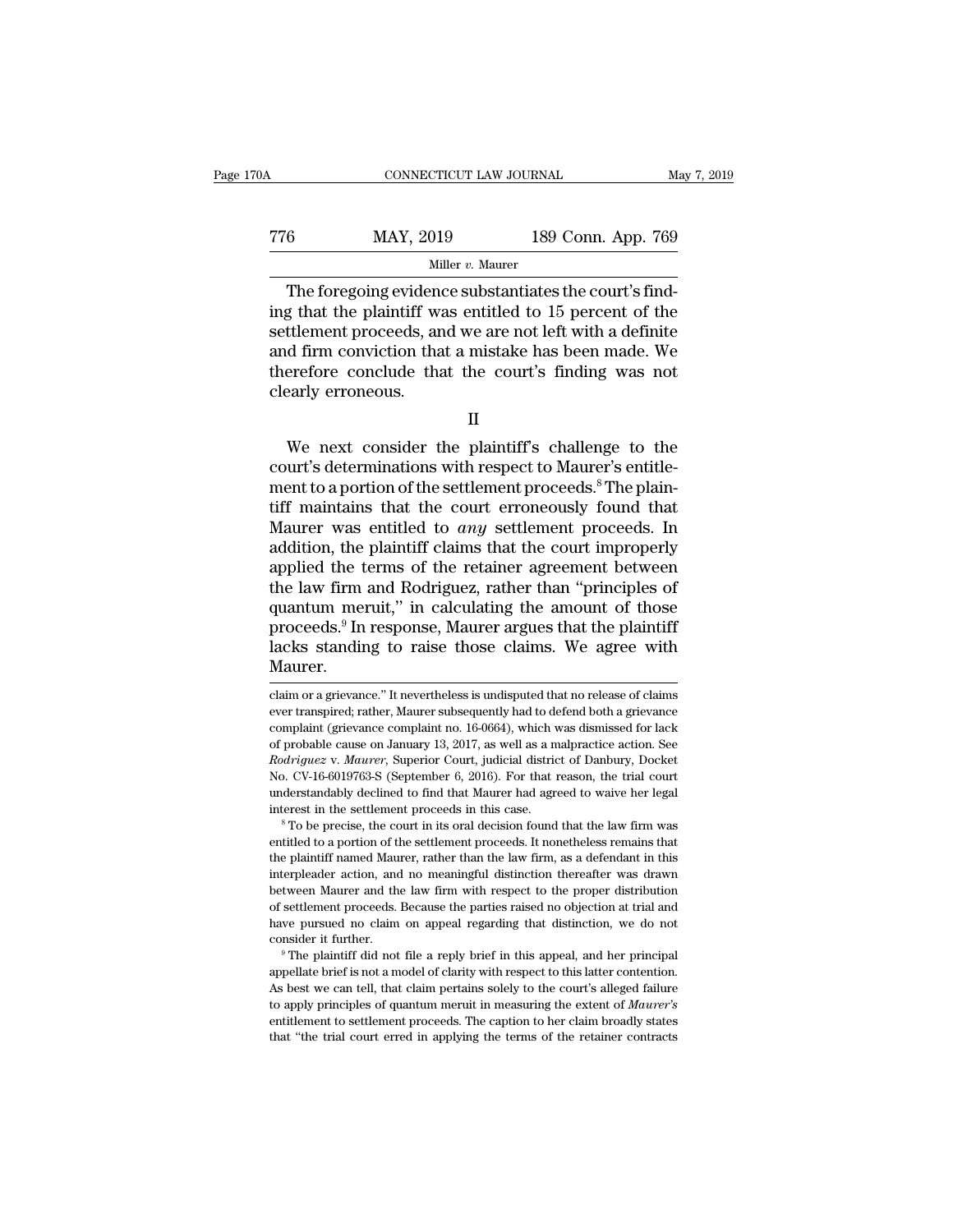189 CONNECTICUT LAW JOURNAL Page 171A<br>
189 Conn. App. 769 MAY, 2019 777<br>
Miller v. Maurer Miller *v.* Maurer

CONNECTICUT LAW JOURNAL Page 171A<br>
9 Conn. App. 769 MAY, 2019 777<br>
Miller v. Maurer<br>
It is well established that "a party must have standing<br>
assert a claim in order for the court to have subject<br>
atter invigilation over t 189 Conn. App. 769 MAY, 2019 777<br>
Miller v. Maurer<br>
It is well established that "a party must have standing<br>
to assert a claim in order for the court to have subject<br>
matter jurisdiction over the claim. . . . Standing is 189 Conn. App. 769 MAY, 2019 777<br>
Miller v. Maurer<br>
It is well established that "a party must have standing<br>
to assert a claim in order for the court to have subject<br>
matter jurisdiction over the claim.... Standing is the 189 Conn. App. 769 MAY, 2019 777<br>
Miller v. Maurer<br>
It is well established that "a party must have standing<br>
to assert a claim in order for the court to have subject<br>
matter jurisdiction over the claim.... Standing is the Miller v. Maurer<br>It is well established that "a party must have standing<br>to assert a claim in order for the court to have subject<br>matter jurisdiction over the claim.... Standing is the<br>legal right to set judicial machinery It is well established that "a party must have standing<br>to assert a claim in order for the court to have subject<br>matter jurisdiction over the claim.... Standing is the<br>legal right to set judicial machinery in motion. One<br> It is well established that "a party must have standing<br>to assert a claim in order for the court to have subject<br>matter jurisdiction over the claim.... Standing is the<br>legal right to set judicial machinery in motion. One<br>c to assert a claim in order for the court to have subject<br>matter jurisdiction over the claim. . . . Standing is the<br>legal right to set judicial machinery in motion. One<br>cannot rightfully invoke the jurisdiction of the court matter jurisdiction over the claim. . . . Standing is the<br>legal right to set judicial machinery in motion. One<br>cannot rightfully invoke the jurisdiction of the court<br>unless he has, in an individual or representative capac legal right to set judicial machinery in motion. One<br>cannot rightfully invoke the jurisdiction of the court<br>unless he has, in an individual or representative capac-<br>ity, some real interest in the cause of action, or a lega cannot rightfully invoke the jurisdiction of the court<br>unless he has, in an individual or representative capac-<br>ity, some real interest in the cause of action, or a legal<br>or equitable right, title or interest in the subje unless he has, in an individual or representative capacity, some real interest in the cause of action, or a legal<br>or equitable right, title or interest in the subject matter<br>of the controversy.... [Our Supreme Court] has ity, some real interest in the cause of action, or a legal<br>or equitable right, title or interest in the subject matter<br>of the controversy.... [Our Supreme Court] has often<br>stated that the question of subject matter jurisd or equitable right, title or interest in the subject matter<br>of the controversy.... [Our Supreme Court] has often<br>stated that the question of subject matter jurisdiction,<br>because it addresses the basic competency of the co of the controversy.... [Our Supreme Court] has often<br>stated that the question of subject matter jurisdiction,<br>because it addresses the basic competency of the court,<br>can be raised by any of the parties, or by the court su stated that the question of subject matter jurisdiction,<br>because it addresses the basic competency of the court,<br>can be raised by any of the parties, or by the court sua<br>sponte, at any time.... [T]he court has a duty to<br>d because it addresses the basic competency of the court,<br>can be raised by any of the parties, or by the court sua<br>sponte, at any time. . . . . [T]he court has a duty to<br>dismiss, even on its own initiative, any appeal that can be raised by any of the parties, or by the court sua<br>sponte, at any time. . . . . [T]he court has a duty to<br>dismiss, even on its own initiative, any appeal that it<br>lacks jurisdiction to hear. . . . Standing . . . is n sponte, at any time. . . . . [T]he court has a duty to dismiss, even on its own initiative, any appeal that it lacks jurisdiction to hear. . . . Standing . . . is not a technical rule intended to keep aggrieved parties ou rection than the principles of quantum meruit.'' The plaintiff quotes *Cooke*<br>and parties are not vexed by suits brought to vindicate<br>and parties are not vexed by suits brought to vindicate<br>were the principles of quantum m

is a practical concept designed to ensure that courts<br>and parties are not vexed by suits brought to vindicate<br>rather than the principles of quantum meruit." The plaintiff quotes *Cooke*<br>v. *Thresher*, 51 Conn. 105, 107 (1 and parties are not vexed by suits brought to vindicate<br>rather than the principles of quantum meruit." The plaintiff quotes *Cooke*<br>v. *Thresher*, 51 Conn. 105, 107 (1883), for the proposition that an attorney<br>may only enf Fraction and particles are not vexet by suits brought to vindicate<br>
rather than the principles of quantum meruit." The plaintiff quotes Cooke<br>
v. Thresher, 51 Conn. 105, 107 (1883), for the proposition that an attorney<br>
m rather than the principles of quantum meruit." The plaintiff quotes *Cooke* v. *Thresher*, 51 Conn. 105, 107 (1883), for the proposition that an attorney may only enforce the provisions of a contingency fee agreement if t w. Thresher, 51 Conn. 105, 107 (1883), for the proposition that an attorney may only enforce the provisions of a contingency fee agreement if that attorney "conducts the suit to a favorable conclusion"; id.; and argues th may only enforce the provisions of a contingency fee agreement if that<br>attorney "conducts the suit to a favorable conclusion"; id.; and argues that<br>an attorney who is discharged "prior to the occurrence of the contingency action must necessarily be a factor in deciding the deserved in determinant attorney "conducts the suit to a favorable conclusion"; id.; and argues that an anatomey who is discharged "prior to the occurrence of the contin an attorney who is discharged "prior to the occurrence of the contingency<br>is limited to quantum meruit recovery . . . ." (Emphasis omitted, internal<br>quotation marks omitted.) The plaintiff then asserts that "[t]he result<br> an attorney who is discharged "prior to the occurrence of the contingency is limited to quantum meruit recovery . . . ." (Emphasis omitted; internal quotation marks omitted.) The plaintiff then asserts that "[t]he result metally metallical exploration marks omitted.) The other during action must necessarily be a fluence of [Rodriguez] case . . . do r trine of quantum meruit."<br>At no point in her appellate that we not not not all the non-At no point in the course of her handling of [Rodriguez]<br>tion must necessarily be a factor in deciding 'how much she deserved'"<br>fore concluding that "[t]he facts and circumstances of [Maurer's] handling<br>[Rodriguez] case action must necessarily be a factor in deciding 'how much she deserved'"<br>before concluding that "[t]he facts and circumstances of [Maurer's] handling<br>of [Rodriguez'] case  $\ldots$  do not warrant application of the equitable

before concluding that "[t]he facts and circumstances of [Maurer's] handling of [Rodriguez'] case . . . do not warrant application of the equitable doctrine of quantum meruit."<br>At no point in her appellate brief does the p of [Rodriguez'] case  $\ldots$  do not warrant application of the equitable doctrine of quantum meruit."<br>At no point in her appellate brief does the plaintiff distinctly argue that<br>the court should have applied the doctrine of cally avere in her appellate brief does the plaintiff distinctly argue that<br>the court should have applied the doctrine of quantum meruit to determine<br>*her own portion* of the settlement proceeds. Furthermore, the plaintiff At no point in her appellate brief does the plaintiff distinctly argue that<br>the court should have applied the doctrine of quantum meruit to determine<br>*her own portion* of the settlement proceeds. Furthermore, the plaintiff The court should have applied the doctrine of quantum meruit to determine<br>*her ourt should have applied the doctrine of quantum meruit to determine*<br>*her own portion* of the settlement proceeds. Furthermore, the plaintiff her own portion of the settlement proceeds. Furthermore, the plaintiff never raised that claim before the trial court. To the contrary, the plaintiff specifically averred in her June 2, 2017 statement of claim that she was raised that claim before the trial court. To the contrary, the plaintiff specifically averred in her June 2, 2017 statement of claim that she was seeking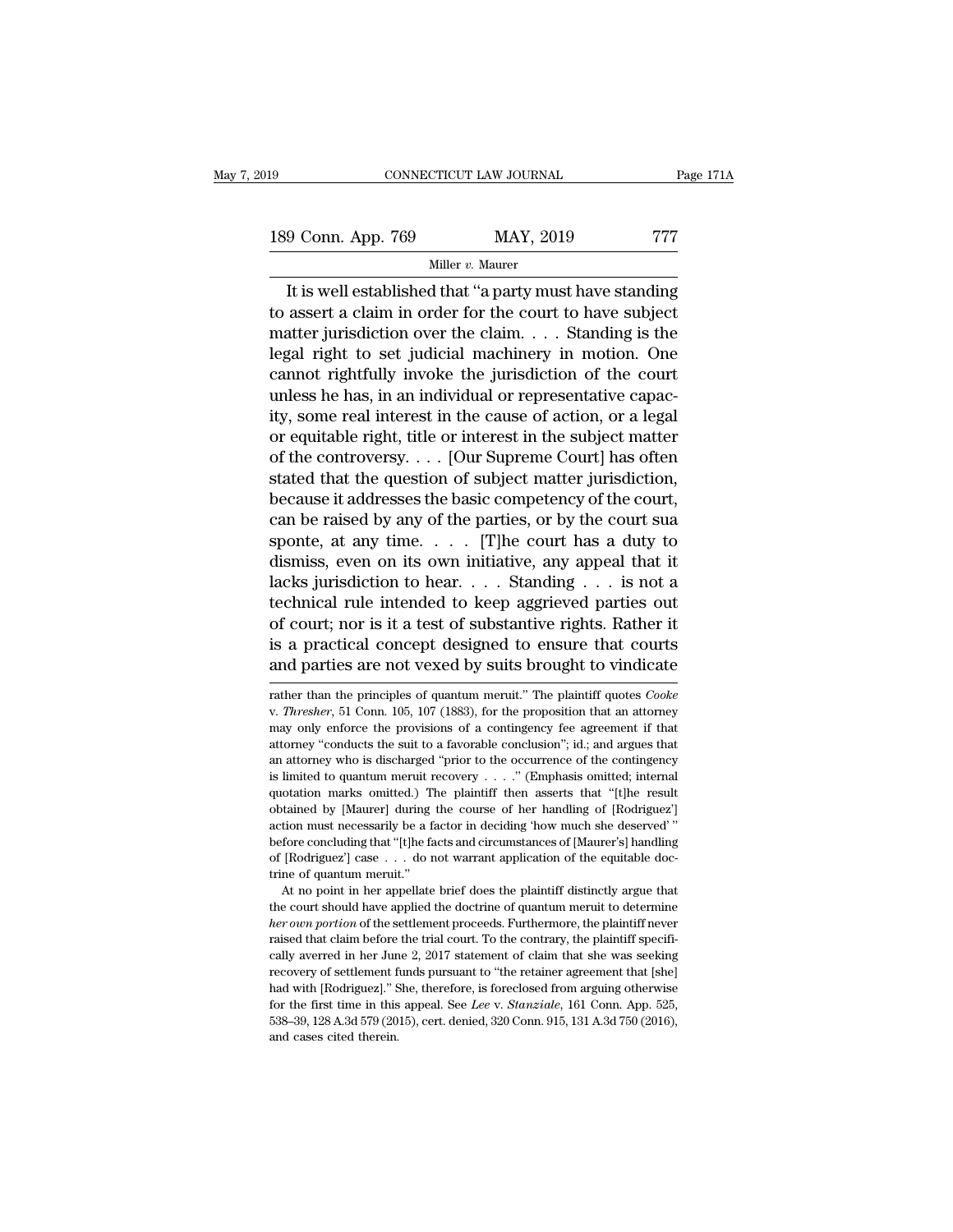#### CONNECTICUT LAW JOURNAL May 7, 2019<br>
TT8 MAY, 2019 189 Conn. App. 769<br>
Miller v. Maurer Miller *v.* Maurer

CONNECTICUT LAW JOURNAL May 7, 2019<br>
MAY, 2019 189 Conn. App. 769<br>
Miller v. Maurer<br>
Miller v. Maurer<br>
Miller v. Maurer<br>
Miller v. Maurer<br>
Miller v. Maurer<br>
Miller v. Maurer<br>
Miller v. Maurer<br>
Miller v. Maurer<br>
Miller v. M MAY, 2019 189 Conn. App. 769<br>
Miller v. Maurer<br>
Miller v. Maurer<br>
monjusticiable interests and that judicial decisions<br>
which may affect the rights of others are forged in<br>
hot controversy, with each view fairly and vigoro  $\begin{array}{r} \text{MAX, 2019} \\ \text{Miller } v. \text{ Maurer} \\ \text{nonjusticiable interests and that judicial decisions} \\ \text{which may affect the rights of others are forged in hot controversy, with each view fairly and vigorously represented." (Citations omitted; internal quotation marks omitted) *Whether Bank v. Zak* 259 Comp. 766 \end{array}$ TT8 MAY, 2019 189 Conn. App. 769<br>
Miller v. Maurer<br>
monjusticiable interests and that judicial decisions<br>
which may affect the rights of others are forged in<br>
hot controversy, with each view fairly and vigorously<br>
represe Miller *v.* Maurer<br>
Miller *v.* Maurer<br>
monjusticiable interests and that judicial decisions<br>
which may affect the rights of others are forged in<br>
hot controversy, with each view fairly and vigorously<br>
represented." (Citat <sup>Miller</sup><sup>*v*. Maurer<br>
monjusticiable interests and that judicial decisions<br>
which may affect the rights of others are forged in<br>
hot controversy, with each view fairly and vigorously<br>
represented." (Citations omitted; int</sup> nonjusticiable interests and that judicial decisions<br>which may affect the rights of others are forged in<br>hot controversy, with each view fairly and vigorously<br>represented." (Citations omitted; internal quotation<br>marks omi which may affect the rights of others are forged in<br>hot controversy, with each view fairly and vigorously<br>represented.'' (Citations omitted; internal quotation<br>marks omitted.) Webster Bank v. Zak, 259 Conn. 766,<br>774, 792 hot controversy, with each view fairly and vigorously<br>represented." (Citations omitted; internal quotation<br>marks omitted.) *Webster Bank* v. *Zak*, 259 Conn. 766,<br>774, 792 A.2d 66 (2002). "Where a party is found to<br>lack st represented." (Citations omitted; internal quotation<br>marks omitted.) Webster Bank v. Zak, 259 Conn. 766,<br>774, 792 A.2d 66 (2002). "Where a party is found to<br>lack standing, the court is consequently without subject<br>matter j marks omitted.) Webster Bank v. Zak, 259 Conn. 766, 774, 792 A.2d 66 (2002). "Where a party is found to lack standing, the court is consequently without subject matter jurisdiction to determine the cause." (Internal quota 774, 792 A.2d 66 (2002). "Where a party is found to<br>lack standing, the court is consequently without subject<br>matter jurisdiction to determine the cause." (Internal<br>quotation marks omitted.) *J.E. Robert Co.* v. *Signature* atter jurisate that to determine the cause." (internal<br>
otation marks omitted.) *J.E. Robert Co. v. Signature*<br>
operties, *LLC*, 309 Conn. 307, 318, 71 A.3d 492 (2013).<br>
Ir review of the question of the plaintiff's standin quotation marks omitted.) J.E. Robert Co. v. Signature<br>Properties, LLC, 309 Conn. 307, 318, 71 A.3d 492 (2013).<br>Our review of the question of the plaintiff's standing is<br>plenary. See *West Farms Mall*, LLC v. *West Hartfo* 

*Properties, LLC,* 309 Conn. 307, 318, 71 A.3d 492 (2013).<br>Our review of the question of the plaintiff's standing is<br>plenary. See *West Farms Mall, LLC* v. *West Hartford*,<br>279 Conn. 1, 12, 901 A.2d 649 (2006).<br>"When stan Our review of the question of the plaintiff's standing is<br>plenary. See *West Farms Mall, LLC* v. *West Hartford*,<br>279 Conn. 1, 12, 901 A.2d 649 (2006).<br>
"When standing is put in issue, the question is<br>whether the person w plenary. See *West Farms Mau*, *LLC* v. *West Hartford*,<br>279 Conn. 1, 12, 901 A.2d 649 (2006).<br>
"When standing is put in issue, the question is<br>
whether the person whose standing is challenged is a<br>
proper party to request 279 Conn. 1, 12, 901 A.2d 649 (2006).<br>
"When standing is put in issue, the question is<br>
whether the person whose standing is challenged is a<br>
proper party to request an adjudication of the issue.<br>  $\dots$  Standing requires n "When standing is put in issue, the question is<br>whether the person whose standing is challenged is a<br>proper party to request an adjudication of the issue.<br> $\ldots$  Standing requires no more than a colorable claim<br>of injury; whether the person whose standing is challenged is a<br>proper party to request an adjudication of the issue.<br>. . . Standing requires no more than a colorable claim<br>of injury; a [party] ordinarily establishes . . . stand-<br>ing proper party to request an adjudication of the issue.<br>
. . . Standing requires no more than a colorable claim<br>
of injury; a [party] ordinarily establishes . . . stand-<br>
ing by allegations of injury. Similarly, standing exi classically aggrievement encompasses a well-settled twofold determination: first the narty claiming and test for determining it is authorized by showing that the party claiming it is authorized by showing that the party cl of injury; a [party] ordinarily establishes . . . stand-<br>ing by allegations of injury. Similarly, standing exists<br>to attempt to vindicate arguably protected interests.<br>. . . Standing is established by showing that the part ing by allegations of injury. Similarly, standing exists<br>to attempt to vindicate arguably protected interests.<br>... Standing is established by showing that the party<br>claiming it is authorized by statute to bring suit or is<br> to attempt to vindicate arguably protected interests.<br>  $\dots$  Standing is established by showing that the party<br>
claiming it is authorized by statute to bring suit or is<br>
classically aggrieved.  $\dots$  The fundamental test for personal and legal interest such as is the concern of all members of the subject matter subject in the subject matter of determining aggrievement encompasses a well-settled twofold determination: first, the party claiming claiming it is authorized by statute to bring suit or is<br>classically aggrieved. . . . The fundamental test for<br>determining aggrievement encompasses a well-settled<br>twofold determination: first, the party claiming<br>aggrievem classically aggrieved. . . . The fundamental test for<br>determining aggrievement encompasses a well-settled<br>twofold determination: first, the party claiming<br>aggrievement must successfully demonstrate a specific,<br>personal and determining aggrievement encompasses a well-settled<br>twofold determination: first, the party claiming<br>aggrievement must successfully demonstrate a specific,<br>personal and legal interest in [the subject matter of<br>the challeng twofold determination: first, the party claiming<br>aggrievement must successfully demonstrate a specific,<br>personal and legal interest in [the subject matter of<br>the challenged action], as distinguished from a general<br>interest aggrievement must successfully demonstrate a specific,<br>personal and legal interest in [the subject matter of<br>the challenged action], as distinguished from a general<br>interest, such as is the concern of all members of the<br>co personal and legal interest in [the subject matter of<br>the challenged action], as distinguished from a general<br>interest, such as is the concern of all members of the<br>community as a whole. Second, the party claiming<br>aggrieve the challenged action], as distinguished from a general<br>interest, such as is the concern of all members of the<br>community as a whole. Second, the party claiming<br>aggrievement must successfully establish that this spe-<br>cific interest, such as is the concern of all members of the community as a whole. Second, the party claiming aggrievement must successfully establish that this specific personal and legal interest has been specially and injuri community as a whole. Second, the party claiming<br>aggrievement must successfully establish that this spe-<br>cific personal and legal interest has been specially and<br>injuriously affected by the [challenged action]. . . .<br>Aggr aggrievement must successfully establish that this specific personal and legal interest has been specially and injuriously affected by the [challenged action]. . . . Aggrievement is established if there is a possibility, a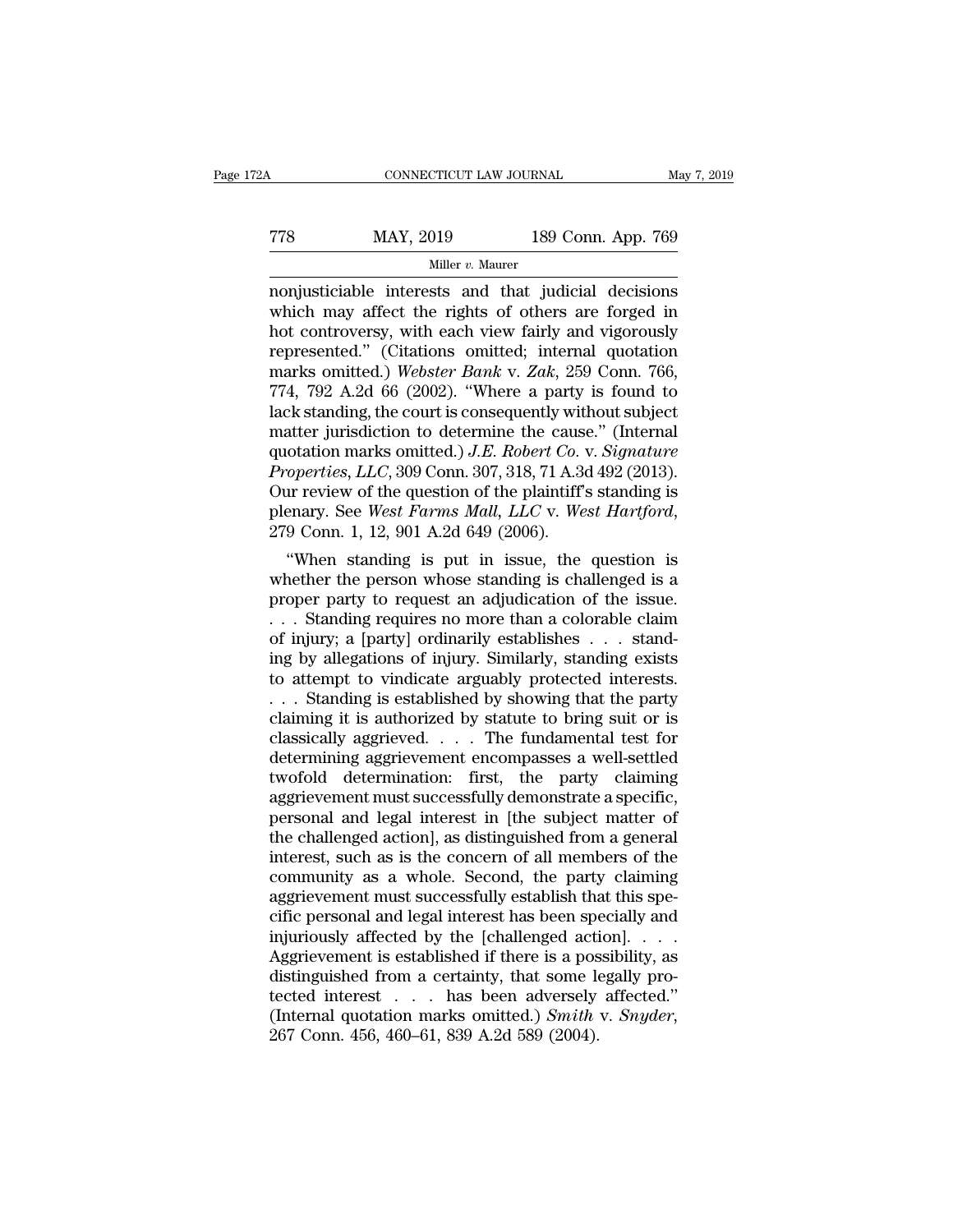189 CONNECTICUT LAW JOURNAL Page 173A<br>
189 Conn. App. 779 MAY, 2019 779<br>
Merkel v. Hill Merkel *v.* Hill

 $\begin{tabular}{llllll} \multicolumn{1}{l}{{\bf CONPECTICUT LAW JOURNAL}} & \multicolumn{1}{l}{Page~173A} \\\\ 9 & \multicolumn{1}{l}{{\bf Conn. App. 779}} & \multicolumn{1}{l}{{\bf MARY, 2019}} & \multicolumn{1}{l}{{\bf 779}} \\\\ \hline & \multicolumn{1}{l}{{{\bf The present case involves an interpleader action}} \\\ etermine the proper distribution of the settlement \\\ decoodes. In part I of this decision, we concluded that \end{tabular}$ 189 Conn. App. 779 MAY, 2019 779<br>Merkel  $v$ . Hill<br>The present case involves an interpleader action<br>to determine the proper distribution of the settlement<br>proceeds. In part I of this decision, we concluded that<br>the trial c 189 Conn. App. 779 MAY, 2019 779<br>
Merkel v. Hill<br>
The present case involves an interpleader action<br>
to determine the proper distribution of the settlement<br>
proceeds. In part I of this decision, we concluded that<br>
the tria 189 Conn. App. 779 MAY, 2019 779<br>
Merkel  $v$ . Hill<br>
The present case involves an interpleader action<br>
to determine the proper distribution of the settlement<br>
proceeds. In part I of this decision, we concluded that<br>
the tr Example of the present case involves an interpleader action<br>to determine the proper distribution of the settlement<br>proceeds. In part I of this decision, we concluded that<br>the trial court properly found that the plaintiff The present case involves an interpleader action<br>to determine the proper distribution of the settlement<br>proceeds. In part I of this decision, we concluded that<br>the trial court properly found that the plaintiff was<br>entitle The present case involves an interpleader action<br>to determine the proper distribution of the settlement<br>proceeds. In part I of this decision, we concluded that<br>the trial court properly found that the plaintiff was<br>entitled to determine the proper distribution of the settlement<br>proceeds. In part I of this decision, we concluded that<br>the trial court properly found that the plaintiff was<br>entitled to 15 percent of those proceeds. Accordingly,<br>th proceeds. In part I of this decision, we concluded that<br>the trial court properly found that the plaintiff was<br>entitled to 15 percent of those proceeds. Accordingly,<br>the court's determinations regarding the distribution of<br> the trial court properly found that the plaintiff was<br>entitled to 15 percent of those proceeds. Accordingly,<br>the court's determinations regarding the distribution of<br>the remaining 85 percent of the settlement proceeds<br>cann entitled to 15 percent of those proceeds. Accordingly,<br>the court's determinations regarding the distribution of<br>the remaining 85 percent of the settlement proceeds<br>cannot be said to adversely affect any cognizable legal<br>in the court's determinations regarding the distribution of<br>the remaining 85 percent of the settlement proceeds<br>cannot be said to adversely affect any cognizable legal<br>interest of the plaintiff. Even if the plaintiff's claim the remaining 85 percent of the settlement proceeds<br>cannot be said to adversely affect any cognizable legal<br>interest of the plaintiff. Even if the plaintiff's claim was<br>successful, any reduction in the amount of Maurer's<br>r cannot be said to adversely affect any cognizable legal<br>interest of the plaintiff. Even if the plaintiff's claim was<br>successful, any reduction in the amount of Maurer's<br>recovery would inure to the benefit of Rodriguez, and interest of the plaintiff. Even if the plaintiff's claim was successful, any reduction in the amount of Maurer's recovery would inure to the benefit of Rodriguez, and not to the plaintiff. For that reason, the plaintiff ca successful, any reduction in the amount of Maurer's<br>recovery would inure to the benefit of Rodriguez, and<br>not to the plaintiff. For that reason, the plaintiff cannot<br>establish a colorable claim of injury from either the<br>co recovery would inure to the benefit of Rodriguez, and<br>not to the plaintiff. For that reason, the plaintiff cannot<br>establish a colorable claim of injury from either the<br>court's allocation of the remaining proceeds between<br>M not to the plaintiff. For that reason, the plaintiff canno<br>establish a colorable claim of injury from either the<br>court's allocation of the remaining proceeds between<br>Maurer and Rodriguez or the manner by which the cour<br>arr Eablish a colorable claim of injury from either the<br>urt's allocation of the remaining proceeds between<br>aurer and Rodriguez or the manner by which the court<br>rived at that allocation. We therefore conclude that<br>e plaintiff l court's anocation of the remaining proceeds between<br>Maurer and Rodriguez or the manner by which the court<br>arrived at that allocation. We therefore conclude that<br>the plaintiff lacks standing, which deprives this court<br>of su

maurer and Rodriguez or the manner by which the court<br>arrived at that allocation. We therefore conclude that<br>the plaintiff lacks standing, which deprives this court<br>of subject matter jurisdiction over those claims.<br>The app arrived at that anocation. We therefore conclude the plaintiff lacks standing, which deprives this compose of subject matter jurisdiction over those claims.<br>The appeal is dismissed with respect to the plaintic challenge to subject matter jurisdiction over those claims.<br>The appeal is dismissed with respect to the plaint allenge to the court's determinations regarding M:<br>'s entitlement to a portion of the settlement procee<br>e judgment is affirm Framenge to the court s'determinations' regarding madi-<br>
in this indigment is affirmed in all other respects.<br>
In this opinion the other judges concurred.<br>
GORDON MERKEL *v.* MARLENE BALTIMORE HILL<br>
(AC 41352)

#### ortion of the settlem<br>
ned in all other resp<br>
other judges concu<br>
2. MARLENE BALT<br>
(AC 41352)<br>
Bright and Beach, Js. GORDON MERKEL  $v$ . MARLENE BALTIMORE HILL<br>(AC 41352)<br>Keller, Bright and Beach, Js.

#### *Syllabus*

 $(AC 41352)$ <br>  $Keller, Bright and Beach, JS.$ <br>  $Syllabus$ <br>
The plaintiff filed a motion to modify orders of custody and visitation con-<br>
cerning the parties' minor child that had been issued in connection with  $(AC 41352)$ <br>  $Keller, Bright and Beach, Js.$ <br>  $Syllabus$ <br>
plaintiff filed a motion to modify orders of custody and visitation concerning the parties' minor child that had been issued in connection with<br>
a foreign judgment of dissolution. Thereaf keller, Bright and Beach, Js.<br>Syllabus<br>plaintiff filed a motion to modify orders of custody and visitation concerning the parties' minor child that had been issued in connection with<br>a foreign judgment of dissolution. Ther Syllabus<br>Syllabus<br>plaintiff filed a motion to modify orders of custody and visitation con-<br>cerning the parties' minor child that had been issued in connection with<br>a foreign judgment of dissolution. Thereafter, the plainti Syllabus<br>plaintiff filed a motion to modify orders of custody and visitation con-<br>cerning the parties' minor child that had been issued in connection with<br>a foreign judgment of dissolution. Thereafter, the plaintiff filed plaintiff filed a motion to modify orders of custody and visitation concerning the parties' minor child that had been issued in connection with a foreign judgment of dissolution. Thereafter, the plaintiff filed a motion to cerning the parties' minor child that had been issued in connection with a foreign judgment of dissolution. Thereafter, the plaintiff filed a motion to modify a parental access plan. The plaintiff claimed that the parties' a foreign judgment of dissolution. Thereafter, the plaintiff filed a motion to modify a parental access plan. The plaintiff claimed that the parties' circumstances had changed since the entry of the existing orders and req a foreign judgment of dissolution. Thereafter, the plaintiff filed a motion to modify a parental access plan. The plaintiff claimed that the parties' circumstances had changed since the entry of the existing orders and re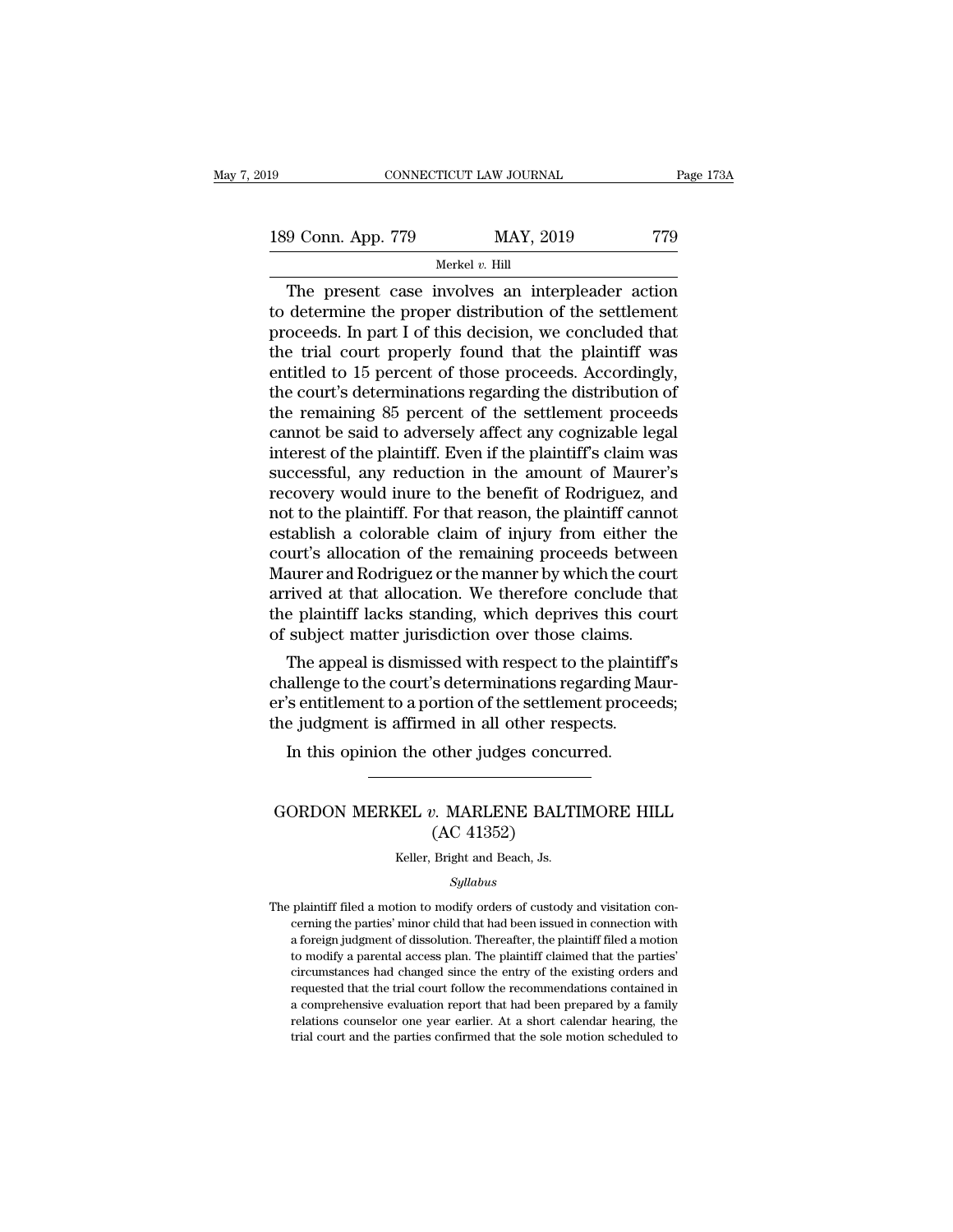189 CONNECTICUT LAW JOURNAL May 7, 2019<br>
2780 MAY, 2019 189 Conn. App. 779<br>
279 Merkel v. Hill Merkel *v.* Hill

MAY, 2019 189 Conn. App. 779<br>Merkel v. Hill<br>be heard and decided at the hearing was the motion to modify the<br>parental access plan. Following the hearing, the court issued a memoran- $\begin{array}{r|l} \hline \text{780} & \text{MAX, } 2019 & \text{189 Conn. App. 779} \ \hline \hline \text{be heard and decided at the hearing was the motion to modify the parental access plan. Following the hearing, the court issued a memorandum of decision in which it modified the existing orders relating to the parental access plan and custody, and adopted the entirety of the network.} \hline \end{array}$ MAY,  $2019$  189 Conn. App. 779<br>Merkel v. Hill<br>be heard and decided at the hearing was the motion to modify the<br>parental access plan. Following the hearing, the court issued a memoran-<br>dum of decision in which it modified Merkel  $v$ . Hill<br>be heard and decided at the hearing was the motion to modify the<br>parental access plan. Following the hearing, the court issued a memoran-<br>dum of decision in which it modified the existing orders relating Merkel v. Hill<br>be heard and decided at the hearing was the motion to modify the<br>parental access plan. Following the hearing, the court issued a memoran-<br>dum of decision in which it modified the existing orders relating to<br> be heard and decided at the hearing was the motion to modify the parental access plan. Following the hearing, the court issued a memorandum of decision in which it modified the existing orders relating to the parental acce parental access plan. Following the hearing, the court issued a memoran-<br>parental access plan. Following the hearing, the court issued a memoran-<br>dum of decision in which it modified the existing orders relating to<br>the par pear on of decision in which it modified the existing orders relating to the parental access plan and custody, and adopted the entirety of the recommendations in the report of the family relations counselor, who had testif the parental access plan and custody, and adopted the entirety of the recommendations in the report of the family relations counselor, who had testified at the hearing that because the report was prepared one year prior, t recommendations in the report of the family relations counselor, who had testified at the hearing that because the report was prepared one year prior, the recommendations contained therein were outdated. On appeal to this had testified at the hearing that because the report was prepared one<br>year prior, the recommendations contained therein were outdated. On<br>appeal to this court, the defendant claimed, inter alia, that the trial court<br>violat year prior, the recommendations contained therein were outdated. On appeal to this court, the defendant claimed, inter alia, that the trial court violated her right to procedural due process when it modified the existing c propeal to this court, the defendant claimed, inter alia, that the trial court violated her right to procedural due process when it modified the existing custody order without any notice and after a hearing at which it re violated her right to procedural due process when it modified the existing custody order without any notice and after a hearing at which it repeatedly was confirmed that the only issue was the modification of the parental custody order without any notice and after a hearing at which it repeatedly was confirmed that the only issue was the modification of the parental access plan. *Held* that the trial court violated the defendant's procedura edly was confirmed that the only issue was the modification of the parental access plan. *Held* that the trial court violated the defendant's procedural due process rights when it modified the custody order: that court mod be more more in the sole model in the trial court violated the defendant's procedural due process rights when it modified the custody order: that court modified the custody order without providing the parties with notice a procedural due process rights when it modified the custody order: that court modified the custody order without providing the parties with notice and a meaningful opportunity to be heard on that issue, as the court and bot From the custody order without providing the parties with notice and a meaningful opportunity to be heard on that issue, as the court and both parties expressly and consistently had confirmed that the sole motion to be hea is more and a meaningful opportunity to be heard on that issue, as the court and both parties expressly and consistently had confirmed that the sole motion to be heard and decided at the hearing was the motion to modify th From an an internation and consistently had confirmed that the sole motion to be heard and decided at the hearing was the motion to modify the parental access plan, and the plaintiff conceded at oral argument before this c the sole motion to be heard and decided at the hearing was the motion to modify the parental access plan, and the plaintiff conceded at oral argument before this court that modification of the custody order was improper; m to modify the parental access plan, and the plaintiff conceded at oral argument before this court that modification of the custody order was improper; moreover, the trial court abused its discretion when it adopted the rec are approaches the sourt that modification of the custody order was improper; moreover, the trial court abused its discretion when it adopted the recommendations in the report of the family relations counselor under the ci and was unproper, moreover, the trial court abused its discretion when it adopted the recommendations in the report of the family relations counselor under the circumstances here, where the recommendations in the report we improper; moreover, the trial court abused its discretion when it adopted<br>the recommendations in the report of the family relations counselor<br>under the circumstances here, where the recommendations in the report<br>were stale ment for examples are expected to the recommendations in the report<br>were stale and outdated, the family relations counselor was unable to<br>answer questions about her report because she had not been subpoenaed<br>and was unprep were stale and outdated, the family relations counselor was unable to answer questions about her report because she had not been subpoenaed and was unprepared, and she testified that such reports become outdated six months her were questions about her report<br>and was unprepared, and she tes<br>six months after completion been<br>ment, and that she could not maido a disservice to the minor ch<br>her report were still valid.<br>Argued April 10—official Argued April 10—officially released April 26, 2019\*<br>
Argued April 10—officially released April 26, 2019\*<br>
Argued April 10—officially released April 26, 2019\*<br>
Decodes April 26, 2019\*<br>
Argued April 10—officially released Ap *Procedural experimental informal ainor child to say that the recoid<br>
<i>Procedural History*<br> *Procedural History*<br> *Procedural History* ment, and that she could not make present recommendations and would<br>do a disservice to the minor child to say that the recommendations in<br>her report were still valid.<br>Argued April 10—officially released April 26, 2019\*<br>*Pr* 

do a disservice to the minor child to say that the recommendations in<br>her report were still valid.<br>Argued April 10—officially released April 26, 2019\*<br>*Procedural History*<br>Motion by the plaintiff for, inter alia, modificat her report were still valid.<br>
Argued April 10—officially released April 26, 2019\*<br>
Procedural History<br>
Motion by the plaintiff for, inter alia, modification of<br>
orders of custody and visitation as to the parties' minor<br>
ch Argued April 10—officially released April 26, 2019\*<br>
Procedural History<br>
Motion by the plaintiff for, inter alia, modification of<br>
orders of custody and visitation as to the parties' minor<br>
child issued in connection with *Procedural History*<br>Motion by the plaintiff for, inter alia, modification of<br>orders of custody and visitation as to the parties' minor<br>child issued in connection with a foreign judgment of<br>dissolution, and for other relie Frocedura History<br>Motion by the plaintiff for, inter alia, modification of<br>orders of custody and visitation as to the parties' minor<br>child issued in connection with a foreign judgment of<br>dissolution, and for other relief, Motion by the plaintiff for, inter alia, modification of<br>orders of custody and visitation as to the parties' minor<br>child issued in connection with a foreign judgment of<br>dissolution, and for other relief, brought to the Sup orders of custody and visitation as to the parties' minor<br>child issued in connection with a foreign judgment of<br>dissolution, and for other relief, brought to the Superior<br>Court in the judicial district of Windham at Putnam child issued in connection with a foreign judgment of<br>dissolution, and for other relief, brought to the Superior<br>Court in the judicial district of Windham at Putnam;<br>thereafter, the plaintiff filed a motion to modify the<br>p iereafter, the plantiff filed a motion to modify the arties' parental access plan; subsequently, the court, *dos Santos, J.*, entered orders modifying the parental ccess plan and custody, and the defendant appealed  $*$  Apr parties' parental access plan; subsequently, the A. dos Santos, J., entered orders modifying the paracess plan and custody, and the defendant aproximately when the defendant purposes.<br>\*April 26, 2019, the date that this de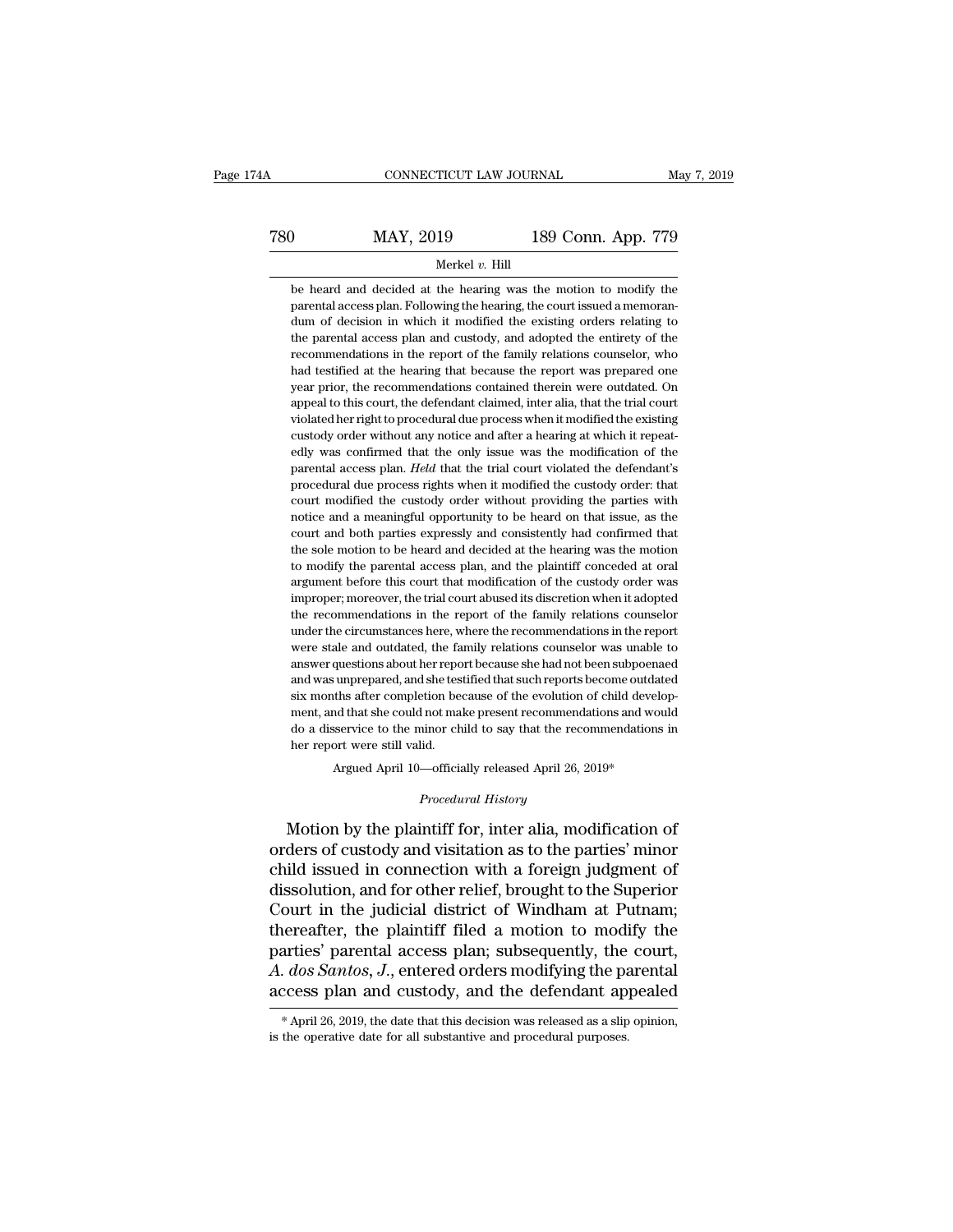| 19                 | CONNECTICUT LAW JOURNAL | Page 175A |
|--------------------|-------------------------|-----------|
| 189 Conn. App. 779 | MAY, 2019               | 781       |
|                    | Merkel $v$ . Hill       |           |

to this court; thereafter, the court, *A. dos Santos, J.*, granted in part the defendant's motion to stay the pro-<br>ceedings, and the defendant filed an amended appeal.<br>Reversed: further proceedings. 189 Conn. App. 779 MAY, 2019 781<br>
Merkel v. Hill<br>
to this court; thereafter, the court, A. dos Santos, J.,<br>
granted in part the defendant's motion to stay the pro-<br>
ceedings, and the defendant filed an amended appeal.<br>
Re *Reversed; further proceedings*. *Pamela S. Bacharach*, for the appellant (defendant).<br> *Reversed; further proceedings. Pamela S. Bacharach*, for the appellant (defendant).<br> *Reversed; further proceedings. Pamela S. Ba* this court; thereafter, the court, *A. dos Santos, J.*, anted in part the defendant's motion to stay the pro-<br>edings, and the defendant filed an amended appeal.<br>*versed; further proceedings.*<br>*Pamela S. Bacharach*, for the

tiff).

#### *Opinion*

Pamela S. Bacharach, for the appellant (defendant).<br>
Gordon Merkel, self-represented, the appellee (plain-<br>
f).<br>
Opinion<br>
PER CURIAM. The defendant, Marlene Baltimore<br>
II, appeals from the postjudgment order of the trial<br> Famous F. Basharand, for the appellant (detentation).<br>
Gordon Merkel, self-represented, the appellee (plain-<br>
opinion<br>
PER CURIAM. The defendant, Marlene Baltimore<br>
Hill, appeals from the postjudgment order of the trial<br>
c Gordon Merkel, self-represented, the appellee (plain-<br>tiff).<br>Opinion<br>PER CURIAM. The defendant, Marlene Baltimore<br>Hill, appeals from the postjudgment order of the trial<br>court modifying the existing orders governing the<br>par PER CURIAM. The defendant, Marlene Baltimore<br>Hill, appeals from the postjudgment order of the trial<br>court modifying the existing orders governing the<br>parental access plan and the custody rights of the self-<br>represented pla opinion<br>
PER CURIAM. The defendant, Marlene Baltimore<br>
Hill, appeals from the postjudgment order of the trial<br>
court modifying the existing orders governing the<br>
parental access plan and the custody rights of the self-<br>
re ER CURIAM. The defendant, Marlene Baltimore<br>Hill, appeals from the postjudgment order of the trial<br>court modifying the existing orders governing the<br>parental access plan and the custody rights of the self-<br>represented plai PER CURIAM. The defendant, Marlene Baltimore<br>Hill, appeals from the postjudgment order of the trial<br>court modifying the existing orders governing the<br>parental access plan and the custody rights of the self-<br>represented pla Hill, appeals from the postjudgment order of the trial<br>court modifying the existing orders governing the<br>parental access plan and the custody rights of the self-<br>represented plaintiff, Gordon Merkel, with respect to<br>the pa court modifying the existing orders governing the<br>parental access plan and the custody rights of the self-<br>represented plaintiff, Gordon Merkel, with respect to<br>the parties' minor child. On appeal, the defendant claims<br>tha parental access plan and the custody rights of the self-<br>represented plaintiff, Gordon Merkel, with respect to<br>the parties' minor child. On appeal, the defendant claims<br>that the court's modification of the existing custody represented plaintiff, Gordon Merkel, with respect to<br>the parties' minor child. On appeal, the defendant claims<br>that the court's modification of the existing custody<br>order violated her right to procedural due process under the parties' minor child. On appeal, the defendant claims<br>that the court's modification of the existing custody<br>order violated her right to procedural due process under<br>the United States constitution, and that the court<br>ab that the court's modification of the existing custody<br>order violated her right to procedural due process under<br>the United States constitution, and that the court<br>abused its discretion by adopting the recommendations<br>contai order violated her right<br>the United States co<br>abused its discretion by<br>contained in a stale fa<br>both the existing cus<br>orders. We agree and, a<br>of the trial court.<br>The record reveals The record states constrained, and that the court<br>used its discretion by adopting the recommendations<br>that the existing custody and parental access plan<br>ders. We agree and, accordingly, reverse the judgment<br>the trial court abused its unserted by adopting the recommendations<br>contained in a stale family relations report to modify<br>both the existing custody and parental access plan<br>orders. We agree and, accordingly, reverse the judgment<br>of the t

both the existing custody and parental access plan<br>orders. We agree and, accordingly, reverse the judgment<br>of the trial court.<br>The record reveals the following undisputed facts<br>and procedural history. The parties, who neve bout the existing edstody and parental access plane<br>orders. We agree and, accordingly, reverse the judgment<br>of the trial court.<br>The record reveals the following undisputed facts<br>and procedural history. The parties, who nev orders. We agree and, accordingly, reverse are judgment<br>of the trial court.<br>The record reveals the following undisputed facts<br>and procedural history. The parties, who never were<br>married, have one child, who was born in Dec The record reveals the following undisputed facts<br>and procedural history. The parties, who never were<br>married, have one child, who was born in December,<br>2008. In April, 2009, the defendant, who lived in Massa-<br>chusetts at The record reveals the following undisputed facts<br>and procedural history. The parties, who never were<br>married, have one child, who was born in December,<br>2008. In April, 2009, the defendant, who lived in Massa-<br>chusetts at and procedural history. The parties, who never were<br>married, have one child, who was born in December,<br>2008. In April, 2009, the defendant, who lived in Massa-<br>chusetts at the time, filed a complaint in the Massachu-<br>setts married, have one child, who was born in December,<br>2008. In April, 2009, the defendant, who lived in Massa-<br>chusetts at the time, filed a complaint in the Massachu-<br>setts Probate and Family Court seeking child support<br>from 2008. In April, 2009, the defendant, who lived in Massa-<br>chusetts at the time, filed a complaint in the Massachu-<br>setts Probate and Family Court seeking child support<br>from the plaintiff, who lived in Connecticut. On Octobe chusetts at the time, filed a complaint in the Massachusetts Probate and Family Court seeking child support from the plaintiff, who lived in Connecticut. On October 1, 2013, after four years of litigation, the Massachusett setts Probate and Family Court seeking child support<br>from the plaintiff, who lived in Connecticut. On October<br>1, 2013, after four years of litigation, the Massachusetts<br>Probate and Family Court rendered judgment in accor-<br> from the plaintiff, who lived in Connecticut. On October 1, 2013, after four years of litigation, the Massachusetts Probate and Family Court rendered judgment in accordance with the parties' stipulated agreement regarding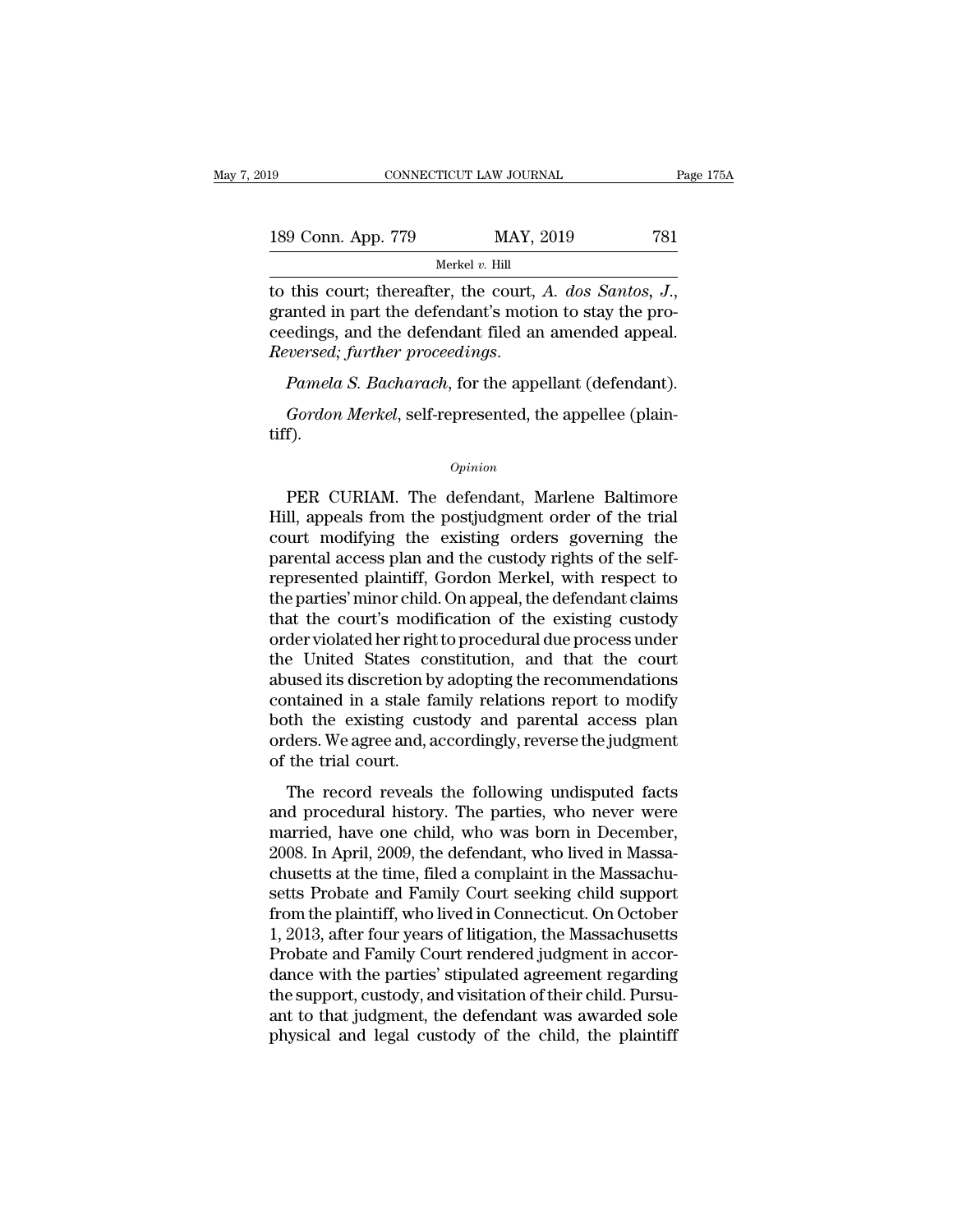189 CONNECTICUT LAW JOURNAL May 7, 2019<br>
2782 MAY, 2019 189 Conn. App. 779<br>
189 Conn. App. 779 Merkel *v.* Hill

CONNECTICUT LAW JOURNAL May 7, 2019<br>
MAY, 2019 189 Conn. App. 779<br>
Merkel v. Hill<br>
Was entitled to visitation in accordance with a detailed<br>
parental access plan, and the plaintiff was to make  $\begin{array}{cc}\n 782 & \text{MAY, } 2019 & \text{189 Conn. App. 779}\n \hline\n\text{Wars entitled to visitation in accordance with a detailed  
parental access plan, and the plaintiff was to make  
biweekly child support payments to the defendant.$ MAY, 2019 189 Conn. App. 779<br>
Merkel v. Hill<br>
Was entitled to visitation in accordance with a detailed<br>
parental access plan, and the plaintiff was to make<br>
biweekly child support payments to the defendant.<br>
Sometime there Sometime thereafter, the defendant moved to Con-<br>
Sometime thereafter, the plaintiff was to make biweekly child support payments to the defendant.<br>
Sometime thereafter, the defendant moved to Connecticut. necticut. as entitled to visitation in accordance with a detailed<br>rental access plan, and the plaintiff was to make<br>weekly child support payments to the defendant.<br>metime thereafter, the defendant moved to Con-<br>cticut.<br>On October 11 was entired to visitation in accordance with a detailed<br>parental access plan, and the plaintiff was to make<br>biweekly child support payments to the defendant.<br>Sometime thereafter, the defendant moved to Con-<br>necticut.<br>On O

biweekly child support payments to the defendant.<br>Sometime thereafter, the defendant moved to Connecticut.<br>On October 11, 2013, the plaintiff filed a certified<br>copy of the Massachusetts judgment in the Connecticut<br>Superio Sometime thereafter, the defendant moved to Connecticut.<br>
On October 11, 2013, the plaintiff filed a certified<br>
copy of the Massachusetts judgment in the Connecticut<br>
Superior Court, and the trial court domesticated the<br> France Interacted Connecticut.<br>
2013, the plaintiff filed a certified<br>
copy of the Massachusetts judgment in the Connecticut<br>
Superior Court, and the trial court domesticated the<br>
Massachusetts judgment. See General Statut On October 11, 2013, the plaintiff filed a certified<br>copy of the Massachusetts judgment in the Connecticut<br>Superior Court, and the trial court domesticated the<br>Massachusetts judgment. See General Statutes  $\S$  46b-<br>71.<sup>1</sup> On October 11, 2013, the plaintiff filed a certified<br>copy of the Massachusetts judgment in the Connecticut<br>Superior Court, and the trial court domesticated the<br>Massachusetts judgment. See General Statutes § 46b-<br>71.<sup>1</sup> On copy of the Massachusetts judgment in the Connecticut<br>Superior Court, and the trial court domesticated the<br>Massachusetts judgment. See General Statutes § 46b-<br>71.<sup>1</sup> On May 8, 2014, the plaintiff filed with the trial<br>court Superior Court, and the trial court domesticated the<br>Massachusetts judgment. See General Statutes  $\S$  46b-<br>71.<sup>1</sup> On May 8, 2014, the plaintiff filed with the trial<br>court a motion for modification of the existing orders<br>r Massachusetts judgment. See General Statutes  $\S$  46b-71.<sup>1</sup> On May 8, 2014, the plaintiff filed with the trial court a motion for modification of the existing orders relating to custody and visitation. On December 16, 201 71.<sup>1</sup> On May 8, 2014, the plaintiff filed with the trial<br>court a motion for modification of the existing orders<br>relating to custody and visitation. On December 16,<br>2015, the plaintiff filed another motion to modify the<br>c court a motion for modification of the existing orders<br>relating to custody and visitation. On December 16,<br>2015, the plaintiff filed another motion to modify the<br>custody and visitation orders. On February 3, 2016, the<br>tria relating to custody and visitation. On December 16,<br>2015, the plaintiff filed another motion to modify the<br>custody and visitation orders. On February 3, 2016, the<br>trial court referred the matter to the family relations<br>div 2015, the plaintiff filed another motion to modify the custody and visitation orders. On February 3, 2016, the trial court referred the matter to the family relations division (family relations) of the Superior Court for a custody and visitation orders. On February 3, 2016, the<br>trial court referred the matter to the family relations<br>division (family relations) of the Superior Court for a<br>comprehensive evaluation. On December 7, 2016, the<br>fam trial court referred the matter to the family relations<br>division (family relations) of the Superior Court for a<br>comprehensive evaluation. On December 7, 2016, the<br>family relations counselor, Nancy E. Fraser, filed a com-<br>p division (family relations) of the Superior Court for a<br>comprehensive evaluation. On December 7, 2016, the<br>family relations counselor, Nancy E. Fraser, filed a com-<br>prehensive evaluation report (report). In her report,<br>whi comprehensive evaluation. On December 7, 2016, the<br>family relations counselor, Nancy E. Fraser, filed a com-<br>prehensive evaluation report (report). In her report,<br>which was filed again on December 30, 2016, she recom-<br>mend family relations counselor, Nancy E. Fraser, filed a corprehensive evaluation report (report). In her report<br>which was filed again on December 30, 2016, she recorprended that the parties share joint legal custody<br>the child enclustive evaluation report (report). In her report,<br>identified again on December 30, 2016, she recom-<br>ended that the parties share joint legal custody of<br>e child, that the defendant maintain primary physical<br>stody, and a mended that the parties share joint legal custody of<br>the child, that the defendant maintain primary physical<br>custody, and a revised parental access plan that would<br>increase the plaintiff's visitation with the child.<br>On Se

the child, that the defendant maintain primary physical<br>custody, and a revised parental access plan that would<br>increase the plaintiff's visitation with the child.<br>On September 7, 2017, the plaintiff filed a motion to<br>modif custody, and a revised parental access plan that would<br>increase the plaintiff's visitation with the child.<br>On September 7, 2017, the plaintiff filed a motion to<br>modify only the parental access plan. In his motion,<br>the pla On September 7, 2017, the plaintiff filed a motion to codify only the parental access plan. In his motion, the plaintiff maintained that the circumstances had nanged since the entry of the existing orders in 2013,  $\frac{1}{1$ modify only the parental access plan. In his motion,<br>the plaintiff maintained that the circumstances had<br>changed since the entry of the existing orders in 2013,<br><sup>1</sup>General Statutes § 46b-71 provides in relevant part: "(a)

the plaintiff maintained that the circumstances had changed since the entry of the existing orders in 2013,<br> $\frac{1}{1}$  General Statutes § 46b-71 provides in relevant part: "(a) Any party to an action in which a foreign mat changed since the entry of the existing orders in 2013,<br>
<sup>1</sup> General Statutes § 46b-71 provides in relevant part: "(a) Any party to an<br>
action in which a foreign matrimonial judgment has been rendered, shall<br>
file, with a action in which a foreign matrimonial judgment has been rendered, shall file, with a certified copy of the foreign matrimonial judgment, in the court in this state in which enforcement of such judgment is sought, a certif <sup>1</sup> General Statutes § 46b-71 provides in relevant part: "(a) Any party to an tion in which a foreign matrimonial judgment has been rendered, shall e, with a certified copy of the foreign matrimonial judgment, in the cour action in which a foreign matrimonial judgment has been rendered, shall file, with a certified copy of the foreign matrimonial judgment, in the court in this state in which enforcement of such judgment is sought, a certif

file, with a certified copy of the foreign matrimonial judgment, in the court<br>in this state in which enforcement of such judgment is sought, a certification<br>that such judgment is final  $\dots$ .<br>"(b) Such foreign matrimonial such finite is state in which enforcement of such judgment is sought, a certification that such judgment is final  $\dots$ .<br>
"(b) Such foreign matrimonial judgment shall become a judgment of the court of this state where it i of the state of Connecticut. . . .''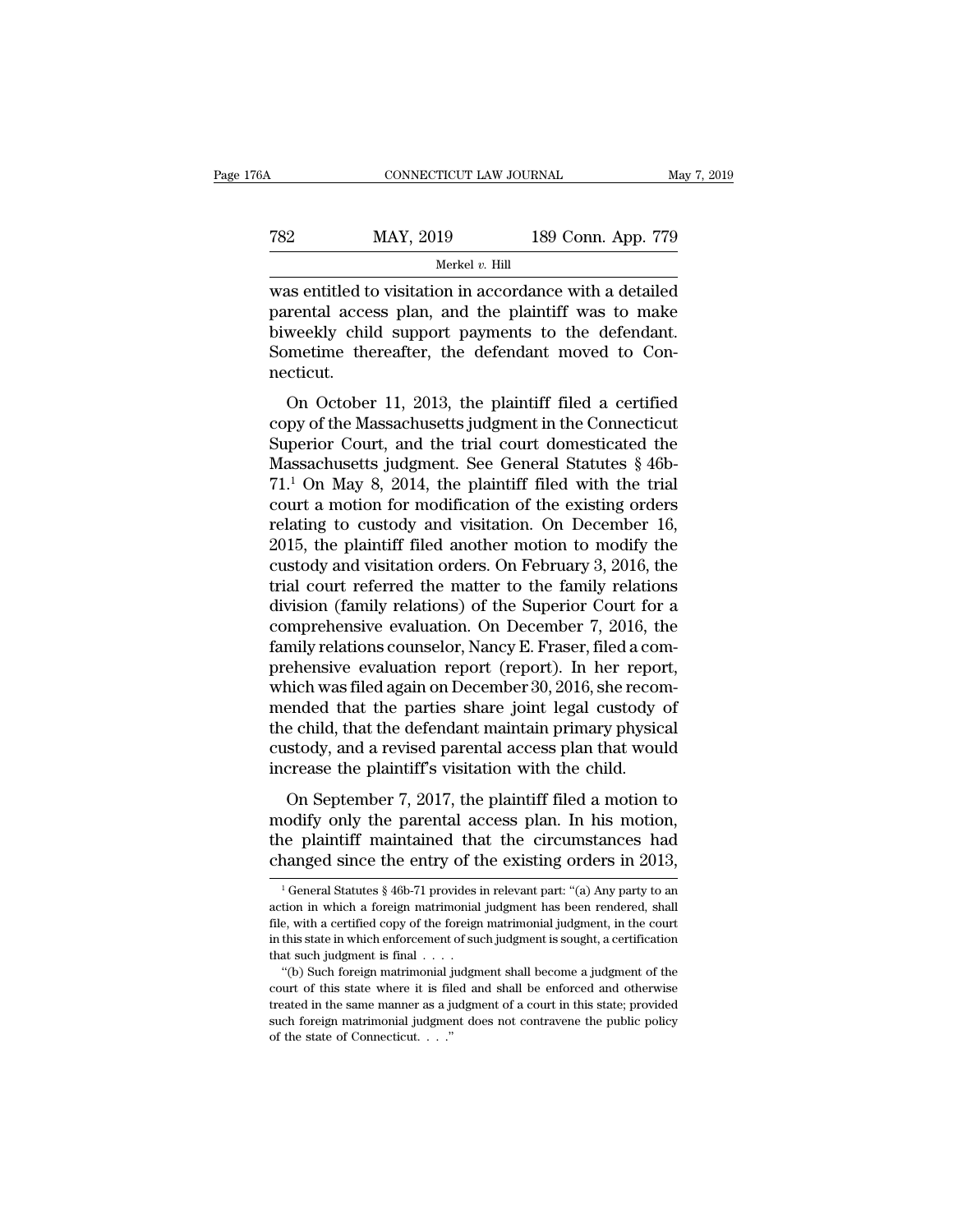| 19                 | CONNECTICUT LAW JOURNAL | Page 177A |
|--------------------|-------------------------|-----------|
| 189 Conn. App. 779 | MAY, 2019               | 783       |
|                    | Merkel v. Hill          |           |

and he requested that the court follow the recommenda-189 Conn. App. 779 MAY, 2019 783<br>
Merkel v. Hill<br>
and he requested that the court follow the recommenda-<br>
tions of the report on a temporary basis until a full<br>
trial could be held. Although there were several other<br>
pond 189 Conn. App. 779 MAY, 2019 783<br>
Merkel v. Hill<br>
and he requested that the court follow the recommenda-<br>
tions of the report on a temporary basis until a full<br>
trial could be held. Although there were several other<br>
pend 189 Conn. App. 779 MAY, 2019 783<br>
Merkel v. Hill<br>
and he requested that the court follow the recommenda-<br>
tions of the report on a temporary basis until a full<br>
trial could be held. Although there were several other<br>
pend Merkel v. Hill<br>and he requested that the court follow the recommenda-<br>tions of the report on a temporary basis until a full<br>trial could be held. Although there were several other<br>pending motions to modify both the custody Merkel v. Hill<br>and he requested that the court follow the recommenda-<br>tions of the report on a temporary basis until a full<br>trial could be held. Although there were several other<br>pending motions to modify both the custody and he requested that the court follow the recommendations of the report on a temporary basis until a full trial could be held. Although there were several other pending motions to modify both the custody and parental acce tions of the report on a temporary basis until a full<br>trial could be held. Although there were several other<br>pending motions to modify both the custody and paren-<br>tal access plan orders, and motions for contempt, only<br>the trial could be held. Although there were several other<br>pending motions to modify both the custody and paren-<br>tal access plan orders, and motions for contempt, only<br>the plaintiff's September 7, 2017 motion was scheduled<br>to pending motions to modify both the custody and parental access plan orders, and motions for contempt, only the plaintiff's September 7, 2017 motion was scheduled to be heard at the short calendar on October 11, 2017. On Oc tal access plan orders, and motions if<br>the plaintiff's September 7, 2017 mot<br>to be heard at the short calendar on<br>On October 4, 2017, the plaintiff filed<br>the issuance of a subpoena to comp<br>ance at the short calendar heari be planting subplement  $t$ , 2017 motion was scheduled<br>be heard at the short calendar on October 11, 2017.<br>a October 4, 2017, the plaintiff filed an application for<br>e issuance of a subpoena to compel Fraser's appear-<br>ce at to be heard at the short calendar on October 11, 2017.<br>On October 4, 2017, the plaintiff filed an application for<br>the issuance of a subpoena to compel Fraser's appear-<br>ance at the short calendar hearing, which was denied<br>

on October 4, 2017, the plantin med an application for<br>the issuance of a subpoena to compel Fraser's appear-<br>ance at the short calendar hearing, which was denied<br>by the court on the same date.<br>At the outset of the October the issuance of a subpoetia to comper Fraser's appear-<br>ance at the short calendar hearing, which was denied<br>by the court on the same date.<br>At the outset of the October 11, 2017 short calendar<br>hearing, the court identified ance at the short calendar hearing, which was defiled<br>by the court on the same date.<br>At the outset of the October 11, 2017 short calendar<br>hearing, the court identified that there were approxi-<br>mately three to eight motions by the court on the same date.<br>
At the outset of the October 11, 2017 short calendar<br>
hearing, the court identified that there were approxi-<br>
mately three to eight motions and objections pending,<br>
but the sole motion sched At the outset of the October 11, 2017 short calendar<br>hearing, the court identified that there were approxi-<br>mately three to eight motions and objections pending,<br>but the sole motion scheduled to be heard that day was<br>the p hearing, the court identified that there were approximately three to eight motions and objections pending,<br>but the sole motion scheduled to be heard that day was<br>the plaintiff's September 7, 2017 motion to modify the<br>paren mately three to eight motions and objections pending,<br>but the sole motion scheduled to be heard that day was<br>the plaintiff's September 7, 2017 motion to modify the<br>parental access plan. The defendant's attorney agreed<br>that but the sole motion scheduled to be heard that day was<br>the plaintiff's September 7, 2017 motion to modify the<br>parental access plan. The defendant's attorney agreed<br>that the motion to modify the parental access plan was<br>the the plaintiff's September 7, 2017 motion to modify the<br>parental access plan. The defendant's attorney agreed<br>that the motion to modify the parental access plan was<br>the only motion scheduled to be heard, and she orally<br>requ parental access plan. The defendant's attorney agreed<br>that the motion to modify the parental access plan was<br>the only motion scheduled to be heard, and she orally<br>requested a special assignment so that all of the pend-<br>ing that the motion to modify the parental access plan was<br>the only motion scheduled to be heard, and she orally<br>requested a special assignment so that all of the pend-<br>ing motions could be heard on the same day, which the<br>cou the only motion scheduled to be heard, a<br>requested a special assignment so that a<br>ing motions could be heard on the same c<br>court denied. The court and both parti<br>confirmed throughout the hearing that th<br>that was to be hear g motions could be heard on the same day, which the<br>aut denied. The court and both parties repeatedly<br>nfirmed throughout the hearing that the only motion<br>at was to be heard that day was the plaintiff's motion<br>modify the pa mg motions collar be heard on the same day, which the<br>court denied. The court and both parties repeatedly<br>confirmed throughout the hearing that the only motion<br>that was to be heard that day was the plaintiff's motion<br>to mo

France and the report and both parties repeatedly<br>confirmed throughout the hearing that the only motion<br>to modify the parental access plan.<br>The plaintiff sought to introduce the report at the<br>hearing. The defendant objecte committed throughout the hearing that the only motion<br>to modify the parental access plan.<br>The plaintiff sought to introduce the report at the<br>hearing. The defendant objected on the grounds that<br>the report was stale and tha report of modify the parental access plan.<br>The plaintiff sought to introduce the report at the<br>hearing. The defendant objected on the grounds that<br>the report was stale and that Fraser had not been sub-<br>poenaed to be a witn to moduly the parental access plant.<br>The plaintiff sought to introduce the report at the<br>hearing. The defendant objected on the grounds that<br>the report was stale and that Fraser had not been sub-<br>poenaed to be a witness. A The plaintiff sought to introduce the report at the<br>hearing. The defendant objected on the grounds that<br>the report was stale and that Fraser had not been sub-<br>poenaed to be a witness. As to the staleness of the<br>report, the hearing. The defendant objected on the grounds that<br>the report was stale and that Fraser had not been sub-<br>poenaed to be a witness. As to the staleness of the<br>report, the plaintiff testified that "[e]verything has<br>changed, the report was stale and that Fraser had not been sub-<br>poenaed to be a witness. As to the staleness of the<br>report, the plaintiff testified that "[e]verything has<br>changed," including the child's "behavior, moving, [the<br>defe poenaed to be a witness. As to the staleness of the<br>report, the plaintiff testified that "[e]verything has<br>changed," including the child's "behavior, moving, [the<br>defendant's] new job," the defendant's boyfriend, and<br>the l report, the plaintiff testified that "[e]verything has changed," including the child's "behavior, moving, [the defendant's] new job," the defendant's boyfriend, and the location of the police station used as a meeting poin changed," including the child's "behavior, moving, [the defendant's] new job," the defendant's boyfriend, and the location of the police station used as a meeting point. As to the availability of Fraser, the court stated t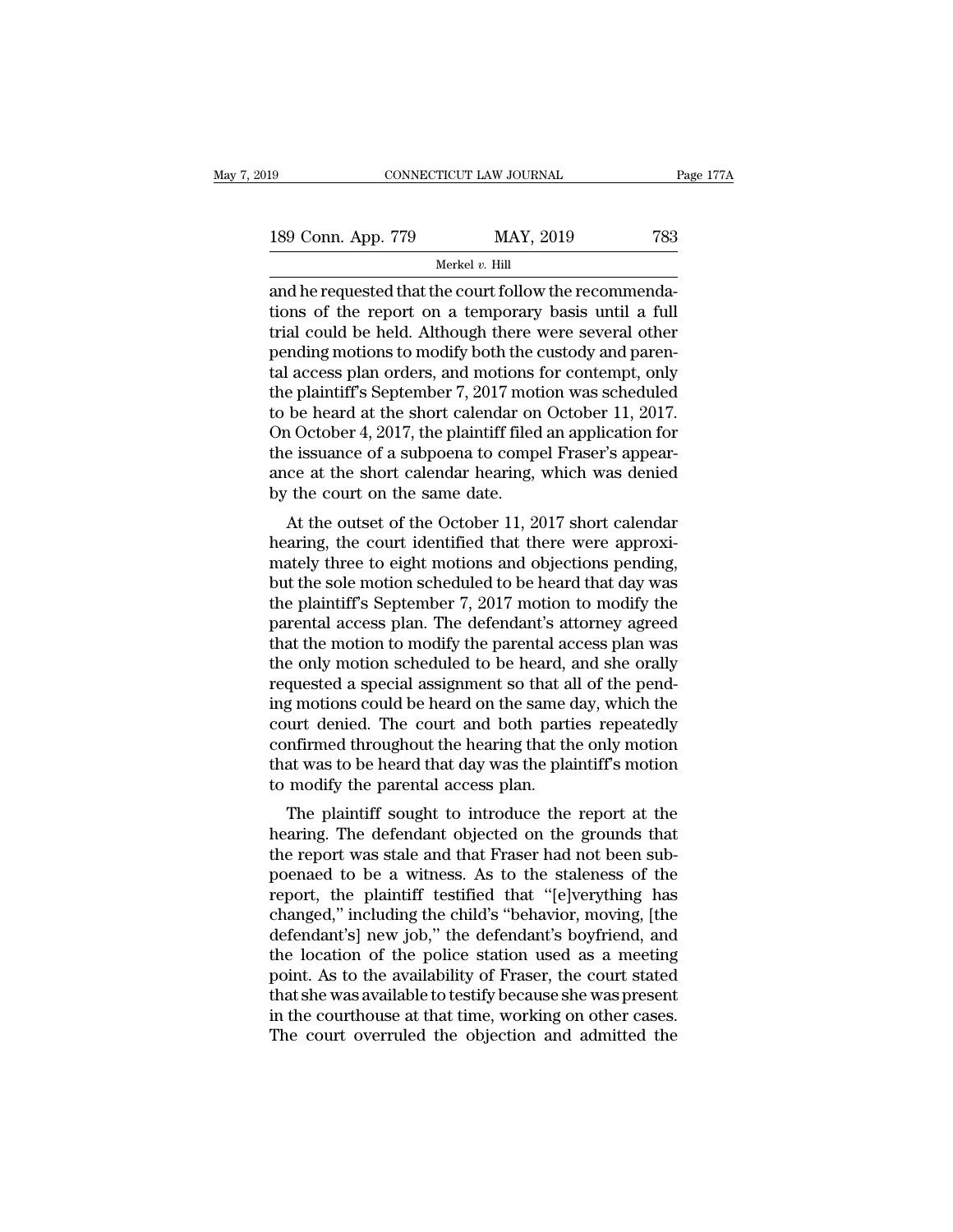| '8Α | CONNECTICUT LAW JOURNAL |                    | May 7, 2019 |
|-----|-------------------------|--------------------|-------------|
| 784 | MAY, 2019               | 189 Conn. App. 779 |             |
|     | Merkel $v$ . Hill       |                    |             |

CONNECTICUT LAW JOURNAL May 7, 2019<br>
TRANSIC MAY, 2019 189 Conn. App. 779<br>
Merkel v. Hill<br>
Treport as a full exhibit. After a short recess to permit<br>
the defendant's attorney to review the report for the<br>
first time as she TR4 MAY, 2019 189 Conn. App. 779<br>
Merkel v. Hill<br>
Teport as a full exhibit. After a short recess to permit<br>
the defendant's attorney to review the report for the<br>
first time, as she represented that it had been provided<br> First MAY, 2019 189 Conn. App. 779<br>
Merkel v. Hill<br>
Treport as a full exhibit. After a short recess to permit<br>
the defendant's attorney to review the report for the<br>
first time, as she represented that it had been provide TRA MAY, 2019 189 Conn. App. 779<br>
Merkel v. Hill<br>
Treport as a full exhibit. After a short recess to permit<br>
the defendant's attorney to review the report for the<br>
first time, as she represented that it had been provided<br> Werkel v. Hill<br>
report as a full exhibit. After a short recess to permit<br>
the defendant's attorney to review the report for the<br>
first time, as she represented that it had been provided<br>
to prior counsel, the court then a merket *v*. Hill<br>report as a full exhibit. After a short recess to permit<br>the defendant's attorney to review the report for the<br>first time, as she represented that it had been provided<br>to prior counsel, the court then aske report as a full exhibit. After a short recess to permit<br>the defendant's attorney to review the report for the<br>first time, as she represented that it had been provided<br>to prior counsel, the court then asked the plaintiff<br>w the defendant's attorney to review the report for the first time, as she represented that it had been provided<br>to prior counsel, the court then asked the plaintiff<br>whether he agreed or disagreed with each of the twenty<br>rec first time, as she represented that it had been provided<br>to prior counsel, the court then asked the plaintiff<br>whether he agreed or disagreed with each of the twenty<br>recommendations contained therein. The plaintiff testi-<br>f to prior counsel, the court then asked the plaintiff<br>whether he agreed or disagreed with each of the twenty<br>recommendations contained therein. The plaintiff testi-<br>fied that he agreed to a substantial majority of the<br>recom whether he agreed or disagreed with each of the twent<br>recommendations contained therein. The plaintiff test<br>fied that he agreed to a substantial majority of th<br>recommendations. The defendant's attorney then cross<br>examined of that he agreed to a substantial majority of the<br>commendations. The defendant's attorney then cross-<br>amined the plaintiff as to, among other things, his<br>lationship with the child, the child's performance in<br>hool, and hi so that the defendant's attorney then cross-<br>recommendations. The defendant's attorney then cross-<br>examined the plaintiff as to, among other things, his<br>relationship with the child, the child's performance in<br>school, and h

examined the plaintiff as to, among other things, his<br>relationship with the child, the child's performance in<br>school, and his interactions with the defendant.<br>Thereafter, the court made Fraser available to testify<br>so that relationship with the child, the child's performance in<br>school, and his interactions with the defendant.<br>Thereafter, the court made Fraser available to testify<br>so that the defendant would have the ability to cross-<br>examin school, and his interactions with the defendant.<br>Thereafter, the court made Fraser available to testify<br>so that the defendant would have the ability to cross-<br>examine her.<sup>2</sup> Fraser testified as to the general process<br>with Thereafter, the court made Fraser available to testify<br>so that the defendant would have the ability to cross-<br>examine her.<sup>2</sup> Fraser testified as to the general process<br>with respect to the compilation of a report, but she Thereafter, the court made Fraser available to testify<br>so that the defendant would have the ability to cross-<br>examine her.<sup>2</sup> Fraser testified as to the general process<br>with respect to the compilation of a report, but she<br> so that the defendant would have the ability to cross-<br>examine her.<sup>2</sup> Fraser testified as to the general process<br>with respect to the compilation of a report, but she<br>testified that she could not opine as to the particular examine her.<sup>2</sup> Fraser testified as to the general process<br>with respect to the compilation of a report, but she<br>testified that she could not opine as to the particulars<br>of the report at issue because she was not expecting<br> with respect to the compilation of a report, but she<br>testified that she could not opine as to the particulars<br>of the report at issue because she was not expecting<br>to testify that day regarding the present case, her report<br> lection. In the series of questions as to whether<br>the series of personal deep completed almost one year ago, she had not<br>viewed the file, report, or notes, and she did not have<br>e file or notes with her in court to refresh her recol the recommendations made in her report were still her present recommendations made in the file or notes with her in court to refresh her recollection.<br>In response to a series of questions as to whether the recommendations

had been completed almost one year ago, she had not<br>reviewed the file, report, or notes, and she did not have<br>the file or notes with her in court to refresh her recol-<br>lection.<br>In response to a series of questions as to wh Fortemed the mix, reperty, or notes, and the did not have not<br>the file or notes with her in court to refresh her recol-<br>lection.<br>In response to a series of questions as to whether<br>the recommendations made in her report wer dection.<br>
In response to a series of questions as to whether<br>
the recommendations made in her report were still her<br>
present recommendations, Fraser provided the follow-<br>
ing relevant testimony: "I have no basis for—it's a In response to a series of questions as to whether<br>the recommendations made in her report were still her<br>present recommendations, Fraser provided the follow-<br>ing relevant testimony: "I have no basis for—it's a year<br>old. I In response to a series of questions as to whether<br>the recommendations made in her report were still her<br>present recommendations, Fraser provided the follow-<br>ing relevant testimony: "I have no basis for—it's a year<br>old. I the recommendations made in her report were still her<br>present recommendations, Fraser provided the follow-<br>ing relevant testimony: "I have no basis for—it's a year<br>old. I—I haven't spoken with anybody. I haven't—I don't<br>kn present recommendations, Fraser provided the following relevant testimony: "I have no basis for—it's a year old. I—I haven't spoken with anybody. I haven't—I don't<br>know where the minor child, you know—how the minor child i ing relevant testimony: "I have no basis for—it's a year<br>old. I—I haven't spoken with anybody. I haven't—I don't<br>know where the minor child, you know—how the minor<br>child is doing. I don't know if the two parties have<br>come old. I—I haven't spoken with anybody. I haven't—I don't<br>know where the minor child, you know—how the minor<br>child is doing. I don't know if the two parties have<br>come to a different agreement. I have nothing to base<br>a recomm know where the minor child, you know—how the minor<br>child is doing. I don't know if the two parties have<br>come to a different agreement. I have nothing to base<br>a recommendation today on.... These are recom-<br>mendations that recommendation today on. . . . These are recom-<br>endations that I made in December of 2016 based on<br>1 of the evidence and all of the people that I spoke<br>at that time. . . . I can't make any recommendations<br> $\frac{1}{2}$ Pursuan mendations that I made in December of 2016<br>all of the evidence and all of the people that<br>to at that time.... I can't make any recommender<br> $\frac{2 \text{ Pursuant to Practice Book § } 25-60 \text{ (c)}, \text{ the report was adi}}{2 \text{ Pursuant to Practice Book § } 25-60 \text{ (c)}, \text{ the report was adi}}$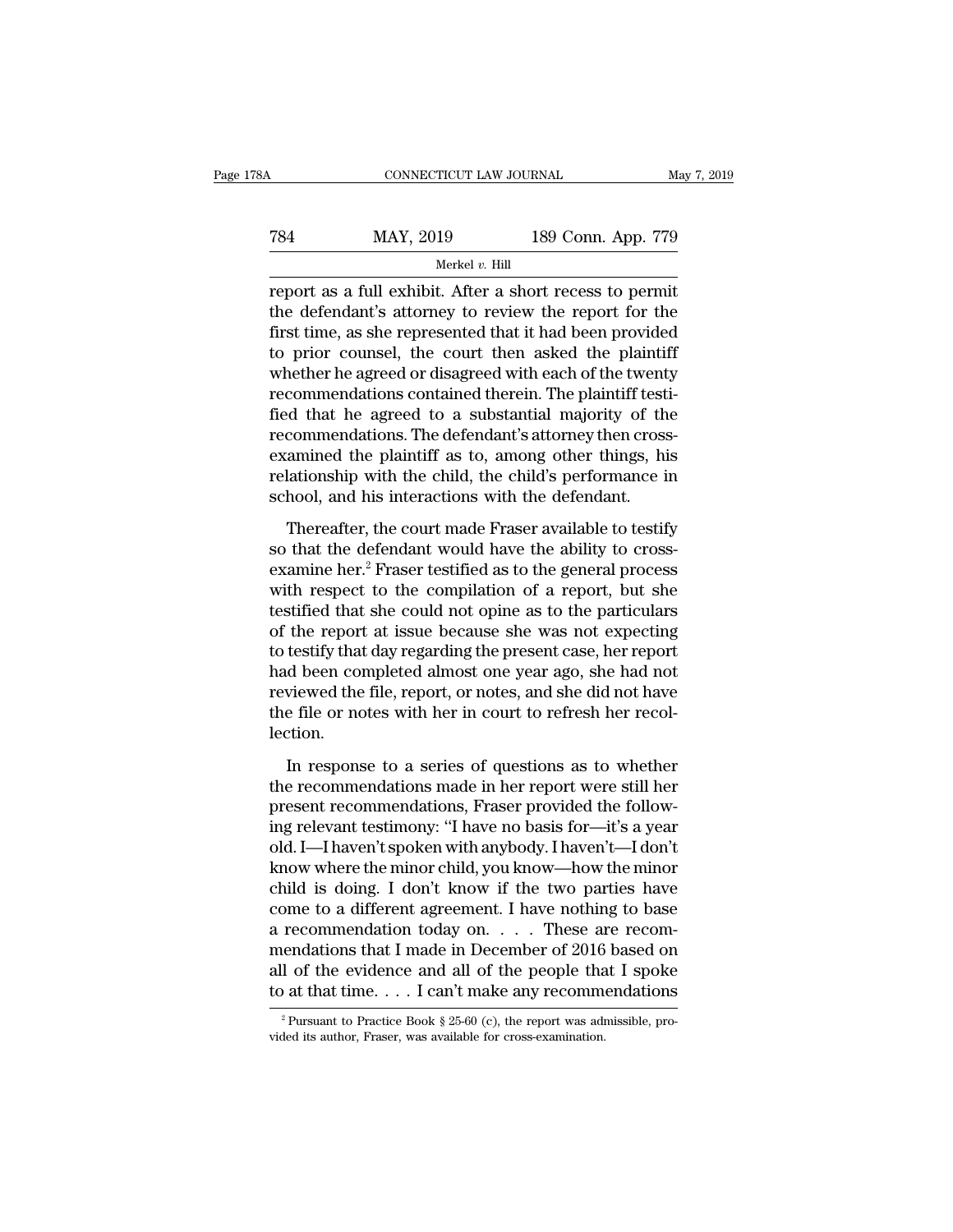| 19                 | CONNECTICUT LAW JOURNAL | Page 179A |
|--------------------|-------------------------|-----------|
| 189 Conn. App. 779 | MAY, 2019               | 785       |
|                    | Merkel $v$ . Hill       |           |

Fage 179A<br>189 Conn. App. 779 MAY, 2019 785<br>Therefore the assumption that our reports were outdated after<br>the assumption that our reports were outdated after<br>the assumption that our reports were outdated after<br>the months bo 189 Conn. App. 779 MAY, 2019 785<br>
Merkel v. Hill<br>
for today." She also testified that she "was always under<br>
the assumption that our reports were outdated after<br>
six months because of child custody and access, and<br>
the chi 189 Conn. App. 779 MAY, 2019 785<br>
Merkel v. Hill<br>
for today." She also testified that she "was always under<br>
the assumption that our reports were outdated after<br>
six months because of child custody and access, and<br>
the ch 189 Conn. App. 779 MAY, 2019 785<br>
Merkel v. Hill<br>
for today." She also testified that she "was always under<br>
the assumption that our reports were outdated after<br>
six months because of child custody and access, and<br>
the ch Merkel v. Hill<br>for today." She also testified that she "was always under<br>the assumption that our reports were outdated after<br>six months because of child custody and access, and<br>the child development changing. I mean, chil Merkel v. Hill<br>for today." She also testified that she "was always under<br>the assumption that our reports were outdated after<br>six months because of child custody and access, and<br>the child development changing. I mean, child for today." She also testified that she "was always under<br>the assumption that our reports were outdated after<br>six months because of child custody and access, and<br>the child development changing. I mean, child custody<br>and ac the assumption that our reports were outdated after<br>six months because of child custody and access, and<br>the child development changing. I mean, child custody<br>and access is a—a living, breathing thing. We all know<br>that. Tha six months because of child custody and access, and<br>the child development changing. I mean, child custody<br>and access is a—a living, breathing thing. We all know<br>that. That's part of family law that makes it so difficult.<br> the child development changing. I mean, child custody<br>and access is a—a living, breathing thing. We all know<br>that. That's part of family law that makes it so difficult.<br>. . . . Children grow. Children's needs . . . . chang and access is a—a living, breathing thing. We all know<br>that. That's part of family law that makes it so difficult.<br>. . . . Children grow. Children's needs . . . . change.<br>What was in the best interest of a child a year ag that. That's part of family law that makes it so difficult.<br>
. . . . Children grow. Children's needs . . . . change.<br>
What was in the best interest of a child a year ago<br>
may not be in the best interest of a child today. ... Children grow. Children's needs .... change.<br>What was in the best interest of a child a year ago<br>may not be in the best interest of a child today. And,<br>unfortunately, I find myself in a very tough predicament<br>because w What was in the best interest of a child a year ago<br>may not be in the best interest of a child today. And,<br>unfortunately, I find myself in a very tough predicament<br>because while I wholeheartedly—I will stand by my<br>recommen may not be in the best interest of a child today. And,<br>unfortunately, I find myself in a very tough predicament<br>because while I wholeheartedly—I will stand by my<br>recommendation and that it was based on good evalua-<br>tive wo unfortunately, I find myself in a very tough predicament<br>because while I wholeheartedly—I will stand by my<br>recommendation and that it was based on good evalua-<br>tive work, I—I have no basis to say that it's still valid<br>for because while I wholeheartedly—I will stand b<br>recommendation and that it was based on good ev<br>tive work, I—I have no basis to say that it's still<br>for—for both mom and dad today. I—I would be<br>a disservice to the minor child Fe work, I—I have no basis to say that it's still valid<br>r—for both mom and dad today. I—I would be doing<br>disservice to the minor child to say that. I can't say<br>at." Thereafter, the defendant testified regarding her<br>lation for—for both mom and dad today. I—I would be doing<br>a disservice to the minor child to say that. I can't say<br>that." Thereafter, the defendant testified regarding her<br>relationship with the plaintiff and the child.<br>On Januar

relation both moltrand dad today. 1—1 would be doing<br>a disservice to the minor child to say that. I can't say<br>that." Thereafter, the defendant testified regarding her<br>relationship with the plaintiff and the child.<br>On Janua a usservice to the filmot child to say that. I can't say<br>that." Thereafter, the defendant testified regarding her<br>relationship with the plaintiff and the child.<br>On January 26, 2018, the court issued a memorandum<br>of decisio From Hereatier, the detendant lessined regarding her relationship with the plaintiff and the child.<br>
On January 26, 2018, the court issued a memorandum<br>
of decision in which it modified the existing orders<br>
relating to the The court issued a memorandum<br>of decision in which it modified the existing orders<br>relating to the parental access plan *and custody*, and<br>adopted the entirety of Fraser's recommendations<br>from her stale report, with a few On January 26, 2018, the court issued a memorandum<br>of decision in which it modified the existing orders<br>relating to the parental access plan *and custody*, and<br>adopted the entirety of Fraser's recommendations<br>from her stal of decision in which it modified the existing orders<br>
relating to the parental access plan and custody, and<br>
adopted the entirety of Fraser's recommendations<br>
from her stale report, with a few immaterial changes.<br>
The cou relating to the parental access plan *and custody*, and<br>adopted the entirety of Fraser's recommendations<br>from her stale report, with a few immaterial changes.<br>The court held that Fraser's testimony "validated the<br>report an adopted the entirety of Fraser's recommendations<br>from her stale report, with a few immaterial changes.<br>The court held that Fraser's testimony "validated the<br>report and her recommendations" and that, although<br>her "report sh from her stale report, with a few immaterial changes.<br>The court held that Fraser's testimony "validated the<br>report and her recommendations" and that, although<br>her "report should be taken up soon after it [was] com-<br>pleted, The court held that Fraser's testimony "validated the<br>report and her recommendations" and that, although<br>her "report should be taken up soon after it [was] com-<br>pleted," the numerous court appearances and motions<br>delayed t report and her recommendations" and that, although<br>her "report should be taken up soon after it [was] com-<br>pleted," the numerous court appearances and motions<br>delayed that occurrence. The court also found that the<br>report w her "report should be taken up soon after it [was] completed," the numerous court appearances and motions<br>delayed that occurrence. The court also found that the<br>report was "complete, thoughtful, and credible. No<br>credible e pleted," the numerous court appearances and motions<br>delayed that occurrence. The court also found that the<br>report was "complete, thoughtful, and credible. No<br>credible evidence was presented that the issues that<br>the child h delayed that occurrence. The court also found that the<br>report was "complete, thoughtful, and credible. No<br>credible evidence was presented that the issues that<br>the child ha[d] at school have been altered or have<br>abated. Fin report was "compredible evidence<br>the child ha[d] at<br>abated. Finally, the<br>recommendations<br>This appeal follow<br>as necessary.<br>On appeal, the Example evidence was presented that the issues that<br>e child ha[d] at school have been altered or have<br>ated. Finally, the court accepts the family counselor's<br>commendations contained at the end of her report."<br>is appeal fol the child hald] at school have been altered of have<br>abated. Finally, the court accepts the family counselor's<br>recommendations contained at the end of her report."<br>This appeal followed. Additional facts will be set forth<br>as abated. Finany, the court accepts the family counselor s<br>recommendations contained at the end of her report."<br>This appeal followed. Additional facts will be set forth<br>as necessary.<br>On appeal, the defendant claims that the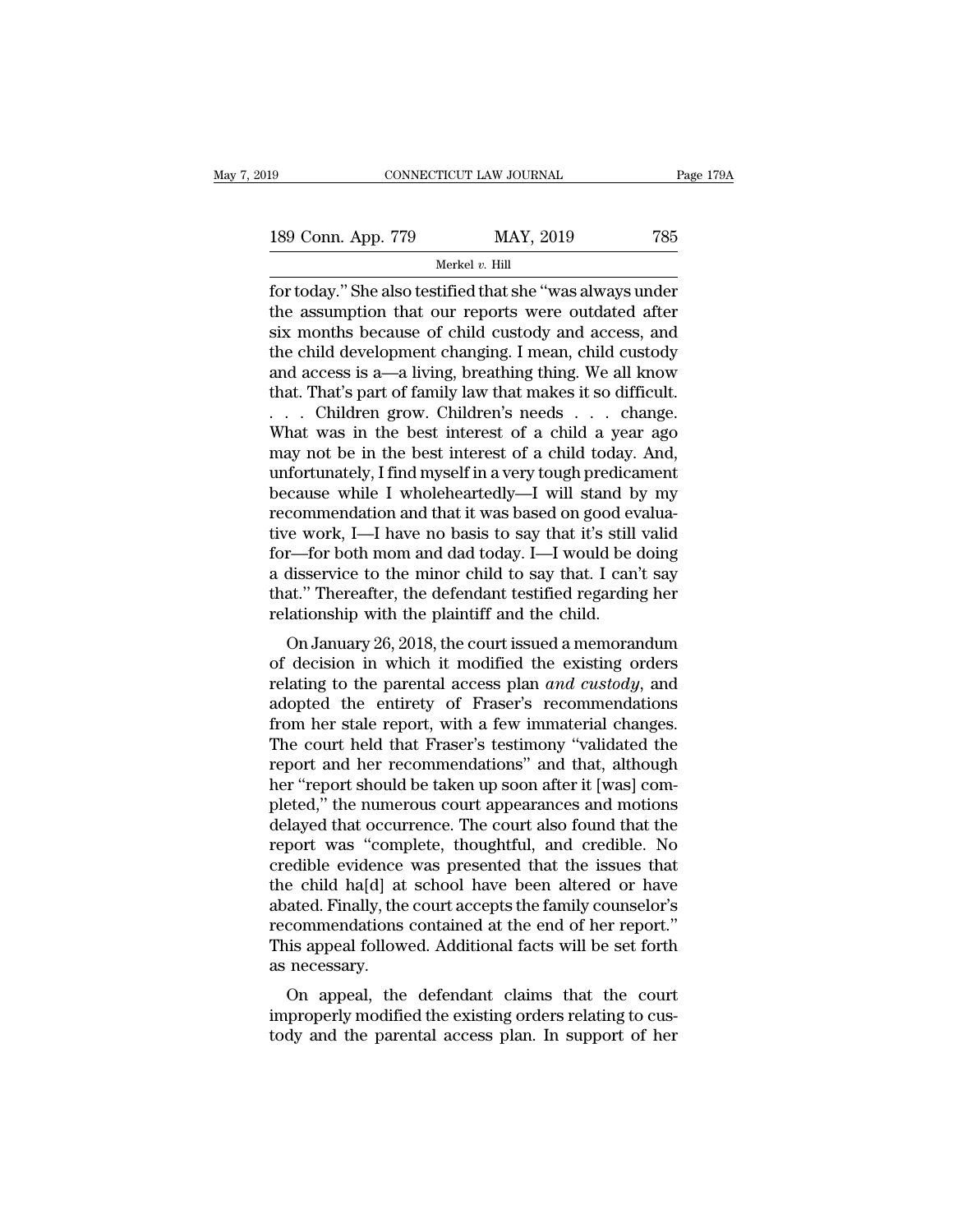CONNECTICUT LAW JOURNAL May 7, 2019<br>
786 MAY, 2019 189 Conn. App. 779<br>
Merkel v. Hill Merkel *v.* Hill

CONNECTICUT LAW JOURNAL May 7, 2019<br>
T86 MAY, 2019 189 Conn. App. 779<br>
Merkel v. Hill<br>
Claim, the defendant first argues that the court violated<br>
her right to procedural due process under the United<br>
States constitution b  $\begin{array}{r} \text{MAY, 2019} \\ \text{Merkel } v. \text{ Hill} \\ \text{claim, the defendant first argues that the court violated her right to procedural due process under the United States constitution because it modified the existing custedy order without any notice and after a bearing at a specific.} \end{array}$ Taster May, 2019<br>
States Constitution because it modified the existing cus-<br>
States constitution because it modified the existing cus-<br>
States constitution because it modified the existing cus-<br>
tody order without any not Task Marty, 2019 189 Conn. App. 779<br>
Merkel v. Hill<br>
claim, the defendant first argues that the court violated<br>
her right to procedural due process under the United<br>
States constitution because it modified the existing cu Worked v. Hill<br>
Claim, the defendant first argues that the court violated<br>
her right to procedural due process under the United<br>
States constitution because it modified the existing cus-<br>
tody order without any notice and Merkel v. Hill<br>claim, the defendant first argues that the court violated<br>her right to procedural due process under the United<br>States constitution because it modified the existing cus-<br>tody order without any notice and afte claim, the defendant first argues that the court violated<br>her right to procedural due process under the United<br>States constitution because it modified the existing cus-<br>tody order without any notice and after a hearing at<br> her right to procedural due process under the United<br>States constitution because it modified the existing cus-<br>tody order without any notice and after a hearing at<br>which it repeatedly was confirmed that the only issue<br>was States constitution because it modified the existing custody order without any notice and after a hearing at which it repeatedly was confirmed that the only issue was the modification of the parental access plan. Second, s tody order without any notice and after a hearing at<br>which it repeatedly was confirmed that the only issue<br>was the modification of the parental access plan. Sec-<br>ond, she argues that the court abused its discretion by<br>adop which it repeatedly was confirmed that th<br>was the modification of the parental acce<br>ond, she argues that the court abused its of<br>adopting the recommendations contained<br>because Fraser specifically testified that th<br>outdated as are modification of the parental access plan. Sec-<br>d, she argues that the court abused its discretion by<br>opting the recommendations contained in the report<br>cause Fraser specifically testified that the report was<br>tdated bind, she argues that the court abused its discretion by<br>adopting the recommendations contained in the report<br>because Fraser specifically testified that the report was<br>outdated and that her recommendations contained<br>therei

definity the recommendations contained in the report<br>because Fraser specifically testified that the report was<br>outdated and that her recommendations contained<br>therein were not current.<sup>3</sup> We agree.<br>We begin with the standa outdated and that her recommendations contained<br>therein were not current.<sup>3</sup> We agree.<br>We begin with the standard of review and general<br>principles relevant to the defendant's first argument.<br>Whether the court violated the backet and that her recommendations contained<br>therein were not current.<sup>3</sup> We agree.<br>We begin with the standard of review and general<br>principles relevant to the defendant's first argument.<br>Whether the court violated the de We begin with the standard of review and general<br>principles relevant to the defendant's first argument.<br>Whether the court violated the defendant's constitu-<br>tional procedural due process rights is a question of<br>law over wh principles relevant to the defendant's first argument.<br>Whether the court violated the defendant's constitu-<br>tional procedural due process rights is a question of<br>law over which our review is plenary. *State* v. *Harris*,<br>2 Whether the court violated the defendant's constitutional procedural due process rights is a question of law over which our review is plenary. *State v. Harris*, 277 Conn. 378, 394, 890 A.2d 559 (2006). "[F]or more than a tional procedural due process rights is a question of<br>law over which our review is plenary. *State* v. *Harris*,<br>277 Conn. 378, 394, 890 A.2d 559 (2006). "[F]or more<br>than a century the central meaning of procedural due<br>pr law over which our review is plenary. *State* v. *Harris*,<br>277 Conn. 378, 394, 890 A.2d 559 (2006). "[F]or more<br>than a century the central meaning of procedural due<br>process has been clear: Parties whose rights are to be<br>af 277 Conn. 378, 394, 890 A.2d 559 (2006). "[F]or more<br>than a century the central meaning of procedural due<br>process has been clear: Parties whose rights are to be<br>affected are entitled to be heard; and in order that they<br>ma than a century the central meaning of procedural due<br>process has been clear: Parties whose rights are to be<br>affected are entitled to be heard; and in order that they<br>may enjoy that right they must first be notified. . . . process has been clear: Parties whose rights are to be affected are entitled to be heard; and in order that they may enjoy that right they must first be notified. . . . . It is equally fundamental that the right to notice affected are entitled to be heard; and in order that they<br>may enjoy that right they must first be notified. . . .<br>It is equally fundamental that the right to notice and an<br>opportunity to be heard must be granted at a meani may enjoy that right they must first be notified. . . . .<br>It is equally fundamental that the right to notice and an<br>opportunity to be heard must be granted at a meaningful<br>time and in a meaningful manner. . . . . [T]hese ples require that a [party] have  $\dots$  an effective opportunity to defend by confronting any adverse witnesses and by presenting his own arguments and evidence  $\frac{1}{3}$ The defendant also argues that the court lacked subje ples require that a [party] have  $\dots$  an effective opportunity to defend by confronting any adverse witnesses and by presenting his own arguments and evidence  $\frac{3}{\pi}$ The defendant also argues that the court lacked subj

tunity to defend by confronting any adverse witnesses<br>and by presenting his own arguments and evidence<br><sup>3</sup>The defendant also argues that the court lacked subject matter jurisdic-<br>tion to modify the existing custody order b and by presenting his own arguments and evidence<br>
<sup>3</sup> The defendant also argues that the court lacked subject matter jurisdiction to modify the existing custody order because there was no motion to modify the custody orde The defendant also argues that the court lacked subject matter jurisdiction to modify the existing custody order because there was no motion to modify the custody order scheduled to be heard on October 11, 2017. This clai <sup>3</sup> The defendant also argues that the court lacked subject matter jurisdiction to modify the existing custody order because there was no motion to modify the custody order scheduled to be heard on October 11, 2017. This tion to modify the existing custody order because there was no motion to modify the custody order scheduled to be heard on October 11, 2017. This claim is without merit. Whether a motion is properly before a court at a par modify the custody order scheduled to be heard on October 11, 2017. This claim is without merit. Whether a motion is properly before a court at a particular proceeding at most raises the question of whether the court has claim is without merit. Whether a motion is properly before a court at a particular proceeding at most raises the question of whether the court has authority to consider the motion and does not implicate the court's subje particular proceeding at most raises the question of whether the court has authority to consider the motion and does not implicate the court's subject matter jurisdiction to decide the motion. See generally *Reinke v. Sing* paramer processure and does not implicate the court's subject<br>authority to consider the motion and does not implicate the court's subject<br>matter jurisdiction to decide the motion. See generally *Reinke* v. Sing, 328<br>Conn. matter jurisdiction to decide the motion. See generally *Reinke* v. *Sing*, 328 Conn. 376, 389–92, 179 A.3d 769 (2018) (delineating principles of subject matter jurisdiction). Further, the defendant claims that the court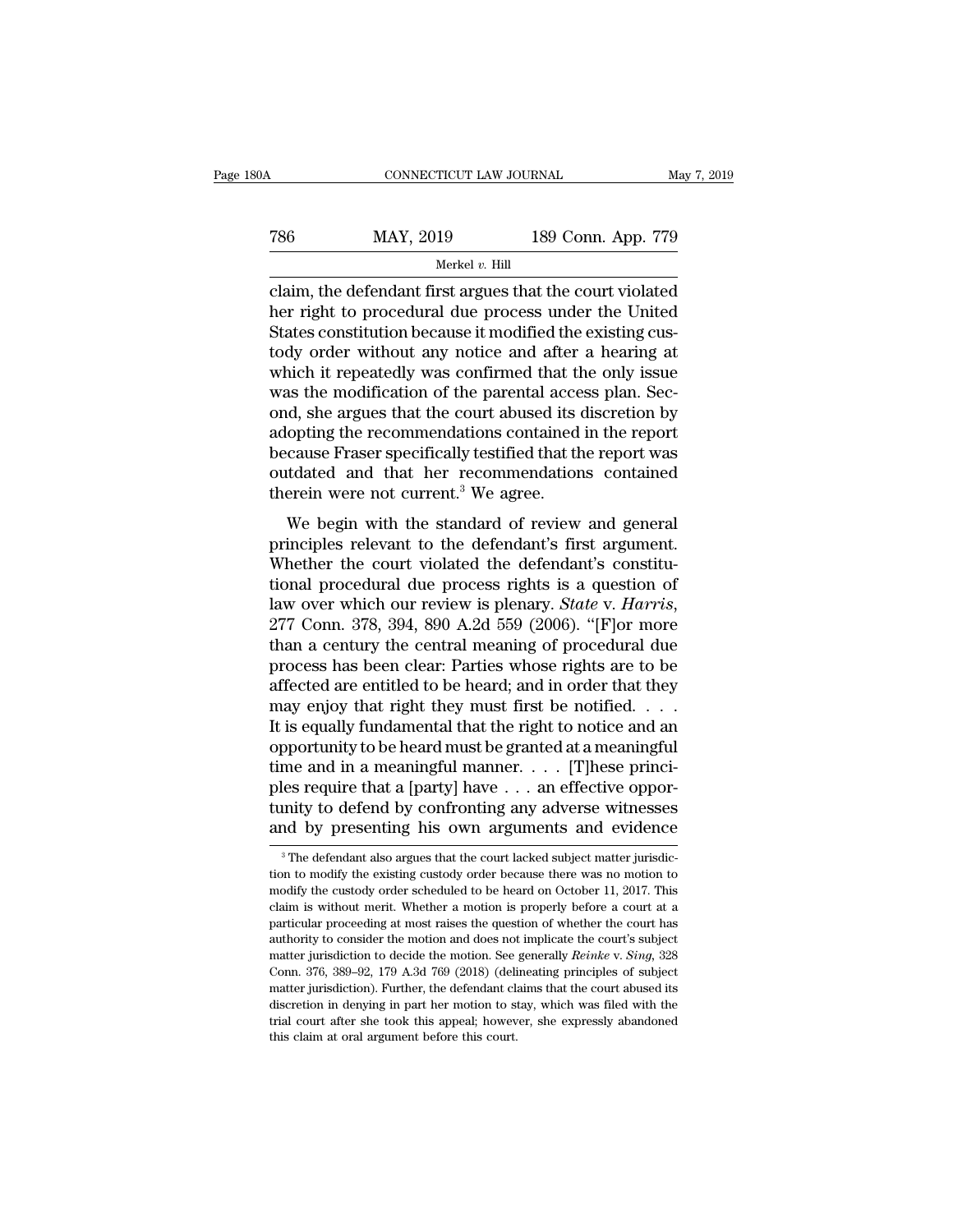| 19                 | CONNECTICUT LAW JOURNAL | Page 181A |
|--------------------|-------------------------|-----------|
| 189 Conn. App. 779 | MAY, 2019               | 787       |
|                    | Merkel $v$ . Hill       |           |

Fage 181A<br>
189 Conn. App. 779 MAY, 2019 787<br>
Merkel v. Hill<br>
orally.'' (Citation omitted; internal quotation marks<br>
omitted.) In re DeLeon J., 290 Conn. 371, 378, 963 A.2d<br>
53 (2000) "A parent's right to make decisions re 189 Conn. App. 779 MAY, 2019 787<br>
Merkel v. Hill<br>
orally." (Citation omitted; internal quotation marks<br>
omitted.) *In re DeLeon J.*, 290 Conn. 371, 378, 963 A.2d<br>
53 (2009). "A parent's right to make decisions regarding<br>
t 189 Conn. App. 779 MAY, 2019 787<br>
Merkel v. Hill<br>
orally." (Citation omitted; internal quotation marks<br>
omitted.) In re DeLeon J., 290 Conn. 371, 378, 963 A.2d<br>
53 (2009). "A parent's right to make decisions regarding<br>
th 189 Conn. App. 779 MAY, 2019 787<br>
Merkel v. Hill<br>
orally." (Citation omitted; internal quotation marks<br>
omitted.) In re DeLeon J., 290 Conn. 371, 378, 963 A.2d<br>
53 (2009). "A parent's right to make decisions regarding<br>
th Merkel v. Hill<br>
orally." (Citation omitted; internal quotation marks<br>
omitted.) In re DeLeon J., 290 Conn. 371, 378, 963 A.2d<br>
53 (2009). "A parent's right to make decisions regarding<br>
the care, custody, and control of hi Merkel v. Hill<br>
orally." (Citation omitted; internal quotation marks<br>
omitted.) In re DeLeon J., 290 Conn. 371, 378, 963 A.2d<br>
53 (2009). "A parent's right to make decisions regarding<br>
the care, custody, and control of hi orally." (Citation omitted; internal quotation marks<br>omitted.) In re DeLeon J., 290 Conn. 371, 378, 963 A.2d<br>53 (2009). "A parent's right to make decisions regarding<br>the care, custody, and control of his or her child is a omitted.) In re DeLeon J., 290 Conn. 371, 378, 963 A.2d 53 (2009). "A parent's right to make decisions regarding the care, custody, and control of his or her child is a fundamental liberty interest protected by the [f]our 53 (2009). "A parent's right to make decisions regarding<br>the care, custody, and control of his or her child is a<br>fundamental liberty interest protected by the [f]our-<br>teenth [a]mendment. . . . . Before a parent can be<br>depr In the present case, the custody, care, and control<br>prived of her right to the custody, care, and control<br>her child, he or she is entitled to due process of law."<br>termal quotation marks omitted.) *Barros* v. *Barros*,<br>9 C deprived of her right to the custody, care, and control<br>of her child, he or she is entitled to due process of law."<br>(Internal quotation marks omitted.) *Barros v. Barros*,<br>309 Conn. 499, 508, 72 A.3d 367 (2013).<br>In the pr

deprived of her right to the custody, care, and control<br>of her child, he or she is entitled to due process of law."<br>(Internal quotation marks omitted.) *Barros* v. *Barros*,<br>309 Conn. 499, 508, 72 A.3d 367 (2013).<br>In the p of her child, he of she is entitled to due process of law.<br>(Internal quotation marks omitted.) *Barros* v. *Barros*,<br>309 Conn. 499, 508, 72 A.3d 367 (2013).<br>In the present case, the court modified the existing<br>custody orde In the present case, the court modified the existing<br>and without providing notice to the parties<br>and without providing them a *meaningful* opportunity<br>to be heard on that issue. At the October 11, 2017 hear-<br>ing, the cour In the present case, the court modified the existing<br>custody order without providing notice to the parties<br>and without providing them a *meaningful* opportunity<br>to be heard on that issue. At the October 11, 2017 hear-<br>ing In the present case, the court modified the existing<br>custody order without providing notice to the parties<br>and without providing them a *meaningful* opportunity<br>to be heard on that issue. At the October 11, 2017 hear-<br>ing, custody order without providing notice to the parties<br>and without providing them a *meaningful* opportunity<br>to be heard on that issue. At the October 11, 2017 hear-<br>ing, the court and both parties expressly and consis-<br>ten and without providing them a *meaningful* opportunity<br>to be heard on that issue. At the October 11, 2017 hear-<br>ing, the court and both parties expressly and consis-<br>tently confirmed that the sole motion scheduled to be<br>hea to be heard on that issue. At the October 11, 2017 hearing, the court and both parties expressly and consistently confirmed that the sole motion scheduled to be heard and decided was the plaintiff's motion to modify the pa ing, the court and both parties expressly and consistently confirmed that the sole motion scheduled to be heard and decided was the plaintiff's motion to modify the parental access plan. Indeed, at oral argument before thi tently confirmed that the sole motion scheduled to be<br>heard and decided was the plaintiff's motion to modify<br>the parental access plan. Indeed, at oral argument<br>before this court, the plaintiff conceded that the court's<br>mod heard and decided was the plaintiff's motion to modify<br>the parental access plan. Indeed, at oral argument<br>before this court, the plaintiff conceded that the court's<br>modification of the custody order was improper. After<br>tho the parental access plan. Indeed, at oral argument<br>before this court, the plaintiff conceded that the court's<br>modification of the custody order was improper. After<br>thoroughly examining the record in the present case,<br>we co before this court, the plaintiff conceded that the court's<br>modification of the custody order was improper. After<br>thoroughly examining the record in the present case,<br>we conclude that the court's modification of the custody modification of the custody order was improper. After thoroughly examining the record in the present case, we conclude that the court's modification of the custody order violated the defendant's procedural due process righ broughly examining the record in the present case,<br>e conclude that the court's modification of the custody<br>der violated the defendant's procedural due process<br>thts because its decision affected her fundamental<br>tht to custo we conclude that the court s'holdincation of the custody<br>order violated the defendant's procedural due process<br>rights because its decision affected her fundamental<br>right to custody of their child without providing notice<br>t

order violated the defendant s procedural due process<br>
rights because its decision affected her fundamental<br>
right to custody of their child without providing notice<br>
to the parties and a *meaningful* opportunity to be he right to custody of their child without providing notice<br>to the parties and a *meaningful* opportunity to be heard.<br>We turn next to the standard of review and general<br>principles relevant to the defendant's second argument Fight to custody of their child whilout providing holice<br>to the parties and a *meaningful* opportunity to be heard.<br>We turn next to the standard of review and general<br>principles relevant to the defendant's second argument For the parties and a *meaning at* opportunity to be heard.<br>We turn next to the standard of review and general<br>principles relevant to the defendant's second argument.<br>"We utilize an abuse of discretion standard in reviewi We turn next to the standard of review and general<br>principles relevant to the defendant's second argument.<br>"We utilize an abuse of discretion standard in reviewing<br>orders regarding custody and visitation rights  $\dots$ . In<br>e principles relevant to the defendant's second argument.<br>
"We utilize an abuse of discretion standard in reviewing<br>
orders regarding custody and visitation rights . . . . In<br>
exercising its discretion, the court . . . may "We utilize an abuse of discretion standard in reviewing<br>orders regarding custody and visitation rights . . . . In<br>exercising its discretion, the court . . . may hear the<br>recommendations of professionals in the family rel orders regarding custody and visitation rights . . . . In<br>exercising its discretion, the court . . . may hear the<br>recommendations of professionals in the family rela-<br>tions field, but the court must ultimately be controll exercising its discretion, the court  $\dots$  may hear the recommendations of professionals in the family relations field, but the court must ultimately be controlled by the welfare of the particular child.  $\dots$  This involves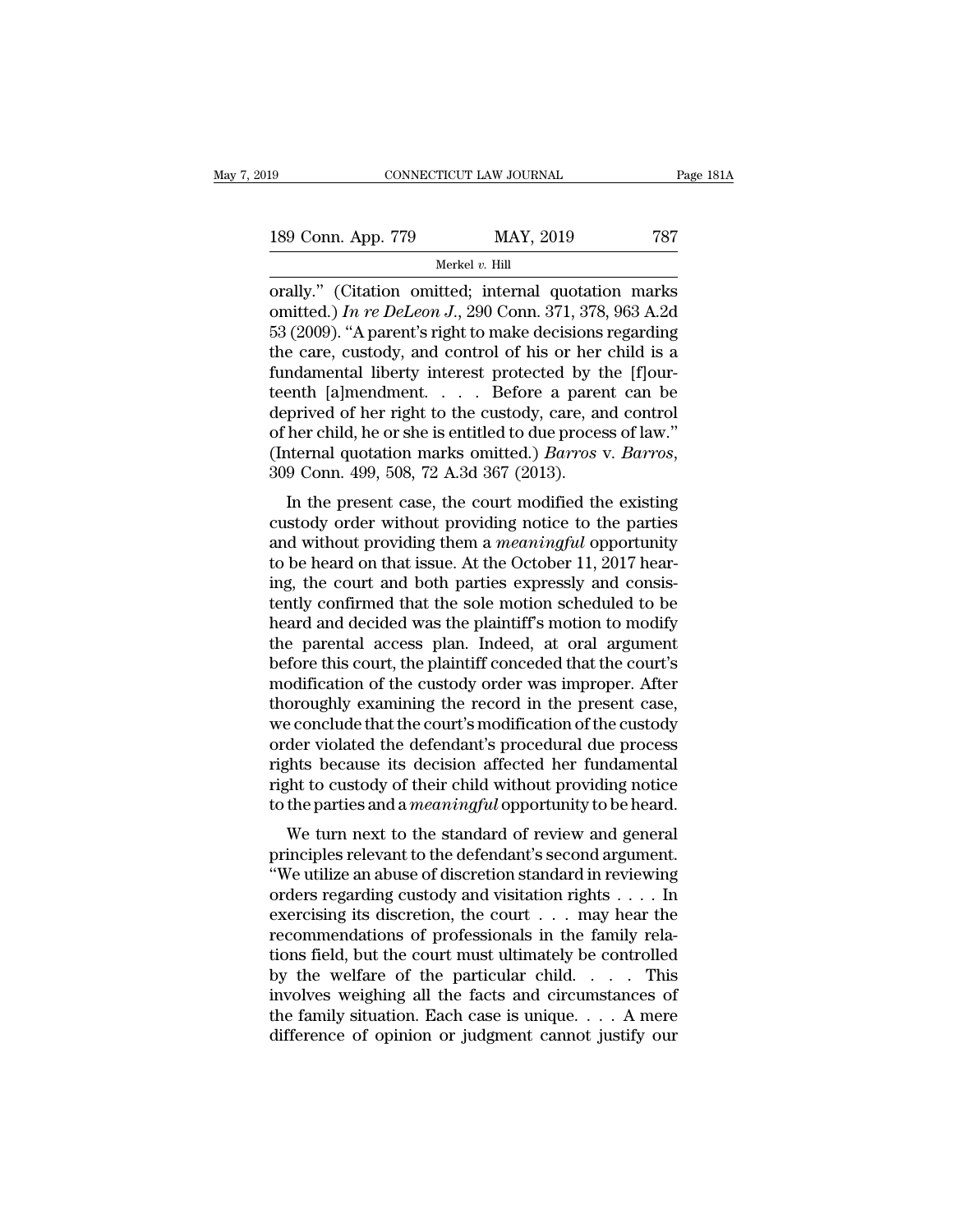| 2Α  | CONNECTICUT LAW JOURNAL |                    | May 7, 2019 |
|-----|-------------------------|--------------------|-------------|
| 788 | MAY, 2019               | 189 Conn. App. 779 |             |
|     | Merkel $v$ . Hill       |                    |             |

FREE CONNECTICUT LAW JOURNAL May 7, 2019<br>
TREE MAY, 2019 189 Conn. App. 779<br>
Merkel v. Hill<br>
intervention. Nothing short of a conviction that the<br>
action of the trial court is one which discloses a clear<br>
abuse of discret Table 189 May, 2019<br>
Table 189 Conn. App. 779<br>
Merkel v. Hill<br>
intervention. Nothing short of a conviction that the<br>
action of the trial court is one which discloses a clear<br>
abuse of discretion can warrant our interferen Table 189 Conn. App. 779<br>
MAY, 2019 189 Conn. App. 779<br>
Merkel v. Hill<br>
intervention. Nothing short of a conviction that the<br>
action of the trial court is one which discloses a clear<br>
abuse of discretion can warrant our i (Intervention. Nothing short of a conviction that the action of the trial court is one which discloses a clear<br>abuse of discretion can warrant our interference."<br>(Internal quotation marks omitted.) *Lopes* v. *Ferrari*, 18 Intervention. Nothing short of a conviction that the<br>tion of the trial court is one which discloses a clear<br>use of discretion can warrant our interference."<br>termal quotation marks omitted.) Lopes v. Ferrari,<br>8 Conn. App. 3 mervention. Nothing short of a conviction that the<br>action of the trial court is one which discloses a clear<br>abuse of discretion can warrant our interference."<br>(Internal quotation marks omitted.) Lopes v. Ferrari,<br>188 Conn.

action of the trial court is one which discloses a clear<br>abuse of discretion can warrant our interference."<br>(Internal quotation marks omitted.) Lopes v. Ferrari,<br>188 Conn. App. 387, 393, A.3d (2019).<br>In making its discreti abuse of discretion can warrant our interference.<br>
(Internal quotation marks omitted.) *Lopes v. Ferrari*,<br>
188 Conn. App. 387, 393, A.3d (2019).<br>
In making its discretionary determination as to<br>
whether to modify an exist (internal quotation marks onlitted.) *Lopes* v. *Ferrart*,<br>188 Conn. App. 387, 393, A.3d (2019).<br>In making its discretionary determination as to<br>whether to modify an existing order relating to custody<br>or a parental access In making its discretionary determination as to<br>whether to modify an existing order relating to custody<br>or a parental access plan, "the trial court is bound to<br>consider the [children's] *present* best interests and not<br>wh In making its discretionary determination as to<br>whether to modify an existing order relating to custody<br>or a parental access plan, "the trial court is bound to<br>consider the [children's] *present* best interests and not<br>wha whether to modify an existing order relating to custody<br>or a parental access plan, "the trial court is bound to<br>consider the [children's] *present* best interests and not<br>what would have been in [their] best interests at s consider the [children's] *present* best interests and not<br>what would have been in [their] best interests at some<br>previous time." (Emphasis in original; internal quota-<br>tion marks omitted.) *Collins* v. *Collins*, 117 Con what would have been in [their] best interests at some<br>previous time." (Emphasis in original; internal quota-<br>tion marks omitted.) *Collins* v. *Collins*, 117 Conn. App.<br>380, 391–92, 979 A.2d 543 (2009); see *O'Neill* v. previous time." (Emphasis in original; internal quotation marks omitted.) *Collins* v. *Collins*, 117 Conn. App. 380, 391–92, 979 A.2d 543 (2009); see *O'Neill* v. *O'Neill*, 13 Conn. App. 300, 303–304, 536 A.2d 978 (court tion marks omitted.) *Collins* v. *Collins*, 117 Conn. App. 380, 391–92, 979 A.2d 543 (2009); see *O'Neill* v. *O'Neill*, 13 Conn. App. 300, 303–304, 536 A.2d 978 (court abused discretion by fashioning order based on past 380, 391–92, 979 A.2d 543 (2009); see O'Neill v. O'Neill,<br>13 Conn. App. 300, 303–304, 536 A.2d 978 (court abused<br>discretion by fashioning order based on past conduct<br>and outdated evidence rather than present ability to<br>pa 13 Conn. App. 300, 303–304, 536 A.2d 978 (court abused<br>discretion by fashioning order based on past conduct<br>and outdated evidence rather than present ability to<br>parent), cert. denied, 207 Conn. 806, 540 A.2d 374 (1988);<br>c discretion by fashioning order based on past conduct<br>and outdated evidence rather than present ability to<br>parent), cert. denied, 207 Conn. 806, 540 A.2d 374 (1988);<br>compare *Balaska* v. *Balaska*, 130 Conn. App. 510, 518,<br> and outdated evidence rather than present ability to<br>parent), cert. denied, 207 Conn. 806, 540 A.2d 374 (1988);<br>compare *Balaska* v. *Balaska*, 130 Conn. App. 510, 518,<br>25 A.3d 680 (2011) (recognizing that "court's relianc parent), cert. denied, 207 Conn. 806, 540 A.2d 374 (1988); compare *Balaska* v. *Balaska*, 130 Conn. App. 510, 518, 25 A.3d 680 (2011) (recognizing that "court's reliance on outdated information and past parental conduct i compare *Balaska* v. *Balaska*, 130 Conr<br>25 A.3d 680 (2011) (recognizing that "<br>on outdated information and past pare<br>making or modifying orders concerning<br>may be improper," but concluding tha<br>abuse its discretion where ad  $\mu$  is different case, the court clearly abused in the presentation and past parental conduct in aking or modifying orders concerning parental access ay be improper," but concluding that court did not use its discretion on outdated mormation and past parental conduct in<br>making or modifying orders concerning parental access<br>may be improper," but concluding that court did not<br>abuse its discretion where adequate current informa-<br>tion in reco

making or modifying orders concerning parental access<br>may be improper," but concluding that court did not<br>abuse its discretion where adequate current informa-<br>tion in record to support orders).<br>In the present case, the cou Fraser is discretion where adequate current informa-<br>tion in record to support orders).<br>In the present case, the court clearly abused its dis-<br>cretion by adopting the custody and parental access<br>plan recommendations contai film in ecord to support orders).<br>
In the present case, the court clearly abused its discretion by adopting the custody and parental access<br>
plan recommendations contained in the report, which<br>
Fraser testified were stale In the present case, the court clearly abused its discretion by adopting the custody and parental access<br>plan recommendations contained in the report, which<br>Fraser testified were stale and outdated. Fraser first<br>filed her In the present case, the court clearly abused its discretion by adopting the custody and parental access<br>plan recommendations contained in the report, which<br>Fraser testified were stale and outdated. Fraser first<br>filed her cretion by adopting the custody and parental access<br>plan recommendations contained in the report, which<br>Fraser testified were stale and outdated. Fraser first<br>filed her report on December 7, 2016, the short calendar<br>hearin plan recommendations contained in the report, which<br>Fraser testified were stale and outdated. Fraser first<br>filed her report on December 7, 2016, the short calendar<br>hearing was held ten months later on October 11, 2017,<br>and Fraser testified were stale and outdated. Fraser first<br>filed her report on December 7, 2016, the short calendar<br>hearing was held ten months later on October 11, 2017,<br>and the court's decision was not issued until January<br>2 filed her report on December 7, 2016, the short calendar<br>hearing was held ten months later on October 11, 2017,<br>and the court's decision was not issued until January<br>26, 2018. At the hearing, Fraser was unable to answer<br>sp hearing was held ten months later on October 11, 2017,<br>and the court's decision was not issued until January<br>26, 2018. At the hearing, Fraser was unable to answer<br>specific questions about her report because she had<br>not bee and the court's decision was not issued until January 26, 2018. At the hearing, Fraser was unable to answer specific questions about her report because she had not been subpoenaed and had no idea that she was going to test